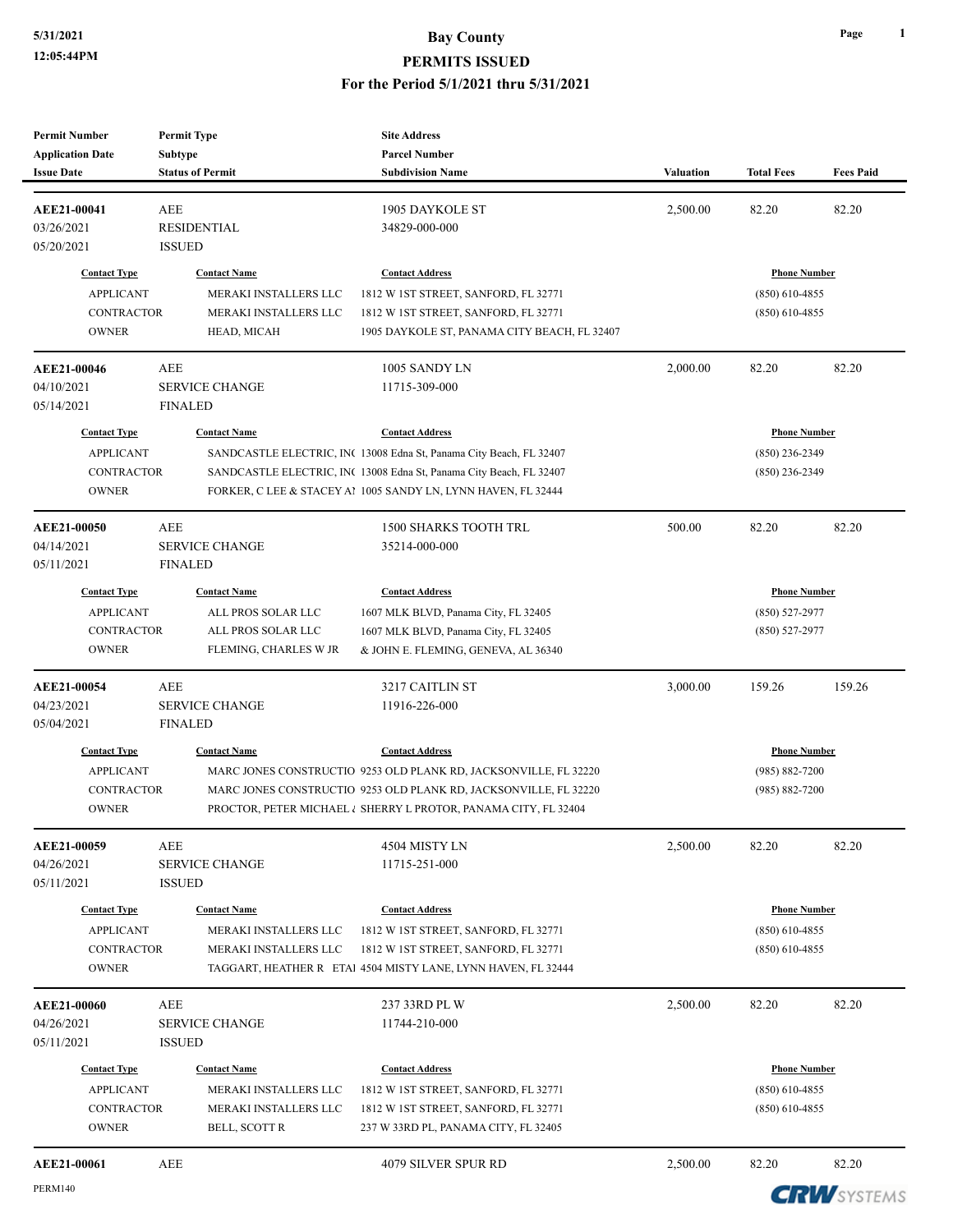| Subtype<br><b>Parcel Number</b><br><b>Status of Permit</b><br><b>Subdivision Name</b><br><b>Valuation</b><br><b>Total Fees</b><br><b>SERVICE CHANGE</b><br>11514-350-136<br><b>FINALED</b><br><b>Contact Type</b><br><b>Contact Name</b><br><b>Contact Address</b><br><b>Phone Number</b><br><b>APPLICANT</b><br>MERAKI INSTALLERS LLC<br>$(850)$ 610-4855<br>1812 W IST STREET, SANFORD, FL 32771<br><b>CONTRACTOR</b><br>MERAKI INSTALLERS LLC<br>1812 W 1ST STREET, SANFORD, FL 32771<br>$(850)$ 610-4855<br><b>OWNER</b><br>ADUGYAPONG, ISAAC<br>4079 SILVER SPUR RD, PANAMA CITY, FL 32404<br>9037 ABBA LN<br>2,500.00<br>82.20<br>82.20<br>AEE<br><b>SERVICE CHANGE</b><br>27550-086-010<br><b>FINALED</b><br><b>Contact Type</b><br><b>Phone Number</b><br><b>Contact Name</b><br><b>Contact Address</b><br><b>APPLICANT</b><br>MERAKI INSTALLERS LLC<br>1812 W 1ST STREET, SANFORD, FL 32771<br>$(850)$ 610-4855<br><b>CONTRACTOR</b><br>MERAKI INSTALLERS LLC<br>$(850)$ 610-4855<br>1812 W 1ST STREET, SANFORD, FL 32771<br><b>OWNER</b><br>FRUHWIRTH, TRENT<br>9037 ABBA LANE, PANAMA CITY BEACH, FL 32407<br><b>AEE</b><br>6316 NORTH LAGOON DR<br>2,500.00<br>82.20<br>82.20<br><b>SERVICE CHANGE</b><br>30986-000-000<br>05/05/2021<br><b>FINALED</b><br><b>Contact Type</b><br><b>Contact Name</b><br><b>Phone Number</b><br><b>Contact Address</b><br><b>APPLICANT</b><br>MARC JONES CONSTRUCTIO 9253 OLD PLANK RD, JACKSONVILLE, FL 32220<br>$(985) 882 - 7200$<br><b>CONTRACTOR</b><br>MARC JONES CONSTRUCTIO 9253 OLD PLANK RD, JACKSONVILLE, FL 32220<br>$(985) 882 - 7200$<br><b>OWNER</b><br><b>BOUCHER, JUDITH L</b><br>6316 NORTH LAGOON DR, PANAMA CITY, FL 32408<br>21327 CARIBBEAN LN<br>82.20<br>AEE<br>2,500.00<br>82.20<br><b>SERVICE CHANGE</b><br>35487-000-000<br><b>ISSUED</b><br><b>Contact Type</b><br><b>Contact Name</b><br><b>Contact Address</b><br><b>Phone Number</b><br><b>APPLICANT</b><br>MARC JONES CONSTRUCTIO 9253 OLD PLANK RD, JACKSONVILLE, FL 32220<br>$(985) 882 - 7200$<br><b>CONTRACTOR</b><br>MARC JONES CONSTRUCTIO 9253 OLD PLANK RD, JACKSONVILLE, FL 32220<br>$(985) 882 - 7200$<br><b>OWNER</b><br>HACKER, VICKI L<br>415 N JEFFERSON STREET, MARTINSVILLE, IN 46151<br>3016 AIRPORT RD<br>0.00<br>AEE<br>82.20<br>82.20<br>13036-010-000<br><b>SERVICE CHANGE</b><br>05/05/2021<br><b>FINALED</b><br><b>Contact Type</b><br><b>Contact Name</b><br><b>Contact Address</b><br><b>Phone Number</b><br>ATLANTIC KEY ENERGY, LLC 748 N RIDGEWOOD AVE, ORMOND BEACH, FL 32174<br><b>APPLICANT</b><br>$(407)$ 988-0273<br><b>CONTRACTOR</b><br>ATLANTIC KEY ENERGY, LL(748 N RIDGEWOOD AVE, ORMOND BEACH, FL 32174<br>$(407)$ 988-0273<br><b>OWNER</b><br>DAVIS, AARON J & CATHY AP 17122 NORMA LN, FOUNTAIN, FL 32438<br>82.20<br>AEE<br>10520 RESOTA BEACH RD<br>2,500.00<br>82.20<br><b>SERVICE CHANGE</b><br>07585-034-000<br><b>ISSUED</b><br><b>Phone Number</b><br><b>Contact Type</b><br><b>Contact Name</b><br><b>Contact Address</b><br><b>APPLICANT</b><br>MARC JONES CONSTRUCTIO 9253 OLD PLANK RD, JACKSONVILLE, FL 32220<br>$(985) 882 - 7200$<br><b>CONTRACTOR</b><br>MARC JONES CONSTRUCTIO 9253 OLD PLANK RD, JACKSONVILLE, FL 32220<br>$(985) 882 - 7200$<br>HOVER, PHILLIP MAURICE & LISA RENEE HOVER, SOUTHPORT, FL 32409<br><b>OWNER</b><br>2,500.00<br>82.20<br>82.20<br><b>AEE21-00071</b><br>AEE<br>1208 YALE AVE<br><b>SERVICE CHANGE</b><br>05/06/2021<br>13493-000-000<br>05/12/2021<br><b>ISSUED</b><br>PERM140<br><b>CDIAL</b> AVANTULE | <b>Permit Number</b>    | <b>Permit Type</b> | <b>Site Address</b> |  |                  |
|------------------------------------------------------------------------------------------------------------------------------------------------------------------------------------------------------------------------------------------------------------------------------------------------------------------------------------------------------------------------------------------------------------------------------------------------------------------------------------------------------------------------------------------------------------------------------------------------------------------------------------------------------------------------------------------------------------------------------------------------------------------------------------------------------------------------------------------------------------------------------------------------------------------------------------------------------------------------------------------------------------------------------------------------------------------------------------------------------------------------------------------------------------------------------------------------------------------------------------------------------------------------------------------------------------------------------------------------------------------------------------------------------------------------------------------------------------------------------------------------------------------------------------------------------------------------------------------------------------------------------------------------------------------------------------------------------------------------------------------------------------------------------------------------------------------------------------------------------------------------------------------------------------------------------------------------------------------------------------------------------------------------------------------------------------------------------------------------------------------------------------------------------------------------------------------------------------------------------------------------------------------------------------------------------------------------------------------------------------------------------------------------------------------------------------------------------------------------------------------------------------------------------------------------------------------------------------------------------------------------------------------------------------------------------------------------------------------------------------------------------------------------------------------------------------------------------------------------------------------------------------------------------------------------------------------------------------------------------------------------------------------------------------------------------------------------------------------------------------------------------------------------------------------------------------------------------------------------------------------------------------------------------------------------------------------------------------------------------------------------------------------------------------------------------------------------------------------------------------------------------------------------------|-------------------------|--------------------|---------------------|--|------------------|
|                                                                                                                                                                                                                                                                                                                                                                                                                                                                                                                                                                                                                                                                                                                                                                                                                                                                                                                                                                                                                                                                                                                                                                                                                                                                                                                                                                                                                                                                                                                                                                                                                                                                                                                                                                                                                                                                                                                                                                                                                                                                                                                                                                                                                                                                                                                                                                                                                                                                                                                                                                                                                                                                                                                                                                                                                                                                                                                                                                                                                                                                                                                                                                                                                                                                                                                                                                                                                                                                                                                              | <b>Application Date</b> |                    |                     |  |                  |
|                                                                                                                                                                                                                                                                                                                                                                                                                                                                                                                                                                                                                                                                                                                                                                                                                                                                                                                                                                                                                                                                                                                                                                                                                                                                                                                                                                                                                                                                                                                                                                                                                                                                                                                                                                                                                                                                                                                                                                                                                                                                                                                                                                                                                                                                                                                                                                                                                                                                                                                                                                                                                                                                                                                                                                                                                                                                                                                                                                                                                                                                                                                                                                                                                                                                                                                                                                                                                                                                                                                              | <b>Issue Date</b>       |                    |                     |  | <b>Fees Paid</b> |
|                                                                                                                                                                                                                                                                                                                                                                                                                                                                                                                                                                                                                                                                                                                                                                                                                                                                                                                                                                                                                                                                                                                                                                                                                                                                                                                                                                                                                                                                                                                                                                                                                                                                                                                                                                                                                                                                                                                                                                                                                                                                                                                                                                                                                                                                                                                                                                                                                                                                                                                                                                                                                                                                                                                                                                                                                                                                                                                                                                                                                                                                                                                                                                                                                                                                                                                                                                                                                                                                                                                              | 04/26/2021              |                    |                     |  |                  |
|                                                                                                                                                                                                                                                                                                                                                                                                                                                                                                                                                                                                                                                                                                                                                                                                                                                                                                                                                                                                                                                                                                                                                                                                                                                                                                                                                                                                                                                                                                                                                                                                                                                                                                                                                                                                                                                                                                                                                                                                                                                                                                                                                                                                                                                                                                                                                                                                                                                                                                                                                                                                                                                                                                                                                                                                                                                                                                                                                                                                                                                                                                                                                                                                                                                                                                                                                                                                                                                                                                                              | 05/11/2021              |                    |                     |  |                  |
|                                                                                                                                                                                                                                                                                                                                                                                                                                                                                                                                                                                                                                                                                                                                                                                                                                                                                                                                                                                                                                                                                                                                                                                                                                                                                                                                                                                                                                                                                                                                                                                                                                                                                                                                                                                                                                                                                                                                                                                                                                                                                                                                                                                                                                                                                                                                                                                                                                                                                                                                                                                                                                                                                                                                                                                                                                                                                                                                                                                                                                                                                                                                                                                                                                                                                                                                                                                                                                                                                                                              |                         |                    |                     |  |                  |
|                                                                                                                                                                                                                                                                                                                                                                                                                                                                                                                                                                                                                                                                                                                                                                                                                                                                                                                                                                                                                                                                                                                                                                                                                                                                                                                                                                                                                                                                                                                                                                                                                                                                                                                                                                                                                                                                                                                                                                                                                                                                                                                                                                                                                                                                                                                                                                                                                                                                                                                                                                                                                                                                                                                                                                                                                                                                                                                                                                                                                                                                                                                                                                                                                                                                                                                                                                                                                                                                                                                              |                         |                    |                     |  |                  |
|                                                                                                                                                                                                                                                                                                                                                                                                                                                                                                                                                                                                                                                                                                                                                                                                                                                                                                                                                                                                                                                                                                                                                                                                                                                                                                                                                                                                                                                                                                                                                                                                                                                                                                                                                                                                                                                                                                                                                                                                                                                                                                                                                                                                                                                                                                                                                                                                                                                                                                                                                                                                                                                                                                                                                                                                                                                                                                                                                                                                                                                                                                                                                                                                                                                                                                                                                                                                                                                                                                                              |                         |                    |                     |  |                  |
|                                                                                                                                                                                                                                                                                                                                                                                                                                                                                                                                                                                                                                                                                                                                                                                                                                                                                                                                                                                                                                                                                                                                                                                                                                                                                                                                                                                                                                                                                                                                                                                                                                                                                                                                                                                                                                                                                                                                                                                                                                                                                                                                                                                                                                                                                                                                                                                                                                                                                                                                                                                                                                                                                                                                                                                                                                                                                                                                                                                                                                                                                                                                                                                                                                                                                                                                                                                                                                                                                                                              |                         |                    |                     |  |                  |
|                                                                                                                                                                                                                                                                                                                                                                                                                                                                                                                                                                                                                                                                                                                                                                                                                                                                                                                                                                                                                                                                                                                                                                                                                                                                                                                                                                                                                                                                                                                                                                                                                                                                                                                                                                                                                                                                                                                                                                                                                                                                                                                                                                                                                                                                                                                                                                                                                                                                                                                                                                                                                                                                                                                                                                                                                                                                                                                                                                                                                                                                                                                                                                                                                                                                                                                                                                                                                                                                                                                              | AEE21-00062             |                    |                     |  |                  |
|                                                                                                                                                                                                                                                                                                                                                                                                                                                                                                                                                                                                                                                                                                                                                                                                                                                                                                                                                                                                                                                                                                                                                                                                                                                                                                                                                                                                                                                                                                                                                                                                                                                                                                                                                                                                                                                                                                                                                                                                                                                                                                                                                                                                                                                                                                                                                                                                                                                                                                                                                                                                                                                                                                                                                                                                                                                                                                                                                                                                                                                                                                                                                                                                                                                                                                                                                                                                                                                                                                                              | 04/26/2021              |                    |                     |  |                  |
|                                                                                                                                                                                                                                                                                                                                                                                                                                                                                                                                                                                                                                                                                                                                                                                                                                                                                                                                                                                                                                                                                                                                                                                                                                                                                                                                                                                                                                                                                                                                                                                                                                                                                                                                                                                                                                                                                                                                                                                                                                                                                                                                                                                                                                                                                                                                                                                                                                                                                                                                                                                                                                                                                                                                                                                                                                                                                                                                                                                                                                                                                                                                                                                                                                                                                                                                                                                                                                                                                                                              | 05/11/2021              |                    |                     |  |                  |
|                                                                                                                                                                                                                                                                                                                                                                                                                                                                                                                                                                                                                                                                                                                                                                                                                                                                                                                                                                                                                                                                                                                                                                                                                                                                                                                                                                                                                                                                                                                                                                                                                                                                                                                                                                                                                                                                                                                                                                                                                                                                                                                                                                                                                                                                                                                                                                                                                                                                                                                                                                                                                                                                                                                                                                                                                                                                                                                                                                                                                                                                                                                                                                                                                                                                                                                                                                                                                                                                                                                              |                         |                    |                     |  |                  |
|                                                                                                                                                                                                                                                                                                                                                                                                                                                                                                                                                                                                                                                                                                                                                                                                                                                                                                                                                                                                                                                                                                                                                                                                                                                                                                                                                                                                                                                                                                                                                                                                                                                                                                                                                                                                                                                                                                                                                                                                                                                                                                                                                                                                                                                                                                                                                                                                                                                                                                                                                                                                                                                                                                                                                                                                                                                                                                                                                                                                                                                                                                                                                                                                                                                                                                                                                                                                                                                                                                                              |                         |                    |                     |  |                  |
|                                                                                                                                                                                                                                                                                                                                                                                                                                                                                                                                                                                                                                                                                                                                                                                                                                                                                                                                                                                                                                                                                                                                                                                                                                                                                                                                                                                                                                                                                                                                                                                                                                                                                                                                                                                                                                                                                                                                                                                                                                                                                                                                                                                                                                                                                                                                                                                                                                                                                                                                                                                                                                                                                                                                                                                                                                                                                                                                                                                                                                                                                                                                                                                                                                                                                                                                                                                                                                                                                                                              |                         |                    |                     |  |                  |
|                                                                                                                                                                                                                                                                                                                                                                                                                                                                                                                                                                                                                                                                                                                                                                                                                                                                                                                                                                                                                                                                                                                                                                                                                                                                                                                                                                                                                                                                                                                                                                                                                                                                                                                                                                                                                                                                                                                                                                                                                                                                                                                                                                                                                                                                                                                                                                                                                                                                                                                                                                                                                                                                                                                                                                                                                                                                                                                                                                                                                                                                                                                                                                                                                                                                                                                                                                                                                                                                                                                              |                         |                    |                     |  |                  |
|                                                                                                                                                                                                                                                                                                                                                                                                                                                                                                                                                                                                                                                                                                                                                                                                                                                                                                                                                                                                                                                                                                                                                                                                                                                                                                                                                                                                                                                                                                                                                                                                                                                                                                                                                                                                                                                                                                                                                                                                                                                                                                                                                                                                                                                                                                                                                                                                                                                                                                                                                                                                                                                                                                                                                                                                                                                                                                                                                                                                                                                                                                                                                                                                                                                                                                                                                                                                                                                                                                                              |                         |                    |                     |  |                  |
|                                                                                                                                                                                                                                                                                                                                                                                                                                                                                                                                                                                                                                                                                                                                                                                                                                                                                                                                                                                                                                                                                                                                                                                                                                                                                                                                                                                                                                                                                                                                                                                                                                                                                                                                                                                                                                                                                                                                                                                                                                                                                                                                                                                                                                                                                                                                                                                                                                                                                                                                                                                                                                                                                                                                                                                                                                                                                                                                                                                                                                                                                                                                                                                                                                                                                                                                                                                                                                                                                                                              | AEE21-00067             |                    |                     |  |                  |
|                                                                                                                                                                                                                                                                                                                                                                                                                                                                                                                                                                                                                                                                                                                                                                                                                                                                                                                                                                                                                                                                                                                                                                                                                                                                                                                                                                                                                                                                                                                                                                                                                                                                                                                                                                                                                                                                                                                                                                                                                                                                                                                                                                                                                                                                                                                                                                                                                                                                                                                                                                                                                                                                                                                                                                                                                                                                                                                                                                                                                                                                                                                                                                                                                                                                                                                                                                                                                                                                                                                              | 05/03/2021              |                    |                     |  |                  |
|                                                                                                                                                                                                                                                                                                                                                                                                                                                                                                                                                                                                                                                                                                                                                                                                                                                                                                                                                                                                                                                                                                                                                                                                                                                                                                                                                                                                                                                                                                                                                                                                                                                                                                                                                                                                                                                                                                                                                                                                                                                                                                                                                                                                                                                                                                                                                                                                                                                                                                                                                                                                                                                                                                                                                                                                                                                                                                                                                                                                                                                                                                                                                                                                                                                                                                                                                                                                                                                                                                                              |                         |                    |                     |  |                  |
|                                                                                                                                                                                                                                                                                                                                                                                                                                                                                                                                                                                                                                                                                                                                                                                                                                                                                                                                                                                                                                                                                                                                                                                                                                                                                                                                                                                                                                                                                                                                                                                                                                                                                                                                                                                                                                                                                                                                                                                                                                                                                                                                                                                                                                                                                                                                                                                                                                                                                                                                                                                                                                                                                                                                                                                                                                                                                                                                                                                                                                                                                                                                                                                                                                                                                                                                                                                                                                                                                                                              |                         |                    |                     |  |                  |
|                                                                                                                                                                                                                                                                                                                                                                                                                                                                                                                                                                                                                                                                                                                                                                                                                                                                                                                                                                                                                                                                                                                                                                                                                                                                                                                                                                                                                                                                                                                                                                                                                                                                                                                                                                                                                                                                                                                                                                                                                                                                                                                                                                                                                                                                                                                                                                                                                                                                                                                                                                                                                                                                                                                                                                                                                                                                                                                                                                                                                                                                                                                                                                                                                                                                                                                                                                                                                                                                                                                              |                         |                    |                     |  |                  |
|                                                                                                                                                                                                                                                                                                                                                                                                                                                                                                                                                                                                                                                                                                                                                                                                                                                                                                                                                                                                                                                                                                                                                                                                                                                                                                                                                                                                                                                                                                                                                                                                                                                                                                                                                                                                                                                                                                                                                                                                                                                                                                                                                                                                                                                                                                                                                                                                                                                                                                                                                                                                                                                                                                                                                                                                                                                                                                                                                                                                                                                                                                                                                                                                                                                                                                                                                                                                                                                                                                                              |                         |                    |                     |  |                  |
|                                                                                                                                                                                                                                                                                                                                                                                                                                                                                                                                                                                                                                                                                                                                                                                                                                                                                                                                                                                                                                                                                                                                                                                                                                                                                                                                                                                                                                                                                                                                                                                                                                                                                                                                                                                                                                                                                                                                                                                                                                                                                                                                                                                                                                                                                                                                                                                                                                                                                                                                                                                                                                                                                                                                                                                                                                                                                                                                                                                                                                                                                                                                                                                                                                                                                                                                                                                                                                                                                                                              |                         |                    |                     |  |                  |
|                                                                                                                                                                                                                                                                                                                                                                                                                                                                                                                                                                                                                                                                                                                                                                                                                                                                                                                                                                                                                                                                                                                                                                                                                                                                                                                                                                                                                                                                                                                                                                                                                                                                                                                                                                                                                                                                                                                                                                                                                                                                                                                                                                                                                                                                                                                                                                                                                                                                                                                                                                                                                                                                                                                                                                                                                                                                                                                                                                                                                                                                                                                                                                                                                                                                                                                                                                                                                                                                                                                              | <b>AEE21-00068</b>      |                    |                     |  |                  |
|                                                                                                                                                                                                                                                                                                                                                                                                                                                                                                                                                                                                                                                                                                                                                                                                                                                                                                                                                                                                                                                                                                                                                                                                                                                                                                                                                                                                                                                                                                                                                                                                                                                                                                                                                                                                                                                                                                                                                                                                                                                                                                                                                                                                                                                                                                                                                                                                                                                                                                                                                                                                                                                                                                                                                                                                                                                                                                                                                                                                                                                                                                                                                                                                                                                                                                                                                                                                                                                                                                                              | 05/03/2021              |                    |                     |  |                  |
|                                                                                                                                                                                                                                                                                                                                                                                                                                                                                                                                                                                                                                                                                                                                                                                                                                                                                                                                                                                                                                                                                                                                                                                                                                                                                                                                                                                                                                                                                                                                                                                                                                                                                                                                                                                                                                                                                                                                                                                                                                                                                                                                                                                                                                                                                                                                                                                                                                                                                                                                                                                                                                                                                                                                                                                                                                                                                                                                                                                                                                                                                                                                                                                                                                                                                                                                                                                                                                                                                                                              | 05/05/2021              |                    |                     |  |                  |
|                                                                                                                                                                                                                                                                                                                                                                                                                                                                                                                                                                                                                                                                                                                                                                                                                                                                                                                                                                                                                                                                                                                                                                                                                                                                                                                                                                                                                                                                                                                                                                                                                                                                                                                                                                                                                                                                                                                                                                                                                                                                                                                                                                                                                                                                                                                                                                                                                                                                                                                                                                                                                                                                                                                                                                                                                                                                                                                                                                                                                                                                                                                                                                                                                                                                                                                                                                                                                                                                                                                              |                         |                    |                     |  |                  |
|                                                                                                                                                                                                                                                                                                                                                                                                                                                                                                                                                                                                                                                                                                                                                                                                                                                                                                                                                                                                                                                                                                                                                                                                                                                                                                                                                                                                                                                                                                                                                                                                                                                                                                                                                                                                                                                                                                                                                                                                                                                                                                                                                                                                                                                                                                                                                                                                                                                                                                                                                                                                                                                                                                                                                                                                                                                                                                                                                                                                                                                                                                                                                                                                                                                                                                                                                                                                                                                                                                                              |                         |                    |                     |  |                  |
|                                                                                                                                                                                                                                                                                                                                                                                                                                                                                                                                                                                                                                                                                                                                                                                                                                                                                                                                                                                                                                                                                                                                                                                                                                                                                                                                                                                                                                                                                                                                                                                                                                                                                                                                                                                                                                                                                                                                                                                                                                                                                                                                                                                                                                                                                                                                                                                                                                                                                                                                                                                                                                                                                                                                                                                                                                                                                                                                                                                                                                                                                                                                                                                                                                                                                                                                                                                                                                                                                                                              |                         |                    |                     |  |                  |
|                                                                                                                                                                                                                                                                                                                                                                                                                                                                                                                                                                                                                                                                                                                                                                                                                                                                                                                                                                                                                                                                                                                                                                                                                                                                                                                                                                                                                                                                                                                                                                                                                                                                                                                                                                                                                                                                                                                                                                                                                                                                                                                                                                                                                                                                                                                                                                                                                                                                                                                                                                                                                                                                                                                                                                                                                                                                                                                                                                                                                                                                                                                                                                                                                                                                                                                                                                                                                                                                                                                              |                         |                    |                     |  |                  |
|                                                                                                                                                                                                                                                                                                                                                                                                                                                                                                                                                                                                                                                                                                                                                                                                                                                                                                                                                                                                                                                                                                                                                                                                                                                                                                                                                                                                                                                                                                                                                                                                                                                                                                                                                                                                                                                                                                                                                                                                                                                                                                                                                                                                                                                                                                                                                                                                                                                                                                                                                                                                                                                                                                                                                                                                                                                                                                                                                                                                                                                                                                                                                                                                                                                                                                                                                                                                                                                                                                                              |                         |                    |                     |  |                  |
|                                                                                                                                                                                                                                                                                                                                                                                                                                                                                                                                                                                                                                                                                                                                                                                                                                                                                                                                                                                                                                                                                                                                                                                                                                                                                                                                                                                                                                                                                                                                                                                                                                                                                                                                                                                                                                                                                                                                                                                                                                                                                                                                                                                                                                                                                                                                                                                                                                                                                                                                                                                                                                                                                                                                                                                                                                                                                                                                                                                                                                                                                                                                                                                                                                                                                                                                                                                                                                                                                                                              | <b>AEE21-00069</b>      |                    |                     |  |                  |
|                                                                                                                                                                                                                                                                                                                                                                                                                                                                                                                                                                                                                                                                                                                                                                                                                                                                                                                                                                                                                                                                                                                                                                                                                                                                                                                                                                                                                                                                                                                                                                                                                                                                                                                                                                                                                                                                                                                                                                                                                                                                                                                                                                                                                                                                                                                                                                                                                                                                                                                                                                                                                                                                                                                                                                                                                                                                                                                                                                                                                                                                                                                                                                                                                                                                                                                                                                                                                                                                                                                              | 05/05/2021              |                    |                     |  |                  |
|                                                                                                                                                                                                                                                                                                                                                                                                                                                                                                                                                                                                                                                                                                                                                                                                                                                                                                                                                                                                                                                                                                                                                                                                                                                                                                                                                                                                                                                                                                                                                                                                                                                                                                                                                                                                                                                                                                                                                                                                                                                                                                                                                                                                                                                                                                                                                                                                                                                                                                                                                                                                                                                                                                                                                                                                                                                                                                                                                                                                                                                                                                                                                                                                                                                                                                                                                                                                                                                                                                                              |                         |                    |                     |  |                  |
|                                                                                                                                                                                                                                                                                                                                                                                                                                                                                                                                                                                                                                                                                                                                                                                                                                                                                                                                                                                                                                                                                                                                                                                                                                                                                                                                                                                                                                                                                                                                                                                                                                                                                                                                                                                                                                                                                                                                                                                                                                                                                                                                                                                                                                                                                                                                                                                                                                                                                                                                                                                                                                                                                                                                                                                                                                                                                                                                                                                                                                                                                                                                                                                                                                                                                                                                                                                                                                                                                                                              |                         |                    |                     |  |                  |
|                                                                                                                                                                                                                                                                                                                                                                                                                                                                                                                                                                                                                                                                                                                                                                                                                                                                                                                                                                                                                                                                                                                                                                                                                                                                                                                                                                                                                                                                                                                                                                                                                                                                                                                                                                                                                                                                                                                                                                                                                                                                                                                                                                                                                                                                                                                                                                                                                                                                                                                                                                                                                                                                                                                                                                                                                                                                                                                                                                                                                                                                                                                                                                                                                                                                                                                                                                                                                                                                                                                              |                         |                    |                     |  |                  |
|                                                                                                                                                                                                                                                                                                                                                                                                                                                                                                                                                                                                                                                                                                                                                                                                                                                                                                                                                                                                                                                                                                                                                                                                                                                                                                                                                                                                                                                                                                                                                                                                                                                                                                                                                                                                                                                                                                                                                                                                                                                                                                                                                                                                                                                                                                                                                                                                                                                                                                                                                                                                                                                                                                                                                                                                                                                                                                                                                                                                                                                                                                                                                                                                                                                                                                                                                                                                                                                                                                                              |                         |                    |                     |  |                  |
|                                                                                                                                                                                                                                                                                                                                                                                                                                                                                                                                                                                                                                                                                                                                                                                                                                                                                                                                                                                                                                                                                                                                                                                                                                                                                                                                                                                                                                                                                                                                                                                                                                                                                                                                                                                                                                                                                                                                                                                                                                                                                                                                                                                                                                                                                                                                                                                                                                                                                                                                                                                                                                                                                                                                                                                                                                                                                                                                                                                                                                                                                                                                                                                                                                                                                                                                                                                                                                                                                                                              |                         |                    |                     |  |                  |
|                                                                                                                                                                                                                                                                                                                                                                                                                                                                                                                                                                                                                                                                                                                                                                                                                                                                                                                                                                                                                                                                                                                                                                                                                                                                                                                                                                                                                                                                                                                                                                                                                                                                                                                                                                                                                                                                                                                                                                                                                                                                                                                                                                                                                                                                                                                                                                                                                                                                                                                                                                                                                                                                                                                                                                                                                                                                                                                                                                                                                                                                                                                                                                                                                                                                                                                                                                                                                                                                                                                              | <b>AEE21-00070</b>      |                    |                     |  |                  |
|                                                                                                                                                                                                                                                                                                                                                                                                                                                                                                                                                                                                                                                                                                                                                                                                                                                                                                                                                                                                                                                                                                                                                                                                                                                                                                                                                                                                                                                                                                                                                                                                                                                                                                                                                                                                                                                                                                                                                                                                                                                                                                                                                                                                                                                                                                                                                                                                                                                                                                                                                                                                                                                                                                                                                                                                                                                                                                                                                                                                                                                                                                                                                                                                                                                                                                                                                                                                                                                                                                                              | 05/06/2021              |                    |                     |  |                  |
|                                                                                                                                                                                                                                                                                                                                                                                                                                                                                                                                                                                                                                                                                                                                                                                                                                                                                                                                                                                                                                                                                                                                                                                                                                                                                                                                                                                                                                                                                                                                                                                                                                                                                                                                                                                                                                                                                                                                                                                                                                                                                                                                                                                                                                                                                                                                                                                                                                                                                                                                                                                                                                                                                                                                                                                                                                                                                                                                                                                                                                                                                                                                                                                                                                                                                                                                                                                                                                                                                                                              | 05/12/2021              |                    |                     |  |                  |
|                                                                                                                                                                                                                                                                                                                                                                                                                                                                                                                                                                                                                                                                                                                                                                                                                                                                                                                                                                                                                                                                                                                                                                                                                                                                                                                                                                                                                                                                                                                                                                                                                                                                                                                                                                                                                                                                                                                                                                                                                                                                                                                                                                                                                                                                                                                                                                                                                                                                                                                                                                                                                                                                                                                                                                                                                                                                                                                                                                                                                                                                                                                                                                                                                                                                                                                                                                                                                                                                                                                              |                         |                    |                     |  |                  |
|                                                                                                                                                                                                                                                                                                                                                                                                                                                                                                                                                                                                                                                                                                                                                                                                                                                                                                                                                                                                                                                                                                                                                                                                                                                                                                                                                                                                                                                                                                                                                                                                                                                                                                                                                                                                                                                                                                                                                                                                                                                                                                                                                                                                                                                                                                                                                                                                                                                                                                                                                                                                                                                                                                                                                                                                                                                                                                                                                                                                                                                                                                                                                                                                                                                                                                                                                                                                                                                                                                                              |                         |                    |                     |  |                  |
|                                                                                                                                                                                                                                                                                                                                                                                                                                                                                                                                                                                                                                                                                                                                                                                                                                                                                                                                                                                                                                                                                                                                                                                                                                                                                                                                                                                                                                                                                                                                                                                                                                                                                                                                                                                                                                                                                                                                                                                                                                                                                                                                                                                                                                                                                                                                                                                                                                                                                                                                                                                                                                                                                                                                                                                                                                                                                                                                                                                                                                                                                                                                                                                                                                                                                                                                                                                                                                                                                                                              |                         |                    |                     |  |                  |
|                                                                                                                                                                                                                                                                                                                                                                                                                                                                                                                                                                                                                                                                                                                                                                                                                                                                                                                                                                                                                                                                                                                                                                                                                                                                                                                                                                                                                                                                                                                                                                                                                                                                                                                                                                                                                                                                                                                                                                                                                                                                                                                                                                                                                                                                                                                                                                                                                                                                                                                                                                                                                                                                                                                                                                                                                                                                                                                                                                                                                                                                                                                                                                                                                                                                                                                                                                                                                                                                                                                              |                         |                    |                     |  |                  |
|                                                                                                                                                                                                                                                                                                                                                                                                                                                                                                                                                                                                                                                                                                                                                                                                                                                                                                                                                                                                                                                                                                                                                                                                                                                                                                                                                                                                                                                                                                                                                                                                                                                                                                                                                                                                                                                                                                                                                                                                                                                                                                                                                                                                                                                                                                                                                                                                                                                                                                                                                                                                                                                                                                                                                                                                                                                                                                                                                                                                                                                                                                                                                                                                                                                                                                                                                                                                                                                                                                                              |                         |                    |                     |  |                  |
|                                                                                                                                                                                                                                                                                                                                                                                                                                                                                                                                                                                                                                                                                                                                                                                                                                                                                                                                                                                                                                                                                                                                                                                                                                                                                                                                                                                                                                                                                                                                                                                                                                                                                                                                                                                                                                                                                                                                                                                                                                                                                                                                                                                                                                                                                                                                                                                                                                                                                                                                                                                                                                                                                                                                                                                                                                                                                                                                                                                                                                                                                                                                                                                                                                                                                                                                                                                                                                                                                                                              |                         |                    |                     |  |                  |
|                                                                                                                                                                                                                                                                                                                                                                                                                                                                                                                                                                                                                                                                                                                                                                                                                                                                                                                                                                                                                                                                                                                                                                                                                                                                                                                                                                                                                                                                                                                                                                                                                                                                                                                                                                                                                                                                                                                                                                                                                                                                                                                                                                                                                                                                                                                                                                                                                                                                                                                                                                                                                                                                                                                                                                                                                                                                                                                                                                                                                                                                                                                                                                                                                                                                                                                                                                                                                                                                                                                              |                         |                    |                     |  |                  |
|                                                                                                                                                                                                                                                                                                                                                                                                                                                                                                                                                                                                                                                                                                                                                                                                                                                                                                                                                                                                                                                                                                                                                                                                                                                                                                                                                                                                                                                                                                                                                                                                                                                                                                                                                                                                                                                                                                                                                                                                                                                                                                                                                                                                                                                                                                                                                                                                                                                                                                                                                                                                                                                                                                                                                                                                                                                                                                                                                                                                                                                                                                                                                                                                                                                                                                                                                                                                                                                                                                                              |                         |                    |                     |  |                  |

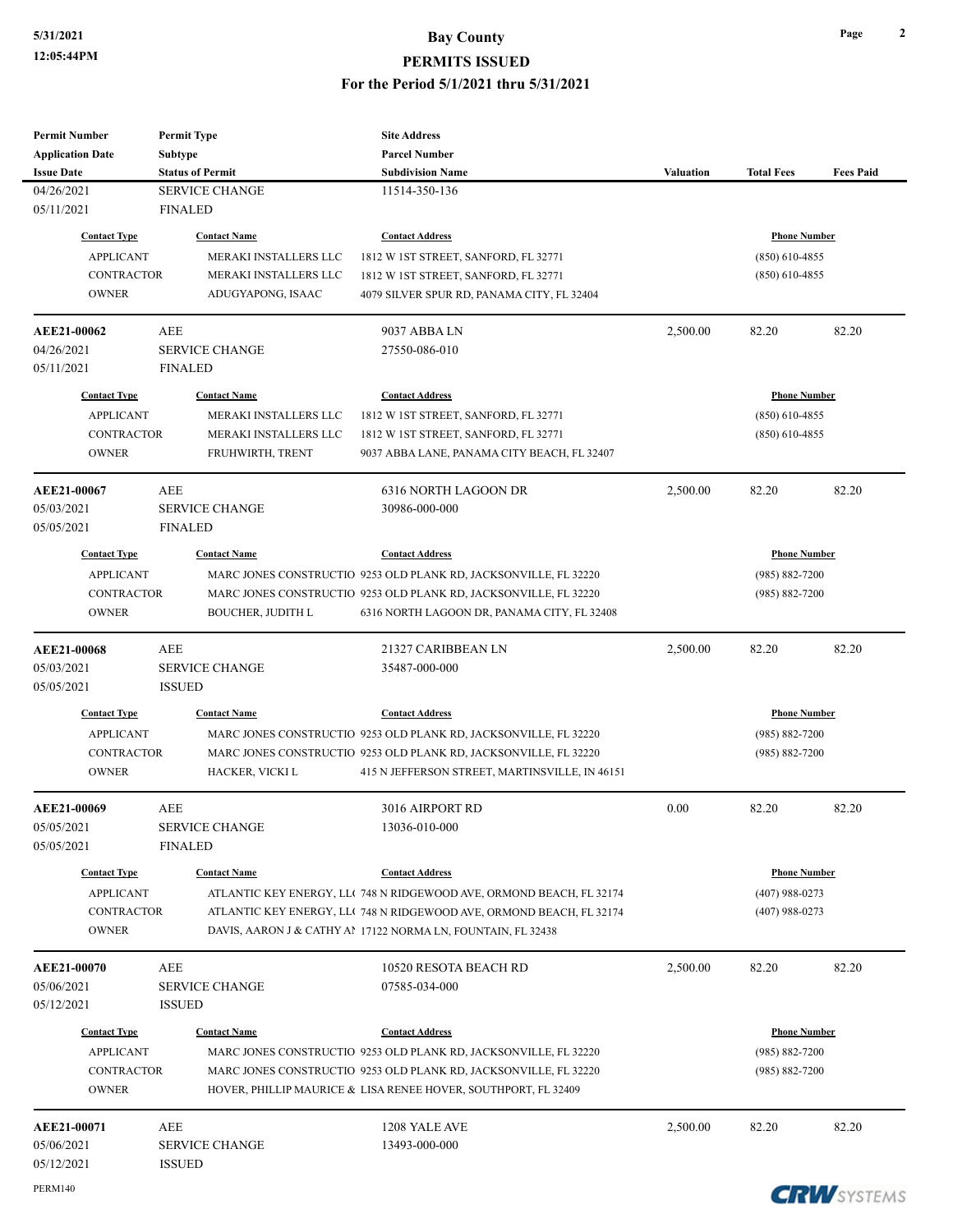| <b>Permit Number</b>                         | <b>Permit Type</b>                 | <b>Site Address</b>                                                 |                  |                     |                  |
|----------------------------------------------|------------------------------------|---------------------------------------------------------------------|------------------|---------------------|------------------|
| <b>Application Date</b><br><b>Issue Date</b> | Subtype<br><b>Status of Permit</b> | <b>Parcel Number</b><br><b>Subdivision Name</b>                     | <b>Valuation</b> | <b>Total Fees</b>   | <b>Fees Paid</b> |
| <b>Contact Type</b>                          | <b>Contact Name</b>                | <b>Contact Address</b>                                              |                  | <b>Phone Number</b> |                  |
| <b>APPLICANT</b>                             |                                    | MARC JONES CONSTRUCTIO 9253 OLD PLANK RD, JACKSONVILLE, FL 32220    |                  | $(985) 882 - 7200$  |                  |
| <b>CONTRACTOR</b>                            |                                    | MARC JONES CONSTRUCTIO 9253 OLD PLANK RD, JACKSONVILLE, FL 32220    |                  | $(985) 882 - 7200$  |                  |
| <b>OWNER</b>                                 | CORAM, KIMBERLY M                  | 1208 YALE AVE, PANAMA CITY, FL 32405                                |                  |                     |                  |
|                                              |                                    |                                                                     |                  |                     |                  |
| AEE21-00072                                  | <b>AEE</b>                         | 4238 GARRISON RD                                                    | 2,000.00         | 82.20               | 82.20            |
| 05/14/2021                                   | <b>SERVICE CHANGE</b>              | 11458-030-000                                                       |                  |                     |                  |
| 05/14/2021                                   | <b>FINALED</b>                     |                                                                     |                  |                     |                  |
| <b>Contact Type</b>                          | <b>Contact Name</b>                | <b>Contact Address</b>                                              |                  | <b>Phone Number</b> |                  |
| <b>APPLICANT</b>                             |                                    | SANDCASTLE ELECTRIC, INC 13008 Edna St, Panama City Beach, FL 32407 |                  | $(850)$ 236-2349    |                  |
| <b>CONTRACTOR</b>                            |                                    | SANDCASTLE ELECTRIC, INC 13008 Edna St, Panama City Beach, FL 32407 |                  | $(850)$ 236-2349    |                  |
| <b>OWNER</b>                                 |                                    | HATE, DAVID P JR & KELSEY 4238 GARRISON RD, PANAMA CITY, FL 32404   |                  |                     |                  |
| AES21-00117                                  | <b>ALT ENG SYS</b>                 | 7230 ECONFINA ESTATES RD                                            | 0.00             | 226.44              | 226.44           |
| 03/17/2021                                   | <b>RESIDENTIAL</b>                 | 05014-082-000                                                       |                  |                     |                  |
| 05/01/2021                                   | <b>ISSUED</b>                      |                                                                     |                  |                     |                  |
| <b>Contact Type</b>                          | <b>Contact Name</b>                | <b>Contact Address</b>                                              |                  | <b>Phone Number</b> |                  |
| <b>APPLICANT</b>                             |                                    | MARC JONES CONSTRUCTIO 9253 OLD PLANK RD, JACKSONVILLE, FL 32220    |                  | $(985) 882 - 7200$  |                  |
| <b>CONTRACTOR</b>                            |                                    | MARC JONES CONSTRUCTIO 9253 OLD PLANK RD, JACKSONVILLE, FL 32220    |                  | $(985) 882 - 7200$  |                  |
| <b>OWNER</b>                                 | WEST, JESSICA DANIELLE             | 7230 ECONFINA ESTATE RD, YOUNGSTOWN, FL 32466                       |                  |                     |                  |
| AES21-00135                                  | ALT ENG SYS                        | 19428 PLAZA AVE                                                     | 42,171.00        | 388.63              | 388.63           |
| 04/13/2021                                   | RESIDENTIAL                        | 37256-085-000                                                       |                  |                     |                  |
| 05/07/2021                                   | <b>FINALED</b>                     |                                                                     |                  |                     |                  |
| <b>Contact Type</b>                          | <b>Contact Name</b>                | <b>Contact Address</b>                                              |                  | <b>Phone Number</b> |                  |
| <b>APPLICANT</b>                             |                                    | MARC JONES CONSTRUCTIO 9253 OLD PLANK RD, JACKSONVILLE, FL 32220    |                  | $(985) 882 - 7200$  |                  |
| <b>CONTRACTOR</b>                            |                                    | MARC JONES CONSTRUCTIO 9253 OLD PLANK RD, JACKSONVILLE, FL 32220    |                  | $(985) 882 - 7200$  |                  |
| <b>OWNER</b>                                 | SLOAT, AIMEE ETAL                  | 19428 PLAZA AVE, PANAMA CITY BEACH, FL 32413                        |                  | $(850) 527 - 2667$  |                  |
| <b>AES21-00141</b>                           | <b>ALT ENG SYS</b>                 | 3217 CAITLIN ST                                                     | 3,000.00         | 174.14              | 174.14           |
| 04/23/2021                                   | <b>RESIDENTIAL</b>                 | 11916-226-000                                                       |                  |                     |                  |
| 05/04/2021                                   | <b>FINALED</b>                     |                                                                     |                  |                     |                  |
| <b>Contact Type</b>                          | <b>Contact Name</b>                | <b>Contact Address</b>                                              |                  | <b>Phone Number</b> |                  |
| <b>APPLICANT</b>                             |                                    | MARC JONES CONSTRUCTIO 9253 OLD PLANK RD, JACKSONVILLE, FL 32220    |                  | $(985) 882 - 7200$  |                  |
| <b>CONTRACTOR</b>                            |                                    | MARC JONES CONSTRUCTIO 9253 OLD PLANK RD, JACKSONVILLE, FL 32220    |                  | $(985) 882 - 7200$  |                  |
| <b>OWNER</b>                                 |                                    | PROCTOR, PETER MICHAEL & SHERRY L PROTOR, PANAMA CITY, FL 32404     |                  |                     |                  |
| AES21-00142                                  | ALT ENG SYS                        | 4504 MISTY LN                                                       | 62,040.00        | 492.89              | 492.89           |
| 04/26/2021                                   | RESIDENTIAL                        | 11715-251-000                                                       |                  |                     |                  |
| 05/11/2021                                   | <b>ISSUED</b>                      |                                                                     |                  |                     |                  |
| <b>Contact Type</b>                          | <b>Contact Name</b>                | <b>Contact Address</b>                                              |                  | <b>Phone Number</b> |                  |
| <b>APPLICANT</b>                             | MERAKI INSTALLERS LLC              | 1812 W 1ST STREET, SANFORD, FL 32771                                |                  | $(850)$ 610-4855    |                  |
| <b>CONTRACTOR</b>                            | MERAKI INSTALLERS LLC              | 1812 W 1ST STREET, SANFORD, FL 32771                                |                  | $(850)$ 610-4855    |                  |
| <b>OWNER</b>                                 |                                    | TAGGART, HEATHER R ETAI 4504 MISTY LANE, LYNN HAVEN, FL 32444       |                  |                     |                  |
| <b>AES21-00143</b>                           | <b>ALT ENG SYS</b>                 | 4079 SILVER SPUR RD                                                 | 39,732.00        | 364.94              | 364.94           |
| 04/26/2021                                   | RESIDENTIAL                        | 11514-350-136                                                       |                  |                     |                  |
| 05/11/2021                                   | <b>FINALED</b>                     |                                                                     |                  |                     |                  |
| <b>Contact Type</b>                          | <b>Contact Name</b>                | <b>Contact Address</b>                                              |                  | <b>Phone Number</b> |                  |
|                                              |                                    |                                                                     |                  |                     |                  |

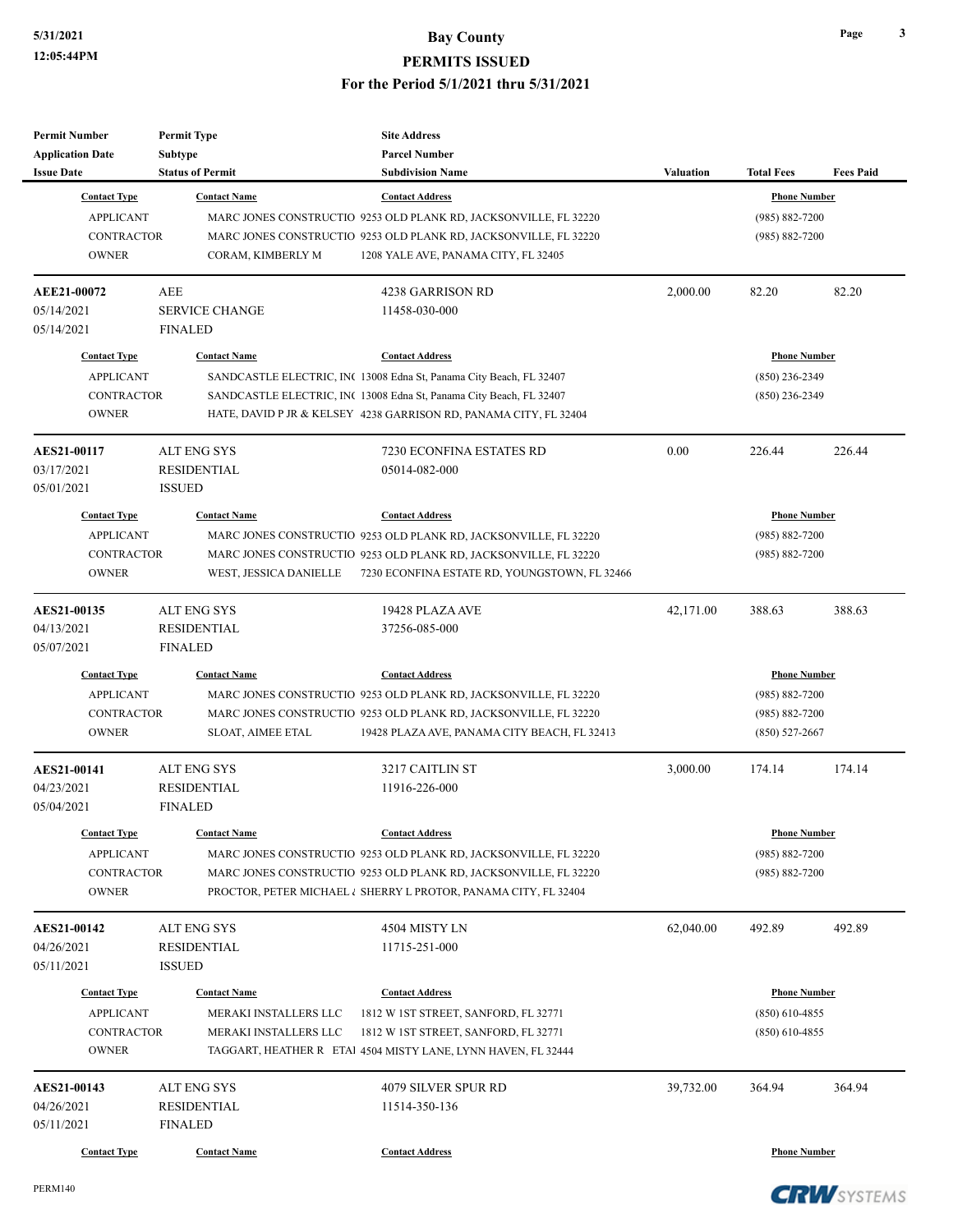| <b>Permit Number</b>    | <b>Permit Type</b>                | <b>Site Address</b>                                                  |                  |                     |                  |
|-------------------------|-----------------------------------|----------------------------------------------------------------------|------------------|---------------------|------------------|
| <b>Application Date</b> | Subtype                           | <b>Parcel Number</b>                                                 |                  |                     |                  |
| <b>Issue Date</b>       | <b>Status of Permit</b>           | <b>Subdivision Name</b>                                              | <b>Valuation</b> | <b>Total Fees</b>   | <b>Fees Paid</b> |
| <b>APPLICANT</b>        | MERAKI INSTALLERS LLC             | 1812 W IST STREET, SANFORD, FL 32771                                 |                  | $(850)$ 610-4855    |                  |
| <b>CONTRACTOR</b>       | MERAKI INSTALLERS LLC             | 1812 W 1ST STREET, SANFORD, FL 32771                                 |                  | $(850)$ 610-4855    |                  |
| <b>OWNER</b>            | ADUGYAPONG, ISAAC                 | 4079 SILVER SPUR RD, PANAMA CITY, FL 32404                           |                  |                     |                  |
| AES21-00144             | <b>ALT ENG SYS</b>                | 237 33RD PL W                                                        | 43,659.00        | 396.53              | 396.53           |
| 04/26/2021              | <b>RESIDENTIAL</b>                | 11744-210-000                                                        |                  |                     |                  |
| 05/11/2021              | <b>FINALED</b>                    |                                                                      |                  |                     |                  |
| <b>Contact Type</b>     | <b>Contact Name</b>               | <b>Contact Address</b>                                               |                  | <b>Phone Number</b> |                  |
| <b>APPLICANT</b>        | MERAKI INSTALLERS LLC             | 1812 W IST STREET, SANFORD, FL 32771                                 |                  | $(850)$ 610-4855    |                  |
| <b>CONTRACTOR</b>       | MERAKI INSTALLERS LLC             | 1812 W 1ST STREET, SANFORD, FL 32771                                 |                  | $(850)$ 610-4855    |                  |
| <b>OWNER</b>            | BELL, SCOTT R                     | 237 W 33RD PL, PANAMA CITY, FL 32405                                 |                  |                     |                  |
| AES21-00145             | <b>ALT ENG SYS</b>                | 9037 ABBA LN                                                         | 25,025.00        | 254.35              | 254.35           |
| 04/26/2021              | <b>RESIDENTIAL</b>                | 27550-086-010                                                        |                  |                     |                  |
| 05/11/2021              | <b>FINALED</b>                    |                                                                      |                  |                     |                  |
| <b>Contact Type</b>     | <b>Contact Name</b>               | <b>Contact Address</b>                                               |                  | <b>Phone Number</b> |                  |
| <b>APPLICANT</b>        | MERAKI INSTALLERS LLC             | 1812 W 1ST STREET, SANFORD, FL 32771                                 |                  | $(850)$ 610-4855    |                  |
| <b>CONTRACTOR</b>       | MERAKI INSTALLERS LLC             | 1812 W IST STREET, SANFORD, FL 32771                                 |                  | $(850)$ 610-4855    |                  |
| <b>OWNER</b>            | FRUHWIRTH, TRENT                  | 9037 ABBA LANE, PANAMA CITY BEACH, FL 32407                          |                  |                     |                  |
|                         |                                   |                                                                      |                  |                     |                  |
| AES21-00146             | <b>ALT ENG SYS</b>                | 11115 OLD BICYCLE RD                                                 | 56,400.00        | 454.98              | 454.98           |
| 04/30/2021              | <b>RESIDENTIAL</b>                | 06686-009-000                                                        |                  |                     |                  |
| 05/07/2021              | <b>FINALED</b>                    |                                                                      |                  |                     |                  |
| <b>Contact Type</b>     | <b>Contact Name</b>               | <b>Contact Address</b>                                               |                  | <b>Phone Number</b> |                  |
| <b>APPLICANT</b>        |                                   | ATLANTIC KEY ENERGY, LLC 748 N RIDGEWOOD AVE, ORMOND BEACH, FL 32174 |                  | $(407)$ 988-0273    |                  |
| CONTRACTOR              |                                   | ATLANTIC KEY ENERGY, LLC 748 N RIDGEWOOD AVE, ORMOND BEACH, FL 32174 |                  | $(407)$ 988-0273    |                  |
| <b>OWNER</b>            | <b>BARIL, MICHEL &amp; DENISE</b> | 11115 OLD BICYCLE RD, PANAMA CITY, FL 32404                          |                  |                     |                  |
| AES21-00147             | <b>ALT ENG SYS</b>                | 3216 JOSIE ST                                                        | 50,400.00        | 417.06              | 417.06           |
| 04/30/2021              | <b>RESIDENTIAL</b>                | 11916-650-490                                                        |                  |                     |                  |
| 05/07/2021              | <b>FINALED</b>                    |                                                                      |                  |                     |                  |
| <b>Contact Type</b>     | <b>Contact Name</b>               | <b>Contact Address</b>                                               |                  | <b>Phone Number</b> |                  |
| <b>APPLICANT</b>        |                                   | ATLANTIC KEY ENERGY, LLC 748 N RIDGEWOOD AVE, ORMOND BEACH, FL 32174 |                  | $(407)$ 988-0273    |                  |
| CONTRACTOR              |                                   | ATLANTIC KEY ENERGY, LL( 748 N RIDGEWOOD AVE, ORMOND BEACH, FL 32174 |                  | $(407)$ 988-0273    |                  |
| <b>OWNER</b>            |                                   | HARRIS, BRAD M & SUMMEF 3216 JOSIE ST, PANAMA CITY, FL 32404         |                  |                     |                  |
| AES21-00148             | ALT ENG SYS                       | 538 COLONIAL DR                                                      | 38,400.00        | 357.04              | 357.04           |
| 04/30/2021              | <b>RESIDENTIAL</b>                | 06716-223-000                                                        |                  |                     |                  |
| 05/06/2021              | <b>FINALED</b>                    |                                                                      |                  |                     |                  |
| <b>Contact Type</b>     | <b>Contact Name</b>               |                                                                      |                  |                     |                  |
|                         |                                   | <b>Contact Address</b>                                               |                  | <b>Phone Number</b> |                  |
| <b>APPLICANT</b>        |                                   | ATLANTIC KEY ENERGY, LLC 748 N RIDGEWOOD AVE, ORMOND BEACH, FL 32174 |                  | $(407)$ 988-0273    |                  |
| CONTRACTOR              |                                   | ATLANTIC KEY ENERGY, LL(748 N RIDGEWOOD AVE, ORMOND BEACH, FL 32174  |                  | $(407)$ 988-0273    |                  |
| <b>OWNER</b>            |                                   | HAFNER, ROBERT A & MICHI 538 COLONIAL DR, PANAMA CITY, FL 32404      |                  |                     |                  |
| AES21-00149             | <b>ALT ENG SYS</b>                | 3029 KIRKWELL AVE                                                    | 52,400.00        | 429.70              | 429.70           |
| 04/30/2021              | <b>RESIDENTIAL</b>                | 12066-010-000                                                        |                  |                     |                  |
| 05/06/2021              | <b>ISSUED</b>                     |                                                                      |                  |                     |                  |
| <b>Contact Type</b>     | <b>Contact Name</b>               | <b>Contact Address</b>                                               |                  | <b>Phone Number</b> |                  |
|                         |                                   |                                                                      |                  |                     |                  |

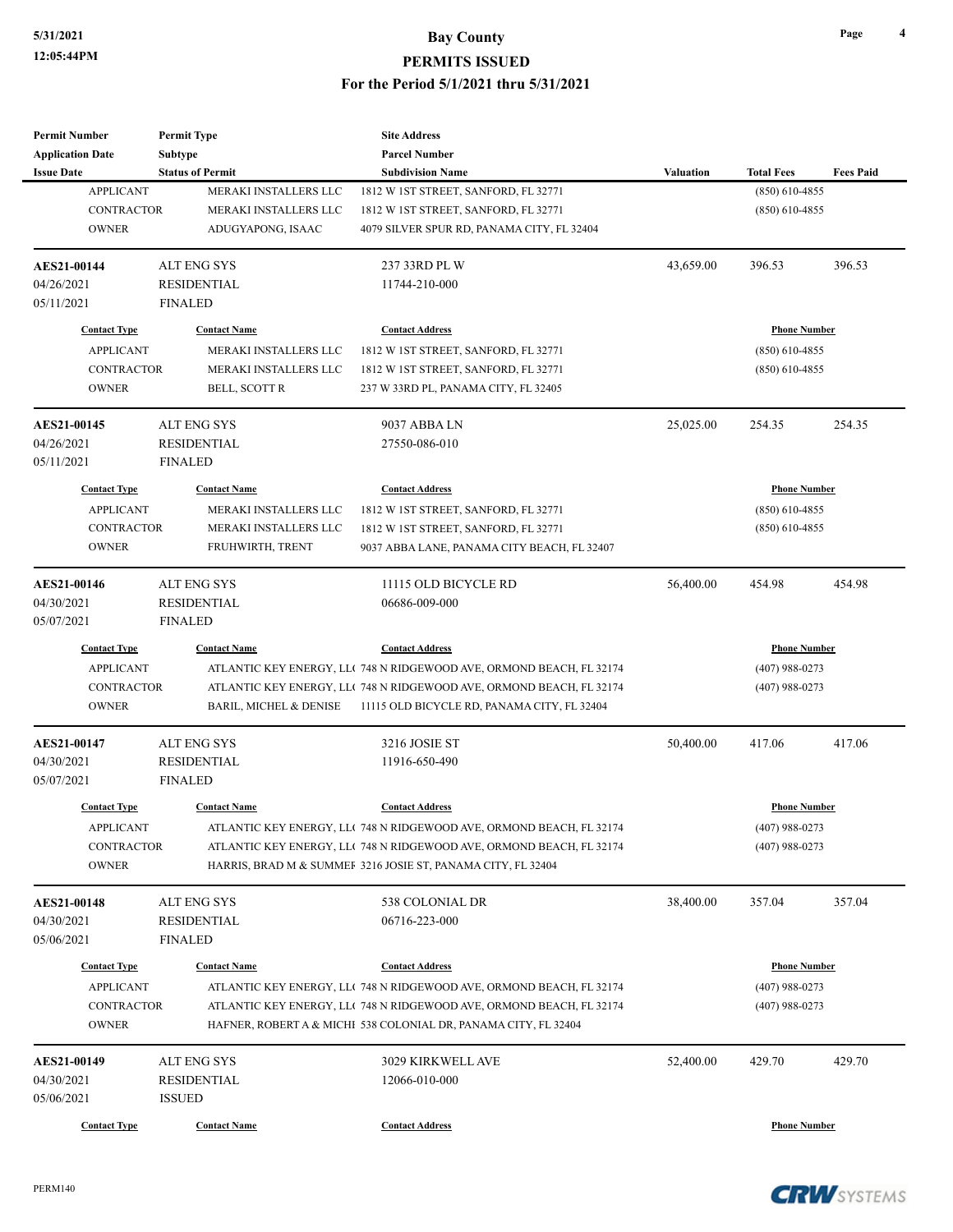| <b>Permit Number</b>    | <b>Permit Type</b>       | <b>Site Address</b>                                                  |                     |                     |                  |  |
|-------------------------|--------------------------|----------------------------------------------------------------------|---------------------|---------------------|------------------|--|
| <b>Application Date</b> | <b>Subtype</b>           | <b>Parcel Number</b>                                                 |                     |                     |                  |  |
| <b>Issue Date</b>       | <b>Status of Permit</b>  | <b>Subdivision Name</b>                                              | <b>Valuation</b>    | <b>Total Fees</b>   | <b>Fees Paid</b> |  |
| <b>APPLICANT</b>        |                          | ATLANTIC KEY ENERGY, LLC 748 N RIDGEWOOD AVE, ORMOND BEACH, FL 32174 |                     | $(407)$ 988-0273    |                  |  |
| <b>CONTRACTOR</b>       |                          | ATLANTIC KEY ENERGY, LLC 748 N RIDGEWOOD AVE, ORMOND BEACH, FL 32174 |                     | $(407)$ 988-0273    |                  |  |
| <b>OWNER</b>            | GUYNE, MICHAEL L.        | 3029 N KIRKWELL AVE, PANAMA CITY, FL 32405                           |                     |                     |                  |  |
| AES21-00150             | <b>ALT ENG SYS</b>       | 6316 NORTH LAGOON DR                                                 | 46,361.00           | 420.23              | 420.23           |  |
| 05/03/2021              | <b>RESIDENTIAL</b>       | 30986-000-000                                                        |                     |                     |                  |  |
| 05/05/2021              | <b>FINALED</b>           |                                                                      |                     |                     |                  |  |
| <b>Contact Type</b>     | <b>Contact Name</b>      | <b>Contact Address</b>                                               |                     | <b>Phone Number</b> |                  |  |
| <b>APPLICANT</b>        |                          | MARC JONES CONSTRUCTIO 9253 OLD PLANK RD, JACKSONVILLE, FL 32220     |                     | $(985) 882 - 7200$  |                  |  |
| <b>CONTRACTOR</b>       |                          | MARC JONES CONSTRUCTIO 9253 OLD PLANK RD, JACKSONVILLE, FL 32220     |                     | $(985) 882 - 7200$  |                  |  |
| <b>OWNER</b>            | <b>BOUCHER, JUDITH L</b> | 6316 NORTH LAGOON DR, PANAMA CITY, FL 32408                          |                     |                     |                  |  |
| <b>AES21-00151</b>      | <b>ALT ENG SYS</b>       | 21327 CARIBBEAN LN                                                   | 43,579.00           | 396.53              | 396.53           |  |
| 05/03/2021              | <b>RESIDENTIAL</b>       | 35487-000-000                                                        |                     |                     |                  |  |
| 05/05/2021              | <b>ISSUED</b>            |                                                                      |                     |                     |                  |  |
| <b>Contact Type</b>     | <b>Contact Name</b>      | <b>Contact Address</b>                                               |                     | <b>Phone Number</b> |                  |  |
| <b>APPLICANT</b>        |                          | MARC JONES CONSTRUCTIO 9253 OLD PLANK RD, JACKSONVILLE, FL 32220     |                     | $(985) 882 - 7200$  |                  |  |
| <b>CONTRACTOR</b>       |                          | MARC JONES CONSTRUCTIO 9253 OLD PLANK RD, JACKSONVILLE, FL 32220     |                     | $(985) 882 - 7200$  |                  |  |
| <b>OWNER</b>            | HACKER, VICKI L          | 415 N JEFFERSON STREET, MARTINSVILLE, IN 46151                       |                     |                     |                  |  |
|                         |                          |                                                                      |                     |                     |                  |  |
| <b>AES21-00152</b>      | <b>ALT ENG SYS</b>       | 4905 HIGH POINT DR                                                   | 75,598.00           | 575.04              | 575.04           |  |
| 05/06/2021              | <b>RESIDENTIAL</b>       | 05395-000-000                                                        |                     |                     |                  |  |
| 05/12/2021              | <b>ISSUED</b>            |                                                                      |                     |                     |                  |  |
| <b>Contact Type</b>     | <b>Contact Name</b>      | <b>Contact Address</b>                                               | <b>Phone Number</b> |                     |                  |  |
| <b>APPLICANT</b>        | EMILY 844-778-8810       | , ,                                                                  |                     |                     |                  |  |
| <b>CONTRACTOR</b>       |                          | EFFICIENT HOME SERVICES 3121 INDIAN RIDGE PL, LAKELAND, FL 33810     |                     | $(844)$ 778-8810    |                  |  |
| <b>OWNER</b>            |                          | PERALTA, ALBERTO N & JES: 4905 HIGH POINT DR, PANAMA CITY, FL 32404  |                     |                     |                  |  |
| <b>AES21-00153</b>      | <b>ALT ENG SYS</b>       | 10520 RESOTA BEACH RD                                                | 60,450.00           | 480.25              | 480.25           |  |
| 05/06/2021              | <b>RESIDENTIAL</b>       | 07585-034-000                                                        |                     |                     |                  |  |
| 05/12/2021              | <b>ISSUED</b>            |                                                                      |                     |                     |                  |  |
| <b>Contact Type</b>     | <b>Contact Name</b>      | <b>Contact Address</b>                                               |                     | <b>Phone Number</b> |                  |  |
| <b>APPLICANT</b>        |                          | MARC JONES CONSTRUCTIO 9253 OLD PLANK RD, JACKSONVILLE, FL 32220     |                     | $(985) 882 - 7200$  |                  |  |
| CONTRACTOR              |                          | MARC JONES CONSTRUCTIO 9253 OLD PLANK RD, JACKSONVILLE, FL 32220     |                     | $(985) 882 - 7200$  |                  |  |
| <b>OWNER</b>            |                          | HOVER, PHILLIP MAURICE & LISA RENEE HOVER, SOUTHPORT, FL 32409       |                     |                     |                  |  |
| <b>AES21-00154</b>      | ALT ENG SYS              | 1208 YALE AVE                                                        | 69,850.00           | 537.13              | 537.13           |  |
| 05/06/2021              | <b>RESIDENTIAL</b>       | 13493-000-000                                                        |                     |                     |                  |  |
| 05/12/2021              | <b>ISSUED</b>            |                                                                      |                     |                     |                  |  |
| <b>Contact Type</b>     | <b>Contact Name</b>      | <b>Contact Address</b>                                               |                     | <b>Phone Number</b> |                  |  |
| <b>APPLICANT</b>        |                          | MARC JONES CONSTRUCTIO 9253 OLD PLANK RD, JACKSONVILLE, FL 32220     |                     | $(985) 882 - 7200$  |                  |  |
| <b>CONTRACTOR</b>       |                          | MARC JONES CONSTRUCTIO 9253 OLD PLANK RD, JACKSONVILLE, FL 32220     |                     | $(985) 882 - 7200$  |                  |  |
| <b>OWNER</b>            | CORAM, KIMBERLY M        | 1208 YALE AVE, PANAMA CITY, FL 32405                                 |                     |                     |                  |  |
|                         |                          |                                                                      |                     |                     |                  |  |
| AES21-00155             | ALT ENG SYS              | 13511 WOODCREST BLVD                                                 | 43,380.00           | 466.04              | 466.04           |  |
| 05/06/2021              | RESIDENTIAL              | 26471-050-060                                                        |                     |                     |                  |  |
| 05/13/2021              | <b>FINALED</b>           |                                                                      |                     |                     |                  |  |
| <b>Contact Type</b>     | <b>Contact Name</b>      | <b>Contact Address</b>                                               |                     | <b>Phone Number</b> |                  |  |

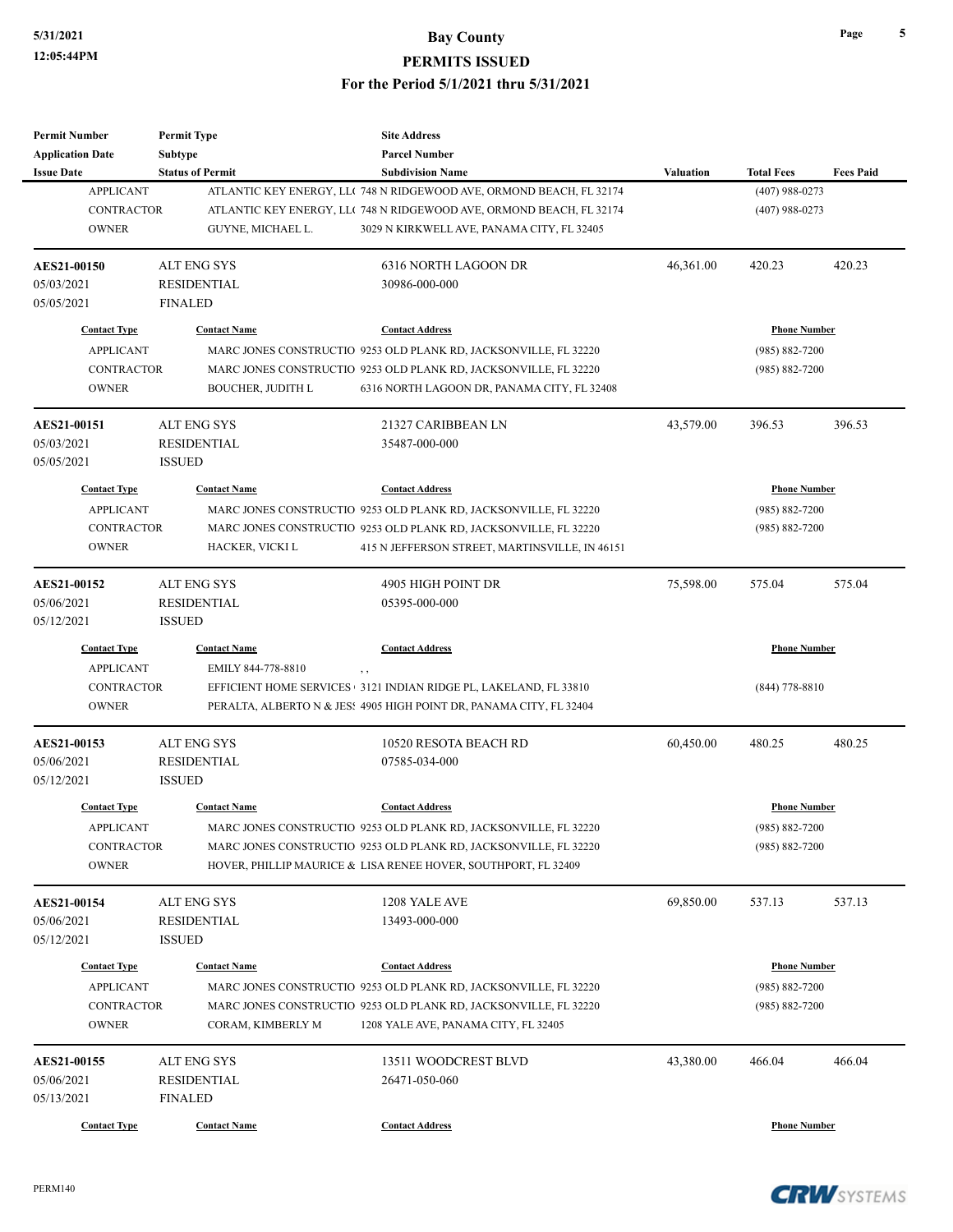| <b>Permit Number</b>       | <b>Permit Type</b>               | <b>Site Address</b>                                                                                                                    |                  |                     |                  |
|----------------------------|----------------------------------|----------------------------------------------------------------------------------------------------------------------------------------|------------------|---------------------|------------------|
| <b>Application Date</b>    | Subtype                          | <b>Parcel Number</b>                                                                                                                   |                  |                     |                  |
| <b>Issue Date</b>          | <b>Status of Permit</b>          | <b>Subdivision Name</b>                                                                                                                | <b>Valuation</b> | <b>Total Fees</b>   | <b>Fees Paid</b> |
| <b>APPLICANT</b>           |                                  | SEA TURTLE SOLAR SYSTEM 5022 LANDSMAN AVE, TAMPA, FL 33625                                                                             |                  | $(727)$ 375-9375    |                  |
| <b>CONTRACTOR</b>          |                                  | SEA TURTLE SOLAR SYSTEM 5022 LANDSMAN AVE, TAMPA, FL 33625                                                                             |                  | $(727)$ 375-9375    |                  |
| <b>OWNER</b>               | PRITCHARD, WILLIAM J &           | JOYCE L ONDROVICH, SOUTHPORT, FL 32409                                                                                                 |                  |                     |                  |
| AES21-00156                | <b>ALT ENG SYS</b>               | 3400 HILLCREST DR                                                                                                                      | 44,485.91        | 404.42              | 404.42           |
| 05/06/2021                 | <b>RESIDENTIAL</b>               | 11528-316-000                                                                                                                          |                  |                     |                  |
| 05/12/2021                 | <b>ISSUED</b>                    |                                                                                                                                        |                  |                     |                  |
| <b>Contact Type</b>        | <b>Contact Name</b>              | <b>Contact Address</b>                                                                                                                 |                  | <b>Phone Number</b> |                  |
| <b>APPLICANT</b>           | SUNTUITY ELECTRIC, LLC           | 2369 QUEENSWOOD CIRCLE, KISSIMMEE, FL 34743                                                                                            |                  | $(732)$ 979-2400    |                  |
| <b>CONTRACTOR</b>          | SUNTUITY ELECTRIC, LLC           | 2369 QUEENSWOOD CIRCLE, KISSIMMEE, FL 34743                                                                                            |                  | $(732)$ 979-2400    |                  |
| <b>OWNER</b>               | QUARLES, JODY J & LORI J         | 3400 HILLCREST DR., PANAMA CITY, FL 32405                                                                                              |                  |                     |                  |
| <b>AES21-00158</b>         | <b>ALT ENG SYS</b>               | 7135 PENN                                                                                                                              | 36,676.00        | 410.74              | 410.74           |
| 05/12/2021                 | RESIDENTIAL                      | 05658-350-375                                                                                                                          |                  |                     |                  |
| 05/28/2021                 | <b>ISSUED</b>                    |                                                                                                                                        |                  |                     |                  |
| <b>Contact Type</b>        | <b>Contact Name</b>              | <b>Contact Address</b>                                                                                                                 |                  | <b>Phone Number</b> |                  |
| <b>APPLICANT</b>           |                                  | TITAN SOLAR POWER FL INC 901 ARMSTRONG BLVD, KISSIMMEE, FL 34741                                                                       |                  | $(850)$ 207-3196    |                  |
| <b>CONTRACTOR</b>          |                                  | TITAN SOLAR POWER FL INC 901 ARMSTRONG BLVD, KISSIMMEE, FL 34741                                                                       |                  | $(850)$ 207-3196    |                  |
| <b>OWNER</b>               |                                  | SHANNO, COREY A & LORI K 7135 PENN WAY, PANAMA CITY, FL 32404                                                                          |                  |                     |                  |
| AES21-00159                | <b>ALT ENG SYS</b>               | 3999 MILLICENT LN                                                                                                                      | 31,136.00        | 371.26              | 371.26           |
| 05/12/2021                 | <b>RESIDENTIAL</b>               | 11514-350-052                                                                                                                          |                  |                     |                  |
| 05/28/2021                 | <b>ISSUED</b>                    |                                                                                                                                        |                  |                     |                  |
| <b>Contact Type</b>        | <b>Contact Name</b>              | <b>Contact Address</b>                                                                                                                 |                  | <b>Phone Number</b> |                  |
| <b>APPLICANT</b>           |                                  | TITAN SOLAR POWER FL INC 901 ARMSTRONG BLVD, KISSIMMEE, FL 34741                                                                       |                  | $(850)$ 207-3196    |                  |
| CONTRACTOR                 |                                  | TITAN SOLAR POWER FL INC 901 ARMSTRONG BLVD, KISSIMMEE, FL 34741                                                                       |                  | $(850)$ 207-3196    |                  |
| <b>OWNER</b>               |                                  | GUIRGUIS, LAURA & SAID M 3999 MILLICENT LN, PANAMA CITY, FL 32404                                                                      |                  |                     |                  |
| CB20-00083                 | <b>COMMERCIAL RENOVATE</b>       | 2500 HWY 388 E                                                                                                                         | 20,000.00        | 280.51              | 280.51           |
| 04/06/2020                 | TOWER/CO-LOCATE                  | 07521-000-000                                                                                                                          |                  |                     |                  |
| 05/06/2021                 | <b>ISSUED</b>                    | None                                                                                                                                   |                  |                     |                  |
| <b>Contact Type</b>        | <b>Contact Name</b>              | <b>Contact Address</b>                                                                                                                 |                  | <b>Phone Number</b> |                  |
| <b>APPLICANT</b>           | STANLEY 813-342-3873             | $, \, , \,$                                                                                                                            |                  |                     |                  |
| CONTRACTOR<br><b>OWNER</b> |                                  | MASTEC NETWORK SOLUTIC 4401 NORTHSIDE PARKWAY NW, ATLANTA, GA 30327<br>PROFUNDUS HOLDINGS INC C/O JOHN DE BRAUWERE, MARIANNA, FL 32446 |                  | $(407)$ 618-2873    |                  |
| CB20-00260                 | <b>COMMERCIAL NEW CONSTRUCTI</b> | 525 W HIGHWAY 20                                                                                                                       | 578,292.40       | 3,153.38            | 3,153.38         |
| 12/07/2020                 | OFFICE BUILDING                  | 26398-000-000                                                                                                                          |                  |                     |                  |
| 05/17/2021                 | <b>ISSUED</b>                    |                                                                                                                                        |                  |                     |                  |
| <b>Contact Type</b>        | <b>Contact Name</b>              | <b>Contact Address</b>                                                                                                                 |                  | <b>Phone Number</b> |                  |
| <b>APPLICANT</b>           | 850-585-2547                     | , ,                                                                                                                                    |                  |                     |                  |
| CONTRACTOR                 | RD JANCA LLC                     | 200 DOLPHIN ESTATES COURT, DESTIN, FL 32541                                                                                            |                  | $(850) 585 - 2547$  |                  |
| <b>OWNER</b>               |                                  | SOUTHERN LAND AND SOIL: 2910 HWY 231, SOUTH BRUNDIDGE, AL 36010                                                                        |                  |                     |                  |
| CB21-00039                 | <b>SIGN</b>                      | 2812 ST ANDREWS BLVD B                                                                                                                 | 800.00           | 94.53               | 94.53            |
| 02/22/2021                 | SIGN - WALL                      | 26718-005-000                                                                                                                          |                  |                     |                  |
| 05/13/2021                 | <b>ISSUED</b>                    |                                                                                                                                        |                  |                     |                  |
| <b>Contact Type</b>        | <b>Contact Name</b>              | <b>Contact Address</b>                                                                                                                 |                  | <b>Phone Number</b> |                  |



**Page 6**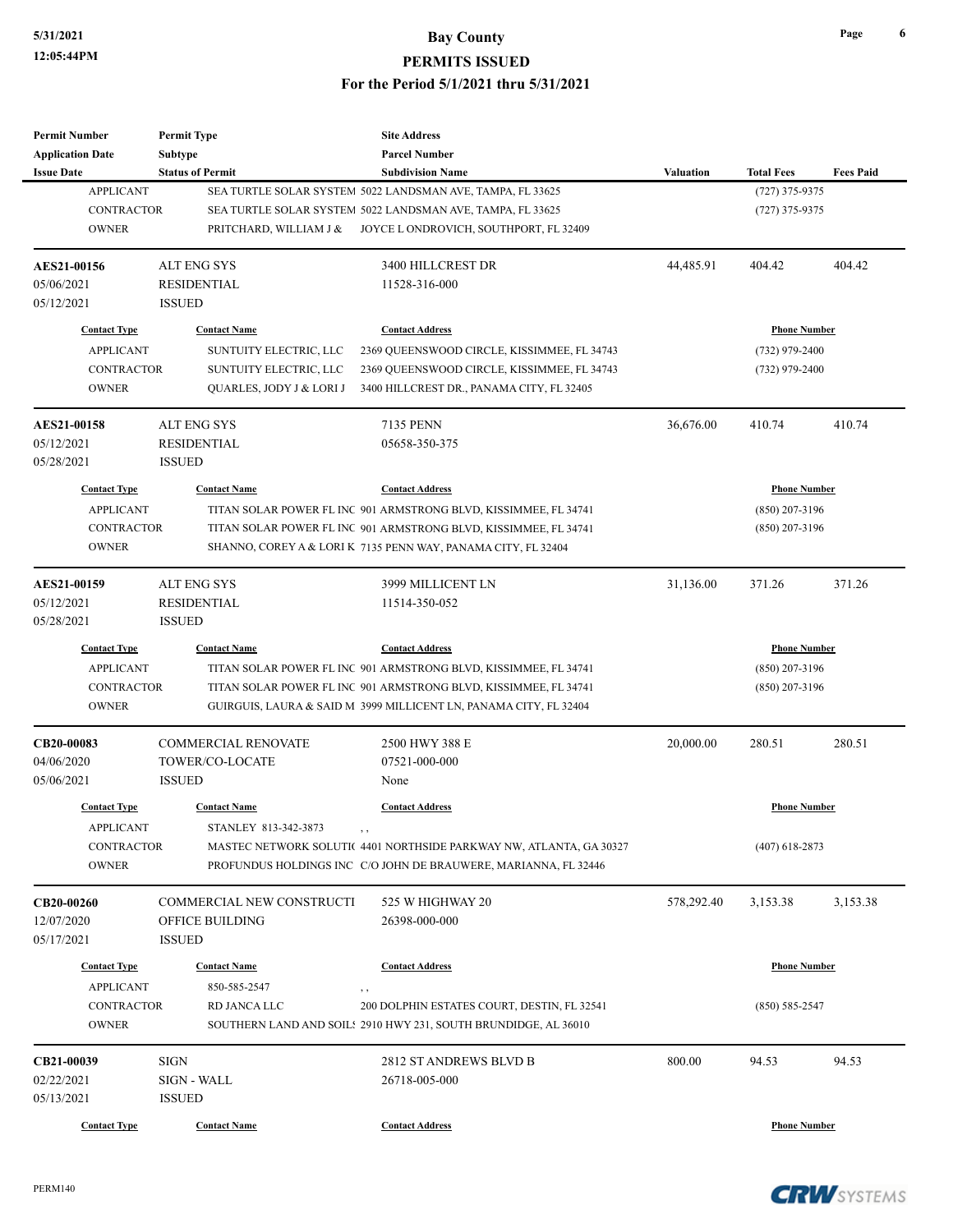| <b>Permit Number</b>    | <b>Permit Type</b>               | <b>Site Address</b>                                                               |                  |                     |                  |
|-------------------------|----------------------------------|-----------------------------------------------------------------------------------|------------------|---------------------|------------------|
| <b>Application Date</b> | Subtype                          | <b>Parcel Number</b>                                                              |                  |                     |                  |
| <b>Issue Date</b>       | <b>Status of Permit</b>          | <b>Subdivision Name</b>                                                           | <b>Valuation</b> | <b>Total Fees</b>   | <b>Fees Paid</b> |
| <b>APPLICANT</b>        | CHRIS 850-387-5538               | , ,                                                                               |                  |                     |                  |
| <b>CONTRACTOR</b>       |                                  | DUNCAN SIGNS & LIGHTING 108 FOX RIDGE ROAD, Panama City, FL 32405                 |                  | $(850)$ 387-5538    |                  |
| <b>OWNER</b>            | JAY, JOHN P TRUSTEE              | 1921 MONROE AVE., PANAMA CITY, FL 32405                                           |                  |                     |                  |
| CB21-00053              | <b>SIGN</b>                      | 1318 THOMAS DR                                                                    | 150,000.00       | 284.44              | 284.44           |
| 03/11/2021              | <b>BILLBOARD</b>                 | 30158-000-000                                                                     |                  |                     |                  |
| 05/14/2021              | <b>ISSUED</b>                    |                                                                                   |                  |                     |                  |
| <b>Contact Type</b>     | <b>Contact Name</b>              | <b>Contact Address</b>                                                            |                  | <b>Phone Number</b> |                  |
| <b>APPLICANT</b>        | KRISTI MORGAN 863-698-963,       |                                                                                   |                  |                     |                  |
| <b>CONTRACTOR</b>       |                                  | DAVID HENRY CONSTRUCTI 3432 WHITMAN CIRCLE, LAKELAND, FL 33803                    |                  | $(813)$ 261-0571    |                  |
| <b>OWNER</b>            | PATRONIS FAMILY LP               | 5551 N LAGOON DR, PANAMA CITY BEACH, FL 32408                                     |                  |                     |                  |
| CB21-00054              | SIGN                             | <b>THOMAS DR</b>                                                                  | 150,000.00       | 284.44              | 284.44           |
| 03/11/2021              | <b>BILLBOARD</b>                 | 30166-010-000                                                                     |                  |                     |                  |
| 05/14/2021              | <b>ISSUED</b>                    |                                                                                   |                  |                     |                  |
| <b>Contact Type</b>     | <b>Contact Name</b>              | <b>Contact Address</b>                                                            |                  | <b>Phone Number</b> |                  |
| <b>APPLICANT</b>        | KRISTI MORGAN 863-698-963,       |                                                                                   |                  |                     |                  |
| <b>CONTRACTOR</b>       |                                  | DAVID HENRY CONSTRUCTI 3432 WHITMAN CIRCLE, LAKELAND, FL 33803                    |                  | $(813)$ 261-0571    |                  |
| <b>OWNER</b>            | PATRONIS FAMILY LP               | 5551 N LAGOON DR, PANAMA CITY BEACH, FL 32408                                     |                  |                     |                  |
| CB21-00055              | <b>SIGN</b>                      | 12101 PANAMA CITY BEACH PKWY                                                      | 3,500.00         | 151.20              | 151.20           |
| 03/11/2021              | <b>SIGN - WALL</b>               | 34039-163-000                                                                     |                  |                     |                  |
| 05/13/2021              | <b>ISSUED</b>                    |                                                                                   |                  |                     |                  |
| <b>Contact Type</b>     | <b>Contact Name</b>              | <b>Contact Address</b>                                                            |                  | <b>Phone Number</b> |                  |
| <b>APPLICANT</b>        | CHRIS 850-387-5538               | $, \, ,$                                                                          |                  |                     |                  |
| <b>CONTRACTOR</b>       |                                  | DUNCAN SIGNS & LIGHTING 108 FOX RIDGE ROAD, Panama City, FL 32405                 |                  | $(850)$ 387-5538    |                  |
| <b>OWNER</b>            | LYNDELL PARTNERS, LLC            | 15238 FRONT BEACH RD, PANAMA CITY BEACH, FL 32413                                 |                  |                     |                  |
| CB21-00064              | <b>COMMERCIAL NEW CONSTRUCTI</b> | 7675 FRONT BEACH RD                                                               | 3,000,000.00     | 11,828.61           | 11,828.61        |
| 03/22/2021              | <b>RETAIL BUILDING</b>           | 27854-015-000                                                                     |                  |                     |                  |
| 05/20/2021              | <b>ISSUED</b>                    |                                                                                   |                  |                     |                  |
| <b>Contact Type</b>     | <b>Contact Name</b>              | <b>Contact Address</b>                                                            |                  | <b>Phone Number</b> |                  |
| <b>APPLICANT</b>        | 314-882-7758                     | , ,                                                                               |                  |                     |                  |
| CONTRACTOR              | WFO CONSTRUCTION INC             | 1514 BERNITA STREET, JACKSONVILLE, 32211                                          |                  | $(904)$ 435-3445    |                  |
| <b>OWNER</b>            |                                  | PLAZA STREET FUND 116 LL(2400 WEST 75TH STREET STE 220, PRAIRIE VILLAGE, KS 66208 |                  |                     |                  |
| CB21-00072              | COMMERCIAL NEW CONSTRUCTI        | <b>7625 FRONT BEACH</b>                                                           | 5,000,000.00     | 18,872.70           | 18,872.70        |
| 03/31/2021              | <b>RETAIL BUILDING</b>           | 27854-015-000                                                                     |                  |                     |                  |
| 05/24/2021              | <b>ISSUED</b>                    |                                                                                   |                  |                     |                  |
| <b>Contact Type</b>     | <b>Contact Name</b>              | <b>Contact Address</b>                                                            |                  | <b>Phone Number</b> |                  |
| <b>APPLICANT</b>        | ROBERT 904-435-3445              |                                                                                   |                  |                     |                  |
| CONTRACTOR              | WFO CONSTRUCTION INC             | 1514 BERNITA STREET, JACKSONVILLE, 32211                                          |                  | $(904)$ 435-3445    |                  |
| <b>OWNER</b>            |                                  | PLAZA STREET FUND 116 LL(2400 WEST 75TH STREET STE 220, PRAIRIE VILLAGE, KS 66208 |                  |                     |                  |
| CB21-00077              | <b>COMMERCIAL BLDG</b>           | 1040 EDWARDS RD                                                                   | 37,000.00        | 341.23              | 341.23           |
| 04/06/2021              | STORAGE/UTILITY                  | 07654-000-000                                                                     |                  |                     |                  |
| 05/07/2021              | <b>FINALED</b>                   |                                                                                   |                  |                     |                  |
| <b>Contact Type</b>     | <b>Contact Name</b>              | <b>Contact Address</b>                                                            |                  | <b>Phone Number</b> |                  |
|                         |                                  |                                                                                   |                  |                     |                  |



**Page 7**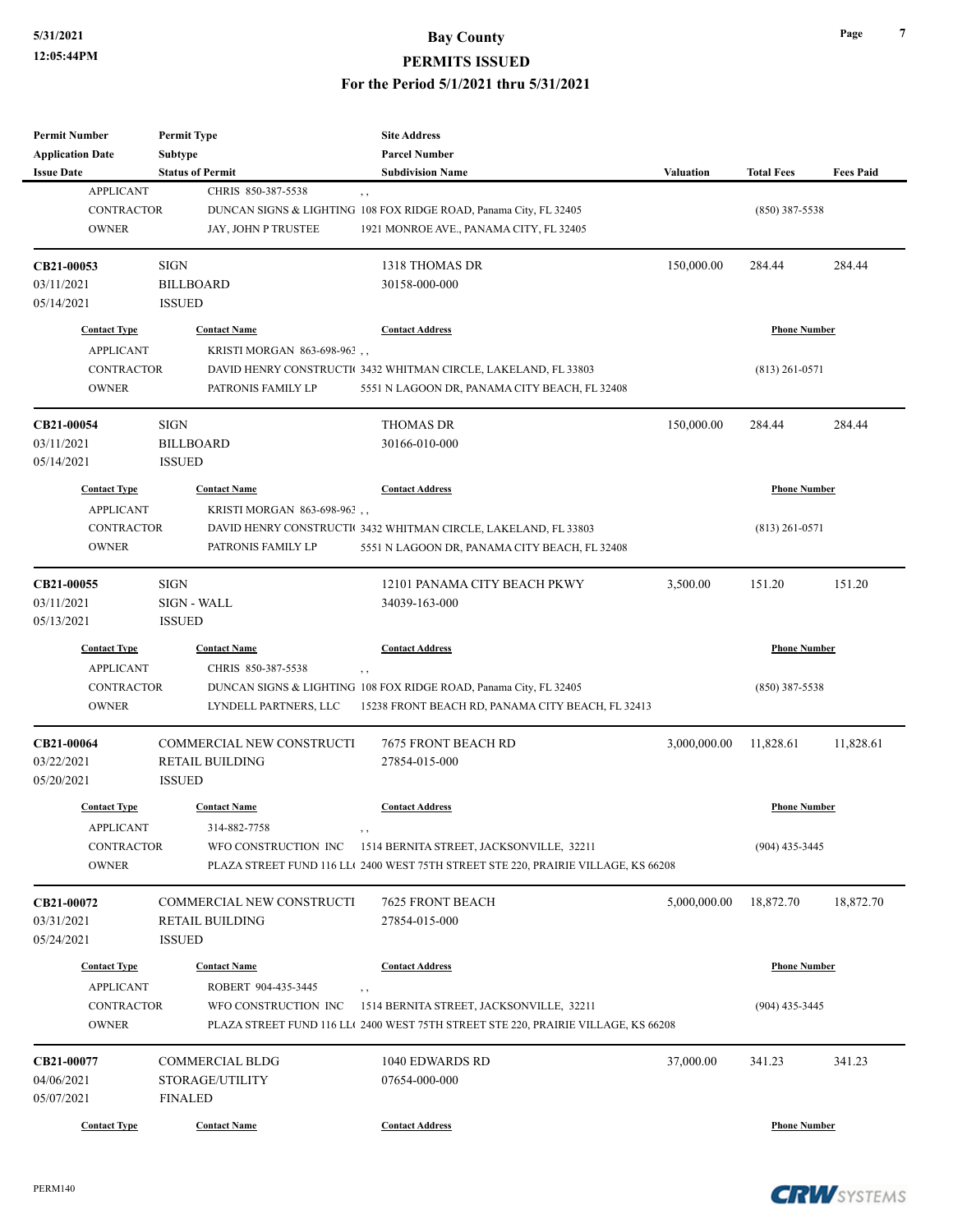| <b>Permit Number</b>                    | <b>Permit Type</b>         | <b>Site Address</b>                                                                             |                  |                     |                  |  |
|-----------------------------------------|----------------------------|-------------------------------------------------------------------------------------------------|------------------|---------------------|------------------|--|
| <b>Application Date</b>                 | <b>Subtype</b>             | <b>Parcel Number</b>                                                                            |                  |                     |                  |  |
| <b>Issue Date</b>                       | <b>Status of Permit</b>    | <b>Subdivision Name</b>                                                                         | <b>Valuation</b> | <b>Total Fees</b>   | <b>Fees Paid</b> |  |
| <b>APPLICANT</b>                        | TIM 326-1854               | , ,                                                                                             |                  |                     |                  |  |
| <b>CONTRACTOR</b>                       |                            | STEELE BUILT BUILDINGS & 175 SEARCY RD, CHIPLEY, FL 32428                                       |                  | $(850)$ 326-1854    |                  |  |
| <b>OWNER</b>                            | <b>GULF COAST ELECTRIC</b> | COOPERATIVE INC, WEWAHITCHKA, FL 32465                                                          |                  |                     |                  |  |
| CB21-00088                              | COMMERCIAL RENOVATE        | 8115 THOMAS DR                                                                                  | 25,000.00        | 239.85              | 239.85           |  |
| 04/21/2021                              | <b>INTERIOR</b>            | 30409-000-000                                                                                   |                  |                     |                  |  |
| 05/05/2021                              | <b>ISSUED</b>              |                                                                                                 |                  |                     |                  |  |
| <b>Contact Type</b>                     | <b>Contact Name</b>        | <b>Contact Address</b>                                                                          |                  | <b>Phone Number</b> |                  |  |
| <b>APPLICANT</b>                        | MICHAEL 596-1721           | , ,                                                                                             |                  |                     |                  |  |
| <b>CONTRACTOR</b>                       |                            | M.G. LASLEY CONSTRUCTIO 2202 EAST BALDWIN ROAD, PANAMA CITY, FL                                 |                  | (850) 596-1721      |                  |  |
| <b>OWNER</b>                            | <b>BASHA 1 LLC</b>         | C/O PAYNE LAW GROUP P.A., LYNN HAVEN, FL 32408                                                  |                  |                     |                  |  |
| CB21-00089                              | <b>COMMERCIAL RENOVATE</b> | 8115 THOMAS DR                                                                                  | 25,000.00        | 239.85              | 239.85           |  |
| 04/21/2021                              | <b>INTERIOR</b>            | 30409-000-000                                                                                   |                  |                     |                  |  |
| 05/05/2021                              | <b>ISSUED</b>              |                                                                                                 |                  |                     |                  |  |
| <b>Contact Type</b>                     | <b>Contact Name</b>        | <b>Contact Address</b>                                                                          |                  | <b>Phone Number</b> |                  |  |
| <b>APPLICANT</b>                        | MICHAEL 596-1721           | , ,                                                                                             |                  |                     |                  |  |
| <b>CONTRACTOR</b>                       |                            | M.G. LASLEY CONSTRUCTIO 2202 EAST BALDWIN ROAD, PANAMA CITY, FL                                 |                  | $(850) 596 - 1721$  |                  |  |
| <b>OWNER</b>                            | <b>BASHA 1 LLC</b>         | C/O PAYNE LAW GROUP P.A., LYNN HAVEN, FL 32408                                                  |                  |                     |                  |  |
|                                         |                            |                                                                                                 |                  |                     |                  |  |
| CB21-00090                              | COMMERCIAL RENOVATE        | 8115 THOMAS DR                                                                                  | 25,000.00        | 239.85              | 239.85           |  |
| 04/21/2021                              | <b>INTERIOR</b>            | 30409-000-000                                                                                   |                  |                     |                  |  |
| 05/05/2021                              | <b>ISSUED</b>              |                                                                                                 |                  |                     |                  |  |
| <b>Contact Type</b>                     | <b>Contact Name</b>        | <b>Contact Address</b>                                                                          |                  | <b>Phone Number</b> |                  |  |
| <b>APPLICANT</b>                        | MICHAEL 596-1721           | , ,                                                                                             |                  |                     |                  |  |
| <b>CONTRACTOR</b>                       |                            | M.G. LASLEY CONSTRUCTIO 2202 EAST BALDWIN ROAD, PANAMA CITY, FL                                 |                  | $(850) 596 - 1721$  |                  |  |
| <b>OWNER</b>                            | <b>BASHA 1 LLC</b>         | C/O PAYNE LAW GROUP P.A., LYNN HAVEN, FL 32408                                                  |                  |                     |                  |  |
| CB21-00091                              | COMMERCIAL RENOVATE        | 8115 THOMAS DR                                                                                  | 25,000.00        | 239.85              | 239.85           |  |
| 04/21/2021                              | <b>INTERIOR</b>            | 30409-000-000                                                                                   |                  |                     |                  |  |
| 05/05/2021                              | <b>ISSUED</b>              |                                                                                                 |                  |                     |                  |  |
| <b>Contact Type</b>                     | <b>Contact Name</b>        | <b>Contact Address</b>                                                                          |                  | <b>Phone Number</b> |                  |  |
| <b>APPLICANT</b>                        | MICHAEL 596-1721           | , ,                                                                                             |                  |                     |                  |  |
| <b>CONTRACTOR</b>                       |                            | M.G. LASLEY CONSTRUCTIO 2202 EAST BALDWIN ROAD, PANAMA CITY, FL                                 |                  | $(850) 596 - 1721$  |                  |  |
| <b>OWNER</b>                            | <b>BASHA 1 LLC</b>         | C/O PAYNE LAW GROUP P.A., LYNN HAVEN, FL 32408                                                  |                  |                     |                  |  |
| CB21-00101                              | COMMERCIAL NEW CONSTRUCTI  | 8428 CAMP FLOWERS RD                                                                            | 66,430.00        | 345.45              | 345.45           |  |
| 04/22/2021                              | <b>FOUNDATION ONLY</b>     | 05256-010-000                                                                                   |                  |                     |                  |  |
| 05/19/2021                              | <b>ISSUED</b>              |                                                                                                 |                  |                     |                  |  |
|                                         |                            |                                                                                                 |                  |                     |                  |  |
| <b>Contact Type</b><br><b>APPLICANT</b> | <b>Contact Name</b>        | <b>Contact Address</b><br>HIGHTOWER INDUSTRIES LI 115 BID A WEE CT, PANAMA CITY BEACH, FL 32413 |                  | <b>Phone Number</b> |                  |  |
| CONTRACTOR                              |                            | HIGHTOWER INDUSTRIES LI 115 BID A WEE CT, PANAMA CITY BEACH, FL 32413                           |                  |                     |                  |  |
|                                         |                            |                                                                                                 |                  |                     |                  |  |
| <b>OWNER</b>                            | <b>BAY COUNTY</b>          | 840 W 11TH ST, PANAMA CITY, FL 32401                                                            |                  |                     |                  |  |
| CB21-00104                              | <b>SIGN</b>                | 1212 23RD ST W                                                                                  | 50,000.00        | 287.00              | 287.00           |  |
| 04/23/2021                              | BILLBOARD                  | 13703-000-000                                                                                   |                  |                     |                  |  |
| 05/03/2021                              | <b>ISSUED</b>              |                                                                                                 |                  |                     |                  |  |
| <b>Contact Type</b>                     | <b>Contact Name</b>        | <b>Contact Address</b>                                                                          |                  | <b>Phone Number</b> |                  |  |

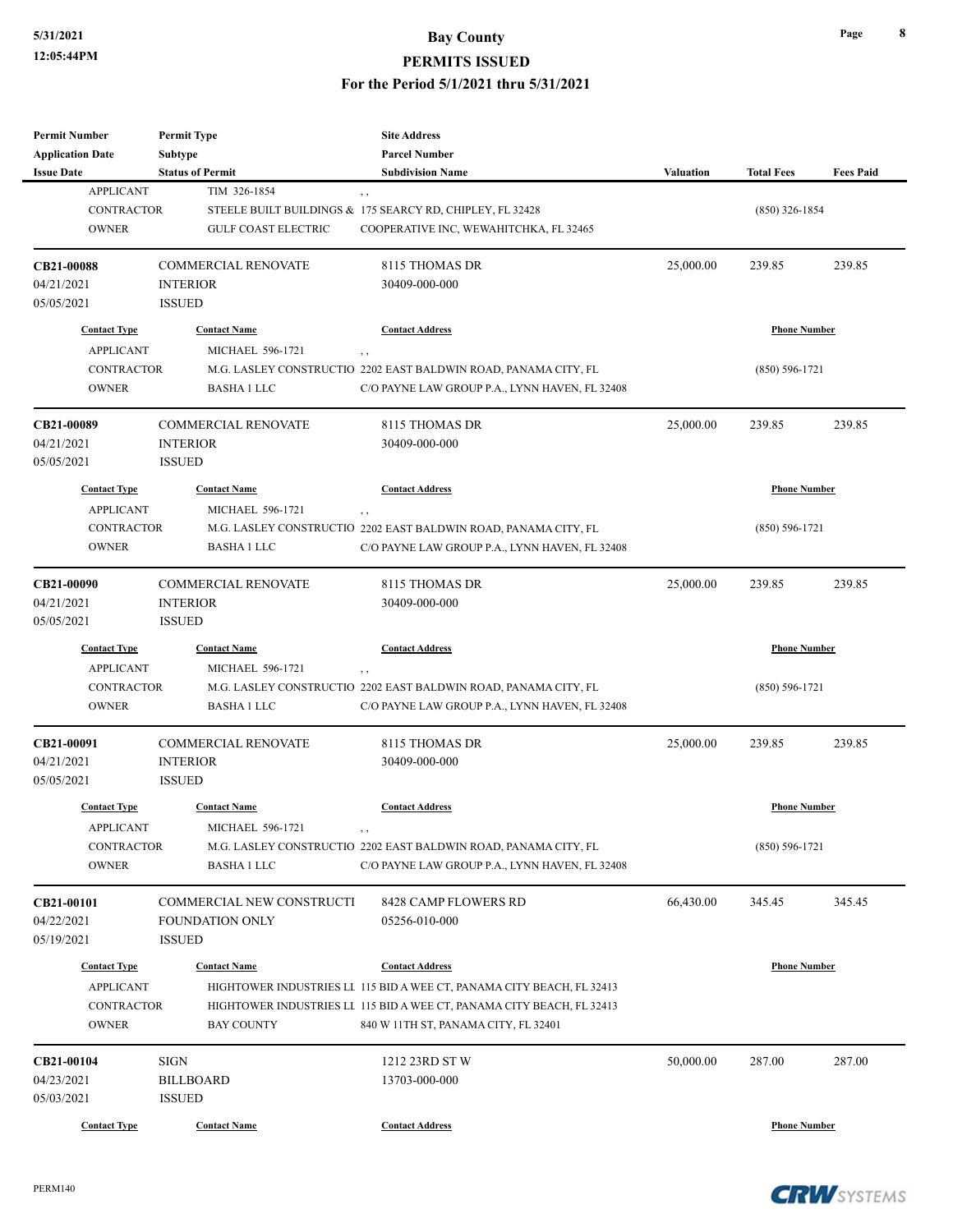| <b>Permit Number</b>              | <b>Permit Type</b>               | <b>Site Address</b>                                                                                           |                  |                     |                  |
|-----------------------------------|----------------------------------|---------------------------------------------------------------------------------------------------------------|------------------|---------------------|------------------|
| <b>Application Date</b>           | Subtype                          | <b>Parcel Number</b>                                                                                          |                  |                     |                  |
| <b>Issue Date</b>                 | <b>Status of Permit</b>          | <b>Subdivision Name</b>                                                                                       | <b>Valuation</b> | <b>Total Fees</b>   | <b>Fees Paid</b> |
| <b>APPLICANT</b>                  | TERRY 850-545-9924               | , ,                                                                                                           |                  |                     |                  |
| <b>CONTRACTOR</b>                 |                                  | PAFFORD PROPERTIES & COI 507 EAST IVAN RD, CRAWFORDVILLE, FL 32327                                            |                  | $(850) 556 - 7746$  |                  |
| <b>OWNER</b>                      | JANGA, SUSHEEL                   | 135 COTTONWOOD CIR, LYNN HAVEN, FL 32444                                                                      |                  |                     |                  |
| CB21-00106                        | <b>COMMERCIAL NEW CONSTRUCTI</b> | 7532 HOLLEY WOOD RD                                                                                           | 312,800.00       | 2,089.72            | 2,089.72         |
| 04/29/2021                        | <b>WAREHOUSE</b>                 | 27905-150-095                                                                                                 |                  |                     |                  |
| 05/10/2021                        | HOLD                             |                                                                                                               |                  |                     |                  |
| <b>Contact Type</b>               | <b>Contact Name</b>              | <b>Contact Address</b>                                                                                        |                  | <b>Phone Number</b> |                  |
| <b>APPLICANT</b>                  | JAMES 258-4681                   | $, \, ,$                                                                                                      |                  |                     |                  |
| <b>CONTRACTOR</b>                 | Gortemoller Construction Co.     | 504A Enterprise Drive, PANAMA CITY BEACH, FL 32408                                                            |                  | $(850)$ 230-1941    |                  |
| <b>OWNER</b>                      |                                  | SPECTRA INTERNATIONAL H LLC, PANAMA CITY BEACH, FL 32408                                                      |                  |                     |                  |
| CB21-00107                        | COMMERCIAL NEW CONSTRUCTI        | 7537 HOLLEY WOOD RD                                                                                           | 629,478.72       | 3,756.96            | 3,756.96         |
| 04/29/2021                        | <b>WAREHOUSE</b>                 | 27905-150-035                                                                                                 |                  |                     |                  |
| 05/10/2021                        | <b>ISSUED</b>                    |                                                                                                               |                  |                     |                  |
| <b>Contact Type</b>               | <b>Contact Name</b>              | <b>Contact Address</b>                                                                                        |                  | <b>Phone Number</b> |                  |
| <b>APPLICANT</b>                  | JAMES 258-4681                   |                                                                                                               |                  |                     |                  |
| <b>CONTRACTOR</b>                 | Gortemoller Construction Co.     | 504A Enterprise Drive, PANAMA CITY BEACH, FL 32408                                                            |                  | $(850)$ 230-1941    |                  |
| <b>OWNER</b>                      |                                  | THOMAS DRIVE OFFICE, LLC 2104 THOMAS DRIVE, PANAMA CITY BEACH, FL 32408                                       |                  |                     |                  |
| CB21-00109                        | <b>COMMERCIAL RENOVATE</b>       | 5831 VENTURE CROSSINGS BLVD 110                                                                               | 190,000.00       | 1,129.32            | 1,129.32         |
| 04/30/2021                        | <b>INTERIOR</b>                  | 32433-150-200                                                                                                 |                  |                     |                  |
| 05/11/2021                        | <b>ISSUED</b>                    |                                                                                                               |                  |                     |                  |
| <b>Contact Type</b>               | <b>Contact Name</b>              | <b>Contact Address</b>                                                                                        |                  | <b>Phone Number</b> |                  |
| <b>APPLICANT</b>                  | JAMES 258-4681                   | $, \,$                                                                                                        |                  |                     |                  |
| <b>CONTRACTOR</b>                 | Gortemoller Construction Co.     | 504A Enterprise Drive, PANAMA CITY BEACH, FL 32408                                                            |                  | $(850)$ 230-1941    |                  |
| <b>OWNER</b>                      |                                  | ST JOE VENTURE CROSSING: LEASING, LLC, PANAMA CITY BEACH, FL 32407                                            |                  |                     |                  |
| CB21-00110                        | COMMERCIAL NEW CONSTRUCTI        | 2705 THOMAS DR                                                                                                | 93,561.60        | 670.35              | 670.35           |
| 04/30/2021                        | STORAGE/UTILITY                  | 30935-020-020                                                                                                 |                  |                     |                  |
| 05/12/2021                        | <b>ISSUED</b>                    |                                                                                                               |                  |                     |                  |
| <b>Contact Type</b>               | <b>Contact Name</b>              | <b>Contact Address</b>                                                                                        |                  | <b>Phone Number</b> |                  |
| <b>APPLICANT</b>                  |                                  | CAROLINA CARPORTS INCOI 2465 COLQUITT HWY, COLQUITT, GA 39837                                                 |                  | $(229)$ 246-0449    |                  |
| <b>CONTRACTOR</b>                 |                                  | CAROLINA CARPORTS INCOI 2465 COLQUITT HWY, COLQUITT, GA 39837                                                 |                  | $(229)$ 246-0449    |                  |
| <b>OWNER</b>                      | <b>J &amp; T ADVENTURES LLC</b>  | 6124 BEACH DR, PANAMA CITY BEACH, FL 32408                                                                    |                  |                     |                  |
| CB21-00116                        | <b>DEMOLITION</b>                | 8428 CAMP FLOWERS RD                                                                                          | 66,430.00        | 133.58              | 133.58           |
| 05/27/2021                        | COMMERCIAL                       | 05256-010-000                                                                                                 |                  |                     |                  |
| 05/28/2021                        | <b>ISSUED</b>                    |                                                                                                               |                  |                     |                  |
| <b>Contact Type</b>               | <b>Contact Name</b>              | <b>Contact Address</b>                                                                                        |                  | <b>Phone Number</b> |                  |
| <b>APPLICANT</b>                  |                                  |                                                                                                               |                  | $(850)$ 466-2199    |                  |
|                                   |                                  | HIGHTOWER INDUSTRIES LL 115 BID A WEE CT, PANAMA CITY BEACH, FL 32413                                         |                  |                     |                  |
| <b>CONTRACTOR</b><br><b>OWNER</b> | <b>BAY COUNTY</b>                | HIGHTOWER INDUSTRIES LI 115 BID A WEE CT, PANAMA CITY BEACH, FL 32413<br>840 W 11TH ST, PANAMA CITY, FL 32401 |                  | $(850)$ 466-2199    |                  |
|                                   |                                  |                                                                                                               |                  |                     |                  |
| CE21-00129                        | <b>COMMERCIAL RENOVATE</b>       | 4511 WILLOW HILL RD                                                                                           | 1,700.00         | 148.06              | 148.06           |
| 04/20/2021                        | <b>ELECTRICAL</b>                | 11518-010-000                                                                                                 |                  |                     |                  |
| 05/13/2021                        | <b>FINALED</b>                   |                                                                                                               |                  |                     |                  |
| <b>Contact Type</b>               | <b>Contact Name</b>              | <b>Contact Address</b>                                                                                        |                  | <b>Phone Number</b> |                  |



**Page 9**

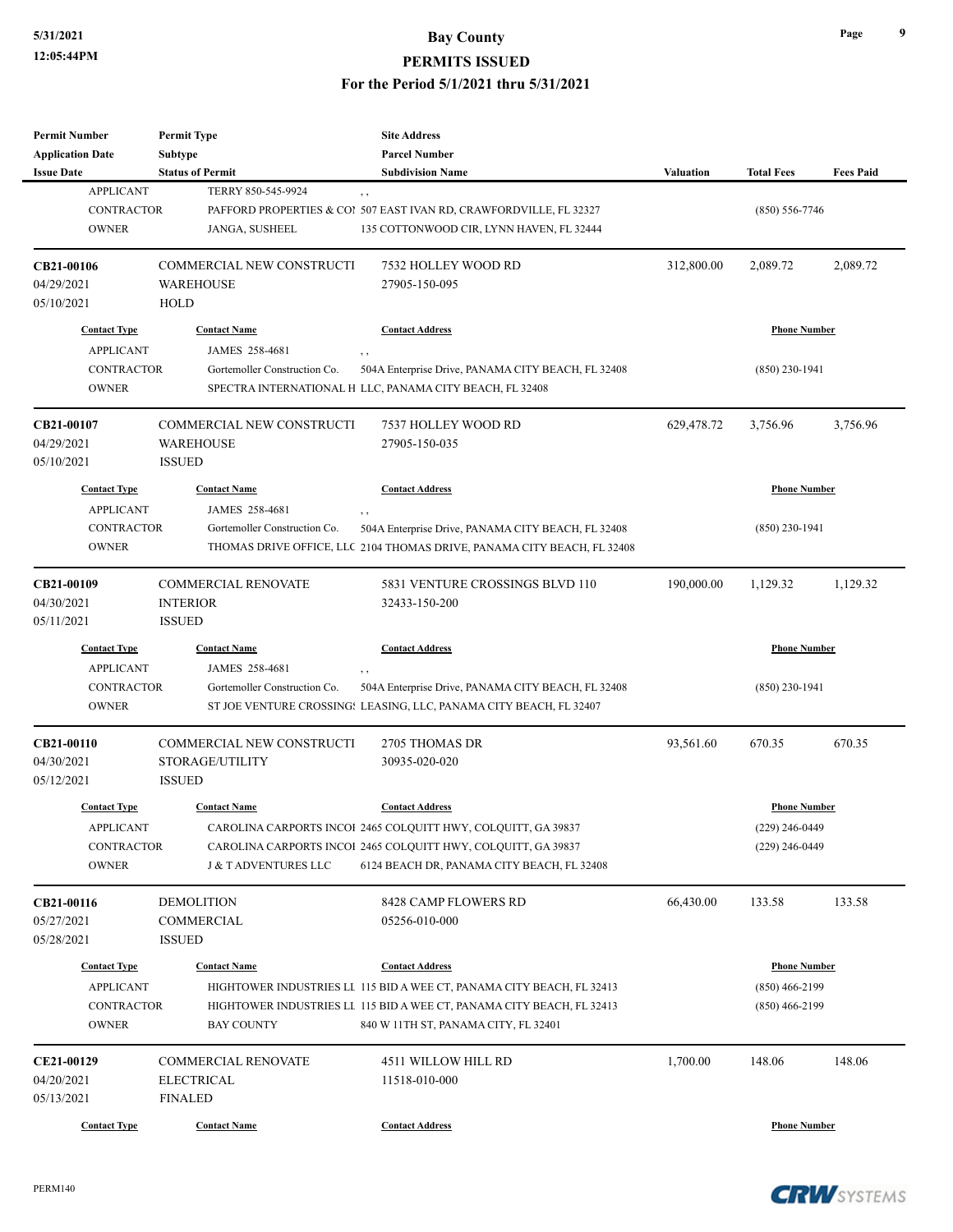| <b>Permit Number</b><br><b>Application Date</b> | <b>Permit Type</b><br><b>Subtype</b> | <b>Site Address</b><br><b>Parcel Number</b>                            |           |                     |                  |
|-------------------------------------------------|--------------------------------------|------------------------------------------------------------------------|-----------|---------------------|------------------|
| <b>Issue Date</b>                               | <b>Status of Permit</b>              | <b>Subdivision Name</b>                                                | Valuation | <b>Total Fees</b>   | <b>Fees Paid</b> |
| <b>APPLICANT</b>                                | <b>GEORGE 832-0911</b>               | $, \, , \,$                                                            |           |                     |                  |
| <b>CONTRACTOR</b>                               |                                      | BAY ENGINEERING SOLUTIO 307 BREAM POND RD, PANAMA CITY, FL 32409       |           | $(850) 832 - 0911$  |                  |
| <b>OWNER</b>                                    |                                      | LYNN HAVEN UNITED METH CHURCH, INC., PANAMA CITY, FL 32404             |           |                     |                  |
|                                                 |                                      |                                                                        |           |                     |                  |
| CE21-00130                                      | <b>COMMERCIAL RENOVATE</b>           | 503 BOCAT DR                                                           | 1,400.00  | 148.06              | 148.06           |
| 04/21/2021                                      | <b>ELECTRICAL</b>                    | 27867-000-000                                                          |           |                     |                  |
| 05/01/2021                                      | <b>ISSUED</b>                        |                                                                        |           |                     |                  |
| <b>Contact Type</b>                             | <b>Contact Name</b>                  | <b>Contact Address</b>                                                 |           | <b>Phone Number</b> |                  |
| <b>APPLICANT</b>                                | PC Beach Electric LLC                | 4224 LORRAINE ST, PANAMA CITY BEACH, FL 32408                          |           | $(850) 596 - 3578$  |                  |
| <b>CONTRACTOR</b>                               | PC Beach Electric LLC                | 4224 LORRAINE ST, PANAMA CITY BEACH, FL 32408                          |           | $(850) 596 - 3578$  |                  |
| <b>OWNER</b>                                    |                                      | FITZSIMONS, SAMUEL G IV & CATHERINE F SHORES, PANAMA CITY, FL 32401    |           |                     |                  |
| CE21-00134                                      | <b>COMMERCIAL RENOVATE</b>           | 4715 THOMAS DR                                                         | 7,500.00  | 198.12              | 198.12           |
| 05/03/2021                                      | <b>ELECTRICAL</b>                    | 31430-500-000                                                          |           |                     |                  |
| 05/03/2021                                      | <b>ISSUED</b>                        |                                                                        |           |                     |                  |
| <b>Contact Type</b>                             | <b>Contact Name</b>                  | <b>Contact Address</b>                                                 |           | <b>Phone Number</b> |                  |
| <b>APPLICANT</b>                                | ERIC 850-258-4518                    | $, \, , \,$                                                            |           |                     |                  |
| <b>CONTRACTOR</b>                               |                                      | COMPLETE ELECTRICAL SEF 1203 LINDENWOOD DR, PANAMA CITY, FL 32405      |           | $(850) 769 - 3432$  |                  |
| <b>OWNER</b>                                    | COMMODORE CONDO THE                  | $\ldots$ , FL.                                                         |           |                     |                  |
| CE21-00135                                      | <b>COMMERCIAL RENOVATE</b>           | 11442 HWY 231                                                          | 3,500.00  | 160.34              | 160.34           |
| 05/10/2021                                      | <b>ELECTRICAL</b>                    | 03685-000-000                                                          |           |                     |                  |
| 05/12/2021                                      | <b>FINALED</b>                       |                                                                        |           |                     |                  |
| <b>Contact Type</b>                             | <b>Contact Name</b>                  | <b>Contact Address</b>                                                 |           | <b>Phone Number</b> |                  |
| <b>APPLICANT</b>                                |                                      | RYERSON'S ELECTRICAL SEI 116 CIRCLE DRIVE, Panama City Beach, FL 32413 |           | $(850)$ 233-2788    |                  |
| <b>CONTRACTOR</b>                               |                                      | RYERSON'S ELECTRICAL SEI 116 CIRCLE DRIVE, Panama City Beach, FL 32413 |           | $(850)$ 233-2788    |                  |
| <b>OWNER</b>                                    | E F SAN JUAN, INC                    | PO BOX 249, YOUNGSTOWN, FL 32466                                       |           |                     |                  |
| CE21-00136                                      | <b>COMMERCIAL RENOVATE</b>           | 6440 HIGHWAY 77                                                        | 3,500.00  | 164.75              | 164.75           |
| 05/11/2021                                      | <b>ELECTRICAL</b>                    | 08529-010-000                                                          |           |                     |                  |
| 05/11/2021                                      | <b>ISSUED</b>                        |                                                                        |           |                     |                  |
| <b>Contact Type</b>                             | <b>Contact Name</b>                  | <b>Contact Address</b>                                                 |           | <b>Phone Number</b> |                  |
| <b>APPLICANT</b>                                | CHRIS 769-2030                       |                                                                        |           |                     |                  |
| CONTRACTOR                                      |                                      | CHRIS WALKER ELECTRIC, L 5617 WALLACE RD, PANAMA CITY, FL 32404        |           | $(850) 596 - 2646$  |                  |
| <b>OWNER</b>                                    |                                      | MC CONNELL, JAMES WILLL 7211 BAY CREST RD, PANAMA CITY, FL 32409       |           |                     |                  |
| CE21-00137                                      | COMMERCIAL NEW CONSTRUCTI            | 5855 BAY LINE DR                                                       | 13,000.00 | 240.13              | 240.13           |
| 05/12/2021                                      | ELECTRICAL                           | 05635-500-045                                                          |           |                     |                  |
| 05/18/2021                                      | <b>ISSUED</b>                        |                                                                        |           |                     |                  |
| <b>Contact Type</b>                             | <b>Contact Name</b>                  | <b>Contact Address</b>                                                 |           | <b>Phone Number</b> |                  |
| <b>APPLICANT</b>                                | CHRIS 819-5729                       | , ,                                                                    |           |                     |                  |
| <b>CONTRACTOR</b>                               |                                      | KEEFE & SONS ELECTRIC IN 2431 Hwy 231, Panama City, FL 32401           |           | $(850)$ 763-6599    |                  |
| <b>OWNER</b>                                    | SISCO INVESTMENTS, LLC               | 639 HARVARD BLVD, LYNN HAVEN, FL 32444                                 |           |                     |                  |
| CE21-00138                                      | COMMERCIAL RENOVATE                  | 3829 43RD ST E                                                         | 2,500.00  | 156.41              | 156.41           |
|                                                 |                                      |                                                                        |           |                     |                  |
|                                                 | <b>ELECTRICAL</b>                    | 11424-000-000                                                          |           |                     |                  |
| 05/13/2021<br>05/14/2021                        | <b>FINALED</b>                       |                                                                        |           |                     |                  |

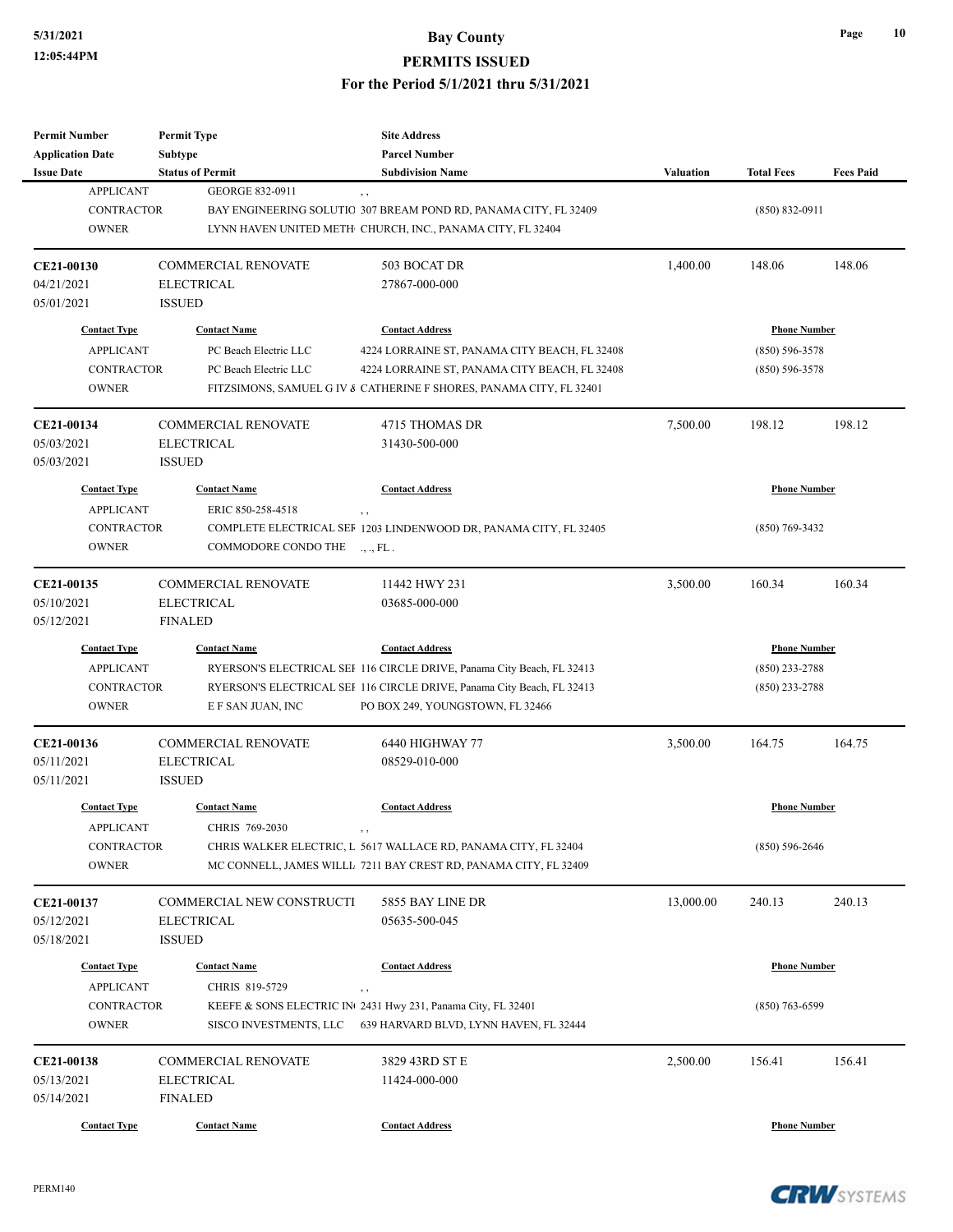| <b>Permit Number</b>    | <b>Permit Type</b>         | <b>Site Address</b>                                                 |                  |                     |                  |
|-------------------------|----------------------------|---------------------------------------------------------------------|------------------|---------------------|------------------|
| <b>Application Date</b> | <b>Subtype</b>             | <b>Parcel Number</b>                                                |                  |                     |                  |
| <b>Issue Date</b>       | <b>Status of Permit</b>    | <b>Subdivision Name</b>                                             | <b>Valuation</b> | <b>Total Fees</b>   | <b>Fees Paid</b> |
| <b>APPLICANT</b>        | WES 832-5259               | , ,                                                                 |                  |                     |                  |
| <b>CONTRACTOR</b>       |                            | NEW-TECH ELECTRICAL SYS 4437 BLUEWATER DRIVE, PANAMA CITY, FL 32404 |                  | $(850)$ 763-2740    |                  |
| <b>OWNER</b>            | <b>BAY COUNTY</b>          | 840 W 11TH ST, PANAMA CITY, FL 32401                                |                  |                     |                  |
|                         |                            |                                                                     |                  |                     |                  |
| CE21-00139              | <b>COMMERCIAL RENOVATE</b> | 8012 HWY 2301                                                       | 5,000.00         | 168.46              | 168.46           |
| 05/14/2021              | <b>ELECTRICAL</b>          | 05450-006-000                                                       |                  |                     |                  |
| 05/14/2021              | <b>ISSUED</b>              |                                                                     |                  |                     |                  |
| <b>Contact Type</b>     | <b>Contact Name</b>        | <b>Contact Address</b>                                              |                  | <b>Phone Number</b> |                  |
| <b>APPLICANT</b>        |                            | KENNY STRANGE ELECTRIC 2436 N EAST AVE, Panama City, FL 32405       |                  | $(850)$ 215-8030    |                  |
| <b>CONTRACTOR</b>       |                            | KENNY STRANGE ELECTRIC 2436 N EAST AVE, Panama City, FL 32405       |                  | $(850)$ 215-8030    |                  |
| <b>OWNER</b>            |                            | WILLIE & JEANETTE ENTERI 6719 KEITHLEY RD, PANAMA CITY, FL 32404    |                  |                     |                  |
|                         |                            |                                                                     |                  |                     |                  |
| CE21-00140              | <b>COMMERCIAL RENOVATE</b> | 20804 PANAMA CITY BEACH PKWY                                        | 3,950.00         | 160.34              | 160.34           |
| 05/15/2021              | <b>ELECTRICAL</b>          | 35293-007-000                                                       |                  |                     |                  |
| 05/17/2021              | <b>ISSUED</b>              |                                                                     |                  |                     |                  |
| <b>Contact Type</b>     | <b>Contact Name</b>        | <b>Contact Address</b>                                              |                  | <b>Phone Number</b> |                  |
|                         |                            |                                                                     |                  |                     |                  |
| <b>APPLICANT</b>        | DARRYL 784-2766            | , ,                                                                 |                  |                     |                  |
| CONTRACTOR              |                            | JERRY PYBUS ELECTRIC INC, PANAMA CITY, FL 32404                     |                  | $(850)$ 784-2766    |                  |
| <b>OWNER</b>            |                            | AMERIGAS PROPANE LP #72 PO BOX 798, VALLEY FORGE, PA 19482          |                  |                     |                  |
| CE21-00141              | COMMERCIAL RENOVATE        | 2533 15TH ST E                                                      | 200,000.00       | 1,767.10            | 1,767.10         |
| 05/19/2021              | <b>ELECTRICAL</b>          | 14616-000-000                                                       |                  |                     |                  |
| 05/19/2021              | <b>ISSUED</b>              |                                                                     |                  |                     |                  |
| <b>Contact Type</b>     | <b>Contact Name</b>        | <b>Contact Address</b>                                              |                  | <b>Phone Number</b> |                  |
| <b>APPLICANT</b>        |                            | JERRY PYBUS ELECTRIC INC, PANAMA CITY, FL 32404                     |                  | $(850) 784 - 2766$  |                  |
| <b>CONTRACTOR</b>       |                            | JERRY PYBUS ELECTRIC INC, PANAMA CITY, FL 32404                     |                  | $(850) 784 - 2766$  |                  |
| <b>OWNER</b>            |                            | PANAMA CITY AUTOMOTIVE 120 E 23RD ST, PANAMA CITY, FL 32405         |                  |                     |                  |
|                         |                            |                                                                     |                  |                     |                  |
| CE21-00142              | <b>COMMERCIAL RENOVATE</b> | 5831 VENTURE CROSSINGS BLVD 110                                     | 40,000.00        | 467.62              | 467.62           |
| 05/20/2021              | <b>ELECTRICAL</b>          | 32433-150-200                                                       |                  |                     |                  |
| 05/24/2021              | <b>ISSUED</b>              |                                                                     |                  |                     |                  |
|                         |                            |                                                                     |                  |                     |                  |
| <b>Contact Type</b>     | <b>Contact Name</b>        | <b>Contact Address</b>                                              |                  | <b>Phone Number</b> |                  |
| <b>APPLICANT</b>        | LINEAR SERVICES LLC        | 225 N. BONITA AVE, PANAMA CITY BEACH, FL 32401                      |                  | $(850) 867 - 5535$  |                  |
| CONTRACTOR              | LINEAR SERVICES LLC        | 225 N. BONITA AVE, PANAMA CITY BEACH, FL 32401                      |                  | $(850) 867 - 5535$  |                  |
| <b>OWNER</b>            |                            | ST JOE VENTURE CROSSING: LEASING, LLC, PANAMA CITY BEACH, FL 32407  |                  |                     |                  |
| CE21-00143              | COMMERCIAL                 | 4345 THOMAS DR                                                      | 800.00           | 136.00              | 136.00           |
| 05/25/2021              | <b>ELECTRICAL</b>          | 31438-010-000                                                       |                  |                     |                  |
| 05/25/2021              | <b>FINALED</b>             |                                                                     |                  |                     |                  |
|                         |                            |                                                                     |                  |                     |                  |
| <b>Contact Type</b>     | <b>Contact Name</b>        | <b>Contact Address</b>                                              |                  | <b>Phone Number</b> |                  |
| <b>APPLICANT</b>        |                            | JERRY PYBUS ELECTRIC INC, PANAMA CITY, FL 32404                     |                  | $(850) 784 - 2766$  |                  |
| <b>CONTRACTOR</b>       |                            | JERRY PYBUS ELECTRIC INC , PANAMA CITY, FL 32404                    |                  | $(850) 784 - 2766$  |                  |
| <b>OWNER</b>            |                            | VENTURE OUT AT PANAMA C 4345 THOMAS DR., PANAMA CITY, FL 32408      |                  |                     |                  |
|                         |                            |                                                                     |                  |                     |                  |
| CE21-00144              | COMMERCIAL RENOVATE        | 3607 THOMAS DR DR                                                   | 1,800.00         | 148.06              | 148.06           |
| 05/26/2021              | <b>ELECTRICAL</b>          | 31428-000-000                                                       |                  |                     |                  |
| 05/27/2021              | <b>FINALED</b>             |                                                                     |                  |                     |                  |
| <b>Contact Type</b>     | <b>Contact Name</b>        | <b>Contact Address</b>                                              |                  | <b>Phone Number</b> |                  |



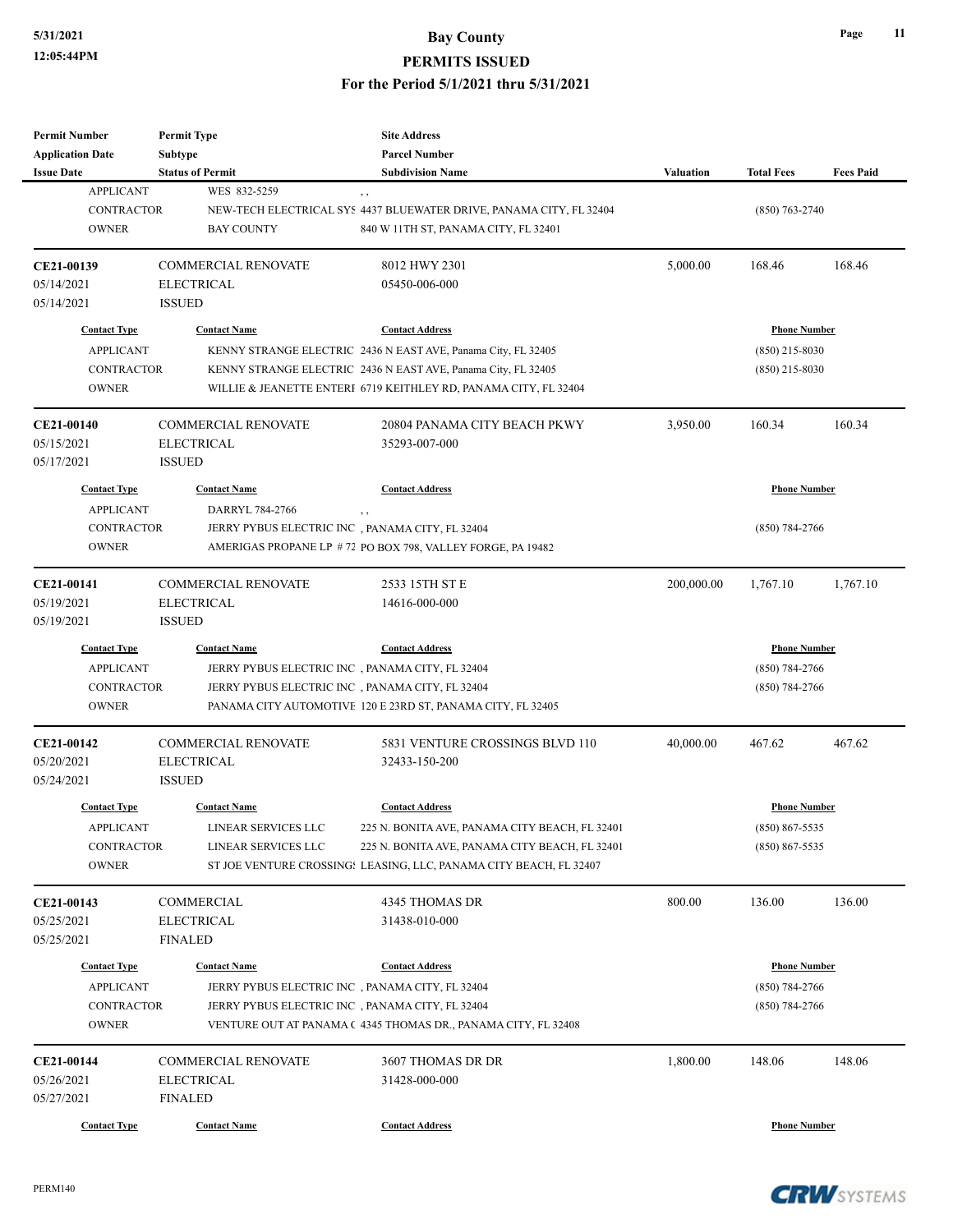| <b>Permit Number</b>    | <b>Permit Type</b>         | <b>Site Address</b>                                                          |                  |                     |                  |
|-------------------------|----------------------------|------------------------------------------------------------------------------|------------------|---------------------|------------------|
| <b>Application Date</b> | <b>Subtype</b>             | <b>Parcel Number</b>                                                         |                  |                     |                  |
| <b>Issue Date</b>       | <b>Status of Permit</b>    | <b>Subdivision Name</b>                                                      | <b>Valuation</b> | <b>Total Fees</b>   | <b>Fees Paid</b> |
| <b>APPLICANT</b>        | WES 850-832-5259           | , ,                                                                          |                  |                     |                  |
| <b>CONTRACTOR</b>       |                            | NEW-TECH ELECTRICAL SYS 4437 BLUEWATER DRIVE, PANAMA CITY, FL 32404          |                  | $(850)$ 763-2740    |                  |
| <b>OWNER</b>            | WEX-TEX INDUSTRIES INC     | DBA TREASURE ISLAND MARINA LLC, PANAMA CITY BEACH, F                         |                  |                     |                  |
|                         |                            |                                                                              |                  |                     |                  |
| CE21-00146              | <b>COMMERCIAL RENOVATE</b> | 511 SKYVIEW DR                                                               | 13,500.00        | 241.90              | 241.90           |
| 05/27/2021              | <b>ELECTRICAL</b>          | 27867-020-000                                                                |                  |                     |                  |
| 05/27/2021              | <b>ISSUED</b>              |                                                                              |                  |                     |                  |
|                         |                            |                                                                              |                  |                     |                  |
| <b>Contact Type</b>     | <b>Contact Name</b>        | <b>Contact Address</b>                                                       |                  | <b>Phone Number</b> |                  |
| <b>APPLICANT</b>        |                            | JERRY PYBUS ELECTRIC INC, PANAMA CITY, FL 32404                              |                  | $(850)$ 784-2766    |                  |
| <b>CONTRACTOR</b>       |                            | JERRY PYBUS ELECTRIC INC, PANAMA CITY, FL 32404                              |                  | (850) 784-2766      |                  |
| <b>OWNER</b>            | <b>SKYVIEW DEVELOPMENT</b> | PO BOX 27279, PANAMA CITY, FL 32411                                          |                  |                     |                  |
| CE21-00147              | COMMERCIAL                 | 434 LYNDELL LN                                                               | 1,200.00         | 148.06              | 148.06           |
| 05/28/2021              | <b>ELECTRICAL</b>          | 34078-010-000                                                                |                  |                     |                  |
| 05/28/2021              | <b>FINALED</b>             |                                                                              |                  |                     |                  |
| <b>Contact Type</b>     | <b>Contact Name</b>        | <b>Contact Address</b>                                                       |                  | <b>Phone Number</b> |                  |
|                         |                            |                                                                              |                  |                     |                  |
| <b>APPLICANT</b>        | ROBERT 258-0514            | $, \, ,$                                                                     |                  |                     |                  |
| <b>CONTRACTOR</b>       |                            | ADVANCED ELEC SVCS OF B PO BOX 9038, Panama City Beach, FL 32417             |                  | $(850)$ 234-3782    |                  |
| <b>OWNER</b>            |                            | RIZZUTO, JAMES W TRUSTEI 409 BAYSHORE DR, PANAMA CITY BEACH, FL 32407        |                  |                     |                  |
| CG21-00014              | <b>COMMERCIAL ADDITION</b> | 8711 THOMAS DR                                                               | 3,000.00         | 103.78              | 103.78           |
| 05/10/2021              | GAS                        | 30455-000-000                                                                |                  |                     |                  |
| 05/10/2021              | <b>ISSUED</b>              |                                                                              |                  |                     |                  |
| <b>Contact Type</b>     | <b>Contact Name</b>        | <b>Contact Address</b>                                                       |                  | <b>Phone Number</b> |                  |
| <b>APPLICANT</b>        |                            | ROYAL FLUSH PLUMBING F1 100 WILLOUGHBY BAY BLVD, PANAMA CITY BEACH, FL 32407 |                  | $(850)$ 236-5852    |                  |
| <b>CONTRACTOR</b>       |                            | ROYAL FLUSH PLUMBING F1 100 WILLOUGHBY BAY BLVD, PANAMA CITY BEACH, FL 32407 |                  | (850) 236-5852      |                  |
| <b>OWNER</b>            |                            | NEWBY, CHARLOTTE TRUST 236 WOODLAWN DR, PANAMA CITY BEACH, FL 32407          |                  |                     |                  |
| <b>CM21-00021</b>       | COMMERCIAL NEW CONSTRUCTI  | 2204 THOMAS DR                                                               | 40,000.00        | 387.45              | 387.45           |
| 03/19/2021              | MECHANICAL                 | 30152-005-000                                                                |                  |                     |                  |
| 05/14/2021              | <b>ISSUED</b>              |                                                                              |                  |                     |                  |
|                         |                            |                                                                              |                  |                     |                  |
| <b>Contact Type</b>     | <b>Contact Name</b>        | <b>Contact Address</b>                                                       |                  | <b>Phone Number</b> |                  |
| <b>APPLICANT</b>        | INTERCOASTAL AIR, LLC      | 1234 SW 6TH ST, POMPANO BEACH, FL 33069                                      |                  | $(305)$ 615-2665    |                  |
| CONTRACTOR              | INTERCOASTAL AIR, LLC      | 1234 SW 6TH ST, POMPANO BEACH, FL 33069                                      |                  | $(305)$ 615-2665    |                  |
| <b>OWNER</b>            | VCP PCB, LLC ETAL          | 6753 JONES MILL CT, NORCROSS, GA 30092                                       |                  |                     |                  |
| CM21-00036              | COMMERCIAL NEW CONSTRUCTI  | 900 CLARA AVE                                                                | 60,576.00        | 652.10              | 652.10           |
| 05/01/2021              | MECHANICAL                 | 33989-006-040                                                                |                  |                     |                  |
| 05/03/2021              | <b>ISSUED</b>              |                                                                              |                  |                     |                  |
|                         |                            |                                                                              |                  |                     |                  |
| <b>Contact Type</b>     | <b>Contact Name</b>        | <b>Contact Address</b>                                                       |                  | <b>Phone Number</b> |                  |
| <b>APPLICANT</b>        | AIR ONE SYSTEMS, LLC.      | 1530 UNIVERSITY DRIVE, AUBURN, GA 30011                                      |                  | $(678)$ 963-0111    |                  |
| <b>CONTRACTOR</b>       | AIR ONE SYSTEMS, LLC.      | 1530 UNIVERSITY DRIVE, AUBURN, GA 30011                                      |                  | $(678)$ 963-0111    |                  |
| <b>OWNER</b>            | LEGENDS AT CLARA LLC       | 3095 VINEVILLE AVENUE, MACON, GA 31208                                       |                  |                     |                  |
| CM21-00037              | COMMERCIAL NEW CONSTRUCTI  | 900 CLARA AVE                                                                | 139,008.00       | 1,240.65            | 1,240.65         |
| 05/01/2021              | MECHANICAL                 | 33989-006-040                                                                |                  |                     |                  |
| 05/03/2021              | <b>ISSUED</b>              |                                                                              |                  |                     |                  |
|                         |                            |                                                                              |                  |                     |                  |
| <b>Contact Type</b>     | <b>Contact Name</b>        | <b>Contact Address</b>                                                       |                  | <b>Phone Number</b> |                  |

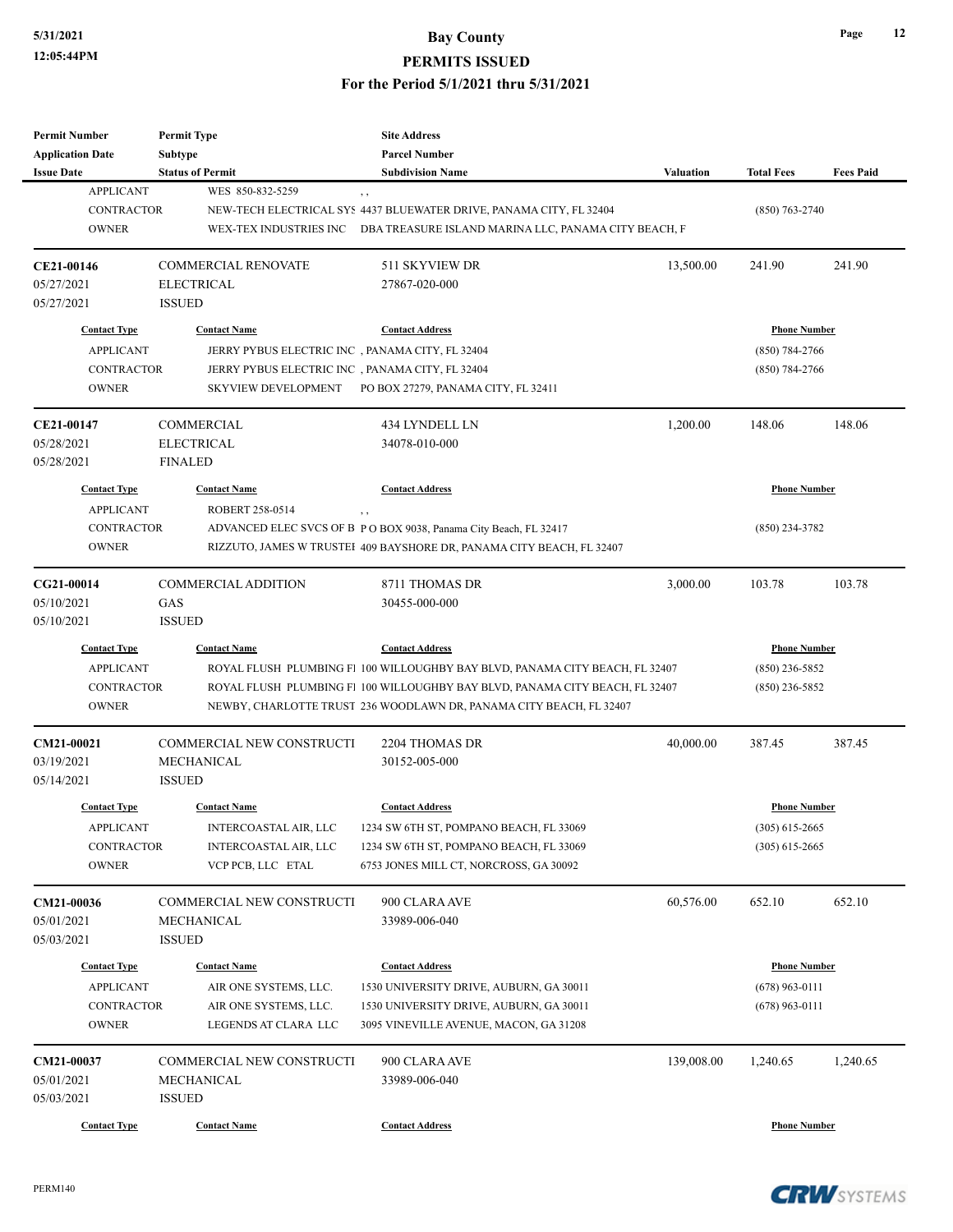| <b>Permit Number</b><br><b>Application Date</b> | <b>Permit Type</b><br>Subtype    | <b>Site Address</b><br><b>Parcel Number</b> |                  |                     |                  |
|-------------------------------------------------|----------------------------------|---------------------------------------------|------------------|---------------------|------------------|
| <b>Issue Date</b>                               | <b>Status of Permit</b>          | <b>Subdivision Name</b>                     | <b>Valuation</b> | <b>Total Fees</b>   | <b>Fees Paid</b> |
| <b>APPLICANT</b>                                | AIR ONE SYSTEMS, LLC.            | 1530 UNIVERSITY DRIVE, AUBURN, GA 30011     |                  | $(678)$ 963-0111    |                  |
| <b>CONTRACTOR</b>                               | AIR ONE SYSTEMS, LLC.            | 1530 UNIVERSITY DRIVE, AUBURN, GA 30011     |                  | $(678)$ 963-0111    |                  |
| <b>OWNER</b>                                    | LEGENDS AT CLARA LLC             | 3095 VINEVILLE AVENUE, MACON, GA 31208      |                  |                     |                  |
| CM21-00038                                      | COMMERCIAL NEW CONSTRUCTI        | 900 CLARA AVE                               | 93,384.00        | 853.08              | 853.08           |
| 05/01/2021                                      | MECHANICAL                       | 33989-006-040                               |                  |                     |                  |
| 05/03/2021                                      | <b>ISSUED</b>                    |                                             |                  |                     |                  |
| <b>Contact Type</b>                             | <b>Contact Name</b>              | <b>Contact Address</b>                      |                  | <b>Phone Number</b> |                  |
| <b>APPLICANT</b>                                | AIR ONE SYSTEMS, LLC.            | 1530 UNIVERSITY DRIVE, AUBURN, GA 30011     |                  | $(678)$ 963-0111    |                  |
| <b>CONTRACTOR</b>                               | AIR ONE SYSTEMS, LLC.            | 1530 UNIVERSITY DRIVE, AUBURN, GA 30011     |                  | $(678)$ 963-0111    |                  |
| <b>OWNER</b>                                    | LEGENDS AT CLARA LLC             | 3095 VINEVILLE AVENUE, MACON, GA 31208      |                  |                     |                  |
| CM21-00039                                      | COMMERCIAL NEW CONSTRUCTI        | 900 CLARA AVE                               | 108,408.00       | 979.46              | 979.46           |
| 05/01/2021                                      | MECHANICAL                       | 33989-006-040                               |                  |                     |                  |
| 05/03/2021                                      | <b>ISSUED</b>                    |                                             |                  |                     |                  |
| <b>Contact Type</b>                             | <b>Contact Name</b>              | <b>Contact Address</b>                      |                  | <b>Phone Number</b> |                  |
| <b>APPLICANT</b>                                | AIR ONE SYSTEMS, LLC.            | 1530 UNIVERSITY DRIVE, AUBURN, GA 30011     |                  | $(678)$ 963-0111    |                  |
| <b>CONTRACTOR</b>                               | AIR ONE SYSTEMS, LLC.            | 1530 UNIVERSITY DRIVE, AUBURN, GA 30011     |                  | $(678)$ 963-0111    |                  |
| <b>OWNER</b>                                    | LEGENDS AT CLARA LLC             | 3095 VINEVILLE AVENUE, MACON, GA 31208      |                  |                     |                  |
| CM21-00040                                      | COMMERCIAL NEW CONSTRUCTI        | 900 CLARA AVE                               | 121,152.00       | 1,089.00            | 1,089.00         |
| 05/01/2021                                      | MECHANICAL                       | 33989-006-040                               |                  |                     |                  |
| 05/03/2021                                      | <b>ISSUED</b>                    |                                             |                  |                     |                  |
| <b>Contact Type</b>                             | <b>Contact Name</b>              | <b>Contact Address</b>                      |                  | <b>Phone Number</b> |                  |
| <b>APPLICANT</b>                                | AIR ONE SYSTEMS, LLC.            | 1530 UNIVERSITY DRIVE, AUBURN, GA 30011     |                  | $(678)$ 963-0111    |                  |
| <b>CONTRACTOR</b>                               | AIR ONE SYSTEMS, LLC.            | 1530 UNIVERSITY DRIVE, AUBURN, GA 30011     |                  | $(678)$ 963-0111    |                  |
| <b>OWNER</b>                                    | LEGENDS AT CLARA LLC             | 3095 VINEVILLE AVENUE, MACON, GA 31208      |                  |                     |                  |
| CM21-00041                                      | <b>COMMERCIAL NEW CONSTRUCTI</b> | 900 CLARA AVE                               | 121,152.00       | 1.089.00            | 1,089.00         |
| 05/01/2021                                      | MECHANICAL                       | 33989-006-040                               |                  |                     |                  |
| 05/03/2021                                      | <b>ISSUED</b>                    |                                             |                  |                     |                  |
| <b>Contact Type</b>                             | <b>Contact Name</b>              | <b>Contact Address</b>                      |                  | <b>Phone Number</b> |                  |
| <b>APPLICANT</b>                                | AIR ONE SYSTEMS, LLC.            | 1530 UNIVERSITY DRIVE, AUBURN, GA 30011     |                  | $(678)$ 963-0111    |                  |
| <b>CONTRACTOR</b>                               | AIR ONE SYSTEMS, LLC.            | 1530 UNIVERSITY DRIVE, AUBURN, GA 30011     |                  | $(678)$ 963-0111    |                  |
| <b>OWNER</b>                                    | LEGENDS AT CLARA LLC             | 3095 VINEVILLE AVENUE, MACON, GA 31208      |                  |                     |                  |
| <b>CM21-00042</b>                               | COMMERCIAL NEW CONSTRUCTI        | 900 CLARA AVE                               | 121,152.00       | 1,089.00            | 1,089.00         |
| 05/01/2021                                      | <b>MECHANICAL</b>                | 33989-006-040                               |                  |                     |                  |
| 05/03/2021                                      | <b>ISSUED</b>                    |                                             |                  |                     |                  |
| <b>Contact Type</b>                             | <b>Contact Name</b>              | <b>Contact Address</b>                      |                  | <b>Phone Number</b> |                  |
| <b>APPLICANT</b>                                | AIR ONE SYSTEMS, LLC.            | 1530 UNIVERSITY DRIVE, AUBURN, GA 30011     |                  | $(678)$ 963-0111    |                  |
| CONTRACTOR                                      | AIR ONE SYSTEMS, LLC.            | 1530 UNIVERSITY DRIVE, AUBURN, GA 30011     |                  | $(678)$ 963-0111    |                  |
| <b>OWNER</b>                                    | LEGENDS AT CLARA LLC             | 3095 VINEVILLE AVENUE, MACON, GA 31208      |                  |                     |                  |
| CM21-00043                                      | COMMERCIAL NEW CONSTRUCTI        | 900 CLARA AVE                               | 295,520.00       | 2,555.03            | 2,555.03         |
| 05/01/2021                                      | MECHANICAL                       | 33989-006-040                               |                  |                     |                  |
| 05/03/2021                                      | <b>ISSUED</b>                    |                                             |                  |                     |                  |
| <b>Contact Type</b>                             | <b>Contact Name</b>              | <b>Contact Address</b>                      |                  | <b>Phone Number</b> |                  |

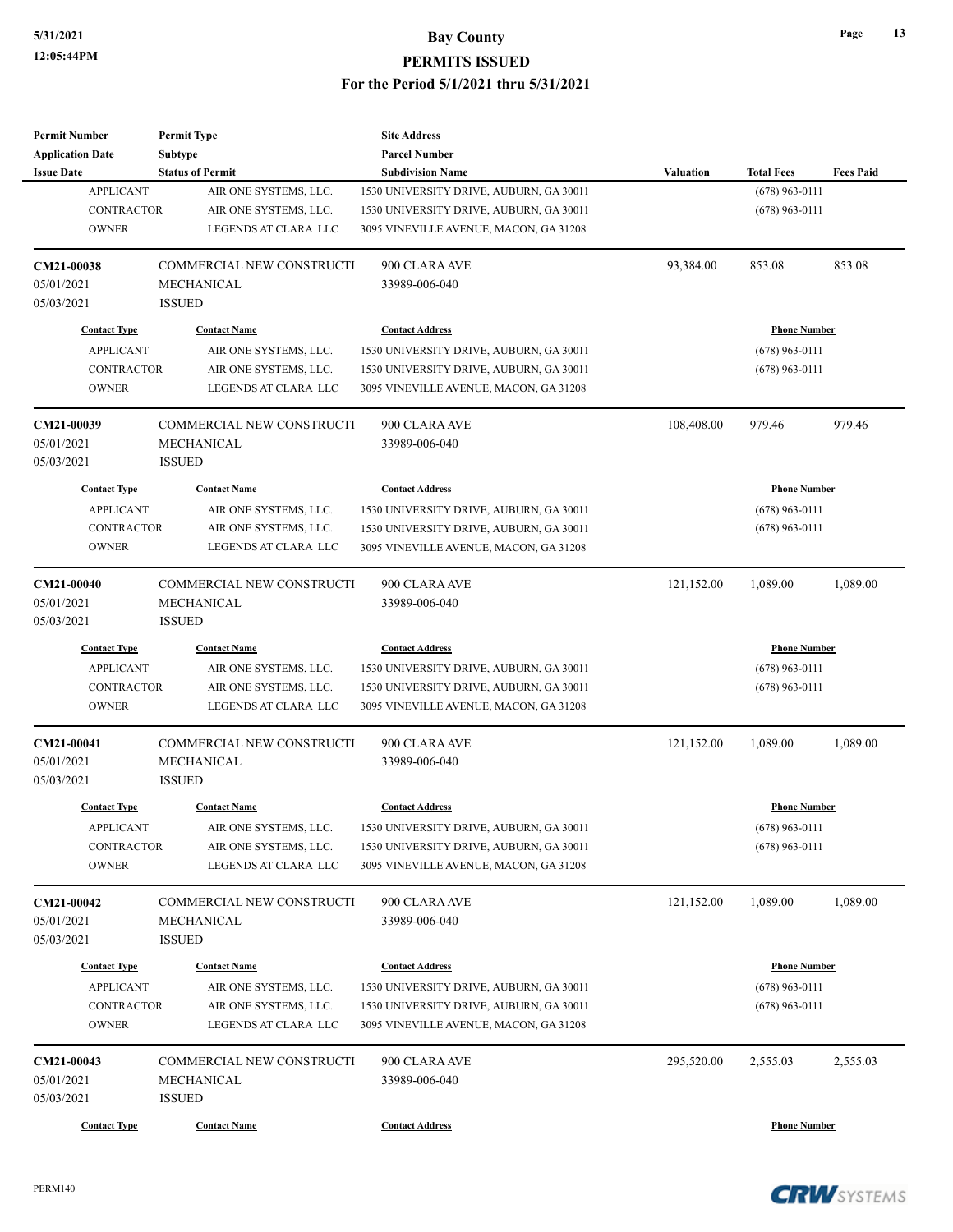| <b>Permit Number</b>       | <b>Permit Type</b>               | <b>Site Address</b>                                                                                                              |                  |                     |                  |
|----------------------------|----------------------------------|----------------------------------------------------------------------------------------------------------------------------------|------------------|---------------------|------------------|
| <b>Application Date</b>    | Subtype                          | <b>Parcel Number</b>                                                                                                             |                  |                     |                  |
| <b>Issue Date</b>          | <b>Status of Permit</b>          | <b>Subdivision Name</b>                                                                                                          | <b>Valuation</b> | <b>Total Fees</b>   | <b>Fees Paid</b> |
| <b>APPLICANT</b>           | AIR ONE SYSTEMS, LLC.            | 1530 UNIVERSITY DRIVE, AUBURN, GA 30011                                                                                          |                  | $(678)$ 963-0111    |                  |
| <b>CONTRACTOR</b>          | AIR ONE SYSTEMS, LLC.            | 1530 UNIVERSITY DRIVE, AUBURN, GA 30011                                                                                          |                  | $(678)$ 963-0111    |                  |
| <b>OWNER</b>               | LEGENDS AT CLARA LLC             | 3095 VINEVILLE AVENUE, MACON, GA 31208                                                                                           |                  |                     |                  |
| CM21-00044                 | <b>COMMERCIAL RENOVATE</b>       | 8700 FRONT BEACH RD                                                                                                              | 7,200.00         | 126.00              | 126.00           |
| 05/13/2021                 | MECHANICAL                       | 40001-100-000                                                                                                                    |                  |                     |                  |
| 05/13/2021                 | <b>ISSUED</b>                    |                                                                                                                                  |                  |                     |                  |
| <b>Contact Type</b>        | <b>Contact Name</b>              | <b>Contact Address</b>                                                                                                           |                  | <b>Phone Number</b> |                  |
| <b>APPLICANT</b>           |                                  | ALL AMERICAN AIR CONDIT 1025 HARRISON AVE, PANAMA CITY, FL 32401                                                                 |                  | $(850)$ 914-9000    |                  |
| <b>CONTRACTOR</b>          |                                  | ALL AMERICAN AIR CONDIT 1025 HARRISON AVE, PANAMA CITY, FL 32401                                                                 |                  | $(850)$ 914-9000    |                  |
| <b>OWNER</b>               | ISLAND RESERVE, A CONDO!, ., FL. |                                                                                                                                  |                  |                     |                  |
| CM21-00045                 | <b>COMMERCIAL RENOVATE</b>       | 8302 THOMAS DR                                                                                                                   | 15,000.00        | 182.67              | 182.67           |
| 05/17/2021                 | MECHANICAL                       | 30322-000-000                                                                                                                    |                  |                     |                  |
| 05/17/2021                 | <b>ISSUED</b>                    |                                                                                                                                  |                  |                     |                  |
| <b>Contact Type</b>        | <b>Contact Name</b>              | <b>Contact Address</b>                                                                                                           |                  | <b>Phone Number</b> |                  |
| <b>APPLICANT</b>           |                                  | NORTHSIDE SHEET METAL II 2836 TRANSMITTER ROAD, PANAMA CITY, FL 32404                                                            |                  |                     |                  |
| <b>CONTRACTOR</b>          |                                  | NORTHSIDE SHEET METAL II 2836 TRANSMITTER ROAD, PANAMA CITY, FL 32404                                                            |                  |                     |                  |
| <b>OWNER</b>               | SULLIVAN, BERRY J                | C/0 EXPRESS LANE, ALLENTOWN, PA 18105                                                                                            |                  |                     |                  |
|                            |                                  |                                                                                                                                  |                  |                     |                  |
| CM21-00046                 | <b>COMMERCIAL NEW CONSTRUCTI</b> | 8551 PANAMA CITY BEACH PKWY                                                                                                      | 2,600.00         | 88.37               | 88.37            |
| 05/19/2021                 | <b>MECHANICAL</b>                | 27543-011-000                                                                                                                    |                  |                     |                  |
| 05/20/2021                 | <b>ISSUED</b>                    |                                                                                                                                  |                  |                     |                  |
| <b>Contact Type</b>        | <b>Contact Name</b>              | <b>Contact Address</b>                                                                                                           |                  | <b>Phone Number</b> |                  |
| <b>APPLICANT</b>           |                                  | TRIAD MECHANICAL OF PAL 135 MIDDLE STREET, LAKE MARY, FL 32746                                                                   |                  | $(404)$ 484-5126    |                  |
| <b>CONTRACTOR</b>          |                                  | TRIAD MECHANICAL OF PAL 135 MIDDLE STREET, LAKE MARY, FL 32746                                                                   |                  | $(404)$ 484-5126    |                  |
| <b>OWNER</b>               | <b>BLUEACRE PCB LLC</b>          | 1288 FERNHILL CT, TALLAHASSEE, FL 32312                                                                                          |                  |                     |                  |
| CM21-00047                 | COMMERCIAL NEW CONSTRUCTI        | 2005 INDUSTRIAL DR                                                                                                               | 22,000.00        | 246.45              | 246.45           |
| 05/20/2021                 | MECHANICAL                       | 14657-000-000                                                                                                                    |                  |                     |                  |
| 05/20/2021                 | <b>ISSUED</b>                    |                                                                                                                                  |                  |                     |                  |
| <b>Contact Type</b>        | <b>Contact Name</b>              | <b>Contact Address</b>                                                                                                           |                  | <b>Phone Number</b> |                  |
| <b>APPLICANT</b>           |                                  | K.L. SKAGGS HEATING & AIF 16428 CASTILE AVE, PANAMA CITY BEACH, FL 32413                                                         |                  | $(217)$ 638-6318    |                  |
| CONTRACTOR                 |                                  | K.L. SKAGGS HEATING & AIF 16428 CASTILE AVE, PANAMA CITY BEACH, FL 32413                                                         |                  | $(217)$ 638-6318    |                  |
| <b>OWNER</b>               |                                  | SBM PROPERTY GROUP, LLC 1155 E 17TH ST, PANAMA CITY, FL 32405                                                                    |                  |                     |                  |
| CM21-00048                 | COMMERCIAL NEW CONSTRUCTI        | 5855 BAY LINE DR                                                                                                                 | 7,375.00         | 129.47              | 129.47           |
| 05/24/2021                 | MECHANICAL                       | 05635-500-045                                                                                                                    |                  |                     |                  |
| 05/24/2021                 | <b>ISSUED</b>                    |                                                                                                                                  |                  |                     |                  |
|                            |                                  | <b>Contact Address</b>                                                                                                           |                  |                     |                  |
| <b>Contact Type</b>        | <b>Contact Name</b>              |                                                                                                                                  |                  | <b>Phone Number</b> |                  |
| <b>APPLICANT</b>           |                                  | ROUSSOS REFRIGERATION H 914 W 26TH STREET, LYNN HAVEN, FL 32444                                                                  |                  | $(850)$ 785-9708    |                  |
| CONTRACTOR<br><b>OWNER</b> |                                  | ROUSSOS REFRIGERATION H 914 W 26TH STREET, LYNN HAVEN, FL 32444<br>SISCO INVESTMENTS, LLC 639 HARVARD BLVD, LYNN HAVEN, FL 32444 |                  | $(850)$ 785-9708    |                  |
|                            |                                  |                                                                                                                                  |                  |                     |                  |
| CM21-00049                 | <b>COMMERCIAL RENOVATE</b>       | 2021 THOMAS DR                                                                                                                   | 3,124.40         | 96.59               | 96.59            |
| 05/26/2021                 | MECHANICAL                       | 30153-005-010                                                                                                                    |                  |                     |                  |
| 05/28/2021                 | <b>ISSUED</b>                    |                                                                                                                                  |                  |                     |                  |
| <b>Contact Type</b>        | <b>Contact Name</b>              | <b>Contact Address</b>                                                                                                           |                  | <b>Phone Number</b> |                  |



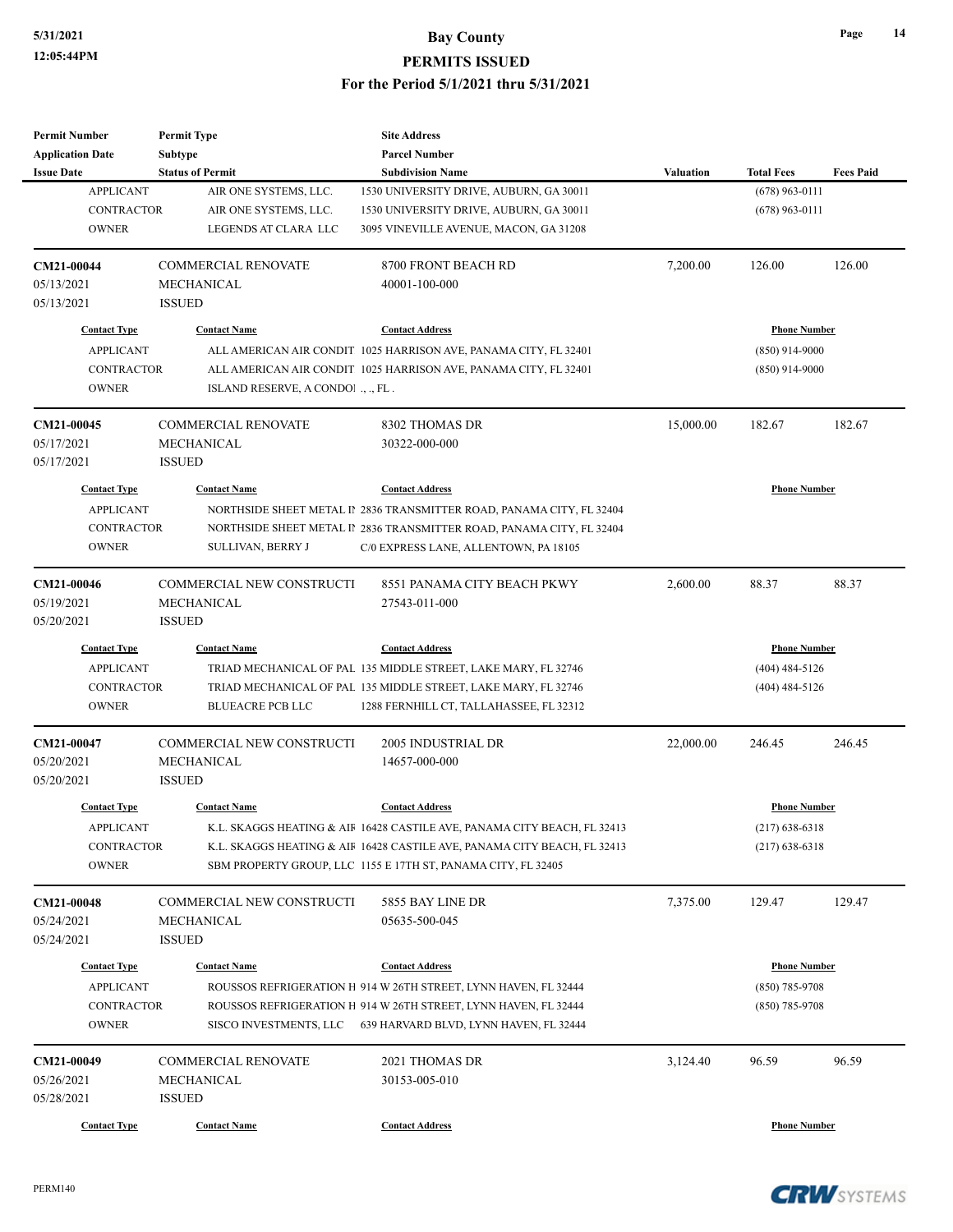| <b>Permit Number</b>              | <b>Permit Type</b>                      | <b>Site Address</b>                                                                                                                 |                  |                     |                  |
|-----------------------------------|-----------------------------------------|-------------------------------------------------------------------------------------------------------------------------------------|------------------|---------------------|------------------|
| <b>Application Date</b>           | Subtype                                 | <b>Parcel Number</b>                                                                                                                |                  |                     |                  |
| <b>Issue Date</b>                 | <b>Status of Permit</b>                 | <b>Subdivision Name</b>                                                                                                             | <b>Valuation</b> | <b>Total Fees</b>   | <b>Fees Paid</b> |
| <b>AGENT</b>                      | Angela Redd, Camelot Service            | (prop. maintenance), ,                                                                                                              |                  | $(214)$ 233-7563    |                  |
| <b>APPLICANT</b>                  |                                         | COMMERCIAL EQUIPMENT F 1040 EAST CYPRESS STREET, VALDOSTA, GA 31601                                                                 |                  | $(229)$ 563-2182    |                  |
| <b>CONTRACTOR</b>                 |                                         | COMMERCIAL EQUIPMENT F 1040 EAST CYPRESS STREET, VALDOSTA, GA 31601                                                                 |                  | $(229) 563 - 2182$  |                  |
| <b>OWNER</b>                      | SONIC RESTAURANTS, INC                  | PO BOX 2128, RIDGELAND, MS 39158                                                                                                    |                  |                     |                  |
| CP21-00021                        | <b>COMMERCIAL ADDITION</b>              | 8711 THOMAS DR                                                                                                                      | 8,000.00         | 129.47              | 129.47           |
| 05/10/2021                        | <b>PLUMBING</b>                         | 30455-000-000                                                                                                                       |                  |                     |                  |
| 05/10/2021                        | <b>ISSUED</b>                           |                                                                                                                                     |                  |                     |                  |
| <b>Contact Type</b>               | <b>Contact Name</b>                     | <b>Contact Address</b>                                                                                                              |                  | <b>Phone Number</b> |                  |
| <b>APPLICANT</b>                  |                                         | ROYAL FLUSH PLUMBING F1 100 WILLOUGHBY BAY BLVD, PANAMA CITY BEACH, FL 32407                                                        |                  | $(850)$ 236-5852    |                  |
| <b>CONTRACTOR</b>                 |                                         | ROYAL FLUSH PLUMBING F1 100 WILLOUGHBY BAY BLVD, PANAMA CITY BEACH, FL 32407                                                        |                  | $(850)$ 236-5852    |                  |
| <b>OWNER</b>                      |                                         | NEWBY, CHARLOTTE TRUST 236 WOODLAWN DR, PANAMA CITY BEACH, FL 32407                                                                 |                  |                     |                  |
|                                   |                                         |                                                                                                                                     |                  |                     |                  |
| CP21-00026                        | COMMERCIAL                              | <b>8027 FRONT BEACH RD</b>                                                                                                          | 961.00           | 139.74              | 139.74           |
| 05/04/2021                        | <b>PLUMBING</b>                         | 27887-040-000                                                                                                                       |                  |                     |                  |
| 05/06/2021                        | <b>FINALED</b>                          |                                                                                                                                     |                  |                     |                  |
| <b>Contact Type</b>               | <b>Contact Name</b>                     | <b>Contact Address</b>                                                                                                              |                  | <b>Phone Number</b> |                  |
| <b>APPLICANT</b>                  |                                         | PEADEN AIR CONDITIONING 620 WEST BALDWIN RD, Panama City, FL 32405                                                                  |                  | $(850)$ 763-4638    |                  |
| <b>CONTRACTOR</b>                 |                                         | PEADEN AIR CONDITIONING 620 WEST BALDWIN RD, Panama City, FL 32405                                                                  |                  | $(850)$ 763-4638    |                  |
| <b>OWNER</b>                      |                                         | MALLORY INVESTMENTS, IN 627 WATRESHAW DR, FRIENDSVILLE, TN 37737                                                                    |                  |                     |                  |
| CP21-00027                        | <b>COMMERCIAL RENOVATE</b>              | 7922 FRONT BEACH RD                                                                                                                 | 2,300.00         | 88.37               | 88.37            |
| 05/11/2021                        | <b>PLUMBING</b>                         | 27868-070-000                                                                                                                       |                  |                     |                  |
| 05/12/2021                        | <b>ISSUED</b>                           |                                                                                                                                     |                  |                     |                  |
| <b>Contact Type</b>               | <b>Contact Name</b>                     | <b>Contact Address</b>                                                                                                              |                  | <b>Phone Number</b> |                  |
| <b>APPLICANT</b>                  |                                         | MR. ROOTER PLUMBING OF 1 920 NORTH EAST AVENUE, PANAMA CITY, FL 32401                                                               |                  | $(850)$ 763-2001    |                  |
| <b>CONTRACTOR</b>                 |                                         | MR. ROOTER PLUMBING OF 1 920 NORTH EAST AVENUE, PANAMA CITY, FL 32401                                                               |                  | $(850)$ 763-2001    |                  |
| <b>OWNER</b>                      | ZLOTEA, CONSTANTIN                      | 615-A 14TH STREET, PANAMA CITY BEACH, FL 32413                                                                                      |                  |                     |                  |
| CP21-00028                        | <b>COMMERCIAL RENOVATE</b>              | 5831 VENTURE CROSSINGS BLVD 110                                                                                                     | 22,530.00        | 254.87              | 254.87           |
| 05/13/2021                        | <b>PLUMBING</b>                         | 32433-150-200                                                                                                                       |                  |                     |                  |
| 05/13/2021                        | <b>ISSUED</b>                           |                                                                                                                                     |                  |                     |                  |
| <b>Contact Type</b>               |                                         | <b>Contact Address</b>                                                                                                              |                  | <b>Phone Number</b> |                  |
| <b>APPLICANT</b>                  | <b>Contact Name</b><br>PHILLIP 851-6007 |                                                                                                                                     |                  |                     |                  |
|                                   |                                         | $, \, ,$                                                                                                                            |                  | $(850) 851 - 6007$  |                  |
| <b>CONTRACTOR</b><br><b>OWNER</b> |                                         | MURPHY'S PLUMBING SERVI 6406 ZINNIA ST, PANAMA CITY, FL 32404<br>ST JOE VENTURE CROSSING: LEASING, LLC, PANAMA CITY BEACH, FL 32407 |                  |                     |                  |
|                                   |                                         |                                                                                                                                     |                  |                     |                  |
| CP21-00029                        | COMMERCIAL NEW CONSTRUCTI               | 22437 PANAMA CITY BEACH PKWY                                                                                                        | 15,000.00        | 187.69              | 187.69           |
| 05/14/2021                        | <b>PLUMBING</b>                         | 36459-920-010                                                                                                                       |                  |                     |                  |
| 05/14/2021                        | <b>ISSUED</b>                           |                                                                                                                                     |                  |                     |                  |
| <b>Contact Type</b>               | <b>Contact Name</b>                     | <b>Contact Address</b>                                                                                                              |                  | <b>Phone Number</b> |                  |
| <b>APPLICANT</b>                  | BAREFOOT PLUMBING INC                   | 5138 OLD MAJETTE TOWER RD, PANAMA CITY, FL 32404                                                                                    |                  | $(850) 899 - 4616$  |                  |
| <b>CONTRACTOR</b>                 | BAREFOOT PLUMBING INC                   | 5138 OLD MAJETTE TOWER RD, PANAMA CITY, FL 32404                                                                                    |                  | $(850) 899 - 4616$  |                  |
| <b>OWNER</b>                      | MVI CCT MANAGER LLC                     | 12655 N CENTRAL EXPY, DALLAS, TX 75243                                                                                              |                  |                     |                  |
| CP21-00030                        | COMMERCIAL NEW CONSTRUCTI               | 7532 HOLLEY WOOD RD                                                                                                                 | 4,000.00         | 96.59               | 96.59            |
| 05/14/2021                        | <b>PLUMBING</b>                         | 27905-150-095                                                                                                                       |                  |                     |                  |
| 05/14/2021                        | <b>ISSUED</b>                           |                                                                                                                                     |                  |                     |                  |
|                                   |                                         |                                                                                                                                     |                  |                     |                  |
| <b>Contact Type</b>               | <b>Contact Name</b>                     | <b>Contact Address</b>                                                                                                              |                  | <b>Phone Number</b> |                  |

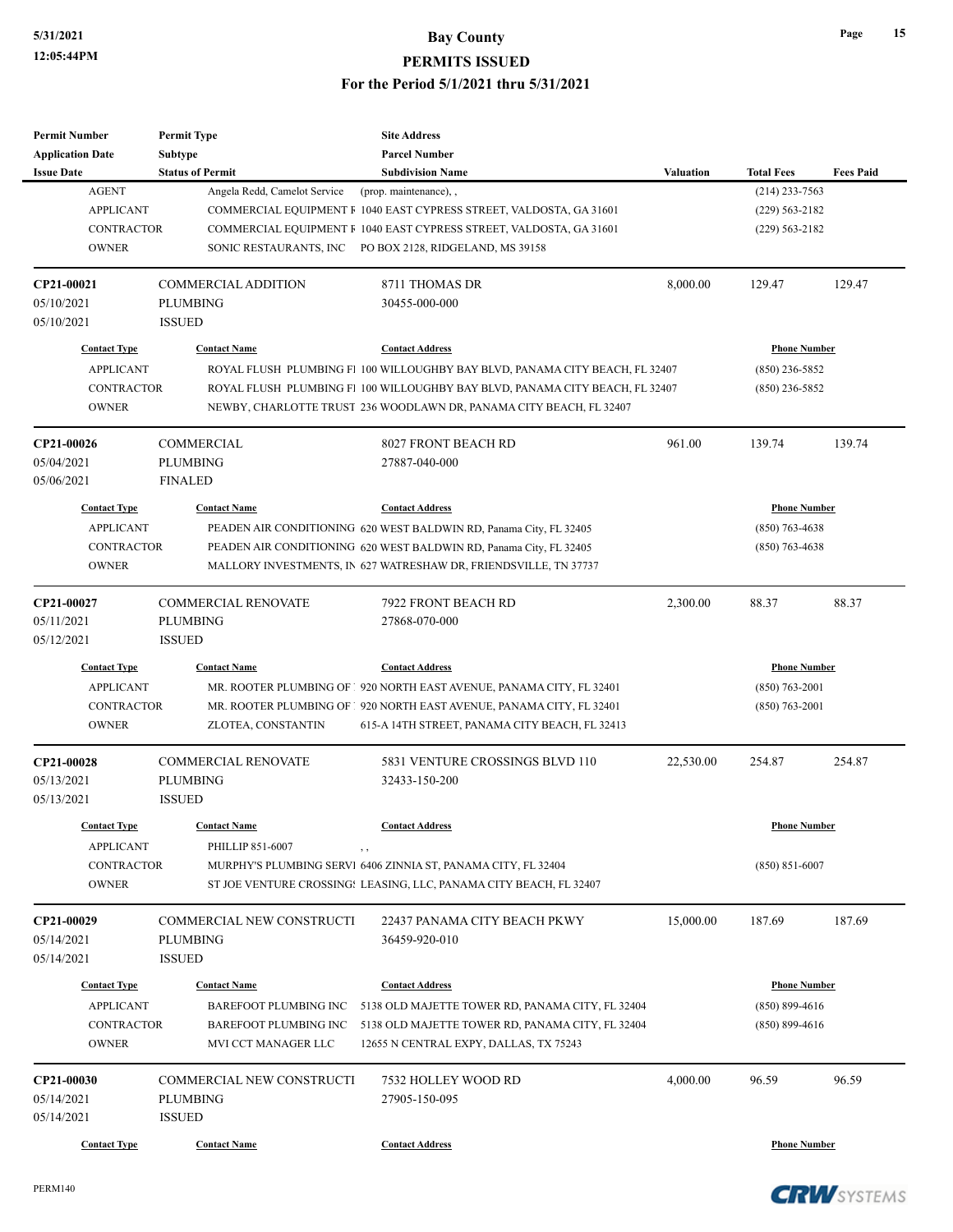Ĭ.

| <b>Permit Number</b><br><b>Application Date</b>                              | <b>Permit Type</b><br><b>Subtype</b>                                             | <b>Site Address</b><br><b>Parcel Number</b>                                                                                                                                                                                                           |                  |                                                                 |                  |
|------------------------------------------------------------------------------|----------------------------------------------------------------------------------|-------------------------------------------------------------------------------------------------------------------------------------------------------------------------------------------------------------------------------------------------------|------------------|-----------------------------------------------------------------|------------------|
| <b>Issue Date</b><br><b>APPLICANT</b><br><b>CONTRACTOR</b><br><b>OWNER</b>   | <b>Status of Permit</b><br><b>BAREFOOT PLUMBING INC</b><br>BAREFOOT PLUMBING INC | <b>Subdivision Name</b><br>5138 OLD MAJETTE TOWER RD, PANAMA CITY, FL 32404<br>5138 OLD MAJETTE TOWER RD, PANAMA CITY, FL 32404<br>SPECTRA INTERNATIONAL H LLC, PANAMA CITY BEACH, FL 32408                                                           | <b>Valuation</b> | <b>Total Fees</b><br>$(850) 899 - 4616$<br>$(850) 899 - 4616$   | <b>Fees Paid</b> |
| CP21-00031<br>05/14/2021<br>05/14/2021                                       | COMMERCIAL NEW CONSTRUCTI<br><b>PLUMBING</b><br><b>ISSUED</b>                    | 7537 HOLLEY WOOD RD<br>27905-150-035                                                                                                                                                                                                                  | 4,000.00         | 96.59                                                           | 96.59            |
| <b>Contact Type</b><br><b>APPLICANT</b><br><b>CONTRACTOR</b><br><b>OWNER</b> | <b>Contact Name</b>                                                              | <b>Contact Address</b><br>BAREFOOT PLUMBING INC 5138 OLD MAJETTE TOWER RD, PANAMA CITY, FL 32404<br>BAREFOOT PLUMBING INC 5138 OLD MAJETTE TOWER RD, PANAMA CITY, FL 32404<br>THOMAS DRIVE OFFICE, LLC 2104 THOMAS DRIVE, PANAMA CITY BEACH, FL 32408 |                  | <b>Phone Number</b><br>$(850) 899 - 4616$<br>$(850) 899 - 4616$ |                  |
| CP21-00033<br>05/31/2021<br>05/31/2021                                       | <b>COMMERCIAL</b><br><b>PLUMBING</b><br><b>ISSUED</b>                            | 3024 ALTHA AVE<br>11989-000-000                                                                                                                                                                                                                       | 2,500.00         | 71.93                                                           | 71.93            |
| <b>Contact Type</b><br><b>APPLICANT</b><br><b>CONTRACTOR</b><br><b>OWNER</b> | <b>Contact Name</b><br>PATTI 784-9800                                            | <b>Contact Address</b><br>$\overline{\phantom{a}}$<br>RANDALL D PADGETT PLUM 2547 E 6TH ST, PANAMA CITY, FL 32401<br>HILAND PARK UNITED PENT 3024 ALTHA AVE, PANAMA CITY, FL 32405                                                                    |                  | <b>Phone Number</b><br>$(850)$ 784-9800                         |                  |
| CR21-00036<br>04/26/2021<br>05/06/2021                                       | COMMERCIAL NEW CONSTRUCTI<br><b>REPLACEMENT</b><br><b>ISSUED</b>                 | 3332 JENKS AVE<br>11741-000-000                                                                                                                                                                                                                       | 43,250.00        | 136.14                                                          | 136.14           |
| <b>Contact Type</b><br><b>APPLICANT</b><br><b>CONTRACTOR</b><br><b>OWNER</b> | <b>Contact Name</b>                                                              | <b>Contact Address</b><br>CLYDE JOHNSON CONTRACT 206 LOTUS STREET, CLEWISTON, FL 33440<br>CLYDE JOHNSON CONTRACT 206 LOTUS STREET, CLEWISTON, FL 33440<br>JENKS AVENUE CHURCH OF 3332 JENKS AVE, PANAMA CITY, FL 32405                                |                  | <b>Phone Number</b><br>$(863) 805 - 0001$<br>$(863) 805 - 0001$ |                  |
| <b>CR21-00040</b><br>04/29/2021<br>05/11/2021                                | <b>COMMERCIAL ROOF</b><br><b>REPLACEMENT</b><br><b>ISSUED</b>                    | 8705 FRONT BEACH RD<br>27730-010-000                                                                                                                                                                                                                  | 6,000.00         | 97.61                                                           | 97.61            |
| <b>Contact Type</b><br><b>APPLICANT</b><br><b>CONTRACTOR</b><br><b>OWNER</b> | <b>Contact Name</b>                                                              | <b>Contact Address</b><br>BAND OF BROTHERS GROUP 1018 RADCLIFF AVE, LYNN HAVEN, FL 32444<br>BAND OF BROTHERS GROUP 1018 RADCLIFF AVE, LYNN HAVEN, FL 32444<br>BGWDS HOLDINGS, LLC ET 20414 FRONT BEACH RD, PANAMA CITY BEACH, FL 32413                |                  | <b>Phone Number</b><br>$(850) 819 - 7036$<br>$(850)$ 819-7036   |                  |
| CR21-00041<br>05/03/2021<br>05/04/2021                                       | <b>COMMERCIAL ROOF</b><br><b>NEW</b><br><b>FINALED</b>                           | 5855 BAY LINE DR<br>05635-500-045                                                                                                                                                                                                                     | 10,250.00        | 92.00                                                           | 92.00            |
| <b>Contact Type</b><br><b>APPLICANT</b><br><b>CONTRACTOR</b><br><b>OWNER</b> | <b>Contact Name</b><br>SISCO INVESTMENTS, LLC                                    | <b>Contact Address</b><br>COASTAL ACQUISITIONS OF 2120 E BUS HIGHWAY 98, PANAMA CITY, FL 32401<br>COASTAL ACQUISITIONS OF 2120 E BUS HIGHWAY 98, PANAMA CITY, FL 32401<br>639 HARVARD BLVD, LYNN HAVEN, FL 32444                                      |                  | <b>Phone Number</b><br>$(850)$ 769-9423<br>$(850)$ 769-9423     |                  |
| CR21-00042<br>05/10/2021<br>05/11/2021                                       | <b>COMMERCIAL ROOF</b><br><b>NEW</b><br><b>ISSUED</b>                            | 21717 FRONT BEACH RD<br>35382-000-000                                                                                                                                                                                                                 | 20,683.00        | 117.50                                                          | 117.50           |
| <b>Contact Type</b>                                                          | <b>Contact Name</b>                                                              | <b>Contact Address</b>                                                                                                                                                                                                                                |                  | <b>Phone Number</b>                                             |                  |

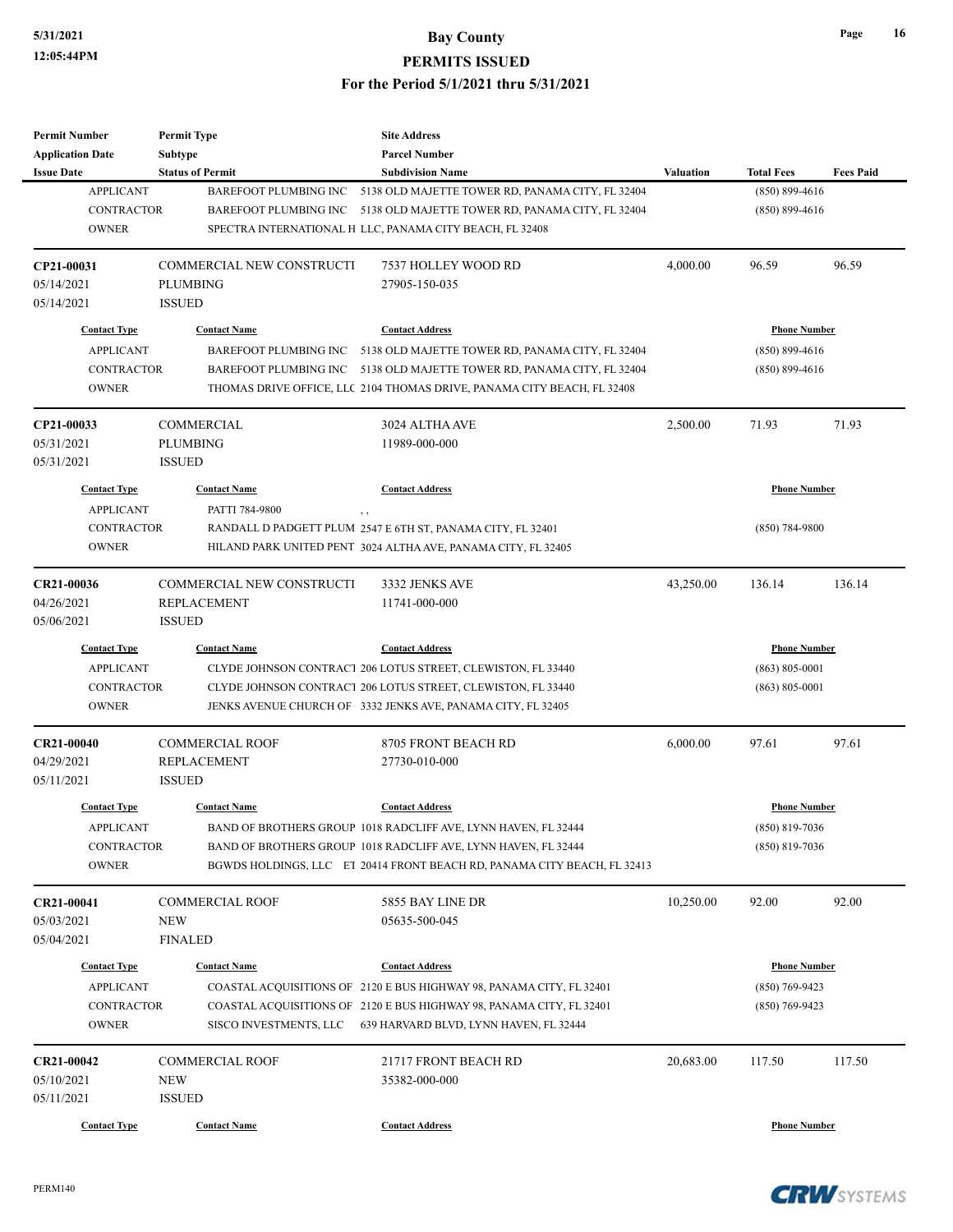| <b>Permit Number</b>     | <b>Permit Type</b>           | <b>Site Address</b>                                                              |                  |                     |                  |
|--------------------------|------------------------------|----------------------------------------------------------------------------------|------------------|---------------------|------------------|
| <b>Application Date</b>  | <b>Subtype</b>               | <b>Parcel Number</b>                                                             |                  |                     |                  |
| <b>Issue Date</b>        | <b>Status of Permit</b>      | <b>Subdivision Name</b>                                                          | <b>Valuation</b> | <b>Total Fees</b>   | <b>Fees Paid</b> |
| <b>APPLICANT</b>         |                              | ART CONSTRUCTION OF NW 11 W. 23RD ST., SUITE B4, Panama City, FL 32405           |                  | $(850)$ 215-3948    |                  |
| <b>CONTRACTOR</b>        |                              | ART CONSTRUCTION OF NW 11 W. 23RD ST., SUITE B4, Panama City, FL 32405           |                  | $(850)$ 215-3948    |                  |
| <b>OWNER</b>             |                              | BERMAN, BRAD R TRUSTEE 273 NE 12TH ST #310, ATLANTA, GA 30309                    |                  |                     |                  |
| CR21-00043               | <b>COMMERCIAL ROOF</b>       | 4801 SPYGLASS DR                                                                 | 9,464.00         | 84.50               | 84.50            |
| 05/10/2021               | <b>NEW</b>                   | 31708-000-000                                                                    |                  |                     |                  |
| 05/11/2021               | <b>ISSUED</b>                |                                                                                  |                  |                     |                  |
| <b>Contact Type</b>      | <b>Contact Name</b>          | <b>Contact Address</b>                                                           |                  | <b>Phone Number</b> |                  |
| <b>APPLICANT</b>         |                              | ART CONSTRUCTION OF NW 11 W. 23RD ST., SUITE B4, Panama City, FL 32405           |                  | $(850)$ 215-3948    |                  |
| CONTRACTOR               |                              | ART CONSTRUCTION OF NW 11 W. 23RD ST., SUITE B4, Panama City, FL 32405           |                  | $(850)$ 215-3948    |                  |
| <b>OWNER</b>             |                              | ROBERTS, CHRISTOPHER SH. 120 DRAGON CIRCLE, PANAMA CITY BEACH, FL 32408          |                  |                     |                  |
| CR21-00044               | <b>COMMERCIAL ROOF</b>       | <b>6502 BRIDGEWATER WAY</b>                                                      | 500,000.00       | 317.01              | 317.01           |
| 05/25/2021               | <b>REPLACEMENT</b>           | 27345-200-000                                                                    |                  |                     |                  |
| 05/25/2021               | <b>ISSUED</b>                |                                                                                  |                  |                     |                  |
| <b>Contact Type</b>      | <b>Contact Name</b>          | <b>Contact Address</b>                                                           |                  | <b>Phone Number</b> |                  |
| <b>APPLICANT</b>         | jimmy 239-283-2013           | $, \, ,$                                                                         |                  |                     |                  |
| <b>CONTRACTOR</b>        |                              | WB WILLIAMSON BROS. INC 1106 SE 12TH CT, CAPE CORAL, FL 33990                    |                  | $(239)$ 283-2013    |                  |
| <b>OWNER</b>             | HIBISCUS BY THE BAY          | A CONDO TOWERS I & II,,                                                          |                  |                     |                  |
| CR21-00045               | <b>COMMERCIAL ROOF</b>       | <b>6502 BRIDGEWATER WAY</b>                                                      | 500,000.00       | 317.01              | 317.01           |
| 05/25/2021               | <b>REPLACEMENT</b>           | 27345-200-000                                                                    |                  |                     |                  |
| 05/25/2021               | <b>ISSUED</b>                |                                                                                  |                  |                     |                  |
| <b>Contact Type</b>      | <b>Contact Name</b>          | <b>Contact Address</b>                                                           |                  | <b>Phone Number</b> |                  |
| <b>APPLICANT</b>         | jimmy 239-283-2013           | $, \, , \,$                                                                      |                  |                     |                  |
| <b>CONTRACTOR</b>        |                              | WB WILLIAMSON BROS. INC 1106 SE 12TH CT, CAPE CORAL, FL 33990                    |                  | $(239)$ 283-2013    |                  |
| <b>OWNER</b>             | HIBISCUS BY THE BAY          | A CONDO TOWERS I & II,,                                                          |                  |                     |                  |
| DIS21-00309              | <b>HURRICANE MICHAEL</b>     | 5703 PINE TREE AVE                                                               | 2,500.00         | 82.20               | 82.20            |
| 05/01/2021               | <b>ROOF</b>                  | 31923-000-000                                                                    |                  |                     |                  |
| 05/03/2021               | <b>ISSUED</b>                |                                                                                  |                  |                     |                  |
| <b>Contact Type</b>      | <b>Contact Name</b>          | <b>Contact Address</b>                                                           |                  | <b>Phone Number</b> |                  |
| <b>APPLICANT</b>         | BILL 819-2456                | , ,                                                                              |                  |                     |                  |
| <b>CONTRACTOR</b>        |                              | MITCHELL BROTHERS ROOF 2517 TEN ACRE RD, Panama City, FL 32405                   |                  | $(850)$ 819-2456    |                  |
| <b>OWNER</b>             |                              | TYLER, JAMES G & JANET S 380 LEDFORD MILL RD, NORMANDY, TN 37360                 |                  |                     |                  |
| DIS21-00310              | HURRICANE MICHAEL            | 8619 DEER POINT DR                                                               | 250.00           | 82.20               | 82.20            |
| 05/03/2021               | <b>ELECTRICAL</b>            | 05441-033-000                                                                    |                  |                     |                  |
| 05/03/2021               | <b>FINALED</b>               |                                                                                  |                  |                     |                  |
| <b>Contact Type</b>      | <b>Contact Name</b>          | <b>Contact Address</b>                                                           |                  | <b>Phone Number</b> |                  |
| <b>APPLICANT</b>         | ERIC 258-4518                |                                                                                  |                  |                     |                  |
| CONTRACTOR               |                              | $, \, , \,$<br>COMPLETE ELECTRICAL SEF 1203 LINDENWOOD DR, PANAMA CITY, FL 32405 |                  | $(850) 769 - 3432$  |                  |
| <b>OWNER</b>             |                              | FLORIDA REAL ESTATE ADM SERVICES INC TRUSTEE, PALM CITY, FL 34990                |                  |                     |                  |
|                          |                              |                                                                                  |                  |                     |                  |
| DIS21-00311              | <b>DEMOLITION</b>            | 2122 ANNE AVE                                                                    | 0.00             | 133.58              | 133.58           |
| 05/03/2021<br>05/03/2021 | RESIDENTIAL<br><b>ISSUED</b> | 27761-000-000                                                                    |                  |                     |                  |
|                          |                              |                                                                                  |                  |                     |                  |
| <b>Contact Type</b>      | <b>Contact Name</b>          | <b>Contact Address</b>                                                           |                  | <b>Phone Number</b> |                  |

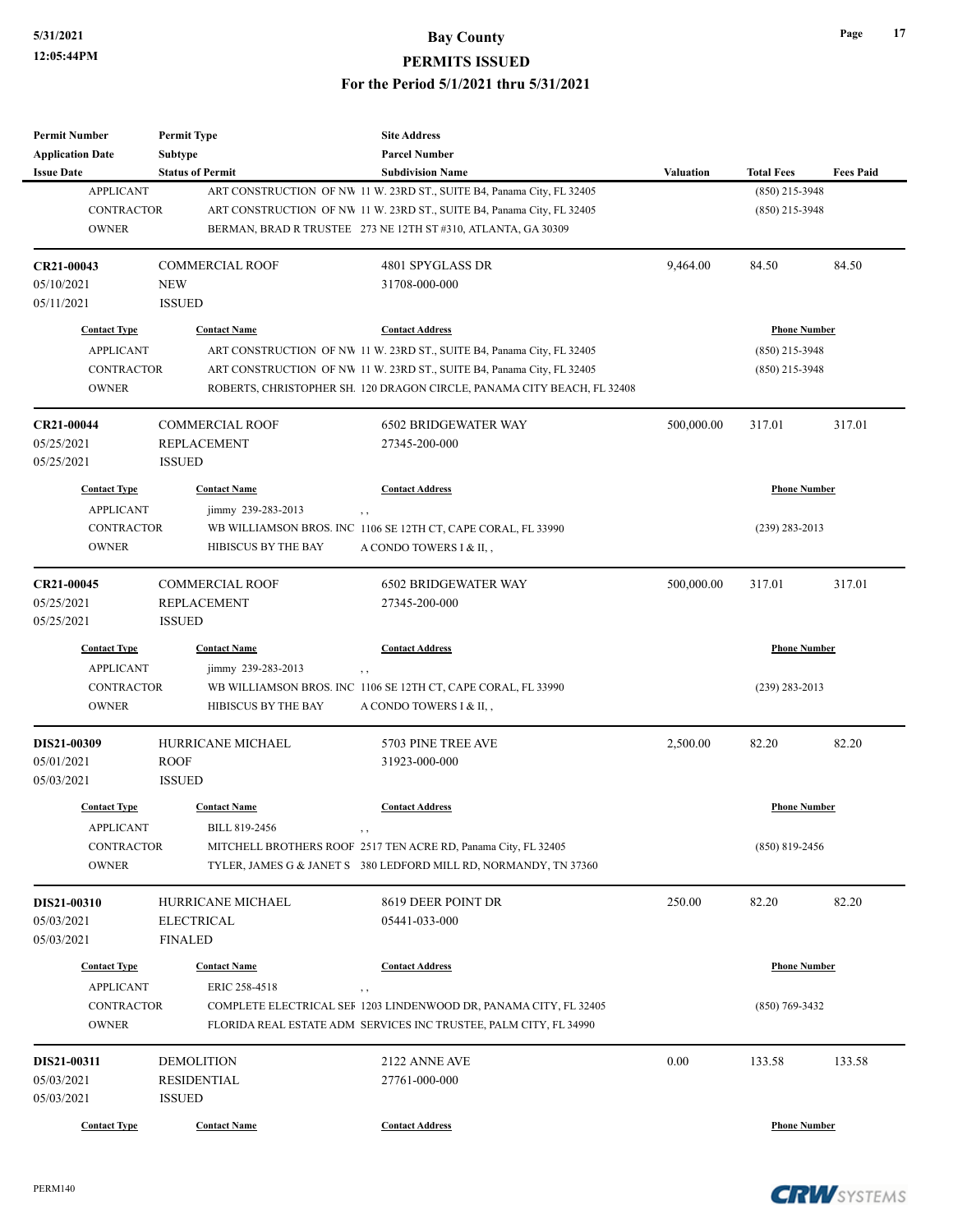| <b>Permit Number</b>    | <b>Permit Type</b>       | <b>Site Address</b>                                               |                  |                     |                  |
|-------------------------|--------------------------|-------------------------------------------------------------------|------------------|---------------------|------------------|
| <b>Application Date</b> | <b>Subtype</b>           | <b>Parcel Number</b>                                              |                  |                     |                  |
| <b>Issue Date</b>       | <b>Status of Permit</b>  | <b>Subdivision Name</b>                                           | <b>Valuation</b> | <b>Total Fees</b>   | <b>Fees Paid</b> |
| <b>APPLICANT</b>        | A-1 SEPTIC SERVICE INC   | 7000 HWY 77, SOUTHPORT, FL 32409                                  |                  | $(850)$ 265-1145    |                  |
| <b>CONTRACTOR</b>       | A-1 SEPTIC SERVICE INC   | 7000 HWY 77, SOUTHPORT, FL 32409                                  |                  | $(850)$ 265-1145    |                  |
| <b>OWNER</b>            | <b>BUSH, JERRY R</b>     | 7005 THOMAS DR., PANAMA CITY BEACH, FL 32408                      |                  |                     |                  |
| DIS21-00312             | HURRICANE MICHAEL        | 2329 BAYVIEW AVE                                                  | 0.00             | 93.91               | 93.91            |
| 05/04/2021              | <b>ELECTRICAL</b>        | 26866-000-000                                                     |                  |                     |                  |
| 05/25/2021              | <b>ISSUED</b>            |                                                                   |                  |                     |                  |
| <b>Contact Type</b>     | <b>Contact Name</b>      | <b>Contact Address</b>                                            |                  | <b>Phone Number</b> |                  |
| <b>APPLICANT</b>        | ATEXI SERVICES CORP      | 13375 NE 4 COURT HOUSE, BISCAYNE PARK, FL 33161                   |                  | $(305) 769 - 0320$  |                  |
| <b>CONTRACTOR</b>       | ATEXI SERVICES CORP      | 13375 NE 4 COURT HOUSE, BISCAYNE PARK, FL 33161                   |                  | $(305) 769 - 0320$  |                  |
| <b>OWNER</b>            | SALANFA HOLDING INC      | 2297 NE 164 ST, NORTH MIAMI BEACH, FL 33160                       |                  |                     |                  |
| DIS21-00313             | <b>RESIDENTIAL ROOF</b>  | <b>6302 DUNE CREEK WAY</b>                                        | 12,500.00        | 102.50              | 102.50           |
| 05/06/2021              | <b>REPLACEMENT</b>       | 05680-100-008                                                     |                  |                     |                  |
| 05/06/2021              | <b>FINALED</b>           |                                                                   |                  |                     |                  |
| <b>Contact Type</b>     | <b>Contact Name</b>      | <b>Contact Address</b>                                            |                  | <b>Phone Number</b> |                  |
| <b>APPLICANT</b>        | JIM 832-1756             | , ,                                                               |                  |                     |                  |
| <b>CONTRACTOR</b>       |                          | JIM CHONKO ROOFING & CO 1008 FLORIDA AVENUE, LYNN HAVEN, FL 32444 |                  | $(850)$ 265-8982    |                  |
| <b>OWNER</b>            | NAUD, DONNA ETAL         | 830 WARRREN STEET, TUSCUMBIA, AL 35674                            |                  |                     |                  |
| DIS21-00314             | HURRICANE MICHAEL        | 345 WAHOO RD                                                      | 110,450.00       | 503.33              | 503.33           |
| 05/07/2021              | <b>INTERIOR/EXTERIOR</b> | 30933-511-000                                                     |                  |                     |                  |
| 05/14/2021              | <b>ISSUED</b>            |                                                                   |                  |                     |                  |
| <b>Contact Type</b>     | <b>Contact Name</b>      | <b>Contact Address</b>                                            |                  | <b>Phone Number</b> |                  |
| <b>APPLICANT</b>        | GARRETT 850-215-5060     | $, \, , \,$                                                       |                  |                     |                  |
| <b>CONTRACTOR</b>       |                          | ANDERSON CONSTRUCTION PO BOX 16226, PANAMA CITY, FL 32406         |                  | $(850) 866 - 2254$  |                  |
| <b>OWNER</b>            | KLEIN, OLIVIA P          | 2416 BASSWOOD LN, TALLAHASSEE, FL 32308                           |                  |                     |                  |
| DIS21-00315             | HURRICANE MICHAEL        | 1701 EAST AVE N                                                   | 2,300.00         | 88.37               | 88.37            |
| 05/07/2021              | <b>PLUMBING</b>          | 14619-000-000                                                     |                  |                     |                  |
| 05/07/2021              | <b>ISSUED</b>            |                                                                   |                  |                     |                  |
| <b>Contact Type</b>     | <b>Contact Name</b>      | <b>Contact Address</b>                                            |                  | <b>Phone Number</b> |                  |
| <b>APPLICANT</b>        |                          | ARROW CONSTRUCTION CO. 1973 HOPE SCHOOL, MARIANNA, FL 32448       |                  | $(850) 896 - 4091$  |                  |
| CONTRACTOR              |                          | STRAIGHT ARROW DEVELOI 7120 CAMP FLOWERS RD, YOUNGSTOWN, FL 32466 |                  | $(850)$ 722-8398    |                  |
| <b>OWNER</b>            |                          | FIRST ASSEMBLY OF GOD CF 1701 N EAST AVE, PANAMA CITY, FL 32405   |                  |                     |                  |
| DIS21-00316             | <b>DEMOLITION</b>        | <b>6200 SURBASS RD</b>                                            | 0.00             | 133.58              | 133.58           |
| 05/10/2021              | <b>RESIDENTIAL</b>       | 05288-120-000                                                     |                  |                     |                  |
| 05/10/2021              | <b>ISSUED</b>            |                                                                   |                  |                     |                  |
| <b>Contact Type</b>     | <b>Contact Name</b>      | <b>Contact Address</b>                                            |                  | <b>Phone Number</b> |                  |
| <b>APPLICANT</b>        | DEMOLITION PROS, LLC.    | 366B AIRPORT BLVD., PENSACOLA, FL 32503                           |                  | $(850) 564-9966$    |                  |
| <b>CONTRACTOR</b>       | DEMOLITION PROS, LLC.    | 366B AIRPORT BLVD., PENSACOLA, FL 32503                           |                  | $(850) 564-9966$    |                  |
| <b>OWNER</b>            |                          | FREUDENSPRUNG, IRENE FA 1509 CLAY AVENUE, PANAMA CITY, FL 32405   |                  |                     |                  |
| DIS21-00317             | <b>DEMOLITION</b>        | 8038 CLUSTER RD                                                   | 0.00             | 133.58              | 133.58           |
| 05/10/2021              | RESIDENTIAL              | 05641-082-000                                                     |                  |                     |                  |
| 05/10/2021              | <b>ISSUED</b>            |                                                                   |                  |                     |                  |
| <b>Contact Type</b>     | <b>Contact Name</b>      | <b>Contact Address</b>                                            |                  | <b>Phone Number</b> |                  |
|                         |                          |                                                                   |                  |                     |                  |

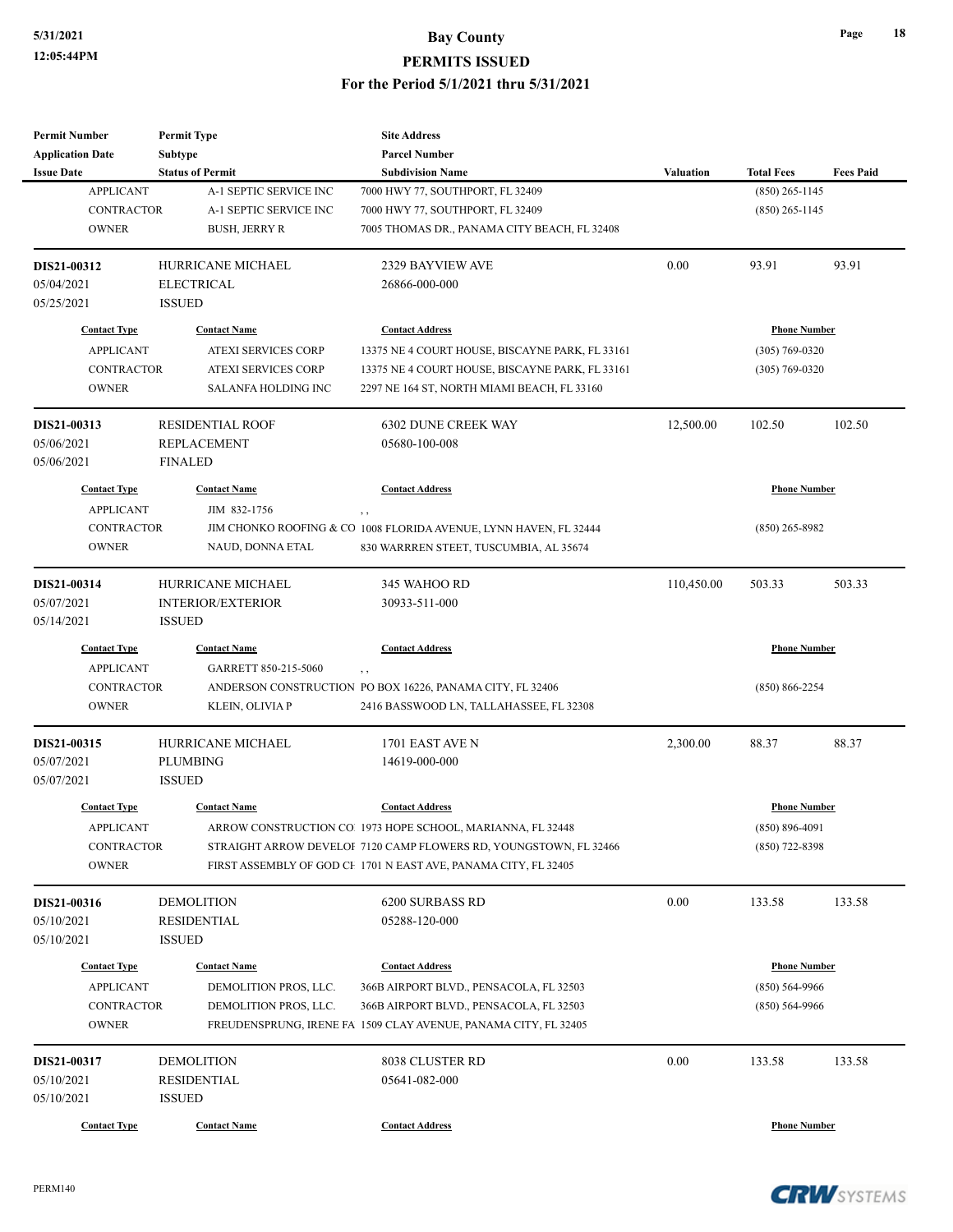| <b>Permit Number</b>    | <b>Permit Type</b>      | <b>Site Address</b>                                                        |                  |                     |                  |
|-------------------------|-------------------------|----------------------------------------------------------------------------|------------------|---------------------|------------------|
| <b>Application Date</b> | Subtype                 | <b>Parcel Number</b>                                                       |                  |                     |                  |
| <b>Issue Date</b>       | <b>Status of Permit</b> | <b>Subdivision Name</b>                                                    | <b>Valuation</b> | <b>Total Fees</b>   | <b>Fees Paid</b> |
| <b>APPLICANT</b>        | DEMOLITION PROS, LLC.   | 366B AIRPORT BLVD., PENSACOLA, FL 32503                                    |                  | $(850) 564-9966$    |                  |
| <b>CONTRACTOR</b>       | DEMOLITION PROS, LLC.   | 366B AIRPORT BLVD., PENSACOLA, FL 32503                                    |                  | $(850) 564-9966$    |                  |
| <b>OWNER</b>            | <b>BROWN, WILMA</b>     | 8038 CLUSTER RD, PANAMA CITY, FL 32404                                     |                  |                     |                  |
| DIS21-00318             | <b>DEMOLITION</b>       | 820 HARVARD BLVD                                                           | 0.00             | 133.58              | 133.58           |
| 05/10/2021              | <b>RESIDENTIAL</b>      | 11305-000-000                                                              |                  |                     |                  |
| 05/10/2021              | <b>ISSUED</b>           |                                                                            |                  |                     |                  |
| <b>Contact Type</b>     | <b>Contact Name</b>     | <b>Contact Address</b>                                                     |                  | <b>Phone Number</b> |                  |
| <b>APPLICANT</b>        | <b>REDMONDS INC.CBC</b> | 8606 LAIRD STREET, PANAMA CITY BEACH, FL 32408                             |                  | $(850)$ 249-2644    |                  |
| <b>CONTRACTOR</b>       | REDMONDS INC.CBC        | 8606 LAIRD STREET, PANAMA CITY BEACH, FL 32408                             |                  | $(850)$ 249-2644    |                  |
| <b>OWNER</b>            | TOWNE, PATRICIA A       | PO BOX 1771, LYNN HAVEN, FL 32444                                          |                  |                     |                  |
| DIS21-00319             | <b>DEMOLITION</b>       | 11941 DOGWOOD ST                                                           | 0.00             | 133.58              | 133.58           |
| 05/10/2021              | RESIDENTIAL             | 01857-000-000                                                              |                  |                     |                  |
| 05/10/2021              | <b>ISSUED</b>           |                                                                            |                  |                     |                  |
| <b>Contact Type</b>     | <b>Contact Name</b>     | <b>Contact Address</b>                                                     |                  | <b>Phone Number</b> |                  |
| <b>APPLICANT</b>        | REDMONDS INC.CBC        | 8606 LAIRD STREET, PANAMA CITY BEACH, FL 32408                             |                  | $(850)$ 249-2644    |                  |
| CONTRACTOR              | REDMONDS INC.CBC        |                                                                            |                  |                     |                  |
| <b>OWNER</b>            |                         | KNECHT, ROBERT G ESTATE C/O VERA S ODOM (PERSONAL REP), FOUNTAIN, FL 32438 |                  |                     |                  |
| DIS21-00320             | <b>DEMOLITION</b>       | 5632 THELMA AVE                                                            | 0.00             | 133.58              | 133.58           |
| 05/10/2021              | <b>RESIDENTIAL</b>      | 05689-010-000                                                              |                  |                     |                  |
| 05/10/2021              | <b>ISSUED</b>           |                                                                            |                  |                     |                  |
| <b>Contact Type</b>     | <b>Contact Name</b>     | <b>Contact Address</b>                                                     |                  | <b>Phone Number</b> |                  |
| <b>APPLICANT</b>        | REDMONDS INC.CBC        | 8606 LAIRD STREET, PANAMA CITY BEACH, FL 32408                             |                  | $(850)$ 249-2644    |                  |
| <b>CONTRACTOR</b>       | REDMONDS INC.CBC        | 8606 LAIRD STREET, PANAMA CITY BEACH, FL 32408                             |                  | $(850)$ 249-2644    |                  |
| <b>OWNER</b>            | WHITTEMORE, KATHY       | 7814 TREASURE POINTE DR, PORT RICHEY, FL 34668                             |                  |                     |                  |
| DIS21-00321             | <b>DEMOLITION</b>       | 1208 CORNELL DR                                                            | 0.00             | 133.58              | 133.58           |
| 05/11/2021              | <b>RESIDENTIAL</b>      | 13405-000-000                                                              |                  |                     |                  |
| 05/11/2021              | <b>WITHDRAWN</b>        |                                                                            |                  |                     |                  |
| <b>Contact Type</b>     | <b>Contact Name</b>     | <b>Contact Address</b>                                                     |                  | <b>Phone Number</b> |                  |
| <b>APPLICANT</b>        | REDMONDS INC.CBC        | 8606 LAIRD STREET, PANAMA CITY BEACH, FL 32408                             |                  | $(850)$ 249-2644    |                  |
| <b>CONTRACTOR</b>       | REDMONDS INC.CBC        | 8606 LAIRD STREET, PANAMA CITY BEACH, FL 32408                             |                  | $(850)$ 249-2644    |                  |
| <b>OWNER</b>            | HARRIS, MICHAEL & VICKY | 1206 CORNELL DRIVE, PANAMA CITY, FL 32405                                  |                  |                     |                  |
| DIS21-00322             | <b>DEMOLITION</b>       | 2224 18TH ST E                                                             | 0.00             | 133.58              | 133.58           |
| 05/11/2021              | <b>RESIDENTIAL</b>      | 14713-000-000                                                              |                  |                     |                  |
| 05/11/2021              | <b>ISSUED</b>           |                                                                            |                  |                     |                  |
| <b>Contact Type</b>     | <b>Contact Name</b>     | <b>Contact Address</b>                                                     |                  | <b>Phone Number</b> |                  |
| <b>APPLICANT</b>        | REDMONDS INC.CBC        | 8606 LAIRD STREET, PANAMA CITY BEACH, FL 32408                             |                  | $(850)$ 249-2644    |                  |
| <b>CONTRACTOR</b>       | REDMONDS INC.CBC        | 8606 LAIRD STREET, PANAMA CITY BEACH, FL 32408                             |                  | $(850)$ 249-2644    |                  |
| <b>OWNER</b>            | ADKINS, DANIEL LEE      | 2224 E 18TH STREET, PANAMA CITY, FL 32405                                  |                  |                     |                  |
| DIS21-00323             | HURRICANE MICHAEL       | 213 NORTH BAY CT                                                           | 12,500.00        | 94.12               | 94.12            |
| 05/11/2021              | <b>ELECTRICAL</b>       | 08739-000-000                                                              |                  |                     |                  |
|                         |                         |                                                                            |                  |                     |                  |
| 05/11/2021              | <b>ISSUED</b>           |                                                                            |                  |                     |                  |

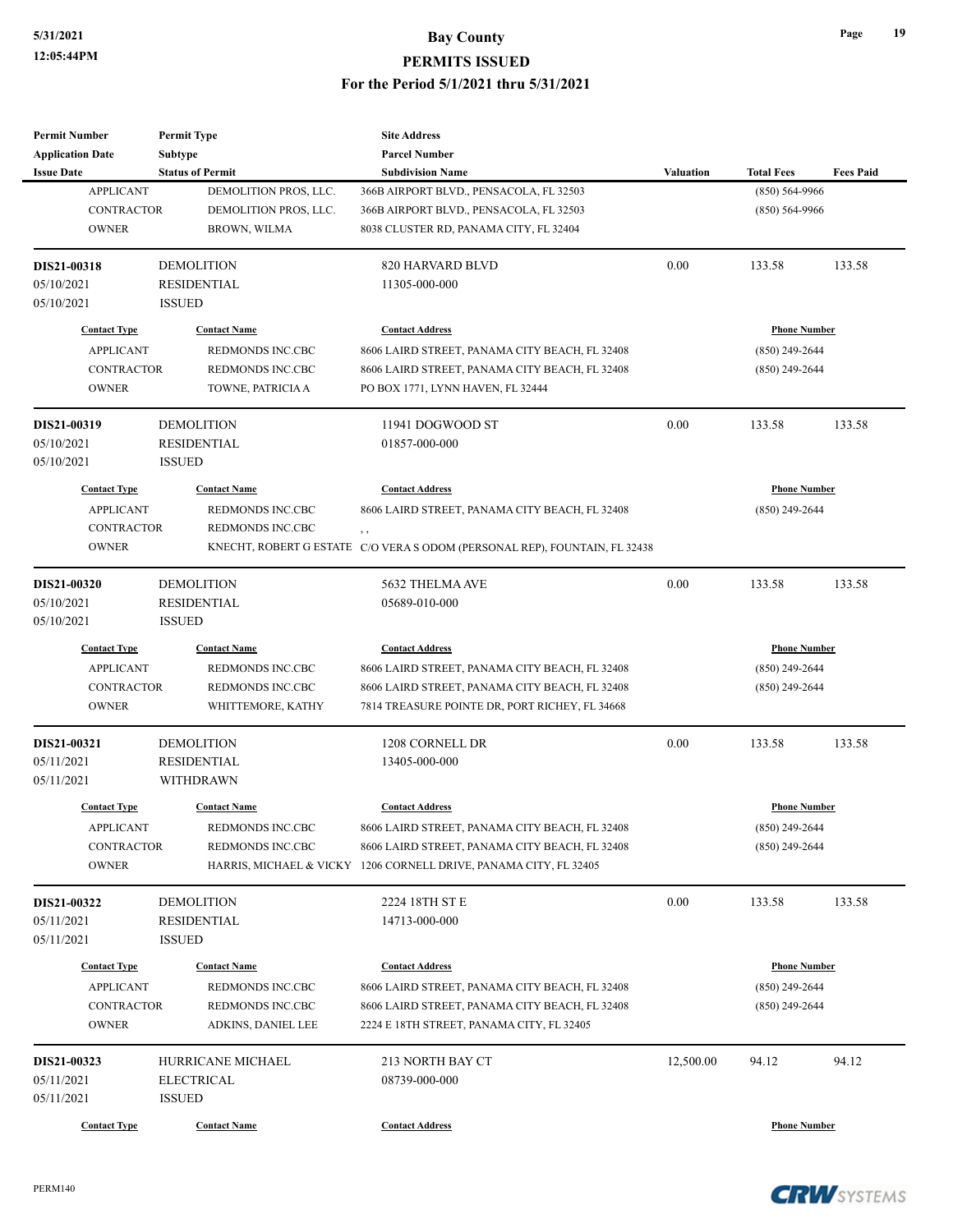| <b>Permit Number</b>    | <b>Permit Type</b>       | <b>Site Address</b>                                                    |            |                     |                  |
|-------------------------|--------------------------|------------------------------------------------------------------------|------------|---------------------|------------------|
| <b>Application Date</b> | <b>Subtype</b>           | <b>Parcel Number</b>                                                   |            |                     |                  |
| <b>Issue Date</b>       | <b>Status of Permit</b>  | <b>Subdivision Name</b>                                                | Valuation  | <b>Total Fees</b>   | <b>Fees Paid</b> |
| <b>APPLICANT</b>        |                          | SOUTHERN ELECTRICAL SEF 943 TASHANNA LANE, PANAMA CITY, FL 32409       |            | $(850) 628 - 8648$  |                  |
| <b>CONTRACTOR</b>       |                          | SOUTHERN ELECTRICAL SEF 943 TASHANNA LANE, PANAMA CITY, FL 32409       |            | $(850) 628 - 8648$  |                  |
| <b>OWNER</b>            | BELL, PETER S &          | TONI K BARRITT, LYNN HAVEN, FL 32444                                   |            |                     |                  |
| DIS21-00324             | HURRICANE MICHAEL        | 4806 EAST BAY DR                                                       | 10,250.00  | 79.63               | 79.63            |
| 05/11/2021              | <b>ELECTRICAL</b>        | 03984-106-000                                                          |            |                     |                  |
| 05/11/2021              | <b>ISSUED</b>            |                                                                        |            |                     |                  |
| <b>Contact Type</b>     | <b>Contact Name</b>      | <b>Contact Address</b>                                                 |            | <b>Phone Number</b> |                  |
| <b>APPLICANT</b>        |                          | SOUTHERN ELECTRICAL SEF 943 TASHANNA LANE, PANAMA CITY, FL 32409       |            | $(850) 628 - 8648$  |                  |
| <b>CONTRACTOR</b>       |                          | SOUTHERN ELECTRICAL SEF 943 TASHANNA LANE, PANAMA CITY, FL 32409       |            | $(850) 628 - 8648$  |                  |
| <b>OWNER</b>            |                          | HARVEY, GARY JR TRUSTEE 4806 BAY E DRIVE E, PANAMA CITY, FL 32404      |            |                     |                  |
| DIS21-00325             | <b>DEMOLITION</b>        | <b>2408 BROOKINS RD</b>                                                | 0.00       | 130.00              | 130.00           |
| 05/11/2021              | <b>RESIDENTIAL</b>       | 11571-080-000                                                          |            |                     |                  |
| 05/11/2021              | <b>ISSUED</b>            |                                                                        |            |                     |                  |
| <b>Contact Type</b>     | <b>Contact Name</b>      | <b>Contact Address</b>                                                 |            | <b>Phone Number</b> |                  |
| <b>APPLICANT</b>        |                          | SMILEY'S LAWN & TRACTOI 4103 CATO RD, PANAMA CITY, FL 32401            |            | $(850) 866 - 1716$  |                  |
| <b>CONTRACTOR</b>       |                          | SMILEY'S LAWN & TRACTOI 4103 CATO RD, PANAMA CITY, FL 32401            |            | $(850) 866 - 1716$  |                  |
| <b>OWNER</b>            | RAMER, JAMES P           | 2408 BROOKINS RD, LYNN HAVEN, FL 32444                                 |            |                     |                  |
| DIS21-00326             | HURRICANE MICHAEL        | 21926 FRONT BEACH RD                                                   | 120,000.00 | 547.66              | 547.66           |
| 05/13/2021              | <b>INTERIOR</b>          | 36010-010-000                                                          |            |                     |                  |
| 05/13/2021              | <b>ISSUED</b>            |                                                                        |            |                     |                  |
| <b>Contact Type</b>     | <b>Contact Name</b>      | <b>Contact Address</b>                                                 |            | <b>Phone Number</b> |                  |
| <b>APPLICANT</b>        | GEORGE 850-832-0911      | , ,                                                                    |            |                     |                  |
| <b>CONTRACTOR</b>       |                          | Bay Engineering Solutions INC 307 BREAM POND RD, PANAMA CITY, FL 32409 |            | $(850) 832 - 0911$  |                  |
| <b>OWNER</b>            |                          | JAMES, MICHAEL III & DEBB 85 E SANDLEFOOT LANE, INLET BEACH, FL 32461  |            |                     |                  |
| DIS21-00327             | HURRICANE MICHAEL        | 2106 SHAMROCK LN                                                       | 60,000.00  | 315.96              | 315.96           |
| 05/14/2021              | <b>INTERIOR/EXTERIOR</b> | 11300-343-000                                                          |            |                     |                  |
| 05/14/2021              | <b>ISSUED</b>            |                                                                        |            |                     |                  |
| <b>Contact Type</b>     | <b>Contact Name</b>      | <b>Contact Address</b>                                                 |            | <b>Phone Number</b> |                  |
| <b>APPLICANT</b>        | OWNER/BUILDER            | , ,                                                                    |            |                     |                  |
| CONTRACTOR              | <b>OWNER/BUILDER</b>     | $, \, ,$                                                               |            |                     |                  |
| <b>OWNER</b>            |                          | BROWN, TIMOTHY M & TIFF. 2106 SHAMROCK LN, LYNN HAVEN, FL 32444        |            |                     |                  |
| DIS21-00328             | HURRICANE MICHAEL        | 2606 39TH PZ E                                                         | 35,000.00  | 216.95              | 216.95           |
| 05/14/2021              | <b>INTERIOR/EXTERIOR</b> | 11545-076-000                                                          |            |                     |                  |
| 05/14/2021              | FINALED                  |                                                                        |            |                     |                  |
| <b>Contact Type</b>     | <b>Contact Name</b>      | <b>Contact Address</b>                                                 |            | <b>Phone Number</b> |                  |
| <b>APPLICANT</b>        | <b>BENNY HENDRIX</b>     | , ,                                                                    |            |                     |                  |
| <b>CONTRACTOR</b>       | <b>OWNER BUILDER</b>     | , ,                                                                    |            |                     |                  |
| <b>OWNER</b>            | HENDRIX, BENNY E JR      | 2606 39TH PLZ E, PANAMA CITY, FL 32405                                 |            |                     |                  |
| DIS21-00329             | HURRICANE MICHAEL        | 215 SUNSET LN                                                          | 4,500.00   | 70.00               | 70.00            |
| 05/17/2021              | WINDOWS/DOORS            | 27446-000-000                                                          |            |                     |                  |
| 05/17/2021              | <b>ISSUED</b>            |                                                                        |            |                     |                  |
| <b>Contact Type</b>     | <b>Contact Name</b>      | <b>Contact Address</b>                                                 |            | <b>Phone Number</b> |                  |
|                         |                          |                                                                        |            |                     |                  |

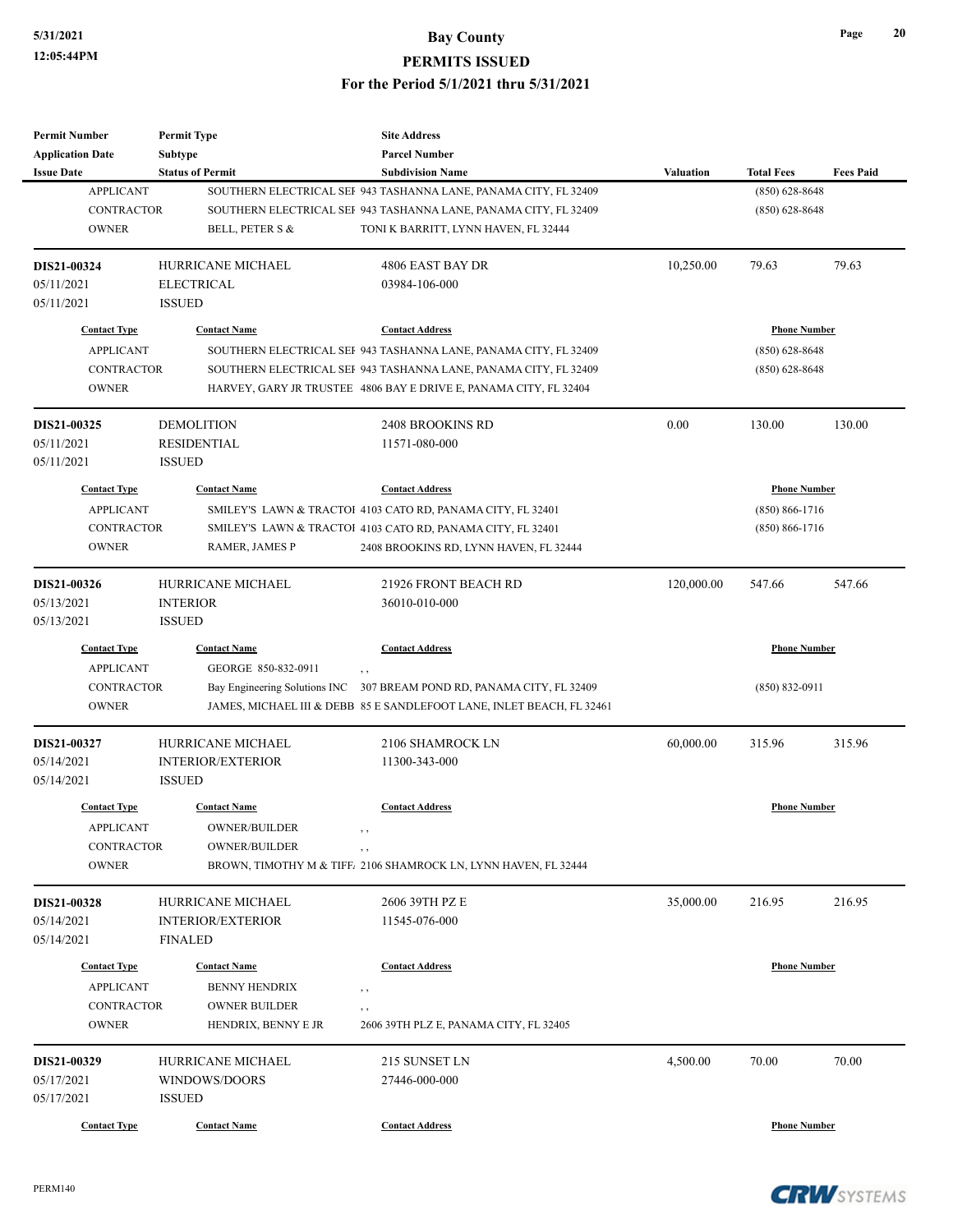| <b>Permit Number</b>    | <b>Permit Type</b>       | <b>Site Address</b>                                                    |                  |                     |                  |
|-------------------------|--------------------------|------------------------------------------------------------------------|------------------|---------------------|------------------|
| <b>Application Date</b> | <b>Subtype</b>           | <b>Parcel Number</b>                                                   |                  |                     |                  |
| <b>Issue Date</b>       | <b>Status of Permit</b>  | <b>Subdivision Name</b>                                                | <b>Valuation</b> | <b>Total Fees</b>   | <b>Fees Paid</b> |
| <b>APPLICANT</b>        |                          | ART CONSTRUCTION OF NW 11 W. 23RD ST., SUITE B4, Panama City, FL 32405 |                  | (850) 215-3948      |                  |
| <b>CONTRACTOR</b>       |                          | ART CONSTRUCTION OF NW 11 W. 23RD ST., SUITE B4, Panama City, FL 32405 |                  | $(850)$ 215-3948    |                  |
| <b>OWNER</b>            | PRICE, BRIAN L &         | MARY CLAIRE FROELICH, PANAMA CITY BEACH, FL 32407                      |                  |                     |                  |
| DIS21-00330             | <b>HURRICANE MICHAEL</b> | 3642 BALDWIN RD E                                                      | 500.00           | 167.63              | 167.63           |
| 05/17/2021              | <b>ELECTRICAL</b>        | 11918-192-000                                                          |                  |                     |                  |
| 05/17/2021              | <b>ISSUED</b>            |                                                                        |                  |                     |                  |
| <b>Contact Type</b>     | <b>Contact Name</b>      | <b>Contact Address</b>                                                 |                  | <b>Phone Number</b> |                  |
| <b>APPLICANT</b>        | <b>WAYNE 258-5009</b>    | , ,                                                                    |                  |                     |                  |
| <b>CONTRACTOR</b>       |                          | ALL SEASONS HEATING - A/C 2612 E 40TH PLAZA, Panama City, FL 32405     |                  | $(850)$ 522-0535    |                  |
| <b>OWNER</b>            | JONES, HOMER EUGENE      | 3642 E BALDWIN RD, PANAMA CITY, FL 32404                               |                  |                     |                  |
| DIS21-00331             | HURRICANE MICHAEL        | 4813 MC CALL LN                                                        | 18,000.00        | 125.00              | 125.00           |
| 05/19/2021              | <b>EXTERIOR</b>          | 05860-339-000                                                          |                  |                     |                  |
| 05/20/2021              | <b>ISSUED</b>            |                                                                        |                  |                     |                  |
| <b>Contact Type</b>     | <b>Contact Name</b>      | <b>Contact Address</b>                                                 |                  | <b>Phone Number</b> |                  |
| <b>APPLICANT</b>        | GEORGE 850) 348-2844     | , ,                                                                    |                  |                     |                  |
| <b>CONTRACTOR</b>       |                          | GEORGE OUTLAW HOMES LI 1012 MICHIGAN AVE, LYNN HAVEN, FL 32444         |                  | $(850)$ 348-2844    |                  |
| <b>OWNER</b>            | MC GUIRE, STEPHEN PAUL   | 4813 MCCALL LANE, PANAMA CITY, FL 32404                                |                  |                     |                  |
| DIS21-00332             | HURRICANE MICHAEL        | 11806 GARDENIA ST                                                      | 16,580.81        | 123.30              | 123.30           |
| 05/19/2021              | <b>EXTERIOR</b>          | 02119-010-000                                                          |                  |                     |                  |
| 05/21/2021              | <b>ISSUED</b>            |                                                                        |                  |                     |                  |
| <b>Contact Type</b>     | <b>Contact Name</b>      | <b>Contact Address</b>                                                 |                  | <b>Phone Number</b> |                  |
| <b>APPLICANT</b>        | JEREMY 850-276-1450      | , ,                                                                    |                  |                     |                  |
| CONTRACTOR              |                          | ELITE CONSTRUCTION GROU 758 W 13TH ST, PANAMA CITY, FL 32401           |                  | $(850)$ 276-1450    |                  |
| <b>OWNER</b>            |                          | MAYFIELD, DEBORAH L & JE 11806 GARDENIA ROAD, FOUNTAIN, FL 32438       |                  |                     |                  |
| DIS21-00333             | HURRICANE MICHAEL        | <b>208 COTTONTAIL LN</b>                                               | 34,422.63        | 216.96              | 216.96           |
| 05/19/2021              | <b>EXTERIOR</b>          | 11822-205-000                                                          |                  |                     |                  |
| 05/21/2021              | <b>ISSUED</b>            |                                                                        |                  |                     |                  |
| <b>Contact Type</b>     | <b>Contact Name</b>      | <b>Contact Address</b>                                                 |                  | <b>Phone Number</b> |                  |
| <b>APPLICANT</b>        | JEREMY 850-276-1450      |                                                                        |                  |                     |                  |
| CONTRACTOR              |                          | ELITE CONSTRUCTION GROU 758 W 13TH ST, PANAMA CITY, FL 32401           |                  | $(850)$ 276-1450    |                  |
| <b>OWNER</b>            | KORVIG, GUY C            | 6805 JEFFERSON RD, ASHTABULA, OH 44004                                 |                  |                     |                  |
| DIS21-00334             | HURRICANE MICHAEL        | 115 RAZZ WAY                                                           | 14,555.15        | 4.11                | 4.11             |
| 05/19/2021              | <b>EXTERIOR</b>          | 30166-416-040                                                          |                  |                     |                  |
| 05/21/2021              | <b>ISSUED</b>            |                                                                        |                  |                     |                  |
| <b>Contact Type</b>     | <b>Contact Name</b>      | <b>Contact Address</b>                                                 |                  | <b>Phone Number</b> |                  |
| <b>APPLICANT</b>        | JEREMY 850-276-1450      | , ,                                                                    |                  |                     |                  |
| CONTRACTOR              |                          | ELITE CONSTRUCTION GROU 758 W 13TH ST, PANAMA CITY, FL 32401           |                  | $(850)$ 276-1450    |                  |
| <b>OWNER</b>            | <b>BRACHO, JOSE</b>      | 2103 HIGHLAND CT, BOZEMAN, MT 59715                                    |                  |                     |                  |
| DIS21-00335             | <b>HURRICANE MICHAEL</b> | 10638 HEATHER LN                                                       | 1,500.00         | 70.00               | 70.00            |
| 05/19/2021              | VINYL SIDING             | 03678-219-000                                                          |                  |                     |                  |
| 05/19/2021              | <b>ISSUED</b>            |                                                                        |                  |                     |                  |
| <b>Contact Type</b>     | <b>Contact Name</b>      | <b>Contact Address</b>                                                 |                  | <b>Phone Number</b> |                  |

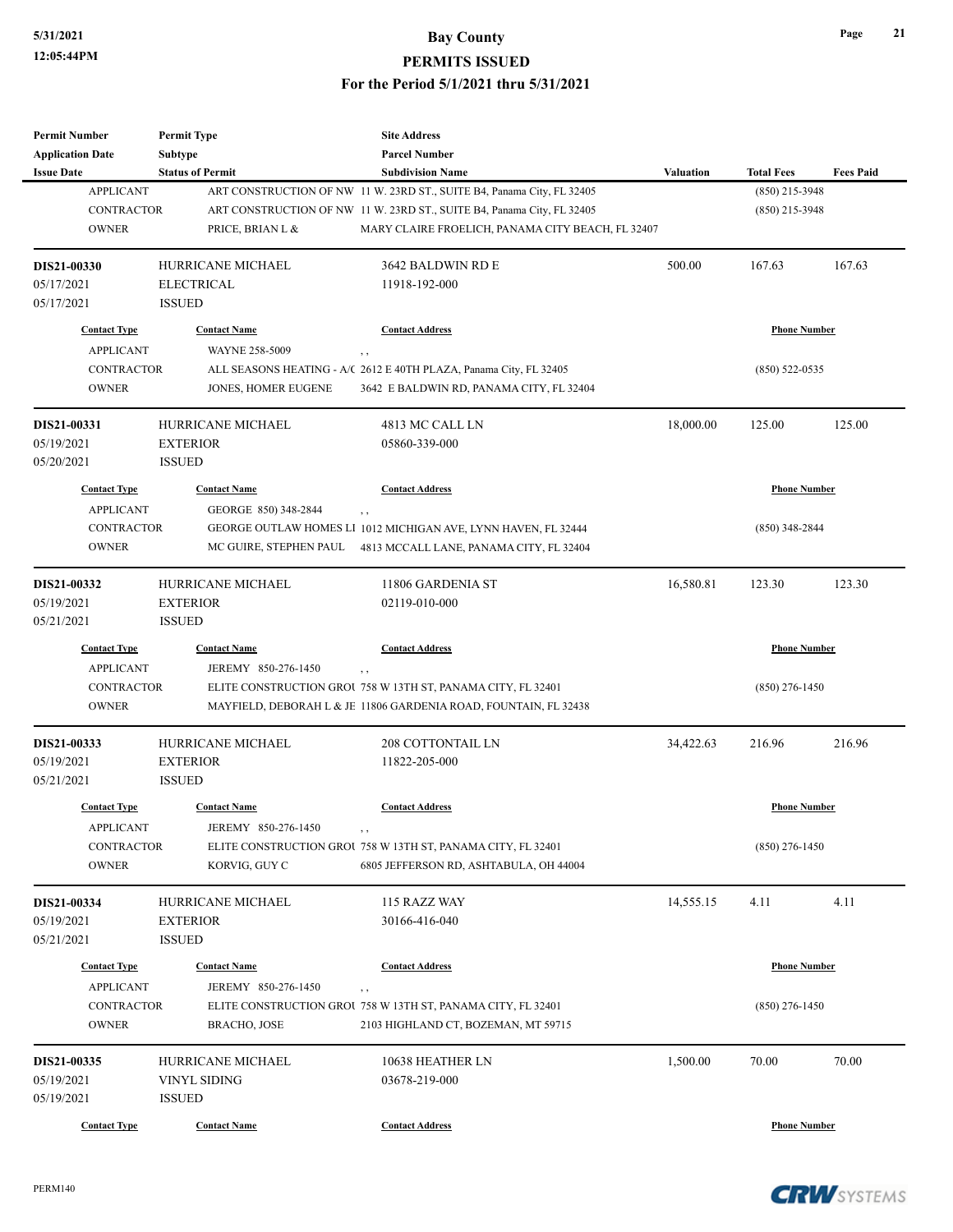# **5/31/2021 Bay County PERMITS ISSUED**

#### **For the Period 5/1/2021 thru 5/31/2021**

| <b>Permit Number</b><br><b>Application Date</b>                              | <b>Permit Type</b><br><b>Subtype</b>                                                                       | <b>Site Address</b><br><b>Parcel Number</b><br><b>Subdivision Name</b>                                                                                                                         |           |                                                             |                  |
|------------------------------------------------------------------------------|------------------------------------------------------------------------------------------------------------|------------------------------------------------------------------------------------------------------------------------------------------------------------------------------------------------|-----------|-------------------------------------------------------------|------------------|
| <b>Issue Date</b><br><b>APPLICANT</b><br><b>CONTRACTOR</b><br><b>OWNER</b>   | <b>Status of Permit</b><br><b>GABINO GUIFARRO</b><br><b>OWNER BUILDER</b><br><b>GUIFARRO, GABINO &amp;</b> | , ,<br>, ,<br>DARLIN Y MUNOZ SANDOVAL, PANAMA CITY, FL 32404                                                                                                                                   | Valuation | <b>Total Fees</b>                                           | <b>Fees Paid</b> |
| DIS21-00336<br>05/19/2021<br>05/19/2021                                      | HURRICANE MICHAEL<br><b>ROOF</b><br><b>ISSUED</b>                                                          | 10638 HEATHER LN<br>03678-219-000                                                                                                                                                              | 2,000.00  | 81.50                                                       | 81.50            |
| <b>Contact Type</b><br><b>APPLICANT</b><br><b>CONTRACTOR</b><br><b>OWNER</b> | <b>Contact Name</b><br><b>GABINO GUIFARRO</b><br><b>OWNER BUILDER</b><br>GUIFARRO, GABINO &                | <b>Contact Address</b><br>, ,<br>, ,<br>DARLIN Y MUNOZ SANDOVAL, PANAMA CITY, FL 32404                                                                                                         |           | <b>Phone Number</b>                                         |                  |
| DIS21-00338<br>05/20/2021<br>05/21/2021                                      | <b>HURRICANE MICHAEL</b><br><b>PLUMBING</b><br><b>ISSUED</b>                                               | 4400 KINGFISH LN<br>31423-011-000                                                                                                                                                              | 0.00      | 71.93                                                       | 71.93            |
| <b>Contact Type</b><br><b>APPLICANT</b><br><b>CONTRACTOR</b><br><b>OWNER</b> | <b>Contact Name</b><br><b>SARA/FRANK CARROLL</b><br><b>OWNER BUILDER</b><br>CARROLL, SARA N.               | <b>Contact Address</b><br>$, \, , \,$<br>, ,<br>276 SQUIRREL DR, OZARK, AL 36360                                                                                                               |           | <b>Phone Number</b>                                         |                  |
| DIS21-00339<br>05/21/2021<br>05/26/2021                                      | HURRICANE MICHAEL<br><b>INTERIOR/EXTERIOR</b><br><b>ISSUED</b>                                             | 4723 SPYGLASS DR<br>31709-000-000                                                                                                                                                              | 25,000.00 | 328.59                                                      | 328.59           |
| <b>Contact Type</b><br><b>APPLICANT</b><br><b>CONTRACTOR</b><br><b>OWNER</b> | <b>Contact Name</b><br>JOHN 770-653-0153<br><b>OWNER/BUILDER</b>                                           | <b>Contact Address</b><br>$, \,$<br>, ,<br>CARSWELL, JOHN E & DEAN 213 MORNING MIST WAY, WOODSTOCK, GA 30189                                                                                   |           | <b>Phone Number</b>                                         |                  |
| DIS21-00340<br>05/21/2021<br>05/21/2021                                      | <b>HURRICANE MICHAEL</b><br>WINDOWS/DOORS<br><b>ISSUED</b>                                                 | 1036 NORTH BAY DR<br>08791-000-000                                                                                                                                                             | 13,495.00 | 105.00                                                      | 105.00           |
| <b>Contact Type</b><br><b>APPLICANT</b><br><b>CONTRACTOR</b><br><b>OWNER</b> | <b>Contact Name</b><br><b>BOCKSTEGE, DANIEL T</b>                                                          | <b>Contact Address</b><br>HOMETOWN (CRC) CONTRA(4567 PACE PATRIOT BLVD, PACE, FL 32571<br>HOMETOWN (CRC) CONTRA(4567 PACE PATRIOT BLVD, PACE, FL 32571<br>1036 N BAY DR, LYNN HAVEN, FL 32444  |           | <b>Phone Number</b><br>$(866)$ 420-2811<br>$(866)$ 420-2811 |                  |
| DIS21-00341<br>05/21/2021<br>05/21/2021                                      | HURRICANE MICHAEL<br>WINDOWS/DOORS<br><b>ISSUED</b>                                                        | 1036 NORTH BAY DR<br>08791-000-000                                                                                                                                                             | 3,700.00  | 70.00                                                       | 70.00            |
| <b>Contact Type</b><br><b>APPLICANT</b><br>CONTRACTOR<br><b>OWNER</b>        | <b>Contact Name</b><br><b>BOCKSTEGE, DANIEL T</b>                                                          | <b>Contact Address</b><br>HOMETOWN (CRC) CONTRAC 4567 PACE PATRIOT BLVD, PACE, FL 32571<br>HOMETOWN (CRC) CONTRA(4567 PACE PATRIOT BLVD, PACE, FL 32571<br>1036 N BAY DR, LYNN HAVEN, FL 32444 |           | <b>Phone Number</b><br>$(866)$ 420-2811<br>$(866)$ 420-2811 |                  |
| DIS21-00342<br>05/24/2021<br>05/24/2021                                      | HURRICANE MICHAEL<br><b>ROOF</b><br><b>ISSUED</b>                                                          | 11812 CABANA CT<br>34039-306-000                                                                                                                                                               | 10,000.00 | 92.99                                                       | 92.99            |
| <b>Contact Type</b>                                                          | <b>Contact Name</b>                                                                                        | <b>Contact Address</b>                                                                                                                                                                         |           | <b>Phone Number</b>                                         |                  |

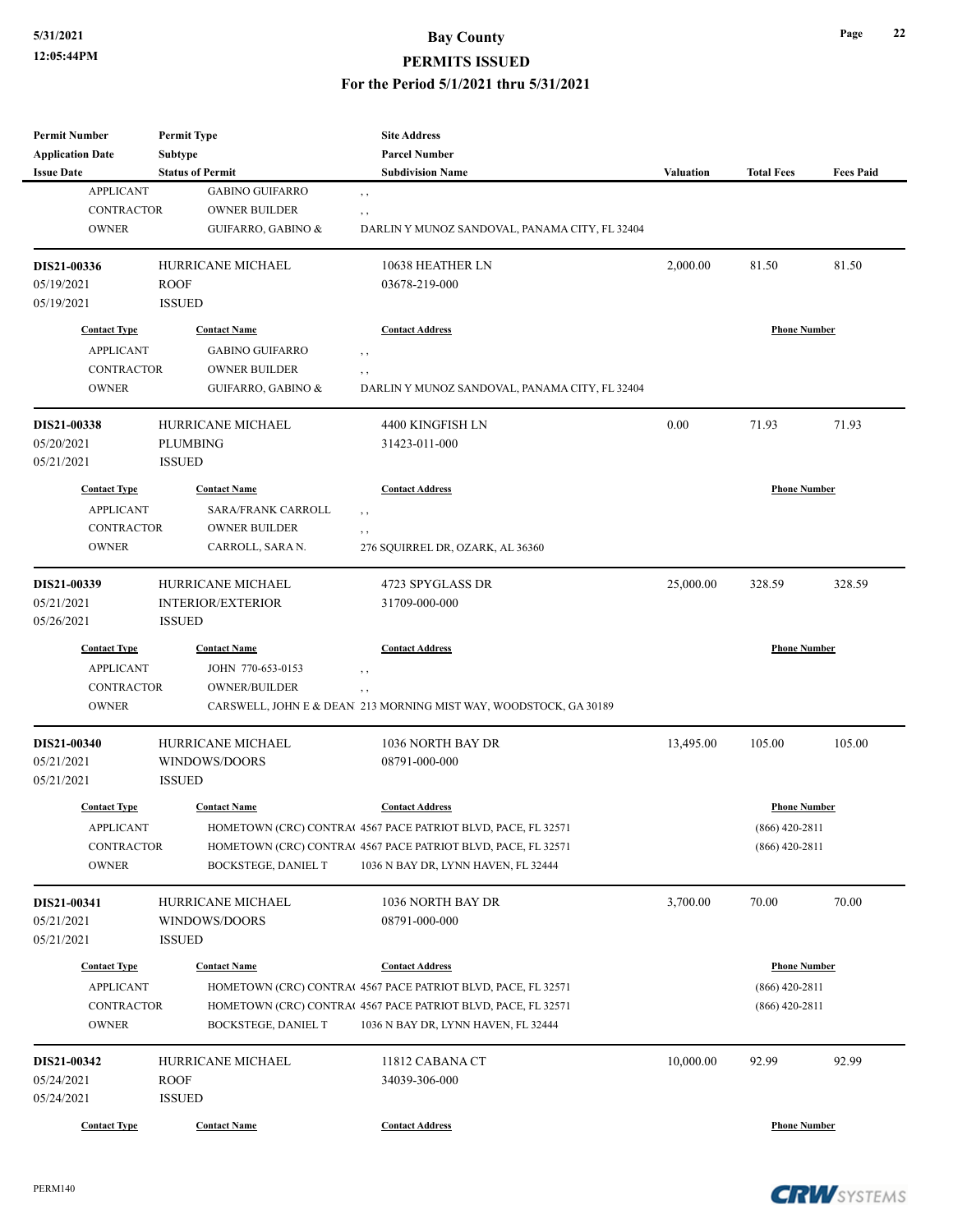**Permit Number**

**Permit Type**

# **5/31/2021 Bay County PERMITS ISSUED For the Period 5/1/2021 thru 5/31/2021**

**Site Address**

| <b>Status of Permit</b><br><b>Subdivision Name</b><br><b>Valuation</b><br><b>Total Fees</b><br><b>APPLICANT</b><br>$(561)$ 371-1640<br>DREW DUNCAN ROOFING IN 10258 HUNG CLUB LN, PALM BEACH GARDENS, FL 33418<br><b>CONTRACTOR</b><br>DREW DUNCAN ROOFING IN 10258 HUNG CLUB LN, PALM BEACH GARDENS, FL 33418<br>$(561)$ 371-1640<br><b>OWNER</b><br>PLYLER, DANIEL B JR & TAN. 11812 CABANA COURT, PANAMA CITY BEACH, FL 32407<br><b>HURRICANE MICHAEL</b><br>1428 BLUEGRASS LN<br>89,310.00<br>430.50<br>430.50<br><b>INTERIOR/EXTERIOR</b><br>11300-725-000<br><b>ISSUED</b><br><b>Contact Type</b><br><b>Contact Name</b><br><b>Contact Address</b><br><b>Phone Number</b><br><b>APPLICANT</b><br>KEVIN GILMORE CONSTRUC 2716 WAKULLA AVE, PANAMA CITY, FL 32405<br>$(850)$ 747-8448<br><b>CONTRACTOR</b><br>KEVIN GILMORE CONSTRUC 2716 WAKULLA AVE, PANAMA CITY, FL 32405<br>$(850)$ 747-8448<br><b>OWNER</b><br>BRUST, MARTIN PAUL &<br>KATHRYN CHARLENE FABIAN, LYNN HAVEN, FL 32444<br>10,000.00<br>298.94<br>298.94<br>FS21-00027<br><b>FIRE SAFETY</b><br>900 CLARA AVE<br>03/03/2021<br><b>FIRE ALM/ANNUNCIATOR</b><br>33989-006-040<br><b>ISSUED</b><br><b>Contact Type</b><br><b>Contact Name</b><br><b>Contact Address</b><br><b>Phone Number</b><br><b>APPLICANT</b><br>DAVID 404-915-1455<br><b>CONTRACTOR</b><br>SUPERHERO FIRE PROTECTI 1615 LAKES PARKWAY, LAWERANCEVILLE, GA 30043<br>$(678) 804 - 6111$<br><b>OWNER</b><br>LEGENDS AT CLARA LLC<br>3095 VINEVILLE AVENUE, MACON, GA 31208<br><b>FIRE SAFETY</b><br>10,000.00<br>477.33<br><b>FS21-00029</b><br>900 CLARA AVE<br>477.33<br>03/03/2021<br>FIRE ALM/ANNUNCIATOR<br>33989-006-040<br><b>ISSUED</b><br><b>Contact Type</b><br><b>Contact Name</b><br><b>Contact Address</b><br><b>Phone Number</b><br><b>APPLICANT</b><br>404-414-1532<br>$, \, ,$<br><b>CONTRACTOR</b><br>$(678) 804 - 6111$<br>SUPERHERO FIRE PROTECTI 1615 LAKES PARKWAY, LAWERANCEVILLE, GA 30043<br><b>OWNER</b><br>LEGENDS AT CLARA LLC<br>3095 VINEVILLE AVENUE, MACON, GA 31208<br>10,000.00<br><b>FIRE SAFETY</b><br>900 CLARA AVE<br>335.50<br>FS21-00031<br>335.50<br><b>FIRE ALM/ANNUNCIATOR</b><br>33989-006-040<br><b>ISSUED</b><br><b>Contact Type</b><br><b>Contact Name</b><br><b>Contact Address</b><br><b>Phone Number</b><br><b>APPLICANT</b><br>404-414-1532<br>, ,<br>CONTRACTOR<br>SUPERHERO FIRE PROTECTI 1615 LAKES PARKWAY, LAWERANCEVILLE, GA 30043<br>$(678) 804 - 6111$<br><b>OWNER</b><br>LEGENDS AT CLARA LLC<br>3095 VINEVILLE AVENUE, MACON, GA 31208<br>390.40<br><b>FIRE SAFETY</b><br>900 CLARA AVE<br>10,000.00<br>390.40<br>FS21-00033<br>03/03/2021<br>FIRE ALM/ANNUNCIATOR<br>33989-006-040<br><b>ISSUED</b><br><b>Contact Address</b><br><b>Phone Number</b><br><b>Contact Type</b><br><b>Contact Name</b><br><b>APPLICANT</b><br>404-414-1532<br>, ,<br><b>CONTRACTOR</b><br>SUPERHERO FIRE PROTECTI 1615 LAKES PARKWAY, LAWERANCEVILLE, GA 30043<br>$(678) 804 - 6111$<br><b>OWNER</b><br>LEGENDS AT CLARA LLC<br>3095 VINEVILLE AVENUE, MACON, GA 31208<br>10,000.00<br>FS21-00035<br><b>FIRE SAFETY</b><br>900 CLARA AVE<br>372.10<br>372.10<br>FIRE ALM/ANNUNCIATOR<br>33989-006-040<br><b>ISSUED</b><br><b>Phone Number</b><br><b>Contact Type</b><br><b>Contact Name</b><br><b>Contact Address</b> | <b>Application Date</b> | Subtype | <b>Parcel Number</b> |  |                  |
|------------------------------------------------------------------------------------------------------------------------------------------------------------------------------------------------------------------------------------------------------------------------------------------------------------------------------------------------------------------------------------------------------------------------------------------------------------------------------------------------------------------------------------------------------------------------------------------------------------------------------------------------------------------------------------------------------------------------------------------------------------------------------------------------------------------------------------------------------------------------------------------------------------------------------------------------------------------------------------------------------------------------------------------------------------------------------------------------------------------------------------------------------------------------------------------------------------------------------------------------------------------------------------------------------------------------------------------------------------------------------------------------------------------------------------------------------------------------------------------------------------------------------------------------------------------------------------------------------------------------------------------------------------------------------------------------------------------------------------------------------------------------------------------------------------------------------------------------------------------------------------------------------------------------------------------------------------------------------------------------------------------------------------------------------------------------------------------------------------------------------------------------------------------------------------------------------------------------------------------------------------------------------------------------------------------------------------------------------------------------------------------------------------------------------------------------------------------------------------------------------------------------------------------------------------------------------------------------------------------------------------------------------------------------------------------------------------------------------------------------------------------------------------------------------------------------------------------------------------------------------------------------------------------------------------------------------------------------------------------------------------------------------------------------------------------------------------------------------------------------------------------------------------------------------------------------------------------------------------------------------------------------------------------------------|-------------------------|---------|----------------------|--|------------------|
|                                                                                                                                                                                                                                                                                                                                                                                                                                                                                                                                                                                                                                                                                                                                                                                                                                                                                                                                                                                                                                                                                                                                                                                                                                                                                                                                                                                                                                                                                                                                                                                                                                                                                                                                                                                                                                                                                                                                                                                                                                                                                                                                                                                                                                                                                                                                                                                                                                                                                                                                                                                                                                                                                                                                                                                                                                                                                                                                                                                                                                                                                                                                                                                                                                                                                                      | <b>Issue Date</b>       |         |                      |  | <b>Fees Paid</b> |
|                                                                                                                                                                                                                                                                                                                                                                                                                                                                                                                                                                                                                                                                                                                                                                                                                                                                                                                                                                                                                                                                                                                                                                                                                                                                                                                                                                                                                                                                                                                                                                                                                                                                                                                                                                                                                                                                                                                                                                                                                                                                                                                                                                                                                                                                                                                                                                                                                                                                                                                                                                                                                                                                                                                                                                                                                                                                                                                                                                                                                                                                                                                                                                                                                                                                                                      |                         |         |                      |  |                  |
|                                                                                                                                                                                                                                                                                                                                                                                                                                                                                                                                                                                                                                                                                                                                                                                                                                                                                                                                                                                                                                                                                                                                                                                                                                                                                                                                                                                                                                                                                                                                                                                                                                                                                                                                                                                                                                                                                                                                                                                                                                                                                                                                                                                                                                                                                                                                                                                                                                                                                                                                                                                                                                                                                                                                                                                                                                                                                                                                                                                                                                                                                                                                                                                                                                                                                                      |                         |         |                      |  |                  |
|                                                                                                                                                                                                                                                                                                                                                                                                                                                                                                                                                                                                                                                                                                                                                                                                                                                                                                                                                                                                                                                                                                                                                                                                                                                                                                                                                                                                                                                                                                                                                                                                                                                                                                                                                                                                                                                                                                                                                                                                                                                                                                                                                                                                                                                                                                                                                                                                                                                                                                                                                                                                                                                                                                                                                                                                                                                                                                                                                                                                                                                                                                                                                                                                                                                                                                      |                         |         |                      |  |                  |
|                                                                                                                                                                                                                                                                                                                                                                                                                                                                                                                                                                                                                                                                                                                                                                                                                                                                                                                                                                                                                                                                                                                                                                                                                                                                                                                                                                                                                                                                                                                                                                                                                                                                                                                                                                                                                                                                                                                                                                                                                                                                                                                                                                                                                                                                                                                                                                                                                                                                                                                                                                                                                                                                                                                                                                                                                                                                                                                                                                                                                                                                                                                                                                                                                                                                                                      | DIS21-00343             |         |                      |  |                  |
|                                                                                                                                                                                                                                                                                                                                                                                                                                                                                                                                                                                                                                                                                                                                                                                                                                                                                                                                                                                                                                                                                                                                                                                                                                                                                                                                                                                                                                                                                                                                                                                                                                                                                                                                                                                                                                                                                                                                                                                                                                                                                                                                                                                                                                                                                                                                                                                                                                                                                                                                                                                                                                                                                                                                                                                                                                                                                                                                                                                                                                                                                                                                                                                                                                                                                                      | 05/25/2021              |         |                      |  |                  |
|                                                                                                                                                                                                                                                                                                                                                                                                                                                                                                                                                                                                                                                                                                                                                                                                                                                                                                                                                                                                                                                                                                                                                                                                                                                                                                                                                                                                                                                                                                                                                                                                                                                                                                                                                                                                                                                                                                                                                                                                                                                                                                                                                                                                                                                                                                                                                                                                                                                                                                                                                                                                                                                                                                                                                                                                                                                                                                                                                                                                                                                                                                                                                                                                                                                                                                      | 05/25/2021              |         |                      |  |                  |
|                                                                                                                                                                                                                                                                                                                                                                                                                                                                                                                                                                                                                                                                                                                                                                                                                                                                                                                                                                                                                                                                                                                                                                                                                                                                                                                                                                                                                                                                                                                                                                                                                                                                                                                                                                                                                                                                                                                                                                                                                                                                                                                                                                                                                                                                                                                                                                                                                                                                                                                                                                                                                                                                                                                                                                                                                                                                                                                                                                                                                                                                                                                                                                                                                                                                                                      |                         |         |                      |  |                  |
|                                                                                                                                                                                                                                                                                                                                                                                                                                                                                                                                                                                                                                                                                                                                                                                                                                                                                                                                                                                                                                                                                                                                                                                                                                                                                                                                                                                                                                                                                                                                                                                                                                                                                                                                                                                                                                                                                                                                                                                                                                                                                                                                                                                                                                                                                                                                                                                                                                                                                                                                                                                                                                                                                                                                                                                                                                                                                                                                                                                                                                                                                                                                                                                                                                                                                                      |                         |         |                      |  |                  |
|                                                                                                                                                                                                                                                                                                                                                                                                                                                                                                                                                                                                                                                                                                                                                                                                                                                                                                                                                                                                                                                                                                                                                                                                                                                                                                                                                                                                                                                                                                                                                                                                                                                                                                                                                                                                                                                                                                                                                                                                                                                                                                                                                                                                                                                                                                                                                                                                                                                                                                                                                                                                                                                                                                                                                                                                                                                                                                                                                                                                                                                                                                                                                                                                                                                                                                      |                         |         |                      |  |                  |
|                                                                                                                                                                                                                                                                                                                                                                                                                                                                                                                                                                                                                                                                                                                                                                                                                                                                                                                                                                                                                                                                                                                                                                                                                                                                                                                                                                                                                                                                                                                                                                                                                                                                                                                                                                                                                                                                                                                                                                                                                                                                                                                                                                                                                                                                                                                                                                                                                                                                                                                                                                                                                                                                                                                                                                                                                                                                                                                                                                                                                                                                                                                                                                                                                                                                                                      |                         |         |                      |  |                  |
|                                                                                                                                                                                                                                                                                                                                                                                                                                                                                                                                                                                                                                                                                                                                                                                                                                                                                                                                                                                                                                                                                                                                                                                                                                                                                                                                                                                                                                                                                                                                                                                                                                                                                                                                                                                                                                                                                                                                                                                                                                                                                                                                                                                                                                                                                                                                                                                                                                                                                                                                                                                                                                                                                                                                                                                                                                                                                                                                                                                                                                                                                                                                                                                                                                                                                                      |                         |         |                      |  |                  |
|                                                                                                                                                                                                                                                                                                                                                                                                                                                                                                                                                                                                                                                                                                                                                                                                                                                                                                                                                                                                                                                                                                                                                                                                                                                                                                                                                                                                                                                                                                                                                                                                                                                                                                                                                                                                                                                                                                                                                                                                                                                                                                                                                                                                                                                                                                                                                                                                                                                                                                                                                                                                                                                                                                                                                                                                                                                                                                                                                                                                                                                                                                                                                                                                                                                                                                      |                         |         |                      |  |                  |
|                                                                                                                                                                                                                                                                                                                                                                                                                                                                                                                                                                                                                                                                                                                                                                                                                                                                                                                                                                                                                                                                                                                                                                                                                                                                                                                                                                                                                                                                                                                                                                                                                                                                                                                                                                                                                                                                                                                                                                                                                                                                                                                                                                                                                                                                                                                                                                                                                                                                                                                                                                                                                                                                                                                                                                                                                                                                                                                                                                                                                                                                                                                                                                                                                                                                                                      | 05/17/2021              |         |                      |  |                  |
|                                                                                                                                                                                                                                                                                                                                                                                                                                                                                                                                                                                                                                                                                                                                                                                                                                                                                                                                                                                                                                                                                                                                                                                                                                                                                                                                                                                                                                                                                                                                                                                                                                                                                                                                                                                                                                                                                                                                                                                                                                                                                                                                                                                                                                                                                                                                                                                                                                                                                                                                                                                                                                                                                                                                                                                                                                                                                                                                                                                                                                                                                                                                                                                                                                                                                                      |                         |         |                      |  |                  |
|                                                                                                                                                                                                                                                                                                                                                                                                                                                                                                                                                                                                                                                                                                                                                                                                                                                                                                                                                                                                                                                                                                                                                                                                                                                                                                                                                                                                                                                                                                                                                                                                                                                                                                                                                                                                                                                                                                                                                                                                                                                                                                                                                                                                                                                                                                                                                                                                                                                                                                                                                                                                                                                                                                                                                                                                                                                                                                                                                                                                                                                                                                                                                                                                                                                                                                      |                         |         |                      |  |                  |
|                                                                                                                                                                                                                                                                                                                                                                                                                                                                                                                                                                                                                                                                                                                                                                                                                                                                                                                                                                                                                                                                                                                                                                                                                                                                                                                                                                                                                                                                                                                                                                                                                                                                                                                                                                                                                                                                                                                                                                                                                                                                                                                                                                                                                                                                                                                                                                                                                                                                                                                                                                                                                                                                                                                                                                                                                                                                                                                                                                                                                                                                                                                                                                                                                                                                                                      |                         |         |                      |  |                  |
|                                                                                                                                                                                                                                                                                                                                                                                                                                                                                                                                                                                                                                                                                                                                                                                                                                                                                                                                                                                                                                                                                                                                                                                                                                                                                                                                                                                                                                                                                                                                                                                                                                                                                                                                                                                                                                                                                                                                                                                                                                                                                                                                                                                                                                                                                                                                                                                                                                                                                                                                                                                                                                                                                                                                                                                                                                                                                                                                                                                                                                                                                                                                                                                                                                                                                                      |                         |         |                      |  |                  |
|                                                                                                                                                                                                                                                                                                                                                                                                                                                                                                                                                                                                                                                                                                                                                                                                                                                                                                                                                                                                                                                                                                                                                                                                                                                                                                                                                                                                                                                                                                                                                                                                                                                                                                                                                                                                                                                                                                                                                                                                                                                                                                                                                                                                                                                                                                                                                                                                                                                                                                                                                                                                                                                                                                                                                                                                                                                                                                                                                                                                                                                                                                                                                                                                                                                                                                      |                         |         |                      |  |                  |
|                                                                                                                                                                                                                                                                                                                                                                                                                                                                                                                                                                                                                                                                                                                                                                                                                                                                                                                                                                                                                                                                                                                                                                                                                                                                                                                                                                                                                                                                                                                                                                                                                                                                                                                                                                                                                                                                                                                                                                                                                                                                                                                                                                                                                                                                                                                                                                                                                                                                                                                                                                                                                                                                                                                                                                                                                                                                                                                                                                                                                                                                                                                                                                                                                                                                                                      |                         |         |                      |  |                  |
|                                                                                                                                                                                                                                                                                                                                                                                                                                                                                                                                                                                                                                                                                                                                                                                                                                                                                                                                                                                                                                                                                                                                                                                                                                                                                                                                                                                                                                                                                                                                                                                                                                                                                                                                                                                                                                                                                                                                                                                                                                                                                                                                                                                                                                                                                                                                                                                                                                                                                                                                                                                                                                                                                                                                                                                                                                                                                                                                                                                                                                                                                                                                                                                                                                                                                                      | 05/17/2021              |         |                      |  |                  |
|                                                                                                                                                                                                                                                                                                                                                                                                                                                                                                                                                                                                                                                                                                                                                                                                                                                                                                                                                                                                                                                                                                                                                                                                                                                                                                                                                                                                                                                                                                                                                                                                                                                                                                                                                                                                                                                                                                                                                                                                                                                                                                                                                                                                                                                                                                                                                                                                                                                                                                                                                                                                                                                                                                                                                                                                                                                                                                                                                                                                                                                                                                                                                                                                                                                                                                      |                         |         |                      |  |                  |
|                                                                                                                                                                                                                                                                                                                                                                                                                                                                                                                                                                                                                                                                                                                                                                                                                                                                                                                                                                                                                                                                                                                                                                                                                                                                                                                                                                                                                                                                                                                                                                                                                                                                                                                                                                                                                                                                                                                                                                                                                                                                                                                                                                                                                                                                                                                                                                                                                                                                                                                                                                                                                                                                                                                                                                                                                                                                                                                                                                                                                                                                                                                                                                                                                                                                                                      |                         |         |                      |  |                  |
|                                                                                                                                                                                                                                                                                                                                                                                                                                                                                                                                                                                                                                                                                                                                                                                                                                                                                                                                                                                                                                                                                                                                                                                                                                                                                                                                                                                                                                                                                                                                                                                                                                                                                                                                                                                                                                                                                                                                                                                                                                                                                                                                                                                                                                                                                                                                                                                                                                                                                                                                                                                                                                                                                                                                                                                                                                                                                                                                                                                                                                                                                                                                                                                                                                                                                                      |                         |         |                      |  |                  |
|                                                                                                                                                                                                                                                                                                                                                                                                                                                                                                                                                                                                                                                                                                                                                                                                                                                                                                                                                                                                                                                                                                                                                                                                                                                                                                                                                                                                                                                                                                                                                                                                                                                                                                                                                                                                                                                                                                                                                                                                                                                                                                                                                                                                                                                                                                                                                                                                                                                                                                                                                                                                                                                                                                                                                                                                                                                                                                                                                                                                                                                                                                                                                                                                                                                                                                      |                         |         |                      |  |                  |
|                                                                                                                                                                                                                                                                                                                                                                                                                                                                                                                                                                                                                                                                                                                                                                                                                                                                                                                                                                                                                                                                                                                                                                                                                                                                                                                                                                                                                                                                                                                                                                                                                                                                                                                                                                                                                                                                                                                                                                                                                                                                                                                                                                                                                                                                                                                                                                                                                                                                                                                                                                                                                                                                                                                                                                                                                                                                                                                                                                                                                                                                                                                                                                                                                                                                                                      |                         |         |                      |  |                  |
|                                                                                                                                                                                                                                                                                                                                                                                                                                                                                                                                                                                                                                                                                                                                                                                                                                                                                                                                                                                                                                                                                                                                                                                                                                                                                                                                                                                                                                                                                                                                                                                                                                                                                                                                                                                                                                                                                                                                                                                                                                                                                                                                                                                                                                                                                                                                                                                                                                                                                                                                                                                                                                                                                                                                                                                                                                                                                                                                                                                                                                                                                                                                                                                                                                                                                                      | 03/03/2021              |         |                      |  |                  |
|                                                                                                                                                                                                                                                                                                                                                                                                                                                                                                                                                                                                                                                                                                                                                                                                                                                                                                                                                                                                                                                                                                                                                                                                                                                                                                                                                                                                                                                                                                                                                                                                                                                                                                                                                                                                                                                                                                                                                                                                                                                                                                                                                                                                                                                                                                                                                                                                                                                                                                                                                                                                                                                                                                                                                                                                                                                                                                                                                                                                                                                                                                                                                                                                                                                                                                      | 05/17/2021              |         |                      |  |                  |
|                                                                                                                                                                                                                                                                                                                                                                                                                                                                                                                                                                                                                                                                                                                                                                                                                                                                                                                                                                                                                                                                                                                                                                                                                                                                                                                                                                                                                                                                                                                                                                                                                                                                                                                                                                                                                                                                                                                                                                                                                                                                                                                                                                                                                                                                                                                                                                                                                                                                                                                                                                                                                                                                                                                                                                                                                                                                                                                                                                                                                                                                                                                                                                                                                                                                                                      |                         |         |                      |  |                  |
|                                                                                                                                                                                                                                                                                                                                                                                                                                                                                                                                                                                                                                                                                                                                                                                                                                                                                                                                                                                                                                                                                                                                                                                                                                                                                                                                                                                                                                                                                                                                                                                                                                                                                                                                                                                                                                                                                                                                                                                                                                                                                                                                                                                                                                                                                                                                                                                                                                                                                                                                                                                                                                                                                                                                                                                                                                                                                                                                                                                                                                                                                                                                                                                                                                                                                                      |                         |         |                      |  |                  |
|                                                                                                                                                                                                                                                                                                                                                                                                                                                                                                                                                                                                                                                                                                                                                                                                                                                                                                                                                                                                                                                                                                                                                                                                                                                                                                                                                                                                                                                                                                                                                                                                                                                                                                                                                                                                                                                                                                                                                                                                                                                                                                                                                                                                                                                                                                                                                                                                                                                                                                                                                                                                                                                                                                                                                                                                                                                                                                                                                                                                                                                                                                                                                                                                                                                                                                      |                         |         |                      |  |                  |
|                                                                                                                                                                                                                                                                                                                                                                                                                                                                                                                                                                                                                                                                                                                                                                                                                                                                                                                                                                                                                                                                                                                                                                                                                                                                                                                                                                                                                                                                                                                                                                                                                                                                                                                                                                                                                                                                                                                                                                                                                                                                                                                                                                                                                                                                                                                                                                                                                                                                                                                                                                                                                                                                                                                                                                                                                                                                                                                                                                                                                                                                                                                                                                                                                                                                                                      |                         |         |                      |  |                  |
|                                                                                                                                                                                                                                                                                                                                                                                                                                                                                                                                                                                                                                                                                                                                                                                                                                                                                                                                                                                                                                                                                                                                                                                                                                                                                                                                                                                                                                                                                                                                                                                                                                                                                                                                                                                                                                                                                                                                                                                                                                                                                                                                                                                                                                                                                                                                                                                                                                                                                                                                                                                                                                                                                                                                                                                                                                                                                                                                                                                                                                                                                                                                                                                                                                                                                                      |                         |         |                      |  |                  |
|                                                                                                                                                                                                                                                                                                                                                                                                                                                                                                                                                                                                                                                                                                                                                                                                                                                                                                                                                                                                                                                                                                                                                                                                                                                                                                                                                                                                                                                                                                                                                                                                                                                                                                                                                                                                                                                                                                                                                                                                                                                                                                                                                                                                                                                                                                                                                                                                                                                                                                                                                                                                                                                                                                                                                                                                                                                                                                                                                                                                                                                                                                                                                                                                                                                                                                      |                         |         |                      |  |                  |
|                                                                                                                                                                                                                                                                                                                                                                                                                                                                                                                                                                                                                                                                                                                                                                                                                                                                                                                                                                                                                                                                                                                                                                                                                                                                                                                                                                                                                                                                                                                                                                                                                                                                                                                                                                                                                                                                                                                                                                                                                                                                                                                                                                                                                                                                                                                                                                                                                                                                                                                                                                                                                                                                                                                                                                                                                                                                                                                                                                                                                                                                                                                                                                                                                                                                                                      | 05/17/2021              |         |                      |  |                  |
|                                                                                                                                                                                                                                                                                                                                                                                                                                                                                                                                                                                                                                                                                                                                                                                                                                                                                                                                                                                                                                                                                                                                                                                                                                                                                                                                                                                                                                                                                                                                                                                                                                                                                                                                                                                                                                                                                                                                                                                                                                                                                                                                                                                                                                                                                                                                                                                                                                                                                                                                                                                                                                                                                                                                                                                                                                                                                                                                                                                                                                                                                                                                                                                                                                                                                                      |                         |         |                      |  |                  |
|                                                                                                                                                                                                                                                                                                                                                                                                                                                                                                                                                                                                                                                                                                                                                                                                                                                                                                                                                                                                                                                                                                                                                                                                                                                                                                                                                                                                                                                                                                                                                                                                                                                                                                                                                                                                                                                                                                                                                                                                                                                                                                                                                                                                                                                                                                                                                                                                                                                                                                                                                                                                                                                                                                                                                                                                                                                                                                                                                                                                                                                                                                                                                                                                                                                                                                      |                         |         |                      |  |                  |
|                                                                                                                                                                                                                                                                                                                                                                                                                                                                                                                                                                                                                                                                                                                                                                                                                                                                                                                                                                                                                                                                                                                                                                                                                                                                                                                                                                                                                                                                                                                                                                                                                                                                                                                                                                                                                                                                                                                                                                                                                                                                                                                                                                                                                                                                                                                                                                                                                                                                                                                                                                                                                                                                                                                                                                                                                                                                                                                                                                                                                                                                                                                                                                                                                                                                                                      |                         |         |                      |  |                  |
|                                                                                                                                                                                                                                                                                                                                                                                                                                                                                                                                                                                                                                                                                                                                                                                                                                                                                                                                                                                                                                                                                                                                                                                                                                                                                                                                                                                                                                                                                                                                                                                                                                                                                                                                                                                                                                                                                                                                                                                                                                                                                                                                                                                                                                                                                                                                                                                                                                                                                                                                                                                                                                                                                                                                                                                                                                                                                                                                                                                                                                                                                                                                                                                                                                                                                                      |                         |         |                      |  |                  |
|                                                                                                                                                                                                                                                                                                                                                                                                                                                                                                                                                                                                                                                                                                                                                                                                                                                                                                                                                                                                                                                                                                                                                                                                                                                                                                                                                                                                                                                                                                                                                                                                                                                                                                                                                                                                                                                                                                                                                                                                                                                                                                                                                                                                                                                                                                                                                                                                                                                                                                                                                                                                                                                                                                                                                                                                                                                                                                                                                                                                                                                                                                                                                                                                                                                                                                      |                         |         |                      |  |                  |
|                                                                                                                                                                                                                                                                                                                                                                                                                                                                                                                                                                                                                                                                                                                                                                                                                                                                                                                                                                                                                                                                                                                                                                                                                                                                                                                                                                                                                                                                                                                                                                                                                                                                                                                                                                                                                                                                                                                                                                                                                                                                                                                                                                                                                                                                                                                                                                                                                                                                                                                                                                                                                                                                                                                                                                                                                                                                                                                                                                                                                                                                                                                                                                                                                                                                                                      | 03/03/2021              |         |                      |  |                  |
|                                                                                                                                                                                                                                                                                                                                                                                                                                                                                                                                                                                                                                                                                                                                                                                                                                                                                                                                                                                                                                                                                                                                                                                                                                                                                                                                                                                                                                                                                                                                                                                                                                                                                                                                                                                                                                                                                                                                                                                                                                                                                                                                                                                                                                                                                                                                                                                                                                                                                                                                                                                                                                                                                                                                                                                                                                                                                                                                                                                                                                                                                                                                                                                                                                                                                                      | 05/17/2021              |         |                      |  |                  |
|                                                                                                                                                                                                                                                                                                                                                                                                                                                                                                                                                                                                                                                                                                                                                                                                                                                                                                                                                                                                                                                                                                                                                                                                                                                                                                                                                                                                                                                                                                                                                                                                                                                                                                                                                                                                                                                                                                                                                                                                                                                                                                                                                                                                                                                                                                                                                                                                                                                                                                                                                                                                                                                                                                                                                                                                                                                                                                                                                                                                                                                                                                                                                                                                                                                                                                      |                         |         |                      |  |                  |
|                                                                                                                                                                                                                                                                                                                                                                                                                                                                                                                                                                                                                                                                                                                                                                                                                                                                                                                                                                                                                                                                                                                                                                                                                                                                                                                                                                                                                                                                                                                                                                                                                                                                                                                                                                                                                                                                                                                                                                                                                                                                                                                                                                                                                                                                                                                                                                                                                                                                                                                                                                                                                                                                                                                                                                                                                                                                                                                                                                                                                                                                                                                                                                                                                                                                                                      |                         |         |                      |  |                  |



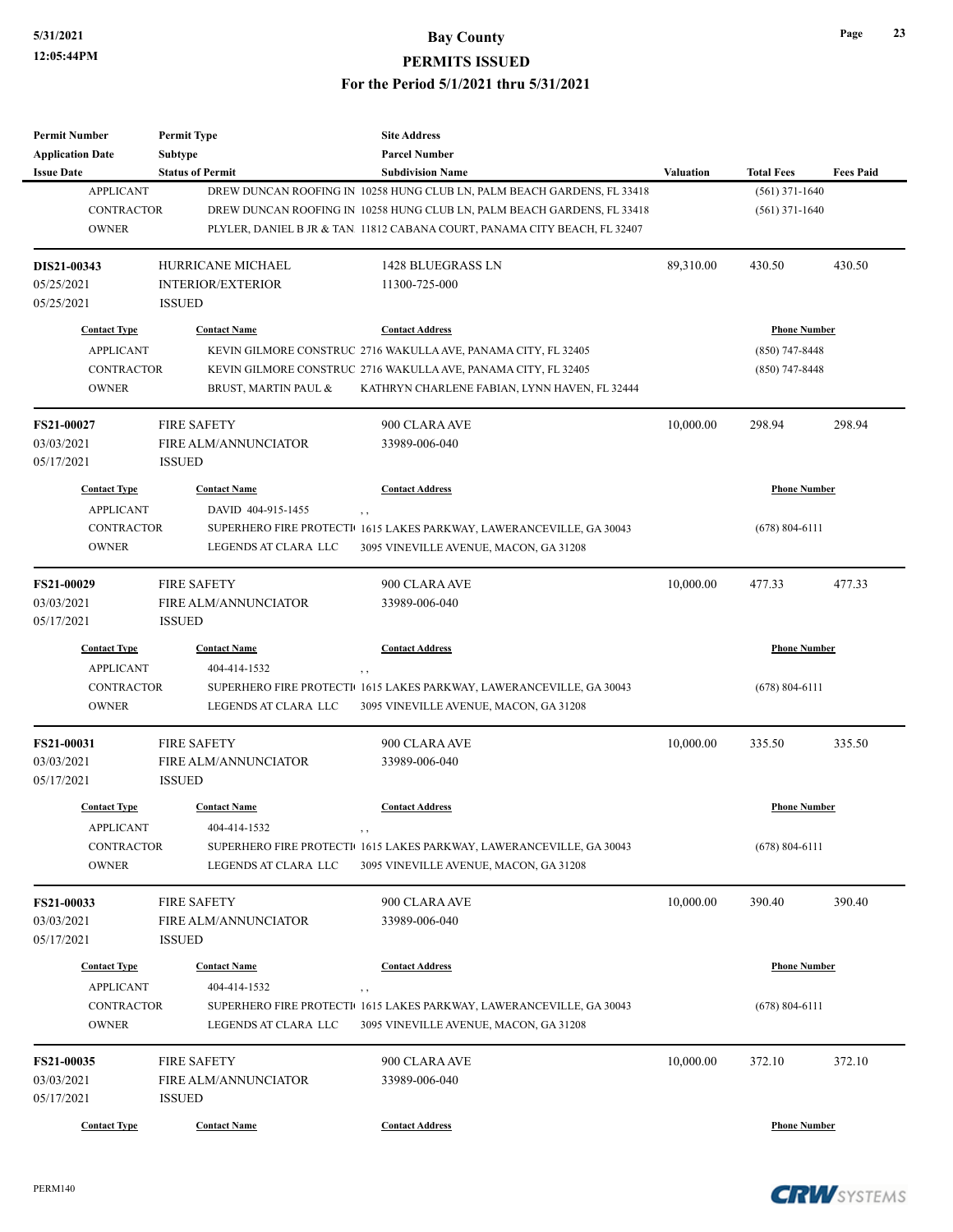| <b>Permit Number</b>                         | <b>Permit Type</b>                        | <b>Site Address</b>                                                                                                                           |                  |                     |                  |
|----------------------------------------------|-------------------------------------------|-----------------------------------------------------------------------------------------------------------------------------------------------|------------------|---------------------|------------------|
| <b>Application Date</b><br><b>Issue Date</b> | <b>Subtype</b><br><b>Status of Permit</b> | <b>Parcel Number</b><br><b>Subdivision Name</b>                                                                                               | <b>Valuation</b> | <b>Total Fees</b>   | <b>Fees Paid</b> |
| <b>APPLICANT</b>                             | 404-414-1532                              |                                                                                                                                               |                  |                     |                  |
| <b>CONTRACTOR</b>                            |                                           | , ,<br>SUPERHERO FIRE PROTECTI 1615 LAKES PARKWAY, LAWERANCEVILLE, GA 30043                                                                   |                  | $(678) 804 - 6111$  |                  |
| <b>OWNER</b>                                 | LEGENDS AT CLARA LLC                      | 3095 VINEVILLE AVENUE, MACON, GA 31208                                                                                                        |                  |                     |                  |
|                                              |                                           |                                                                                                                                               |                  |                     |                  |
| FS21-00037                                   | <b>FIRE SAFETY</b>                        | 900 CLARA AVE                                                                                                                                 | 10,000.00        | 372.10              | 372.10           |
| 03/03/2021                                   | <b>FIRE ALM/ANNUNCIATOR</b>               | 33989-006-040                                                                                                                                 |                  |                     |                  |
| 05/17/2021                                   | <b>ISSUED</b>                             |                                                                                                                                               |                  |                     |                  |
| <b>Contact Type</b>                          | <b>Contact Name</b>                       | <b>Contact Address</b>                                                                                                                        |                  | <b>Phone Number</b> |                  |
| <b>APPLICANT</b>                             | 404-414-1532                              |                                                                                                                                               |                  |                     |                  |
| <b>CONTRACTOR</b>                            |                                           | $, \, ,$<br>SUPERHERO FIRE PROTECTI <sup>1</sup> 1615 LAKES PARKWAY, LAWERANCEVILLE, GA 30043                                                 |                  | $(678) 804 - 6111$  |                  |
| <b>OWNER</b>                                 | LEGENDS AT CLARA LLC                      | 3095 VINEVILLE AVENUE, MACON, GA 31208                                                                                                        |                  |                     |                  |
|                                              |                                           |                                                                                                                                               |                  |                     |                  |
| <b>FS21-00039</b>                            | <b>FIRE SAFETY</b>                        | 900 CLARA AVE                                                                                                                                 | 10,000.00        | 372.10              | 372.10           |
| 03/03/2021                                   | FIRE ALM/ANNUNCIATOR                      | 33989-006-040                                                                                                                                 |                  |                     |                  |
| 05/17/2021                                   | <b>ISSUED</b>                             |                                                                                                                                               |                  |                     |                  |
|                                              |                                           |                                                                                                                                               |                  |                     |                  |
| <b>Contact Type</b>                          | <b>Contact Name</b>                       | <b>Contact Address</b>                                                                                                                        |                  | <b>Phone Number</b> |                  |
| <b>APPLICANT</b>                             | 404-414-1532                              | $, \, ,$                                                                                                                                      |                  |                     |                  |
| <b>CONTRACTOR</b>                            |                                           | SUPERHERO FIRE PROTECTI 1615 LAKES PARKWAY, LAWERANCEVILLE, GA 30043                                                                          |                  | $(678) 804 - 6111$  |                  |
| <b>OWNER</b>                                 | LEGENDS AT CLARA LLC                      | 3095 VINEVILLE AVENUE, MACON, GA 31208                                                                                                        |                  |                     |                  |
| FS21-00041                                   | <b>FIRE SAFETY</b>                        | 900 CLARA AVE                                                                                                                                 | 10,000.00        | 646.60              | 646.60           |
| 03/03/2021                                   | FIRE ALM/ANNUNCIATOR                      | 33989-006-040                                                                                                                                 |                  |                     |                  |
| 05/17/2021                                   | <b>ISSUED</b>                             |                                                                                                                                               |                  |                     |                  |
|                                              |                                           |                                                                                                                                               |                  |                     |                  |
| <b>Contact Type</b>                          | <b>Contact Name</b>                       | <b>Contact Address</b>                                                                                                                        |                  | <b>Phone Number</b> |                  |
| <b>APPLICANT</b><br><b>CONTRACTOR</b>        | 404-414-1532                              | $, \, , \,$                                                                                                                                   |                  |                     |                  |
| <b>OWNER</b>                                 | LEGENDS AT CLARA LLC                      | SUPERHERO FIRE PROTECTI <sup>1</sup> 1615 LAKES PARKWAY, LAWERANCEVILLE, GA 30043<br>3095 VINEVILLE AVENUE, MACON, GA 31208                   |                  | $(678) 804 - 6111$  |                  |
|                                              |                                           |                                                                                                                                               |                  |                     |                  |
| <b>FS21-00079</b>                            | <b>FIRE SAFETY</b>                        | 4803 SPYGLASS DR                                                                                                                              | 10,515.00        | 286.93              | 286.93           |
| 04/29/2021                                   | <b>SUPPRESSION SYSTEM</b>                 | 31708-000-000                                                                                                                                 |                  |                     |                  |
| 05/06/2021                                   | <b>ISSUED</b>                             |                                                                                                                                               |                  |                     |                  |
| <b>Contact Type</b>                          | <b>Contact Name</b>                       | <b>Contact Address</b>                                                                                                                        |                  | <b>Phone Number</b> |                  |
|                                              |                                           |                                                                                                                                               |                  |                     |                  |
| <b>APPLICANT</b>                             | DANA 836-2288                             | , ,                                                                                                                                           |                  |                     |                  |
| <b>CONTRACTOR</b><br><b>OWNER</b>            |                                           | SEAGO FIRE PROTECTION IN 7797 PONCE DE LEON, Ponce De Leon, FL 32455<br>SPYGLASS TWIN PALMS HON ASSOCIATION, INC, PANAMA CITY BEACH, FL 32408 |                  | $(850) 836 - 2288$  |                  |
|                                              |                                           |                                                                                                                                               |                  |                     |                  |
| <b>FS21-00080</b>                            | <b>FIRE SAFETY</b>                        | 21717 FRONT BEACH RD                                                                                                                          | 16,980.00        | 410.54              | 410.54           |
| 04/29/2021                                   | <b>SUPPRESSION SYSTEM</b>                 | 35382-000-000                                                                                                                                 |                  |                     |                  |
| 05/06/2021                                   | <b>ISSUED</b>                             |                                                                                                                                               |                  |                     |                  |
|                                              |                                           |                                                                                                                                               |                  |                     |                  |
| <b>Contact Type</b>                          | <b>Contact Name</b>                       | <b>Contact Address</b>                                                                                                                        |                  | <b>Phone Number</b> |                  |
| <b>APPLICANT</b>                             | DANA 836-2288                             | , ,                                                                                                                                           |                  |                     |                  |
| <b>CONTRACTOR</b>                            |                                           | SEAGO FIRE PROTECTION IN 7797 PONCE DE LEON, Ponce De Leon, FL 32455                                                                          |                  | $(850) 836 - 2288$  |                  |
| <b>OWNER</b>                                 |                                           | BERMAN, BRAD R TRUSTEE 273 NE 12TH ST #310, ATLANTA, GA 30309                                                                                 |                  |                     |                  |
| FS21-00081                                   | <b>FIRE SAFETY</b>                        | 4801 SPYGLASS DR                                                                                                                              | 10,515.00        | 286.93              | 286.93           |
| 04/29/2021                                   | <b>SUPPRESSION SYSTEM</b>                 | 31708-000-000                                                                                                                                 |                  |                     |                  |
| 05/06/2021                                   | <b>ISSUED</b>                             |                                                                                                                                               |                  |                     |                  |
|                                              |                                           |                                                                                                                                               |                  |                     |                  |
| <b>Contact Type</b>                          | <b>Contact Name</b>                       | <b>Contact Address</b>                                                                                                                        |                  | <b>Phone Number</b> |                  |

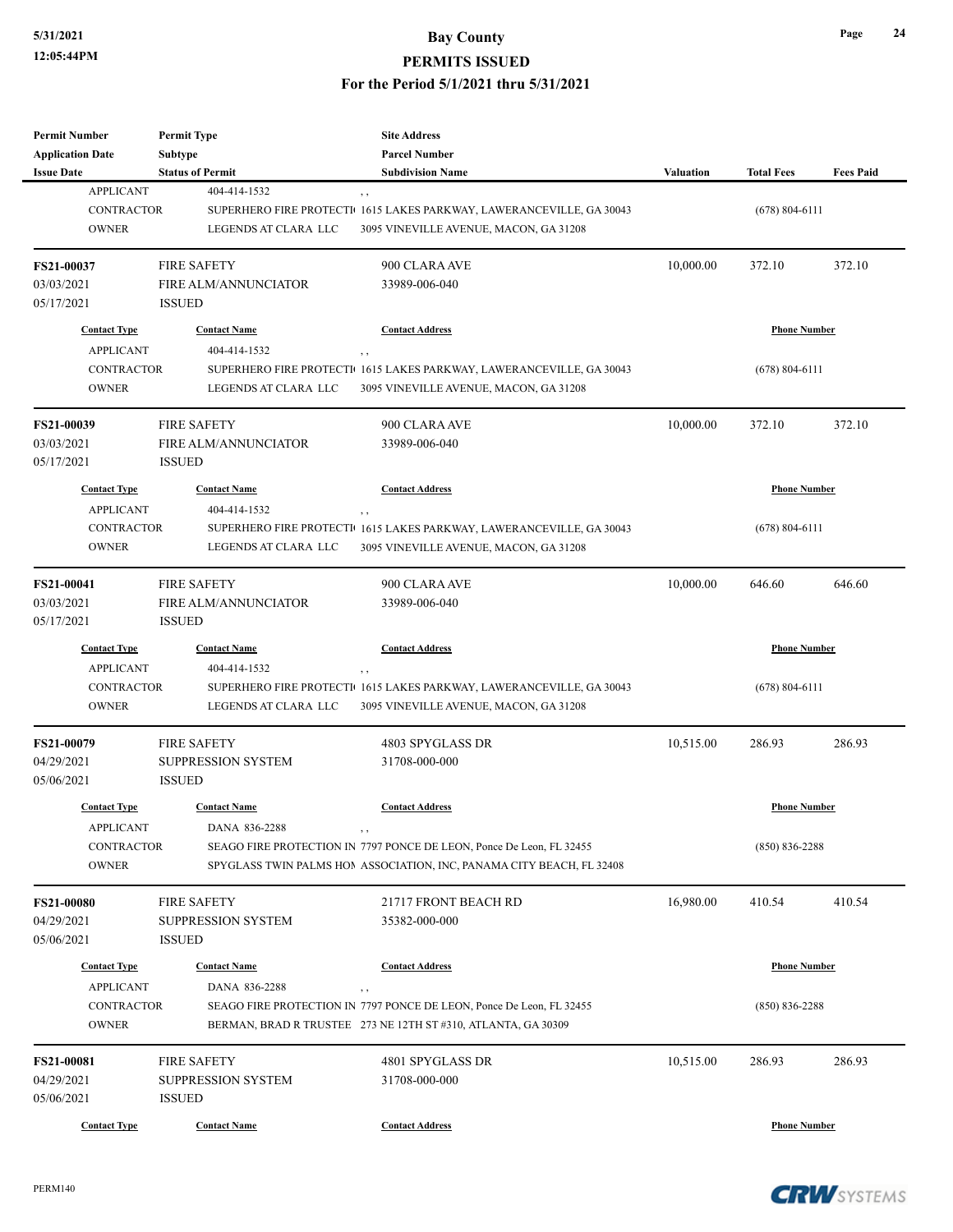| <b>Permit Number</b>    | <b>Permit Type</b>         | <b>Site Address</b>                                                        |                  |                     |                  |
|-------------------------|----------------------------|----------------------------------------------------------------------------|------------------|---------------------|------------------|
| <b>Application Date</b> | <b>Subtype</b>             | <b>Parcel Number</b>                                                       |                  |                     |                  |
| <b>Issue Date</b>       | <b>Status of Permit</b>    | <b>Subdivision Name</b>                                                    | <b>Valuation</b> | <b>Total Fees</b>   | <b>Fees Paid</b> |
| <b>APPLICANT</b>        | DANA 836-2288              | , ,                                                                        |                  |                     |                  |
| <b>CONTRACTOR</b>       |                            | SEAGO FIRE PROTECTION IN 7797 PONCE DE LEON, Ponce De Leon, FL 32455       |                  | $(850) 836 - 2288$  |                  |
| <b>OWNER</b>            |                            | SPYGLASS TWIN PALMS HOMASSOCIATION, INC, PANAMA CITY BEACH, FL 32408       |                  |                     |                  |
|                         |                            |                                                                            |                  |                     |                  |
| <b>FS21-00082</b>       | <b>FIRE SAFETY</b>         | 22405 FRONT BEACH RD                                                       | 17,782.00        | 430.91              | 430.91           |
| 04/29/2021              | <b>SUPPRESSION SYSTEM</b>  | 36071-030-000                                                              |                  |                     |                  |
| 05/06/2021              | <b>ISSUED</b>              |                                                                            |                  |                     |                  |
| <b>Contact Type</b>     | <b>Contact Name</b>        | <b>Contact Address</b>                                                     |                  | <b>Phone Number</b> |                  |
| <b>APPLICANT</b>        | DANA 836-2288              | $, \, ,$                                                                   |                  |                     |                  |
| <b>CONTRACTOR</b>       |                            | SEAGO FIRE PROTECTION IN 7797 PONCE DE LEON, Ponce De Leon, FL 32455       |                  | $(850) 836 - 2288$  |                  |
| <b>OWNER</b>            |                            | SCENIC HIGHWAY PARTNERS 91 WEST WIEUCA RD, ATLANTA, GA 30342               |                  |                     |                  |
|                         |                            |                                                                            |                  |                     |                  |
| <b>FS21-00083</b>       | <b>FIRE SAFETY</b>         | 5501 GULF DR                                                               | 1,800.00         | 161.50              | 161.50           |
| 05/04/2021              | <b>RESID FIRE ALARM</b>    | 32308-010-000                                                              |                  |                     |                  |
| 05/14/2021              | <b>ISSUED</b>              |                                                                            |                  |                     |                  |
| <b>Contact Type</b>     | <b>Contact Name</b>        | <b>Contact Address</b>                                                     |                  | <b>Phone Number</b> |                  |
| <b>APPLICANT</b>        | CHRIS 527-5118             | $, \, ,$                                                                   |                  |                     |                  |
| <b>CONTRACTOR</b>       |                            | GULF COAST FAB & FIRE LL(754 A HWY 20, YOUNGSTOWN, FL 32466                |                  | $(850)$ 722-0050    |                  |
| <b>OWNER</b>            | <b>SPARKMAN, MIKE</b>      | P.O. BOX 19258, ATLANTA, GA 31126                                          |                  |                     |                  |
|                         |                            |                                                                            |                  |                     |                  |
| FS21-00084              | <b>FIRE SAFETY</b>         | 7221 PATRONIS DR                                                           | 0.00             | 142.85              | 142.85           |
| 05/07/2021              | <b>ANNUAL FIRE INSP</b>    | 30166-010-100                                                              |                  |                     |                  |
| 05/11/2021              | <b>FINALED</b>             |                                                                            |                  |                     |                  |
| <b>Contact Type</b>     | <b>Contact Name</b>        | <b>Contact Address</b>                                                     |                  | <b>Phone Number</b> |                  |
| <b>APPLICANT</b>        | JULIE LEDMAN 850-814-9168, |                                                                            |                  |                     |                  |
| CONTRACTOR              | <b>OWNER/BUILDER</b>       | , ,                                                                        |                  |                     |                  |
| <b>OWNER</b>            |                            | APPLETREE ACADEMY, INC 7221 PATRONIS DR, PANAMA CITY BEACH, FL 32408       |                  |                     |                  |
|                         |                            |                                                                            |                  |                     |                  |
| <b>FS21-00086</b>       | <b>FIRE SAFETY</b>         | 22229 PANAMA CITY BEACH PKWY                                               | 0.00             | 142.85              | 142.85           |
| 05/13/2021              | <b>ANNUAL FIRE INSP</b>    | 36069-011-011                                                              |                  |                     |                  |
| 05/17/2021              | <b>FINALED</b>             | None                                                                       |                  |                     |                  |
| <b>Contact Type</b>     | <b>Contact Name</b>        | <b>Contact Address</b>                                                     |                  | <b>Phone Number</b> |                  |
| <b>APPLICANT</b>        | LEE WILLIAM 850-249-4300   |                                                                            |                  |                     |                  |
| CONTRACTOR              | <b>OWNER/BUILDER</b>       | , ,                                                                        |                  |                     |                  |
| <b>OWNER</b>            |                            | JPP REAL ESTATE INVESTOR: 4009 19TH ST STE D, LUBBOCK, TX 79410            |                  |                     |                  |
|                         |                            |                                                                            |                  |                     |                  |
| <b>FS21-00087</b>       | <b>FIRE SAFETY</b>         | 22600 PANAMA CITY BEACH PKWY                                               | 0.00             | 91.45               | 91.45            |
| 05/13/2021              | <b>ANNUAL FIRE INSP</b>    | 36310-000-000                                                              |                  |                     |                  |
| 05/17/2021              | <b>FINALED</b>             | None                                                                       |                  |                     |                  |
| <b>Contact Type</b>     | <b>Contact Name</b>        | <b>Contact Address</b>                                                     |                  | <b>Phone Number</b> |                  |
| <b>APPLICANT</b>        | LEE WILLIAMS 850-249-9300, |                                                                            |                  |                     |                  |
| CONTRACTOR              | <b>OWNER/BUILDER</b>       | $, \, ,$                                                                   |                  |                     |                  |
| <b>OWNER</b>            |                            | BODDEN, GEOFFREY R TRUS 6337 JACK WRIGHT ISLAND RD, ST AUGUSTINE, FL 32092 |                  |                     |                  |
|                         |                            |                                                                            |                  |                     |                  |
| <b>FS21-00088</b>       | <b>FIRE SAFETY</b>         | 113 SOUTHFIELDS RD                                                         | 0.00             | 91.45               | 91.45            |
| 05/13/2021              | <b>ANNUAL FIRE INSP</b>    | 36081-403-000                                                              |                  |                     |                  |
| 05/17/2021              | <b>FINALED</b>             |                                                                            |                  |                     |                  |
| <b>Contact Type</b>     | <b>Contact Name</b>        | <b>Contact Address</b>                                                     |                  | <b>Phone Number</b> |                  |

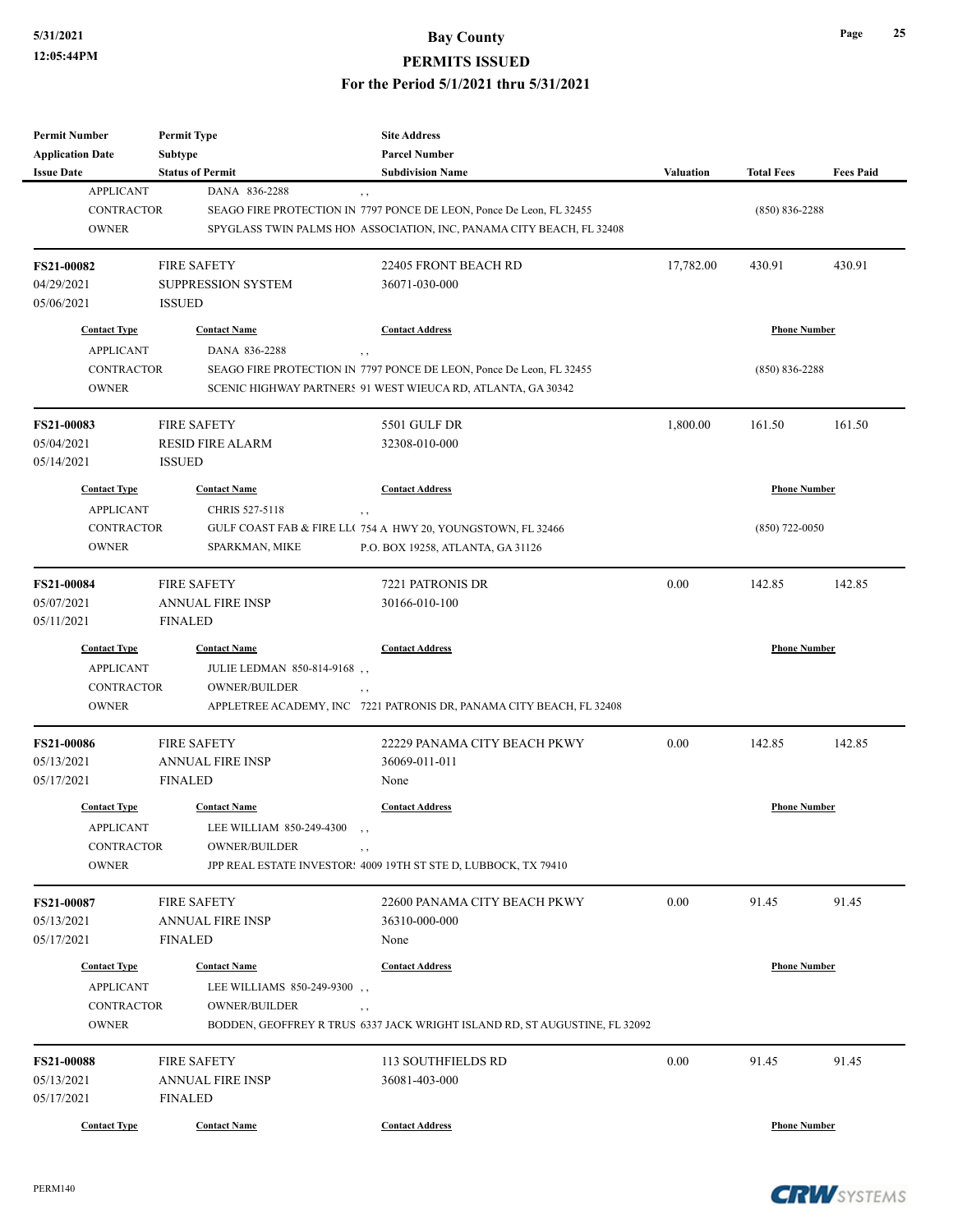## **5/31/2021 Bay County**

### **PERMITS ISSUED**

### **For the Period 5/1/2021 thru 5/31/2021**

| <b>Permit Number</b>    | <b>Permit Type</b>              | <b>Site Address</b>                                                          |                  |                     |                  |
|-------------------------|---------------------------------|------------------------------------------------------------------------------|------------------|---------------------|------------------|
| <b>Application Date</b> | <b>Subtype</b>                  | <b>Parcel Number</b>                                                         |                  |                     |                  |
| <b>Issue Date</b>       | <b>Status of Permit</b>         | <b>Subdivision Name</b>                                                      | <b>Valuation</b> | <b>Total Fees</b>   | <b>Fees Paid</b> |
| <b>APPLICANT</b>        | LEE WILLIAMS 850-249-4300       |                                                                              |                  |                     |                  |
| <b>CONTRACTOR</b>       | <b>JOURNEY PURE</b>             | MICHAEL BARRINGER,,                                                          |                  | $(850)$ 391-5864    |                  |
| <b>OWNER</b>            |                                 | JPP REAL ESTATE INVESTOR: 4009 19TH ST STE D, LUBBOCK, TX 79410              |                  |                     |                  |
| <b>FS21-00089</b>       | <b>FIRE SAFETY</b>              | 22402 FRONT BEACH RD                                                         | 0.00             | 91.45               | 91.45            |
| 05/13/2021              | <b>ANNUAL FIRE INSP</b>         | 36081-402-000                                                                |                  |                     |                  |
| 05/17/2021              | <b>FINALED</b>                  | O                                                                            |                  |                     |                  |
| <b>Contact Type</b>     | <b>Contact Name</b>             | <b>Contact Address</b>                                                       |                  | <b>Phone Number</b> |                  |
| <b>APPLICANT</b>        | LEE WILLIAMS 850-3-249-430,     |                                                                              |                  |                     |                  |
| <b>CONTRACTOR</b>       | <b>JOURNEY PURE</b>             | MICHAEL BARRINGER,,                                                          |                  | $(850)$ 391-5864    |                  |
| <b>OWNER</b>            |                                 | JPP REAL ESTATE INVESTOR: 2202 MEMPHIS AVE STE 202, LUBBOCK, TX 79410        |                  |                     |                  |
| <b>FS21-00090</b>       | <b>FIRE SAFETY</b>              | 22404 FRONT BEACH RD                                                         | 0.00             | 65.76               | 65.76            |
| 05/13/2021              | <b>ANNUAL FIRE INSP</b>         | 36081-401-000                                                                |                  |                     |                  |
| 05/17/2021              | <b>ISSUED</b>                   |                                                                              |                  |                     |                  |
| <b>Contact Type</b>     | <b>Contact Name</b>             | <b>Contact Address</b>                                                       |                  | <b>Phone Number</b> |                  |
| <b>APPLICANT</b>        | <b>JOURNEY PURE</b>             | MICHAEL BARRINGER,,                                                          |                  | $(850)$ 391-5864    |                  |
| <b>CONTRACTOR</b>       | <b>JOURNEY PURE</b>             | MICHAEL BARRINGER,,                                                          |                  | $(850)$ 391-5864    |                  |
| <b>OWNER</b>            |                                 | JPP REAL ESTATE INVESTOR: 4009 19TH ST STE D, LUBBOCK, TX 79410              |                  |                     |                  |
|                         |                                 |                                                                              |                  |                     |                  |
| <b>FS21-00091</b>       | <b>FIRE SAFETY</b>              | 5831 VENTURE CROSSINGS BLVD 110                                              | 9,260.00         | 236.83              | 236.83           |
| 05/17/2021              | <b>SUPPRESSION SYSTEM</b>       | 32433-150-200                                                                |                  |                     |                  |
| 05/24/2021              | <b>ISSUED</b>                   |                                                                              |                  |                     |                  |
| <b>Contact Type</b>     | <b>Contact Name</b>             | <b>Contact Address</b>                                                       |                  | <b>Phone Number</b> |                  |
| <b>APPLICANT</b>        | MARK 850-200-3207               | ,,                                                                           |                  |                     |                  |
| CONTRACTOR              |                                 | Advanced Fire Protection Service 37 Tupelo Avenue, FT WALTON BEACH, FL 32548 |                  | $(850)$ 244-2026    |                  |
| <b>OWNER</b>            |                                 | ST JOE VENTURE CROSSING: LEASING, LLC, PANAMA CITY BEACH, FL 32407           |                  |                     |                  |
| <b>FS21-00092</b>       | <b>FIRE SAFETY</b>              | 5625 VENTURE CROSSING BLVD                                                   | 2,076.50         | 130.49              | 130.49           |
| 05/18/2021              | <b>HOOD SUPPRESSION</b>         | 32433-100-300                                                                |                  |                     |                  |
| 05/18/2021              | <b>ISSUED</b>                   | None                                                                         |                  |                     |                  |
| <b>Contact Type</b>     | <b>Contact Name</b>             | <b>Contact Address</b>                                                       |                  | <b>Phone Number</b> |                  |
| <b>APPLICANT</b>        | JOE 850-769-8304                |                                                                              |                  |                     |                  |
| <b>CONTRACTOR</b>       | <b>ACTION FIRE &amp; SAFETY</b> | 607 E 6TH ST, PANAMA CITY, FL 32401                                          |                  | $(000)$ 769-8304    |                  |
| <b>OWNER</b>            | SJAH, LLC                       | 133 SOUTH WATERSOUND PARKWAY, WATERSOUND, FL 32413                           |                  |                     |                  |
| <b>FS21-00100</b>       | <b>FIRE SAFETY</b>              | 5501 GULF DR                                                                 | 8,960.00         | 256.52              | 256.52           |
| 05/24/2021              | <b>SUPPRESSION SYSTEM</b>       | 32308-010-000                                                                |                  |                     |                  |
| 05/27/2021              | <b>ISSUED</b>                   |                                                                              |                  |                     |                  |
| <b>Contact Type</b>     | <b>Contact Name</b>             | <b>Contact Address</b>                                                       |                  | <b>Phone Number</b> |                  |
| <b>APPLICANT</b>        | 814-0926                        | , ,                                                                          |                  |                     |                  |
| <b>CONTRACTOR</b>       |                                 | Advanced Fire Protection Service 37 Tupelo Avenue, FT WALTON BEACH, FL 32548 |                  | $(850)$ 244-2026    |                  |
| <b>OWNER</b>            | SPARKMAN, MIKE                  | P.O. BOX 19258, ATLANTA, GA 31126                                            |                  |                     |                  |
| <b>MH21-00010</b>       | <b>MOBILE HOME</b>              | 18006 OVERLAND AVE                                                           | 0.00             | 762.04              | 762.04           |
| 01/27/2021              | <b>NEW MOBILE HOME</b>          | 01690-000-000                                                                |                  |                     |                  |
| 05/01/2021              | <b>ISSUED</b>                   |                                                                              |                  |                     |                  |
| <b>Contact Type</b>     | <b>Contact Name</b>             | <b>Contact Address</b>                                                       |                  | <b>Phone Number</b> |                  |

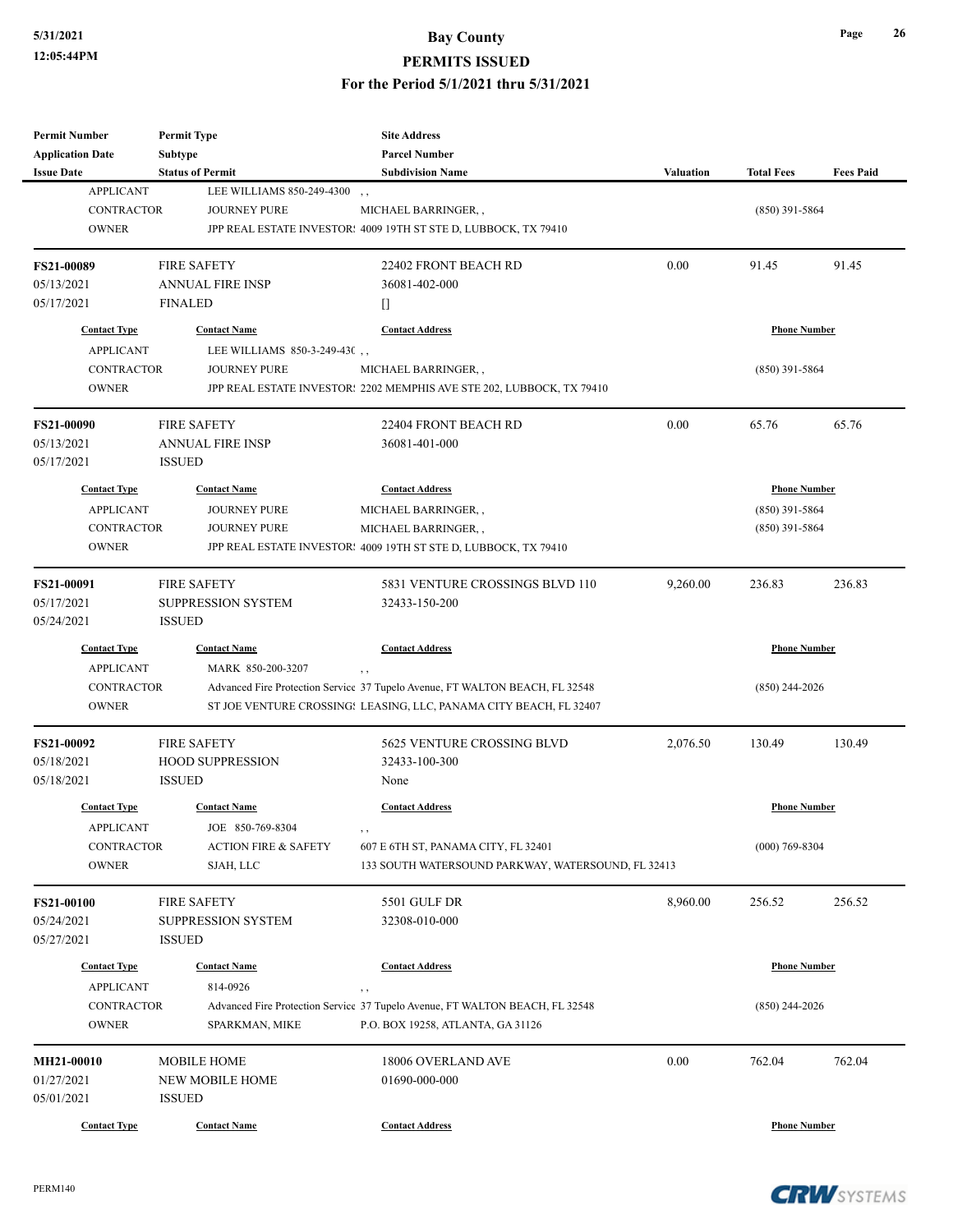| <b>Permit Number</b>    | <b>Permit Type</b>           | <b>Site Address</b>                                                |                  |                     |                  |
|-------------------------|------------------------------|--------------------------------------------------------------------|------------------|---------------------|------------------|
| <b>Application Date</b> | Subtype                      | <b>Parcel Number</b>                                               |                  |                     |                  |
| <b>Issue Date</b>       | <b>Status of Permit</b>      | <b>Subdivision Name</b>                                            | <b>Valuation</b> | <b>Total Fees</b>   | <b>Fees Paid</b> |
| <b>APPLICANT</b>        |                              | R.D. "WAYNE" EDENFIELD, JI P. O. BOX 229, GRAND RIDGE, FL 32442    |                  | $(850)$ 209-1879    |                  |
| <b>CONTRACTOR</b>       |                              | R.D. "WAYNE" EDENFIELD, JI P. O. BOX 229, GRAND RIDGE, FL 32442    |                  | $(850)$ 209-1879    |                  |
| <b>OWNER</b>            |                              | RODIA, JOSHUA ADAM ETAL 18006 OVERLAND AVE, FOUNTAIN, FL 32438     |                  |                     |                  |
| MH21-00020              | <b>MOBILE HOME</b>           | 6320 EVERLY ST                                                     | 0.00             | 234.37              | 234.37           |
| 02/08/2021              | <b>NEW MOBILE HOME</b>       | 05288-625-209                                                      |                  |                     |                  |
| 05/27/2021              | <b>ISSUED</b>                |                                                                    |                  |                     |                  |
| <b>Contact Type</b>     | <b>Contact Name</b>          | <b>Contact Address</b>                                             |                  | <b>Phone Number</b> |                  |
| <b>APPLICANT</b>        |                              | CAMEL MOBILE HOME SERV 1841 JOE FRENCH RD, BONIFAY, FL 32425       |                  | $(850) 849 - 0379$  |                  |
| <b>CONTRACTOR</b>       |                              | CAMEL MOBILE HOME SERV 1841 JOE FRENCH RD, BONIFAY, FL 32425       |                  | $(850) 849 - 0379$  |                  |
| <b>OWNER</b>            |                              | RAMSEY, PATRICK S & LIND. 6543 EAGLE CREST DRIVE, MILTON, FL 32572 |                  |                     |                  |
| MH21-00022              | <b>MOBILE HOME</b>           | 401 DOGWOOD WAY                                                    | 0.00             | 319.86              | 319.86           |
| 02/08/2021              | <b>REPLACEMENT</b>           | 05991-057-000                                                      |                  |                     |                  |
| 05/13/2021              | <b>ISSUED</b>                |                                                                    |                  |                     |                  |
| <b>Contact Type</b>     | <b>Contact Name</b>          | <b>Contact Address</b>                                             |                  | <b>Phone Number</b> |                  |
| <b>APPLICANT</b>        |                              | CAMEL MOBILE HOME SERV 1841 JOE FRENCH RD, BONIFAY, FL 32425       |                  | $(850) 849 - 0379$  |                  |
| <b>CONTRACTOR</b>       |                              | CAMEL MOBILE HOME SERV 1841 JOE FRENCH RD, BONIFAY, FL 32425       |                  | $(850) 849 - 0379$  |                  |
| <b>OWNER</b>            |                              | CALDWELL, RICHARD O. III, 401 DOGWOOD WAY, PANAMA CITY, FL 32404   |                  |                     |                  |
|                         |                              |                                                                    |                  |                     |                  |
| MH21-00048              | <b>MOBILE HOME</b>           | 1800 EAST AVE N                                                    | 0.00             | 119.19              | 119.19           |
| 04/06/2021              | REPLACEMENT                  | 14828-000-000                                                      |                  |                     |                  |
| 05/27/2021              | <b>ISSUED</b>                |                                                                    |                  |                     |                  |
| <b>Contact Type</b>     | <b>Contact Name</b>          | <b>Contact Address</b>                                             |                  | <b>Phone Number</b> |                  |
| <b>APPLICANT</b>        | LOLLIE, GREGORY              | 1961 PORTER AVENUE, GRAND RIDGE, FL 32442                          |                  | $(850) 592 - 8100$  |                  |
| <b>CONTRACTOR</b>       | LOLLIE, GREGORY              | 1961 PORTER AVENUE, GRAND RIDGE, FL 32442                          |                  | $(850) 592 - 8100$  |                  |
| <b>OWNER</b>            | <b>SIKES PROPERTIES, LLC</b> | 10419 BISSELL ST, ORLANDO, FL 32836                                |                  |                     |                  |
| MH21-00050              | <b>MOBILE HOME</b>           | 1800 EAST AVE N                                                    | 0.00             | 51.38               | 51.38            |
| 04/06/2021              | <b>REPLACEMENT</b>           | 14828-000-000                                                      |                  |                     |                  |
| 05/27/2021              | <b>ISSUED</b>                |                                                                    |                  |                     |                  |
| <b>Contact Type</b>     | <b>Contact Name</b>          | <b>Contact Address</b>                                             |                  | <b>Phone Number</b> |                  |
| <b>APPLICANT</b>        | LOLLIE, GREGORY              | 1961 PORTER AVENUE, GRAND RIDGE, FL 32442                          |                  | $(850) 592 - 8100$  |                  |
| CONTRACTOR              | LOLLIE, GREGORY              | 1961 PORTER AVENUE, GRAND RIDGE, FL 32442                          |                  | $(850) 592 - 8100$  |                  |
| <b>OWNER</b>            | <b>SIKES PROPERTIES, LLC</b> | 10419 BISSELL ST, ORLANDO, FL 32836                                |                  |                     |                  |
| MH21-00052              | <b>MOBILE HOME</b>           | 7016 COE RD                                                        | 0.00             | 246.70              | 246.70           |
| 04/09/2021              | REPLACEMENT                  | 05563-010-000                                                      |                  |                     |                  |
| 05/07/2021              | <b>FINALED</b>               |                                                                    |                  |                     |                  |
| <b>Contact Type</b>     | <b>Contact Name</b>          | <b>Contact Address</b>                                             |                  | <b>Phone Number</b> |                  |
| <b>APPLICANT</b>        | LOLLIE, GREGORY              | 1961 PORTER AVENUE, GRAND RIDGE, FL 32442                          |                  | $(850) 592 - 8100$  |                  |
| CONTRACTOR              | LOLLIE, GREGORY              | 1961 PORTER AVENUE, GRAND RIDGE, FL 32442                          |                  | $(850) 592 - 8100$  |                  |
| <b>OWNER</b>            |                              | CALLAHAN, WALTER J. & RE 7016 COE RD, PANAMA CITY, FL 32404        |                  |                     |                  |
| MH21-00057              | MOBILE HOME                  | <b>4159 KIRKPATRICK RD</b>                                         | 0.00             | 352.74              | 352.74           |
| 04/19/2021              | REPLACEMENT                  | 07758-160-000                                                      |                  |                     |                  |
| 05/03/2021              | <b>ISSUED</b>                |                                                                    |                  |                     |                  |
| <b>Contact Type</b>     | <b>Contact Name</b>          | <b>Contact Address</b>                                             |                  | <b>Phone Number</b> |                  |
|                         |                              |                                                                    |                  |                     |                  |

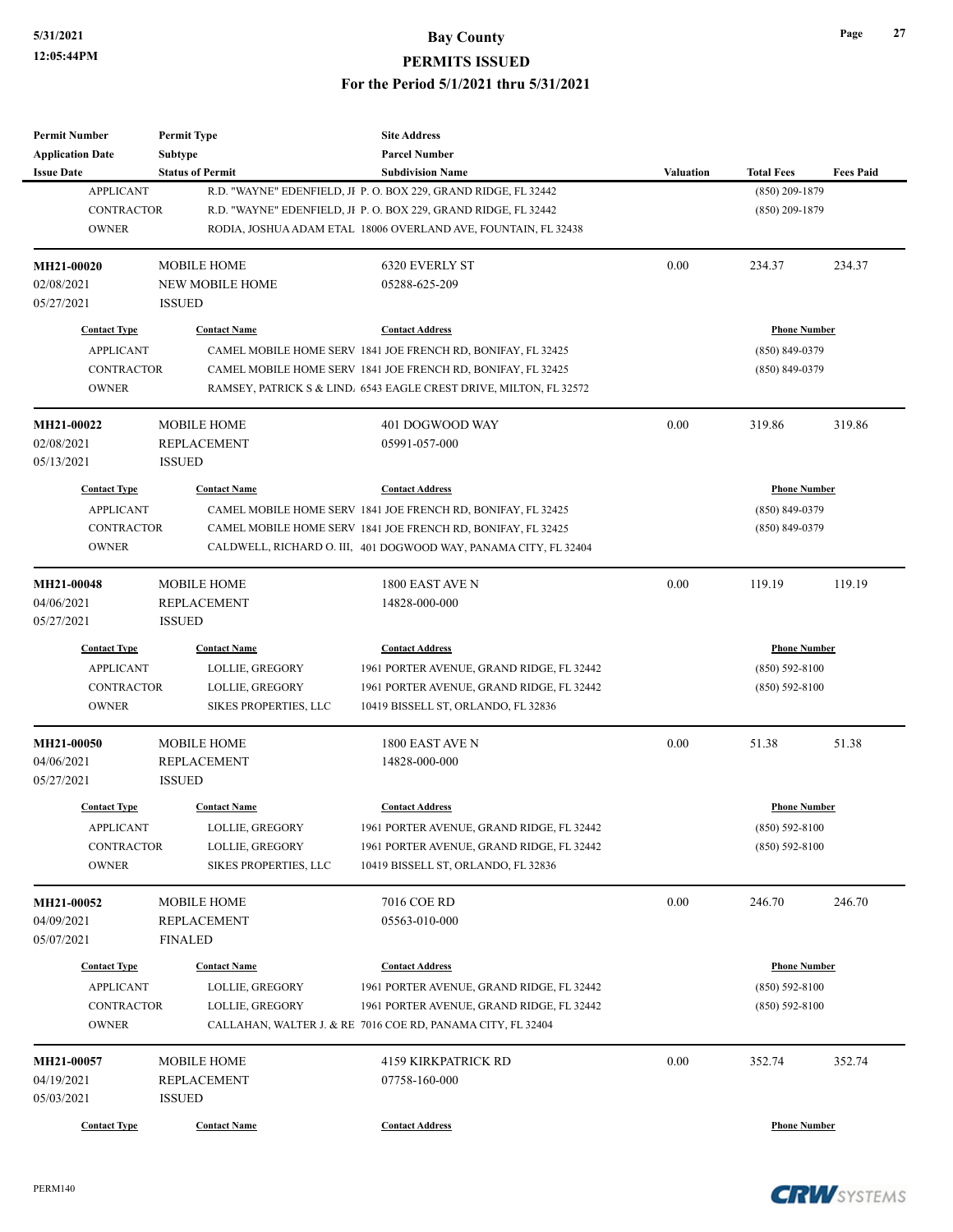| <b>Permit Number</b>    | <b>Permit Type</b>       | <b>Site Address</b>                                                |                  |                     |                  |
|-------------------------|--------------------------|--------------------------------------------------------------------|------------------|---------------------|------------------|
| <b>Application Date</b> | <b>Subtype</b>           | <b>Parcel Number</b>                                               |                  |                     |                  |
| <b>Issue Date</b>       | <b>Status of Permit</b>  | <b>Subdivision Name</b>                                            | <b>Valuation</b> | <b>Total Fees</b>   | <b>Fees Paid</b> |
| <b>APPLICANT</b>        | MANDY (850) 522-1489     | , ,                                                                |                  |                     |                  |
| <b>CONTACT</b>          |                          | CC'S MODULAR & MANUFAC 3220 HWY 77, Panama City, FL 32405          |                  | $(850)$ 522-1488    |                  |
| <b>CONTRACTOR</b>       |                          | R.D. "WAYNE" EDENFIELD, JI P. O. BOX 229, GRAND RIDGE, FL 32442    |                  | $(850)$ 209-1879    |                  |
| <b>OWNER</b>            |                          | MC INVALE, RANDOLPH T & 4159 KIRKPATRICK RD, SOUTHPORT, FL 32409   |                  |                     |                  |
| MH21-00058              | <b>MOBILE HOME</b>       | 2333 MC CORMICK RD                                                 | 0.00             | 275.47              | 275.47           |
| 04/20/2021              | <b>REPLACEMENT</b>       | 07956-010-000                                                      |                  |                     |                  |
| 05/19/2021              | <b>FINALED</b>           |                                                                    |                  |                     |                  |
| <b>Contact Type</b>     | <b>Contact Name</b>      | <b>Contact Address</b>                                             |                  | <b>Phone Number</b> |                  |
| <b>APPLICANT</b>        |                          | L & J MOBILE HOME SERVIC 203 STARWOOD LN, CHATTAHOOCHEE, FL 32324  |                  | $(850) 519 - 5753$  |                  |
| <b>CONTRACTOR</b>       |                          | L & J MOBILE HOME SERVICI 203 STARWOOD LN, CHATTAHOOCHEE, FL 32324 |                  | $(850) 519 - 5753$  |                  |
| <b>OWNER</b>            | GODWIN, MELINDA          | 6596 CHERRY STREET, PANAMA CITY, FL 32404                          |                  |                     |                  |
| MH21-00059              | <b>MOBILE HOME</b>       | 12734 SWEETWATER BRANCH RD                                         | 0.00             | 197.81              | 197.81           |
| 04/20/2021              | <b>REPLACEMENT</b>       | 03274-000-000                                                      |                  |                     |                  |
| 05/04/2021              | <b>ISSUED</b>            |                                                                    |                  |                     |                  |
| <b>Contact Type</b>     | <b>Contact Name</b>      | <b>Contact Address</b>                                             |                  | <b>Phone Number</b> |                  |
| <b>APPLICANT</b>        |                          | COAST 2 COAST MH SETUP, 1 PO BOX 43, FT MCCOY, FL 32134            |                  | $(863)$ 398-7753    |                  |
| <b>CONTRACTOR</b>       |                          | COAST 2 COAST MH SETUP, 1 PO BOX 43, FT MCCOY, FL 32134            |                  | $(863)$ 398-7753    |                  |
| <b>OWNER</b>            | CONLEY, BILLY RAY        | 12734 SWEETWATER BRANCH ROAD, FOUNTAIN, FL 32438                   |                  |                     |                  |
|                         |                          |                                                                    |                  |                     |                  |
| <b>MH21-00060</b>       | <b>MOBILE HOME</b>       | 11625 COWELS RD                                                    | 0.00             | 352.74              | 352.74           |
| 04/21/2021              | <b>REPLACEMENT</b>       | 00909-010-000                                                      |                  |                     |                  |
| 05/03/2021              | <b>FINALED</b>           |                                                                    |                  |                     |                  |
| <b>Contact Type</b>     | <b>Contact Name</b>      | <b>Contact Address</b>                                             |                  | <b>Phone Number</b> |                  |
| <b>APPLICANT</b>        | <b>TOBY CHAS JOHNSON</b> | 974 J SAUNDERS RD, SLOCOMB, AL 36375                               |                  | $(334)$ 796-5086    |                  |
| <b>CONTRACTOR</b>       | <b>TOBY CHAS JOHNSON</b> | 974 J SAUNDERS RD, SLOCOMB, AL 36375                               |                  | $(334)$ 796-5086    |                  |
| <b>OWNER</b>            | JOHNSON, JEREMY          | 11625 COWELS RD, FOUNTAIN, FL 32438                                |                  |                     |                  |
| <b>MH21-00062</b>       | <b>MOBILE HOME</b>       | 9837 RESOTA BEACH RD                                               | 0.00             | 286.98              | 286.98           |
| 04/22/2021              | <b>REPLACEMENT</b>       | 07611-060-060                                                      |                  |                     |                  |
| 05/04/2021              | <b>ISSUED</b>            |                                                                    |                  |                     |                  |
| <b>Contact Type</b>     | <b>Contact Name</b>      | <b>Contact Address</b>                                             |                  | <b>Phone Number</b> |                  |
| <b>APPLICANT</b>        |                          | COAST 2 COAST MH SETUP, 1 PO BOX 43, FT MCCOY, FL 32134            |                  | $(863)$ 398-7753    |                  |
| CONTRACTOR              |                          | COAST 2 COAST MH SETUP, 1 PO BOX 43, FT MCCOY, FL 32134            |                  | $(863)$ 398-7753    |                  |
| <b>OWNER</b>            | MOORE, MELVIN CHUCK      | 4048 FAIRBANKS DR, CHIPLEY, FL 32428                               |                  |                     |                  |
| MH21-00063              | <b>MOBILE HOME</b>       | 1205 5TH ST                                                        | 0.00             | 221.70              | 221.70           |
| 04/22/2021              | <b>REPLACEMENT</b>       | 08246-012-000                                                      |                  |                     |                  |
| 05/06/2021              | <b>ISSUED</b>            |                                                                    |                  |                     |                  |
| <b>Contact Type</b>     | <b>Contact Name</b>      | <b>Contact Address</b>                                             |                  | <b>Phone Number</b> |                  |
| <b>APPLICANT</b>        | <b>SCOTT MOBILE HOME</b> | 2134 HENTZ DRIVE, PANAMA CITY, FL 32405                            |                  | $(850)$ 769-6392    |                  |
| CONTRACTOR              | <b>SCOTT MOBILE HOME</b> | 2134 HENTZ DRIVE, PANAMA CITY, FL 32405                            |                  | $(850)$ 769-6392    |                  |
| <b>OWNER</b>            | WOODS, ALICIA M          | 7629 SANTA ROSA AVE, SOUTHPORT, FL 32409                           |                  |                     |                  |
| MH21-00066              | <b>MOBILE HOME</b>       | 7221 WIREGRASS BLVD                                                | 0.00             | 785.42              | 785.42           |
| 04/22/2021              | NEW MOBILE HOME          | 08413-245-000                                                      |                  |                     |                  |
| 05/19/2021              | <b>ISSUED</b>            |                                                                    |                  |                     |                  |
| <b>Contact Type</b>     | <b>Contact Name</b>      | <b>Contact Address</b>                                             |                  | <b>Phone Number</b> |                  |
|                         |                          |                                                                    |                  |                     |                  |

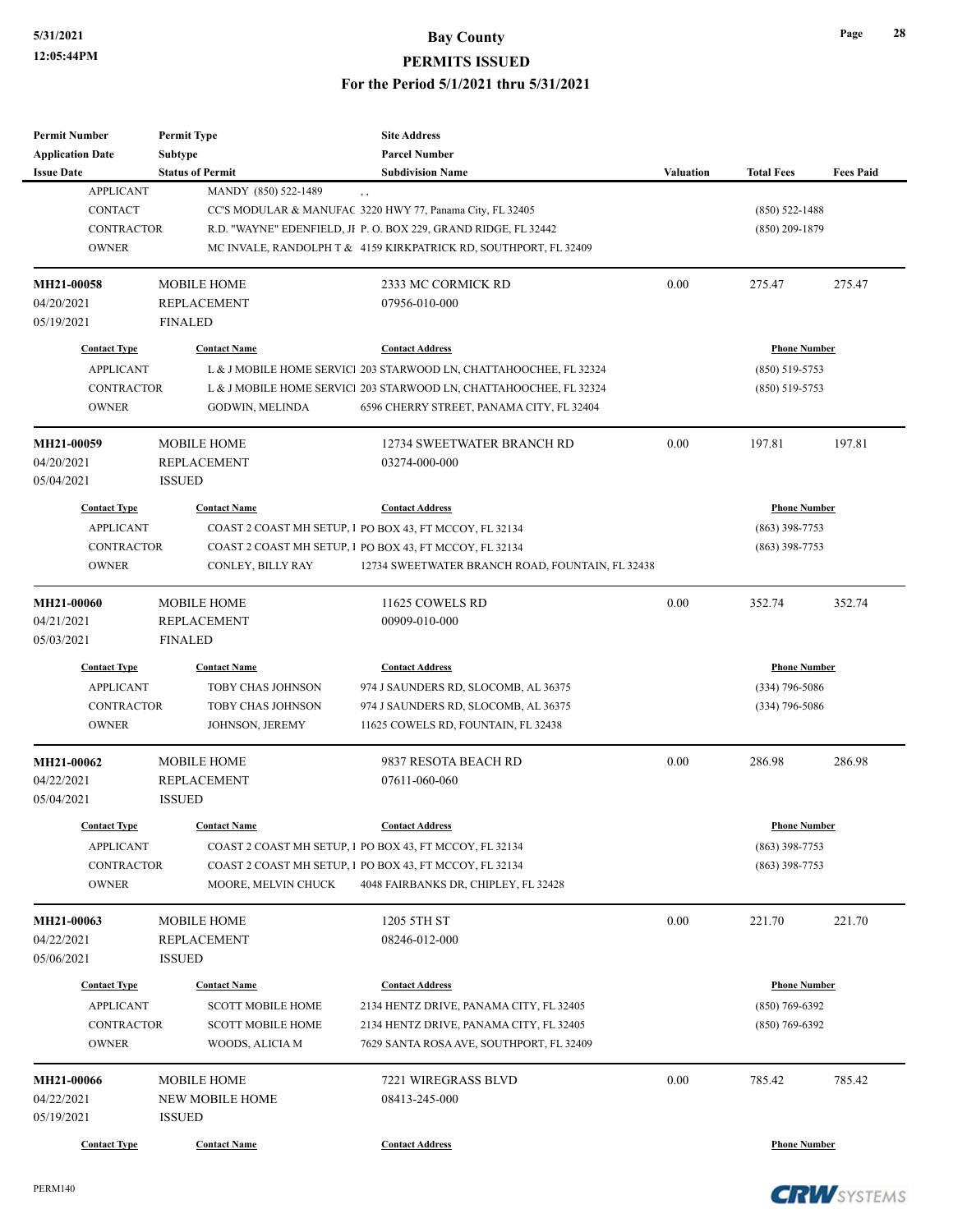| Permit Number           | <b>Permit Type</b>      | <b>Site Address</b>                                                |           |                     |                  |
|-------------------------|-------------------------|--------------------------------------------------------------------|-----------|---------------------|------------------|
| <b>Application Date</b> | <b>Subtype</b>          | <b>Parcel Number</b>                                               |           |                     |                  |
| <b>Issue Date</b>       | <b>Status of Permit</b> | <b>Subdivision Name</b>                                            | Valuation | <b>Total Fees</b>   | <b>Fees Paid</b> |
| <b>APPLICANT</b>        |                         | L & J MOBILE HOME SERVIC 203 STARWOOD LN, CHATTAHOOCHEE, FL 32324  |           | $(850) 519 - 5753$  |                  |
| <b>CONTRACTOR</b>       |                         | L & J MOBILE HOME SERVICI 203 STARWOOD LN, CHATTAHOOCHEE, FL 32324 |           | $(850) 519 - 5753$  |                  |
| <b>OWNER</b>            | PAYNE, DONALD<br>ETAL   | 7221 WIREGRASS BLVD, SOUTHPORT, FL 32409                           |           |                     |                  |
| MH21-00067              | <b>MOBILE HOME</b>      | 12914 SPRINGHILL RD                                                | 0.00      | 197.79              | 197.79           |
| 04/22/2021              | <b>REPLACEMENT</b>      | 05080-227-000                                                      |           |                     |                  |
| 05/12/2021              | <b>ISSUED</b>           |                                                                    |           |                     |                  |
| <b>Contact Type</b>     | <b>Contact Name</b>     | <b>Contact Address</b>                                             |           | <b>Phone Number</b> |                  |
| <b>APPLICANT</b>        | LOLLIE, GREGORY         | 1961 PORTER AVENUE, GRAND RIDGE, FL 32442                          |           | $(850) 592 - 8100$  |                  |
| <b>CONTRACTOR</b>       | LOLLIE, GREGORY         | 1961 PORTER AVENUE, GRAND RIDGE, FL 32442                          |           | $(850) 592 - 8100$  |                  |
| <b>OWNER</b>            |                         | KYSER, MARSHA MARIE AN PHILIS JACOBS, YOUNGSTOWN, FL 32466         |           |                     |                  |
| <b>MH21-00068</b>       | <b>MOBILE HOME</b>      | 9528 RESOTA BEACH RD                                               | 0.00      | 622.25              | 622.25           |
| 04/22/2021              | <b>NEW MOBILE HOME</b>  | 07611-030-000                                                      |           |                     |                  |
| 05/27/2021              | <b>ISSUED</b>           |                                                                    |           |                     |                  |
| <b>Contact Type</b>     | <b>Contact Name</b>     | <b>Contact Address</b>                                             |           | <b>Phone Number</b> |                  |
| <b>APPLICANT</b>        |                         | L & J MOBILE HOME SERVIC1 203 STARWOOD LN, CHATTAHOOCHEE, FL 32324 |           | $(850) 519 - 5753$  |                  |
| <b>CONTRACTOR</b>       |                         | L & J MOBILE HOME SERVIC1 203 STARWOOD LN, CHATTAHOOCHEE, FL 32324 |           | $(850) 519 - 5753$  |                  |
| <b>OWNER</b>            | MYERS, CHARLES          | 1435 ALLEGHENY AVE., PANAMA CITY, FL 32404                         |           |                     |                  |
|                         |                         |                                                                    |           |                     |                  |
| MH21-00069              | <b>MOBILE HOME</b>      | 828 TASHANNA LN                                                    | 0.00      | 751.72              | 751.72           |
| 04/22/2021              | <b>NEW MOBILE HOME</b>  | 07464-003-010                                                      |           |                     |                  |
| 05/19/2021              | <b>ISSUED</b>           |                                                                    |           |                     |                  |
| <b>Contact Type</b>     | <b>Contact Name</b>     | <b>Contact Address</b>                                             |           | <b>Phone Number</b> |                  |
| <b>APPLICANT</b>        |                         | L & J MOBILE HOME SERVICI 203 STARWOOD LN, CHATTAHOOCHEE, FL 32324 |           | $(850) 519 - 5753$  |                  |
| <b>CONTRACTOR</b>       |                         | L & J MOBILE HOME SERVICI 203 STARWOOD LN, CHATTAHOOCHEE, FL 32324 |           | $(850)$ 519-5753    |                  |
| <b>OWNER</b>            |                         | COBB, DALLAS C & AMY K 14420 OLD SPIKES RD, SOUTHPORT, FL 32409    |           |                     |                  |
| MH21-00070              | <b>MOBILE HOME</b>      | 2710 12TH ST E                                                     | 0.00      | 310.00              | 310.00           |
| 04/22/2021              | <b>NEW MOBILE HOME</b>  | 15452-304-000                                                      |           |                     |                  |
| 05/19/2021              | <b>ISSUED</b>           |                                                                    |           |                     |                  |
| <b>Contact Type</b>     | <b>Contact Name</b>     | <b>Contact Address</b>                                             |           | <b>Phone Number</b> |                  |
| APPLICANT               |                         | L & J MOBILE HOME SERVICI 203 STARWOOD LN, CHATTAHOOCHEE, FL 32324 |           | $(850) 519 - 5753$  |                  |
| CONTRACTOR              |                         | L & J MOBILE HOME SERVIC  203 STARWOOD LN, CHATTAHOOCHEE, FL 32324 |           | $(850)$ 519-5753    |                  |
| <b>OWNER</b>            |                         | PROVEAUE, TRAVIS DONALI 2710 E 12TH ST, PANAMA CITY, FL 32401      |           |                     |                  |
| <b>MH21-00071</b>       | <b>MOBILE HOME</b>      | 6301 OAKENSHAW DR                                                  | 0.00      | 252.46              | 252.46           |
| 04/27/2021              | <b>REPLACEMENT</b>      | 05288-200-000                                                      |           |                     |                  |
| 05/12/2021              | <b>ISSUED</b>           |                                                                    |           |                     |                  |
| <b>Contact Type</b>     | <b>Contact Name</b>     | <b>Contact Address</b>                                             |           | <b>Phone Number</b> |                  |
| <b>APPLICANT</b>        |                         | R.D. "WAYNE" EDENFIELD, JI P. O. BOX 229, GRAND RIDGE, FL 32442    |           | $(850)$ 209-1879    |                  |
| <b>CONTRACTOR</b>       |                         | R.D. "WAYNE" EDENFIELD, JI P. O. BOX 229, GRAND RIDGE, FL 32442    |           | $(850)$ 209-1879    |                  |
| <b>OWNER</b>            | ROBINSON, JAMES ETAL    | 6301 OAKENSHAW DRIVE, YOUNGSTOWN, FL 32466                         |           |                     |                  |
|                         |                         |                                                                    |           |                     |                  |
| MH21-00072              | <b>MOBILE HOME</b>      | 514 E WOODLAND RD                                                  | 0.00      | 240.95              | 240.95           |
| 04/27/2021              | <b>REPLACEMENT</b>      | 07499-080-015                                                      |           |                     |                  |
| 05/12/2021              | <b>ISSUED</b>           |                                                                    |           |                     |                  |
| <b>Contact Type</b>     | <b>Contact Name</b>     | <b>Contact Address</b>                                             |           | <b>Phone Number</b> |                  |

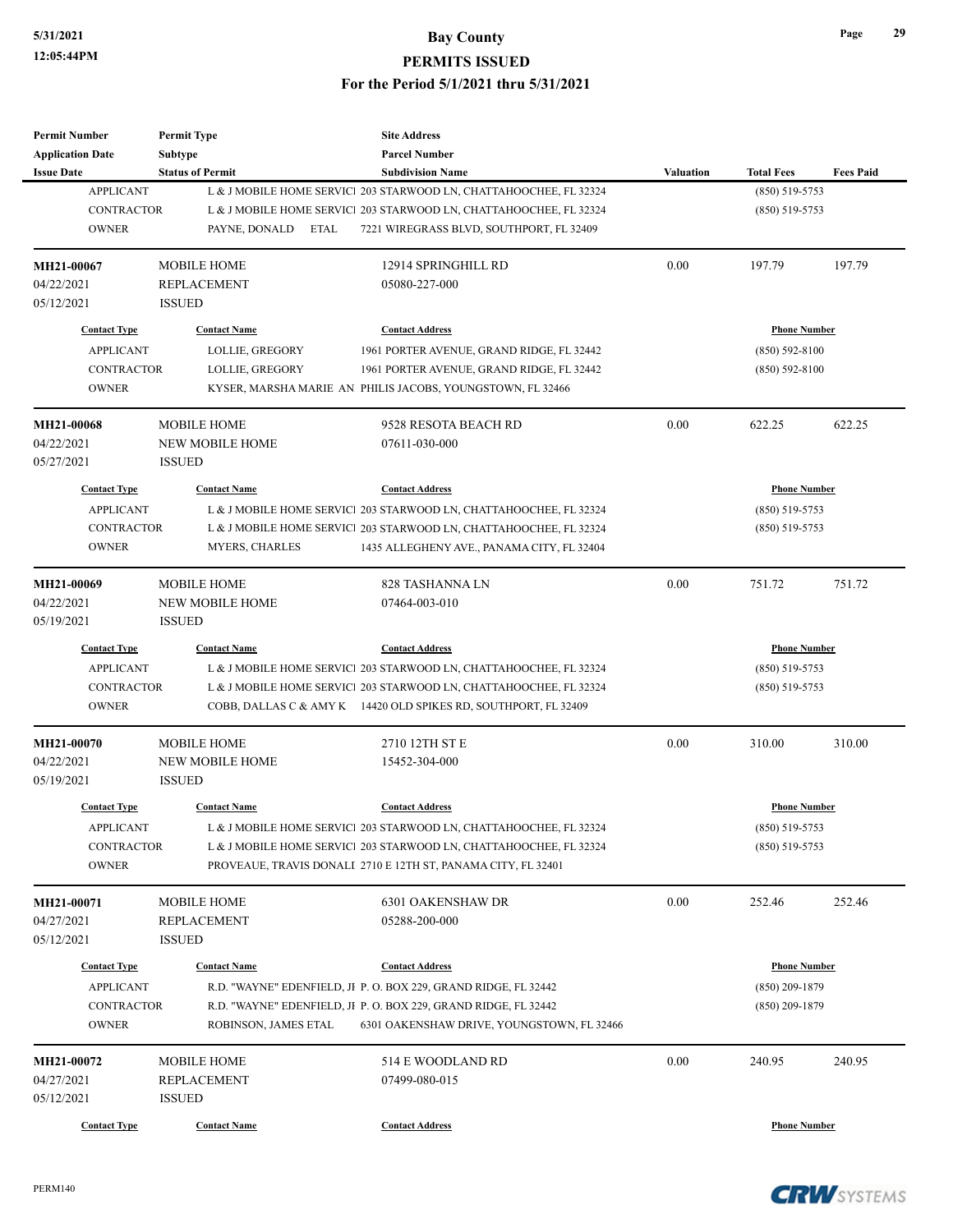| <b>Application Date</b><br><b>Subtype</b><br><b>Parcel Number</b><br><b>Status of Permit</b><br><b>Total Fees</b><br><b>Issue Date</b><br><b>Subdivision Name</b><br><b>Valuation</b><br><b>APPLICANT</b><br>R.D. "WAYNE" EDENFIELD, JI P. O. BOX 229, GRAND RIDGE, FL 32442<br>$(850)$ 209-1879<br><b>CONTRACTOR</b><br>R.D. "WAYNE" EDENFIELD, JI P. O. BOX 229, GRAND RIDGE, FL 32442<br>$(850)$ 209-1879<br><b>OWNER</b><br>MONN, KAITLYN M ETAL<br>514 E WOODLAND RD, PANAMA CITY, FL 32409<br>MH21-00073<br><b>MOBILE HOME</b><br>9232 HUBBARD RD<br>0.00<br>252.46<br>05/01/2021<br>07645-565-000<br><b>REPLACEMENT</b><br><b>ISSUED</b><br>05/27/2021<br><b>Contact Type</b><br><b>Contact Name</b><br><b>Contact Address</b><br><b>Phone Number</b><br><b>APPLICANT</b><br>R.D. "WAYNE" EDENFIELD, JI P. O. BOX 229, GRAND RIDGE, FL 32442<br>$(850)$ 209-1879<br><b>CONTRACTOR</b><br>R.D. "WAYNE" EDENFIELD, JI P. O. BOX 229, GRAND RIDGE, FL 32442<br>$(850)$ 209-1879<br><b>OWNER</b><br>KUSEK, STANLEY<br>9232 HUBBARD RD, PANAMA CITY, FL 32409<br>MH21-00075<br>0.00<br>639.52<br><b>MOBILE HOME</b><br>1700 MAPLE AVE<br>05/03/2021<br><b>NEW MOBILE HOME</b><br>14740-050-000<br>05/27/2021<br><b>ISSUED</b><br><b>Contact Type</b><br><b>Contact Name</b><br><b>Contact Address</b><br><b>Phone Number</b><br><b>APPLICANT</b><br>LOLLIE, GREGORY<br>1961 PORTER AVENUE, GRAND RIDGE, FL 32442<br>$(850) 592 - 8100$<br><b>CONTRACTOR</b><br>LOLLIE, GREGORY<br>1961 PORTER AVENUE, GRAND RIDGE, FL 32442<br>$(850) 592 - 8100$<br><b>OWNER</b><br>ROBINSON, FAY L ETAL<br>CO-TRUSTEES, PANAMA CITY, FL 32409<br>MH21-00078<br>0.00<br><b>MOBILE HOME</b><br>12790 LONG BRANCH RD<br>217.93<br>05/11/2021<br><b>REPLACEMENT</b><br>07516-010-010<br>05/27/2021<br><b>ISSUED</b><br><b>Contact Type</b><br><b>Contact Name</b><br><b>Contact Address</b><br><b>Phone Number</b><br><b>APPLICANT</b><br>R.D. "WAYNE" EDENFIELD, JI P. O. BOX 229, GRAND RIDGE, FL 32442<br>$(850)$ 209-1879<br><b>CONTRACTOR</b><br>R.D. "WAYNE" EDENFIELD, JI P. O. BOX 229, GRAND RIDGE, FL 32442<br>$(850)$ 209-1879<br><b>OWNER</b><br>EVERTT, GEORGE B.<br>4027 E HIGHWAY 388, YOUNGSTOWN, FL 32466<br>0.00<br>183.41<br><b>MOBILE HOME</b><br>4443 CATO RD<br>MH21-00079<br>05/11/2021<br><b>REPLACEMENT</b><br>11427-010-000<br>05/27/2021<br><b>ISSUED</b><br><b>Contact Type</b><br><b>Contact Name</b><br><b>Contact Address</b><br><b>Phone Number</b><br><b>APPLICANT</b><br>LOLLIE, GREGORY<br>1961 PORTER AVENUE, GRAND RIDGE, FL 32442<br>$(850) 592 - 8100$<br>CONTRACTOR<br>LOLLIE, GREGORY<br>1961 PORTER AVENUE, GRAND RIDGE, FL 32442<br>$(850) 592 - 8100$<br><b>OWNER</b><br><b>SIKES PROPERTIES, LLC</b><br>10419 BISSELL ST, ORLANDO, FL 32836<br>0.00<br>MOBILE HOME<br>4443 CATO RD<br>183.41<br><b>MH21-00080</b><br>05/11/2021<br>REPLACEMENT<br>11427-010-000<br>05/27/2021<br><b>ISSUED</b><br><b>Contact Name</b><br><b>Phone Number</b><br><b>Contact Type</b><br><b>Contact Address</b><br><b>APPLICANT</b><br>LOLLIE, GREGORY<br>$(850) 592 - 8100$<br>1961 PORTER AVENUE, GRAND RIDGE, FL 32442<br>CONTRACTOR<br>LOLLIE, GREGORY<br>1961 PORTER AVENUE, GRAND RIDGE, FL 32442<br>$(850) 592 - 8100$<br><b>OWNER</b><br>SIKES PROPERTIES, LLC<br>10419 BISSELL ST, ORLANDO, FL 32836<br>MH21-00081<br><b>MOBILE HOME</b><br>6412 SUNRISE DR<br>0.00<br>223.69<br>05/11/2021<br>REPLACEMENT<br>27344-050-000<br>05/25/2021<br><b>ISSUED</b><br><b>Phone Number</b> | <b>Permit Number</b> | <b>Permit Type</b>  | <b>Site Address</b>    |  |                  |
|-------------------------------------------------------------------------------------------------------------------------------------------------------------------------------------------------------------------------------------------------------------------------------------------------------------------------------------------------------------------------------------------------------------------------------------------------------------------------------------------------------------------------------------------------------------------------------------------------------------------------------------------------------------------------------------------------------------------------------------------------------------------------------------------------------------------------------------------------------------------------------------------------------------------------------------------------------------------------------------------------------------------------------------------------------------------------------------------------------------------------------------------------------------------------------------------------------------------------------------------------------------------------------------------------------------------------------------------------------------------------------------------------------------------------------------------------------------------------------------------------------------------------------------------------------------------------------------------------------------------------------------------------------------------------------------------------------------------------------------------------------------------------------------------------------------------------------------------------------------------------------------------------------------------------------------------------------------------------------------------------------------------------------------------------------------------------------------------------------------------------------------------------------------------------------------------------------------------------------------------------------------------------------------------------------------------------------------------------------------------------------------------------------------------------------------------------------------------------------------------------------------------------------------------------------------------------------------------------------------------------------------------------------------------------------------------------------------------------------------------------------------------------------------------------------------------------------------------------------------------------------------------------------------------------------------------------------------------------------------------------------------------------------------------------------------------------------------------------------------------------------------------------------------------------------------------------------------------------------------------------------------------------------------------------------------------------------------------------------------------------------------------------------------------------------------------------------------------------------------------------------|----------------------|---------------------|------------------------|--|------------------|
|                                                                                                                                                                                                                                                                                                                                                                                                                                                                                                                                                                                                                                                                                                                                                                                                                                                                                                                                                                                                                                                                                                                                                                                                                                                                                                                                                                                                                                                                                                                                                                                                                                                                                                                                                                                                                                                                                                                                                                                                                                                                                                                                                                                                                                                                                                                                                                                                                                                                                                                                                                                                                                                                                                                                                                                                                                                                                                                                                                                                                                                                                                                                                                                                                                                                                                                                                                                                                                                                                                       |                      |                     |                        |  |                  |
|                                                                                                                                                                                                                                                                                                                                                                                                                                                                                                                                                                                                                                                                                                                                                                                                                                                                                                                                                                                                                                                                                                                                                                                                                                                                                                                                                                                                                                                                                                                                                                                                                                                                                                                                                                                                                                                                                                                                                                                                                                                                                                                                                                                                                                                                                                                                                                                                                                                                                                                                                                                                                                                                                                                                                                                                                                                                                                                                                                                                                                                                                                                                                                                                                                                                                                                                                                                                                                                                                                       |                      |                     |                        |  | <b>Fees Paid</b> |
|                                                                                                                                                                                                                                                                                                                                                                                                                                                                                                                                                                                                                                                                                                                                                                                                                                                                                                                                                                                                                                                                                                                                                                                                                                                                                                                                                                                                                                                                                                                                                                                                                                                                                                                                                                                                                                                                                                                                                                                                                                                                                                                                                                                                                                                                                                                                                                                                                                                                                                                                                                                                                                                                                                                                                                                                                                                                                                                                                                                                                                                                                                                                                                                                                                                                                                                                                                                                                                                                                                       |                      |                     |                        |  |                  |
|                                                                                                                                                                                                                                                                                                                                                                                                                                                                                                                                                                                                                                                                                                                                                                                                                                                                                                                                                                                                                                                                                                                                                                                                                                                                                                                                                                                                                                                                                                                                                                                                                                                                                                                                                                                                                                                                                                                                                                                                                                                                                                                                                                                                                                                                                                                                                                                                                                                                                                                                                                                                                                                                                                                                                                                                                                                                                                                                                                                                                                                                                                                                                                                                                                                                                                                                                                                                                                                                                                       |                      |                     |                        |  |                  |
|                                                                                                                                                                                                                                                                                                                                                                                                                                                                                                                                                                                                                                                                                                                                                                                                                                                                                                                                                                                                                                                                                                                                                                                                                                                                                                                                                                                                                                                                                                                                                                                                                                                                                                                                                                                                                                                                                                                                                                                                                                                                                                                                                                                                                                                                                                                                                                                                                                                                                                                                                                                                                                                                                                                                                                                                                                                                                                                                                                                                                                                                                                                                                                                                                                                                                                                                                                                                                                                                                                       |                      |                     |                        |  |                  |
|                                                                                                                                                                                                                                                                                                                                                                                                                                                                                                                                                                                                                                                                                                                                                                                                                                                                                                                                                                                                                                                                                                                                                                                                                                                                                                                                                                                                                                                                                                                                                                                                                                                                                                                                                                                                                                                                                                                                                                                                                                                                                                                                                                                                                                                                                                                                                                                                                                                                                                                                                                                                                                                                                                                                                                                                                                                                                                                                                                                                                                                                                                                                                                                                                                                                                                                                                                                                                                                                                                       |                      |                     |                        |  | 252.46           |
|                                                                                                                                                                                                                                                                                                                                                                                                                                                                                                                                                                                                                                                                                                                                                                                                                                                                                                                                                                                                                                                                                                                                                                                                                                                                                                                                                                                                                                                                                                                                                                                                                                                                                                                                                                                                                                                                                                                                                                                                                                                                                                                                                                                                                                                                                                                                                                                                                                                                                                                                                                                                                                                                                                                                                                                                                                                                                                                                                                                                                                                                                                                                                                                                                                                                                                                                                                                                                                                                                                       |                      |                     |                        |  |                  |
|                                                                                                                                                                                                                                                                                                                                                                                                                                                                                                                                                                                                                                                                                                                                                                                                                                                                                                                                                                                                                                                                                                                                                                                                                                                                                                                                                                                                                                                                                                                                                                                                                                                                                                                                                                                                                                                                                                                                                                                                                                                                                                                                                                                                                                                                                                                                                                                                                                                                                                                                                                                                                                                                                                                                                                                                                                                                                                                                                                                                                                                                                                                                                                                                                                                                                                                                                                                                                                                                                                       |                      |                     |                        |  |                  |
|                                                                                                                                                                                                                                                                                                                                                                                                                                                                                                                                                                                                                                                                                                                                                                                                                                                                                                                                                                                                                                                                                                                                                                                                                                                                                                                                                                                                                                                                                                                                                                                                                                                                                                                                                                                                                                                                                                                                                                                                                                                                                                                                                                                                                                                                                                                                                                                                                                                                                                                                                                                                                                                                                                                                                                                                                                                                                                                                                                                                                                                                                                                                                                                                                                                                                                                                                                                                                                                                                                       |                      |                     |                        |  |                  |
|                                                                                                                                                                                                                                                                                                                                                                                                                                                                                                                                                                                                                                                                                                                                                                                                                                                                                                                                                                                                                                                                                                                                                                                                                                                                                                                                                                                                                                                                                                                                                                                                                                                                                                                                                                                                                                                                                                                                                                                                                                                                                                                                                                                                                                                                                                                                                                                                                                                                                                                                                                                                                                                                                                                                                                                                                                                                                                                                                                                                                                                                                                                                                                                                                                                                                                                                                                                                                                                                                                       |                      |                     |                        |  |                  |
|                                                                                                                                                                                                                                                                                                                                                                                                                                                                                                                                                                                                                                                                                                                                                                                                                                                                                                                                                                                                                                                                                                                                                                                                                                                                                                                                                                                                                                                                                                                                                                                                                                                                                                                                                                                                                                                                                                                                                                                                                                                                                                                                                                                                                                                                                                                                                                                                                                                                                                                                                                                                                                                                                                                                                                                                                                                                                                                                                                                                                                                                                                                                                                                                                                                                                                                                                                                                                                                                                                       |                      |                     |                        |  |                  |
|                                                                                                                                                                                                                                                                                                                                                                                                                                                                                                                                                                                                                                                                                                                                                                                                                                                                                                                                                                                                                                                                                                                                                                                                                                                                                                                                                                                                                                                                                                                                                                                                                                                                                                                                                                                                                                                                                                                                                                                                                                                                                                                                                                                                                                                                                                                                                                                                                                                                                                                                                                                                                                                                                                                                                                                                                                                                                                                                                                                                                                                                                                                                                                                                                                                                                                                                                                                                                                                                                                       |                      |                     |                        |  |                  |
|                                                                                                                                                                                                                                                                                                                                                                                                                                                                                                                                                                                                                                                                                                                                                                                                                                                                                                                                                                                                                                                                                                                                                                                                                                                                                                                                                                                                                                                                                                                                                                                                                                                                                                                                                                                                                                                                                                                                                                                                                                                                                                                                                                                                                                                                                                                                                                                                                                                                                                                                                                                                                                                                                                                                                                                                                                                                                                                                                                                                                                                                                                                                                                                                                                                                                                                                                                                                                                                                                                       |                      |                     |                        |  | 639.52           |
|                                                                                                                                                                                                                                                                                                                                                                                                                                                                                                                                                                                                                                                                                                                                                                                                                                                                                                                                                                                                                                                                                                                                                                                                                                                                                                                                                                                                                                                                                                                                                                                                                                                                                                                                                                                                                                                                                                                                                                                                                                                                                                                                                                                                                                                                                                                                                                                                                                                                                                                                                                                                                                                                                                                                                                                                                                                                                                                                                                                                                                                                                                                                                                                                                                                                                                                                                                                                                                                                                                       |                      |                     |                        |  |                  |
|                                                                                                                                                                                                                                                                                                                                                                                                                                                                                                                                                                                                                                                                                                                                                                                                                                                                                                                                                                                                                                                                                                                                                                                                                                                                                                                                                                                                                                                                                                                                                                                                                                                                                                                                                                                                                                                                                                                                                                                                                                                                                                                                                                                                                                                                                                                                                                                                                                                                                                                                                                                                                                                                                                                                                                                                                                                                                                                                                                                                                                                                                                                                                                                                                                                                                                                                                                                                                                                                                                       |                      |                     |                        |  |                  |
|                                                                                                                                                                                                                                                                                                                                                                                                                                                                                                                                                                                                                                                                                                                                                                                                                                                                                                                                                                                                                                                                                                                                                                                                                                                                                                                                                                                                                                                                                                                                                                                                                                                                                                                                                                                                                                                                                                                                                                                                                                                                                                                                                                                                                                                                                                                                                                                                                                                                                                                                                                                                                                                                                                                                                                                                                                                                                                                                                                                                                                                                                                                                                                                                                                                                                                                                                                                                                                                                                                       |                      |                     |                        |  |                  |
|                                                                                                                                                                                                                                                                                                                                                                                                                                                                                                                                                                                                                                                                                                                                                                                                                                                                                                                                                                                                                                                                                                                                                                                                                                                                                                                                                                                                                                                                                                                                                                                                                                                                                                                                                                                                                                                                                                                                                                                                                                                                                                                                                                                                                                                                                                                                                                                                                                                                                                                                                                                                                                                                                                                                                                                                                                                                                                                                                                                                                                                                                                                                                                                                                                                                                                                                                                                                                                                                                                       |                      |                     |                        |  |                  |
|                                                                                                                                                                                                                                                                                                                                                                                                                                                                                                                                                                                                                                                                                                                                                                                                                                                                                                                                                                                                                                                                                                                                                                                                                                                                                                                                                                                                                                                                                                                                                                                                                                                                                                                                                                                                                                                                                                                                                                                                                                                                                                                                                                                                                                                                                                                                                                                                                                                                                                                                                                                                                                                                                                                                                                                                                                                                                                                                                                                                                                                                                                                                                                                                                                                                                                                                                                                                                                                                                                       |                      |                     |                        |  |                  |
|                                                                                                                                                                                                                                                                                                                                                                                                                                                                                                                                                                                                                                                                                                                                                                                                                                                                                                                                                                                                                                                                                                                                                                                                                                                                                                                                                                                                                                                                                                                                                                                                                                                                                                                                                                                                                                                                                                                                                                                                                                                                                                                                                                                                                                                                                                                                                                                                                                                                                                                                                                                                                                                                                                                                                                                                                                                                                                                                                                                                                                                                                                                                                                                                                                                                                                                                                                                                                                                                                                       |                      |                     |                        |  |                  |
|                                                                                                                                                                                                                                                                                                                                                                                                                                                                                                                                                                                                                                                                                                                                                                                                                                                                                                                                                                                                                                                                                                                                                                                                                                                                                                                                                                                                                                                                                                                                                                                                                                                                                                                                                                                                                                                                                                                                                                                                                                                                                                                                                                                                                                                                                                                                                                                                                                                                                                                                                                                                                                                                                                                                                                                                                                                                                                                                                                                                                                                                                                                                                                                                                                                                                                                                                                                                                                                                                                       |                      |                     |                        |  | 217.93           |
|                                                                                                                                                                                                                                                                                                                                                                                                                                                                                                                                                                                                                                                                                                                                                                                                                                                                                                                                                                                                                                                                                                                                                                                                                                                                                                                                                                                                                                                                                                                                                                                                                                                                                                                                                                                                                                                                                                                                                                                                                                                                                                                                                                                                                                                                                                                                                                                                                                                                                                                                                                                                                                                                                                                                                                                                                                                                                                                                                                                                                                                                                                                                                                                                                                                                                                                                                                                                                                                                                                       |                      |                     |                        |  |                  |
|                                                                                                                                                                                                                                                                                                                                                                                                                                                                                                                                                                                                                                                                                                                                                                                                                                                                                                                                                                                                                                                                                                                                                                                                                                                                                                                                                                                                                                                                                                                                                                                                                                                                                                                                                                                                                                                                                                                                                                                                                                                                                                                                                                                                                                                                                                                                                                                                                                                                                                                                                                                                                                                                                                                                                                                                                                                                                                                                                                                                                                                                                                                                                                                                                                                                                                                                                                                                                                                                                                       |                      |                     |                        |  |                  |
|                                                                                                                                                                                                                                                                                                                                                                                                                                                                                                                                                                                                                                                                                                                                                                                                                                                                                                                                                                                                                                                                                                                                                                                                                                                                                                                                                                                                                                                                                                                                                                                                                                                                                                                                                                                                                                                                                                                                                                                                                                                                                                                                                                                                                                                                                                                                                                                                                                                                                                                                                                                                                                                                                                                                                                                                                                                                                                                                                                                                                                                                                                                                                                                                                                                                                                                                                                                                                                                                                                       |                      |                     |                        |  |                  |
|                                                                                                                                                                                                                                                                                                                                                                                                                                                                                                                                                                                                                                                                                                                                                                                                                                                                                                                                                                                                                                                                                                                                                                                                                                                                                                                                                                                                                                                                                                                                                                                                                                                                                                                                                                                                                                                                                                                                                                                                                                                                                                                                                                                                                                                                                                                                                                                                                                                                                                                                                                                                                                                                                                                                                                                                                                                                                                                                                                                                                                                                                                                                                                                                                                                                                                                                                                                                                                                                                                       |                      |                     |                        |  |                  |
|                                                                                                                                                                                                                                                                                                                                                                                                                                                                                                                                                                                                                                                                                                                                                                                                                                                                                                                                                                                                                                                                                                                                                                                                                                                                                                                                                                                                                                                                                                                                                                                                                                                                                                                                                                                                                                                                                                                                                                                                                                                                                                                                                                                                                                                                                                                                                                                                                                                                                                                                                                                                                                                                                                                                                                                                                                                                                                                                                                                                                                                                                                                                                                                                                                                                                                                                                                                                                                                                                                       |                      |                     |                        |  |                  |
|                                                                                                                                                                                                                                                                                                                                                                                                                                                                                                                                                                                                                                                                                                                                                                                                                                                                                                                                                                                                                                                                                                                                                                                                                                                                                                                                                                                                                                                                                                                                                                                                                                                                                                                                                                                                                                                                                                                                                                                                                                                                                                                                                                                                                                                                                                                                                                                                                                                                                                                                                                                                                                                                                                                                                                                                                                                                                                                                                                                                                                                                                                                                                                                                                                                                                                                                                                                                                                                                                                       |                      |                     |                        |  |                  |
|                                                                                                                                                                                                                                                                                                                                                                                                                                                                                                                                                                                                                                                                                                                                                                                                                                                                                                                                                                                                                                                                                                                                                                                                                                                                                                                                                                                                                                                                                                                                                                                                                                                                                                                                                                                                                                                                                                                                                                                                                                                                                                                                                                                                                                                                                                                                                                                                                                                                                                                                                                                                                                                                                                                                                                                                                                                                                                                                                                                                                                                                                                                                                                                                                                                                                                                                                                                                                                                                                                       |                      |                     |                        |  | 183.41           |
|                                                                                                                                                                                                                                                                                                                                                                                                                                                                                                                                                                                                                                                                                                                                                                                                                                                                                                                                                                                                                                                                                                                                                                                                                                                                                                                                                                                                                                                                                                                                                                                                                                                                                                                                                                                                                                                                                                                                                                                                                                                                                                                                                                                                                                                                                                                                                                                                                                                                                                                                                                                                                                                                                                                                                                                                                                                                                                                                                                                                                                                                                                                                                                                                                                                                                                                                                                                                                                                                                                       |                      |                     |                        |  |                  |
|                                                                                                                                                                                                                                                                                                                                                                                                                                                                                                                                                                                                                                                                                                                                                                                                                                                                                                                                                                                                                                                                                                                                                                                                                                                                                                                                                                                                                                                                                                                                                                                                                                                                                                                                                                                                                                                                                                                                                                                                                                                                                                                                                                                                                                                                                                                                                                                                                                                                                                                                                                                                                                                                                                                                                                                                                                                                                                                                                                                                                                                                                                                                                                                                                                                                                                                                                                                                                                                                                                       |                      |                     |                        |  |                  |
|                                                                                                                                                                                                                                                                                                                                                                                                                                                                                                                                                                                                                                                                                                                                                                                                                                                                                                                                                                                                                                                                                                                                                                                                                                                                                                                                                                                                                                                                                                                                                                                                                                                                                                                                                                                                                                                                                                                                                                                                                                                                                                                                                                                                                                                                                                                                                                                                                                                                                                                                                                                                                                                                                                                                                                                                                                                                                                                                                                                                                                                                                                                                                                                                                                                                                                                                                                                                                                                                                                       |                      |                     |                        |  |                  |
|                                                                                                                                                                                                                                                                                                                                                                                                                                                                                                                                                                                                                                                                                                                                                                                                                                                                                                                                                                                                                                                                                                                                                                                                                                                                                                                                                                                                                                                                                                                                                                                                                                                                                                                                                                                                                                                                                                                                                                                                                                                                                                                                                                                                                                                                                                                                                                                                                                                                                                                                                                                                                                                                                                                                                                                                                                                                                                                                                                                                                                                                                                                                                                                                                                                                                                                                                                                                                                                                                                       |                      |                     |                        |  |                  |
|                                                                                                                                                                                                                                                                                                                                                                                                                                                                                                                                                                                                                                                                                                                                                                                                                                                                                                                                                                                                                                                                                                                                                                                                                                                                                                                                                                                                                                                                                                                                                                                                                                                                                                                                                                                                                                                                                                                                                                                                                                                                                                                                                                                                                                                                                                                                                                                                                                                                                                                                                                                                                                                                                                                                                                                                                                                                                                                                                                                                                                                                                                                                                                                                                                                                                                                                                                                                                                                                                                       |                      |                     |                        |  |                  |
|                                                                                                                                                                                                                                                                                                                                                                                                                                                                                                                                                                                                                                                                                                                                                                                                                                                                                                                                                                                                                                                                                                                                                                                                                                                                                                                                                                                                                                                                                                                                                                                                                                                                                                                                                                                                                                                                                                                                                                                                                                                                                                                                                                                                                                                                                                                                                                                                                                                                                                                                                                                                                                                                                                                                                                                                                                                                                                                                                                                                                                                                                                                                                                                                                                                                                                                                                                                                                                                                                                       |                      |                     |                        |  |                  |
|                                                                                                                                                                                                                                                                                                                                                                                                                                                                                                                                                                                                                                                                                                                                                                                                                                                                                                                                                                                                                                                                                                                                                                                                                                                                                                                                                                                                                                                                                                                                                                                                                                                                                                                                                                                                                                                                                                                                                                                                                                                                                                                                                                                                                                                                                                                                                                                                                                                                                                                                                                                                                                                                                                                                                                                                                                                                                                                                                                                                                                                                                                                                                                                                                                                                                                                                                                                                                                                                                                       |                      |                     |                        |  | 183.41           |
|                                                                                                                                                                                                                                                                                                                                                                                                                                                                                                                                                                                                                                                                                                                                                                                                                                                                                                                                                                                                                                                                                                                                                                                                                                                                                                                                                                                                                                                                                                                                                                                                                                                                                                                                                                                                                                                                                                                                                                                                                                                                                                                                                                                                                                                                                                                                                                                                                                                                                                                                                                                                                                                                                                                                                                                                                                                                                                                                                                                                                                                                                                                                                                                                                                                                                                                                                                                                                                                                                                       |                      |                     |                        |  |                  |
|                                                                                                                                                                                                                                                                                                                                                                                                                                                                                                                                                                                                                                                                                                                                                                                                                                                                                                                                                                                                                                                                                                                                                                                                                                                                                                                                                                                                                                                                                                                                                                                                                                                                                                                                                                                                                                                                                                                                                                                                                                                                                                                                                                                                                                                                                                                                                                                                                                                                                                                                                                                                                                                                                                                                                                                                                                                                                                                                                                                                                                                                                                                                                                                                                                                                                                                                                                                                                                                                                                       |                      |                     |                        |  |                  |
|                                                                                                                                                                                                                                                                                                                                                                                                                                                                                                                                                                                                                                                                                                                                                                                                                                                                                                                                                                                                                                                                                                                                                                                                                                                                                                                                                                                                                                                                                                                                                                                                                                                                                                                                                                                                                                                                                                                                                                                                                                                                                                                                                                                                                                                                                                                                                                                                                                                                                                                                                                                                                                                                                                                                                                                                                                                                                                                                                                                                                                                                                                                                                                                                                                                                                                                                                                                                                                                                                                       |                      |                     |                        |  |                  |
|                                                                                                                                                                                                                                                                                                                                                                                                                                                                                                                                                                                                                                                                                                                                                                                                                                                                                                                                                                                                                                                                                                                                                                                                                                                                                                                                                                                                                                                                                                                                                                                                                                                                                                                                                                                                                                                                                                                                                                                                                                                                                                                                                                                                                                                                                                                                                                                                                                                                                                                                                                                                                                                                                                                                                                                                                                                                                                                                                                                                                                                                                                                                                                                                                                                                                                                                                                                                                                                                                                       |                      |                     |                        |  |                  |
|                                                                                                                                                                                                                                                                                                                                                                                                                                                                                                                                                                                                                                                                                                                                                                                                                                                                                                                                                                                                                                                                                                                                                                                                                                                                                                                                                                                                                                                                                                                                                                                                                                                                                                                                                                                                                                                                                                                                                                                                                                                                                                                                                                                                                                                                                                                                                                                                                                                                                                                                                                                                                                                                                                                                                                                                                                                                                                                                                                                                                                                                                                                                                                                                                                                                                                                                                                                                                                                                                                       |                      |                     |                        |  |                  |
|                                                                                                                                                                                                                                                                                                                                                                                                                                                                                                                                                                                                                                                                                                                                                                                                                                                                                                                                                                                                                                                                                                                                                                                                                                                                                                                                                                                                                                                                                                                                                                                                                                                                                                                                                                                                                                                                                                                                                                                                                                                                                                                                                                                                                                                                                                                                                                                                                                                                                                                                                                                                                                                                                                                                                                                                                                                                                                                                                                                                                                                                                                                                                                                                                                                                                                                                                                                                                                                                                                       |                      |                     |                        |  |                  |
|                                                                                                                                                                                                                                                                                                                                                                                                                                                                                                                                                                                                                                                                                                                                                                                                                                                                                                                                                                                                                                                                                                                                                                                                                                                                                                                                                                                                                                                                                                                                                                                                                                                                                                                                                                                                                                                                                                                                                                                                                                                                                                                                                                                                                                                                                                                                                                                                                                                                                                                                                                                                                                                                                                                                                                                                                                                                                                                                                                                                                                                                                                                                                                                                                                                                                                                                                                                                                                                                                                       |                      |                     |                        |  | 223.69           |
|                                                                                                                                                                                                                                                                                                                                                                                                                                                                                                                                                                                                                                                                                                                                                                                                                                                                                                                                                                                                                                                                                                                                                                                                                                                                                                                                                                                                                                                                                                                                                                                                                                                                                                                                                                                                                                                                                                                                                                                                                                                                                                                                                                                                                                                                                                                                                                                                                                                                                                                                                                                                                                                                                                                                                                                                                                                                                                                                                                                                                                                                                                                                                                                                                                                                                                                                                                                                                                                                                                       |                      |                     |                        |  |                  |
|                                                                                                                                                                                                                                                                                                                                                                                                                                                                                                                                                                                                                                                                                                                                                                                                                                                                                                                                                                                                                                                                                                                                                                                                                                                                                                                                                                                                                                                                                                                                                                                                                                                                                                                                                                                                                                                                                                                                                                                                                                                                                                                                                                                                                                                                                                                                                                                                                                                                                                                                                                                                                                                                                                                                                                                                                                                                                                                                                                                                                                                                                                                                                                                                                                                                                                                                                                                                                                                                                                       |                      |                     |                        |  |                  |
|                                                                                                                                                                                                                                                                                                                                                                                                                                                                                                                                                                                                                                                                                                                                                                                                                                                                                                                                                                                                                                                                                                                                                                                                                                                                                                                                                                                                                                                                                                                                                                                                                                                                                                                                                                                                                                                                                                                                                                                                                                                                                                                                                                                                                                                                                                                                                                                                                                                                                                                                                                                                                                                                                                                                                                                                                                                                                                                                                                                                                                                                                                                                                                                                                                                                                                                                                                                                                                                                                                       | <b>Contact Type</b>  | <b>Contact Name</b> | <b>Contact Address</b> |  |                  |

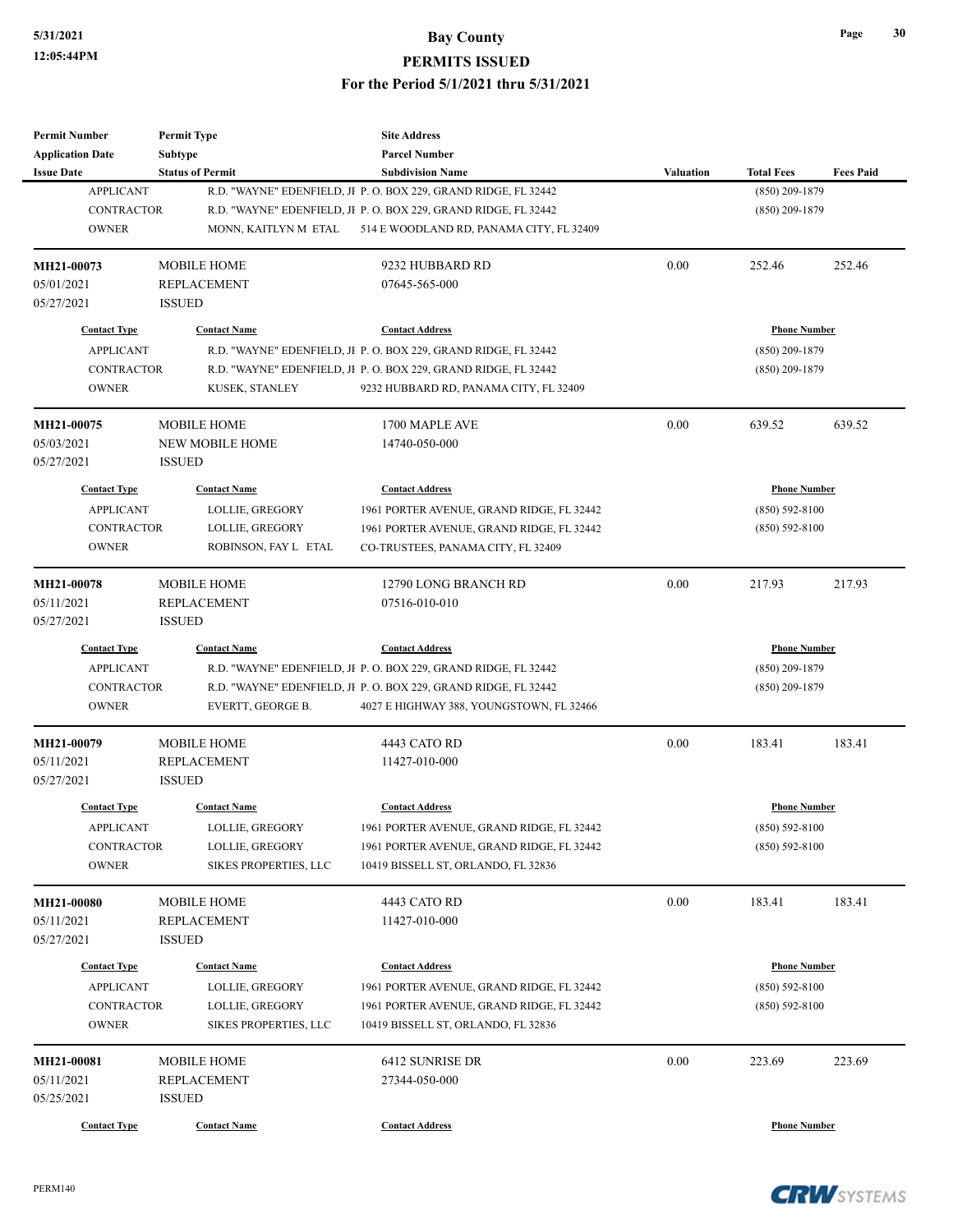# **5/31/2021 Bay County PERMITS ISSUED**

**For the Period 5/1/2021 thru 5/31/2021**

| <b>Permit Number</b>    | <b>Permit Type</b>        | <b>Site Address</b>                                                     |                  |                     |                  |
|-------------------------|---------------------------|-------------------------------------------------------------------------|------------------|---------------------|------------------|
| <b>Application Date</b> | Subtype                   | <b>Parcel Number</b>                                                    |                  |                     |                  |
| <b>Issue Date</b>       | <b>Status of Permit</b>   | <b>Subdivision Name</b>                                                 | <b>Valuation</b> | <b>Total Fees</b>   | <b>Fees Paid</b> |
| <b>APPLICANT</b>        |                           | COAST 2 COAST MH SETUP, 1 PO BOX 43, FT MCCOY, FL 32134                 |                  | $(863)$ 398-7753    |                  |
| <b>CONTRACTOR</b>       |                           | COAST 2 COAST MH SETUP, 1 PO BOX 43, FT MCCOY, FL 32134                 |                  | $(863)$ 398-7753    |                  |
| <b>OWNER</b>            | SANCHEZ, ANA MARIA &      | WILLIAM CORREA, PANAMA CITY BEACH, FL 32407                             |                  |                     |                  |
| <b>PPE21-00184</b>      | PRIVATE PROVIDER          | 3909 SANDPINE WAY                                                       | 10,000.00        | 92.68               | 92.68            |
| 05/04/2021              | <b>ELECTRICAL</b>         | 05911-005-006                                                           |                  |                     |                  |
| 05/04/2021              | <b>ISSUED</b>             |                                                                         |                  |                     |                  |
| <b>Contact Type</b>     | <b>Contact Name</b>       | <b>Contact Address</b>                                                  |                  | <b>Phone Number</b> |                  |
| <b>APPLICANT</b>        |                           | EMERALD COAST SERVICES 222 HIDDEN PINES DR, PANAMA CITY BEACH, FL 32408 |                  | $(850) 832 - 7500$  |                  |
| <b>CONTRACTOR</b>       |                           | EMERALD COAST SERVICES 222 HIDDEN PINES DR, PANAMA CITY BEACH, FL 32408 |                  | $(850) 832 - 7500$  |                  |
| <b>OWNER</b>            | CAMBEN HOLDING LLC        | , ,                                                                     |                  |                     |                  |
| PPE21-00185             | PRIVATE PROVIDER          | 3913 SANDPINE WAY                                                       | 10,000.00        | 96.28               | 96.28            |
| 05/04/2021              | <b>ELECTRICAL</b>         | 05911-005-008                                                           |                  |                     |                  |
| 05/04/2021              | <b>ISSUED</b>             |                                                                         |                  |                     |                  |
| <b>Contact Type</b>     | <b>Contact Name</b>       | <b>Contact Address</b>                                                  |                  | <b>Phone Number</b> |                  |
| <b>APPLICANT</b>        |                           | EMERALD COAST SERVICES 222 HIDDEN PINES DR, PANAMA CITY BEACH, FL 32408 |                  | $(850) 832 - 7500$  |                  |
| <b>COMPANY</b>          | FLORIDA BUILDING CODE CO, |                                                                         |                  |                     |                  |
| <b>CONTRACTOR</b>       |                           | EMERALD COAST SERVICES 222 HIDDEN PINES DR, PANAMA CITY BEACH, FL 32408 |                  | $(850) 832 - 7500$  |                  |
|                         |                           |                                                                         |                  |                     |                  |
| PPE21-00186             | PRIVATE PROVIDER          | 3885 HEARTWOOD ST                                                       | 0.00             | 71.93               | 71.93            |
| 05/04/2021              | <b>CONSTRUCTION POLE</b>  | 05911-005-060                                                           |                  |                     |                  |
| 05/04/2021              | <b>ISSUED</b>             |                                                                         |                  |                     |                  |
| <b>Contact Type</b>     | <b>Contact Name</b>       | <b>Contact Address</b>                                                  |                  | <b>Phone Number</b> |                  |
| <b>APPLICANT</b>        |                           | EMERALD COAST SERVICES 222 HIDDEN PINES DR, PANAMA CITY BEACH, FL 32408 |                  | $(850) 832 - 7500$  |                  |
| <b>CONTRACTOR</b>       |                           | EMERALD COAST SERVICES 222 HIDDEN PINES DR, PANAMA CITY BEACH, FL 32408 |                  | $(850) 832 - 7500$  |                  |
| <b>OWNER</b>            | CAMBEN HOLDINGS, LLC      | 2023 THOMAS DR, PANAMA CITY BEACH, FL 32408                             |                  |                     |                  |
| PPE21-00187             | PRIVATE PROVIDER          | 3885 HEARTWOOD ST                                                       | 8,500.00         | 98.24               | 98.24            |
| 05/04/2021              | <b>ELECTRICAL</b>         | 05911-005-060                                                           |                  |                     |                  |
| 05/04/2021              | <b>ISSUED</b>             |                                                                         |                  |                     |                  |
| <b>Contact Type</b>     | <b>Contact Name</b>       | <b>Contact Address</b>                                                  |                  | <b>Phone Number</b> |                  |
| <b>APPLICANT</b>        |                           | EMERALD COAST SERVICES 222 HIDDEN PINES DR, PANAMA CITY BEACH, FL 32408 |                  | (850) 832-7500      |                  |
| <b>CONTRACTOR</b>       |                           | EMERALD COAST SERVICES 222 HIDDEN PINES DR, PANAMA CITY BEACH, FL 32408 |                  | $(850) 832 - 7500$  |                  |
| <b>OWNER</b>            | CAMBEN HOLDINGS, LLC      | 2023 THOMAS DR, PANAMA CITY BEACH, FL 32408                             |                  |                     |                  |
| PPE21-00188             | PRIVATE PROVIDER          | 3888 HEARTWOOD ST                                                       | 0.00             | 71.93               | 71.93            |
| 05/04/2021              | CONSTRUCTION POLE         | 05911-005-056                                                           |                  |                     |                  |
| 05/04/2021              | <b>ISSUED</b>             |                                                                         |                  |                     |                  |
|                         |                           |                                                                         |                  |                     |                  |
| <b>Contact Type</b>     | <b>Contact Name</b>       | <b>Contact Address</b>                                                  |                  | <b>Phone Number</b> |                  |
| <b>APPLICANT</b>        |                           | EMERALD COAST SERVICES 222 HIDDEN PINES DR, PANAMA CITY BEACH, FL 32408 |                  | $(850) 832 - 7500$  |                  |
| <b>CONTRACTOR</b>       |                           | EMERALD COAST SERVICES 222 HIDDEN PINES DR, PANAMA CITY BEACH, FL 32408 |                  | $(850) 832 - 7500$  |                  |
| <b>OWNER</b>            | CAMBEN HOLDING LLC        | 2023 THOMAS DR, PANAMA CITY BEACH, FL 32407                             |                  |                     |                  |
| PPE21-00189             | PRIVATE PROVIDER          | 3888 HEARTWOOD ST                                                       | 7,100.00         | 95.65               | 95.65            |
| 05/04/2021              | <b>ELECTRICAL</b>         | 05911-005-056                                                           |                  |                     |                  |
| 05/04/2021              | <b>ISSUED</b>             |                                                                         |                  |                     |                  |
|                         |                           |                                                                         |                  |                     |                  |
| <b>Contact Type</b>     | <b>Contact Name</b>       | <b>Contact Address</b>                                                  |                  | <b>Phone Number</b> |                  |

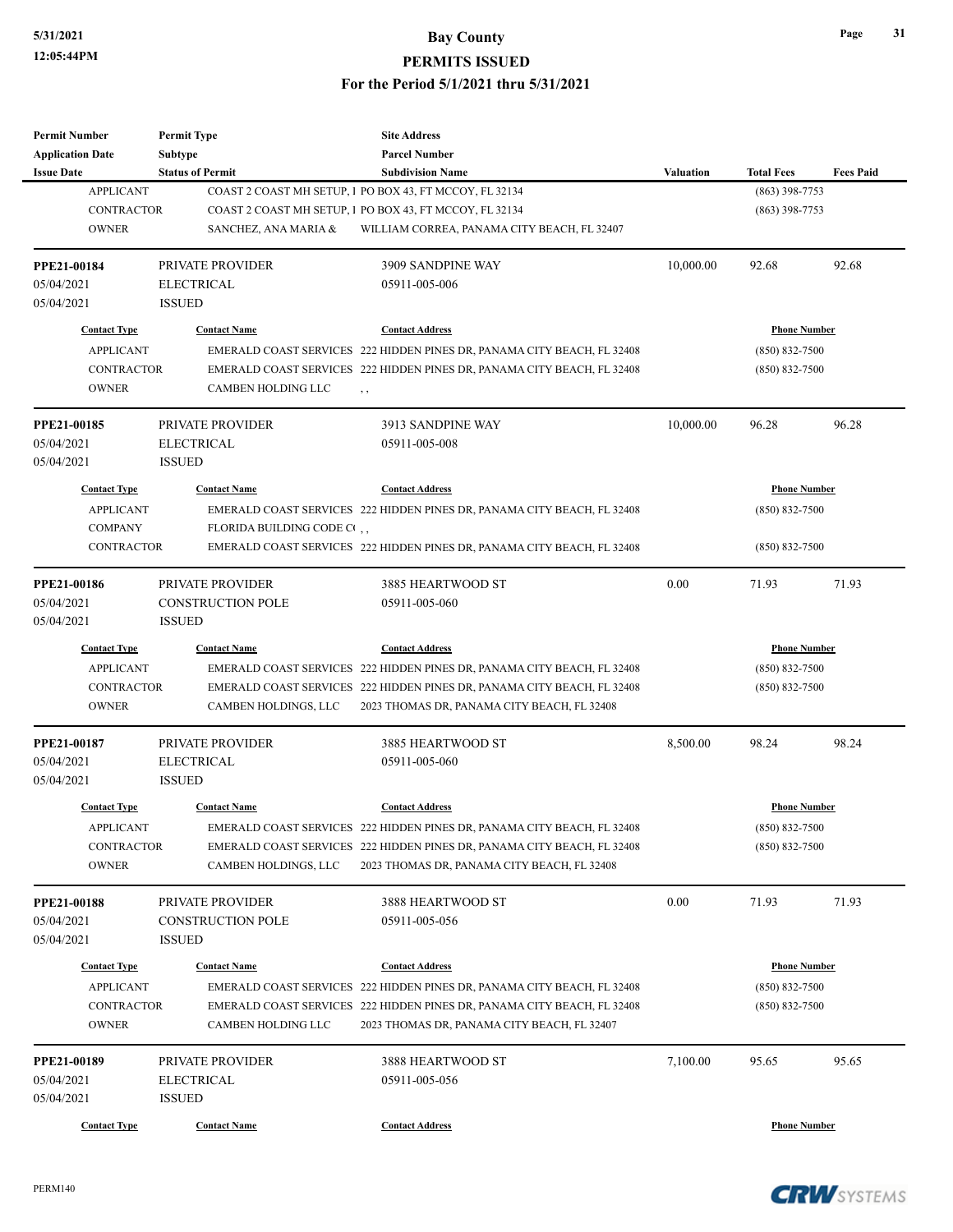| <b>Permit Number</b>    | <b>Permit Type</b>                         | <b>Site Address</b>                                                            |                  |                     |                  |
|-------------------------|--------------------------------------------|--------------------------------------------------------------------------------|------------------|---------------------|------------------|
| <b>Application Date</b> | <b>Subtype</b>                             | <b>Parcel Number</b>                                                           |                  |                     |                  |
| <b>Issue Date</b>       | <b>Status of Permit</b>                    | <b>Subdivision Name</b>                                                        | <b>Valuation</b> | <b>Total Fees</b>   | <b>Fees Paid</b> |
| <b>APPLICANT</b>        |                                            | EMERALD COAST SERVICES 222 HIDDEN PINES DR, PANAMA CITY BEACH, FL 32408        |                  | $(850) 832 - 7500$  |                  |
| <b>CONTRACTOR</b>       |                                            | EMERALD COAST SERVICES 222 HIDDEN PINES DR, PANAMA CITY BEACH, FL 32408        |                  | $(850) 832 - 7500$  |                  |
| <b>OWNER</b>            | CAMBEN HOLDING LLC                         | 2023 THOMAS DR, PANAMA CITY BEACH, FL 32407                                    |                  |                     |                  |
| PPE21-00190             | PRIVATE PROVIDER                           | 3889 HEARTWOOD ST                                                              | 0.00             | 71.93               | 71.93            |
| 05/04/2021              | <b>CONSTRUCTION POLE</b>                   | 05911-005-062                                                                  |                  |                     |                  |
| 05/04/2021              | <b>ISSUED</b>                              |                                                                                |                  |                     |                  |
| <b>Contact Type</b>     | <b>Contact Name</b>                        | <b>Contact Address</b>                                                         |                  | <b>Phone Number</b> |                  |
| <b>APPLICANT</b>        |                                            | EMERALD COAST SERVICES 222 HIDDEN PINES DR, PANAMA CITY BEACH, FL 32408        |                  | $(850) 832 - 7500$  |                  |
| <b>COMPANY</b>          | <b>FBCCA</b>                               | , ,                                                                            |                  |                     |                  |
| <b>CONTRACTOR</b>       |                                            | EMERALD COAST SERVICES 222 HIDDEN PINES DR, PANAMA CITY BEACH, FL 32408        |                  | $(850) 832 - 7500$  |                  |
| <b>OWNER</b>            | CAMBEN HOLDING LLC                         | 2023 THOMAS DR, PANAMA CITY BEACH, FL 32408                                    |                  |                     |                  |
|                         | PLUMBING CONTRACT Gulf Coast Plumbing, Inc | 2232 E 26TH STREET, PANAMA CITY, FL 32405                                      |                  | $(850)$ 481-8545    |                  |
| PPE21-00191             | PRIVATE PROVIDER                           | 3889 HEARTWOOD ST                                                              | 7,200.00         | 93.65               | 93.65            |
| 05/04/2021              | <b>ELECTRICAL</b>                          | 05911-005-062                                                                  |                  |                     |                  |
| 05/04/2021              | <b>ISSUED</b>                              |                                                                                |                  |                     |                  |
| <b>Contact Type</b>     | <b>Contact Name</b>                        | <b>Contact Address</b>                                                         |                  | <b>Phone Number</b> |                  |
| <b>APPLICANT</b>        |                                            | EMERALD COAST SERVICES 222 HIDDEN PINES DR, PANAMA CITY BEACH, FL 32408        |                  | $(850) 832 - 7500$  |                  |
| <b>COMPANY</b>          | <b>FBCCA</b>                               | $, \, ,$                                                                       |                  |                     |                  |
| <b>CONTRACTOR</b>       |                                            | EMERALD COAST SERVICES 222 HIDDEN PINES DR, PANAMA CITY BEACH, FL 32408        |                  | $(850) 832 - 7500$  |                  |
| <b>OWNER</b>            | <b>CAMBEN</b>                              | $, \, ,$                                                                       |                  |                     |                  |
|                         | PLUMBING CONTRACT Gulf Coast Plumbing, Inc | 2232 E 26TH STREET, PANAMA CITY, FL 32405                                      |                  | $(850)$ 481-8545    |                  |
| PPE21-00192             | PRIVATE PROVIDER                           | 3892 HEARTWOOD ST                                                              | 0.00             | 71.93               | 71.93            |
| 05/04/2021              | <b>CONSTRUCTION POLE</b>                   | 05911-005-054                                                                  |                  |                     |                  |
| 05/04/2021              | <b>ISSUED</b>                              |                                                                                |                  |                     |                  |
| <b>Contact Type</b>     | <b>Contact Name</b>                        | <b>Contact Address</b>                                                         |                  | <b>Phone Number</b> |                  |
| <b>APPLICANT</b>        |                                            | EMERALD COAST SERVICES 222 HIDDEN PINES DR, PANAMA CITY BEACH, FL 32408        |                  | $(850) 832 - 7500$  |                  |
| <b>COMPANY</b>          | <b>FBCCA</b>                               |                                                                                |                  |                     |                  |
| <b>CONTRACTOR</b>       |                                            | , ,<br>EMERALD COAST SERVICES 222 HIDDEN PINES DR, PANAMA CITY BEACH, FL 32408 |                  | $(850) 832 - 7500$  |                  |
| <b>OWNER</b>            | <b>CAMBEN HOLDING LLC</b>                  | 2023 THOMAS DR, PANAMA CITY BEACH, FL 32408                                    |                  |                     |                  |
|                         | PLUMBING CONTRACT Gulf Coast Plumbing, Inc | 2232 E 26TH STREET, PANAMA CITY, FL 32405                                      |                  | $(850)$ 481-8545    |                  |
|                         |                                            |                                                                                |                  |                     |                  |
| PPE21-00193             | PRIVATE PROVIDER                           | 3892 HEARTWOOD ST                                                              | 7,250.00         | 93.56               | 93.56            |
| 05/04/2021              | <b>ELECTRICAL</b>                          | 05911-005-054                                                                  |                  |                     |                  |
| 05/04/2021              | <b>ISSUED</b>                              |                                                                                |                  |                     |                  |
| <b>Contact Type</b>     | <b>Contact Name</b>                        | <b>Contact Address</b>                                                         |                  | <b>Phone Number</b> |                  |
| <b>APPLICANT</b>        |                                            | EMERALD COAST SERVICES 222 HIDDEN PINES DR, PANAMA CITY BEACH, FL 32408        |                  | $(850) 832 - 7500$  |                  |
| <b>COMPANY</b>          | <b>FBCCA</b>                               | $, \, ,$                                                                       |                  |                     |                  |
| CONTRACTOR              |                                            | EMERALD COAST SERVICES 222 HIDDEN PINES DR, PANAMA CITY BEACH, FL 32408        |                  | $(850) 832 - 7500$  |                  |
| <b>OWNER</b>            | CAMBEN HOLDING LLC                         | 2023 THOMAS DR, PANAMA CITY BEACH, FL 32408                                    |                  |                     |                  |
|                         | PLUMBING CONTRACT Gulf Coast Plumbing, Inc | 2232 E 26TH STREET, PANAMA CITY, FL 32405                                      |                  | $(850)$ 481-8545    |                  |
| PPE21-00194             | PRIVATE PROVIDER                           | 4435 CONIFER LN                                                                | 0.00             | 71.93               | 71.93            |
| 05/04/2021              | <b>CONSTRUCTION POLE</b>                   | 05911-005-050                                                                  |                  |                     |                  |
| 05/04/2021              | <b>ISSUED</b>                              |                                                                                |                  |                     |                  |
|                         |                                            |                                                                                |                  |                     |                  |
| <b>Contact Type</b>     | <b>Contact Name</b>                        | <b>Contact Address</b>                                                         |                  | <b>Phone Number</b> |                  |



**CRW**SYSTEMS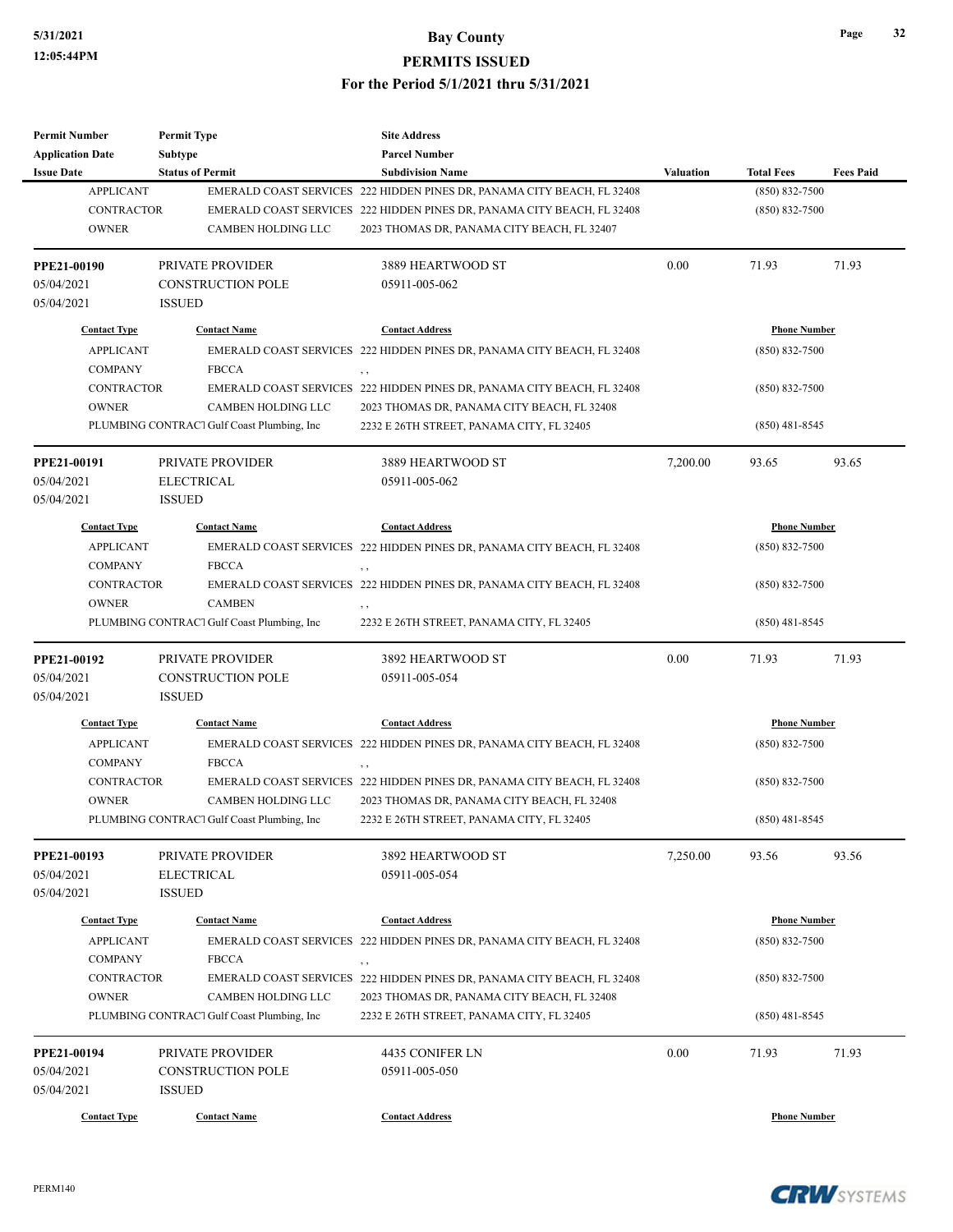## **5/31/2021 Bay County**

**PERMITS ISSUED**

### **For the Period 5/1/2021 thru 5/31/2021**

| <b>Application Date</b> | Subtype                  | <b>Parcel Number</b>                                                           |                  |                     |                  |
|-------------------------|--------------------------|--------------------------------------------------------------------------------|------------------|---------------------|------------------|
| <b>Issue Date</b>       | <b>Status of Permit</b>  | <b>Subdivision Name</b>                                                        | <b>Valuation</b> | <b>Total Fees</b>   | <b>Fees Paid</b> |
| <b>APPLICANT</b>        |                          | EMERALD COAST SERVICES 222 HIDDEN PINES DR, PANAMA CITY BEACH, FL 32408        |                  | $(850) 832 - 7500$  |                  |
| <b>COMPANY</b>          | <b>FBCCA</b>             | , ,                                                                            |                  |                     |                  |
| <b>CONTRACTOR</b>       |                          | EMERALD COAST SERVICES 222 HIDDEN PINES DR, PANAMA CITY BEACH, FL 32408        |                  | $(850) 832 - 7500$  |                  |
| <b>OWNER</b>            | CAMBEN HOLDING LLC       | 2023 THOMAS DR, PANAMA CITY BEACH, FL 32408                                    |                  |                     |                  |
| PPE21-00195             | PRIVATE PROVIDER         | 4435 CONIFER LN                                                                | 7,000.00         | 93.65               | 93.65            |
| 05/04/2021              | <b>ELECTRICAL</b>        | 05911-005-050                                                                  |                  |                     |                  |
| 05/04/2021              | <b>ISSUED</b>            |                                                                                |                  |                     |                  |
| <b>Contact Type</b>     | <b>Contact Name</b>      | <b>Contact Address</b>                                                         |                  | <b>Phone Number</b> |                  |
| <b>APPLICANT</b>        |                          | EMERALD COAST SERVICES 222 HIDDEN PINES DR, PANAMA CITY BEACH, FL 32408        |                  | $(850) 832 - 7500$  |                  |
| <b>COMPANY</b>          | <b>FBCCA</b>             |                                                                                |                  |                     |                  |
| <b>CONTRACTOR</b>       |                          | , ,<br>EMERALD COAST SERVICES 222 HIDDEN PINES DR, PANAMA CITY BEACH, FL 32408 |                  | $(850) 832 - 7500$  |                  |
| <b>OWNER</b>            | CAMBEN HOLDING LLC       | 2023 THOMAS DR, PANAMA CITY BEACH, FL 32408                                    |                  |                     |                  |
|                         |                          |                                                                                |                  |                     |                  |
| PPE21-00196             | PRIVATE PROVIDER         | 4411 CONIFER LN                                                                | 0.00             | 71.93               | 71.93            |
| 05/04/2021              | <b>CONSTRUCTION POLE</b> | 05911-005-038                                                                  |                  |                     |                  |
| 05/04/2021              | <b>ISSUED</b>            |                                                                                |                  |                     |                  |
| <b>Contact Type</b>     | <b>Contact Name</b>      | <b>Contact Address</b>                                                         |                  | <b>Phone Number</b> |                  |
| <b>APPLICANT</b>        |                          | EMERALD COAST SERVICES 222 HIDDEN PINES DR, PANAMA CITY BEACH, FL 32408        |                  | $(850) 832 - 7500$  |                  |
| <b>COMPANY</b>          | <b>FBCCA</b>             | , ,                                                                            |                  |                     |                  |
| <b>CONTRACTOR</b>       |                          | EMERALD COAST SERVICES 222 HIDDEN PINES DR, PANAMA CITY BEACH, FL 32408        |                  | $(850) 832 - 7500$  |                  |
| <b>OWNER</b>            | CAMBEN HOLDING LLC       | 2023 THOMAS DR, PANAMA CITY BEACH, FL 32408                                    |                  |                     |                  |
|                         |                          |                                                                                |                  |                     |                  |
| PPE21-00197             | PRIVATE PROVIDER         | 4411 CONIFER LN                                                                | 7,000.00         | 93.65               | 93.65            |
| 05/04/2021              | <b>ELECTRICAL</b>        | 05911-005-038                                                                  |                  |                     |                  |
| 05/04/2021              | <b>ISSUED</b>            |                                                                                |                  |                     |                  |
| <b>Contact Type</b>     | <b>Contact Name</b>      | <b>Contact Address</b>                                                         |                  | <b>Phone Number</b> |                  |
| <b>APPLICANT</b>        |                          | EMERALD COAST SERVICES 222 HIDDEN PINES DR, PANAMA CITY BEACH, FL 32408        |                  | $(850) 832 - 7500$  |                  |
| <b>COMPANY</b>          | <b>FBCCA</b>             | , ,                                                                            |                  |                     |                  |
| <b>CONTRACTOR</b>       |                          | EMERALD COAST SERVICES 222 HIDDEN PINES DR, PANAMA CITY BEACH, FL 32408        |                  | $(850) 832 - 7500$  |                  |
| <b>OWNER</b>            | CAMBEN HOLDING LLC       | 2023 THOMAS DR, PANAMA CITY BEACH, FL 32408                                    |                  |                     |                  |
| PPE21-00198             | PRIVATE PROVIDER         | <b>153 MARTINGALE LOOP</b>                                                     | 0.00             | 71.93               | 71.93            |
| 05/07/2021              | <b>CONSTRUCTION POLE</b> | 11281-250-260                                                                  |                  |                     |                  |
| 05/10/2021              | <b>ISSUED</b>            |                                                                                |                  |                     |                  |
| <b>Contact Type</b>     | <b>Contact Name</b>      | <b>Contact Address</b>                                                         |                  | <b>Phone Number</b> |                  |
| <b>APPLICANT</b>        |                          | JOEL A. RICHARDSON ELECT 360 ADAMS AVENUE, VALPARAISO, FL 32580                |                  | $(850)$ 678-2584    |                  |
| <b>CONTRACTOR</b>       |                          | JOEL A. RICHARDSON ELECT 360 ADAMS AVENUE, VALPARAISO, FL 32580                |                  | $(850)$ 678-2584    |                  |
| <b>OWNER</b>            | D.R. HORTON, INC.        | 25366 PROFIT DR, DAPHNE, AL 36526                                              |                  |                     |                  |
| <b>PPE21-00199</b>      | PRIVATE PROVIDER         | <b>153 MARTINGALE LOOP</b>                                                     | 0.00             | 94.66               | 94.66            |
| 05/07/2021              | <b>ELECTRICAL</b>        | 11281-250-260                                                                  |                  |                     |                  |
| 05/10/2021              | <b>ISSUED</b>            |                                                                                |                  |                     |                  |
| <b>Contact Type</b>     | <b>Contact Name</b>      | <b>Contact Address</b>                                                         |                  | <b>Phone Number</b> |                  |
| <b>APPLICANT</b>        |                          | JOEL A. RICHARDSON ELECT 360 ADAMS AVENUE, VALPARAISO, FL 32580                |                  | $(850)$ 678-2584    |                  |
| <b>CONTRACTOR</b>       |                          | JOEL A. RICHARDSON ELECT 360 ADAMS AVENUE, VALPARAISO, FL 32580                |                  | $(850)$ 678-2584    |                  |
| <b>OWNER</b>            | D.R. HORTON, INC.        | 25366 PROFIT DR, DAPHNE, AL 36526                                              |                  |                     |                  |
|                         |                          |                                                                                |                  |                     |                  |
| PPE21-00200             | PRIVATE PROVIDER         | <b>161 MARTINGALE LOOP</b>                                                     | 0.00             | 71.93               | 71.93            |
| 05/07/2021              | <b>CONSTRUCTION POLE</b> | 11281-250-240                                                                  |                  |                     |                  |

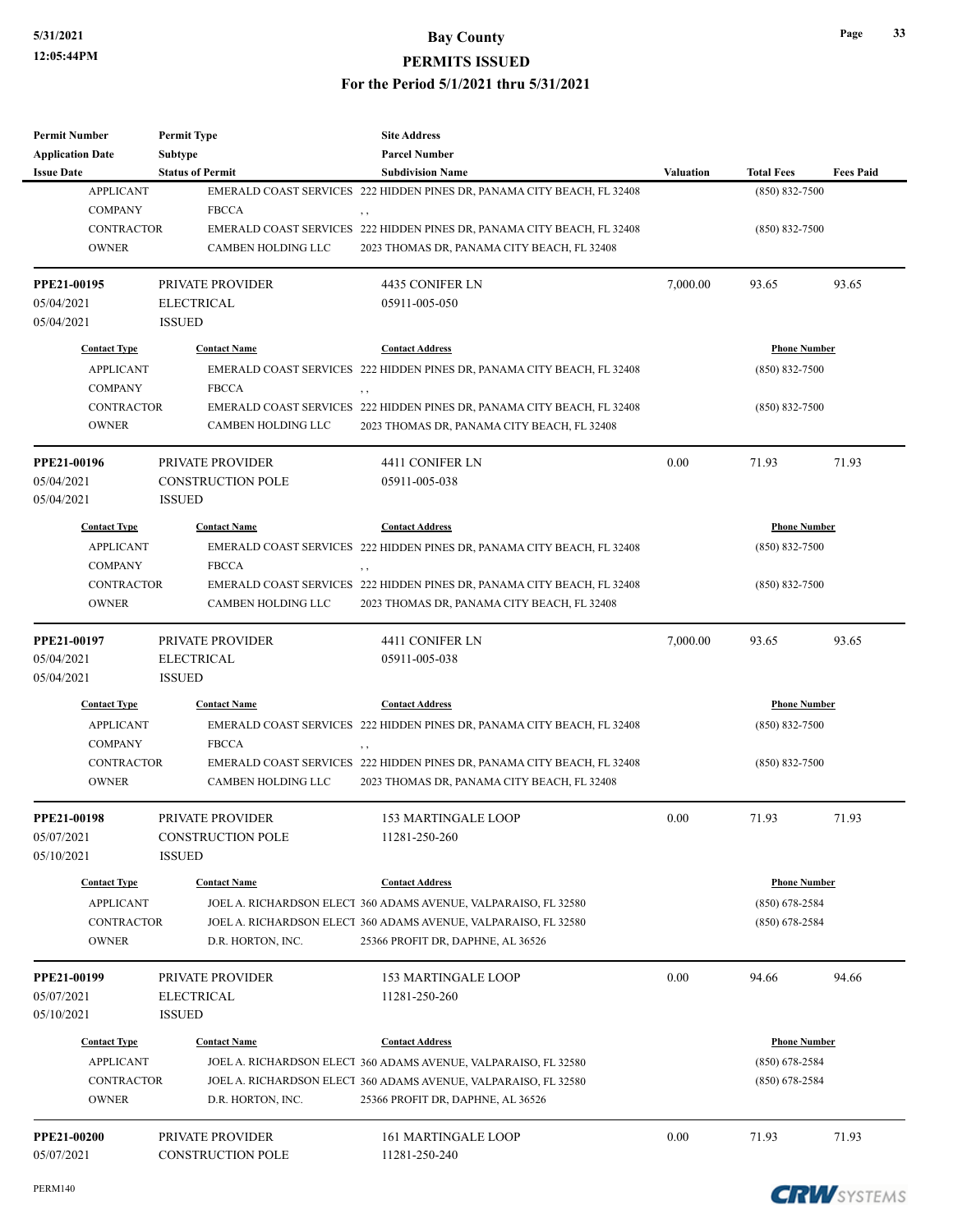| <b>Permit Number</b>      | <b>Permit Type</b>                    | <b>Site Address</b>                                             |                  |                     |                  |
|---------------------------|---------------------------------------|-----------------------------------------------------------------|------------------|---------------------|------------------|
| <b>Application Date</b>   | <b>Subtype</b>                        | <b>Parcel Number</b>                                            |                  |                     |                  |
| <b>Issue Date</b>         | <b>Status of Permit</b>               | <b>Subdivision Name</b>                                         | <b>Valuation</b> | <b>Total Fees</b>   | <b>Fees Paid</b> |
| 05/10/2021                | <b>ISSUED</b>                         |                                                                 |                  |                     |                  |
| <b>Contact Type</b>       | <b>Contact Name</b>                   | <b>Contact Address</b>                                          |                  | <b>Phone Number</b> |                  |
| <b>APPLICANT</b>          |                                       | JOEL A. RICHARDSON ELECT 360 ADAMS AVENUE, VALPARAISO, FL 32580 |                  | $(850) 678 - 2584$  |                  |
| <b>CONTRACTOR</b>         |                                       | JOEL A. RICHARDSON ELECT 360 ADAMS AVENUE, VALPARAISO, FL 32580 |                  | $(850)$ 678-2584    |                  |
| <b>OWNER</b>              | D.R. HORTON, INC.                     | 25366 PROFIT DR, DAPHNE, AL 36526                               |                  |                     |                  |
|                           |                                       |                                                                 |                  |                     |                  |
| PPE21-00201               | PRIVATE PROVIDER                      | <b>161 MARTINGALE LOOP</b>                                      | 0.00             | 99.17               | 99.17            |
| 05/07/2021                | <b>ELECTRICAL</b>                     | 11281-250-240                                                   |                  |                     |                  |
| 05/10/2021                | <b>ISSUED</b>                         |                                                                 |                  |                     |                  |
| <b>Contact Type</b>       | <b>Contact Name</b>                   | <b>Contact Address</b>                                          |                  | <b>Phone Number</b> |                  |
| <b>APPLICANT</b>          |                                       | JOEL A. RICHARDSON ELECT 360 ADAMS AVENUE, VALPARAISO, FL 32580 |                  | $(850)$ 678-2584    |                  |
| <b>CONTRACTOR</b>         |                                       | JOEL A. RICHARDSON ELECT 360 ADAMS AVENUE, VALPARAISO, FL 32580 |                  | $(850)$ 678-2584    |                  |
| <b>OWNER</b>              | D.R. HORTON, INC.                     | 25366 PROFIT DR, DAPHNE, AL 36526                               |                  |                     |                  |
|                           |                                       |                                                                 |                  |                     |                  |
| <b>PPE21-00202</b>        | PRIVATE PROVIDER                      | <b>184 MARTINGALE LOOP</b>                                      | 0.00             | 71.93               | 71.93            |
| 05/07/2021                | <b>CONSTRUCTION POLE</b>              | 11281-250-440                                                   |                  |                     |                  |
| 05/10/2021                | <b>ISSUED</b>                         |                                                                 |                  |                     |                  |
| <b>Contact Type</b>       | <b>Contact Name</b>                   | <b>Contact Address</b>                                          |                  | <b>Phone Number</b> |                  |
|                           |                                       |                                                                 |                  |                     |                  |
| <b>APPLICANT</b>          |                                       | JOEL A. RICHARDSON ELECT 360 ADAMS AVENUE, VALPARAISO, FL 32580 |                  | $(850)$ 678-2584    |                  |
| <b>CONTRACTOR</b>         |                                       | JOEL A. RICHARDSON ELECT 360 ADAMS AVENUE, VALPARAISO, FL 32580 |                  | $(850)$ 678-2584    |                  |
| <b>OWNER</b>              | D.R. HORTON, INC.                     | 25366 PROFIT DR, DAPHNE, AL 36526                               |                  |                     |                  |
| <b>PPE21-00203</b>        | PRIVATE PROVIDER                      | <b>184 MARTINGALE LOOP</b>                                      | 0.00             | 99.17               | 99.17            |
| 05/07/2021                | <b>ELECTRICAL</b>                     | 11281-250-440                                                   |                  |                     |                  |
| 05/10/2021                | <b>ISSUED</b>                         |                                                                 |                  |                     |                  |
|                           |                                       |                                                                 |                  |                     |                  |
| <b>Contact Type</b>       | <b>Contact Name</b>                   | <b>Contact Address</b>                                          |                  | <b>Phone Number</b> |                  |
| <b>APPLICANT</b>          |                                       | JOEL A. RICHARDSON ELECT 360 ADAMS AVENUE, VALPARAISO, FL 32580 |                  | $(850)$ 678-2584    |                  |
| <b>CONTRACTOR</b>         |                                       | JOEL A. RICHARDSON ELECT 360 ADAMS AVENUE, VALPARAISO, FL 32580 |                  | $(850)$ 678-2584    |                  |
| <b>OWNER</b>              | D.R. HORTON, INC.                     | 25366 PROFIT DR, DAPHNE, AL 36526                               |                  |                     |                  |
| PPE21-00204               | PRIVATE PROVIDER                      | <b>188 MARTINGALE LOOP</b>                                      | 0.00             | 71.93               | 71.93            |
| 05/07/2021                | <b>CONSTRUCTION POLE</b>              | 11281-250-430                                                   |                  |                     |                  |
| 05/10/2021                | <b>ISSUED</b>                         |                                                                 |                  |                     |                  |
|                           |                                       |                                                                 |                  |                     |                  |
| <b>Contact Type</b>       | <b>Contact Name</b>                   | <b>Contact Address</b>                                          |                  | <b>Phone Number</b> |                  |
| <b>APPLICANT</b>          |                                       | JOEL A. RICHARDSON ELECT 360 ADAMS AVENUE, VALPARAISO, FL 32580 |                  | $(850)$ 678-2584    |                  |
| CONTRACTOR                |                                       | JOEL A. RICHARDSON ELECT 360 ADAMS AVENUE, VALPARAISO, FL 32580 |                  | $(850)$ 678-2584    |                  |
| <b>OWNER</b>              | D.R. HORTON, INC.                     | 25366 PROFIT DR, DAPHNE, AL 36526                               |                  |                     |                  |
|                           |                                       |                                                                 |                  |                     |                  |
| PPE21-00205<br>05/07/2021 | PRIVATE PROVIDER<br><b>ELECTRICAL</b> | <b>188 MARTINGALE LOOP</b><br>11281-250-430                     | 0.00             | 94.66               | 94.66            |
| 05/10/2021                | <b>ISSUED</b>                         |                                                                 |                  |                     |                  |
|                           |                                       |                                                                 |                  |                     |                  |
| <b>Contact Type</b>       | <b>Contact Name</b>                   | <b>Contact Address</b>                                          |                  | <b>Phone Number</b> |                  |
| <b>APPLICANT</b>          |                                       | JOEL A. RICHARDSON ELECT 360 ADAMS AVENUE, VALPARAISO, FL 32580 |                  | $(850)$ 678-2584    |                  |
| CONTRACTOR                |                                       | JOEL A. RICHARDSON ELECT 360 ADAMS AVENUE, VALPARAISO, FL 32580 |                  | $(850)$ 678-2584    |                  |
| <b>OWNER</b>              | D.R. HORTON, INC.                     | 25366 PROFIT DR, DAPHNE, AL 36526                               |                  |                     |                  |
|                           |                                       |                                                                 |                  |                     |                  |
| <b>PPE21-00206</b>        | PRIVATE PROVIDER                      | <b>192 MARTINGALE LOOP</b>                                      | 0.00             | 71.93               | 71.93            |
| 05/07/2021                | <b>CONSTRUCTION POLE</b>              | 11281-250-420                                                   |                  |                     |                  |
| 05/10/2021                | <b>ISSUED</b>                         |                                                                 |                  |                     |                  |

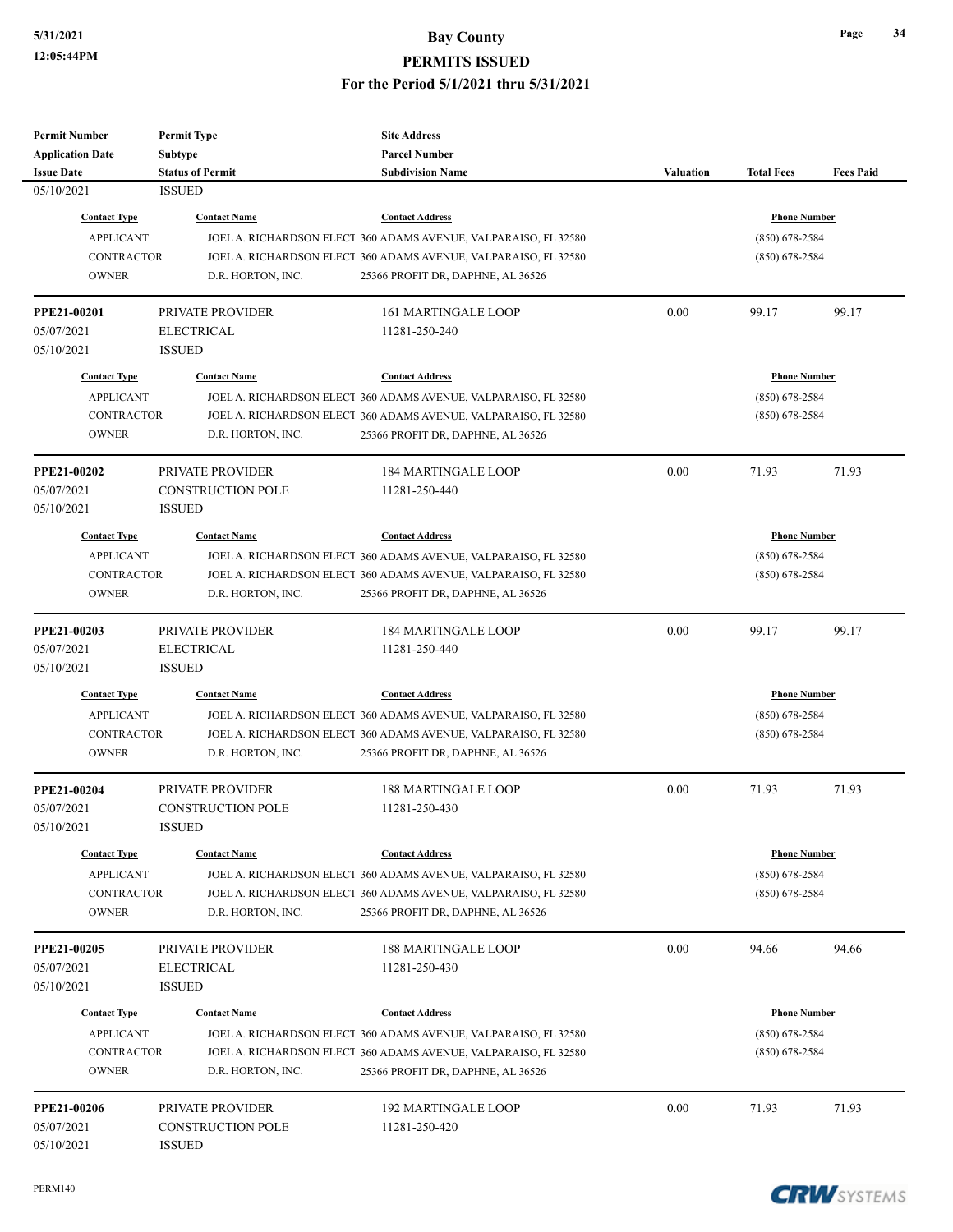| <b>Permit Number</b>      | <b>Permit Type</b>                    | <b>Site Address</b>                                             |                  |                     |                  |
|---------------------------|---------------------------------------|-----------------------------------------------------------------|------------------|---------------------|------------------|
| <b>Application Date</b>   | <b>Subtype</b>                        | <b>Parcel Number</b>                                            |                  |                     |                  |
| <b>Issue Date</b>         | <b>Status of Permit</b>               | <b>Subdivision Name</b>                                         | <b>Valuation</b> | <b>Total Fees</b>   | <b>Fees Paid</b> |
| <b>Contact Type</b>       | <b>Contact Name</b>                   | <b>Contact Address</b>                                          |                  | <b>Phone Number</b> |                  |
| <b>APPLICANT</b>          |                                       | JOEL A. RICHARDSON ELECT 360 ADAMS AVENUE, VALPARAISO, FL 32580 |                  | $(850)$ 678-2584    |                  |
| <b>CONTRACTOR</b>         |                                       | JOEL A. RICHARDSON ELECT 360 ADAMS AVENUE, VALPARAISO, FL 32580 |                  | $(850)$ 678-2584    |                  |
| <b>OWNER</b>              | D.R. HORTON, INC.                     | 25366 PROFIT DR, DAPHNE, AL 36526                               |                  |                     |                  |
| PPE21-00207               | PRIVATE PROVIDER                      | <b>192 MARTINGALE LOOP</b>                                      | 0.00             | 99.22               | 99.22            |
| 05/07/2021                | <b>ELECTRICAL</b>                     | 11281-250-420                                                   |                  |                     |                  |
| 05/10/2021                | <b>ISSUED</b>                         |                                                                 |                  |                     |                  |
| <b>Contact Type</b>       | <b>Contact Name</b>                   | <b>Contact Address</b>                                          |                  | <b>Phone Number</b> |                  |
| <b>APPLICANT</b>          |                                       | JOEL A. RICHARDSON ELECT 360 ADAMS AVENUE, VALPARAISO, FL 32580 |                  | $(850)$ 678-2584    |                  |
| <b>CONTRACTOR</b>         |                                       | JOEL A. RICHARDSON ELECT 360 ADAMS AVENUE, VALPARAISO, FL 32580 |                  | $(850)$ 678-2584    |                  |
|                           |                                       |                                                                 |                  |                     |                  |
| <b>OWNER</b>              | D.R. HORTON, INC.                     | 25366 PROFIT DR, DAPHNE, AL 36526                               |                  |                     |                  |
| PPE21-00208               | PRIVATE PROVIDER                      | 549 COVE VILLA ST                                               | 300.00           | 71.93               | 71.93            |
| 05/10/2021                | <b>CONSTRUCTION POLE</b>              | 27541-500-032                                                   |                  |                     |                  |
| 05/10/2021                | <b>ISSUED</b>                         |                                                                 |                  |                     |                  |
| <b>Contact Type</b>       | <b>Contact Name</b>                   | <b>Contact Address</b>                                          |                  | <b>Phone Number</b> |                  |
| <b>APPLICANT</b>          |                                       | JOEL A. RICHARDSON ELECT 360 ADAMS AVENUE, VALPARAISO, FL 32580 |                  | $(850)$ 678-2584    |                  |
| <b>CONTRACTOR</b>         |                                       | JOEL A. RICHARDSON ELECT 360 ADAMS AVENUE, VALPARAISO, FL 32580 |                  | $(850) 678 - 2584$  |                  |
| <b>OWNER</b>              | D.R. HORTON, INC.                     | 25366 PROFIT DRIVE, DAPHNE, AL 36526                            |                  |                     |                  |
|                           |                                       |                                                                 |                  |                     |                  |
| PPE21-00209               | PRIVATE PROVIDER                      | 6615 BUTTON BUCK TRL                                            | 0.00             | 71.93               | 71.93            |
| 05/10/2021                | <b>CONSTRUCTION POLE</b>              | 32611-772-000                                                   |                  |                     |                  |
| 05/10/2021                | <b>ISSUED</b>                         |                                                                 |                  |                     |                  |
| <b>Contact Type</b>       | <b>Contact Name</b>                   | <b>Contact Address</b>                                          |                  | <b>Phone Number</b> |                  |
| <b>APPLICANT</b>          |                                       | JOEL A. RICHARDSON ELECT 360 ADAMS AVENUE, VALPARAISO, FL 32580 |                  | $(850)$ 678-2584    |                  |
| <b>COMPANY</b>            | coastal code - fl bldg code comp,     |                                                                 |                  |                     |                  |
| <b>CONTRACTOR</b>         |                                       | JOEL A. RICHARDSON ELECT 360 ADAMS AVENUE, VALPARAISO, FL 32580 |                  | $(850)$ 678-2584    |                  |
| <b>OWNER</b>              | HAMPTON, ROBERT L                     | PO BOX 9061, PANAMA CITY, FL 32417                              |                  |                     |                  |
| PPE21-00210               | <b>PRIVATE PROVIDER</b>               | <b>6615 BUTTON BUCK TRL</b>                                     | 0.00             | 89.91               | 89.91            |
| 05/10/2021                | <b>ELECTRICAL</b>                     | 32611-772-000                                                   |                  |                     |                  |
| 05/10/2021                | <b>ISSUED</b>                         |                                                                 |                  |                     |                  |
| <b>Contact Type</b>       | <b>Contact Name</b>                   | <b>Contact Address</b>                                          |                  | <b>Phone Number</b> |                  |
| <b>APPLICANT</b>          |                                       | JOEL A. RICHARDSON ELECT 360 ADAMS AVENUE, VALPARAISO, FL 32580 |                  | $(850)$ 678-2584    |                  |
| <b>COMPANY</b>            | coastal code - fl bldg code comp,     |                                                                 |                  |                     |                  |
| <b>CONTRACTOR</b>         |                                       | JOEL A. RICHARDSON ELECT 360 ADAMS AVENUE, VALPARAISO, FL 32580 |                  | $(850)$ 678-2584    |                  |
| <b>OWNER</b>              |                                       |                                                                 |                  |                     |                  |
|                           | HAMPTON, ROBERT L                     | PO BOX 9061, PANAMA CITY, FL 32417                              |                  |                     |                  |
| PPE21-00211               | PRIVATE PROVIDER                      | 330 EMERALD COVE ST                                             | 0.00             | 71.93               | 71.93            |
| 05/10/2021                | <b>CONSTRUCTION POLE</b>              | 27541-500-064                                                   |                  |                     |                  |
| 05/10/2021                | <b>ISSUED</b>                         |                                                                 |                  |                     |                  |
| <b>Contact Type</b>       | <b>Contact Name</b>                   | <b>Contact Address</b>                                          |                  | <b>Phone Number</b> |                  |
| <b>APPLICANT</b>          |                                       | JOEL A. RICHARDSON ELECT 360 ADAMS AVENUE, VALPARAISO, FL 32580 |                  | $(850)$ 678-2584    |                  |
| <b>CONTRACTOR</b>         |                                       | JOEL A. RICHARDSON ELECT 360 ADAMS AVENUE, VALPARAISO, FL 32580 |                  | $(850)$ 678-2584    |                  |
| <b>OWNER</b>              | D.R. HORTON, INC.                     | 25366 PROFIT DRIVE, DAPHNE, AL 36526                            |                  |                     |                  |
|                           |                                       |                                                                 |                  |                     |                  |
| PPE21-00212<br>05/10/2021 | PRIVATE PROVIDER<br><b>ELECTRICAL</b> | 330 EMERALD COVE ST<br>27541-500-064                            | 0.00             | 95.50               | 95.50            |
| 05/10/2021                | <b>ISSUED</b>                         |                                                                 |                  |                     |                  |
|                           |                                       |                                                                 |                  |                     |                  |

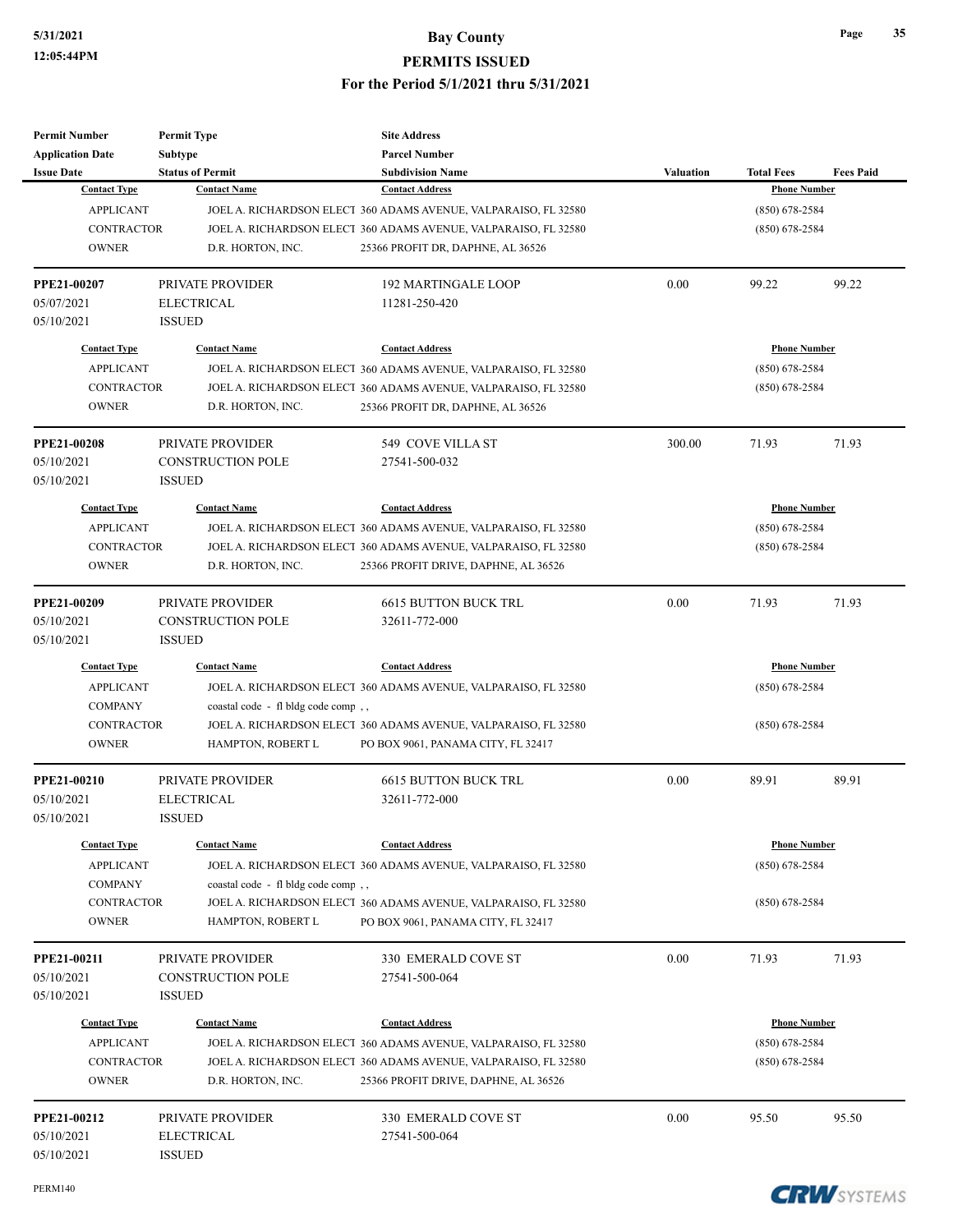| <b>Permit Number</b>    | <b>Permit Type</b>       | <b>Site Address</b>                                             |                  |                     |                  |
|-------------------------|--------------------------|-----------------------------------------------------------------|------------------|---------------------|------------------|
| <b>Application Date</b> | <b>Subtype</b>           | <b>Parcel Number</b>                                            |                  |                     |                  |
| <b>Issue Date</b>       | <b>Status of Permit</b>  | <b>Subdivision Name</b>                                         | <b>Valuation</b> | <b>Total Fees</b>   | <b>Fees Paid</b> |
| <b>Contact Type</b>     | <b>Contact Name</b>      | <b>Contact Address</b>                                          |                  | <b>Phone Number</b> |                  |
| <b>APPLICANT</b>        |                          | JOEL A. RICHARDSON ELECT 360 ADAMS AVENUE, VALPARAISO, FL 32580 |                  | $(850)$ 678-2584    |                  |
| <b>CONTRACTOR</b>       |                          | JOEL A. RICHARDSON ELECT 360 ADAMS AVENUE, VALPARAISO, FL 32580 |                  | $(850)$ 678-2584    |                  |
| <b>OWNER</b>            | D.R. HORTON, INC.        | 25366 PROFIT DRIVE, DAPHNE, AL 36526                            |                  |                     |                  |
| PPE21-00213             | <b>PRIVATE PROVIDER</b>  | 334 EMERALD COVE ST                                             | 0.00             | 71.93               | 71.93            |
| 05/10/2021              | <b>CONSTRUCTION POLE</b> | 27541-500-066                                                   |                  |                     |                  |
| 05/10/2021              | <b>ISSUED</b>            |                                                                 |                  |                     |                  |
| <b>Contact Type</b>     | <b>Contact Name</b>      | <b>Contact Address</b>                                          |                  | <b>Phone Number</b> |                  |
| <b>APPLICANT</b>        |                          | JOEL A. RICHARDSON ELECT 360 ADAMS AVENUE, VALPARAISO, FL 32580 |                  | $(850)$ 678-2584    |                  |
| <b>CONTRACTOR</b>       |                          | JOEL A. RICHARDSON ELECT 360 ADAMS AVENUE, VALPARAISO, FL 32580 |                  | $(850)$ 678-2584    |                  |
| <b>OWNER</b>            | D.R. HORTON, INC.        | 25366 PROFIT DRIVE, DAPHNE, AL 36526                            |                  |                     |                  |
| PPE21-00214             | PRIVATE PROVIDER         | 334 EMERALD COVE ST                                             | 0.00             | 91.33               | 91.33            |
| 05/10/2021              | <b>ELECTRICAL</b>        | 27541-500-066                                                   |                  |                     |                  |
| 05/10/2021              | <b>ISSUED</b>            |                                                                 |                  |                     |                  |
| <b>Contact Type</b>     | <b>Contact Name</b>      | <b>Contact Address</b>                                          |                  | <b>Phone Number</b> |                  |
| <b>APPLICANT</b>        |                          | JOEL A. RICHARDSON ELECT 360 ADAMS AVENUE, VALPARAISO, FL 32580 |                  | $(850)$ 678-2584    |                  |
| <b>CONTRACTOR</b>       |                          | JOEL A. RICHARDSON ELECT 360 ADAMS AVENUE, VALPARAISO, FL 32580 |                  | $(850) 678 - 2584$  |                  |
| <b>OWNER</b>            | D.R. HORTON, INC.        | 25366 PROFIT DRIVE, DAPHNE, AL 36526                            |                  |                     |                  |
| PPE21-00215             | PRIVATE PROVIDER         | 528 COVE VILLA ST                                               | 0.00             | 71.93               | 71.93            |
| 05/10/2021              | <b>CONSTRUCTION POLE</b> | 27541-500-016                                                   |                  |                     |                  |
| 05/10/2021              | <b>ISSUED</b>            |                                                                 |                  |                     |                  |
| <b>Contact Type</b>     | <b>Contact Name</b>      | <b>Contact Address</b>                                          |                  | <b>Phone Number</b> |                  |
| <b>APPLICANT</b>        |                          | JOEL A. RICHARDSON ELECT 360 ADAMS AVENUE, VALPARAISO, FL 32580 |                  | $(850)$ 678-2584    |                  |
| <b>CONTRACTOR</b>       |                          | JOEL A. RICHARDSON ELECT 360 ADAMS AVENUE, VALPARAISO, FL 32580 |                  | $(850)$ 678-2584    |                  |
| <b>OWNER</b>            | D.R. HORTON, INC.        | 25366 PROFIT DRIVE, DAPHNE, AL 36526                            |                  |                     |                  |
| PPE21-00216             | PRIVATE PROVIDER         | 528 COVE VILLA ST                                               | 0.00             | 92.02               | 92.02            |
| 05/10/2021              | <b>ELECTRICAL</b>        | 27541-500-016                                                   |                  |                     |                  |
| 05/10/2021              | <b>ISSUED</b>            |                                                                 |                  |                     |                  |
| <b>Contact Type</b>     | <b>Contact Name</b>      | <b>Contact Address</b>                                          |                  | <b>Phone Number</b> |                  |
| <b>APPLICANT</b>        |                          | JOEL A. RICHARDSON ELECT 360 ADAMS AVENUE, VALPARAISO, FL 32580 |                  | $(850)$ 678-2584    |                  |
| <b>CONTRACTOR</b>       |                          | JOEL A. RICHARDSON ELECT 360 ADAMS AVENUE, VALPARAISO, FL 32580 |                  | $(850)$ 678-2584    |                  |
| <b>OWNER</b>            | D.R. HORTON, INC.        | 25366 PROFIT DRIVE, DAPHNE, AL 36526                            |                  |                     |                  |
| PPE21-00217             | PRIVATE PROVIDER         | 553 COVE VILLA ST                                               | 0.00             | 71.93               | 71.93            |
| 05/10/2021              | CONSTRUCTION POLE        | 27541-500-030                                                   |                  |                     |                  |
| 05/10/2021              | <b>ISSUED</b>            |                                                                 |                  |                     |                  |
| <b>Contact Type</b>     | <b>Contact Name</b>      | <b>Contact Address</b>                                          |                  | <b>Phone Number</b> |                  |
| <b>APPLICANT</b>        |                          | JOEL A. RICHARDSON ELECT 360 ADAMS AVENUE, VALPARAISO, FL 32580 |                  | $(850)$ 678-2584    |                  |
| <b>CONTRACTOR</b>       |                          | JOEL A. RICHARDSON ELECT 360 ADAMS AVENUE, VALPARAISO, FL 32580 |                  | $(850)$ 678-2584    |                  |
| <b>OWNER</b>            | D.R. HORTON, INC.        | 25366 PROFIT DRIVE, DAPHNE, AL 36526                            |                  |                     |                  |
| PPE21-00218             | PRIVATE PROVIDER         | 553 COVE VILLA ST                                               | 0.00             | 93.99               | 93.99            |
| 05/10/2021              | <b>ELECTRICAL</b>        | 27541-500-030                                                   |                  |                     |                  |
| 05/10/2021              | <b>ISSUED</b>            |                                                                 |                  |                     |                  |
| <b>Contact Type</b>     | <b>Contact Name</b>      | <b>Contact Address</b>                                          |                  | <b>Phone Number</b> |                  |

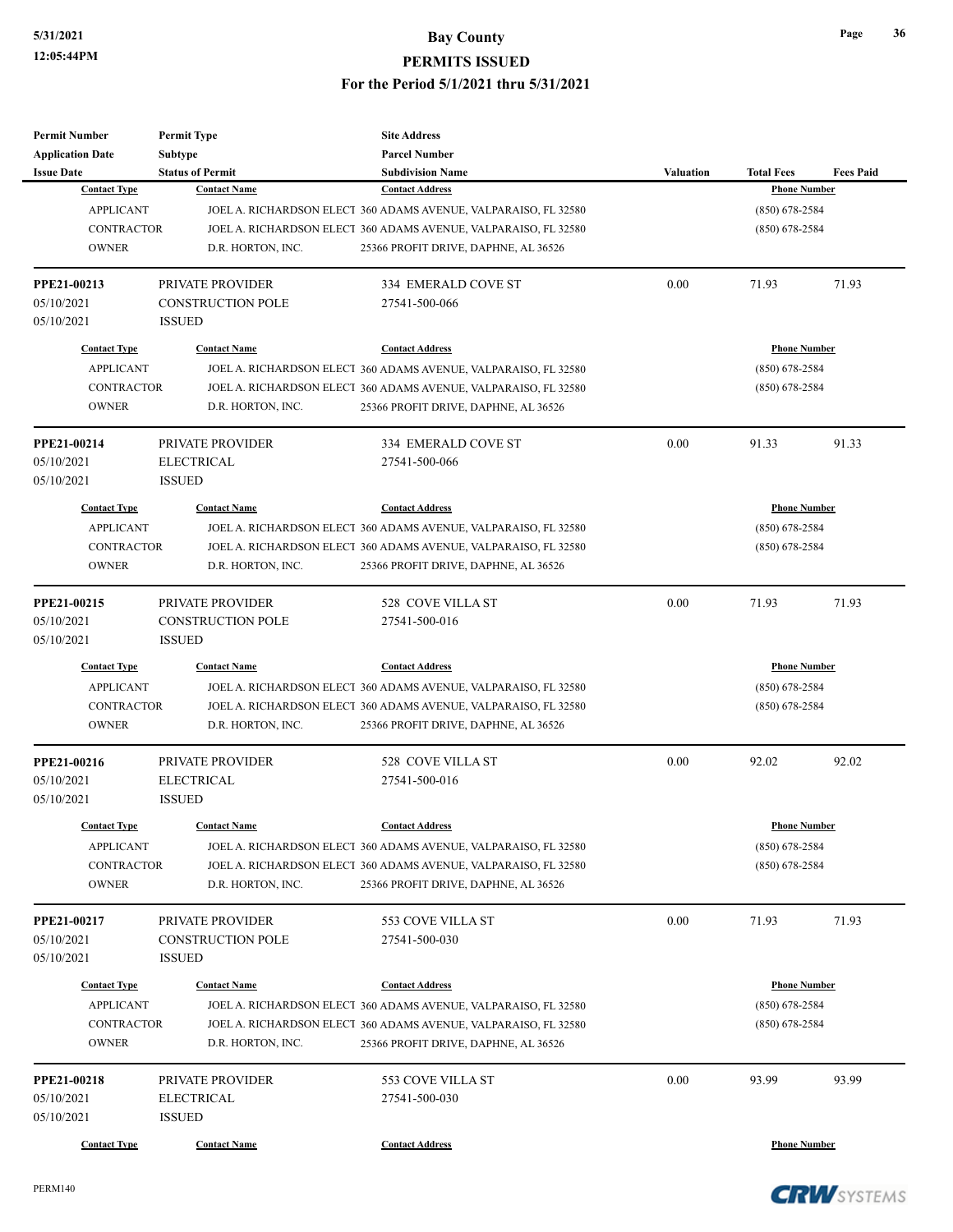| <b>Permit Number</b>                    | <b>Permit Type</b>       | <b>Site Address</b>                                                                        |           |                                         |                  |
|-----------------------------------------|--------------------------|--------------------------------------------------------------------------------------------|-----------|-----------------------------------------|------------------|
| <b>Application Date</b>                 | Subtype                  | <b>Parcel Number</b>                                                                       |           |                                         |                  |
| <b>Issue Date</b><br><b>APPLICANT</b>   | <b>Status of Permit</b>  | <b>Subdivision Name</b><br>JOEL A. RICHARDSON ELECT 360 ADAMS AVENUE, VALPARAISO, FL 32580 | Valuation | <b>Total Fees</b><br>$(850) 678 - 2584$ | <b>Fees Paid</b> |
| <b>CONTRACTOR</b>                       |                          | JOEL A. RICHARDSON ELECT 360 ADAMS AVENUE, VALPARAISO, FL 32580                            |           | $(850)$ 678-2584                        |                  |
| <b>OWNER</b>                            | D.R. HORTON, INC.        | 25366 PROFIT DRIVE, DAPHNE, AL 36526                                                       |           |                                         |                  |
|                                         |                          |                                                                                            |           |                                         |                  |
| PPE21-00219                             | PRIVATE PROVIDER         | 544 COVE VILLA ST                                                                          | 0.00      | 71.93                                   | 71.93            |
| 05/10/2021                              | <b>CONSTRUCTION POLE</b> | 27541-500-024                                                                              |           |                                         |                  |
| 05/10/2021                              | <b>ISSUED</b>            |                                                                                            |           |                                         |                  |
| <b>Contact Type</b>                     | <b>Contact Name</b>      | <b>Contact Address</b>                                                                     |           | <b>Phone Number</b>                     |                  |
| <b>APPLICANT</b>                        |                          | JOEL A. RICHARDSON ELECT 360 ADAMS AVENUE, VALPARAISO, FL 32580                            |           | $(850)$ 678-2584                        |                  |
| <b>CONTRACTOR</b>                       |                          | JOEL A. RICHARDSON ELECT 360 ADAMS AVENUE, VALPARAISO, FL 32580                            |           | $(850)$ 678-2584                        |                  |
| <b>OWNER</b>                            | D.R. HORTON, INC.        | 25366 PROFIT DRIVE, DAPHNE, AL 36526                                                       |           |                                         |                  |
| <b>PPE21-00220</b>                      | PRIVATE PROVIDER         | 544 COVE VILLA ST                                                                          | 0.00      | 92.02                                   | 92.02            |
| 05/10/2021                              | <b>ELECTRICAL</b>        | 27541-500-024                                                                              |           |                                         |                  |
| 05/10/2021                              | <b>ISSUED</b>            |                                                                                            |           |                                         |                  |
| <b>Contact Type</b>                     | <b>Contact Name</b>      | <b>Contact Address</b>                                                                     |           | <b>Phone Number</b>                     |                  |
| <b>APPLICANT</b>                        |                          | JOEL A. RICHARDSON ELECT 360 ADAMS AVENUE, VALPARAISO, FL 32580                            |           | $(850)$ 678-2584                        |                  |
| <b>CONTRACTOR</b>                       |                          | JOEL A. RICHARDSON ELECT 360 ADAMS AVENUE, VALPARAISO, FL 32580                            |           | $(850)$ 678-2584                        |                  |
| <b>OWNER</b>                            | D.R. HORTON, INC.        | 25366 PROFIT DRIVE, DAPHNE, AL 36526                                                       |           |                                         |                  |
|                                         |                          |                                                                                            |           |                                         |                  |
| PPE21-00221                             | PRIVATE PROVIDER         | 552 COVE VILLA ST                                                                          | 0.00      | 71.93                                   | 71.93            |
| 05/10/2021                              | <b>CONSTRUCTION POLE</b> | 27541-500-028                                                                              |           |                                         |                  |
| 05/10/2021                              | <b>ISSUED</b>            |                                                                                            |           |                                         |                  |
| <b>Contact Type</b>                     | <b>Contact Name</b>      | <b>Contact Address</b>                                                                     |           | <b>Phone Number</b>                     |                  |
| <b>APPLICANT</b>                        |                          | JOEL A. RICHARDSON ELECT 360 ADAMS AVENUE, VALPARAISO, FL 32580                            |           | $(850)$ 678-2584                        |                  |
| <b>CONTRACTOR</b>                       |                          | JOEL A. RICHARDSON ELECT 360 ADAMS AVENUE, VALPARAISO, FL 32580                            |           | $(850)$ 678-2584                        |                  |
| <b>OWNER</b>                            | D.R. HORTON, INC.        | 25366 PROFIT DRIVE, DAPHNE, AL 36526                                                       |           |                                         |                  |
| PPE21-00222                             | PRIVATE PROVIDER         | 552 COVE VILLA ST                                                                          | 0.00      | 93.86                                   | 93.86            |
| 05/10/2021                              | <b>ELECTRICAL</b>        | 27541-500-028                                                                              |           |                                         |                  |
| 05/10/2021                              | <b>ISSUED</b>            |                                                                                            |           |                                         |                  |
| <b>Contact Type</b>                     | <b>Contact Name</b>      | <b>Contact Address</b>                                                                     |           | <b>Phone Number</b>                     |                  |
| APPLICANT                               |                          | JOEL A. RICHARDSON ELECT 360 ADAMS AVENUE, VALPARAISO, FL 32580                            |           | $(850) 678 - 2584$                      |                  |
| <b>CONTRACTOR</b>                       |                          | JOEL A. RICHARDSON ELECT 360 ADAMS AVENUE, VALPARAISO, FL 32580                            |           | $(850)$ 678-2584                        |                  |
| <b>OWNER</b>                            | D.R. HORTON, INC.        | 25366 PROFIT DRIVE, DAPHNE, AL 36526                                                       |           |                                         |                  |
| PPE21-00223                             | PRIVATE PROVIDER         | 140 MARTINGALE LOOP                                                                        | 0.00      | 71.93                                   | 71.93            |
| 05/10/2021                              | <b>CONSTRUCTION POLE</b> | 11281-250-470                                                                              |           |                                         |                  |
| 05/10/2021                              | <b>ISSUED</b>            |                                                                                            |           |                                         |                  |
|                                         |                          |                                                                                            |           |                                         |                  |
| <b>Contact Type</b><br><b>APPLICANT</b> | <b>Contact Name</b>      | <b>Contact Address</b><br>JOEL A. RICHARDSON ELECT 360 ADAMS AVENUE, VALPARAISO, FL 32580  |           | <b>Phone Number</b><br>$(850)$ 678-2584 |                  |
| <b>CONTRACTOR</b>                       |                          | JOEL A. RICHARDSON ELECT 360 ADAMS AVENUE, VALPARAISO, FL 32580                            |           | $(850)$ 678-2584                        |                  |
| <b>OWNER</b>                            | D.R. HORTON, INC.        | 25366 PROFIT DR, DAPHNE, AL 36526                                                          |           |                                         |                  |
|                                         |                          |                                                                                            |           |                                         |                  |
| PPE21-00224                             | PRIVATE PROVIDER         | 140 MARTINGALE LOOP                                                                        | 0.00      | 99.22                                   | 99.22            |
| 05/10/2021                              | <b>ELECTRICAL</b>        | 11281-250-470                                                                              |           |                                         |                  |
| 05/10/2021                              | <b>ISSUED</b>            |                                                                                            |           |                                         |                  |
| <b>Contact Type</b>                     | <b>Contact Name</b>      | <b>Contact Address</b>                                                                     |           | <b>Phone Number</b>                     |                  |

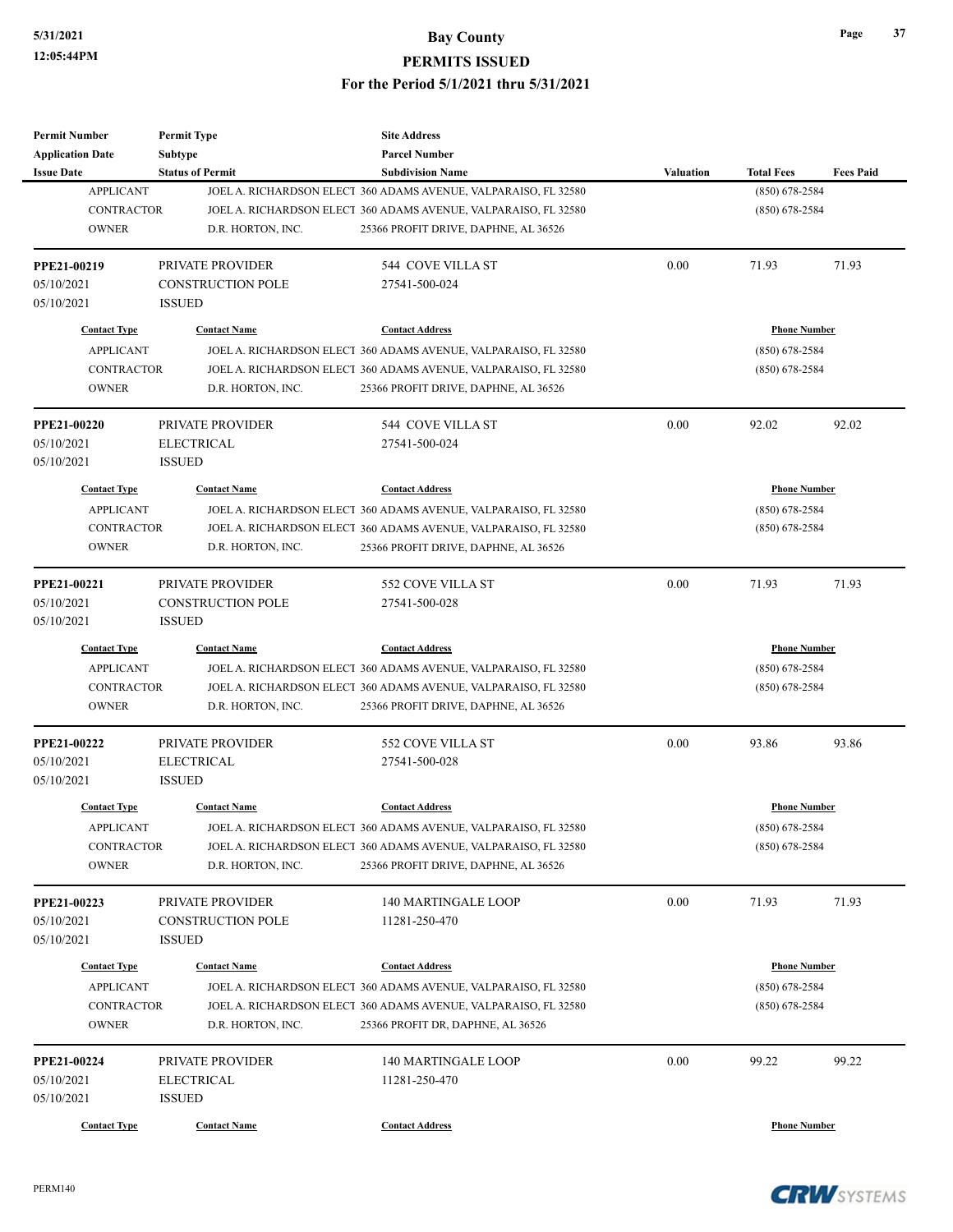| <b>Permit Number</b>    | <b>Permit Type</b>       | <b>Site Address</b>                                             |                  |                     |                  |
|-------------------------|--------------------------|-----------------------------------------------------------------|------------------|---------------------|------------------|
| <b>Application Date</b> | <b>Subtype</b>           | <b>Parcel Number</b>                                            |                  |                     |                  |
| <b>Issue Date</b>       | <b>Status of Permit</b>  | <b>Subdivision Name</b>                                         | <b>Valuation</b> | <b>Total Fees</b>   | <b>Fees Paid</b> |
| <b>APPLICANT</b>        |                          | JOEL A. RICHARDSON ELECT 360 ADAMS AVENUE, VALPARAISO, FL 32580 |                  | $(850) 678 - 2584$  |                  |
| <b>CONTRACTOR</b>       |                          | JOEL A. RICHARDSON ELECT 360 ADAMS AVENUE, VALPARAISO, FL 32580 |                  | $(850)$ 678-2584    |                  |
| <b>OWNER</b>            | D.R. HORTON, INC.        | 25366 PROFIT DR, DAPHNE, AL 36526                               |                  |                     |                  |
| <b>PPE21-00225</b>      | PRIVATE PROVIDER         | <b>144 MARTINGALE LOOP</b>                                      | 0.00             | 71.93               | 71.93            |
| 05/10/2021              | <b>CONSTRUCTION POLE</b> | 11281-250-460                                                   |                  |                     |                  |
| 05/10/2021              | <b>ISSUED</b>            |                                                                 |                  |                     |                  |
| <b>Contact Type</b>     | <b>Contact Name</b>      | <b>Contact Address</b>                                          |                  | <b>Phone Number</b> |                  |
| <b>APPLICANT</b>        |                          | JOEL A. RICHARDSON ELECT 360 ADAMS AVENUE, VALPARAISO, FL 32580 |                  | $(850)$ 678-2584    |                  |
| <b>CONTRACTOR</b>       |                          | JOEL A. RICHARDSON ELECT 360 ADAMS AVENUE, VALPARAISO, FL 32580 |                  | $(850)$ 678-2584    |                  |
| <b>OWNER</b>            | D.R. HORTON, INC.        | 25366 PROFIT DR, DAPHNE, AL 36526                               |                  |                     |                  |
| PPE21-00226             | PRIVATE PROVIDER         | <b>144 MARTINGALE LOOP</b>                                      | 0.00             | 94.66               | 94.66            |
| 05/10/2021              | <b>ELECTRICAL</b>        | 11281-250-460                                                   |                  |                     |                  |
| 05/10/2021              | <b>ISSUED</b>            |                                                                 |                  |                     |                  |
| <b>Contact Type</b>     | <b>Contact Name</b>      | <b>Contact Address</b>                                          |                  | <b>Phone Number</b> |                  |
| <b>APPLICANT</b>        |                          | JOEL A. RICHARDSON ELECT 360 ADAMS AVENUE, VALPARAISO, FL 32580 |                  | $(850)$ 678-2584    |                  |
| <b>CONTRACTOR</b>       |                          | JOEL A. RICHARDSON ELECT 360 ADAMS AVENUE, VALPARAISO, FL 32580 |                  | $(850)$ 678-2584    |                  |
| <b>OWNER</b>            | D.R. HORTON, INC.        | 25366 PROFIT DR, DAPHNE, AL 36526                               |                  |                     |                  |
|                         |                          |                                                                 |                  |                     |                  |
| PPE21-00227             | PRIVATE PROVIDER         | <b>148 MARTINGALE LOOP</b>                                      | 0.00             | 71.93               | 71.93            |
| 05/10/2021              | <b>CONSTRUCTION POLE</b> | 11281-250-450                                                   |                  |                     |                  |
| 05/10/2021              | <b>ISSUED</b>            |                                                                 |                  |                     |                  |
| <b>Contact Type</b>     | <b>Contact Name</b>      | <b>Contact Address</b>                                          |                  | <b>Phone Number</b> |                  |
| <b>APPLICANT</b>        |                          | JOEL A. RICHARDSON ELECT 360 ADAMS AVENUE, VALPARAISO, FL 32580 |                  | $(850)$ 678-2584    |                  |
| <b>CONTRACTOR</b>       |                          | JOEL A. RICHARDSON ELECT 360 ADAMS AVENUE, VALPARAISO, FL 32580 |                  | $(850)$ 678-2584    |                  |
| <b>OWNER</b>            | D.R. HORTON, INC.        | 25366 PROFIT DR, DAPHNE, AL 36526                               |                  |                     |                  |
| <b>PPE21-00228</b>      | PRIVATE PROVIDER         | <b>148 MARTINGALE LOOP</b>                                      | 0.00             | 98.01               | 98.01            |
| 05/10/2021              | <b>ELECTRICAL</b>        | 11281-250-450                                                   |                  |                     |                  |
| 05/10/2021              | <b>ISSUED</b>            |                                                                 |                  |                     |                  |
| <b>Contact Type</b>     | <b>Contact Name</b>      | <b>Contact Address</b>                                          |                  | <b>Phone Number</b> |                  |
| <b>APPLICANT</b>        |                          | JOEL A. RICHARDSON ELECT 360 ADAMS AVENUE, VALPARAISO, FL 32580 |                  | $(850) 678 - 2584$  |                  |
| CONTRACTOR              |                          | JOEL A. RICHARDSON ELECT 360 ADAMS AVENUE, VALPARAISO, FL 32580 |                  | $(850)$ 678-2584    |                  |
| <b>OWNER</b>            | D.R. HORTON, INC.        | 25366 PROFIT DR, DAPHNE, AL 36526                               |                  |                     |                  |
| PPE21-00229             | PRIVATE PROVIDER         | 6712 HARBOUR BLVD                                               | 0.00             | 71.93               | 71.93            |
| 05/11/2021              | <b>ELECTRICAL</b>        | 27338-009-275                                                   |                  |                     |                  |
| 05/12/2021              | <b>ISSUED</b>            |                                                                 |                  |                     |                  |
| <b>Contact Type</b>     | <b>Contact Name</b>      | <b>Contact Address</b>                                          |                  | <b>Phone Number</b> |                  |
| <b>APPLICANT</b>        |                          | WIRRICK ELECTRICAL CONT 213 W 34TH CT, PANAMA CITY, FL 32405    |                  | $(850) 785 - 2032$  |                  |
| CONTRACTOR              |                          | WIRRICK ELECTRICAL CONT 213 W 34TH CT, PANAMA CITY, FL 32405    |                  | $(850)$ 785-2032    |                  |
| <b>OWNER</b>            | SIMMONS, ELAINE          | 512 FLORIDA AVE, LYNN HAVEN, FL 32444                           |                  |                     |                  |
|                         |                          |                                                                 |                  |                     |                  |
| PPE21-00230             | PRIVATE PROVIDER         | 6712 HARBOUR BLVD                                               | 0.00             | 90.66               | 90.66            |
| 05/11/2021              | <b>ELECTRICAL</b>        | 27338-009-275                                                   |                  |                     |                  |
| 05/12/2021              | <b>ISSUED</b>            |                                                                 |                  |                     |                  |
| <b>Contact Type</b>     | <b>Contact Name</b>      | <b>Contact Address</b>                                          |                  | <b>Phone Number</b> |                  |

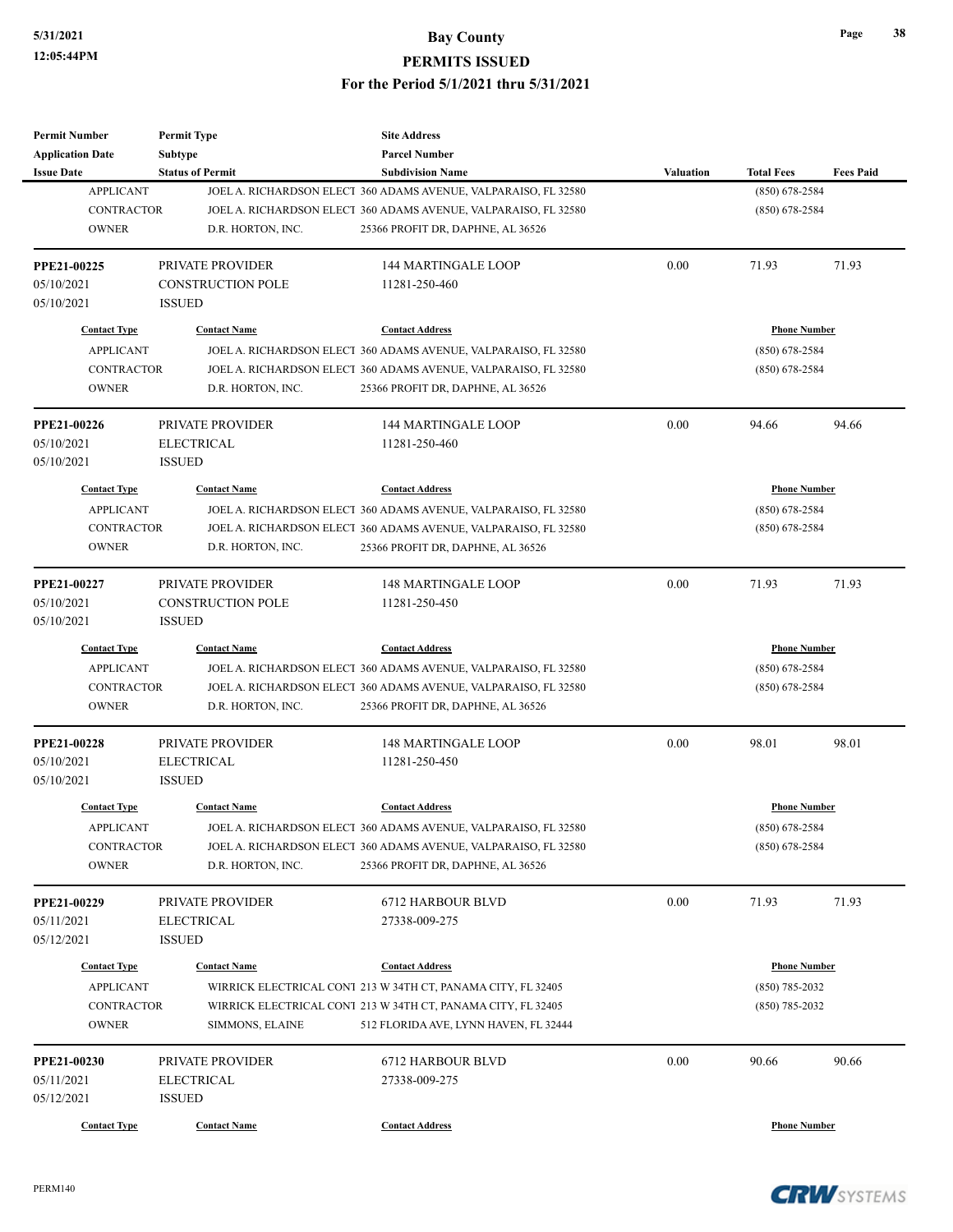| <b>Permit Number</b>                         | <b>Permit Type</b>                        | <b>Site Address</b>                                                                                                    |           |                     |                  |
|----------------------------------------------|-------------------------------------------|------------------------------------------------------------------------------------------------------------------------|-----------|---------------------|------------------|
| <b>Application Date</b><br><b>Issue Date</b> | <b>Subtype</b><br><b>Status of Permit</b> | <b>Parcel Number</b><br><b>Subdivision Name</b>                                                                        | Valuation | <b>Total Fees</b>   | <b>Fees Paid</b> |
| <b>APPLICANT</b>                             |                                           | WIRRICK ELECTRICAL CONT 213 W 34TH CT, PANAMA CITY, FL 32405                                                           |           | $(850)$ 785-2032    |                  |
| <b>CONTRACTOR</b>                            |                                           | WIRRICK ELECTRICAL CONT 213 W 34TH CT, PANAMA CITY, FL 32405                                                           |           | $(850)$ 785-2032    |                  |
| <b>OWNER</b>                                 | SIMMONS, ELAINE                           | 512 FLORIDA AVE, LYNN HAVEN, FL 32444                                                                                  |           |                     |                  |
|                                              |                                           |                                                                                                                        |           |                     |                  |
| PPE21-00231                                  | PRIVATE PROVIDER                          | 3901 SANDPINE WAY                                                                                                      | 10,000.00 | 90.44               | 90.44            |
| 05/11/2021                                   | <b>ELECTRICAL</b>                         | 05911-005-002                                                                                                          |           |                     |                  |
| 05/11/2021                                   | <b>FINALED</b>                            |                                                                                                                        |           |                     |                  |
| <b>Contact Type</b>                          | <b>Contact Name</b>                       | <b>Contact Address</b>                                                                                                 |           | <b>Phone Number</b> |                  |
| <b>APPLICANT</b>                             | GREG 630-4620                             | , ,                                                                                                                    |           |                     |                  |
| <b>CONTRACTOR</b>                            | EMERALD COAST SERVICES                    | 222 HIDDEN PINES DR, PANAMA CITY BEACH, FL 32408                                                                       |           | $(850) 832 - 7500$  |                  |
| <b>OWNER</b>                                 | CAMBEN HOLDING LLC                        | 2023 THOMAS DR, PANAMA CITY BEACH, FL 32408                                                                            |           |                     |                  |
| PPE21-00232                                  | PRIVATE PROVIDER                          | 3901 SANDPINE WAY                                                                                                      | 0.00      | 71.93               | 71.93            |
| 05/11/2021                                   | <b>ELECTRICAL</b>                         | 05911-005-002                                                                                                          |           |                     |                  |
| 05/11/2021                                   | <b>FINALED</b>                            |                                                                                                                        |           |                     |                  |
| <b>Contact Type</b>                          | <b>Contact Name</b>                       | <b>Contact Address</b>                                                                                                 |           | <b>Phone Number</b> |                  |
| <b>APPLICANT</b>                             | GREG 630-4620                             |                                                                                                                        |           |                     |                  |
| <b>CONTRACTOR</b>                            | EMERALD COAST SERVICES                    | , ,<br>222 HIDDEN PINES DR, PANAMA CITY BEACH, FL 32408                                                                |           | $(850) 832 - 7500$  |                  |
| <b>OWNER</b>                                 | <b>CAMBEN HOLDING LLC</b>                 | 2023 THOMAS DR, PANAMA CITY BEACH, FL 32408                                                                            |           |                     |                  |
|                                              |                                           |                                                                                                                        |           |                     |                  |
| PPE21-00233                                  | PRIVATE PROVIDER                          | 3929 SANDPINE WAY                                                                                                      | 10,000.00 | 94.16               | 94.16            |
| 05/11/2021                                   | <b>ELECTRICAL</b>                         | 05911-005-016                                                                                                          |           |                     |                  |
| 05/11/2021                                   | <b>ISSUED</b>                             |                                                                                                                        |           |                     |                  |
| <b>Contact Type</b>                          | <b>Contact Name</b>                       | <b>Contact Address</b>                                                                                                 |           | <b>Phone Number</b> |                  |
| <b>APPLICANT</b>                             | GREG 630-4620                             | , ,                                                                                                                    |           |                     |                  |
| <b>CONTRACTOR</b>                            |                                           | EMERALD COAST SERVICES 222 HIDDEN PINES DR, PANAMA CITY BEACH, FL 32408                                                |           | $(850) 832 - 7500$  |                  |
|                                              |                                           |                                                                                                                        |           |                     |                  |
| <b>OWNER</b>                                 | <b>CAMBEN HOLDING LLC</b>                 | 2023 THOMAS DR, PANAMA CITY BEACH, FL 32408                                                                            |           |                     |                  |
| PPE21-00234                                  | PRIVATE PROVIDER                          | 3929 SANDPINE WAY                                                                                                      | 0.00      | 71.93               | 71.93            |
| 05/11/2021                                   | <b>ELECTRICAL</b>                         | 05911-005-016                                                                                                          |           |                     |                  |
| 05/11/2021                                   | <b>ISSUED</b>                             |                                                                                                                        |           |                     |                  |
|                                              |                                           |                                                                                                                        |           |                     |                  |
| <b>Contact Type</b>                          | <b>Contact Name</b>                       | <b>Contact Address</b>                                                                                                 |           | <b>Phone Number</b> |                  |
| CONTRACTOR                                   |                                           | EMERALD COAST SERVICES 222 HIDDEN PINES DR, PANAMA CITY BEACH, FL 32408                                                |           | (850) 832-7500      |                  |
| <b>OWNER</b>                                 | <b>CAMBEN HOLDING LLC</b>                 | 2023 THOMAS DR, PANAMA CITY BEACH, FL 32408                                                                            |           |                     |                  |
| PPE21-00235                                  | PRIVATE PROVIDER                          | 3925 SANDPINE WAY                                                                                                      | 10,000.00 | 93.01               | 93.01            |
| 05/11/2021                                   | <b>ELECTRICAL</b>                         | 05911-005-014                                                                                                          |           |                     |                  |
| 05/11/2021                                   | <b>ISSUED</b>                             |                                                                                                                        |           |                     |                  |
| <b>Contact Type</b>                          | <b>Contact Name</b>                       | <b>Contact Address</b>                                                                                                 |           | <b>Phone Number</b> |                  |
| <b>APPLICANT</b>                             | GREG 630-4620                             |                                                                                                                        |           |                     |                  |
| <b>CONTRACTOR</b>                            |                                           | EMERALD COAST SERVICES 222 HIDDEN PINES DR, PANAMA CITY BEACH, FL 32408                                                |           | $(850) 832 - 7500$  |                  |
| <b>OWNER</b>                                 | CAMBEN HOLDING LLC                        | 2023 THOMAS DR, PANAMA CITY BEACH, FL 32408                                                                            |           |                     |                  |
| PPE21-00236                                  | PRIVATE PROVIDER                          | 3925 SANDPINE WAY                                                                                                      | 0.00      | 71.93               | 71.93            |
| 05/11/2021                                   | <b>ELECTRICAL</b>                         | 05911-005-014                                                                                                          |           |                     |                  |
| 05/11/2021                                   | <b>ISSUED</b>                             |                                                                                                                        |           |                     |                  |
|                                              |                                           |                                                                                                                        |           |                     |                  |
| <b>Contact Type</b>                          | <b>Contact Name</b>                       | <b>Contact Address</b>                                                                                                 |           | <b>Phone Number</b> |                  |
| <b>CONTRACTOR</b><br><b>OWNER</b>            | CAMBEN HOLDING LLC                        | EMERALD COAST SERVICES 222 HIDDEN PINES DR, PANAMA CITY BEACH, FL 32408<br>2023 THOMAS DR, PANAMA CITY BEACH, FL 32408 |           | $(850) 832 - 7500$  |                  |

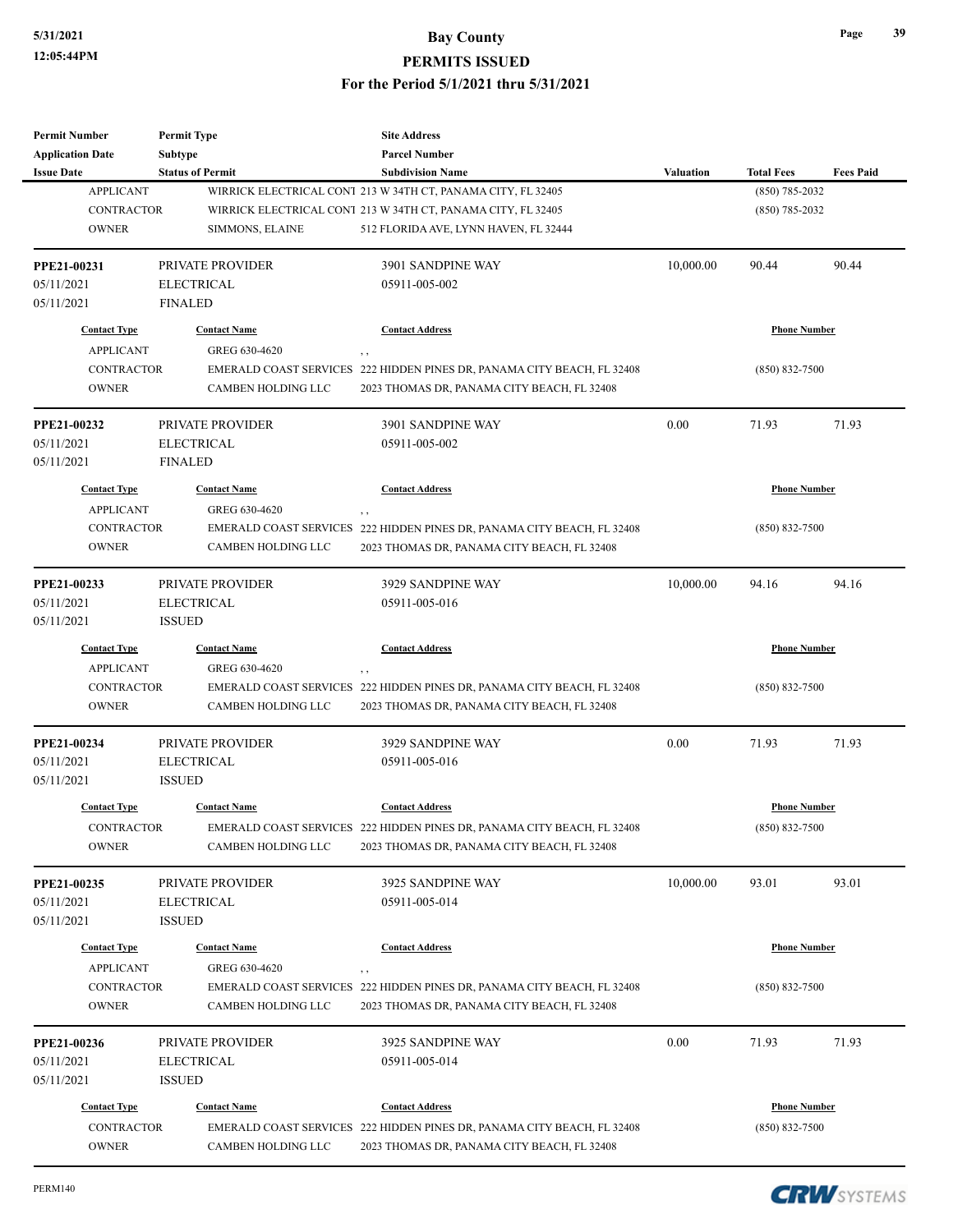| <b>Permit Number</b>    | <b>Permit Type</b>          | <b>Site Address</b>                                                                 |           |                     |                       |
|-------------------------|-----------------------------|-------------------------------------------------------------------------------------|-----------|---------------------|-----------------------|
| <b>Application Date</b> | <b>Subtype</b>              | <b>Parcel Number</b>                                                                |           |                     |                       |
| <b>Issue Date</b>       | <b>Status of Permit</b>     | <b>Subdivision Name</b>                                                             | Valuation | <b>Total Fees</b>   | <b>Fees Paid</b>      |
| PPE21-00237             | RESIDENTIAL NEW CONSTRUCTIO | 3909 SANDPINE WAY                                                                   | 0.00      | 71.93               | 71.93                 |
| 05/11/2021              | <b>CONSTRUCTION POLE</b>    | 05911-005-006                                                                       |           |                     |                       |
| 05/11/2021              | <b>ISSUED</b>               |                                                                                     |           |                     |                       |
| <b>Contact Type</b>     | <b>Contact Name</b>         | <b>Contact Address</b>                                                              |           | <b>Phone Number</b> |                       |
| <b>APPLICANT</b>        | GREG 630-4620               |                                                                                     |           |                     |                       |
| <b>CONTRACTOR</b>       |                             | $, \, ,$<br>EMERALD COAST SERVICES 222 HIDDEN PINES DR, PANAMA CITY BEACH, FL 32408 |           | $(850) 832 - 7500$  |                       |
| <b>OWNER</b>            | <b>CAMDEN HOLDING LLC</b>   | 2023 THOMAS DR, PANAMA CITY BEACH, FL 32408                                         |           |                     |                       |
|                         |                             |                                                                                     |           |                     |                       |
| <b>PPE21-00238</b>      | <b>PRIVATE PROVIDER</b>     | 3913 SANDPINE WAY                                                                   | 0.00      | 71.93               | 71.93                 |
| 05/11/2021              | <b>ELECTRICAL</b>           | 05911-005-008                                                                       |           |                     |                       |
| 05/11/2021              | <b>ISSUED</b>               |                                                                                     |           |                     |                       |
|                         |                             |                                                                                     |           |                     |                       |
| <b>Contact Type</b>     | <b>Contact Name</b>         | <b>Contact Address</b>                                                              |           | <b>Phone Number</b> |                       |
| <b>APPLICANT</b>        | GREG 630-4620               |                                                                                     |           |                     |                       |
| <b>CONTRACTOR</b>       |                             | EMERALD COAST SERVICES 222 HIDDEN PINES DR, PANAMA CITY BEACH, FL 32408             |           | $(850) 832 - 7500$  |                       |
| <b>OWNER</b>            | <b>CAMBEN HOLDING LLC</b>   | 2023 THOMAS DR, PANAMA CITY BEACH, FL 32408                                         |           |                     |                       |
| PPE21-00239             | PRIVATE PROVIDER            | 1544 SALAMANDER TRL                                                                 | 0.00      | 71.93               | 71.93                 |
|                         | <b>ELECTRICAL</b>           | 35271-990-029                                                                       |           |                     |                       |
| 05/12/2021              |                             |                                                                                     |           |                     |                       |
| 05/12/2021              | <b>ISSUED</b>               |                                                                                     |           |                     |                       |
| <b>Contact Type</b>     | <b>Contact Name</b>         | <b>Contact Address</b>                                                              |           | <b>Phone Number</b> |                       |
| <b>APPLICANT</b>        | GREG 630-4620               | $, \, ,$                                                                            |           |                     |                       |
| <b>CONTRACTOR</b>       |                             | EMERALD COAST SERVICES 222 HIDDEN PINES DR, PANAMA CITY BEACH, FL 32408             |           | $(850) 832 - 7500$  |                       |
| <b>OWNER</b>            |                             | ALPHA FIRST CONSTRUCTIO 403 GENEVA AVE, PANAMA CITY BEACH, FL 32407                 |           |                     |                       |
|                         |                             |                                                                                     |           |                     |                       |
| PPE21-00240             | PRIVATE PROVIDER            | <b>1544 SALAMANDER TRL</b>                                                          | 9,500.00  | 93.13               | 93.13                 |
| 05/12/2021              | <b>ELECTRICAL</b>           | 35271-990-029                                                                       |           |                     |                       |
| 05/12/2021              | <b>ISSUED</b>               |                                                                                     |           |                     |                       |
| <b>Contact Type</b>     | <b>Contact Name</b>         | <b>Contact Address</b>                                                              |           | <b>Phone Number</b> |                       |
| <b>APPLICANT</b>        | GREG 630-4620               |                                                                                     |           |                     |                       |
| CONTRACTOR              |                             | EMERALD COAST SERVICES 222 HIDDEN PINES DR, PANAMA CITY BEACH, FL 32408             |           | $(850) 832 - 7500$  |                       |
| <b>OWNER</b>            |                             | ALPHA FIRST CONSTRUCTIO 403 GENEVA AVE, PANAMA CITY BEACH, FL 32407                 |           |                     |                       |
|                         |                             |                                                                                     |           |                     |                       |
| <b>PPE21-00241</b>      | PRIVATE PROVIDER            | 3912 SANDPINE WAY                                                                   | $0.00\,$  | 71.93               | 71.93                 |
| 05/13/2021              | <b>ELECTRICAL</b>           | 05911-005-026                                                                       |           |                     |                       |
| 05/13/2021              | <b>ISSUED</b>               |                                                                                     |           |                     |                       |
|                         |                             |                                                                                     |           | <b>Phone Number</b> |                       |
| <b>Contact Type</b>     | <b>Contact Name</b>         | <b>Contact Address</b>                                                              |           |                     |                       |
| <b>APPLICANT</b>        | GREG 630-4620               | , ,                                                                                 |           |                     |                       |
| CONTRACTOR              |                             | EMERALD COAST SERVICES 222 HIDDEN PINES DR, PANAMA CITY BEACH, FL 32408             |           | $(850) 832 - 7500$  |                       |
| <b>OWNER</b>            | CAMBEN HOLDING LLC          | 2023 THOMAS DR, PANAMA CITY BEACH, FL 32408                                         |           |                     |                       |
|                         |                             | 3912 SANDPINE WAY                                                                   |           |                     |                       |
| PPE21-00242             | PRIVATE PROVIDER            |                                                                                     | 10,000.00 | 95.65               | 95.65                 |
| 05/13/2021              | <b>ELECTRICAL</b>           | 05911-005-026                                                                       |           |                     |                       |
| 05/13/2021              | <b>ISSUED</b>               |                                                                                     |           |                     |                       |
| <b>Contact Type</b>     | <b>Contact Name</b>         | <b>Contact Address</b>                                                              |           | <b>Phone Number</b> |                       |
| <b>APPLICANT</b>        | GREG 630-4620               | $, \, ,$                                                                            |           |                     |                       |
| <b>CONTRACTOR</b>       |                             | EMERALD COAST SERVICES 222 HIDDEN PINES DR, PANAMA CITY BEACH, FL 32408             |           | $(850) 832 - 7500$  |                       |
| <b>OWNER</b>            | CAMBEN HOLDING LLC          | 2023 THOMAS DR, PANAMA CITY BEACH, FL 32408                                         |           |                     |                       |
|                         |                             |                                                                                     |           |                     |                       |
| PPE21-00243             | PRIVATE PROVIDER            | 4019 PIONEER LN                                                                     | 0.00      | 71.93               | 71.93                 |
| 05/17/2021              | <b>CONSTRUCTION POLE</b>    | 11514-350-104                                                                       |           |                     |                       |
| PERM140                 |                             |                                                                                     |           |                     | <b>CDIAL</b> OVERFLIE |

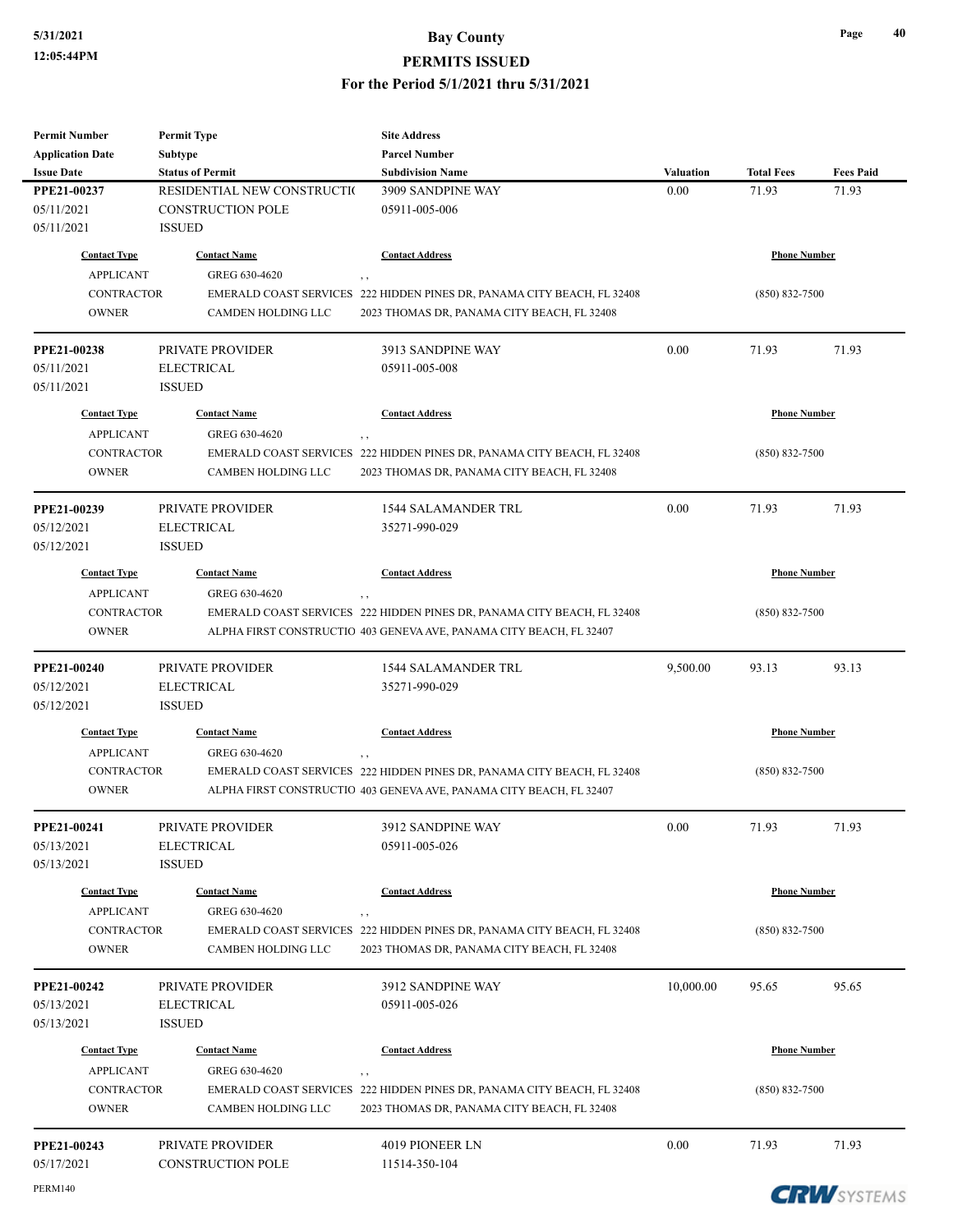| <b>Permit Number</b>    | <b>Permit Type</b>       | <b>Site Address</b>                                             |                  |                     |                  |
|-------------------------|--------------------------|-----------------------------------------------------------------|------------------|---------------------|------------------|
| <b>Application Date</b> | <b>Subtype</b>           | <b>Parcel Number</b>                                            |                  |                     |                  |
| <b>Issue Date</b>       | <b>Status of Permit</b>  | <b>Subdivision Name</b>                                         | <b>Valuation</b> | <b>Total Fees</b>   | <b>Fees Paid</b> |
| 05/18/2021              | <b>ISSUED</b>            |                                                                 |                  |                     |                  |
| <b>Contact Type</b>     | <b>Contact Name</b>      | <b>Contact Address</b>                                          |                  | <b>Phone Number</b> |                  |
| <b>APPLICANT</b>        |                          | JOEL A. RICHARDSON ELECT 360 ADAMS AVENUE, VALPARAISO, FL 32580 |                  | $(850)$ 678-2584    |                  |
| <b>CONTRACTOR</b>       |                          | JOEL A. RICHARDSON ELECT 360 ADAMS AVENUE, VALPARAISO, FL 32580 |                  | $(850)$ 678-2584    |                  |
| <b>OWNER</b>            | D.R. HORTON, INC.        | 25366 PROFIT DRIVE, DAPHNE, AL 36526                            |                  |                     |                  |
|                         |                          |                                                                 |                  |                     |                  |
| PPE21-00244             | PRIVATE PROVIDER         | 4019 PIONEER LN                                                 | 5,600.00         | 91.98               | 91.98            |
| 05/17/2021              | <b>ELECTRICAL</b>        | 11514-350-104                                                   |                  |                     |                  |
| 05/18/2021              | <b>ISSUED</b>            |                                                                 |                  |                     |                  |
| <b>Contact Type</b>     | <b>Contact Name</b>      | <b>Contact Address</b>                                          |                  | <b>Phone Number</b> |                  |
| <b>APPLICANT</b>        |                          | JOEL A. RICHARDSON ELECT 360 ADAMS AVENUE, VALPARAISO, FL 32580 |                  | $(850)$ 678-2584    |                  |
| <b>CONTRACTOR</b>       |                          | JOEL A. RICHARDSON ELECT 360 ADAMS AVENUE, VALPARAISO, FL 32580 |                  | $(850)$ 678-2584    |                  |
| <b>OWNER</b>            | D.R. HORTON, INC.        | 25366 PROFIT DRIVE, DAPHNE, AL 36526                            |                  |                     |                  |
|                         |                          |                                                                 |                  |                     |                  |
| PPE21-00245             | PRIVATE PROVIDER         | 4015 PIONEER LN                                                 | 0.00             | 71.93               | 71.93            |
| 05/17/2021              | <b>CONSTRUCTION POLE</b> | 11514-350-105                                                   |                  |                     |                  |
| 05/18/2021              | <b>ISSUED</b>            |                                                                 |                  |                     |                  |
| <b>Contact Type</b>     | <b>Contact Name</b>      | <b>Contact Address</b>                                          |                  | <b>Phone Number</b> |                  |
| <b>APPLICANT</b>        |                          | JOEL A. RICHARDSON ELECT 360 ADAMS AVENUE, VALPARAISO, FL 32580 |                  | $(850)$ 678-2584    |                  |
| <b>CONTRACTOR</b>       |                          | JOEL A. RICHARDSON ELECT 360 ADAMS AVENUE, VALPARAISO, FL 32580 |                  | $(850)$ 678-2584    |                  |
| <b>OWNER</b>            | D.R. HORTON, INC.        | 25366 PROFIT DRIVE, DAPHNE, AL 36526                            |                  |                     |                  |
|                         |                          |                                                                 |                  |                     |                  |
| PPE21-00246             | PRIVATE PROVIDER         | 4015 PIONEER LN                                                 | 5,600.00         | 90.83               | 90.83            |
| 05/17/2021              | <b>ELECTRICAL</b>        | 11514-350-105                                                   |                  |                     |                  |
| 05/18/2021              | <b>ISSUED</b>            |                                                                 |                  |                     |                  |
| <b>Contact Type</b>     | <b>Contact Name</b>      | <b>Contact Address</b>                                          |                  | <b>Phone Number</b> |                  |
| <b>APPLICANT</b>        |                          | JOEL A. RICHARDSON ELECT 360 ADAMS AVENUE, VALPARAISO, FL 32580 |                  | $(850)$ 678-2584    |                  |
| <b>CONTRACTOR</b>       |                          | JOEL A. RICHARDSON ELECT 360 ADAMS AVENUE, VALPARAISO, FL 32580 |                  | $(850)$ 678-2584    |                  |
| <b>OWNER</b>            | D.R. HORTON, INC.        | 25366 PROFIT DRIVE, DAPHNE, AL 36526                            |                  |                     |                  |
|                         |                          |                                                                 |                  |                     |                  |
| PPE21-00247             | PRIVATE PROVIDER         | 4011 PIONEER LN                                                 | 0.00             | 71.93               | 71.93            |
| 05/17/2021              | <b>CONSTRUCTION POLE</b> | 11514-350-106                                                   |                  |                     |                  |
| 05/18/2021              | ISSUED                   |                                                                 |                  |                     |                  |
| <b>Contact Type</b>     | <b>Contact Name</b>      | <b>Contact Address</b>                                          |                  | <b>Phone Number</b> |                  |
| <b>APPLICANT</b>        |                          | JOEL A. RICHARDSON ELECT 360 ADAMS AVENUE, VALPARAISO, FL 32580 |                  | $(850)$ 678-2584    |                  |
| <b>CONTRACTOR</b>       |                          | JOEL A. RICHARDSON ELECT 360 ADAMS AVENUE, VALPARAISO, FL 32580 |                  | $(850)$ 678-2584    |                  |
| <b>OWNER</b>            | D.R. HORTON, INC.        | 25366 PROFIT DRIVE, DAPHNE, AL 36526                            |                  |                     |                  |
|                         |                          |                                                                 |                  |                     |                  |
| PPE21-00248             | PRIVATE PROVIDER         | 4011 PIONEER LN                                                 | 5,600.00         | 91.98               | 91.98            |
| 05/17/2021              | <b>ELECTRICAL</b>        | 11514-350-106                                                   |                  |                     |                  |
| 05/18/2021              | <b>ISSUED</b>            |                                                                 |                  |                     |                  |
| <b>Contact Type</b>     | <b>Contact Name</b>      | <b>Contact Address</b>                                          |                  | <b>Phone Number</b> |                  |
| <b>APPLICANT</b>        |                          | JOEL A. RICHARDSON ELECT 360 ADAMS AVENUE, VALPARAISO, FL 32580 |                  | $(850)$ 678-2584    |                  |
| <b>CONTRACTOR</b>       |                          | JOEL A. RICHARDSON ELECT 360 ADAMS AVENUE, VALPARAISO, FL 32580 |                  | $(850)$ 678-2584    |                  |
| <b>OWNER</b>            | D.R. HORTON, INC.        | 25366 PROFIT DRIVE, DAPHNE, AL 36526                            |                  |                     |                  |
|                         |                          |                                                                 |                  |                     |                  |
| <b>PPE21-00249</b>      | PRIVATE PROVIDER         | 4007 PIONEER LN                                                 | 0.00             | 71.93               | 71.93            |
| 05/18/2021              | <b>CONSTRUCTION POLE</b> | 11514-350-107                                                   |                  |                     |                  |
| 05/18/2021              | <b>ISSUED</b>            |                                                                 |                  |                     |                  |

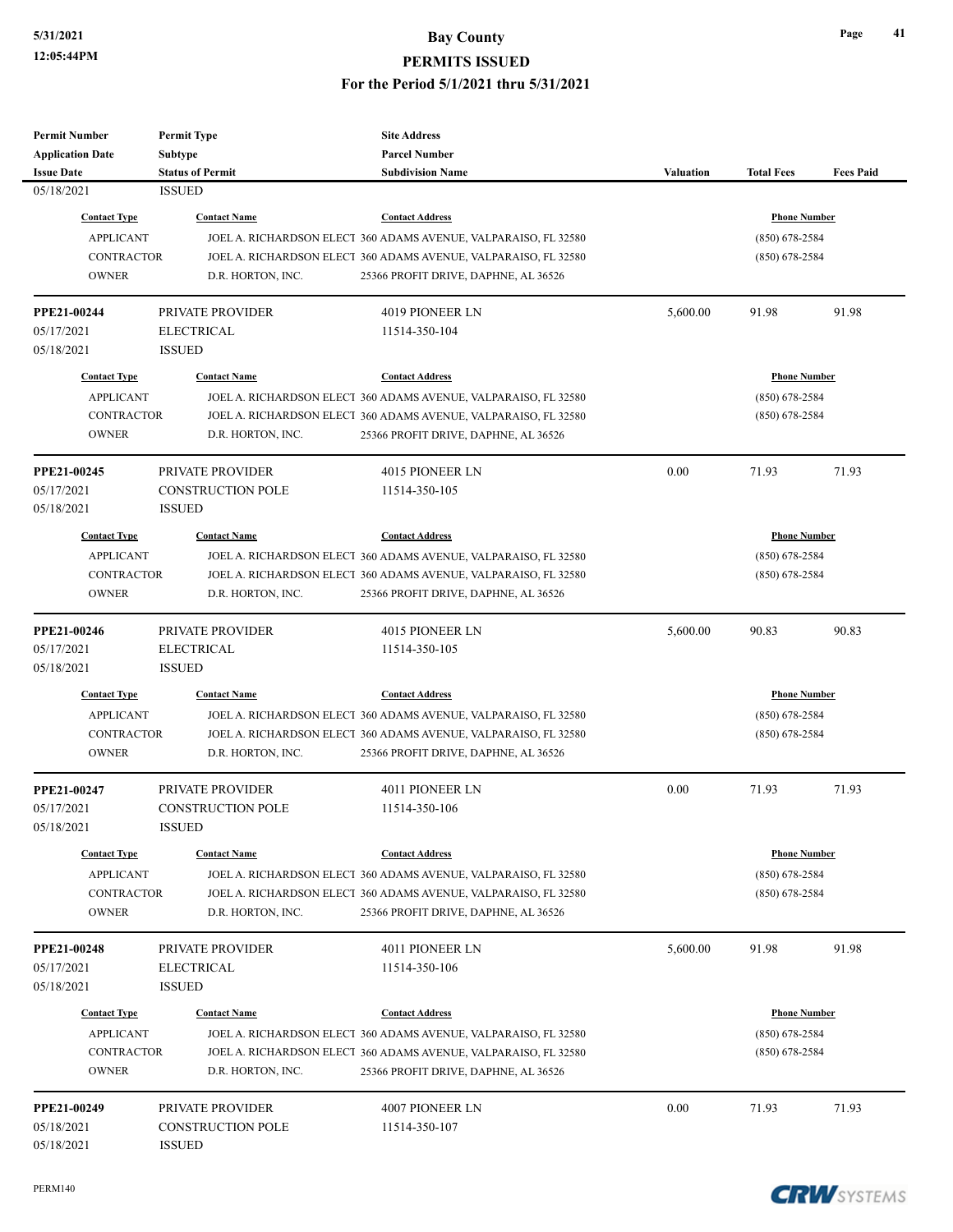| <b>Permit Number</b>    | <b>Permit Type</b>       | <b>Site Address</b>                                             |                  |                     |                  |
|-------------------------|--------------------------|-----------------------------------------------------------------|------------------|---------------------|------------------|
| <b>Application Date</b> | <b>Subtype</b>           | <b>Parcel Number</b>                                            |                  |                     |                  |
| <b>Issue Date</b>       | <b>Status of Permit</b>  | <b>Subdivision Name</b>                                         | <b>Valuation</b> | <b>Total Fees</b>   | <b>Fees Paid</b> |
| <b>Contact Type</b>     | <b>Contact Name</b>      | <b>Contact Address</b>                                          |                  | <b>Phone Number</b> |                  |
| <b>APPLICANT</b>        |                          | JOEL A. RICHARDSON ELECT 360 ADAMS AVENUE, VALPARAISO, FL 32580 |                  | (850) 678-2584      |                  |
| <b>CONTRACTOR</b>       |                          | JOEL A. RICHARDSON ELECT 360 ADAMS AVENUE, VALPARAISO, FL 32580 |                  | $(850)$ 678-2584    |                  |
| <b>OWNER</b>            | D.R. HORTON, INC.        | 25366 PROFIT DRIVE, DAPHNE, AL 36526                            |                  |                     |                  |
| PPE21-00250             | PRIVATE PROVIDER         | 4007 PIONEER LN                                                 | 5,600.00         | 91.65               | 91.65            |
| 05/18/2021              | <b>ELECTRICAL</b>        | 11514-350-107                                                   |                  |                     |                  |
| 05/18/2021              | <b>ISSUED</b>            |                                                                 |                  |                     |                  |
| <b>Contact Type</b>     | <b>Contact Name</b>      | <b>Contact Address</b>                                          |                  | <b>Phone Number</b> |                  |
| <b>APPLICANT</b>        |                          | JOEL A. RICHARDSON ELECT 360 ADAMS AVENUE, VALPARAISO, FL 32580 |                  | $(850)$ 678-2584    |                  |
| <b>CONTRACTOR</b>       |                          | JOEL A. RICHARDSON ELECT 360 ADAMS AVENUE, VALPARAISO, FL 32580 |                  | $(850)$ 678-2584    |                  |
| <b>OWNER</b>            | D.R. HORTON, INC.        | 25366 PROFIT DRIVE, DAPHNE, AL 36526                            |                  |                     |                  |
| PPE21-00251             | PRIVATE PROVIDER         | <b>4003 PIONEER LN</b>                                          | 0.00             | 71.93               | 71.93            |
| 05/18/2021              | <b>CONSTRUCTION POLE</b> | 11514-350-108                                                   |                  |                     |                  |
| 05/18/2021              | <b>ISSUED</b>            |                                                                 |                  |                     |                  |
| <b>Contact Type</b>     | <b>Contact Name</b>      | <b>Contact Address</b>                                          |                  | <b>Phone Number</b> |                  |
| <b>APPLICANT</b>        |                          | JOEL A. RICHARDSON ELECT 360 ADAMS AVENUE, VALPARAISO, FL 32580 |                  | $(850)$ 678-2584    |                  |
| <b>CONTRACTOR</b>       |                          | JOEL A. RICHARDSON ELECT 360 ADAMS AVENUE, VALPARAISO, FL 32580 |                  | $(850) 678 - 2584$  |                  |
| <b>OWNER</b>            | D.R. HORTON, INC.        | 25366 PROFIT DRIVE, DAPHNE, AL 36526                            |                  |                     |                  |
| PPE21-00252             | PRIVATE PROVIDER         | 4003 PIONEER LN                                                 | 5,600.00         | 94.90               | 94.90            |
| 05/18/2021              | <b>ELECTRICAL</b>        | 11514-350-108                                                   |                  |                     |                  |
| 05/18/2021              | <b>ISSUED</b>            |                                                                 |                  |                     |                  |
| <b>Contact Type</b>     | <b>Contact Name</b>      | <b>Contact Address</b>                                          |                  | <b>Phone Number</b> |                  |
| <b>APPLICANT</b>        |                          | JOEL A. RICHARDSON ELECT 360 ADAMS AVENUE, VALPARAISO, FL 32580 |                  | $(850)$ 678-2584    |                  |
| <b>CONTRACTOR</b>       |                          | JOEL A. RICHARDSON ELECT 360 ADAMS AVENUE, VALPARAISO, FL 32580 |                  | $(850)$ 678-2584    |                  |
| <b>OWNER</b>            | D.R. HORTON, INC.        | 25366 PROFIT DRIVE, DAPHNE, AL 36526                            |                  |                     |                  |
| PPE21-00253             | PRIVATE PROVIDER         | 3999 PIONEER LN                                                 | 0.00             | 71.93               | 71.93            |
| 05/18/2021              | <b>CONSTRUCTION POLE</b> | 11514-350-109                                                   |                  |                     |                  |
| 05/18/2021              | <b>ISSUED</b>            |                                                                 |                  |                     |                  |
| <b>Contact Type</b>     | <b>Contact Name</b>      | <b>Contact Address</b>                                          |                  | <b>Phone Number</b> |                  |
| <b>APPLICANT</b>        |                          | JOEL A. RICHARDSON ELECT 360 ADAMS AVENUE, VALPARAISO, FL 32580 |                  | $(850)$ 678-2584    |                  |
| <b>CONTRACTOR</b>       |                          | JOEL A. RICHARDSON ELECT 360 ADAMS AVENUE, VALPARAISO, FL 32580 |                  | $(850)$ 678-2584    |                  |
| <b>OWNER</b>            | D.R. HORTON, INC.        | 25366 PROFIT DRIVE, DAPHNE, AL 36526                            |                  |                     |                  |
| PPE21-00254             | PRIVATE PROVIDER         | 3999 PIONEER LN                                                 | 5,600.00         | 90.83               | 90.83            |
| 05/18/2021              | <b>ELECTRICAL</b>        | 11514-350-109                                                   |                  |                     |                  |
| 05/18/2021              | <b>ISSUED</b>            |                                                                 |                  |                     |                  |
| <b>Contact Type</b>     | <b>Contact Name</b>      | <b>Contact Address</b>                                          |                  | <b>Phone Number</b> |                  |
| <b>APPLICANT</b>        |                          | JOEL A. RICHARDSON ELECT 360 ADAMS AVENUE, VALPARAISO, FL 32580 |                  | $(850)$ 678-2584    |                  |
| CONTRACTOR              |                          | JOEL A. RICHARDSON ELECT 360 ADAMS AVENUE, VALPARAISO, FL 32580 |                  | $(850)$ 678-2584    |                  |
| <b>OWNER</b>            | D.R. HORTON, INC.        | 25366 PROFIT DRIVE, DAPHNE, AL 36526                            |                  |                     |                  |
| PPE21-00255             | PRIVATE PROVIDER         | 3996 MILLICENT LN                                               | 0.00             | 71.93               | 71.93            |
| 05/18/2021              | <b>CONSTRUCTION POLE</b> | 11514-350-113                                                   |                  |                     |                  |
| 05/18/2021              | <b>ISSUED</b>            |                                                                 |                  |                     |                  |
| <b>Contact Type</b>     | <b>Contact Name</b>      | <b>Contact Address</b>                                          |                  | <b>Phone Number</b> |                  |
|                         |                          |                                                                 |                  |                     |                  |

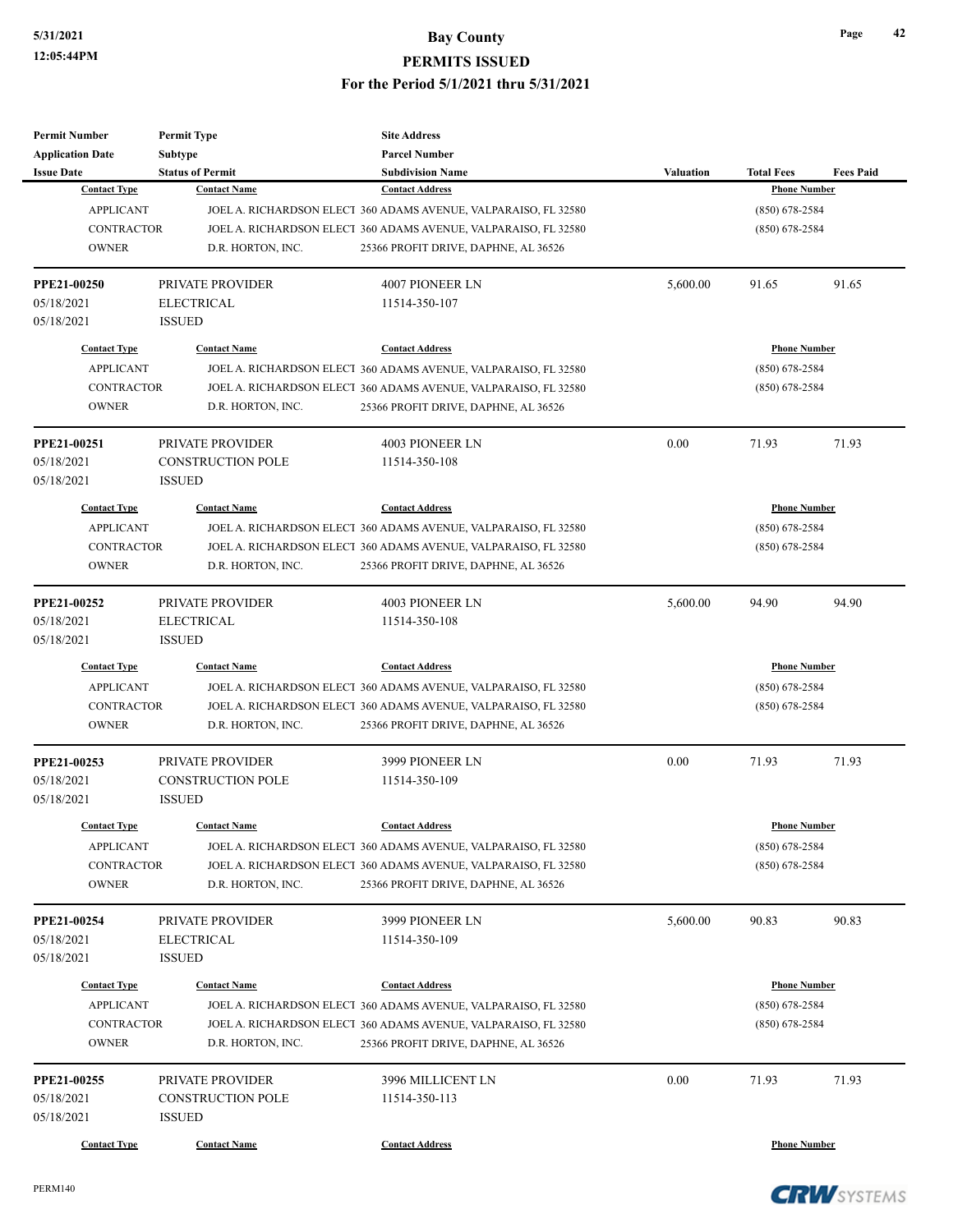| <b>Permit Number</b>                    | <b>Permit Type</b>       | <b>Site Address</b>                                                                       |           |                                         |                  |
|-----------------------------------------|--------------------------|-------------------------------------------------------------------------------------------|-----------|-----------------------------------------|------------------|
| <b>Application Date</b>                 | <b>Subtype</b>           | <b>Parcel Number</b>                                                                      |           |                                         |                  |
| <b>Issue Date</b>                       | <b>Status of Permit</b>  | <b>Subdivision Name</b>                                                                   | Valuation | <b>Total Fees</b>                       | <b>Fees Paid</b> |
| <b>APPLICANT</b>                        |                          | JOEL A. RICHARDSON ELECT 360 ADAMS AVENUE, VALPARAISO, FL 32580                           |           | $(850) 678 - 2584$                      |                  |
| <b>CONTRACTOR</b>                       |                          | JOEL A. RICHARDSON ELECT 360 ADAMS AVENUE, VALPARAISO, FL 32580                           |           | $(850)$ 678-2584                        |                  |
| <b>OWNER</b>                            | D.R. HORTON, INC.        | 25366 PROFIT DRIVE, DAPHNE, AL 36526                                                      |           |                                         |                  |
| PPE21-00256                             | PRIVATE PROVIDER         | 3996 MILLICENT LN                                                                         | 5,600.00  | 91.98                                   | 91.98            |
| 05/18/2021                              | <b>ELECTRICAL</b>        | 11514-350-113                                                                             |           |                                         |                  |
| 05/18/2021                              | <b>ISSUED</b>            |                                                                                           |           |                                         |                  |
| <b>Contact Type</b>                     | <b>Contact Name</b>      | <b>Contact Address</b>                                                                    |           | <b>Phone Number</b>                     |                  |
| <b>APPLICANT</b>                        |                          | JOEL A. RICHARDSON ELECT 360 ADAMS AVENUE, VALPARAISO, FL 32580                           |           | $(850)$ 678-2584                        |                  |
| <b>CONTRACTOR</b>                       |                          | JOEL A. RICHARDSON ELECT 360 ADAMS AVENUE, VALPARAISO, FL 32580                           |           | $(850)$ 678-2584                        |                  |
| <b>OWNER</b>                            | D.R. HORTON, INC.        | 25366 PROFIT DRIVE, DAPHNE, AL 36526                                                      |           |                                         |                  |
| PPE21-00257                             | <b>PRIVATE PROVIDER</b>  | 4008 MILLICENT LN                                                                         | 0.00      | 71.93                                   | 71.93            |
| 05/18/2021                              | <b>CONSTRUCTION POLE</b> | 11514-350-116                                                                             |           |                                         |                  |
| 05/18/2021                              | <b>ISSUED</b>            |                                                                                           |           |                                         |                  |
| <b>Contact Type</b>                     | <b>Contact Name</b>      | <b>Contact Address</b>                                                                    |           | <b>Phone Number</b>                     |                  |
| <b>APPLICANT</b>                        |                          | JOEL A. RICHARDSON ELECT 360 ADAMS AVENUE, VALPARAISO, FL 32580                           |           | $(850)$ 678-2584                        |                  |
| <b>CONTRACTOR</b>                       |                          | JOEL A. RICHARDSON ELECT 360 ADAMS AVENUE, VALPARAISO, FL 32580                           |           | $(850)$ 678-2584                        |                  |
| <b>OWNER</b>                            | D.R. HORTON, INC.        | 25366 PROFIT DRIVE, DAPHNE, AL 36526                                                      |           |                                         |                  |
|                                         |                          |                                                                                           |           |                                         |                  |
| <b>PPE21-00258</b>                      | PRIVATE PROVIDER         | 4008 MILLICENT LN                                                                         | 5,600.00  | 94.90                                   | 94.90            |
| 05/18/2021                              | <b>ELECTRICAL</b>        | 11514-350-116                                                                             |           |                                         |                  |
| 05/18/2021                              | <b>ISSUED</b>            |                                                                                           |           |                                         |                  |
| <b>Contact Type</b>                     | <b>Contact Name</b>      | <b>Contact Address</b>                                                                    |           | <b>Phone Number</b>                     |                  |
| <b>APPLICANT</b>                        |                          | JOEL A. RICHARDSON ELECT 360 ADAMS AVENUE, VALPARAISO, FL 32580                           |           | $(850)$ 678-2584                        |                  |
| <b>CONTRACTOR</b>                       |                          | JOEL A. RICHARDSON ELECT 360 ADAMS AVENUE, VALPARAISO, FL 32580                           |           | $(850)$ 678-2584                        |                  |
| <b>OWNER</b>                            | D.R. HORTON, INC.        | 25366 PROFIT DRIVE, DAPHNE, AL 36526                                                      |           |                                         |                  |
| <b>PPE21-00259</b>                      | PRIVATE PROVIDER         | 4012 MILLICENT LN                                                                         | 0.00      | 71.93                                   | 71.93            |
| 05/18/2021                              | <b>CONSTRUCTION POLE</b> | 11514-350-117                                                                             |           |                                         |                  |
| 05/18/2021                              | <b>ISSUED</b>            |                                                                                           |           |                                         |                  |
| <b>Contact Type</b>                     | <b>Contact Name</b>      | <b>Contact Address</b>                                                                    |           | <b>Phone Number</b>                     |                  |
| <b>APPLICANT</b>                        |                          | JOEL A. RICHARDSON ELECT 360 ADAMS AVENUE, VALPARAISO, FL 32580                           |           | $(850)$ 678-2584                        |                  |
| <b>CONTRACTOR</b>                       |                          | JOEL A. RICHARDSON ELECT 360 ADAMS AVENUE, VALPARAISO, FL 32580                           |           | $(850)$ 678-2584                        |                  |
| <b>OWNER</b>                            | D.R. HORTON, INC.        | 25366 PROFIT DRIVE, DAPHNE, AL 36526                                                      |           |                                         |                  |
| <b>PPE21-00260</b>                      | PRIVATE PROVIDER         | 4012 MILLICENT LN                                                                         | 5,600.00  | 91.98                                   | 91.98            |
| 05/18/2021                              | <b>ELECTRICAL</b>        | 11514-350-117                                                                             |           |                                         |                  |
| 05/18/2021                              | <b>ISSUED</b>            |                                                                                           |           |                                         |                  |
|                                         |                          |                                                                                           |           |                                         |                  |
| <b>Contact Type</b><br><b>APPLICANT</b> | <b>Contact Name</b>      | <b>Contact Address</b><br>JOEL A. RICHARDSON ELECT 360 ADAMS AVENUE, VALPARAISO, FL 32580 |           | <b>Phone Number</b><br>$(850)$ 678-2584 |                  |
| <b>CONTRACTOR</b>                       |                          | JOEL A. RICHARDSON ELECT 360 ADAMS AVENUE, VALPARAISO, FL 32580                           |           | $(850)$ 678-2584                        |                  |
| <b>OWNER</b>                            | D.R. HORTON, INC.        | 25366 PROFIT DRIVE, DAPHNE, AL 36526                                                      |           |                                         |                  |
|                                         |                          |                                                                                           |           |                                         |                  |
| PPE21-00261                             | PRIVATE PROVIDER         | 4016 MILLICENT LN                                                                         | 0.00      | 71.93                                   | 71.93            |
| 05/18/2021                              | <b>CONSTRUCTION POLE</b> | 11514-350-118                                                                             |           |                                         |                  |
| 05/18/2021                              | <b>ISSUED</b>            |                                                                                           |           |                                         |                  |
| <b>Contact Type</b>                     | <b>Contact Name</b>      | <b>Contact Address</b>                                                                    |           | <b>Phone Number</b>                     |                  |

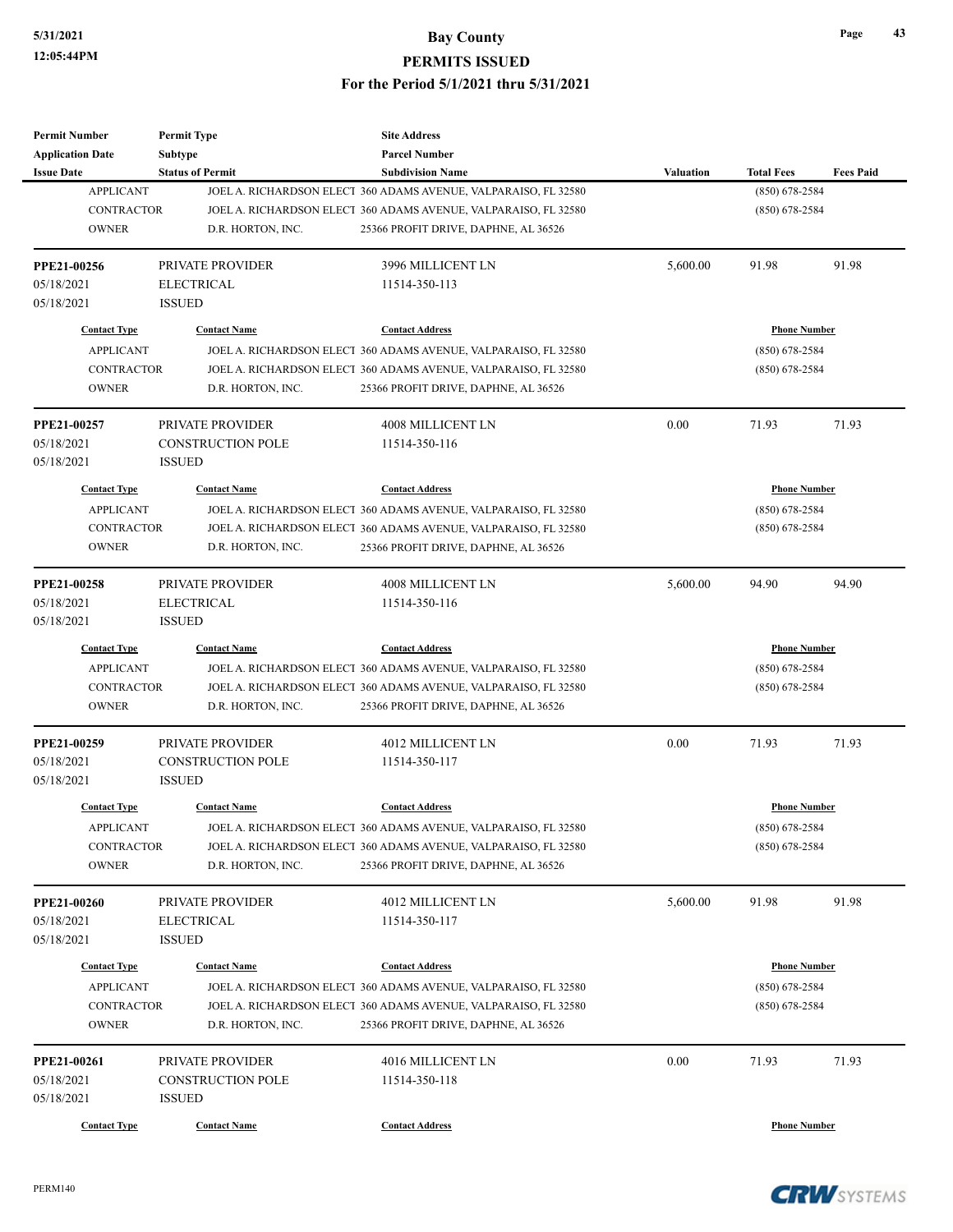| <b>Permit Number</b>                    | <b>Permit Type</b>       | <b>Site Address</b>                                                                       |                  |                                         |                  |
|-----------------------------------------|--------------------------|-------------------------------------------------------------------------------------------|------------------|-----------------------------------------|------------------|
| <b>Application Date</b>                 | <b>Subtype</b>           | <b>Parcel Number</b>                                                                      |                  |                                         |                  |
| <b>Issue Date</b>                       | <b>Status of Permit</b>  | <b>Subdivision Name</b>                                                                   | <b>Valuation</b> | <b>Total Fees</b>                       | <b>Fees Paid</b> |
| <b>APPLICANT</b>                        |                          | JOEL A. RICHARDSON ELECT 360 ADAMS AVENUE, VALPARAISO, FL 32580                           |                  | $(850) 678 - 2584$                      |                  |
| <b>CONTRACTOR</b>                       |                          | JOEL A. RICHARDSON ELECT 360 ADAMS AVENUE, VALPARAISO, FL 32580                           |                  | $(850) 678 - 2584$                      |                  |
| <b>OWNER</b>                            | D.R. HORTON, INC.        | 25366 PROFIT DRIVE, DAPHNE, AL 36526                                                      |                  |                                         |                  |
| PPE21-00262                             | PRIVATE PROVIDER         | 4016 MILLICENT LN                                                                         | 5,600.00         | 90.83                                   | 90.83            |
| 05/18/2021                              | <b>ELECTRICAL</b>        | 11514-350-118                                                                             |                  |                                         |                  |
| 05/18/2021                              | <b>ISSUED</b>            |                                                                                           |                  |                                         |                  |
| <b>Contact Type</b>                     | <b>Contact Name</b>      | <b>Contact Address</b>                                                                    |                  | <b>Phone Number</b>                     |                  |
| <b>APPLICANT</b>                        |                          | JOEL A. RICHARDSON ELECT 360 ADAMS AVENUE, VALPARAISO, FL 32580                           |                  | $(850)$ 678-2584                        |                  |
| <b>CONTRACTOR</b>                       |                          | JOEL A. RICHARDSON ELECT 360 ADAMS AVENUE, VALPARAISO, FL 32580                           |                  | $(850)$ 678-2584                        |                  |
| <b>OWNER</b>                            | D.R. HORTON, INC.        | 25366 PROFIT DRIVE, DAPHNE, AL 36526                                                      |                  |                                         |                  |
| PPE21-00263                             | PRIVATE PROVIDER         | 4020 MILLICENT LN                                                                         | 0.00             | 71.93                                   | 71.93            |
| 05/18/2021                              | <b>CONSTRUCTION POLE</b> | 11514-350-119                                                                             |                  |                                         |                  |
| 05/18/2021                              | <b>ISSUED</b>            |                                                                                           |                  |                                         |                  |
| <b>Contact Type</b>                     | <b>Contact Name</b>      | <b>Contact Address</b>                                                                    |                  | <b>Phone Number</b>                     |                  |
| <b>APPLICANT</b>                        |                          | JOEL A. RICHARDSON ELECT 360 ADAMS AVENUE, VALPARAISO, FL 32580                           |                  | $(850)$ 678-2584                        |                  |
| <b>CONTRACTOR</b>                       |                          | JOEL A. RICHARDSON ELECT 360 ADAMS AVENUE, VALPARAISO, FL 32580                           |                  | $(850)$ 678-2584                        |                  |
| <b>OWNER</b>                            | D.R. HORTON, INC.        | 25366 PROFIT DRIVE, DAPHNE, AL 36526                                                      |                  |                                         |                  |
|                                         |                          |                                                                                           |                  |                                         |                  |
| PPE21-00264                             | PRIVATE PROVIDER         | 4020 MILLICENT LN                                                                         | 5,600.00         | 91.98                                   | 91.98            |
| 05/18/2021                              | <b>ELECTRICAL</b>        | 11514-350-119                                                                             |                  |                                         |                  |
| 05/18/2021                              | <b>ISSUED</b>            |                                                                                           |                  |                                         |                  |
| <b>Contact Type</b>                     | <b>Contact Name</b>      | <b>Contact Address</b>                                                                    |                  | <b>Phone Number</b>                     |                  |
| <b>APPLICANT</b>                        |                          | JOEL A. RICHARDSON ELECT 360 ADAMS AVENUE, VALPARAISO, FL 32580                           |                  | $(850)$ 678-2584                        |                  |
| <b>CONTRACTOR</b>                       |                          | JOEL A. RICHARDSON ELECT 360 ADAMS AVENUE, VALPARAISO, FL 32580                           |                  | $(850)$ 678-2584                        |                  |
| <b>OWNER</b>                            | D.R. HORTON, INC.        | 25366 PROFIT DRIVE, DAPHNE, AL 36526                                                      |                  |                                         |                  |
| PPE21-00265                             | PRIVATE PROVIDER         | 4702 ROSEMARY ST                                                                          | 0.00             | 71.93                                   | 71.93            |
| 05/18/2021                              | <b>CONSTRUCTION POLE</b> | 05830-030-062                                                                             |                  |                                         |                  |
| 05/18/2021                              | <b>ISSUED</b>            |                                                                                           |                  |                                         |                  |
| <b>Contact Type</b>                     | <b>Contact Name</b>      | <b>Contact Address</b>                                                                    |                  | <b>Phone Number</b>                     |                  |
| <b>APPLICANT</b>                        |                          | JOEL A. RICHARDSON ELECT 360 ADAMS AVENUE, VALPARAISO, FL 32580                           |                  | $(850) 678 - 2584$                      |                  |
| CONTRACTOR                              |                          | JOEL A. RICHARDSON ELECT 360 ADAMS AVENUE, VALPARAISO, FL 32580                           |                  | $(850)$ 678-2584                        |                  |
| <b>OWNER</b>                            | D.R. HORTON, INC.        | 25366 PROFIT DR, DAPHNE, AL 35626                                                         |                  |                                         |                  |
| PPE21-00266                             | PRIVATE PROVIDER         | 4702 ROSEMARY ST                                                                          | 5,600.00         | 99.22                                   | 99.22            |
| 05/18/2021                              | <b>ELECTRICAL</b>        | 05830-030-062                                                                             |                  |                                         |                  |
| 05/18/2021                              | <b>ISSUED</b>            |                                                                                           |                  |                                         |                  |
|                                         |                          |                                                                                           |                  |                                         |                  |
| <b>Contact Type</b><br><b>APPLICANT</b> | <b>Contact Name</b>      | <b>Contact Address</b><br>JOEL A. RICHARDSON ELECT 360 ADAMS AVENUE, VALPARAISO, FL 32580 |                  | <b>Phone Number</b><br>$(850)$ 678-2584 |                  |
| CONTRACTOR                              |                          | JOEL A. RICHARDSON ELECT 360 ADAMS AVENUE, VALPARAISO, FL 32580                           |                  | $(850)$ 678-2584                        |                  |
| <b>OWNER</b>                            | D.R. HORTON, INC.        | 25366 PROFIT DR, DAPHNE, AL 35626                                                         |                  |                                         |                  |
|                                         |                          |                                                                                           |                  |                                         |                  |
| PPE21-00267                             | PRIVATE PROVIDER         | 4706 ROSEMARY ST                                                                          | 0.00             | 71.93                                   | 71.93            |
| 05/18/2021                              | <b>CONSTRUCTION POLE</b> | 05830-030-064                                                                             |                  |                                         |                  |
| 05/18/2021                              | <b>ISSUED</b>            |                                                                                           |                  |                                         |                  |
| <b>Contact Type</b>                     | <b>Contact Name</b>      | <b>Contact Address</b>                                                                    |                  | <b>Phone Number</b>                     |                  |
|                                         |                          |                                                                                           |                  |                                         |                  |

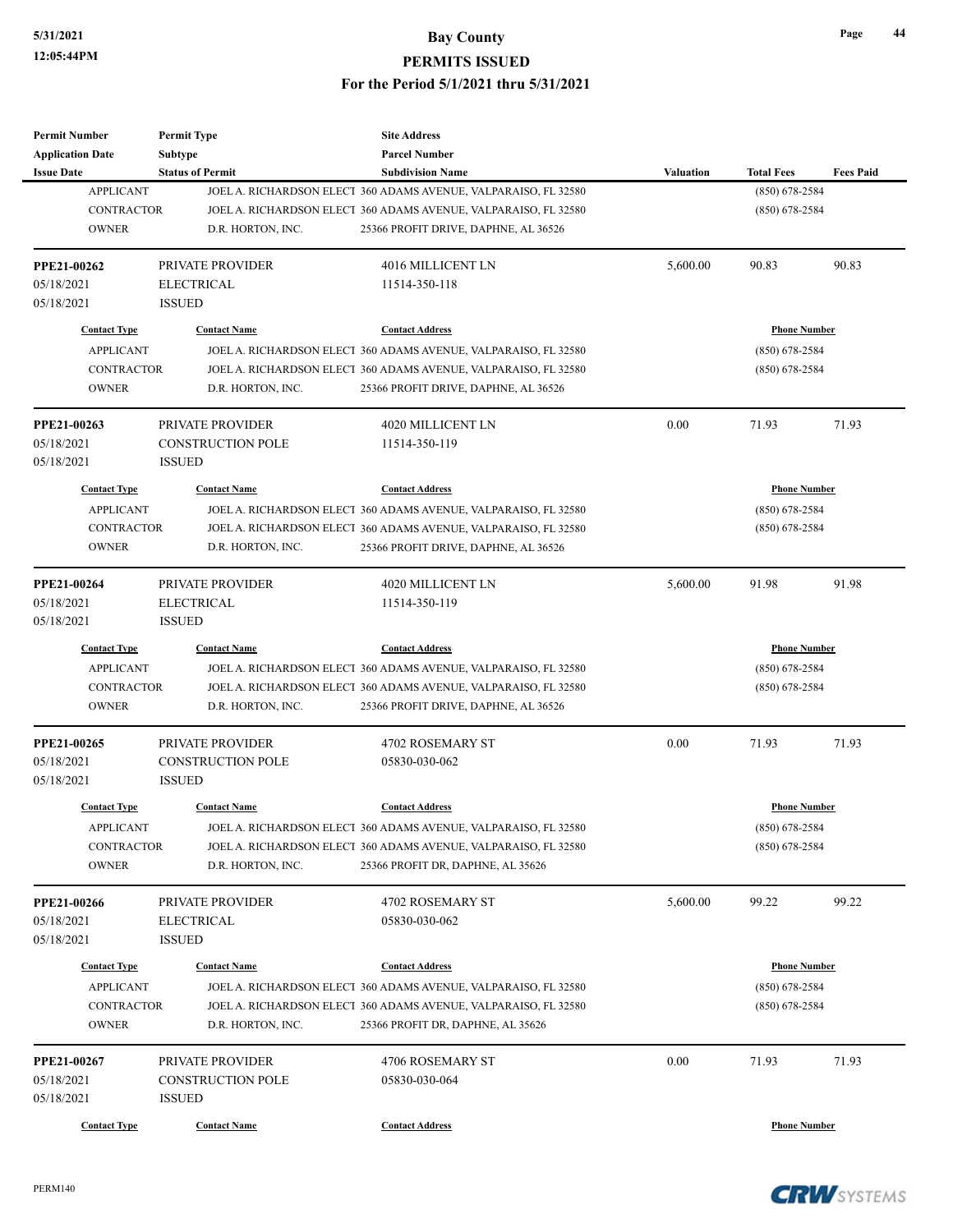| <b>Permit Number</b>                    | <b>Permit Type</b>       | <b>Site Address</b>                                                                       |           |                                         |                  |
|-----------------------------------------|--------------------------|-------------------------------------------------------------------------------------------|-----------|-----------------------------------------|------------------|
| <b>Application Date</b>                 | <b>Subtype</b>           | <b>Parcel Number</b>                                                                      |           |                                         |                  |
| <b>Issue Date</b>                       | <b>Status of Permit</b>  | <b>Subdivision Name</b>                                                                   | Valuation | <b>Total Fees</b>                       | <b>Fees Paid</b> |
| <b>APPLICANT</b>                        |                          | JOEL A. RICHARDSON ELECT 360 ADAMS AVENUE, VALPARAISO, FL 32580                           |           | $(850) 678 - 2584$                      |                  |
| <b>CONTRACTOR</b>                       |                          | JOEL A. RICHARDSON ELECT 360 ADAMS AVENUE, VALPARAISO, FL 32580                           |           | $(850)$ 678-2584                        |                  |
| <b>OWNER</b>                            | D.R. HORTON, INC.        | 25366 PROFIT DR, DAPHNE, AL 35626                                                         |           |                                         |                  |
| <b>PPE21-00268</b>                      | <b>PRIVATE PROVIDER</b>  | 4706 ROSEMARY ST                                                                          | 5,600.00  | 96.41                                   | 96.41            |
| 05/18/2021                              | <b>ELECTRICAL</b>        | 05830-030-064                                                                             |           |                                         |                  |
| 05/18/2021                              | <b>ISSUED</b>            |                                                                                           |           |                                         |                  |
| <b>Contact Type</b>                     | <b>Contact Name</b>      | <b>Contact Address</b>                                                                    |           | <b>Phone Number</b>                     |                  |
| <b>APPLICANT</b>                        |                          | JOEL A. RICHARDSON ELECT 360 ADAMS AVENUE, VALPARAISO, FL 32580                           |           | $(850)$ 678-2584                        |                  |
| <b>CONTRACTOR</b>                       |                          | JOEL A. RICHARDSON ELECT 360 ADAMS AVENUE, VALPARAISO, FL 32580                           |           | $(850)$ 678-2584                        |                  |
| <b>OWNER</b>                            | D.R. HORTON, INC.        | 25366 PROFIT DR, DAPHNE, AL 35626                                                         |           |                                         |                  |
| PPE21-00269                             | PRIVATE PROVIDER         | 4703 ROSEMARY ST                                                                          | 0.00      | 71.93                                   | 71.93            |
| 05/18/2021                              | <b>CONSTRUCTION POLE</b> | 05830-030-122                                                                             |           |                                         |                  |
| 05/18/2021                              | <b>ISSUED</b>            |                                                                                           |           |                                         |                  |
| <b>Contact Type</b>                     | <b>Contact Name</b>      | <b>Contact Address</b>                                                                    |           | <b>Phone Number</b>                     |                  |
| <b>APPLICANT</b>                        |                          | JOEL A. RICHARDSON ELECT 360 ADAMS AVENUE, VALPARAISO, FL 32580                           |           | $(850)$ 678-2584                        |                  |
| <b>CONTRACTOR</b>                       |                          | JOEL A. RICHARDSON ELECT 360 ADAMS AVENUE, VALPARAISO, FL 32580                           |           | $(850)$ 678-2584                        |                  |
| <b>OWNER</b>                            | D.R. HORTON, INC.        | 25366 PROFIT DR, DAPHNE, AL 35626                                                         |           |                                         |                  |
|                                         |                          |                                                                                           |           |                                         |                  |
| <b>PPE21-00270</b>                      | PRIVATE PROVIDER         | 4703 ROSEMARY ST                                                                          | 5,600.00  | 98.01                                   | 98.01            |
| 05/18/2021                              | <b>ELECTRICAL</b>        | 05830-030-122                                                                             |           |                                         |                  |
| 05/18/2021                              | <b>ISSUED</b>            |                                                                                           |           |                                         |                  |
| <b>Contact Type</b>                     | <b>Contact Name</b>      | <b>Contact Address</b>                                                                    |           | <b>Phone Number</b>                     |                  |
| <b>APPLICANT</b>                        |                          | JOEL A. RICHARDSON ELECT 360 ADAMS AVENUE, VALPARAISO, FL 32580                           |           | $(850)$ 678-2584                        |                  |
| <b>CONTRACTOR</b>                       |                          | JOEL A. RICHARDSON ELECT 360 ADAMS AVENUE, VALPARAISO, FL 32580                           |           | $(850)$ 678-2584                        |                  |
| <b>OWNER</b>                            | D.R. HORTON, INC.        | 25366 PROFIT DR, DAPHNE, AL 35626                                                         |           |                                         |                  |
| PPE21-00271                             | <b>PRIVATE PROVIDER</b>  | 4000 MILLICENT LN                                                                         | 0.00      | 71.93                                   | 71.93            |
| 05/18/2021                              | <b>CONSTRUCTION POLE</b> | 11514-350-114                                                                             |           |                                         |                  |
| 05/18/2021                              | <b>ISSUED</b>            |                                                                                           |           |                                         |                  |
| <b>Contact Type</b>                     | <b>Contact Name</b>      | <b>Contact Address</b>                                                                    |           | <b>Phone Number</b>                     |                  |
| APPLICANT                               |                          | JOEL A. RICHARDSON ELECT 360 ADAMS AVENUE, VALPARAISO, FL 32580                           |           | $(850)$ 678-2584                        |                  |
| CONTRACTOR                              |                          | JOEL A. RICHARDSON ELECT 360 ADAMS AVENUE, VALPARAISO, FL 32580                           |           | $(850)$ 678-2584                        |                  |
| <b>OWNER</b>                            | D.R. HORTON, INC.        | 25366 PROFIT DRIVE, DAPHNE, AL 36526                                                      |           |                                         |                  |
| PPE21-00272                             | PRIVATE PROVIDER         | 4000 MILLICENT LN                                                                         | 5,600.00  | 90.83                                   | 90.83            |
| 05/18/2021                              | <b>ELECTRICAL</b>        | 11514-350-114                                                                             |           |                                         |                  |
| 05/18/2021                              | <b>ISSUED</b>            |                                                                                           |           |                                         |                  |
|                                         |                          |                                                                                           |           |                                         |                  |
| <b>Contact Type</b><br><b>APPLICANT</b> | <b>Contact Name</b>      | <b>Contact Address</b><br>JOEL A. RICHARDSON ELECT 360 ADAMS AVENUE, VALPARAISO, FL 32580 |           | <b>Phone Number</b><br>$(850)$ 678-2584 |                  |
| <b>CONTRACTOR</b>                       |                          | JOEL A. RICHARDSON ELECT 360 ADAMS AVENUE, VALPARAISO, FL 32580                           |           | $(850)$ 678-2584                        |                  |
| <b>OWNER</b>                            | D.R. HORTON, INC.        |                                                                                           |           |                                         |                  |
|                                         |                          | 25366 PROFIT DRIVE, DAPHNE, AL 36526                                                      |           |                                         |                  |
| PPE21-00273                             | PRIVATE PROVIDER         | 4004 MILLICENT LN                                                                         | 0.00      | 71.93                                   | 71.93            |
| 05/18/2021                              | CONSTRUCTION POLE        | 11514-350-115                                                                             |           |                                         |                  |
| 05/18/2021                              | <b>ISSUED</b>            |                                                                                           |           |                                         |                  |
| <b>Contact Type</b>                     | <b>Contact Name</b>      | <b>Contact Address</b>                                                                    |           | <b>Phone Number</b>                     |                  |
|                                         |                          |                                                                                           |           |                                         |                  |



**Page 45**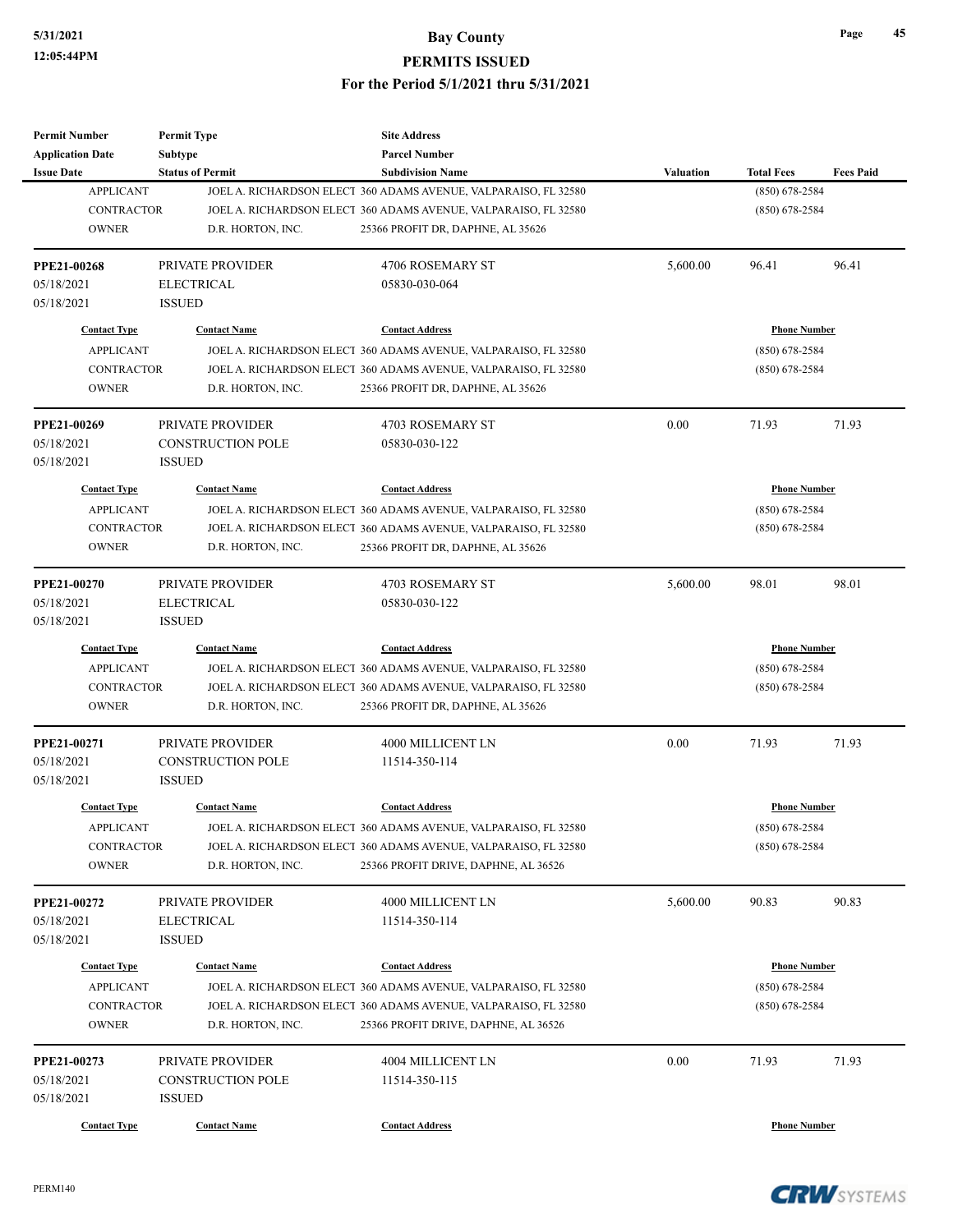PERM140

| Subtype<br><b>Parcel Number</b><br><b>Application Date</b><br><b>Fees Paid</b><br><b>Issue Date</b><br><b>Status of Permit</b><br><b>Subdivision Name</b><br><b>Valuation</b><br><b>Total Fees</b><br><b>APPLICANT</b><br>JOEL A. RICHARDSON ELECT 360 ADAMS AVENUE, VALPARAISO, FL 32580<br>$(850) 678 - 2584$<br><b>CONTRACTOR</b><br>JOEL A. RICHARDSON ELECT 360 ADAMS AVENUE, VALPARAISO, FL 32580<br>$(850)$ 678-2584<br><b>OWNER</b><br>D.R. HORTON, INC.<br>25366 PROFIT DRIVE, DAPHNE, AL 36526<br>PPE21-00274<br>91.98<br>91.98<br>PRIVATE PROVIDER<br>4004 MILLICENT LN<br>5,600.00<br>05/18/2021<br>ELECTRICAL<br>11514-350-115<br><b>ISSUED</b><br>05/18/2021<br><b>Contact Type</b><br><b>Contact Name</b><br><b>Contact Address</b><br><b>Phone Number</b><br><b>APPLICANT</b><br>JOEL A. RICHARDSON ELECT 360 ADAMS AVENUE, VALPARAISO, FL 32580<br>$(850)$ 678-2584<br><b>CONTRACTOR</b><br>JOEL A. RICHARDSON ELECT 360 ADAMS AVENUE, VALPARAISO, FL 32580<br>$(850)$ 678-2584<br><b>OWNER</b><br>25366 PROFIT DRIVE, DAPHNE, AL 36526<br>D.R. HORTON, INC.<br>PPE21-00275<br>0.00<br>71.93<br>71.93<br>PRIVATE PROVIDER<br>3635 ORLANDO RD<br><b>CONSTRUCTION POLE</b><br>05/19/2021<br>11918-268-000<br>05/19/2021<br><b>ISSUED</b><br><b>Phone Number</b><br><b>Contact Type</b><br><b>Contact Name</b><br><b>Contact Address</b><br><b>APPLICANT</b><br><b>BRYND ELECTRIC LLC</b><br>2101 CLINE LANE, PANAMA CITY, FL 32404<br>$(850)$ 819-0823<br><b>COMPANY</b><br><b>COASTAL CODE</b><br>, ,<br><b>CONTRACTOR</b><br>BRYND ELECTRIC LLC<br>2101 CLINE LANE, PANAMA CITY, FL 32404<br>$(850)$ 819-0823<br><b>OWNER</b><br><b>SANDERS, ROCKY</b><br>5196 STEWART DRIVE, PANAMA CITY, FL 32404<br>PPE21-00276<br>PRIVATE PROVIDER<br>3635 ORLANDO RD<br>9,907.00<br>90.36<br>90.36<br>05/19/2021<br><b>ELECTRICAL</b><br>11918-268-000<br>05/19/2021<br><b>ISSUED</b><br><b>Contact Type</b><br><b>Contact Name</b><br><b>Contact Address</b><br><b>Phone Number</b><br><b>APPLICANT</b><br>BRYND ELECTRIC LLC<br>2101 CLINE LANE, PANAMA CITY, FL 32404<br>$(850)$ 819-0823<br><b>COMPANY</b><br><b>COASTAL CODE</b><br>, ,<br><b>CONTRACTOR</b><br>BRYND ELECTRIC LLC<br>2101 CLINE LANE, PANAMA CITY, FL 32404<br>$(850)$ 819-0823<br><b>OWNER</b><br><b>SANDERS, ROCKY</b><br>5196 STEWART DRIVE, PANAMA CITY, FL 32404<br>95.20<br>PPE21-00277<br>PRIVATE PROVIDER<br>92 GULF VIEW DR<br>10,000.00<br>95.20<br><b>ELECTRICAL</b><br>05/20/2021<br>36267-000-000<br>05/21/2021<br><b>ISSUED</b><br><b>Contact Type</b><br><b>Contact Name</b><br><b>Contact Address</b><br><b>Phone Number</b><br><b>APPLICANT</b><br>GREG 630-4620<br>, ,<br><b>CONTRACTOR</b><br>EMERALD COAST SERVICES 222 HIDDEN PINES DR, PANAMA CITY BEACH, FL 32408<br>$(850) 832 - 7500$<br><b>OWNER</b><br>2103 BERRYHILL CIRCLE SE, SMYRNA, GA 30082<br>FAISON, KAREN L<br>0.00<br>71.93<br><b>PPE21-00278</b><br>PRIVATE PROVIDER<br>92 GULF VIEW DR<br>71.93<br>05/20/2021<br><b>ELECTRICAL</b><br>36267-000-000<br>05/21/2021<br><b>ISSUED</b><br><b>Phone Number</b><br><b>Contact Type</b><br><b>Contact Name</b><br><b>Contact Address</b><br><b>APPLICANT</b><br>GREG 630-4620<br>, ,<br><b>CONTRACTOR</b><br>EMERALD COAST SERVICES 222 HIDDEN PINES DR, PANAMA CITY BEACH, FL 32408<br>$(850) 832 - 7500$<br><b>OWNER</b><br>FAISON, KAREN L<br>2103 BERRYHILL CIRCLE SE, SMYRNA, GA 30082<br>96.03<br>PPE21-00279<br>PRIVATE PROVIDER<br>3884 SANDPINE WAY<br>10,000.00<br>96.03<br>05/20/2021<br>ELECTRICAL<br>05911-005-074<br>05/21/2021<br><b>ISSUED</b><br><b>Contact Address</b><br><b>Phone Number</b><br><b>Contact Type</b><br><b>Contact Name</b> | <b>Permit Number</b> | <b>Permit Type</b> | <b>Site Address</b> |  |  |
|---------------------------------------------------------------------------------------------------------------------------------------------------------------------------------------------------------------------------------------------------------------------------------------------------------------------------------------------------------------------------------------------------------------------------------------------------------------------------------------------------------------------------------------------------------------------------------------------------------------------------------------------------------------------------------------------------------------------------------------------------------------------------------------------------------------------------------------------------------------------------------------------------------------------------------------------------------------------------------------------------------------------------------------------------------------------------------------------------------------------------------------------------------------------------------------------------------------------------------------------------------------------------------------------------------------------------------------------------------------------------------------------------------------------------------------------------------------------------------------------------------------------------------------------------------------------------------------------------------------------------------------------------------------------------------------------------------------------------------------------------------------------------------------------------------------------------------------------------------------------------------------------------------------------------------------------------------------------------------------------------------------------------------------------------------------------------------------------------------------------------------------------------------------------------------------------------------------------------------------------------------------------------------------------------------------------------------------------------------------------------------------------------------------------------------------------------------------------------------------------------------------------------------------------------------------------------------------------------------------------------------------------------------------------------------------------------------------------------------------------------------------------------------------------------------------------------------------------------------------------------------------------------------------------------------------------------------------------------------------------------------------------------------------------------------------------------------------------------------------------------------------------------------------------------------------------------------------------------------------------------------------------------------------------------------------------------------------------------------------------------------------------------------------------------------------------------------------------------------------------------------------------------------------------------------------------------------------------------------------------------------------------------------------------------|----------------------|--------------------|---------------------|--|--|
|                                                                                                                                                                                                                                                                                                                                                                                                                                                                                                                                                                                                                                                                                                                                                                                                                                                                                                                                                                                                                                                                                                                                                                                                                                                                                                                                                                                                                                                                                                                                                                                                                                                                                                                                                                                                                                                                                                                                                                                                                                                                                                                                                                                                                                                                                                                                                                                                                                                                                                                                                                                                                                                                                                                                                                                                                                                                                                                                                                                                                                                                                                                                                                                                                                                                                                                                                                                                                                                                                                                                                                                                                                                                           |                      |                    |                     |  |  |
|                                                                                                                                                                                                                                                                                                                                                                                                                                                                                                                                                                                                                                                                                                                                                                                                                                                                                                                                                                                                                                                                                                                                                                                                                                                                                                                                                                                                                                                                                                                                                                                                                                                                                                                                                                                                                                                                                                                                                                                                                                                                                                                                                                                                                                                                                                                                                                                                                                                                                                                                                                                                                                                                                                                                                                                                                                                                                                                                                                                                                                                                                                                                                                                                                                                                                                                                                                                                                                                                                                                                                                                                                                                                           |                      |                    |                     |  |  |
|                                                                                                                                                                                                                                                                                                                                                                                                                                                                                                                                                                                                                                                                                                                                                                                                                                                                                                                                                                                                                                                                                                                                                                                                                                                                                                                                                                                                                                                                                                                                                                                                                                                                                                                                                                                                                                                                                                                                                                                                                                                                                                                                                                                                                                                                                                                                                                                                                                                                                                                                                                                                                                                                                                                                                                                                                                                                                                                                                                                                                                                                                                                                                                                                                                                                                                                                                                                                                                                                                                                                                                                                                                                                           |                      |                    |                     |  |  |
|                                                                                                                                                                                                                                                                                                                                                                                                                                                                                                                                                                                                                                                                                                                                                                                                                                                                                                                                                                                                                                                                                                                                                                                                                                                                                                                                                                                                                                                                                                                                                                                                                                                                                                                                                                                                                                                                                                                                                                                                                                                                                                                                                                                                                                                                                                                                                                                                                                                                                                                                                                                                                                                                                                                                                                                                                                                                                                                                                                                                                                                                                                                                                                                                                                                                                                                                                                                                                                                                                                                                                                                                                                                                           |                      |                    |                     |  |  |
|                                                                                                                                                                                                                                                                                                                                                                                                                                                                                                                                                                                                                                                                                                                                                                                                                                                                                                                                                                                                                                                                                                                                                                                                                                                                                                                                                                                                                                                                                                                                                                                                                                                                                                                                                                                                                                                                                                                                                                                                                                                                                                                                                                                                                                                                                                                                                                                                                                                                                                                                                                                                                                                                                                                                                                                                                                                                                                                                                                                                                                                                                                                                                                                                                                                                                                                                                                                                                                                                                                                                                                                                                                                                           |                      |                    |                     |  |  |
|                                                                                                                                                                                                                                                                                                                                                                                                                                                                                                                                                                                                                                                                                                                                                                                                                                                                                                                                                                                                                                                                                                                                                                                                                                                                                                                                                                                                                                                                                                                                                                                                                                                                                                                                                                                                                                                                                                                                                                                                                                                                                                                                                                                                                                                                                                                                                                                                                                                                                                                                                                                                                                                                                                                                                                                                                                                                                                                                                                                                                                                                                                                                                                                                                                                                                                                                                                                                                                                                                                                                                                                                                                                                           |                      |                    |                     |  |  |
|                                                                                                                                                                                                                                                                                                                                                                                                                                                                                                                                                                                                                                                                                                                                                                                                                                                                                                                                                                                                                                                                                                                                                                                                                                                                                                                                                                                                                                                                                                                                                                                                                                                                                                                                                                                                                                                                                                                                                                                                                                                                                                                                                                                                                                                                                                                                                                                                                                                                                                                                                                                                                                                                                                                                                                                                                                                                                                                                                                                                                                                                                                                                                                                                                                                                                                                                                                                                                                                                                                                                                                                                                                                                           |                      |                    |                     |  |  |
|                                                                                                                                                                                                                                                                                                                                                                                                                                                                                                                                                                                                                                                                                                                                                                                                                                                                                                                                                                                                                                                                                                                                                                                                                                                                                                                                                                                                                                                                                                                                                                                                                                                                                                                                                                                                                                                                                                                                                                                                                                                                                                                                                                                                                                                                                                                                                                                                                                                                                                                                                                                                                                                                                                                                                                                                                                                                                                                                                                                                                                                                                                                                                                                                                                                                                                                                                                                                                                                                                                                                                                                                                                                                           |                      |                    |                     |  |  |
|                                                                                                                                                                                                                                                                                                                                                                                                                                                                                                                                                                                                                                                                                                                                                                                                                                                                                                                                                                                                                                                                                                                                                                                                                                                                                                                                                                                                                                                                                                                                                                                                                                                                                                                                                                                                                                                                                                                                                                                                                                                                                                                                                                                                                                                                                                                                                                                                                                                                                                                                                                                                                                                                                                                                                                                                                                                                                                                                                                                                                                                                                                                                                                                                                                                                                                                                                                                                                                                                                                                                                                                                                                                                           |                      |                    |                     |  |  |
|                                                                                                                                                                                                                                                                                                                                                                                                                                                                                                                                                                                                                                                                                                                                                                                                                                                                                                                                                                                                                                                                                                                                                                                                                                                                                                                                                                                                                                                                                                                                                                                                                                                                                                                                                                                                                                                                                                                                                                                                                                                                                                                                                                                                                                                                                                                                                                                                                                                                                                                                                                                                                                                                                                                                                                                                                                                                                                                                                                                                                                                                                                                                                                                                                                                                                                                                                                                                                                                                                                                                                                                                                                                                           |                      |                    |                     |  |  |
|                                                                                                                                                                                                                                                                                                                                                                                                                                                                                                                                                                                                                                                                                                                                                                                                                                                                                                                                                                                                                                                                                                                                                                                                                                                                                                                                                                                                                                                                                                                                                                                                                                                                                                                                                                                                                                                                                                                                                                                                                                                                                                                                                                                                                                                                                                                                                                                                                                                                                                                                                                                                                                                                                                                                                                                                                                                                                                                                                                                                                                                                                                                                                                                                                                                                                                                                                                                                                                                                                                                                                                                                                                                                           |                      |                    |                     |  |  |
|                                                                                                                                                                                                                                                                                                                                                                                                                                                                                                                                                                                                                                                                                                                                                                                                                                                                                                                                                                                                                                                                                                                                                                                                                                                                                                                                                                                                                                                                                                                                                                                                                                                                                                                                                                                                                                                                                                                                                                                                                                                                                                                                                                                                                                                                                                                                                                                                                                                                                                                                                                                                                                                                                                                                                                                                                                                                                                                                                                                                                                                                                                                                                                                                                                                                                                                                                                                                                                                                                                                                                                                                                                                                           |                      |                    |                     |  |  |
|                                                                                                                                                                                                                                                                                                                                                                                                                                                                                                                                                                                                                                                                                                                                                                                                                                                                                                                                                                                                                                                                                                                                                                                                                                                                                                                                                                                                                                                                                                                                                                                                                                                                                                                                                                                                                                                                                                                                                                                                                                                                                                                                                                                                                                                                                                                                                                                                                                                                                                                                                                                                                                                                                                                                                                                                                                                                                                                                                                                                                                                                                                                                                                                                                                                                                                                                                                                                                                                                                                                                                                                                                                                                           |                      |                    |                     |  |  |
|                                                                                                                                                                                                                                                                                                                                                                                                                                                                                                                                                                                                                                                                                                                                                                                                                                                                                                                                                                                                                                                                                                                                                                                                                                                                                                                                                                                                                                                                                                                                                                                                                                                                                                                                                                                                                                                                                                                                                                                                                                                                                                                                                                                                                                                                                                                                                                                                                                                                                                                                                                                                                                                                                                                                                                                                                                                                                                                                                                                                                                                                                                                                                                                                                                                                                                                                                                                                                                                                                                                                                                                                                                                                           |                      |                    |                     |  |  |
|                                                                                                                                                                                                                                                                                                                                                                                                                                                                                                                                                                                                                                                                                                                                                                                                                                                                                                                                                                                                                                                                                                                                                                                                                                                                                                                                                                                                                                                                                                                                                                                                                                                                                                                                                                                                                                                                                                                                                                                                                                                                                                                                                                                                                                                                                                                                                                                                                                                                                                                                                                                                                                                                                                                                                                                                                                                                                                                                                                                                                                                                                                                                                                                                                                                                                                                                                                                                                                                                                                                                                                                                                                                                           |                      |                    |                     |  |  |
|                                                                                                                                                                                                                                                                                                                                                                                                                                                                                                                                                                                                                                                                                                                                                                                                                                                                                                                                                                                                                                                                                                                                                                                                                                                                                                                                                                                                                                                                                                                                                                                                                                                                                                                                                                                                                                                                                                                                                                                                                                                                                                                                                                                                                                                                                                                                                                                                                                                                                                                                                                                                                                                                                                                                                                                                                                                                                                                                                                                                                                                                                                                                                                                                                                                                                                                                                                                                                                                                                                                                                                                                                                                                           |                      |                    |                     |  |  |
|                                                                                                                                                                                                                                                                                                                                                                                                                                                                                                                                                                                                                                                                                                                                                                                                                                                                                                                                                                                                                                                                                                                                                                                                                                                                                                                                                                                                                                                                                                                                                                                                                                                                                                                                                                                                                                                                                                                                                                                                                                                                                                                                                                                                                                                                                                                                                                                                                                                                                                                                                                                                                                                                                                                                                                                                                                                                                                                                                                                                                                                                                                                                                                                                                                                                                                                                                                                                                                                                                                                                                                                                                                                                           |                      |                    |                     |  |  |
|                                                                                                                                                                                                                                                                                                                                                                                                                                                                                                                                                                                                                                                                                                                                                                                                                                                                                                                                                                                                                                                                                                                                                                                                                                                                                                                                                                                                                                                                                                                                                                                                                                                                                                                                                                                                                                                                                                                                                                                                                                                                                                                                                                                                                                                                                                                                                                                                                                                                                                                                                                                                                                                                                                                                                                                                                                                                                                                                                                                                                                                                                                                                                                                                                                                                                                                                                                                                                                                                                                                                                                                                                                                                           |                      |                    |                     |  |  |
|                                                                                                                                                                                                                                                                                                                                                                                                                                                                                                                                                                                                                                                                                                                                                                                                                                                                                                                                                                                                                                                                                                                                                                                                                                                                                                                                                                                                                                                                                                                                                                                                                                                                                                                                                                                                                                                                                                                                                                                                                                                                                                                                                                                                                                                                                                                                                                                                                                                                                                                                                                                                                                                                                                                                                                                                                                                                                                                                                                                                                                                                                                                                                                                                                                                                                                                                                                                                                                                                                                                                                                                                                                                                           |                      |                    |                     |  |  |
|                                                                                                                                                                                                                                                                                                                                                                                                                                                                                                                                                                                                                                                                                                                                                                                                                                                                                                                                                                                                                                                                                                                                                                                                                                                                                                                                                                                                                                                                                                                                                                                                                                                                                                                                                                                                                                                                                                                                                                                                                                                                                                                                                                                                                                                                                                                                                                                                                                                                                                                                                                                                                                                                                                                                                                                                                                                                                                                                                                                                                                                                                                                                                                                                                                                                                                                                                                                                                                                                                                                                                                                                                                                                           |                      |                    |                     |  |  |
|                                                                                                                                                                                                                                                                                                                                                                                                                                                                                                                                                                                                                                                                                                                                                                                                                                                                                                                                                                                                                                                                                                                                                                                                                                                                                                                                                                                                                                                                                                                                                                                                                                                                                                                                                                                                                                                                                                                                                                                                                                                                                                                                                                                                                                                                                                                                                                                                                                                                                                                                                                                                                                                                                                                                                                                                                                                                                                                                                                                                                                                                                                                                                                                                                                                                                                                                                                                                                                                                                                                                                                                                                                                                           |                      |                    |                     |  |  |
|                                                                                                                                                                                                                                                                                                                                                                                                                                                                                                                                                                                                                                                                                                                                                                                                                                                                                                                                                                                                                                                                                                                                                                                                                                                                                                                                                                                                                                                                                                                                                                                                                                                                                                                                                                                                                                                                                                                                                                                                                                                                                                                                                                                                                                                                                                                                                                                                                                                                                                                                                                                                                                                                                                                                                                                                                                                                                                                                                                                                                                                                                                                                                                                                                                                                                                                                                                                                                                                                                                                                                                                                                                                                           |                      |                    |                     |  |  |
|                                                                                                                                                                                                                                                                                                                                                                                                                                                                                                                                                                                                                                                                                                                                                                                                                                                                                                                                                                                                                                                                                                                                                                                                                                                                                                                                                                                                                                                                                                                                                                                                                                                                                                                                                                                                                                                                                                                                                                                                                                                                                                                                                                                                                                                                                                                                                                                                                                                                                                                                                                                                                                                                                                                                                                                                                                                                                                                                                                                                                                                                                                                                                                                                                                                                                                                                                                                                                                                                                                                                                                                                                                                                           |                      |                    |                     |  |  |
|                                                                                                                                                                                                                                                                                                                                                                                                                                                                                                                                                                                                                                                                                                                                                                                                                                                                                                                                                                                                                                                                                                                                                                                                                                                                                                                                                                                                                                                                                                                                                                                                                                                                                                                                                                                                                                                                                                                                                                                                                                                                                                                                                                                                                                                                                                                                                                                                                                                                                                                                                                                                                                                                                                                                                                                                                                                                                                                                                                                                                                                                                                                                                                                                                                                                                                                                                                                                                                                                                                                                                                                                                                                                           |                      |                    |                     |  |  |
|                                                                                                                                                                                                                                                                                                                                                                                                                                                                                                                                                                                                                                                                                                                                                                                                                                                                                                                                                                                                                                                                                                                                                                                                                                                                                                                                                                                                                                                                                                                                                                                                                                                                                                                                                                                                                                                                                                                                                                                                                                                                                                                                                                                                                                                                                                                                                                                                                                                                                                                                                                                                                                                                                                                                                                                                                                                                                                                                                                                                                                                                                                                                                                                                                                                                                                                                                                                                                                                                                                                                                                                                                                                                           |                      |                    |                     |  |  |
|                                                                                                                                                                                                                                                                                                                                                                                                                                                                                                                                                                                                                                                                                                                                                                                                                                                                                                                                                                                                                                                                                                                                                                                                                                                                                                                                                                                                                                                                                                                                                                                                                                                                                                                                                                                                                                                                                                                                                                                                                                                                                                                                                                                                                                                                                                                                                                                                                                                                                                                                                                                                                                                                                                                                                                                                                                                                                                                                                                                                                                                                                                                                                                                                                                                                                                                                                                                                                                                                                                                                                                                                                                                                           |                      |                    |                     |  |  |
|                                                                                                                                                                                                                                                                                                                                                                                                                                                                                                                                                                                                                                                                                                                                                                                                                                                                                                                                                                                                                                                                                                                                                                                                                                                                                                                                                                                                                                                                                                                                                                                                                                                                                                                                                                                                                                                                                                                                                                                                                                                                                                                                                                                                                                                                                                                                                                                                                                                                                                                                                                                                                                                                                                                                                                                                                                                                                                                                                                                                                                                                                                                                                                                                                                                                                                                                                                                                                                                                                                                                                                                                                                                                           |                      |                    |                     |  |  |
|                                                                                                                                                                                                                                                                                                                                                                                                                                                                                                                                                                                                                                                                                                                                                                                                                                                                                                                                                                                                                                                                                                                                                                                                                                                                                                                                                                                                                                                                                                                                                                                                                                                                                                                                                                                                                                                                                                                                                                                                                                                                                                                                                                                                                                                                                                                                                                                                                                                                                                                                                                                                                                                                                                                                                                                                                                                                                                                                                                                                                                                                                                                                                                                                                                                                                                                                                                                                                                                                                                                                                                                                                                                                           |                      |                    |                     |  |  |
|                                                                                                                                                                                                                                                                                                                                                                                                                                                                                                                                                                                                                                                                                                                                                                                                                                                                                                                                                                                                                                                                                                                                                                                                                                                                                                                                                                                                                                                                                                                                                                                                                                                                                                                                                                                                                                                                                                                                                                                                                                                                                                                                                                                                                                                                                                                                                                                                                                                                                                                                                                                                                                                                                                                                                                                                                                                                                                                                                                                                                                                                                                                                                                                                                                                                                                                                                                                                                                                                                                                                                                                                                                                                           |                      |                    |                     |  |  |
|                                                                                                                                                                                                                                                                                                                                                                                                                                                                                                                                                                                                                                                                                                                                                                                                                                                                                                                                                                                                                                                                                                                                                                                                                                                                                                                                                                                                                                                                                                                                                                                                                                                                                                                                                                                                                                                                                                                                                                                                                                                                                                                                                                                                                                                                                                                                                                                                                                                                                                                                                                                                                                                                                                                                                                                                                                                                                                                                                                                                                                                                                                                                                                                                                                                                                                                                                                                                                                                                                                                                                                                                                                                                           |                      |                    |                     |  |  |
|                                                                                                                                                                                                                                                                                                                                                                                                                                                                                                                                                                                                                                                                                                                                                                                                                                                                                                                                                                                                                                                                                                                                                                                                                                                                                                                                                                                                                                                                                                                                                                                                                                                                                                                                                                                                                                                                                                                                                                                                                                                                                                                                                                                                                                                                                                                                                                                                                                                                                                                                                                                                                                                                                                                                                                                                                                                                                                                                                                                                                                                                                                                                                                                                                                                                                                                                                                                                                                                                                                                                                                                                                                                                           |                      |                    |                     |  |  |
|                                                                                                                                                                                                                                                                                                                                                                                                                                                                                                                                                                                                                                                                                                                                                                                                                                                                                                                                                                                                                                                                                                                                                                                                                                                                                                                                                                                                                                                                                                                                                                                                                                                                                                                                                                                                                                                                                                                                                                                                                                                                                                                                                                                                                                                                                                                                                                                                                                                                                                                                                                                                                                                                                                                                                                                                                                                                                                                                                                                                                                                                                                                                                                                                                                                                                                                                                                                                                                                                                                                                                                                                                                                                           |                      |                    |                     |  |  |
|                                                                                                                                                                                                                                                                                                                                                                                                                                                                                                                                                                                                                                                                                                                                                                                                                                                                                                                                                                                                                                                                                                                                                                                                                                                                                                                                                                                                                                                                                                                                                                                                                                                                                                                                                                                                                                                                                                                                                                                                                                                                                                                                                                                                                                                                                                                                                                                                                                                                                                                                                                                                                                                                                                                                                                                                                                                                                                                                                                                                                                                                                                                                                                                                                                                                                                                                                                                                                                                                                                                                                                                                                                                                           |                      |                    |                     |  |  |
|                                                                                                                                                                                                                                                                                                                                                                                                                                                                                                                                                                                                                                                                                                                                                                                                                                                                                                                                                                                                                                                                                                                                                                                                                                                                                                                                                                                                                                                                                                                                                                                                                                                                                                                                                                                                                                                                                                                                                                                                                                                                                                                                                                                                                                                                                                                                                                                                                                                                                                                                                                                                                                                                                                                                                                                                                                                                                                                                                                                                                                                                                                                                                                                                                                                                                                                                                                                                                                                                                                                                                                                                                                                                           |                      |                    |                     |  |  |
|                                                                                                                                                                                                                                                                                                                                                                                                                                                                                                                                                                                                                                                                                                                                                                                                                                                                                                                                                                                                                                                                                                                                                                                                                                                                                                                                                                                                                                                                                                                                                                                                                                                                                                                                                                                                                                                                                                                                                                                                                                                                                                                                                                                                                                                                                                                                                                                                                                                                                                                                                                                                                                                                                                                                                                                                                                                                                                                                                                                                                                                                                                                                                                                                                                                                                                                                                                                                                                                                                                                                                                                                                                                                           |                      |                    |                     |  |  |
|                                                                                                                                                                                                                                                                                                                                                                                                                                                                                                                                                                                                                                                                                                                                                                                                                                                                                                                                                                                                                                                                                                                                                                                                                                                                                                                                                                                                                                                                                                                                                                                                                                                                                                                                                                                                                                                                                                                                                                                                                                                                                                                                                                                                                                                                                                                                                                                                                                                                                                                                                                                                                                                                                                                                                                                                                                                                                                                                                                                                                                                                                                                                                                                                                                                                                                                                                                                                                                                                                                                                                                                                                                                                           |                      |                    |                     |  |  |
|                                                                                                                                                                                                                                                                                                                                                                                                                                                                                                                                                                                                                                                                                                                                                                                                                                                                                                                                                                                                                                                                                                                                                                                                                                                                                                                                                                                                                                                                                                                                                                                                                                                                                                                                                                                                                                                                                                                                                                                                                                                                                                                                                                                                                                                                                                                                                                                                                                                                                                                                                                                                                                                                                                                                                                                                                                                                                                                                                                                                                                                                                                                                                                                                                                                                                                                                                                                                                                                                                                                                                                                                                                                                           |                      |                    |                     |  |  |
|                                                                                                                                                                                                                                                                                                                                                                                                                                                                                                                                                                                                                                                                                                                                                                                                                                                                                                                                                                                                                                                                                                                                                                                                                                                                                                                                                                                                                                                                                                                                                                                                                                                                                                                                                                                                                                                                                                                                                                                                                                                                                                                                                                                                                                                                                                                                                                                                                                                                                                                                                                                                                                                                                                                                                                                                                                                                                                                                                                                                                                                                                                                                                                                                                                                                                                                                                                                                                                                                                                                                                                                                                                                                           |                      |                    |                     |  |  |
|                                                                                                                                                                                                                                                                                                                                                                                                                                                                                                                                                                                                                                                                                                                                                                                                                                                                                                                                                                                                                                                                                                                                                                                                                                                                                                                                                                                                                                                                                                                                                                                                                                                                                                                                                                                                                                                                                                                                                                                                                                                                                                                                                                                                                                                                                                                                                                                                                                                                                                                                                                                                                                                                                                                                                                                                                                                                                                                                                                                                                                                                                                                                                                                                                                                                                                                                                                                                                                                                                                                                                                                                                                                                           |                      |                    |                     |  |  |
|                                                                                                                                                                                                                                                                                                                                                                                                                                                                                                                                                                                                                                                                                                                                                                                                                                                                                                                                                                                                                                                                                                                                                                                                                                                                                                                                                                                                                                                                                                                                                                                                                                                                                                                                                                                                                                                                                                                                                                                                                                                                                                                                                                                                                                                                                                                                                                                                                                                                                                                                                                                                                                                                                                                                                                                                                                                                                                                                                                                                                                                                                                                                                                                                                                                                                                                                                                                                                                                                                                                                                                                                                                                                           |                      |                    |                     |  |  |
|                                                                                                                                                                                                                                                                                                                                                                                                                                                                                                                                                                                                                                                                                                                                                                                                                                                                                                                                                                                                                                                                                                                                                                                                                                                                                                                                                                                                                                                                                                                                                                                                                                                                                                                                                                                                                                                                                                                                                                                                                                                                                                                                                                                                                                                                                                                                                                                                                                                                                                                                                                                                                                                                                                                                                                                                                                                                                                                                                                                                                                                                                                                                                                                                                                                                                                                                                                                                                                                                                                                                                                                                                                                                           |                      |                    |                     |  |  |
|                                                                                                                                                                                                                                                                                                                                                                                                                                                                                                                                                                                                                                                                                                                                                                                                                                                                                                                                                                                                                                                                                                                                                                                                                                                                                                                                                                                                                                                                                                                                                                                                                                                                                                                                                                                                                                                                                                                                                                                                                                                                                                                                                                                                                                                                                                                                                                                                                                                                                                                                                                                                                                                                                                                                                                                                                                                                                                                                                                                                                                                                                                                                                                                                                                                                                                                                                                                                                                                                                                                                                                                                                                                                           |                      |                    |                     |  |  |
|                                                                                                                                                                                                                                                                                                                                                                                                                                                                                                                                                                                                                                                                                                                                                                                                                                                                                                                                                                                                                                                                                                                                                                                                                                                                                                                                                                                                                                                                                                                                                                                                                                                                                                                                                                                                                                                                                                                                                                                                                                                                                                                                                                                                                                                                                                                                                                                                                                                                                                                                                                                                                                                                                                                                                                                                                                                                                                                                                                                                                                                                                                                                                                                                                                                                                                                                                                                                                                                                                                                                                                                                                                                                           |                      |                    |                     |  |  |
|                                                                                                                                                                                                                                                                                                                                                                                                                                                                                                                                                                                                                                                                                                                                                                                                                                                                                                                                                                                                                                                                                                                                                                                                                                                                                                                                                                                                                                                                                                                                                                                                                                                                                                                                                                                                                                                                                                                                                                                                                                                                                                                                                                                                                                                                                                                                                                                                                                                                                                                                                                                                                                                                                                                                                                                                                                                                                                                                                                                                                                                                                                                                                                                                                                                                                                                                                                                                                                                                                                                                                                                                                                                                           |                      |                    |                     |  |  |
|                                                                                                                                                                                                                                                                                                                                                                                                                                                                                                                                                                                                                                                                                                                                                                                                                                                                                                                                                                                                                                                                                                                                                                                                                                                                                                                                                                                                                                                                                                                                                                                                                                                                                                                                                                                                                                                                                                                                                                                                                                                                                                                                                                                                                                                                                                                                                                                                                                                                                                                                                                                                                                                                                                                                                                                                                                                                                                                                                                                                                                                                                                                                                                                                                                                                                                                                                                                                                                                                                                                                                                                                                                                                           |                      |                    |                     |  |  |
|                                                                                                                                                                                                                                                                                                                                                                                                                                                                                                                                                                                                                                                                                                                                                                                                                                                                                                                                                                                                                                                                                                                                                                                                                                                                                                                                                                                                                                                                                                                                                                                                                                                                                                                                                                                                                                                                                                                                                                                                                                                                                                                                                                                                                                                                                                                                                                                                                                                                                                                                                                                                                                                                                                                                                                                                                                                                                                                                                                                                                                                                                                                                                                                                                                                                                                                                                                                                                                                                                                                                                                                                                                                                           |                      |                    |                     |  |  |
|                                                                                                                                                                                                                                                                                                                                                                                                                                                                                                                                                                                                                                                                                                                                                                                                                                                                                                                                                                                                                                                                                                                                                                                                                                                                                                                                                                                                                                                                                                                                                                                                                                                                                                                                                                                                                                                                                                                                                                                                                                                                                                                                                                                                                                                                                                                                                                                                                                                                                                                                                                                                                                                                                                                                                                                                                                                                                                                                                                                                                                                                                                                                                                                                                                                                                                                                                                                                                                                                                                                                                                                                                                                                           |                      |                    |                     |  |  |
|                                                                                                                                                                                                                                                                                                                                                                                                                                                                                                                                                                                                                                                                                                                                                                                                                                                                                                                                                                                                                                                                                                                                                                                                                                                                                                                                                                                                                                                                                                                                                                                                                                                                                                                                                                                                                                                                                                                                                                                                                                                                                                                                                                                                                                                                                                                                                                                                                                                                                                                                                                                                                                                                                                                                                                                                                                                                                                                                                                                                                                                                                                                                                                                                                                                                                                                                                                                                                                                                                                                                                                                                                                                                           |                      |                    |                     |  |  |

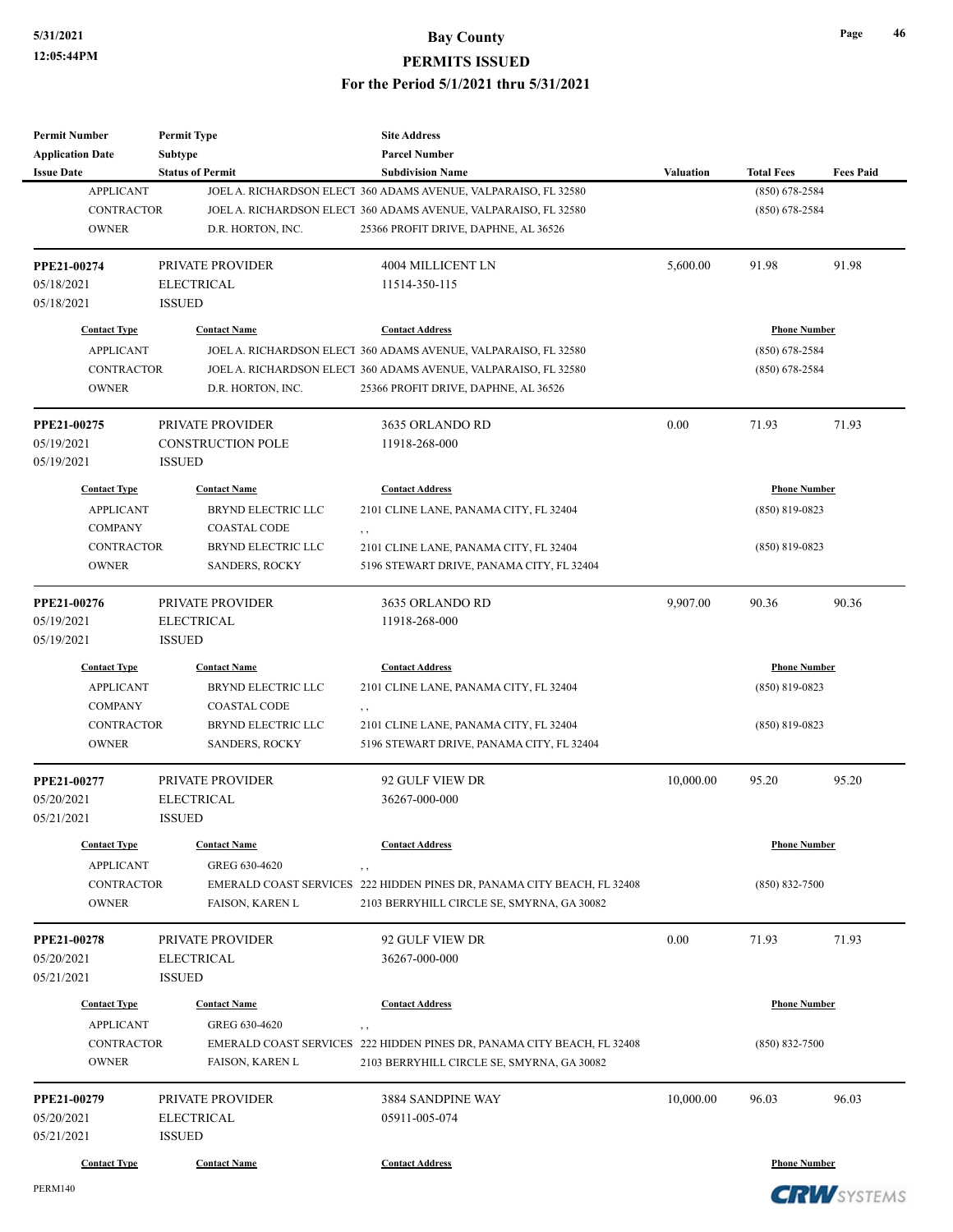| <b>Permit Number</b>    | <b>Permit Type</b>            | <b>Site Address</b>                                                              |                  |                     |                  |
|-------------------------|-------------------------------|----------------------------------------------------------------------------------|------------------|---------------------|------------------|
| <b>Application Date</b> | Subtype                       | <b>Parcel Number</b>                                                             |                  |                     |                  |
| <b>Issue Date</b>       | <b>Status of Permit</b>       | <b>Subdivision Name</b>                                                          | <b>Valuation</b> | <b>Total Fees</b>   | <b>Fees Paid</b> |
| <b>APPLICANT</b>        | GREG 630-4620                 | , ,                                                                              |                  |                     |                  |
| <b>CONTRACTOR</b>       |                               | EMERALD COAST SERVICES 222 HIDDEN PINES DR, PANAMA CITY BEACH, FL 32408          |                  | $(850) 832 - 7500$  |                  |
| <b>OWNER</b>            | CAMBEN HOLDING LLC            | 2023 THOMAS DR, PANAMA CITY BEACH, FL 32408                                      |                  |                     |                  |
| <b>PPE21-00280</b>      | PRIVATE PROVIDER              | 3884 SANDPINE WAY                                                                | 0.00             | 71.93               | 71.93            |
| 05/20/2021              | <b>ELECTRICAL</b>             | 05911-005-074                                                                    |                  |                     |                  |
| 05/21/2021              | <b>ISSUED</b>                 |                                                                                  |                  |                     |                  |
| <b>Contact Type</b>     | <b>Contact Name</b>           | <b>Contact Address</b>                                                           |                  | <b>Phone Number</b> |                  |
| <b>APPLICANT</b>        | GREG 630-4620                 | $, \, , \,$                                                                      |                  |                     |                  |
| <b>CONTRACTOR</b>       |                               | EMERALD COAST SERVICES 222 HIDDEN PINES DR, PANAMA CITY BEACH, FL 32408          |                  | $(850) 832 - 7500$  |                  |
| <b>OWNER</b>            | CAMBEN HOLDING LLC            | 2023 THOMAS DR, PANAMA CITY BEACH, FL 32408                                      |                  |                     |                  |
| PPE21-00281             | PRIVATE PROVIDER              | <b>382 RED SNAPPER LN</b>                                                        | 5,800.00         | 84.15               | 84.15            |
| 05/21/2021              | <b>ELECTRICAL</b>             | 31448-032-000                                                                    |                  |                     |                  |
| 05/21/2021              | <b>ISSUED</b>                 |                                                                                  |                  |                     |                  |
| <b>Contact Type</b>     | <b>Contact Name</b>           | <b>Contact Address</b>                                                           |                  | <b>Phone Number</b> |                  |
| <b>APPLICANT</b>        |                               | BOWDEN PLUMBING & ELEC 7426 JOANNA LANE, PANAMAMCITY, FL 32409                   |                  | $(000)$ 265-4945    |                  |
| <b>COMPANY</b>          |                               | Aloha Building Contracting LLC P. O. Box 9073, Panama City Beach, FL 32417       |                  | $(850) 596 - 2174$  |                  |
| <b>CONTRACTOR</b>       |                               | BOWDEN PLUMBING & ELEC 7426 JOANNA LANE, PANAMAMCITY, FL 32409                   |                  | $(000)$ 265-4945    |                  |
| <b>OWNER</b>            | <b>SLATE, LISA</b>            | 4713 PHOENIX DR, HERMITAGE, TN 37076                                             |                  |                     |                  |
|                         |                               | PLUMBING CONTRACT BOWDEN PLUMBING ELECTI 7426 JOANNA LANE, PANAMA CITY, FL 32409 |                  | $(000)$ 265-4945    |                  |
| PPG21-00005             | PRIVATE PROVIDER              | 7700 CATTAIL MARSH LN                                                            | 3,000.00         | 71.93               | 71.93            |
| 05/05/2021              | GAS                           | 32611-636-000                                                                    |                  |                     |                  |
| 05/05/2021              | <b>ISSUED</b>                 |                                                                                  |                  |                     |                  |
| <b>Contact Type</b>     | <b>Contact Name</b>           | <b>Contact Address</b>                                                           |                  | <b>Phone Number</b> |                  |
| <b>APPLICANT</b>        |                               | APPLIANCE DOCTOR OF N W 3432 E. BUS. HWY 98, PANAMA CITY, FL 32401               |                  | $(850)$ 769-8021    |                  |
| <b>COMPANY</b>          | <b>BCCA &amp; TYSON SCOTT</b> | $, \, , \,$                                                                      |                  |                     |                  |
| <b>CONTRACTOR</b>       |                               | APPLIANCE DOCTOR OF N W 3432 E. BUS. HWY 98, PANAMA CITY, FL 32401               |                  | $(850) 769 - 8021$  |                  |
| <b>OWNER</b>            |                               | BROWN, LARRY C & DEBRA. PO BOX 91, BUCHANAN, TN 38222                            |                  |                     |                  |
| PPG21-00006             | PRIVATE PROVIDER              | <b>6334 RIVERHOUSE DR</b>                                                        | 3,000.00         | 71.93               | 71.93            |
| 05/05/2021              | GAS                           | 32611-621-000                                                                    |                  |                     |                  |
| 05/05/2021              | <b>ISSUED</b>                 |                                                                                  |                  |                     |                  |
| <b>Contact Type</b>     | <b>Contact Name</b>           | <b>Contact Address</b>                                                           |                  | <b>Phone Number</b> |                  |
| <b>APPLICANT</b>        |                               | APPLIANCE DOCTOR OF N W 3432 E. BUS. HWY 98, PANAMA CITY, FL 32401               |                  | $(850)$ 769-8021    |                  |
| <b>CONTRACTOR</b>       |                               | APPLIANCE DOCTOR OF N W 3432 E. BUS. HWY 98, PANAMA CITY, FL 32401               |                  | $(850)$ 769-8021    |                  |
| <b>OWNER</b>            |                               | MERRITT, RANDALL G & SHI 3533 AZALEA WAY, PANAMA CITY, FL 32405                  |                  |                     |                  |
| PPM21-00103             | PRIVATE PROVIDER              | 4749 ROSEMARY ST                                                                 | 7,221.10         | 70.00               | 70.00            |
| 05/13/2021              | MECHANICAL                    | 05830-030-102                                                                    |                  |                     |                  |
| 05/13/2021              | ISSUED                        |                                                                                  |                  |                     |                  |
| <b>Contact Type</b>     | <b>Contact Name</b>           | <b>Contact Address</b>                                                           |                  | <b>Phone Number</b> |                  |
| <b>APPLICANT</b>        |                               | ALL AMERICAN AIR CONDIT 1025 HARRISON AVE, PANAMA CITY, FL 32401                 |                  | $(850)$ 914-9000    |                  |
| <b>CONTRACTOR</b>       |                               | ALL AMERICAN AIR CONDIT 1025 HARRISON AVE, PANAMA CITY, FL 32401                 |                  | $(850)$ 914-9000    |                  |
| <b>OWNER</b>            | D.R. HORTON, INC.             | 25366 POFIT DRIVE, DAPHNE, AL 36526                                              |                  |                     |                  |
| PPM21-00108             | PRIVATE PROVIDER              | 3884 SANDPINE WAY                                                                | 3,500.00         | 71.93               | 71.93            |
| 05/11/2021              | MECHANICAL                    | 05911-005-074                                                                    |                  |                     |                  |
| 05/11/2021              | <b>ISSUED</b>                 |                                                                                  |                  |                     |                  |



**Page 47**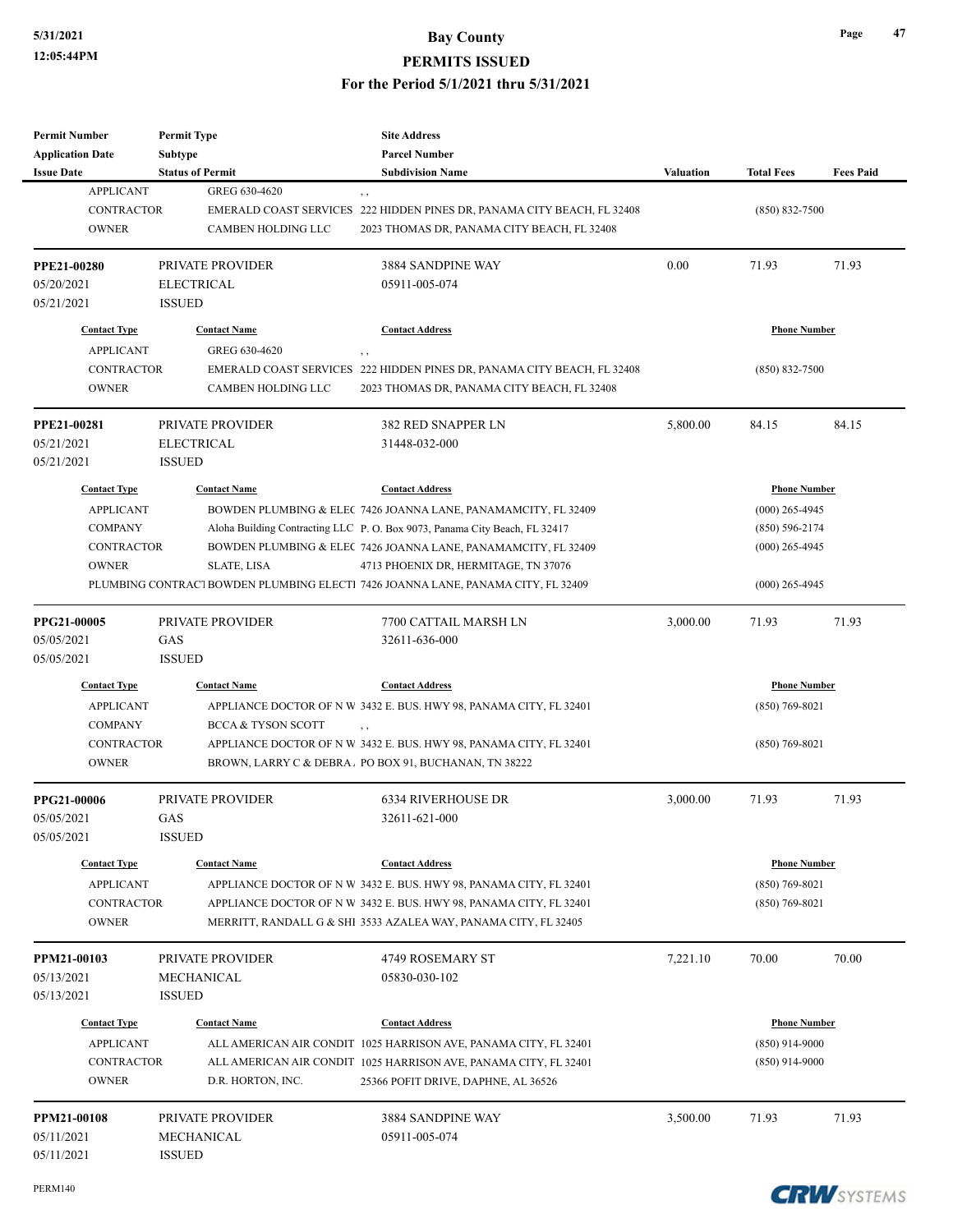| <b>Permit Number</b>    | <b>Permit Type</b>          | <b>Site Address</b>                                                   |                  |                     |                  |
|-------------------------|-----------------------------|-----------------------------------------------------------------------|------------------|---------------------|------------------|
| <b>Application Date</b> | Subtype                     | <b>Parcel Number</b>                                                  |                  |                     |                  |
| <b>Issue Date</b>       | <b>Status of Permit</b>     | <b>Subdivision Name</b>                                               | <b>Valuation</b> | <b>Total Fees</b>   | <b>Fees Paid</b> |
| <b>Contact Type</b>     | <b>Contact Name</b>         | <b>Contact Address</b>                                                |                  | <b>Phone Number</b> |                  |
| <b>APPLICANT</b>        |                             | GULF COAST AIR CONDITION 222 W 33RD PL, Panama City, FL 32405         |                  | $(850)$ 527-4215    |                  |
| <b>COMPANY</b>          | FLORIDA BUILDING CODE C     |                                                                       |                  |                     |                  |
| <b>CONTRACTOR</b>       |                             | GULF COAST AIR CONDITION 222 W 33RD PL, Panama City, FL 32405         |                  | $(850)$ 527-4215    |                  |
| <b>OWNER</b>            | CAMBEN HOLDING LLC          | 2023 THOMAS DR, PANAMA CITY BEACH, FL 32408                           |                  |                     |                  |
| PPM21-00109             | PRIVATE PROVIDER            | 227 ROSE LN                                                           | 7,600.00         | 70.00               | 70.00            |
| 05/20/2021              | MECHANICAL                  | 36865-050-000                                                         |                  |                     |                  |
| 05/20/2021              | <b>ISSUED</b>               |                                                                       |                  |                     |                  |
| <b>Contact Type</b>     | <b>Contact Name</b>         | <b>Contact Address</b>                                                |                  | <b>Phone Number</b> |                  |
| <b>APPLICANT</b>        |                             | BAY HEATING AND COOLINC 2637 NORTH EAST AVENUE, PANAMA CITY, FL 32405 |                  | $(000)$ 763-7702    |                  |
| <b>CONTRACTOR</b>       |                             | BAY HEATING AND COOLINC 2637 NORTH EAST AVENUE, PANAMA CITY, FL 32405 |                  | $(000)$ 763-7702    |                  |
| <b>OWNER</b>            | HOOPER, RONALD A            | 300 CABANA CAY CIR APT 529, PANAMA CITY BEACH, FL 32413               |                  |                     |                  |
| PPM21-00110             | PRIVATE PROVIDER            | 318 EMERALD COVE ST                                                   | 4,000.00         | 139.74              | 139.74           |
| 05/27/2021              | <b>MECHANICAL</b>           | 27541-500-058                                                         |                  |                     |                  |
| 05/27/2021              | <b>FINALED</b>              |                                                                       |                  |                     |                  |
| <b>Contact Type</b>     | <b>Contact Name</b>         | <b>Contact Address</b>                                                |                  | <b>Phone Number</b> |                  |
| <b>APPLICANT</b>        | EMERALD COAST AIR INC       |                                                                       |                  |                     |                  |
|                         |                             | 263 LAIRD CIRCLE, PANAMA CITY, FL 32408                               |                  | $(850)$ 249-5665    |                  |
| <b>CONTRACTOR</b>       | EMERALD COAST AIR INC       | 263 LAIRD CIRCLE, PANAMA CITY, FL 32408                               |                  | $(850)$ 249-5665    |                  |
| <b>OWNER</b>            | D.R. HORTON, INC.           | 25366 PROFIT DRIVE, DAPHNE, AL 36526                                  |                  |                     |                  |
| PPM21-00112             | PRIVATE PROVIDER            | 2128 12TH ST E                                                        | 4,000.00         | 71.93               | 71.93            |
| 05/28/2021              | MECHANICAL                  | 11281-250-530                                                         |                  |                     |                  |
| 05/28/2021              | <b>ISSUED</b>               |                                                                       |                  |                     |                  |
| <b>Contact Type</b>     | <b>Contact Name</b>         | <b>Contact Address</b>                                                |                  | <b>Phone Number</b> |                  |
| <b>APPLICANT</b>        | <b>JOHN JEREMY 249-5665</b> |                                                                       |                  |                     |                  |
| <b>CONTRACTOR</b>       | EMERALD COAST AIR INC       | 263 LAIRD CIRCLE, PANAMA CITY, FL 32408                               |                  | $(850)$ 249-5665    |                  |
| <b>OWNER</b>            | D.R. HORTON, INC.           | 25366 PROFIT DR, DAPHNE, AL 36526                                     |                  |                     |                  |
| PPP21-00123             | PRIVATE PROVIDER            | 4015 PIONEER LN                                                       | 0.00             | 119.00              | 119.00           |
| 04/28/2021              | PLUMBING                    | 11514-350-105                                                         |                  |                     |                  |
| 05/05/2021              | <b>ISSUED</b>               |                                                                       |                  |                     |                  |
| <b>Contact Type</b>     | <b>Contact Name</b>         | <b>Contact Address</b>                                                |                  | <b>Phone Number</b> |                  |
| <b>APPLICANT</b>        | HOBBS PLUMBING INC          | 920 N EAST AVE, PANAMA CITY, FL 32401                                 |                  | $(850)$ 763-2001    |                  |
| <b>CONTRACTOR</b>       | HOBBS PLUMBING INC          | 920 N EAST AVE, PANAMA CITY, FL 32401                                 |                  | $(850)$ 763-2001    |                  |
| <b>OWNER</b>            | D.R. HORTON, INC.           | 25366 PROFIT DRIVE, DAPHNE, AL 36526                                  |                  |                     |                  |
| PPP21-00124             | PRIVATE PROVIDER            | <b>4012 MILLICENT LN</b>                                              | 0.00             | 119.00              | 119.00           |
| 04/28/2021              | PLUMBING                    | 11514-350-117                                                         |                  |                     |                  |
| 05/05/2021              | <b>ISSUED</b>               |                                                                       |                  |                     |                  |
| <b>Contact Type</b>     | <b>Contact Name</b>         | <b>Contact Address</b>                                                |                  | <b>Phone Number</b> |                  |
| <b>APPLICANT</b>        | HOBBS PLUMBING INC          | 920 N EAST AVE, PANAMA CITY, FL 32401                                 |                  | $(850)$ 763-2001    |                  |
| <b>CONTRACTOR</b>       | HOBBS PLUMBING INC          | 920 N EAST AVE, PANAMA CITY, FL 32401                                 |                  | $(850)$ 763-2001    |                  |
| <b>OWNER</b>            | D.R. HORTON, INC.           | 25366 PROFIT DRIVE, DAPHNE, AL 36526                                  |                  |                     |                  |
| PPP21-00125             | PRIVATE PROVIDER            | 528 COVE VILLA ST                                                     | 0.00             | 119.00              | 119.00           |
| 04/28/2021              | PLUMBING                    | 27541-500-016                                                         |                  |                     |                  |
| 05/05/2021              | <b>ISSUED</b>               |                                                                       |                  |                     |                  |
| <b>Contact Type</b>     | <b>Contact Name</b>         | <b>Contact Address</b>                                                |                  | <b>Phone Number</b> |                  |
|                         |                             |                                                                       |                  |                     |                  |

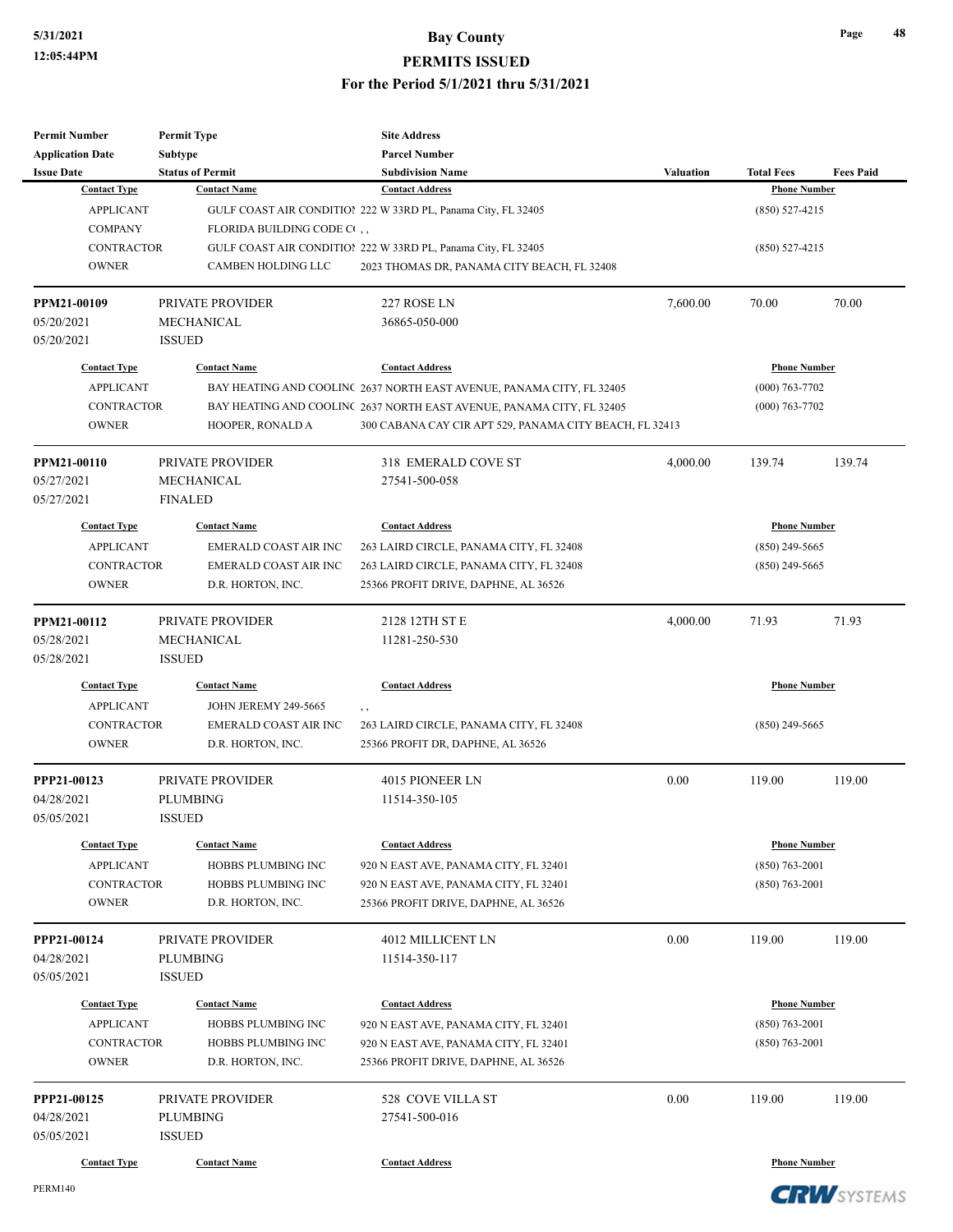| <b>Permit Number</b>    | <b>Permit Type</b>        | <b>Site Address</b>                   |           |                     |                  |
|-------------------------|---------------------------|---------------------------------------|-----------|---------------------|------------------|
| <b>Application Date</b> | <b>Subtype</b>            | <b>Parcel Number</b>                  |           |                     |                  |
| <b>Issue Date</b>       | <b>Status of Permit</b>   | <b>Subdivision Name</b>               | Valuation | <b>Total Fees</b>   | <b>Fees Paid</b> |
| <b>APPLICANT</b>        | HOBBS PLUMBING INC        | 920 N EAST AVE, PANAMA CITY, FL 32401 |           | $(850) 763 - 2001$  |                  |
| <b>CONTRACTOR</b>       | HOBBS PLUMBING INC        | 920 N EAST AVE, PANAMA CITY, FL 32401 |           | $(850) 763 - 2001$  |                  |
| <b>OWNER</b>            | D.R. HORTON, INC.         | 25366 PROFIT DRIVE, DAPHNE, AL 36526  |           |                     |                  |
| PPP21-00126             | PRIVATE PROVIDER          | 532 COVE VILLA ST                     | 0.00      | 143.59              | 143.59           |
| 04/29/2021              | <b>PLUMBING</b>           | 27541-500-018                         |           |                     |                  |
| 05/05/2021              | <b>ISSUED</b>             |                                       |           |                     |                  |
| <b>Contact Type</b>     | <b>Contact Name</b>       | <b>Contact Address</b>                |           | <b>Phone Number</b> |                  |
| <b>APPLICANT</b>        | HOBBS PLUMBING INC        | 920 N EAST AVE, PANAMA CITY, FL 32401 |           | $(850) 763 - 2001$  |                  |
| <b>CONTRACTOR</b>       | HOBBS PLUMBING INC        | 920 N EAST AVE, PANAMA CITY, FL 32401 |           | $(850)$ 763-2001    |                  |
| <b>OWNER</b>            | D.R. HORTON, INC.         | 25366 PROFIT DRIVE, DAPHNE, AL 36526  |           |                     |                  |
| PPP21-00127             | <b>PRIVATE PROVIDER</b>   | 536 COVE VILLA ST                     | 0.00      | 119.00              | 119.00           |
| 04/29/2021              | <b>PLUMBING</b>           | 27541-500-020                         |           |                     |                  |
| 05/04/2021              | <b>ISSUED</b>             |                                       |           |                     |                  |
| <b>Contact Type</b>     | <b>Contact Name</b>       | <b>Contact Address</b>                |           | <b>Phone Number</b> |                  |
| <b>APPLICANT</b>        | HOBBS PLUMBING INC        | 920 N EAST AVE, PANAMA CITY, FL 32401 |           | $(850) 763 - 2001$  |                  |
| <b>CONTRACTOR</b>       | <b>HOBBS PLUMBING INC</b> | 920 N EAST AVE, PANAMA CITY, FL 32401 |           | $(850) 763 - 2001$  |                  |
| <b>OWNER</b>            | D.R. HORTON, INC.         | 25366 PROFIT DRIVE, DAPHNE, AL 36526  |           |                     |                  |
|                         |                           |                                       |           |                     |                  |
| PPP21-00128             | PRIVATE PROVIDER          | 529 COVE VILLA ST                     | 0.00      | 115.50              | 115.50           |
| 04/29/2021              | <b>PLUMBING</b>           | 27541-500-042                         |           |                     |                  |
| 05/05/2021              | <b>ISSUED</b>             |                                       |           |                     |                  |
| <b>Contact Type</b>     | <b>Contact Name</b>       | <b>Contact Address</b>                |           | <b>Phone Number</b> |                  |
| <b>APPLICANT</b>        | HOBBS PLUMBING INC        | 920 N EAST AVE, PANAMA CITY, FL 32401 |           | $(850) 763 - 2001$  |                  |
| <b>CONTRACTOR</b>       | HOBBS PLUMBING INC        | 920 N EAST AVE, PANAMA CITY, FL 32401 |           | $(850)$ 763-2001    |                  |
| <b>OWNER</b>            | D.R. HORTON, INC.         | 25366 PROFIT DRIVE, DAPHNE, AL 36526  |           |                     |                  |
| PPP21-00129             | PRIVATE PROVIDER          | 4117 BRIGHTON BLVD                    | 0.00      | 133.00              | 133.00           |
| 04/29/2021              | <b>PLUMBING</b>           | 11514-350-120                         |           |                     |                  |
| 05/05/2021              | <b>ISSUED</b>             |                                       |           |                     |                  |
| <b>Contact Type</b>     | <b>Contact Name</b>       | <b>Contact Address</b>                |           | <b>Phone Number</b> |                  |
| <b>APPLICANT</b>        | HOBBS PLUMBING INC        | 920 N EAST AVE, PANAMA CITY, FL 32401 |           | $(850) 763 - 2001$  |                  |
| CONTRACTOR              | HOBBS PLUMBING INC        | 920 N EAST AVE, PANAMA CITY, FL 32401 |           | $(850) 763 - 2001$  |                  |
| <b>OWNER</b>            | D.R. HORTON, INC.         | 25366 PROFIT DRIVE, DAPHNE, AL 36526  |           |                     |                  |
| PPP21-00130             | PRIVATE PROVIDER          | 4016 MILLICENT LN                     | 0.00      | 122.52              | 122.52           |
| 04/29/2021              | <b>PLUMBING</b>           | 11514-350-118                         |           |                     |                  |
| 05/04/2021              | <b>ISSUED</b>             |                                       |           |                     |                  |
| <b>Contact Type</b>     | <b>Contact Name</b>       | <b>Contact Address</b>                |           | <b>Phone Number</b> |                  |
| <b>APPLICANT</b>        | HOBBS PLUMBING INC        | 920 N EAST AVE, PANAMA CITY, FL 32401 |           | $(850)$ 763-2001    |                  |
| <b>CONTRACTOR</b>       | HOBBS PLUMBING INC        | 920 N EAST AVE, PANAMA CITY, FL 32401 |           | $(850) 763 - 2001$  |                  |
| <b>OWNER</b>            | D.R. HORTON, INC.         | 25366 PROFIT DRIVE, DAPHNE, AL 36526  |           |                     |                  |
|                         |                           |                                       |           |                     |                  |
| PPP21-00131             | PRIVATE PROVIDER          | 4011 PIONEER LN                       | 0.00      | 119.00              | 119.00           |
| 04/29/2021              | <b>PLUMBING</b>           | 11514-350-106                         |           |                     |                  |
| 05/04/2021              | <b>ISSUED</b>             |                                       |           |                     |                  |
| <b>Contact Type</b>     | <b>Contact Name</b>       | <b>Contact Address</b>                |           | <b>Phone Number</b> |                  |

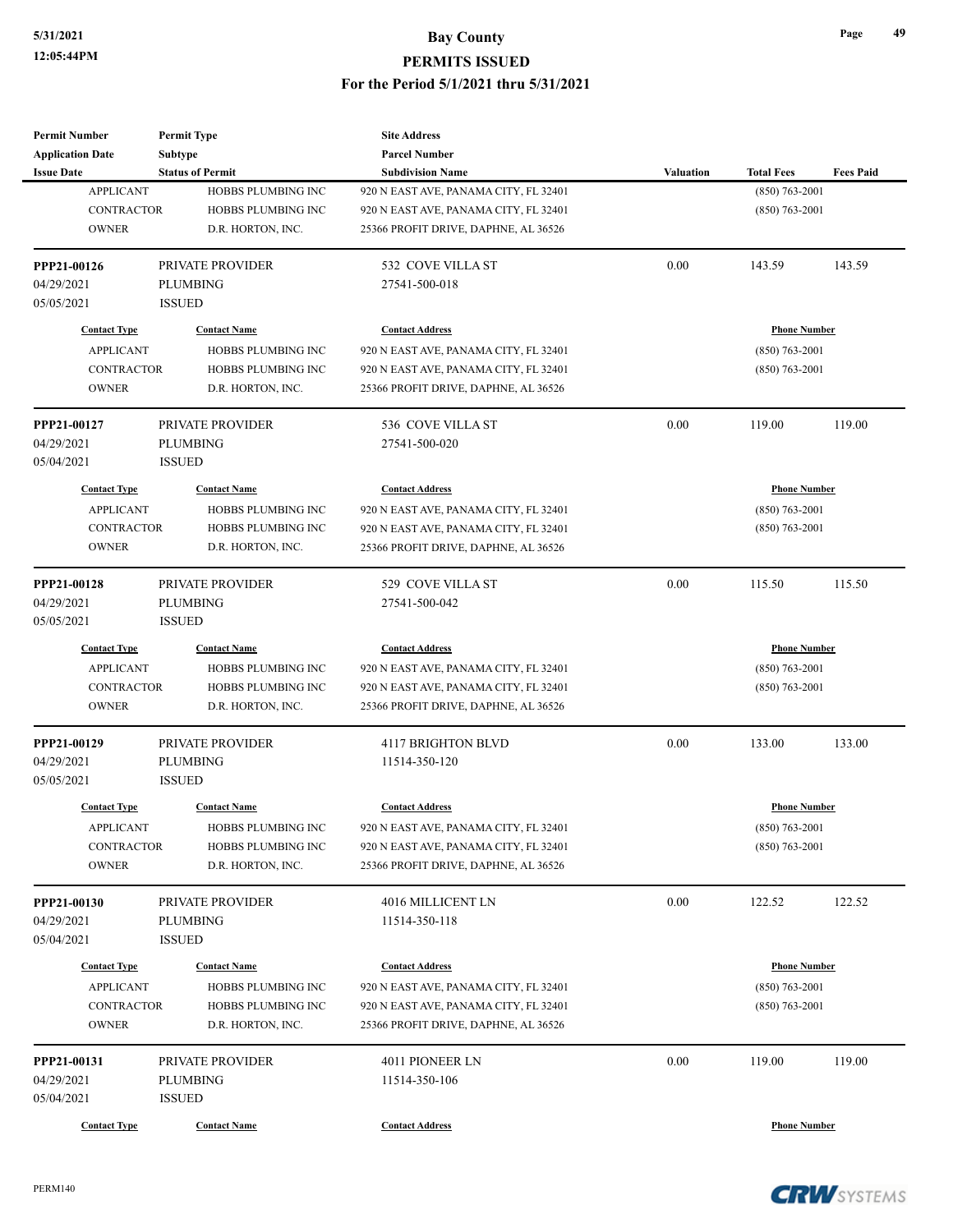| <b>Permit Number</b>     | <b>Permit Type</b>        | <b>Site Address</b>                                                        |                     |                     |                  |
|--------------------------|---------------------------|----------------------------------------------------------------------------|---------------------|---------------------|------------------|
| <b>Application Date</b>  | <b>Subtype</b>            | <b>Parcel Number</b>                                                       |                     |                     |                  |
| <b>Issue Date</b>        | <b>Status of Permit</b>   | <b>Subdivision Name</b>                                                    | <b>Valuation</b>    | <b>Total Fees</b>   | <b>Fees Paid</b> |
| <b>APPLICANT</b>         | HOBBS PLUMBING INC        | 920 N EAST AVE, PANAMA CITY, FL 32401                                      |                     | $(850) 763 - 2001$  |                  |
| <b>CONTRACTOR</b>        | <b>HOBBS PLUMBING INC</b> | 920 N EAST AVE, PANAMA CITY, FL 32401                                      |                     | $(850)$ 763-2001    |                  |
| <b>OWNER</b>             | D.R. HORTON, INC.         | 25366 PROFIT DRIVE, DAPHNE, AL 36526                                       |                     |                     |                  |
| PPP21-00132              | PRIVATE PROVIDER          | 4007 PIONEER LN                                                            | 0.00                | 119.00              | 119.00           |
| 04/29/2021               | <b>PLUMBING</b>           | 11514-350-107                                                              |                     |                     |                  |
| 05/04/2021               | <b>ISSUED</b>             |                                                                            |                     |                     |                  |
| <b>Contact Type</b>      | <b>Contact Name</b>       | <b>Contact Address</b>                                                     |                     | <b>Phone Number</b> |                  |
| <b>APPLICANT</b>         | <b>HOBBS PLUMBING INC</b> | 920 N EAST AVE, PANAMA CITY, FL 32401                                      |                     | $(850)$ 763-2001    |                  |
| <b>CONTRACTOR</b>        | HOBBS PLUMBING INC        | 920 N EAST AVE, PANAMA CITY, FL 32401                                      |                     | $(850) 763 - 2001$  |                  |
| <b>OWNER</b>             | D.R. HORTON, INC.         | 25366 PROFIT DRIVE, DAPHNE, AL 36526                                       |                     |                     |                  |
| PPP21-00133              | PRIVATE PROVIDER          | 4003 PIONEER LN                                                            | 0.00                | 133.00              | 133.00           |
| 04/29/2021               | <b>PLUMBING</b>           | 11514-350-108                                                              |                     |                     |                  |
| 05/05/2021               | <b>ISSUED</b>             |                                                                            |                     |                     |                  |
| <b>Contact Type</b>      | <b>Contact Name</b>       | <b>Contact Address</b>                                                     |                     | <b>Phone Number</b> |                  |
| <b>APPLICANT</b>         | HOBBS PLUMBING INC        | 920 N EAST AVE, PANAMA CITY, FL 32401                                      |                     | $(850) 763 - 2001$  |                  |
| <b>CONTRACTOR</b>        | <b>HOBBS PLUMBING INC</b> | 920 N EAST AVE, PANAMA CITY, FL 32401                                      |                     | $(850) 763 - 2001$  |                  |
| <b>OWNER</b>             | D.R. HORTON, INC.         | 25366 PROFIT DRIVE, DAPHNE, AL 36526                                       |                     |                     |                  |
| PPP21-00134              | PRIVATE PROVIDER          | 4004 MILLICENT LN                                                          | 0.00                | 119.00              | 119.00           |
| 04/29/2021               | <b>PLUMBING</b>           | 11514-350-115                                                              |                     |                     |                  |
| 05/04/2021               | <b>ISSUED</b>             |                                                                            |                     |                     |                  |
| <b>Contact Type</b>      | <b>Contact Name</b>       | <b>Contact Address</b>                                                     | <b>Phone Number</b> |                     |                  |
| <b>APPLICANT</b>         | HOBBS PLUMBING INC        | 920 N EAST AVE, PANAMA CITY, FL 32401                                      |                     | $(850) 763 - 2001$  |                  |
| <b>CONTRACTOR</b>        | HOBBS PLUMBING INC        | 920 N EAST AVE, PANAMA CITY, FL 32401                                      |                     | $(850)$ 763-2001    |                  |
| <b>OWNER</b>             | D.R. HORTON, INC.         | 25366 PROFIT DRIVE, DAPHNE, AL 36526                                       |                     |                     |                  |
| PPP21-00135              | PRIVATE PROVIDER          | 4008 MILLICENT LN                                                          | 0.00                | 133.00              | 133.00           |
| 04/29/2021               | <b>PLUMBING</b>           | 11514-350-116                                                              |                     |                     |                  |
| 05/05/2021               | <b>ISSUED</b>             |                                                                            |                     |                     |                  |
| <b>Contact Type</b>      | <b>Contact Name</b>       | <b>Contact Address</b>                                                     |                     | <b>Phone Number</b> |                  |
| <b>APPLICANT</b>         | HOBBS PLUMBING INC        | 920 N EAST AVE, PANAMA CITY, FL 32401                                      |                     | $(850) 763 - 2001$  |                  |
| <b>CONTRACTOR</b>        | HOBBS PLUMBING INC        | 920 N EAST AVE, PANAMA CITY, FL 32401                                      |                     | $(850) 763 - 2001$  |                  |
| <b>OWNER</b>             | D.R. HORTON, INC.         | 25366 PROFIT DRIVE, DAPHNE, AL 36526                                       |                     |                     |                  |
| PPP21-00137              | PRIVATE PROVIDER          | 4762 FIREFLY LN                                                            | 0.00                | 119.00              | 119.00           |
| 05/01/2021               | <b>PLUMBING</b>           | 05830-030-152                                                              |                     |                     |                  |
| 05/04/2021               | <b>ISSUED</b>             |                                                                            |                     |                     |                  |
| <b>Contact Type</b>      | <b>Contact Name</b>       | <b>Contact Address</b>                                                     |                     | <b>Phone Number</b> |                  |
| <b>APPLICANT</b>         | HOBBS PLUMBING INC        | 920 N EAST AVE, PANAMA CITY, FL 32401                                      |                     | $(850)$ 763-2001    |                  |
|                          |                           | D. R. HORTON, INC - LOWERY 17745 ASHLEY DRIVE, PANAMA CITY BEACH, FL 32413 |                     | $(850) 660 - 1701$  |                  |
| <b>COMPANY</b>           |                           | 920 N EAST AVE, PANAMA CITY, FL 32401                                      |                     | $(850)$ 763-2001    |                  |
| <b>CONTRACTOR</b>        | HOBBS PLUMBING INC        |                                                                            |                     |                     |                  |
| <b>OWNER</b>             | TITUS ROAD STATION, LLC   | 133 S. WATERSOUND PKWY, WATERSOUND, FL 32461                               |                     |                     |                  |
| PPP21-00138              | PRIVATE PROVIDER          | 4761 FIREFLY LN                                                            | 0.00                | 119.00              | 119.00           |
|                          | <b>PLUMBING</b>           | 05830-030-170                                                              |                     |                     |                  |
| 05/01/2021<br>05/04/2021 | <b>ISSUED</b>             |                                                                            |                     |                     |                  |

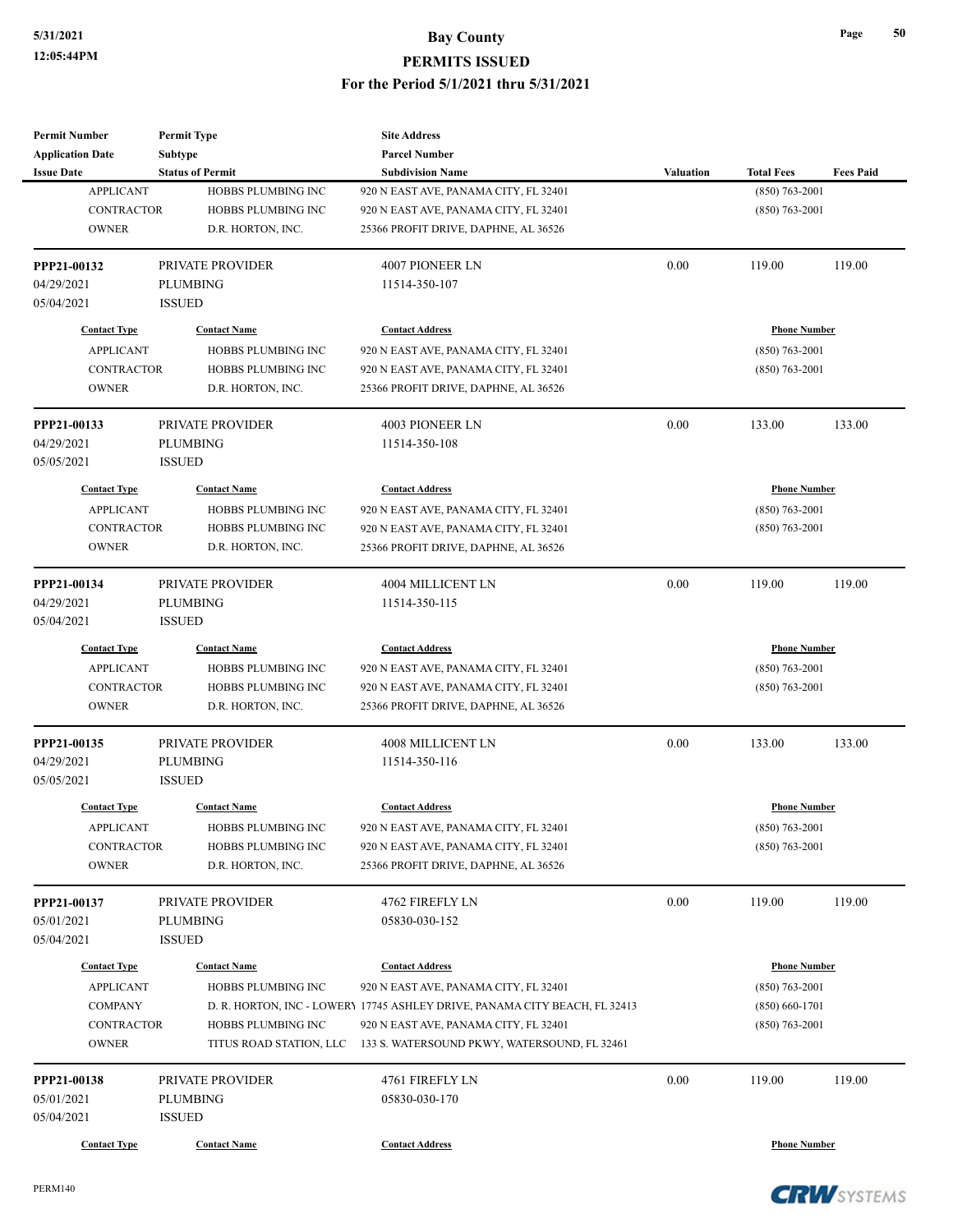| <b>Permit Number</b>    | <b>Permit Type</b>          | <b>Site Address</b>                                                        |                  |                     |                  |
|-------------------------|-----------------------------|----------------------------------------------------------------------------|------------------|---------------------|------------------|
| <b>Application Date</b> | Subtype                     | <b>Parcel Number</b>                                                       |                  |                     |                  |
| <b>Issue Date</b>       | <b>Status of Permit</b>     | <b>Subdivision Name</b>                                                    | <b>Valuation</b> | <b>Total Fees</b>   | <b>Fees Paid</b> |
| <b>APPLICANT</b>        | HOBBS PLUMBING INC          | 920 N EAST AVE, PANAMA CITY, FL 32401                                      |                  | $(850)$ 763-2001    |                  |
| <b>COMPANY</b>          |                             | D. R. HORTON, INC - LOWERY 17745 ASHLEY DRIVE, PANAMA CITY BEACH, FL 32413 |                  | $(850) 660 - 1701$  |                  |
| <b>CONTRACTOR</b>       | HOBBS PLUMBING INC          | 920 N EAST AVE, PANAMA CITY, FL 32401                                      |                  | $(850)$ 763-2001    |                  |
| <b>OWNER</b>            | TITUS ROAD STATION, LLC     | 133 S. WATERSOUND PKWY, WATERSOUND, FL 32461                               |                  |                     |                  |
| PPP21-00139             | PRIVATE PROVIDER            | 4757 FIREFLY LN                                                            | 0.00             | 133.00              | 133.00           |
| 05/01/2021              | PLUMBING                    | 05830-030-172                                                              |                  |                     |                  |
| 05/05/2021              | <b>ISSUED</b>               |                                                                            |                  |                     |                  |
| <b>Contact Type</b>     | <b>Contact Name</b>         | <b>Contact Address</b>                                                     |                  | <b>Phone Number</b> |                  |
| <b>APPLICANT</b>        | HOBBS PLUMBING INC          | 920 N EAST AVE, PANAMA CITY, FL 32401                                      |                  | $(850) 763 - 2001$  |                  |
| <b>CONTRACTOR</b>       | HOBBS PLUMBING INC          | 920 N EAST AVE, PANAMA CITY, FL 32401                                      |                  | $(850)$ 763-2001    |                  |
| <b>OWNER</b>            | TITUS ROAD STATION, LLC     | 133 S. WATERSOUND PKWY, WATERSOUND, FL 32461                               |                  |                     |                  |
| PPP21-00140             | PRIVATE PROVIDER            | 4710 ROSEMARY ST                                                           | 0.00             | 133.00              | 133.00           |
| 05/01/2021              | PLUMBING                    | 05830-030-066                                                              |                  |                     |                  |
| 05/05/2021              | <b>ISSUED</b>               |                                                                            |                  |                     |                  |
| <b>Contact Type</b>     | <b>Contact Name</b>         | <b>Contact Address</b>                                                     |                  | <b>Phone Number</b> |                  |
| <b>APPLICANT</b>        | HOBBS PLUMBING INC          | 920 N EAST AVE, PANAMA CITY, FL 32401                                      |                  | $(850) 763 - 2001$  |                  |
| <b>CONTRACTOR</b>       | HOBBS PLUMBING INC          | 920 N EAST AVE, PANAMA CITY, FL 32401                                      |                  | $(850) 763 - 2001$  |                  |
| <b>OWNER</b>            | TITUS ROAD STATION, LLC     | 133 S. WATERSOUND PKWY, WATERSOUND, FL 32461                               |                  |                     |                  |
| PPP21-00141             | PRIVATE PROVIDER            | 4711 ROSEMARY ST                                                           | 0.00             | 133.00              | 133.00           |
| 05/01/2021              | <b>PLUMBING</b>             | 05830-030-118                                                              |                  |                     |                  |
| 05/05/2021              | <b>ISSUED</b>               |                                                                            |                  |                     |                  |
| <b>Contact Type</b>     | <b>Contact Name</b>         | <b>Contact Address</b>                                                     |                  | <b>Phone Number</b> |                  |
| <b>APPLICANT</b>        | HOBBS PLUMBING INC          | 920 N EAST AVE, PANAMA CITY, FL 32401                                      |                  | $(850) 763 - 2001$  |                  |
| <b>CONTRACTOR</b>       | HOBBS PLUMBING INC          | 920 N EAST AVE, PANAMA CITY, FL 32401                                      |                  | $(850)$ 763-2001    |                  |
| <b>OWNER</b>            | TITUS ROAD STATION, LLC     | 133 S. WATERSOUND PKWY, WATERSOUND, FL 32461                               |                  |                     |                  |
| PPP21-00142             | PRIVATE PROVIDER            | 4707 ROSEMARY ST                                                           | 0.00             | 129.50              | 129.50           |
| 05/01/2021              | PLUMBING                    | 05830-030-120                                                              |                  |                     |                  |
| 05/05/2021              | <b>ISSUED</b>               |                                                                            |                  |                     |                  |
| <b>Contact Type</b>     | <b>Contact Name</b>         | <b>Contact Address</b>                                                     |                  | <b>Phone Number</b> |                  |
| <b>APPLICANT</b>        | HOBBS PLUMBING INC          | 920 N EAST AVE, PANAMA CITY, FL 32401                                      |                  | $(850)$ 763-2001    |                  |
| <b>CONTRACTOR</b>       | HOBBS PLUMBING INC          | 920 N EAST AVE, PANAMA CITY, FL 32401                                      |                  | $(850)$ 763-2001    |                  |
| <b>OWNER</b>            | TITUS ROAD STATION, LLC     | 133 S. WATERSOUND PKWY, WATERSOUND, FL 32461                               |                  |                     |                  |
| PPP21-00143             | RESIDENTIAL NEW CONSTRUCTIO | <b>6615 BUTTON BUCK TRL</b>                                                | 0.00             | 126.00              | 126.00           |
| 05/06/2021              | PLUMBING                    | 32611-772-000                                                              |                  |                     |                  |
| 05/04/2021              | <b>ISSUED</b>               |                                                                            |                  |                     |                  |
| <b>Contact Type</b>     | <b>Contact Name</b>         | <b>Contact Address</b>                                                     |                  | <b>Phone Number</b> |                  |
| <b>APPLICANT</b>        |                             | WEST END PLUMBING CONT 326 MEMORY LN, PANAMA CITY BEACH, FL 32413          |                  | $(850)$ 233-8315    |                  |
| <b>CONTRACTOR</b>       |                             | WEST END PLUMBING CONT 326 MEMORY LN, PANAMA CITY BEACH, FL 32413          |                  | $(850)$ 233-8315    |                  |
| <b>OWNER</b>            | HAMPTON, ROBERT L           | PO BOX 9061, PANAMA CITY, FL 32417                                         |                  |                     |                  |
| PPP21-00144             | PRIVATE PROVIDER            | 338 AZALEA DR                                                              | 0.00             | 119.00              | 119.00           |
| 05/07/2021              | PLUMBING                    | 35309-000-000                                                              |                  |                     |                  |
| 05/07/2021              | <b>ISSUED</b>               |                                                                            |                  |                     |                  |
| <b>Contact Type</b>     | <b>Contact Name</b>         | <b>Contact Address</b>                                                     |                  | <b>Phone Number</b> |                  |

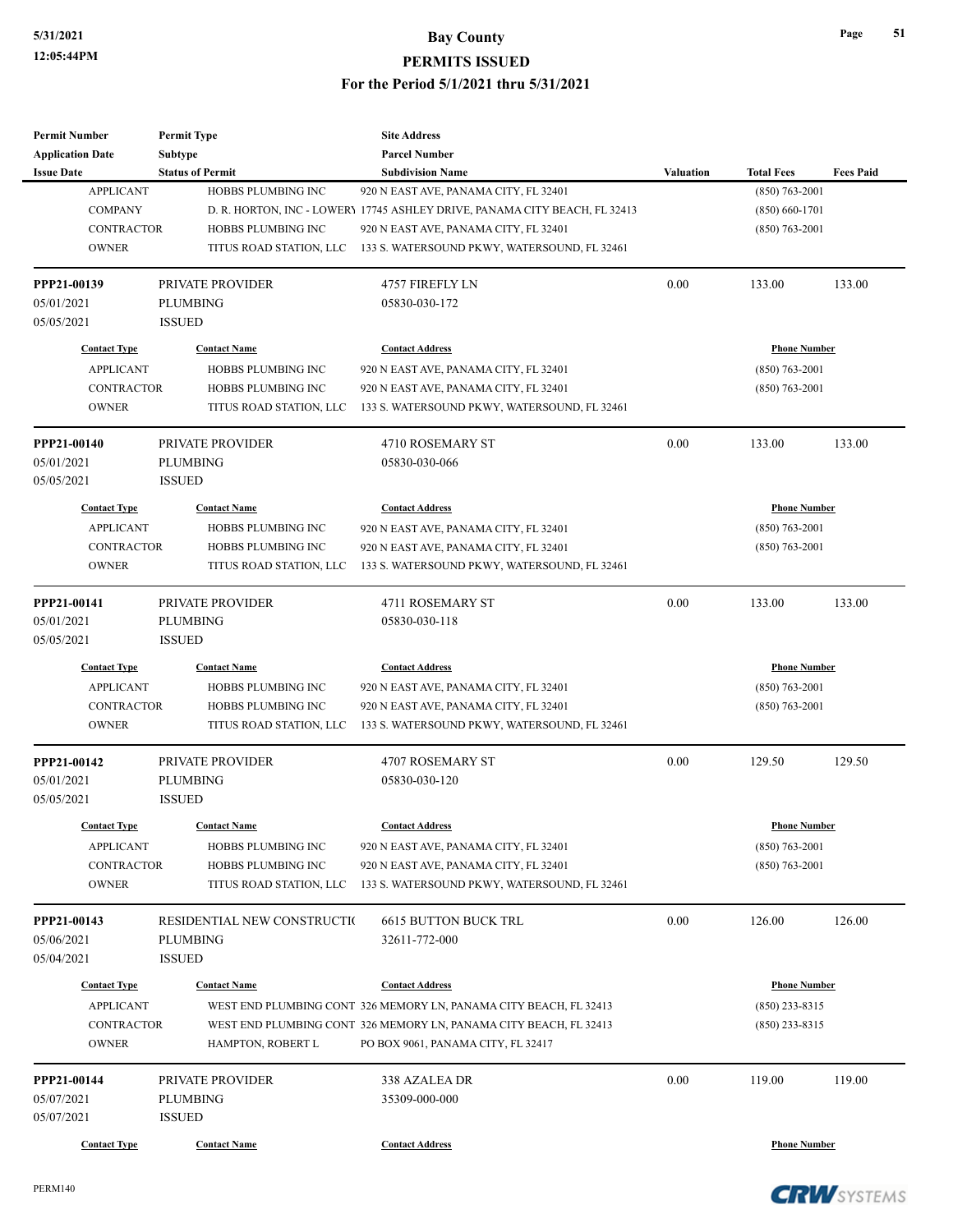| <b>Issue Date</b><br><b>Status of Permit</b><br><b>Subdivision Name</b><br><b>Valuation</b><br><b>Total Fees</b><br><b>Fees Paid</b><br><b>APPLICANT</b><br>Gulf Coast Plumbing, Inc<br>$(850)$ 481-8545<br>2232 E 26TH STREET, PANAMA CITY, FL 32405<br><b>COMPANY</b><br>FLORIDA BUILDING CODE<br>(850) 733-7333<br>, ,<br><b>CONTRACTOR</b><br>Gulf Coast Plumbing, Inc.<br>$(850)$ 481-8545<br>2232 E 26TH STREET, PANAMA CITY, FL 32405<br><b>OWNER</b><br>EMERALD COAST INV FUND 21703 FRONT BEACH RD #18, PANAMA CITY BEACH, FL 32413<br>3,800.00<br>91.00<br>91.00<br>PRIVATE PROVIDER<br>22701 CORAL AVE<br><b>SINGLE FAMILY</b><br>36237-000-000<br><b>ISSUED</b><br><b>Contact Type</b><br><b>Contact Name</b><br><b>Contact Address</b><br><b>Phone Number</b><br><b>APPLICANT</b><br>CORBITT MOSELEYS PLUMB 10422 MILLER CIRCLE, YOUNGSTOWN, FL 32466<br>$(850)$ 769-2743<br><b>CONTRACTOR</b><br>CORBITT MOSELEYS PLUMB 10422 MILLER CIRCLE, YOUNGSTOWN, FL 32466<br>$(850)$ 769-2743<br><b>OWNER</b><br><b>BREWER, JANICE</b><br>105 BRIAR CREEK TRAIL, LIZELLA, GA 31052<br>PLUMBING CONTRACT CORBITT MOSELEYS PLUMB 10422 MILLER CIRCLE, YOUNGSTOWN, FL 32466<br>$(850)$ 769-2743<br>1423 TROUT DR<br>3,800.00<br>91.00<br>91.00<br>PRIVATE PROVIDER<br><b>PLUMBING</b><br>30933-554-000<br><b>ISSUED</b><br><b>Contact Type</b><br><b>Contact Name</b><br><b>Contact Address</b><br><b>Phone Number</b><br><b>APPLICANT</b><br>CORBITT MOSELEYS PLUMB 10422 MILLER CIRCLE, YOUNGSTOWN, FL 32466<br>$(850)$ 769-2743<br><b>COMPANY</b><br>$(850)$ 381-3816<br><b>GORDON &amp; ASSOCIATES</b><br>, ,<br>CONTRACTOR<br>$(850)$ 769-2743<br>CORBITT MOSELEYS PLUMB 10422 MILLER CIRCLE, YOUNGSTOWN, FL 32466<br><b>OWNER</b><br>KJB INVESTMENTS LLC<br>15215 W TALOPA CIR, GODDARD, KS 67052<br>3,800.00<br>91.00<br>91.00<br>PRIVATE PROVIDER<br>5709 PINE TREE AVE<br>PPP21-00147<br><b>PLUMBING</b><br>31992-000-000<br><b>ISSUED</b><br><b>Contact Type</b><br><b>Contact Name</b><br><b>Contact Address</b><br><b>Phone Number</b><br><b>APPLICANT</b><br>CORBITT MOSELEYS PLUMB 10422 MILLER CIRCLE, YOUNGSTOWN, FL 32466<br>$(850)$ 769-2743<br><b>COMPANY</b><br><b>GORDON &amp; ASSOCIATES</b><br>$(850)$ 381-3816<br>, ,<br><b>CONTRACTOR</b><br>CORBITT MOSELEYS PLUMB 10422 MILLER CIRCLE, YOUNGSTOWN, FL 32466<br>$(850)$ 769-2743<br><b>OWNER</b><br>HART, PAUL E<br>1677 WILLOW WAY, WOODSTOCK, GA 30188<br>PRIVATE PROVIDER<br>8421 WARNER PL<br>266,962.80<br>122.50<br>122.50<br>PPP21-00148<br><b>PLUMBING</b><br>27568-000-037<br><b>ISSUED</b><br><b>Contact Type</b><br><b>Contact Name</b><br><b>Contact Address</b><br><b>Phone Number</b><br>HOBBS PLUMBING INC<br>920 N EAST AVE, PANAMA CITY, FL 32401<br>$(850)$ 763-2001<br><b>APPLICANT</b><br><b>COMPANY</b><br>COASTAL CODE, FBCCA<br>, ,<br><b>CONTRACTOR</b><br>HOBBS PLUMBING INC<br>920 N EAST AVE, PANAMA CITY, FL 32401<br>$(850)$ 763-2001<br><b>OWNER</b><br>THOMPSON RESIDENTIAL, L 103 TRENOVIA PL, PANAMA CITY BEACH, FL 32407<br>0.00<br>PRIVATE PROVIDER<br>8401 WARNER PL<br>133.00<br><b>PLUMBING</b><br>27568-000-047<br><b>ISSUED</b><br><b>Phone Number</b><br><b>Contact Type</b><br><b>Contact Name</b><br><b>Contact Address</b><br><b>APPLICANT</b><br>HOBBS PLUMBING INC<br>920 N EAST AVE, PANAMA CITY, FL 32401<br>$(850)$ 763-2001<br>CONTRACTOR<br>HOBBS PLUMBING INC<br>920 N EAST AVE, PANAMA CITY, FL 32401<br>$(850)$ 763-2001<br><b>OWNER</b><br>THOMPSON RESIDENTIAL, L 103 TRENOVIA PL, PANAMA CITY BEACH, FL 32407<br>PRIVATE PROVIDER<br>0.00<br><b>132 MARTINGALE LOOP</b><br>133.00 | <b>Permit Number</b>    | <b>Permit Type</b> | <b>Site Address</b>  |  |        |
|-------------------------------------------------------------------------------------------------------------------------------------------------------------------------------------------------------------------------------------------------------------------------------------------------------------------------------------------------------------------------------------------------------------------------------------------------------------------------------------------------------------------------------------------------------------------------------------------------------------------------------------------------------------------------------------------------------------------------------------------------------------------------------------------------------------------------------------------------------------------------------------------------------------------------------------------------------------------------------------------------------------------------------------------------------------------------------------------------------------------------------------------------------------------------------------------------------------------------------------------------------------------------------------------------------------------------------------------------------------------------------------------------------------------------------------------------------------------------------------------------------------------------------------------------------------------------------------------------------------------------------------------------------------------------------------------------------------------------------------------------------------------------------------------------------------------------------------------------------------------------------------------------------------------------------------------------------------------------------------------------------------------------------------------------------------------------------------------------------------------------------------------------------------------------------------------------------------------------------------------------------------------------------------------------------------------------------------------------------------------------------------------------------------------------------------------------------------------------------------------------------------------------------------------------------------------------------------------------------------------------------------------------------------------------------------------------------------------------------------------------------------------------------------------------------------------------------------------------------------------------------------------------------------------------------------------------------------------------------------------------------------------------------------------------------------------------------------------------------------------------------------------------------------------------------------------------------------------------------------------------------------------------------------------------------------------------------------------------------------------------------------------------------------------------------------------------------------------------------------------------------------------------------------------------------------------------------------------------------------------------|-------------------------|--------------------|----------------------|--|--------|
|                                                                                                                                                                                                                                                                                                                                                                                                                                                                                                                                                                                                                                                                                                                                                                                                                                                                                                                                                                                                                                                                                                                                                                                                                                                                                                                                                                                                                                                                                                                                                                                                                                                                                                                                                                                                                                                                                                                                                                                                                                                                                                                                                                                                                                                                                                                                                                                                                                                                                                                                                                                                                                                                                                                                                                                                                                                                                                                                                                                                                                                                                                                                                                                                                                                                                                                                                                                                                                                                                                                                                                                                                         | <b>Application Date</b> | <b>Subtype</b>     | <b>Parcel Number</b> |  |        |
|                                                                                                                                                                                                                                                                                                                                                                                                                                                                                                                                                                                                                                                                                                                                                                                                                                                                                                                                                                                                                                                                                                                                                                                                                                                                                                                                                                                                                                                                                                                                                                                                                                                                                                                                                                                                                                                                                                                                                                                                                                                                                                                                                                                                                                                                                                                                                                                                                                                                                                                                                                                                                                                                                                                                                                                                                                                                                                                                                                                                                                                                                                                                                                                                                                                                                                                                                                                                                                                                                                                                                                                                                         |                         |                    |                      |  |        |
|                                                                                                                                                                                                                                                                                                                                                                                                                                                                                                                                                                                                                                                                                                                                                                                                                                                                                                                                                                                                                                                                                                                                                                                                                                                                                                                                                                                                                                                                                                                                                                                                                                                                                                                                                                                                                                                                                                                                                                                                                                                                                                                                                                                                                                                                                                                                                                                                                                                                                                                                                                                                                                                                                                                                                                                                                                                                                                                                                                                                                                                                                                                                                                                                                                                                                                                                                                                                                                                                                                                                                                                                                         |                         |                    |                      |  |        |
|                                                                                                                                                                                                                                                                                                                                                                                                                                                                                                                                                                                                                                                                                                                                                                                                                                                                                                                                                                                                                                                                                                                                                                                                                                                                                                                                                                                                                                                                                                                                                                                                                                                                                                                                                                                                                                                                                                                                                                                                                                                                                                                                                                                                                                                                                                                                                                                                                                                                                                                                                                                                                                                                                                                                                                                                                                                                                                                                                                                                                                                                                                                                                                                                                                                                                                                                                                                                                                                                                                                                                                                                                         |                         |                    |                      |  |        |
|                                                                                                                                                                                                                                                                                                                                                                                                                                                                                                                                                                                                                                                                                                                                                                                                                                                                                                                                                                                                                                                                                                                                                                                                                                                                                                                                                                                                                                                                                                                                                                                                                                                                                                                                                                                                                                                                                                                                                                                                                                                                                                                                                                                                                                                                                                                                                                                                                                                                                                                                                                                                                                                                                                                                                                                                                                                                                                                                                                                                                                                                                                                                                                                                                                                                                                                                                                                                                                                                                                                                                                                                                         |                         |                    |                      |  |        |
|                                                                                                                                                                                                                                                                                                                                                                                                                                                                                                                                                                                                                                                                                                                                                                                                                                                                                                                                                                                                                                                                                                                                                                                                                                                                                                                                                                                                                                                                                                                                                                                                                                                                                                                                                                                                                                                                                                                                                                                                                                                                                                                                                                                                                                                                                                                                                                                                                                                                                                                                                                                                                                                                                                                                                                                                                                                                                                                                                                                                                                                                                                                                                                                                                                                                                                                                                                                                                                                                                                                                                                                                                         |                         |                    |                      |  |        |
|                                                                                                                                                                                                                                                                                                                                                                                                                                                                                                                                                                                                                                                                                                                                                                                                                                                                                                                                                                                                                                                                                                                                                                                                                                                                                                                                                                                                                                                                                                                                                                                                                                                                                                                                                                                                                                                                                                                                                                                                                                                                                                                                                                                                                                                                                                                                                                                                                                                                                                                                                                                                                                                                                                                                                                                                                                                                                                                                                                                                                                                                                                                                                                                                                                                                                                                                                                                                                                                                                                                                                                                                                         | PPP21-00145             |                    |                      |  |        |
|                                                                                                                                                                                                                                                                                                                                                                                                                                                                                                                                                                                                                                                                                                                                                                                                                                                                                                                                                                                                                                                                                                                                                                                                                                                                                                                                                                                                                                                                                                                                                                                                                                                                                                                                                                                                                                                                                                                                                                                                                                                                                                                                                                                                                                                                                                                                                                                                                                                                                                                                                                                                                                                                                                                                                                                                                                                                                                                                                                                                                                                                                                                                                                                                                                                                                                                                                                                                                                                                                                                                                                                                                         | 05/10/2021              |                    |                      |  |        |
|                                                                                                                                                                                                                                                                                                                                                                                                                                                                                                                                                                                                                                                                                                                                                                                                                                                                                                                                                                                                                                                                                                                                                                                                                                                                                                                                                                                                                                                                                                                                                                                                                                                                                                                                                                                                                                                                                                                                                                                                                                                                                                                                                                                                                                                                                                                                                                                                                                                                                                                                                                                                                                                                                                                                                                                                                                                                                                                                                                                                                                                                                                                                                                                                                                                                                                                                                                                                                                                                                                                                                                                                                         | 05/12/2021              |                    |                      |  |        |
|                                                                                                                                                                                                                                                                                                                                                                                                                                                                                                                                                                                                                                                                                                                                                                                                                                                                                                                                                                                                                                                                                                                                                                                                                                                                                                                                                                                                                                                                                                                                                                                                                                                                                                                                                                                                                                                                                                                                                                                                                                                                                                                                                                                                                                                                                                                                                                                                                                                                                                                                                                                                                                                                                                                                                                                                                                                                                                                                                                                                                                                                                                                                                                                                                                                                                                                                                                                                                                                                                                                                                                                                                         |                         |                    |                      |  |        |
|                                                                                                                                                                                                                                                                                                                                                                                                                                                                                                                                                                                                                                                                                                                                                                                                                                                                                                                                                                                                                                                                                                                                                                                                                                                                                                                                                                                                                                                                                                                                                                                                                                                                                                                                                                                                                                                                                                                                                                                                                                                                                                                                                                                                                                                                                                                                                                                                                                                                                                                                                                                                                                                                                                                                                                                                                                                                                                                                                                                                                                                                                                                                                                                                                                                                                                                                                                                                                                                                                                                                                                                                                         |                         |                    |                      |  |        |
|                                                                                                                                                                                                                                                                                                                                                                                                                                                                                                                                                                                                                                                                                                                                                                                                                                                                                                                                                                                                                                                                                                                                                                                                                                                                                                                                                                                                                                                                                                                                                                                                                                                                                                                                                                                                                                                                                                                                                                                                                                                                                                                                                                                                                                                                                                                                                                                                                                                                                                                                                                                                                                                                                                                                                                                                                                                                                                                                                                                                                                                                                                                                                                                                                                                                                                                                                                                                                                                                                                                                                                                                                         |                         |                    |                      |  |        |
|                                                                                                                                                                                                                                                                                                                                                                                                                                                                                                                                                                                                                                                                                                                                                                                                                                                                                                                                                                                                                                                                                                                                                                                                                                                                                                                                                                                                                                                                                                                                                                                                                                                                                                                                                                                                                                                                                                                                                                                                                                                                                                                                                                                                                                                                                                                                                                                                                                                                                                                                                                                                                                                                                                                                                                                                                                                                                                                                                                                                                                                                                                                                                                                                                                                                                                                                                                                                                                                                                                                                                                                                                         |                         |                    |                      |  |        |
|                                                                                                                                                                                                                                                                                                                                                                                                                                                                                                                                                                                                                                                                                                                                                                                                                                                                                                                                                                                                                                                                                                                                                                                                                                                                                                                                                                                                                                                                                                                                                                                                                                                                                                                                                                                                                                                                                                                                                                                                                                                                                                                                                                                                                                                                                                                                                                                                                                                                                                                                                                                                                                                                                                                                                                                                                                                                                                                                                                                                                                                                                                                                                                                                                                                                                                                                                                                                                                                                                                                                                                                                                         |                         |                    |                      |  |        |
|                                                                                                                                                                                                                                                                                                                                                                                                                                                                                                                                                                                                                                                                                                                                                                                                                                                                                                                                                                                                                                                                                                                                                                                                                                                                                                                                                                                                                                                                                                                                                                                                                                                                                                                                                                                                                                                                                                                                                                                                                                                                                                                                                                                                                                                                                                                                                                                                                                                                                                                                                                                                                                                                                                                                                                                                                                                                                                                                                                                                                                                                                                                                                                                                                                                                                                                                                                                                                                                                                                                                                                                                                         | PPP21-00146             |                    |                      |  |        |
|                                                                                                                                                                                                                                                                                                                                                                                                                                                                                                                                                                                                                                                                                                                                                                                                                                                                                                                                                                                                                                                                                                                                                                                                                                                                                                                                                                                                                                                                                                                                                                                                                                                                                                                                                                                                                                                                                                                                                                                                                                                                                                                                                                                                                                                                                                                                                                                                                                                                                                                                                                                                                                                                                                                                                                                                                                                                                                                                                                                                                                                                                                                                                                                                                                                                                                                                                                                                                                                                                                                                                                                                                         | 05/11/2021              |                    |                      |  |        |
|                                                                                                                                                                                                                                                                                                                                                                                                                                                                                                                                                                                                                                                                                                                                                                                                                                                                                                                                                                                                                                                                                                                                                                                                                                                                                                                                                                                                                                                                                                                                                                                                                                                                                                                                                                                                                                                                                                                                                                                                                                                                                                                                                                                                                                                                                                                                                                                                                                                                                                                                                                                                                                                                                                                                                                                                                                                                                                                                                                                                                                                                                                                                                                                                                                                                                                                                                                                                                                                                                                                                                                                                                         | 05/12/2021              |                    |                      |  |        |
|                                                                                                                                                                                                                                                                                                                                                                                                                                                                                                                                                                                                                                                                                                                                                                                                                                                                                                                                                                                                                                                                                                                                                                                                                                                                                                                                                                                                                                                                                                                                                                                                                                                                                                                                                                                                                                                                                                                                                                                                                                                                                                                                                                                                                                                                                                                                                                                                                                                                                                                                                                                                                                                                                                                                                                                                                                                                                                                                                                                                                                                                                                                                                                                                                                                                                                                                                                                                                                                                                                                                                                                                                         |                         |                    |                      |  |        |
|                                                                                                                                                                                                                                                                                                                                                                                                                                                                                                                                                                                                                                                                                                                                                                                                                                                                                                                                                                                                                                                                                                                                                                                                                                                                                                                                                                                                                                                                                                                                                                                                                                                                                                                                                                                                                                                                                                                                                                                                                                                                                                                                                                                                                                                                                                                                                                                                                                                                                                                                                                                                                                                                                                                                                                                                                                                                                                                                                                                                                                                                                                                                                                                                                                                                                                                                                                                                                                                                                                                                                                                                                         |                         |                    |                      |  |        |
|                                                                                                                                                                                                                                                                                                                                                                                                                                                                                                                                                                                                                                                                                                                                                                                                                                                                                                                                                                                                                                                                                                                                                                                                                                                                                                                                                                                                                                                                                                                                                                                                                                                                                                                                                                                                                                                                                                                                                                                                                                                                                                                                                                                                                                                                                                                                                                                                                                                                                                                                                                                                                                                                                                                                                                                                                                                                                                                                                                                                                                                                                                                                                                                                                                                                                                                                                                                                                                                                                                                                                                                                                         |                         |                    |                      |  |        |
|                                                                                                                                                                                                                                                                                                                                                                                                                                                                                                                                                                                                                                                                                                                                                                                                                                                                                                                                                                                                                                                                                                                                                                                                                                                                                                                                                                                                                                                                                                                                                                                                                                                                                                                                                                                                                                                                                                                                                                                                                                                                                                                                                                                                                                                                                                                                                                                                                                                                                                                                                                                                                                                                                                                                                                                                                                                                                                                                                                                                                                                                                                                                                                                                                                                                                                                                                                                                                                                                                                                                                                                                                         |                         |                    |                      |  |        |
|                                                                                                                                                                                                                                                                                                                                                                                                                                                                                                                                                                                                                                                                                                                                                                                                                                                                                                                                                                                                                                                                                                                                                                                                                                                                                                                                                                                                                                                                                                                                                                                                                                                                                                                                                                                                                                                                                                                                                                                                                                                                                                                                                                                                                                                                                                                                                                                                                                                                                                                                                                                                                                                                                                                                                                                                                                                                                                                                                                                                                                                                                                                                                                                                                                                                                                                                                                                                                                                                                                                                                                                                                         |                         |                    |                      |  |        |
|                                                                                                                                                                                                                                                                                                                                                                                                                                                                                                                                                                                                                                                                                                                                                                                                                                                                                                                                                                                                                                                                                                                                                                                                                                                                                                                                                                                                                                                                                                                                                                                                                                                                                                                                                                                                                                                                                                                                                                                                                                                                                                                                                                                                                                                                                                                                                                                                                                                                                                                                                                                                                                                                                                                                                                                                                                                                                                                                                                                                                                                                                                                                                                                                                                                                                                                                                                                                                                                                                                                                                                                                                         |                         |                    |                      |  |        |
|                                                                                                                                                                                                                                                                                                                                                                                                                                                                                                                                                                                                                                                                                                                                                                                                                                                                                                                                                                                                                                                                                                                                                                                                                                                                                                                                                                                                                                                                                                                                                                                                                                                                                                                                                                                                                                                                                                                                                                                                                                                                                                                                                                                                                                                                                                                                                                                                                                                                                                                                                                                                                                                                                                                                                                                                                                                                                                                                                                                                                                                                                                                                                                                                                                                                                                                                                                                                                                                                                                                                                                                                                         | 05/11/2021              |                    |                      |  |        |
|                                                                                                                                                                                                                                                                                                                                                                                                                                                                                                                                                                                                                                                                                                                                                                                                                                                                                                                                                                                                                                                                                                                                                                                                                                                                                                                                                                                                                                                                                                                                                                                                                                                                                                                                                                                                                                                                                                                                                                                                                                                                                                                                                                                                                                                                                                                                                                                                                                                                                                                                                                                                                                                                                                                                                                                                                                                                                                                                                                                                                                                                                                                                                                                                                                                                                                                                                                                                                                                                                                                                                                                                                         | 05/11/2021              |                    |                      |  |        |
|                                                                                                                                                                                                                                                                                                                                                                                                                                                                                                                                                                                                                                                                                                                                                                                                                                                                                                                                                                                                                                                                                                                                                                                                                                                                                                                                                                                                                                                                                                                                                                                                                                                                                                                                                                                                                                                                                                                                                                                                                                                                                                                                                                                                                                                                                                                                                                                                                                                                                                                                                                                                                                                                                                                                                                                                                                                                                                                                                                                                                                                                                                                                                                                                                                                                                                                                                                                                                                                                                                                                                                                                                         |                         |                    |                      |  |        |
|                                                                                                                                                                                                                                                                                                                                                                                                                                                                                                                                                                                                                                                                                                                                                                                                                                                                                                                                                                                                                                                                                                                                                                                                                                                                                                                                                                                                                                                                                                                                                                                                                                                                                                                                                                                                                                                                                                                                                                                                                                                                                                                                                                                                                                                                                                                                                                                                                                                                                                                                                                                                                                                                                                                                                                                                                                                                                                                                                                                                                                                                                                                                                                                                                                                                                                                                                                                                                                                                                                                                                                                                                         |                         |                    |                      |  |        |
|                                                                                                                                                                                                                                                                                                                                                                                                                                                                                                                                                                                                                                                                                                                                                                                                                                                                                                                                                                                                                                                                                                                                                                                                                                                                                                                                                                                                                                                                                                                                                                                                                                                                                                                                                                                                                                                                                                                                                                                                                                                                                                                                                                                                                                                                                                                                                                                                                                                                                                                                                                                                                                                                                                                                                                                                                                                                                                                                                                                                                                                                                                                                                                                                                                                                                                                                                                                                                                                                                                                                                                                                                         |                         |                    |                      |  |        |
|                                                                                                                                                                                                                                                                                                                                                                                                                                                                                                                                                                                                                                                                                                                                                                                                                                                                                                                                                                                                                                                                                                                                                                                                                                                                                                                                                                                                                                                                                                                                                                                                                                                                                                                                                                                                                                                                                                                                                                                                                                                                                                                                                                                                                                                                                                                                                                                                                                                                                                                                                                                                                                                                                                                                                                                                                                                                                                                                                                                                                                                                                                                                                                                                                                                                                                                                                                                                                                                                                                                                                                                                                         |                         |                    |                      |  |        |
|                                                                                                                                                                                                                                                                                                                                                                                                                                                                                                                                                                                                                                                                                                                                                                                                                                                                                                                                                                                                                                                                                                                                                                                                                                                                                                                                                                                                                                                                                                                                                                                                                                                                                                                                                                                                                                                                                                                                                                                                                                                                                                                                                                                                                                                                                                                                                                                                                                                                                                                                                                                                                                                                                                                                                                                                                                                                                                                                                                                                                                                                                                                                                                                                                                                                                                                                                                                                                                                                                                                                                                                                                         |                         |                    |                      |  |        |
|                                                                                                                                                                                                                                                                                                                                                                                                                                                                                                                                                                                                                                                                                                                                                                                                                                                                                                                                                                                                                                                                                                                                                                                                                                                                                                                                                                                                                                                                                                                                                                                                                                                                                                                                                                                                                                                                                                                                                                                                                                                                                                                                                                                                                                                                                                                                                                                                                                                                                                                                                                                                                                                                                                                                                                                                                                                                                                                                                                                                                                                                                                                                                                                                                                                                                                                                                                                                                                                                                                                                                                                                                         |                         |                    |                      |  |        |
|                                                                                                                                                                                                                                                                                                                                                                                                                                                                                                                                                                                                                                                                                                                                                                                                                                                                                                                                                                                                                                                                                                                                                                                                                                                                                                                                                                                                                                                                                                                                                                                                                                                                                                                                                                                                                                                                                                                                                                                                                                                                                                                                                                                                                                                                                                                                                                                                                                                                                                                                                                                                                                                                                                                                                                                                                                                                                                                                                                                                                                                                                                                                                                                                                                                                                                                                                                                                                                                                                                                                                                                                                         | 05/11/2021              |                    |                      |  |        |
|                                                                                                                                                                                                                                                                                                                                                                                                                                                                                                                                                                                                                                                                                                                                                                                                                                                                                                                                                                                                                                                                                                                                                                                                                                                                                                                                                                                                                                                                                                                                                                                                                                                                                                                                                                                                                                                                                                                                                                                                                                                                                                                                                                                                                                                                                                                                                                                                                                                                                                                                                                                                                                                                                                                                                                                                                                                                                                                                                                                                                                                                                                                                                                                                                                                                                                                                                                                                                                                                                                                                                                                                                         | 05/11/2021              |                    |                      |  |        |
|                                                                                                                                                                                                                                                                                                                                                                                                                                                                                                                                                                                                                                                                                                                                                                                                                                                                                                                                                                                                                                                                                                                                                                                                                                                                                                                                                                                                                                                                                                                                                                                                                                                                                                                                                                                                                                                                                                                                                                                                                                                                                                                                                                                                                                                                                                                                                                                                                                                                                                                                                                                                                                                                                                                                                                                                                                                                                                                                                                                                                                                                                                                                                                                                                                                                                                                                                                                                                                                                                                                                                                                                                         |                         |                    |                      |  |        |
|                                                                                                                                                                                                                                                                                                                                                                                                                                                                                                                                                                                                                                                                                                                                                                                                                                                                                                                                                                                                                                                                                                                                                                                                                                                                                                                                                                                                                                                                                                                                                                                                                                                                                                                                                                                                                                                                                                                                                                                                                                                                                                                                                                                                                                                                                                                                                                                                                                                                                                                                                                                                                                                                                                                                                                                                                                                                                                                                                                                                                                                                                                                                                                                                                                                                                                                                                                                                                                                                                                                                                                                                                         |                         |                    |                      |  |        |
|                                                                                                                                                                                                                                                                                                                                                                                                                                                                                                                                                                                                                                                                                                                                                                                                                                                                                                                                                                                                                                                                                                                                                                                                                                                                                                                                                                                                                                                                                                                                                                                                                                                                                                                                                                                                                                                                                                                                                                                                                                                                                                                                                                                                                                                                                                                                                                                                                                                                                                                                                                                                                                                                                                                                                                                                                                                                                                                                                                                                                                                                                                                                                                                                                                                                                                                                                                                                                                                                                                                                                                                                                         |                         |                    |                      |  |        |
|                                                                                                                                                                                                                                                                                                                                                                                                                                                                                                                                                                                                                                                                                                                                                                                                                                                                                                                                                                                                                                                                                                                                                                                                                                                                                                                                                                                                                                                                                                                                                                                                                                                                                                                                                                                                                                                                                                                                                                                                                                                                                                                                                                                                                                                                                                                                                                                                                                                                                                                                                                                                                                                                                                                                                                                                                                                                                                                                                                                                                                                                                                                                                                                                                                                                                                                                                                                                                                                                                                                                                                                                                         |                         |                    |                      |  |        |
|                                                                                                                                                                                                                                                                                                                                                                                                                                                                                                                                                                                                                                                                                                                                                                                                                                                                                                                                                                                                                                                                                                                                                                                                                                                                                                                                                                                                                                                                                                                                                                                                                                                                                                                                                                                                                                                                                                                                                                                                                                                                                                                                                                                                                                                                                                                                                                                                                                                                                                                                                                                                                                                                                                                                                                                                                                                                                                                                                                                                                                                                                                                                                                                                                                                                                                                                                                                                                                                                                                                                                                                                                         |                         |                    |                      |  |        |
|                                                                                                                                                                                                                                                                                                                                                                                                                                                                                                                                                                                                                                                                                                                                                                                                                                                                                                                                                                                                                                                                                                                                                                                                                                                                                                                                                                                                                                                                                                                                                                                                                                                                                                                                                                                                                                                                                                                                                                                                                                                                                                                                                                                                                                                                                                                                                                                                                                                                                                                                                                                                                                                                                                                                                                                                                                                                                                                                                                                                                                                                                                                                                                                                                                                                                                                                                                                                                                                                                                                                                                                                                         | PPP21-00153             |                    |                      |  | 133.00 |
|                                                                                                                                                                                                                                                                                                                                                                                                                                                                                                                                                                                                                                                                                                                                                                                                                                                                                                                                                                                                                                                                                                                                                                                                                                                                                                                                                                                                                                                                                                                                                                                                                                                                                                                                                                                                                                                                                                                                                                                                                                                                                                                                                                                                                                                                                                                                                                                                                                                                                                                                                                                                                                                                                                                                                                                                                                                                                                                                                                                                                                                                                                                                                                                                                                                                                                                                                                                                                                                                                                                                                                                                                         | 05/11/2021              |                    |                      |  |        |
|                                                                                                                                                                                                                                                                                                                                                                                                                                                                                                                                                                                                                                                                                                                                                                                                                                                                                                                                                                                                                                                                                                                                                                                                                                                                                                                                                                                                                                                                                                                                                                                                                                                                                                                                                                                                                                                                                                                                                                                                                                                                                                                                                                                                                                                                                                                                                                                                                                                                                                                                                                                                                                                                                                                                                                                                                                                                                                                                                                                                                                                                                                                                                                                                                                                                                                                                                                                                                                                                                                                                                                                                                         | 05/11/2021              |                    |                      |  |        |
|                                                                                                                                                                                                                                                                                                                                                                                                                                                                                                                                                                                                                                                                                                                                                                                                                                                                                                                                                                                                                                                                                                                                                                                                                                                                                                                                                                                                                                                                                                                                                                                                                                                                                                                                                                                                                                                                                                                                                                                                                                                                                                                                                                                                                                                                                                                                                                                                                                                                                                                                                                                                                                                                                                                                                                                                                                                                                                                                                                                                                                                                                                                                                                                                                                                                                                                                                                                                                                                                                                                                                                                                                         |                         |                    |                      |  |        |
|                                                                                                                                                                                                                                                                                                                                                                                                                                                                                                                                                                                                                                                                                                                                                                                                                                                                                                                                                                                                                                                                                                                                                                                                                                                                                                                                                                                                                                                                                                                                                                                                                                                                                                                                                                                                                                                                                                                                                                                                                                                                                                                                                                                                                                                                                                                                                                                                                                                                                                                                                                                                                                                                                                                                                                                                                                                                                                                                                                                                                                                                                                                                                                                                                                                                                                                                                                                                                                                                                                                                                                                                                         |                         |                    |                      |  |        |
|                                                                                                                                                                                                                                                                                                                                                                                                                                                                                                                                                                                                                                                                                                                                                                                                                                                                                                                                                                                                                                                                                                                                                                                                                                                                                                                                                                                                                                                                                                                                                                                                                                                                                                                                                                                                                                                                                                                                                                                                                                                                                                                                                                                                                                                                                                                                                                                                                                                                                                                                                                                                                                                                                                                                                                                                                                                                                                                                                                                                                                                                                                                                                                                                                                                                                                                                                                                                                                                                                                                                                                                                                         |                         |                    |                      |  |        |
|                                                                                                                                                                                                                                                                                                                                                                                                                                                                                                                                                                                                                                                                                                                                                                                                                                                                                                                                                                                                                                                                                                                                                                                                                                                                                                                                                                                                                                                                                                                                                                                                                                                                                                                                                                                                                                                                                                                                                                                                                                                                                                                                                                                                                                                                                                                                                                                                                                                                                                                                                                                                                                                                                                                                                                                                                                                                                                                                                                                                                                                                                                                                                                                                                                                                                                                                                                                                                                                                                                                                                                                                                         |                         |                    |                      |  |        |
|                                                                                                                                                                                                                                                                                                                                                                                                                                                                                                                                                                                                                                                                                                                                                                                                                                                                                                                                                                                                                                                                                                                                                                                                                                                                                                                                                                                                                                                                                                                                                                                                                                                                                                                                                                                                                                                                                                                                                                                                                                                                                                                                                                                                                                                                                                                                                                                                                                                                                                                                                                                                                                                                                                                                                                                                                                                                                                                                                                                                                                                                                                                                                                                                                                                                                                                                                                                                                                                                                                                                                                                                                         | PPP21-00154             |                    |                      |  | 133.00 |

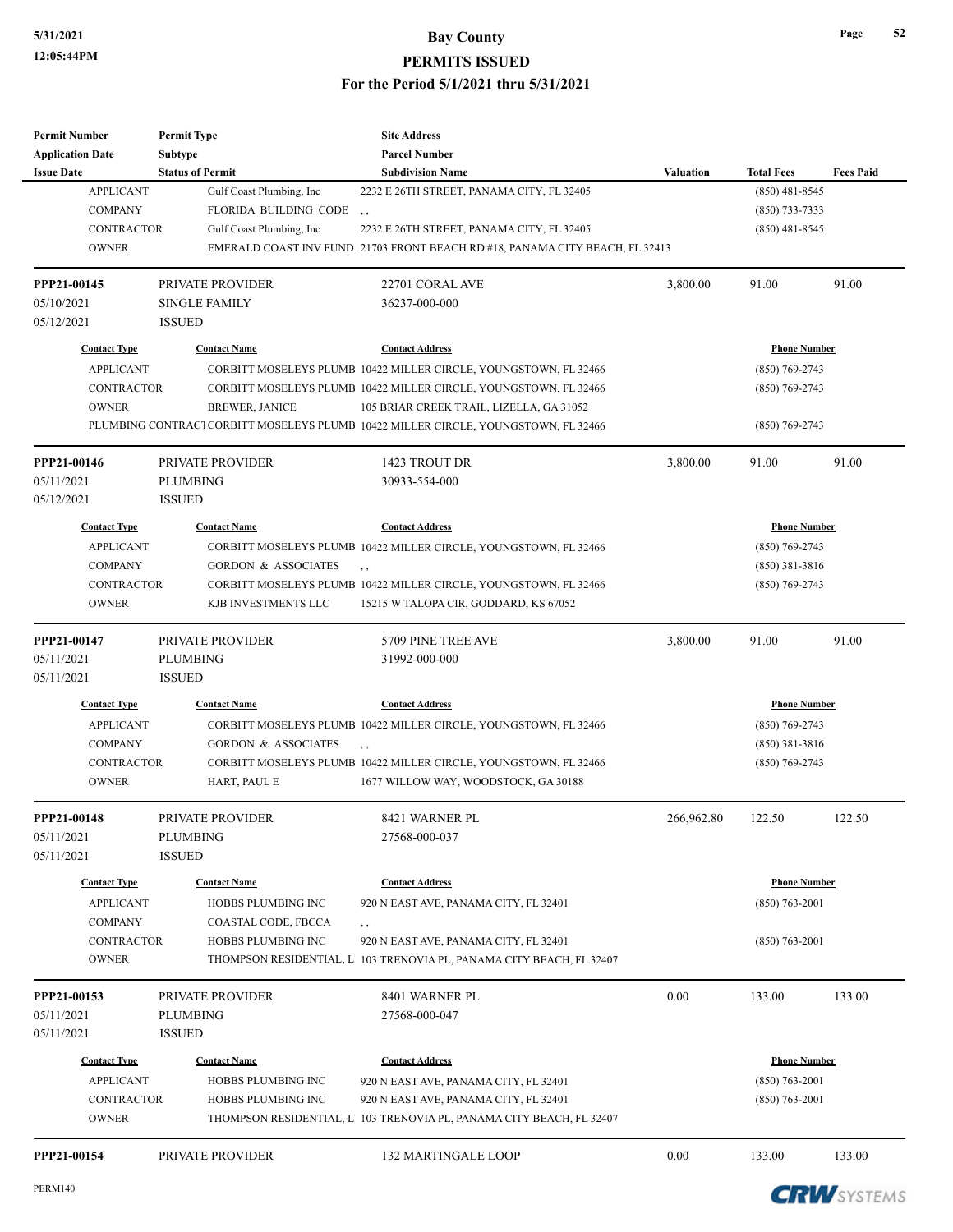| <b>Permit Number</b>    | <b>Permit Type</b>      | <b>Site Address</b>                                                                                                |           |                     |                  |
|-------------------------|-------------------------|--------------------------------------------------------------------------------------------------------------------|-----------|---------------------|------------------|
| <b>Application Date</b> | <b>Subtype</b>          | <b>Parcel Number</b>                                                                                               |           |                     |                  |
| <b>Issue Date</b>       | <b>Status of Permit</b> | <b>Subdivision Name</b>                                                                                            | Valuation | <b>Total Fees</b>   | <b>Fees Paid</b> |
| 05/11/2021              | <b>PLUMBING</b>         | 11281-250-490                                                                                                      |           |                     |                  |
| 05/11/2021              | <b>ISSUED</b>           |                                                                                                                    |           |                     |                  |
| <b>Contact Type</b>     | <b>Contact Name</b>     | <b>Contact Address</b>                                                                                             |           | <b>Phone Number</b> |                  |
| <b>APPLICANT</b>        | HOBBS PLUMBING INC      | 920 N EAST AVE, PANAMA CITY, FL 32401                                                                              |           | $(850)$ 763-2001    |                  |
| <b>CONTRACTOR</b>       | HOBBS PLUMBING INC      | 920 N EAST AVE, PANAMA CITY, FL 32401                                                                              |           | $(850) 763 - 2001$  |                  |
| <b>OWNER</b>            | D.R. HORTON, INC.       | 25366 PROFIT DR, DAPHNE, AL 36526                                                                                  |           |                     |                  |
| PPP21-00155             | PRIVATE PROVIDER        | 205 N WELLS ST                                                                                                     | 1,100.00  | 111.48              | 111.48           |
| 05/13/2021              | <b>PLUMBING</b>         | 38319-150-060                                                                                                      |           |                     |                  |
| 05/13/2021              | <b>ISSUED</b>           |                                                                                                                    |           |                     |                  |
| <b>Contact Type</b>     | <b>Contact Name</b>     | <b>Contact Address</b>                                                                                             |           | <b>Phone Number</b> |                  |
| <b>APPLICANT</b>        |                         | SOLID ROCK PLUMBING LLC 5196 STEWART DRIVE, PANAMA CITY, FL 32404                                                  |           | $(850)$ 276-9308    |                  |
| <b>CONTRACTOR</b>       |                         |                                                                                                                    |           | $(850)$ 276-9308    |                  |
| <b>OWNER</b>            | LAGUNA HAVEN, LLC       | SOLID ROCK PLUMBING LLC 5196 STEWART DRIVE, PANAMA CITY, FL 32404<br>726 THOMAS DRIVE, PANAMA CITY BEACH, FL 32408 |           |                     |                  |
|                         |                         |                                                                                                                    |           |                     |                  |
| PPP21-00156             | PRIVATE PROVIDER        | 217 N WELLS ST                                                                                                     | 1,100.00  | 111.48              | 111.48           |
| 05/13/2021              | <b>PLUMBING</b>         | 38319-150-090                                                                                                      |           |                     |                  |
| 05/13/2021              | <b>ISSUED</b>           |                                                                                                                    |           |                     |                  |
| <b>Contact Type</b>     | <b>Contact Name</b>     | <b>Contact Address</b>                                                                                             |           | <b>Phone Number</b> |                  |
| <b>APPLICANT</b>        |                         | SOLID ROCK PLUMBING LLC 5196 STEWART DRIVE, PANAMA CITY, FL 32404                                                  |           | $(850)$ 276-9308    |                  |
| <b>COMPANY</b>          | COASTAL CODE & FBCA     | $, \, ,$                                                                                                           |           |                     |                  |
| <b>CONTRACTOR</b>       |                         | SOLID ROCK PLUMBING LLC 5196 STEWART DRIVE, PANAMA CITY, FL 32404                                                  |           | $(850)$ 276-9308    |                  |
| <b>OWNER</b>            | LAGUNA HAVEN, LLC       | 726 THOMAS DRIVE, PANAMA CITY BEACH, FL 32408                                                                      |           |                     |                  |
|                         |                         |                                                                                                                    |           |                     |                  |
| PPP21-00157             | PRIVATE PROVIDER        | 201 N WELLS ST                                                                                                     | 1,100.00  | 111.48              | 111.48           |
| 05/13/2021              | PLUMBING                | 38319-150-050                                                                                                      |           |                     |                  |
| 05/13/2021              | <b>ISSUED</b>           |                                                                                                                    |           |                     |                  |
| <b>Contact Type</b>     | <b>Contact Name</b>     | <b>Contact Address</b>                                                                                             |           | <b>Phone Number</b> |                  |
| <b>APPLICANT</b>        |                         | SOLID ROCK PLUMBING LLC 5196 STEWART DRIVE, PANAMA CITY, FL 32404                                                  |           | $(850)$ 276-9308    |                  |
| <b>CONTRACTOR</b>       |                         | SOLID ROCK PLUMBING LLC 5196 STEWART DRIVE, PANAMA CITY, FL 32404                                                  |           | $(850)$ 276-9308    |                  |
| <b>OWNER</b>            | LAGUNA HAVEN, LLC       | 726 THOMAS DRIVE, PANAMA CITY BEACH, FL 32408                                                                      |           |                     |                  |
| PPP21-00160             | PRIVATE PROVIDER        | <b>6656 HARBOUR BLVD</b>                                                                                           | 6,500.00  | 139.53              | 139.53           |
| 05/19/2021              | PLUMBING                | 27338-009-300                                                                                                      |           |                     |                  |
| 05/19/2021              | <b>ISSUED</b>           |                                                                                                                    |           |                     |                  |
| <b>Contact Type</b>     | <b>Contact Name</b>     | <b>Contact Address</b>                                                                                             |           | <b>Phone Number</b> |                  |
| <b>APPLICANT</b>        | ROBERT 850-233-8315     | $, \, ,$                                                                                                           |           |                     |                  |
| <b>CONTRACTOR</b>       |                         | WEST END PLUMBING CONT 326 MEMORY LN, PANAMA CITY BEACH, FL 32413                                                  |           | $(850)$ 233-8315    |                  |
| <b>OWNER</b>            |                         | WOLIVER DEVELOPMENT LI 10441 MILLER CIR, YOUNGSTOWN, FL 32408                                                      |           |                     |                  |
|                         |                         |                                                                                                                    |           |                     |                  |
| PPP21-00161             | PRIVATE PROVIDER        | <b>6712 HARBOUR BLVD</b>                                                                                           | 0.00      | 118.68              | 118.68           |
| 05/25/2021              | PLUMBING                | 27338-009-275                                                                                                      |           |                     |                  |
| 05/31/2021              | <b>ISSUED</b>           |                                                                                                                    |           |                     |                  |
| <b>Contact Type</b>     | <b>Contact Name</b>     | <b>Contact Address</b>                                                                                             |           | <b>Phone Number</b> |                  |
| <b>APPLICANT</b>        | PITTS PLUMBING, LLC     | 4911 PLANTATION TR, CHIPLEY, FL 32428                                                                              |           | $(850) 832 - 7442$  |                  |
| <b>CONTRACTOR</b>       | PITTS PLUMBING, LLC     | 4911 PLANTATION TR, CHIPLEY, FL 32428                                                                              |           | $(850) 832 - 7442$  |                  |
| <b>OWNER</b>            | SIMMONS, ELAINE         | 512 FLORIDA AVE, LYNN HAVEN, FL 32444                                                                              |           |                     |                  |
| PPP21-00162             | PRIVATE PROVIDER        | 3884 HEARTWOOD ST                                                                                                  | 0.00      | 108.50              | 108.50           |
|                         | <b>PLUMBING</b>         | 05911-005-058                                                                                                      |           |                     |                  |
| 05/27/2021              |                         |                                                                                                                    |           |                     |                  |

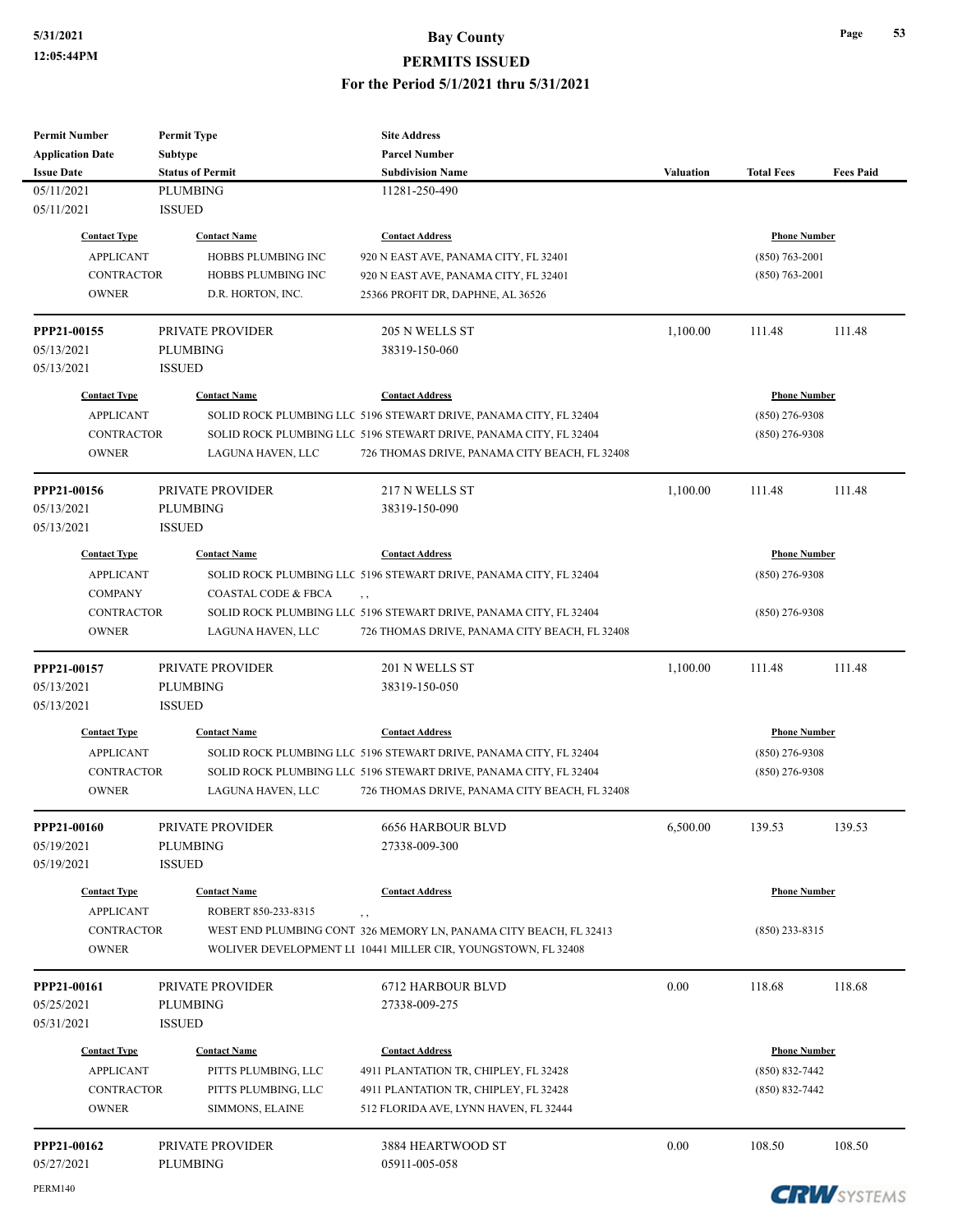| <b>Permit Number</b>    | <b>Permit Type</b>        | <b>Site Address</b>                         |                  |                     |                  |  |
|-------------------------|---------------------------|---------------------------------------------|------------------|---------------------|------------------|--|
| <b>Application Date</b> | Subtype                   | <b>Parcel Number</b>                        |                  |                     |                  |  |
| <b>Issue Date</b>       | <b>Status of Permit</b>   | <b>Subdivision Name</b>                     | <b>Valuation</b> | <b>Total Fees</b>   | <b>Fees Paid</b> |  |
| 05/27/2021              | <b>ISSUED</b>             |                                             |                  |                     |                  |  |
| <b>Contact Type</b>     | <b>Contact Name</b>       | <b>Contact Address</b>                      |                  | <b>Phone Number</b> |                  |  |
| <b>APPLICANT</b>        | Gulf Coast Plumbing, Inc  | 2232 E 26TH STREET, PANAMA CITY, FL 32405   |                  | $(850)$ 481-8545    |                  |  |
| <b>COMPANY</b>          | <b>FBCCA</b>              | , ,                                         |                  |                     |                  |  |
| <b>CONTRACTOR</b>       | Gulf Coast Plumbing, Inc  | 2232 E 26TH STREET, PANAMA CITY, FL 32405   |                  | $(850)$ 481-8545    |                  |  |
| <b>OWNER</b>            | <b>CAMBEN HOLDING LLC</b> | 2023 THOMAS DR, PANAMA CITY BEACH, FL 32408 |                  |                     |                  |  |
| PPP21-00163             | PRIVATE PROVIDER          | 3893 HEARTWOOD ST                           | 0.00             | 105.00              | 105.00           |  |
| 05/27/2021              | <b>PLUMBING</b>           | 05911-005-064                               |                  |                     |                  |  |
| 05/27/2021              | <b>ISSUED</b>             |                                             |                  |                     |                  |  |
| <b>Contact Type</b>     | <b>Contact Name</b>       | <b>Contact Address</b>                      |                  | <b>Phone Number</b> |                  |  |
| <b>APPLICANT</b>        | Gulf Coast Plumbing, Inc  | 2232 E 26TH STREET, PANAMA CITY, FL 32405   |                  | $(850)$ 481-8545    |                  |  |
| <b>COMPANY</b>          | <b>FBCCA</b>              | , ,                                         |                  |                     |                  |  |
| <b>CONTRACTOR</b>       | Gulf Coast Plumbing, Inc  | 2232 E 26TH STREET, PANAMA CITY, FL 32405   |                  | $(850)$ 481-8545    |                  |  |
| <b>OWNER</b>            | <b>CAMBEN HOLDING LLC</b> | 2023 THOMAS DR, PANAMA CITY BEACH, FL 32408 |                  |                     |                  |  |
| PPP21-00164             | PRIVATE PROVIDER          | 3897 HEARTWOOD ST                           | 0.00             | 108.50              | 108.50           |  |
| 05/27/2021              | <b>PLUMBING</b>           | 05911-005-066                               |                  |                     |                  |  |
| 05/27/2021              | <b>ISSUED</b>             |                                             |                  |                     |                  |  |
| <b>Contact Type</b>     | <b>Contact Name</b>       | <b>Contact Address</b>                      |                  | <b>Phone Number</b> |                  |  |
| <b>APPLICANT</b>        | Gulf Coast Plumbing, Inc  | 2232 E 26TH STREET, PANAMA CITY, FL 32405   |                  | $(850)$ 481-8545    |                  |  |
| <b>COMPANY</b>          | <b>FBCCA</b>              | , ,                                         |                  |                     |                  |  |
| <b>CONTRACTOR</b>       | Gulf Coast Plumbing, Inc  | 2232 E 26TH STREET, PANAMA CITY, FL 32405   |                  | $(850)$ 481-8545    |                  |  |
| <b>OWNER</b>            | CAMBEN HOLDING LLC        | 2023 THOMAS DR, PANAMA CITY BEACH, FL 32408 |                  |                     |                  |  |
| PPP21-00165             | PRIVATE PROVIDER          | 3928 SANDPINE WAY                           | 0.00             | 108.50              | 108.50           |  |
| 05/27/2021              | <b>PLUMBING</b>           | 05911-005-018                               |                  |                     |                  |  |
| 05/27/2021              | <b>ISSUED</b>             |                                             |                  |                     |                  |  |
| <b>Contact Type</b>     | <b>Contact Name</b>       | <b>Contact Address</b>                      |                  | <b>Phone Number</b> |                  |  |
| <b>APPLICANT</b>        | Gulf Coast Plumbing, Inc  | 2232 E 26TH STREET, PANAMA CITY, FL 32405   |                  | $(850)$ 481-8545    |                  |  |
| <b>COMPANY</b>          | ${\rm FBCCA}$             | , ,                                         |                  |                     |                  |  |
| <b>CONTRACTOR</b>       | Gulf Coast Plumbing, Inc. | 2232 E 26TH STREET, PANAMA CITY, FL 32405   |                  | $(850)$ 481-8545    |                  |  |
| OWNER                   | CAMBEN HOLDING LLC        | 2023 THOMAS DR, PANAMA CITY BEACH, FL 32408 |                  |                     |                  |  |
| PPP21-00166             | PRIVATE PROVIDER          | 3924 SANDPINE WAY                           | 0.00             | 108.50              | 108.50           |  |
| 05/27/2021              | <b>PLUMBING</b>           | 05911-005-020                               |                  |                     |                  |  |
| 05/27/2021              | <b>ISSUED</b>             |                                             |                  |                     |                  |  |
| <b>Contact Type</b>     | <b>Contact Name</b>       | <b>Contact Address</b>                      |                  | <b>Phone Number</b> |                  |  |
| <b>APPLICANT</b>        | Gulf Coast Plumbing, Inc  | 2232 E 26TH STREET, PANAMA CITY, FL 32405   |                  | $(850)$ 481-8545    |                  |  |
| <b>COMPANY</b>          | <b>FBCCA</b>              | , ,                                         |                  |                     |                  |  |
| <b>CONTRACTOR</b>       | Gulf Coast Plumbing, Inc  | 2232 E 26TH STREET, PANAMA CITY, FL 32405   |                  | $(850)$ 481-8545    |                  |  |
| <b>OWNER</b>            | CAMBEN HOLDING LLC        | 2023 THOMAS DR, PANAMA CITY BEACH, FL 32408 |                  |                     |                  |  |
| PPP21-00167             | PRIVATE PROVIDER          | 3920 SANDPINE WAY                           | 0.00             | 105.00              | 105.00           |  |
| 05/27/2021              | <b>PLUMBING</b>           | 05911-005-022                               |                  |                     |                  |  |
| 05/27/2021              | <b>ISSUED</b>             |                                             |                  |                     |                  |  |
| <b>Contact Type</b>     | <b>Contact Name</b>       | <b>Contact Address</b>                      |                  | <b>Phone Number</b> |                  |  |

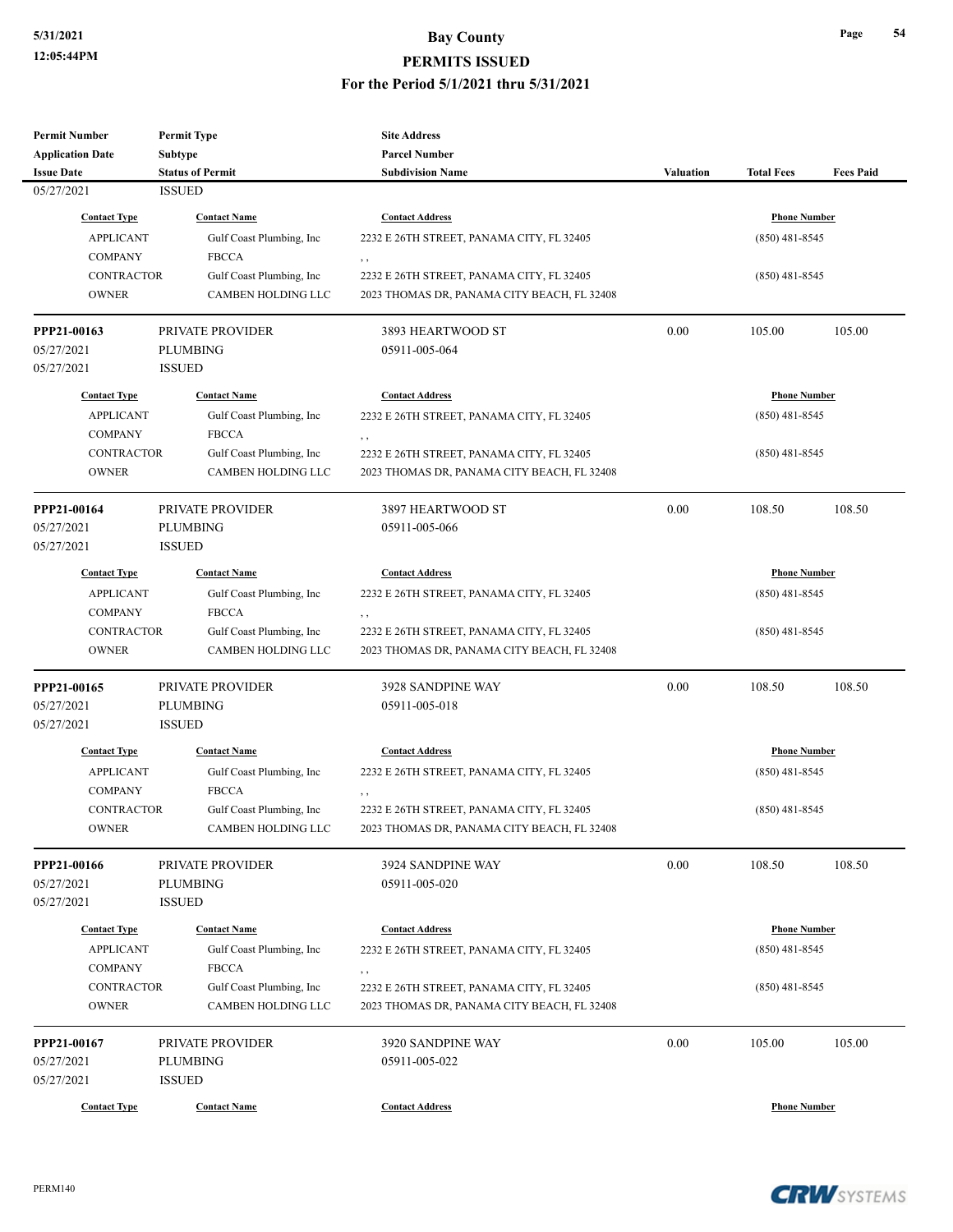| <b>Permit Number</b>                  | <b>Permit Type</b>       | <b>Site Address</b>                                                                                           |                  |                     |                  |
|---------------------------------------|--------------------------|---------------------------------------------------------------------------------------------------------------|------------------|---------------------|------------------|
| <b>Application Date</b>               | Subtype                  | <b>Parcel Number</b>                                                                                          |                  |                     |                  |
| <b>Issue Date</b>                     | <b>Status of Permit</b>  | <b>Subdivision Name</b>                                                                                       | <b>Valuation</b> | <b>Total Fees</b>   | <b>Fees Paid</b> |
| <b>APPLICANT</b>                      | Gulf Coast Plumbing, Inc | 2232 E 26TH STREET, PANAMA CITY, FL 32405                                                                     |                  | $(850)$ 481-8545    |                  |
| <b>COMPANY</b>                        | <b>FBCCA</b>             | , ,                                                                                                           |                  |                     |                  |
| <b>CONTRACTOR</b>                     | Gulf Coast Plumbing, Inc | 2232 E 26TH STREET, PANAMA CITY, FL 32405                                                                     |                  | $(850)$ 481-8545    |                  |
| <b>OWNER</b>                          | CAMBEN HOLDING LLC       | 2023 THOMAS DR, PANAMA CITY BEACH, FL 32408                                                                   |                  |                     |                  |
| PPP21-00168                           | PRIVATE PROVIDER         | 494 PALM BEACH DR                                                                                             | 1,100.00         | 118.16              | 118.16           |
| 05/27/2021                            | <b>PLUMBING</b>          | 36433-000-000                                                                                                 |                  |                     |                  |
| 05/27/2021                            | <b>ISSUED</b>            |                                                                                                               |                  |                     |                  |
| <b>Contact Type</b>                   | <b>Contact Name</b>      | <b>Contact Address</b>                                                                                        |                  | <b>Phone Number</b> |                  |
| <b>APPLICANT</b>                      | ROCKY 276-9308           | , ,                                                                                                           |                  |                     |                  |
| <b>CONTRACTOR</b>                     |                          | SOLID ROCK PLUMBING LLC 5196 STEWART DRIVE, PANAMA CITY, FL 32404                                             |                  | $(850)$ 276-9308    |                  |
| <b>OWNER</b>                          | SOVA INVEST LLC          | 726 THOMAS DRIVE, PANAMA CITY BEACH, FL 32408                                                                 |                  |                     |                  |
| PPP21-00169                           | PRIVATE PROVIDER         | 10805 CEDAR RIDGE LN                                                                                          | 7,000.00         | 136.66              | 136.66           |
| 05/31/2021                            | <b>PLUMBING</b>          | 07585-334-000                                                                                                 |                  |                     |                  |
| 05/31/2021                            | <b>ISSUED</b>            |                                                                                                               |                  |                     |                  |
| <b>Contact Type</b>                   | <b>Contact Name</b>      | <b>Contact Address</b>                                                                                        |                  | <b>Phone Number</b> |                  |
| <b>APPLICANT</b>                      | PATTI 784-9800           | ,,                                                                                                            |                  |                     |                  |
| <b>CONTRACTOR</b>                     |                          | RANDALL D PADGETT PLUM 2547 E 6TH ST, PANAMA CITY, FL 32401                                                   |                  | $(850) 784 - 9800$  |                  |
| <b>OWNER</b>                          | CHASE, JESSICA D & ALAN  | 14120 BIG ISLAND POND RD, SOUTHPORT, FL 32409                                                                 |                  |                     |                  |
| PPR21-00098                           | PRIVATE PROVIDER         |                                                                                                               |                  |                     | 134.00           |
| 05/11/2021                            | <b>ROOF</b>              | 4700 STANDING CYPRESS DR<br>05830-030-012                                                                     | 2,754.00         | 134.00              |                  |
| 05/11/2021                            | <b>ISSUED</b>            |                                                                                                               |                  |                     |                  |
| <b>Contact Type</b>                   | <b>Contact Name</b>      | <b>Contact Address</b>                                                                                        |                  | <b>Phone Number</b> |                  |
| <b>APPLICANT</b>                      |                          | ART CONSTRUCTION OF NW 11 W. 23RD ST., SUITE B4, Panama City, FL 32405                                        |                  | $(850)$ 215-3948    |                  |
| <b>CONTRACTOR</b>                     |                          | ART CONSTRUCTION OF NW 11 W. 23RD ST., SUITE B4, Panama City, FL 32405                                        |                  | $(850)$ 215-3948    |                  |
| <b>OWNER</b>                          |                          | TITUS ROAD STATION, LLC 133 S. WATERSOUND PKWY, WATERSOUND, FL 32461                                          |                  |                     |                  |
| PPR21-00099                           | PRIVATE PROVIDER         | 4800 LOBLOLLY WAY                                                                                             | 1,890.00         | 110.00              | 110.00           |
| 05/11/2021                            | <b>ROOF</b>              | 05830-030-230                                                                                                 |                  |                     |                  |
| 05/11/2021                            | <b>ISSUED</b>            |                                                                                                               |                  |                     |                  |
|                                       | <b>Contact Name</b>      | <b>Contact Address</b>                                                                                        |                  |                     |                  |
| <b>Contact Type</b>                   |                          |                                                                                                               |                  | <b>Phone Number</b> |                  |
| <b>APPLICANT</b><br><b>CONTRACTOR</b> |                          | ART CONSTRUCTION OF NW 11 W. 23RD ST., SUITE B4, Panama City, FL 32405                                        |                  | $(850)$ 215-3948    |                  |
| <b>OWNER</b>                          | D.R. HORTON, INC.        | ART CONSTRUCTION OF NW 11 W. 23RD ST., SUITE B4, Panama City, FL 32405<br>25366 POFIT DRIVE, DAPHNE, AL 36526 |                  | $(850)$ 215-3948    |                  |
|                                       |                          |                                                                                                               |                  |                     |                  |
| PPR21-00100                           | PRIVATE PROVIDER         | 4020 MILLICENT LN                                                                                             | 2,135.00         | 110.00              | 110.00           |
| 05/11/2021                            | <b>ROOF</b>              | 11514-350-119                                                                                                 |                  |                     |                  |
| 05/11/2021                            | <b>ISSUED</b>            |                                                                                                               |                  |                     |                  |
| <b>Contact Type</b>                   | <b>Contact Name</b>      | <b>Contact Address</b>                                                                                        |                  | <b>Phone Number</b> |                  |
| <b>APPLICANT</b>                      |                          | ART CONSTRUCTION OF NW 11 W. 23RD ST., SUITE B4, Panama City, FL 32405                                        |                  | $(850)$ 215-3948    |                  |
| CONTRACTOR                            |                          | ART CONSTRUCTION OF NW 11 W. 23RD ST., SUITE B4, Panama City, FL 32405                                        |                  | $(850)$ 215-3948    |                  |
| <b>OWNER</b>                          | D.R. HORTON, INC.        | 25366 PROFIT DRIVE, DAPHNE, AL 36526                                                                          |                  |                     |                  |
| PPR21-00101                           | PRIVATE PROVIDER         | 4019 PIONEER LN                                                                                               | 2,135.00         | 110.00              | 110.00           |
| 05/11/2021                            | <b>ROOF</b>              | 11514-350-104                                                                                                 |                  |                     |                  |
| 05/11/2021                            | <b>ISSUED</b>            |                                                                                                               |                  |                     |                  |
| <b>Contact Type</b>                   | <b>Contact Name</b>      | <b>Contact Address</b>                                                                                        |                  | <b>Phone Number</b> |                  |

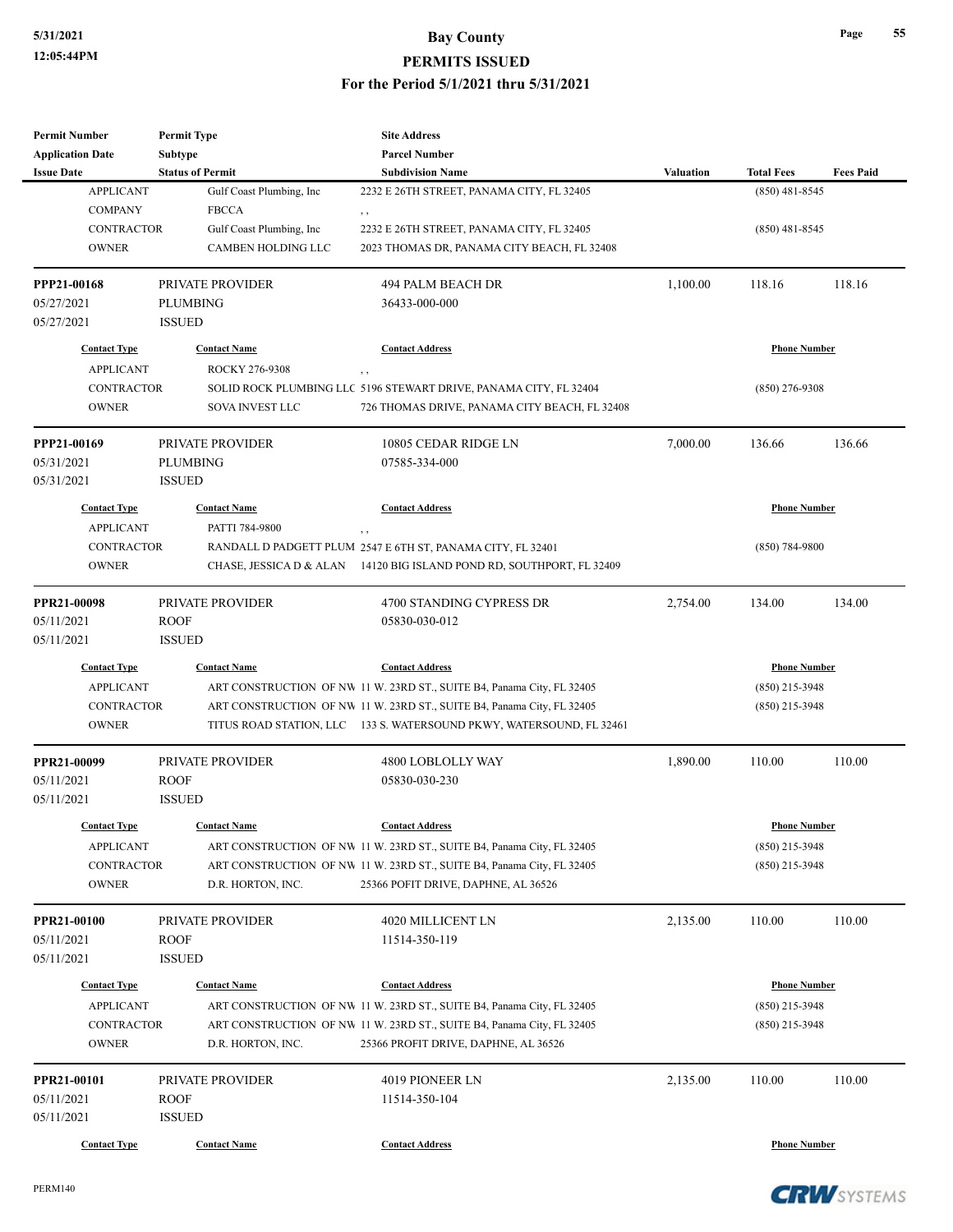| <b>Permit Number</b>    | <b>Permit Type</b>      | <b>Site Address</b>                                                        |                  |                     |                  |
|-------------------------|-------------------------|----------------------------------------------------------------------------|------------------|---------------------|------------------|
| <b>Application Date</b> | <b>Subtype</b>          | <b>Parcel Number</b>                                                       |                  |                     |                  |
| <b>Issue Date</b>       | <b>Status of Permit</b> | <b>Subdivision Name</b>                                                    | <b>Valuation</b> | <b>Total Fees</b>   | <b>Fees Paid</b> |
| <b>APPLICANT</b>        |                         | ART CONSTRUCTION OF NW 11 W. 23RD ST., SUITE B4, Panama City, FL 32405     |                  | $(850)$ 215-3948    |                  |
| <b>CONTRACTOR</b>       |                         | ART CONSTRUCTION OF NW 11 W. 23RD ST., SUITE B4, Panama City, FL 32405     |                  | (850) 215-3948      |                  |
| <b>OWNER</b>            | D.R. HORTON, INC.       | 25366 PROFIT DRIVE, DAPHNE, AL 36526                                       |                  |                     |                  |
| PPR21-00102             | PRIVATE PROVIDER        | 548 COVE VILLA ST                                                          | 2,008.98         | 107.00              | 107.00           |
| 05/11/2021              | <b>ROOF</b>             | 27541-500-026                                                              |                  |                     |                  |
| 05/11/2021              | <b>ISSUED</b>           |                                                                            |                  |                     |                  |
| <b>Contact Type</b>     | <b>Contact Name</b>     | <b>Contact Address</b>                                                     |                  | <b>Phone Number</b> |                  |
| <b>APPLICANT</b>        |                         | ART CONSTRUCTION OF NW 11 W. 23RD ST., SUITE B4, Panama City, FL 32405     |                  | $(850)$ 215-3948    |                  |
| <b>CONTRACTOR</b>       |                         | ART CONSTRUCTION OF NW 11 W. 23RD ST., SUITE B4, Panama City, FL 32405     |                  | (850) 215-3948      |                  |
| <b>OWNER</b>            | D.R. HORTON, INC.       | 25366 PROFIT DRIVE, DAPHNE, AL 36526                                       |                  |                     |                  |
| PPR21-00103             | <b>PRIVATE PROVIDER</b> | 4712 STANDING CYPRESS DR                                                   | 2,574.00         | 128.00              | 128.00           |
| 05/14/2021              | <b>ROOF</b>             | 05830-030-016                                                              |                  |                     |                  |
| 05/14/2021              | <b>ISSUED</b>           |                                                                            |                  |                     |                  |
| <b>Contact Type</b>     | <b>Contact Name</b>     | <b>Contact Address</b>                                                     |                  | <b>Phone Number</b> |                  |
| <b>APPLICANT</b>        |                         | ART CONSTRUCTION OF NW 11 W. 23RD ST., SUITE B4, Panama City, FL 32405     |                  | (850) 215-3948      |                  |
| <b>CONTRACTOR</b>       |                         | ART CONSTRUCTION OF NW 11 W. 23RD ST., SUITE B4, Panama City, FL 32405     |                  | (850) 215-3948      |                  |
| <b>OWNER</b>            | D.R. HORTON, INC.       | 25366 PROFIT DR, DAPHNE, AL 35626                                          |                  |                     |                  |
|                         |                         |                                                                            |                  |                     |                  |
| PPR21-00104             | PRIVATE PROVIDER        | 4706 STANDING CYPRESS DR                                                   | 2,808.00         | 135.50              | 135.50           |
| 05/14/2021              | <b>ROOF</b>             | 05830-030-014                                                              |                  |                     |                  |
| 05/14/2021              | <b>ISSUED</b>           |                                                                            |                  |                     |                  |
| <b>Contact Type</b>     | <b>Contact Name</b>     | <b>Contact Address</b>                                                     |                  | <b>Phone Number</b> |                  |
| <b>APPLICANT</b>        |                         | ART CONSTRUCTION OF NW 11 W. 23RD ST., SUITE B4, Panama City, FL 32405     |                  | (850) 215-3948      |                  |
| <b>CONTRACTOR</b>       |                         | ART CONSTRUCTION OF NW 11 W. 23RD ST., SUITE B4, Panama City, FL 32405     |                  | (850) 215-3948      |                  |
| <b>OWNER</b>            | D.R. HORTON, INC.       | 25366 PROFIT DR, DAPHNE, AL 35626                                          |                  |                     |                  |
| PPR21-00105             | PRIVATE PROVIDER        | 4770 FIREFLY LN                                                            | 1,890.00         | 110.00              | 110.00           |
| 05/14/2021              | <b>ROOF</b>             | 05830-030-156                                                              |                  |                     |                  |
| 05/14/2021              | <b>ISSUED</b>           |                                                                            |                  |                     |                  |
| <b>Contact Type</b>     | <b>Contact Name</b>     | <b>Contact Address</b>                                                     |                  | <b>Phone Number</b> |                  |
| <b>APPLICANT</b>        |                         | ART CONSTRUCTION OF NW 11 W. 23RD ST., SUITE B4, Panama City, FL 32405     |                  | (850) 215-3948      |                  |
| <b>COMPANY</b>          |                         | D. R. HORTON, INC - LOWERY 17745 ASHLEY DRIVE, PANAMA CITY BEACH, FL 32413 |                  | $(850) 660 - 1701$  |                  |
| <b>CONTRACTOR</b>       |                         | ART CONSTRUCTION OF NW 11 W. 23RD ST., SUITE B4, Panama City, FL 32405     |                  | $(850)$ 215-3948    |                  |
| <b>OWNER</b>            |                         | TITUS ROAD STATION, LLC 133 S. WATERSOUND PKWY, WATERSOUND, FL 32461       |                  |                     |                  |
| PPR21-00106             | PRIVATE PROVIDER        | 4774 FIREFLY LN                                                            | 2,268.00         | 120.50              | 120.50           |
| 05/14/2021              | <b>ROOF</b>             | 05830-030-158                                                              |                  |                     |                  |
| 05/14/2021              | <b>ISSUED</b>           |                                                                            |                  |                     |                  |
| <b>Contact Type</b>     | <b>Contact Name</b>     | <b>Contact Address</b>                                                     |                  | <b>Phone Number</b> |                  |
| <b>APPLICANT</b>        |                         | ART CONSTRUCTION OF NW 11 W. 23RD ST., SUITE B4, Panama City, FL 32405     |                  | (850) 215-3948      |                  |
| <b>COMPANY</b>          |                         | D. R. HORTON, INC - LOWERY 17745 ASHLEY DRIVE, PANAMA CITY BEACH, FL 32413 |                  | $(850) 660 - 1701$  |                  |
| CONTRACTOR              |                         | ART CONSTRUCTION OF NW 11 W. 23RD ST., SUITE B4, Panama City, FL 32405     |                  | $(850)$ 215-3948    |                  |
| <b>OWNER</b>            |                         | TITUS ROAD STATION, LLC 133 S. WATERSOUND PKWY, WATERSOUND, FL 32461       |                  |                     |                  |
| <b>PPRB21-00065</b>     | PRIVATE PROVIDER        | 10805 CEDAR RIDGE LN                                                       | 384,034.56       | 2,318.65            | 2,318.65         |
| 04/02/2021              | NEW SINGLE FAMILY       | 07585-334-000                                                              |                  |                     |                  |
| 05/07/2021              | <b>ISSUED</b>           |                                                                            |                  |                     |                  |
| <b>Contact Type</b>     | <b>Contact Name</b>     | <b>Contact Address</b>                                                     |                  | <b>Phone Number</b> |                  |

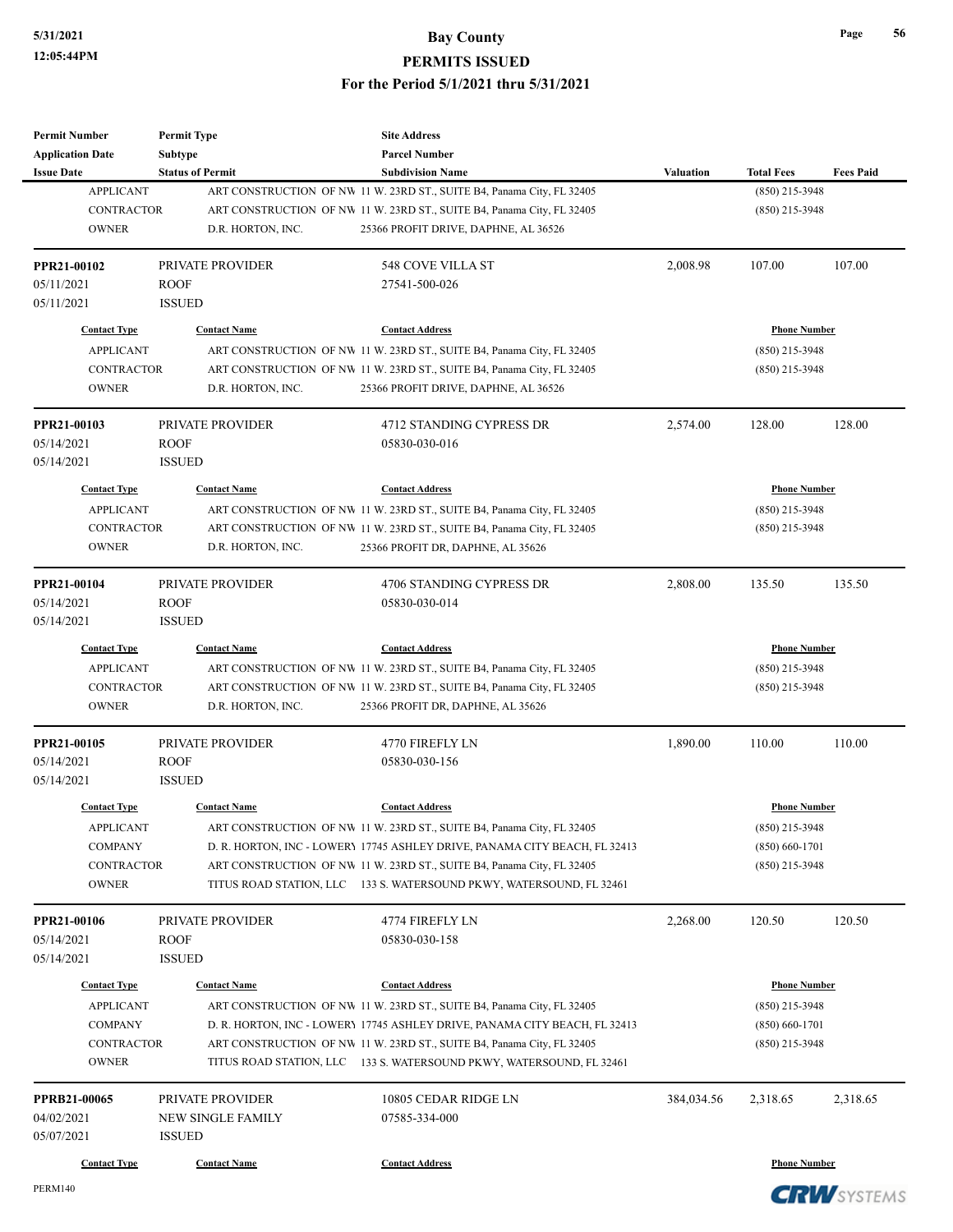### **5/31/2021 Bay County**

**PERMITS ISSUED**

**For the Period 5/1/2021 thru 5/31/2021**

| <b>Permit Number</b><br><b>Application Date</b> | <b>Permit Type</b><br><b>Subtype</b> | <b>Site Address</b><br><b>Parcel Number</b>                                |            |                     |                  |
|-------------------------------------------------|--------------------------------------|----------------------------------------------------------------------------|------------|---------------------|------------------|
| <b>Issue Date</b>                               | <b>Status of Permit</b>              | <b>Subdivision Name</b>                                                    | Valuation  | <b>Total Fees</b>   | <b>Fees Paid</b> |
| <b>APPLICANT</b>                                |                                      | BCL CIVIL CONTRACTORS IN P. O. BOX 6210, PANAMA CITY, FL 32404             |            | $(000)$ 871-1516    |                  |
| <b>CONTRACTOR</b>                               |                                      | BCL CIVIL CONTRACTORS IN P. O. BOX 6210, PANAMA CITY, FL 32404             |            | $(000)$ 871-1516    |                  |
| <b>OWNER</b>                                    |                                      | CHASE, JESSICA D & ALAN 14120 BIG ISLAND POND RD, SOUTHPORT, FL 32409      |            |                     |                  |
|                                                 |                                      |                                                                            |            |                     |                  |
| <b>PPRB21-00068</b>                             | <b>PRIVATE PROVIDER</b>              | 4720 FIREFLY LN                                                            | 294,271.38 | 2,143.83            | 2,143.83         |
| 04/02/2021                                      | <b>NEW SINGLE FAMILY</b>             | 05830-030-134                                                              |            |                     |                  |
| 05/01/2021                                      | <b>ISSUED</b>                        |                                                                            |            |                     |                  |
| <b>Contact Type</b>                             | <b>Contact Name</b>                  | <b>Contact Address</b>                                                     |            | <b>Phone Number</b> |                  |
| <b>APPLICANT</b>                                |                                      | D. R. HORTON, INC - LOWERY 17745 ASHLEY DRIVE, PANAMA CITY BEACH, FL 32413 |            | $(850) 660 - 1701$  |                  |
| <b>CONTRACTOR</b>                               |                                      | D. R. HORTON, INC - LOWERY 17745 ASHLEY DRIVE, PANAMA CITY BEACH, FL 32413 |            | $(850) 660 - 1701$  |                  |
| <b>OWNER</b>                                    |                                      | TITUS ROAD STATION, LLC 133 S. WATERSOUND PKWY, WATERSOUND, FL 32461       |            |                     |                  |
| PPRB21-00069                                    | PRIVATE PROVIDER                     | 4719 FIREFLY LN                                                            | 294,271.38 | 2,143.83            | 2,143.83         |
| 04/02/2021                                      | <b>NEW SINGLE FAMILY</b>             | 05830-030-190                                                              |            |                     |                  |
| 05/01/2021                                      | <b>ISSUED</b>                        |                                                                            |            |                     |                  |
| <b>Contact Type</b>                             | <b>Contact Name</b>                  | <b>Contact Address</b>                                                     |            | <b>Phone Number</b> |                  |
| <b>APPLICANT</b>                                |                                      | D. R. HORTON, INC - LOWERY 17745 ASHLEY DRIVE, PANAMA CITY BEACH, FL 32413 |            | $(850) 660 - 1701$  |                  |
| <b>CONTRACTOR</b>                               |                                      | D. R. HORTON, INC - LOWERY 17745 ASHLEY DRIVE, PANAMA CITY BEACH, FL 32413 |            | $(850) 660 - 1701$  |                  |
| <b>OWNER</b>                                    |                                      | TITUS ROAD STATION, LLC 133 S. WATERSOUND PKWY, WATERSOUND, FL 32461       |            |                     |                  |
|                                                 |                                      |                                                                            |            |                     |                  |
| <b>PPRB21-00070</b>                             | PRIVATE PROVIDER                     | <b>233 MARTINGALE LOOP</b>                                                 | 378,156.48 | 2,342.87            | 2,342.87         |
| 04/02/2021                                      | <b>NEW SINGLE FAMILY</b>             | 11281-250-060                                                              |            |                     |                  |
| 05/01/2021                                      | <b>ISSUED</b>                        |                                                                            |            |                     |                  |
| <b>Contact Type</b>                             | <b>Contact Name</b>                  | <b>Contact Address</b>                                                     |            | <b>Phone Number</b> |                  |
| <b>APPLICANT</b>                                |                                      | D. R. HORTON, INC - LOWERY 17745 ASHLEY DRIVE, PANAMA CITY BEACH, FL 32413 |            | $(850) 660 - 1701$  |                  |
| <b>CONTRACTOR</b>                               |                                      | D. R. HORTON, INC - LOWERY 17745 ASHLEY DRIVE, PANAMA CITY BEACH, FL 32413 |            | $(850) 660 - 1701$  |                  |
| <b>OWNER</b>                                    | D.R. HORTON, INC.                    | 25366 PROFIT DR, DAPHNE, AL 36526                                          |            |                     |                  |
| PPRB21-00071                                    | PRIVATE PROVIDER                     | <b>229 MARTINGALE LOOP</b>                                                 | 358,195.50 | 2,295.49            | 2,295.49         |
| 04/02/2021                                      | <b>NEW SINGLE FAMILY</b>             | 11281-250-070                                                              |            |                     |                  |
| 05/01/2021                                      | <b>ISSUED</b>                        |                                                                            |            |                     |                  |
| <b>Contact Type</b>                             | <b>Contact Name</b>                  | <b>Contact Address</b>                                                     |            | <b>Phone Number</b> |                  |
| APPLICANT                                       |                                      | D. R. HORTON, INC - LOWERY 17745 ASHLEY DRIVE, PANAMA CITY BEACH, FL 32413 |            | $(850) 660 - 1701$  |                  |
| CONTRACTOR                                      |                                      | D. R. HORTON, INC - LOWERY 17745 ASHLEY DRIVE, PANAMA CITY BEACH, FL 32413 |            | $(850) 660 - 1701$  |                  |
| <b>OWNER</b>                                    | D.R. HORTON, INC.                    | 25366 PROFIT DR, DAPHNE, AL 36526                                          |            |                     |                  |
| PPRB21-00072                                    | PRIVATE PROVIDER                     | 213 MARTINGALE LOOP                                                        | 465,715.38 | 2,549.04            | 2,549.04         |
| 04/02/2021                                      | NEW SINGLE FAMILY                    | 11281-250-110                                                              |            |                     |                  |
| 05/01/2021                                      | <b>ISSUED</b>                        |                                                                            |            |                     |                  |
|                                                 |                                      |                                                                            |            |                     |                  |
| <b>Contact Type</b>                             | <b>Contact Name</b>                  | <b>Contact Address</b>                                                     |            | <b>Phone Number</b> |                  |
| <b>APPLICANT</b>                                |                                      | D. R. HORTON, INC - LOWERY 17745 ASHLEY DRIVE, PANAMA CITY BEACH, FL 32413 |            | $(850) 660 - 1701$  |                  |
| <b>CONTRACTOR</b>                               |                                      | D. R. HORTON, INC - LOWERY 17745 ASHLEY DRIVE, PANAMA CITY BEACH, FL 32413 |            | $(850) 660 - 1701$  |                  |
| <b>OWNER</b>                                    | D.R. HORTON, INC.                    | 25366 PROFIT DR, DAPHNE, AL 36526                                          |            |                     |                  |
| PPRB21-00073                                    | PRIVATE PROVIDER                     | 209 MARTINGALE LOOP                                                        | 358,195.50 | 2,295.49            | 2,295.49         |
| 04/02/2021                                      | NEW SINGLE FAMILY                    | 11281-250-120                                                              |            |                     |                  |
| 05/01/2021                                      | <b>ISSUED</b>                        |                                                                            |            |                     |                  |
| <b>Contact Type</b>                             | <b>Contact Name</b>                  | <b>Contact Address</b>                                                     |            | <b>Phone Number</b> |                  |
|                                                 |                                      |                                                                            |            |                     |                  |

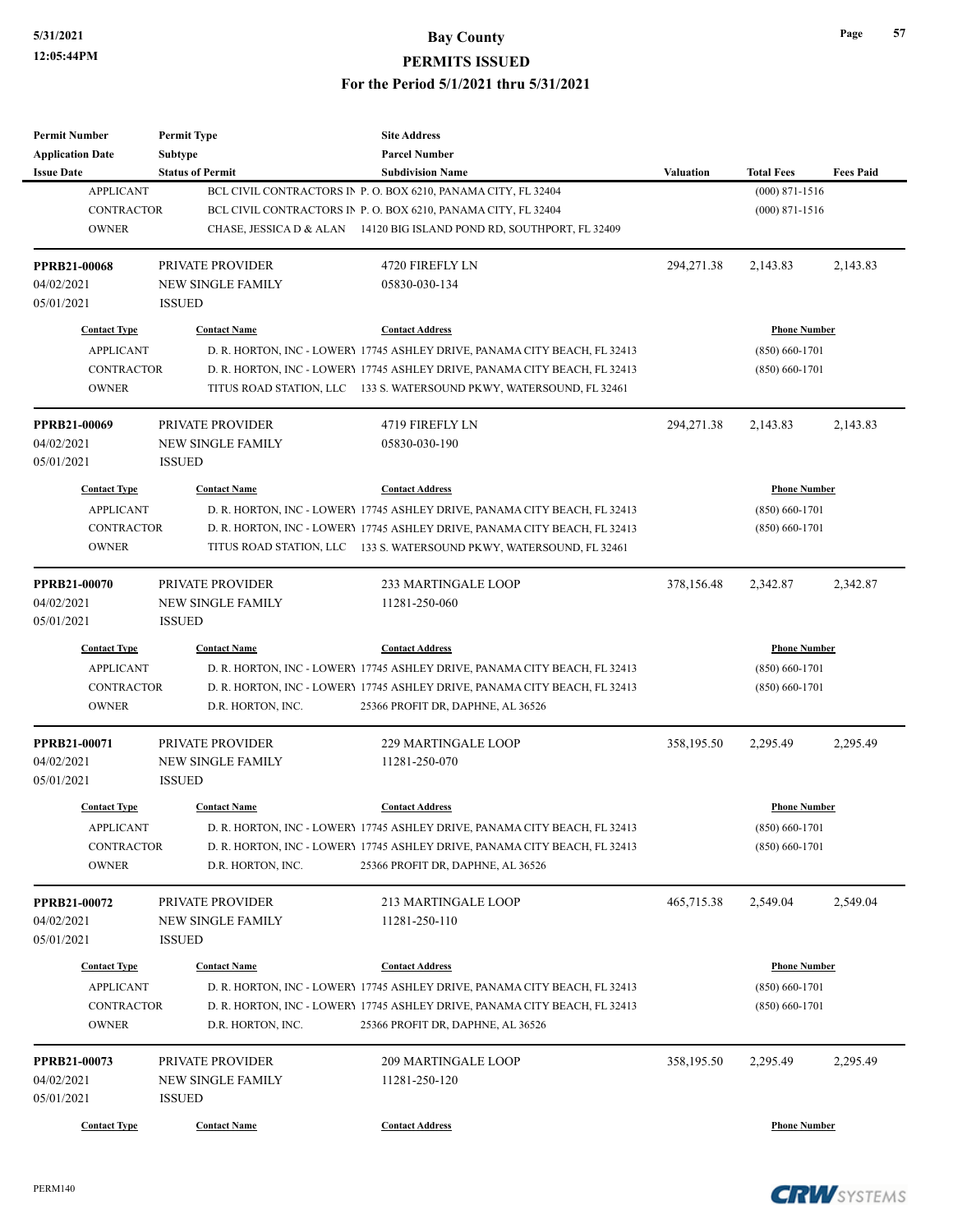| <b>Permit Number</b>                         | <b>Permit Type</b>       | <b>Site Address</b>                                                        |                     |                                         |                  |  |
|----------------------------------------------|--------------------------|----------------------------------------------------------------------------|---------------------|-----------------------------------------|------------------|--|
| <b>Application Date</b><br><b>Issue Date</b> | <b>Subtype</b>           | <b>Parcel Number</b><br><b>Subdivision Name</b>                            |                     |                                         |                  |  |
| <b>APPLICANT</b>                             | <b>Status of Permit</b>  | D. R. HORTON, INC - LOWERY 17745 ASHLEY DRIVE, PANAMA CITY BEACH, FL 32413 | Valuation           | <b>Total Fees</b><br>$(850) 660 - 1701$ | <b>Fees Paid</b> |  |
| <b>CONTRACTOR</b>                            |                          | D. R. HORTON, INC - LOWERY 17745 ASHLEY DRIVE, PANAMA CITY BEACH, FL 32413 |                     | $(850) 660 - 1701$                      |                  |  |
| <b>OWNER</b>                                 | D.R. HORTON, INC.        | 25366 PROFIT DR, DAPHNE, AL 36526                                          |                     |                                         |                  |  |
|                                              |                          |                                                                            |                     |                                         |                  |  |
| PPRB21-00074                                 | <b>PRIVATE PROVIDER</b>  | <b>205 MARTINGALE LOOP</b>                                                 | 438,039.42          | 2,485.06                                | 2,485.06         |  |
| 04/02/2021                                   | <b>NEW SINGLE FAMILY</b> | 11281-250-130                                                              |                     |                                         |                  |  |
| 05/01/2021                                   | <b>ISSUED</b>            |                                                                            |                     |                                         |                  |  |
| <b>Contact Type</b>                          | <b>Contact Name</b>      | <b>Contact Address</b>                                                     |                     | <b>Phone Number</b>                     |                  |  |
| <b>APPLICANT</b>                             |                          | D. R. HORTON, INC - LOWERY 17745 ASHLEY DRIVE, PANAMA CITY BEACH, FL 32413 |                     | $(850) 660 - 1701$                      |                  |  |
| <b>CONTRACTOR</b>                            |                          | D. R. HORTON, INC - LOWERY 17745 ASHLEY DRIVE, PANAMA CITY BEACH, FL 32413 |                     | $(850) 660 - 1701$                      |                  |  |
| <b>OWNER</b>                                 | D.R. HORTON, INC.        | 25366 PROFIT DR, DAPHNE, AL 36526                                          |                     |                                         |                  |  |
| <b>PPRB21-00075</b>                          | PRIVATE PROVIDER         | <b>201 MARTINGALE LOOP</b>                                                 | 466,817.52          | 2,551.41                                | 2,551.41         |  |
| 04/02/2021                                   | <b>NEW SINGLE FAMILY</b> | 11281-250-140                                                              |                     |                                         |                  |  |
| 05/01/2021                                   | <b>ISSUED</b>            |                                                                            |                     |                                         |                  |  |
| <b>Contact Type</b>                          | <b>Contact Name</b>      | <b>Contact Address</b>                                                     |                     | <b>Phone Number</b>                     |                  |  |
| <b>APPLICANT</b>                             |                          | D. R. HORTON, INC - LOWERY 17745 ASHLEY DRIVE, PANAMA CITY BEACH, FL 32413 |                     | $(850) 660 - 1701$                      |                  |  |
| <b>CONTRACTOR</b>                            |                          | D. R. HORTON, INC - LOWERY 17745 ASHLEY DRIVE, PANAMA CITY BEACH, FL 32413 |                     | $(850) 660 - 1701$                      |                  |  |
| <b>OWNER</b>                                 | D.R. HORTON, INC.        | 25366 PROFIT DR, DAPHNE, AL 36526                                          |                     |                                         |                  |  |
|                                              |                          |                                                                            |                     |                                         |                  |  |
| <b>PPRB21-00076</b>                          | PRIVATE PROVIDER         | 193 MARTINGALE LOOP                                                        | 358,195.50          | 2,342.87                                | 2,342.87         |  |
| 04/02/2021                                   | <b>NEW SINGLE FAMILY</b> | 11281-250-160                                                              |                     |                                         |                  |  |
| 05/01/2021                                   | <b>ISSUED</b>            |                                                                            |                     |                                         |                  |  |
| <b>Contact Type</b>                          | <b>Contact Name</b>      | <b>Contact Address</b>                                                     | <b>Phone Number</b> |                                         |                  |  |
| <b>APPLICANT</b>                             |                          | D. R. HORTON, INC - LOWERY 17745 ASHLEY DRIVE, PANAMA CITY BEACH, FL 32413 |                     | $(850) 660 - 1701$                      |                  |  |
| <b>CONTRACTOR</b>                            |                          | D. R. HORTON, INC - LOWERY 17745 ASHLEY DRIVE, PANAMA CITY BEACH, FL 32413 |                     | $(850) 660 - 1701$                      |                  |  |
| <b>OWNER</b>                                 | D.R. HORTON, INC.        | 25366 PROFIT DR, DAPHNE, AL 36526                                          |                     |                                         |                  |  |
| <b>PPRB21-00077</b>                          | PRIVATE PROVIDER         | <b>189 MARTINGALE LOOP</b>                                                 | 438,039.42          | 2,485.06                                | 2.485.06         |  |
| 04/02/2021                                   | <b>NEW SINGLE FAMILY</b> | 11281-250-170                                                              |                     |                                         |                  |  |
| 05/01/2021                                   | <b>ISSUED</b>            |                                                                            |                     |                                         |                  |  |
| <b>Contact Type</b>                          | <b>Contact Name</b>      | <b>Contact Address</b>                                                     |                     | <b>Phone Number</b>                     |                  |  |
| APPLICANT                                    |                          | D. R. HORTON, INC - LOWERY 17745 ASHLEY DRIVE, PANAMA CITY BEACH, FL 32413 |                     | $(850) 660 - 1701$                      |                  |  |
| CONTRACTOR                                   |                          | D. R. HORTON, INC - LOWERY 17745 ASHLEY DRIVE, PANAMA CITY BEACH, FL 32413 |                     | $(850) 660 - 1701$                      |                  |  |
| <b>OWNER</b>                                 | D.R. HORTON, INC.        | 25366 PROFIT DR, DAPHNE, AL 36526                                          |                     |                                         |                  |  |
| <b>PPRB21-00078</b>                          | PRIVATE PROVIDER         | 181 MARTINGALE LOOP                                                        | 672,917.70          | 2,902.91                                | 2,902.91         |  |
| 04/02/2021                                   | <b>NEW SINGLE FAMILY</b> | 11281-250-190                                                              |                     |                                         |                  |  |
| 05/01/2021                                   | <b>ISSUED</b>            |                                                                            |                     |                                         |                  |  |
|                                              |                          |                                                                            |                     |                                         |                  |  |
| <b>Contact Type</b>                          | <b>Contact Name</b>      | <b>Contact Address</b>                                                     |                     | <b>Phone Number</b>                     |                  |  |
| <b>APPLICANT</b>                             |                          | D. R. HORTON, INC - LOWERY 17745 ASHLEY DRIVE, PANAMA CITY BEACH, FL 32413 |                     | $(850) 660 - 1701$                      |                  |  |
| CONTRACTOR                                   |                          | D. R. HORTON, INC - LOWERY 17745 ASHLEY DRIVE, PANAMA CITY BEACH, FL 32413 |                     | $(850) 660 - 1701$                      |                  |  |
| <b>OWNER</b>                                 | D.R. HORTON, INC.        | 25366 PROFIT DR, DAPHNE, AL 36526                                          |                     |                                         |                  |  |
| PPRB21-00079                                 | PRIVATE PROVIDER         | 177 MARTINGALE LOOP                                                        | 438,039.42          | 2,485.06                                | 2,485.06         |  |
| 04/02/2021                                   | NEW SINGLE FAMILY        | 11281-250-200                                                              |                     |                                         |                  |  |
| 05/01/2021                                   | <b>ISSUED</b>            |                                                                            |                     |                                         |                  |  |
| <b>Contact Type</b>                          | <b>Contact Name</b>      | <b>Contact Address</b>                                                     |                     | <b>Phone Number</b>                     |                  |  |
|                                              |                          |                                                                            |                     |                                         |                  |  |

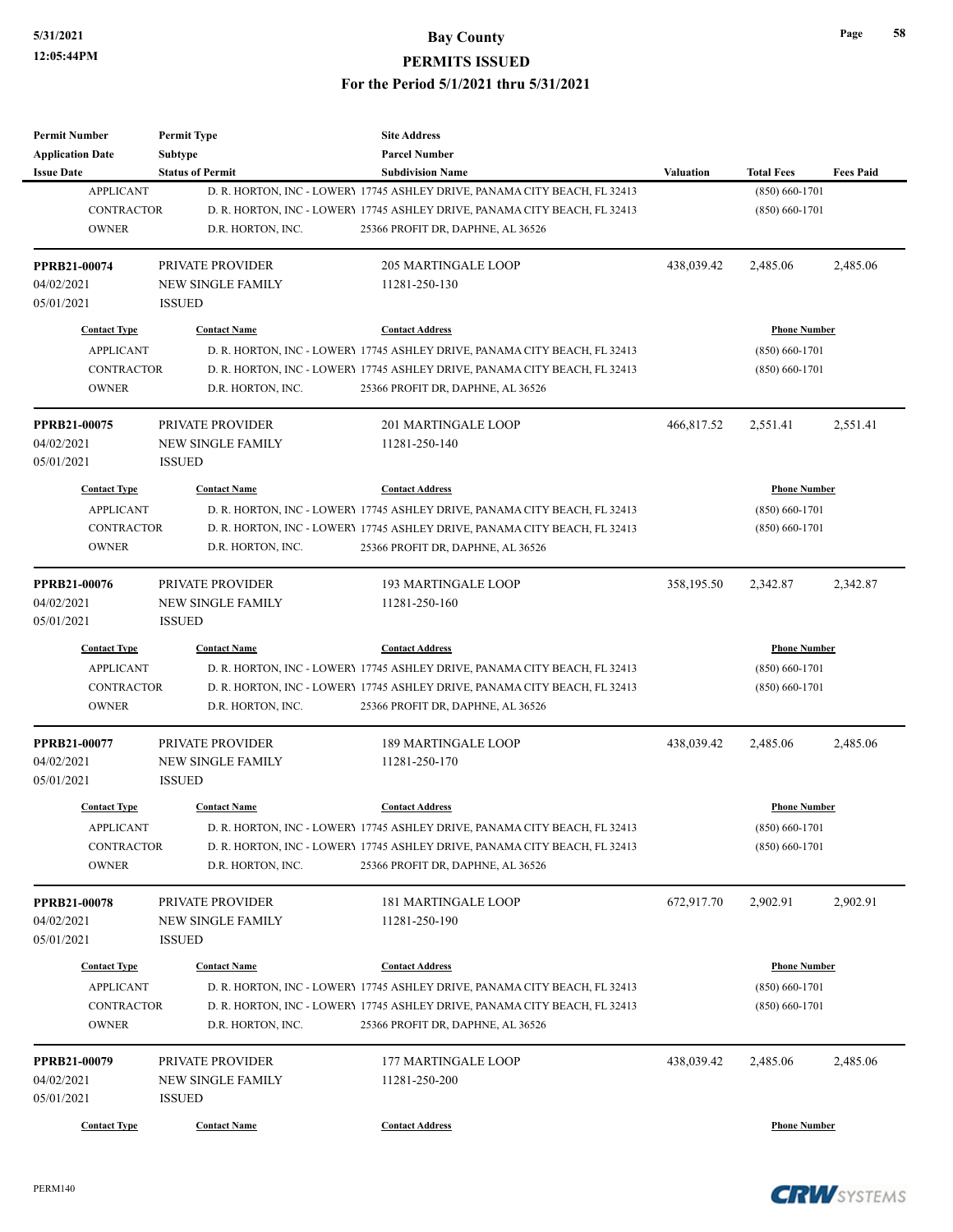| <b>Permit Number</b>    | <b>Permit Type</b>          | <b>Site Address</b>                                                        |                  |                     |                  |
|-------------------------|-----------------------------|----------------------------------------------------------------------------|------------------|---------------------|------------------|
| <b>Application Date</b> | <b>Subtype</b>              | <b>Parcel Number</b>                                                       |                  |                     |                  |
| <b>Issue Date</b>       | <b>Status of Permit</b>     | <b>Subdivision Name</b>                                                    | <b>Valuation</b> | <b>Total Fees</b>   | <b>Fees Paid</b> |
| <b>APPLICANT</b>        |                             | D. R. HORTON, INC - LOWERY 17745 ASHLEY DRIVE, PANAMA CITY BEACH, FL 32413 |                  | $(850) 660 - 1701$  |                  |
| <b>CONTRACTOR</b>       |                             | D. R. HORTON, INC - LOWERY 17745 ASHLEY DRIVE, PANAMA CITY BEACH, FL 32413 |                  | $(850) 660 - 1701$  |                  |
| <b>OWNER</b>            | D.R. HORTON, INC.           | 25366 PROFIT DR, DAPHNE, AL 36526                                          |                  |                     |                  |
| <b>PPRB21-00080</b>     | PRIVATE PROVIDER            | <b>169 MARTINGALE LOOP</b>                                                 | 465,715.38       | 2,549.04            | 2,549.04         |
| 04/02/2021              | <b>NEW SINGLE FAMILY</b>    | 11281-250-220                                                              |                  |                     |                  |
| 05/01/2021              | <b>ISSUED</b>               |                                                                            |                  |                     |                  |
| <b>Contact Type</b>     | <b>Contact Name</b>         | <b>Contact Address</b>                                                     |                  | <b>Phone Number</b> |                  |
| <b>APPLICANT</b>        |                             | D. R. HORTON, INC - LOWERY 17745 ASHLEY DRIVE, PANAMA CITY BEACH, FL 32413 |                  | $(850) 660 - 1701$  |                  |
| <b>CONTRACTOR</b>       |                             | D. R. HORTON, INC - LOWERY 17745 ASHLEY DRIVE, PANAMA CITY BEACH, FL 32413 |                  | $(850) 660 - 1701$  |                  |
| <b>OWNER</b>            | D.R. HORTON, INC.           | 25366 PROFIT DR, DAPHNE, AL 36526                                          |                  |                     |                  |
| <b>PPRB21-00081</b>     | PRIVATE PROVIDER            | <b>165 MARTINGALE</b>                                                      | 438,039.42       | 2,485.06            | 2,485.06         |
| 04/02/2021              | <b>NEW SINGLE FAMILY</b>    | 11281-250-230                                                              |                  |                     |                  |
| 05/01/2021              | <b>ISSUED</b>               |                                                                            |                  |                     |                  |
| <b>Contact Type</b>     | <b>Contact Name</b>         | <b>Contact Address</b>                                                     |                  | <b>Phone Number</b> |                  |
| <b>APPLICANT</b>        |                             | D. R. HORTON, INC - LOWERY 17745 ASHLEY DRIVE, PANAMA CITY BEACH, FL 32413 |                  | $(850) 660 - 1701$  |                  |
| <b>CONTRACTOR</b>       |                             | D. R. HORTON, INC - LOWERY 17745 ASHLEY DRIVE, PANAMA CITY BEACH, FL 32413 |                  | $(850) 660 - 1701$  |                  |
| <b>OWNER</b>            | D.R. HORTON, INC.           | 25366 PROFIT DR, DAPHNE, AL 36526                                          |                  |                     |                  |
| <b>PPRB21-00082</b>     | PRIVATE PROVIDER            | 4012 PIONEER LN                                                            | 266,840.34       | 2,077.47            | 2,077.47         |
| 04/07/2021              | <b>NEW SINGLE FAMILY</b>    | 11514-350-101                                                              |                  |                     |                  |
| 05/01/2021              | <b>ISSUED</b>               |                                                                            |                  |                     |                  |
|                         |                             |                                                                            |                  |                     |                  |
| <b>Contact Type</b>     | <b>Contact Name</b>         | <b>Contact Address</b>                                                     |                  | <b>Phone Number</b> |                  |
| <b>APPLICANT</b>        |                             | D. R. HORTON, INC - LOWERY 17745 ASHLEY DRIVE, PANAMA CITY BEACH, FL 32413 |                  | $(850) 660 - 1701$  |                  |
| <b>CONTRACTOR</b>       |                             | D. R. HORTON, INC - LOWERY 17745 ASHLEY DRIVE, PANAMA CITY BEACH, FL 32413 |                  | $(850) 660 - 1701$  |                  |
| <b>OWNER</b>            | <b>D R HORTON</b>           | , ,                                                                        |                  |                     |                  |
| <b>PPRB21-00083</b>     | PRIVATE PROVIDER            | 4016 PIONEER LN                                                            | 294,271.38       | 2,143.83            | 2,143.83         |
| 04/07/2021              | <b>NEW SINGLE FAMILY</b>    | 11514-350-102                                                              |                  |                     |                  |
| 05/01/2021              | <b>ISSUED</b>               |                                                                            |                  |                     |                  |
| <b>Contact Type</b>     | <b>Contact Name</b>         | <b>Contact Address</b>                                                     |                  | <b>Phone Number</b> |                  |
| <b>APPLICANT</b>        |                             | D. R. HORTON, INC - LOWERY 17745 ASHLEY DRIVE, PANAMA CITY BEACH, FL 32413 |                  | $(850) 660 - 1701$  |                  |
| <b>CONTRACTOR</b>       |                             | D. R. HORTON, INC - LOWERY 17745 ASHLEY DRIVE, PANAMA CITY BEACH, FL 32413 |                  | $(850) 660 - 1701$  |                  |
| <b>OWNER</b>            | <b>D R HORTON</b>           | , ,                                                                        |                  |                     |                  |
| <b>PPRB21-00084</b>     | PRIVATE PROVIDER            | 4020 PIONEER LN                                                            | 372,523.32       | 2,328.65            | 2,328.65         |
| 04/07/2021              | <b>NEW SINGLE FAMILY</b>    | 11514-350-103                                                              |                  |                     |                  |
| 05/01/2021              | <b>ISSUED</b>               |                                                                            |                  |                     |                  |
| <b>Contact Type</b>     | <b>Contact Name</b>         | <b>Contact Address</b>                                                     |                  | <b>Phone Number</b> |                  |
| <b>APPLICANT</b>        |                             | D. R. HORTON, INC - LOWERY 17745 ASHLEY DRIVE, PANAMA CITY BEACH, FL 32413 |                  | $(850) 660 - 1701$  |                  |
| <b>CONTRACTOR</b>       |                             | D. R. HORTON, INC - LOWERY 17745 ASHLEY DRIVE, PANAMA CITY BEACH, FL 32413 |                  | $(850) 660 - 1701$  |                  |
| <b>OWNER</b>            | <b>D R HORTON</b>           | $, \, , \,$                                                                |                  |                     |                  |
|                         |                             |                                                                            |                  |                     |                  |
| <b>PPRB21-00088</b>     | RESIDENTIAL NEW CONSTRUCTIO | 211 SKUNK VALLEY RD                                                        | 293,291.70       | 1,439.64            | 1,439.64         |
| 04/19/2021              | <b>SINGLE FAMILY</b>        | 07533-501-000                                                              |                  |                     |                  |
| 05/13/2021              | <b>ISSUED</b>               |                                                                            |                  |                     |                  |
| <b>Contact Type</b>     | <b>Contact Name</b>         | <b>Contact Address</b>                                                     |                  | <b>Phone Number</b> |                  |

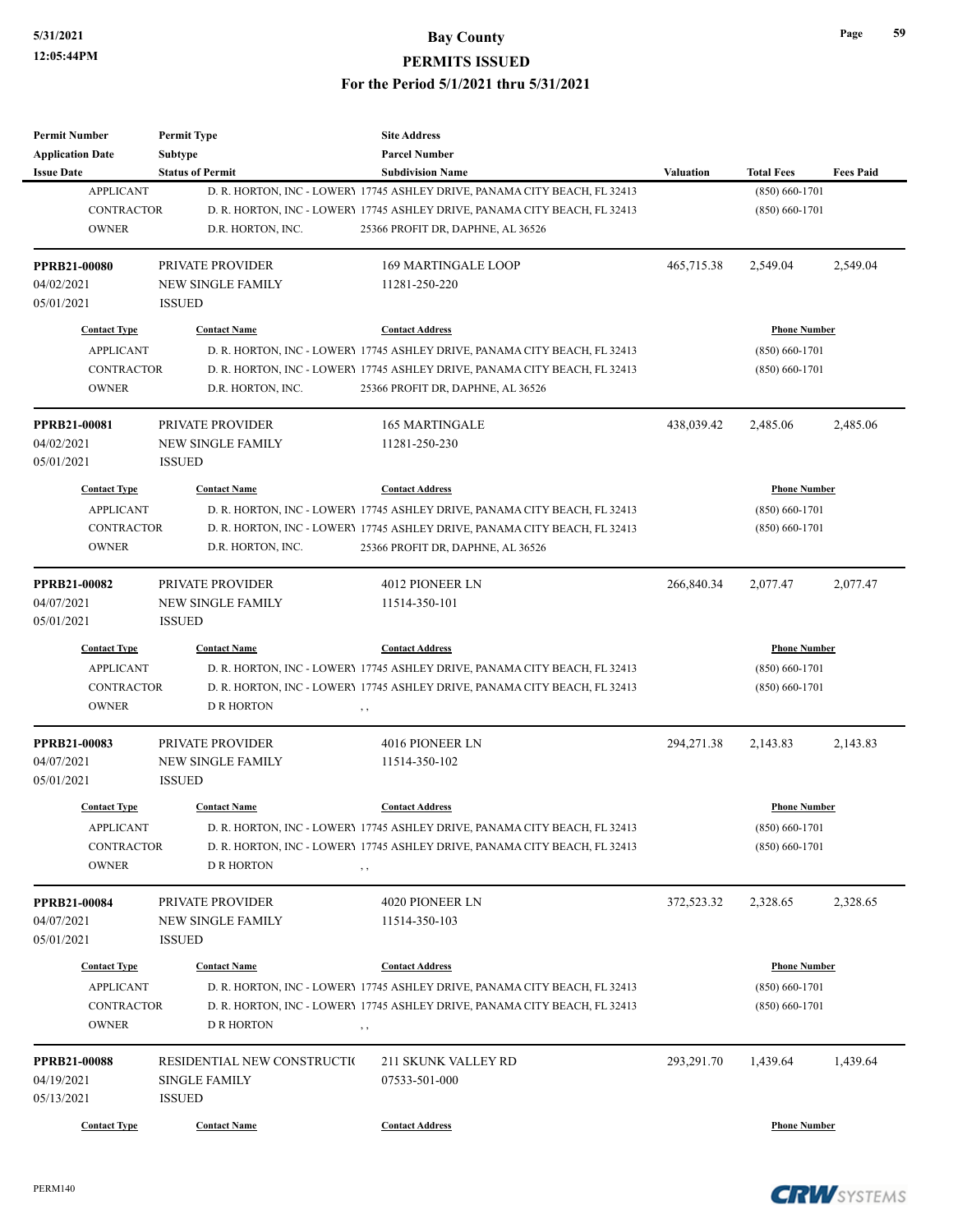| <b>Permit Number</b>     | <b>Permit Type</b>              | <b>Site Address</b>                                                        |                  |                     |                  |
|--------------------------|---------------------------------|----------------------------------------------------------------------------|------------------|---------------------|------------------|
| <b>Application Date</b>  | <b>Subtype</b>                  | <b>Parcel Number</b>                                                       |                  |                     |                  |
| <b>Issue Date</b>        | <b>Status of Permit</b>         | <b>Subdivision Name</b>                                                    | <b>Valuation</b> | <b>Total Fees</b>   | <b>Fees Paid</b> |
| <b>APPLICANT</b>         | <b>SUZANNE 258-1460</b>         | , ,                                                                        |                  |                     |                  |
| <b>COMPANY</b>           |                                 | GORDON ASSOICATES INSPE 2407 COUNTRY CLUB DR, LYNN HAVEN, FL 32444         |                  | $(850)$ 381-3816    |                  |
| <b>CONTRACTOR</b>        |                                 | SUZANNE VICKERS CONSTR 1026 PIERSON DRIVE, LYNN HAVEN, FL 32444            |                  | $(850)$ 265-8332    |                  |
| ELECTRICAL CONTRA        |                                 | , ,                                                                        |                  |                     |                  |
| <b>GAS CONTRACTOR</b>    |                                 | , ,                                                                        |                  |                     |                  |
| <b>MECHANICAL CONTRA</b> |                                 | $, \, ,$                                                                   |                  |                     |                  |
| <b>OWNER</b>             |                                 | SUZANNE VICKERS CONST, 1 1026 PIERSON DR, LYNN HAVEN, FL 32444             |                  | $(850)$ 785-5976    |                  |
| PLUMBING CONTRACT        |                                 | , ,                                                                        |                  |                     |                  |
| ROOF CONTRACTOR          |                                 | , ,                                                                        |                  |                     |                  |
| PPRB21-00089             | PRIVATE PROVIDER                | <b>121 MARTINGALE LOOP</b>                                                 | 672,917.70       | 2,902.91            | 2,902.91         |
| 04/28/2021               | <b>SINGLE FAMILY</b>            | 11281-250-340                                                              |                  |                     |                  |
| 05/01/2021               | <b>ISSUED</b>                   |                                                                            |                  |                     |                  |
|                          |                                 |                                                                            |                  |                     |                  |
| <b>Contact Type</b>      | <b>Contact Name</b>             | <b>Contact Address</b>                                                     |                  | <b>Phone Number</b> |                  |
| <b>APPLICANT</b>         |                                 | D. R. HORTON, INC - LOWERY 17745 ASHLEY DRIVE, PANAMA CITY BEACH, FL 32413 |                  | $(850) 660 - 1701$  |                  |
| <b>CONTRACTOR</b>        |                                 | D. R. HORTON, INC - LOWERY 17745 ASHLEY DRIVE, PANAMA CITY BEACH, FL 32413 |                  | $(850) 660 - 1701$  |                  |
| <b>OWNER</b>             | <b>D R HORTON</b>               | , , FL 32550                                                               |                  |                     |                  |
| <b>PPRB21-00090</b>      | PRIVATE PROVIDER                | <b>125 MARTINGALE LOOP</b>                                                 | 358,195.50       | 2,295.49            | 2,295.49         |
| 04/28/2021               | <b>SINGLE FAMILY</b>            | 11281-250-330                                                              |                  |                     |                  |
| 05/01/2021               | <b>ISSUED</b>                   |                                                                            |                  |                     |                  |
| <b>Contact Type</b>      | <b>Contact Name</b>             | <b>Contact Address</b>                                                     |                  | <b>Phone Number</b> |                  |
|                          |                                 |                                                                            |                  |                     |                  |
| <b>APPLICANT</b>         |                                 | D. R. HORTON, INC - LOWERY 17745 ASHLEY DRIVE, PANAMA CITY BEACH, FL 32413 |                  | $(850) 660 - 1701$  |                  |
| <b>CONTRACTOR</b>        |                                 | D. R. HORTON, INC - LOWERY 17745 ASHLEY DRIVE, PANAMA CITY BEACH, FL 32413 |                  | $(850) 660 - 1701$  |                  |
| <b>OWNER</b>             | <b>D R HORTON</b>               | , DESTIN, FL 32550                                                         |                  |                     |                  |
| <b>PPRB21-00091</b>      | PRIVATE PROVIDER                | 8401 WARNER PL                                                             | 266,962.80       | 1,338.84            | 1,338.84         |
| 04/28/2021               | <b>SINGLE FAMILY</b>            | 27568-000-047                                                              |                  |                     |                  |
| 05/06/2021               | <b>ISSUED</b>                   |                                                                            |                  |                     |                  |
| <b>Contact Type</b>      | <b>Contact Name</b>             | <b>Contact Address</b>                                                     |                  | <b>Phone Number</b> |                  |
| <b>APPLICANT</b>         |                                 | THOMPSON RESIDENTIAL LI 103 TRENOVIA PL, PANAMA CITY BEACH, FL 32407       |                  |                     |                  |
| <b>COMPANY</b>           | <b>COASTAL CODE &amp; FBCCA</b> |                                                                            |                  |                     |                  |
| <b>CONTRACTOR</b>        |                                 | THOMPSON RESIDENTIAL LI 103 TRENOVIA PL, PANAMA CITY BEACH, FL 32407       |                  |                     |                  |
| <b>OWNER</b>             |                                 | THOMPSON RESIDENTIAL, L 103 TRENOVIA PL, PANAMA CITY BEACH, FL 32407       |                  |                     |                  |
| PPRB21-00094             | PRIVATE PROVIDER                | 1204 EISENHOWER CIR                                                        | 466,817.52       | 2,551.41            | 2,551.41         |
| 04/29/2021               | <b>SINGLE FAMILY</b>            | 11281-250-040                                                              |                  |                     |                  |
| 05/14/2021               | <b>ISSUED</b>                   |                                                                            |                  |                     |                  |
|                          |                                 |                                                                            |                  |                     |                  |
| <b>Contact Type</b>      | <b>Contact Name</b>             | <b>Contact Address</b>                                                     |                  | <b>Phone Number</b> |                  |
| <b>APPLICANT</b>         |                                 | D. R. HORTON, INC - LOWERY 17745 ASHLEY DRIVE, PANAMA CITY BEACH, FL 32413 |                  | $(850) 660 - 1701$  |                  |
| <b>CONTRACTOR</b>        |                                 | D. R. HORTON, INC - LOWERY 17745 ASHLEY DRIVE, PANAMA CITY BEACH, FL 32413 |                  | $(850) 660 - 1701$  |                  |
| <b>OWNER</b>             | HALIFAX HOMES, LLC              | 42 BUSINESS CENTRE DR, MIRAMAR BEACH, FL 32550                             |                  |                     |                  |
| PPRB21-00095             | PRIVATE PROVIDER                | 205 N WELLS ST                                                             | 309,211.50       | 1,438.01            | 1,438.01         |
| 04/30/2021               | <b>NEW SINGLE FAMILY</b>        | 38319-150-060                                                              |                  |                     |                  |
| 05/13/2021               | <b>ISSUED</b>                   |                                                                            |                  |                     |                  |
| <b>Contact Type</b>      | <b>Contact Name</b>             | <b>Contact Address</b>                                                     |                  | <b>Phone Number</b> |                  |
| <b>APPLICANT</b>         | KEITH (850) 596-3743            | , ,                                                                        |                  |                     |                  |
| <b>CONTRACTOR</b>        |                                 | CARNLEY CONSTRUCTION II 10628 PINE LOG RD, EBRO, FL 32437                  |                  | $(850) 596 - 3743$  |                  |
| OWNER                    | LAGUNA HAVEN, LLC               | 726 THOMAS DRIVE, PANAMA CITY BEACH, FL 32408                              |                  |                     |                  |
|                          |                                 |                                                                            |                  |                     |                  |

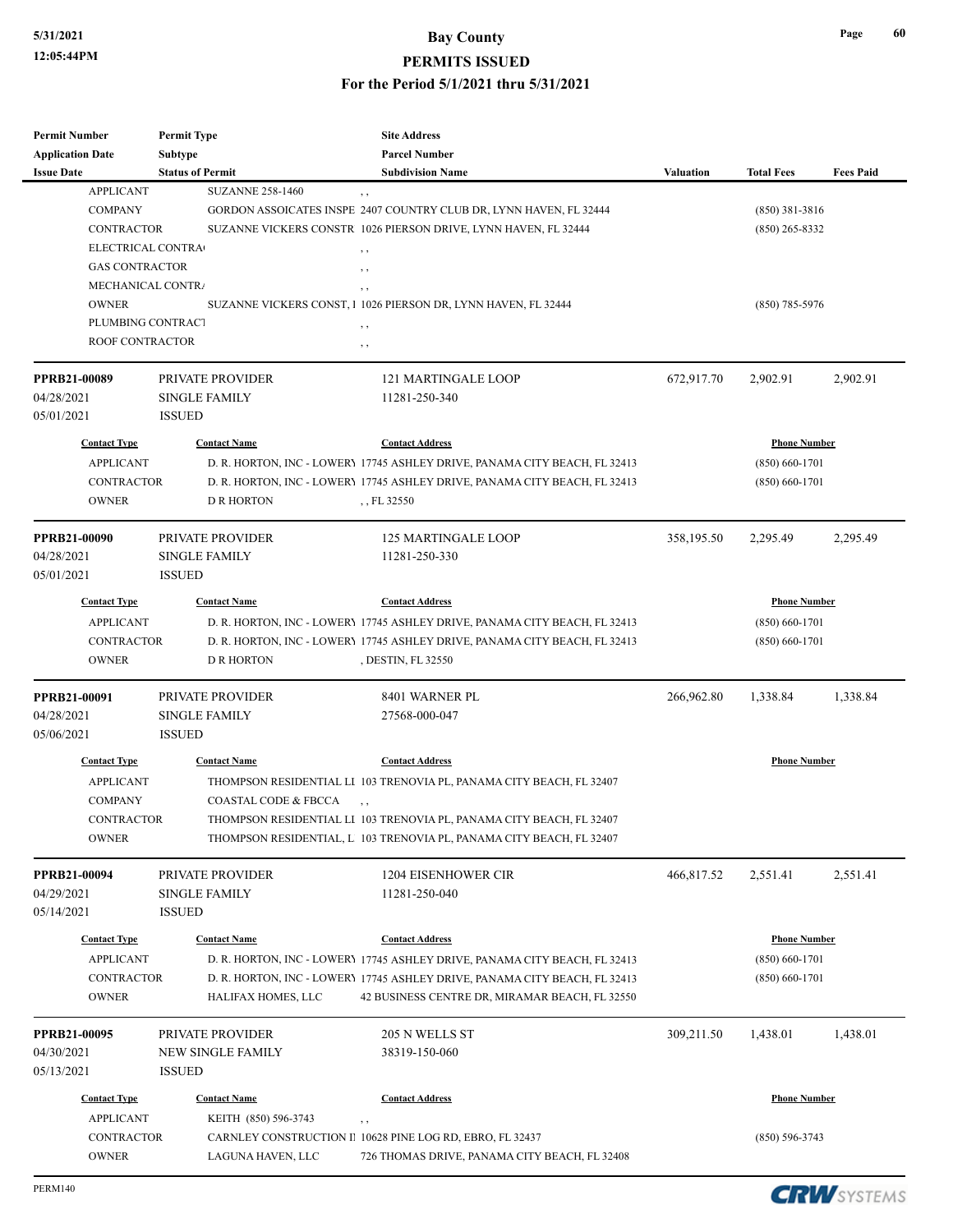| <b>Permit Number</b>              | <b>Permit Type</b>                       | <b>Site Address</b>                                                        |                  |                     |                  |
|-----------------------------------|------------------------------------------|----------------------------------------------------------------------------|------------------|---------------------|------------------|
| <b>Application Date</b>           | Subtype                                  | <b>Parcel Number</b>                                                       |                  |                     |                  |
| <b>Issue Date</b>                 | <b>Status of Permit</b>                  | <b>Subdivision Name</b>                                                    | <b>Valuation</b> | <b>Total Fees</b>   | <b>Fees Paid</b> |
| <b>PPRB21-00096</b>               | PRIVATE PROVIDER                         | 201 N WELLS ST                                                             | 284,719.50       | 1,380.35            | 1,380.35         |
| 04/30/2021                        | <b>NEW SINGLE FAMILY</b>                 | 38319-150-050                                                              |                  |                     |                  |
| 05/13/2021                        | <b>ISSUED</b>                            |                                                                            |                  |                     |                  |
|                                   |                                          |                                                                            |                  |                     |                  |
| <b>Contact Type</b>               | <b>Contact Name</b>                      | <b>Contact Address</b>                                                     |                  | <b>Phone Number</b> |                  |
| <b>APPLICANT</b>                  | KEITH (850) 596-3743                     | $, \, ,$                                                                   |                  |                     |                  |
| <b>CONTRACTOR</b>                 |                                          | CARNLEY CONSTRUCTION II 10628 PINE LOG RD, EBRO, FL 32437                  |                  | $(850) 596 - 3743$  |                  |
| <b>OWNER</b>                      | LAGUNA HAVEN, LLC                        | 726 THOMAS DRIVE, PANAMA CITY BEACH, FL 32408                              |                  |                     |                  |
| <b>PPRB21-00097</b>               | PRIVATE PROVIDER                         | 217 N WELLS ST                                                             | 284,719.50       | 1,380.35            | 1,380.35         |
| 04/30/2021                        | <b>NEW SINGLE FAMILY</b>                 | 38319-150-090                                                              |                  |                     |                  |
| 05/13/2021                        | <b>ISSUED</b>                            |                                                                            |                  |                     |                  |
| <b>Contact Type</b>               | <b>Contact Name</b>                      | <b>Contact Address</b>                                                     |                  | <b>Phone Number</b> |                  |
| <b>APPLICANT</b>                  | KEITH (850) 596-3743                     | , ,                                                                        |                  |                     |                  |
| <b>COMPANY</b>                    | COASTAL CODE & FBCA                      | $, \, ,$                                                                   |                  |                     |                  |
| <b>CONTRACTOR</b>                 |                                          | CARNLEY CONSTRUCTION II 10628 PINE LOG RD, EBRO, FL 32437                  |                  | $(850) 596 - 3743$  |                  |
| <b>OWNER</b>                      | LAGUNA HAVEN, LLC                        | 726 THOMAS DRIVE, PANAMA CITY BEACH, FL 32408                              |                  |                     |                  |
| <b>PPRB21-00098</b>               | PRIVATE PROVIDER                         | 1801 HWY 388 E                                                             | 561,968.94       | 2,025.74            | 2,025.74         |
| 05/01/2021                        | <b>NEW SINGLE FAMILY</b>                 | 07577-020-100                                                              |                  |                     |                  |
| 05/13/2021                        | <b>ISSUED</b>                            |                                                                            |                  |                     |                  |
| <b>Contact Type</b>               | <b>Contact Name</b>                      | <b>Contact Address</b>                                                     |                  | <b>Phone Number</b> |                  |
| <b>APPLICANT</b>                  |                                          | SUZANNE VICKERS CONSTR 1026 PIERSON DRIVE, LYNN HAVEN, FL 32444            |                  | $(850)$ 265-8332    |                  |
| <b>CONTRACTOR</b>                 |                                          | SUZANNE VICKERS CONSTR 1026 PIERSON DRIVE, LYNN HAVEN, FL 32444            |                  | $(850)$ 265-8332    |                  |
| <b>OWNER</b>                      |                                          | PARKER, DAVID S & STEPHA! 1801 HWY 388 E, SOUTHPORT, FL 32409              |                  |                     |                  |
|                                   |                                          |                                                                            |                  |                     |                  |
| PPRB21-00099                      | PRIVATE PROVIDER                         | 217 WHITE OAKS BLVD                                                        | 644,384.52       | 2,099.14            | 2,099.14         |
| 05/04/2021                        | <b>SINGLE FAMILY</b>                     | 07534-015-250                                                              |                  |                     |                  |
| 05/10/2021                        | <b>ISSUED</b>                            |                                                                            |                  |                     |                  |
| <b>Contact Type</b>               | <b>Contact Name</b>                      | <b>Contact Address</b>                                                     |                  | <b>Phone Number</b> |                  |
| <b>APPLICANT</b>                  |                                          | BEN WORTMAN CONSTRUCT PO BOX 226, PANAMA CITY, FL 32402                    |                  | $(850) 527 - 0597$  |                  |
| CONTRACTOR                        |                                          | BEN WORTMAN CONSTRUCT P O BOX 226, PANAMA CITY, FL 32402                   |                  | $(850)$ 527-0597    |                  |
| <b>OWNER</b>                      |                                          | LOLLEY, GLORIA ALANNA E 217 WHITE OAKS BLVD, SOUTHPORT, FL 32409           |                  |                     |                  |
| PPRB21-00100                      | PRIVATE PROVIDER                         | 3944 SILVER SPUR RD                                                        | 286,433.94       | 2,124.87            | 2,124.87         |
| 05/05/2021                        | <b>SINGLE FAMILY</b>                     | 11514-350-068                                                              |                  |                     |                  |
| 05/14/2021                        | <b>ISSUED</b>                            |                                                                            |                  |                     |                  |
| <b>Contact Type</b>               | <b>Contact Name</b>                      | <b>Contact Address</b>                                                     |                  | <b>Phone Number</b> |                  |
| <b>APPLICANT</b>                  |                                          | D. R. HORTON, INC - LOWERY 17745 ASHLEY DRIVE, PANAMA CITY BEACH, FL 32413 |                  | $(850) 660 - 1701$  |                  |
| <b>CONTRACTOR</b>                 |                                          | D. R. HORTON, INC - LOWERY 17745 ASHLEY DRIVE, PANAMA CITY BEACH, FL 32413 |                  | $(850) 660 - 1701$  |                  |
| <b>OWNER</b>                      | D.R. HORTON, INC.                        | 25366 PROFIT DR, DAPHNE, AL 36526                                          |                  |                     |                  |
|                                   |                                          |                                                                            |                  |                     |                  |
| <b>PPRB21-00101</b><br>05/05/2021 | PRIVATE PROVIDER<br><b>SINGLE FAMILY</b> | 3948 SILVER SPUR RD<br>11514-350-069                                       | 372,523.32       | 2,328.65            | 2,328.65         |
| 05/14/2021                        | <b>ISSUED</b>                            |                                                                            |                  |                     |                  |
|                                   |                                          |                                                                            |                  |                     |                  |
| <b>Contact Type</b>               | <b>Contact Name</b>                      | <b>Contact Address</b>                                                     |                  | <b>Phone Number</b> |                  |
| <b>APPLICANT</b>                  |                                          | D. R. HORTON, INC - LOWERY 17745 ASHLEY DRIVE, PANAMA CITY BEACH, FL 32413 |                  | $(850) 660 - 1701$  |                  |
| <b>CONTRACTOR</b>                 |                                          | D. R. HORTON, INC - LOWERY 17745 ASHLEY DRIVE, PANAMA CITY BEACH, FL 32413 |                  | $(850) 660 - 1701$  |                  |
| <b>OWNER</b>                      | D.R. HORTON, INC.                        | 25366 PROFIT DR, DAPHNE, AL 36526                                          |                  |                     |                  |

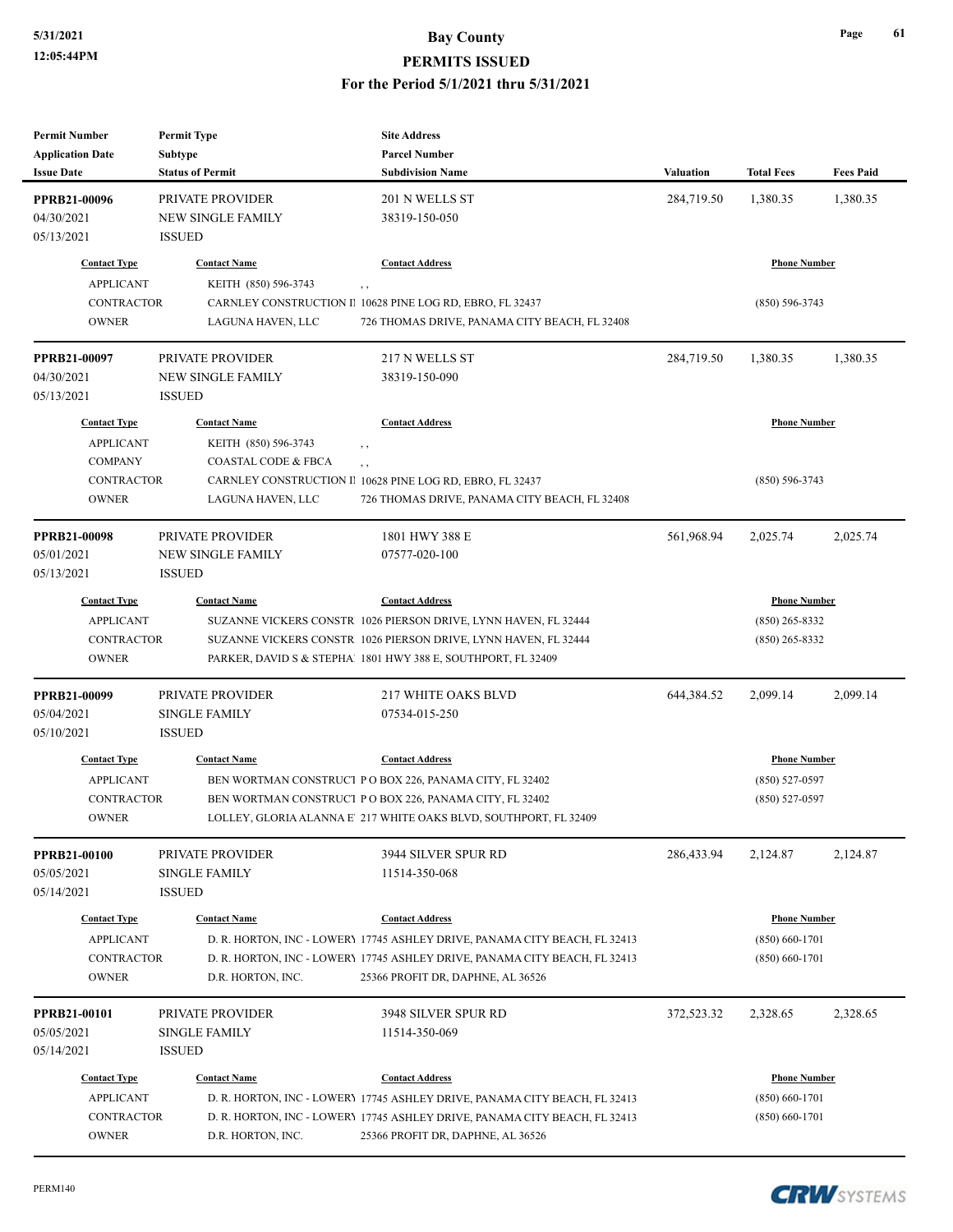### **5/31/2021 Bay County**

#### **PERMITS ISSUED**

#### **For the Period 5/1/2021 thru 5/31/2021**

| <b>Permit Number</b>              | <b>Permit Type</b>                       | <b>Site Address</b>                                                                                                                                 |            |                     |                  |
|-----------------------------------|------------------------------------------|-----------------------------------------------------------------------------------------------------------------------------------------------------|------------|---------------------|------------------|
| <b>Application Date</b>           | Subtype                                  | <b>Parcel Number</b>                                                                                                                                |            |                     |                  |
| <b>Issue Date</b>                 | <b>Status of Permit</b>                  | <b>Subdivision Name</b>                                                                                                                             | Valuation  | <b>Total Fees</b>   | <b>Fees Paid</b> |
| PPRB21-00102                      | PRIVATE PROVIDER                         | 3952 SILVER SPUR RD                                                                                                                                 | 294,271.38 | 2,143.83            | 2,143.83         |
| 05/05/2021                        | <b>SINGLE FAMILY</b>                     | 11514-350-070                                                                                                                                       |            |                     |                  |
| 05/14/2021                        | <b>ISSUED</b>                            |                                                                                                                                                     |            |                     |                  |
|                                   |                                          |                                                                                                                                                     |            |                     |                  |
| <b>Contact Type</b>               | <b>Contact Name</b>                      | <b>Contact Address</b>                                                                                                                              |            | <b>Phone Number</b> |                  |
| <b>APPLICANT</b>                  |                                          | D. R. HORTON, INC - LOWERY 17745 ASHLEY DRIVE, PANAMA CITY BEACH, FL 32413                                                                          |            | $(850) 660 - 1701$  |                  |
| <b>CONTRACTOR</b>                 |                                          | D. R. HORTON, INC - LOWERY 17745 ASHLEY DRIVE, PANAMA CITY BEACH, FL 32413                                                                          |            | $(850) 660 - 1701$  |                  |
| <b>OWNER</b>                      |                                          | BRIGHTON OAKS (FL) 2018, L 29891 WOODROW LN STE 300, DAPHNE, AL 36526                                                                               |            |                     |                  |
| PPRB21-00103                      | PRIVATE PROVIDER                         | 3956 SILVER SPUR RD                                                                                                                                 | 266,840.34 | 2,077.47            | 2,077.47         |
| 05/05/2021                        | <b>SINGLE FAMILY</b>                     | 11514-350-071                                                                                                                                       |            |                     |                  |
| 05/14/2021                        | <b>ISSUED</b>                            |                                                                                                                                                     |            |                     |                  |
| <b>Contact Type</b>               | <b>Contact Name</b>                      | <b>Contact Address</b>                                                                                                                              |            | <b>Phone Number</b> |                  |
| <b>APPLICANT</b>                  |                                          | D. R. HORTON, INC - LOWERY 17745 ASHLEY DRIVE, PANAMA CITY BEACH, FL 32413                                                                          |            | $(850) 660 - 1701$  |                  |
| <b>CONTRACTOR</b>                 |                                          | D. R. HORTON, INC - LOWERY 17745 ASHLEY DRIVE, PANAMA CITY BEACH, FL 32413                                                                          |            | $(850) 660 - 1701$  |                  |
| <b>OWNER</b>                      |                                          | BRIGHTON OAKS (FL) 2018, L 29891 WOODROW LN STE 300, DAPHNE, AL 36526                                                                               |            |                     |                  |
| PPRB21-00104                      | PRIVATE PROVIDER                         | 3960 SILVER SPUR RD                                                                                                                                 | 286,433.94 | 2,124.87            | 2,124.87         |
| 05/05/2021                        | <b>SINGLE FAMILY</b>                     | 11514-350-072                                                                                                                                       |            |                     |                  |
| 05/14/2021                        | <b>ISSUED</b>                            |                                                                                                                                                     |            |                     |                  |
|                                   |                                          |                                                                                                                                                     |            |                     |                  |
| <b>Contact Type</b>               | <b>Contact Name</b>                      | <b>Contact Address</b>                                                                                                                              |            | <b>Phone Number</b> |                  |
| <b>APPLICANT</b>                  |                                          | D. R. HORTON, INC - LOWERY 17745 ASHLEY DRIVE, PANAMA CITY BEACH, FL 32413                                                                          |            | $(850) 660 - 1701$  |                  |
| <b>CONTRACTOR</b>                 |                                          | D. R. HORTON, INC - LOWERY 17745 ASHLEY DRIVE, PANAMA CITY BEACH, FL 32413                                                                          |            | $(850) 660 - 1701$  |                  |
| <b>OWNER</b>                      |                                          | BRIGHTON OAKS (FL) 2018, L 29891 WOODROW LN STE 300, DAPHNE, AL 36526                                                                               |            |                     |                  |
|                                   |                                          |                                                                                                                                                     |            |                     |                  |
| PPRB21-00105                      | PRIVATE PROVIDER                         | 3964 SILVER SPUR RD                                                                                                                                 | 286,433.94 | 2,143.83            | 2,143.83         |
| 05/05/2021                        | <b>SINGLE FAMILY</b>                     | 11514-350-073                                                                                                                                       |            |                     |                  |
| 05/14/2021                        | <b>ISSUED</b>                            |                                                                                                                                                     |            |                     |                  |
| <b>Contact Type</b>               | <b>Contact Name</b>                      | <b>Contact Address</b>                                                                                                                              |            | <b>Phone Number</b> |                  |
| <b>APPLICANT</b>                  |                                          | D. R. HORTON, INC - LOWER) 17745 ASHLEY DRIVE, PANAMA CITY BEACH, FL 32413                                                                          |            | $(850) 660 - 1701$  |                  |
| <b>CONTRACTOR</b>                 |                                          | D. R. HORTON, INC - LOWERY 17745 ASHLEY DRIVE, PANAMA CITY BEACH, FL 32413                                                                          |            | $(850) 660 - 1701$  |                  |
| <b>OWNER</b>                      |                                          | BRIGHTON OAKS (FL) 2018, L 29891 WOODROW LN STE 300, DAPHNE, AL 36526                                                                               |            |                     |                  |
|                                   |                                          |                                                                                                                                                     |            |                     |                  |
|                                   |                                          |                                                                                                                                                     |            |                     |                  |
| PPRB21-00107                      | PRIVATE PROVIDER                         | 3972 SILVER SPUR RD                                                                                                                                 | 266,840.34 | 2,077.47            | 2,077.47         |
| 05/05/2021<br>05/14/2021          | SINGLE FAMILY                            | 11514-350-075                                                                                                                                       |            |                     |                  |
|                                   | <b>ISSUED</b>                            |                                                                                                                                                     |            |                     |                  |
| <b>Contact Type</b>               | <b>Contact Name</b>                      | <b>Contact Address</b>                                                                                                                              |            | <b>Phone Number</b> |                  |
| <b>APPLICANT</b>                  |                                          | D. R. HORTON, INC - LOWER) 17745 ASHLEY DRIVE, PANAMA CITY BEACH, FL 32413                                                                          |            | $(850) 660 - 1701$  |                  |
| <b>CONTRACTOR</b>                 |                                          | D. R. HORTON, INC - LOWERY 17745 ASHLEY DRIVE, PANAMA CITY BEACH, FL 32413                                                                          |            | $(850) 660 - 1701$  |                  |
| <b>OWNER</b>                      |                                          | BRIGHTON OAKS (FL) 2018, L 29891 WOODROW LN STE 300, DAPHNE, AL 36526                                                                               |            |                     |                  |
| <b>PPRB21-00108</b>               | PRIVATE PROVIDER                         | 3976 SILVER SPUR RD                                                                                                                                 | 294,271.38 | 2,143.83            | 2,143.83         |
| 05/05/2021                        | <b>SINGLE FAMILY</b>                     | 11514-350-076                                                                                                                                       |            |                     |                  |
| 05/14/2021                        | <b>ISSUED</b>                            |                                                                                                                                                     |            |                     |                  |
| <b>Contact Type</b>               | <b>Contact Name</b>                      | <b>Contact Address</b>                                                                                                                              |            | <b>Phone Number</b> |                  |
| <b>APPLICANT</b>                  |                                          |                                                                                                                                                     |            | $(850) 660 - 1701$  |                  |
|                                   |                                          | D. R. HORTON, INC - LOWERY 17745 ASHLEY DRIVE, PANAMA CITY BEACH, FL 32413                                                                          |            |                     |                  |
| <b>CONTRACTOR</b><br><b>OWNER</b> |                                          | D. R. HORTON, INC - LOWERY 17745 ASHLEY DRIVE, PANAMA CITY BEACH, FL 32413<br>BRIGHTON OAKS (FL) 2018, L 29891 WOODROW LN STE 300, DAPHNE, AL 36526 |            | $(850) 660 - 1701$  |                  |
|                                   |                                          |                                                                                                                                                     |            |                     |                  |
| PPRB21-00110<br>05/05/2021        | PRIVATE PROVIDER<br><b>SINGLE FAMILY</b> | 3984 SILVER SPUR RD<br>11514-350-078                                                                                                                | 294,271.38 | 2,143.83            | 2,143.83         |

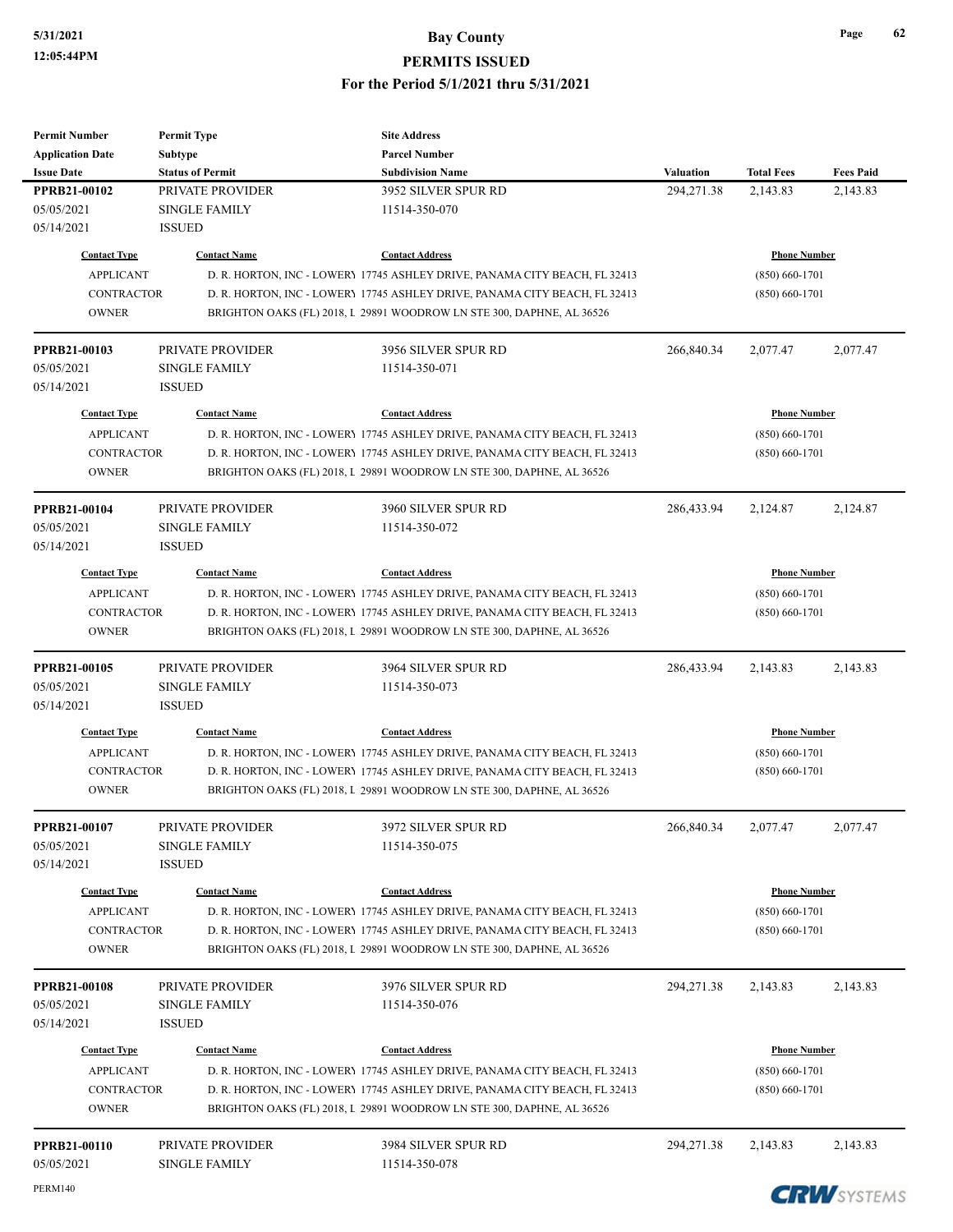| <b>Permit Number</b>    | <b>Permit Type</b>      | <b>Site Address</b>                                                        |                  |                     |                       |
|-------------------------|-------------------------|----------------------------------------------------------------------------|------------------|---------------------|-----------------------|
| <b>Application Date</b> | <b>Subtype</b>          | <b>Parcel Number</b>                                                       |                  |                     |                       |
| <b>Issue Date</b>       | <b>Status of Permit</b> | <b>Subdivision Name</b>                                                    | <b>Valuation</b> | <b>Total Fees</b>   | <b>Fees Paid</b>      |
| 05/14/2021              | <b>ISSUED</b>           |                                                                            |                  |                     |                       |
| <b>Contact Type</b>     | <b>Contact Name</b>     | <b>Contact Address</b>                                                     |                  | <b>Phone Number</b> |                       |
| <b>APPLICANT</b>        |                         | D. R. HORTON, INC - LOWERY 17745 ASHLEY DRIVE, PANAMA CITY BEACH, FL 32413 |                  | $(850) 660 - 1701$  |                       |
| <b>CONTRACTOR</b>       |                         | D. R. HORTON, INC - LOWERY 17745 ASHLEY DRIVE, PANAMA CITY BEACH, FL 32413 |                  | $(850) 660 - 1701$  |                       |
| <b>OWNER</b>            |                         | BRIGHTON OAKS (FL) 2018, L 29891 WOODROW LN STE 300, DAPHNE, AL 36526      |                  |                     |                       |
|                         |                         |                                                                            |                  |                     |                       |
| PPRB21-00111            | PRIVATE PROVIDER        | 3988 SILVER SPUR RD                                                        | 363,951.12       | 2,307.33            | 2,307.33              |
| 05/05/2021              | <b>SINGLE FAMILY</b>    | 11514-350-079                                                              |                  |                     |                       |
| 05/14/2021              | <b>ISSUED</b>           |                                                                            |                  |                     |                       |
| <b>Contact Type</b>     | <b>Contact Name</b>     | <b>Contact Address</b>                                                     |                  | <b>Phone Number</b> |                       |
| <b>APPLICANT</b>        |                         | D. R. HORTON, INC - LOWERY 17745 ASHLEY DRIVE, PANAMA CITY BEACH, FL 32413 |                  | $(850) 660 - 1701$  |                       |
| <b>CONTRACTOR</b>       |                         | D. R. HORTON, INC - LOWERY 17745 ASHLEY DRIVE, PANAMA CITY BEACH, FL 32413 |                  | $(850) 660 - 1701$  |                       |
| <b>OWNER</b>            |                         | BRIGHTON OAKS (FL) 2018, L 29891 WOODROW LN STE 300, DAPHNE, AL 36526      |                  |                     |                       |
|                         |                         |                                                                            |                  |                     |                       |
| PPRB21-00112            | PRIVATE PROVIDER        | 3992 SILVER SPUR RD                                                        | 294,271.38       | 2,143.83            | 2,143.83              |
| 05/05/2021              | <b>SINGLE FAMILY</b>    | 11514-350-080                                                              |                  |                     |                       |
| 05/14/2021              | <b>ISSUED</b>           |                                                                            |                  |                     |                       |
| <b>Contact Type</b>     | <b>Contact Name</b>     | <b>Contact Address</b>                                                     |                  | <b>Phone Number</b> |                       |
| <b>APPLICANT</b>        |                         | D. R. HORTON, INC - LOWERY 17745 ASHLEY DRIVE, PANAMA CITY BEACH, FL 32413 |                  | $(850) 660 - 1701$  |                       |
| <b>CONTRACTOR</b>       |                         | D. R. HORTON, INC - LOWERY 17745 ASHLEY DRIVE, PANAMA CITY BEACH, FL 32413 |                  | $(850) 660 - 1701$  |                       |
| <b>OWNER</b>            |                         | BRIGHTON OAKS (FL) 2018, L 29891 WOODROW LN STE 300, DAPHNE, AL 36526      |                  |                     |                       |
|                         |                         |                                                                            |                  |                     |                       |
| PPRB21-00113            | PRIVATE PROVIDER        | 8627 NORTH LAGOON DR                                                       | 80,000.00        | 292.13              | 292.13                |
| 05/05/2021              | POOL HOUSE              | 30197-959-000                                                              |                  |                     |                       |
| 05/13/2021              | <b>ISSUED</b>           |                                                                            |                  |                     |                       |
| <b>Contact Type</b>     | <b>Contact Name</b>     | <b>Contact Address</b>                                                     |                  | <b>Phone Number</b> |                       |
| <b>APPLICANT</b>        | HOMBLDR, LLC            | 653 W 23RD ST, PCB, Fl 32401                                               |                  | $(850)$ 387-1220    |                       |
| <b>CONTRACTOR</b>       | HOMBLDR, LLC            | 653 W 23RD ST, PCB, Fl 32401                                               |                  | $(850)$ 387-1220    |                       |
| <b>OWNER</b>            |                         | KNIGHT, JAMES D & SANDR/ 8627 NORTH LAGOON DR, PANAMA CITY BEACH, FL 32407 |                  |                     |                       |
|                         |                         |                                                                            |                  |                     |                       |
| PPRB21-00114            | PRIVATE PROVIDER        | 3884 HEARTWOOD ST                                                          | 357,215.82       | 2,231.74            | 2,231.74              |
| 05/06/2021              | <b>SINGLE FAMILY</b>    | 05911-005-058                                                              |                  |                     |                       |
| 05/10/2021              | <b>ISSUED</b>           |                                                                            |                  |                     |                       |
| <b>Contact Type</b>     | <b>Contact Name</b>     | <b>Contact Address</b>                                                     |                  | <b>Phone Number</b> |                       |
| <b>APPLICANT</b>        |                         | BEN WORTMAN CONSTRUCT P O BOX 226, PANAMA CITY, FL 32402                   |                  | $(850) 527 - 0597$  |                       |
| <b>COMPANY</b>          | <b>FBCCA</b>            | , ,                                                                        |                  |                     |                       |
| <b>CONTRACTOR</b>       |                         | BEN WORTMAN CONSTRUCT P O BOX 226, PANAMA CITY, FL 32402                   |                  | $(850)$ 527-0597    |                       |
| <b>OWNER</b>            | CAMBEN HOLDING LLC      | 2023 THOMAS DR, PANAMA CITY BEACH, FL 32408                                |                  |                     |                       |
|                         |                         |                                                                            |                  |                     |                       |
| PPRB21-00115            | PRIVATE PROVIDER        | 3893 HEARTWOOD ST                                                          | 332,723.82       | 2,231.74            | 2,231.74              |
| 05/06/2021              | <b>SINGLE FAMILY</b>    | 05911-005-064                                                              |                  |                     |                       |
| 05/10/2021              | <b>ISSUED</b>           |                                                                            |                  |                     |                       |
| <b>Contact Type</b>     | <b>Contact Name</b>     | <b>Contact Address</b>                                                     |                  | <b>Phone Number</b> |                       |
| <b>APPLICANT</b>        |                         | BEN WORTMAN CONSTRUCT P O BOX 226, PANAMA CITY, FL 32402                   |                  | $(850) 527 - 0597$  |                       |
| <b>CONTRACTOR</b>       |                         | BEN WORTMAN CONSTRUCT P O BOX 226, PANAMA CITY, FL 32402                   |                  | $(850)$ 527-0597    |                       |
| <b>OWNER</b>            | CAMBEN HOLDING LLC      | 2023 THOMAS DR, PANAMA CITY BEACH, FL 32408                                |                  |                     |                       |
|                         |                         |                                                                            |                  |                     |                       |
| PPRB21-00116            | PRIVATE PROVIDER        | 3897 HEARTWOOD ST                                                          | 390,769.86       | 2,231.74            | 2,231.74              |
| 05/06/2021              | <b>SINGLE FAMILY</b>    | 05911-005-066                                                              |                  |                     |                       |
| 05/10/2021              | <b>ISSUED</b>           |                                                                            |                  |                     |                       |
| PERM140                 |                         |                                                                            |                  |                     | <b>COLLA</b> AVANTULA |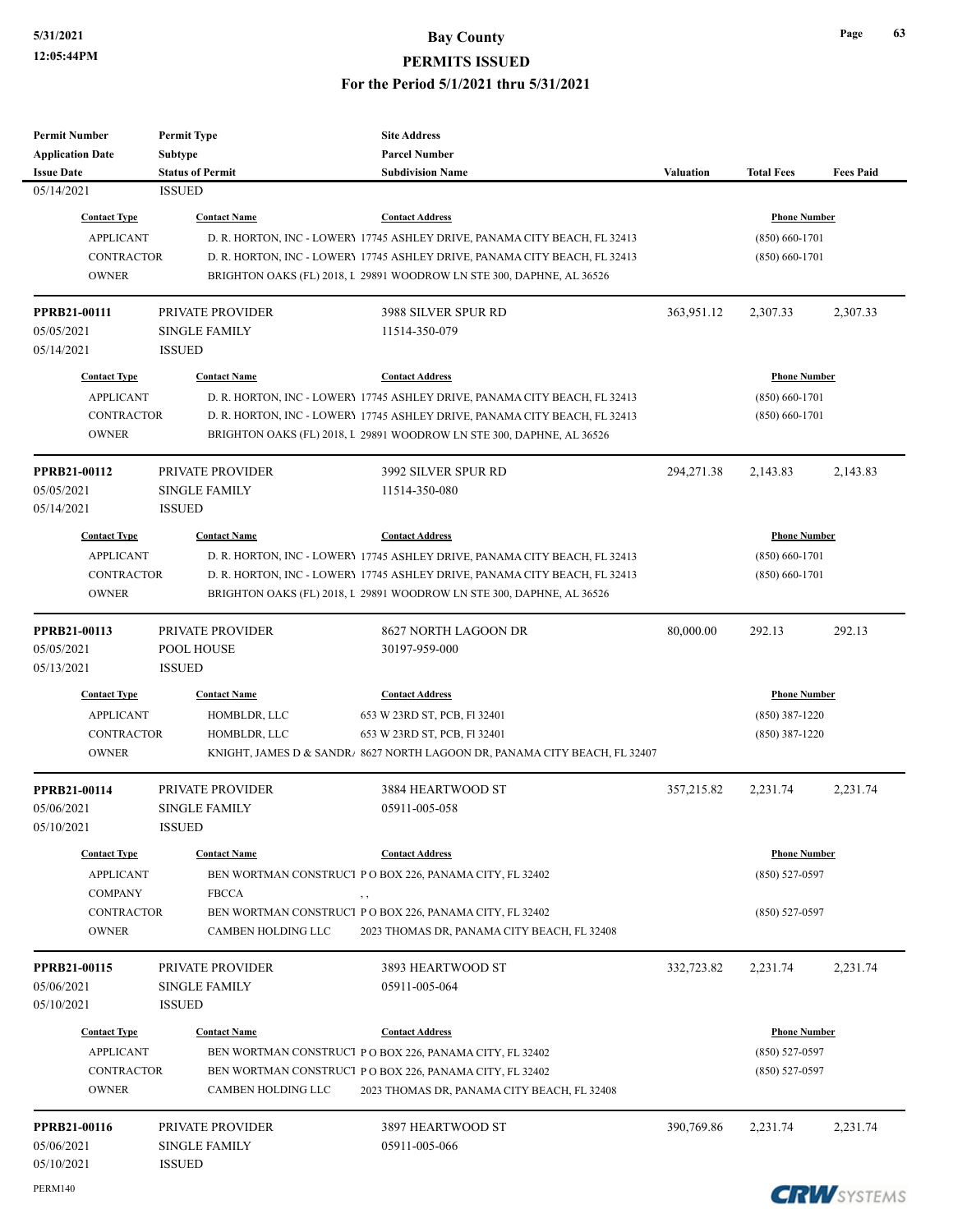| <b>Permit Number</b>    | <b>Permit Type</b>          | <b>Site Address</b>                                                       |                  |                     |                  |
|-------------------------|-----------------------------|---------------------------------------------------------------------------|------------------|---------------------|------------------|
| <b>Application Date</b> | <b>Subtype</b>              | <b>Parcel Number</b>                                                      |                  |                     |                  |
| <b>Issue Date</b>       | <b>Status of Permit</b>     | <b>Subdivision Name</b>                                                   | <b>Valuation</b> | <b>Total Fees</b>   | <b>Fees Paid</b> |
| <b>Contact Type</b>     | <b>Contact Name</b>         | <b>Contact Address</b>                                                    |                  | <b>Phone Number</b> |                  |
| <b>APPLICANT</b>        |                             | BEN WORTMAN CONSTRUCT P O BOX 226, PANAMA CITY, FL 32402                  |                  | $(850) 527 - 0597$  |                  |
| <b>CONTRACTOR</b>       |                             | BEN WORTMAN CONSTRUCT P O BOX 226, PANAMA CITY, FL 32402                  |                  | $(850)$ 527-0597    |                  |
| <b>OWNER</b>            | CAMBEN HOLDING LLC          | 2023 THOMAS DR, PANAMA CITY BEACH, FL 32408                               |                  |                     |                  |
| PPRB21-00117            | PRIVATE PROVIDER            | 3920 SANDPINE WAY                                                         | 347,051.64       | 2,231.79            | 2,231.79         |
| 05/06/2021              | <b>SINGLE FAMILY</b>        | 05911-005-022                                                             |                  |                     |                  |
| 05/10/2021              | <b>ISSUED</b>               |                                                                           |                  |                     |                  |
| <b>Contact Type</b>     | <b>Contact Name</b>         | <b>Contact Address</b>                                                    |                  | <b>Phone Number</b> |                  |
| <b>APPLICANT</b>        |                             | BEN WORTMAN CONSTRUCT PO BOX 226, PANAMA CITY, FL 32402                   |                  | $(850) 527 - 0597$  |                  |
| <b>CONTRACTOR</b>       |                             | BEN WORTMAN CONSTRUCT P O BOX 226, PANAMA CITY, FL 32402                  |                  | $(850) 527 - 0597$  |                  |
| <b>OWNER</b>            | CAMBEN HOLDING LLC          | 2023 THOMAS DR, PANAMA CITY BEACH, FL 32408                               |                  |                     |                  |
| <b>PPRB21-00118</b>     | PRIVATE PROVIDER            | 3928 SANDPINE WAY                                                         | 397,872.54       | 2,231.74            | 2,231.74         |
| 05/06/2021              | <b>SINGLE FAMILY</b>        | 05911-005-018                                                             |                  |                     |                  |
| 05/10/2021              | <b>ISSUED</b>               |                                                                           |                  |                     |                  |
| <b>Contact Type</b>     | <b>Contact Name</b>         | <b>Contact Address</b>                                                    |                  | <b>Phone Number</b> |                  |
| <b>APPLICANT</b>        |                             | BEN WORTMAN CONSTRUCT P O BOX 226, PANAMA CITY, FL 32402                  |                  | $(850) 527 - 0597$  |                  |
| <b>CONTRACTOR</b>       |                             | BEN WORTMAN CONSTRUCT PO BOX 226, PANAMA CITY, FL 32402                   |                  | $(850)$ 527-0597    |                  |
| <b>OWNER</b>            | <b>CAMBEN HOLDING LLC</b>   | 2023 THOMAS DR, PANAMA CITY BEACH, FL 32408                               |                  |                     |                  |
| PPRB21-00119            | <b>PRIVATE PROVIDER</b>     | 3635 ORLANDO RD                                                           | 255,696.48       | 1,434.83            | 1,434.83         |
| 05/06/2021              | <b>SINGLE FAMILY</b>        | 11918-268-000                                                             |                  |                     |                  |
| 05/17/2021              | <b>ISSUED</b>               |                                                                           |                  |                     |                  |
| <b>Contact Type</b>     | <b>Contact Name</b>         | <b>Contact Address</b>                                                    |                  | <b>Phone Number</b> |                  |
| <b>APPLICANT</b>        |                             | ALPHA FIRST CONSTRUCTIO 306 COCONUT GROVE CT, PANAMA CITY BEACH, FL 32407 |                  | $(850) 527 - 2667$  |                  |
| <b>COMPANY</b>          | <b>COASTAL CODE</b>         | $, \, ,$                                                                  |                  |                     |                  |
| <b>CONTRACTOR</b>       |                             | ALPHA FIRST CONSTRUCTIO 306 COCONUT GROVE CT, PANAMA CITY BEACH, FL 32407 | $(850)$ 527-2667 |                     |                  |
| <b>OWNER</b>            | <b>SANDERS, ROCKY</b>       | 5196 STEWART DRIVE, PANAMA CITY, FL 32404                                 |                  |                     |                  |
| PPRB21-00121            | PRIVATE PROVIDER            | 4415 CONIFER LN                                                           | 334,928.10       | 2,178.70            | 2,178.70         |
| 05/14/2021              | <b>SINGLE FAMILY</b>        | 05911-005-040                                                             |                  |                     |                  |
| 05/27/2021              | ISSUED                      |                                                                           |                  |                     |                  |
| <b>Contact Type</b>     | <b>Contact Name</b>         | <b>Contact Address</b>                                                    |                  | <b>Phone Number</b> |                  |
| <b>APPLICANT</b>        |                             | BEN WORTMAN CONSTRUCT P O BOX 226, PANAMA CITY, FL 32402                  |                  | $(850) 527 - 0597$  |                  |
| CONTRACTOR              |                             | BEN WORTMAN CONSTRUCT PO BOX 226, PANAMA CITY, FL 32402                   |                  | $(850) 527 - 0597$  |                  |
| PPRB21-00122            | PRIVATE PROVIDER            | 494 PALM BEACH DR                                                         | 344,235.06       | 1,369.81            | 1,369.81         |
| 05/19/2021              | <b>SINGLE FAMILY</b>        | 36433-000-000                                                             |                  |                     |                  |
| 05/27/2021              | <b>ISSUED</b>               |                                                                           |                  |                     |                  |
| <b>Contact Type</b>     | <b>Contact Name</b>         | <b>Contact Address</b>                                                    |                  | <b>Phone Number</b> |                  |
| <b>APPLICANT</b>        |                             | CARNLEY CONSTRUCTION II 10628 PINE LOG RD, EBRO, FL 32437                 |                  | $(850) 596 - 3743$  |                  |
| <b>COMPANY</b>          | COASTAL CODE - FBCCA        | $, \, ,$                                                                  |                  |                     |                  |
| CONTRACTOR              |                             | CARNLEY CONSTRUCTION II 10628 PINE LOG RD, EBRO, FL 32437                 |                  | $(850) 596 - 3743$  |                  |
| <b>OWNER</b>            | SOVA INVEST LLC             | 726 THOMAS DRIVE, PANAMA CITY BEACH, FL 32408                             |                  |                     |                  |
| RB21-00123              | RESIDENTIAL NEW CONSTRUCTIO | 827 CUCINITTI DR                                                          | 28,000.00        | 175.57              | 175.57           |
| 01/26/2021              | STORAGE/UTILITY             | 08413-122-000                                                             |                  |                     |                  |
| 05/21/2021              | <b>ISSUED</b>               |                                                                           |                  |                     |                  |

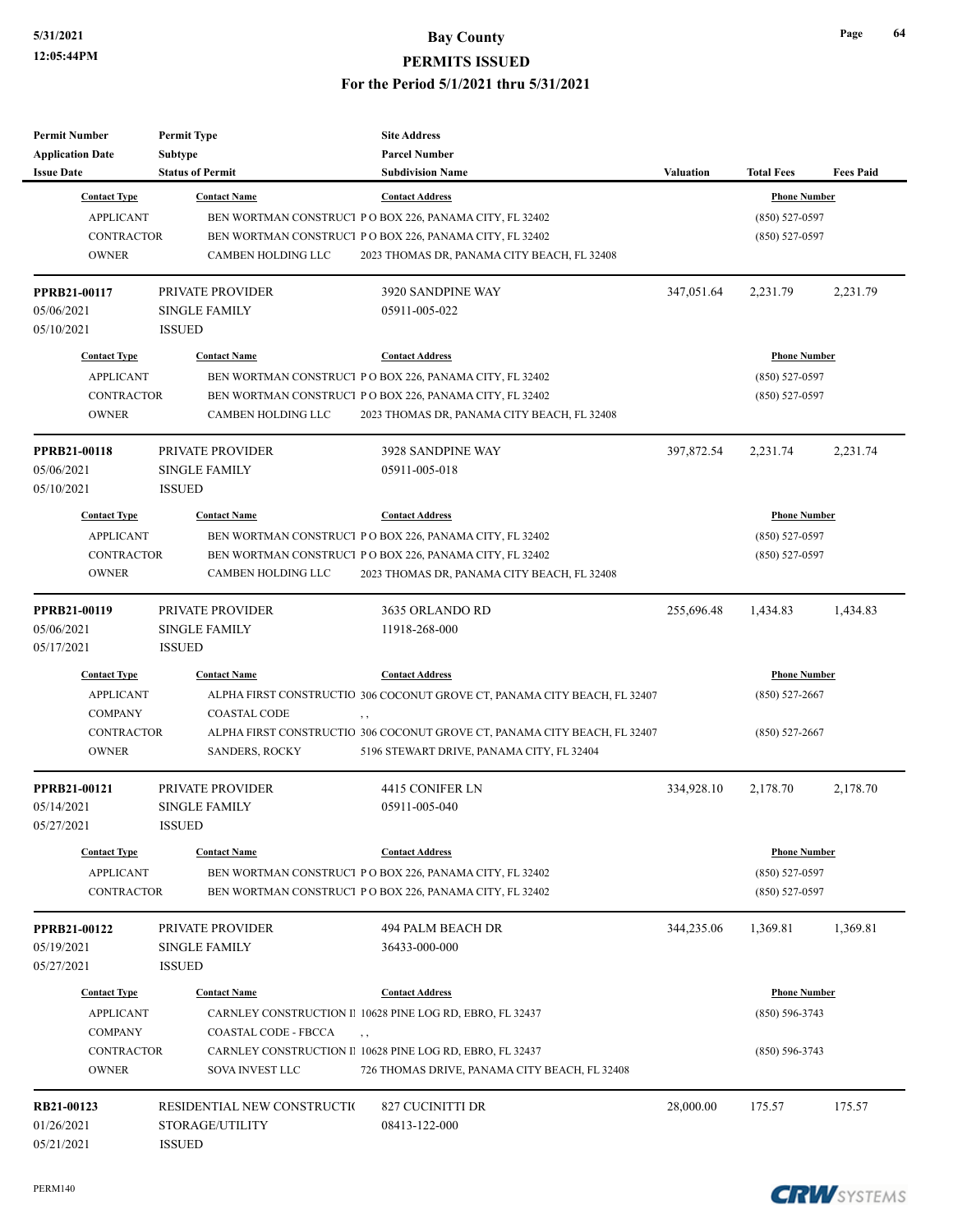| <b>Permit Number</b>    | <b>Permit Type</b>            | <b>Site Address</b>                                                   |                  |                     |                  |
|-------------------------|-------------------------------|-----------------------------------------------------------------------|------------------|---------------------|------------------|
| <b>Application Date</b> | Subtype                       | <b>Parcel Number</b>                                                  |                  |                     |                  |
| <b>Issue Date</b>       | <b>Status of Permit</b>       | <b>Subdivision Name</b>                                               | <b>Valuation</b> | <b>Total Fees</b>   | <b>Fees Paid</b> |
| <b>Contact Type</b>     | <b>Contact Name</b>           | <b>Contact Address</b>                                                |                  | <b>Phone Number</b> |                  |
| <b>APPLICANT</b>        | OWNER/BUILDER                 | , ,                                                                   |                  |                     |                  |
| <b>CONTRACTOR</b>       | OWNER/BUILDER                 | , ,                                                                   |                  |                     |                  |
| <b>OWNER</b>            | WATSON, LINDA                 | 827 CUCINITTI DRIVE, SOUTHPORT, FL 32409                              |                  |                     |                  |
| RB21-00199              | RESIDENTIAL NEW CONSTRUCTIO   | 2921 CANAL DR                                                         | 63,480.96        | 375.15              | 375.15           |
| 02/03/2021              | <b>DETACHED GARAGE</b>        | 26878-001-000                                                         |                  |                     |                  |
| 05/04/2021              | <b>ISSUED</b>                 |                                                                       |                  |                     |                  |
| <b>Contact Type</b>     | <b>Contact Name</b>           | <b>Contact Address</b>                                                |                  | <b>Phone Number</b> |                  |
| <b>APPLICANT</b>        | <b>JUSTIN 850-890-8098</b>    | , ,                                                                   |                  |                     |                  |
| <b>CONTRACTOR</b>       |                               | NYLAND SECURED CONTRA 7241 SHADY DRIVE, PANAMA CITY, FL 32404         |                  | $(850) 890 - 8098$  |                  |
| <b>OWNER</b>            |                               | HOLLEY, JOAN MARIE & MIC 2921 CANAL DRIVE, PANAMA CITY, FL 32405      |                  |                     |                  |
| RB21-00219              | RESIDENTIAL NEW CONSTRUCTIO   | 2922 CLEARVIEW AVE                                                    | 211,840.43       | 1,729.33            | 1,729.33         |
| 02/04/2021              | <b>SINGLE FAMILY</b>          | 12185-000-000                                                         |                  |                     |                  |
| 05/05/2021              | <b>ISSUED</b>                 |                                                                       |                  |                     |                  |
| <b>Contact Type</b>     | <b>Contact Name</b>           | <b>Contact Address</b>                                                |                  | <b>Phone Number</b> |                  |
| <b>APPLICANT</b>        | <b>BUCKNER, JERRY TRAVIS</b>  | P.O.BOX 20234, PANAMA CITY BEACH, FL 32417                            |                  | $(850)$ 238-5935    |                  |
| <b>CONTRACTOR</b>       | BUCKNER, JERRY TRAVIS         | P.O.BOX 20234, PANAMA CITY BEACH, FL 32417                            |                  | $(850)$ 238-5935    |                  |
| <b>OWNER</b>            |                               | FLORIDA PANHANDLE IMPR( STORE INC, PANAMA CITY, FL 32405              |                  |                     |                  |
| RB21-00245              | RESIDENTIAL NEW CONSTRUCTIO   | 2470 GANNON CIR                                                       | 11,910.00        | 149.11              | 149.11           |
| 02/08/2021              | STORAGE/UTILITY               | 14638-100-000                                                         |                  |                     |                  |
| 05/05/2021              | <b>ISSUED</b>                 |                                                                       |                  |                     |                  |
| <b>Contact Type</b>     | <b>Contact Name</b>           | <b>Contact Address</b>                                                |                  | <b>Phone Number</b> |                  |
| <b>APPLICANT</b>        | GUY 258-1103                  | , ,                                                                   |                  |                     |                  |
| <b>CONTRACTOR</b>       |                               | CAROLINA CARPORTS INCOI 2465 COLQUITT HWY, COLQUITT, GA 39837         |                  | $(229)$ 246-0449    |                  |
| <b>OWNER</b>            | HARRISON, HOPE L              | C/O SAMANTHA SANDERSON, SOUTHPORT, FL 32409                           |                  |                     |                  |
| RB21-00256              | RESIDENTIAL NEW CONSTRUCTIO   | <b>LAKESHORE DR E</b>                                                 | 200,000.00       | 1,430.32            | 1,430.32         |
| 02/09/2021              | <b>SINGLE FAMILY</b>          | 37364-010-000                                                         |                  |                     |                  |
| 05/27/2021              | <b>ISSUED</b>                 |                                                                       |                  |                     |                  |
| <b>Contact Type</b>     | <b>Contact Name</b>           | <b>Contact Address</b>                                                |                  | <b>Phone Number</b> |                  |
| <b>APPLICANT</b>        |                               | LEDMAN CONSTRUCTION, IP 121 GWYN DR, PANAMA CITY BEACH, FL 32408      |                  | $(850)$ 235-2233    |                  |
| CONTRACTOR              |                               | LEDMAN CONSTRUCTION, IP 121 GWYN DR, PANAMA CITY BEACH, FL 32408      |                  | $(850)$ 235-2233    |                  |
| <b>OWNER</b>            |                               | OWEN, WILLIAM & DONNA 2541 WILLOWBROOK CIRCLE, BIRMINGHAM, AL 35242   |                  |                     |                  |
| RB21-00322              | RESIDENTIAL NEW CONSTRUCTIO   | 320 BREAM POND                                                        | 380,605.68       | 1,986.90            | 1,986.90         |
| 02/14/2021              | <b>SINGLE FAMILY</b>          | 07458-133-000                                                         |                  |                     |                  |
| 05/24/2021              | <b>ISSUED</b>                 |                                                                       |                  |                     |                  |
| <b>Contact Type</b>     | <b>Contact Name</b>           | <b>Contact Address</b>                                                |                  | <b>Phone Number</b> |                  |
| <b>APPLICANT</b>        | EIICIA 832-0911               | , ,                                                                   |                  |                     |                  |
| CONTRACTOR              | Bay Engineering Solutions INC | 307 BREAM POND RD, PANAMA CITY, FL 32409                              |                  | $(850) 832 - 0911$  |                  |
| <b>OWNER</b>            |                               | FORD, ROSBY G III & ELICIA 320 BREAM POND ROAD, PANAMA CITY, FL 32409 |                  |                     |                  |
| RB21-00348              | RESIDENTIAL NEW CONSTRUCTIO   | 2823 & 2825 LA MESA AVE                                               | 636,792.00       | 4,661.29            | 4,661.29         |
| 02/19/2021              | <b>DUPLEX</b>                 | 12195-020-000                                                         |                  |                     |                  |
| 05/17/2021              | <b>ISSUED</b>                 |                                                                       |                  |                     |                  |
| <b>Contact Type</b>     | <b>Contact Name</b>           | <b>Contact Address</b>                                                |                  | <b>Phone Number</b> |                  |

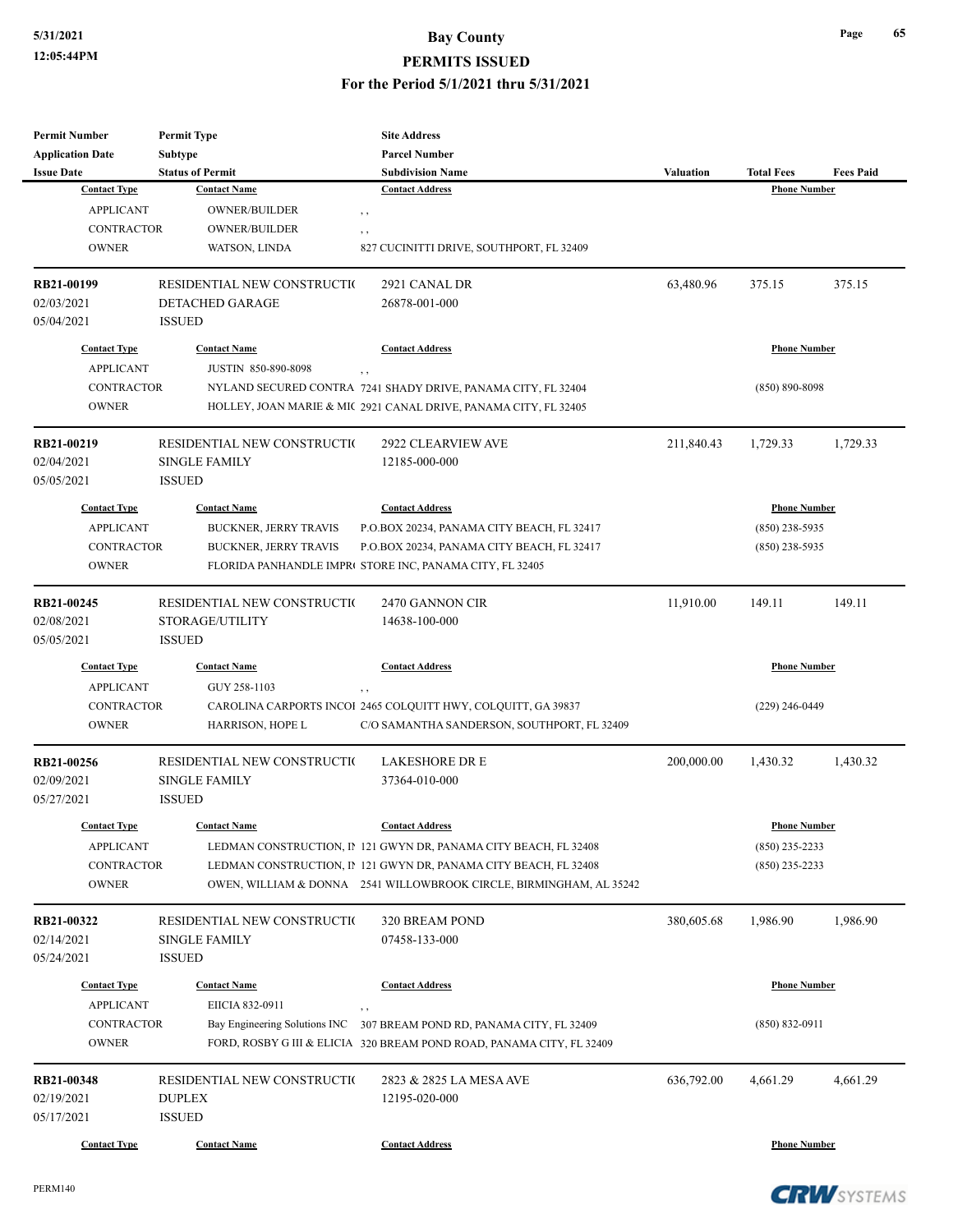| <b>Permit Number</b>                         | <b>Permit Type</b>                 | <b>Site Address</b>                                                    |                  |                     |                  |
|----------------------------------------------|------------------------------------|------------------------------------------------------------------------|------------------|---------------------|------------------|
| <b>Application Date</b><br><b>Issue Date</b> | Subtype<br><b>Status of Permit</b> | <b>Parcel Number</b><br><b>Subdivision Name</b>                        | <b>Valuation</b> | <b>Total Fees</b>   | <b>Fees Paid</b> |
| <b>APPLICANT</b>                             | DONALD 624-5291                    |                                                                        |                  |                     |                  |
| <b>CONTRACTOR</b>                            |                                    | $, \, ,$<br>MILLIRONS CONSTRUCTION PO BOX 15148, PANAMA CITY, FL 32406 |                  | $(850)$ 358-5305    |                  |
| <b>OWNER</b>                                 | <b>GSI HOME HOLDINGS LLC</b>       | P.O. BOX 15148, PANAMA CITY, FL 32406                                  |                  |                     |                  |
|                                              |                                    |                                                                        |                  |                     |                  |
| RB21-00421                                   | <b>RESIDENTIAL RENOVATE</b>        | 4514 BROOK FOREST DR                                                   | 100,000.00       | 537.13              | 537.13           |
| 03/01/2021                                   | <b>INTERIOR/EXTERIOR</b>           | 11514-030-000                                                          |                  |                     |                  |
| 05/10/2021                                   | <b>ISSUED</b>                      |                                                                        |                  |                     |                  |
|                                              |                                    |                                                                        |                  |                     |                  |
| <b>Contact Type</b>                          | <b>Contact Name</b>                | <b>Contact Address</b>                                                 |                  | <b>Phone Number</b> |                  |
| <b>APPLICANT</b>                             | JERRY 850-491-2931                 | $, \, ,$                                                               |                  |                     |                  |
| <b>CONTRACTOR</b>                            |                                    | ALL AMERICAN HOUSING, IN 3109 RED LION DR, VALRICO, FL 33596           |                  | $(813)$ 239-6375    |                  |
| <b>OWNER</b>                                 |                                    | STREET, JOSHUA & JOHANN. 2902 W 21ST ST, PANAMA CITY, FL 32405         |                  |                     |                  |
| RB21-00477                                   | <b>RESIDENTIAL BLDG</b>            | 12800 CHRISTY RD                                                       | 9,000.00         | 130.00              | 130.00           |
| 03/08/2021                                   | STORAGE/UTILITY                    | 00257-007-000                                                          |                  |                     |                  |
| 05/13/2021                                   | WITH CONDITIONS                    |                                                                        |                  |                     |                  |
|                                              |                                    |                                                                        |                  |                     |                  |
| <b>Contact Type</b>                          | <b>Contact Name</b>                | <b>Contact Address</b>                                                 |                  | <b>Phone Number</b> |                  |
| <b>APPLICANT</b>                             | RAUL 867-6731                      | $, \, , \,$                                                            |                  |                     |                  |
| <b>CONTRACTOR</b>                            | <b>OWNER/BUILDER</b>               | , ,                                                                    |                  |                     |                  |
| <b>OWNER</b>                                 | ACOSTA, RAUL                       | 12800 CHRISTY AVE, FOUNTAIN, FL 32439                                  |                  |                     |                  |
| RB21-00564                                   | RESIDENTIAL NEW CONSTRUCTIO        | 224 VILLA BAY DR                                                       | 8,450.00         | 133.58              | 133.58           |
| 03/18/2021                                   | <b>SEAWALL</b>                     | 27541-500-138                                                          |                  |                     |                  |
| 05/03/2021                                   | <b>ISSUED</b>                      |                                                                        |                  |                     |                  |
| <b>Contact Type</b>                          | <b>Contact Name</b>                | <b>Contact Address</b>                                                 |                  | <b>Phone Number</b> |                  |
| <b>APPLICANT</b>                             | TEKILA 256-658-0003                |                                                                        |                  |                     |                  |
| <b>CONTRACTOR</b>                            | <b>OWNER</b>                       | , ,                                                                    |                  |                     |                  |
| <b>OWNER</b>                                 | NDUKWE, TEKILA J ETAL              | $, \, , \,$<br>224 VILLA BAY DR, PANAMA CITY BEACH, FL 32407           |                  |                     |                  |
|                                              |                                    |                                                                        |                  |                     |                  |
| RB21-00593                                   | RESIDENTIAL NEW CONSTRUCTIO        | 326 TWIN LAKES DR                                                      | 200,000.00       | 830.25              | 830.25           |
| 03/23/2021                                   | <b>SINGLE FAMILY</b>               | 36948-000-000                                                          |                  |                     |                  |
| 05/13/2021                                   | <b>ISSUED</b>                      |                                                                        |                  |                     |                  |
| <b>Contact Type</b>                          | <b>Contact Name</b>                | <b>Contact Address</b>                                                 |                  | <b>Phone Number</b> |                  |
|                                              |                                    |                                                                        |                  |                     |                  |
| <b>APPLICANT</b>                             |                                    | CHUCK NEEL CONSTRUCTIO PO BOX 148, MARIANNA, FL 32447                  |                  | $(850)$ 209-4266    |                  |
| <b>CONTRACTOR</b>                            |                                    | CHUCK NEEL CONSTRUCTIO PO BOX 148, MARIANNA, FL 32447                  |                  | $(850)$ 209-4266    |                  |
| <b>OWNER</b>                                 | PIKE LAND & TIMBER LLC             | 4417 COUNTY ROAD 2214, TROY, AL 36079                                  |                  |                     |                  |
| RB21-00597                                   | <b>RESIDENTIAL RENOVATE</b>        | 4406 BROOK FOREST DR                                                   | 4,450.00         | 123.30              | 123.30           |
| 03/23/2021                                   | <b>INTERIOR</b>                    | 11514-210-000                                                          |                  |                     |                  |
| 05/07/2021                                   | <b>ISSUED</b>                      |                                                                        |                  |                     |                  |
| <b>Contact Type</b>                          | <b>Contact Name</b>                | <b>Contact Address</b>                                                 |                  | <b>Phone Number</b> |                  |
|                                              |                                    |                                                                        |                  |                     |                  |
| <b>APPLICANT</b>                             | JAMES 258-9629                     | , ,                                                                    |                  |                     |                  |
| CONTRACTOR                                   |                                    | COASTAL CUSTOM INSTALL. 450 MAGNOLIA AVE, PANAMA CITY BEACH, F1 32407  |                  | $(850)$ 207-3322    |                  |
| <b>OWNER</b>                                 |                                    | WARREN, GLENN & SUSAN 17533 NW CHIPOLA HEIGHTS ROAD, ALTHA, FL 32421   |                  |                     |                  |
| RB21-00606                                   | RESIDENTIAL NEW CONSTRUCTIO        | 4002 RIVERSIDE DR                                                      | 326,600.82       | 2,503.88            | 2,503.88         |
| 03/24/2021                                   | <b>SINGLE FAMILY</b>               | 11476-120-260                                                          |                  |                     |                  |
| 05/11/2021                                   | <b>ISSUED</b>                      |                                                                        |                  |                     |                  |
|                                              |                                    |                                                                        |                  |                     |                  |
| <b>Contact Type</b>                          | <b>Contact Name</b>                | <b>Contact Address</b>                                                 |                  | <b>Phone Number</b> |                  |

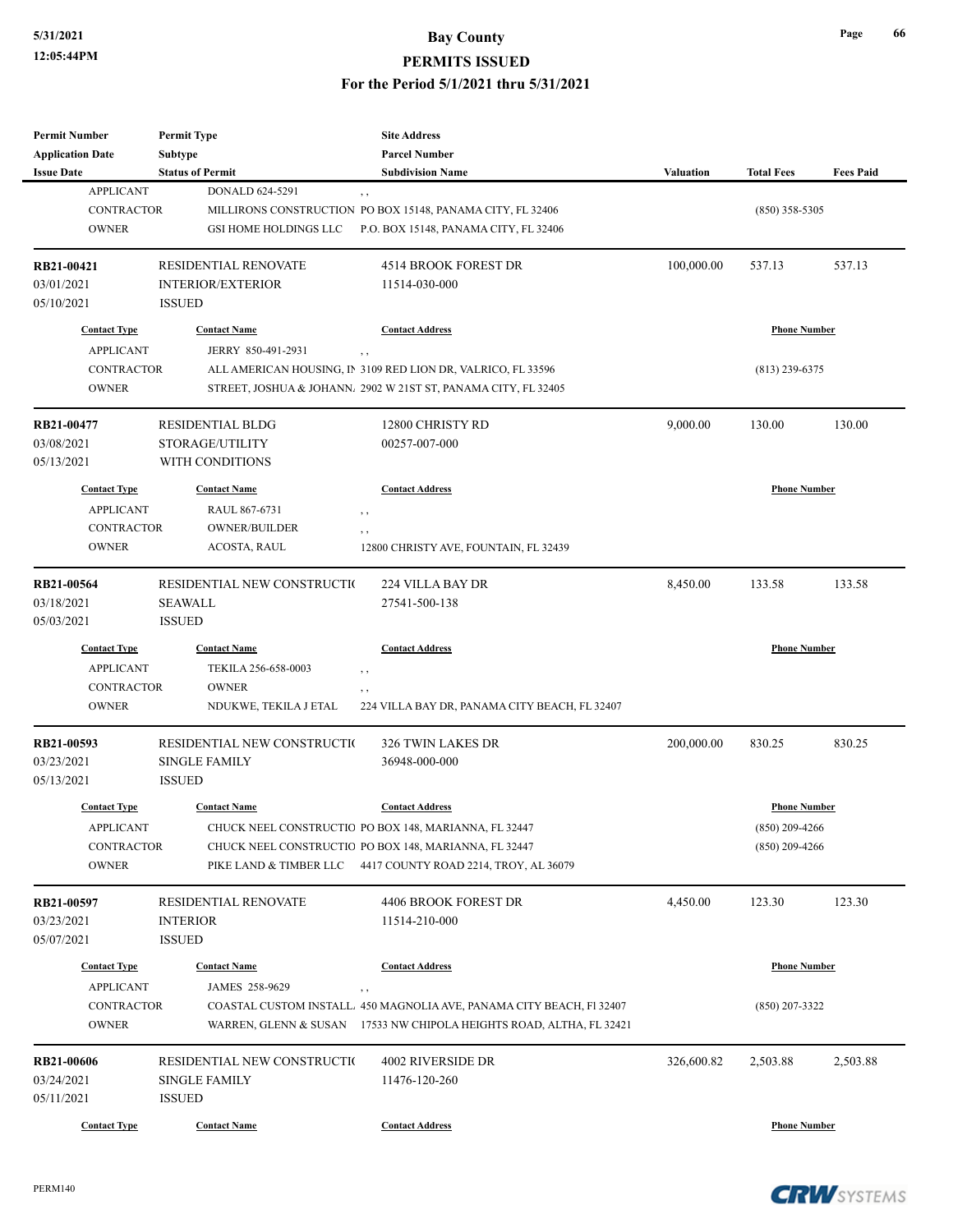## **5/31/2021 Bay County**

**PERMITS ISSUED**

**For the Period 5/1/2021 thru 5/31/2021**

| <b>Permit Number</b>              | <b>Permit Type</b>          | <b>Site Address</b>                                                                                                                                   |                     |                     |                  |
|-----------------------------------|-----------------------------|-------------------------------------------------------------------------------------------------------------------------------------------------------|---------------------|---------------------|------------------|
| <b>Application Date</b>           | Subtype                     | <b>Parcel Number</b>                                                                                                                                  |                     |                     |                  |
| <b>Issue Date</b>                 | <b>Status of Permit</b>     | <b>Subdivision Name</b>                                                                                                                               | <b>Valuation</b>    | <b>Total Fees</b>   | <b>Fees Paid</b> |
| <b>APPLICANT</b>                  |                             | PANAMA CITY GENERAL CO 1600 MARINA BAY DR, PANAMAMCITY, FL 32409                                                                                      |                     | $(850) 586 - 9680$  |                  |
| <b>CONTRACTOR</b>                 |                             | PANAMA CITY GENERAL CO 1600 MARINA BAY DR, PANAMAMCITY, FL 32409                                                                                      |                     | $(850) 586 - 9680$  |                  |
| <b>OWNER</b>                      | ALBIBI, RIYAD & RASHDA      | 3724 PRESERVE BAY BLVD, PANAMA CITY BEACH, FL 32408                                                                                                   |                     |                     |                  |
| RB21-00611                        | RESIDENTIAL NEW CONSTRUCTIO | 127 DOWNING ST                                                                                                                                        | 10,958.00           | 143.89              | 143.89           |
| 03/24/2021                        | STORAGE/UTILITY             | 35370-025-000                                                                                                                                         |                     |                     |                  |
| 05/10/2021                        | <b>ISSUED</b>               |                                                                                                                                                       |                     |                     |                  |
| <b>Contact Type</b>               | <b>Contact Name</b>         | <b>Contact Address</b>                                                                                                                                |                     | <b>Phone Number</b> |                  |
| <b>APPLICANT</b>                  | SARAH MAYO 334-675-2224     | , ,                                                                                                                                                   |                     |                     |                  |
| <b>CONTRACTOR</b>                 | TUFF SHED INC               | 1777 S HARRISON ST, STE 600, DENVER, CO 80210-3931                                                                                                    |                     | $(303)$ 753-8833    |                  |
| <b>OWNER</b>                      |                             | DAIGNEAU, STACEY & SCOT PO BOX 1566, CAVE CREEK, AZ 85327                                                                                             |                     |                     |                  |
| RB21-00651                        | RESIDENTIAL NEW CONSTRUCTIO | 13134 SCOTTS FERRY RD                                                                                                                                 | 16,815.00           | 175.18              | 175.18           |
| 03/30/2021                        | STORAGE/UTILITY             | 03656-010-000                                                                                                                                         |                     |                     |                  |
| 05/27/2021                        | <b>ISSUED</b>               | None                                                                                                                                                  |                     |                     |                  |
| <b>Contact Type</b>               | <b>Contact Name</b>         | <b>Contact Address</b>                                                                                                                                |                     | <b>Phone Number</b> |                  |
| <b>APPLICANT</b>                  |                             | CAROLINA CARPORTS INCOI 2465 COLQUITT HWY, COLQUITT, GA 39837                                                                                         |                     | $(229)$ 246-0449    |                  |
| <b>CONTRACTOR</b>                 |                             | CAROLINA CARPORTS INCOI 2465 COLQUITT HWY, COLQUITT, GA 39837                                                                                         |                     | $(229)$ 246-0449    |                  |
| <b>OWNER</b>                      |                             | BLACK, JIMMY F, JR & LORE' 13134 SCOTTS FERRY RD, YOUNGSTOWN, FL 32466                                                                                |                     |                     |                  |
|                                   |                             |                                                                                                                                                       |                     |                     |                  |
| RB21-00652                        | RESIDENTIAL NEW CONSTRUCTIO | 13134 SCOTTS FERRY RD                                                                                                                                 | 3,735.00            | 123.30              | 123.30           |
| 03/30/2021                        | STORAGE/UTILITY             | 03656-010-000                                                                                                                                         |                     |                     |                  |
| 05/27/2021                        | <b>ISSUED</b>               | None                                                                                                                                                  |                     |                     |                  |
| <b>Contact Type</b>               | <b>Contact Name</b>         | <b>Contact Address</b>                                                                                                                                | <b>Phone Number</b> |                     |                  |
| <b>APPLICANT</b>                  |                             | CAROLINA CARPORTS INCOI 2465 COLQUITT HWY, COLQUITT, GA 39837                                                                                         |                     | $(229)$ 246-0449    |                  |
| <b>CONTRACTOR</b>                 |                             | CAROLINA CARPORTS INCOI 2465 COLQUITT HWY, COLQUITT, GA 39837                                                                                         |                     | $(229)$ 246-0449    |                  |
| <b>OWNER</b>                      |                             | BLACK, JIMMY F, JR & LORE 13134 SCOTTS FERRY RD, YOUNGSTOWN, FL 32466                                                                                 |                     |                     |                  |
| RB21-00669                        | RESIDENTIAL NEW CONSTRUCTIO | 20514&20516 VERONA ST                                                                                                                                 | 236,102.88          | 2,144.16            | 2,144.16         |
| 04/02/2021                        | <b>DUPLEX</b>               | 35293-068-000                                                                                                                                         |                     |                     |                  |
| 05/07/2021                        | <b>ISSUED</b>               |                                                                                                                                                       |                     |                     |                  |
| <b>Contact Type</b>               | <b>Contact Name</b>         | <b>Contact Address</b>                                                                                                                                |                     | <b>Phone Number</b> |                  |
| <b>APPLICANT</b>                  |                             | REGENCY BLDRS OF FLORID 4034 HOBBS LANE, PANAMA CITY, FL 32409                                                                                        |                     | $(850) 896 - 6000$  |                  |
| <b>CONTRACTOR</b>                 |                             | REGENCY BLDRS OF FLORID 4034 HOBBS LANE, PANAMA CITY, FL 32409                                                                                        |                     | $(850) 896 - 6000$  |                  |
| <b>OWNER</b>                      | HALLISEY, DANIEL J          | 21100 SOUTH LAKEVIEW DRIVE, PANAMA CITY BEACH, FL 3241                                                                                                |                     |                     |                  |
| RB21-00707                        | RESIDENTIAL NEW CONSTRUCTIO | 5336 WARREN DR                                                                                                                                        | 372,523.32          | 2,749.67            | 2,749.67         |
| 04/06/2021                        | <b>SINGLE FAMILY</b>        | 05860-700-600                                                                                                                                         |                     |                     |                  |
| 05/01/2021                        | <b>ISSUED</b>               |                                                                                                                                                       |                     |                     |                  |
| <b>Contact Type</b>               | <b>Contact Name</b>         | <b>Contact Address</b>                                                                                                                                |                     | <b>Phone Number</b> |                  |
| <b>APPLICANT</b>                  |                             | D. R. HORTON, INC - LOWERY 17745 ASHLEY DRIVE, PANAMA CITY BEACH, FL 32413                                                                            |                     | $(850) 660 - 1701$  |                  |
|                                   |                             |                                                                                                                                                       |                     |                     |                  |
| <b>CONTRACTOR</b><br><b>OWNER</b> |                             | D. R. HORTON, INC - LOWERY 17745 ASHLEY DRIVE, PANAMA CITY BEACH, FL 32413<br>FORESTAR (USA) REAL EST (2221 E LAMAR BLVD STE 790, ARLINGTON, TX 76006 |                     | $(850) 660 - 1701$  |                  |
|                                   |                             |                                                                                                                                                       |                     |                     |                  |
| RB21-00708                        | RESIDENTIAL NEW CONSTRUCTIO | 5340 WARREN DR                                                                                                                                        | 281,168.16          | 2,462.15            | 2,462.15         |
| 04/06/2021                        | <b>SINGLE FAMILY</b>        | 05860-700-610                                                                                                                                         |                     |                     |                  |
| 05/01/2021                        | <b>ISSUED</b>               |                                                                                                                                                       |                     |                     |                  |
| <b>Contact Type</b>               | <b>Contact Name</b>         | <b>Contact Address</b>                                                                                                                                |                     | <b>Phone Number</b> |                  |



**Page 67**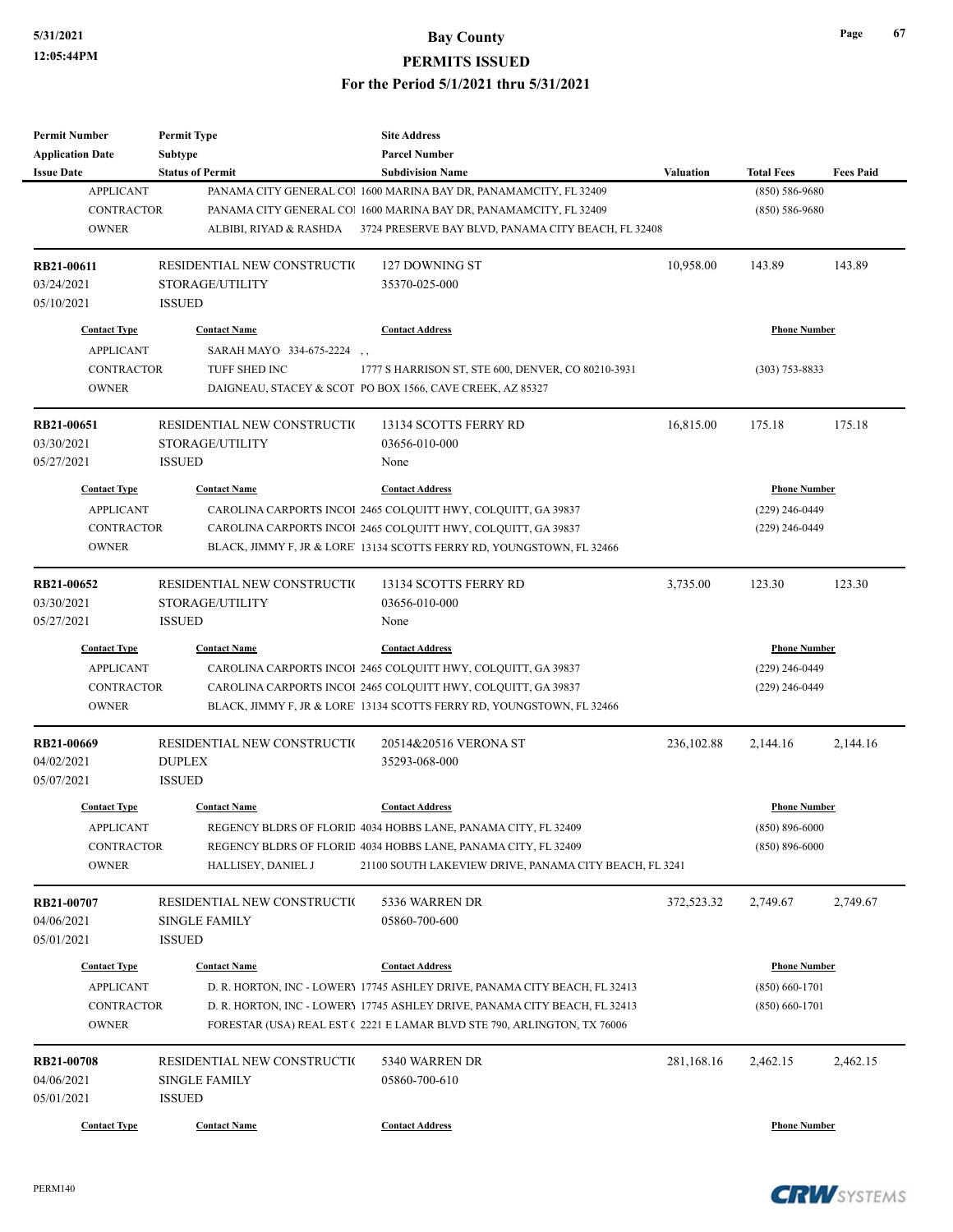| <b>Permit Number</b>       | <b>Permit Type</b>          | <b>Site Address</b>                                                                                                                                   |                  |                     |                  |
|----------------------------|-----------------------------|-------------------------------------------------------------------------------------------------------------------------------------------------------|------------------|---------------------|------------------|
| <b>Application Date</b>    | Subtype                     | <b>Parcel Number</b>                                                                                                                                  |                  |                     |                  |
| <b>Issue Date</b>          | <b>Status of Permit</b>     | <b>Subdivision Name</b>                                                                                                                               | <b>Valuation</b> | <b>Total Fees</b>   | <b>Fees Paid</b> |
| <b>APPLICANT</b>           |                             | D. R. HORTON, INC - LOWERY 17745 ASHLEY DRIVE, PANAMA CITY BEACH, FL 32413                                                                            |                  | $(850) 660 - 1701$  |                  |
| <b>CONTRACTOR</b>          |                             | D. R. HORTON, INC - LOWERY 17745 ASHLEY DRIVE, PANAMA CITY BEACH, FL 32413                                                                            |                  | $(850) 660 - 1701$  |                  |
| <b>OWNER</b>               |                             | FORESTAR (USA) REAL EST (2221 E LAMAR BLVD STE 790, ARLINGTON, TX 76006                                                                               |                  |                     |                  |
| RB21-00709                 | RESIDENTIAL NEW CONSTRUCTIO | 5350 WARREN DR                                                                                                                                        | 266,840.34       | 2,414.76            | 2,414.76         |
| 04/06/2021                 | <b>SINGLE FAMILY</b>        | 05860-700-620                                                                                                                                         |                  |                     |                  |
| 05/01/2021                 | <b>ISSUED</b>               |                                                                                                                                                       |                  |                     |                  |
| <b>Contact Type</b>        | <b>Contact Name</b>         | <b>Contact Address</b>                                                                                                                                |                  | <b>Phone Number</b> |                  |
| <b>APPLICANT</b>           |                             | D. R. HORTON, INC - LOWER 17745 ASHLEY DRIVE, PANAMA CITY BEACH, FL 32413                                                                             |                  | $(850) 660 - 1701$  |                  |
| <b>CONTRACTOR</b>          |                             | D. R. HORTON, INC - LOWERY 17745 ASHLEY DRIVE, PANAMA CITY BEACH, FL 32413                                                                            |                  | $(850) 660 - 1701$  |                  |
| <b>OWNER</b>               |                             | FORESTAR (USA) REAL EST (2221 E LAMAR BLVD STE 790, ARLINGTON, TX 76006                                                                               |                  |                     |                  |
| RB21-00710                 | RESIDENTIAL NEW CONSTRUCTIO | 5360 WARREN DR                                                                                                                                        | 281,168.16       | 2,462.15            | 2,462.15         |
| 04/06/2021                 | <b>SINGLE FAMILY</b>        | 05860-700-630                                                                                                                                         |                  |                     |                  |
| 05/01/2021                 | <b>ISSUED</b>               |                                                                                                                                                       |                  |                     |                  |
| <b>Contact Type</b>        | <b>Contact Name</b>         | <b>Contact Address</b>                                                                                                                                |                  | <b>Phone Number</b> |                  |
| <b>APPLICANT</b>           |                             | D. R. HORTON, INC - LOWERY 17745 ASHLEY DRIVE, PANAMA CITY BEACH, FL 32413                                                                            |                  | $(850) 660 - 1701$  |                  |
| <b>CONTRACTOR</b>          |                             | D. R. HORTON, INC - LOWERY 17745 ASHLEY DRIVE, PANAMA CITY BEACH, FL 32413                                                                            |                  | $(850) 660 - 1701$  |                  |
| <b>OWNER</b>               |                             | FORESTAR (USA) REAL EST (2221 E LAMAR BLVD STE 790, ARLINGTON, TX 76006                                                                               |                  |                     |                  |
| RB21-00711                 | RESIDENTIAL NEW CONSTRUCTIO | 5370 WARREN DR                                                                                                                                        | 363,951.12       | 2,721.23            | 2,721.23         |
| 04/06/2021                 | <b>SINGLE FAMILY</b>        | 05860-700-640                                                                                                                                         |                  |                     |                  |
| 05/01/2021                 | <b>ISSUED</b>               |                                                                                                                                                       |                  |                     |                  |
| <b>Contact Type</b>        | <b>Contact Name</b>         | <b>Contact Address</b>                                                                                                                                |                  | <b>Phone Number</b> |                  |
| <b>APPLICANT</b>           |                             | D. R. HORTON, INC - LOWERY 17745 ASHLEY DRIVE, PANAMA CITY BEACH, FL 32413                                                                            |                  | $(850) 660 - 1701$  |                  |
| <b>CONTRACTOR</b>          |                             | D. R. HORTON, INC - LOWERY 17745 ASHLEY DRIVE, PANAMA CITY BEACH, FL 32413                                                                            |                  | $(850) 660 - 1701$  |                  |
| <b>OWNER</b>               | D.R. HORTON, INC.           | 25366 PROFIT DR, DAPHNE, AL 36526                                                                                                                     |                  |                     |                  |
| RB21-00712                 | RESIDENTIAL NEW CONSTRUCTIO | 5380 WARREN DR                                                                                                                                        | 363,951.12       | 2,721.23            | 2,721.23         |
| 04/06/2021                 | <b>SINGLE FAMILY</b>        | 05860-700-650                                                                                                                                         |                  |                     |                  |
| 05/01/2021                 | <b>ISSUED</b>               |                                                                                                                                                       |                  |                     |                  |
| <b>Contact Type</b>        | <b>Contact Name</b>         | <b>Contact Address</b>                                                                                                                                |                  | <b>Phone Number</b> |                  |
| <b>APPLICANT</b>           |                             | D. R. HORTON, INC - LOWERY 17745 ASHLEY DRIVE, PANAMA CITY BEACH, FL 32413                                                                            |                  | $(850) 660 - 1701$  |                  |
| CONTRACTOR                 |                             | D. R. HORTON, INC - LOWERY 17745 ASHLEY DRIVE, PANAMA CITY BEACH, FL 32413                                                                            |                  | $(850) 660 - 1701$  |                  |
| <b>OWNER</b>               |                             | FORESTAR (USA) REAL EST (2221 E LAMAR BLVD STE 790, ARLINGTON, TX 76006                                                                               |                  |                     |                  |
| RB21-00713                 | RESIDENTIAL NEW CONSTRUCTIO | 5390 WARREN DR                                                                                                                                        | 294,271.38       | 2,503.23            | 2,503.23         |
| 04/06/2021                 | <b>SINGLE FAMILY</b>        | 05860-700-660                                                                                                                                         |                  |                     |                  |
| 05/01/2021                 | <b>ISSUED</b>               |                                                                                                                                                       |                  |                     |                  |
|                            |                             |                                                                                                                                                       |                  |                     |                  |
| <b>Contact Type</b>        | <b>Contact Name</b>         | <b>Contact Address</b>                                                                                                                                |                  | <b>Phone Number</b> |                  |
| <b>APPLICANT</b>           |                             | D. R. HORTON, INC - LOWERY 17745 ASHLEY DRIVE, PANAMA CITY BEACH, FL 32413                                                                            |                  | $(850) 660 - 1701$  |                  |
| CONTRACTOR<br><b>OWNER</b> |                             | D. R. HORTON, INC - LOWERY 17745 ASHLEY DRIVE, PANAMA CITY BEACH, FL 32413<br>FORESTAR (USA) REAL EST (2221 E LAMAR BLVD STE 790, ARLINGTON, TX 76006 |                  | $(850) 660 - 1701$  |                  |
|                            |                             |                                                                                                                                                       |                  |                     |                  |
| RB21-00714                 | RESIDENTIAL NEW CONSTRUCTIO | 5391 WARREN DR                                                                                                                                        | 286,433.94       | 2,477.95            | 2,477.95         |
| 04/06/2021                 | <b>SINGLE FAMILY</b>        | 05860-700-670                                                                                                                                         |                  |                     |                  |
| 05/01/2021                 | <b>ISSUED</b>               |                                                                                                                                                       |                  |                     |                  |
| <b>Contact Type</b>        | <b>Contact Name</b>         | <b>Contact Address</b>                                                                                                                                |                  | <b>Phone Number</b> |                  |

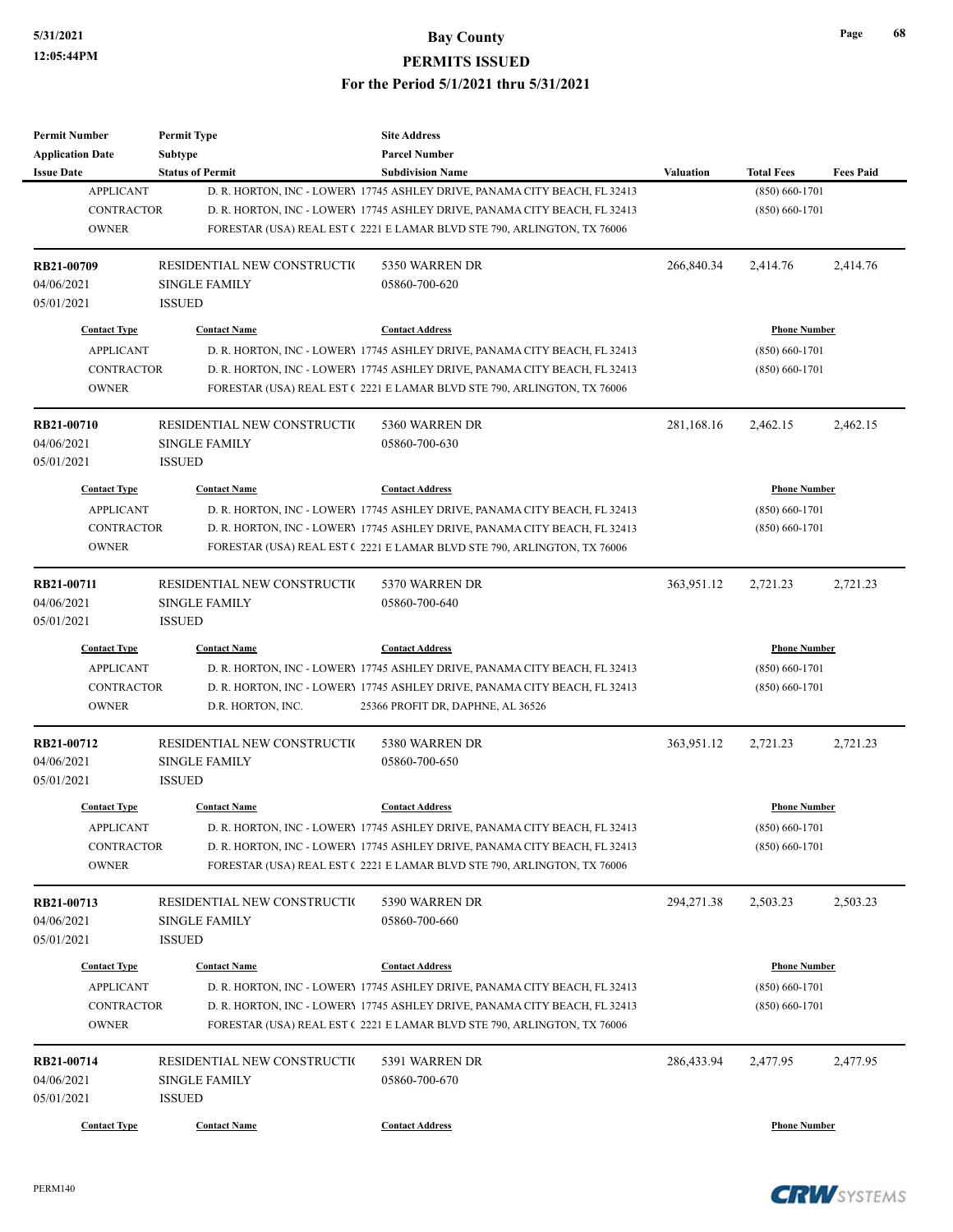| <b>Permit Number</b>    | <b>Permit Type</b>          | <b>Site Address</b>                                                        |                  |                     |                  |
|-------------------------|-----------------------------|----------------------------------------------------------------------------|------------------|---------------------|------------------|
| <b>Application Date</b> | Subtype                     | <b>Parcel Number</b>                                                       |                  |                     |                  |
| <b>Issue Date</b>       | <b>Status of Permit</b>     | <b>Subdivision Name</b>                                                    | <b>Valuation</b> | <b>Total Fees</b>   | <b>Fees Paid</b> |
| <b>APPLICANT</b>        |                             | D. R. HORTON, INC - LOWERY 17745 ASHLEY DRIVE, PANAMA CITY BEACH, FL 32413 |                  | $(850) 660 - 1701$  |                  |
| <b>CONTRACTOR</b>       |                             | D. R. HORTON, INC - LOWERY 17745 ASHLEY DRIVE, PANAMA CITY BEACH, FL 32413 |                  | $(850) 660 - 1701$  |                  |
| <b>OWNER</b>            |                             | FORESTAR (USA) REAL EST (2221 E LAMAR BLVD STE 790, ARLINGTON, TX 76006    |                  |                     |                  |
|                         |                             |                                                                            |                  |                     |                  |
| RB21-00715              | RESIDENTIAL NEW CONSTRUCTIO | 5381 WARREN DR                                                             | 372,523.32       | 2,749.67            | 2,749.67         |
| 04/06/2021              | <b>SINGLE FAMILY</b>        | 05860-700-680                                                              |                  |                     |                  |
| 05/01/2021              | <b>ISSUED</b>               |                                                                            |                  |                     |                  |
|                         |                             |                                                                            |                  |                     |                  |
| <b>Contact Type</b>     | <b>Contact Name</b>         | <b>Contact Address</b>                                                     |                  | <b>Phone Number</b> |                  |
| <b>APPLICANT</b>        |                             | D. R. HORTON, INC - LOWERY 17745 ASHLEY DRIVE, PANAMA CITY BEACH, FL 32413 |                  | $(850) 660 - 1701$  |                  |
| <b>CONTRACTOR</b>       |                             | D. R. HORTON, INC - LOWERY 17745 ASHLEY DRIVE, PANAMA CITY BEACH, FL 32413 |                  | $(850) 660 - 1701$  |                  |
| <b>OWNER</b>            |                             | FORESTAR (USA) REAL EST (2221 E LAMAR BLVD STE 790, ARLINGTON, TX 76006    |                  |                     |                  |
| RB21-00716              | RESIDENTIAL NEW CONSTRUCTIO | 5371 WARREN DR                                                             | 281,168.16       | 2,462.15            | 2,462.15         |
| 04/06/2021              | <b>SINGLE FAMILY</b>        | 05860-700-690                                                              |                  |                     |                  |
| 05/01/2021              | <b>ISSUED</b>               |                                                                            |                  |                     |                  |
|                         |                             |                                                                            |                  |                     |                  |
| <b>Contact Type</b>     | <b>Contact Name</b>         | <b>Contact Address</b>                                                     |                  | <b>Phone Number</b> |                  |
| <b>APPLICANT</b>        |                             | D. R. HORTON, INC - LOWERY 17745 ASHLEY DRIVE, PANAMA CITY BEACH, FL 32413 |                  | $(850) 660 - 1701$  |                  |
| <b>CONTRACTOR</b>       |                             | D. R. HORTON, INC - LOWERY 17745 ASHLEY DRIVE, PANAMA CITY BEACH, FL 32413 |                  | $(850) 660 - 1701$  |                  |
| <b>OWNER</b>            |                             | FORESTAR (USA) REAL EST (2221 E LAMAR BLVD STE 790, ARLINGTON, TX 76006    |                  |                     |                  |
| RB21-00717              | RESIDENTIAL NEW CONSTRUCTIO | 5361 WARREN DR                                                             | 286,433.94       | 2,477.95            | 2,477.95         |
| 04/06/2021              | <b>SINGLE FAMILY</b>        | 05860-700-700                                                              |                  |                     |                  |
| 05/01/2021              | <b>ISSUED</b>               |                                                                            |                  |                     |                  |
| <b>Contact Type</b>     | <b>Contact Name</b>         | <b>Contact Address</b>                                                     |                  | <b>Phone Number</b> |                  |
| <b>APPLICANT</b>        |                             | D. R. HORTON, INC - LOWERY 17745 ASHLEY DRIVE, PANAMA CITY BEACH, FL 32413 |                  | $(850) 660 - 1701$  |                  |
| <b>CONTRACTOR</b>       |                             | D. R. HORTON, INC - LOWERY 17745 ASHLEY DRIVE, PANAMA CITY BEACH, FL 32413 |                  | $(850)$ 660-1701    |                  |
| <b>OWNER</b>            |                             | FORESTAR (USA) REAL EST (2221 E LAMAR BLVD STE 790, ARLINGTON, TX 76006    |                  |                     |                  |
| <b>RB21-00718</b>       | RESIDENTIAL NEW CONSTRUCTIO | 5351 WARREN DR                                                             | 266,840.34       | 2,414.76            | 2,414.76         |
| 04/06/2021              | <b>SINGLE FAMILY</b>        | 05860-700-710                                                              |                  |                     |                  |
| 05/01/2021              | <b>ISSUED</b>               |                                                                            |                  |                     |                  |
|                         |                             |                                                                            |                  |                     |                  |
| <b>Contact Type</b>     | <b>Contact Name</b>         | <b>Contact Address</b>                                                     |                  | <b>Phone Number</b> |                  |
| <b>APPLICANT</b>        |                             | D. R. HORTON, INC - LOWER 17745 ASHLEY DRIVE, PANAMA CITY BEACH, FL 32413  |                  | $(850) 660 - 1701$  |                  |
| CONTRACTOR              |                             | D. R. HORTON, INC - LOWERY 17745 ASHLEY DRIVE, PANAMA CITY BEACH, FL 32413 |                  | $(850) 660 - 1701$  |                  |
| <b>OWNER</b>            |                             | FORESTAR (USA) REAL EST (2221 E LAMAR BLVD STE 790, ARLINGTON, TX 76006    |                  |                     |                  |
| RB21-00719              | RESIDENTIAL NEW CONSTRUCTIO | 5341 WARREN DR                                                             | 363,951.12       | 2,721.23            | 2,721.23         |
| 04/06/2021              | <b>SINGLE FAMILY</b>        | 05860-700-720                                                              |                  |                     |                  |
| 05/01/2021              | <b>ISSUED</b>               |                                                                            |                  |                     |                  |
|                         |                             |                                                                            |                  |                     |                  |
| <b>Contact Type</b>     | <b>Contact Name</b>         | <b>Contact Address</b>                                                     |                  | <b>Phone Number</b> |                  |
| <b>APPLICANT</b>        |                             | D. R. HORTON, INC - LOWERY 17745 ASHLEY DRIVE, PANAMA CITY BEACH, FL 32413 |                  | $(850) 660 - 1701$  |                  |
| CONTRACTOR              |                             | D. R. HORTON, INC - LOWERY 17745 ASHLEY DRIVE, PANAMA CITY BEACH, FL 32413 |                  | $(850) 660 - 1701$  |                  |
| <b>OWNER</b>            |                             | FORESTAR (USA) REAL EST (2221 E LAMAR BLVD STE 790, ARLINGTON, TX 76006    |                  |                     |                  |
| RB21-00720              | RESIDENTIAL NEW CONSTRUCTIO | 5337 WARREN DR                                                             | 266,840.34       | 2,414.76            | 2,414.76         |
| 04/06/2021              | SINGLE FAMILY               | 05860-700-730                                                              |                  |                     |                  |
| 05/01/2021              | <b>ISSUED</b>               |                                                                            |                  |                     |                  |
|                         |                             |                                                                            |                  |                     |                  |
| <b>Contact Type</b>     | <b>Contact Name</b>         | <b>Contact Address</b>                                                     |                  | <b>Phone Number</b> |                  |

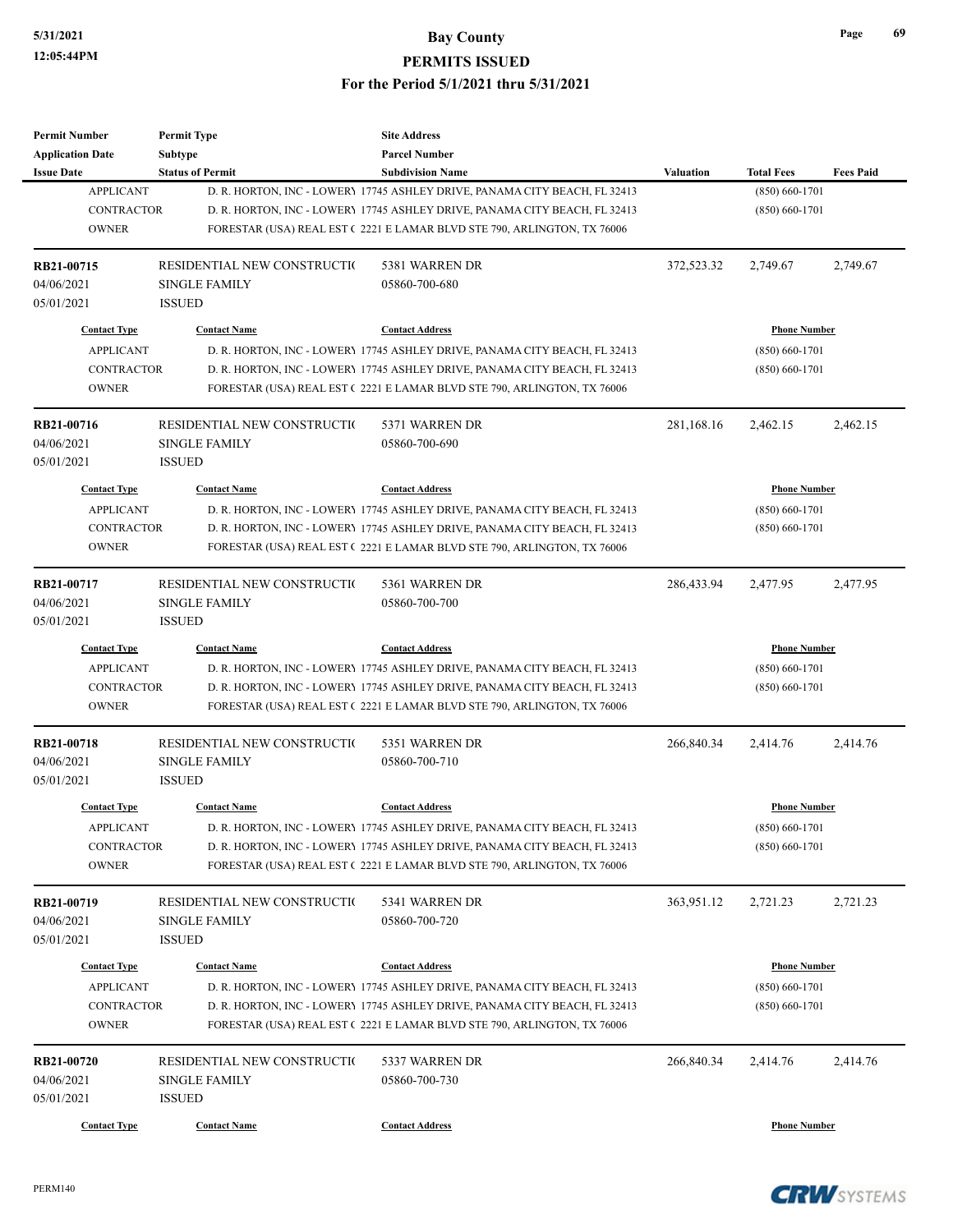| <b>Permit Number</b>    | <b>Permit Type</b>          | <b>Site Address</b>                                                        |                  |                     |                  |
|-------------------------|-----------------------------|----------------------------------------------------------------------------|------------------|---------------------|------------------|
| <b>Application Date</b> | Subtype                     | <b>Parcel Number</b>                                                       |                  |                     |                  |
| <b>Issue Date</b>       | <b>Status of Permit</b>     | <b>Subdivision Name</b>                                                    | <b>Valuation</b> | <b>Total Fees</b>   | <b>Fees Paid</b> |
| <b>APPLICANT</b>        |                             | D. R. HORTON, INC - LOWERY 17745 ASHLEY DRIVE, PANAMA CITY BEACH, FL 32413 |                  | $(850) 660 - 1701$  |                  |
| <b>CONTRACTOR</b>       |                             | D. R. HORTON, INC - LOWERY 17745 ASHLEY DRIVE, PANAMA CITY BEACH, FL 32413 |                  | $(850) 660 - 1701$  |                  |
| <b>OWNER</b>            |                             | FORESTAR (USA) REAL EST (2221 E LAMAR BLVD STE 790, ARLINGTON, TX 76006    |                  |                     |                  |
|                         |                             |                                                                            |                  |                     |                  |
| RB21-00721              | RESIDENTIAL NEW CONSTRUCTIO | 5331 WARREN DR                                                             | 294,271.38       | 2,503.23            | 2,503.23         |
| 04/06/2021              | <b>SINGLE FAMILY</b>        | 05860-700-740                                                              |                  |                     |                  |
| 05/01/2021              | <b>ISSUED</b>               |                                                                            |                  |                     |                  |
|                         |                             |                                                                            |                  |                     |                  |
| <b>Contact Type</b>     | <b>Contact Name</b>         | <b>Contact Address</b>                                                     |                  | <b>Phone Number</b> |                  |
| <b>APPLICANT</b>        |                             | D. R. HORTON, INC - LOWERY 17745 ASHLEY DRIVE, PANAMA CITY BEACH, FL 32413 |                  | $(850) 660 - 1701$  |                  |
| <b>CONTRACTOR</b>       |                             | D. R. HORTON, INC - LOWERY 17745 ASHLEY DRIVE, PANAMA CITY BEACH, FL 32413 |                  | $(850) 660 - 1701$  |                  |
| <b>OWNER</b>            |                             | FORESTAR (USA) REAL EST (2221 E LAMAR BLVD STE 790, ARLINGTON, TX 76006    |                  |                     |                  |
| RB21-00722              | RESIDENTIAL NEW CONSTRUCTIO | 5327 WARREN DR                                                             | 342,030.78       | 2,654.89            | 2,654.89         |
| 04/06/2021              | <b>SINGLE FAMILY</b>        | 05860-700-750                                                              |                  |                     |                  |
| 05/01/2021              | <b>ISSUED</b>               |                                                                            |                  |                     |                  |
| <b>Contact Type</b>     | <b>Contact Name</b>         | <b>Contact Address</b>                                                     |                  | <b>Phone Number</b> |                  |
| <b>APPLICANT</b>        |                             | D. R. HORTON, INC - LOWERY 17745 ASHLEY DRIVE, PANAMA CITY BEACH, FL 32413 |                  | $(850) 660 - 1701$  |                  |
| <b>CONTRACTOR</b>       |                             | D. R. HORTON, INC - LOWERY 17745 ASHLEY DRIVE, PANAMA CITY BEACH, FL 32413 |                  | $(850) 660 - 1701$  |                  |
| <b>OWNER</b>            |                             |                                                                            |                  |                     |                  |
|                         |                             | FORESTAR (USA) REAL EST (2221 E LAMAR BLVD STE 790, ARLINGTON, TX 76006    |                  |                     |                  |
| RB21-00723              | RESIDENTIAL NEW CONSTRUCTIO | 5321 WARREN DR                                                             | 372,523.32       | 2,749.67            | 2,749.67         |
| 04/06/2021              | <b>SINGLE FAMILY</b>        | 05860-700-760                                                              |                  |                     |                  |
| 05/01/2021              | <b>ISSUED</b>               |                                                                            |                  |                     |                  |
| <b>Contact Type</b>     | <b>Contact Name</b>         | <b>Contact Address</b>                                                     |                  | <b>Phone Number</b> |                  |
| <b>APPLICANT</b>        |                             | D. R. HORTON, INC - LOWERY 17745 ASHLEY DRIVE, PANAMA CITY BEACH, FL 32413 |                  | $(850) 660 - 1701$  |                  |
| <b>CONTRACTOR</b>       |                             | D. R. HORTON, INC - LOWERY 17745 ASHLEY DRIVE, PANAMA CITY BEACH, FL 32413 |                  | $(850) 660 - 1701$  |                  |
| <b>OWNER</b>            |                             | FORESTAR (USA) REAL EST (2221 E LAMAR BLVD STE 790, ARLINGTON, TX 76006    |                  |                     |                  |
|                         |                             |                                                                            |                  |                     |                  |
| RB21-00724              | RESIDENTIAL NEW CONSTRUCTIO | 5317 WARREN DR                                                             | 266,840.34       | 2,414.76            | 2,414.76         |
| 04/06/2021              | <b>SINGLE FAMILY</b>        | 05860-700-770                                                              |                  |                     |                  |
| 05/01/2021              | <b>ISSUED</b>               |                                                                            |                  |                     |                  |
| <b>Contact Type</b>     | <b>Contact Name</b>         | <b>Contact Address</b>                                                     |                  | <b>Phone Number</b> |                  |
| <b>APPLICANT</b>        |                             | D. R. HORTON, INC - LOWERY 17745 ASHLEY DRIVE, PANAMA CITY BEACH, FL 32413 |                  | $(850) 660 - 1701$  |                  |
| CONTRACTOR              |                             | D. R. HORTON, INC - LOWERY 17745 ASHLEY DRIVE, PANAMA CITY BEACH, FL 32413 |                  | $(850) 660 - 1701$  |                  |
| <b>OWNER</b>            |                             | FORESTAR (USA) REAL EST (2221 E LAMAR BLVD STE 790, ARLINGTON, TX 76006    |                  |                     |                  |
|                         |                             |                                                                            |                  |                     |                  |
| RB21-00725              | RESIDENTIAL NEW CONSTRUCTIO | 5311 WARREN DR                                                             | 286,433.94       | 2,477.95            | 2,477.95         |
| 04/06/2021              | <b>SINGLE FAMILY</b>        | 05860-700-780                                                              |                  |                     |                  |
| 05/01/2021              | <b>ISSUED</b>               |                                                                            |                  |                     |                  |
| <b>Contact Type</b>     | <b>Contact Name</b>         | <b>Contact Address</b>                                                     |                  | <b>Phone Number</b> |                  |
| <b>APPLICANT</b>        |                             | D. R. HORTON, INC - LOWERY 17745 ASHLEY DRIVE, PANAMA CITY BEACH, FL 32413 |                  | $(850) 660 - 1701$  |                  |
| CONTRACTOR              |                             | D. R. HORTON, INC - LOWERY 17745 ASHLEY DRIVE, PANAMA CITY BEACH, FL 32413 |                  | $(850) 660 - 1701$  |                  |
| <b>OWNER</b>            |                             | FORESTAR (USA) REAL EST (2221 E LAMAR BLVD STE 790, ARLINGTON, TX 76006    |                  |                     |                  |
|                         |                             |                                                                            |                  |                     |                  |
| RB21-00726              | RESIDENTIAL NEW CONSTRUCTIO | 5307 WARREN DR                                                             | 342,030.78       | 2,654.89            | 2,654.89         |
| 04/06/2021              | <b>SINGLE FAMILY</b>        | 05860-700-790                                                              |                  |                     |                  |
| 05/23/2021              | <b>ISSUED</b>               |                                                                            |                  |                     |                  |
| <b>Contact Type</b>     | <b>Contact Name</b>         | <b>Contact Address</b>                                                     |                  | <b>Phone Number</b> |                  |
|                         |                             |                                                                            |                  |                     |                  |

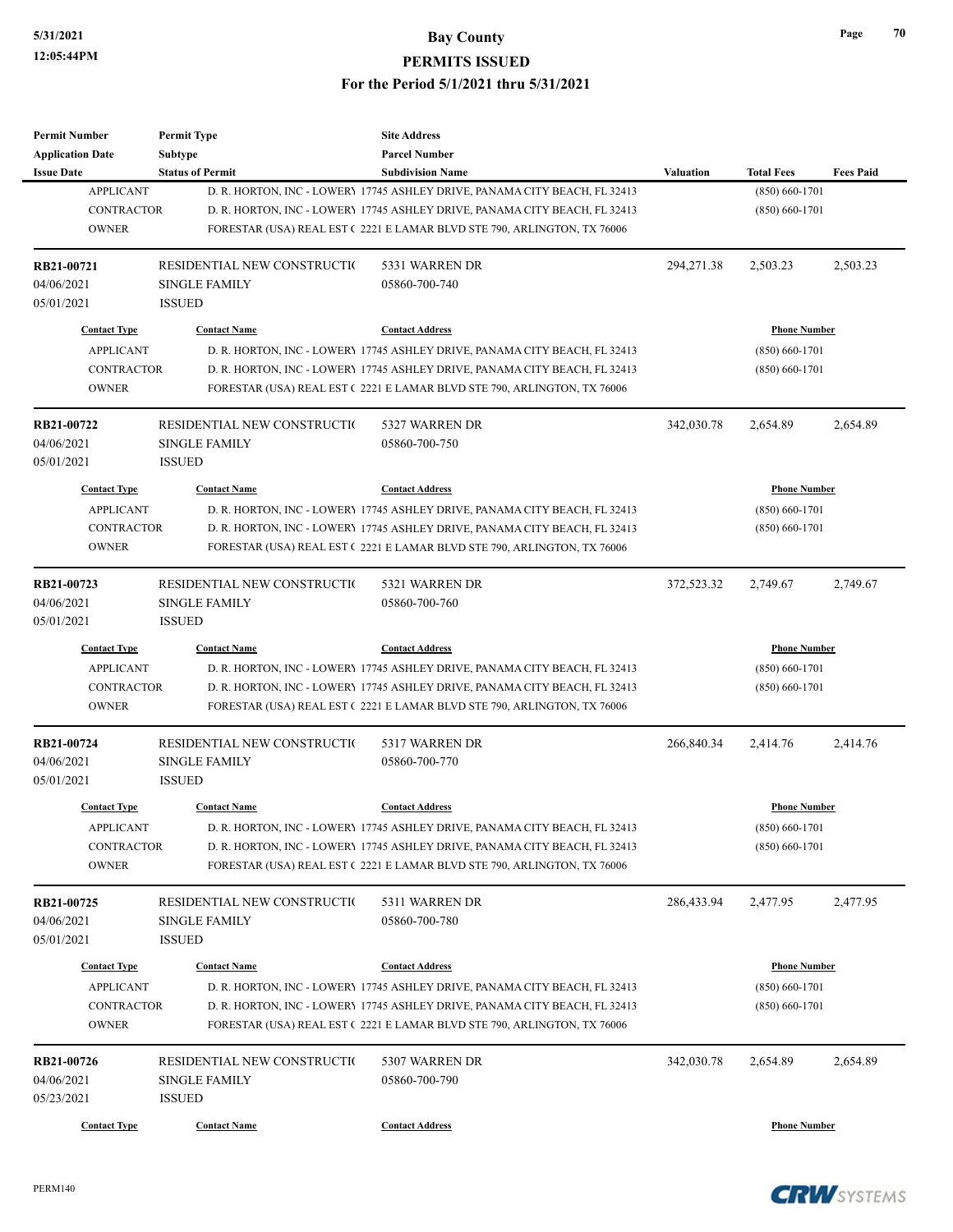# **5/31/2021 Bay County**

**PERMITS ISSUED**

**For the Period 5/1/2021 thru 5/31/2021**

| <b>Permit Number</b>                  | <b>Permit Type</b>          | <b>Site Address</b>                                                                                   |            |                                         |                  |
|---------------------------------------|-----------------------------|-------------------------------------------------------------------------------------------------------|------------|-----------------------------------------|------------------|
| <b>Application Date</b>               | <b>Subtype</b>              | <b>Parcel Number</b>                                                                                  |            |                                         |                  |
| <b>Issue Date</b><br><b>APPLICANT</b> | <b>Status of Permit</b>     | <b>Subdivision Name</b><br>D. R. HORTON, INC - LOWERY 17745 ASHLEY DRIVE, PANAMA CITY BEACH, FL 32413 | Valuation  | <b>Total Fees</b><br>$(850) 660 - 1701$ | <b>Fees Paid</b> |
| <b>CONTRACTOR</b>                     |                             | D. R. HORTON, INC - LOWERY 17745 ASHLEY DRIVE, PANAMA CITY BEACH, FL 32413                            |            | $(850) 660 - 1701$                      |                  |
| <b>OWNER</b>                          | <b>D R HORTON</b>           | , 76006                                                                                               |            |                                         |                  |
|                                       |                             |                                                                                                       |            |                                         |                  |
| RB21-00727                            | RESIDENTIAL NEW CONSTRUCTIO | 5301 WARREN DR                                                                                        | 266,840.34 | 2,414.76                                | 2,414.76         |
| 04/06/2021                            | <b>SINGLE FAMILY</b>        | 05860-700-800                                                                                         |            |                                         |                  |
| 05/23/2021                            | <b>ISSUED</b>               |                                                                                                       |            |                                         |                  |
| <b>Contact Type</b>                   | <b>Contact Name</b>         | <b>Contact Address</b>                                                                                |            | <b>Phone Number</b>                     |                  |
| <b>APPLICANT</b>                      |                             | D. R. HORTON, INC - LOWERY 17745 ASHLEY DRIVE, PANAMA CITY BEACH, FL 32413                            |            | $(850) 660 - 1701$                      |                  |
| <b>CONTRACTOR</b>                     |                             | D. R. HORTON, INC - LOWERY 17745 ASHLEY DRIVE, PANAMA CITY BEACH, FL 32413                            |            | $(850) 660 - 1701$                      |                  |
| <b>OWNER</b>                          | D.R. HORTON, INC.           | 25366 PROFIT DR, DAPHNE, AL 36526                                                                     |            |                                         |                  |
| RB21-00742                            | RESIDENTIAL NEW CONSTRUCTIO | 14721 BREAM POND                                                                                      | 376,564.50 | 1,974.60                                | 1,974.60         |
| 04/07/2021                            | <b>SINGLE FAMILY</b>        | 07458-121-000                                                                                         |            |                                         |                  |
| 05/05/2021                            | <b>ISSUED</b>               |                                                                                                       |            |                                         |                  |
| <b>Contact Type</b>                   | <b>Contact Name</b>         | <b>Contact Address</b>                                                                                |            | <b>Phone Number</b>                     |                  |
| <b>APPLICANT</b>                      | <b>JUBILEE BUILDERS LLC</b> | 6885 SOUTH US HIGHWAY 231, DOTHAN, AL 36301                                                           |            | $(334) 678 - 8401$                      |                  |
| <b>CONTRACTOR</b>                     | <b>JUBILEE BUILDERS LLC</b> | 6885 SOUTH US HIGHWAY 231, DOTHAN, AL 36301                                                           |            | $(334) 678 - 8401$                      |                  |
| <b>OWNER</b>                          |                             | GRINER, BRENT A & KELLY $\land$ 5217 PINETREE ROAD, PANAMA CITY, FL 32404                             |            |                                         |                  |
|                                       |                             |                                                                                                       |            |                                         |                  |
| RB21-00743                            | RESIDENTIAL NEW CONSTRUCTIO | 243 14TH ST                                                                                           | 182,465.40 | 799.37                                  | 799.37           |
| 04/07/2021                            | <b>SINGLE FAMILY</b>        | 37089-010-000                                                                                         |            |                                         |                  |
| 05/26/2021                            | <b>ISSUED</b>               |                                                                                                       |            |                                         |                  |
| <b>Contact Type</b>                   | <b>Contact Name</b>         | <b>Contact Address</b>                                                                                |            | <b>Phone Number</b>                     |                  |
| <b>APPLICANT</b>                      |                             | NYLAND SECURED CONTRA 7241 SHADY DRIVE, PANAMA CITY, FL 32404                                         |            | $(850) 890 - 8098$                      |                  |
| <b>CONTRACTOR</b>                     |                             | NYLAND SECURED CONTRA 7241 SHADY DRIVE, PANAMA CITY, FL 32404                                         |            | $(850) 890 - 8098$                      |                  |
| <b>OWNER</b>                          | <b>BRUCE, GARY E</b>        | 617 DOCTORS POINT, ABBEVILLE, AL 36310                                                                |            |                                         |                  |
| RB21-00756                            | <b>RESIDENTIAL RENOVATE</b> | 110 GRANGER LN                                                                                        | 87,000.00  | 482.36                                  | 482.36           |
| 04/10/2021                            | <b>INTERIOR/EXTERIOR</b>    | 36743-000-000                                                                                         |            |                                         |                  |
| 05/13/2021                            | <b>ISSUED</b>               |                                                                                                       |            |                                         |                  |
| <b>Contact Type</b>                   | <b>Contact Name</b>         | <b>Contact Address</b>                                                                                |            | <b>Phone Number</b>                     |                  |
| <b>APPLICANT</b>                      | DIANE 301-676-1153          |                                                                                                       |            |                                         |                  |
| CONTRACTOR                            | <b>OWNER/BUILDER</b>        |                                                                                                       |            |                                         |                  |
| <b>OWNER</b>                          | <b>GRUENWALD, DIANE</b>     | 5392 BEULAH DR, IJAMSVILLE, MD 21754                                                                  |            |                                         |                  |
|                                       |                             |                                                                                                       |            |                                         |                  |
| RB21-00774                            | RESIDENTIAL NEW CONSTRUCTIO | 242 ATTU ST                                                                                           | 214,917.30 | 1,476.45                                | 1,476.45         |
| 04/14/2021                            | <b>SINGLE FAMILY</b>        | 36045-090-000                                                                                         |            |                                         |                  |
| 05/12/2021                            | <b>ISSUED</b>               |                                                                                                       |            |                                         |                  |
| <b>Contact Type</b>                   | <b>Contact Name</b>         | <b>Contact Address</b>                                                                                |            | <b>Phone Number</b>                     |                  |
| <b>APPLICANT</b>                      | KYLE 541-3105               | , ,                                                                                                   |            |                                         |                  |
| <b>CONTRACTOR</b>                     |                             | ROUTT CONSTRUCTION LLC 1800 BECK AVE, Panama City, FL 32405                                           |            | $(850)$ 541-3105                        |                  |
| <b>OWNER</b>                          |                             | LOVEJOY, JEFFREY & ELIZAl PO BOX 440, LOUISE, TX 77455                                                |            |                                         |                  |
| RB21-00775                            | RESIDENTIAL NEW CONSTRUCTIO | 238 ATTU ST                                                                                           | 253,614.66 | 1,596.37                                | 1,596.37         |
| 04/14/2021                            | SINGLE FAMILY               | 36045-080-000                                                                                         |            |                                         |                  |
| 05/12/2021                            | <b>ISSUED</b>               |                                                                                                       |            |                                         |                  |
|                                       |                             |                                                                                                       |            |                                         |                  |
| <b>Contact Type</b>                   | <b>Contact Name</b>         | <b>Contact Address</b>                                                                                |            | <b>Phone Number</b>                     |                  |

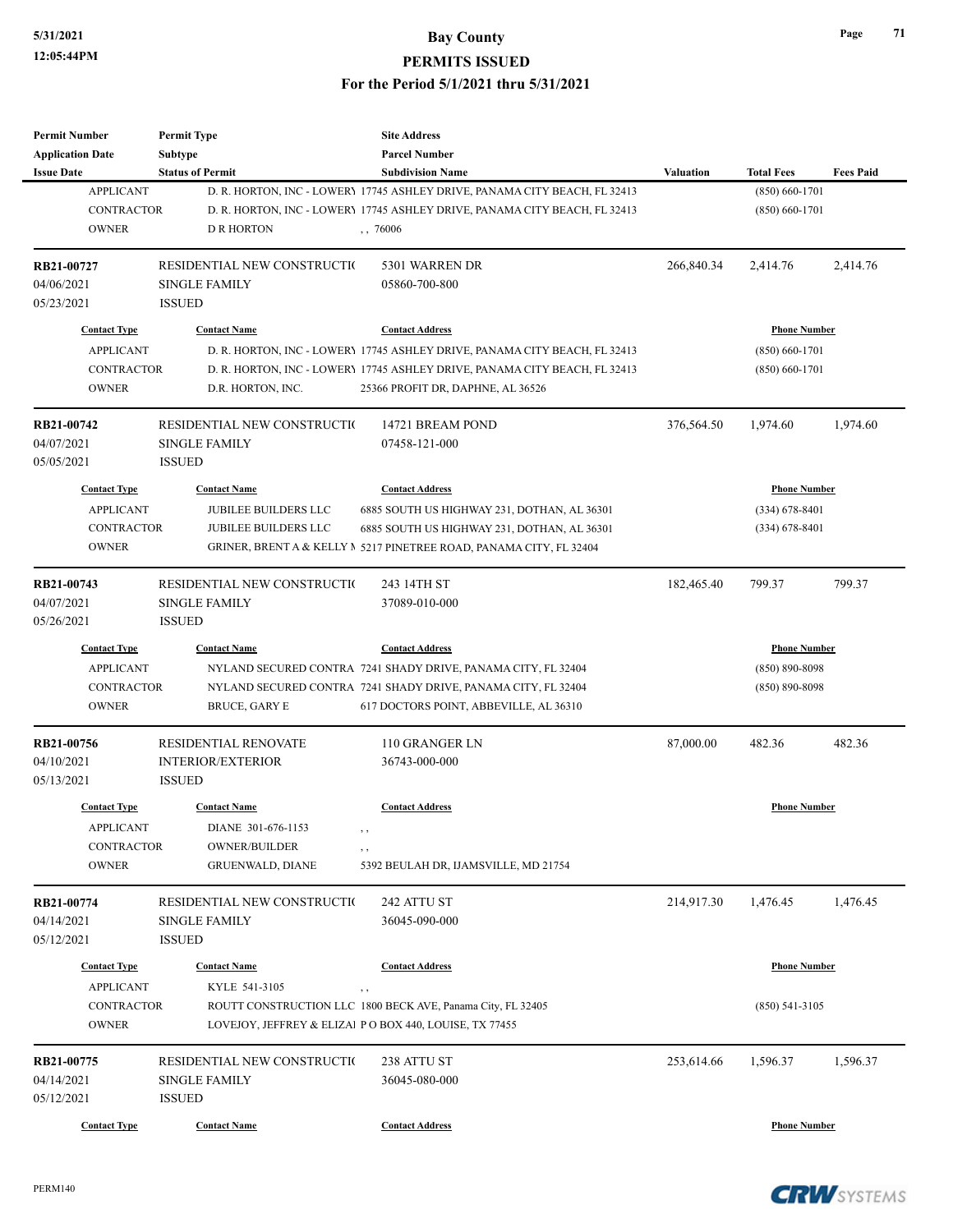| <b>Permit Number</b>    | <b>Permit Type</b>           |                                                                             |                  |                     |                  |
|-------------------------|------------------------------|-----------------------------------------------------------------------------|------------------|---------------------|------------------|
| <b>Application Date</b> | Subtype                      | <b>Parcel Number</b>                                                        |                  |                     |                  |
| <b>Issue Date</b>       | <b>Status of Permit</b>      | <b>Subdivision Name</b>                                                     | <b>Valuation</b> | <b>Total Fees</b>   | <b>Fees Paid</b> |
| <b>APPLICANT</b>        | KYLE 541-3105                |                                                                             |                  |                     |                  |
| <b>CONTRACTOR</b>       |                              | ROUTT CONSTRUCTION LLC 1800 BECK AVE, Panama City, FL 32405                 |                  | $(850)$ 541-3105    |                  |
| <b>OWNER</b>            |                              | ROUTT CONSTRUCTION LLC 631 DRIFTWOOD DR, LYNN HAVEN, FL 32444               |                  |                     |                  |
| RB21-00782              | RESIDENTIAL NEW CONSTRUCTIO  | 12610 ERIN LEA LN                                                           | 387,708.36       | 2,680.21            | 2,680.21         |
| 04/15/2021              | <b>DUPLEX</b>                | 34041-050-000                                                               |                  |                     |                  |
| 05/04/2021              | <b>ISSUED</b>                |                                                                             |                  |                     |                  |
| <b>Contact Type</b>     | <b>Contact Name</b>          | <b>Contact Address</b>                                                      |                  | <b>Phone Number</b> |                  |
| <b>APPLICANT</b>        | OLEH 850-252-3938            |                                                                             |                  |                     |                  |
| <b>CONTRACTOR</b>       |                              | INSIGHT CONSTRUCTION & 1 312 COLUMBUS ST, PANAMA CITY BEACH, FL 32407       |                  |                     |                  |
| <b>OWNER</b>            |                              | ABDULLAEV, ABDULAZIZ & SHAKHNOZA YUSUPOVA, PANAMA CITY BEACH, FL 32413      |                  |                     |                  |
| RB21-00783              | RESIDENTIAL NEW CONSTRUCTIO  | 827 WILD HERON WAY                                                          | 585,000.00       | 2,527.07            | 2,527.07         |
| 04/15/2021              | <b>SINGLE FAMILY</b>         | 35276-150-000                                                               |                  |                     |                  |
| 05/05/2021              | <b>ISSUED</b>                |                                                                             |                  |                     |                  |
| <b>Contact Type</b>     | <b>Contact Name</b>          | <b>Contact Address</b>                                                      |                  | <b>Phone Number</b> |                  |
| <b>APPLICANT</b>        | JAMES 258-4681               |                                                                             |                  |                     |                  |
| <b>CONTRACTOR</b>       | Gortemoller Construction Co. | ,,<br>504A Enterprise Drive, PANAMA CITY BEACH, FL 32408                    |                  | $(850)$ 230-1941    |                  |
| <b>OWNER</b>            | COX, RICHARD L JR            | PO BOX 9088, PANAMA CITY, FL 32417                                          |                  |                     |                  |
|                         |                              |                                                                             |                  |                     |                  |
| RB21-00786              | RESIDENTIAL NEW CONSTRUCTIO  | 1613 40TH PL E                                                              | 2,350.00         | 120.00              | 120.00           |
| 04/15/2021              | STORAGE/UTILITY              | 11578-000-000                                                               |                  |                     |                  |
| 05/21/2021              | <b>ISSUED</b>                |                                                                             |                  |                     |                  |
| <b>Contact Type</b>     | <b>Contact Name</b>          | <b>Contact Address</b>                                                      |                  | <b>Phone Number</b> |                  |
| <b>APPLICANT</b>        | <b>GUY POLLARD</b>           | 2465 COLQUITT HWY, COLQUITT, GA 39837                                       |                  | $(229)$ 246-0449    |                  |
| <b>CONTRACTOR</b>       |                              | CAROLINA CARPORTS INCOI 2465 COLQUITT HWY, COLQUITT, GA 39837               |                  | $(229)$ 246-0449    |                  |
| <b>OWNER</b>            | PRIOR, WAYNE & TRACY         | 205 LONGVIEW RD, FAYETTEVILLE, GA 30214                                     |                  |                     |                  |
| RB21-00788              | RESIDENTIAL NEW CONSTRUCTIO  | 3029 SARASOTA AVE                                                           | 276,882.06       | 2,350.13            | 2,350.13         |
| 04/16/2021              | <b>SINGLE FAMILY</b>         | 12031-000-000                                                               |                  |                     |                  |
| 05/10/2021              | <b>ISSUED</b>                |                                                                             |                  |                     |                  |
|                         |                              |                                                                             |                  |                     |                  |
| <b>Contact Type</b>     | <b>Contact Name</b>          | <b>Contact Address</b>                                                      |                  | <b>Phone Number</b> |                  |
| APPLICANT               | Matt 258-8951                | , ,                                                                         |                  |                     |                  |
| CONTRACTOR              |                              | GRIFFITTS CONSTRUCTION (7104 QUAIL HOLLOW DR, PANAMA CITY BEACH, FL 32408   |                  | $(850)$ 258-8951    |                  |
| <b>OWNER</b>            |                              | G & M PROPERTIES OF PCB L 7104 QUAIL HOLLOW DR, PANAMA CITY BEACH, FL 32408 |                  |                     |                  |
| RB21-00796              | RESIDENTIAL NEW CONSTRUCTIO  | 4712 MAEGANS RIDGE RD                                                       | 282,882.60       | 2,399.33            | 2,399.33         |
| 04/17/2021              | <b>SINGLE FAMILY</b>         | 05860-650-160                                                               |                  |                     |                  |
| 05/13/2021              | <b>ISSUED</b>                |                                                                             |                  |                     |                  |
| <b>Contact Type</b>     | <b>Contact Name</b>          | <b>Contact Address</b>                                                      |                  | <b>Phone Number</b> |                  |
| <b>APPLICANT</b>        | ADAMS HOMES OF NW FL         | 3000 GULF BREEZE PKWY, GULF BREEZE, FL 32563                                |                  | $(850) 842 - 4884$  |                  |
| <b>CONTRACTOR</b>       | ADAMS HOMES OF NW FL         | 3000 GULF BREEZE PKWY, GULF BREEZE, FL 32563                                |                  | $(850)$ 842-4884    |                  |
| <b>OWNER</b>            |                              | ADAMS HOMES OF NORTHW FLORIDA INC, GULF BREEZE, FL 32563                    |                  |                     |                  |
| <b>RB21-00804</b>       | RESIDENTIAL NEW CONSTRUCTIO  | 22620 SUNSET AVE                                                            | 218,468.64       | 1,488.75            | 1,488.75         |
| 04/13/2021              | <b>SINGLE FAMILY</b>         | 36186-010-000                                                               |                  |                     |                  |
| 05/13/2021              | <b>ISSUED</b>                |                                                                             |                  |                     |                  |
|                         |                              |                                                                             |                  |                     |                  |
| <b>Contact Type</b>     | <b>Contact Name</b>          | <b>Contact Address</b>                                                      |                  | <b>Phone Number</b> |                  |

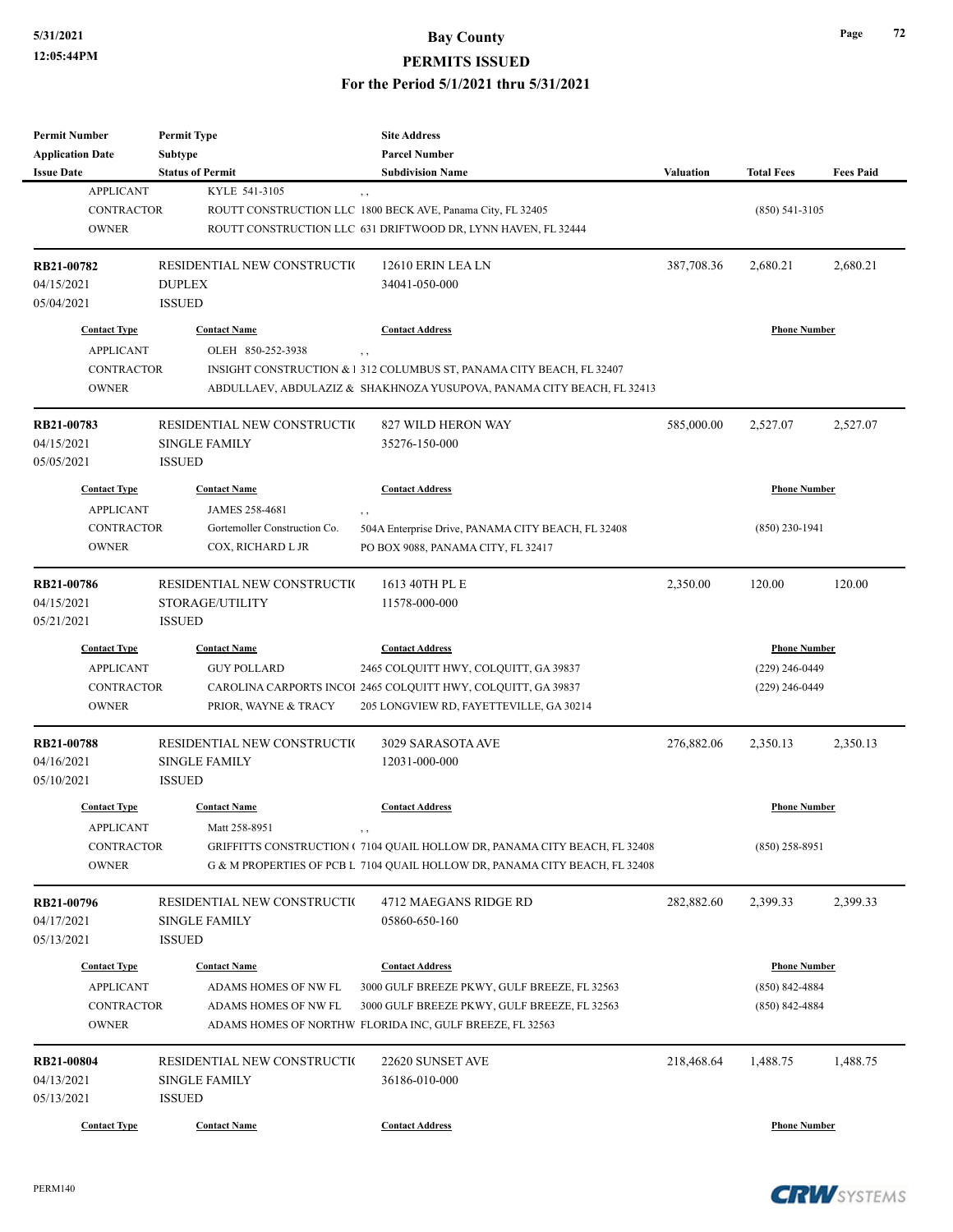**PERMITS ISSUED**

| Permit Number                         | <b>Permit Type</b>          | <b>Site Address</b>                                                                                            |            |                     |                  |
|---------------------------------------|-----------------------------|----------------------------------------------------------------------------------------------------------------|------------|---------------------|------------------|
| <b>Application Date</b>               | Subtype                     | <b>Parcel Number</b>                                                                                           |            |                     |                  |
| <b>Issue Date</b>                     | <b>Status of Permit</b>     | <b>Subdivision Name</b>                                                                                        | Valuation  | <b>Total Fees</b>   | <b>Fees Paid</b> |
| <b>APPLICANT</b><br><b>CONTRACTOR</b> |                             | CHUCK NEEL CONSTRUCTIO PO BOX 148, MARIANNA, FL 32447<br>CHUCK NEEL CONSTRUCTIO PO BOX 148, MARIANNA, FL 32447 |            | $(850)$ 209-4266    |                  |
| <b>OWNER</b>                          |                             | WARREN, CONNIE H TRUSTE JAMES R WARREN JR TRUSTEE, PANAMA CITY BEACH, FL 32413                                 |            | $(850)$ 209-4266    |                  |
|                                       |                             |                                                                                                                |            |                     |                  |
| RB21-00807                            | RESIDENTIAL ADDITION        | <b>728 BEACHCOMBER DR</b>                                                                                      | 28,000.00  | 232.76              | 232.76           |
| 04/19/2021                            | POOL ENCLOSURE              | 08945-170-000                                                                                                  |            |                     |                  |
| 05/24/2021                            | <b>ISSUED</b>               |                                                                                                                |            |                     |                  |
| <b>Contact Type</b>                   | <b>Contact Name</b>         | <b>Contact Address</b>                                                                                         |            | <b>Phone Number</b> |                  |
| <b>APPLICANT</b>                      | JADINE 850-481-5686         |                                                                                                                |            |                     |                  |
| <b>CONTRACTOR</b>                     |                             | AT HOME CONTRACTING INC 326 SIBERT AVE, DESTIN, FL 32541                                                       |            | $(850) 650 - 4663$  |                  |
| <b>OWNER</b>                          | **CONFIDENTIAL**            | , ,                                                                                                            |            |                     |                  |
| RB21-00811                            | RESIDENTIAL NEW CONSTRUCTIO | 3537 HIGH CLIFF RD                                                                                             | 308,844.12 | 2,448.53            | 2,448.53         |
| 04/20/2021                            | <b>SINGLE FAMILY</b>        | 07585-442-000                                                                                                  |            |                     |                  |
| 05/04/2021                            | <b>ISSUED</b>               |                                                                                                                |            |                     |                  |
| <b>Contact Type</b>                   | <b>Contact Name</b>         | <b>Contact Address</b>                                                                                         |            | <b>Phone Number</b> |                  |
| <b>APPLICANT</b>                      | DARRYL                      | , ,                                                                                                            |            |                     |                  |
| <b>CONTRACTOR</b>                     |                             | DERRELL DAY CONSTRUCTI 1613 JOE NEEL RD, CHIPLEY, FL 32428                                                     |            | $(850)$ 774-6702    |                  |
| <b>OWNER</b>                          |                             | BAY LAND DEVELOPMENT II 10915 RESOTA BEACH ROAD, PANAMA CITY, FL 32409                                         |            |                     |                  |
|                                       |                             |                                                                                                                |            |                     |                  |
| RB21-00813                            | RESIDENTIAL NEW CONSTRUCTIO | 8475 CORAL REEF WAY                                                                                            | 358,807.80 | 2,602.28            | 2,602.28         |
| 04/20/2021                            | <b>SINGLE FAMILY</b>        | 32503-200-302                                                                                                  |            |                     |                  |
| 05/12/2021                            | <b>ISSUED</b>               |                                                                                                                |            |                     |                  |
| <b>Contact Type</b>                   | <b>Contact Name</b>         | <b>Contact Address</b>                                                                                         |            | <b>Phone Number</b> |                  |
| <b>APPLICANT</b>                      |                             | MINTO COMMUNITIES, LLC 4400 W SAMPLE RD #200, COCONUT CREEK, FL 33073                                          |            | $(954)$ 973-4490    |                  |
| <b>CONTRACTOR</b>                     |                             | MINTO COMMUNITIES, LLC 4400 W SAMPLE RD #200, COCONUT CREEK, FL 33073                                          |            | $(954)$ 973-4490    |                  |
| <b>OWNER</b>                          | LMWS, LLC                   | 130 RICHARD JACKSON BLVD, PANAMA CITY BEACH, FL 32407                                                          |            |                     |                  |
| RB21-00821                            | RESIDENTIAL NEW CONSTRUCTIO | <b>1503 SHARK'S TOOTH TRL</b>                                                                                  | 980,000.00 | 3,336.82            | 3,336.82         |
| 04/21/2021                            | <b>SINGLE FAMILY</b>        | 35271-980-021                                                                                                  |            |                     |                  |
| 05/14/2021                            | <b>ISSUED</b>               |                                                                                                                |            |                     |                  |
| <b>Contact Type</b>                   | <b>Contact Name</b>         | <b>Contact Address</b>                                                                                         |            | <b>Phone Number</b> |                  |
| APPLICANT                             | EVAN 890-1689               |                                                                                                                |            |                     |                  |
| CONTRACTOR                            | GRIFFIN MITCHELL INC        | 1103 TECH DRIVE, LYNN HAVEN, FL 32444                                                                          |            | $(850)$ 215-5148    |                  |
| <b>OWNER</b>                          | ALLEN, ANDREW               | 1201 PROSPECT PROMENADE, PANAMA CITY BEACH, FL 32413                                                           |            |                     |                  |
|                                       |                             |                                                                                                                |            |                     |                  |
| RB21-00824                            | RESIDENTIAL NEW CONSTRUCTIO | 7168 ELLIE B DR                                                                                                | 286,433.94 | 2,477.95            | 2,477.95         |
| 04/22/2021                            | <b>SINGLE FAMILY</b>        | 05658-400-155                                                                                                  |            |                     |                  |
| 05/23/2021                            | <b>ISSUED</b>               |                                                                                                                |            |                     |                  |
| <b>Contact Type</b>                   | <b>Contact Name</b>         | <b>Contact Address</b>                                                                                         |            | <b>Phone Number</b> |                  |
| <b>APPLICANT</b>                      |                             | D. R. HORTON, INC - LOWERY 17745 ASHLEY DRIVE, PANAMA CITY BEACH, FL 32413                                     |            | $(850) 660 - 1701$  |                  |
| <b>CONTRACTOR</b>                     |                             | D. R. HORTON, INC - LOWERY 17745 ASHLEY DRIVE, PANAMA CITY BEACH, FL 32413                                     |            | $(850) 660 - 1701$  |                  |
| <b>OWNER</b>                          | <b>D R HORTON</b>           | , PANAMA CITY, FL 32401                                                                                        |            |                     |                  |
| RB21-00829                            | <b>RESIDENTIAL BLDG</b>     | 8323 LAIRD ST                                                                                                  | 4,772.47   | 123.30              | 123.30           |
| 04/23/2021                            | STORAGE/UTILITY             | 27921-519-000                                                                                                  |            |                     |                  |
| 05/11/2021                            | <b>ISSUED</b>               |                                                                                                                |            |                     |                  |
|                                       | <b>Contact Name</b>         | <b>Contact Address</b>                                                                                         |            | <b>Phone Number</b> |                  |
| <b>Contact Type</b>                   |                             |                                                                                                                |            |                     |                  |

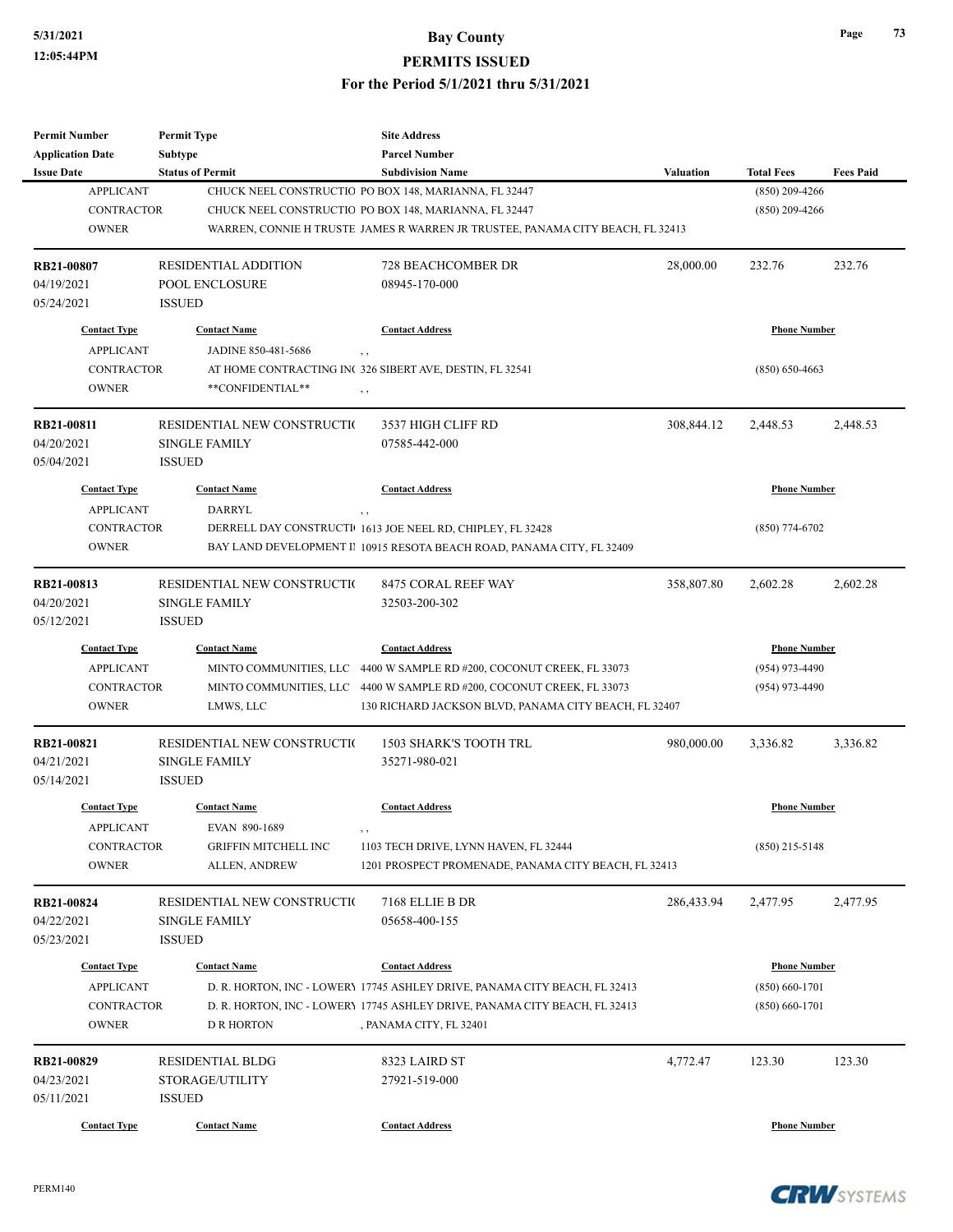#### **5/31/2021 Bay County PERMITS ISSUED**

| <b>Permit Number</b>              | <b>Permit Type</b>          | <b>Site Address</b>                                                                                                  |                     |                     |                  |
|-----------------------------------|-----------------------------|----------------------------------------------------------------------------------------------------------------------|---------------------|---------------------|------------------|
| <b>Application Date</b>           | <b>Subtype</b>              | <b>Parcel Number</b>                                                                                                 |                     |                     |                  |
| <b>Issue Date</b>                 | <b>Status of Permit</b>     | <b>Subdivision Name</b>                                                                                              | <b>Valuation</b>    | <b>Total Fees</b>   | <b>Fees Paid</b> |
| <b>APPLICANT</b>                  |                             | TOOL TIME BUILDING & ROC 7211 BAYCREST RD, Panama City, Fl 32409                                                     |                     | $(850)$ 763-0065    |                  |
| <b>CONTRACTOR</b>                 |                             | TOOL TIME BUILDING & ROC 7211 BAYCREST RD, Panama City, Fl 32409                                                     |                     | $(850)$ 763-0065    |                  |
| <b>OWNER</b>                      |                             | TAYLOR, GREGORY B & MAR 8323 LAIRD ST, PANAMA CITY BEACH, FL 32408                                                   |                     |                     |                  |
| RB21-00835                        | RESIDENTIAL NEW CONSTRUCTIO | 532 VENTURE BLVD                                                                                                     | 135,000.00          | 630.38              | 630.38           |
| 04/23/2021                        | <b>SINGLE FAMILY</b>        | 31453-494-000                                                                                                        |                     |                     |                  |
| 05/05/2021                        | <b>ISSUED</b>               |                                                                                                                      |                     |                     |                  |
| <b>Contact Type</b>               | <b>Contact Name</b>         | <b>Contact Address</b>                                                                                               |                     | <b>Phone Number</b> |                  |
| <b>APPLICANT</b>                  |                             | SCOTT WILSON CONSTRUCT 4341 THOMAS DR, Unit 303, PANAMA CITY BEACH, FL 32408                                         |                     | $(229) 886 - 1550$  |                  |
| <b>CONTRACTOR</b>                 |                             | SCOTT WILSON CONSTRUCT 4341 THOMAS DR, Unit 303, PANAMA CITY BEACH, FL 32408                                         |                     | $(229) 886 - 1550$  |                  |
| <b>OWNER</b>                      |                             | BONDS, RUSSELL & HOLLY 87 BATTLEGATE LANE, DALLAS, GA 30157                                                          |                     |                     |                  |
| RB21-00837                        | <b>RESIDENTIAL ADDITION</b> | 416 LE GRAND DR                                                                                                      | 10,000.00           | 135.00              | 135.00           |
| 04/25/2021                        | <b>SINGLE FAMILY</b>        | 35456-000-000                                                                                                        |                     |                     |                  |
| 05/10/2021                        | <b>ISSUED</b>               |                                                                                                                      |                     |                     |                  |
| <b>Contact Type</b>               | <b>Contact Name</b>         | <b>Contact Address</b>                                                                                               |                     | <b>Phone Number</b> |                  |
| <b>APPLICANT</b>                  | MICHAEL 404-314-0818        | , ,                                                                                                                  |                     |                     |                  |
| <b>CONTRACTOR</b>                 | <b>OWNER/BUILDER</b>        |                                                                                                                      |                     |                     |                  |
| <b>OWNER</b>                      | COFER, MICHAEL E            | , ,<br>344 BOOTH RD, STATHAM, GA 30666                                                                               |                     |                     |                  |
|                                   |                             |                                                                                                                      |                     |                     |                  |
| <b>RB21-00838</b>                 | RESIDENTIAL RENOVATE        | 1616 SHARK'S TOOTH TR                                                                                                | 98,000.00           | 514.55              | 514.55           |
| 04/25/2021                        | <b>INTERIOR/EXTERIOR</b>    | 35271-513-000                                                                                                        |                     |                     |                  |
| 05/26/2021                        | <b>ISSUED</b>               |                                                                                                                      |                     |                     |                  |
| <b>Contact Type</b>               | <b>Contact Name</b>         | <b>Contact Address</b>                                                                                               | <b>Phone Number</b> |                     |                  |
| <b>APPLICANT</b>                  | KEN 596-6091                | , ,                                                                                                                  |                     |                     |                  |
| <b>CONTRACTOR</b>                 |                             | Beaches Construction Company I 7603 McElvey Rd, PANAMA CITY BEACH, FL 32408                                          |                     | $(850)$ 235-4811    |                  |
| <b>OWNER</b>                      |                             | BOCHAN, MARKIAN R CO-TF BOCHAN ANGELA R CO-TRUSTEE, CARMEL, IN 46033                                                 |                     |                     |                  |
| RB21-00839                        | RESIDENTIAL NEW CONSTRUCTIO | 3856 REDBUD WAY                                                                                                      | 318,640.92          | 2,479.28            | 2,479.28         |
| 04/25/2021                        | <b>SINGLE FAMILY</b>        | 05948-300-360                                                                                                        |                     |                     |                  |
| 05/13/2021                        | <b>ISSUED</b>               |                                                                                                                      |                     |                     |                  |
| <b>Contact Type</b>               | <b>Contact Name</b>         | <b>Contact Address</b>                                                                                               |                     | <b>Phone Number</b> |                  |
| <b>APPLICANT</b>                  | 850-259-5802                |                                                                                                                      |                     |                     |                  |
|                                   |                             | $, \, , \,$                                                                                                          |                     |                     |                  |
| <b>CONTRACTOR</b><br><b>OWNER</b> | ADAMS HOMES OF NW FL        | 3000 GULF BREEZE PKWY, GULF BREEZE, FL 32563<br>ADAMS HOMES OF NW FL IN 3000 GULF BREEZE PKWY, GULF BREEZE, FL 32563 |                     | $(850) 842 - 4884$  |                  |
|                                   |                             |                                                                                                                      |                     |                     |                  |
| RB21-00840                        | RESIDENTIAL NEW CONSTRUCTIO | 3864 REDBUD WAY                                                                                                      | 291,822.18          | 2,396.25            | 2,396.25         |
| 04/25/2021                        | <b>SINGLE FAMILY</b>        | 05948-300-370                                                                                                        |                     |                     |                  |
| 05/13/2021                        | <b>ISSUED</b>               |                                                                                                                      |                     |                     |                  |
| <b>Contact Type</b>               | <b>Contact Name</b>         | <b>Contact Address</b>                                                                                               |                     | <b>Phone Number</b> |                  |
| <b>APPLICANT</b>                  | 850-259-5802                | , ,                                                                                                                  |                     |                     |                  |
| <b>CONTRACTOR</b>                 | ADAMS HOMES OF NW FL        | 3000 GULF BREEZE PKWY, GULF BREEZE, FL 32563                                                                         |                     | $(850) 842 - 4884$  |                  |
| <b>OWNER</b>                      |                             | ADAMS HOMES OF NW FL IN 3000 GULF BREEZE PKWY, GULF BREEZE, FL 32563                                                 |                     |                     |                  |
| RB21-00841                        | RESIDENTIAL NEW CONSTRUCTIO | 4708 MAEGANS RIDGE RD                                                                                                | 306,150.00          | 2,442.38            | 2,442.38         |
|                                   |                             |                                                                                                                      |                     |                     |                  |
| 04/25/2021                        | <b>SINGLE FAMILY</b>        | 05860-650-140                                                                                                        |                     |                     |                  |
| 05/13/2021                        | <b>ISSUED</b>               |                                                                                                                      |                     |                     |                  |
| <b>Contact Type</b>               | <b>Contact Name</b>         | <b>Contact Address</b>                                                                                               |                     | <b>Phone Number</b> |                  |

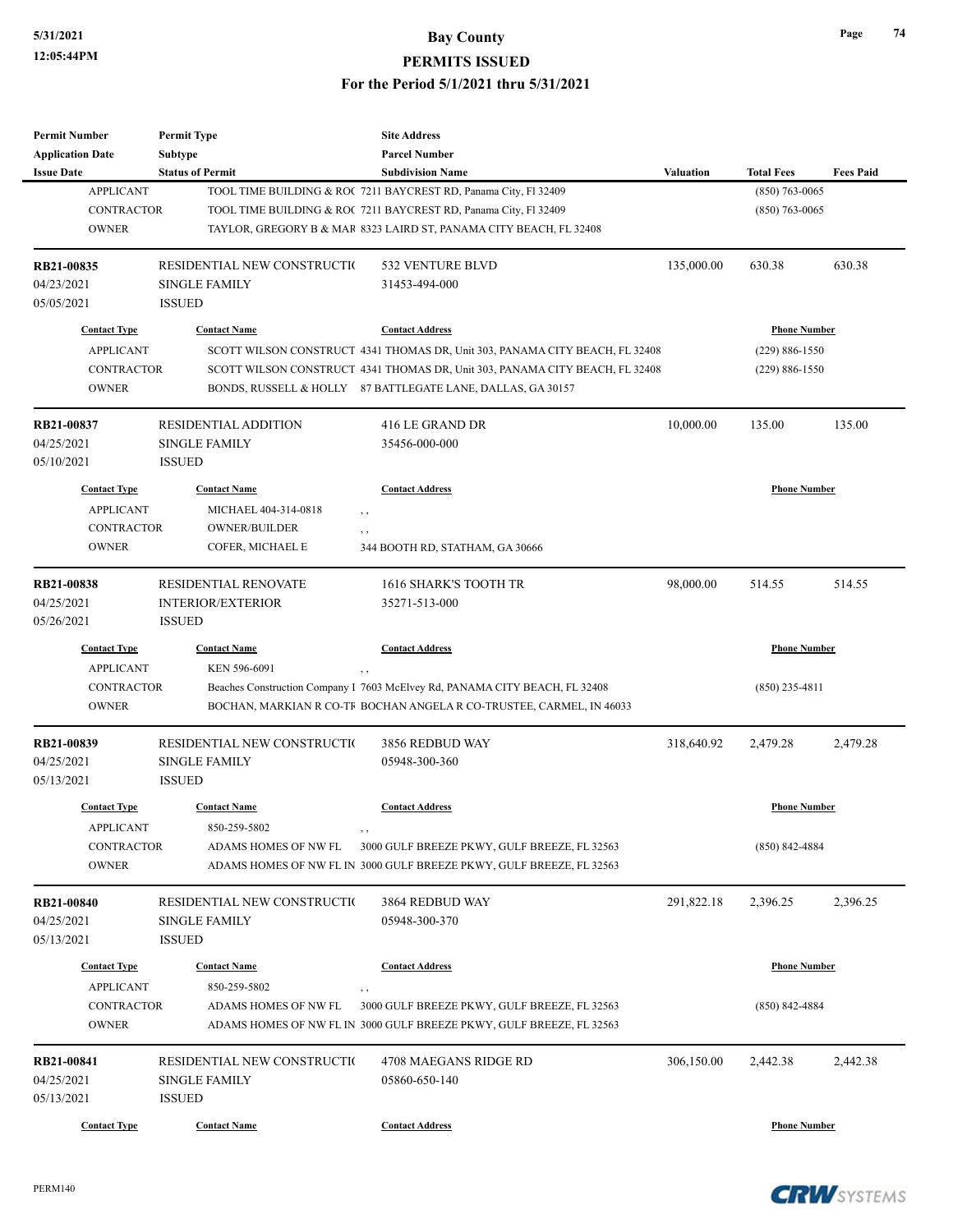| <b>Permit Number</b>     | <b>Permit Type</b>                    | <b>Site Address</b>                                               |                  |                     |                  |
|--------------------------|---------------------------------------|-------------------------------------------------------------------|------------------|---------------------|------------------|
| <b>Application Date</b>  | Subtype                               | <b>Parcel Number</b>                                              |                  |                     |                  |
| <b>Issue Date</b>        | <b>Status of Permit</b>               | <b>Subdivision Name</b>                                           | <b>Valuation</b> | <b>Total Fees</b>   | <b>Fees Paid</b> |
| <b>APPLICANT</b>         | 850-259-5802                          | , ,                                                               |                  |                     |                  |
| <b>CONTRACTOR</b>        | ADAMS HOMES OF NW FL                  | 3000 GULF BREEZE PKWY, GULF BREEZE, FL 32563                      |                  | $(850)$ 842-4884    |                  |
| <b>OWNER</b>             |                                       | ADAMS HOMES OF NORTHW FLORIDA INC, GULF BREEZE, FL 32563          |                  |                     |                  |
| RB21-00842               | RESIDENTIAL NEW CONSTRUCTIO           | 4710 MAEGANS RIDGE RD                                             | 308,966.58       | 2,448.53            | 2,448.53         |
| 04/25/2021               | <b>SINGLE FAMILY</b>                  | 05860-650-150                                                     |                  |                     |                  |
| 05/27/2021               | <b>ISSUED</b>                         |                                                                   |                  |                     |                  |
| <b>Contact Type</b>      | <b>Contact Name</b>                   | <b>Contact Address</b>                                            |                  | <b>Phone Number</b> |                  |
| <b>APPLICANT</b>         | 850-259-5802                          | , ,                                                               |                  |                     |                  |
| <b>CONTRACTOR</b>        | ADAMS HOMES OF NW FL                  | 3000 GULF BREEZE PKWY, GULF BREEZE, FL 32563                      |                  | $(850)$ 842-4884    |                  |
| <b>OWNER</b>             |                                       | ADAMS HOMES OF NORTHW FLORIDA INC, GULF BREEZE, FL 32563          |                  |                     |                  |
| RB21-00844               | RESIDENTIAL NEW CONSTRUCTIO           | 1101 EAST WATER OAK BEND                                          | 1,100,000.00     | 654.07              | 654.07           |
|                          |                                       |                                                                   |                  |                     |                  |
| 04/27/2021<br>05/12/2021 | <b>SINGLE FAMILY</b><br><b>ISSUED</b> | 35271-345-000                                                     |                  |                     |                  |
| <b>Contact Type</b>      | <b>Contact Name</b>                   | <b>Contact Address</b>                                            |                  | <b>Phone Number</b> |                  |
| <b>APPLICANT</b>         | Evan 850-890-1689                     | , ,                                                               |                  |                     |                  |
| <b>CONTRACTOR</b>        | GRIFFIN MITCHELL INC                  | 1103 TECH DRIVE, LYNN HAVEN, FL 32444                             |                  | $(850)$ 215-5148    |                  |
| <b>OWNER</b>             |                                       | SPANFELNER, SCOTT G & LA 26 FEDERAL ST, INLET BEACH, FL 32461     |                  |                     |                  |
|                          |                                       |                                                                   |                  |                     |                  |
| RB21-00860               | RESIDENTIAL NEW CONSTRUCTIO           | 544 LAKESHORE DR                                                  | 141,073.92       | 1,251.97            | 1,251.97         |
| 04/28/2021               | <b>SINGLE FAMILY</b>                  | 37238-080-000                                                     |                  |                     |                  |
| 05/17/2021               | <b>ISSUED</b>                         |                                                                   |                  |                     |                  |
| <b>Contact Type</b>      | <b>Contact Name</b>                   | <b>Contact Address</b>                                            |                  | <b>Phone Number</b> |                  |
| <b>APPLICANT</b>         |                                       | NOVE & GLOSKY GENERAL (5377 BROWN ST, GRACEVILLE, FL 32440        |                  | $(850)$ 236-3833    |                  |
| <b>CONTRACTOR</b>        |                                       | NOVE & GLOSKY GENERAL (5377 BROWN ST, GRACEVILLE, FL 32440        |                  | $(850)$ 236-3833    |                  |
| <b>OWNER</b>             | MEDINA, SERGIO VEGA                   | 201 ARMSTRONG CIRCLE, PANAMA CITY BEACH, FL 32413                 |                  |                     |                  |
| <b>RB21-00861</b>        | RESIDENTIAL NEW CONSTRUCTIO           | 112 LAGUNA ST                                                     | 169,729.56       | 1,406.46            | 1,406.46         |
| 04/29/2021               | <b>SINGLE FAMILY</b>                  | 38164-000-000                                                     |                  |                     |                  |
| 05/13/2021               | <b>ISSUED</b>                         |                                                                   |                  |                     |                  |
| <b>Contact Type</b>      | <b>Contact Name</b>                   | <b>Contact Address</b>                                            |                  | <b>Phone Number</b> |                  |
| <b>APPLICANT</b>         | MATTHEW 832-9404                      |                                                                   |                  |                     |                  |
| <b>CONTRACTOR</b>        |                                       | , ,<br>BRYND CONTRACTORS INC 2103 CLINE LN, PANAMA CITY, FL 32404 |                  | $(850) 832 - 9404$  |                  |
| <b>OWNER</b>             |                                       | GRIFFIN, MATTHEW & CINDY 2103 CLINE LANE, PANAMA CITY, FL 32404   |                  |                     |                  |
|                          |                                       |                                                                   |                  |                     |                  |
| RB21-00863               | RESIDENTIAL RENOVATE                  | 5607 SOUTH LAGOON DR                                              | 70,000.00        | 181.86              | 106.86           |
| 04/29/2021               | <b>INTERIOR/EXTERIOR</b>              | 32069-000-000                                                     |                  |                     |                  |
| 05/07/2021               | <b>ISSUED</b>                         |                                                                   |                  |                     |                  |
| <b>Contact Type</b>      | <b>Contact Name</b>                   | <b>Contact Address</b>                                            |                  | <b>Phone Number</b> |                  |
| <b>APPLICANT</b>         | Amanda 229-403-9780                   | , ,                                                               |                  |                     |                  |
| CONTRACTOR               | <b>OWNER/BUILDER</b>                  | , ,                                                               |                  |                     |                  |
| <b>OWNER</b>             |                                       | HILLIARD, AMANDA BROOK 5607 S LAGOON, PANAMA CITY BEACH, FL 32408 |                  |                     |                  |
| RB21-00864               |                                       |                                                                   |                  |                     | 1,473.37         |
|                          | RESIDENTIAL NEW CONSTRUCTIO           | 321 ROSE LN                                                       | 213,447.78       | 1,473.37            |                  |
| 04/29/2021               | SINGLE FAMILY                         | 36798-020-000                                                     |                  |                     |                  |
| 05/11/2021               | <b>ISSUED</b>                         |                                                                   |                  |                     |                  |
| <b>Contact Type</b>      | <b>Contact Name</b>                   | <b>Contact Address</b>                                            |                  | <b>Phone Number</b> |                  |

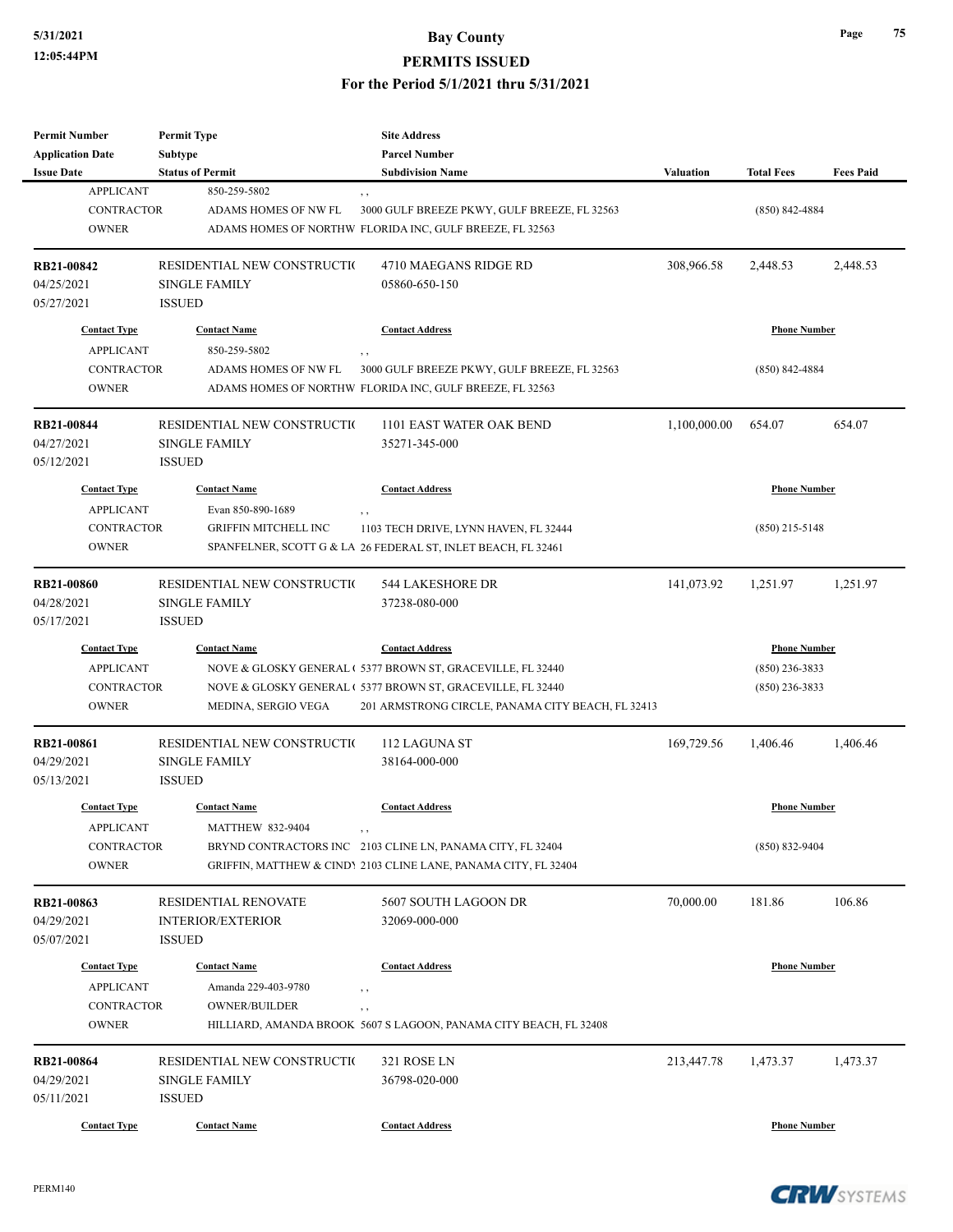| <b>Permit Number</b><br><b>Application Date</b>                              | <b>Permit Type</b><br><b>Subtype</b>                                           | <b>Site Address</b><br><b>Parcel Number</b>                                                                                                                 |            |                                           |                  |
|------------------------------------------------------------------------------|--------------------------------------------------------------------------------|-------------------------------------------------------------------------------------------------------------------------------------------------------------|------------|-------------------------------------------|------------------|
| <b>Issue Date</b>                                                            | <b>Status of Permit</b>                                                        | <b>Subdivision Name</b>                                                                                                                                     | Valuation  | <b>Total Fees</b>                         | <b>Fees Paid</b> |
| <b>APPLICANT</b><br><b>CONTRACTOR</b><br><b>OWNER</b>                        | JAMES 726-6470                                                                 | $, \, , \,$<br>GUYSON CONSTRUCTION IN 1499 W HWY 390, LYNN HAVEN, FL 32444<br>HOMES SWEET HOMES INC PO BOX 16445, PANAMA CITY, FL 32406                     |            | $(850)$ 258-5856                          |                  |
| <b>RB21-00865</b><br>04/29/2021<br>05/05/2021                                | RESIDENTIAL NEW CONSTRUCTION<br><b>POLE BARN - OPEN</b><br><b>FINALED</b>      | 13529 THORP LN<br>02933-100-000                                                                                                                             | 5,700.00   | 120.00                                    | 120.00           |
| <b>Contact Type</b><br><b>APPLICANT</b><br><b>CONTRACTOR</b><br><b>OWNER</b> | <b>Contact Name</b><br><b>JAMES</b><br>OWNER/BUILDER<br>POWELL, JAMES KYLE     | <b>Contact Address</b><br>$, \, , \,$<br>, ,<br>13529 THORP LN, FOUNTAIN, FL 32438                                                                          |            | <b>Phone Number</b>                       |                  |
| <b>RB21-00866</b><br>04/29/2021<br>05/10/2021                                | <b>RESIDENTIAL RENOVATE</b><br>GARAGE<br><b>APPROVED</b>                       | 2441 PRETTY BAYOU DR<br>26948-000-000                                                                                                                       | 68,000.00  | 391.55                                    | 391.55           |
| <b>Contact Type</b><br><b>APPLICANT</b><br><b>CONTRACTOR</b><br><b>OWNER</b> | <b>Contact Name</b><br>DARRYL 586-530-7617<br><b>OWNER/BUILDER</b>             | <b>Contact Address</b><br>, ,<br>, ,<br>BERTRAND, DARRYL J & VIC 2441 PRETTY BAYOU BLVD, PANAMA CITY, FL 32405                                              |            | <b>Phone Number</b>                       |                  |
| <b>RB21-00867</b><br>04/29/2021<br>05/10/2021                                | <b>RESIDENTIAL RENOVATE</b><br><b>INTERIOR/EXTERIOR</b><br><b>ISSUED</b>       | 4413 SCHOONER LN<br>11715-049-000                                                                                                                           | 25,000.00  | 106.86                                    | 106.86           |
| <b>Contact Type</b><br><b>APPLICANT</b><br><b>CONTRACTOR</b><br><b>OWNER</b> | <b>Contact Name</b><br>LLOYD<br><b>OWNER/BUILDER</b><br>ESTES, LLOYD           | <b>Contact Address</b><br>, ,<br>, ,<br>4413 SCHOONER LN, LYNN HAVEN, FL 32444                                                                              |            | <b>Phone Number</b>                       |                  |
| RB21-00869<br>04/30/2021<br>05/21/2021                                       | RESIDENTIAL NEW CONSTRUCTIO<br><b>SINGLE FAMILY</b><br><b>ISSUED</b>           | 216 15TH ST<br>37077-000-000                                                                                                                                | 280,000.00 | 1,676.32                                  | 1,676.32         |
| <b>Contact Type</b><br><b>APPLICANT</b><br><b>CONTRACTOR</b><br><b>OWNER</b> | <b>Contact Name</b><br>$(205)$ 218-0533<br>TSG HOMES INC.<br>TRIZONE HOMES LLC | <b>Contact Address</b><br>, ,<br>152 LAKE CHELSEA DR, CHELSEA, AL 35043<br>152 LAKE CHELSEA DR, CHELSEA, AL 35043                                           |            | <b>Phone Number</b>                       |                  |
| RB21-00878<br>05/01/2021<br>05/05/2021                                       | <b>RESIDENTIAL RENOVATE</b><br><b>FOUNDATION ONLY</b><br><b>FINALED</b>        | 1063 BAY CIR<br>27344-196-000                                                                                                                               | 7,462.60   | 77.06                                     | 77.06            |
| <b>Contact Type</b><br><b>APPLICANT</b><br><b>CONTRACTOR</b><br><b>OWNER</b> | <b>Contact Name</b><br><b>JOSHUA</b><br>MORRIS, MONTY E.                       | <b>Contact Address</b><br>$, \, , \,$<br>ALPHA FOUNDATION SPECIA 66 INDUSTRIAL PARK ROAD, MONTICELLO, FL 32344<br>1063 BAY CIR, PANAMA CITY BEACH, FL 32407 |            | <b>Phone Number</b><br>$(850) 877 - 1313$ |                  |
| <b>RB21-00881</b><br>05/01/2021<br>05/13/2021                                | RESIDENTIAL NEW CONSTRUCTION<br>POLE BARN - OPEN<br><b>ISSUED</b>              | 6918 ADAMS RD<br>05470-380-000                                                                                                                              | 6,420.00   | 123.30                                    | 123.30           |
| <b>Contact Type</b>                                                          | <b>Contact Name</b>                                                            | <b>Contact Address</b>                                                                                                                                      |            | <b>Phone Number</b>                       |                  |

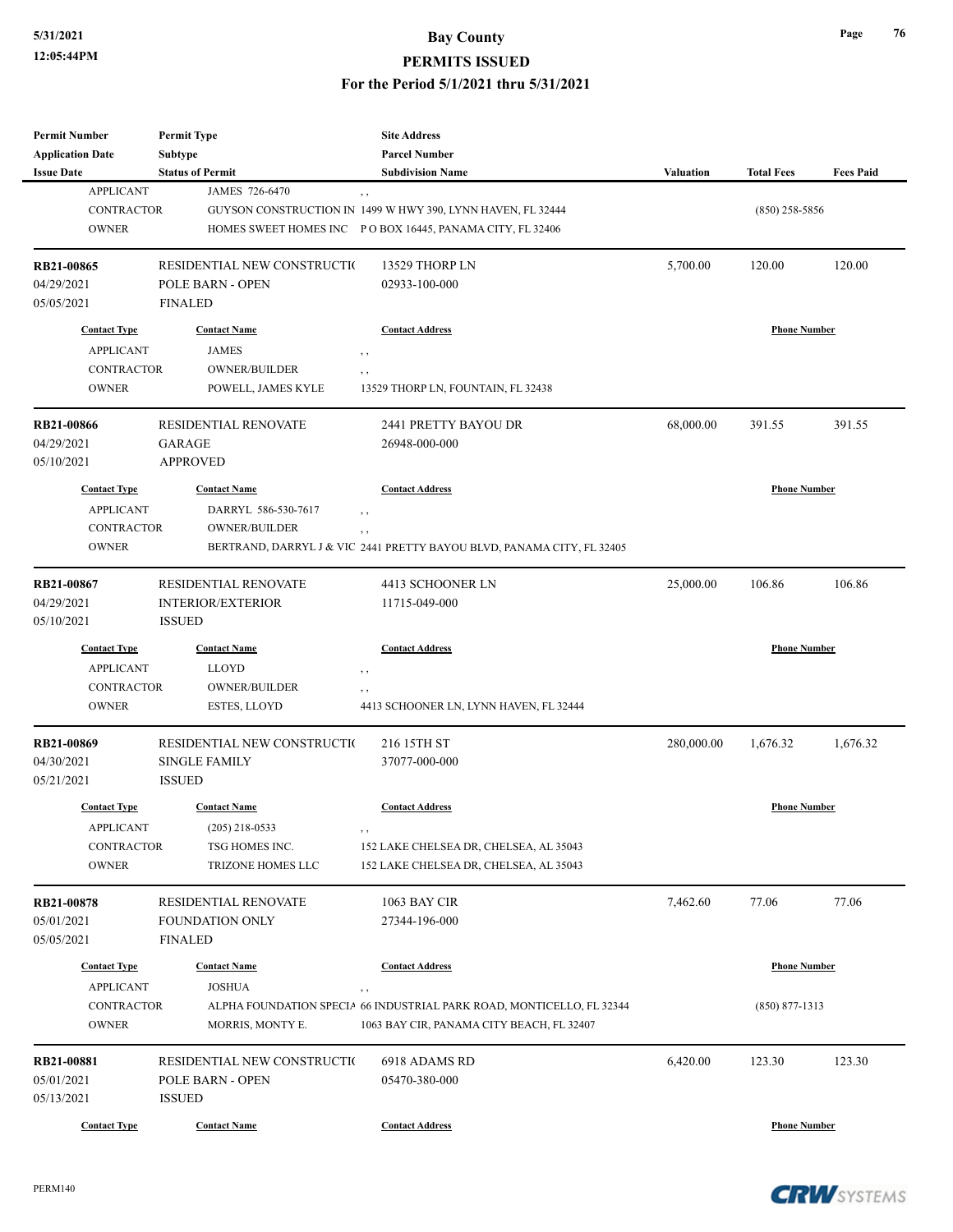| <b>Permit Number</b>    | <b>Permit Type</b>          | <b>Site Address</b>                                                           |                  |                     |                  |
|-------------------------|-----------------------------|-------------------------------------------------------------------------------|------------------|---------------------|------------------|
| <b>Application Date</b> | Subtype                     | <b>Parcel Number</b>                                                          |                  |                     |                  |
| <b>Issue Date</b>       | <b>Status of Permit</b>     | <b>Subdivision Name</b>                                                       | <b>Valuation</b> | <b>Total Fees</b>   | <b>Fees Paid</b> |
| <b>APPLICANT</b>        |                             | TOOL TIME BUILDING & ROC 7211 BAYCREST RD, Panama City, Fl 32409              |                  | $(850) 763 - 0065$  |                  |
| <b>CONTRACTOR</b>       |                             | TOOL TIME BUILDING & ROC 7211 BAYCREST RD, Panama City, Fl 32409              |                  | $(850)$ 763-0065    |                  |
| <b>OWNER</b>            | VRABEL, JOSEPH K            | 6918 ADAMS RD, PANAMA CITY, FL 32404                                          |                  |                     |                  |
| RB21-00882              | RESIDENTIAL NEW CONSTRUCTIO | 9707 SUMMER CREEK DR                                                          | 13,603.00        | 106.86              | 106.86           |
| 05/01/2021              | STORAGE/UTILITY             | 07611-300-028                                                                 |                  |                     |                  |
| 05/13/2021              | <b>ISSUED</b>               |                                                                               |                  |                     |                  |
| <b>Contact Type</b>     | <b>Contact Name</b>         | <b>Contact Address</b>                                                        |                  | <b>Phone Number</b> |                  |
| <b>APPLICANT</b>        |                             | TOOL TIME BUILDING & ROC 7211 BAYCREST RD, Panama City, Fl 32409              |                  | $(850)$ 763-0065    |                  |
| <b>CONTRACTOR</b>       |                             | TOOL TIME BUILDING & ROC 7211 BAYCREST RD, Panama City, Fl 32409              |                  | $(850)$ 763-0065    |                  |
| <b>OWNER</b>            |                             | MOUNT, ERIC A & WENDI M 9707 SUMMER CREEK DR, SOUTHPORT, FL 32409             |                  |                     |                  |
| RB21-00883              | RESIDENTIAL NEW CONSTRUCTIO | 228 15TH ST                                                                   | 240,000.00       | 1,553.32            | 1,553.32         |
| 05/01/2021              | <b>SINGLE FAMILY</b>        | 37082-000-000                                                                 |                  |                     |                  |
| 05/28/2021              | <b>ISSUED</b>               |                                                                               |                  |                     |                  |
| <b>Contact Type</b>     | <b>Contact Name</b>         | <b>Contact Address</b>                                                        |                  | <b>Phone Number</b> |                  |
| <b>APPLICANT</b>        | Todd 205-218-0533           | ,,                                                                            |                  |                     |                  |
| <b>CONTRACTOR</b>       | TSG HOMES INC.              | 152 LAKE CHELSEA DR, CHELSEA, AL 35043                                        |                  |                     |                  |
| <b>OWNER</b>            |                             | SPENCER, WILLIAM E JR & S. 1400 SANDAL LN, #1415, PANAMA CITY BEACH, FL 32413 |                  |                     |                  |
|                         |                             |                                                                               |                  |                     |                  |
| <b>RB21-00885</b>       | RESIDENTIAL RENOVATE        | 5801 THOMAS DR 1316                                                           | 1,310.00         | 71.93               | 71.93            |
| 05/01/2021              | WINDOWS/DOORS               | 32382-155-000                                                                 |                  |                     |                  |
| 05/01/2021              | <b>ISSUED</b>               |                                                                               |                  |                     |                  |
| <b>Contact Type</b>     | <b>Contact Name</b>         | <b>Contact Address</b>                                                        |                  | <b>Phone Number</b> |                  |
| <b>APPLICANT</b>        |                             | WINDOW WORLD OF PANAM 2820 EAST HIGHWAY 390, PANAMA CITY, FL 32401            |                  | $(850) 807 - 7919$  |                  |
| <b>CONTRACTOR</b>       |                             | WINDOW WORLD OF PANAM 2820 EAST HIGHWAY 390, PANAMA CITY, FL 32401            |                  | $(850) 807 - 7919$  |                  |
| <b>OWNER</b>            |                             | MARTIN E BEAM & JANET B 4034 HOLCOMB CREEK DR., BUFORD, GA 30519              |                  |                     |                  |
| RB21-00886              | <b>RESIDENTIAL RENOVATE</b> | 3106 WOOD VALLEY RD                                                           | 6,810.00         | 71.93               | 71.93            |
| 05/01/2021              | WINDOWS/DOORS               | 11822-155-000                                                                 |                  |                     |                  |
| 05/01/2021              | <b>ISSUED</b>               |                                                                               |                  |                     |                  |
| <b>Contact Type</b>     | <b>Contact Name</b>         | <b>Contact Address</b>                                                        |                  | <b>Phone Number</b> |                  |
| <b>APPLICANT</b>        |                             | WINDOW WORLD OF PANAM  2820 EAST HIGHWAY 390, PANAMA CITY, FL 32401           |                  | $(850) 807 - 7919$  |                  |
| <b>CONTRACTOR</b>       |                             | WINDOW WORLD OF PANAM 2820 EAST HIGHWAY 390, PANAMA CITY, FL 32401            |                  | $(850) 807 - 7919$  |                  |
| <b>OWNER</b>            | QUINN, EDWARD J             | 3106 WOOD VALLEY RD, PANAMA CITY, FL 32401                                    |                  |                     |                  |
| RB21-00888              | <b>DEMOLITION</b>           | 308 CAROL PL                                                                  | 0.00             | 133.58              | 133.58           |
| 05/03/2021              | RESIDENTIAL                 | 38031-000-000                                                                 |                  |                     |                  |
| 05/03/2021              | <b>ISSUED</b>               |                                                                               |                  |                     |                  |
| <b>Contact Type</b>     | <b>Contact Name</b>         | <b>Contact Address</b>                                                        |                  | <b>Phone Number</b> |                  |
|                         |                             |                                                                               |                  |                     |                  |
| <b>APPLICANT</b>        | BREAK-N-GROUND LLC          | $, \, , \,$                                                                   |                  |                     |                  |
| <b>CONTRACTOR</b>       | BREAK-N-GROUND LLC          | 749 E. 15TH ST, PANAMA CITY, FL 32405                                         |                  |                     |                  |
| <b>OWNER</b>            | MARKS, KELLI L TRUSTEE      | 210 STILLWATER CT, OSWEGO, IL 60543                                           |                  |                     |                  |
| RB21-00889              | RESIDENTIAL RENOVATE        | 8905 KINGSWOOD RD                                                             | 41,000.00        | 248.55              | 248.55           |
| 05/03/2021              | <b>INTERIOR/EXTERIOR</b>    | 07642-414-000                                                                 |                  |                     |                  |
| 05/03/2021              | <b>ISSUED</b>               |                                                                               |                  |                     |                  |
| <b>Contact Type</b>     | <b>Contact Name</b>         | <b>Contact Address</b>                                                        |                  | <b>Phone Number</b> |                  |
|                         |                             |                                                                               |                  |                     |                  |

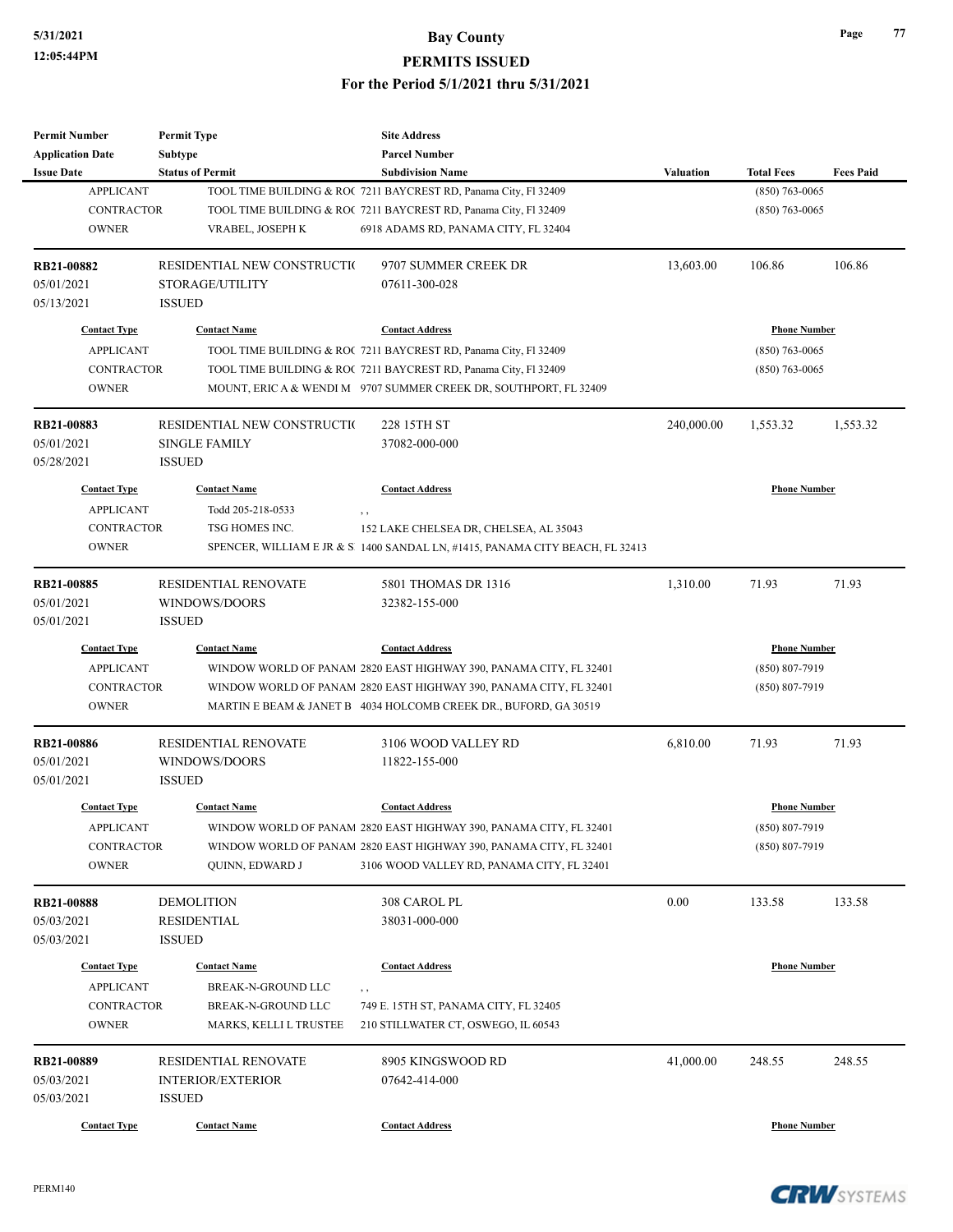| <b>Permit Number</b>    | <b>Permit Type</b>           | <b>Site Address</b>                                                |                  |                     |                  |
|-------------------------|------------------------------|--------------------------------------------------------------------|------------------|---------------------|------------------|
| <b>Application Date</b> | <b>Subtype</b>               | <b>Parcel Number</b>                                               |                  |                     |                  |
| <b>Issue Date</b>       | <b>Status of Permit</b>      | <b>Subdivision Name</b>                                            | <b>Valuation</b> | <b>Total Fees</b>   | <b>Fees Paid</b> |
| <b>APPLICANT</b>        | hall 832-7734                | , ,                                                                |                  |                     |                  |
| CONTRACTOR              |                              | HALL SOUTHERN CONSTRU(3539 QUAIL RIDGE DRIVE, CHIPLEY, FL 32428    |                  | $(850) 832 - 7734$  |                  |
| <b>OWNER</b>            | MACIAS, KEVIN MICHAEL        | 8905 KINGSWOOD RD, SOUTHPORT, FL 32409                             |                  |                     |                  |
|                         |                              |                                                                    |                  |                     |                  |
| <b>RB21-00890</b>       | RESIDENTIAL RENOVATE         | <b>255 MARLIN CIR</b>                                              | 4,500.00         | 71.93               | 71.93            |
| 05/03/2021              | WINDOWS/DOORS                | 30933-228-000                                                      |                  |                     |                  |
| 05/03/2021              | <b>ISSUED</b>                |                                                                    |                  |                     |                  |
| <b>Contact Type</b>     | <b>Contact Name</b>          | <b>Contact Address</b>                                             |                  | <b>Phone Number</b> |                  |
| <b>APPLICANT</b>        | HUNSICKER HOMES, INC         | 2655 ISLAND VIEW DRIVE, PANAMA CITY, FL 32405                      |                  | $(850)$ 258-1144    |                  |
| CONTRACTOR              | HUNSICKER HOMES, INC         | 2655 ISLAND VIEW DRIVE, PANAMA CITY, FL 32405                      |                  | (850) 258-1144      |                  |
| <b>OWNER</b>            |                              | WOODYARD, JOHN A & BREN P.O. BOX 27728, PANAMA CITY, FL 32411      |                  |                     |                  |
|                         |                              |                                                                    |                  |                     |                  |
| RB21-00891              | RESIDENTIAL NEW CONSTRUCTION | 736 ADAIR PL                                                       | 800,000.00       | 3,049.44            | 3,049.44         |
| 05/03/2021              | <b>SINGLE FAMILY</b>         | 35277-060-000                                                      |                  |                     |                  |
| 05/19/2021              | <b>ISSUED</b>                |                                                                    |                  |                     |                  |
| <b>Contact Type</b>     | <b>Contact Name</b>          | <b>Contact Address</b>                                             |                  | <b>Phone Number</b> |                  |
| <b>APPLICANT</b>        | TOM 258-5444                 | , ,                                                                |                  |                     |                  |
| <b>CONTRACTOR</b>       |                              | LEDMAN CONSTRUCTION, IP 121 GWYN DR, PANAMA CITY BEACH, FL 32408   |                  | $(850)$ 235-2233    |                  |
| <b>OWNER</b>            | LEDMAN, THOMAS W &           | DANA L FORD-LEDMAN, PANAMA CITY BEACH, FL 32413                    |                  |                     |                  |
|                         |                              |                                                                    |                  |                     |                  |
| RB21-00892              | RESIDENTIAL RENOVATE         | 5801 THOMAS DR 207                                                 | 6,020.00         | 71.93               | 71.93            |
| 05/04/2021              | WINDOWS/DOORS                | 32382-187-000                                                      |                  |                     |                  |
| 05/04/2021              | <b>ISSUED</b>                |                                                                    |                  |                     |                  |
| <b>Contact Type</b>     | <b>Contact Name</b>          | <b>Contact Address</b>                                             |                  | <b>Phone Number</b> |                  |
|                         |                              |                                                                    |                  |                     |                  |
| <b>APPLICANT</b>        |                              | WINDOW WORLD OF PANAM 2820 EAST HIGHWAY 390, PANAMA CITY, FL 32401 |                  | $(850) 807 - 7919$  |                  |
| <b>CONTRACTOR</b>       |                              | WINDOW WORLD OF PANAM 2820 EAST HIGHWAY 390, PANAMA CITY, FL 32401 |                  | $(850) 807 - 7919$  |                  |
| <b>OWNER</b>            | REGENCY TOWERS, LLC          | 6750 FOOTHILLS DR, FARMINGTON, NM 87402                            |                  |                     |                  |
| RB21-00893              | <b>RESIDENTIAL RENOVATE</b>  | 354 GREENWOOD CIR                                                  | 1,000.00         | 70.00               | 70.00            |
| 05/04/2021              | <b>HARDY BOARD</b>           | 27344-712-000                                                      |                  |                     |                  |
| 05/04/2021              | <b>ISSUED</b>                |                                                                    |                  |                     |                  |
|                         |                              |                                                                    |                  |                     |                  |
| <b>Contact Type</b>     | <b>Contact Name</b>          | <b>Contact Address</b>                                             |                  | <b>Phone Number</b> |                  |
| <b>APPLICANT</b>        | NATHAN GUILL                 | , ,                                                                |                  |                     |                  |
| CONTRACTOR              | <b>OWNER BUILDER</b>         | $, \, ,$                                                           |                  |                     |                  |
| <b>OWNER</b>            | <b>GUILL, NATHANIEL L</b>    | 110 CEDAR HAMMOCK LN, PANAMA CITY BEACH, FL 32407                  |                  |                     |                  |
|                         |                              |                                                                    |                  |                     |                  |
| RB21-00894              | RESIDENTIAL NEW CONSTRUCTIO  | <b>6725 ROAD RUNNER ST</b>                                         | 211,733.34       | 891.00              | 891.00           |
| 05/04/2021              | SINGLE FAMILY                | 05264-170-962                                                      |                  |                     |                  |
| 05/13/2021              | <b>ISSUED</b>                |                                                                    |                  |                     |                  |
| <b>Contact Type</b>     | <b>Contact Name</b>          | <b>Contact Address</b>                                             |                  | <b>Phone Number</b> |                  |
| <b>APPLICANT</b>        | <b>JULIA MILLER</b>          | , ,                                                                |                  |                     |                  |
| CONTRACTOR              | <b>OWNER BUILDER</b>         | , ,                                                                |                  |                     |                  |
| <b>OWNER</b>            | MILLER, JULIA ELAINE         | 6725 ROADRUNNER RD, YOUNGSTOWN, FL 32466                           |                  |                     |                  |
|                         |                              |                                                                    |                  |                     |                  |
| RB21-00896              | RESIDENTIAL ADDITION         | 3715 PRESERVE BAY BLVD                                             | 15,000.00        | 164.75              | 164.75           |
| 05/04/2021              | POOL ENCLOSURE               | 31365-552-000                                                      |                  |                     |                  |
| 05/24/2021              | <b>ISSUED</b>                |                                                                    |                  |                     |                  |
| <b>Contact Type</b>     | <b>Contact Name</b>          | <b>Contact Address</b>                                             |                  | <b>Phone Number</b> |                  |

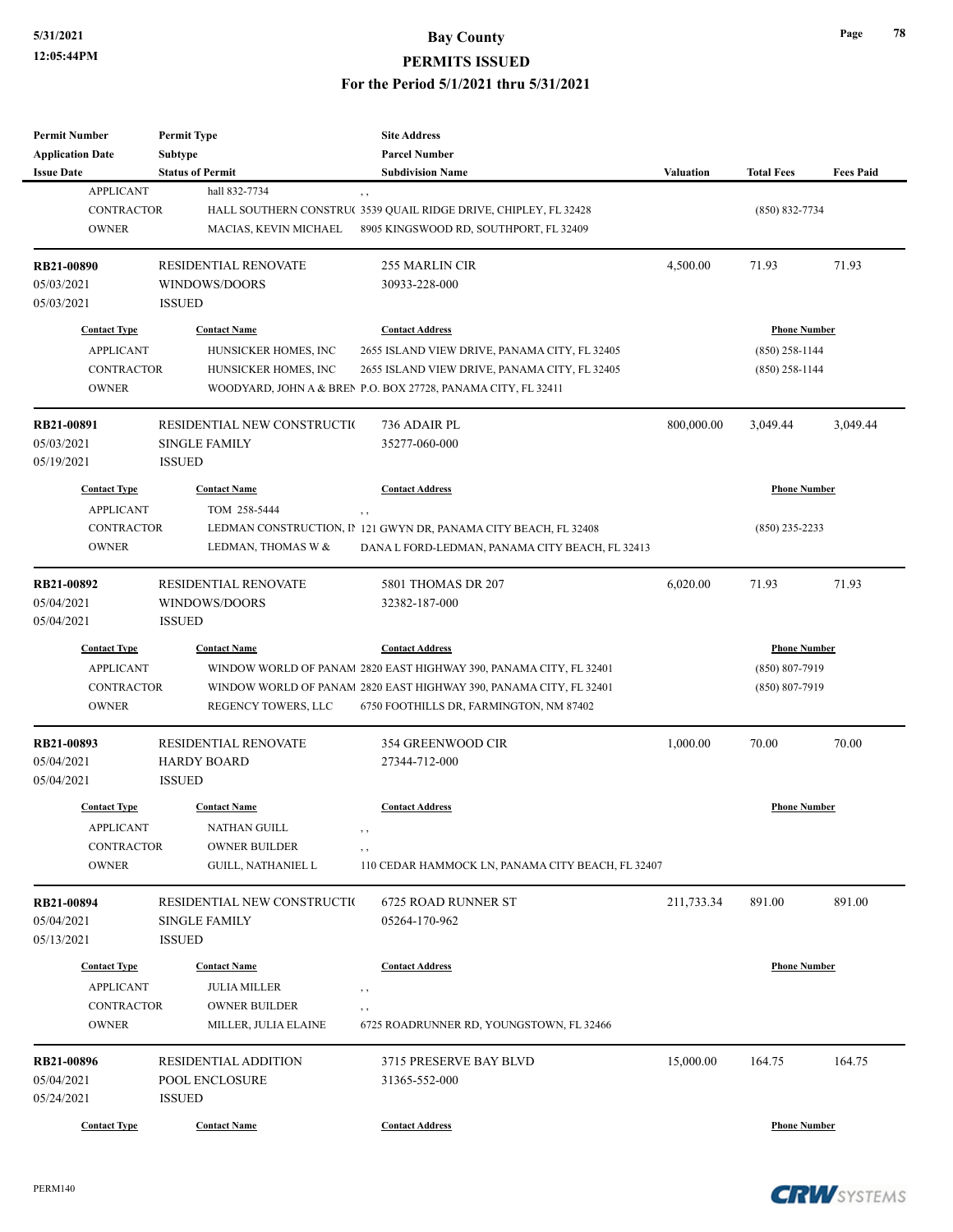**PERMITS ISSUED**

| Permit Number            | <b>Permit Type</b>           | <b>Site Address</b>                                                           |                     |                     |                  |
|--------------------------|------------------------------|-------------------------------------------------------------------------------|---------------------|---------------------|------------------|
| <b>Application Date</b>  | <b>Subtype</b>               | <b>Parcel Number</b>                                                          |                     |                     |                  |
| <b>Issue Date</b>        | <b>Status of Permit</b>      | <b>Subdivision Name</b>                                                       | Valuation           | <b>Total Fees</b>   | <b>Fees Paid</b> |
| <b>APPLICANT</b>         |                              | AT HOME CONTRACTING INC 326 SIBERT AVE, DESTIN, FL 32541                      |                     | $(850) 650 - 4663$  |                  |
| <b>CONTRACTOR</b>        |                              | AT HOME CONTRACTING INC 326 SIBERT AVE, DESTIN, FL 32541                      |                     | $(850) 650 - 4663$  |                  |
| <b>OWNER</b>             | <b>JUSTICE, KEVIN SCOTT</b>  | 3715 PRESERVE BAY BOULEVARD, PANAMA CITY BEACH, FL 32                         |                     |                     |                  |
| RB21-00897               | <b>RESIDENTIAL ADDITION</b>  | 1518 SANTA ANITA DR                                                           | 28,000.00           | 232.76              | 232.76           |
| 05/04/2021               | POOL ENCLOSURE               | 11300-673-000                                                                 |                     |                     |                  |
| 05/24/2021               | <b>ISSUED</b>                |                                                                               |                     |                     |                  |
| <b>Contact Type</b>      | <b>Contact Name</b>          | <b>Contact Address</b>                                                        |                     | <b>Phone Number</b> |                  |
| <b>APPLICANT</b>         | JADINE 850-481-5686          |                                                                               |                     |                     |                  |
| <b>CONTRACTOR</b>        |                              | AT HOME CONTRACTING INC 326 SIBERT AVE, DESTIN, FL 32541                      |                     | $(850) 650 - 4663$  |                  |
| <b>OWNER</b>             | <b>ENRIGHT, SHERRIE</b>      | 1518 SANTA ANITA DRIVE, LYNN HAVEN, FL 32444                                  |                     |                     |                  |
| RB21-00898               | <b>RESIDENTIAL ADDITION</b>  | 741 VISTA DEL SOL LN                                                          | 40,000.00           | 288.03              | 288.03           |
| 05/04/2021               | <b>RETAINING WALL</b>        | 06690-000-000                                                                 |                     |                     |                  |
| 05/20/2021               | <b>ISSUED</b>                |                                                                               |                     |                     |                  |
| <b>Contact Type</b>      | <b>Contact Name</b>          | <b>Contact Address</b>                                                        |                     | <b>Phone Number</b> |                  |
| <b>APPLICANT</b>         |                              | TPR CONSTRUCTION & DESI <sup>1</sup> 2589 JENKS AVENUE, Panama City, FL 32405 |                     | $(850)$ 387-0001    |                  |
| <b>CONTRACTOR</b>        |                              | TPR CONSTRUCTION & DESI <sup>1</sup> 2589 JENKS AVENUE, Panama City, FL 32405 |                     | $(850)$ 387-0001    |                  |
| <b>OWNER</b>             |                              | TAYLOR, GERALD W & DEBC 2867 TUPELO DR, PANAMA CITY, FL 32405                 |                     |                     |                  |
|                          |                              |                                                                               |                     |                     |                  |
| RB21-00903               | <b>RESIDENTIAL RENOVATE</b>  | 22803 FRONT BEACH RD 2                                                        | 3,195.92            | 71.93               | 71.93            |
| 05/05/2021               | WINDOWS/DOORS                | 36077-000-000                                                                 |                     |                     |                  |
| 05/05/2021               | <b>ISSUED</b>                |                                                                               |                     |                     |                  |
| <b>Contact Type</b>      | <b>Contact Name</b>          | <b>Contact Address</b>                                                        | <b>Phone Number</b> |                     |                  |
| <b>APPLICANT</b>         |                              | ELITE CONSTRUCTION GROU 758 W 13TH ST, PANAMA CITY, FL 32401                  |                     | $(850)$ 276-1450    |                  |
| <b>CONTRACTOR</b>        |                              | ELITE CONSTRUCTION GROU 758 W 13TH ST, PANAMA CITY, FL 32401                  |                     | $(850)$ 276-1450    |                  |
| <b>OWNER</b>             | FOUR P'S, LLC                | 1168 TOWN CREEK DR, AUBURN, AL 36832                                          |                     |                     |                  |
| RB21-00904               | <b>RESIDENTIAL RENOVATE</b>  | 208 BRODERICK PL                                                              | 7,855.00            | 77.06               | 77.06            |
| 05/05/2021               | WINDOWS/DOORS                | 37939-010-000                                                                 |                     |                     |                  |
| 05/05/2021               | <b>ISSUED</b>                |                                                                               |                     |                     |                  |
| <b>Contact Type</b>      | <b>Contact Name</b>          | <b>Contact Address</b>                                                        |                     | <b>Phone Number</b> |                  |
| APPLICANT                |                              | WINDOW WORLD OF PANAM 2820 EAST HIGHWAY 390, PANAMA CITY, FL 32401            |                     | (850) 807-7919      |                  |
| CONTRACTOR               |                              | WINDOW WORLD OF PANAM 2820 EAST HIGHWAY 390, PANAMA CITY, FL 32401            |                     | $(850) 807 - 7919$  |                  |
| <b>OWNER</b>             | CHANDLER, CRAIG              | 4406 NE 78TH ST, KANSAS CITY, MO 64119                                        |                     |                     |                  |
|                          | RESIDENTIAL NEW CONSTRUCTION | 5562 MARS HILL LN                                                             | 378,891.24          | 2,768.63            | 2,768.63         |
| RB21-00906<br>05/05/2021 | <b>SINGLE FAMILY</b>         | 05658-450-240                                                                 |                     |                     |                  |
| 05/14/2021               |                              |                                                                               |                     |                     |                  |
|                          | <b>ISSUED</b>                |                                                                               |                     |                     |                  |
| <b>Contact Type</b>      | <b>Contact Name</b>          | <b>Contact Address</b>                                                        |                     | <b>Phone Number</b> |                  |
| <b>APPLICANT</b>         |                              | D. R. HORTON, INC - LOWERY 17745 ASHLEY DRIVE, PANAMA CITY BEACH, FL 32413    |                     | $(850) 660 - 1701$  |                  |
| <b>CONTRACTOR</b>        |                              | D. R. HORTON, INC - LOWERY 17745 ASHLEY DRIVE, PANAMA CITY BEACH, FL 32413    |                     | $(850) 660 - 1701$  |                  |
| <b>OWNER</b>             | D.R. HORTON, INC.            | 25366 PROFIT DRIVE, DAPHNE, AL 36526                                          |                     |                     |                  |
| RB21-00907               | RESIDENTIAL NEW CONSTRUCTIO  | 5564 MARS HILL LN                                                             | 374,850.06          | 2,755.99            | 2,755.99         |
| 05/05/2021               | SINGLE FAMILY                | 05658-450-250                                                                 |                     |                     |                  |
| 05/14/2021               | <b>ISSUED</b>                |                                                                               |                     |                     |                  |
|                          |                              |                                                                               |                     |                     |                  |
| <b>Contact Type</b>      | <b>Contact Name</b>          | <b>Contact Address</b>                                                        |                     | <b>Phone Number</b> |                  |

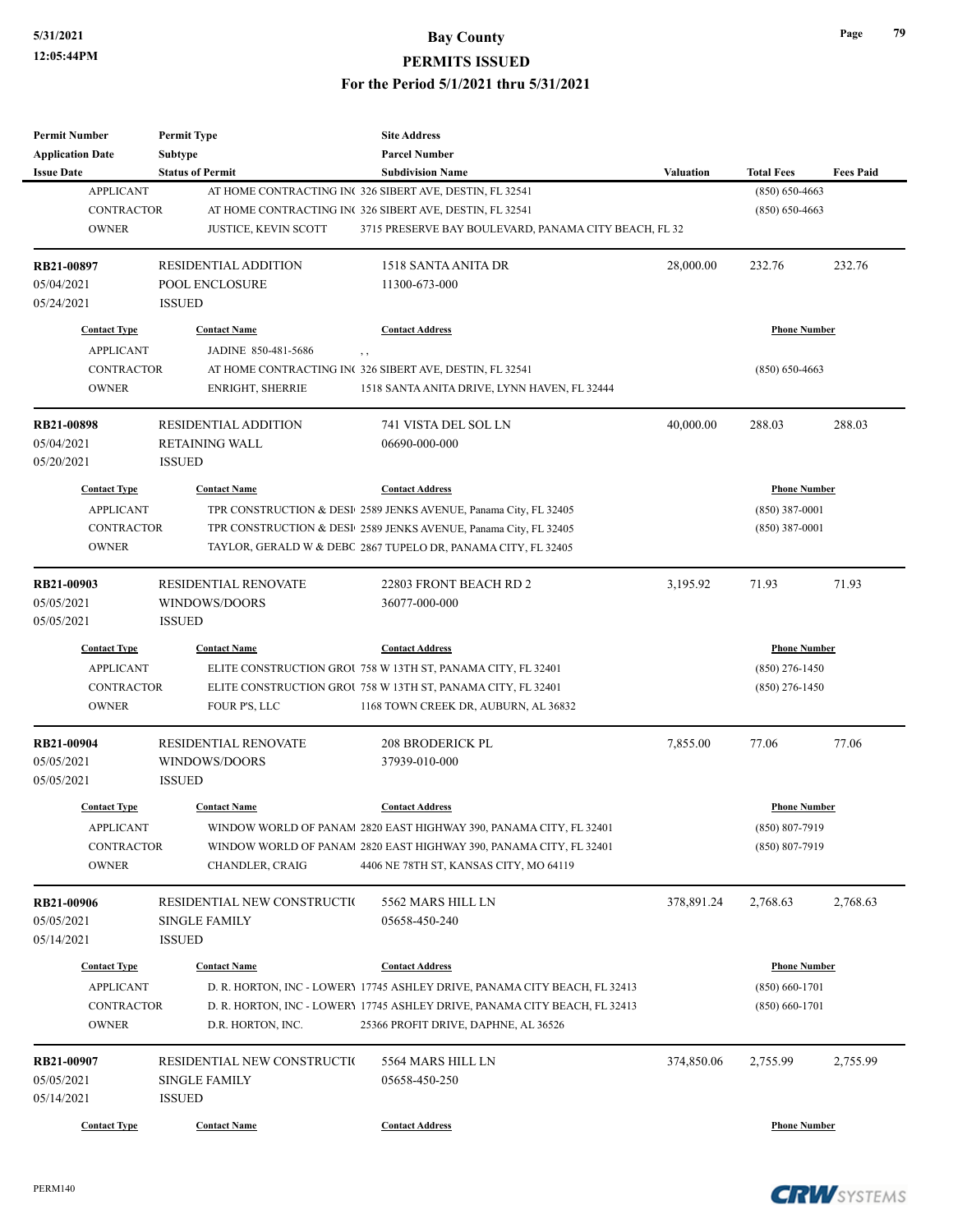#### **5/31/2021 Bay County PERMITS ISSUED**

| <b>Permit Number</b>    | <b>Permit Type</b>          | <b>Site Address</b>                                                        |            |                     |                  |
|-------------------------|-----------------------------|----------------------------------------------------------------------------|------------|---------------------|------------------|
| <b>Application Date</b> | Subtype                     | <b>Parcel Number</b>                                                       |            |                     |                  |
| <b>Issue Date</b>       | <b>Status of Permit</b>     | <b>Subdivision Name</b>                                                    | Valuation  | <b>Total Fees</b>   | <b>Fees Paid</b> |
| <b>APPLICANT</b>        |                             | D. R. HORTON, INC - LOWERY 17745 ASHLEY DRIVE, PANAMA CITY BEACH, FL 32413 |            | $(850) 660 - 1701$  |                  |
| <b>CONTRACTOR</b>       |                             | D. R. HORTON, INC - LOWERY 17745 ASHLEY DRIVE, PANAMA CITY BEACH, FL 32413 |            | $(850) 660 - 1701$  |                  |
| <b>OWNER</b>            | D.R. HORTON, INC.           | 25366 PROFIT DRIVE, DAPHNE, AL 36526                                       |            |                     |                  |
| <b>RB21-00908</b>       | RESIDENTIAL NEW CONSTRUCTIO | 5566 MARS HILL LN                                                          | 378,891.24 | 2,768.63            | 2,768.63         |
| 05/05/2021              | <b>SINGLE FAMILY</b>        | 05658-450-260                                                              |            |                     |                  |
| 05/14/2021              | <b>ISSUED</b>               |                                                                            |            |                     |                  |
| <b>Contact Type</b>     | <b>Contact Name</b>         | <b>Contact Address</b>                                                     |            | <b>Phone Number</b> |                  |
| <b>APPLICANT</b>        |                             | D. R. HORTON, INC - LOWERY 17745 ASHLEY DRIVE, PANAMA CITY BEACH, FL 32413 |            | $(850) 660 - 1701$  |                  |
| <b>CONTRACTOR</b>       |                             | D. R. HORTON, INC - LOWERY 17745 ASHLEY DRIVE, PANAMA CITY BEACH, FL 32413 |            | $(850) 660 - 1701$  |                  |
| <b>OWNER</b>            | D.R. HORTON, INC.           | 25366 PROFIT DRIVE, DAPHNE, AL 36526                                       |            |                     |                  |
| RB21-00911              | <b>RESIDENTIAL RENOVATE</b> | 127 GRAND LAGOON SHORES DR                                                 | 50,000.00  | 348.61              | 348.61           |
| 05/06/2021              |                             |                                                                            |            |                     |                  |
|                         | <b>INTERIOR</b>             | 30188-177-000                                                              |            |                     |                  |
| 05/17/2021              | <b>ISSUED</b>               |                                                                            |            |                     |                  |
| <b>Contact Type</b>     | <b>Contact Name</b>         | <b>Contact Address</b>                                                     |            | <b>Phone Number</b> |                  |
| <b>APPLICANT</b>        | ALLEN 850-370-4537          | , ,                                                                        |            |                     |                  |
| <b>CONTRACTOR</b>       | <b>OWNER/BUILDER</b>        | , ,                                                                        |            |                     |                  |
| <b>OWNER</b>            | DELGADO, ALLEN              | 127 GRAND LAGOON SHORES DR, PANAMA CITY, FL 32408                          |            |                     |                  |
| RB21-00912              | RESIDENTIAL RENOVATE        | 2504 HIGH AVE                                                              | 46,000.00  | 549.76              | 549.76           |
| 05/06/2021              | <b>INTERIOR/EXTERIOR</b>    | 27093-005-000                                                              |            |                     |                  |
| 05/25/2021              | <b>ISSUED</b>               |                                                                            |            |                     |                  |
| <b>Contact Type</b>     | <b>Contact Name</b>         | <b>Contact Address</b>                                                     |            | <b>Phone Number</b> |                  |
| <b>APPLICANT</b>        | DOUG ALLEN 601-953-5052     | $, \, , \,$                                                                |            |                     |                  |
| <b>CONTRACTOR</b>       | <b>GULF SHORE BUILDERS</b>  | 500 VERA CRUZ DR, DESTIN, FL 32541                                         |            | $(601)$ 953-5052    |                  |
| <b>OWNER</b>            | <b>REVISION HOMES LLC</b>   | PO BOX 1828, GOODLETTSVILLE, TN 37070                                      |            |                     |                  |
| RB21-00913              | <b>RESIDENTIAL RENOVATE</b> | <b>140 SOUTHFIELDS RD</b>                                                  | 10,834.04  | 92.48               | 92.48            |
| 05/06/2021              | WINDOWS/DOORS               | 36071-020-070                                                              |            |                     |                  |
| 05/06/2021              | <b>ISSUED</b>               |                                                                            |            |                     |                  |
| <b>Contact Type</b>     | <b>Contact Name</b>         | <b>Contact Address</b>                                                     |            | <b>Phone Number</b> |                  |
|                         |                             |                                                                            |            |                     |                  |
| <b>APPLICANT</b>        |                             | ELITE CONSTRUCTION GROU 758 W 13TH ST, PANAMA CITY, FL 32401               |            | $(850)$ 276-1450    |                  |
| CONTRACTOR              |                             | ELITE CONSTRUCTION GROU 758 W 13TH ST, PANAMA CITY, FL 32401               |            | $(850)$ 276-1450    |                  |
| <b>OWNER</b>            | <b>SEASIDE JOY1 LLC</b>     | 15055 TAYLOR STREET, OMAHA, NE 68116                                       |            |                     |                  |
| RB21-00916              | <b>RESIDENTIAL RENOVATE</b> | 5004 PRETTY                                                                | 7,200.00   | 77.06               | 77.06            |
| 05/07/2021              | WINDOWS/DOORS               | 05860-500-020                                                              |            |                     |                  |
| 05/07/2021              | <b>ISSUED</b>               |                                                                            |            |                     |                  |
| <b>Contact Type</b>     | <b>Contact Name</b>         | <b>Contact Address</b>                                                     |            | <b>Phone Number</b> |                  |
| <b>APPLICANT</b>        | ARTHER 839-823-3486         | $, \, , \,$                                                                |            |                     |                  |
| <b>CONTRACTOR</b>       | THE HOME DEPOT              | 2455 PACES FERRY RD, ATLANTA, GA 30339                                     |            | $(813) 626 - 7548$  |                  |
| <b>OWNER</b>            | DODGE, TIMOTHY C            | 5004 PRETTY WAY, PANAMA CITY, FL 32404                                     |            |                     |                  |
| RB21-00917              | RESIDENTIAL RENOVATE        | <b>6599 HARBOUR BLVD</b>                                                   | 8,468.00   | 82.20               | 82.20            |
| 05/07/2021              |                             |                                                                            |            |                     |                  |
|                         | WINDOWS/DOORS               | 27338-238-000                                                              |            |                     |                  |
| 05/07/2021              | <b>ISSUED</b>               |                                                                            |            |                     |                  |
| <b>Contact Type</b>     | <b>Contact Name</b>         | <b>Contact Address</b>                                                     |            | <b>Phone Number</b> |                  |



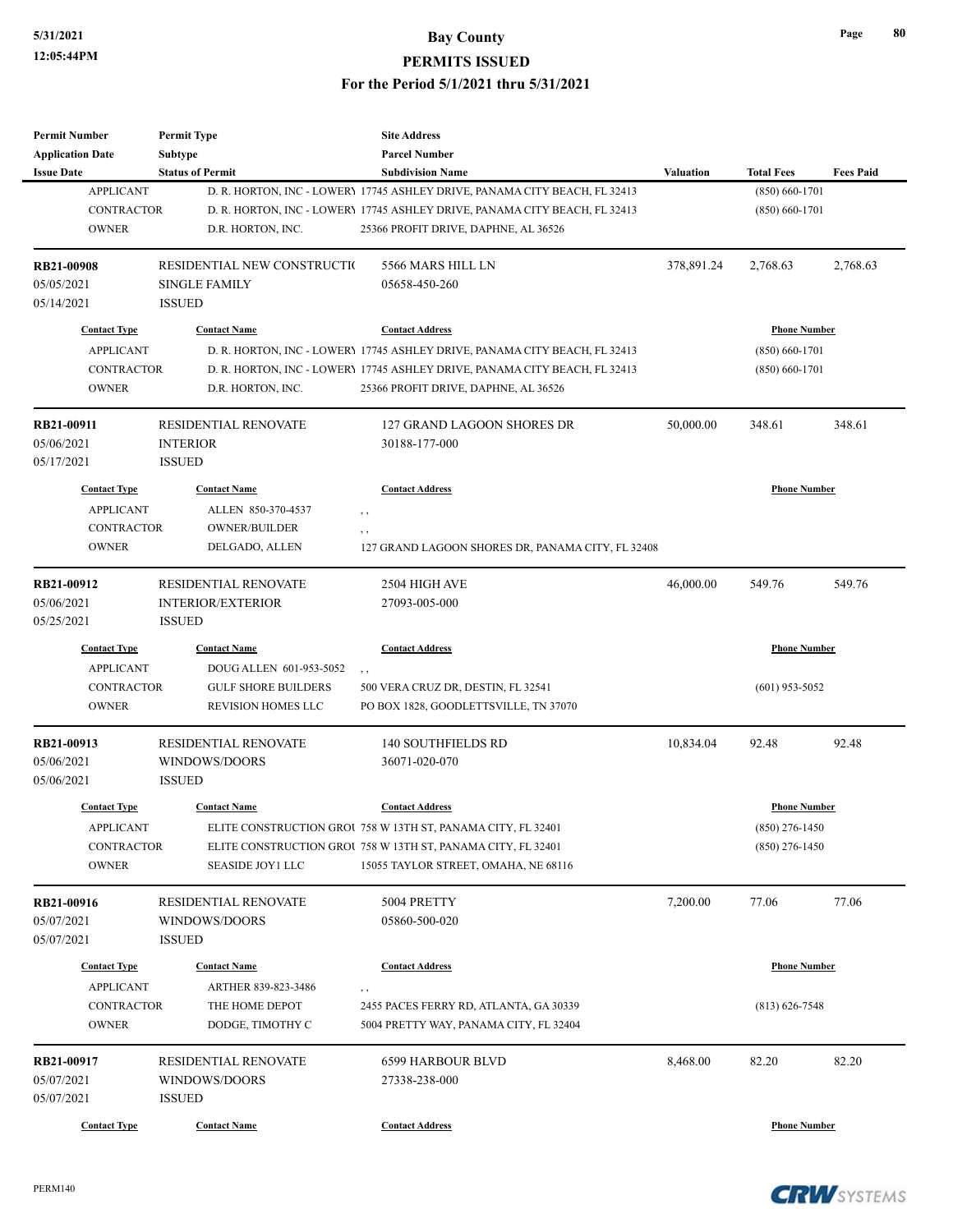| <b>Permit Number</b>    | <b>Permit Type</b>          | <b>Site Address</b>                                               |                  |                     |                  |
|-------------------------|-----------------------------|-------------------------------------------------------------------|------------------|---------------------|------------------|
| <b>Application Date</b> | Subtype                     | <b>Parcel Number</b>                                              |                  |                     |                  |
| <b>Issue Date</b>       | <b>Status of Permit</b>     | <b>Subdivision Name</b>                                           | <b>Valuation</b> | <b>Total Fees</b>   | <b>Fees Paid</b> |
| <b>APPLICANT</b>        | ARTHER 839-823-3486         | , ,                                                               |                  |                     |                  |
| <b>CONTRACTOR</b>       | THE HOME DEPOT              | 2455 PACES FERRY RD, ATLANTA, GA 30339                            |                  | $(813) 626 - 7548$  |                  |
| <b>OWNER</b>            | WOOTEN, DEBORAH A           | 6599 HARBOUR BLVD, PANAMA CITY BEACH, FL 32407                    |                  |                     |                  |
|                         |                             |                                                                   |                  |                     |                  |
| RB21-00918              | <b>RESIDENTIAL RENOVATE</b> | <b>7721 SURF DR</b>                                               | 7,496.00         | 77.06               | 77.06            |
| 05/07/2021              | WINDOWS/DOORS               | 30530-110-000                                                     |                  |                     |                  |
| 05/07/2021              | <b>ISSUED</b>               |                                                                   |                  |                     |                  |
| <b>Contact Type</b>     | <b>Contact Name</b>         | <b>Contact Address</b>                                            |                  | <b>Phone Number</b> |                  |
| <b>APPLICANT</b>        | ARTHER 839-823-3486         |                                                                   |                  |                     |                  |
| <b>CONTRACTOR</b>       | THE HOME DEPOT              | , ,<br>2455 PACES FERRY RD, ATLANTA, GA 30339                     |                  | $(813) 626 - 7548$  |                  |
| <b>OWNER</b>            |                             |                                                                   |                  |                     |                  |
|                         | SMITH, LARRY D ETAL         | 755 TENNEVUE ESTATES, PADUCAH, KY 42003                           |                  |                     |                  |
| RB21-00919              | RESIDENTIAL RENOVATE        | 908 SKUNK VALLEY RD                                               | 8,655.00         | 82.20               | 82.20            |
| 05/07/2021              | WINDOWS/DOORS               | 07534-015-785                                                     |                  |                     |                  |
| 05/07/2021              | <b>ISSUED</b>               |                                                                   |                  |                     |                  |
|                         |                             |                                                                   |                  |                     |                  |
| <b>Contact Type</b>     | <b>Contact Name</b>         | <b>Contact Address</b>                                            |                  | <b>Phone Number</b> |                  |
| <b>APPLICANT</b>        | ARTHER 839-823-3486         | , ,                                                               |                  |                     |                  |
| CONTRACTOR              | THE HOME DEPOT              | 2455 PACES FERRY RD, ATLANTA, GA 30339                            |                  | $(813) 626 - 7548$  |                  |
| <b>OWNER</b>            | AVERY, MICHAEL              | 908 SKUNK VALLEY RD, PANAMA CITY, FL 32409                        |                  |                     |                  |
| RB21-00920              | RESIDENTIAL NEW CONSTRUCTIO | 2934 KINGS DR                                                     | 25,090.00        | 222.23              | 222.23           |
| 05/07/2021              | <b>SEAWALL</b>              | 26895-030-000                                                     |                  |                     |                  |
| 05/14/2021              | <b>ISSUED</b>               |                                                                   |                  |                     |                  |
|                         |                             |                                                                   |                  |                     |                  |
| <b>Contact Type</b>     | <b>Contact Name</b>         | <b>Contact Address</b>                                            |                  | <b>Phone Number</b> |                  |
| <b>APPLICANT</b>        | ALLEN 625-4031              | , ,                                                               |                  |                     |                  |
| CONTRACTOR              |                             | SEA BYRD MARINE CONSTR1 13536 HWY 77, Southport, FL 32409         |                  | $(850)$ 819-4300    |                  |
| <b>OWNER</b>            |                             | RISING, ANDREW & MARY M 653 W 23RD ST 224, LYNN HAVEN, FL 32444   |                  |                     |                  |
| RB21-00921              | RESIDENTIAL RENOVATE        | 2742 17TH ST E                                                    | 21,470.00        | 201.26              | 201.26           |
| 05/08/2021              | <b>INTERIOR</b>             | 14874-000-000                                                     |                  |                     |                  |
| 05/10/2021              | <b>ISSUED</b>               |                                                                   |                  |                     |                  |
|                         |                             |                                                                   |                  |                     |                  |
| <b>Contact Type</b>     | <b>Contact Name</b>         | <b>Contact Address</b>                                            |                  | <b>Phone Number</b> |                  |
| <b>APPLICANT</b>        | GUY 896-2207                |                                                                   |                  |                     |                  |
| CONTRACTOR              |                             | GARRETT CONSTRUCTION O 880 MAIN ST, CHIPLEY, FL 32428             |                  |                     |                  |
| <b>OWNER</b>            | DEES, BILLY R               | 2742 E 17TH ST, PANAMA CITY, FL 32405                             |                  |                     |                  |
|                         |                             |                                                                   |                  |                     |                  |
| RB21-00922              | <b>RESIDENTIAL RENOVATE</b> | 148 ROY LN                                                        | 78,325.00        | 448.66              | 448.66           |
| 05/08/2021              | <b>INTERIOR/EXTERIOR</b>    | 07620-233-000                                                     |                  |                     |                  |
| 05/12/2021              | <b>ISSUED</b>               |                                                                   |                  |                     |                  |
| <b>Contact Type</b>     | <b>Contact Name</b>         | <b>Contact Address</b>                                            |                  | <b>Phone Number</b> |                  |
| <b>APPLICANT</b>        | ROY 381-1856                | , ,                                                               |                  |                     |                  |
| CONTRACTOR              |                             | SEAWIND CONSTRUCTION L 3411 CHERRY RIDGE RD, LYNN HAVEN, FL 32444 |                  |                     |                  |
| <b>OWNER</b>            |                             | MULLIGAN, SHAUN C CO-TR 148 ROY LN, SOUTHPORT, FL 32409           |                  |                     |                  |
|                         |                             |                                                                   |                  |                     |                  |
| RB21-00923              | RESIDENTIAL NEW CONSTRUCTIO | 725 LANDING CIR                                                   | 412,322.82       | 2,116.05            | 2,116.05         |
| 05/08/2021              | <b>SINGLE FAMILY</b>        | 35246-010-070                                                     |                  |                     |                  |
| 05/26/2021              | <b>ISSUED</b>               |                                                                   |                  |                     |                  |
| <b>Contact Type</b>     | <b>Contact Name</b>         | <b>Contact Address</b>                                            |                  | <b>Phone Number</b> |                  |

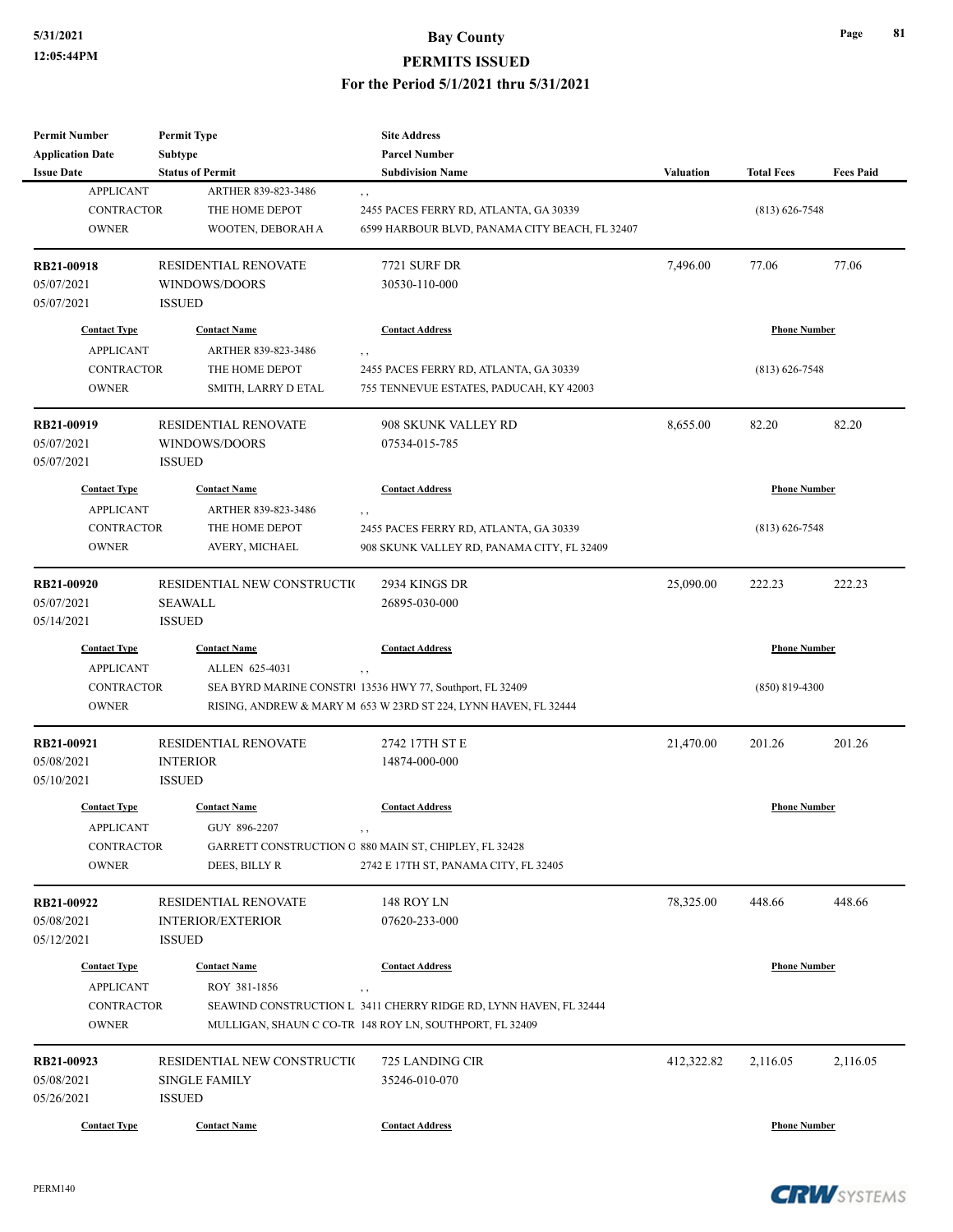**PERMITS ISSUED**

| Permit Number            | <b>Permit Type</b>               | <b>Site Address</b>                                                           |                  |                     |                  |
|--------------------------|----------------------------------|-------------------------------------------------------------------------------|------------------|---------------------|------------------|
| <b>Application Date</b>  | Subtype                          | <b>Parcel Number</b>                                                          |                  |                     |                  |
| <b>Issue Date</b>        | <b>Status of Permit</b>          | <b>Subdivision Name</b>                                                       | <b>Valuation</b> | <b>Total Fees</b>   | <b>Fees Paid</b> |
| <b>APPLICANT</b>         | MARY JONES 850-588-1449          | $, \, , \,$                                                                   |                  |                     |                  |
| <b>CONTRACTOR</b>        | <b>BLUSCAPE HOMES</b>            | 12805 US HWY 98 EAST UNTI S201, INLET BEACH, FL 32413                         |                  | $(850) 588 - 0220$  |                  |
| <b>OWNER</b>             |                                  | LAKEVIEW HOLDINGS, LLC. 19211 PANAMA CITY BEACH PKWY, PANAMA CITY BEACH, FL 3 |                  |                     |                  |
| RB21-00927               | RESIDENTIAL NEW CONSTRUCTIO      | 1807 LOST COVE CT                                                             | 850,000.00       | 2,986.52            | 2,986.52         |
| 05/08/2021               | <b>SINGLE FAMILY</b>             | 35271-918-000                                                                 |                  |                     |                  |
| 05/26/2021               | <b>ISSUED</b>                    |                                                                               |                  |                     |                  |
| <b>Contact Type</b>      | <b>Contact Name</b>              | <b>Contact Address</b>                                                        |                  | <b>Phone Number</b> |                  |
| <b>APPLICANT</b>         | EVAN 890-1689                    | ,,                                                                            |                  |                     |                  |
| <b>CONTRACTOR</b>        | <b>GRIFFIN MITCHELL INC</b>      | 1103 TECH DRIVE, LYNN HAVEN, FL 32444                                         |                  | $(850)$ 215-5148    |                  |
| <b>OWNER</b>             |                                  | THOMPSON, RICHARD J & PA 65 REDBUD LANE, ROSEMARY BEACH, FL 32461             |                  |                     |                  |
|                          | <b>RESIDENTIAL ADDITION</b>      | 601 OLD FOREST WAY                                                            | 6,295.00         | 120.00              | 120.00           |
| RB21-00928<br>05/10/2021 |                                  |                                                                               |                  |                     |                  |
| 05/20/2021               | STORAGE/UTILITY<br><b>ISSUED</b> | 06716-139-000                                                                 |                  |                     |                  |
| <b>Contact Type</b>      | <b>Contact Name</b>              | <b>Contact Address</b>                                                        |                  | <b>Phone Number</b> |                  |
| <b>APPLICANT</b>         | GUY POLLARD 258-1108             | 2465 COLQUITT HWY, COLQUITT, GA 39837                                         |                  | $(229)$ 246-0449    |                  |
| <b>CONTRACTOR</b>        |                                  | CAROLINA CARPORTS INCOI 2465 COLQUITT HWY, COLQUITT, GA 39837                 |                  | $(229)$ 246-0449    |                  |
| <b>OWNER</b>             |                                  | BOURGEOIS, KIPP MICHAEL 601 OLD FOREST WAY RD, PANAMA CITY, FL 32404          |                  |                     |                  |
|                          |                                  |                                                                               |                  |                     |                  |
| RB21-00929               | <b>RESIDENTIAL ADDITION</b>      | <b>617 MARY ELLA AVE N</b>                                                    | 7,400.00         | 125.00              | 125.00           |
| 05/10/2021               | STORAGE/UTILITY                  | 06408-000-000                                                                 |                  |                     |                  |
| 05/20/2021               | <b>ISSUED</b>                    |                                                                               |                  |                     |                  |
| <b>Contact Type</b>      | <b>Contact Name</b>              | <b>Contact Address</b>                                                        |                  | <b>Phone Number</b> |                  |
| <b>APPLICANT</b>         | GUY POLLARD 258-1108             | 2465 COLQUITT HWY, COLQUITT, GA 39837                                         |                  | $(229)$ 246-0449    |                  |
| <b>CONTRACTOR</b>        |                                  | CAROLINA CARPORTS INCOI 2465 COLQUITT HWY, COLQUITT, GA 39837                 |                  | $(229)$ 246-0449    |                  |
| <b>OWNER</b>             | BANCROFT, JACOB D                | 617 N MARY ELLA, PANAMA CITY, FL 32404                                        |                  |                     |                  |
| RB21-00930               | <b>RESIDENTIAL ADDITION</b>      | 115 RUSTY GANS DR                                                             | 29,586.00        | 236.78              | 236.78           |
| 05/10/2021               | STORAGE/UTILITY                  | 30197-821-000                                                                 |                  |                     |                  |
| 05/20/2021               | <b>ISSUED</b>                    |                                                                               |                  |                     |                  |
| <b>Contact Type</b>      | <b>Contact Name</b>              | <b>Contact Address</b>                                                        |                  | <b>Phone Number</b> |                  |
| APPLICANT                | GUY POLLARD 258-1108             | 2465 COLQUITT HWY, COLQUITT, GA 39837                                         |                  | $(229)$ 246-0449    |                  |
| <b>CONTRACTOR</b>        |                                  | CAROLINA CARPORTS INCOI 2465 COLQUITT HWY, COLQUITT, GA 39837                 |                  | $(229)$ 246-0449    |                  |
| <b>OWNER</b>             |                                  | HARRINGTON, TERESA & DA 115 RUSTY GANS DR, PANAMA CITY BEACH, FL 32408        |                  |                     |                  |
|                          |                                  |                                                                               |                  |                     |                  |
| RB21-00931               | RESIDENTIAL NEW CONSTRUCTIO      | 8513 MARGARITAVILLE BLVD                                                      | 297,578.00       | 2,414.70            | 2,414.70         |
| 05/10/2021               | <b>SINGLE FAMILY</b>             | 32503-200-200                                                                 |                  |                     |                  |
| 05/19/2021               | <b>ISSUED</b>                    |                                                                               |                  |                     |                  |
| <b>Contact Type</b>      | <b>Contact Name</b>              | <b>Contact Address</b>                                                        |                  | <b>Phone Number</b> |                  |
| <b>APPLICANT</b>         |                                  | MINTO COMMUNITIES, LLC 4400 W SAMPLE RD #200, COCONUT CREEK, FL 33073         |                  | (954) 973-4490      |                  |
| <b>CONTRACTOR</b>        |                                  | MINTO COMMUNITIES, LLC 4400 W SAMPLE RD #200, COCONUT CREEK, FL 33073         |                  | $(954)$ 973-4490    |                  |
| <b>OWNER</b>             | LMWS, LLC                        | 130 RICHARD JACKSON BLVD, PANAMA CITY BEACH, FL 32407                         |                  |                     |                  |
| RB21-00932               | RESIDENTIAL NEW CONSTRUCTIO      | 8511 MARGARITAVILLE BLVD                                                      | 270,759.06       | 2,331.68            | 2,331.68         |
| 05/10/2021               | <b>SINGLE FAMILY</b>             | 32503-200-198                                                                 |                  |                     |                  |
| 05/19/2021               | <b>ISSUED</b>                    |                                                                               |                  |                     |                  |
|                          |                                  |                                                                               |                  |                     |                  |
| <b>Contact Type</b>      | <b>Contact Name</b>              | <b>Contact Address</b>                                                        |                  | <b>Phone Number</b> |                  |

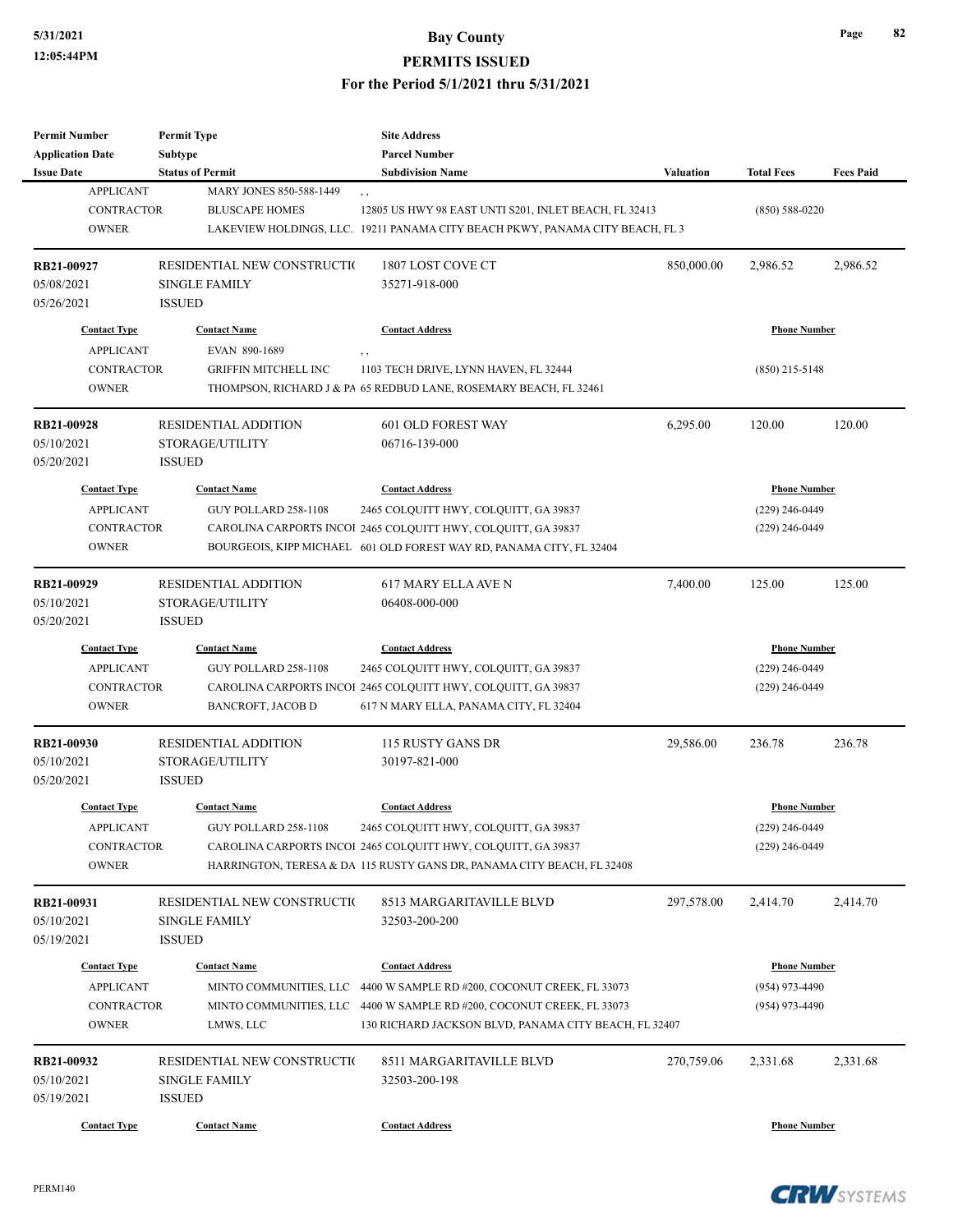| <b>Permit Number</b>    | <b>Permit Type</b>          | <b>Site Address</b>                                         |                  |                     |                  |
|-------------------------|-----------------------------|-------------------------------------------------------------|------------------|---------------------|------------------|
| <b>Application Date</b> | Subtype                     | <b>Parcel Number</b>                                        |                  |                     |                  |
| <b>Issue Date</b>       | <b>Status of Permit</b>     | <b>Subdivision Name</b>                                     | <b>Valuation</b> | <b>Total Fees</b>   | <b>Fees Paid</b> |
| <b>APPLICANT</b>        | MINTO COMMUNITIES, LLC      | 4400 W SAMPLE RD #200, COCONUT CREEK, FL 33073              |                  | (954) 973-4490      |                  |
| <b>CONTRACTOR</b>       | MINTO COMMUNITIES, LLC      | 4400 W SAMPLE RD #200, COCONUT CREEK, FL 33073              |                  | (954) 973-4490      |                  |
| <b>OWNER</b>            | LMWS, LLC                   | 130 RICHARD JACKSON BLVD, PANAMA CITY BEACH, FL 32407       |                  |                     |                  |
| RB21-00933              | <b>RESIDENTIAL RENOVATE</b> | 4601 BLUEWATER DR                                           | 15,340.00        | 118.16              | 118.16           |
| 05/10/2021              | WINDOWS/DOORS               | 05487-177-000                                               |                  |                     |                  |
| 05/10/2021              | <b>ISSUED</b>               |                                                             |                  |                     |                  |
| <b>Contact Type</b>     | <b>Contact Name</b>         | <b>Contact Address</b>                                      |                  | <b>Phone Number</b> |                  |
| <b>APPLICANT</b>        | THE HOME DEPOT              | 2455 PACES FERRY RD, ATLANTA, GA 30339                      |                  | $(813) 626 - 7548$  |                  |
| <b>CONTRACTOR</b>       | THE HOME DEPOT              | 2455 PACES FERRY RD, ATLANTA, GA 30339                      |                  | $(813) 626 - 7548$  |                  |
| <b>OWNER</b>            | TUCKER, RODGER M            | 4601 BLUEWATER DRIVE, PANAMA CITY, FL 32404                 |                  |                     |                  |
| RB21-00937              | <b>DEMOLITION</b>           | 7535 SWEETBRIAR RD                                          | 0.00             | 130.00              | 130.00           |
| 05/11/2021              | RESIDENTIAL                 | 05641-510-006                                               |                  |                     |                  |
| 05/11/2021              | <b>ISSUED</b>               |                                                             |                  |                     |                  |
| <b>Contact Type</b>     | <b>Contact Name</b>         | <b>Contact Address</b>                                      |                  | <b>Phone Number</b> |                  |
| <b>APPLICANT</b>        |                             | SMILEY'S LAWN & TRACTOI 4103 CATO RD, PANAMA CITY, FL 32401 |                  | $(850) 866 - 1716$  |                  |
| <b>CONTRACTOR</b>       |                             | SMILEY'S LAWN & TRACTOI 4103 CATO RD, PANAMA CITY, FL 32401 |                  | $(850) 866 - 1716$  |                  |
| <b>OWNER</b>            | EMANUEL, VICKI C            | 7535 SWEETBRIAR RD, PANAMA CITY, FL 32404                   |                  |                     |                  |
| RB21-00938              | <b>DEMOLITION</b>           | <b>6513 WAVERLY ST</b>                                      | 0.00             | 130.00              | 130.00           |
| 05/11/2021              | <b>RESIDENTIAL</b>          | 05450-071-000                                               |                  |                     |                  |
| 05/11/2021              | <b>ISSUED</b>               |                                                             |                  |                     |                  |
| <b>Contact Type</b>     | <b>Contact Name</b>         | <b>Contact Address</b>                                      |                  | <b>Phone Number</b> |                  |
| <b>APPLICANT</b>        |                             | SMILEY'S LAWN & TRACTOI 4103 CATO RD, PANAMA CITY, FL 32401 |                  | $(850) 866 - 1716$  |                  |
| <b>CONTRACTOR</b>       |                             | SMILEY'S LAWN & TRACTOI 4103 CATO RD, PANAMA CITY, FL 32401 |                  | $(850) 866 - 1716$  |                  |
| <b>OWNER</b>            | CREEKMORE, PATRICIA         | 5315 FRANK HOUGH RD, PANAMA CITY, FL 32404                  |                  |                     |                  |
| RB21-00940              | <b>RESIDENTIAL RENOVATE</b> | <b>3504 TREASURE CIR</b>                                    | 1,000.00         | 71.93               | 71.93            |
| 05/11/2021              | WINDOWS/DOORS               | 31473-010-000                                               |                  |                     |                  |
| 05/11/2021              | <b>ISSUED</b>               |                                                             |                  |                     |                  |
| <b>Contact Type</b>     | <b>Contact Name</b>         | <b>Contact Address</b>                                      |                  | <b>Phone Number</b> |                  |
| APPLICANT               | ROBERT 850-332-5316         |                                                             |                  |                     |                  |
| CONTRACTOR              | PRECISION DOOR SERVICE      | 135 Terry Dr., PENSACOLA, FL 32503                          |                  | (850) 332-5316      |                  |
| <b>OWNER</b>            | HIBLER, SUSAN               | 3504 TREASURE CIRCLE, PANAMA CITY BEACH, FL 32408           |                  |                     |                  |
| RB21-00941              | RESIDENTIAL RENOVATE        | 2853 LONGLEAF RD                                            | 1,000.00         | 71.93               | 71.93            |
| 05/11/2021              | WINDOWS/DOORS               | 26904-230-000                                               |                  |                     |                  |
| 05/11/2021              | <b>ISSUED</b>               |                                                             |                  |                     |                  |
| <b>Contact Type</b>     | <b>Contact Name</b>         | <b>Contact Address</b>                                      |                  | <b>Phone Number</b> |                  |
| <b>APPLICANT</b>        | ROBERT 850-332-5316         | , ,                                                         |                  |                     |                  |
| CONTRACTOR              | PRECISION DOOR SERVICE      | 135 Terry Dr., PENSACOLA, FL 32503                          |                  | $(850)$ 332-5316    |                  |
| <b>OWNER</b>            | STEWART, JACK O'NEAL III    | 2853 LONGLEAF ROAD, PANAMA CITY, FL 32405                   |                  |                     |                  |
| RB21-00942              | RESIDENTIAL RENOVATE        | 733 BEACHCOMBER DR                                          | 1,000.00         | 71.93               | 71.93            |
| 05/11/2021              | WINDOWS/DOORS               | 08945-090-000                                               |                  |                     |                  |
| 05/11/2021              | <b>FINALED</b>              |                                                             |                  |                     |                  |
| <b>Contact Type</b>     | <b>Contact Name</b>         | <b>Contact Address</b>                                      |                  | <b>Phone Number</b> |                  |



**CRW**SYSTEMS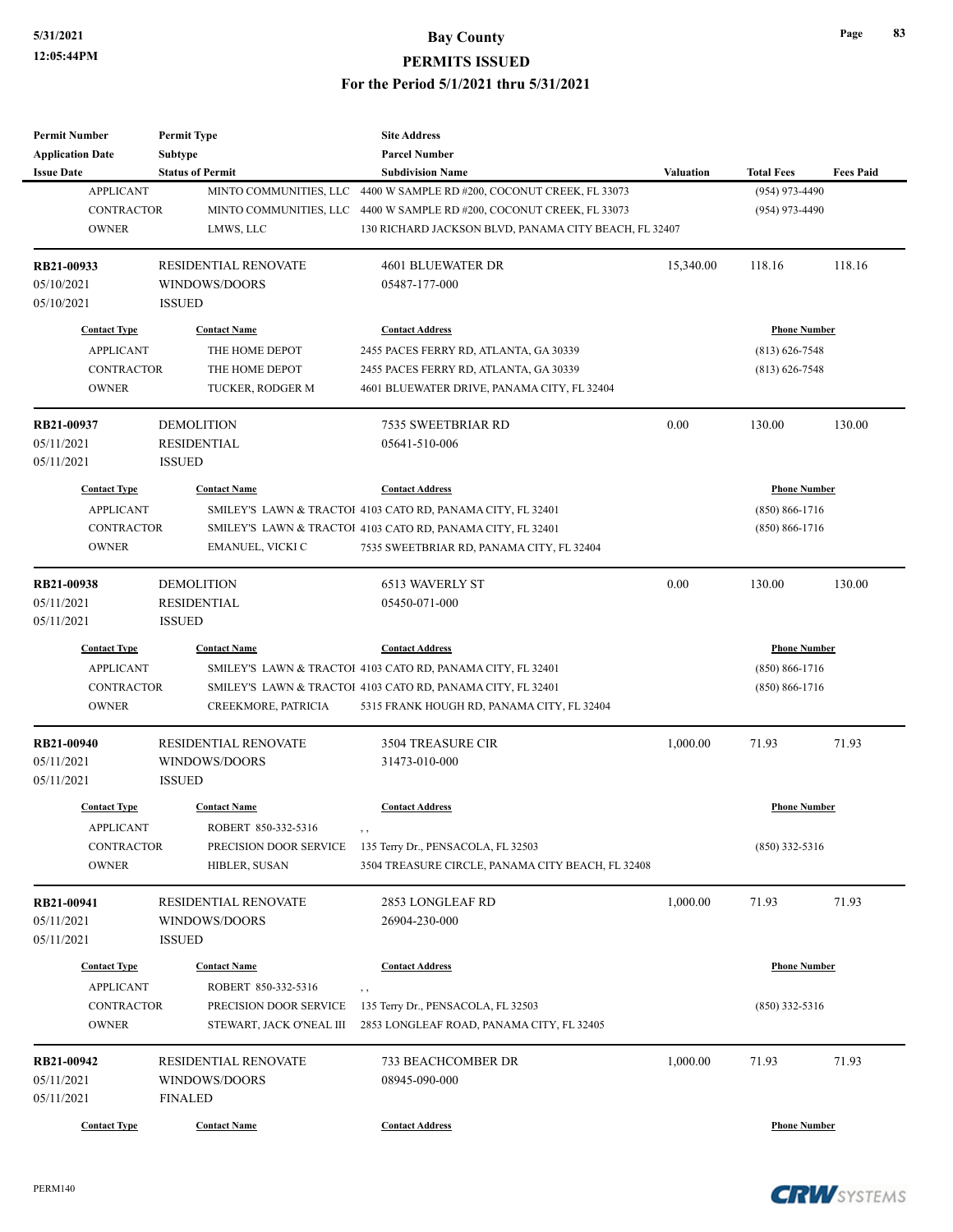| <b>Permit Number</b>       | <b>Permit Type</b>        | <b>Site Address</b>                                                        |                  |                     |                  |
|----------------------------|---------------------------|----------------------------------------------------------------------------|------------------|---------------------|------------------|
| <b>Application Date</b>    | <b>Subtype</b>            | <b>Parcel Number</b>                                                       |                  |                     |                  |
| <b>Issue Date</b>          | <b>Status of Permit</b>   | <b>Subdivision Name</b>                                                    | <b>Valuation</b> | <b>Total Fees</b>   | <b>Fees Paid</b> |
| <b>APPLICANT</b>           | ROBERT 850-332-5316       | , ,                                                                        |                  |                     |                  |
| <b>CONTRACTOR</b>          | PRECISION DOOR SERVICE    | 135 Terry Dr., PENSACOLA, FL 32503                                         |                  | $(850)$ 332-5316    |                  |
| <b>OWNER</b>               |                           | D'ISERNIA, BRIAN RAPHAEL 733 BEACHCOMBER DR, LYNN HAVEN, FL 32444          |                  |                     |                  |
|                            |                           |                                                                            |                  |                     |                  |
| RB21-00943                 | RESIDENTIAL RENOVATE      | 2821 GWENDOLEN CT                                                          | 25,000.00        | 164.75              | 164.75           |
| 05/11/2021                 | <b>INTERIOR</b>           | 14876-557-000                                                              |                  |                     |                  |
| 05/12/2021                 | <b>ISSUED</b>             |                                                                            |                  |                     |                  |
| <b>Contact Type</b>        | <b>Contact Name</b>       | <b>Contact Address</b>                                                     |                  | <b>Phone Number</b> |                  |
| <b>APPLICANT</b>           | C & A BUILDERS, INC.      | 1603 VERMONT AVE, LYNN HAVEN, FL 32444                                     |                  | $(850) 814 - 6644$  |                  |
| CONTRACTOR                 | C & A BUILDERS, INC.      | 1603 VERMONT AVE, LYNN HAVEN, FL 32444                                     |                  | $(850) 814 - 6644$  |                  |
| <b>OWNER</b>               |                           | BAY COUNTY BOARD OF CO 840 W 11TH ST, PANAMA CITY, FL 32401                |                  |                     |                  |
| RB21-00944                 | RESIDENTIAL RENOVATE      | 201 VERDE WOOD CIR                                                         | 10,000.00        | 87.34               | 87.34            |
| 05/11/2021                 | WINDOWS/DOORS             | 30166-627-000                                                              |                  |                     |                  |
| 05/11/2021                 | <b>ISSUED</b>             |                                                                            |                  |                     |                  |
| <b>Contact Type</b>        | <b>Contact Name</b>       | <b>Contact Address</b>                                                     |                  | <b>Phone Number</b> |                  |
| <b>APPLICANT</b>           | <b>JUSTIN 890-8098</b>    | , ,                                                                        |                  |                     |                  |
| <b>CONTRACTOR</b>          |                           | NYLAND SECURED CONTRA 7241 SHADY DRIVE, PANAMA CITY, FL 32404              |                  | (850) 890-8098      |                  |
| <b>OWNER</b>               |                           | WALTERS, RONALD W & DON 201 VERDE WOOD CIRCLE, PANAMA CITY BEACH, FL 32408 |                  |                     |                  |
|                            |                           |                                                                            |                  |                     |                  |
| RB21-00945                 | <b>RESIDENTIAL BLDG</b>   | 237 HIBISCUS DR                                                            | 2,393.00         | 70.00               | 70.00            |
| 05/11/2021                 | WINDOWS/DOORS             | 36993-000-000                                                              |                  |                     |                  |
| 05/11/2021                 | <b>ISSUED</b>             |                                                                            |                  |                     |                  |
| <b>Contact Type</b>        | <b>Contact Name</b>       | <b>Contact Address</b>                                                     |                  | <b>Phone Number</b> |                  |
| <b>APPLICANT</b>           | TRACY 850-543-0724        | , ,                                                                        |                  |                     |                  |
| <b>CONTRACTOR</b>          | LOWES HOME CENTER         | 4948 TELLSON PL, ORLANDO, FL 32812                                         |                  | $(850)$ 913-1600    |                  |
| <b>OWNER</b>               | STEINMEIER, KAREN         | 912 FRISCO ST, MONETT, MD 65708                                            |                  |                     |                  |
| RB21-00947                 | <b>DEMOLITION</b>         | 5930 PITTI LN                                                              | 0.00             | 133.58              | 133.58           |
| 05/12/2021                 | <b>RESIDENTIAL</b>        | 05227-002-000                                                              |                  |                     |                  |
| 05/12/2021                 | <b>ISSUED</b>             |                                                                            |                  |                     |                  |
| <b>Contact Type</b>        | <b>Contact Name</b>       | <b>Contact Address</b>                                                     |                  | <b>Phone Number</b> |                  |
| <b>APPLICANT</b>           | REDMONDS INC.CBC          | 8606 LAIRD STREET, PANAMA CITY BEACH, FL 32408                             |                  | $(850)$ 249-2644    |                  |
| CONTRACTOR                 | REDMONDS INC.CBC          | 8606 LAIRD STREET, PANAMA CITY BEACH, FL 32408                             |                  | $(850)$ 249-2644    |                  |
| <b>OWNER</b>               | FALLIN, BARBARA           | 5934 PITTI LN, YOUNGSTOWN, FL 32466                                        |                  |                     |                  |
|                            |                           |                                                                            |                  |                     |                  |
| RB21-00949                 | RESIDENTIAL RENOVATE      | 7917 HWY 2311                                                              | 18,819.36        | 133.58              | 133.58           |
| 05/12/2021                 | <b>INTERIOR</b>           | 05386-000-000                                                              |                  |                     |                  |
| 05/21/2021                 | <b>ISSUED</b>             |                                                                            |                  |                     |                  |
| <b>Contact Type</b>        | <b>Contact Name</b>       | <b>Contact Address</b>                                                     |                  | <b>Phone Number</b> |                  |
| <b>APPLICANT</b>           | ANDREW POOLE 850-322-324, |                                                                            |                  |                     |                  |
|                            |                           | FORGOTTEN COAST CONTRA 576 APPLEYARD DRIVE, TALLAHASSEE, FL 32304          |                  |                     |                  |
| CONTRACTOR<br><b>OWNER</b> |                           | WALKER, KEITH & CRYSTAL 7917 HWY 2311, PANAMA CITY, FL 32404               |                  | $(850)$ 322-4244    |                  |
|                            |                           |                                                                            |                  |                     |                  |
| RB21-00950                 | <b>DEMOLITION</b>         | 11942 WHITE RD                                                             | 0.00             | 133.58              | 133.58           |
| 05/12/2021                 | <b>RESIDENTIAL</b>        | 03596-080-000                                                              |                  |                     |                  |
| 05/12/2021                 | <b>ISSUED</b>             |                                                                            |                  |                     |                  |
| <b>Contact Type</b>        | <b>Contact Name</b>       | <b>Contact Address</b>                                                     |                  | <b>Phone Number</b> |                  |
|                            |                           |                                                                            |                  |                     |                  |

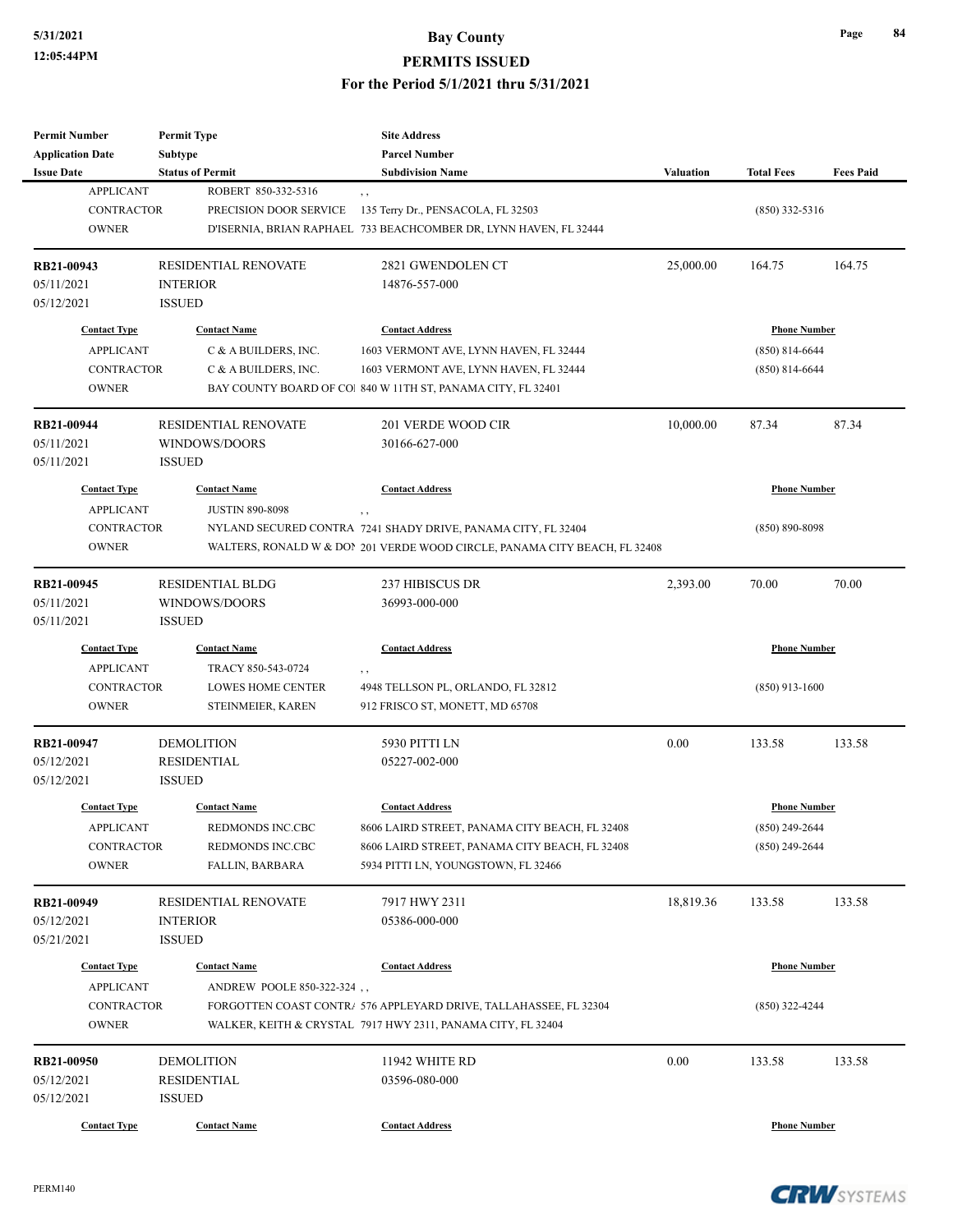| <b>Permit Number</b>    | <b>Permit Type</b>          | <b>Site Address</b>                                                   |            |                     |                  |
|-------------------------|-----------------------------|-----------------------------------------------------------------------|------------|---------------------|------------------|
| <b>Application Date</b> | <b>Subtype</b>              | <b>Parcel Number</b>                                                  |            |                     |                  |
| <b>Issue Date</b>       | <b>Status of Permit</b>     | <b>Subdivision Name</b>                                               | Valuation  | <b>Total Fees</b>   | <b>Fees Paid</b> |
| <b>APPLICANT</b>        | PHIL ROUSH                  | , ,                                                                   |            |                     |                  |
| <b>CONTRACTOR</b>       | <b>OWNER/BUILDER</b>        | , ,                                                                   |            |                     |                  |
| <b>OWNER</b>            | DAVIS, DANIEL W II          | 3045 W 30TH CT, PANAMA CITY, FL 32405                                 |            | $(850) 596 - 2301$  |                  |
| RB21-00952              | <b>RESIDENTIAL RENOVATE</b> | 107 CAROLYN AVE                                                       | 87,000.00  | 429.70              | 429.70           |
| 05/12/2021              | <b>FOUNDATION ONLY</b>      | 27462-000-000                                                         |            |                     |                  |
| 05/14/2021              | <b>FINALED</b>              |                                                                       |            |                     |                  |
| <b>Contact Type</b>     | <b>Contact Name</b>         | <b>Contact Address</b>                                                |            | <b>Phone Number</b> |                  |
| <b>APPLICANT</b>        |                             | RAM JACK SOLID FOUNDATI 420 SW 11TH AVE, HIGH SPRINGS, FL 32643       |            | $(386)$ 454-1920    |                  |
| <b>CONTRACTOR</b>       |                             | RAM JACK SOLID FOUNDATI 420 SW 11TH AVE, HIGH SPRINGS, FL 32643       |            | $(386)$ 454-1920    |                  |
| <b>OWNER</b>            | TIPTON, JUDITH E            | 107 CAROLYN AV, PANAMA CITY BEACH, FL 32407                           |            |                     |                  |
| RB21-00953              | RESIDENTIAL NEW CONSTRUCTIO | 8478 CORAL REEF WAY                                                   | 293,536.62 | 2,402.40            | 2,402.40         |
| 05/12/2021              | <b>SINGLE FAMILY</b>        | 32503-200-234                                                         |            |                     |                  |
| 05/28/2021              | <b>ISSUED</b>               |                                                                       |            |                     |                  |
| <b>Contact Type</b>     | <b>Contact Name</b>         | <b>Contact Address</b>                                                |            | <b>Phone Number</b> |                  |
| <b>APPLICANT</b>        | MINTO COMMUNITIES, LLC      | 4400 W SAMPLE RD #200, COCONUT CREEK, FL 33073                        |            | (954) 973-4490      |                  |
| <b>CONTRACTOR</b>       | MINTO COMMUNITIES, LLC      | 4400 W SAMPLE RD #200, COCONUT CREEK, FL 33073                        |            | $(954)$ 973-4490    |                  |
| <b>OWNER</b>            | LMWS, LLC                   | 130 RICHARD JACKSON BLVD, PANAMA CITY BEACH, FL 32407                 |            |                     |                  |
|                         |                             |                                                                       |            |                     |                  |
| RB21-00954              | RESIDENTIAL RENOVATE        | 116 MARLIN CIR                                                        | 15,000.00  | 113.03              | 113.03           |
| 05/12/2021              | <b>FOUNDATION ONLY</b>      | 30933-058-000                                                         |            |                     |                  |
| 05/14/2021              | <b>ISSUED</b>               |                                                                       |            |                     |                  |
| <b>Contact Type</b>     | <b>Contact Name</b>         | <b>Contact Address</b>                                                |            | <b>Phone Number</b> |                  |
| <b>APPLICANT</b>        |                             | RAM JACK SOLID FOUNDATI 420 SW 11TH AVE, HIGH SPRINGS, FL 32643       |            | $(386)$ 454-1920    |                  |
| <b>CONTRACTOR</b>       |                             | RAM JACK SOLID FOUNDATI 420 SW 11TH AVE, HIGH SPRINGS, FL 32643       |            | $(386)$ 454-1920    |                  |
| <b>OWNER</b>            |                             | HABERMAN, STEPHANIE E & CHRISTOPHER EMIL, PANAMA CITY, FL 32411       |            |                     |                  |
| RB21-00955              | RESIDENTIAL NEW CONSTRUCTIO | 8632 CONCH SHELL CT                                                   | 256,431.24 | 2,288.63            | 2,288.63         |
| 05/12/2021              | <b>SINGLE FAMILY</b>        | 32503-200-082                                                         |            |                     |                  |
| 05/28/2021              | <b>ISSUED</b>               |                                                                       |            |                     |                  |
| <b>Contact Type</b>     | <b>Contact Name</b>         | <b>Contact Address</b>                                                |            | <b>Phone Number</b> |                  |
| <b>APPLICANT</b>        |                             | MINTO COMMUNITIES, LLC 4400 W SAMPLE RD #200, COCONUT CREEK, FL 33073 |            | (954) 973-4490      |                  |
| <b>CONTRACTOR</b>       |                             | MINTO COMMUNITIES, LLC 4400 W SAMPLE RD #200, COCONUT CREEK, FL 33073 |            | $(954)$ 973-4490    |                  |
| <b>OWNER</b>            | LMWS, LLC                   | 130 RICHARD JACKSON BLVD, PANAMA CITY BEACH, FL 32407                 |            |                     |                  |
| RB21-00956              | RESIDENTIAL NEW CONSTRUCTIO | 8634 CONCH SHELL CT                                                   | 235,613.04 | 2,301.95            | 2,301.95         |
| 05/12/2021              | <b>SINGLE FAMILY</b>        | 32503-200-084                                                         |            |                     |                  |
| 05/28/2021              | <b>ISSUED</b>               |                                                                       |            |                     |                  |
| <b>Contact Type</b>     | <b>Contact Name</b>         | <b>Contact Address</b>                                                |            | <b>Phone Number</b> |                  |
| <b>APPLICANT</b>        | MINTO COMMUNITIES, LLC      | 4400 W SAMPLE RD #200, COCONUT CREEK, FL 33073                        |            | (954) 973-4490      |                  |
| <b>CONTRACTOR</b>       |                             | MINTO COMMUNITIES, LLC 4400 W SAMPLE RD #200, COCONUT CREEK, FL 33073 |            | (954) 973-4490      |                  |
| <b>OWNER</b>            | LMWS, LLC                   | 130 RICHARD JACKSON BLVD, PANAMA CITY BEACH, FL 32407                 |            |                     |                  |
| RB21-00964              | <b>DEMOLITION</b>           | 6810 OAKENSHAW DR                                                     | 1,500.00   | 133.58              | 133.58           |
| 05/13/2021              | RESIDENTIAL                 | 05264-102-000                                                         |            |                     |                  |
| 05/13/2021              | <b>ISSUED</b>               |                                                                       |            |                     |                  |
|                         |                             |                                                                       |            |                     |                  |
| <b>Contact Type</b>     | <b>Contact Name</b>         | <b>Contact Address</b>                                                |            | <b>Phone Number</b> |                  |

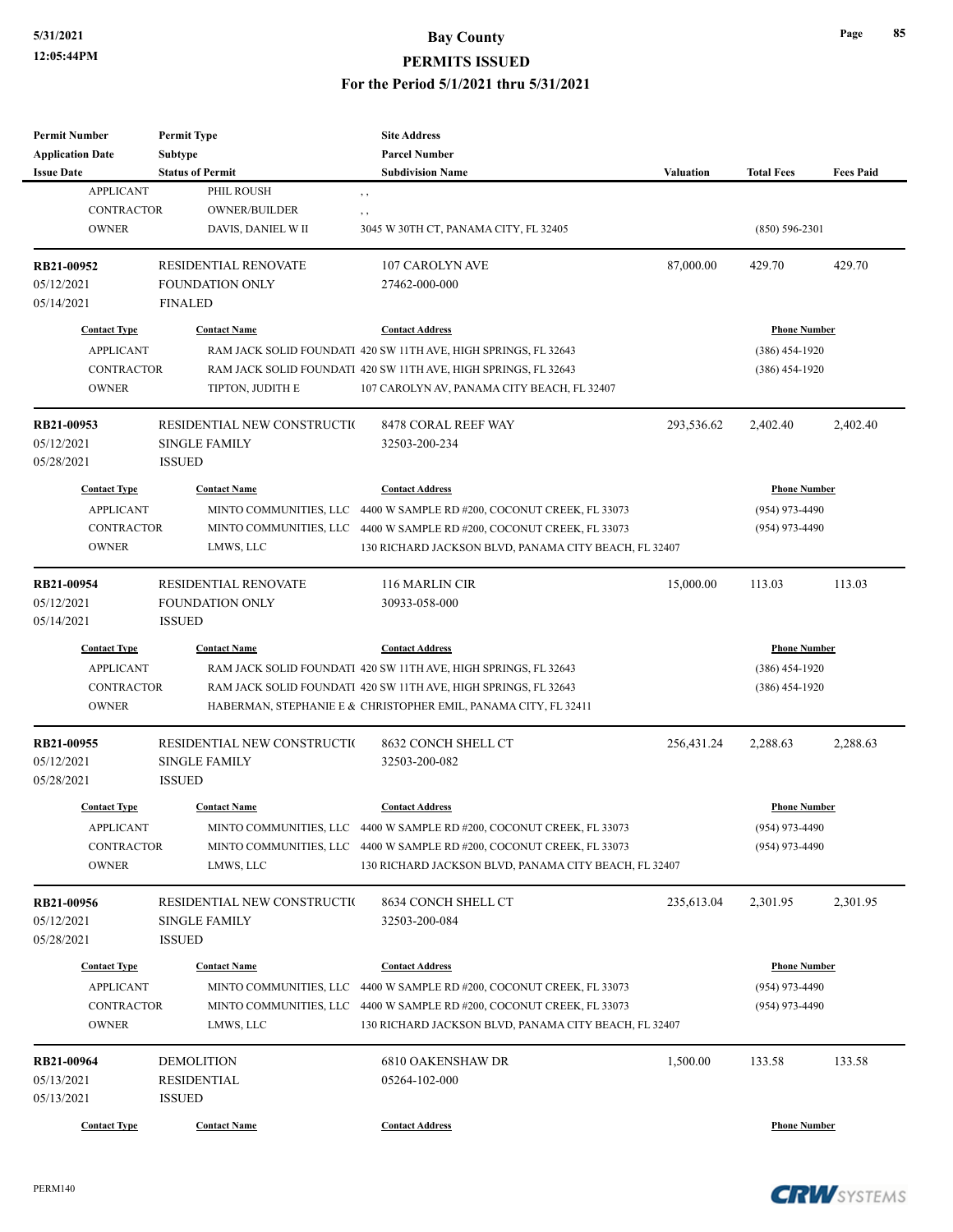| <b>Permit Number</b>                    | <b>Permit Type</b>                          | <b>Site Address</b>                                                      |                  |                     |                  |
|-----------------------------------------|---------------------------------------------|--------------------------------------------------------------------------|------------------|---------------------|------------------|
| <b>Application Date</b>                 | Subtype                                     | <b>Parcel Number</b>                                                     |                  |                     |                  |
| <b>Issue Date</b>                       | <b>Status of Permit</b>                     | <b>Subdivision Name</b>                                                  | <b>Valuation</b> | <b>Total Fees</b>   | <b>Fees Paid</b> |
| <b>APPLICANT</b>                        | Melanie 326-5771                            | $, \, , \,$                                                              |                  |                     |                  |
| <b>CONTRACTOR</b>                       | <b>OWNER/BUILDER</b>                        | , ,                                                                      |                  |                     |                  |
| <b>OWNER</b>                            | <b>EMBRY, MELANIE M</b>                     | POBOX 862, LYNN HAVEN, FL 32444                                          |                  |                     |                  |
| RB21-00965                              | <b>DEMOLITION</b>                           | 543 MARY ELLA AVE N                                                      | 6,000.00         | 133.58              | 133.58           |
| 05/18/2021                              | <b>RESIDENTIAL</b>                          | 06406-048-000                                                            |                  |                     |                  |
| 05/18/2021                              | <b>ISSUED</b>                               |                                                                          |                  |                     |                  |
| <b>Contact Type</b>                     | <b>Contact Name</b>                         | <b>Contact Address</b>                                                   |                  | <b>Phone Number</b> |                  |
| <b>APPLICANT</b>                        |                                             | REMCO DEVELOPMENT, LLC 2315 E 3RD ST, Panama City, Fl 32401              |                  | $(850) 818 - 0118$  |                  |
| <b>CONTRACTOR</b>                       |                                             | REMCO DEVELOPMENT, LLC 2315 E 3RD ST, Panama City, Fl 32401              |                  | $(850) 818 - 0118$  |                  |
| <b>OWNER</b>                            |                                             | MC LAIN, LANDON CURTIS 320 TANAGA ST, PANAMA CITY BEACH, FL 32413        |                  |                     |                  |
| RB21-00967                              | RESIDENTIAL RENOVATE                        | 1008 SUNSET LN                                                           | 8,800.00         | 133.58              | 133.58           |
| 05/14/2021                              | <b>INTERIOR</b>                             | 11715-314-000                                                            |                  |                     |                  |
| 05/14/2021                              | <b>ISSUED</b>                               |                                                                          |                  |                     |                  |
| <b>Contact Type</b>                     | <b>Contact Name</b>                         | <b>Contact Address</b>                                                   |                  | <b>Phone Number</b> |                  |
| <b>APPLICANT</b>                        |                                             | PRESTIGE HOMES OF BAY C(237 BOCA SHORES DR, PANAMA CITY BEACH, FL 32408  |                  | $(850)$ 235-3636    |                  |
| <b>CONTRACTOR</b>                       |                                             | PRESTIGE HOMES OF BAY C(237 BOCA SHORES DR, PANAMA CITY BEACH, FL 32408  |                  | $(850)$ 235-3636    |                  |
| <b>OWNER</b>                            | HERZING, DON & JOYCE                        | 1008 SUNSET LANE, LYNN HAVEN, FL 32444                                   |                  |                     |                  |
|                                         |                                             |                                                                          |                  |                     |                  |
| RB21-00971                              | RESIDENTIAL RENOVATE                        | 202 WOODLAWN DR                                                          | 6,000.00         | 106.86              | 106.86           |
| 05/15/2021                              | <b>INTERIOR/EXTERIOR</b>                    | 27384-000-000                                                            |                  |                     |                  |
| 05/18/2021                              | <b>ISSUED</b>                               |                                                                          |                  |                     |                  |
| <b>Contact Type</b>                     | <b>Contact Name</b>                         | <b>Contact Address</b>                                                   |                  | <b>Phone Number</b> |                  |
| <b>APPLICANT</b>                        | MICHAEL 801-455-1671                        | , ,                                                                      |                  |                     |                  |
| CONTRACTOR                              | OWNER/BUILDER                               | $, \, ,$                                                                 |                  |                     |                  |
| <b>OWNER</b>                            |                                             | RYON, MICHAEL E & GAYE L 202 WOODLAWN DRIVE, PANAMA CITY BEACH, FL 32407 |                  |                     |                  |
| RB21-00972                              | RESIDENTIAL RENOVATE                        | 111 PLACIDO PL                                                           | 11,500.00        | 97.61               | 97.61            |
| 05/17/2021                              | WINDOWS/DOORS                               | 37289-000-000                                                            |                  |                     |                  |
| 05/17/2021                              | <b>ISSUED</b>                               |                                                                          |                  |                     |                  |
| <b>Contact Type</b>                     | <b>Contact Name</b>                         | <b>Contact Address</b>                                                   |                  | <b>Phone Number</b> |                  |
| <b>APPLICANT</b>                        |                                             | D & D CONTRACTORS OF BU 6208 SEMINOLE DR., PANAMA CITY, FL 32404-7950    |                  | $(850) 874 - 2819$  |                  |
| <b>CONTRACTOR</b>                       |                                             | D & D CONTRACTORS OF BU 6208 SEMINOLE DR., PANAMA CITY, FL 32404-7950    |                  | $(850) 874 - 2819$  |                  |
| <b>OWNER</b>                            | NAVARRO, KRISTA ROSE                        | 111 PLACIDO PLACE, PANAMA CITY BEACH, FL 32413                           |                  |                     |                  |
| RB21-00973                              | RESIDENTIAL NEW CONSTRUCTIO                 | 1021 LIGHTHOUSE LAGOON CT                                                | 25,000.00        | 211.15              | 211.15           |
| 05/17/2021                              | DOCK/BOATHOUSE                              | 27343-316-000                                                            |                  |                     |                  |
| 05/28/2021                              | <b>ISSUED</b>                               |                                                                          |                  |                     |                  |
|                                         |                                             |                                                                          |                  |                     |                  |
| <b>Contact Type</b><br><b>APPLICANT</b> | <b>Contact Name</b><br>SOMMER 850-688-41356 | <b>Contact Address</b>                                                   |                  | <b>Phone Number</b> |                  |
| CONTRACTOR                              | <b>OWNER/BUILDER</b>                        | , ,                                                                      |                  |                     |                  |
| <b>OWNER</b>                            | RIED, SOMMER H                              | , ,<br>2146 GOLDEN EAGLE DR W, TALLAHASSEE, FL 32312                     |                  |                     |                  |
|                                         |                                             |                                                                          |                  |                     |                  |
| RB21-00978                              | RESIDENTIAL RENOVATE                        | 20110 DEEP SPRINGS RD                                                    | 125,000.00       | 563.46              | 563.46           |
| 05/18/2021                              | <b>INTERIOR/EXTERIOR</b>                    | 00426-020-000                                                            |                  |                     |                  |
| 05/18/2021                              | <b>ISSUED</b>                               |                                                                          |                  |                     |                  |
| <b>Contact Type</b>                     | <b>Contact Name</b>                         | <b>Contact Address</b>                                                   |                  | <b>Phone Number</b> |                  |

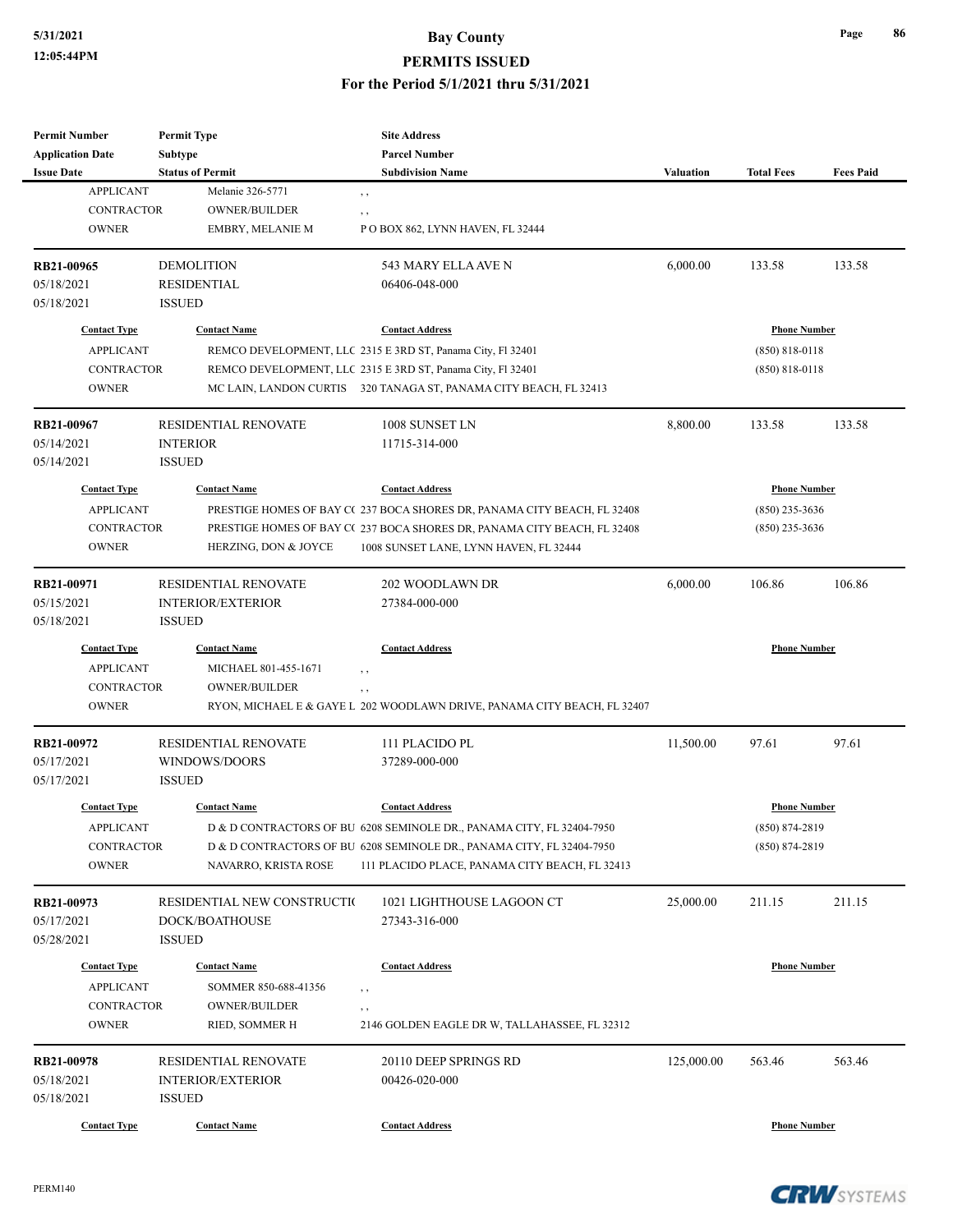**PERMITS ISSUED**

| <b>Permit Number</b>     | <b>Permit Type</b>                      | <b>Site Address</b>                                                       |           |                     |                  |
|--------------------------|-----------------------------------------|---------------------------------------------------------------------------|-----------|---------------------|------------------|
| <b>Application Date</b>  | <b>Subtype</b>                          | <b>Parcel Number</b>                                                      |           |                     |                  |
| <b>Issue Date</b>        | <b>Status of Permit</b>                 | <b>Subdivision Name</b>                                                   | Valuation | <b>Total Fees</b>   | <b>Fees Paid</b> |
| <b>APPLICANT</b>         |                                         | MAHAFFEY (CBC) BUILDERS 5424 INDIAN BLUFF DRIVE, YOUNGSTOWN, FL 32466     |           | $(850) 832 - 8005$  |                  |
| <b>CONTRACTOR</b>        |                                         | MAHAFFEY (CBC) BUILDERS 5424 INDIAN BLUFF DRIVE, YOUNGSTOWN, FL 32466     |           | $(850) 832 - 8005$  |                  |
| <b>OWNER</b>             | MAHAFFEY, LINDA                         | 20110 DEEP SPRING RD, FOUNTAIN, FL 32438                                  |           |                     |                  |
| RB21-00982               | <b>RESIDENTIAL RENOVATE</b>             | 20509 FRONT BEACH RD                                                      | 2,500.00  | 70.00               | 70.00            |
| 05/18/2021               | WINDOWS/DOORS                           | 36624-000-000                                                             |           |                     |                  |
| 05/18/2021               | <b>ISSUED</b>                           |                                                                           |           |                     |                  |
| <b>Contact Type</b>      | <b>Contact Name</b>                     | <b>Contact Address</b>                                                    |           | <b>Phone Number</b> |                  |
| <b>APPLICANT</b>         | <b>OWNER/BUILDER</b>                    | , ,                                                                       |           |                     |                  |
| <b>CONTRACTOR</b>        | OWNER/BUILDER                           | $, \, , \,$                                                               |           |                     |                  |
| <b>OWNER</b>             |                                         | NOVELLY, ROBERT M & BAR 20509 FRONT BEACH RD, PANAMA CITY BEACH, FL 32413 |           |                     |                  |
| RB21-00983               | <b>DEMOLITION</b>                       | 20413 FRONT BEACH RD                                                      | 2,500.00  | 133.58              | 133.58           |
| 05/18/2021               | <b>RESIDENTIAL</b>                      | 36626-000-000                                                             |           |                     |                  |
| 05/18/2021               | <b>ISSUED</b>                           |                                                                           |           |                     |                  |
| <b>Contact Type</b>      | <b>Contact Name</b>                     | <b>Contact Address</b>                                                    |           | <b>Phone Number</b> |                  |
| <b>APPLICANT</b>         | DEMOLITION PROS, LLC.                   | 366B AIRPORT BLVD., PENSACOLA, FL 32503                                   |           | $(850) 564-9966$    |                  |
| <b>CONTRACTOR</b>        | DEMOLITION PROS, LLC.                   | 366B AIRPORT BLVD., PENSACOLA, FL 32503                                   |           | $(850) 564-9966$    |                  |
| <b>OWNER</b>             | HOCKETT, MIKE ETAL                      | 2035 DEWALD ROAD, CHESAPEAKE, VA 23322                                    |           |                     |                  |
|                          |                                         |                                                                           |           |                     |                  |
| RB21-00986               | <b>DEMOLITION</b>                       | 214 VENADO PL                                                             | 0.00      | 130.00              | 130.00           |
| 05/18/2021               | <b>RESIDENTIAL</b>                      | 37530-000-000                                                             |           |                     |                  |
| 05/18/2021               | <b>ISSUED</b>                           |                                                                           |           |                     |                  |
| <b>Contact Type</b>      | <b>Contact Name</b>                     | <b>Contact Address</b>                                                    |           | <b>Phone Number</b> |                  |
| <b>APPLICANT</b>         |                                         | SMILEY'S LAWN & TRACTOI 4103 CATO RD, PANAMA CITY, FL 32401               |           | $(850) 866 - 1716$  |                  |
| <b>CONTRACTOR</b>        |                                         | SMILEY'S LAWN & TRACTOI 4103 CATO RD, PANAMA CITY, FL 32401               |           | $(850) 866 - 1716$  |                  |
| <b>OWNER</b>             | HENSON, THOMAS C                        | 2271 PINE DR, DOUGLASVILLE, GA 30135                                      |           |                     |                  |
| RB21-00987               | <b>DEMOLITION</b>                       | 2823 11TH ST E                                                            | 0.00      | 130.00              | 130.00           |
| 05/18/2021               | <b>RESIDENTIAL</b>                      | 15231-010-000                                                             |           |                     |                  |
| 05/18/2021               | <b>ISSUED</b>                           |                                                                           |           |                     |                  |
| <b>Contact Type</b>      | <b>Contact Name</b>                     | <b>Contact Address</b>                                                    |           | <b>Phone Number</b> |                  |
| APPLICANT                |                                         | SMILEY'S LAWN & TRACTOI 4103 CATO RD, PANAMA CITY, FL 32401               |           | $(850) 866 - 1716$  |                  |
| CONTRACTOR               |                                         | SMILEY'S LAWN & TRACTOI 4103 CATO RD, PANAMA CITY, FL 32401               |           | $(850) 866 - 1716$  |                  |
| <b>OWNER</b>             | KYLE, TONY WARD JR                      | 2823 E 11TH STREET, PANAMA CITY, FL 32401                                 |           |                     |                  |
|                          |                                         |                                                                           | 0.00      | 66.88               | 66.88            |
| RB21-00989<br>05/19/2021 | <b>RESIDENTIAL</b><br><b>ELECTRICAL</b> | 5930 PITTI LN<br>05227-002-000                                            |           |                     |                  |
|                          | <b>FINALED</b>                          |                                                                           |           |                     |                  |
| 05/19/2021               |                                         |                                                                           |           |                     |                  |
| <b>Contact Type</b>      | <b>Contact Name</b>                     | <b>Contact Address</b>                                                    |           | <b>Phone Number</b> |                  |
| <b>APPLICANT</b>         | <b>BARBARA FALLIN</b>                   | , ,                                                                       |           |                     |                  |
| <b>CONTRACTOR</b>        | <b>OWNER BUILDER</b>                    | , ,                                                                       |           |                     |                  |
| <b>OWNER</b>             | FALLIN, BARBARA                         | 5934 PITTI LN, YOUNGSTOWN, FL 32466                                       |           |                     |                  |
| RB21-00991               | <b>DEMOLITION</b>                       | 3441 BALDWIN RD E                                                         | 25,000.00 | 133.58              | 133.58           |
| 05/19/2021               | <b>RESIDENTIAL</b>                      | 11960-000-000                                                             |           |                     |                  |
| 05/26/2021               | <b>ISSUED</b>                           |                                                                           |           |                     |                  |
| <b>Contact Type</b>      | <b>Contact Name</b>                     | <b>Contact Address</b>                                                    |           | <b>Phone Number</b> |                  |
|                          |                                         |                                                                           |           |                     |                  |

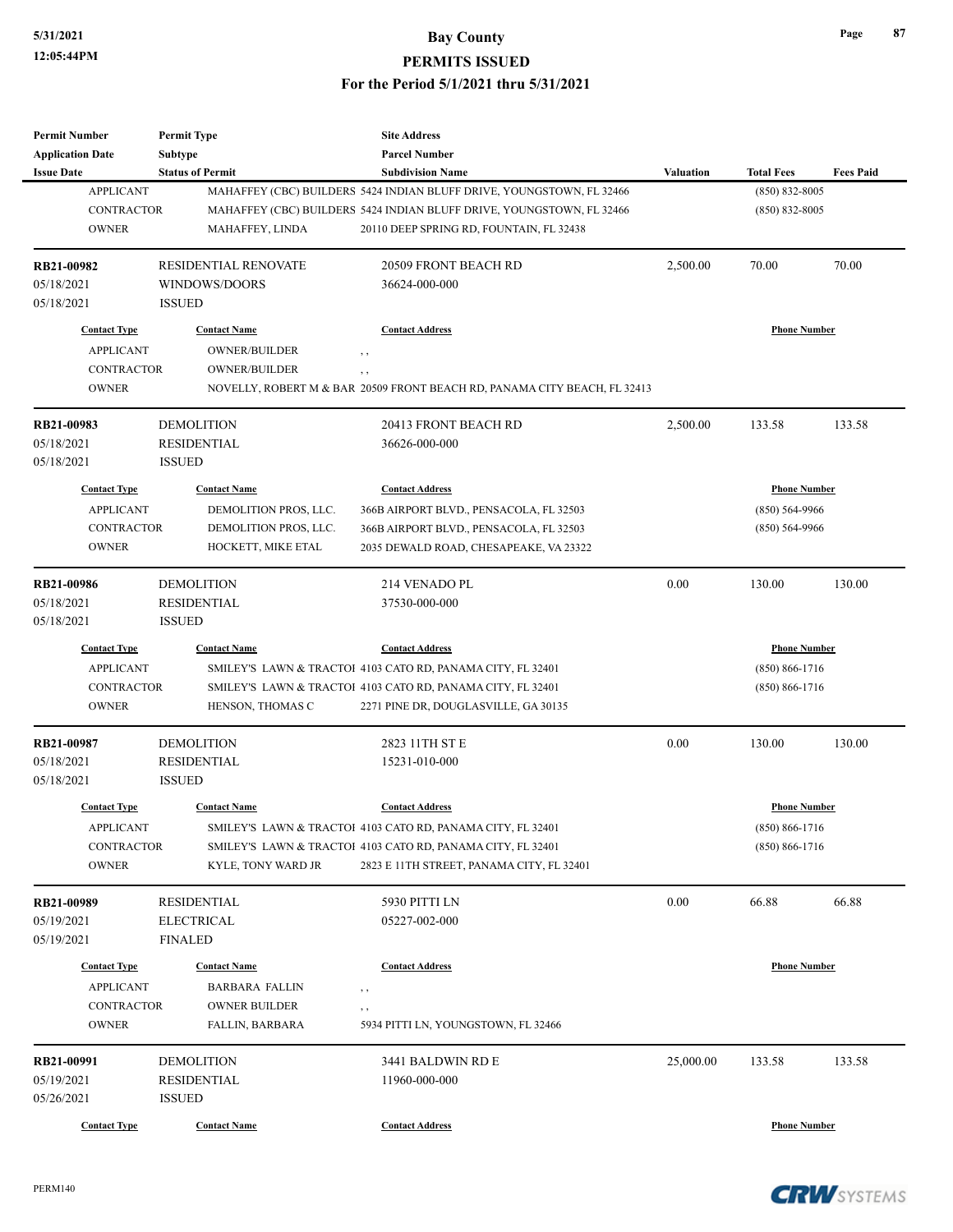| <b>Permit Number</b>     | <b>Permit Type</b>                    | <b>Site Address</b>                                                |                  |                     |                  |
|--------------------------|---------------------------------------|--------------------------------------------------------------------|------------------|---------------------|------------------|
| <b>Application Date</b>  | <b>Subtype</b>                        | <b>Parcel Number</b>                                               |                  |                     |                  |
| <b>Issue Date</b>        | <b>Status of Permit</b>               | <b>Subdivision Name</b>                                            | <b>Valuation</b> | <b>Total Fees</b>   | <b>Fees Paid</b> |
| <b>APPLICANT</b>         |                                       | MAIN STREET CONSTRUCTIC 1700 E 12TH ST, LYNN HAVEN, FL 32444       |                  | $(850) 832 - 9638$  |                  |
| <b>CONTRACTOR</b>        |                                       | MAIN STREET CONSTRUCTI(1700 E 12TH ST, LYNN HAVEN, FL 32444        |                  | $(850) 832 - 9638$  |                  |
| <b>OWNER</b>             |                                       | WILLIAMS, RHONDA C ETAI 1700 E 12TH ST, LYNN HAVEN, FL 32444       |                  |                     |                  |
| RB21-00992               | RESIDENTIAL RENOVATE                  | 1810 MILLWOOD LN                                                   | 2,665.64         | 71.93               | 71.93            |
| 05/19/2021               | WINDOWS/DOORS                         | 11249-318-000                                                      |                  |                     |                  |
| 05/21/2021               | <b>ISSUED</b>                         |                                                                    |                  |                     |                  |
| <b>Contact Type</b>      | <b>Contact Name</b>                   | <b>Contact Address</b>                                             |                  | <b>Phone Number</b> |                  |
| <b>APPLICANT</b>         | JEREMY 850-276-1450                   | $, \, ,$                                                           |                  |                     |                  |
| <b>CONTRACTOR</b>        |                                       | ELITE CONSTRUCTION GROU 758 W 13TH ST, PANAMA CITY, FL 32401       |                  | $(850)$ 276-1450    |                  |
| <b>OWNER</b>             | HORST, DANIEL J                       | 1810 MILLWOOD LANE, LYNN HAVEN, FL 32444                           |                  |                     |                  |
| RB21-00993               | <b>RESIDENTIAL RENOVATE</b>           | 112 OAK RIDGE PL                                                   | 13,831.56        | 107.89              | 107.89           |
| 05/19/2021               | WINDOWS/DOORS                         | 30167-416-000                                                      |                  |                     |                  |
| 05/21/2021               | <b>ISSUED</b>                         |                                                                    |                  |                     |                  |
| <b>Contact Type</b>      | <b>Contact Name</b>                   | <b>Contact Address</b>                                             |                  | <b>Phone Number</b> |                  |
| <b>APPLICANT</b>         | JEREMY 850-276-1450                   | $, \, ,$                                                           |                  |                     |                  |
| <b>CONTRACTOR</b>        |                                       | ELITE CONSTRUCTION GROU 758 W 13TH ST, PANAMA CITY, FL 32401       |                  | $(850)$ 276-1450    |                  |
| <b>OWNER</b>             | CHATFIELD, KATJA                      | 112 OAK RIDGE PLACE, PANAMA CITY, FL 32408                         |                  |                     |                  |
|                          |                                       |                                                                    |                  |                     |                  |
| RB21-00994               | <b>RESIDENTIAL RENOVATE</b>           | <b>139 TREASURE PALMS DR</b>                                       | 5,733.00         | 71.93               | 71.93            |
| 05/19/2021               | WINDOWS/DOORS                         | 30184-653-000                                                      |                  |                     |                  |
| 05/21/2021               | <b>ISSUED</b>                         |                                                                    |                  |                     |                  |
| <b>Contact Type</b>      | <b>Contact Name</b>                   | <b>Contact Address</b>                                             |                  | <b>Phone Number</b> |                  |
| <b>APPLICANT</b>         | JEREMY 850-276-1450                   | $, \, , \,$                                                        |                  |                     |                  |
| <b>CONTRACTOR</b>        |                                       | ELITE CONSTRUCTION GROU 758 W 13TH ST, PANAMA CITY, FL 32401       |                  | $(850)$ 276-1450    |                  |
| <b>OWNER</b>             | WEBER, DENNIS H                       | 7 FOX DEN CT, JOHNSON CITY, TN 37604                               |                  |                     |                  |
| RB21-01004               | <b>RESIDENTIAL RENOVATE</b>           | 2521 OAK ST                                                        | 2,500.00         | 71.93               | 71.93            |
| 05/20/2021               | <b>INTERIOR/EXTERIOR</b>              | 31012-010-000                                                      |                  |                     |                  |
| 05/20/2021               | <b>ISSUED</b>                         |                                                                    |                  |                     |                  |
| <b>Contact Type</b>      | <b>Contact Name</b>                   | <b>Contact Address</b>                                             |                  | <b>Phone Number</b> |                  |
| <b>APPLICANT</b>         |                                       | PREMIER BUILDERS OF BAY 7211 JOHN PITTS RD., PANAMA CITY, FL 32404 |                  | $(000)$ 258-8201    |                  |
| CONTRACTOR               |                                       | PREMIER BUILDERS OF BAY 7211 JOHN PITTS RD., PANAMA CITY, FL 32404 |                  | $(000)$ 258-8201    |                  |
| <b>OWNER</b>             | KULKARNI, AJIT A                      | 2521 OAK ST, PANAMA CITY BEACH, FL 32408                           |                  |                     |                  |
|                          |                                       |                                                                    | 9,982.00         |                     | 87.34            |
| RB21-01005<br>05/20/2021 | RESIDENTIAL RENOVATE<br>WINDOWS/DOORS | 3312 NAUTICAL DR<br>07899-568-000                                  |                  | 87.34               |                  |
|                          |                                       |                                                                    |                  |                     |                  |
| 05/20/2021               | <b>ISSUED</b>                         |                                                                    |                  |                     |                  |
| <b>Contact Type</b>      | <b>Contact Name</b>                   | <b>Contact Address</b>                                             |                  | <b>Phone Number</b> |                  |
| <b>APPLICANT</b>         |                                       | 1ST CHOICE HOME IMPROVE 445 CORDAY ST STE 1, PENSACOLA, FL 32503   |                  |                     |                  |
| CONTRACTOR               |                                       | 1ST CHOICE HOME IMPROVE 445 CORDAY ST STE 1, PENSACOLA, FL 32503   |                  |                     |                  |
| <b>OWNER</b>             | **CONFIDENTIAL**                      | , ,                                                                |                  |                     |                  |
| RB21-01006               | RESIDENTIAL RENOVATE                  | 2519 OAK ST                                                        | 2,500.00         | 71.93               | 71.93            |
| 05/20/2021               | <b>INTERIOR/EXTERIOR</b>              | 31012-000-000                                                      |                  |                     |                  |
| 05/20/2021               | <b>ISSUED</b>                         |                                                                    |                  |                     |                  |
|                          |                                       |                                                                    |                  |                     |                  |
| <b>Contact Type</b>      | <b>Contact Name</b>                   | <b>Contact Address</b>                                             |                  | <b>Phone Number</b> |                  |

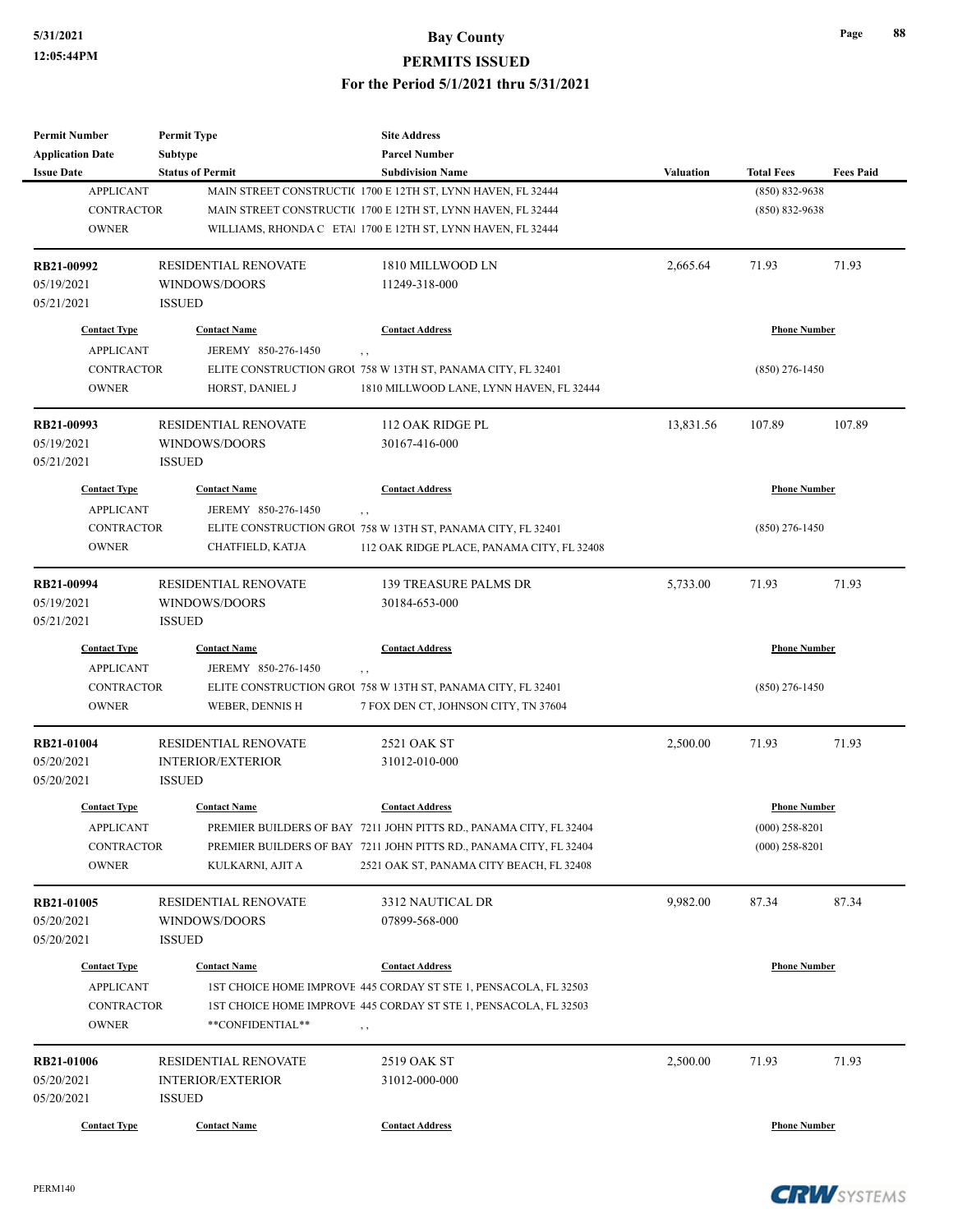| <b>Permit Number</b>                  | <b>Permit Type</b>          | <b>Site Address</b>                                                                                             |           |                                      |                  |
|---------------------------------------|-----------------------------|-----------------------------------------------------------------------------------------------------------------|-----------|--------------------------------------|------------------|
| <b>Application Date</b>               | <b>Subtype</b>              | <b>Parcel Number</b>                                                                                            |           |                                      |                  |
| <b>Issue Date</b><br><b>APPLICANT</b> | <b>Status of Permit</b>     | <b>Subdivision Name</b>                                                                                         | Valuation | <b>Total Fees</b>                    | <b>Fees Paid</b> |
| <b>CONTRACTOR</b>                     |                             | PREMIER BUILDERS OF BAY 7211 JOHN PITTS RD., PANAMA CITY, FL 32404                                              |           | $(000)$ 258-8201<br>$(000)$ 258-8201 |                  |
| <b>OWNER</b>                          | LI LI, PEI                  | PREMIER BUILDERS OF BAY 7211 JOHN PITTS RD., PANAMA CITY, FL 32404<br>203 WHITECLIFF BLVD, AUBURNDALE, FL 33823 |           |                                      |                  |
|                                       |                             |                                                                                                                 |           |                                      |                  |
| RB21-01007                            | <b>RESIDENTIAL RENOVATE</b> | 2612 ISLAND VIEW DR                                                                                             | 30,000.00 | 106.86                               | 106.86           |
| 05/20/2021                            | <b>INTERIOR/EXTERIOR</b>    | 26718-159-000                                                                                                   |           |                                      |                  |
| 05/20/2021                            | <b>ISSUED</b>               |                                                                                                                 |           |                                      |                  |
| <b>Contact Type</b>                   | <b>Contact Name</b>         | <b>Contact Address</b>                                                                                          |           | <b>Phone Number</b>                  |                  |
| <b>APPLICANT</b>                      |                             | GUYSON CONSTRUCTION IN 1499 W HWY 390, LYNN HAVEN, FL 32444                                                     |           | $(850)$ 258-5856                     |                  |
| <b>CONTRACTOR</b>                     |                             | GUYSON CONSTRUCTION IN 1499 W HWY 390, LYNN HAVEN, FL 32444                                                     |           | $(850)$ 258-5856                     |                  |
| <b>OWNER</b>                          | <b>SHORES, STEVEN C</b>     | 2612 ISLAND VIEW DR, PANAMA CITY, FL 32405                                                                      |           |                                      |                  |
| RB21-01009                            | <b>RESIDENTIAL RENOVATE</b> | 4805 SPYGLASS DR                                                                                                | 1,125.00  | 70.00                                | 70.00            |
| 05/20/2021                            | WINDOWS/DOORS               | 31707-000-000                                                                                                   |           |                                      |                  |
| 05/21/2021                            | <b>ISSUED</b>               |                                                                                                                 |           |                                      |                  |
| <b>Contact Type</b>                   | <b>Contact Name</b>         | <b>Contact Address</b>                                                                                          |           | <b>Phone Number</b>                  |                  |
| <b>APPLICANT</b>                      | <b>LOWES HOME CENTER</b>    | 4948 TELLSON PL, ORLANDO, FL 32812                                                                              |           | $(850)$ 913-1600                     |                  |
| <b>CONTRACTOR</b>                     | <b>LOWES HOME CENTER</b>    | 4948 TELLSON PL, ORLANDO, FL 32812                                                                              |           | $(850)$ 913-1600                     |                  |
| <b>OWNER</b>                          |                             | TOOMBS, WALTER E & JOYCI 2218 RED RIVER DR, MISSION, TX 78572                                                   |           |                                      |                  |
|                                       |                             |                                                                                                                 |           |                                      |                  |
| RB21-01011                            | <b>DEMOLITION</b>           | 1208 CORNELL DR                                                                                                 | 0.00      | 133.58                               | 133.58           |
| 05/21/2021                            | <b>RESIDENTIAL</b>          | 13405-000-000                                                                                                   |           |                                      |                  |
| 05/21/2021                            | <b>ISSUED</b>               |                                                                                                                 |           |                                      |                  |
| <b>Contact Type</b>                   | <b>Contact Name</b>         | <b>Contact Address</b>                                                                                          |           | <b>Phone Number</b>                  |                  |
| <b>APPLICANT</b>                      | <b>OWNER/BUILDER</b>        | $, \, \cdot$                                                                                                    |           |                                      |                  |
| <b>CONTRACTOR</b>                     | <b>OWNER/BUILDER</b>        | $, \, ,$                                                                                                        |           |                                      |                  |
| <b>OWNER</b>                          |                             | HARRIS, MICHAEL & VICKY 1206 CORNELL DRIVE, PANAMA CITY, FL 32405                                               |           |                                      |                  |
| RB21-01015                            | <b>DEMOLITION</b>           | 13511 EDITH HITE DR                                                                                             | 1,000.00  | 160.58                               | 160.58           |
| 05/21/2021                            | <b>RESIDENTIAL</b>          | 00784-000-000                                                                                                   |           |                                      |                  |
| 05/24/2021                            | <b>ISSUED</b>               |                                                                                                                 |           |                                      |                  |
| <b>Contact Type</b>                   | <b>Contact Name</b>         | <b>Contact Address</b>                                                                                          |           | <b>Phone Number</b>                  |                  |
| <b>APPLICANT</b>                      | ERIC 850-258-4518           |                                                                                                                 |           |                                      |                  |
| CONTRACTOR                            | <b>OWNER/BUILDER</b>        |                                                                                                                 |           |                                      |                  |
| <b>OWNER</b>                          |                             | CARLSON, ERIC J & LEE, ROI 1203 LINDENWOOD DR, Panama City, FL 32405                                            |           |                                      |                  |
|                                       |                             |                                                                                                                 |           |                                      |                  |
| RB21-01018                            | RESIDENTIAL RENOVATE        | 8213 SURF DR                                                                                                    | 9,877.62  | 87.34                                | 87.34            |
| 05/21/2021                            | <b>EXTERIOR</b>             | 30399-000-000                                                                                                   |           |                                      |                  |
| 05/24/2021                            | <b>ISSUED</b>               |                                                                                                                 |           |                                      |                  |
| <b>Contact Type</b>                   | <b>Contact Name</b>         | <b>Contact Address</b>                                                                                          |           | <b>Phone Number</b>                  |                  |
| <b>APPLICANT</b>                      | JEREMY 850-276-1450         | $, \, ,$                                                                                                        |           |                                      |                  |
| <b>CONTRACTOR</b>                     |                             | ELITE CONSTRUCTION GROU 758 W 13TH ST, PANAMA CITY, FL 32401                                                    |           | $(850)$ 276-1450                     |                  |
| <b>OWNER</b>                          |                             | FAULK, ROGER & HARRIET 8213 SURF DRIVE, PANAMA CITY BEACH, FL 32408                                             |           |                                      |                  |
| RB21-01019                            | RESIDENTIAL RENOVATE        | 3820 WHITEHEAD BV                                                                                               | 9,649.32  | 87.34                                | 87.34            |
| 05/21/2021                            | <b>EXTERIOR</b>             | 11916-147-000                                                                                                   |           |                                      |                  |
| 05/24/2021                            | <b>ISSUED</b>               |                                                                                                                 |           |                                      |                  |
|                                       |                             |                                                                                                                 |           |                                      |                  |
| <b>Contact Type</b>                   | <b>Contact Name</b>         | <b>Contact Address</b>                                                                                          |           | <b>Phone Number</b>                  |                  |

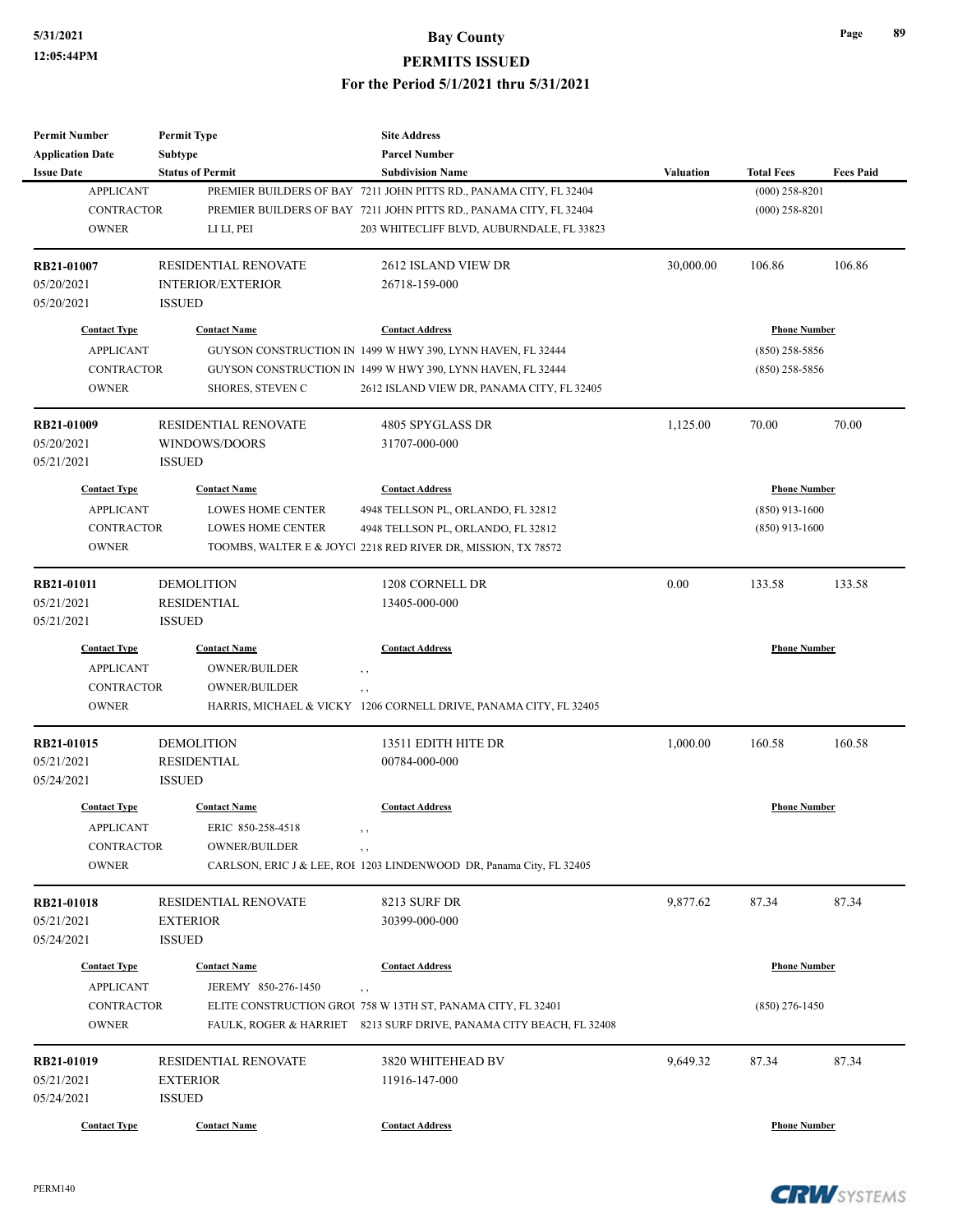| Permit Number                         | <b>Permit Type</b>                             | <b>Site Address</b>                                                         |           |                     |                  |
|---------------------------------------|------------------------------------------------|-----------------------------------------------------------------------------|-----------|---------------------|------------------|
| <b>Application Date</b>               | <b>Subtype</b>                                 | <b>Parcel Number</b>                                                        |           |                     |                  |
| <b>Issue Date</b><br><b>APPLICANT</b> | <b>Status of Permit</b><br>JEREMY 850-276-1450 | <b>Subdivision Name</b>                                                     | Valuation | <b>Total Fees</b>   | <b>Fees Paid</b> |
| <b>CONTRACTOR</b>                     |                                                | $, \, , \,$<br>ELITE CONSTRUCTION GROU 758 W 13TH ST, PANAMA CITY, FL 32401 |           |                     |                  |
| <b>OWNER</b>                          |                                                |                                                                             |           | $(850)$ 276-1450    |                  |
|                                       |                                                | MESMER, AARON L & ANDRI 3820 WHITEHEAD BLVD, PANAMA CITY, FL 32404          |           |                     |                  |
| RB21-01032                            | <b>RESIDENTIAL RENOVATE</b>                    | 2106 ALAMO ST                                                               | 16,243.00 | 175.18              | 175.18           |
| 05/24/2021                            | <b>SCREEN ROOM</b>                             | 12064-010-000                                                               |           |                     |                  |
| 05/27/2021                            | <b>ISSUED</b>                                  |                                                                             |           |                     |                  |
| <b>Contact Type</b>                   | <b>Contact Name</b>                            | <b>Contact Address</b>                                                      |           | <b>Phone Number</b> |                  |
| <b>APPLICANT</b>                      | LACY 850-983-2899                              |                                                                             |           |                     |                  |
| <b>CONTRACTOR</b>                     |                                                | MAJORS HOME IMPROVEME 6433 OLD HWY 90, MILTON, FL 32570                     |           | $(850)$ 983-2899    |                  |
| <b>OWNER</b>                          |                                                | CLARK, ROGER L & JULIE A 2106 ALAMO ST, PANAMA CITY, FL 32405               |           |                     |                  |
| RB21-01033                            | <b>RESIDENTIAL RENOVATE</b>                    | 7431 RESOTA BEACH RD                                                        | 12,431.00 | 154.32              | 154.32           |
| 05/24/2021                            | <b>SCREEN ROOM</b>                             | 07801-001-046                                                               |           |                     |                  |
| 05/27/2021                            | <b>ISSUED</b>                                  |                                                                             |           |                     |                  |
| <b>Contact Type</b>                   | <b>Contact Name</b>                            | <b>Contact Address</b>                                                      |           | <b>Phone Number</b> |                  |
| <b>APPLICANT</b>                      | LACEY 850-983-2899                             | $, \, , \,$                                                                 |           |                     |                  |
| <b>CONTRACTOR</b>                     |                                                | MAJORS HOME IMPROVEME 6433 OLD HWY 90, MILTON, FL 32570                     |           | $(850)$ 983-2899    |                  |
| <b>OWNER</b>                          | ATTEBERRY, KEVIN T                             | 7431 RESOTA BEACH RD, SOUTHPORT, FL 32409                                   |           |                     |                  |
|                                       |                                                |                                                                             |           |                     |                  |
| RB21-01035                            | <b>RESIDENTIAL RENOVATE</b>                    | 809 COLLEGE OAKS LN                                                         | 850.00    | 71.93               | 71.93            |
| 05/24/2021                            | WINDOWS/DOORS                                  | 08729-128-000                                                               |           |                     |                  |
| 05/24/2021                            | <b>ISSUED</b>                                  |                                                                             |           |                     |                  |
| <b>Contact Type</b>                   | <b>Contact Name</b>                            | <b>Contact Address</b>                                                      |           | <b>Phone Number</b> |                  |
| <b>APPLICANT</b>                      |                                                | DONELL FENDLEY INDIVIDU 3122 WOODYMARION DR, CHIPLEY, FL 32428              |           | $(850)$ 326-8496    |                  |
| <b>CONTRACTOR</b>                     |                                                | DONELL FENDLEY INDIVIDU 3122 WOODYMARION DR, CHIPLEY, FL 32428              |           | $(850)$ 326-8496    |                  |
| <b>OWNER</b>                          |                                                | OSWALD, JOHN & LOIS TRUS 807 COLLEGE OAKS LANE, LYNN HAVEN, FL 32444        |           |                     |                  |
| RB21-01036                            | <b>RESIDENTIAL RENOVATE</b>                    | 8114 CAMP FLOWERS RD                                                        | 1,500.00  | 71.93               | 71.93            |
| 05/24/2021                            | WINDOWS/DOORS                                  | 05263-122-250                                                               |           |                     |                  |
| 05/24/2021                            | <b>ISSUED</b>                                  |                                                                             |           |                     |                  |
| <b>Contact Type</b>                   | <b>Contact Name</b>                            | <b>Contact Address</b>                                                      |           | <b>Phone Number</b> |                  |
| APPLICANT                             |                                                | DONELL FENDLEY INDIVIDU 3122 WOODYMARION DR, CHIPLEY, FL 32428              |           | $(850)$ 326-8496    |                  |
| CONTRACTOR                            |                                                | DONELL FENDLEY INDIVIDU 3122 WOODYMARION DR, CHIPLEY, FL 32428              |           | $(850)$ 326-8496    |                  |
| <b>OWNER</b>                          | WILLIAMS, NICOLE R                             | 8114 CAMPFLOWERS RD, YOUNGSTOWN, FL 32466                                   |           |                     |                  |
|                                       |                                                |                                                                             |           |                     |                  |
| RB21-01038                            | RESIDENTIAL RENOVATE                           | 320 RED CEDAR LN                                                            | 95,000.00 | 463.40              | 463.40           |
| 05/24/2021                            | <b>INTERIOR</b>                                | 27344-726-000                                                               |           |                     |                  |
| 05/25/2021                            | <b>ISSUED</b>                                  |                                                                             |           |                     |                  |
| <b>Contact Type</b>                   | <b>Contact Name</b>                            | <b>Contact Address</b>                                                      |           | <b>Phone Number</b> |                  |
| <b>APPLICANT</b>                      |                                                | APEX DISASTER SPECIALIST 15167 US HIGHWAY 331 BUS, FREEPORT, FL 32439       |           | $(850)$ 785-2862    |                  |
| <b>CONTRACTOR</b>                     |                                                | APEX DISASTER SPECIALIST 15167 US HIGHWAY 331 BUS, FREEPORT, FL 32439       |           | $(850)$ 785-2862    |                  |
| <b>OWNER</b>                          | <b>BUTHERUS, LAURIE</b>                        | 320 RED CEDAR LANE, PANAMA CITY, FL 32407                                   |           |                     |                  |
| RB21-01039                            | RESIDENTIAL RENOVATE                           | 4322 BAYWOOD DR                                                             | 2,200.00  | 71.93               | 71.93            |
| 05/24/2021                            | WINDOWS/DOORS                                  | 11712-050-000                                                               |           |                     |                  |
| 05/24/2021                            | <b>ISSUED</b>                                  |                                                                             |           |                     |                  |
|                                       |                                                |                                                                             |           |                     |                  |
| <b>Contact Type</b>                   | <b>Contact Name</b>                            | <b>Contact Address</b>                                                      |           | <b>Phone Number</b> |                  |



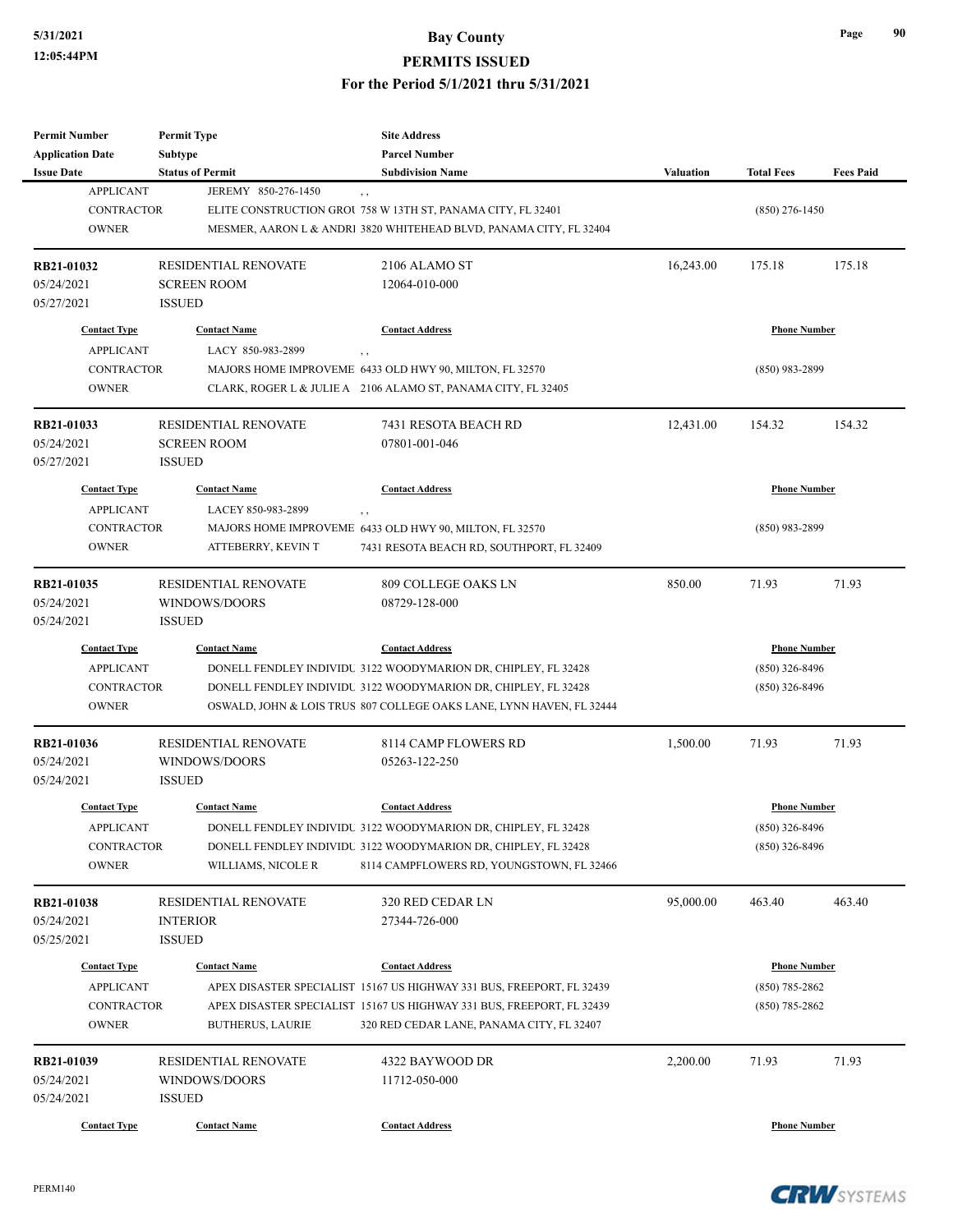| <b>Permit Number</b>    | <b>Permit Type</b>          | <b>Site Address</b>                                                      |                     |                     |                  |
|-------------------------|-----------------------------|--------------------------------------------------------------------------|---------------------|---------------------|------------------|
| <b>Application Date</b> | <b>Subtype</b>              | <b>Parcel Number</b>                                                     |                     |                     |                  |
| <b>Issue Date</b>       | <b>Status of Permit</b>     | <b>Subdivision Name</b>                                                  | <b>Valuation</b>    | <b>Total Fees</b>   | <b>Fees Paid</b> |
| <b>APPLICANT</b>        | ARCADIA BUILDERS INC        | 1714 WOLFRUN LN, Panama City, FL 32405                                   |                     | $(850)$ 258-3678    |                  |
| <b>CONTRACTOR</b>       | ARCADIA BUILDERS INC        | 1714 WOLFRUN LN, Panama City, FL 32405                                   |                     | $(850)$ 258-3678    |                  |
| <b>OWNER</b>            | SMITH, PAUL L.              | 4322 BAYWOOD DR, LYNN HAVEN, FL 32444                                    |                     |                     |                  |
| RB21-01043              | RESIDENTIAL RENOVATE        | 8119 ZULA AVE                                                            | 30,000.00           | 190.83              | 190.83           |
| 05/25/2021              | <b>INTERIOR</b>             | 05407-041-000                                                            |                     |                     |                  |
| 05/25/2021              | <b>ISSUED</b>               |                                                                          |                     |                     |                  |
| <b>Contact Type</b>     | <b>Contact Name</b>         | <b>Contact Address</b>                                                   |                     | <b>Phone Number</b> |                  |
| <b>APPLICANT</b>        | Brandon 272-9228            | , ,                                                                      |                     |                     |                  |
| <b>CONTRACTOR</b>       | <b>OWNER/BUILDER</b>        | $, \, , \,$                                                              |                     |                     |                  |
| <b>OWNER</b>            |                             | SHEFFIELD, BRANDON CLIFI 8119 ZULA AVE., PANAMA CITY, FL 32404           |                     |                     |                  |
| RB21-01046              | <b>RESIDENTIAL RENOVATE</b> | 6913 SOUTH LAGOON DR                                                     | 1,774.00            | 70.00               | 70.00            |
| 05/25/2021              | WINDOWS/DOORS               | 30790-025-000                                                            |                     |                     |                  |
| 05/25/2021              | <b>ISSUED</b>               |                                                                          |                     |                     |                  |
| <b>Contact Type</b>     | <b>Contact Name</b>         | <b>Contact Address</b>                                                   |                     | <b>Phone Number</b> |                  |
| <b>APPLICANT</b>        | <b>LOWES HOME CENTER</b>    | 4948 TELLSON PL, ORLANDO, FL 32812                                       |                     | $(850)$ 913-1600    |                  |
| <b>CONTRACTOR</b>       | <b>LOWES HOME CENTER</b>    |                                                                          |                     | $(850)$ 913-1600    |                  |
|                         |                             | 4948 TELLSON PL, ORLANDO, FL 32812                                       |                     |                     |                  |
| <b>OWNER</b>            |                             | MC ELIECE, FREDERICK JOH 567 LAGOON OAKS DR, PANAMA CITY BEACH, FL 32408 |                     |                     |                  |
| RB21-01054              | <b>RESIDENTIAL RENOVATE</b> | 922 RADCLIFF AVE                                                         | 16,200.00           | 123.30              | 123.30           |
| 05/26/2021              | <b>FOUNDATION ONLY</b>      | 11258-010-000                                                            |                     |                     |                  |
| 05/26/2021              | <b>ISSUED</b>               |                                                                          |                     |                     |                  |
| <b>Contact Type</b>     | <b>Contact Name</b>         | <b>Contact Address</b>                                                   | <b>Phone Number</b> |                     |                  |
| <b>APPLICANT</b>        | JOSHUA 850-630-0053         | $, \, , \,$                                                              |                     |                     |                  |
| <b>CONTRACTOR</b>       |                             | ALPHA FOUNDATION SPECIA 66 INDUSTRIAL PARK ROAD, MONTICELLO, FL 32344    |                     | $(850) 877 - 1313$  |                  |
| <b>OWNER</b>            | ADAMS, SHIRLEY A            | CO-TRUSTEES, LYNN HAVEN, FL 32444                                        |                     |                     |                  |
| RB21-01063              | <b>RESIDENTIAL RENOVATE</b> | 3939 ALVA THOMAS RD                                                      | 2,077.00            | 70.00               | 70.00            |
| 05/27/2021              | WINDOWS/DOORS               | 11916-650-110                                                            |                     |                     |                  |
| 05/27/2021              | <b>ISSUED</b>               |                                                                          |                     |                     |                  |
| <b>Contact Type</b>     | <b>Contact Name</b>         | <b>Contact Address</b>                                                   |                     | <b>Phone Number</b> |                  |
| <b>APPLICANT</b>        | LOWES HOME CENTER           | 4948 TELLSON PL, ORLANDO, FL 32812                                       |                     | $(850)$ 913-1600    |                  |
| CONTRACTOR              | <b>LOWES HOME CENTER</b>    | 4948 TELLSON PL, ORLANDO, FL 32812                                       |                     | $(850)$ 913-1600    |                  |
| <b>OWNER</b>            |                             | RUKCIC, STEPHEN E & ELIZA 3939 ALVA THOMAS RD, PANAMA CITY, FL 32404     |                     |                     |                  |
|                         |                             |                                                                          |                     |                     |                  |
| RB21-01064              | <b>RESIDENTIAL RENOVATE</b> | <b>7146 RIVERBROOKE ST</b>                                               | 2,461.00            | 70.00               | 70.00            |
| 05/27/2021              | WINDOWS/DOORS               | 05658-300-420                                                            |                     |                     |                  |
| 05/27/2021              | <b>ISSUED</b>               |                                                                          |                     |                     |                  |
| <b>Contact Type</b>     | <b>Contact Name</b>         | <b>Contact Address</b>                                                   |                     | <b>Phone Number</b> |                  |
| <b>APPLICANT</b>        | <b>LOWES HOME CENTER</b>    | 4948 TELLSON PL, ORLANDO, FL 32812                                       |                     | $(850)$ 913-1600    |                  |
| CONTRACTOR              | <b>LOWES HOME CENTER</b>    | 4948 TELLSON PL, ORLANDO, FL 32812                                       |                     | $(850)$ 913-1600    |                  |
| <b>OWNER</b>            |                             | CUNNINGHAM, JONATHAN & 7146 RIVERBROOKE ST, PANAMA CITY, FL 32404        |                     |                     |                  |
| RB21-01070              | <b>DEMOLITION</b>           | 2624 ANNE AVE                                                            | 400.00              | 133.58              | 133.58           |
| 05/28/2021              | RESIDENTIAL                 | 27813-030-000                                                            |                     |                     |                  |
| 05/28/2021              | <b>ISSUED</b>               |                                                                          |                     |                     |                  |
| <b>Contact Type</b>     | <b>Contact Name</b>         | <b>Contact Address</b>                                                   |                     | <b>Phone Number</b> |                  |
|                         |                             |                                                                          |                     |                     |                  |

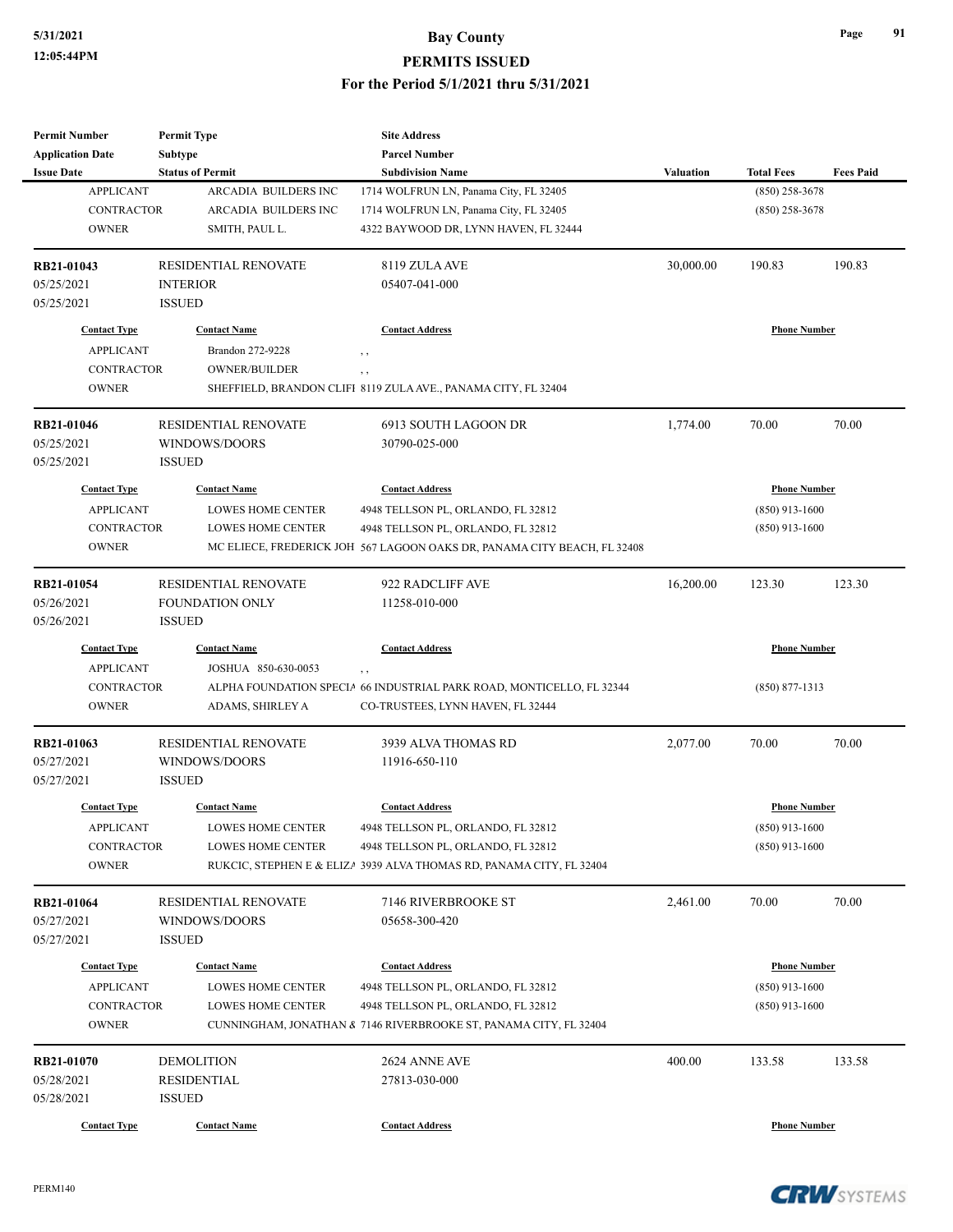#### **PERMITS ISSUED**

**For the Period 5/1/2021 thru 5/31/2021**

| <b>Permit Number</b>    | <b>Permit Type</b>          | <b>Site Address</b>                                                       |            |                     |                  |
|-------------------------|-----------------------------|---------------------------------------------------------------------------|------------|---------------------|------------------|
| <b>Application Date</b> | Subtype                     | <b>Parcel Number</b>                                                      |            |                     |                  |
| <b>Issue Date</b>       | <b>Status of Permit</b>     | <b>Subdivision Name</b>                                                   | Valuation  | <b>Total Fees</b>   | <b>Fees Paid</b> |
| <b>APPLICANT</b>        | MIKE 348-0014               | , ,                                                                       |            |                     |                  |
| <b>CONTRACTOR</b>       | <b>OWNER/BUILDER</b>        | $, \, , \,$                                                               |            |                     |                  |
| <b>OWNER</b>            |                             | HOFFMANN, MICHAEL & KA' 204 3RD STREET, PANAMA CITY BEACH, FL 32413       |            |                     |                  |
| RB21-01076              | <b>DEMOLITION</b>           | 18909 DEL MAR DR                                                          | 6,500.00   | 130.00              | 130.00           |
| 05/28/2021              | <b>RESIDENTIAL</b>          | 37878-000-000                                                             |            |                     |                  |
| 05/28/2021              | <b>ISSUED</b>               |                                                                           |            |                     |                  |
| <b>Contact Type</b>     | <b>Contact Name</b>         | <b>Contact Address</b>                                                    |            | <b>Phone Number</b> |                  |
| <b>APPLICANT</b>        | BOBBY 850-258-0521          | , ,                                                                       |            |                     |                  |
| <b>CONTRACTOR</b>       | <b>CLASSIC RESTORATION</b>  | 414 THOMAS DRIVE, PANAMA CITY, FL 32408                                   |            | $(615) 854 - 9813$  |                  |
| <b>OWNER</b>            | <b>BISHOP, ALAN ETAL</b>    | PO BOX 214, KENNESAW, GA 30156                                            |            |                     |                  |
| RD21-00002              | DCA MODULAR                 | 20510 SPIRES ST                                                           | 205,732.80 | 275.47              | 275.47           |
| 03/25/2021              | <b>RESIDENTIAL</b>          | 35294-008-000                                                             |            |                     |                  |
| 05/20/2021              | <b>ISSUED</b>               |                                                                           |            |                     |                  |
| <b>Contact Type</b>     | <b>Contact Name</b>         | <b>Contact Address</b>                                                    |            | <b>Phone Number</b> |                  |
| <b>APPLICANT</b>        | KEVIN 850-699-0902          | $, \, ,$                                                                  |            |                     |                  |
| <b>CONTRACTOR</b>       |                             | KEVIN SMITH CONTRACTING 517 CHARLES RUSHING ROAD, PONCE DE LEON, FL 32455 |            | $(850) 699 - 0902$  |                  |
| <b>OWNER</b>            | SOLESBEE, TIMOTHY J &       | SOLESBEE, JENNIFER W, TOPTON, NC 28781                                    |            |                     |                  |
| RE21-00127              | RESIDENTIAL NEW CONSTRUCTIO | 5832 VIKING WAY                                                           | 1,000.00   | 71.93               | 71.93            |
| 01/21/2021              | <b>CONSTRUCTION POLE</b>    | 05658-400-260                                                             |            |                     |                  |
| 05/24/2021              | <b>ISSUED</b>               |                                                                           |            |                     |                  |
| <b>Contact Type</b>     | <b>Contact Name</b>         | <b>Contact Address</b>                                                    |            | <b>Phone Number</b> |                  |
| <b>APPLICANT</b>        |                             | STRADA ELECTRIC & SECUR 3400 ST JOHNS PARKWAY, SANFORD, FL 32771          |            | $(877)$ 906-1113    |                  |
| <b>CONTRACTOR</b>       |                             | STRADA ELECTRIC & SECUR 3400 ST JOHNS PARKWAY, SANFORD, FL 32771          |            | $(877)$ 906-1113    |                  |
| <b>OWNER</b>            | D.R. HORTON, INC.           | 25366 PROFIT DR, DAPHNE, AL 36526                                         |            |                     |                  |
| <b>RE21-00128</b>       | RESIDENTIAL NEW CONSTRUCTIO | 5832 VIKING WAY                                                           | 4,200.00   | 94.90               | 94.90            |
| 01/21/2021              | <b>ELECTRICAL</b>           | 05658-400-260                                                             |            |                     |                  |
| 05/24/2021              | <b>ISSUED</b>               |                                                                           |            |                     |                  |
| <b>Contact Type</b>     | <b>Contact Name</b>         | <b>Contact Address</b>                                                    |            | <b>Phone Number</b> |                  |
| APPLICANT               |                             | STRADA ELECTRIC & SECUR 3400 ST JOHNS PARKWAY, SANFORD, FL 32771          |            | $(877)$ 906-1113    |                  |
| <b>CONTRACTOR</b>       |                             | STRADA ELECTRIC & SECUR 3400 ST JOHNS PARKWAY, SANFORD, FL 32771          |            | $(877)$ 906-1113    |                  |
| <b>OWNER</b>            | D.R. HORTON, INC.           | 25366 PROFIT DR, DAPHNE, AL 36526                                         |            |                     |                  |
| RE21-00553              | <b>RESIDENTIAL</b>          | 1803 9TH ST E                                                             | 2,100.00   | 82.20               | 82.20            |
| 03/15/2021              | <b>ELECTRICAL</b>           | 11136-000-000                                                             |            |                     |                  |
| 05/21/2021              | <b>ISSUED</b>               |                                                                           |            |                     |                  |
| <b>Contact Type</b>     | <b>Contact Name</b>         | <b>Contact Address</b>                                                    |            | <b>Phone Number</b> |                  |
| <b>APPLICANT</b>        |                             | J & J TELECOM & ELECTRIC 231 NE 1 TER, DANIA BEACH, FL 33004              |            | $(954) 864 - 8091$  |                  |
| <b>CONTRACTOR</b>       |                             | J & J TELECOM & ELECTRIC 231 NE 1 TER, DANIA BEACH, FL 33004              |            | $(954) 864 - 8091$  |                  |
| <b>OWNER</b>            | BELL, ROY E                 | 812 NORTH BAY DR, LYNN HAVEN, FL 32444                                    |            |                     |                  |
| RE21-00871              | RESIDENTIAL NEW CONSTRUCTIO | 320 HWY 20                                                                | $0.00\,$   | 71.93               | 71.93            |
| 04/24/2021              | <b>CONSTRUCTION POLE</b>    | 07456-110-000                                                             |            |                     |                  |
| 05/10/2021              | <b>FINALED</b>              |                                                                           |            |                     |                  |
|                         |                             |                                                                           |            |                     |                  |
| <b>Contact Type</b>     | <b>Contact Name</b>         | <b>Contact Address</b>                                                    |            | <b>Phone Number</b> |                  |



**Page 92**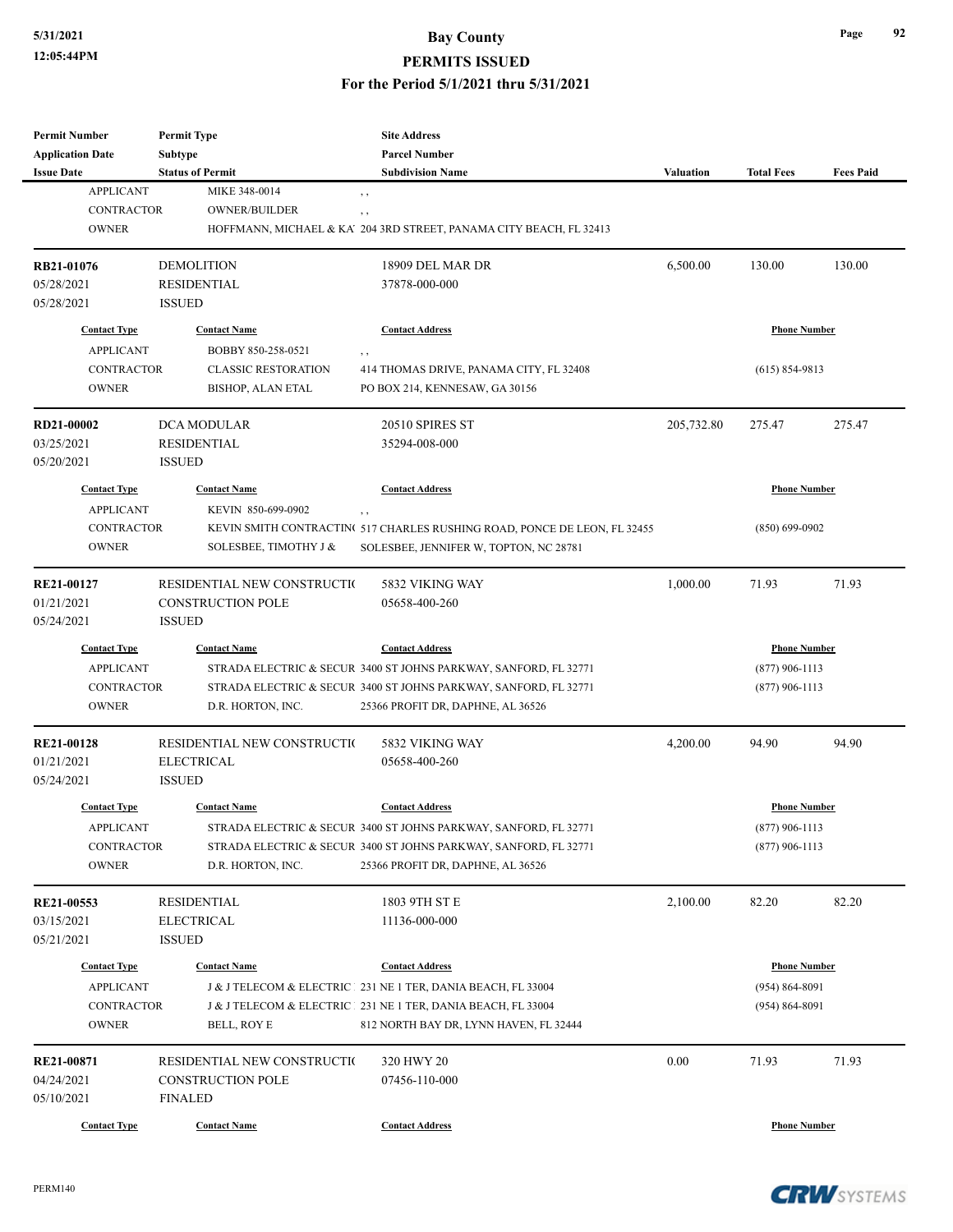#### **PERMITS ISSUED**

| <b>Permit Number</b>     | <b>Permit Type</b>          | <b>Site Address</b>                                                 |                  |                     |                  |
|--------------------------|-----------------------------|---------------------------------------------------------------------|------------------|---------------------|------------------|
| <b>Application Date</b>  | <b>Subtype</b>              | <b>Parcel Number</b>                                                |                  |                     |                  |
| <b>Issue Date</b>        | <b>Status of Permit</b>     | <b>Subdivision Name</b>                                             | <b>Valuation</b> | <b>Total Fees</b>   | <b>Fees Paid</b> |
| <b>APPLICANT</b>         | <b>SHANE RAFFIELD</b>       | $, \, , \,$                                                         |                  |                     |                  |
| <b>CONTRACTOR</b>        | <b>OWNER BUILDER</b>        | $, \, , \,$                                                         |                  |                     |                  |
| <b>OWNER</b>             |                             | RAFFIELD, SHANE & CHRIST 9100 TRACY WAY, PANAMA CITY, FL 32404      |                  |                     |                  |
|                          |                             |                                                                     |                  |                     |                  |
| <b>RE21-00891</b>        | RESIDENTIAL NEW CONSTRUCTIO | 112 LAGUNA ST                                                       | 0.00             | 71.93               | 71.93            |
| 04/29/2021               | <b>ELECTRICAL</b>           | 38164-000-000                                                       |                  |                     |                  |
| 05/13/2021               | <b>ISSUED</b>               |                                                                     |                  |                     |                  |
| <b>Contact Type</b>      | <b>Contact Name</b>         | <b>Contact Address</b>                                              |                  | <b>Phone Number</b> |                  |
| <b>APPLICANT</b>         | <b>MATTHEW 832-9404</b>     |                                                                     |                  |                     |                  |
| <b>CONTRACTOR</b>        |                             | , ,<br>BRYND CONTRACTORS INC 2103 CLINE LANE, PANAMA CITY, FL 32404 |                  | $(850) 832 - 9404$  |                  |
|                          |                             |                                                                     |                  |                     |                  |
| <b>OWNER</b>             |                             | GRIFFIN, MATTHEW & CINDY 2103 CLINE LANE, PANAMA CITY, FL 32404     |                  |                     |                  |
| RE21-00892               | RESIDENTIAL NEW CONSTRUCTIO | 112 LAGUNA ST                                                       | 0.00             | 86.75               | 86.75            |
| 04/29/2021               | <b>ELECTRICAL</b>           | 38164-000-000                                                       |                  |                     |                  |
| 05/13/2021               | <b>ISSUED</b>               |                                                                     |                  |                     |                  |
|                          |                             |                                                                     |                  |                     |                  |
| <b>Contact Type</b>      | <b>Contact Name</b>         | <b>Contact Address</b>                                              |                  | <b>Phone Number</b> |                  |
| <b>APPLICANT</b>         | <b>MATTHEW 832-9404</b>     | , ,                                                                 |                  |                     |                  |
| <b>CONTRACTOR</b>        |                             | BRYND CONTRACTORS INC 2103 CLINE LN, PANAMA CITY, FL 32404          |                  | $(850) 832 - 9404$  |                  |
| <b>OWNER</b>             |                             | GRIFFIN, MATTHEW & CINDY 2103 CLINE LANE, PANAMA CITY, FL 32404     |                  |                     |                  |
| <b>RE21-00906</b>        | RESIDENTIAL NEW CONSTRUCTIO | 1232 LAKEWALK CIR W                                                 | 5,000.00         | 97.69               | 97.69            |
| 04/29/2021               | <b>ELECTRICAL</b>           | 35271-600-030                                                       |                  |                     |                  |
| 05/01/2021               | <b>ISSUED</b>               |                                                                     |                  |                     |                  |
|                          |                             |                                                                     |                  |                     |                  |
| <b>Contact Type</b>      | <b>Contact Name</b>         | <b>Contact Address</b>                                              |                  | <b>Phone Number</b> |                  |
| <b>APPLICANT</b>         | MEEKS SERVICES INC          | 4971 CAPITAL CIRCLE SE, TALLAHASSEEE, FL 32311                      |                  | $(850) 575 - 5241$  |                  |
| <b>CONTRACTOR</b>        | MEEKS SERVICES INC          | 4971 CAPITAL CIRCLE SE, TALLAHASSEEE, FL 32311                      |                  | $(850) 575 - 5241$  |                  |
| <b>OWNER</b>             | THE DAVIS FAMILY III LLC    | 11265 TURKEY ROOST ROAD, TALLAHASSEE, FL 32317                      |                  |                     |                  |
|                          | <b>RESIDENTIAL</b>          | 11911 JASMINE ST                                                    | 0.00             | 71.93               | 71.93            |
| RE21-00914<br>05/03/2021 | MH SERVICE POLE             | 01933-050-000                                                       |                  |                     |                  |
|                          | <b>ISSUED</b>               |                                                                     |                  |                     |                  |
| 05/20/2021               |                             |                                                                     |                  |                     |                  |
| <b>Contact Type</b>      | <b>Contact Name</b>         | <b>Contact Address</b>                                              |                  | <b>Phone Number</b> |                  |
| <b>APPLICANT</b>         |                             | FLORIDA METER POLE COMI 3436 GREY OAK WAY, MARIANNA, FL 32446       |                  | $(850) 526 - 2183$  |                  |
| <b>CONTRACTOR</b>        |                             | FLORIDA METER POLE COMI 3436 GREY OAK WAY, MARIANNA, FL 32446       |                  | $(850) 526 - 2183$  |                  |
| <b>OWNER</b>             | EDGE, SARA M                | 11927 JASMINE ST, FOUNTAIN, FL 32423                                |                  |                     |                  |
|                          |                             |                                                                     |                  |                     |                  |
| RE21-00915               | <b>RESIDENTIAL</b>          | 11625 COWELS RD                                                     | 0.00             | 148.99              | 148.99           |
| 05/03/2021               | MH SERVICE POLE             | 00909-010-000                                                       |                  |                     |                  |
| 05/03/2021               | <b>FINALED</b>              |                                                                     |                  |                     |                  |
| <b>Contact Type</b>      | <b>Contact Name</b>         | <b>Contact Address</b>                                              |                  | <b>Phone Number</b> |                  |
| <b>APPLICANT</b>         | <b>JEREMY JOHNSON</b>       | 974 J SAUNDERS RD, SLOCOMB, AL 36375                                |                  | $(334)$ 796-5086    |                  |
| <b>CONTRACTOR</b>        | <b>OWNER BUILDER</b>        | $, \, , \,$                                                         |                  |                     |                  |
| <b>OWNER</b>             | JOHNSON, JEREMY             | 11625 COWELS RD, FOUNTAIN, FL 32438                                 |                  |                     |                  |
|                          |                             |                                                                     |                  |                     |                  |
| RE21-00916               | <b>RESIDENTIAL</b>          | 7116 BAY CREST RD                                                   | 500.00           | 71.93               | 71.93            |
| 05/03/2021               | MISC SERVICE POLE           | 07970-000-000                                                       |                  |                     |                  |
| 05/03/2021               | <b>FINALED</b>              |                                                                     |                  |                     |                  |
| <b>Contact Type</b>      | <b>Contact Name</b>         | <b>Contact Address</b>                                              |                  | <b>Phone Number</b> |                  |

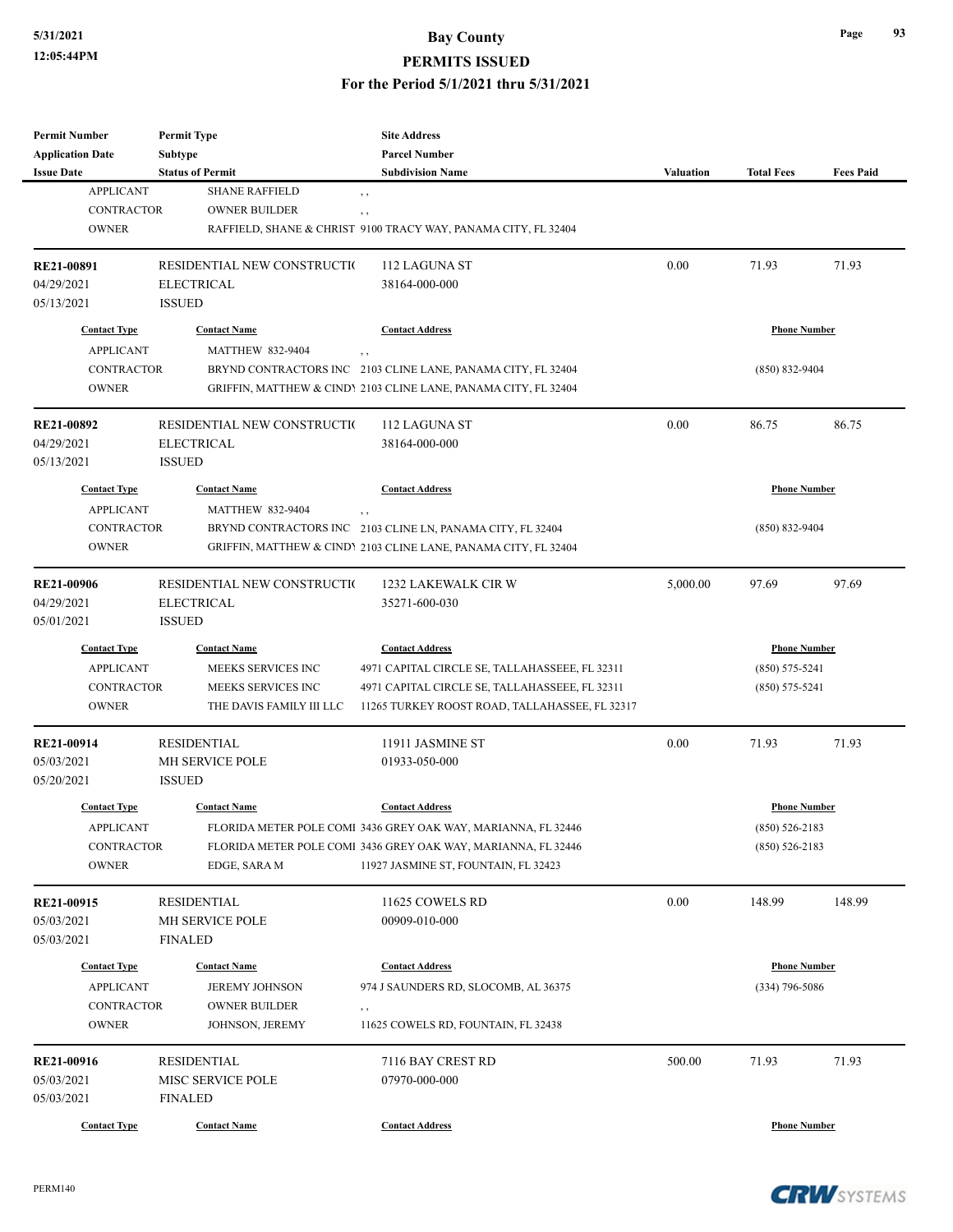#### **PERMITS ISSUED**

| <b>Permit Number</b>    | <b>Permit Type</b>          | <b>Site Address</b>                                                        |                  |                     |                  |
|-------------------------|-----------------------------|----------------------------------------------------------------------------|------------------|---------------------|------------------|
| <b>Application Date</b> | Subtype                     | <b>Parcel Number</b>                                                       |                  |                     |                  |
| <b>Issue Date</b>       | <b>Status of Permit</b>     | <b>Subdivision Name</b>                                                    | <b>Valuation</b> | <b>Total Fees</b>   | <b>Fees Paid</b> |
| <b>APPLICANT</b>        | Ernest 276-4936             | $, \, , \,$                                                                |                  |                     |                  |
| <b>CONTRACTOR</b>       | <b>OWNER/BUILDER</b>        | $, \, , \,$                                                                |                  |                     |                  |
| <b>OWNER</b>            |                             | RAGADIO, ERNEST A & JOSE! 7116 BAY CREST RD, PANAMA CITY, FL 32409         |                  |                     |                  |
| RE21-00917              | <b>RESIDENTIAL</b>          | 6333 PALM CT                                                               | 1,200.00         | 79.63               | 79.63            |
| 05/03/2021              | <b>ELECTRICAL</b>           | 30960-000-000                                                              |                  |                     |                  |
| 05/03/2021              | <b>ISSUED</b>               |                                                                            |                  |                     |                  |
| <b>Contact Type</b>     | <b>Contact Name</b>         | <b>Contact Address</b>                                                     |                  | <b>Phone Number</b> |                  |
| <b>APPLICANT</b>        | David 334-790-2050          | $, \, , \,$                                                                |                  |                     |                  |
| <b>CONTRACTOR</b>       | <b>OWNER/BUILDER</b>        | , ,                                                                        |                  |                     |                  |
| <b>OWNER</b>            | <b>MAULDIN, DAVID</b>       | 116 DUE WEST COURT, DOTHAN, AL 36301                                       |                  |                     |                  |
| <b>RE21-00918</b>       | RESIDENTIAL NEW CONSTRUCTIO | <b>137 PARKSHORE DR</b>                                                    | 0.00             | 71.93               | 71.93            |
| 05/03/2021              | <b>CONSTRUCTION POLE</b>    | 36459-394-776                                                              |                  |                     |                  |
| 05/03/2021              | <b>FINALED</b>              |                                                                            |                  |                     |                  |
| <b>Contact Type</b>     | <b>Contact Name</b>         | <b>Contact Address</b>                                                     |                  | <b>Phone Number</b> |                  |
| <b>APPLICANT</b>        |                             | 3 HAMMERS ENTERPRISE, IN P.O. BOX 18973, PANAMA CITY BEACH, FL 32417       |                  | $(850) 835 - 4465$  |                  |
| <b>CONTRACTOR</b>       |                             | 3 HAMMERS ENTERPRISE, IN P.O. BOX 18973, PANAMA CITY BEACH, FL 32417       |                  | $(850)$ 835-4465    |                  |
| <b>OWNER</b>            |                             | CASA DEL SOL INVESTMENT PO BOX 207, CLAREMONT, CA 91711                    |                  |                     |                  |
| RE21-00919              | RESIDENTIAL NEW CONSTRUCTIO | <b>137 PARKSHORE DR</b>                                                    | 16,988.00        | 91.30               | 91.30            |
| 05/03/2021              | <b>ELECTRICAL</b>           | 36459-394-776                                                              |                  |                     |                  |
| 05/03/2021              | <b>ISSUED</b>               |                                                                            |                  |                     |                  |
| <b>Contact Type</b>     | <b>Contact Name</b>         | <b>Contact Address</b>                                                     |                  | <b>Phone Number</b> |                  |
| <b>APPLICANT</b>        |                             | 3 HAMMERS ENTERPRISE, IN P.O. BOX 18973, PANAMA CITY BEACH, FL 32417       |                  | $(850) 835 - 4465$  |                  |
| <b>CONTRACTOR</b>       |                             | 3 HAMMERS ENTERPRISE, IN P.O. BOX 18973, PANAMA CITY BEACH, FL 32417       |                  | $(850)$ 835-4465    |                  |
| <b>OWNER</b>            |                             | CASA DEL SOL INVESTMENT PO BOX 207, CLAREMONT, CA 91711                    |                  |                     |                  |
| <b>RE21-00920</b>       | RESIDENTIAL NEW CONSTRUCTIO | <b>137 PARKSHORE DR</b>                                                    | 8,494.00         | 84.26               | 84.26            |
| 05/03/2021              | <b>ELECTRICAL</b>           | 36459-394-776                                                              |                  |                     |                  |
| 05/03/2021              | <b>ISSUED</b>               |                                                                            |                  |                     |                  |
| <b>Contact Type</b>     | <b>Contact Name</b>         | <b>Contact Address</b>                                                     |                  | <b>Phone Number</b> |                  |
| <b>APPLICANT</b>        |                             | 3 HAMMERS ENTERPRISE, IN P.O. BOX 18973, PANAMA CITY BEACH, FL 32417       |                  | $(850) 835 - 4465$  |                  |
| <b>CONTRACTOR</b>       |                             | 3 HAMMERS ENTERPRISE, IN P.O. BOX 18973, PANAMA CITY BEACH, FL 32417       |                  | $(850) 835 - 4465$  |                  |
| <b>OWNER</b>            |                             | CASA DEL SOL INVESTMENT PO BOX 207, CLAREMONT, CA 91711                    |                  |                     |                  |
| RE21-00921              | <b>RESIDENTIAL</b>          | 6915 BIG DADDY DR                                                          | 1,500.00         | 82.20               | 82.20            |
| 05/03/2021              | <b>SERVICE REPAIR</b>       | 27344-010-000                                                              |                  |                     |                  |
| 05/03/2021              | FINALED                     |                                                                            |                  |                     |                  |
| <b>Contact Type</b>     | <b>Contact Name</b>         | <b>Contact Address</b>                                                     |                  | <b>Phone Number</b> |                  |
| <b>APPLICANT</b>        |                             | WHITTAKER ELECTRIC INC 3535 E ORLANDO RD, PANAMA CITY, FL 32404            |                  | $(850)$ 763-6296    |                  |
| <b>CONTRACTOR</b>       |                             | WHITTAKER ELECTRIC INC 3535 E ORLANDO RD, PANAMA CITY, FL 32404            |                  | $(850)$ 763-6296    |                  |
| <b>OWNER</b>            |                             | WISER, LINDA LENORA ETAI 6915 BIG DADDY DRIVE, PANAMA CITY BEACH, FL 32407 |                  |                     |                  |
| RE21-00922              | RESIDENTIAL NEW CONSTRUCTIO | 7506 PENNY RD                                                              | 3,850.00         | 83.95               | 83.95            |
| 05/03/2021              | <b>ELECTRICAL</b>           | 05553-000-000                                                              |                  |                     |                  |
| 05/03/2021              | <b>ISSUED</b>               |                                                                            |                  |                     |                  |
|                         |                             |                                                                            |                  |                     |                  |
| <b>Contact Type</b>     | <b>Contact Name</b>         | <b>Contact Address</b>                                                     |                  | <b>Phone Number</b> |                  |

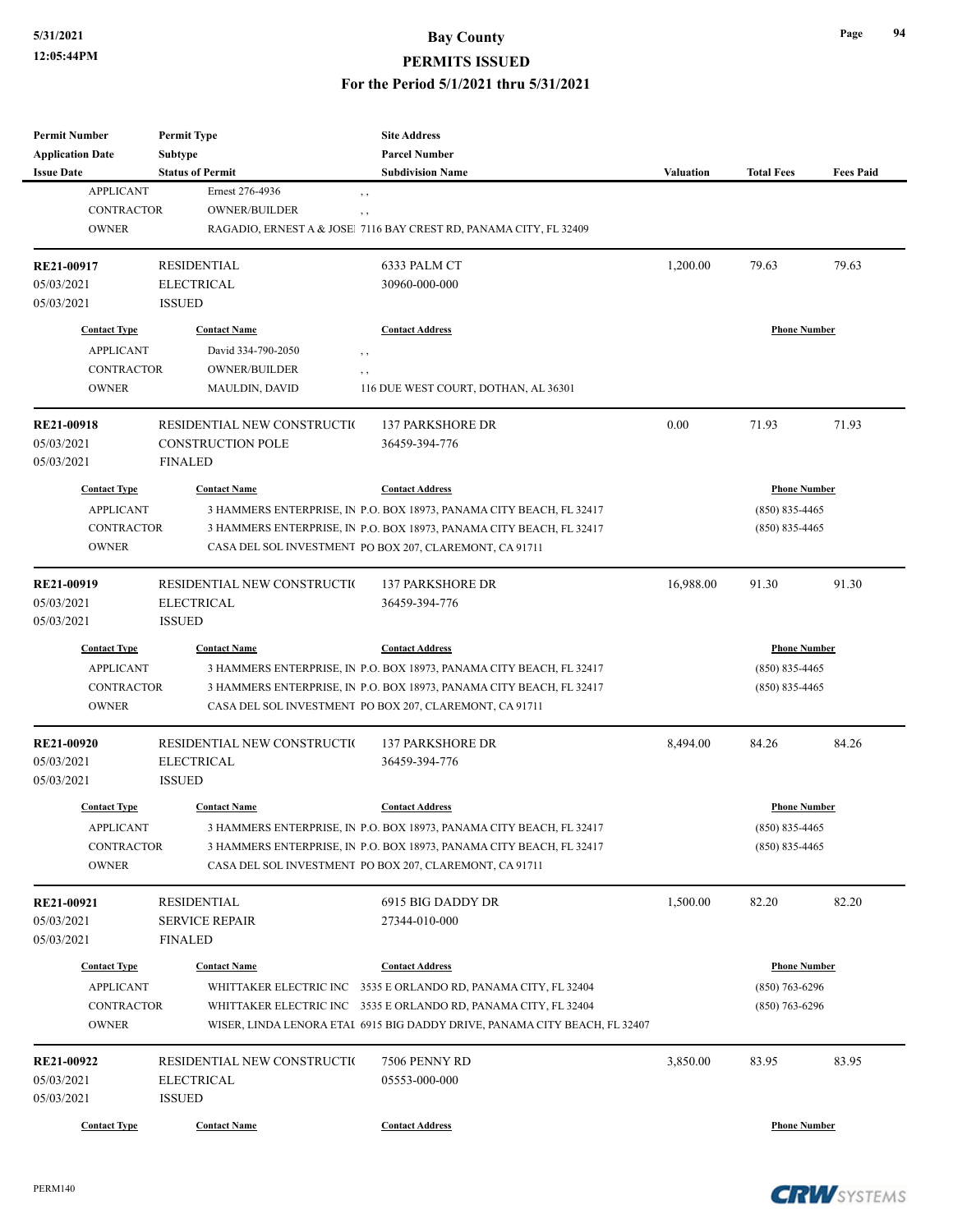| <b>Permit Number</b>    | <b>Permit Type</b>          | <b>Site Address</b>                                                             |                  |                     |                  |
|-------------------------|-----------------------------|---------------------------------------------------------------------------------|------------------|---------------------|------------------|
| <b>Application Date</b> | Subtype                     | <b>Parcel Number</b>                                                            |                  |                     |                  |
| <b>Issue Date</b>       | <b>Status of Permit</b>     | <b>Subdivision Name</b>                                                         | <b>Valuation</b> | <b>Total Fees</b>   | <b>Fees Paid</b> |
| <b>APPLICANT</b>        | WHITTAKER ELECTRIC INC      | 3535 E ORLANDO RD, PANAMA CITY, FL 32404                                        |                  | $(850)$ 763-6296    |                  |
| <b>CONTRACTOR</b>       |                             | WHITTAKER ELECTRIC INC 3535 E ORLANDO RD, PANAMA CITY, FL 32404                 |                  | $(850)$ 763-6296    |                  |
| <b>OWNER</b>            |                             | SURGINER, JODY D & KAREN 7506 PENNY RD, PANAMA CITY, FL 32404                   |                  |                     |                  |
| RE21-00923              | <b>RESIDENTIAL</b>          | 7300 LONE CEDAR DR                                                              | 0.00             | 71.93               | 71.93            |
| 05/03/2021              | MH SERVICE POLE             | 05015-057-000                                                                   |                  |                     |                  |
| 05/03/2021              | <b>FINALED</b>              |                                                                                 |                  |                     |                  |
| <b>Contact Type</b>     | <b>Contact Name</b>         | <b>Contact Address</b>                                                          |                  | <b>Phone Number</b> |                  |
| <b>APPLICANT</b>        |                             | JACK DANIELS ELECTRIC CC 112 JOY CIRCLE, PANAMA CITY, FL 32405                  |                  | (850) 769-9259      |                  |
| <b>CONTRACTOR</b>       |                             | JACK DANIELS ELECTRIC CC 112 JOY CIRCLE, PANAMA CITY, FL 32405                  |                  | $(850)$ 769-9259    |                  |
| <b>OWNER</b>            | ADKINS, PENNY DIANE         | 7300 LONE CEDAR DR, YOUNGSTOWN, FL 32466                                        |                  |                     |                  |
| RE21-00924              | <b>RESIDENTIAL</b>          | 2017 HWY 20 E                                                                   | 400.00           | 70.00               | 70.00            |
| 05/03/2021              | <b>MISC SERVICE POLE</b>    | 07415-070-000                                                                   |                  |                     |                  |
| 05/03/2021              | <b>FINALED</b>              |                                                                                 |                  |                     |                  |
| <b>Contact Type</b>     | <b>Contact Name</b>         | <b>Contact Address</b>                                                          |                  | <b>Phone Number</b> |                  |
| <b>APPLICANT</b>        | DEREK 381-0079              | , ,                                                                             |                  |                     |                  |
| <b>CONTRACTOR</b>       | <b>OWNER/BUILDER</b>        |                                                                                 |                  |                     |                  |
| <b>OWNER</b>            |                             | GROVES, SHANNON M. & DE 2017 HWY 20, SOUTHPORT, FL 32409                        |                  |                     |                  |
|                         |                             |                                                                                 |                  |                     |                  |
| RE21-00925              | <b>RESIDENTIAL</b>          | 2637 40TH CT E                                                                  | 3,800.00         | 77.50               | 77.50            |
| 05/04/2021              | <b>ELECTRICAL</b>           | 11542-070-000                                                                   |                  |                     |                  |
| 05/04/2021              | <b>FINALED</b>              |                                                                                 |                  |                     |                  |
| <b>Contact Type</b>     | <b>Contact Name</b>         | <b>Contact Address</b>                                                          |                  | <b>Phone Number</b> |                  |
| <b>APPLICANT</b>        |                             | JERRY PYBUS ELECTRIC INC, PANAMA CITY, FL 32404                                 |                  | $(850) 784 - 2766$  |                  |
| <b>CONTRACTOR</b>       |                             | JERRY PYBUS ELECTRIC INC, PANAMA CITY, FL 32404                                 |                  | $(850) 784 - 2766$  |                  |
| <b>OWNER</b>            |                             | PAGE, JAMES G & CRISSIE M 2637 E 40TH CT, PANAMA CITY, FL 32405                 |                  |                     |                  |
| RE21-00926              | RESIDENTIAL NEW CONSTRUCTIO | 7612 BLUEBERRY RD                                                               | 0.00             | 71.93               | 71.93            |
| 05/04/2021              | <b>ELECTRICAL</b>           | 05641-700-000                                                                   |                  |                     |                  |
| 05/05/2021              | <b>FINALED</b>              |                                                                                 |                  |                     |                  |
| <b>Contact Type</b>     | <b>Contact Name</b>         | <b>Contact Address</b>                                                          |                  | <b>Phone Number</b> |                  |
| <b>APPLICANT</b>        | 850-763-6533                | $, \, \,$                                                                       |                  |                     |                  |
| CONTRACTOR              |                             | KEEFE & SONS ELECTRIC IN 2431 Hwy 231, Panama City, FL 32401                    |                  | $(850)$ 763-6599    |                  |
| <b>OWNER</b>            | DYMENT, LYNSEY              | 8405 KELLER RD, PANAMA CITY, FL 32404                                           |                  |                     |                  |
| RE21-00927              | <b>RESIDENTIAL</b>          | 3107 PRESERVE ROOKERY BLVD                                                      | 0.00             | 80.00               | 80.00            |
| 05/04/2021              | <b>SERVICE CHANGE</b>       | 31365-548-000                                                                   |                  |                     |                  |
| 05/04/2021              | <b>FINALED</b>              |                                                                                 |                  |                     |                  |
|                         |                             |                                                                                 |                  |                     |                  |
| <b>Contact Type</b>     | <b>Contact Name</b>         | <b>Contact Address</b>                                                          |                  | <b>Phone Number</b> |                  |
| <b>APPLICANT</b>        |                             | KENNY STRANGE ELECTRIC 2436 N EAST AVE, Panama City, FL 32405                   |                  | $(850)$ 215-8030    |                  |
| CONTRACTOR              |                             | KENNY STRANGE ELECTRIC 2436 N EAST AVE, Panama City, FL 32405                   |                  | $(850)$ 215-8030    |                  |
| <b>OWNER</b>            |                             | VAN ZANT, BRIAN L & DEBO 3107 PRESERVE ROOKERY BLVD, PANAMA CITY BEACH, FL 3240 |                  |                     |                  |
| RE21-00928              | <b>RESIDENTIAL</b>          | 2818 BARTOW AVE                                                                 | 0.00             | 71.93               | 71.93            |
| 05/04/2021              | POOL ELECTRICAL             | 12109-000-000                                                                   |                  |                     |                  |
| 05/25/2021              | <b>ISSUED</b>               |                                                                                 |                  |                     |                  |
| <b>Contact Type</b>     | <b>Contact Name</b>         | <b>Contact Address</b>                                                          |                  | <b>Phone Number</b> |                  |
|                         |                             |                                                                                 |                  |                     |                  |

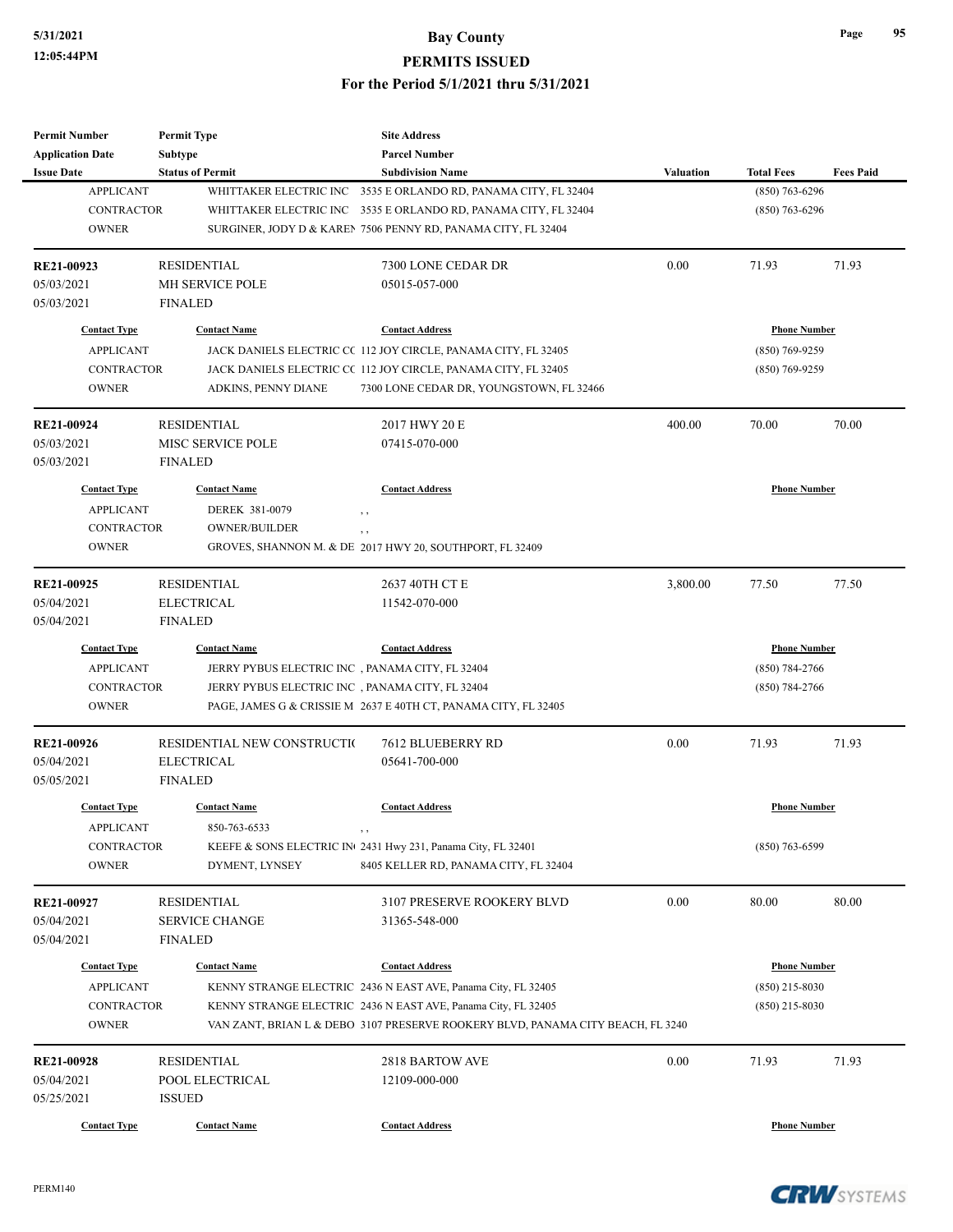**PERMITS ISSUED**

| Permit Number            | <b>Permit Type</b>                        | <b>Site Address</b>                                               |           |                     |                  |
|--------------------------|-------------------------------------------|-------------------------------------------------------------------|-----------|---------------------|------------------|
| <b>Application Date</b>  | Subtype                                   | <b>Parcel Number</b>                                              |           |                     |                  |
| <b>Issue Date</b>        | <b>Status of Permit</b>                   | <b>Subdivision Name</b>                                           | Valuation | <b>Total Fees</b>   | <b>Fees Paid</b> |
| <b>APPLICANT</b>         | <b>OWNER/BUILDER</b>                      | $, \, , \,$                                                       |           |                     |                  |
| <b>CONTRACTOR</b>        | <b>OWNER/BUILDER</b>                      | $, \, ,$                                                          |           |                     |                  |
| <b>OWNER</b>             |                                           | RUSS, T'KEYAH A & WILLIE A 2818 BARTOW AVE, PANAMA CITY, FL 32405 |           |                     |                  |
| RE21-00929               | <b>RESIDENTIAL</b>                        | 19981 FRONT BEACH RD                                              | 1,600.00  | 82.20               | 82.20            |
| 05/04/2021               | <b>SERVICE REPAIR</b>                     | 36716-010-000                                                     |           |                     |                  |
| 05/04/2021               | <b>FINALED</b>                            |                                                                   |           |                     |                  |
| <b>Contact Type</b>      | <b>Contact Name</b>                       | <b>Contact Address</b>                                            |           | <b>Phone Number</b> |                  |
| <b>APPLICANT</b>         | WATTCO ELECTRIC LLC                       | 7436 GILBERT RD., PANAMA CITY, FL 32404                           |           | $(850)$ 704-6219    |                  |
| <b>CONTRACTOR</b>        | WATTCO ELECTRIC LLC                       | 7436 GILBERT RD., PANAMA CITY, FL 32404                           |           | $(850)$ 704-6219    |                  |
| <b>OWNER</b>             |                                           | MANDALAY BEACH RESORT PO BOX 216, DESTIN, FL 32540                |           |                     |                  |
| RE21-00930               | <b>RESIDENTIAL</b>                        | 100 HITCHCOCK RD                                                  | 0.00      | 71.93               | 71.93            |
| 05/04/2021               | POOL ELECTRICAL                           | 07585-144-001                                                     |           |                     |                  |
| 05/06/2021               | <b>ISSUED</b>                             |                                                                   |           |                     |                  |
| <b>Contact Type</b>      | <b>Contact Name</b>                       | <b>Contact Address</b>                                            |           | <b>Phone Number</b> |                  |
| <b>APPLICANT</b>         | <b>BRYND ELECTRIC LLC</b>                 | 2101 CLINE LANE, PANAMA CITY, FL 32404                            |           | $(850) 819 - 0823$  |                  |
| <b>CONTRACTOR</b>        | <b>BRYND ELECTRIC LLC</b>                 | 2101 CLINE LANE, PANAMA CITY, FL 32404                            |           | $(850)$ 819-0823    |                  |
| <b>OWNER</b>             | THARPE, MICHAEL                           | 10508 RESOTA BEACH ROAD, SOUTHPORT, FL 32409                      |           |                     |                  |
|                          |                                           |                                                                   |           |                     |                  |
| RE21-00931               | <b>RESIDENTIAL</b>                        | 2936 SYRACUSE AVE                                                 | 500.00    | 82.20               | 82.20            |
| 05/05/2021               | <b>SERVICE CHANGE</b>                     | 12092-000-000                                                     |           |                     |                  |
| 05/05/2021               | <b>FINALED</b>                            |                                                                   |           |                     |                  |
| <b>Contact Type</b>      | <b>Contact Name</b>                       | <b>Contact Address</b>                                            |           | <b>Phone Number</b> |                  |
| <b>APPLICANT</b>         |                                           | DAVID F. SMITH ELECTRICAl 5059 TIGER TRAIL, CHIPLEY, FL 32428     |           | $(850)$ 258-1881    |                  |
| <b>CONTRACTOR</b>        |                                           | DAVID F. SMITH ELECTRICAl 5059 TIGER TRAIL, CHIPLEY, FL 32428     |           | $(850)$ 258-1881    |                  |
| <b>OWNER</b>             | THARPE, MYRTICE N                         | 866 HALEY DR, CHIPLEY, FL 32428                                   |           |                     |                  |
| RE21-00932               | <b>RESIDENTIAL RENOVATE</b>               | 21320 FRONT BEACH RD D                                            | 0.00      | 82.20               | 82.20            |
| 05/05/2021               | <b>ELECTRICAL</b>                         | 36545-050-000                                                     |           |                     |                  |
| 05/06/2021               | <b>FINALED</b>                            |                                                                   |           |                     |                  |
| <b>Contact Type</b>      | <b>Contact Name</b>                       | <b>Contact Address</b>                                            |           | <b>Phone Number</b> |                  |
| <b>APPLICANT</b>         | PAMELA 832-8213                           |                                                                   |           |                     |                  |
| CONTRACTOR               | PANHANDLE SIGNAL, INC                     | 2721 E HWY 390, LYNN HAVEN, FL 32444                              |           | $(850)$ 271-3881    |                  |
| <b>OWNER</b>             |                                           | BALL, DARYL W & NANCY J 2730 FEROL LANE, LYNN HAVEN, FL 32444     |           |                     |                  |
|                          |                                           |                                                                   |           |                     |                  |
| RE21-00934<br>05/06/2021 | RESIDENTIAL RENOVATE<br><b>ELECTRICAL</b> | 5410 TITUS RD<br>05857-008-000                                    | 1,500.00  | 101.77              | 101.77           |
|                          |                                           |                                                                   |           |                     |                  |
| 05/06/2021               | <b>ISSUED</b>                             |                                                                   |           |                     |                  |
| <b>Contact Type</b>      | <b>Contact Name</b>                       | <b>Contact Address</b>                                            |           | <b>Phone Number</b> |                  |
| <b>APPLICANT</b>         |                                           | JERRY PYBUS ELECTRIC INC, PANAMA CITY, FL 32404                   |           | $(850) 784 - 2766$  |                  |
| <b>CONTRACTOR</b>        |                                           | JERRY PYBUS ELECTRIC INC, PANAMA CITY, FL 32404                   |           | $(850)$ 784-2766    |                  |
| <b>OWNER</b>             |                                           | HICKS, JAMES A & BRIGITTE 5410 TITUS RD, PANAMA CITY, FL 32405    |           |                     |                  |
| RE21-00935               | <b>RESIDENTIAL</b>                        | <b>7717 SURF DR</b>                                               | 2,000.00  | 80.00               | 80.00            |
| 05/06/2021               | <b>SERVICE REPAIR</b>                     | 30530-106-000                                                     |           |                     |                  |
| 05/06/2021               | <b>FINALED</b>                            |                                                                   |           |                     |                  |
|                          |                                           |                                                                   |           |                     |                  |
| <b>Contact Type</b>      | <b>Contact Name</b>                       | <b>Contact Address</b>                                            |           | <b>Phone Number</b> |                  |

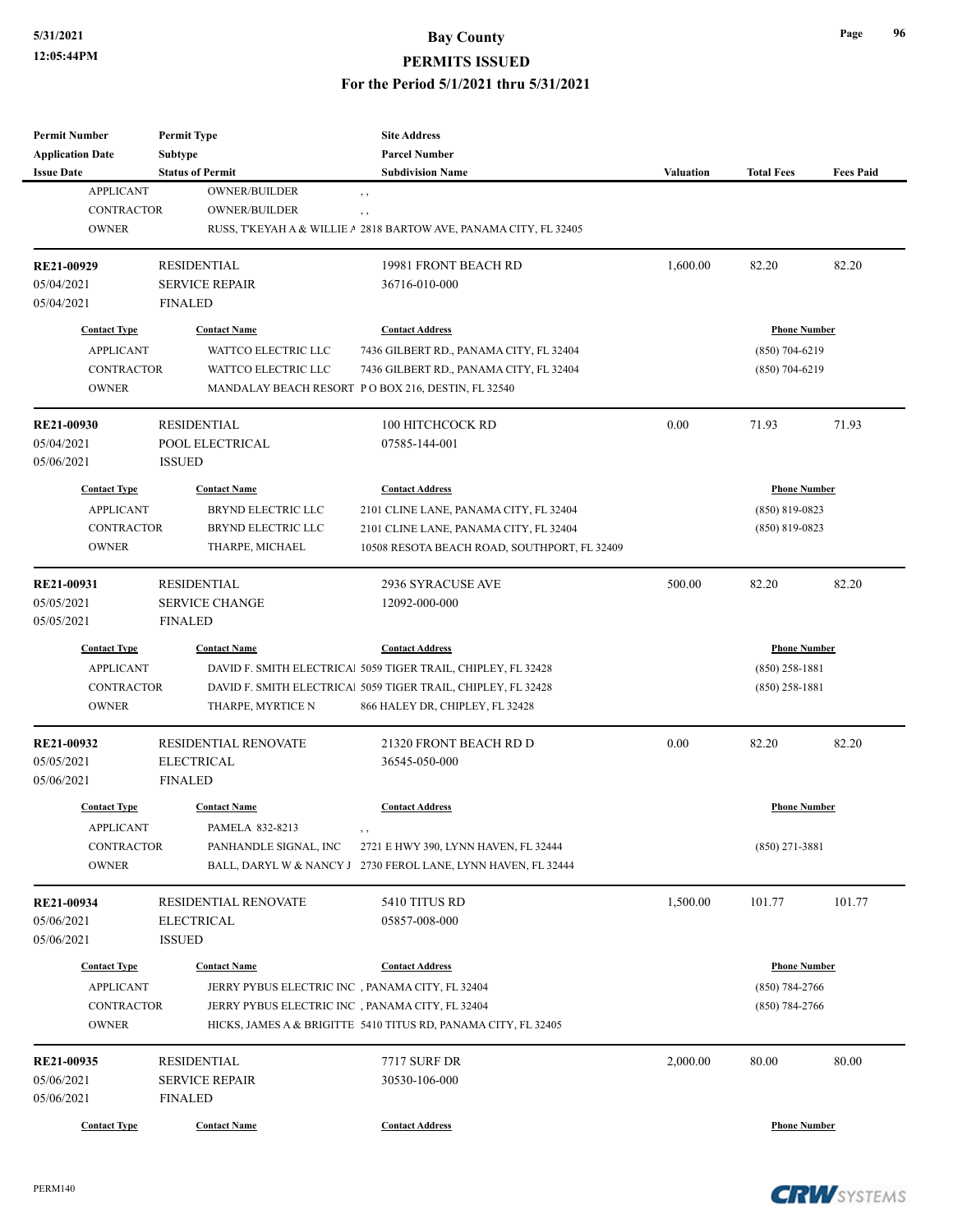| <b>Permit Number</b>            | <b>Permit Type</b>                              | <b>Site Address</b>                                                    |           |                     |                  |
|---------------------------------|-------------------------------------------------|------------------------------------------------------------------------|-----------|---------------------|------------------|
| <b>Application Date</b>         | <b>Subtype</b>                                  | <b>Parcel Number</b>                                                   |           |                     |                  |
| <b>Issue Date</b>               | <b>Status of Permit</b>                         | <b>Subdivision Name</b>                                                | Valuation | <b>Total Fees</b>   | <b>Fees Paid</b> |
| <b>APPLICANT</b>                | JERRY PYBUS ELECTRIC INC, PANAMA CITY, FL 32404 |                                                                        |           | $(850)$ 784-2766    |                  |
| <b>CONTRACTOR</b>               | JERRY PYBUS ELECTRIC INC, PANAMA CITY, FL 32404 |                                                                        |           | $(850) 784 - 2766$  |                  |
| <b>OWNER</b>                    | LARK, SARAH P                                   | 2313 MAGNOLIA DRIVE, PANAMA CITY BEACH, FL 32408                       |           |                     |                  |
| <b>RE21-00936</b>               | <b>RESIDENTIAL</b>                              | 7016 COE RD                                                            | 0.00      | 71.93               | 71.93            |
| 05/06/2021                      | MH SERVICE POLE                                 | 05563-010-000                                                          |           |                     |                  |
| 05/07/2021                      | <b>FINALED</b>                                  |                                                                        |           |                     |                  |
| <b>Contact Type</b>             | <b>Contact Name</b>                             | <b>Contact Address</b>                                                 |           | <b>Phone Number</b> |                  |
| <b>APPLICANT</b>                |                                                 | PARKER CONSTRUCTION, IN 4307 E HWY 22, PANAMA CITY, FL 32404           |           | $(850)$ 257-5178    |                  |
| <b>CONTRACTOR</b>               |                                                 | PARKER CONSTRUCTION, IN 4307 E HWY 22, PANAMA CITY, FL 32404           |           | $(850)$ 257-5178    |                  |
| <b>OWNER</b>                    |                                                 | CALLAHAN, WALTER J. & RE 7016 COE RD, PANAMA CITY, FL 32404            |           |                     |                  |
| RE21-00937                      | <b>RESIDENTIAL</b>                              | 1226 COLLEGE WOOD DR                                                   | 800.00    | 71.93               | 71.93            |
| 05/06/2021                      | POOL ELECTRICAL                                 | 11342-207-000                                                          |           |                     |                  |
| 05/06/2021                      | <b>ISSUED</b>                                   |                                                                        |           |                     |                  |
| <b>Contact Type</b>             | <b>Contact Name</b>                             | <b>Contact Address</b>                                                 |           | <b>Phone Number</b> |                  |
| <b>APPLICANT</b>                |                                                 | SASSER ELECTRICAL SERVIC 106 WINNETK CIRCLE, DAPHNE, AL 36526          |           | $(251)$ 210-7045    |                  |
| <b>CONTRACTOR</b>               |                                                 | SASSER ELECTRICAL SERVIC 106 WINNETK CIRCLE, DAPHNE, AL 36526          |           | $(251)$ 210-7045    |                  |
| <b>OWNER</b>                    |                                                 | THANE, MICHAEL J & ALICIA 1226 COLLEGEWOOD DR, LYNN HAVEN, FL 32444    |           |                     |                  |
|                                 |                                                 |                                                                        |           |                     |                  |
| RE21-00938                      | <b>RESIDENTIAL</b>                              | 3237 A ST A                                                            | 1,500.00  | 79.63               | 79.63            |
| 05/07/2021                      | <b>ELECTRICAL</b>                               | 11914-400-000                                                          |           |                     |                  |
| 05/07/2021                      | <b>ISSUED</b>                                   |                                                                        |           |                     |                  |
| <b>Contact Type</b>             | <b>Contact Name</b>                             | <b>Contact Address</b>                                                 |           | <b>Phone Number</b> |                  |
| <b>APPLICANT</b>                | METROPOWER, INC.                                | 800 21 ST AVENUE, ALBANY, GA 31701                                     |           |                     |                  |
| <b>CONTRACTOR</b>               | METROPOWER, INC.                                | 800 21 ST AVENUE, ALBANY, GA 31701                                     |           |                     |                  |
| <b>OWNER</b>                    | THORPE, TIMOTHY T                               | 3237 A ST, PANAMA CITY, FL 32404                                       |           |                     |                  |
| RE21-00939                      | RESIDENTIAL NEW CONSTRUCTIO                     | 3537 HIGH CLIFF RD                                                     | 0.00      | 71.93               | 71.93            |
| 05/07/2021                      | <b>CONSTRUCTION POLE</b>                        | 07585-442-000                                                          |           |                     |                  |
| 05/07/2021                      | <b>FINALED</b>                                  |                                                                        |           |                     |                  |
| <b>Contact Type</b>             | <b>Contact Name</b>                             | <b>Contact Address</b>                                                 |           | <b>Phone Number</b> |                  |
| <b>APPLICANT</b>                |                                                 | RESOTA BEACH ELECTRIC "I 3817 LONG RD, Panama City, FL 32409           |           | $(850) 571 - 5228$  |                  |
| CONTRACTOR                      |                                                 | RESOTA BEACH ELECTRIC "I 3817 LONG RD, Panama City, FL 32409           |           | $(850) 571 - 5228$  |                  |
| <b>OWNER</b>                    |                                                 | BAY LAND DEVELOPMENT II 10915 RESOTA BEACH ROAD, PANAMA CITY, FL 32409 |           |                     |                  |
|                                 | <b>RESIDENTIAL</b>                              | 5109 SACRED OAK DR                                                     | 400.00    | 71.93               | 71.93            |
| <b>RE21-00940</b><br>05/07/2021 | POOL ELECTRICAL                                 | 05437-200-004                                                          |           |                     |                  |
|                                 |                                                 |                                                                        |           |                     |                  |
| 05/07/2021                      | <b>ISSUED</b>                                   |                                                                        |           |                     |                  |
| <b>Contact Type</b>             | <b>Contact Name</b>                             | <b>Contact Address</b>                                                 |           | <b>Phone Number</b> |                  |
| <b>APPLICANT</b>                | Brian 832-1945                                  | $, \, , \,$                                                            |           |                     |                  |
| <b>CONTRACTOR</b>               | <b>OWNER/BUILDER</b>                            | , ,                                                                    |           |                     |                  |
| <b>OWNER</b>                    |                                                 | THOMAS, BRIAN B & MISTY 5107 SACRED OAK DR, PANAMA CITY, FL 32404      |           |                     |                  |
| RE21-00941                      | RESIDENTIAL NEW CONSTRUCTIO                     | 3537 HIGH CLIFF RD                                                     | 0.00      | 92.59               | 92.59            |
| 05/07/2021                      | <b>CONSTRUCTION POLE</b>                        | 07585-442-000                                                          |           |                     |                  |
| 05/07/2021                      | <b>ISSUED</b>                                   |                                                                        |           |                     |                  |
|                                 |                                                 |                                                                        |           |                     |                  |
| <b>Contact Type</b>             | <b>Contact Name</b>                             | <b>Contact Address</b>                                                 |           | <b>Phone Number</b> |                  |

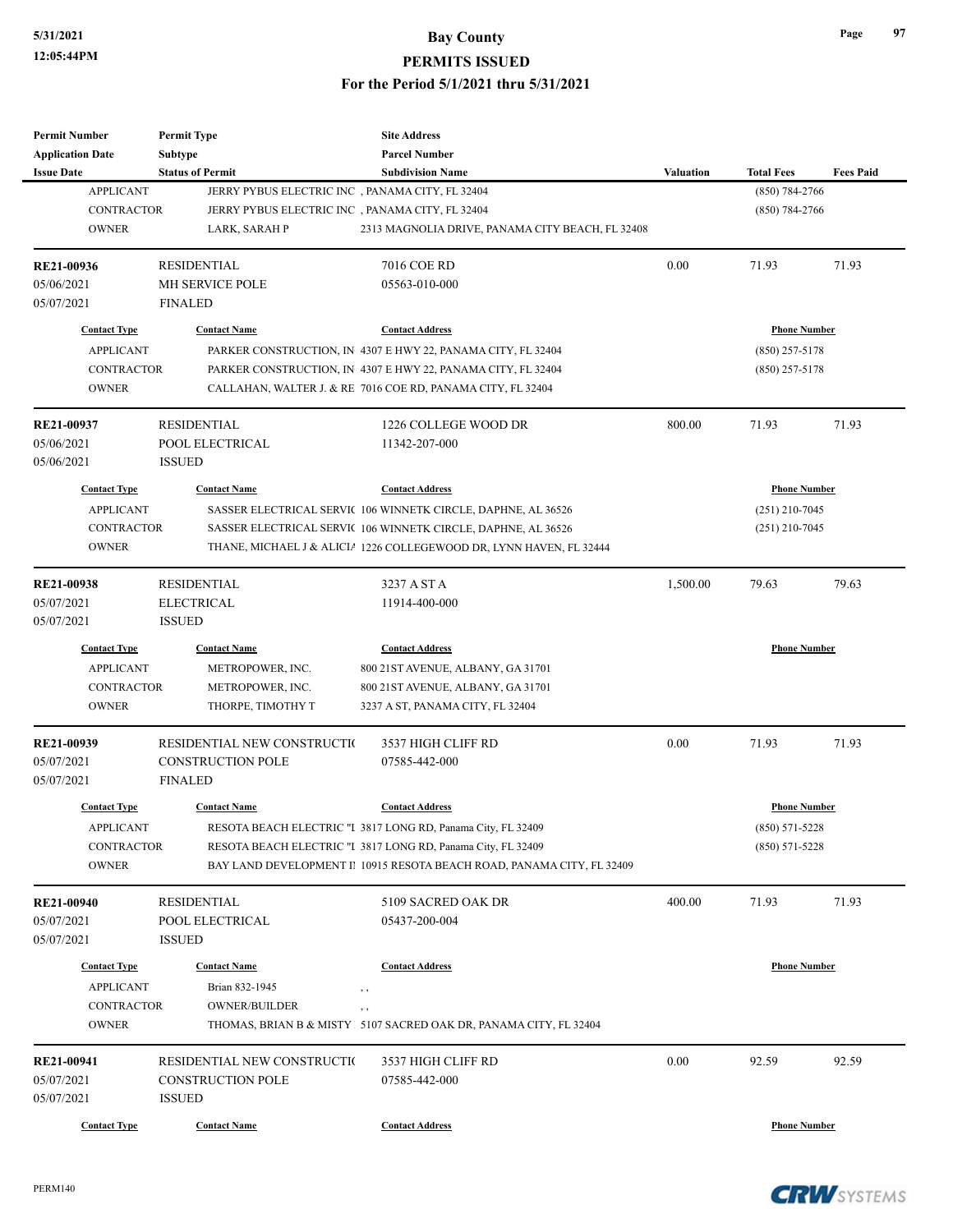**PERMITS ISSUED**

| <b>Permit Number</b>    | <b>Permit Type</b>                               | <b>Site Address</b>                                                    |                  |                     |                  |
|-------------------------|--------------------------------------------------|------------------------------------------------------------------------|------------------|---------------------|------------------|
| <b>Application Date</b> | Subtype                                          | <b>Parcel Number</b>                                                   |                  |                     |                  |
| <b>Issue Date</b>       | <b>Status of Permit</b>                          | <b>Subdivision Name</b>                                                | <b>Valuation</b> | <b>Total Fees</b>   | <b>Fees Paid</b> |
| <b>APPLICANT</b>        |                                                  | RESOTA BEACH ELECTRIC "I 3817 LONG RD, Panama City, FL 32409           |                  | $(850) 571 - 5228$  |                  |
| <b>CONTRACTOR</b>       |                                                  | RESOTA BEACH ELECTRIC "I 3817 LONG RD, Panama City, FL 32409           |                  | $(850) 571 - 5228$  |                  |
| <b>OWNER</b>            |                                                  | BAY LAND DEVELOPMENT II 10915 RESOTA BEACH ROAD, PANAMA CITY, FL 32409 |                  |                     |                  |
| <b>RE21-00942</b>       | <b>RESIDENTIAL</b>                               | 9021 RIZZUTO RD                                                        | 1,600.00         | 70.00               | 70.00            |
| 05/07/2021              | MH SERVICE POLE                                  | 05639-210-000                                                          |                  |                     |                  |
| 05/07/2021              | <b>ISSUED</b>                                    |                                                                        |                  |                     |                  |
| <b>Contact Type</b>     | <b>Contact Name</b>                              | <b>Contact Address</b>                                                 |                  | <b>Phone Number</b> |                  |
| <b>APPLICANT</b>        | JERRY PYBUS ELECTRIC INC, PANAMA CITY, FL 32404  |                                                                        |                  | $(850)$ 784-2766    |                  |
| <b>CONTRACTOR</b>       | JERRY PYBUS ELECTRIC INC, PANAMA CITY, FL 32404  |                                                                        |                  | $(850)$ 784-2766    |                  |
| <b>OWNER</b>            |                                                  | NEWSOM, TIMOTHY D & JEN 9013 RIZZUTO RD, PANAMA CITY, FL 32404         |                  |                     |                  |
| RE21-00943              | <b>RESIDENTIAL</b>                               | 10504 HWY 2301                                                         | 300.00           | 71.93               | 71.93            |
| 05/07/2021              | MISC SERVICE POLE                                | 05158-112-000                                                          |                  |                     |                  |
| 05/07/2021              | <b>ISSUED</b>                                    |                                                                        |                  |                     |                  |
| <b>Contact Type</b>     | <b>Contact Name</b>                              | <b>Contact Address</b>                                                 |                  | <b>Phone Number</b> |                  |
| <b>APPLICANT</b>        | <b>DANIEL WISE</b>                               | $, \,$                                                                 |                  |                     |                  |
| <b>CONTRACTOR</b>       | <b>OWNER BUILDER</b>                             | , ,                                                                    |                  |                     |                  |
| <b>OWNER</b>            | WISE, CHONG CHA ETAL                             | 6605 PRIDGEN STREET, PANAMA CITY, FL 32404                             |                  |                     |                  |
|                         |                                                  |                                                                        |                  |                     |                  |
| RE21-00944              | <b>RESIDENTIAL</b>                               | 105 SALE RD                                                            | 2,100.00         | 66.00               | 66.00            |
| 05/07/2021              | MH SERVICE POLE                                  | 07585-275-000                                                          |                  |                     |                  |
| 05/07/2021              | <b>FINALED</b>                                   |                                                                        |                  |                     |                  |
| <b>Contact Type</b>     | <b>Contact Name</b>                              | <b>Contact Address</b>                                                 |                  | <b>Phone Number</b> |                  |
| <b>APPLICANT</b>        | STYLE CREST (EC) INC                             | 2901 E 15TH ST, Panama City, FL 32405                                  |                  | $(850)$ 769-1453    |                  |
| <b>CONTRACTOR</b>       | STYLE CREST (EC) INC                             | 2901 E 15TH ST, Panama City, FL 32405                                  |                  | $(850)$ 769-1453    |                  |
| <b>OWNER</b>            | WILLIAMS, GAIL                                   | 105 SALE RD, SOUTHPORT, FL 32409                                       |                  |                     |                  |
| RE21-00945              | RESIDENTIAL NEW CONSTRUCTIO                      | 8505 MARGARITAVILLE BLVD                                               | 0.00             | 71.93               | 71.93            |
| 05/07/2021              | <b>CONSTRUCTION POLE</b>                         | 32503-200-194                                                          |                  |                     |                  |
| 05/10/2021              | <b>ISSUED</b>                                    |                                                                        |                  |                     |                  |
| <b>Contact Type</b>     | <b>Contact Name</b>                              | <b>Contact Address</b>                                                 |                  | <b>Phone Number</b> |                  |
| <b>APPLICANT</b>        |                                                  | JOEL A. RICHARDSON ELECT 360 ADAMS AVENUE, VALPARAISO, FL 32580        |                  | $(850)$ 678-2584    |                  |
| <b>CONTRACTOR</b>       |                                                  | JOEL A. RICHARDSON ELECT 360 ADAMS AVENUE, VALPARAISO, FL 32580        |                  | $(850)$ 678-2584    |                  |
| <b>OWNER</b>            | LMWS, LLC                                        | 130 RICHARD JACKSON BLVD, PANAMA CITY BEACH, FL 32407                  |                  |                     |                  |
| RE21-00946              |                                                  | 8505 MARGARITAVILLE BLVD                                               | 0.00             | 91.76               | 91.76            |
| 05/07/2021              | RESIDENTIAL NEW CONSTRUCTIO<br><b>ELECTRICAL</b> | 32503-200-194                                                          |                  |                     |                  |
|                         |                                                  |                                                                        |                  |                     |                  |
| 05/10/2021              | <b>ISSUED</b>                                    |                                                                        |                  |                     |                  |
| <b>Contact Type</b>     | <b>Contact Name</b>                              | <b>Contact Address</b>                                                 |                  | <b>Phone Number</b> |                  |
| <b>APPLICANT</b>        |                                                  | JOEL A. RICHARDSON ELECT 360 ADAMS AVENUE, VALPARAISO, FL 32580        |                  | $(850)$ 678-2584    |                  |
| <b>CONTRACTOR</b>       |                                                  | JOEL A. RICHARDSON ELECT 360 ADAMS AVENUE, VALPARAISO, FL 32580        |                  | $(850)$ 678-2584    |                  |
| <b>OWNER</b>            | LMWS, LLC                                        | 130 RICHARD JACKSON BLVD, PANAMA CITY BEACH, FL 32407                  |                  |                     |                  |
| RE21-00947              | RESIDENTIAL NEW CONSTRUCTIO                      | 8506 MARGARITAVILLE BLVD                                               | 0.00             | 71.93               | 71.93            |
| 05/07/2021              | <b>CONSTRUCTION POLE</b>                         | 32503-200-400                                                          |                  |                     |                  |
| 05/10/2021              | <b>ISSUED</b>                                    |                                                                        |                  |                     |                  |
| <b>Contact Type</b>     | <b>Contact Name</b>                              | <b>Contact Address</b>                                                 |                  | <b>Phone Number</b> |                  |
|                         |                                                  |                                                                        |                  |                     |                  |

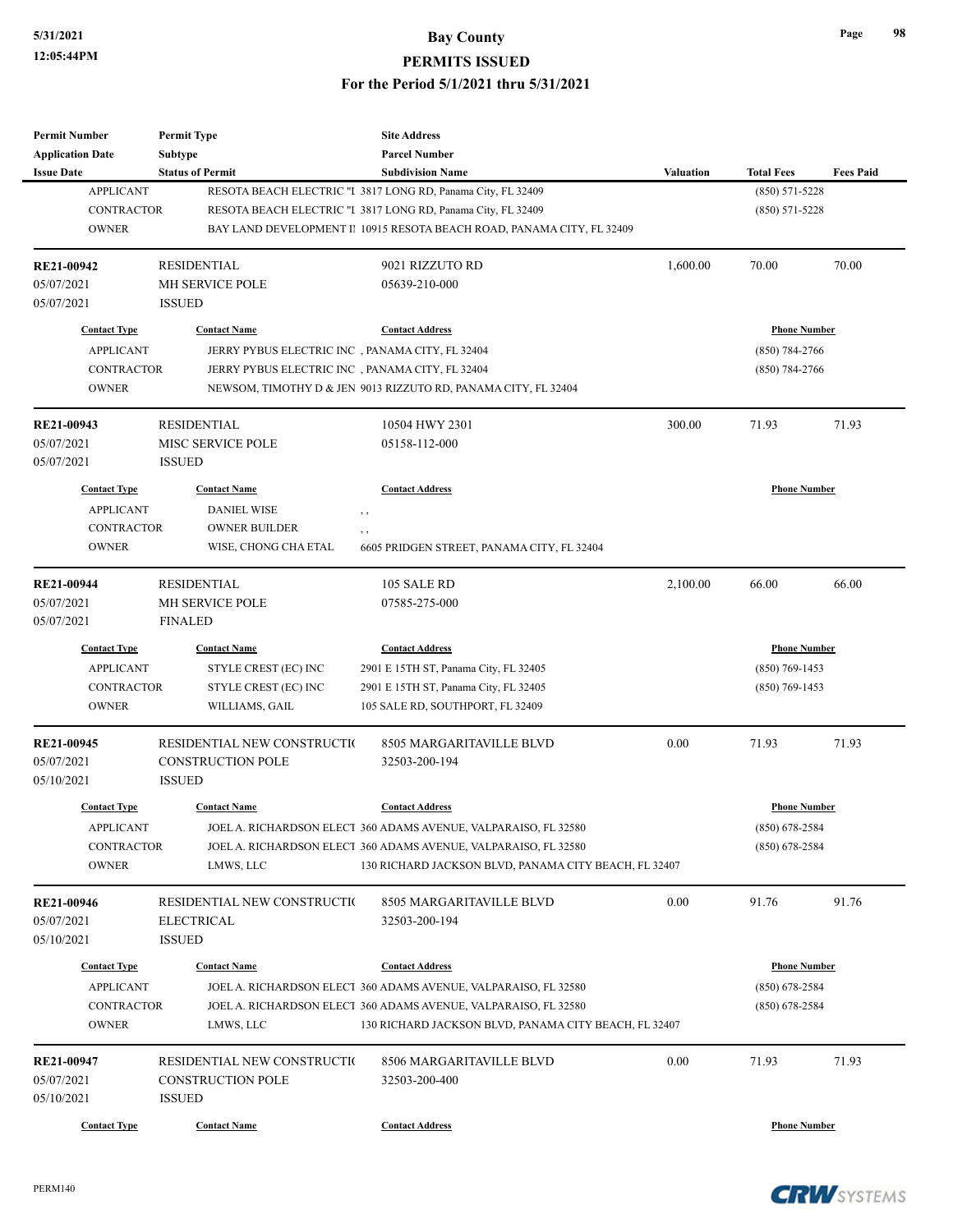| <b>Permit Number</b>    | <b>Permit Type</b>           | <b>Site Address</b>                                             |                  |                     |                  |
|-------------------------|------------------------------|-----------------------------------------------------------------|------------------|---------------------|------------------|
| <b>Application Date</b> | <b>Subtype</b>               | <b>Parcel Number</b>                                            |                  |                     |                  |
| <b>Issue Date</b>       | <b>Status of Permit</b>      | <b>Subdivision Name</b>                                         | <b>Valuation</b> | <b>Total Fees</b>   | <b>Fees Paid</b> |
| <b>APPLICANT</b>        |                              | JOEL A. RICHARDSON ELECT 360 ADAMS AVENUE, VALPARAISO, FL 32580 |                  | $(850) 678 - 2584$  |                  |
| <b>CONTRACTOR</b>       |                              | JOEL A. RICHARDSON ELECT 360 ADAMS AVENUE, VALPARAISO, FL 32580 |                  | $(850)$ 678-2584    |                  |
| <b>OWNER</b>            | LMWS, LLC                    | 130 RICHARD JACKSON BLVD, PANAMA CITY BEACH, FL 32407           |                  |                     |                  |
| <b>RE21-00948</b>       | RESIDENTIAL NEW CONSTRUCTIO  | 8506 MARGARITAVILLE BLVD                                        | 0.00             | 91.00               | 91.00            |
| 05/07/2021              | <b>ELECTRICAL</b>            | 32503-200-400                                                   |                  |                     |                  |
| 05/10/2021              | <b>ISSUED</b>                |                                                                 |                  |                     |                  |
| <b>Contact Type</b>     | <b>Contact Name</b>          | <b>Contact Address</b>                                          |                  | <b>Phone Number</b> |                  |
| <b>APPLICANT</b>        |                              | JOEL A. RICHARDSON ELECT 360 ADAMS AVENUE, VALPARAISO, FL 32580 |                  | $(850)$ 678-2584    |                  |
| <b>CONTRACTOR</b>       |                              | JOEL A. RICHARDSON ELECT 360 ADAMS AVENUE, VALPARAISO, FL 32580 |                  | $(850)$ 678-2584    |                  |
| <b>OWNER</b>            | LMWS, LLC                    | 130 RICHARD JACKSON BLVD, PANAMA CITY BEACH, FL 32407           |                  |                     |                  |
| RE21-00949              | RESIDENTIAL NEW CONSTRUCTION | 8509 MARGARITAVILLE BLVD                                        | 0.00             | 71.93               | 71.93            |
| 05/07/2021              | <b>CONSTRUCTION POLE</b>     | 32503-200-196                                                   |                  |                     |                  |
| 05/10/2021              | <b>ISSUED</b>                |                                                                 |                  |                     |                  |
| <b>Contact Type</b>     | <b>Contact Name</b>          | <b>Contact Address</b>                                          |                  | <b>Phone Number</b> |                  |
| <b>APPLICANT</b>        |                              | JOEL A. RICHARDSON ELECT 360 ADAMS AVENUE, VALPARAISO, FL 32580 |                  | $(850)$ 678-2584    |                  |
| <b>CONTRACTOR</b>       |                              | JOEL A. RICHARDSON ELECT 360 ADAMS AVENUE, VALPARAISO, FL 32580 |                  | $(850)$ 678-2584    |                  |
| <b>OWNER</b>            | LMWS, LLC                    | 130 RICHARD JACKSON BLVD, PANAMA CITY BEACH, FL 32407           |                  |                     |                  |
|                         |                              |                                                                 |                  |                     |                  |
| RE21-00950              | RESIDENTIAL NEW CONSTRUCTIO  | 8509 MARGARITAVILLE BLVD                                        | 0.00             | 92.35               | 92.35            |
| 05/07/2021              | <b>ELECTRICAL</b>            | 32503-200-196                                                   |                  |                     |                  |
| 05/10/2021              | <b>ISSUED</b>                |                                                                 |                  |                     |                  |
| <b>Contact Type</b>     | <b>Contact Name</b>          | <b>Contact Address</b>                                          |                  | <b>Phone Number</b> |                  |
| <b>APPLICANT</b>        |                              | JOEL A. RICHARDSON ELECT 360 ADAMS AVENUE, VALPARAISO, FL 32580 |                  | $(850)$ 678-2584    |                  |
| <b>CONTRACTOR</b>       |                              | JOEL A. RICHARDSON ELECT 360 ADAMS AVENUE, VALPARAISO, FL 32580 |                  | $(850)$ 678-2584    |                  |
| <b>OWNER</b>            | LMWS, LLC                    | 130 RICHARD JACKSON BLVD, PANAMA CITY BEACH, FL 32407           |                  |                     |                  |
| <b>RE21-00951</b>       | RESIDENTIAL NEW CONSTRUCTIO  | 8510 MARGARITAVILLE BLVD                                        | 0.00             | 71.93               | 71.93            |
| 05/07/2021              | <b>CONSTRUCTION POLE</b>     | 32503-200-398                                                   |                  |                     |                  |
| 05/10/2021              | <b>ISSUED</b>                |                                                                 |                  |                     |                  |
| <b>Contact Type</b>     | <b>Contact Name</b>          | <b>Contact Address</b>                                          |                  | <b>Phone Number</b> |                  |
| <b>APPLICANT</b>        |                              | JOEL A. RICHARDSON ELECT 360 ADAMS AVENUE, VALPARAISO, FL 32580 |                  | $(850)$ 678-2584    |                  |
| <b>CONTRACTOR</b>       |                              | JOEL A. RICHARDSON ELECT 360 ADAMS AVENUE, VALPARAISO, FL 32580 |                  | $(850)$ 678-2584    |                  |
| <b>OWNER</b>            | LMWS, LLC                    | 130 RICHARD JACKSON BLVD, PANAMA CITY BEACH, FL 32407           |                  |                     |                  |
| <b>RE21-00952</b>       | RESIDENTIAL NEW CONSTRUCTIO  | 8510 MARGARITAVILLE BLVD                                        | 0.00             | 92.68               | 92.68            |
| 05/07/2021              | <b>ELECTRICAL</b>            | 32503-200-398                                                   |                  |                     |                  |
| 05/10/2021              | <b>ISSUED</b>                |                                                                 |                  |                     |                  |
|                         |                              |                                                                 |                  |                     |                  |
| <b>Contact Type</b>     | <b>Contact Name</b>          | <b>Contact Address</b>                                          |                  | <b>Phone Number</b> |                  |
| <b>APPLICANT</b>        |                              | JOEL A. RICHARDSON ELECT 360 ADAMS AVENUE, VALPARAISO, FL 32580 |                  | $(850)$ 678-2584    |                  |
| CONTRACTOR              |                              | JOEL A. RICHARDSON ELECT 360 ADAMS AVENUE, VALPARAISO, FL 32580 |                  | $(850)$ 678-2584    |                  |
| <b>OWNER</b>            | LMWS, LLC                    | 130 RICHARD JACKSON BLVD, PANAMA CITY BEACH, FL 32407           |                  |                     |                  |
| RE21-00953              | RESIDENTIAL NEW CONSTRUCTIO  | 8510 FLIP FLOP CT                                               | 0.00             | 71.93               | 71.93            |
| 05/07/2021              | <b>CONSTRUCTION POLE</b>     | 32503-200-392                                                   |                  |                     |                  |
| 05/10/2021              | <b>ISSUED</b>                |                                                                 |                  |                     |                  |
|                         |                              |                                                                 |                  |                     |                  |
| <b>Contact Type</b>     | <b>Contact Name</b>          | <b>Contact Address</b>                                          |                  | <b>Phone Number</b> |                  |

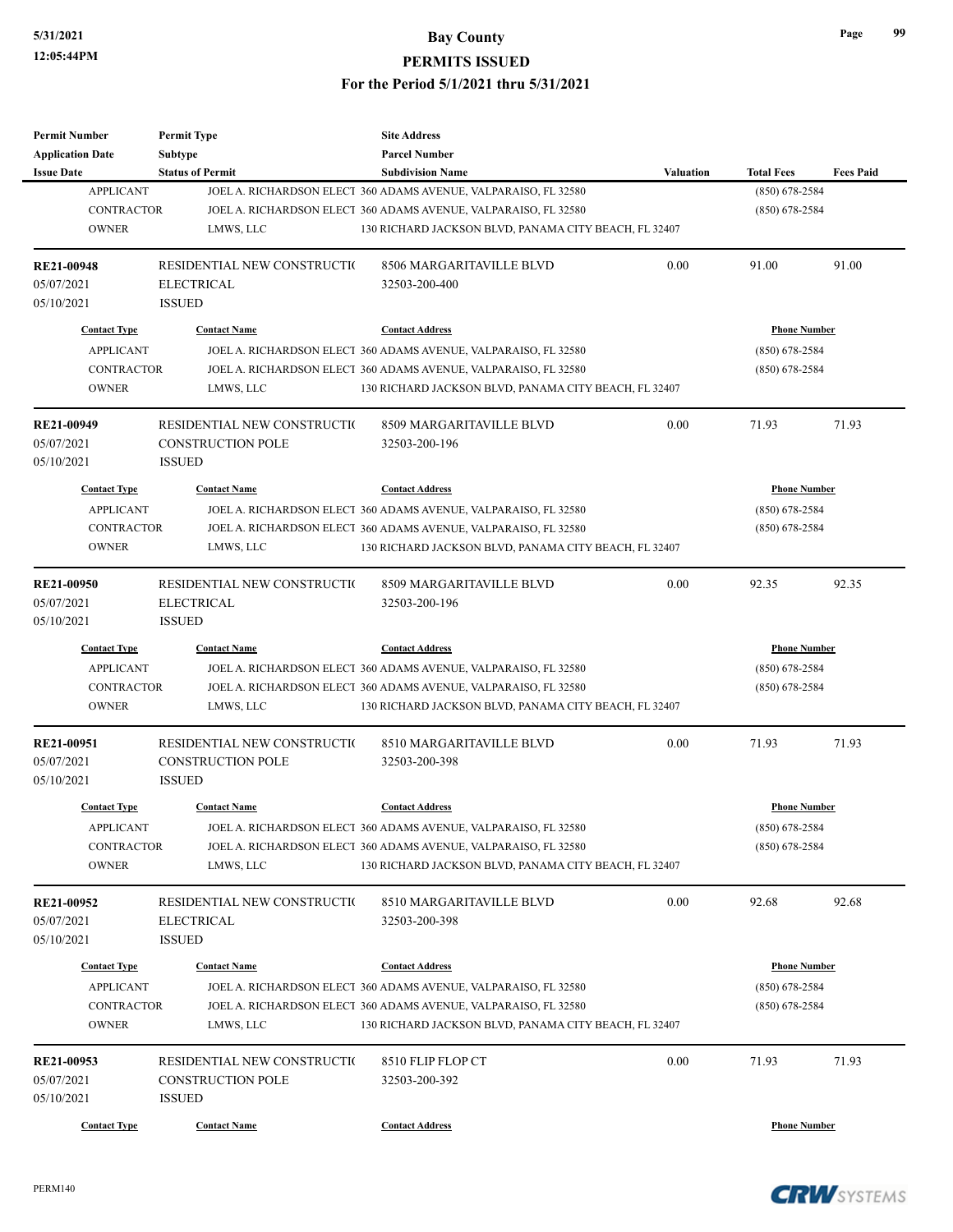| <b>Permit Number</b><br><b>Application Date</b> | <b>Permit Type</b><br><b>Subtype</b>            | <b>Site Address</b><br><b>Parcel Number</b>                                                                              |                     |                     |                  |
|-------------------------------------------------|-------------------------------------------------|--------------------------------------------------------------------------------------------------------------------------|---------------------|---------------------|------------------|
| <b>Issue Date</b>                               | <b>Status of Permit</b>                         | <b>Subdivision Name</b>                                                                                                  | <b>Valuation</b>    | <b>Total Fees</b>   | <b>Fees Paid</b> |
| <b>APPLICANT</b>                                |                                                 | JOEL A. RICHARDSON ELECT 360 ADAMS AVENUE, VALPARAISO, FL 32580                                                          |                     | $(850)$ 678-2584    |                  |
| <b>CONTRACTOR</b><br><b>OWNER</b>               | LMWS, LLC                                       | JOEL A. RICHARDSON ELECT 360 ADAMS AVENUE, VALPARAISO, FL 32580<br>130 RICHARD JACKSON BLVD, PANAMA CITY BEACH, FL 32407 |                     | $(850)$ 678-2584    |                  |
| RE21-00954                                      | RESIDENTIAL NEW CONSTRUCTIO                     | 8510 FLIP FLOP CT                                                                                                        | 0.00                | 96.96               | 96.96            |
| 05/07/2021                                      | <b>ELECTRICAL</b>                               | 32503-200-392                                                                                                            |                     |                     |                  |
| 05/10/2021                                      | <b>ISSUED</b>                                   |                                                                                                                          |                     |                     |                  |
| <b>Contact Type</b>                             | <b>Contact Name</b>                             | <b>Contact Address</b>                                                                                                   |                     | <b>Phone Number</b> |                  |
| <b>APPLICANT</b>                                |                                                 | JOEL A. RICHARDSON ELECT 360 ADAMS AVENUE, VALPARAISO, FL 32580                                                          |                     | $(850)$ 678-2584    |                  |
| <b>CONTRACTOR</b>                               |                                                 | JOEL A. RICHARDSON ELECT 360 ADAMS AVENUE, VALPARAISO, FL 32580                                                          |                     | $(850)$ 678-2584    |                  |
| <b>OWNER</b>                                    | LMWS, LLC                                       | 130 RICHARD JACKSON BLVD, PANAMA CITY BEACH, FL 32407                                                                    |                     |                     |                  |
| RE21-00955                                      | <b>RESIDENTIAL</b>                              | 3521 ORLANDO RD E                                                                                                        | 1,500.00            | 71.93               | 71.93            |
| 05/10/2021<br>05/10/2021                        | <b>MH SERVICE POLE</b><br><b>FINALED</b>        | 11918-280-000                                                                                                            |                     |                     |                  |
| <b>Contact Type</b>                             | <b>Contact Name</b>                             | <b>Contact Address</b>                                                                                                   |                     | <b>Phone Number</b> |                  |
| <b>APPLICANT</b>                                |                                                 | WHITTAKER ELECTRIC INC 3535 E ORLANDO RD, PANAMA CITY, FL 32404                                                          |                     | $(850)$ 763-6296    |                  |
| <b>CONTRACTOR</b>                               |                                                 | WHITTAKER ELECTRIC INC 3535 E ORLANDO RD, PANAMA CITY, FL 32404                                                          |                     | $(850)$ 763-6296    |                  |
| <b>OWNER</b>                                    |                                                 | RICHARDSON, JAMES E SR & JAMES EARL RICHARDSON, JR, LYNN HAVEN, FL 32444                                                 |                     |                     |                  |
| RE21-00956                                      | RESIDENTIAL NEW CONSTRUCTIO                     | 5612 SOUTH LAGOON DR                                                                                                     | 0.00                | 71.93               | 71.93            |
| 05/10/2021                                      | <b>ELECTRICAL</b>                               | 32090-000-000                                                                                                            |                     |                     |                  |
| 05/10/2021                                      | <b>FINALED</b>                                  |                                                                                                                          |                     |                     |                  |
| <b>Contact Type</b>                             | <b>Contact Name</b>                             | <b>Contact Address</b>                                                                                                   | <b>Phone Number</b> |                     |                  |
| <b>APPLICANT</b>                                | JASON 850-588-4341                              |                                                                                                                          |                     |                     |                  |
| <b>CONTRACTOR</b>                               | MEYERS ELECTRIC, LLC                            | 1806 BROWN AVE, PANAMA CITY BEACH, FL 32405                                                                              |                     | $(850) 588 - 4341$  |                  |
| <b>OWNER</b>                                    | MC KEON, BRIAN & LISA                           | 21518 FRONT BEACH RD, PANAMA CITY BEACH, FL 32413                                                                        |                     |                     |                  |
| RE21-00957                                      | RESIDENTIAL NEW CONSTRUCTIO                     | 5612 SOUTH LAGOON DR                                                                                                     | 0.00                | 79.63               | 79.63            |
| 05/10/2021                                      | <b>ELECTRICAL</b>                               | 32090-000-000                                                                                                            |                     |                     |                  |
| 05/10/2021                                      | <b>ISSUED</b>                                   |                                                                                                                          |                     |                     |                  |
| <b>Contact Type</b>                             | <b>Contact Name</b>                             | <b>Contact Address</b>                                                                                                   |                     | <b>Phone Number</b> |                  |
| <b>APPLICANT</b>                                | JASON 850-588-4341                              | $, \, , \,$                                                                                                              |                     |                     |                  |
| <b>CONTRACTOR</b>                               | MEYERS ELECTRIC, LLC                            | 1806 BROWN AVE, PANAMA CITY BEACH, FL 32405                                                                              |                     | $(850) 588 - 4341$  |                  |
| <b>OWNER</b>                                    | MC KEON, BRIAN & LISA                           | 21518 FRONT BEACH RD, PANAMA CITY BEACH, FL 32413                                                                        |                     |                     |                  |
| RE21-00958                                      | <b>RESIDENTIAL</b>                              | 7033 YELLOW BLUFF RD                                                                                                     | 2,295.00            | 70.00               | 70.00            |
| 05/10/2021                                      | POOL ELECTRICAL                                 | 06960-000-000                                                                                                            |                     |                     |                  |
| 05/10/2021                                      | <b>ISSUED</b>                                   |                                                                                                                          |                     |                     |                  |
| <b>Contact Type</b>                             | <b>Contact Name</b>                             | <b>Contact Address</b>                                                                                                   |                     | <b>Phone Number</b> |                  |
| <b>APPLICANT</b>                                | JERRY PYBUS ELECTRIC INC, PANAMA CITY, FL 32404 |                                                                                                                          |                     | $(850) 784 - 2766$  |                  |
| CONTRACTOR                                      | JERRY PYBUS ELECTRIC INC, PANAMA CITY, FL 32404 |                                                                                                                          |                     | $(850)$ 784-2766    |                  |
| <b>OWNER</b>                                    |                                                 | LITTLE, MARK L & JANIE M 7033 YELLOW BLUFF RD, PANAMA CITY, FL 32404                                                     |                     |                     |                  |
| RE21-00959                                      | <b>RESIDENTIAL</b>                              | 10534 VICKERY LN                                                                                                         | 7,000.00            | 79.63               | 79.63            |
| 05/10/2021                                      | <b>ELECTRICAL</b>                               | 05158-111-030                                                                                                            |                     |                     |                  |
| 05/11/2021                                      | <b>ISSUED</b>                                   |                                                                                                                          |                     |                     |                  |
| <b>Contact Type</b>                             | <b>Contact Name</b>                             | <b>Contact Address</b>                                                                                                   |                     | <b>Phone Number</b> |                  |



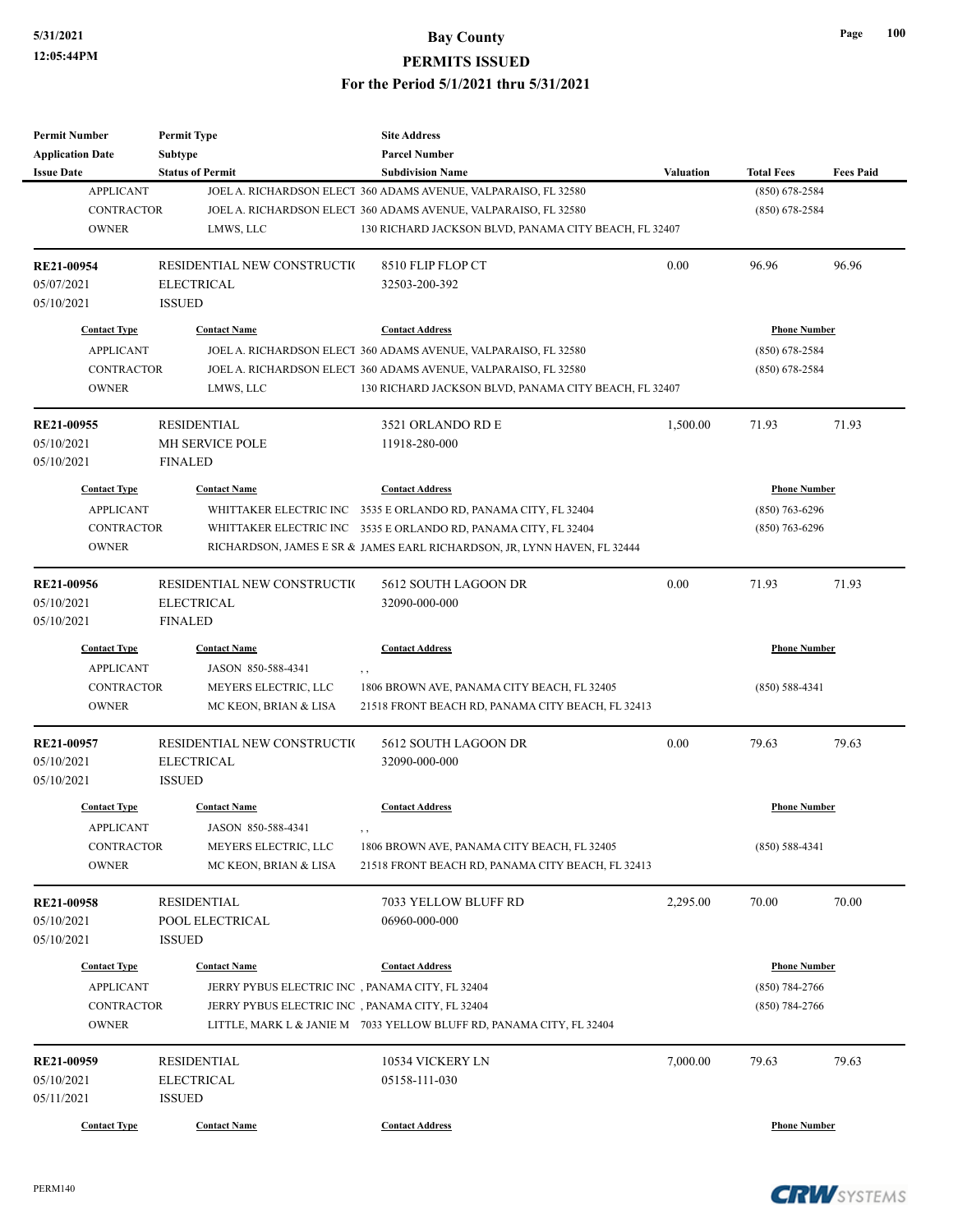| <b>Permit Number</b>              | <b>Permit Type</b>                                 | <b>Site Address</b>                                              |                  |                     |                  |
|-----------------------------------|----------------------------------------------------|------------------------------------------------------------------|------------------|---------------------|------------------|
| <b>Application Date</b>           | Subtype                                            | <b>Parcel Number</b>                                             |                  |                     |                  |
| <b>Issue Date</b>                 | <b>Status of Permit</b>                            | <b>Subdivision Name</b>                                          | <b>Valuation</b> | <b>Total Fees</b>   | <b>Fees Paid</b> |
| <b>APPLICANT</b>                  | <b>BO CREEL</b>                                    | $, \, , \,$                                                      |                  |                     |                  |
| <b>CONTRACTOR</b>                 | <b>OWNER BUILDER</b>                               | , ,                                                              |                  |                     |                  |
| <b>OWNER</b>                      | CREEL, HILTON E                                    | 10534 VICKERY LN, YOUNGSTOWN, FL 32466                           |                  |                     |                  |
| <b>RE21-00960</b>                 | RESIDENTIAL NEW CONSTRUCTIO                        | 4417 BYLSMA                                                      | 0.00             | 71.93               | 71.93            |
| 05/10/2021                        | <b>CONSTRUCTION POLE</b>                           | 05913-100-109                                                    |                  |                     |                  |
| 05/11/2021                        | <b>FINALED</b>                                     |                                                                  |                  |                     |                  |
| <b>Contact Type</b>               | <b>Contact Name</b>                                | <b>Contact Address</b>                                           |                  | <b>Phone Number</b> |                  |
| <b>APPLICANT</b>                  |                                                    | REGENCY ELECTRIC OF PAN 4412 DE LEN DR, Panama City, FL 32404    |                  | $(850) 896 - 7555$  |                  |
| <b>CONTRACTOR</b>                 |                                                    | REGENCY ELECTRIC OF PAN 4412 DE LEN DR, Panama City, FL 32404    |                  | $(850) 896 - 7555$  |                  |
| <b>OWNER</b>                      |                                                    | PAUL SIMS CONSTRUCTION 1 1419 W 27TH ST, PANAMA CITY, FL 32405   |                  |                     |                  |
| RE21-00961                        | RESIDENTIAL NEW CONSTRUCTIO                        | 4306 BYLSMA                                                      | 0.00             | 71.93               | 71.93            |
| 05/10/2021                        | <b>CONSTRUCTION POLE</b>                           | 05913-100-004                                                    |                  |                     |                  |
| 05/11/2021                        | <b>FINALED</b>                                     |                                                                  |                  |                     |                  |
| <b>Contact Type</b>               | <b>Contact Name</b>                                | <b>Contact Address</b>                                           |                  | <b>Phone Number</b> |                  |
| <b>APPLICANT</b>                  |                                                    | REGENCY ELECTRIC OF PAN 4412 DE LEN DR, Panama City, FL 32404    |                  | $(850) 896 - 7555$  |                  |
| <b>CONTRACTOR</b>                 |                                                    | REGENCY ELECTRIC OF PAN 4412 DE LEN DR, Panama City, FL 32404    |                  | $(850) 896 - 7555$  |                  |
| <b>OWNER</b>                      |                                                    | PAUL SIMS CONSTRUCTION   1419 W 27TH ST, PANAMA CITY, FL 32405   |                  |                     |                  |
|                                   |                                                    |                                                                  |                  |                     |                  |
| RE21-00962                        | RESIDENTIAL NEW CONSTRUCTIO                        | 4304 BYLSMA                                                      | 0.00             | 90.44               | 90.44            |
| 05/10/2021                        | <b>ELECTRICAL</b>                                  | 05913-100-003                                                    |                  |                     |                  |
| 05/11/2021                        | <b>ISSUED</b>                                      |                                                                  |                  |                     |                  |
| <b>Contact Type</b>               | <b>Contact Name</b>                                | <b>Contact Address</b>                                           |                  | <b>Phone Number</b> |                  |
| <b>APPLICANT</b>                  |                                                    | REGENCY ELECTRIC OF PAN 4412 DE LEN DR, Panama City, FL 32404    |                  | $(850) 896 - 7555$  |                  |
| CONTRACTOR                        |                                                    | REGENCY ELECTRIC OF PAN 4412 DE LEN DR, Panama City, FL 32404    |                  | $(850) 896 - 7555$  |                  |
| <b>OWNER</b>                      |                                                    | PAUL SIMS CONSTRUCTION 1419 W 27TH STREET, PANAMA CITY, FL 32405 |                  |                     |                  |
| RE21-00963                        | RESIDENTIAL NEW CONSTRUCTIO                        | 4306 BYLSMA                                                      | 0.00             | 90.44               | 90.44            |
| 05/11/2021                        | <b>ELECTRICAL</b>                                  | 05913-100-004                                                    |                  |                     |                  |
| 05/11/2021                        | <b>ISSUED</b>                                      |                                                                  |                  |                     |                  |
| <b>Contact Type</b>               | <b>Contact Name</b>                                | <b>Contact Address</b>                                           |                  | <b>Phone Number</b> |                  |
| <b>APPLICANT</b>                  |                                                    | REGENCY ELECTRIC OF PAN 4412 DE LEN DR, Panama City, FL 32404    |                  | $(850) 896 - 7555$  |                  |
| CONTRACTOR                        |                                                    | REGENCY ELECTRIC OF PAN 4412 DE LEN DR, Panama City, FL 32404    |                  | $(850) 896 - 7555$  |                  |
| <b>OWNER</b>                      |                                                    | PAUL SIMS CONSTRUCTION   1419 W 27TH ST, PANAMA CITY, FL 32405   |                  |                     |                  |
| <b>RE21-00964</b>                 | <b>RESIDENTIAL</b>                                 | 8735 TOWER RD                                                    | 800.00           | 71.93               | 71.93            |
| 05/11/2021                        | MISC SERVICE POLE                                  | 03834-170-000                                                    |                  |                     |                  |
| 05/11/2021                        | <b>FINALED</b>                                     |                                                                  |                  |                     |                  |
|                                   |                                                    | <b>Contact Address</b>                                           |                  | <b>Phone Number</b> |                  |
| <b>Contact Type</b>               | <b>Contact Name</b>                                |                                                                  |                  |                     |                  |
| <b>APPLICANT</b>                  | VINCENT 813-304-5402                               | , ,                                                              |                  |                     |                  |
| <b>CONTRACTOR</b><br><b>OWNER</b> | <b>OWNER/BUILDER</b><br><b>SCHUM, VINCENT ETAL</b> | , ,<br>3315 W MC KAY AVENUE, TAMPA, FL 33609                     |                  |                     |                  |
|                                   |                                                    |                                                                  |                  |                     |                  |
| RE21-00965                        | <b>RESIDENTIAL</b>                                 | 6307 BEACH DR                                                    | 2,000.00         | 80.00               | 80.00            |
| 05/11/2021                        | <b>SERVICE CHANGE</b>                              | 30555-070-000                                                    |                  |                     |                  |
| 05/11/2021                        | <b>FINALED</b>                                     |                                                                  |                  |                     |                  |
| <b>Contact Type</b>               | <b>Contact Name</b>                                | <b>Contact Address</b>                                           |                  | <b>Phone Number</b> |                  |

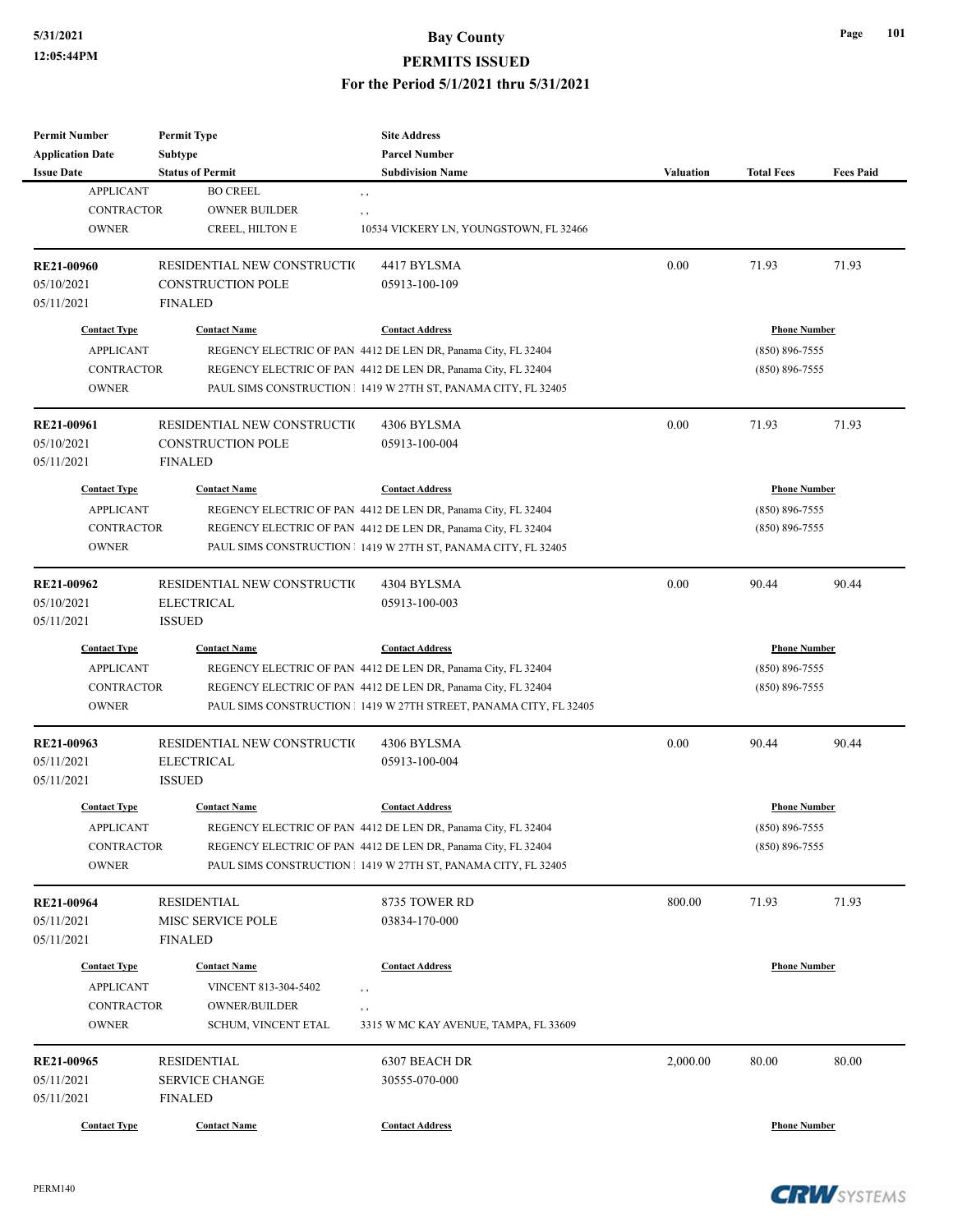| <b>Permit Number</b>    | <b>Permit Type</b>                               | <b>Site Address</b>                                                 |                  |                     |                  |
|-------------------------|--------------------------------------------------|---------------------------------------------------------------------|------------------|---------------------|------------------|
| <b>Application Date</b> | Subtype                                          | <b>Parcel Number</b>                                                |                  |                     |                  |
| <b>Issue Date</b>       | <b>Status of Permit</b>                          | <b>Subdivision Name</b>                                             | <b>Valuation</b> | <b>Total Fees</b>   | <b>Fees Paid</b> |
| <b>APPLICANT</b>        | JERRY PYBUS ELECTRIC INC , PANAMA CITY, FL 32404 |                                                                     |                  | (850) 784-2766      |                  |
| <b>CONTRACTOR</b>       | JERRY PYBUS ELECTRIC INC , PANAMA CITY, FL 32404 |                                                                     |                  | $(850) 784 - 2766$  |                  |
| <b>OWNER</b>            | SHIRLEY, RICHARD A                               | 376 COWN RD, TEMPLE, GA 30179                                       |                  |                     |                  |
| RE21-00966              | <b>RESIDENTIAL</b>                               | <b>322 OLEANDER DR</b>                                              | 1,000.00         | 71.93               | 71.93            |
| 05/11/2021              | POOL ELECTRICAL                                  | 36789-000-000                                                       |                  |                     |                  |
| 05/12/2021              | <b>ISSUED</b>                                    |                                                                     |                  |                     |                  |
| <b>Contact Type</b>     | <b>Contact Name</b>                              | <b>Contact Address</b>                                              |                  | <b>Phone Number</b> |                  |
| <b>APPLICANT</b>        | J & J ELECTRIC INC                               | 846 OVERBROOK DR, FORT WALTON BEACH, FL 32547                       |                  | $(850) 585 - 8893$  |                  |
| <b>CONTRACTOR</b>       | J & J ELECTRIC INC                               | 846 OVERBROOK DR, FORT WALTON BEACH, FL 32547                       |                  | (850) 585-8893      |                  |
| <b>OWNER</b>            | YOUNG, DAVID ETAL                                | 4534 LAKEFAIRE CT, SUWANEE, GA 30024                                |                  |                     |                  |
| <b>RE21-00968</b>       | <b>RESIDENTIAL</b>                               | 7217 WASHINGTON AVE                                                 | 0.00             | 70.00               | 70.00            |
| 05/11/2021              | POOL ELECTRICAL                                  | 08104-000-000                                                       |                  |                     |                  |
| 05/11/2021              | <b>ISSUED</b>                                    |                                                                     |                  |                     |                  |
| <b>Contact Type</b>     | <b>Contact Name</b>                              | <b>Contact Address</b>                                              |                  | <b>Phone Number</b> |                  |
| <b>APPLICANT</b>        |                                                  | J & J TELECOM & ELECTRIC 231 NE 1 TER, DANIA BEACH, FL 33004        |                  | $(954) 864 - 8091$  |                  |
| <b>CONTRACTOR</b>       |                                                  | J & J TELECOM & ELECTRIC   231 NE 1 TER, DANIA BEACH, FL 33004      |                  | (954) 864-8091      |                  |
| <b>OWNER</b>            |                                                  | KING, CHARLES W & BRINEY 7217 WASHINGTON AVE, PANAMA CITY, FL 32409 |                  |                     |                  |
|                         |                                                  |                                                                     |                  |                     |                  |
| RE21-00969              | <b>RESIDENTIAL</b>                               | 2835 LONGLEAF RD                                                    | 1,100.00         | 79.63               | 79.63            |
| 05/11/2021              | <b>ELECTRICAL</b>                                | 26904-213-000                                                       |                  |                     |                  |
| 05/11/2021              | <b>FINALED</b>                                   |                                                                     |                  |                     |                  |
| <b>Contact Type</b>     | <b>Contact Name</b>                              | <b>Contact Address</b>                                              |                  | <b>Phone Number</b> |                  |
| <b>APPLICANT</b>        |                                                  | SOUTHERN ELECTRICAL SEF 943 TASHANNA LANE, PANAMA CITY, FL 32409    |                  | $(850)$ 628-8648    |                  |
| <b>CONTRACTOR</b>       |                                                  | SOUTHERN ELECTRICAL SEF 943 TASHANNA LANE, PANAMA CITY, FL 32409    |                  | $(850) 628 - 8648$  |                  |
| <b>OWNER</b>            | JACKS, CHEAVA LYNN                               | 2835 LONGLEAF RD, PANAMA CITY, FL 32405                             |                  |                     |                  |
| RE21-00970              | <b>RESIDENTIAL</b>                               | 13108 TIMBERCREST RD                                                | 0.00             | 70.00               | 70.00            |
| 05/11/2021              | <b>MISC SERVICE POLE</b>                         | 00050-000-000                                                       |                  |                     |                  |
| 05/11/2021              | <b>FINALED</b>                                   |                                                                     |                  |                     |                  |
| <b>Contact Type</b>     | <b>Contact Name</b>                              | <b>Contact Address</b>                                              |                  | <b>Phone Number</b> |                  |
| <b>APPLICANT</b>        | Pauline 640-5156                                 |                                                                     |                  |                     |                  |
| <b>CONTRACTOR</b>       | <b>OWNER/BUILDER</b>                             | , ,                                                                 |                  |                     |                  |
| <b>OWNER</b>            | SIMMONS, PAULINE                                 | , ,<br>917 SCHOOL AVE, PANAMA CITY, FL 32401                        |                  |                     |                  |
|                         |                                                  |                                                                     |                  |                     |                  |
| RE21-00971              | <b>RESIDENTIAL</b>                               | 7711 SURF DR 1                                                      | 2,000.00         | 80.00               | 80.00            |
| 05/11/2021              | <b>SERVICE REPAIR</b>                            | 30530-100-000                                                       |                  |                     |                  |
| 05/11/2021              | <b>FINALED</b>                                   |                                                                     |                  |                     |                  |
| <b>Contact Type</b>     | <b>Contact Name</b>                              | <b>Contact Address</b>                                              |                  | <b>Phone Number</b> |                  |
| <b>APPLICANT</b>        | JERRY PYBUS ELECTRIC INC, PANAMA CITY, FL 32404  |                                                                     |                  | $(850)$ 784-2766    |                  |
| CONTRACTOR              | JERRY PYBUS ELECTRIC INC , PANAMA CITY, FL 32404 |                                                                     |                  | $(850) 784 - 2766$  |                  |
| <b>OWNER</b>            | EHLKE, JUDITH A.                                 | 7711 SURF DR, PANAMA CITY BEACH, FL 32408                           |                  |                     |                  |
| RE21-00972              | RESIDENTIAL NEW CONSTRUCTIO                      | 4417 BYLSMA                                                         | 0.00             | 94.76               | 94.76            |
| 05/11/2021              | <b>ELECTRICAL</b>                                | 05913-100-109                                                       |                  |                     |                  |
| 05/11/2021              | <b>ISSUED</b>                                    |                                                                     |                  |                     |                  |
|                         |                                                  |                                                                     |                  |                     |                  |
| <b>Contact Type</b>     | <b>Contact Name</b>                              | <b>Contact Address</b>                                              |                  | <b>Phone Number</b> |                  |

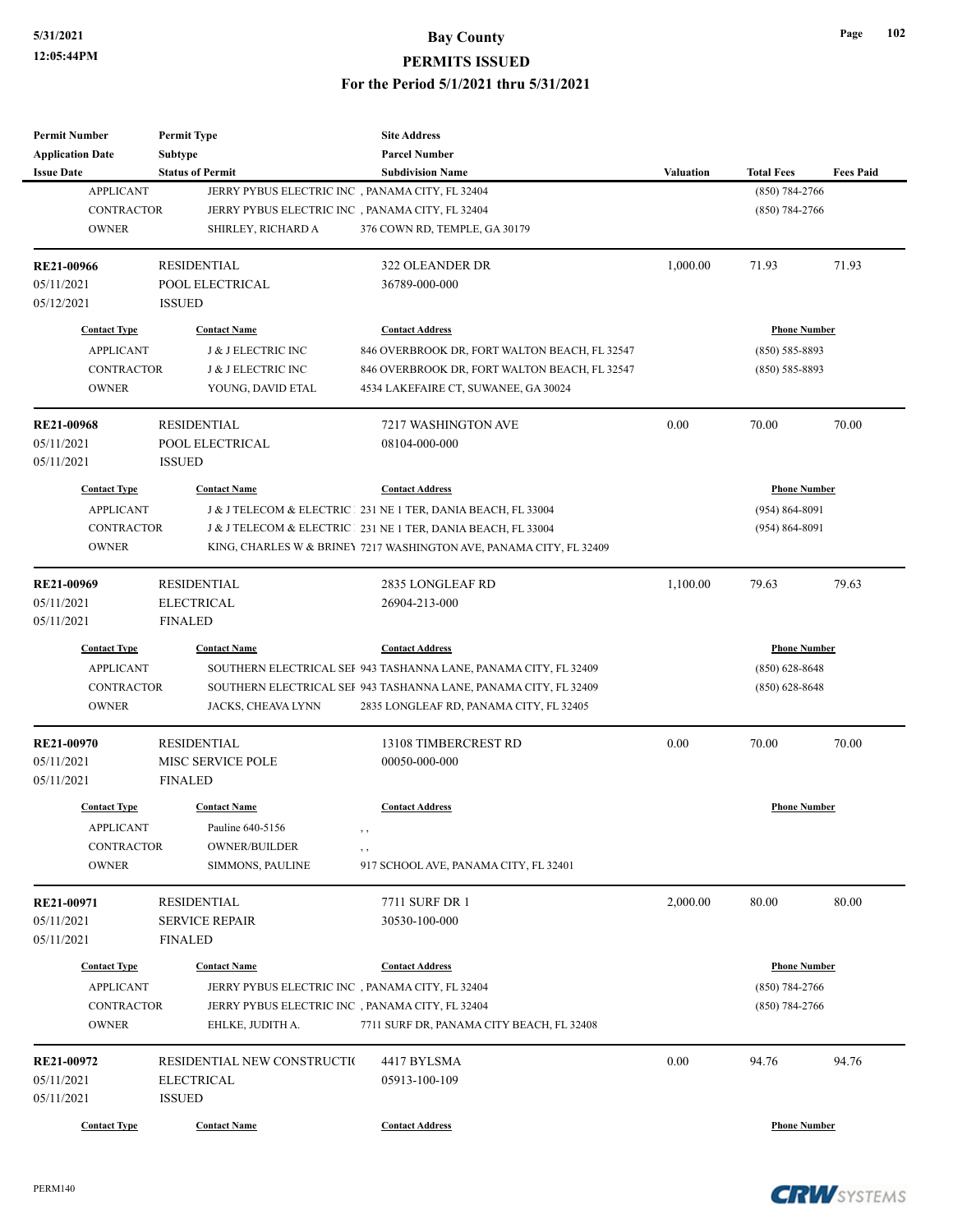| <b>Permit Number</b>    | <b>Permit Type</b>          | <b>Site Address</b>                                                           |                     |                     |                  |
|-------------------------|-----------------------------|-------------------------------------------------------------------------------|---------------------|---------------------|------------------|
| <b>Application Date</b> | <b>Subtype</b>              | <b>Parcel Number</b>                                                          |                     |                     |                  |
| <b>Issue Date</b>       | <b>Status of Permit</b>     | <b>Subdivision Name</b>                                                       | <b>Valuation</b>    | <b>Total Fees</b>   | <b>Fees Paid</b> |
| <b>APPLICANT</b>        |                             | REGENCY ELECTRIC OF PAN 4412 DE LEN DR, Panama City, FL 32404                 |                     | $(850) 896 - 7555$  |                  |
| <b>CONTRACTOR</b>       |                             | REGENCY ELECTRIC OF PAN 4412 DE LEN DR, Panama City, FL 32404                 |                     | $(850) 896 - 7555$  |                  |
| <b>OWNER</b>            |                             | PAUL SIMS CONSTRUCTION 1 1419 W 27TH ST, PANAMA CITY, FL 32405                |                     |                     |                  |
| RE21-00973              | <b>RESIDENTIAL</b>          | 21008 MC EACHERN ST                                                           | 0.00                | 82.20               | 82.20            |
| 05/12/2021              | <b>SERVICE REPAIR</b>       | 36489-030-000                                                                 |                     |                     |                  |
| 05/19/2021              | <b>FINALED</b>              |                                                                               |                     |                     |                  |
| <b>Contact Type</b>     | <b>Contact Name</b>         | <b>Contact Address</b>                                                        |                     | <b>Phone Number</b> |                  |
| <b>APPLICANT</b>        | DARRELL 850-837-8474        | , ,                                                                           |                     |                     |                  |
| <b>CONTRACTOR</b>       | PANAMA CITY ELECTRIC        | PO BOX 1785, DESTIN, FL 32540                                                 |                     | $(850)$ 837-8475    |                  |
| <b>OWNER</b>            |                             | DEGRAAF, JANE MC EACHEF 996 ROBERT WILLIAMS DR, SARALAND, AL 36571            |                     |                     |                  |
| RE21-00974              | RESIDENTIAL NEW CONSTRUCTIO | 321 ROSE LN                                                                   | 0.00                | 70.00               | 70.00            |
| 05/12/2021              | <b>CONSTRUCTION POLE</b>    | 36798-020-000                                                                 |                     |                     |                  |
| 05/12/2021              | <b>FINALED</b>              |                                                                               |                     |                     |                  |
| <b>Contact Type</b>     | <b>Contact Name</b>         | <b>Contact Address</b>                                                        |                     | <b>Phone Number</b> |                  |
| <b>APPLICANT</b>        |                             | GUYSON (ER) CONSTRUCTIC 1499 W HWY 390, LYNN HAVEN, FL 32444                  |                     | $(850)$ 258-5856    |                  |
| <b>CONTRACTOR</b>       |                             | GUYSON (ER) CONSTRUCTIC 1499 W HWY 390, LYNN HAVEN, FL 32444                  |                     | $(850)$ 258-5856    |                  |
|                         |                             |                                                                               |                     |                     |                  |
| <b>OWNER</b>            |                             | HOMES SWEET HOMES INC PO BOX 16445, PANAMA CITY, FL 32406                     |                     |                     |                  |
| RE21-00975              | RESIDENTIAL NEW CONSTRUCTIO | 321 ROSE LN                                                                   | 0.00                | 86.22               | 86.22            |
| 05/12/2021              | <b>ELECTRICAL</b>           | 36798-020-000                                                                 |                     |                     |                  |
| 05/12/2021              | <b>ISSUED</b>               |                                                                               |                     |                     |                  |
| <b>Contact Type</b>     | <b>Contact Name</b>         | <b>Contact Address</b>                                                        | <b>Phone Number</b> |                     |                  |
| <b>APPLICANT</b>        |                             | GUYSON (ER) CONSTRUCTIC 1499 W HWY 390, LYNN HAVEN, FL 32444                  |                     | $(850)$ 258-5856    |                  |
| <b>CONTRACTOR</b>       |                             | Guyson (roofing) Construction In 1499 W HWY 390, LYNN HAVEN, FL 32444         |                     | $(850)$ 258-5856    |                  |
| <b>OWNER</b>            |                             | HOMES SWEET HOMES INC PO BOX 16445, PANAMA CITY, FL 32406                     |                     |                     |                  |
| RE21-00976              | RESIDENTIAL NEW CONSTRUCTIO | 8328 BURNS ST                                                                 | 0.00                | 82.20               | 82.20            |
| 05/12/2021              | <b>ELECTRICAL</b>           | 32461-120-000                                                                 |                     |                     |                  |
| 05/12/2021              | <b>FINALED</b>              |                                                                               |                     |                     |                  |
| <b>Contact Type</b>     | <b>Contact Name</b>         | <b>Contact Address</b>                                                        |                     | <b>Phone Number</b> |                  |
| <b>APPLICANT</b>        | Russell 527-0463            |                                                                               |                     |                     |                  |
| CONTRACTOR              | <b>OWNER/BUILDER</b>        |                                                                               |                     |                     |                  |
| <b>OWNER</b>            |                             | $, \, ,$<br>ACKERMAN, RUSSELL SCOT 8328 BURNS ST, PANAMA CITY BEACH, FL 32413 |                     |                     |                  |
| RE21-00977              | RESIDENTIAL NEW CONSTRUCTIO | 1232 LAKEWALK CIR W                                                           | 0.00                | 71.93               | 71.93            |
| 05/12/2021              | CONSTRUCTION POLE           | 35271-600-030                                                                 |                     |                     |                  |
| 05/12/2021              | FINALED                     |                                                                               |                     |                     |                  |
|                         |                             |                                                                               |                     |                     |                  |
| <b>Contact Type</b>     | <b>Contact Name</b>         | <b>Contact Address</b>                                                        |                     | <b>Phone Number</b> |                  |
| <b>APPLICANT</b>        | MEEKS SERVICES INC          | 4971 CAPITAL CIRCLE SE, TALLAHASSEEE, FL 32311                                |                     | $(850) 575 - 5241$  |                  |
| CONTRACTOR              | MEEKS SERVICES INC          | 4971 CAPITAL CIRCLE SE, TALLAHASSEEE, FL 32311                                |                     | $(850) 575 - 5241$  |                  |
| <b>OWNER</b>            | THE DAVIS FAMILY III LLC    | 11265 TURKEY ROOST ROAD, TALLAHASSEE, FL 32317                                |                     |                     |                  |
| RE21-00978              | <b>RESIDENTIAL</b>          | 1502 40TH PL E                                                                | 0.00                | 82.20               | 82.20            |
| 05/12/2021              | <b>SERVICE REPAIR</b>       | 11574-020-000                                                                 |                     |                     |                  |
| 05/12/2021              | <b>FINALED</b>              |                                                                               |                     |                     |                  |
| <b>Contact Type</b>     | <b>Contact Name</b>         | <b>Contact Address</b>                                                        |                     | <b>Phone Number</b> |                  |
|                         |                             |                                                                               |                     |                     |                  |

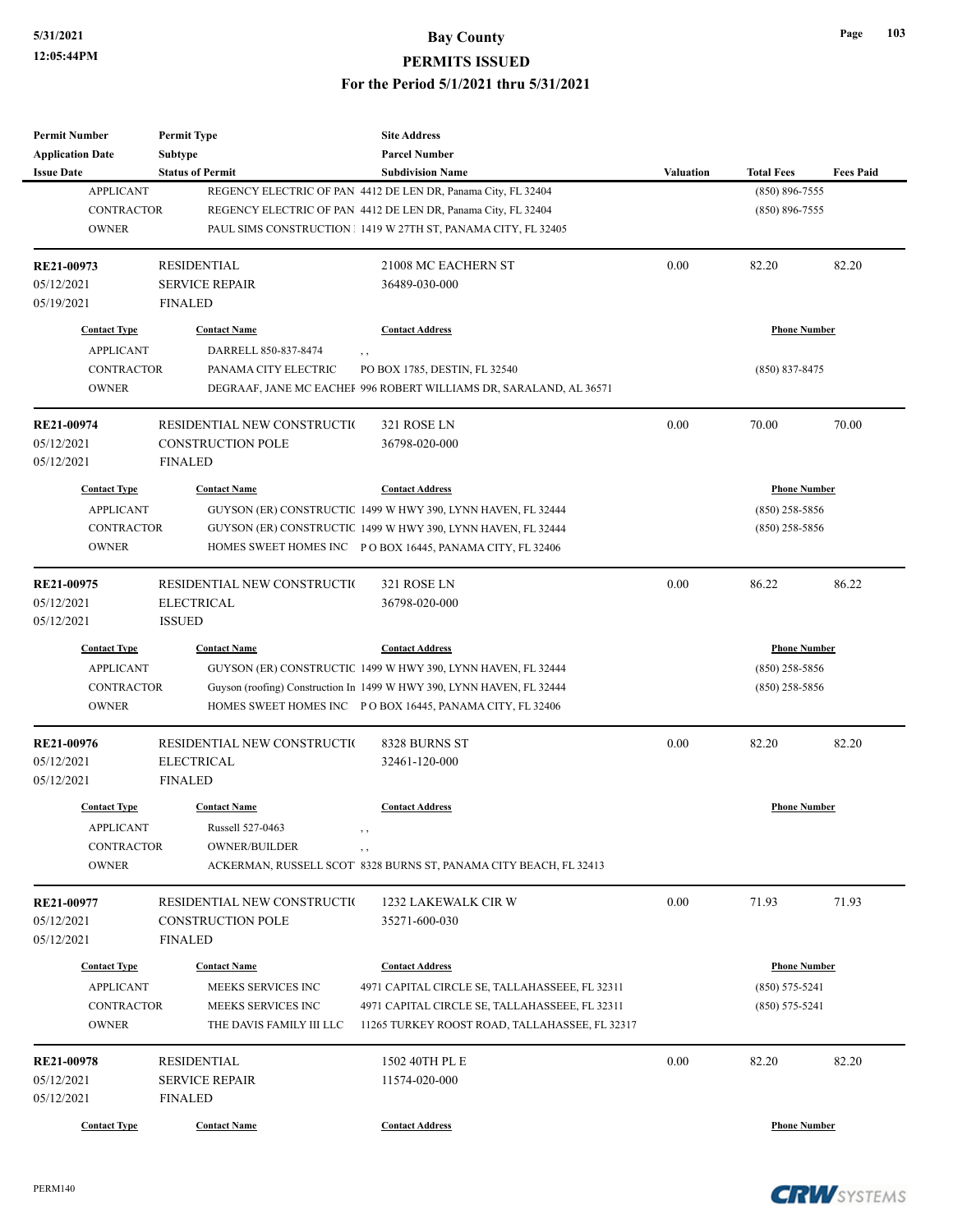| <b>Permit Number</b>    | <b>Permit Type</b>         | <b>Site Address</b>                                                     |                  |                     |                  |
|-------------------------|----------------------------|-------------------------------------------------------------------------|------------------|---------------------|------------------|
| <b>Application Date</b> | <b>Subtype</b>             | <b>Parcel Number</b>                                                    |                  |                     |                  |
| <b>Issue Date</b>       | <b>Status of Permit</b>    | <b>Subdivision Name</b>                                                 | <b>Valuation</b> | <b>Total Fees</b>   | <b>Fees Paid</b> |
| <b>APPLICANT</b>        |                            | HALL'S ELECTRIC SERVICE I 4550 JOHN HALL LN, VERNON, FL 32462           |                  | $(850) 535 - 2721$  |                  |
| <b>CONTRACTOR</b>       |                            | HALL'S ELECTRIC SERVICE I 4550 JOHN HALL LN, VERNON, FL 32462           |                  | $(850) 535 - 2721$  |                  |
| <b>OWNER</b>            | WHETSTINE, JACK L.         | 1502 E 40TH PL, LYNN HAVEN, FL 32444                                    |                  |                     |                  |
| RE21-00979              | RESIDENTIAL RENOVATE       | 114 LAKESHORE DR E                                                      | 0.00             | 99.91               | 99.91            |
| 05/12/2021              | <b>ELECTRICAL</b>          | 37342-000-000                                                           |                  |                     |                  |
| 05/13/2021              | <b>ISSUED</b>              |                                                                         |                  |                     |                  |
| <b>Contact Type</b>     | <b>Contact Name</b>        | <b>Contact Address</b>                                                  |                  | <b>Phone Number</b> |                  |
| <b>APPLICANT</b>        | GEORGE 832-0911            | , ,                                                                     |                  |                     |                  |
| <b>CONTRACTOR</b>       |                            | BAY ENGINEERING SOLUTIO 307 BREAM POND RD, PANAMA CITY, FL 32409        |                  | $(850) 832 - 0911$  |                  |
| <b>OWNER</b>            |                            | SUMMERVILLE, JAMES RAYI 3198 NATOMA CIRCLE, THOMPSONS STATION, TN 37179 |                  |                     |                  |
| <b>RE21-00980</b>       | <b>RESIDENTIAL</b>         | 11219 SMITH RD                                                          | 800.00           | 70.00               | 70.00            |
| 05/12/2021              | MISC SERVICE POLE          | 01000-000-000                                                           |                  |                     |                  |
| 05/12/2021              | <b>FINALED</b>             |                                                                         |                  |                     |                  |
| <b>Contact Type</b>     | <b>Contact Name</b>        | <b>Contact Address</b>                                                  |                  | <b>Phone Number</b> |                  |
| <b>APPLICANT</b>        | <b>JOHN 866-4231</b>       | , ,                                                                     |                  |                     |                  |
| <b>CONTRACTOR</b>       | <b>OWNER/BUILDER</b>       | , ,                                                                     |                  |                     |                  |
| <b>OWNER</b>            | <b>BARNES, JOHN STUART</b> | 4613 PIPELINE RD, LOT 10, PANAMA CITY, FL 32404                         |                  |                     |                  |
|                         |                            |                                                                         |                  |                     |                  |
| RE21-00981              | <b>RESIDENTIAL</b>         | 107 WOODLAWN DR                                                         | 460.00           | 82.20               | 82.20            |
| 05/12/2021              | <b>ELECTRICAL</b>          | 27350-000-000                                                           |                  |                     |                  |
| 05/12/2021              | <b>ISSUED</b>              |                                                                         |                  |                     |                  |
| <b>Contact Type</b>     | <b>Contact Name</b>        | <b>Contact Address</b>                                                  |                  | <b>Phone Number</b> |                  |
| <b>APPLICANT</b>        | <b>ARIAN MARANTE</b>       | $, \, , \,$                                                             |                  |                     |                  |
| <b>CONTRACTOR</b>       | <b>OWNER BUILDER</b>       | $, \, ,$                                                                |                  |                     |                  |
| <b>OWNER</b>            | ADARMES, YESENIA ETAL      | 107 WOODLAWN DRIVE, PANAMA CITY BEACH, FL 32407                         |                  |                     |                  |
| RE21-00982              | <b>RESIDENTIAL</b>         | 7704 SANTA ROSA AVE                                                     | 1,000.00         | 34.00               | 34.00            |
| 05/12/2021              | <b>ELECTRICAL</b>          | 08250-000-000                                                           |                  |                     |                  |
| 05/12/2021              | <b>FINALED</b>             |                                                                         |                  |                     |                  |
| <b>Contact Type</b>     | <b>Contact Name</b>        | <b>Contact Address</b>                                                  |                  | <b>Phone Number</b> |                  |
| <b>APPLICANT</b>        |                            | KENNY STRANGE ELECTRIC 2436 N EAST AVE, Panama City, FL 32405           |                  | $(850)$ 215-8030    |                  |
| <b>CONTRACTOR</b>       |                            | KENNY STRANGE ELECTRIC 2436 N EAST AVE, Panama City, FL 32405           |                  | $(850)$ 215-8030    |                  |
| <b>OWNER</b>            | STILLEY, LORRAINE G        | 1807 CLAY AVE, PANAMA CITY, FL 32405                                    |                  |                     |                  |
| RE21-00983              | <b>RESIDENTIAL</b>         | 7528 NAUTICAL CT                                                        | 0.00             | 71.93               | 71.93            |
| 05/12/2021              | POOL ELECTRICAL            | 07899-569-000                                                           |                  |                     |                  |
| 05/19/2021              | <b>ISSUED</b>              |                                                                         |                  |                     |                  |
|                         |                            |                                                                         |                  |                     |                  |
| <b>Contact Type</b>     | <b>Contact Name</b>        | <b>Contact Address</b>                                                  |                  | <b>Phone Number</b> |                  |
| <b>APPLICANT</b>        | MEYERS ELECTRIC, LLC       | 1806 BROWN AVE, PANAMA CITY BEACH, FL 32405                             |                  | $(850) 588 - 4341$  |                  |
| CONTRACTOR              | MEYERS ELECTRIC, LLC       | 1806 BROWN AVE, PANAMA CITY BEACH, FL 32405                             |                  | $(850) 588 - 4341$  |                  |
| <b>OWNER</b>            |                            | ROBINSON, STEVEN R & FAY CO-TRUSTEES, PANAMA CITY, FL 32409             |                  |                     |                  |
| RE21-00984              | <b>RESIDENTIAL</b>         | 13141 CROFF RD                                                          | 0.00             | 82.20               | 82.20            |
| 05/13/2021              | <b>SERVICE CHANGE</b>      | 02880-000-000                                                           |                  |                     |                  |
| 05/18/2021              | <b>FINALED</b>             |                                                                         |                  |                     |                  |
| <b>Contact Type</b>     | <b>Contact Name</b>        | <b>Contact Address</b>                                                  |                  | <b>Phone Number</b> |                  |

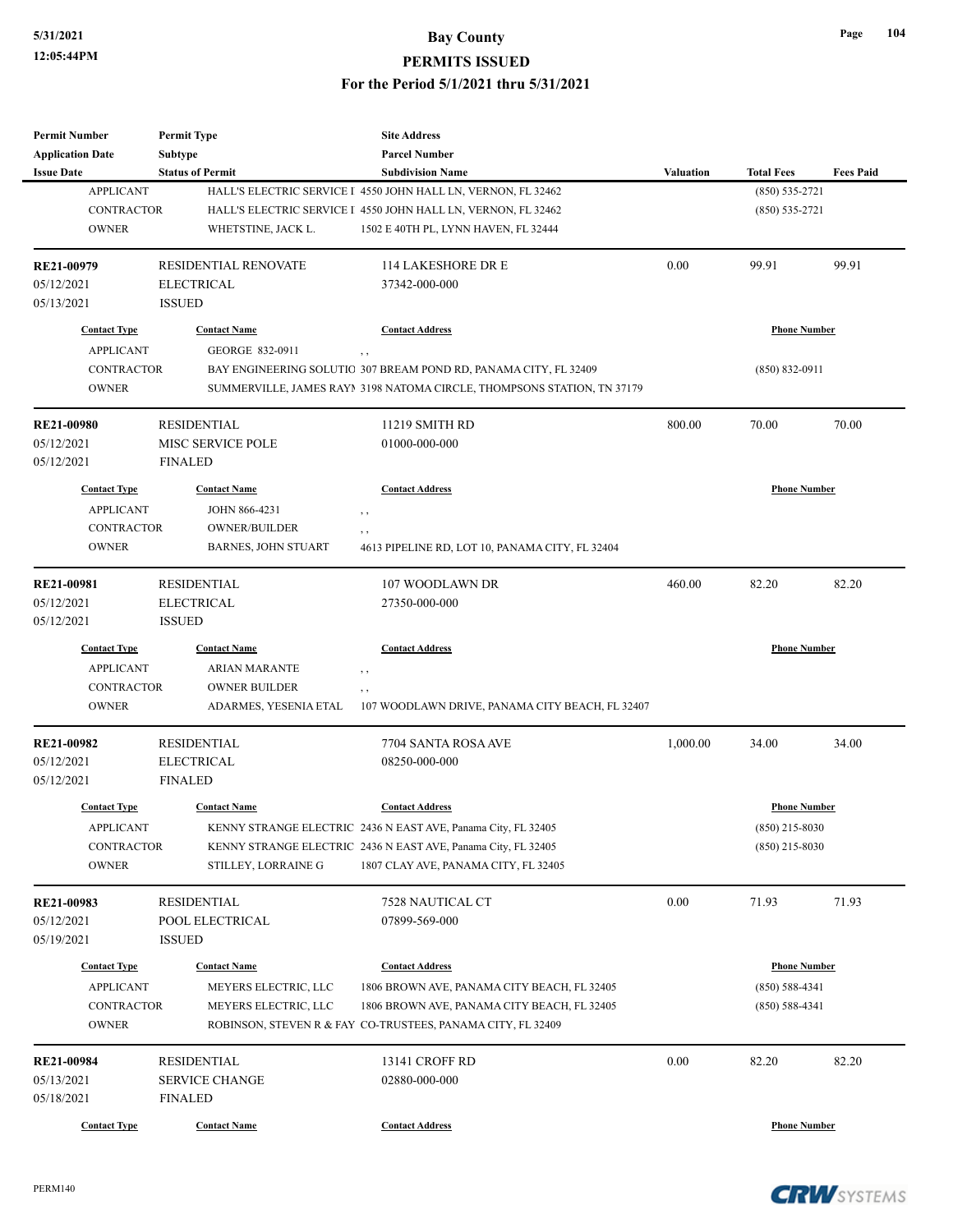| <b>Permit Number</b>    | <b>Permit Type</b>                               | <b>Site Address</b>                                                |                  |                     |                  |
|-------------------------|--------------------------------------------------|--------------------------------------------------------------------|------------------|---------------------|------------------|
| <b>Application Date</b> | Subtype                                          | <b>Parcel Number</b>                                               |                  |                     |                  |
| <b>Issue Date</b>       | <b>Status of Permit</b>                          | <b>Subdivision Name</b>                                            | <b>Valuation</b> | <b>Total Fees</b>   | <b>Fees Paid</b> |
| <b>APPLICANT</b>        | CHRIS 769-2030                                   | , ,                                                                |                  |                     |                  |
| <b>CONTRACTOR</b>       |                                                  | CHRIS WALKER ELECTRIC, L 5617 WALLACE RD, PANAMA CITY, FL 32404    |                  | $(850) 596 - 2646$  |                  |
| <b>OWNER</b>            | CROFF, GERALD L                                  | 13141 CROFF RD, FOUNTAIN, FL 32438                                 |                  |                     |                  |
|                         |                                                  |                                                                    |                  |                     |                  |
| RE21-00985              | <b>RESIDENTIAL</b>                               | 3439 B ST                                                          | 0.00             | 34.00               | 34.00            |
| 05/13/2021              | <b>ELECTRICAL</b>                                | 11914-411-000                                                      |                  |                     |                  |
| 05/13/2021              | <b>ISSUED</b>                                    |                                                                    |                  |                     |                  |
| <b>Contact Type</b>     | <b>Contact Name</b>                              | <b>Contact Address</b>                                             |                  | <b>Phone Number</b> |                  |
|                         |                                                  |                                                                    |                  |                     |                  |
| <b>APPLICANT</b>        | <b>GRADY JEFFRES</b>                             | , ,                                                                |                  |                     |                  |
| <b>CONTRACTOR</b>       | <b>OWNER BUILDER</b>                             | , ,                                                                |                  |                     |                  |
| <b>OWNER</b>            | JEFFRES, GRADY J JR.                             | 3439 B ST, PANAMA CITY, FL 32404                                   |                  |                     |                  |
| RE21-00987              | RESIDENTIAL NEW CONSTRUCTIO                      | 203 15TH ST                                                        | 6,000.00         | 93.03               | 93.03            |
| 05/13/2021              | <b>ELECTRICAL</b>                                | 37051-005-000                                                      |                  |                     |                  |
| 05/13/2021              | <b>ISSUED</b>                                    |                                                                    |                  |                     |                  |
| <b>Contact Type</b>     | <b>Contact Name</b>                              | <b>Contact Address</b>                                             |                  | <b>Phone Number</b> |                  |
|                         |                                                  |                                                                    |                  |                     |                  |
| <b>APPLICANT</b>        | ROBERT 814-1188                                  | , ,                                                                |                  |                     |                  |
| <b>CONTRACTOR</b>       | RWB ELECTRIC INC                                 | 9502 CLARENCE ST. #16, PANAMA CITY BEACH, FL 32407                 |                  | $(850)$ 814-1188    |                  |
| <b>OWNER</b>            | KUHLE, JENNIFER                                  | 913 MCMAHAN AVE, NASHVILLE, TN 37216                               |                  |                     |                  |
| <b>RE21-00988</b>       | <b>RESIDENTIAL</b>                               | 1244 HUNTINGTON RIDGE RD                                           | 2,000.00         | 71.93               | 71.93            |
| 05/13/2021              | <b>ELECTRICAL</b>                                | 11342-036-010                                                      |                  |                     |                  |
| 05/13/2021              | <b>ISSUED</b>                                    |                                                                    |                  |                     |                  |
|                         |                                                  |                                                                    |                  |                     |                  |
| <b>Contact Type</b>     | <b>Contact Name</b>                              | <b>Contact Address</b>                                             |                  | <b>Phone Number</b> |                  |
| <b>APPLICANT</b>        | JOE 850-851-5381                                 | $, \, ,$                                                           |                  |                     |                  |
| <b>CONTRACTOR</b>       |                                                  | J & J TELECOM & ELECTRIC 231 NE 1 TER, DANIA BEACH, FL 33004       |                  | $(954) 864 - 8091$  |                  |
| <b>OWNER</b>            |                                                  | MIDDLETON, SHAWN & LESI 1244 HUNTINGTON ROAD, LYNN HAVEN, FL 32444 |                  |                     |                  |
| RE21-00989              | <b>RESIDENTIAL</b>                               | <b>15266 PINE CIR</b>                                              | 2,000.00         | 80.00               | 80.00            |
| 05/13/2021              | <b>SERVICE REPAIR</b>                            | 32543-220-000                                                      |                  |                     |                  |
| 05/13/2021              | <b>FINALED</b>                                   |                                                                    |                  |                     |                  |
|                         |                                                  |                                                                    |                  |                     |                  |
| <b>Contact Type</b>     | <b>Contact Name</b>                              | <b>Contact Address</b>                                             |                  | <b>Phone Number</b> |                  |
| <b>APPLICANT</b>        | JERRY PYBUS ELECTRIC INC , PANAMA CITY, FL 32404 |                                                                    |                  | $(850)$ 784-2766    |                  |
| CONTRACTOR              | JERRY PYBUS ELECTRIC INC, PANAMA CITY, FL 32404  |                                                                    |                  | $(850) 784 - 2766$  |                  |
| <b>OWNER</b>            | GAY, SAMANTHA                                    | 15266 PINE CIR, PANAMA CITY BEACH, FL 32413                        |                  |                     |                  |
|                         |                                                  |                                                                    |                  |                     |                  |
| <b>RE21-00990</b>       | <b>MOBILE HOME</b>                               | 2607 GRANT AVE LOT 6                                               | 0.00             | 66.00               | 66.00            |
| 05/13/2021              | MH SERVICE POLE                                  | 27221-000-000                                                      |                  |                     |                  |
| 05/13/2021              | <b>ISSUED</b>                                    |                                                                    |                  |                     |                  |
| <b>Contact Type</b>     | <b>Contact Name</b>                              | <b>Contact Address</b>                                             |                  | <b>Phone Number</b> |                  |
| <b>APPLICANT</b>        |                                                  | DAVE CAPPS ELECTRIC SERV 2714 ORLANDO ROAD, PANAMA CITY, FL 32404  |                  | $(850) 527 - 3235$  |                  |
| CONTRACTOR              |                                                  | DAVE CAPPS ELECTRIC SERV 2714 ORLANDO ROAD, PANAMA CITY, FL 32404  |                  | $(850)$ 527-3235    |                  |
| <b>OWNER</b>            |                                                  | JAMES, GERALD D & DONNA 500 HANOVER DRIVE, EDMOND, OK 73034        |                  |                     |                  |
|                         |                                                  |                                                                    |                  |                     |                  |
| RE21-00991              | RESIDENTIAL NEW CONSTRUCTIO                      | 5341 WARREN DR                                                     | 0.00             | 71.93               | 71.93            |
| 05/13/2021              | CONSTRUCTION POLE                                | 05860-700-720                                                      |                  |                     |                  |
| 05/13/2021              | <b>ISSUED</b>                                    |                                                                    |                  |                     |                  |
| <b>Contact Type</b>     | <b>Contact Name</b>                              | <b>Contact Address</b>                                             |                  | <b>Phone Number</b> |                  |



**Page 105**

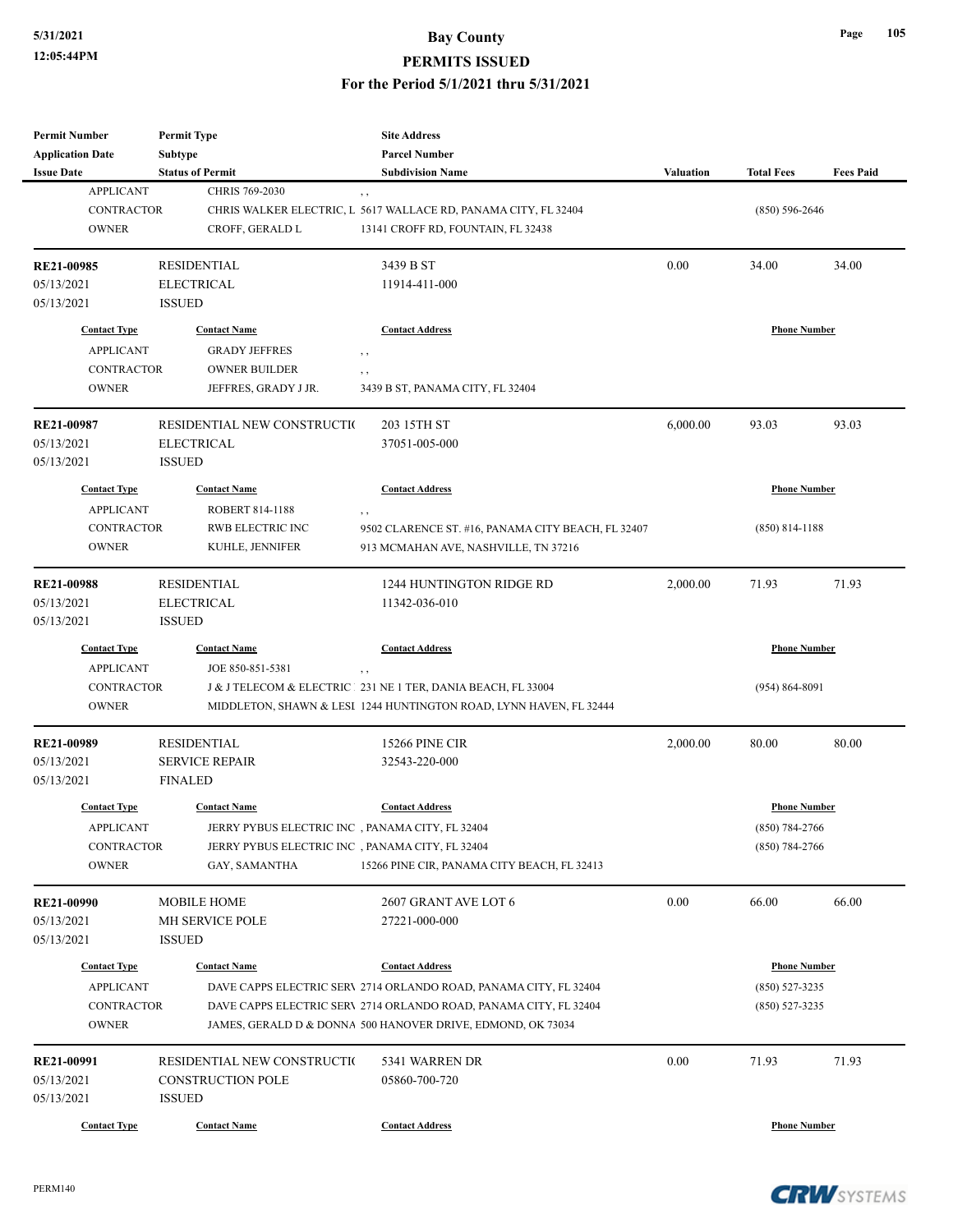**PERMITS ISSUED**

| <b>Permit Number</b><br><b>Application Date</b>                              | <b>Permit Type</b><br><b>Subtype</b>                                     | <b>Site Address</b><br><b>Parcel Number</b>                                                                                                                                                                                               |                  |                                                             |                  |
|------------------------------------------------------------------------------|--------------------------------------------------------------------------|-------------------------------------------------------------------------------------------------------------------------------------------------------------------------------------------------------------------------------------------|------------------|-------------------------------------------------------------|------------------|
| <b>Issue Date</b>                                                            | <b>Status of Permit</b>                                                  | <b>Subdivision Name</b>                                                                                                                                                                                                                   | <b>Valuation</b> | <b>Total Fees</b>                                           | <b>Fees Paid</b> |
| <b>APPLICANT</b><br><b>CONTRACTOR</b><br><b>OWNER</b>                        |                                                                          | STRADA ELECTRIC & SECUR 3400 ST JOHNS PARKWAY, SANFORD, FL 32771<br>STRADA ELECTRIC & SECUR 3400 ST JOHNS PARKWAY, SANFORD, FL 32771<br>FORESTAR (USA) REAL EST (2221 E LAMAR BLVD STE 790, ARLINGTON, TX 76006                           |                  | $(877)$ 906-1113<br>$(877)$ 906-1113                        |                  |
| RE21-00992<br>05/13/2021<br>05/13/2021                                       | RESIDENTIAL NEW CONSTRUCTIO<br><b>ELECTRICAL</b><br><b>ISSUED</b>        | 5341 WARREN DR<br>05860-700-720                                                                                                                                                                                                           | 4,200.00         | 94.90                                                       | 94.90            |
|                                                                              |                                                                          |                                                                                                                                                                                                                                           |                  |                                                             |                  |
| <b>Contact Type</b><br><b>APPLICANT</b><br><b>CONTRACTOR</b><br><b>OWNER</b> | <b>Contact Name</b>                                                      | <b>Contact Address</b><br>STRADA ELECTRIC & SECUR 3400 ST JOHNS PARKWAY, SANFORD, FL 32771<br>STRADA ELECTRIC & SECUR 3400 ST JOHNS PARKWAY, SANFORD, FL 32771<br>FORESTAR (USA) REAL EST (2221 E LAMAR BLVD STE 790, ARLINGTON, TX 76006 |                  | <b>Phone Number</b><br>$(877)$ 906-1113<br>$(877)$ 906-1113 |                  |
| RE21-00993<br>05/13/2021<br>05/13/2021                                       | RESIDENTIAL NEW CONSTRUCTIO<br><b>CONSTRUCTION POLE</b><br><b>ISSUED</b> | 5381 WARREN DR<br>05860-700-680                                                                                                                                                                                                           | 0.00             | 71.93                                                       | 71.93            |
| <b>Contact Type</b><br><b>APPLICANT</b><br><b>CONTRACTOR</b><br><b>OWNER</b> | <b>Contact Name</b>                                                      | <b>Contact Address</b><br>STRADA ELECTRIC & SECUR 3400 ST JOHNS PARKWAY, SANFORD, FL 32771<br>STRADA ELECTRIC & SECUR 3400 ST JOHNS PARKWAY, SANFORD, FL 32771<br>FORESTAR (USA) REAL EST (2221 E LAMAR BLVD STE 790, ARLINGTON, TX 76006 |                  | <b>Phone Number</b><br>$(877)$ 906-1113<br>$(877)$ 906-1113 |                  |
| RE21-00994<br>05/13/2021<br>05/13/2021                                       | RESIDENTIAL NEW CONSTRUCTIO<br><b>ELECTRICAL</b><br><b>ISSUED</b>        | 5381 WARREN DR<br>05860-700-680                                                                                                                                                                                                           | 4,200.00         | 95.26                                                       | 95.26            |
| <b>Contact Type</b><br><b>APPLICANT</b><br><b>CONTRACTOR</b><br><b>OWNER</b> | <b>Contact Name</b>                                                      | <b>Contact Address</b><br>STRADA ELECTRIC & SECUR 3400 ST JOHNS PARKWAY, SANFORD, FL 32771<br>STRADA ELECTRIC & SECUR 3400 ST JOHNS PARKWAY, SANFORD, FL 32771<br>FORESTAR (USA) REAL EST (2221 E LAMAR BLVD STE 790, ARLINGTON, TX 76006 |                  | <b>Phone Number</b><br>$(877)$ 906-1113<br>$(877)$ 906-1113 |                  |
| RE21-00995<br>05/13/2021<br>05/13/2021                                       | RESIDENTIAL NEW CONSTRUCTIO<br><b>CONSTRUCTION POLE</b><br><b>ISSUED</b> | 5380 WARREN DR<br>05860-700-650                                                                                                                                                                                                           | 0.00             | 71.93                                                       | 71.93            |
| <b>Contact Type</b><br><b>APPLICANT</b><br><b>CONTRACTOR</b><br><b>OWNER</b> | <b>Contact Name</b>                                                      | <b>Contact Address</b><br>STRADA ELECTRIC & SECUR 3400 ST JOHNS PARKWAY, SANFORD, FL 32771<br>STRADA ELECTRIC & SECUR 3400 ST JOHNS PARKWAY, SANFORD, FL 32771<br>FORESTAR (USA) REAL EST (2221 E LAMAR BLVD STE 790, ARLINGTON, TX 76006 |                  | <b>Phone Number</b><br>$(877)$ 906-1113<br>$(877)$ 906-1113 |                  |
| <b>RE21-00996</b><br>05/13/2021<br>05/13/2021                                | RESIDENTIAL NEW CONSTRUCTIO<br>ELECTRICAL<br><b>ISSUED</b>               | 5380 WARREN DR<br>05860-700-650                                                                                                                                                                                                           | 4,200.00         | 94.90                                                       | 94.90            |
| <b>Contact Type</b><br><b>APPLICANT</b><br><b>CONTRACTOR</b><br><b>OWNER</b> | <b>Contact Name</b>                                                      | <b>Contact Address</b><br>STRADA ELECTRIC & SECUR 3400 ST JOHNS PARKWAY, SANFORD, FL 32771<br>STRADA ELECTRIC & SECUR 3400 ST JOHNS PARKWAY, SANFORD, FL 32771<br>FORESTAR (USA) REAL EST (2221 E LAMAR BLVD STE 790, ARLINGTON, TX 76006 |                  | <b>Phone Number</b><br>$(877)$ 906-1113<br>$(877)$ 906-1113 |                  |
| RE21-00997<br>05/13/2021<br>05/13/2021                                       | RESIDENTIAL NEW CONSTRUCTIO<br><b>CONSTRUCTION POLE</b><br><b>ISSUED</b> | 5307 WARREN DR<br>05860-700-790                                                                                                                                                                                                           | 0.00             | 71.93                                                       | 71.93            |
| <b>Contact Type</b>                                                          | <b>Contact Name</b>                                                      | <b>Contact Address</b>                                                                                                                                                                                                                    |                  | <b>Phone Number</b>                                         |                  |

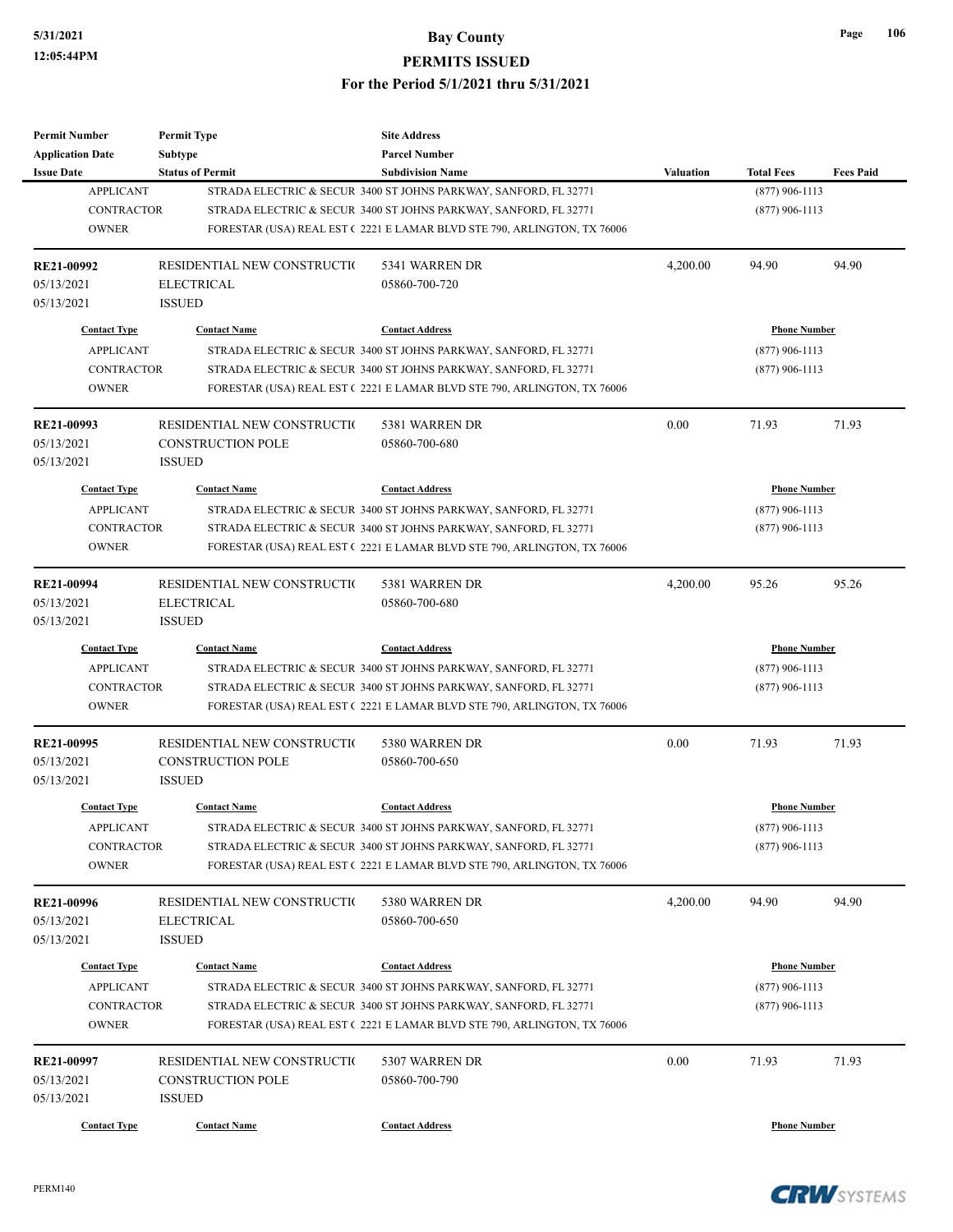**Permit Number**

**Permit Type**

# **5/31/2021 Bay County PERMITS ISSUED For the Period 5/1/2021 thru 5/31/2021**

**Site Address**

| <b>Application Date</b> | <b>Subtype</b>              | <b>Parcel Number</b>                                                      |                  |                     |                  |
|-------------------------|-----------------------------|---------------------------------------------------------------------------|------------------|---------------------|------------------|
| <b>Issue Date</b>       | <b>Status of Permit</b>     | <b>Subdivision Name</b>                                                   | <b>Valuation</b> | <b>Total Fees</b>   | <b>Fees Paid</b> |
| <b>APPLICANT</b>        |                             | STRADA ELECTRIC & SECUR 3400 ST JOHNS PARKWAY, SANFORD, FL 32771          |                  | $(877)$ 906-1113    |                  |
| <b>CONTRACTOR</b>       |                             | STRADA ELECTRIC & SECUR 3400 ST JOHNS PARKWAY, SANFORD, FL 32771          |                  | $(877)$ 906-1113    |                  |
| <b>OWNER</b>            |                             | FORESTAR (USA) REAL EST (2221 E LAMAR BLVD STE 790, ARLINGTON, TX 76006   |                  |                     |                  |
| <b>RE21-00998</b>       | RESIDENTIAL NEW CONSTRUCTIO | 5307 WARREN DR                                                            | 4,200.00         | 93.99               | 93.99            |
| 05/13/2021              | <b>ELECTRICAL</b>           | 05860-700-790                                                             |                  |                     |                  |
| 05/13/2021              | <b>ISSUED</b>               |                                                                           |                  |                     |                  |
| <b>Contact Type</b>     | <b>Contact Name</b>         | <b>Contact Address</b>                                                    |                  | <b>Phone Number</b> |                  |
| <b>APPLICANT</b>        |                             | STRADA ELECTRIC & SECUR 3400 ST JOHNS PARKWAY, SANFORD, FL 32771          |                  | $(877)$ 906-1113    |                  |
| <b>CONTRACTOR</b>       |                             | STRADA ELECTRIC & SECUR 3400 ST JOHNS PARKWAY, SANFORD, FL 32771          |                  | $(877)$ 906-1113    |                  |
| <b>OWNER</b>            |                             | FORESTAR (USA) REAL EST (2221 E LAMAR BLVD STE 790, ARLINGTON, TX 76006   |                  |                     |                  |
| RE21-00999              | RESIDENTIAL NEW CONSTRUCTIO | 5327 WARREN DR                                                            | 0.00             | 71.93               | 71.93            |
| 05/13/2021              | <b>CONSTRUCTION POLE</b>    | 05860-700-750                                                             |                  |                     |                  |
| 05/13/2021              | <b>ISSUED</b>               |                                                                           |                  |                     |                  |
| <b>Contact Type</b>     | <b>Contact Name</b>         | <b>Contact Address</b>                                                    |                  | <b>Phone Number</b> |                  |
| <b>APPLICANT</b>        |                             | STRADA ELECTRIC & SECUR 3400 ST JOHNS PARKWAY, SANFORD, FL 32771          |                  | $(877)$ 906-1113    |                  |
| <b>CONTRACTOR</b>       |                             | STRADA ELECTRIC & SECUR 3400 ST JOHNS PARKWAY, SANFORD, FL 32771          |                  | $(877)$ 906-1113    |                  |
| <b>OWNER</b>            |                             | FORESTAR (USA) REAL EST (2221 E LAMAR BLVD STE 790, ARLINGTON, TX 76006   |                  |                     |                  |
| <b>RE21-01000</b>       | RESIDENTIAL NEW CONSTRUCTIO | 5327 WARREN DR                                                            | 4,200.00         | 93.99               | 93.99            |
| 05/13/2021              | <b>ELECTRICAL</b>           | 05860-700-750                                                             |                  |                     |                  |
| 05/13/2021              | <b>ISSUED</b>               |                                                                           |                  |                     |                  |
| <b>Contact Type</b>     | <b>Contact Name</b>         | <b>Contact Address</b>                                                    |                  | <b>Phone Number</b> |                  |
| <b>APPLICANT</b>        |                             | STRADA ELECTRIC & SECUR 3400 ST JOHNS PARKWAY, SANFORD, FL 32771          |                  | $(877)$ 906-1113    |                  |
| <b>CONTRACTOR</b>       |                             | STRADA ELECTRIC & SECUR 3400 ST JOHNS PARKWAY, SANFORD, FL 32771          |                  | $(877)$ 906-1113    |                  |
| <b>OWNER</b>            |                             | FORESTAR (USA) REAL EST (2221 E LAMAR BLVD STE 790, ARLINGTON, TX 76006   |                  |                     |                  |
| <b>RE21-01001</b>       | <b>RESIDENTIAL</b>          | 3311 TERRA COTTA DR                                                       | 0.00             | 71.93               | 71.93            |
| 05/14/2021              | POOL ELECTRICAL             | 31424-559-000                                                             |                  |                     |                  |
| 05/19/2021              | <b>ISSUED</b>               |                                                                           |                  |                     |                  |
| <b>Contact Type</b>     | <b>Contact Name</b>         | <b>Contact Address</b>                                                    |                  | <b>Phone Number</b> |                  |
| <b>APPLICANT</b>        | MEYERS ELECTRIC, LLC        | 1806 BROWN AVE, PANAMA CITY BEACH, FL 32405                               |                  | $(850) 588 - 4341$  |                  |
| CONTRACTOR              | MEYERS ELECTRIC, LLC        | 1806 BROWN AVE, PANAMA CITY BEACH, FL 32405                               |                  | $(850)$ 588-4341    |                  |
| <b>OWNER</b>            |                             | TREPANIER, DAVID & STACY 3311 TERRA COTTA DR, PANAMA CITY BEACH, FL 32408 |                  |                     |                  |
| <b>RE21-01002</b>       | <b>RESIDENTIAL</b>          | 105 LAKE MERIAL SHORES DR                                                 | 0.00             | 79.63               | 79.63            |
| 05/14/2021              | <b>ELECTRICAL</b>           | 07504-107-000                                                             |                  |                     |                  |
| 05/19/2021              | <b>ISSUED</b>               |                                                                           |                  |                     |                  |
| <b>Contact Type</b>     | <b>Contact Name</b>         | <b>Contact Address</b>                                                    |                  | <b>Phone Number</b> |                  |
| <b>APPLICANT</b>        | MEYERS ELECTRIC, LLC        | 1806 BROWN AVE, PANAMA CITY BEACH, FL 32405                               |                  | $(850) 588 - 4341$  |                  |
| CONTRACTOR              | MEYERS ELECTRIC, LLC        | 1806 BROWN AVE, PANAMA CITY BEACH, FL 32405                               |                  | $(850) 588 - 4341$  |                  |
| <b>OWNER</b>            |                             | FLEMING, ROBERT III & KATI CO-TRUSTEES, SOUTHPORT, FL 32409               |                  |                     |                  |
| RE21-01003              | <b>RESIDENTIAL</b>          | 4001 HWY 390 E                                                            | 0.00             | 70.00               | 70.00            |
| 05/14/2021              | MISC SERVICE POLE           | 11350-000-000                                                             |                  |                     |                  |
| 05/14/2021              | <b>ISSUED</b>               |                                                                           |                  |                     |                  |
| <b>Contact Type</b>     | <b>Contact Name</b>         | <b>Contact Address</b>                                                    |                  | <b>Phone Number</b> |                  |

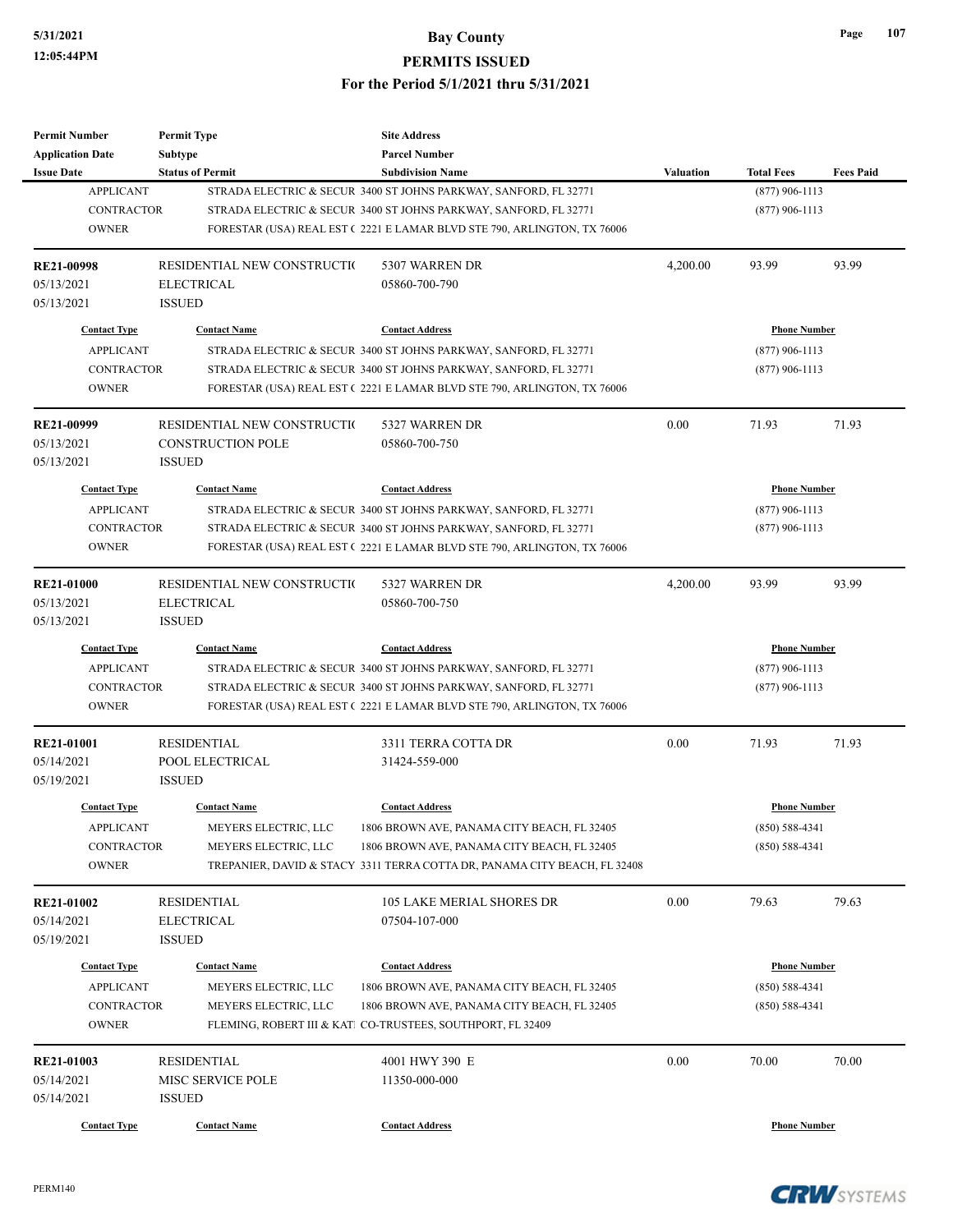# **5/31/2021 Bay County PERMITS ISSUED**

| <b>Permit Number</b><br><b>Application Date</b> | <b>Permit Type</b><br><b>Subtype</b>      | <b>Site Address</b><br><b>Parcel Number</b>                             |                                         |                     |                  |
|-------------------------------------------------|-------------------------------------------|-------------------------------------------------------------------------|-----------------------------------------|---------------------|------------------|
| <b>Issue Date</b>                               | <b>Status of Permit</b>                   | <b>Subdivision Name</b>                                                 | <b>Valuation</b>                        | <b>Total Fees</b>   | <b>Fees Paid</b> |
| <b>APPLICANT</b>                                | GARY 258-8291                             | $\,$ ,                                                                  |                                         |                     |                  |
| <b>CONTRACTOR</b><br><b>OWNER</b>               | OWNER/BUILDER<br>KINSAUL, GARY            | $, \, , \,$<br>902 W 18TH STREET, LYNN HAVEN, FL 32444                  |                                         |                     |                  |
| RE21-01004                                      | <b>RESIDENTIAL</b>                        | 2724 JAMEDON DR                                                         | 3,200.00                                | 82.20               | 82.20            |
| 05/14/2021                                      | <b>SERVICE CHANGE</b>                     | 13027-015-000                                                           |                                         |                     |                  |
| 05/14/2021                                      | <b>ISSUED</b>                             |                                                                         |                                         |                     |                  |
| <b>Contact Type</b>                             | <b>Contact Name</b>                       | <b>Contact Address</b>                                                  |                                         | <b>Phone Number</b> |                  |
| <b>APPLICANT</b>                                | WHITTAKER ELECTRIC INC                    | 3535 E ORLANDO RD, PANAMA CITY, FL 32404                                |                                         | $(850)$ 763-6296    |                  |
| <b>CONTRACTOR</b>                               | WHITTAKER ELECTRIC INC                    | 3535 E ORLANDO RD, PANAMA CITY, FL 32404                                |                                         | $(850)$ 763-6296    |                  |
| <b>OWNER</b>                                    | CROMER, CRAIG E ETAL                      | 2724 JAMEDON DR., PANAMA CITY, FL 32405                                 |                                         |                     |                  |
| <b>RE21-01005</b>                               | <b>RESIDENTIAL</b>                        | 2412 PRETTY BAYOU DR                                                    | 800.00                                  | 80.00               | 80.00            |
| 05/14/2021<br>05/14/2021                        | <b>SERVICE CHANGE</b><br><b>FINALED</b>   | 26765-010-000                                                           |                                         |                     |                  |
| <b>Contact Type</b>                             | <b>Contact Name</b>                       | <b>Contact Address</b>                                                  |                                         |                     |                  |
| <b>APPLICANT</b>                                | SCHIFFMAN ELECTRIC INC                    | 2204 W 14TH ST, PANAMA CITY, FL 32401                                   | <b>Phone Number</b><br>$(850)$ 774-3667 |                     |                  |
| <b>CONTRACTOR</b>                               | SCHIFFMAN ELECTRIC INC                    | 2204 W 14TH ST, PANAMA CITY, FL 32401                                   |                                         | $(850)$ 774-3667    |                  |
| <b>OWNER</b>                                    | HENTZ, FRANCES TRIMM                      | 2412 PRETTY BAYOU DR, PANAMA CITY, FL 32405                             |                                         |                     |                  |
| <b>RE21-01006</b>                               | <b>RESIDENTIAL</b>                        | 22418 SANDSTORM LN                                                      | 0.00                                    | 80.00               | 80.00            |
| 05/14/2021                                      | <b>SERVICE REPAIR</b>                     | 36081-501-006                                                           |                                         |                     |                  |
| 05/14/2021                                      | <b>FINALED</b>                            |                                                                         |                                         |                     |                  |
| <b>Contact Type</b>                             | <b>Contact Name</b>                       | <b>Contact Address</b>                                                  |                                         | <b>Phone Number</b> |                  |
| <b>APPLICANT</b>                                |                                           | RYERSON'S ELECTRICAL SEI 116 CIRCLE DRIVE, Panama City Beach, FL 32413  |                                         | $(850)$ 233-2788    |                  |
| <b>CONTRACTOR</b>                               |                                           | RYERSON'S ELECTRICAL SEI 116 CIRCLE DRIVE, Panama City Beach, FL 32413  |                                         | $(850)$ 233-2788    |                  |
| <b>OWNER</b>                                    | HARRIS, JEFFREY D ETAL                    | 235 STONEGATE DRIVE, ALBANY, GA 31721                                   |                                         |                     |                  |
| RE21-01007                                      | RESIDENTIAL NEW CONSTRUCTIO               | 5270 WARREN DR                                                          | 0.00                                    | 71.93               | 71.93            |
| 05/14/2021<br>05/17/2021                        | <b>CONSTRUCTION POLE</b><br><b>ISSUED</b> | 05860-700-500                                                           |                                         |                     |                  |
| <b>Contact Type</b>                             | <b>Contact Name</b>                       | <b>Contact Address</b>                                                  |                                         | <b>Phone Number</b> |                  |
| <b>APPLICANT</b>                                |                                           | STRADA ELECTRIC & SECUR 3400 ST JOHNS PARKWAY, SANFORD, FL 32771        |                                         | $(877)$ 906-1113    |                  |
| <b>CONTRACTOR</b>                               |                                           | STRADA ELECTRIC & SECUR 3400 ST JOHNS PARKWAY, SANFORD, FL 32771        |                                         | $(877)$ 906-1113    |                  |
| <b>OWNER</b>                                    |                                           | FORESTAR (USA) REAL EST (2221 E LAMAR BLVD STE 790, ARLINGTON, TX 76006 |                                         |                     |                  |
| <b>RE21-01008</b>                               | RESIDENTIAL NEW CONSTRUCTIO               | 5270 WARREN DR                                                          | 4,200.00                                | 93.99               | 93.99            |
| 05/14/2021                                      | <b>ELECTRICAL</b>                         | 05860-700-500                                                           |                                         |                     |                  |
| 05/17/2021                                      | <b>ISSUED</b>                             |                                                                         |                                         |                     |                  |
| <b>Contact Type</b>                             | <b>Contact Name</b>                       | <b>Contact Address</b>                                                  |                                         | <b>Phone Number</b> |                  |
| <b>APPLICANT</b>                                |                                           | STRADA ELECTRIC & SECUR 3400 ST JOHNS PARKWAY, SANFORD, FL 32771        |                                         | $(877)$ 906-1113    |                  |
| <b>CONTRACTOR</b>                               |                                           | STRADA ELECTRIC & SECUR 3400 ST JOHNS PARKWAY, SANFORD, FL 32771        |                                         | $(877)$ 906-1113    |                  |
| <b>OWNER</b>                                    |                                           | FORESTAR (USA) REAL EST (2221 E LAMAR BLVD STE 790, ARLINGTON, TX 76006 |                                         |                     |                  |
| RE21-01009                                      | RESIDENTIAL NEW CONSTRUCTIO               | 7104 ELLIE B DR                                                         | 0.00                                    | 71.93               | 71.93            |
| 05/14/2021                                      | <b>CONSTRUCTION POLE</b>                  | 05658-400-040                                                           |                                         |                     |                  |
| 05/17/2021                                      | <b>ISSUED</b>                             |                                                                         |                                         |                     |                  |
| <b>Contact Type</b>                             | <b>Contact Name</b>                       | <b>Contact Address</b>                                                  |                                         | <b>Phone Number</b> |                  |

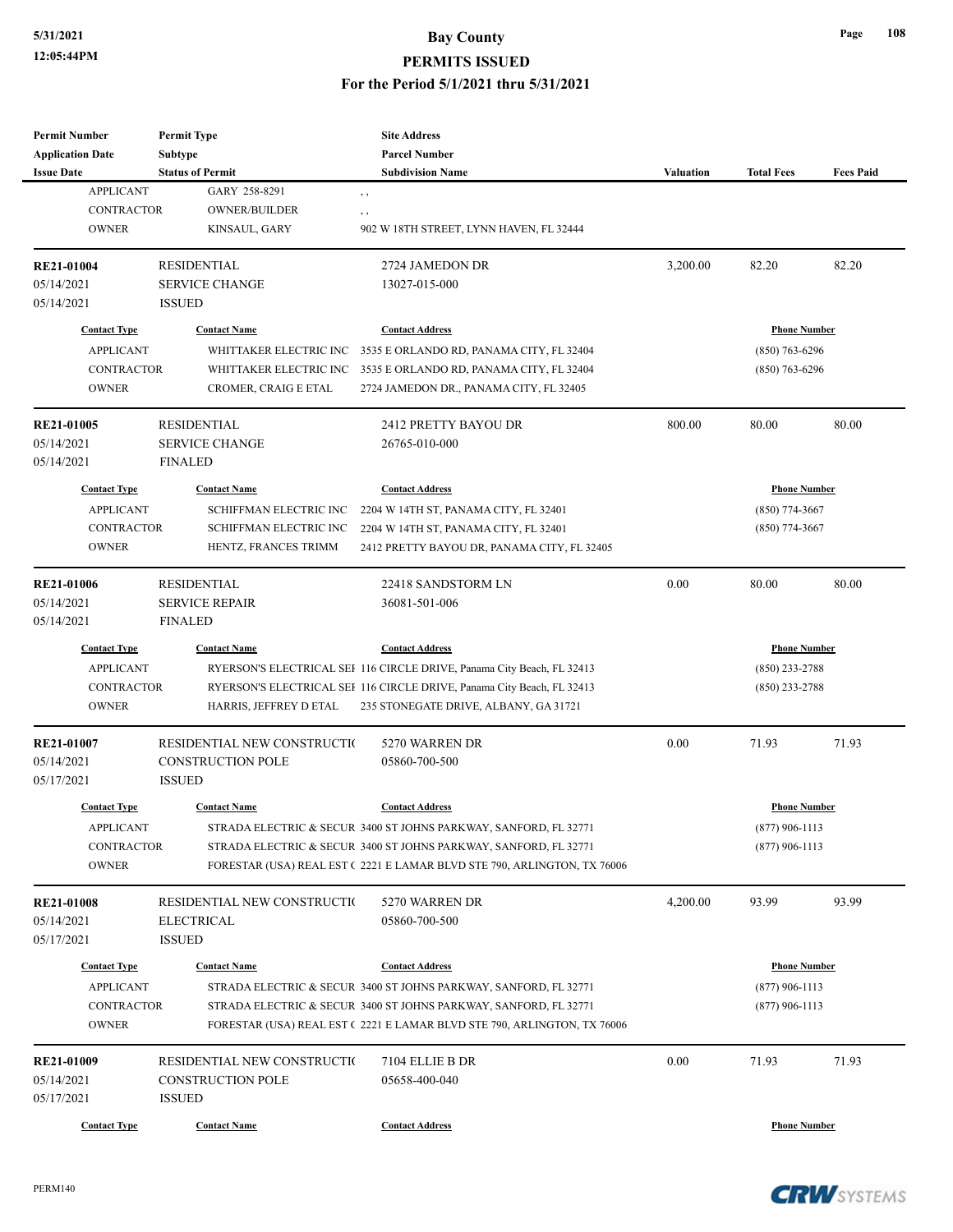| <b>Permit Number</b><br><b>Application Date</b> | <b>Permit Type</b><br>Subtype | <b>Site Address</b><br><b>Parcel Number</b>                      |                  |                     |                  |
|-------------------------------------------------|-------------------------------|------------------------------------------------------------------|------------------|---------------------|------------------|
| <b>Issue Date</b>                               | <b>Status of Permit</b>       | <b>Subdivision Name</b>                                          | <b>Valuation</b> | <b>Total Fees</b>   | <b>Fees Paid</b> |
| <b>APPLICANT</b>                                |                               | STRADA ELECTRIC & SECUR 3400 ST JOHNS PARKWAY, SANFORD, FL 32771 |                  | $(877)$ 906-1113    |                  |
| <b>CONTRACTOR</b>                               |                               | STRADA ELECTRIC & SECUR 3400 ST JOHNS PARKWAY, SANFORD, FL 32771 |                  | $(877)$ 906-1113    |                  |
| <b>OWNER</b>                                    |                               | BAYOU GEORGE FARMS, LLC 1405 W BEACH DR, PANAMA CITY, FL 32404   |                  |                     |                  |
| RE21-01010                                      | RESIDENTIAL NEW CONSTRUCTIO   | 7104 ELLIE B DR                                                  | 4,200.00         | 91.43               | 91.43            |
| 05/14/2021                                      | <b>CONSTRUCTION POLE</b>      | 05658-400-040                                                    |                  |                     |                  |
| 05/17/2021                                      | <b>ISSUED</b>                 |                                                                  |                  |                     |                  |
| <b>Contact Type</b>                             | <b>Contact Name</b>           | <b>Contact Address</b>                                           |                  | <b>Phone Number</b> |                  |
| <b>APPLICANT</b>                                |                               | STRADA ELECTRIC & SECUR 3400 ST JOHNS PARKWAY, SANFORD, FL 32771 |                  | $(877)$ 906-1113    |                  |
| <b>CONTRACTOR</b>                               |                               | STRADA ELECTRIC & SECUR 3400 ST JOHNS PARKWAY, SANFORD, FL 32771 |                  | $(877)$ 906-1113    |                  |
| <b>OWNER</b>                                    |                               | BAYOU GEORGE FARMS, LLC 1405 W BEACH DR, PANAMA CITY, FL 32404   |                  |                     |                  |
| <b>RE21-01011</b>                               | RESIDENTIAL NEW CONSTRUCTIO   | 7108 ELLIE B DR                                                  | 0.00             | 71.93               | 71.93            |
| 05/14/2021                                      | <b>CONSTRUCTION POLE</b>      | 05658-400-045                                                    |                  |                     |                  |
| 05/17/2021                                      | <b>ISSUED</b>                 |                                                                  |                  |                     |                  |
| <b>Contact Type</b>                             | <b>Contact Name</b>           | <b>Contact Address</b>                                           |                  | <b>Phone Number</b> |                  |
| <b>APPLICANT</b>                                |                               | STRADA ELECTRIC & SECUR 3400 ST JOHNS PARKWAY, SANFORD, FL 32771 |                  | $(877)$ 906-1113    |                  |
| <b>CONTRACTOR</b>                               |                               | STRADA ELECTRIC & SECUR 3400 ST JOHNS PARKWAY, SANFORD, FL 32771 |                  | $(877)$ 906-1113    |                  |
| <b>OWNER</b>                                    |                               | BAYOU GEORGE FARMS, LLC 1405 W BEACH DR, PANAMA CITY, FL 32404   |                  |                     |                  |
| RE21-01012                                      | RESIDENTIAL NEW CONSTRUCTIO   | 7108 ELLIE B DR                                                  | 4,200.00         | 94.90               | 94.90            |
| 05/14/2021                                      | <b>ELECTRICAL</b>             | 05658-400-045                                                    |                  |                     |                  |
| 05/17/2021                                      | <b>ISSUED</b>                 |                                                                  |                  |                     |                  |
| <b>Contact Type</b>                             | <b>Contact Name</b>           | <b>Contact Address</b>                                           |                  | <b>Phone Number</b> |                  |
| <b>APPLICANT</b>                                |                               | STRADA ELECTRIC & SECUR 3400 ST JOHNS PARKWAY, SANFORD, FL 32771 |                  | $(877)$ 906-1113    |                  |
| <b>CONTRACTOR</b>                               |                               | STRADA ELECTRIC & SECUR 3400 ST JOHNS PARKWAY, SANFORD, FL 32771 |                  | $(877)$ 906-1113    |                  |
| <b>OWNER</b>                                    |                               | BAYOU GEORGE FARMS, LLC 1405 W BEACH DR, PANAMA CITY, FL 32404   |                  |                     |                  |
| RE21-01013                                      | RESIDENTIAL NEW CONSTRUCTIO   | 7188 ELLIE B DR                                                  | 0.00             | 71.93               | 71.93            |
| 05/14/2021                                      | <b>CONSTRUCTION POLE</b>      | 05658-400-180                                                    |                  |                     |                  |
| 05/17/2021                                      | <b>ISSUED</b>                 |                                                                  |                  |                     |                  |
| <b>Contact Type</b>                             | <b>Contact Name</b>           | <b>Contact Address</b>                                           |                  | <b>Phone Number</b> |                  |
| <b>APPLICANT</b>                                |                               | STRADA ELECTRIC & SECUR 3400 ST JOHNS PARKWAY, SANFORD, FL 32771 |                  | $(877)$ 906-1113    |                  |
| <b>CONTRACTOR</b>                               |                               | STRADA ELECTRIC & SECUR 3400 ST JOHNS PARKWAY, SANFORD, FL 32771 |                  | $(877)$ 906-1113    |                  |
| <b>OWNER</b>                                    | D.R. HORTON, INC.             | 25366 PROFIT DR, DAPHNE, AL 36526                                |                  |                     |                  |
| RE21-01014                                      | RESIDENTIAL NEW CONSTRUCTIO   | 7188 ELLIE B DR                                                  | 4,200.00         | 94.90               | 94.90            |
| 05/14/2021                                      | ELECTRICAL                    | 05658-400-180                                                    |                  |                     |                  |
| 05/17/2021                                      | <b>ISSUED</b>                 |                                                                  |                  |                     |                  |
| <b>Contact Type</b>                             | <b>Contact Name</b>           | <b>Contact Address</b>                                           |                  | <b>Phone Number</b> |                  |
| <b>APPLICANT</b>                                |                               | STRADA ELECTRIC & SECUR 3400 ST JOHNS PARKWAY, SANFORD, FL 32771 |                  | $(877)$ 906-1113    |                  |
| <b>CONTRACTOR</b>                               |                               | STRADA ELECTRIC & SECUR 3400 ST JOHNS PARKWAY, SANFORD, FL 32771 |                  | $(877)$ 906-1113    |                  |
| <b>OWNER</b>                                    | D.R. HORTON, INC.             | 25366 PROFIT DR, DAPHNE, AL 36526                                |                  |                     |                  |
| RE21-01015                                      | RESIDENTIAL NEW CONSTRUCTIO   | 5260 WARREN DR                                                   | 0.00             | 71.93               | 71.93            |
| 05/14/2021                                      | <b>CONSTRUCTION POLE</b>      | 05860-700-490                                                    |                  |                     |                  |
| 05/17/2021                                      | <b>ISSUED</b>                 |                                                                  |                  |                     |                  |
| <b>Contact Type</b>                             | <b>Contact Name</b>           | <b>Contact Address</b>                                           |                  | <b>Phone Number</b> |                  |
|                                                 |                               |                                                                  |                  |                     |                  |



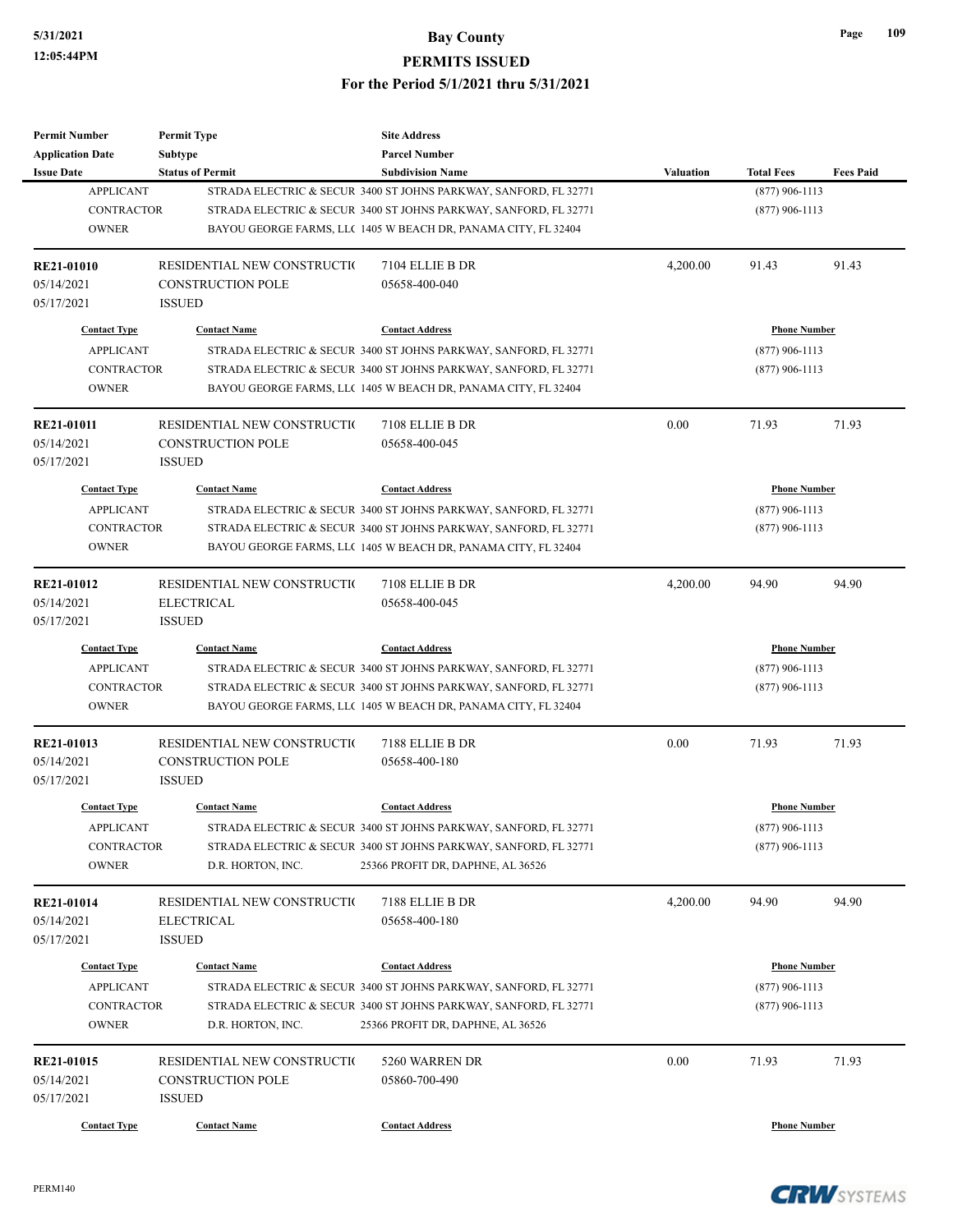| <b>Permit Number</b>     | <b>Permit Type</b>                 | <b>Site Address</b>                                                     |                  |                     |                  |
|--------------------------|------------------------------------|-------------------------------------------------------------------------|------------------|---------------------|------------------|
| <b>Application Date</b>  | Subtype                            | <b>Parcel Number</b>                                                    |                  |                     |                  |
| <b>Issue Date</b>        | <b>Status of Permit</b>            | <b>Subdivision Name</b>                                                 | <b>Valuation</b> | <b>Total Fees</b>   | <b>Fees Paid</b> |
| <b>APPLICANT</b>         |                                    | STRADA ELECTRIC & SECUR 3400 ST JOHNS PARKWAY, SANFORD, FL 32771        |                  | $(877)$ 906-1113    |                  |
| <b>CONTRACTOR</b>        |                                    | STRADA ELECTRIC & SECUR 3400 ST JOHNS PARKWAY, SANFORD, FL 32771        |                  | $(877)$ 906-1113    |                  |
| <b>OWNER</b>             |                                    | WORESTAR (USA) REAL EST 2221 E LAMAR BLVD STE 790, ARLINGTON, TX 76006  |                  |                     |                  |
| <b>RE21-01016</b>        | RESIDENTIAL NEW CONSTRUCTIO        | 5260 WARREN DR                                                          | 4,200.00         | 91.43               | 91.43            |
| 05/14/2021               | <b>ELECTRICAL</b>                  | 05860-700-490                                                           |                  |                     |                  |
| 05/17/2021               | <b>ISSUED</b>                      |                                                                         |                  |                     |                  |
| <b>Contact Type</b>      | <b>Contact Name</b>                | <b>Contact Address</b>                                                  |                  | <b>Phone Number</b> |                  |
| <b>APPLICANT</b>         |                                    | STRADA ELECTRIC & SECUR 3400 ST JOHNS PARKWAY, SANFORD, FL 32771        |                  | $(877)$ 906-1113    |                  |
| <b>CONTRACTOR</b>        |                                    | STRADA ELECTRIC & SECUR 3400 ST JOHNS PARKWAY, SANFORD, FL 32771        |                  | $(877)$ 906-1113    |                  |
| <b>OWNER</b>             |                                    | WORESTAR (USA) REAL EST 2221 E LAMAR BLVD STE 790, ARLINGTON, TX 76006  |                  |                     |                  |
| RE21-01017               | RESIDENTIAL NEW CONSTRUCTIO        | 5230 WARREN DR                                                          | 0.00             | 71.93               | 71.93            |
| 05/14/2021               | <b>CONSTRUCTION POLE</b>           | 05860-700-460                                                           |                  |                     |                  |
| 05/17/2021               | <b>ISSUED</b>                      |                                                                         |                  |                     |                  |
| <b>Contact Type</b>      | <b>Contact Name</b>                | <b>Contact Address</b>                                                  |                  | <b>Phone Number</b> |                  |
| <b>APPLICANT</b>         |                                    | STRADA ELECTRIC & SECUR 3400 ST JOHNS PARKWAY, SANFORD, FL 32771        |                  | $(877)$ 906-1113    |                  |
| <b>CONTRACTOR</b>        |                                    | STRADA ELECTRIC & SECUR 3400 ST JOHNS PARKWAY, SANFORD, FL 32771        |                  | $(877)$ 906-1113    |                  |
| <b>OWNER</b>             |                                    | FORESTAR (USA) REAL EST (2221 E LAMAR BLVD STE 790, ARLINGTON, TX 76006 |                  |                     |                  |
|                          |                                    |                                                                         |                  |                     |                  |
| <b>RE21-01018</b>        | RESIDENTIAL NEW CONSTRUCTIO        | 5230 WARREN DR                                                          | 4,200.00         | 90.83               | 90.83            |
| 05/14/2021<br>05/17/2021 | <b>ELECTRICAL</b><br><b>ISSUED</b> | 05860-700-460                                                           |                  |                     |                  |
|                          |                                    |                                                                         |                  |                     |                  |
| <b>Contact Type</b>      | <b>Contact Name</b>                | <b>Contact Address</b>                                                  |                  | <b>Phone Number</b> |                  |
| <b>APPLICANT</b>         |                                    | STRADA ELECTRIC & SECUR 3400 ST JOHNS PARKWAY, SANFORD, FL 32771        |                  | $(877)$ 906-1113    |                  |
| <b>CONTRACTOR</b>        |                                    | STRADA ELECTRIC & SECUR 3400 ST JOHNS PARKWAY, SANFORD, FL 32771        |                  | $(877)$ 906-1113    |                  |
| <b>OWNER</b>             |                                    | FORESTAR (USA) REAL EST (2221 E LAMAR BLVD STE 790, ARLINGTON, TX 76006 |                  |                     |                  |
| RE21-01019               | RESIDENTIAL NEW CONSTRUCTIO        | 5240 WARREN DR                                                          | 0.00             | 71.93               | 71.93            |
| 05/14/2021               | <b>CONSTRUCTION POLE</b>           | 05860-700-470                                                           |                  |                     |                  |
| 05/17/2021               | <b>ISSUED</b>                      |                                                                         |                  |                     |                  |
| <b>Contact Type</b>      | <b>Contact Name</b>                | <b>Contact Address</b>                                                  |                  | <b>Phone Number</b> |                  |
| <b>APPLICANT</b>         |                                    | STRADA ELECTRIC & SECUR 3400 ST JOHNS PARKWAY, SANFORD, FL 32771        |                  | $(877)$ 906-1113    |                  |
| <b>CONTRACTOR</b>        |                                    | STRADA ELECTRIC & SECUR 3400 ST JOHNS PARKWAY, SANFORD, FL 32771        |                  | $(877)$ 906-1113    |                  |
| <b>OWNER</b>             |                                    | FORESTAR (USA) REAL EST (2221 E LAMAR BLVD STE 790, ARLINGTON, TX 76006 |                  |                     |                  |
| <b>RE21-01020</b>        | RESIDENTIAL NEW CONSTRUCTIO        | 5240 WARREN DR                                                          | 4,200.00         | 93.99               | 93.99            |
| 05/14/2021               | <b>ELECTRICAL</b>                  | 05860-700-470                                                           |                  |                     |                  |
| 05/17/2021               | <b>ISSUED</b>                      |                                                                         |                  |                     |                  |
| <b>Contact Type</b>      | <b>Contact Name</b>                | <b>Contact Address</b>                                                  |                  | <b>Phone Number</b> |                  |
| <b>APPLICANT</b>         |                                    | STRADA ELECTRIC & SECUR 3400 ST JOHNS PARKWAY, SANFORD, FL 32771        |                  | $(877)$ 906-1113    |                  |
| <b>CONTRACTOR</b>        |                                    | STRADA ELECTRIC & SECUR 3400 ST JOHNS PARKWAY, SANFORD, FL 32771        |                  | $(877)$ 906-1113    |                  |
| <b>OWNER</b>             |                                    | FORESTAR (USA) REAL EST (2221 E LAMAR BLVD STE 790, ARLINGTON, TX 76006 |                  |                     |                  |
| RE21-01021               | RESIDENTIAL NEW CONSTRUCTIO        | 5250 WARREN DR                                                          | 0.00             | 71.93               | 71.93            |
| 05/14/2021               | <b>CONSTRUCTION POLE</b>           | 05860-700-480                                                           |                  |                     |                  |
| 05/17/2021               | <b>ISSUED</b>                      |                                                                         |                  |                     |                  |
|                          |                                    |                                                                         |                  |                     |                  |
| <b>Contact Type</b>      | <b>Contact Name</b>                | <b>Contact Address</b>                                                  |                  | <b>Phone Number</b> |                  |

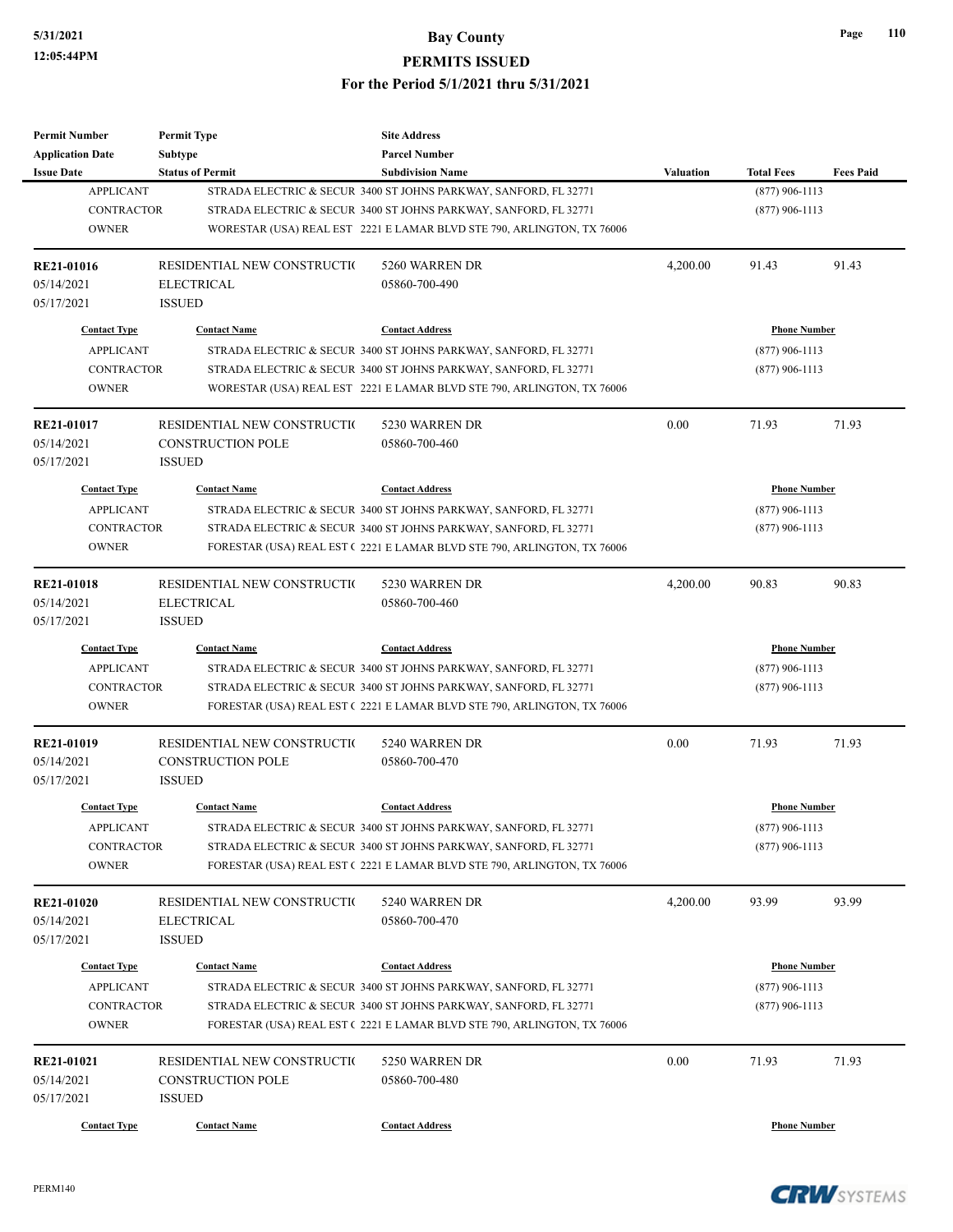| <b>Permit Number</b>                  | <b>Permit Type</b>          | <b>Site Address</b>                                                     |           |                                       |                  |
|---------------------------------------|-----------------------------|-------------------------------------------------------------------------|-----------|---------------------------------------|------------------|
| <b>Application Date</b>               | Subtype                     | <b>Parcel Number</b>                                                    |           |                                       |                  |
| <b>Issue Date</b><br><b>APPLICANT</b> | <b>Status of Permit</b>     | <b>Subdivision Name</b>                                                 | Valuation | <b>Total Fees</b><br>$(877)$ 906-1113 | <b>Fees Paid</b> |
|                                       |                             | STRADA ELECTRIC & SECUR 3400 ST JOHNS PARKWAY, SANFORD, FL 32771        |           |                                       |                  |
| <b>CONTRACTOR</b>                     |                             | STRADA ELECTRIC & SECUR 3400 ST JOHNS PARKWAY, SANFORD, FL 32771        |           | $(877)$ 906-1113                      |                  |
| <b>OWNER</b>                          |                             | FORESTAR (USA) REAL EST (2221 E LAMAR BLVD STE 790, ARLINGTON, TX 76006 |           |                                       |                  |
| RE21-01022                            | RESIDENTIAL NEW CONSTRUCTIO | 5250 WARREN DR                                                          | 4,200.00  | 91.65                                 | 91.65            |
| 05/14/2021                            | <b>ELECTRICAL</b>           | 05860-700-480                                                           |           |                                       |                  |
| 05/17/2021                            | <b>ISSUED</b>               |                                                                         |           |                                       |                  |
| <b>Contact Type</b>                   | <b>Contact Name</b>         | <b>Contact Address</b>                                                  |           | <b>Phone Number</b>                   |                  |
| <b>APPLICANT</b>                      |                             | STRADA ELECTRIC & SECUR 3400 ST JOHNS PARKWAY, SANFORD, FL 32771        |           | $(877)$ 906-1113                      |                  |
| <b>CONTRACTOR</b>                     |                             | STRADA ELECTRIC & SECUR 3400 ST JOHNS PARKWAY, SANFORD, FL 32771        |           | $(877)$ 906-1113                      |                  |
| <b>OWNER</b>                          |                             | FORESTAR (USA) REAL EST (2221 E LAMAR BLVD STE 790, ARLINGTON, TX 76006 |           |                                       |                  |
| RE21-01023                            | RESIDENTIAL NEW CONSTRUCTIO | 5210 WARREN DR                                                          | 0.00      | 71.93                                 | 71.93            |
| 05/14/2021                            | <b>CONSTRUCTION POLE</b>    | 05860-700-440                                                           |           |                                       |                  |
| 05/17/2021                            | <b>ISSUED</b>               |                                                                         |           |                                       |                  |
| <b>Contact Type</b>                   | <b>Contact Name</b>         | <b>Contact Address</b>                                                  |           | <b>Phone Number</b>                   |                  |
| <b>APPLICANT</b>                      |                             | STRADA ELECTRIC & SECUR 3400 ST JOHNS PARKWAY, SANFORD, FL 32771        |           | $(877)$ 906-1113                      |                  |
| <b>CONTRACTOR</b>                     |                             | STRADA ELECTRIC & SECUR 3400 ST JOHNS PARKWAY, SANFORD, FL 32771        |           | $(877)$ 906-1113                      |                  |
| <b>OWNER</b>                          |                             | FORESTAR (USA) REAL EST (2221 E LAMAR BLVD STE 790, ARLINGTON, TX 76006 |           |                                       |                  |
|                                       |                             |                                                                         |           |                                       |                  |
| RE21-01024                            | RESIDENTIAL NEW CONSTRUCTIO | 5210 WARREN DR                                                          | 4,200.00  | 93.99                                 | 93.99            |
| 05/14/2021                            | <b>ELECTRICAL</b>           | 05860-700-440                                                           |           |                                       |                  |
| 05/17/2021                            | <b>ISSUED</b>               |                                                                         |           |                                       |                  |
| <b>Contact Type</b>                   | <b>Contact Name</b>         | <b>Contact Address</b>                                                  |           | <b>Phone Number</b>                   |                  |
| <b>APPLICANT</b>                      |                             | STRADA ELECTRIC & SECUR 3400 ST JOHNS PARKWAY, SANFORD, FL 32771        |           | $(877)$ 906-1113                      |                  |
| <b>CONTRACTOR</b>                     |                             | STRADA ELECTRIC & SECUR 3400 ST JOHNS PARKWAY, SANFORD, FL 32771        |           | $(877)$ 906-1113                      |                  |
| <b>OWNER</b>                          |                             | FORESTAR (USA) REAL EST (2221 E LAMAR BLVD STE 790, ARLINGTON, TX 76006 |           |                                       |                  |
| RE21-01025                            | RESIDENTIAL NEW CONSTRUCTIO | 5220 WARREN DR                                                          | 0.00      | 71.93                                 | 71.93            |
| 05/14/2021                            | <b>CONSTRUCTION POLE</b>    | 05860-700-450                                                           |           |                                       |                  |
| 05/17/2021                            | <b>ISSUED</b>               |                                                                         |           |                                       |                  |
| <b>Contact Type</b>                   | <b>Contact Name</b>         | <b>Contact Address</b>                                                  |           | <b>Phone Number</b>                   |                  |
| APPLICANT                             |                             | STRADA ELECTRIC & SECUR 3400 ST JOHNS PARKWAY, SANFORD, FL 32771        |           | $(877)$ 906-1113                      |                  |
| CONTRACTOR                            |                             | STRADA ELECTRIC & SECUR 3400 ST JOHNS PARKWAY, SANFORD, FL 32771        |           | $(877)$ 906-1113                      |                  |
| <b>OWNER</b>                          |                             | FORESTAR (USA) REAL EST (2221 E LAMAR BLVD STE 790, ARLINGTON, TX 76006 |           |                                       |                  |
|                                       |                             |                                                                         |           |                                       |                  |
| <b>RE21-01026</b>                     | RESIDENTIAL NEW CONSTRUCTIO | 5220 WARREN DR                                                          | 4,200.00  | 91.43                                 | 91.43            |
| 05/14/2021                            | <b>ELECTRICAL</b>           | 05860-700-450                                                           |           |                                       |                  |
| 05/17/2021                            | <b>ISSUED</b>               |                                                                         |           |                                       |                  |
| <b>Contact Type</b>                   | <b>Contact Name</b>         | <b>Contact Address</b>                                                  |           | <b>Phone Number</b>                   |                  |
| <b>APPLICANT</b>                      |                             | STRADA ELECTRIC & SECUR 3400 ST JOHNS PARKWAY, SANFORD, FL 32771        |           | $(877)$ 906-1113                      |                  |
| <b>CONTRACTOR</b>                     |                             | STRADA ELECTRIC & SECUR 3400 ST JOHNS PARKWAY, SANFORD, FL 32771        |           | $(877)$ 906-1113                      |                  |
| <b>OWNER</b>                          |                             | FORESTAR (USA) REAL EST (2221 E LAMAR BLVD STE 790, ARLINGTON, TX 76006 |           |                                       |                  |
| RE21-01027                            | RESIDENTIAL RENOVATE        | 1230 PLANTATION DR                                                      | 25,000.00 | 110.20                                | 110.20           |
| 05/15/2021                            | <b>ELECTRICAL</b>           | 07377-020-000                                                           |           |                                       |                  |
| 05/15/2021                            | <b>ISSUED</b>               |                                                                         |           |                                       |                  |
|                                       |                             |                                                                         |           |                                       |                  |
| <b>Contact Type</b>                   | <b>Contact Name</b>         | <b>Contact Address</b>                                                  |           | <b>Phone Number</b>                   |                  |

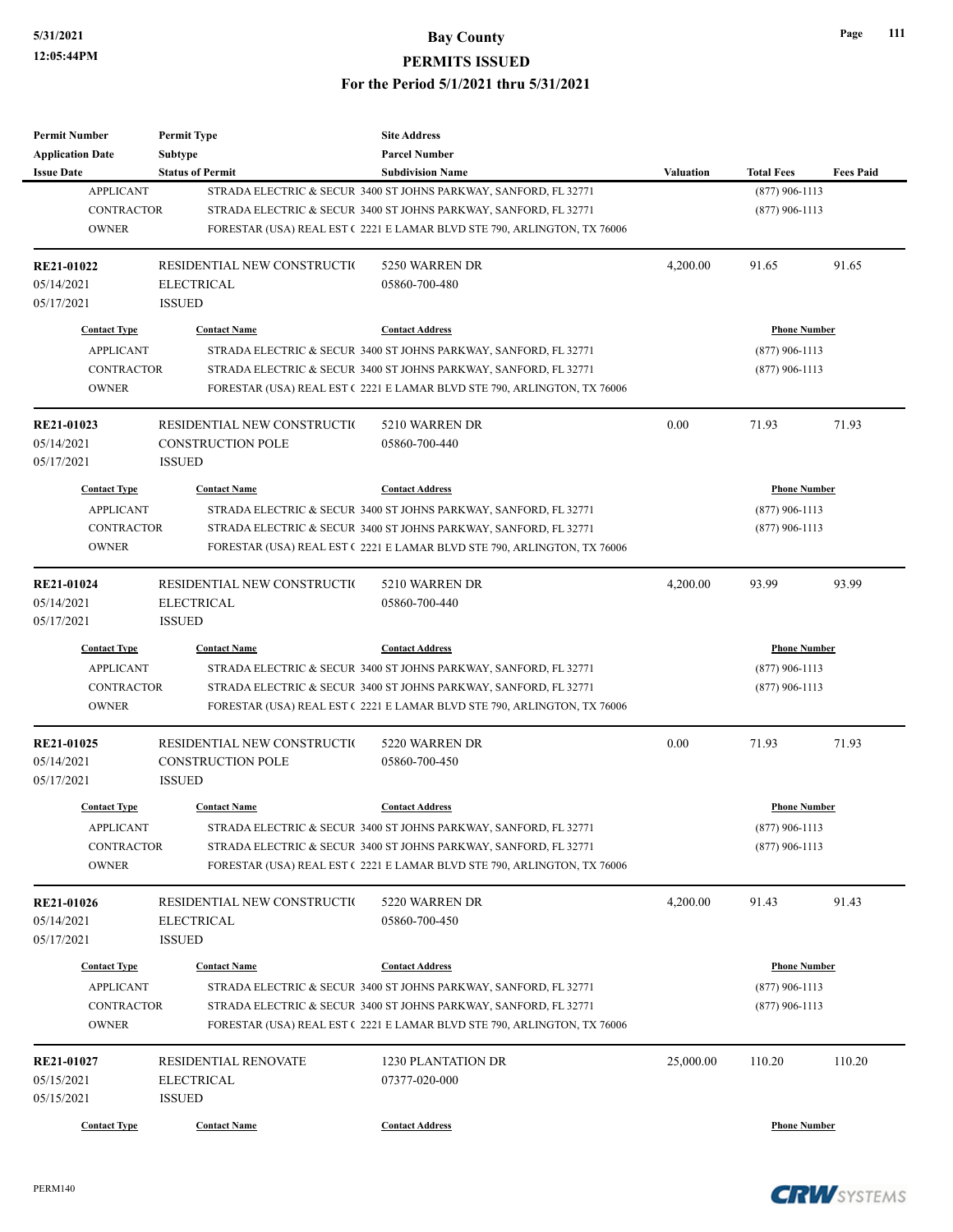| <b>Permit Number</b>    | <b>Permit Type</b>          | <b>Site Address</b>                                                     |                  |                     |                  |
|-------------------------|-----------------------------|-------------------------------------------------------------------------|------------------|---------------------|------------------|
| <b>Application Date</b> | Subtype                     | <b>Parcel Number</b>                                                    |                  |                     |                  |
| <b>Issue Date</b>       | <b>Status of Permit</b>     | <b>Subdivision Name</b>                                                 | <b>Valuation</b> | <b>Total Fees</b>   | <b>Fees Paid</b> |
| <b>APPLICANT</b>        | ERIC (850) 541-5090         | 6833A KISER RD, PANAMA CITY, FL 32404                                   |                  | $(850) 541 - 5090$  |                  |
| <b>CONTRACTOR</b>       |                             | ERIC TALCOTT ELECTRIC, IN 6833A KISER RD, PANAMA CITY, FL 32404         |                  | $(850) 541 - 5090$  |                  |
| <b>OWNER</b>            | VAUGHN, DAVID K             | 1551 MEETING ST, SOUTHLAKE, TX 76092                                    |                  |                     |                  |
| RE21-01030              | RESIDENTIAL NEW CONSTRUCTIO | 5326 WARREN DR                                                          | 0.00             | 71.93               | 71.93            |
| 05/17/2021              | CONSTRUCTION POLE           | 05860-700-580                                                           |                  |                     |                  |
| 05/17/2021              | <b>ISSUED</b>               |                                                                         |                  |                     |                  |
|                         |                             |                                                                         |                  |                     |                  |
| <b>Contact Type</b>     | <b>Contact Name</b>         | <b>Contact Address</b>                                                  |                  | <b>Phone Number</b> |                  |
| <b>APPLICANT</b>        |                             | STRADA ELECTRIC & SECUR 3400 ST JOHNS PARKWAY, SANFORD, FL 32771        |                  | $(877)$ 906-1113    |                  |
| <b>CONTRACTOR</b>       |                             | STRADA ELECTRIC & SECUR 3400 ST JOHNS PARKWAY, SANFORD, FL 32771        |                  | $(877)$ 906-1113    |                  |
| <b>OWNER</b>            |                             | FORESTAR (USA) REAL EST (2221 E LAMAR BLVD STE 790, ARLINGTON, TX 76006 |                  |                     |                  |
| RE21-01031              | RESIDENTIAL NEW CONSTRUCTIO | 5326 WARREN DR                                                          | 4,200.00         | 90.83               | 90.83            |
| 05/17/2021              | <b>ELECTRICAL</b>           | 05860-700-580                                                           |                  |                     |                  |
| 05/17/2021              | <b>ISSUED</b>               |                                                                         |                  |                     |                  |
| <b>Contact Type</b>     | <b>Contact Name</b>         | <b>Contact Address</b>                                                  |                  | <b>Phone Number</b> |                  |
| <b>APPLICANT</b>        |                             | STRADA ELECTRIC & SECUR 3400 ST JOHNS PARKWAY, SANFORD, FL 32771        |                  | $(877)$ 906-1113    |                  |
| <b>CONTRACTOR</b>       |                             | STRADA ELECTRIC & SECUR 3400 ST JOHNS PARKWAY, SANFORD, FL 32771        |                  | $(877)$ 906-1113    |                  |
| <b>OWNER</b>            |                             | FORESTAR (USA) REAL EST (2221 E LAMAR BLVD STE 790, ARLINGTON, TX 76006 |                  |                     |                  |
|                         |                             |                                                                         |                  |                     |                  |
| RE21-01032              | RESIDENTIAL NEW CONSTRUCTIO | 5336 WARREN DR                                                          | 0.00             | 71.93               | 71.93            |
| 05/17/2021              | <b>CONSTRUCTION POLE</b>    | 05860-700-600                                                           |                  |                     |                  |
| 05/17/2021              | <b>ISSUED</b>               |                                                                         |                  |                     |                  |
| <b>Contact Type</b>     | <b>Contact Name</b>         | <b>Contact Address</b>                                                  |                  | <b>Phone Number</b> |                  |
| <b>APPLICANT</b>        |                             | STRADA ELECTRIC & SECUR 3400 ST JOHNS PARKWAY, SANFORD, FL 32771        |                  | $(877)$ 906-1113    |                  |
| <b>CONTRACTOR</b>       |                             | STRADA ELECTRIC & SECUR 3400 ST JOHNS PARKWAY, SANFORD, FL 32771        |                  | $(877)$ 906-1113    |                  |
| <b>OWNER</b>            |                             | FORESTAR (USA) REAL EST (2221 E LAMAR BLVD STE 790, ARLINGTON, TX 76006 |                  |                     |                  |
| RE21-01033              | RESIDENTIAL NEW CONSTRUCTIO | 5336 WARREN DR                                                          | 4,200.00         | 95.26               | 95.26            |
| 05/17/2021              | <b>ELECTRICAL</b>           | 05860-700-600                                                           |                  |                     |                  |
| 05/17/2021              | <b>ISSUED</b>               |                                                                         |                  |                     |                  |
|                         |                             |                                                                         |                  |                     |                  |
| <b>Contact Type</b>     | <b>Contact Name</b>         | <b>Contact Address</b>                                                  |                  | <b>Phone Number</b> |                  |
| <b>APPLICANT</b>        |                             | STRADA ELECTRIC & SECUR 3400 ST JOHNS PARKWAY, SANFORD, FL 32771        |                  | $(877)$ 906-1113    |                  |
| <b>CONTRACTOR</b>       |                             | STRADA ELECTRIC & SECUR 3400 ST JOHNS PARKWAY, SANFORD, FL 32771        |                  | $(877)$ 906-1113    |                  |
| <b>OWNER</b>            |                             | FORESTAR (USA) REAL EST (2221 E LAMAR BLVD STE 790, ARLINGTON, TX 76006 |                  |                     |                  |
| RE21-01034              | RESIDENTIAL NEW CONSTRUCTIO | 5370 WARREN DR                                                          | 0.00             | 71.93               | 71.93            |
| 05/17/2021              | <b>CONSTRUCTION POLE</b>    | 05860-700-640                                                           |                  |                     |                  |
| 05/17/2021              | <b>ISSUED</b>               |                                                                         |                  |                     |                  |
|                         |                             | <b>Contact Address</b>                                                  |                  | <b>Phone Number</b> |                  |
| <b>Contact Type</b>     | <b>Contact Name</b>         |                                                                         |                  |                     |                  |
| <b>APPLICANT</b>        |                             | STRADA ELECTRIC & SECUR 3400 ST JOHNS PARKWAY, SANFORD, FL 32771        |                  | $(877)$ 906-1113    |                  |
| <b>CONTRACTOR</b>       |                             | STRADA ELECTRIC & SECUR 3400 ST JOHNS PARKWAY, SANFORD, FL 32771        |                  | $(877)$ 906-1113    |                  |
| <b>OWNER</b>            | D.R. HORTON, INC.           | 25366 PROFIT DR, DAPHNE, AL 36526                                       |                  |                     |                  |
| RE21-01035              | RESIDENTIAL NEW CONSTRUCTIO | 5370 WARREN DR                                                          | 4,200.00         | 94.90               | 94.90            |
| 05/17/2021              | <b>ELECTRICAL</b>           | 05860-700-640                                                           |                  |                     |                  |
| 05/17/2021              | <b>ISSUED</b>               |                                                                         |                  |                     |                  |
|                         |                             |                                                                         |                  |                     |                  |
| <b>Contact Type</b>     | <b>Contact Name</b>         | <b>Contact Address</b>                                                  |                  | <b>Phone Number</b> |                  |



**Page 112**

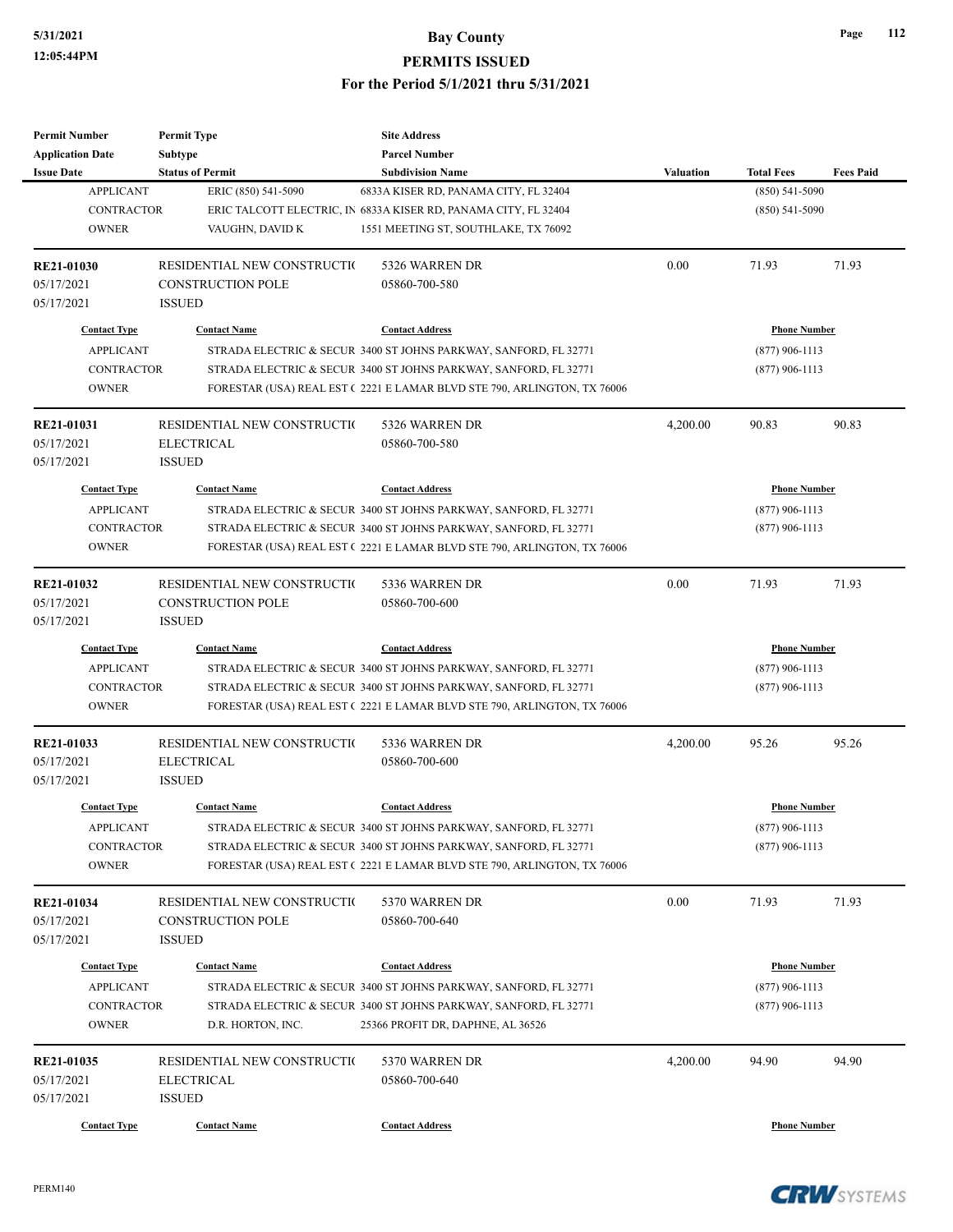| <b>Permit Number</b>    | <b>Permit Type</b>           | <b>Site Address</b>                                                     |                  |                     |                  |
|-------------------------|------------------------------|-------------------------------------------------------------------------|------------------|---------------------|------------------|
| <b>Application Date</b> | <b>Subtype</b>               | <b>Parcel Number</b>                                                    |                  |                     |                  |
| <b>Issue Date</b>       | <b>Status of Permit</b>      | <b>Subdivision Name</b>                                                 | <b>Valuation</b> | <b>Total Fees</b>   | <b>Fees Paid</b> |
| <b>APPLICANT</b>        |                              | STRADA ELECTRIC & SECUR 3400 ST JOHNS PARKWAY, SANFORD, FL 32771        |                  | $(877)$ 906-1113    |                  |
| <b>CONTRACTOR</b>       |                              | STRADA ELECTRIC & SECUR 3400 ST JOHNS PARKWAY, SANFORD, FL 32771        |                  | $(877)$ 906-1113    |                  |
| <b>OWNER</b>            | D.R. HORTON, INC.            | 25366 PROFIT DR, DAPHNE, AL 36526                                       |                  |                     |                  |
| RE21-01036              | RESIDENTIAL NEW CONSTRUCTIO  | 5316 WARREN DR                                                          | 0.00             | 71.93               | 71.93            |
| 05/17/2021              | <b>CONSTRUCTION POLE</b>     | 05860-700-560                                                           |                  |                     |                  |
| 05/17/2021              | <b>ISSUED</b>                |                                                                         |                  |                     |                  |
| <b>Contact Type</b>     | <b>Contact Name</b>          | <b>Contact Address</b>                                                  |                  | <b>Phone Number</b> |                  |
| <b>APPLICANT</b>        |                              | STRADA ELECTRIC & SECUR 3400 ST JOHNS PARKWAY, SANFORD, FL 32771        |                  | $(877)$ 906-1113    |                  |
| <b>CONTRACTOR</b>       |                              | STRADA ELECTRIC & SECUR 3400 ST JOHNS PARKWAY, SANFORD, FL 32771        |                  | $(877)$ 906-1113    |                  |
| <b>OWNER</b>            |                              | FORESTAR (USA) REAL EST (2221 E LAMAR BLVD STE 790, ARLINGTON, TX 76006 |                  |                     |                  |
| RE21-01037              | RESIDENTIAL NEW CONSTRUCTION | 5316 WARREN DR                                                          | 4,200.00         | 91.43               | 91.43            |
| 05/17/2021              | <b>ELECTRICAL</b>            | 05860-700-560                                                           |                  |                     |                  |
| 05/17/2021              | <b>ISSUED</b>                |                                                                         |                  |                     |                  |
| <b>Contact Type</b>     | <b>Contact Name</b>          | <b>Contact Address</b>                                                  |                  | <b>Phone Number</b> |                  |
| <b>APPLICANT</b>        |                              | STRADA ELECTRIC & SECUR 3400 ST JOHNS PARKWAY, SANFORD, FL 32771        |                  | $(877)$ 906-1113    |                  |
| <b>CONTRACTOR</b>       |                              | STRADA ELECTRIC & SECUR 3400 ST JOHNS PARKWAY, SANFORD, FL 32771        |                  | $(877)$ 906-1113    |                  |
| <b>OWNER</b>            |                              | FORESTAR (USA) REAL EST (2221 E LAMAR BLVD STE 790, ARLINGTON, TX 76006 |                  |                     |                  |
|                         |                              |                                                                         |                  |                     |                  |
| <b>RE21-01038</b>       | RESIDENTIAL NEW CONSTRUCTIO  | 5320 WARREN DR                                                          | 0.00             | 71.93               | 71.93            |
| 05/17/2021              | <b>CONSTRUCTION POLE</b>     | 05860-700-570                                                           |                  |                     |                  |
| 05/17/2021              | <b>ISSUED</b>                |                                                                         |                  |                     |                  |
| <b>Contact Type</b>     | <b>Contact Name</b>          | <b>Contact Address</b>                                                  |                  | <b>Phone Number</b> |                  |
| <b>APPLICANT</b>        |                              | STRADA ELECTRIC & SECUR 3400 ST JOHNS PARKWAY, SANFORD, FL 32771        |                  | $(877)$ 906-1113    |                  |
| <b>CONTRACTOR</b>       |                              | STRADA ELECTRIC & SECUR 3400 ST JOHNS PARKWAY, SANFORD, FL 32771        |                  | $(877)$ 906-1113    |                  |
| <b>OWNER</b>            |                              | FORESTAR (USA) REAL EST (2221 E LAMAR BLVD STE 790, ARLINGTON, TX 76006 |                  |                     |                  |
| RE21-01039              | RESIDENTIAL NEW CONSTRUCTIO  | 5320 WARREN DR                                                          | 4,200.00         | 94.90               | 94.90            |
| 05/17/2021              | <b>ELECTRICAL</b>            | 05860-700-570                                                           |                  |                     |                  |
| 05/17/2021              | <b>ISSUED</b>                |                                                                         |                  |                     |                  |
| <b>Contact Type</b>     | <b>Contact Name</b>          | <b>Contact Address</b>                                                  |                  | <b>Phone Number</b> |                  |
| <b>APPLICANT</b>        |                              | STRADA ELECTRIC & SECUR 3400 ST JOHNS PARKWAY, SANFORD, FL 32771        |                  | $(877)$ 906-1113    |                  |
| <b>CONTRACTOR</b>       |                              | STRADA ELECTRIC & SECUR 3400 ST JOHNS PARKWAY, SANFORD, FL 32771        |                  | $(877)$ 906-1113    |                  |
| <b>OWNER</b>            |                              | FORESTAR (USA) REAL EST (2221 E LAMAR BLVD STE 790, ARLINGTON, TX 76006 |                  |                     |                  |
| <b>RE21-01040</b>       | RESIDENTIAL NEW CONSTRUCTIO  | 5300 WARREN DR                                                          | 0.00             | 71.93               | 71.93            |
| 05/17/2021              | <b>CONSTRUCTION POLE</b>     | 05860-700-530                                                           |                  |                     |                  |
| 05/17/2021              | <b>ISSUED</b>                |                                                                         |                  |                     |                  |
|                         |                              |                                                                         |                  |                     |                  |
| <b>Contact Type</b>     | <b>Contact Name</b>          | <b>Contact Address</b>                                                  |                  | <b>Phone Number</b> |                  |
| <b>APPLICANT</b>        |                              | STRADA ELECTRIC & SECUR 3400 ST JOHNS PARKWAY, SANFORD, FL 32771        |                  | $(877)$ 906-1113    |                  |
| CONTRACTOR              |                              | STRADA ELECTRIC & SECUR 3400 ST JOHNS PARKWAY, SANFORD, FL 32771        |                  | $(877)$ 906-1113    |                  |
| <b>OWNER</b>            |                              | FORESTAR (USA) REAL EST (2221 E LAMAR BLVD STE 790, ARLINGTON, TX 76006 |                  |                     |                  |
| RE21-01041              | RESIDENTIAL NEW CONSTRUCTIO  | 5300 WARREN DR                                                          | 4,200.00         | 90.83               | 90.83            |
| 05/17/2021              | <b>ELECTRICAL</b>            | 05860-700-530                                                           |                  |                     |                  |
| 05/17/2021              | <b>ISSUED</b>                |                                                                         |                  |                     |                  |
| <b>Contact Type</b>     | <b>Contact Name</b>          | <b>Contact Address</b>                                                  |                  | <b>Phone Number</b> |                  |
|                         |                              |                                                                         |                  |                     |                  |

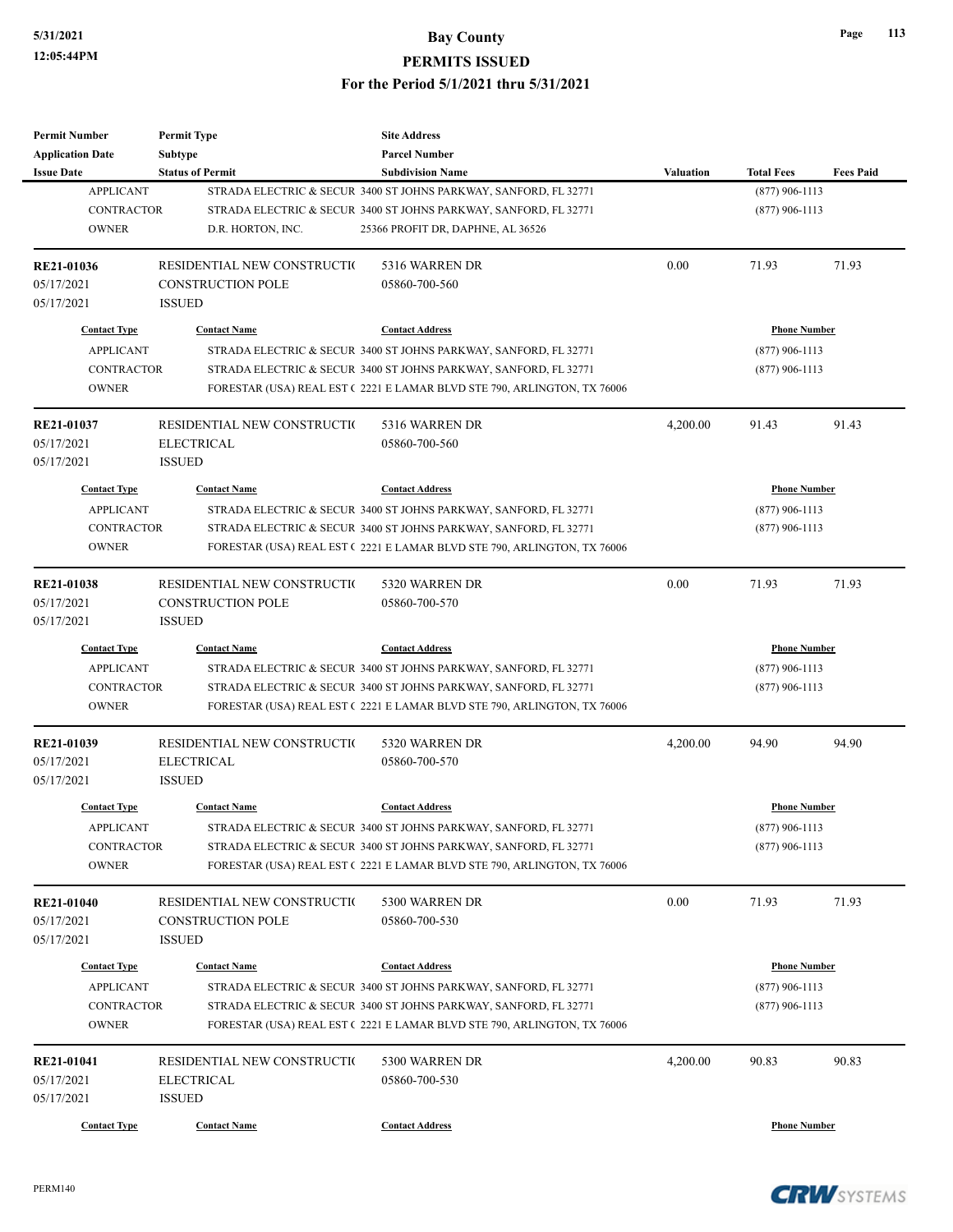| Permit Number           | <b>Permit Type</b>          | <b>Site Address</b>                                                     |           |                     |                  |
|-------------------------|-----------------------------|-------------------------------------------------------------------------|-----------|---------------------|------------------|
| <b>Application Date</b> | Subtype                     | <b>Parcel Number</b>                                                    |           |                     |                  |
| <b>Issue Date</b>       | <b>Status of Permit</b>     | <b>Subdivision Name</b>                                                 | Valuation | <b>Total Fees</b>   | <b>Fees Paid</b> |
| <b>APPLICANT</b>        |                             | STRADA ELECTRIC & SECUR 3400 ST JOHNS PARKWAY, SANFORD, FL 32771        |           | $(877)$ 906-1113    |                  |
| <b>CONTRACTOR</b>       |                             | STRADA ELECTRIC & SECUR 3400 ST JOHNS PARKWAY, SANFORD, FL 32771        |           | $(877)$ 906-1113    |                  |
| <b>OWNER</b>            |                             | FORESTAR (USA) REAL EST (2221 E LAMAR BLVD STE 790, ARLINGTON, TX 76006 |           |                     |                  |
| RE21-01042              | RESIDENTIAL NEW CONSTRUCTIO | 5306 WARREN DR                                                          | 0.00      | 71.93               | 71.93            |
| 05/17/2021              | <b>CONSTRUCTION POLE</b>    | 05860-700-540                                                           |           |                     |                  |
| 05/17/2021              | <b>ISSUED</b>               |                                                                         |           |                     |                  |
| <b>Contact Type</b>     | <b>Contact Name</b>         | <b>Contact Address</b>                                                  |           | <b>Phone Number</b> |                  |
| <b>APPLICANT</b>        |                             | STRADA ELECTRIC & SECUR 3400 ST JOHNS PARKWAY, SANFORD, FL 32771        |           | $(877)$ 906-1113    |                  |
| <b>CONTRACTOR</b>       |                             | STRADA ELECTRIC & SECUR 3400 ST JOHNS PARKWAY, SANFORD, FL 32771        |           | $(877)$ 906-1113    |                  |
| <b>OWNER</b>            |                             | FORESTAR (USA) REAL EST (2221 E LAMAR BLVD STE 790, ARLINGTON, TX 76006 |           |                     |                  |
| RE21-01043              | RESIDENTIAL NEW CONSTRUCTIO | 5306 WARREN DR                                                          | 4,200.00  | 91.43               | 91.43            |
| 05/17/2021              | <b>ELECTRICAL</b>           | 05860-700-540                                                           |           |                     |                  |
| 05/17/2021              | <b>ISSUED</b>               |                                                                         |           |                     |                  |
| <b>Contact Type</b>     | <b>Contact Name</b>         | <b>Contact Address</b>                                                  |           | <b>Phone Number</b> |                  |
| <b>APPLICANT</b>        |                             | STRADA ELECTRIC & SECUR 3400 ST JOHNS PARKWAY, SANFORD, FL 32771        |           | $(877)$ 906-1113    |                  |
| <b>CONTRACTOR</b>       |                             | STRADA ELECTRIC & SECUR 3400 ST JOHNS PARKWAY, SANFORD, FL 32771        |           | $(877)$ 906-1113    |                  |
| <b>OWNER</b>            |                             | FORESTAR (USA) REAL EST (2221 E LAMAR BLVD STE 790, ARLINGTON, TX 76006 |           |                     |                  |
|                         |                             |                                                                         |           |                     |                  |
| RE21-01044              | RESIDENTIAL NEW CONSTRUCTIO | 5310 WARREN DR                                                          | 0.00      | 71.93               | 71.93            |
| 05/17/2021              | <b>CONSTRUCTION POLE</b>    | 05860-700-550                                                           |           |                     |                  |
| 05/17/2021              | <b>ISSUED</b>               |                                                                         |           |                     |                  |
| <b>Contact Type</b>     | <b>Contact Name</b>         | <b>Contact Address</b>                                                  |           | <b>Phone Number</b> |                  |
| <b>APPLICANT</b>        |                             | STRADA ELECTRIC & SECUR 3400 ST JOHNS PARKWAY, SANFORD, FL 32771        |           | $(877)$ 906-1113    |                  |
| <b>CONTRACTOR</b>       |                             | STRADA ELECTRIC & SECUR 3400 ST JOHNS PARKWAY, SANFORD, FL 32771        |           | $(877)$ 906-1113    |                  |
| <b>OWNER</b>            |                             | FORESTAR (USA) REAL EST (2221 E LAMAR BLVD STE 790, ARLINGTON, TX 76006 |           |                     |                  |
| RE21-01045              | RESIDENTIAL NEW CONSTRUCTIO | 5310 WARREN DR                                                          | 4,200.00  | 94.90               | 94.90            |
| 05/17/2021              | <b>ELECTRICAL</b>           | 05860-700-550                                                           |           |                     |                  |
| 05/17/2021              | <b>ISSUED</b>               |                                                                         |           |                     |                  |
| <b>Contact Type</b>     | <b>Contact Name</b>         | <b>Contact Address</b>                                                  |           | <b>Phone Number</b> |                  |
| APPLICANT               |                             | STRADA ELECTRIC & SECUR 3400 ST JOHNS PARKWAY, SANFORD, FL 32771        |           | $(877)$ 906-1113    |                  |
| CONTRACTOR              |                             | STRADA ELECTRIC & SECUR 3400 ST JOHNS PARKWAY, SANFORD, FL 32771        |           | $(877)$ 906-1113    |                  |
| <b>OWNER</b>            |                             | FORESTAR (USA) REAL EST (2221 E LAMAR BLVD STE 790, ARLINGTON, TX 76006 |           |                     |                  |
| <b>RE21-01046</b>       | RESIDENTIAL NEW CONSTRUCTIO | 5280 WARREN DR                                                          | 0.00      | 71.93               | 71.93            |
| 05/17/2021              | <b>CONSTRUCTION POLE</b>    | 05860-700-510                                                           |           |                     |                  |
| 05/17/2021              | <b>ISSUED</b>               |                                                                         |           |                     |                  |
|                         |                             |                                                                         |           |                     |                  |
| <b>Contact Type</b>     | <b>Contact Name</b>         | <b>Contact Address</b>                                                  |           | <b>Phone Number</b> |                  |
| <b>APPLICANT</b>        |                             | STRADA ELECTRIC & SECUR 3400 ST JOHNS PARKWAY, SANFORD, FL 32771        |           | $(877)$ 906-1113    |                  |
| <b>CONTRACTOR</b>       |                             | STRADA ELECTRIC & SECUR 3400 ST JOHNS PARKWAY, SANFORD, FL 32771        |           | $(877)$ 906-1113    |                  |
| <b>OWNER</b>            |                             | FORESTAR (USA) REAL EST (2221 E LAMAR BLVD STE 790, ARLINGTON, TX 76006 |           |                     |                  |
| RE21-01047              | RESIDENTIAL NEW CONSTRUCTIO | 5280 WARREN DR                                                          | 4,200.00  | 94.90               | 94.90            |
| 05/17/2021              | <b>ELECTRICAL</b>           | 05860-700-510                                                           |           |                     |                  |
| 05/17/2021              | <b>ISSUED</b>               |                                                                         |           |                     |                  |
|                         |                             |                                                                         |           |                     |                  |
| <b>Contact Type</b>     | <b>Contact Name</b>         | <b>Contact Address</b>                                                  |           | <b>Phone Number</b> |                  |

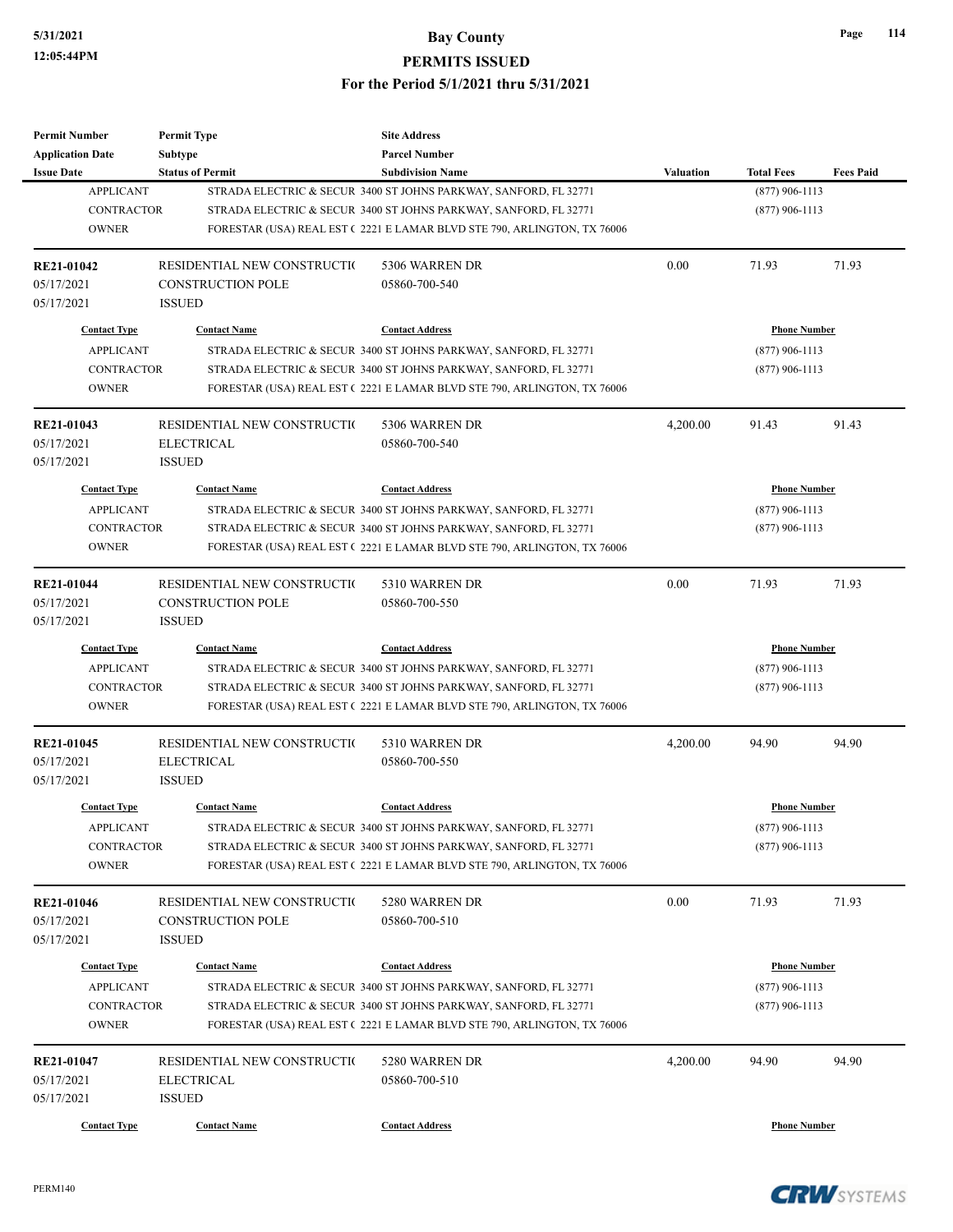| <b>Permit Number</b>    | <b>Permit Type</b>          | <b>Site Address</b>                                                     |           |                     |                  |
|-------------------------|-----------------------------|-------------------------------------------------------------------------|-----------|---------------------|------------------|
| <b>Application Date</b> | <b>Subtype</b>              | <b>Parcel Number</b>                                                    |           |                     |                  |
| <b>Issue Date</b>       | <b>Status of Permit</b>     | <b>Subdivision Name</b>                                                 | Valuation | <b>Total Fees</b>   | <b>Fees Paid</b> |
| <b>APPLICANT</b>        |                             | STRADA ELECTRIC & SECUR 3400 ST JOHNS PARKWAY, SANFORD, FL 32771        |           | $(877)$ 906-1113    |                  |
| <b>CONTRACTOR</b>       |                             | STRADA ELECTRIC & SECUR 3400 ST JOHNS PARKWAY, SANFORD, FL 32771        |           | $(877)$ 906-1113    |                  |
| <b>OWNER</b>            |                             | FORESTAR (USA) REAL EST (2221 E LAMAR BLVD STE 790, ARLINGTON, TX 76006 |           |                     |                  |
| RE21-01048              | RESIDENTIAL NEW CONSTRUCTIO | 5290 WARREN DR                                                          | 0.00      | 71.93               | 71.93            |
| 05/17/2021              | <b>CONSTRUCTION POLE</b>    | 05860-700-520                                                           |           |                     |                  |
| 05/17/2021              | <b>ISSUED</b>               |                                                                         |           |                     |                  |
| <b>Contact Type</b>     | <b>Contact Name</b>         | <b>Contact Address</b>                                                  |           | <b>Phone Number</b> |                  |
| <b>APPLICANT</b>        |                             | STRADA ELECTRIC & SECUR 3400 ST JOHNS PARKWAY, SANFORD, FL 32771        |           | $(877)$ 906-1113    |                  |
| CONTRACTOR              |                             | STRADA ELECTRIC & SECUR 3400 ST JOHNS PARKWAY, SANFORD, FL 32771        |           | $(877)$ 906-1113    |                  |
| <b>OWNER</b>            |                             | FORESTAR (USA) REAL EST (2221 E LAMAR BLVD STE 790, ARLINGTON, TX 76006 |           |                     |                  |
| RE21-01049              | RESIDENTIAL NEW CONSTRUCTIO | 5290 WARREN DR                                                          | 4,200.00  | 91.43               | 91.43            |
| 05/17/2021              | <b>ELECTRICAL</b>           | 05860-700-520                                                           |           |                     |                  |
| 05/17/2021              | <b>ISSUED</b>               |                                                                         |           |                     |                  |
| <b>Contact Type</b>     | <b>Contact Name</b>         | <b>Contact Address</b>                                                  |           | <b>Phone Number</b> |                  |
| <b>APPLICANT</b>        |                             | STRADA ELECTRIC & SECUR 3400 ST JOHNS PARKWAY, SANFORD, FL 32771        |           | $(877)$ 906-1113    |                  |
| <b>CONTRACTOR</b>       |                             | STRADA ELECTRIC & SECUR 3400 ST JOHNS PARKWAY, SANFORD, FL 32771        |           | $(877)$ 906-1113    |                  |
| <b>OWNER</b>            |                             | FORESTAR (USA) REAL EST (2221 E LAMAR BLVD STE 790, ARLINGTON, TX 76006 |           |                     |                  |
| <b>RE21-01050</b>       | <b>RESIDENTIAL</b>          | <b>3224 NAUTICAL DR</b>                                                 | 0.00      | 71.93               | 71.93            |
| 05/17/2021              | POOL ELECTRICAL             | 07899-604-000                                                           |           |                     |                  |
| 05/19/2021              | <b>ISSUED</b>               |                                                                         |           |                     |                  |
| <b>Contact Type</b>     | <b>Contact Name</b>         | <b>Contact Address</b>                                                  |           | <b>Phone Number</b> |                  |
| <b>APPLICANT</b>        |                             | REGENCY ELECTRIC OF PAN 4412 DE LEN DR, Panama City, FL 32404           |           | $(850) 896 - 7555$  |                  |
| <b>CONTRACTOR</b>       |                             | REGENCY ELECTRIC OF PAN 4412 DE LEN DR, Panama City, FL 32404           |           | $(850) 896 - 7555$  |                  |
| <b>OWNER</b>            |                             | FONDREN, CARL RAY JR & B 3224 NAUTICAL DRV, PANAMA CITY, FL 32409       |           |                     |                  |
| RE21-01052              | <b>RESIDENTIAL</b>          | 2916 LAURIE AVE                                                         | 0.00      | 71.93               | 71.93            |
| 05/17/2021              | POOL ELECTRICAL             | 30197-919-000                                                           |           |                     |                  |
| 05/17/2021              | <b>ISSUED</b>               |                                                                         |           |                     |                  |
| <b>Contact Type</b>     | <b>Contact Name</b>         | <b>Contact Address</b>                                                  |           | <b>Phone Number</b> |                  |
| <b>APPLICANT</b>        | GREG 630-4620               |                                                                         |           |                     |                  |
| CONTRACTOR              |                             | EMERALD COAST SERVICES 222 HIDDEN PINES DR, PANAMA CITY BEACH, FL 32408 |           | $(850) 832 - 7500$  |                  |
| <b>OWNER</b>            |                             | BUILDING SITE SOLUTIONS   2916 LAURIE AVE, PANAMA CITY BEACH, FL 32408  |           |                     |                  |
| RE21-01053              | RESIDENTIAL NEW CONSTRUCTIO | 238 ATTU ST                                                             | 0.00      | 90.28               | 90.28            |
| 05/17/2021              | <b>ELECTRICAL</b>           | 36045-080-000                                                           |           |                     |                  |
| 05/17/2021              | <b>ISSUED</b>               |                                                                         |           |                     |                  |
|                         |                             |                                                                         |           |                     |                  |
| <b>Contact Type</b>     | <b>Contact Name</b>         | <b>Contact Address</b>                                                  |           | <b>Phone Number</b> |                  |
| <b>APPLICANT</b>        | JASON 588-4341              | , ,                                                                     |           |                     |                  |
| <b>CONTRACTOR</b>       | MEYERS ELECTRIC, LLC        | 1806 BROWN AVE, PANAMA CITY BEACH, FL 32405                             |           | $(850) 588 - 4341$  |                  |
| <b>OWNER</b>            |                             | ROUTT CONSTRUCTION LLC 631 DRIFTWOOD DR, LYNN HAVEN, FL 32444           |           |                     |                  |
| RE21-01054              | RESIDENTIAL NEW CONSTRUCTIO | 242 ATTU ST                                                             | 0.00      | 88.65               | 88.65            |
| 05/17/2021              | <b>ELECTRICAL</b>           | 36045-090-000                                                           |           |                     |                  |
| 05/17/2021              | <b>ISSUED</b>               |                                                                         |           |                     |                  |
| <b>Contact Type</b>     | <b>Contact Name</b>         | <b>Contact Address</b>                                                  |           | <b>Phone Number</b> |                  |

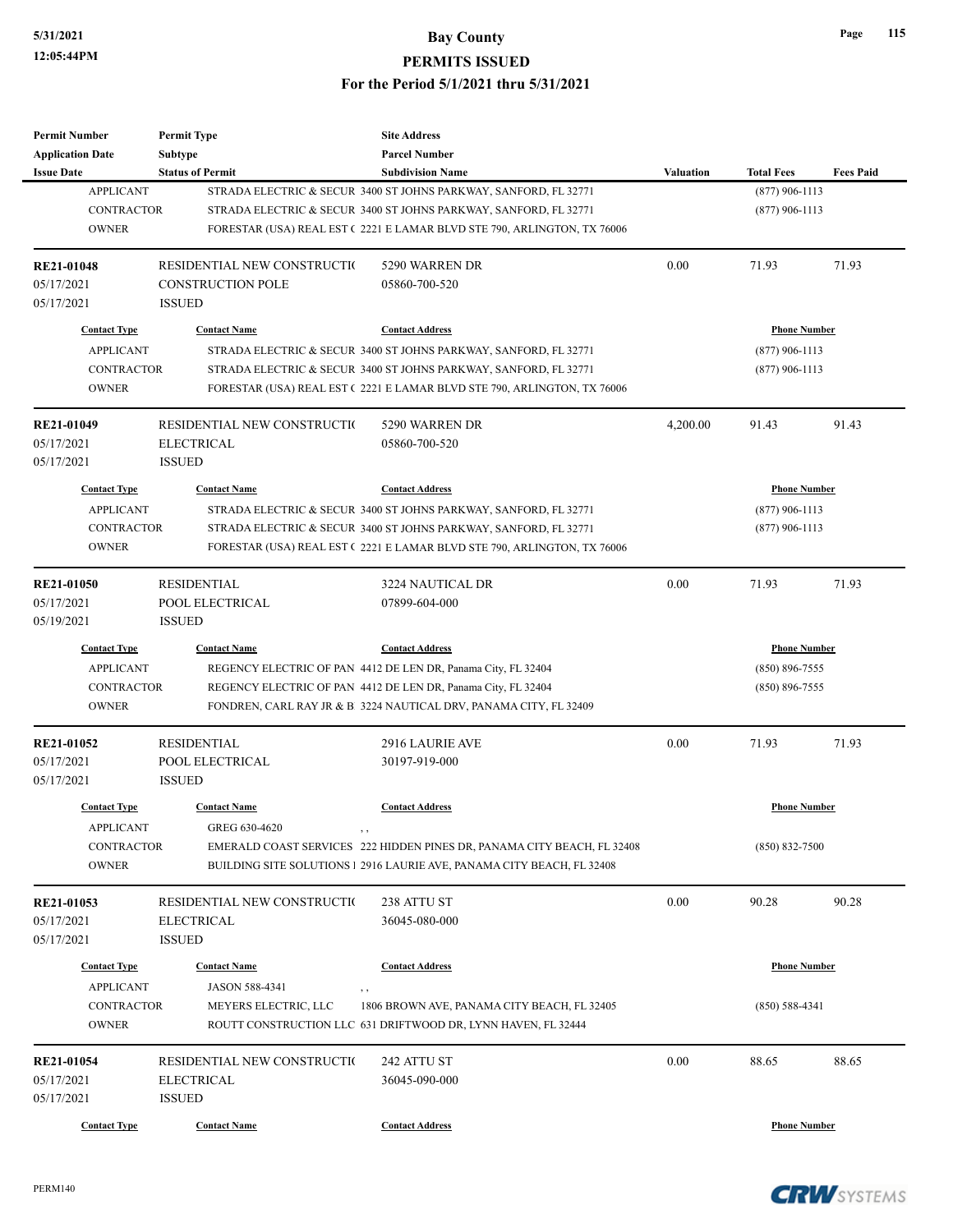| <b>Permit Number</b><br><b>Application Date</b><br><b>Issue Date</b>         | <b>Permit Type</b><br><b>Subtype</b><br><b>Status of Permit</b>           | <b>Site Address</b><br><b>Parcel Number</b><br><b>Subdivision Name</b>                                                                                                                                                     | <b>Valuation</b> |                                                               |                  |
|------------------------------------------------------------------------------|---------------------------------------------------------------------------|----------------------------------------------------------------------------------------------------------------------------------------------------------------------------------------------------------------------------|------------------|---------------------------------------------------------------|------------------|
| <b>APPLICANT</b><br><b>CONTRACTOR</b><br><b>OWNER</b>                        | JASON 588-4341<br>MEYERS ELECTRIC, LLC                                    | , ,<br>1806 BROWN AVE, PANAMA CITY BEACH, FL 32405<br>LOVEJOY, JEFFREY & ELIZAl PO BOX 440, LOUISE, TX 77455                                                                                                               |                  | <b>Total Fees</b><br>$(850) 588 - 4341$                       | <b>Fees Paid</b> |
| RE21-01055<br>05/17/2021<br>05/17/2021                                       | RESIDENTIAL NEW CONSTRUCTIO<br><b>CONSTRUCTION POLE</b><br><b>FINALED</b> | 242 ATTU ST<br>36045-090-000                                                                                                                                                                                               | 0.00             | 71.93                                                         | 71.93            |
| <b>Contact Type</b><br><b>APPLICANT</b>                                      | <b>Contact Name</b><br>JASON 588-4341                                     | <b>Contact Address</b><br>, ,                                                                                                                                                                                              |                  | <b>Phone Number</b>                                           |                  |
| <b>CONTRACTOR</b><br><b>OWNER</b>                                            | MEYERS ELECTRIC, LLC                                                      | 1806 BROWN AVE, PANAMA CITY BEACH, FL 32405<br>LOVEJOY, JEFFREY & ELIZAl PO BOX 440, LOUISE, TX 77455                                                                                                                      |                  | $(850) 588 - 4341$                                            |                  |
| RE21-01056<br>05/18/2021<br>05/20/2021                                       | <b>RESIDENTIAL</b><br>MH SERVICE POLE<br><b>ISSUED</b>                    | 18006 OVERLAND AVE<br>01690-000-000                                                                                                                                                                                        | 0.00             | 71.93                                                         | 71.93            |
| <b>Contact Type</b><br><b>APPLICANT</b><br><b>CONTRACTOR</b><br><b>OWNER</b> | <b>Contact Name</b>                                                       | <b>Contact Address</b><br>FLORIDA METER POLE COMI 3436 GREY OAK WAY, MARIANNA, FL 32446<br>FLORIDA METER POLE COMI 3436 GREY OAK WAY, MARIANNA, FL 32446<br>RODIA, JOSHUA ADAM ETAL 18006 OVERLAND AVE, FOUNTAIN, FL 32438 |                  | <b>Phone Number</b><br>$(850) 526 - 2183$<br>$(850)$ 526-2183 |                  |
| RE21-01057<br>05/18/2021<br>05/18/2021                                       | RESIDENTIAL NEW CONSTRUCTIO<br><b>CONSTRUCTION POLE</b><br><b>ISSUED</b>  | 8511 FLIP FLOP CT<br>32503-200-374                                                                                                                                                                                         | 0.00             | 71.93                                                         | 71.93            |
| <b>Contact Type</b><br><b>APPLICANT</b><br><b>CONTRACTOR</b><br><b>OWNER</b> | <b>Contact Name</b><br>LMWS, LLC                                          | <b>Contact Address</b><br>JOEL A. RICHARDSON ELECT 360 ADAMS AVENUE, VALPARAISO, FL 32580<br>JOEL A. RICHARDSON ELECT 360 ADAMS AVENUE, VALPARAISO, FL 32580<br>130 RICHARD JACKSON BLVD, PANAMA CITY BEACH, FL 32407      |                  | <b>Phone Number</b><br>$(850)$ 678-2584<br>$(850)$ 678-2584   |                  |
| RE21-01058<br>05/18/2021<br>05/18/2021                                       | RESIDENTIAL NEW CONSTRUCTIO<br><b>ELECTRICAL</b><br><b>ISSUED</b>         | 8511 FLIP FLOP CT<br>32503-200-374                                                                                                                                                                                         | 5,600.00         | 97.13                                                         | 97.13            |
| <b>Contact Type</b><br><b>APPLICANT</b><br>CONTRACTOR<br><b>OWNER</b>        | <b>Contact Name</b><br>LMWS, LLC                                          | <b>Contact Address</b><br>JOEL A. RICHARDSON ELECT 360 ADAMS AVENUE, VALPARAISO, FL 32580<br>JOEL A. RICHARDSON ELECT 360 ADAMS AVENUE, VALPARAISO, FL 32580<br>130 RICHARD JACKSON BLVD, PANAMA CITY BEACH, FL 32407      |                  | <b>Phone Number</b><br>$(850) 678 - 2584$<br>$(850)$ 678-2584 |                  |
| RE21-01059<br>05/18/2021<br>05/18/2021                                       | RESIDENTIAL NEW CONSTRUCTIO<br><b>CONSTRUCTION POLE</b><br><b>ISSUED</b>  | 8515 FLIP FLOP CT<br>32503-200-376                                                                                                                                                                                         | 0.00             | 71.93                                                         | 71.93            |
| <b>Contact Type</b><br><b>APPLICANT</b><br>CONTRACTOR<br><b>OWNER</b>        | <b>Contact Name</b><br>LMWS, LLC                                          | <b>Contact Address</b><br>JOEL A. RICHARDSON ELECT 360 ADAMS AVENUE, VALPARAISO, FL 32580<br>JOEL A. RICHARDSON ELECT 360 ADAMS AVENUE, VALPARAISO, FL 32580<br>130 RICHARD JACKSON BLVD, PANAMA CITY BEACH, FL 32407      |                  | <b>Phone Number</b><br>$(850)$ 678-2584<br>$(850)$ 678-2584   |                  |
| <b>RE21-01060</b><br>05/18/2021<br>05/18/2021                                | RESIDENTIAL NEW CONSTRUCTIO<br>ELECTRICAL<br><b>ISSUED</b>                | 8515 FLIP FLOP CT<br>32503-200-376                                                                                                                                                                                         | 5,600.00         | 96.16                                                         | 96.16            |
| <b>Contact Type</b>                                                          | <b>Contact Name</b>                                                       | <b>Contact Address</b>                                                                                                                                                                                                     |                  | <b>Phone Number</b>                                           |                  |

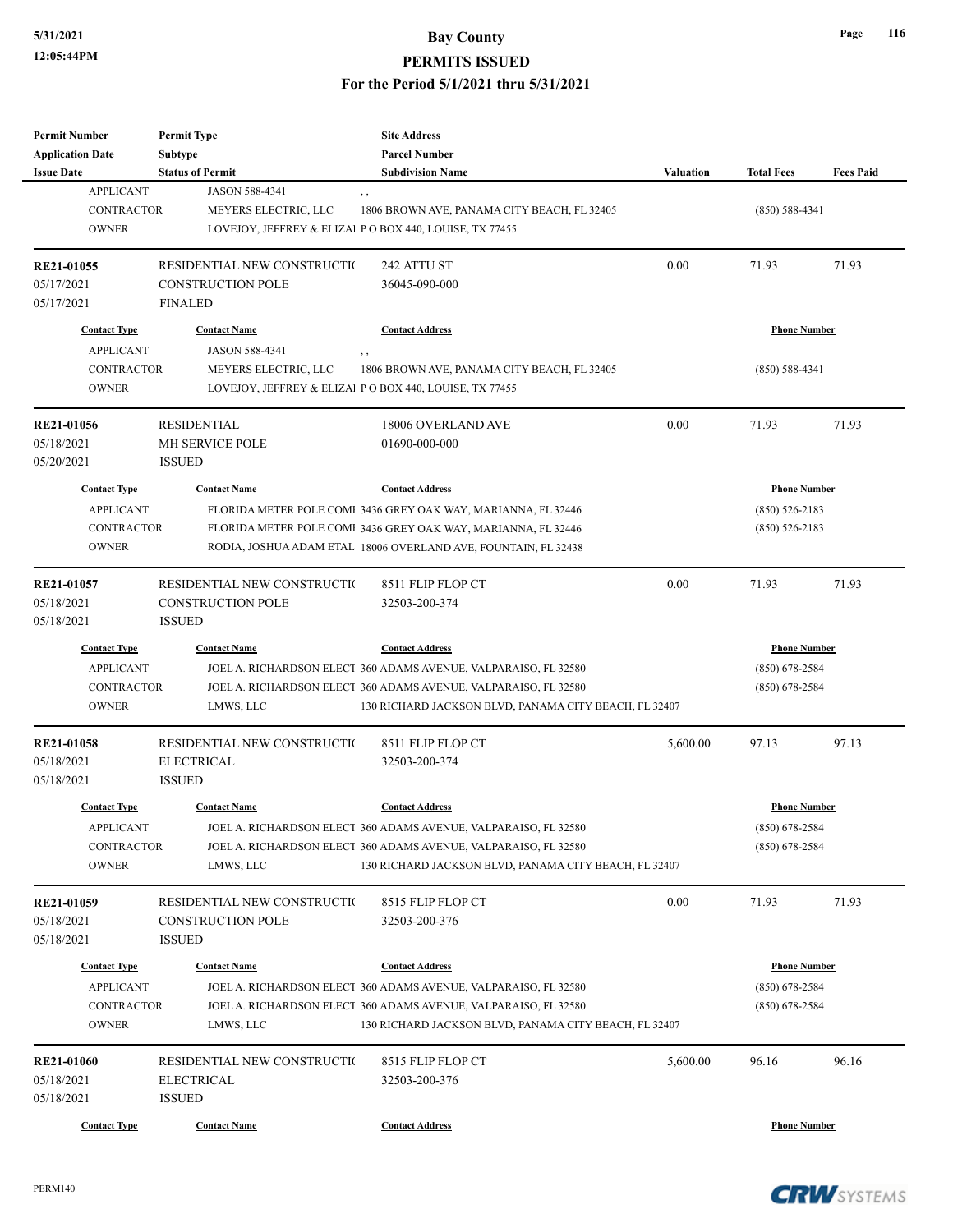| <b>Permit Number</b>    | <b>Permit Type</b>          | <b>Site Address</b>                                             |                  |                     |                  |
|-------------------------|-----------------------------|-----------------------------------------------------------------|------------------|---------------------|------------------|
| <b>Application Date</b> | Subtype                     | <b>Parcel Number</b>                                            |                  |                     |                  |
| <b>Issue Date</b>       | <b>Status of Permit</b>     | <b>Subdivision Name</b>                                         | <b>Valuation</b> | <b>Total Fees</b>   | <b>Fees Paid</b> |
| <b>APPLICANT</b>        |                             | JOEL A. RICHARDSON ELECT 360 ADAMS AVENUE, VALPARAISO, FL 32580 |                  | $(850)$ 678-2584    |                  |
| <b>CONTRACTOR</b>       |                             | JOEL A. RICHARDSON ELECT 360 ADAMS AVENUE, VALPARAISO, FL 32580 |                  | $(850)$ 678-2584    |                  |
| <b>OWNER</b>            | LMWS, LLC                   | 130 RICHARD JACKSON BLVD, PANAMA CITY BEACH, FL 32407           |                  |                     |                  |
| RE21-01061              | RESIDENTIAL NEW CONSTRUCTIO | 8514 FLIP FLOP CT                                               | 0.00             | 71.93               | 71.93            |
| 05/18/2021              | <b>CONSTRUCTION POLE</b>    | 32503-200-390                                                   |                  |                     |                  |
| 05/18/2021              | <b>ISSUED</b>               |                                                                 |                  |                     |                  |
| <b>Contact Type</b>     | <b>Contact Name</b>         | <b>Contact Address</b>                                          |                  | <b>Phone Number</b> |                  |
| <b>APPLICANT</b>        |                             | JOEL A. RICHARDSON ELECT 360 ADAMS AVENUE, VALPARAISO, FL 32580 |                  | $(850)$ 678-2584    |                  |
| <b>CONTRACTOR</b>       |                             | JOEL A. RICHARDSON ELECT 360 ADAMS AVENUE, VALPARAISO, FL 32580 |                  | $(850)$ 678-2584    |                  |
| <b>OWNER</b>            | LMWS, LLC                   | 130 RICHARD JACKSON BLVD, PANAMA CITY BEACH, FL 32407           |                  |                     |                  |
| <b>RE21-01062</b>       | RESIDENTIAL NEW CONSTRUCTIO | 8514 FLIP FLOP CT                                               | 5,600.00         | 96.16               | 96.16            |
| 05/18/2021              | <b>ELECTRICAL</b>           | 32503-200-390                                                   |                  |                     |                  |
| 05/18/2021              | <b>ISSUED</b>               |                                                                 |                  |                     |                  |
| <b>Contact Type</b>     | <b>Contact Name</b>         | <b>Contact Address</b>                                          |                  | <b>Phone Number</b> |                  |
| <b>APPLICANT</b>        |                             | JOEL A. RICHARDSON ELECT 360 ADAMS AVENUE, VALPARAISO, FL 32580 |                  | $(850)$ 678-2584    |                  |
| <b>CONTRACTOR</b>       |                             | JOEL A. RICHARDSON ELECT 360 ADAMS AVENUE, VALPARAISO, FL 32580 |                  | $(850)$ 678-2584    |                  |
| <b>OWNER</b>            | LMWS, LLC                   | 130 RICHARD JACKSON BLVD, PANAMA CITY BEACH, FL 32407           |                  |                     |                  |
|                         |                             |                                                                 |                  |                     |                  |
| RE21-01063              | RESIDENTIAL NEW CONSTRUCTIO | 8470 CORAL REEF WAY                                             | 0.00             | 71.93               | 71.93            |
| 05/18/2021              | <b>CONSTRUCTION POLE</b>    | 32503-200-236                                                   |                  |                     |                  |
| 05/18/2021              | <b>ISSUED</b>               |                                                                 |                  |                     |                  |
| <b>Contact Type</b>     | <b>Contact Name</b>         | <b>Contact Address</b>                                          |                  | <b>Phone Number</b> |                  |
| <b>APPLICANT</b>        |                             | JOEL A. RICHARDSON ELECT 360 ADAMS AVENUE, VALPARAISO, FL 32580 |                  | (850) 678-2584      |                  |
| <b>CONTRACTOR</b>       |                             | JOEL A. RICHARDSON ELECT 360 ADAMS AVENUE, VALPARAISO, FL 32580 |                  | $(850)$ 678-2584    |                  |
| <b>OWNER</b>            | LMWS, LLC                   | 130 RICHARD JACKSON BLVD, PANAMA CITY BEACH, FL 32407           |                  |                     |                  |
| <b>RE21-01064</b>       | RESIDENTIAL NEW CONSTRUCTIO | 8470 CORAL REEF WAY                                             | 5,600.00         | 94.68               | 94.68            |
| 05/18/2021              | <b>ELECTRICAL</b>           | 32503-200-236                                                   |                  |                     |                  |
| 05/18/2021              | <b>ISSUED</b>               |                                                                 |                  |                     |                  |
| <b>Contact Type</b>     | <b>Contact Name</b>         | <b>Contact Address</b>                                          |                  | <b>Phone Number</b> |                  |
| APPLICANT               |                             | JOEL A. RICHARDSON ELECT 360 ADAMS AVENUE, VALPARAISO, FL 32580 |                  | $(850)$ 678-2584    |                  |
| CONTRACTOR              |                             | JOEL A. RICHARDSON ELECT 360 ADAMS AVENUE, VALPARAISO, FL 32580 |                  | $(850)$ 678-2584    |                  |
| <b>OWNER</b>            | LMWS, LLC                   | 130 RICHARD JACKSON BLVD, PANAMA CITY BEACH, FL 32407           |                  |                     |                  |
| RE21-01065              | RESIDENTIAL NEW CONSTRUCTIO | 8483 CORAL REEF WAY                                             | 0.00             | 71.93               | 71.93            |
| 05/18/2021              | <b>CONSTRUCTION POLE</b>    | 32503-200-306                                                   |                  |                     |                  |
| 05/18/2021              | <b>ISSUED</b>               |                                                                 |                  |                     |                  |
|                         |                             |                                                                 |                  |                     |                  |
| <b>Contact Type</b>     | <b>Contact Name</b>         | <b>Contact Address</b>                                          |                  | <b>Phone Number</b> |                  |
| <b>APPLICANT</b>        |                             | JOEL A. RICHARDSON ELECT 360 ADAMS AVENUE, VALPARAISO, FL 32580 |                  | $(850)$ 678-2584    |                  |
| <b>CONTRACTOR</b>       |                             | JOEL A. RICHARDSON ELECT 360 ADAMS AVENUE, VALPARAISO, FL 32580 |                  | $(850)$ 678-2584    |                  |
| <b>OWNER</b>            | LMWS, LLC                   | 130 RICHARD JACKSON BLVD, PANAMA CITY BEACH, FL 32407           |                  |                     |                  |
| <b>RE21-01066</b>       | RESIDENTIAL NEW CONSTRUCTIO | 8483 CORAL REEF WAY                                             | 5,600.00         | 94.18               | 94.18            |
| 05/18/2021              | <b>ELECTRICAL</b>           | 32503-200-306                                                   |                  |                     |                  |
| 05/18/2021              | <b>ISSUED</b>               |                                                                 |                  |                     |                  |
|                         |                             |                                                                 |                  |                     |                  |
| <b>Contact Type</b>     | <b>Contact Name</b>         | <b>Contact Address</b>                                          |                  | <b>Phone Number</b> |                  |



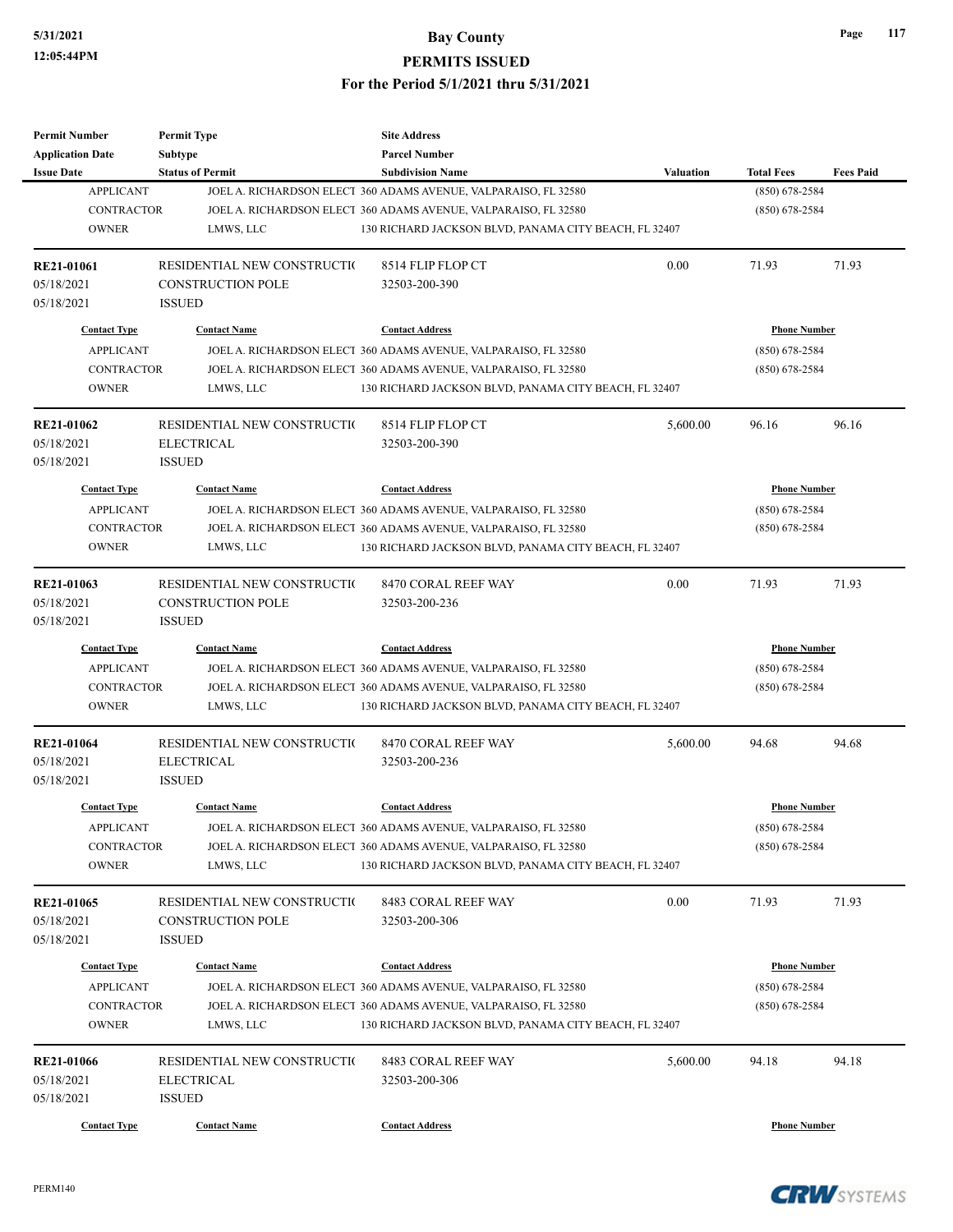| <b>Permit Number</b>    | <b>Permit Type</b>          | <b>Site Address</b>                                             |                  |                     |                  |
|-------------------------|-----------------------------|-----------------------------------------------------------------|------------------|---------------------|------------------|
| <b>Application Date</b> | <b>Subtype</b>              | <b>Parcel Number</b>                                            |                  |                     |                  |
| <b>Issue Date</b>       | <b>Status of Permit</b>     | <b>Subdivision Name</b>                                         | <b>Valuation</b> | <b>Total Fees</b>   | <b>Fees Paid</b> |
| <b>APPLICANT</b>        |                             | JOEL A. RICHARDSON ELECT 360 ADAMS AVENUE, VALPARAISO, FL 32580 |                  | $(850)$ 678-2584    |                  |
| <b>CONTRACTOR</b>       |                             | JOEL A. RICHARDSON ELECT 360 ADAMS AVENUE, VALPARAISO, FL 32580 |                  | $(850)$ 678-2584    |                  |
| <b>OWNER</b>            | LMWS, LLC                   | 130 RICHARD JACKSON BLVD, PANAMA CITY BEACH, FL 32407           |                  |                     |                  |
| RE21-01067              | RESIDENTIAL RENOVATE        | 22302 HWY 231                                                   | 0.00             | 82.20               | 82.20            |
| 05/18/2021              | <b>ELECTRICAL</b>           | 03086-000-000                                                   |                  |                     |                  |
| 05/18/2021              | <b>FINALED</b>              |                                                                 |                  |                     |                  |
| <b>Contact Type</b>     | <b>Contact Name</b>         | <b>Contact Address</b>                                          |                  | <b>Phone Number</b> |                  |
| <b>APPLICANT</b>        | ALBERT 850-242-1853         | $, \, ,$                                                        |                  |                     |                  |
| <b>CONTRACTOR</b>       | <b>OWNER/BUILDER</b>        | $, \, ,$                                                        |                  |                     |                  |
| <b>OWNER</b>            | MIDDLETON, ALBERT L JR      | 22302 HWY 231, FOUNTAIN, FL 32438                               |                  |                     |                  |
| <b>RE21-01068</b>       | RESIDENTIAL NEW CONSTRUCTIO | 8479 CORAL REEF WAY                                             | 0.00             | 71.93               | 71.93            |
| 05/18/2021              | <b>CONSTRUCTION POLE</b>    | 32503-200-304                                                   |                  |                     |                  |
| 05/18/2021              | <b>ISSUED</b>               |                                                                 |                  |                     |                  |
| <b>Contact Type</b>     | <b>Contact Name</b>         | <b>Contact Address</b>                                          |                  | <b>Phone Number</b> |                  |
| <b>APPLICANT</b>        |                             | JOEL A. RICHARDSON ELECT 360 ADAMS AVENUE, VALPARAISO, FL 32580 |                  | $(850) 678 - 2584$  |                  |
| <b>CONTRACTOR</b>       |                             | JOEL A. RICHARDSON ELECT 360 ADAMS AVENUE, VALPARAISO, FL 32580 |                  | $(850)$ 678-2584    |                  |
| <b>OWNER</b>            | LMWS, LLC                   | 130 RICHARD JACKSON BLVD, PANAMA CITY BEACH, FL 32407           |                  |                     |                  |
|                         |                             |                                                                 |                  |                     |                  |
| RE21-01069              | RESIDENTIAL NEW CONSTRUCTIO | 8479 CORAL REEF WAY                                             | 5,600.00         | 93.14               | 93.14            |
| 05/18/2021              | <b>ELECTRICAL</b>           | 32503-200-304                                                   |                  |                     |                  |
| 05/18/2021              | <b>ISSUED</b>               |                                                                 |                  |                     |                  |
| <b>Contact Type</b>     | <b>Contact Name</b>         | <b>Contact Address</b>                                          |                  | <b>Phone Number</b> |                  |
| <b>APPLICANT</b>        |                             | JOEL A. RICHARDSON ELECT 360 ADAMS AVENUE, VALPARAISO, FL 32580 |                  | $(850)$ 678-2584    |                  |
| <b>CONTRACTOR</b>       |                             | JOEL A. RICHARDSON ELECT 360 ADAMS AVENUE, VALPARAISO, FL 32580 |                  | $(850) 678 - 2584$  |                  |
| <b>OWNER</b>            | LMWS, LLC                   | 130 RICHARD JACKSON BLVD, PANAMA CITY BEACH, FL 32407           |                  |                     |                  |
| <b>RE21-01070</b>       | RESIDENTIAL NEW CONSTRUCTIO | 8518 MARGARITAVILLE BLVD                                        | 0.00             | 71.93               | 71.93            |
| 05/18/2021              | <b>CONSTRUCTION POLE</b>    | 32503-200-394                                                   |                  |                     |                  |
| 05/18/2021              | <b>ISSUED</b>               |                                                                 |                  |                     |                  |
|                         |                             |                                                                 |                  |                     |                  |
| <b>Contact Type</b>     | <b>Contact Name</b>         | <b>Contact Address</b>                                          |                  | <b>Phone Number</b> |                  |
| <b>APPLICANT</b>        |                             | JOEL A. RICHARDSON ELECT 360 ADAMS AVENUE, VALPARAISO, FL 32580 |                  | $(850)$ 678-2584    |                  |
| CONTRACTOR              |                             | JOEL A. RICHARDSON ELECT 360 ADAMS AVENUE, VALPARAISO, FL 32580 |                  | $(850)$ 678-2584    |                  |
| <b>OWNER</b>            | LMWS, LLC                   | 130 RICHARD JACKSON BLVD, PANAMA CITY BEACH, FL 32407           |                  |                     |                  |
| RE21-01071              | RESIDENTIAL NEW CONSTRUCTIO | 8518 MARGARITAVILLE BLVD                                        | 5,600.00         | 90.75               | 90.75            |
| 05/18/2021              | <b>ELECTRICAL</b>           | 32503-200-394                                                   |                  |                     |                  |
| 05/18/2021              | <b>ISSUED</b>               |                                                                 |                  |                     |                  |
| <b>Contact Type</b>     | <b>Contact Name</b>         | <b>Contact Address</b>                                          |                  | <b>Phone Number</b> |                  |
|                         |                             |                                                                 |                  |                     |                  |
| <b>APPLICANT</b>        |                             | JOEL A. RICHARDSON ELECT 360 ADAMS AVENUE, VALPARAISO, FL 32580 |                  | $(850)$ 678-2584    |                  |
| <b>CONTRACTOR</b>       |                             | JOEL A. RICHARDSON ELECT 360 ADAMS AVENUE, VALPARAISO, FL 32580 |                  | $(850)$ 678-2584    |                  |
| <b>OWNER</b>            | LMWS, LLC                   | 130 RICHARD JACKSON BLVD, PANAMA CITY BEACH, FL 32407           |                  |                     |                  |
| RE21-01072              | RESIDENTIAL NEW CONSTRUCTIO | 8514 MARGARITAVILLE BLVD                                        | 0.00             | 71.93               | 71.93            |
| 05/18/2021              | <b>CONSTRUCTION POLE</b>    | 32503-200-396                                                   |                  |                     |                  |
| 05/18/2021              | <b>ISSUED</b>               |                                                                 |                  |                     |                  |
|                         |                             |                                                                 |                  |                     |                  |
| <b>Contact Type</b>     | <b>Contact Name</b>         | <b>Contact Address</b>                                          |                  | <b>Phone Number</b> |                  |



```
CRWSYSTEMS
```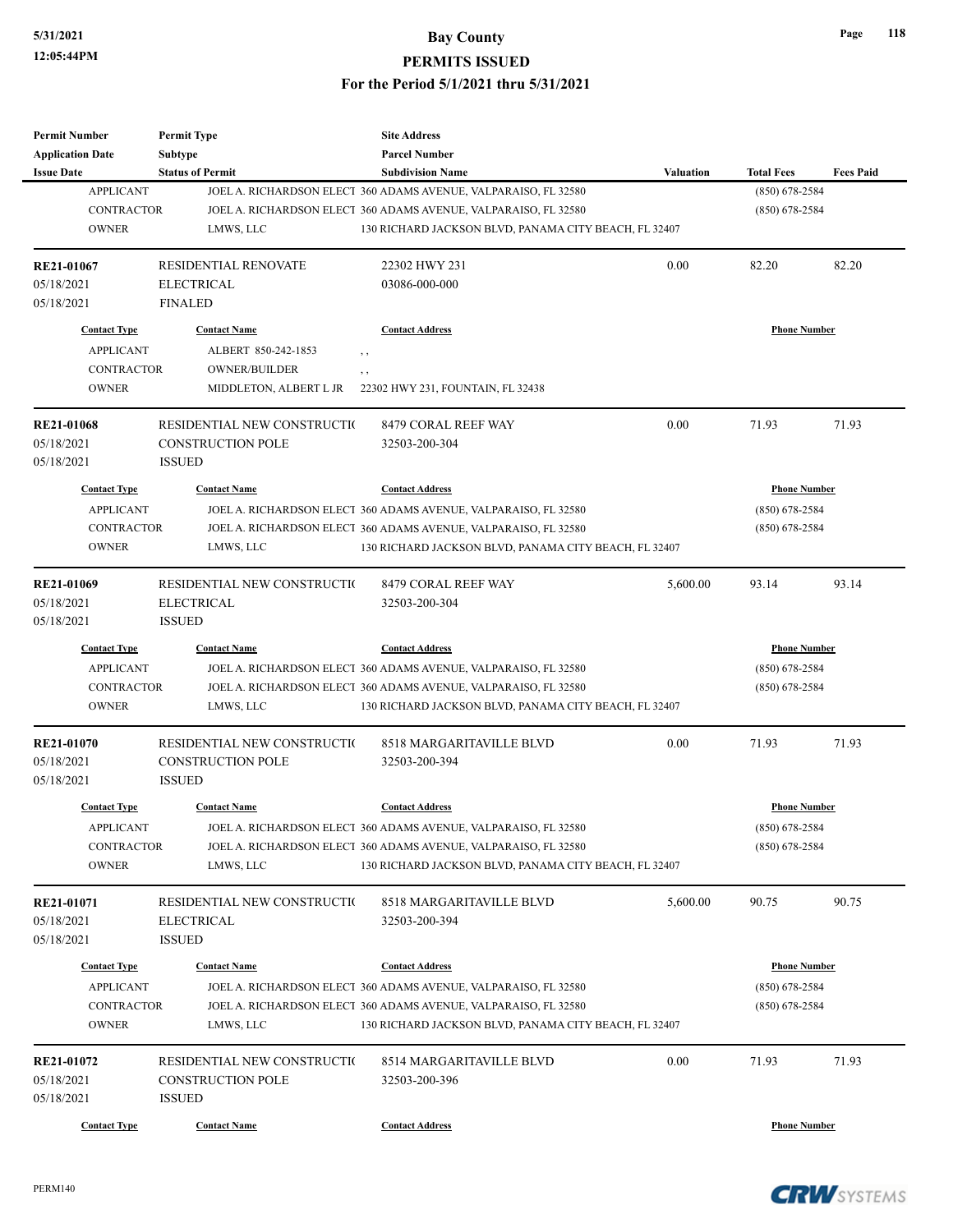| <b>Permit Number</b>     | <b>Permit Type</b>           | <b>Site Address</b>                                             |                  |                     |                  |
|--------------------------|------------------------------|-----------------------------------------------------------------|------------------|---------------------|------------------|
| <b>Application Date</b>  | Subtype                      | <b>Parcel Number</b>                                            |                  |                     |                  |
| <b>Issue Date</b>        | <b>Status of Permit</b>      | <b>Subdivision Name</b>                                         | <b>Valuation</b> | <b>Total Fees</b>   | <b>Fees Paid</b> |
| <b>APPLICANT</b>         |                              | JOEL A. RICHARDSON ELECT 360 ADAMS AVENUE, VALPARAISO, FL 32580 |                  | $(850)$ 678-2584    |                  |
| <b>CONTRACTOR</b>        |                              | JOEL A. RICHARDSON ELECT 360 ADAMS AVENUE, VALPARAISO, FL 32580 |                  | $(850)$ 678-2584    |                  |
| <b>OWNER</b>             | LMWS, LLC                    | 130 RICHARD JACKSON BLVD, PANAMA CITY BEACH, FL 32407           |                  |                     |                  |
| RE21-01073               | RESIDENTIAL NEW CONSTRUCTION | 8514 MARGARITAVILLE BLVD                                        | 5,600.00         | 91.81               | 91.81            |
| 05/18/2021               | <b>ELECTRICAL</b>            | 32503-200-396                                                   |                  |                     |                  |
| 05/18/2021               | <b>ISSUED</b>                |                                                                 |                  |                     |                  |
| <b>Contact Type</b>      | <b>Contact Name</b>          | <b>Contact Address</b>                                          |                  | <b>Phone Number</b> |                  |
| <b>APPLICANT</b>         |                              | JOEL A. RICHARDSON ELECT 360 ADAMS AVENUE, VALPARAISO, FL 32580 |                  | $(850) 678 - 2584$  |                  |
| <b>CONTRACTOR</b>        |                              | JOEL A. RICHARDSON ELECT 360 ADAMS AVENUE, VALPARAISO, FL 32580 |                  | $(850)$ 678-2584    |                  |
| <b>OWNER</b>             | LMWS, LLC                    | 130 RICHARD JACKSON BLVD, PANAMA CITY BEACH, FL 32407           |                  |                     |                  |
| RE21-01074               | RESIDENTIAL NEW CONSTRUCTIO  | 142 HODGES BAYOU PLANTATION BLVD                                | 0.00             | 71.93               | 71.93            |
| 05/18/2021               | <b>CONSTRUCTION POLE</b>     | 07899-700-005                                                   |                  |                     |                  |
| 05/18/2021               | <b>ISSUED</b>                | None                                                            |                  |                     |                  |
| <b>Contact Type</b>      | <b>Contact Name</b>          | <b>Contact Address</b>                                          |                  | <b>Phone Number</b> |                  |
| <b>APPLICANT</b>         |                              | JOEL A. RICHARDSON ELECT 360 ADAMS AVENUE, VALPARAISO, FL 32580 |                  | $(850)$ 678-2584    |                  |
| <b>CONTRACTOR</b>        |                              | JOEL A. RICHARDSON ELECT 360 ADAMS AVENUE, VALPARAISO, FL 32580 |                  | $(850)$ 678-2584    |                  |
| <b>OWNER</b>             |                              | HODGES BAYOU DEVELOPM 4124 HWY 2321, PANAMA CITY, FL 32409      |                  |                     |                  |
|                          |                              |                                                                 |                  |                     |                  |
| RE21-01075               | RESIDENTIAL NEW CONSTRUCTIO  | <b>142 HODGES BAYOU PLANTATION BLVD</b>                         | 5,600.00         | 94.29               | 94.29            |
| 05/18/2021               | <b>ELECTRICAL</b>            | 07899-700-005                                                   |                  |                     |                  |
| 05/18/2021               | <b>ISSUED</b>                | None                                                            |                  |                     |                  |
| <b>Contact Type</b>      | <b>Contact Name</b>          | <b>Contact Address</b>                                          |                  | <b>Phone Number</b> |                  |
| <b>APPLICANT</b>         |                              | JOEL A. RICHARDSON ELECT 360 ADAMS AVENUE, VALPARAISO, FL 32580 |                  | $(850)$ 678-2584    |                  |
| <b>CONTRACTOR</b>        |                              | JOEL A. RICHARDSON ELECT 360 ADAMS AVENUE, VALPARAISO, FL 32580 |                  | $(850)$ 678-2584    |                  |
| <b>OWNER</b>             |                              | HODGES BAYOU DEVELOPM 4124 HWY 2321, PANAMA CITY, FL 32409      |                  |                     |                  |
| RE21-01076               | RESIDENTIAL NEW CONSTRUCTIO  | 206 HODGES BAYOU PLANTATION BLVD                                | 0.00             | 71.93               | 71.93            |
| 05/18/2021               | <b>CONSTRUCTION POLE</b>     | 07899-700-015                                                   |                  |                     |                  |
| 05/18/2021               | <b>ISSUED</b>                | None                                                            |                  |                     |                  |
| <b>Contact Type</b>      | <b>Contact Name</b>          | <b>Contact Address</b>                                          |                  | <b>Phone Number</b> |                  |
| <b>APPLICANT</b>         |                              | JOEL A. RICHARDSON ELECT 360 ADAMS AVENUE, VALPARAISO, FL 32580 |                  | $(850) 678 - 2584$  |                  |
| CONTRACTOR               |                              | JOEL A. RICHARDSON ELECT 360 ADAMS AVENUE, VALPARAISO, FL 32580 |                  | $(850)$ 678-2584    |                  |
| <b>OWNER</b>             |                              | HODGES BAYOU DEVELOPM 4124 HWY 2321, PANAMA CITY, FL 32409      |                  |                     |                  |
| RE21-01077               | RESIDENTIAL NEW CONSTRUCTIO  | 206 HODGES BAYOU PLANTATION BLVD                                | 5,600.00         | 91.98               | 91.98            |
| 05/18/2021               | <b>ELECTRICAL</b>            | 07899-700-015                                                   |                  |                     |                  |
| 05/18/2021               | <b>ISSUED</b>                | None                                                            |                  |                     |                  |
| <b>Contact Type</b>      | <b>Contact Name</b>          | <b>Contact Address</b>                                          |                  | <b>Phone Number</b> |                  |
| <b>APPLICANT</b>         |                              | JOEL A. RICHARDSON ELECT 360 ADAMS AVENUE, VALPARAISO, FL 32580 |                  | $(850)$ 678-2584    |                  |
| CONTRACTOR               |                              | JOEL A. RICHARDSON ELECT 360 ADAMS AVENUE, VALPARAISO, FL 32580 |                  | $(850)$ 678-2584    |                  |
| <b>OWNER</b>             |                              | HODGES BAYOU DEVELOPM 4124 HWY 2321, PANAMA CITY, FL 32409      |                  |                     |                  |
| RE21-01078               | RESIDENTIAL NEW CONSTRUCTIO  | 5514 MARS HILL LN                                               | 0.00             | 71.93               | 71.93            |
|                          | <b>CONSTRUCTION POLE</b>     |                                                                 |                  |                     |                  |
| 05/18/2021<br>05/18/2021 | <b>FINALED</b>               | 05658-450-010                                                   |                  |                     |                  |
|                          |                              |                                                                 |                  |                     |                  |
| <b>Contact Type</b>      | <b>Contact Name</b>          | <b>Contact Address</b>                                          |                  | <b>Phone Number</b> |                  |



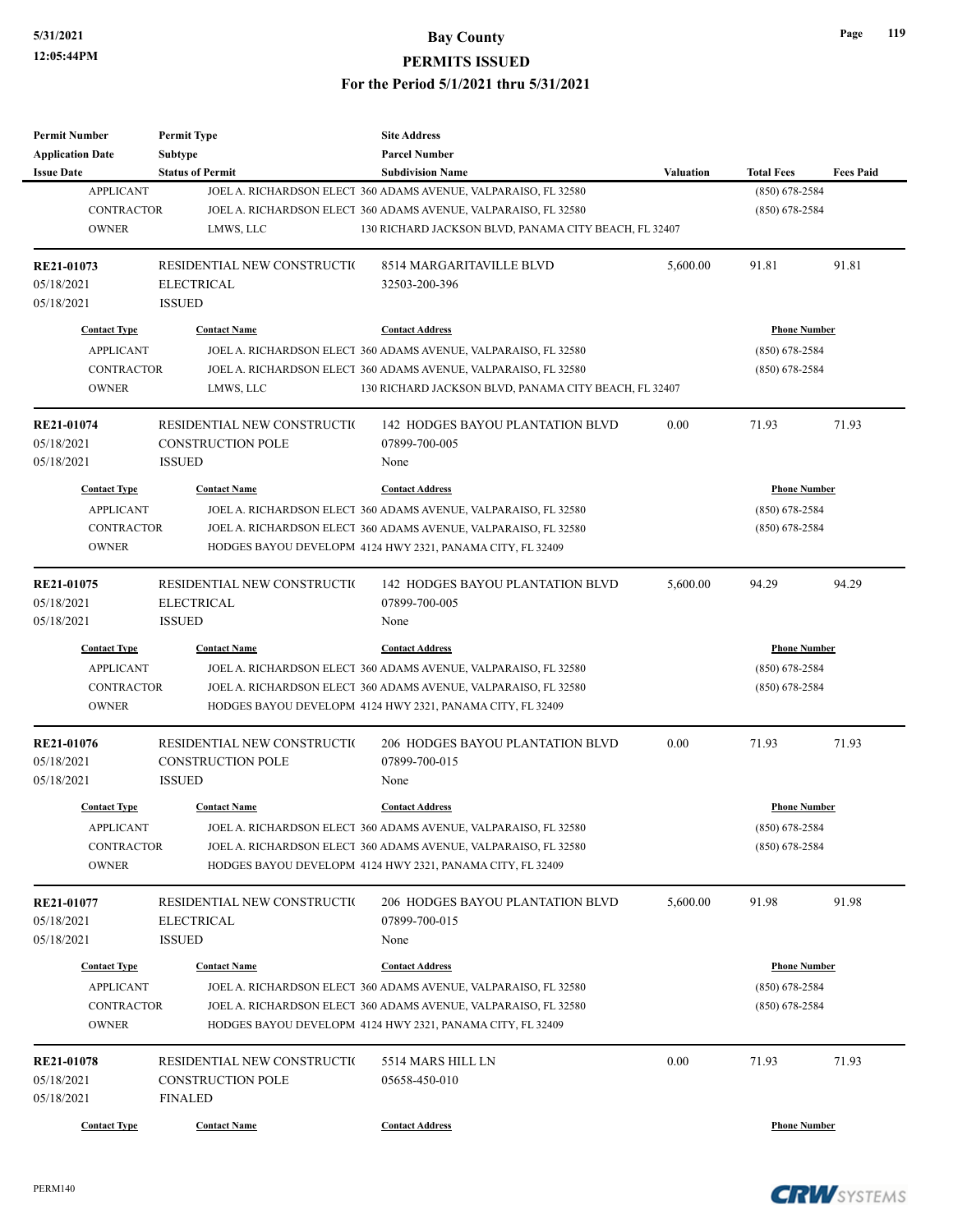| <b>Permit Number</b>    | <b>Permit Type</b>          | <b>Site Address</b>                                                       |                  |                     |                  |
|-------------------------|-----------------------------|---------------------------------------------------------------------------|------------------|---------------------|------------------|
| <b>Application Date</b> | Subtype                     | <b>Parcel Number</b>                                                      |                  |                     |                  |
| <b>Issue Date</b>       | <b>Status of Permit</b>     | <b>Subdivision Name</b>                                                   | <b>Valuation</b> | <b>Total Fees</b>   | <b>Fees Paid</b> |
| <b>APPLICANT</b>        |                             | JOEL A. RICHARDSON ELECT 360 ADAMS AVENUE, VALPARAISO, FL 32580           |                  | $(850)$ 678-2584    |                  |
| <b>CONTRACTOR</b>       |                             | JOEL A. RICHARDSON ELECT 360 ADAMS AVENUE, VALPARAISO, FL 32580           |                  | $(850)$ 678-2584    |                  |
| <b>OWNER</b>            |                             | FORESTAR (USA) REAL EST (4042 PARK OAKS BLVD, SUITE 200, TAMPA, FL 33610  |                  |                     |                  |
| RE21-01079              | RESIDENTIAL NEW CONSTRUCTIO | 5514 MARS HILL LN                                                         | 5,600.00         | 95.53               | 95.53            |
| 05/18/2021              | <b>ELECTRICAL</b>           | 05658-450-010                                                             |                  |                     |                  |
| 05/18/2021              | <b>ISSUED</b>               |                                                                           |                  |                     |                  |
| <b>Contact Type</b>     | <b>Contact Name</b>         | <b>Contact Address</b>                                                    |                  | <b>Phone Number</b> |                  |
| <b>APPLICANT</b>        |                             | JOEL A. RICHARDSON ELECT 360 ADAMS AVENUE, VALPARAISO, FL 32580           |                  | $(850)$ 678-2584    |                  |
| <b>CONTRACTOR</b>       |                             | JOEL A. RICHARDSON ELECT 360 ADAMS AVENUE, VALPARAISO, FL 32580           |                  | $(850)$ 678-2584    |                  |
| <b>OWNER</b>            |                             | FORESTAR (USA) REAL EST (4042 PARK OAKS BLVD, SUITE 200, TAMPA, FL 33610  |                  |                     |                  |
| <b>RE21-01080</b>       | RESIDENTIAL NEW CONSTRUCTIO | 5533 MARS HILL LN                                                         | 0.00             | 71.93               | 71.93            |
| 05/18/2021              | <b>CONSTRUCTION POLE</b>    | 05658-450-390                                                             |                  |                     |                  |
| 05/18/2021              | <b>FINALED</b>              |                                                                           |                  |                     |                  |
| <b>Contact Type</b>     | <b>Contact Name</b>         | <b>Contact Address</b>                                                    |                  | <b>Phone Number</b> |                  |
| <b>APPLICANT</b>        |                             | JOEL A. RICHARDSON ELECT 360 ADAMS AVENUE, VALPARAISO, FL 32580           |                  | $(850)$ 678-2584    |                  |
| <b>CONTRACTOR</b>       |                             | JOEL A. RICHARDSON ELECT 360 ADAMS AVENUE, VALPARAISO, FL 32580           |                  | $(850)$ 678-2584    |                  |
| <b>OWNER</b>            |                             | FORESTAR (USA) REAL EST (4042 PARK OAKS BLVD, SUITE 200, TAMPA, FL 33610  |                  |                     |                  |
|                         |                             |                                                                           |                  |                     |                  |
| RE21-01081              | RESIDENTIAL NEW CONSTRUCTIO | 5533 MARS HILL LN                                                         | 5,600.00         | 95.53               | 95.53            |
| 05/18/2021              | <b>ELECTRICAL</b>           | 05658-450-390                                                             |                  |                     |                  |
| 05/18/2021              | <b>ISSUED</b>               |                                                                           |                  |                     |                  |
| <b>Contact Type</b>     | <b>Contact Name</b>         | <b>Contact Address</b>                                                    |                  | <b>Phone Number</b> |                  |
| <b>APPLICANT</b>        |                             | JOEL A. RICHARDSON ELECT 360 ADAMS AVENUE, VALPARAISO, FL 32580           |                  | $(850)$ 678-2584    |                  |
| <b>CONTRACTOR</b>       |                             | JOEL A. RICHARDSON ELECT 360 ADAMS AVENUE, VALPARAISO, FL 32580           |                  | $(850)$ 678-2584    |                  |
| <b>OWNER</b>            |                             | FORESTAR (USA) REAL EST C 4042 PARK OAKS BLVD, SUITE 200, TAMPA, FL 33610 |                  |                     |                  |
| <b>RE21-01082</b>       | RESIDENTIAL NEW CONSTRUCTIO | 5535 MARS HILL LN                                                         | 0.00             | 71.93               | 71.93            |
| 05/18/2021              | <b>CONSTRUCTION POLE</b>    | 05658-450-400                                                             |                  |                     |                  |
| 05/18/2021              | <b>FINALED</b>              |                                                                           |                  |                     |                  |
| <b>Contact Type</b>     | <b>Contact Name</b>         | <b>Contact Address</b>                                                    |                  | <b>Phone Number</b> |                  |
| <b>APPLICANT</b>        |                             | JOEL A. RICHARDSON ELECT 360 ADAMS AVENUE, VALPARAISO, FL 32580           |                  | $(850) 678 - 2584$  |                  |
| <b>CONTRACTOR</b>       |                             | JOEL A. RICHARDSON ELECT 360 ADAMS AVENUE, VALPARAISO, FL 32580           |                  | $(850)$ 678-2584    |                  |
| <b>OWNER</b>            |                             | FORESTAR (USA) REAL EST (4042 PARK OAKS BLVD, SUITE 200, TAMPA, FL 33610  |                  |                     |                  |
| RE21-01083              | RESIDENTIAL NEW CONSTRUCTIO | 5535 MARS HILL LN                                                         | 5,600.00         | 95.36               | 95.36            |
| 05/18/2021              | <b>ELECTRICAL</b>           | 05658-450-400                                                             |                  |                     |                  |
| 05/18/2021              | <b>ISSUED</b>               |                                                                           |                  |                     |                  |
|                         |                             |                                                                           |                  |                     |                  |
| <b>Contact Type</b>     | <b>Contact Name</b>         | <b>Contact Address</b>                                                    |                  | <b>Phone Number</b> |                  |
| <b>APPLICANT</b>        |                             | JOEL A. RICHARDSON ELECT 360 ADAMS AVENUE, VALPARAISO, FL 32580           |                  | $(850)$ 678-2584    |                  |
| <b>CONTRACTOR</b>       |                             | JOEL A. RICHARDSON ELECT 360 ADAMS AVENUE, VALPARAISO, FL 32580           |                  | $(850)$ 678-2584    |                  |
| <b>OWNER</b>            |                             | FORESTAR (USA) REAL EST (4042 PARK OAKS BLVD, SUITE 200, TAMPA, FL 33610  |                  |                     |                  |
| RE21-01084              | RESIDENTIAL NEW CONSTRUCTIO | 5539 MARS HILL LN                                                         | 0.00             | 71.93               | 71.93            |
| 05/18/2021              | <b>CONSTRUCTION POLE</b>    | 05658-450-420                                                             |                  |                     |                  |
| 05/18/2021              | <b>FINALED</b>              |                                                                           |                  |                     |                  |
| <b>Contact Type</b>     | <b>Contact Name</b>         | <b>Contact Address</b>                                                    |                  | <b>Phone Number</b> |                  |
|                         |                             |                                                                           |                  |                     |                  |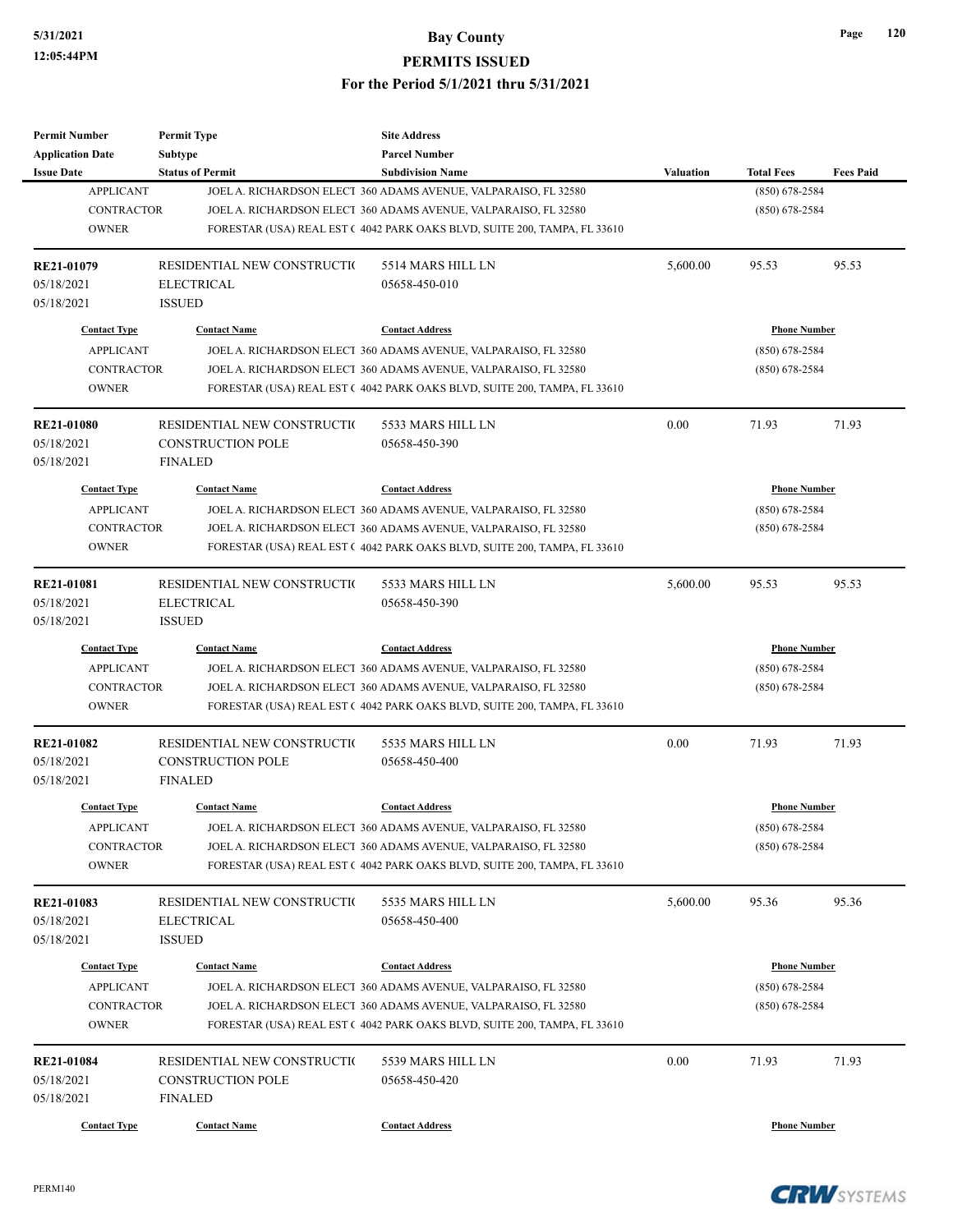| <b>Permit Number</b>     | <b>Permit Type</b>          | <b>Site Address</b>                                                       |                  |                     |                  |
|--------------------------|-----------------------------|---------------------------------------------------------------------------|------------------|---------------------|------------------|
| <b>Application Date</b>  | <b>Subtype</b>              | <b>Parcel Number</b>                                                      |                  |                     |                  |
| <b>Issue Date</b>        | <b>Status of Permit</b>     | <b>Subdivision Name</b>                                                   | <b>Valuation</b> | <b>Total Fees</b>   | <b>Fees Paid</b> |
| <b>APPLICANT</b>         |                             | JOEL A. RICHARDSON ELECT 360 ADAMS AVENUE, VALPARAISO, FL 32580           |                  | $(850) 678 - 2584$  |                  |
| <b>CONTRACTOR</b>        |                             | JOEL A. RICHARDSON ELECT 360 ADAMS AVENUE, VALPARAISO, FL 32580           |                  | $(850)$ 678-2584    |                  |
| <b>OWNER</b>             | D.R. HORTON INC             | 25366 PROFIT DRIVE, DAPHNE, AL 36526                                      |                  |                     |                  |
|                          |                             |                                                                           |                  |                     |                  |
| <b>RE21-01085</b>        | RESIDENTIAL NEW CONSTRUCTIO | 5539 MARS HILL LN                                                         | 5,600.00         | 103.71              | 103.71           |
| 05/18/2021               | <b>ELECTRICAL</b>           | 05658-450-420                                                             |                  |                     |                  |
| 05/18/2021               | <b>ISSUED</b>               |                                                                           |                  |                     |                  |
| <b>Contact Type</b>      | <b>Contact Name</b>         | <b>Contact Address</b>                                                    |                  | <b>Phone Number</b> |                  |
| <b>APPLICANT</b>         |                             | JOEL A. RICHARDSON ELECT 360 ADAMS AVENUE, VALPARAISO, FL 32580           |                  | $(850)$ 678-2584    |                  |
| <b>CONTRACTOR</b>        |                             | JOEL A. RICHARDSON ELECT 360 ADAMS AVENUE, VALPARAISO, FL 32580           |                  | $(850)$ 678-2584    |                  |
| <b>OWNER</b>             | D.R. HORTON INC             | 25366 PROFIT DRIVE, DAPHNE, AL 36526                                      |                  |                     |                  |
|                          |                             |                                                                           |                  |                     |                  |
| RE21-01086               | RESIDENTIAL NEW CONSTRUCTIO | 5541 MARS HILL LN                                                         | 0.00             | 71.93               | 71.93            |
| 05/18/2021               | <b>CONSTRUCTION POLE</b>    | 05658-450-430                                                             |                  |                     |                  |
| 05/18/2021               | <b>FINALED</b>              |                                                                           |                  |                     |                  |
| <b>Contact Type</b>      | <b>Contact Name</b>         | <b>Contact Address</b>                                                    |                  | <b>Phone Number</b> |                  |
|                          |                             |                                                                           |                  |                     |                  |
| <b>APPLICANT</b>         |                             | JOEL A. RICHARDSON ELECT 360 ADAMS AVENUE, VALPARAISO, FL 32580           |                  | $(850)$ 678-2584    |                  |
| <b>CONTRACTOR</b>        |                             | JOEL A. RICHARDSON ELECT 360 ADAMS AVENUE, VALPARAISO, FL 32580           |                  | $(850)$ 678-2584    |                  |
| <b>OWNER</b>             |                             | FORESTAR (USA) REAL EST (4042 PARK OAKS BLVD, SUITE 200, TAMPA, FL 33610  |                  |                     |                  |
| RE21-01087               | RESIDENTIAL NEW CONSTRUCTIO | 5541 MARS HILL LN                                                         | 5,600.00         | 95.53               | 95.53            |
| 05/18/2021               | <b>ELECTRICAL</b>           | 05658-450-430                                                             |                  |                     |                  |
| 05/18/2021               | <b>ISSUED</b>               |                                                                           |                  |                     |                  |
|                          |                             |                                                                           |                  |                     |                  |
| <b>Contact Type</b>      | <b>Contact Name</b>         | <b>Contact Address</b>                                                    |                  | <b>Phone Number</b> |                  |
| <b>APPLICANT</b>         |                             | JOEL A. RICHARDSON ELECT 360 ADAMS AVENUE, VALPARAISO, FL 32580           |                  | $(850)$ 678-2584    |                  |
| <b>CONTRACTOR</b>        |                             | JOEL A. RICHARDSON ELECT 360 ADAMS AVENUE, VALPARAISO, FL 32580           |                  | $(850)$ 678-2584    |                  |
| <b>OWNER</b>             |                             | FORESTAR (USA) REAL EST C 4042 PARK OAKS BLVD, SUITE 200, TAMPA, FL 33610 |                  |                     |                  |
| <b>RE21-01088</b>        | RESIDENTIAL NEW CONSTRUCTIO | 5543 MARS HILL LN                                                         | 0.00             | 71.93               | 71.93            |
| 05/18/2021               | <b>CONSTRUCTION POLE</b>    | 05658-450-440                                                             |                  |                     |                  |
| 05/18/2021               | <b>FINALED</b>              |                                                                           |                  |                     |                  |
|                          |                             |                                                                           |                  |                     |                  |
| <b>Contact Type</b>      | <b>Contact Name</b>         | <b>Contact Address</b>                                                    |                  | <b>Phone Number</b> |                  |
| <b>APPLICANT</b>         |                             | JOEL A. RICHARDSON ELECT 360 ADAMS AVENUE, VALPARAISO, FL 32580           |                  | $(850)$ 678-2584    |                  |
| <b>CONTRACTOR</b>        |                             | JOEL A. RICHARDSON ELECT 360 ADAMS AVENUE, VALPARAISO, FL 32580           |                  | $(850)$ 678-2584    |                  |
| <b>OWNER</b>             |                             | FORESTAR (USA) REAL EST (4042 PARK OAKS BLVD, SUITE 200, TAMPA, FL 33610  |                  |                     |                  |
|                          | RESIDENTIAL NEW CONSTRUCTIO | 5543 MARS HILL LN                                                         | 5,600.00         | 95.36               | 95.36            |
| RE21-01089<br>05/18/2021 | <b>ELECTRICAL</b>           | 05658-450-440                                                             |                  |                     |                  |
|                          |                             |                                                                           |                  |                     |                  |
| 05/18/2021               | <b>ISSUED</b>               |                                                                           |                  |                     |                  |
| <b>Contact Type</b>      | <b>Contact Name</b>         | <b>Contact Address</b>                                                    |                  | <b>Phone Number</b> |                  |
| <b>APPLICANT</b>         |                             | JOEL A. RICHARDSON ELECT 360 ADAMS AVENUE, VALPARAISO, FL 32580           |                  | $(850)$ 678-2584    |                  |
| CONTRACTOR               |                             | JOEL A. RICHARDSON ELECT 360 ADAMS AVENUE, VALPARAISO, FL 32580           |                  | $(850)$ 678-2584    |                  |
| <b>OWNER</b>             |                             | FORESTAR (USA) REAL EST (4042 PARK OAKS BLVD, SUITE 200, TAMPA, FL 33610  |                  |                     |                  |
|                          |                             |                                                                           |                  |                     |                  |
| RE21-01090               | RESIDENTIAL NEW CONSTRUCTIO | 143 EAGLE TRACE CT                                                        | 0.00             | 71.93               | 71.93            |
| 05/18/2021               | <b>CONSTRUCTION POLE</b>    | 35272-800-080                                                             |                  |                     |                  |
| 05/18/2021               | <b>ISSUED</b>               |                                                                           |                  |                     |                  |
| <b>Contact Type</b>      | <b>Contact Name</b>         | <b>Contact Address</b>                                                    |                  | <b>Phone Number</b> |                  |

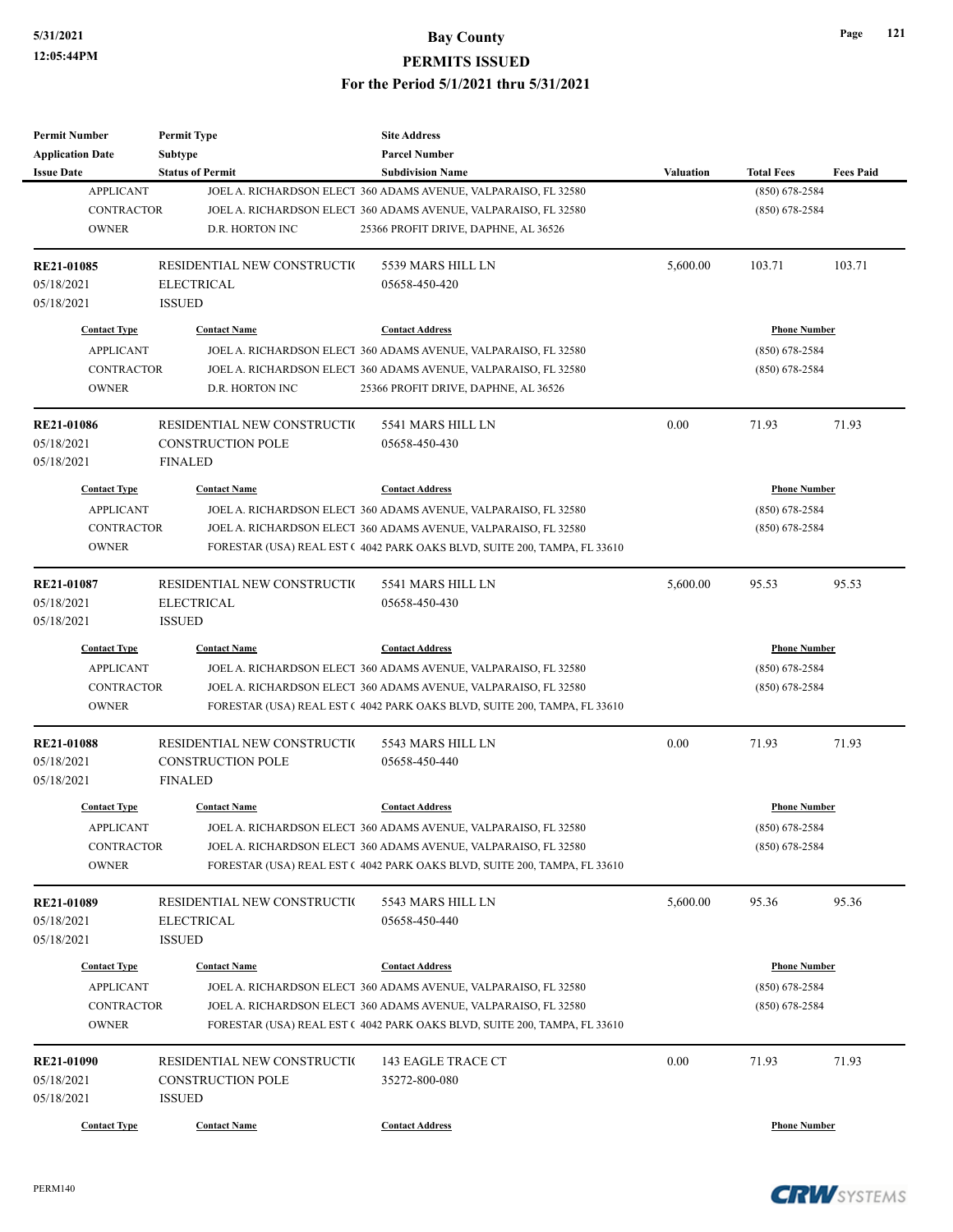| <b>Permit Number</b>    | <b>Permit Type</b>           | <b>Site Address</b>                                                  |                  |                     |                  |
|-------------------------|------------------------------|----------------------------------------------------------------------|------------------|---------------------|------------------|
| <b>Application Date</b> | <b>Subtype</b>               | <b>Parcel Number</b>                                                 |                  |                     |                  |
| <b>Issue Date</b>       | <b>Status of Permit</b>      | <b>Subdivision Name</b>                                              | <b>Valuation</b> | <b>Total Fees</b>   | <b>Fees Paid</b> |
| <b>APPLICANT</b>        |                              | JOEL A. RICHARDSON ELECT 360 ADAMS AVENUE, VALPARAISO, FL 32580      |                  | $(850)$ 678-2584    |                  |
| <b>CONTRACTOR</b>       |                              | JOEL A. RICHARDSON ELECT 360 ADAMS AVENUE, VALPARAISO, FL 32580      |                  | $(850)$ 678-2584    |                  |
| <b>OWNER</b>            | POWELL LV, LLC               | 303 DEE ROAD, OPP, AL 36467                                          |                  |                     |                  |
| RE21-01091              | RESIDENTIAL NEW CONSTRUCTIO  | <b>143 EAGLE TRACE CT</b>                                            | 5,600.00         | 86.28               | 86.28            |
| 05/18/2021              | <b>ELECTRICAL</b>            | 35272-800-080                                                        |                  |                     |                  |
| 05/18/2021              | <b>ISSUED</b>                |                                                                      |                  |                     |                  |
|                         |                              |                                                                      |                  |                     |                  |
| <b>Contact Type</b>     | <b>Contact Name</b>          | <b>Contact Address</b>                                               |                  | <b>Phone Number</b> |                  |
| <b>APPLICANT</b>        |                              | JOEL A. RICHARDSON ELECT 360 ADAMS AVENUE, VALPARAISO, FL 32580      |                  | $(850) 678 - 2584$  |                  |
| <b>CONTRACTOR</b>       |                              | JOEL A. RICHARDSON ELECT 360 ADAMS AVENUE, VALPARAISO, FL 32580      |                  | $(850)$ 678-2584    |                  |
| <b>OWNER</b>            | POWELL LV, LLC               | 303 DEE ROAD, OPP, AL 36467                                          |                  |                     |                  |
| RE21-01092              | RESIDENTIAL NEW CONSTRUCTION | 3869 REDBUD WAY                                                      | 0.00             | 71.93               | 71.93            |
| 05/18/2021              | <b>CONSTRUCTION POLE</b>     | 05948-300-030                                                        |                  |                     |                  |
| 05/18/2021              | <b>ISSUED</b>                |                                                                      |                  |                     |                  |
| <b>Contact Type</b>     | <b>Contact Name</b>          | <b>Contact Address</b>                                               |                  | <b>Phone Number</b> |                  |
| <b>APPLICANT</b>        |                              | JOEL A. RICHARDSON ELECT 360 ADAMS AVENUE, VALPARAISO, FL 32580      |                  | $(850)$ 678-2584    |                  |
| <b>CONTRACTOR</b>       |                              | JOEL A. RICHARDSON ELECT 360 ADAMS AVENUE, VALPARAISO, FL 32580      |                  | $(850)$ 678-2584    |                  |
| <b>OWNER</b>            |                              | ADAMS HOMES OF NW FL IN 3000 GULF BREEZE PKWY, GULF BREEZE, FL 32563 |                  |                     |                  |
|                         |                              |                                                                      |                  |                     |                  |
| RE21-01093              | RESIDENTIAL NEW CONSTRUCTION | 3869 REDBUD WAY                                                      | 5,600.00         | 92.48               | 92.48            |
| 05/18/2021              | <b>ELECTRICAL</b>            | 05948-300-030                                                        |                  |                     |                  |
| 05/18/2021              | <b>ISSUED</b>                |                                                                      |                  |                     |                  |
| <b>Contact Type</b>     | <b>Contact Name</b>          | <b>Contact Address</b>                                               |                  | <b>Phone Number</b> |                  |
| <b>APPLICANT</b>        |                              | JOEL A. RICHARDSON ELECT 360 ADAMS AVENUE, VALPARAISO, FL 32580      |                  | (850) 678-2584      |                  |
| <b>CONTRACTOR</b>       |                              | JOEL A. RICHARDSON ELECT 360 ADAMS AVENUE, VALPARAISO, FL 32580      |                  | $(850)$ 678-2584    |                  |
| <b>OWNER</b>            |                              | ADAMS HOMES OF NW FL IN 3000 GULF BREEZE PKWY, GULF BREEZE, FL 32563 |                  |                     |                  |
| RE21-01094              | RESIDENTIAL NEW CONSTRUCTIO  | 3861 REDBUD WAY                                                      | 0.00             | 71.93               | 71.93            |
| 05/18/2021              | <b>CONSTRUCTION POLE</b>     | 05948-300-050                                                        |                  |                     |                  |
| 05/18/2021              | <b>ISSUED</b>                |                                                                      |                  |                     |                  |
|                         |                              |                                                                      |                  |                     |                  |
| <b>Contact Type</b>     | <b>Contact Name</b>          | <b>Contact Address</b>                                               |                  | <b>Phone Number</b> |                  |
| <b>APPLICANT</b>        |                              | JOEL A. RICHARDSON ELECT 360 ADAMS AVENUE, VALPARAISO, FL 32580      |                  | $(850) 678 - 2584$  |                  |
| <b>CONTRACTOR</b>       |                              | JOEL A. RICHARDSON ELECT 360 ADAMS AVENUE, VALPARAISO, FL 32580      |                  | $(850)$ 678-2584    |                  |
| <b>OWNER</b>            |                              | ADAMS HOMES OF NW FL IN 3000 GULF BREEZE PKWY, GULF BREEZE, FL 32563 |                  |                     |                  |
| RE21-01095              | RESIDENTIAL NEW CONSTRUCTIO  | 3861 REDBUD WAY                                                      | 5,600.00         | 92.60               | 92.60            |
| 05/18/2021              | <b>ELECTRICAL</b>            | 05948-300-050                                                        |                  |                     |                  |
| 05/18/2021              | <b>ISSUED</b>                |                                                                      |                  |                     |                  |
|                         | <b>Contact Name</b>          |                                                                      |                  | <b>Phone Number</b> |                  |
| <b>Contact Type</b>     |                              | <b>Contact Address</b>                                               |                  |                     |                  |
| <b>APPLICANT</b>        |                              | JOEL A. RICHARDSON ELECT 360 ADAMS AVENUE, VALPARAISO, FL 32580      |                  | $(850)$ 678-2584    |                  |
| <b>CONTRACTOR</b>       |                              | JOEL A. RICHARDSON ELECT 360 ADAMS AVENUE, VALPARAISO, FL 32580      |                  | $(850)$ 678-2584    |                  |
| <b>OWNER</b>            |                              | ADAMS HOMES OF NW FL IN 3000 GULF BREEZE PKWY, GULF BREEZE, FL 32563 |                  |                     |                  |
| RE21-01096              | RESIDENTIAL NEW CONSTRUCTIO  | 4706 MAEGANS RIDGE RD                                                | 0.00             | 71.93               | 71.93            |
| 05/18/2021              | <b>CONSTRUCTION POLE</b>     | 05860-650-130                                                        |                  |                     |                  |
| 05/18/2021              | <b>ISSUED</b>                |                                                                      |                  |                     |                  |
|                         |                              |                                                                      |                  |                     |                  |
| <b>Contact Type</b>     | <b>Contact Name</b>          | <b>Contact Address</b>                                               |                  | <b>Phone Number</b> |                  |



**Page 122**

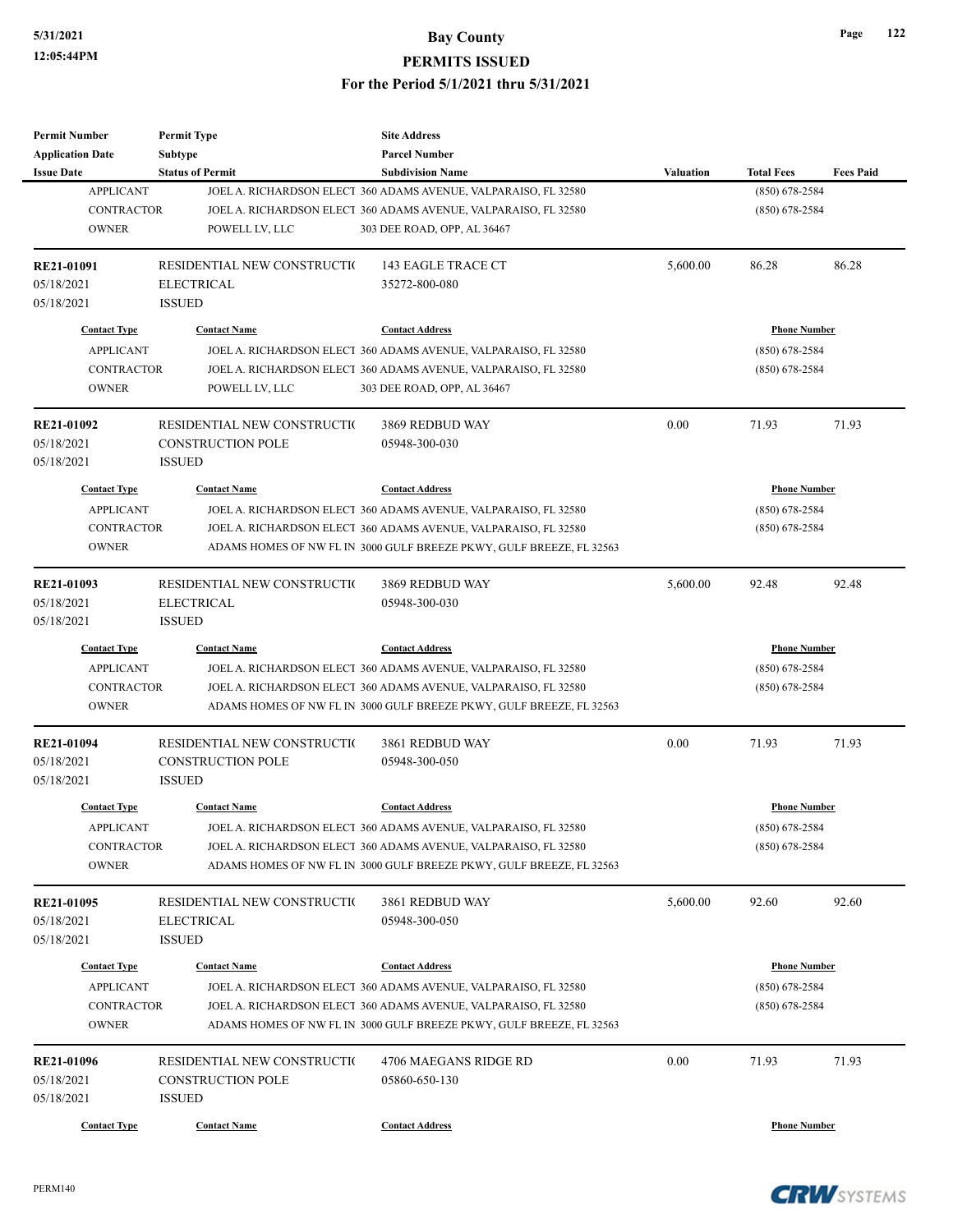| <b>Permit Number</b>    | <b>Permit Type</b>          | <b>Site Address</b>                                               |                  |                     |                  |
|-------------------------|-----------------------------|-------------------------------------------------------------------|------------------|---------------------|------------------|
| <b>Application Date</b> | <b>Subtype</b>              | <b>Parcel Number</b>                                              |                  |                     |                  |
| <b>Issue Date</b>       | <b>Status of Permit</b>     | <b>Subdivision Name</b>                                           | <b>Valuation</b> | <b>Total Fees</b>   | <b>Fees Paid</b> |
| <b>APPLICANT</b>        |                             | JOEL A. RICHARDSON ELECT 360 ADAMS AVENUE, VALPARAISO, FL 32580   |                  | $(850) 678 - 2584$  |                  |
| <b>CONTRACTOR</b>       |                             | JOEL A. RICHARDSON ELECT 360 ADAMS AVENUE, VALPARAISO, FL 32580   |                  | $(850)$ 678-2584    |                  |
| <b>OWNER</b>            |                             | ADAMS HOMES OF NORTHW FLORIDA INC, GULF BREEZE, FL 32563          |                  |                     |                  |
| RE21-01097              | RESIDENTIAL NEW CONSTRUCTIO | 4706 MAEGANS RIDGE RD                                             | 5,600.00         | 92.09               | 92.09            |
| 05/18/2021              | <b>ELECTRICAL</b>           | 05860-650-130                                                     |                  |                     |                  |
| 05/18/2021              | <b>ISSUED</b>               |                                                                   |                  |                     |                  |
| <b>Contact Type</b>     | <b>Contact Name</b>         | <b>Contact Address</b>                                            |                  | <b>Phone Number</b> |                  |
| <b>APPLICANT</b>        |                             | JOEL A. RICHARDSON ELECT 360 ADAMS AVENUE, VALPARAISO, FL 32580   |                  | $(850)$ 678-2584    |                  |
| <b>CONTRACTOR</b>       |                             | JOEL A. RICHARDSON ELECT 360 ADAMS AVENUE, VALPARAISO, FL 32580   |                  | $(850)$ 678-2584    |                  |
| <b>OWNER</b>            |                             | ADAMS HOMES OF NORTHW FLORIDA INC, GULF BREEZE, FL 32563          |                  |                     |                  |
| <b>RE21-01098</b>       | RESIDENTIAL NEW CONSTRUCTIO | 1503 SHARK'S TOOTH TRL                                            | 0.00             | 71.93               | 71.93            |
| 05/18/2021              | <b>CONSTRUCTION POLE</b>    | 35271-980-021                                                     |                  |                     |                  |
| 05/18/2021              | <b>FINALED</b>              |                                                                   |                  |                     |                  |
| <b>Contact Type</b>     | <b>Contact Name</b>         | <b>Contact Address</b>                                            |                  | <b>Phone Number</b> |                  |
| <b>APPLICANT</b>        | <b>JACK</b><br>, ,          |                                                                   |                  |                     |                  |
| <b>CONTRACTOR</b>       |                             | JACK DANIELS ELECTRIC CC 112 JOY CIRCLE, PANAMA CITY, FL 32405    |                  | $(850)$ 769-9259    |                  |
| <b>OWNER</b>            | ALLEN, ANDREW               | 1201 PROSPECT PROMENADE, PANAMA CITY BEACH, FL 32413              |                  |                     |                  |
| RE21-01099              | RESIDENTIAL NEW CONSTRUCTIO | 1503 SHARK'S TOOTH TRL                                            | 0.00             | 112.59              | 112.59           |
| 05/18/2021              | <b>ELECTRICAL</b>           | 35271-980-021                                                     |                  |                     |                  |
| 05/18/2021              | <b>ISSUED</b>               |                                                                   |                  |                     |                  |
| <b>Contact Type</b>     | <b>Contact Name</b>         | <b>Contact Address</b>                                            |                  | <b>Phone Number</b> |                  |
| <b>APPLICANT</b>        | JACK 258-7417<br>, ,        |                                                                   |                  |                     |                  |
| CONTRACTOR              |                             | JACK DANIELS ELECTRIC CC 112 JOY CIRCLE, PANAMA CITY, FL 32405    |                  | $(850)$ 769-9259    |                  |
| <b>OWNER</b>            | ALLEN, ANDREW               | 1201 PROSPECT PROMENADE, PANAMA CITY BEACH, FL 32413              |                  |                     |                  |
| <b>RE21-01100</b>       | RESIDENTIAL NEW CONSTRUCTIO | 1807 LOST COVE CT                                                 | 0.00             | 71.93               | 71.93            |
| 05/18/2021              | <b>ELECTRICAL</b>           | 35271-918-000                                                     |                  |                     |                  |
| 05/18/2021              | <b>ISSUED</b>               |                                                                   |                  |                     |                  |
| <b>Contact Type</b>     | <b>Contact Name</b>         | <b>Contact Address</b>                                            |                  | <b>Phone Number</b> |                  |
| <b>APPLICANT</b>        | JACK 258-7417               |                                                                   |                  |                     |                  |
| <b>CONTRACTOR</b>       |                             | JACK DANIELS ELECTRIC CC 112 JOY CIRCLE, PANAMA CITY, FL 32405    |                  | $(850)$ 769-9259    |                  |
| <b>OWNER</b>            |                             | THOMPSON, RICHARD J & PA 65 REDBUD LANE, ROSEMARY BEACH, FL 32461 |                  |                     |                  |
| <b>RE21-01101</b>       | RESIDENTIAL NEW CONSTRUCTIO | 1807 LOST COVE CT                                                 | 0.00             | 103.61              | 103.61           |
| 05/18/2021              | <b>ELECTRICAL</b>           | 35271-918-000                                                     |                  |                     |                  |
| 05/26/2021              | <b>ISSUED</b>               |                                                                   |                  |                     |                  |
| <b>Contact Type</b>     | <b>Contact Name</b>         | <b>Contact Address</b>                                            |                  | <b>Phone Number</b> |                  |
| <b>APPLICANT</b>        | JACK 258-7417<br>, ,        |                                                                   |                  |                     |                  |
| <b>CONTRACTOR</b>       |                             | JACK DANIELS ELECTRIC CC 112 JOY CIRCLE, PANAMA CITY, FL 32405    |                  | $(850)$ 769-9259    |                  |
| <b>OWNER</b>            |                             | THOMPSON, RICHARD J & PA 65 REDBUD LANE, ROSEMARY BEACH, FL 32461 |                  |                     |                  |
| RE21-01103              | <b>RESIDENTIAL</b>          | 2333 MC CORMICK RD                                                | 0.00             | 70.00               | 70.00            |
| 05/18/2021              | <b>MH SERVICE POLE</b>      | 07956-010-000                                                     |                  |                     |                  |
| 05/18/2021              | <b>FINALED</b>              |                                                                   |                  |                     |                  |
| <b>Contact Type</b>     | <b>Contact Name</b>         | <b>Contact Address</b>                                            |                  | <b>Phone Number</b> |                  |
|                         |                             |                                                                   |                  |                     |                  |

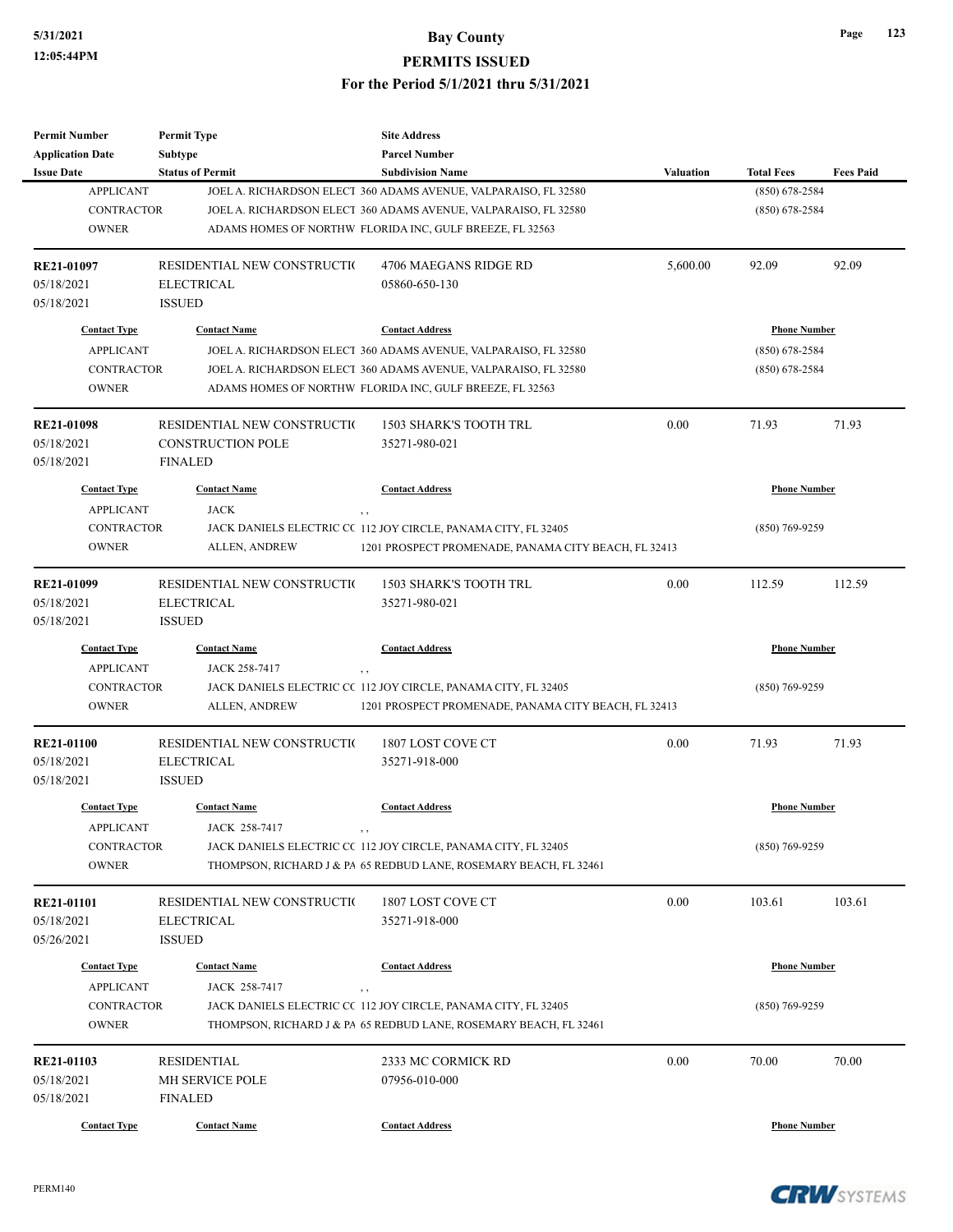| <b>Permit Number</b>    | <b>Permit Type</b>          | <b>Site Address</b>                                                  |           |                     |                  |
|-------------------------|-----------------------------|----------------------------------------------------------------------|-----------|---------------------|------------------|
| <b>Application Date</b> | <b>Subtype</b>              | <b>Parcel Number</b>                                                 |           |                     |                  |
| <b>Issue Date</b>       | <b>Status of Permit</b>     | <b>Subdivision Name</b>                                              | Valuation | <b>Total Fees</b>   | <b>Fees Paid</b> |
| <b>APPLICANT</b>        | STYLE CREST (EC) INC        | 2901 E 15TH ST, Panama City, FL 32405                                |           | $(850) 769 - 1453$  |                  |
| <b>CONTRACTOR</b>       | STYLE CREST (EC) INC        | 2901 E 15TH ST, Panama City, FL 32405                                |           | $(850)$ 769-1453    |                  |
| <b>OWNER</b>            | GODWIN, MELINDA             | 6596 CHERRY STREET, PANAMA CITY, FL 32404                            |           |                     |                  |
| RE21-01104              | <b>RESIDENTIAL</b>          | 3784 ATLANTIS DR                                                     | 1,000.00  | 80.00               | 80.00            |
| 05/19/2021              | <b>SERVICE CHANGE</b>       | 07852-021-000                                                        |           |                     |                  |
| 05/19/2021              | <b>FINALED</b>              |                                                                      |           |                     |                  |
| <b>Contact Type</b>     | <b>Contact Name</b>         | <b>Contact Address</b>                                               |           | <b>Phone Number</b> |                  |
| <b>APPLICANT</b>        |                             | KENNY STRANGE ELECTRIC 2436 N EAST AVE, Panama City, FL 32405        |           | $(850)$ 215-8030    |                  |
| <b>CONTRACTOR</b>       |                             | KENNY STRANGE ELECTRIC 2436 N EAST AVE, Panama City, FL 32405        |           | $(850)$ 215-8030    |                  |
| <b>OWNER</b>            |                             | ANDERSON, JONATHAN M E! 3784 ATLANTIS DR., SOUTHPORT, FL 32409       |           |                     |                  |
| RE21-01105              | RESIDENTIAL NEW CONSTRUCTIO | 827 WILD HERON WAY                                                   | 1,000.00  | 70.00               | 70.00            |
| 05/19/2021              | <b>CONSTRUCTION POLE</b>    | 35276-150-000                                                        |           |                     |                  |
| 05/19/2021              | <b>ISSUED</b>               |                                                                      |           |                     |                  |
| <b>Contact Type</b>     | <b>Contact Name</b>         | <b>Contact Address</b>                                               |           | <b>Phone Number</b> |                  |
| <b>APPLICANT</b>        |                             | KENNY STRANGE ELECTRIC 2436 N EAST AVE, Panama City, FL 32405        |           | $(850)$ 215-8030    |                  |
| <b>CONTRACTOR</b>       |                             | KENNY STRANGE ELECTRIC 2436 N EAST AVE, Panama City, FL 32405        |           | $(850)$ 215-8030    |                  |
| <b>OWNER</b>            | COX, RICHARD L JR           | PO BOX 9088, PANAMA CITY, FL 32417                                   |           |                     |                  |
|                         |                             |                                                                      |           |                     |                  |
| <b>RE21-01106</b>       | <b>RESIDENTIAL</b>          | 6504 SUNSET AVE                                                      | 700.00    | 82.20               | 82.20            |
| 05/19/2021              | <b>SERVICE REPAIR</b>       | 30753-108-000                                                        |           |                     |                  |
| 05/19/2021              | <b>FINALED</b>              |                                                                      |           |                     |                  |
| <b>Contact Type</b>     | <b>Contact Name</b>         | <b>Contact Address</b>                                               |           | <b>Phone Number</b> |                  |
| <b>APPLICANT</b>        | PANAMA CITY ELECTRIC        | PO BOX 1785, DESTIN, FL 32540                                        |           | $(850) 837 - 8475$  |                  |
| <b>CONTRACTOR</b>       | PANAMA CITY ELECTRIC        | PO BOX 1785, DESTIN, FL 32540                                        |           | $(850)$ 837-8475    |                  |
| <b>OWNER</b>            |                             | TOWER INVESTMENT HOME 1091 S SAN MATEO DR, NORTH PORT, FL 34288      |           |                     |                  |
| RE21-01107              | <b>RESIDENTIAL</b>          | 16738 EASTWOOD DR                                                    | 300.00    | 82.20               | 82.20            |
| 05/19/2021              | SERVICE CHANGE              | 02672-000-000                                                        |           |                     |                  |
| 05/19/2021              | <b>ISSUED</b>               |                                                                      |           |                     |                  |
| <b>Contact Type</b>     | <b>Contact Name</b>         | <b>Contact Address</b>                                               |           | <b>Phone Number</b> |                  |
| <b>APPLICANT</b>        | <b>OWNER/BUILDER</b>        |                                                                      |           |                     |                  |
| <b>CONTRACTOR</b>       | OWNER/BUILDER               | , ,                                                                  |           |                     |                  |
| <b>OWNER</b>            | MC MAHON, BRYAN             | ,,<br>62 EGMONT STREET, BROOKLINE, MS 02446                          |           |                     |                  |
| <b>RE21-01108</b>       | <b>RESIDENTIAL</b>          | 817 VISTA DEL SOL LN                                                 | 0.00      | 70.00               | 70.00            |
| 05/19/2021              | POOL ELECTRICAL             | 06699-376-000                                                        |           |                     |                  |
| 05/19/2021              | <b>ISSUED</b>               |                                                                      |           |                     |                  |
|                         |                             |                                                                      |           |                     |                  |
| <b>Contact Type</b>     | <b>Contact Name</b>         | <b>Contact Address</b>                                               |           | <b>Phone Number</b> |                  |
| <b>APPLICANT</b>        |                             | J & J TELECOM & ELECTRIC   231 NE 1 TER, DANIA BEACH, FL 33004       |           | $(954) 864 - 8091$  |                  |
| CONTRACTOR              |                             | J & J TELECOM & ELECTRIC 231 NE 1 TER, DANIA BEACH, FL 33004         |           | $(954) 864 - 8091$  |                  |
| <b>OWNER</b>            |                             | FRESHWATER, BRIAN N & TE 817 VISTA DEL SOL LN, PANAMA CITY, FL 32404 |           |                     |                  |
| RE21-01109              | <b>RESIDENTIAL</b>          | <b>135 CONFIDENCE WAY</b>                                            | 0.00      | 70.00               | 70.00            |
| 05/19/2021              | POOL ELECTRICAL             | 08428-050-060                                                        |           |                     |                  |
| 05/19/2021              | <b>ISSUED</b>               |                                                                      |           |                     |                  |
| <b>Contact Type</b>     | <b>Contact Name</b>         | <b>Contact Address</b>                                               |           | <b>Phone Number</b> |                  |
|                         |                             |                                                                      |           |                     |                  |

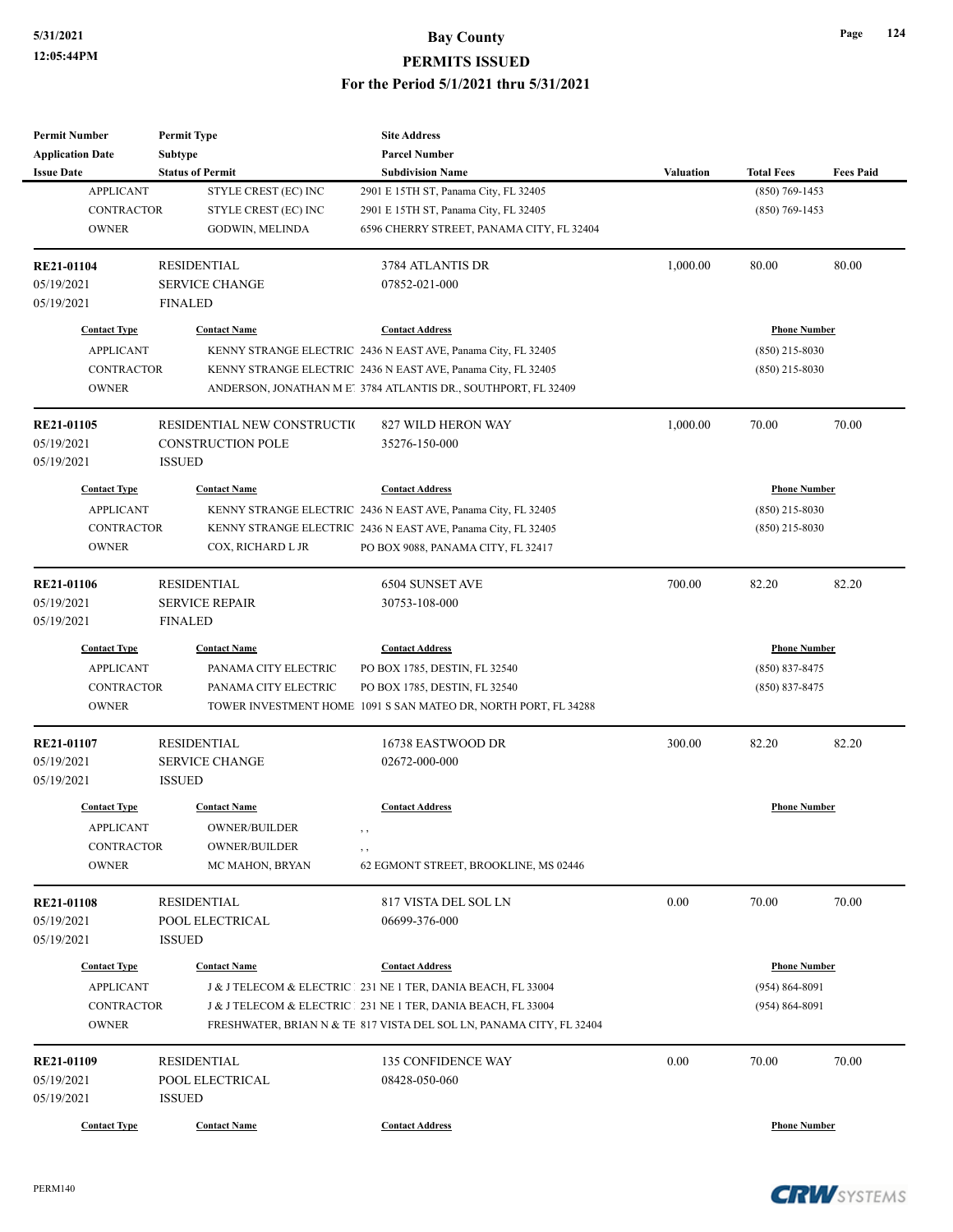| Permit Number<br><b>Application Date</b> | <b>Permit Type</b><br>Subtype | <b>Site Address</b><br><b>Parcel Number</b>                       |           |                     |                  |
|------------------------------------------|-------------------------------|-------------------------------------------------------------------|-----------|---------------------|------------------|
| <b>Issue Date</b>                        | <b>Status of Permit</b>       | <b>Subdivision Name</b>                                           | Valuation | <b>Total Fees</b>   | <b>Fees Paid</b> |
| <b>APPLICANT</b>                         |                               | J & J TELECOM & ELECTRIC   231 NE 1 TER, DANIA BEACH, FL 33004    |           | $(954) 864 - 8091$  |                  |
| <b>CONTRACTOR</b>                        |                               | J & J TELECOM & ELECTRIC 231 NE 1 TER, DANIA BEACH, FL 33004      |           | $(954) 864 - 8091$  |                  |
| <b>OWNER</b>                             |                               | MC CARLEY, KENNETH & ST 135 CONFIDENCE WAY, PANAMA CITY, FL 32409 |           |                     |                  |
|                                          |                               |                                                                   |           |                     |                  |
| <b>RE21-01110</b>                        | <b>RESIDENTIAL</b>            | 2725 BALDWIN RD E                                                 | 0.00      | 70.00               | 70.00            |
| 05/19/2021                               | MISC SERVICE POLE             | 11994-000-000                                                     |           |                     |                  |
| 05/19/2021                               | <b>ISSUED</b>                 |                                                                   |           |                     |                  |
| <b>Contact Type</b>                      | <b>Contact Name</b>           | <b>Contact Address</b>                                            |           | <b>Phone Number</b> |                  |
| <b>APPLICANT</b>                         | <b>OWNER/BUILDER</b>          | $, \, , \,$                                                       |           |                     |                  |
| <b>CONTRACTOR</b>                        | OWNER/BUILDER                 | , ,                                                               |           |                     |                  |
| <b>OWNER</b>                             | REYES, WILFREDO               | 2717 E BALDWIN RD, PANAMA CITY, FL 32405                          |           |                     |                  |
| <b>RE21-01111</b>                        | <b>RESIDENTIAL RENOVATE</b>   | 148 ROY LN                                                        | 1,000.00  | 92.48               | 92.48            |
| 05/19/2021                               | <b>ELECTRICAL</b>             | 07620-233-000                                                     |           |                     |                  |
| 05/19/2021                               | <b>ISSUED</b>                 |                                                                   |           |                     |                  |
| <b>Contact Type</b>                      | <b>Contact Name</b>           | <b>Contact Address</b>                                            |           | <b>Phone Number</b> |                  |
| <b>APPLICANT</b>                         |                               | DAVID F. SMITH ELECTRICAI 5059 TIGER TRAIL, CHIPLEY, FL 32428     |           | $(850)$ 258-1881    |                  |
| <b>CONTRACTOR</b>                        |                               | DAVID F. SMITH ELECTRICAl 5059 TIGER TRAIL, CHIPLEY, FL 32428     |           | $(850)$ 258-1881    |                  |
| <b>OWNER</b>                             |                               | MULLIGAN, SHAUN C CO-TR 148 ROY LN, SOUTHPORT, FL 32409           |           |                     |                  |
|                                          |                               |                                                                   |           |                     |                  |
| RE21-01112                               | RESIDENTIAL NEW CONSTRUCTIO   | 326 TWIN LAKES DR                                                 | 0.00      | 71.93               | 71.93            |
| 05/19/2021                               | <b>CONSTRUCTION POLE</b>      | 36948-000-000                                                     |           |                     |                  |
| 05/19/2021                               | <b>FINALED</b>                |                                                                   |           |                     |                  |
| <b>Contact Type</b>                      | <b>Contact Name</b>           | <b>Contact Address</b>                                            |           | <b>Phone Number</b> |                  |
| <b>APPLICANT</b>                         | BRYND ELECTRIC LLC            | 2101 CLINE LANE, PANAMA CITY, FL 32404                            |           | $(850) 819 - 0823$  |                  |
| <b>CONTRACTOR</b>                        | <b>BRYND ELECTRIC LLC</b>     | 2101 CLINE LANE, PANAMA CITY, FL 32404                            |           | $(850)$ 819-0823    |                  |
| <b>OWNER</b>                             | PIKE LAND & TIMBER LLC        | 4417 COUNTY ROAD 2214, TROY, AL 36079                             |           |                     |                  |
| RE21-01113                               | RESIDENTIAL NEW CONSTRUCTIO   | 326 TWIN LAKES DR                                                 | 9,895.80  | 87.60               | 87.60            |
| 05/19/2021                               | <b>ELECTRICAL</b>             | 36948-000-000                                                     |           |                     |                  |
| 05/19/2021                               | <b>ISSUED</b>                 |                                                                   |           |                     |                  |
| <b>Contact Type</b>                      | <b>Contact Name</b>           | <b>Contact Address</b>                                            |           | <b>Phone Number</b> |                  |
| APPLICANT                                | BRYND ELECTRIC LLC            | 2101 CLINE LANE, PANAMA CITY, FL 32404                            |           | $(850)$ 819-0823    |                  |
|                                          | BRYND ELECTRIC LLC            | 2101 CLINE LANE, PANAMA CITY, FL 32404                            |           | $(850) 819 - 0823$  |                  |
| CONTRACTOR<br><b>OWNER</b>               | PIKE LAND & TIMBER LLC        | 4417 COUNTY ROAD 2214, TROY, AL 36079                             |           |                     |                  |
|                                          |                               |                                                                   |           |                     |                  |
| RE21-01114                               | RESIDENTIAL RENOVATE          | 931 PIERSON DR E                                                  | 4,850.00  | 82.20               | 82.20            |
| 05/19/2021                               | ELECTRICAL                    | 11270-075-000                                                     |           |                     |                  |
| 05/19/2021                               | <b>ISSUED</b>                 |                                                                   |           |                     |                  |
| <b>Contact Type</b>                      | <b>Contact Name</b>           | <b>Contact Address</b>                                            |           | <b>Phone Number</b> |                  |
| <b>APPLICANT</b>                         | WHITTAKER ELECTRIC INC        | 3535 E ORLANDO RD, PANAMA CITY, FL 32404                          |           | $(850)$ 763-6296    |                  |
| <b>CONTRACTOR</b>                        | WHITTAKER ELECTRIC INC        | 3535 E ORLANDO RD, PANAMA CITY, FL 32404                          |           | $(850)$ 763-6296    |                  |
| <b>OWNER</b>                             | JONES, PATRICK E              | 931 E PIERSON DR, LYNN HAVEN, FL 32444                            |           |                     |                  |
| RE21-01115                               | RESIDENTIAL NEW CONSTRUCTIO   | 316 BEACHSIDE DR                                                  | 10,000.00 | 104.76              | 104.76           |
| 05/20/2021                               | <b>ELECTRICAL</b>             | 36459-165-000                                                     |           |                     |                  |
| 05/21/2021                               | <b>ISSUED</b>                 |                                                                   |           |                     |                  |
|                                          |                               |                                                                   |           |                     |                  |
| <b>Contact Type</b>                      | <b>Contact Name</b>           | <b>Contact Address</b>                                            |           | <b>Phone Number</b> |                  |

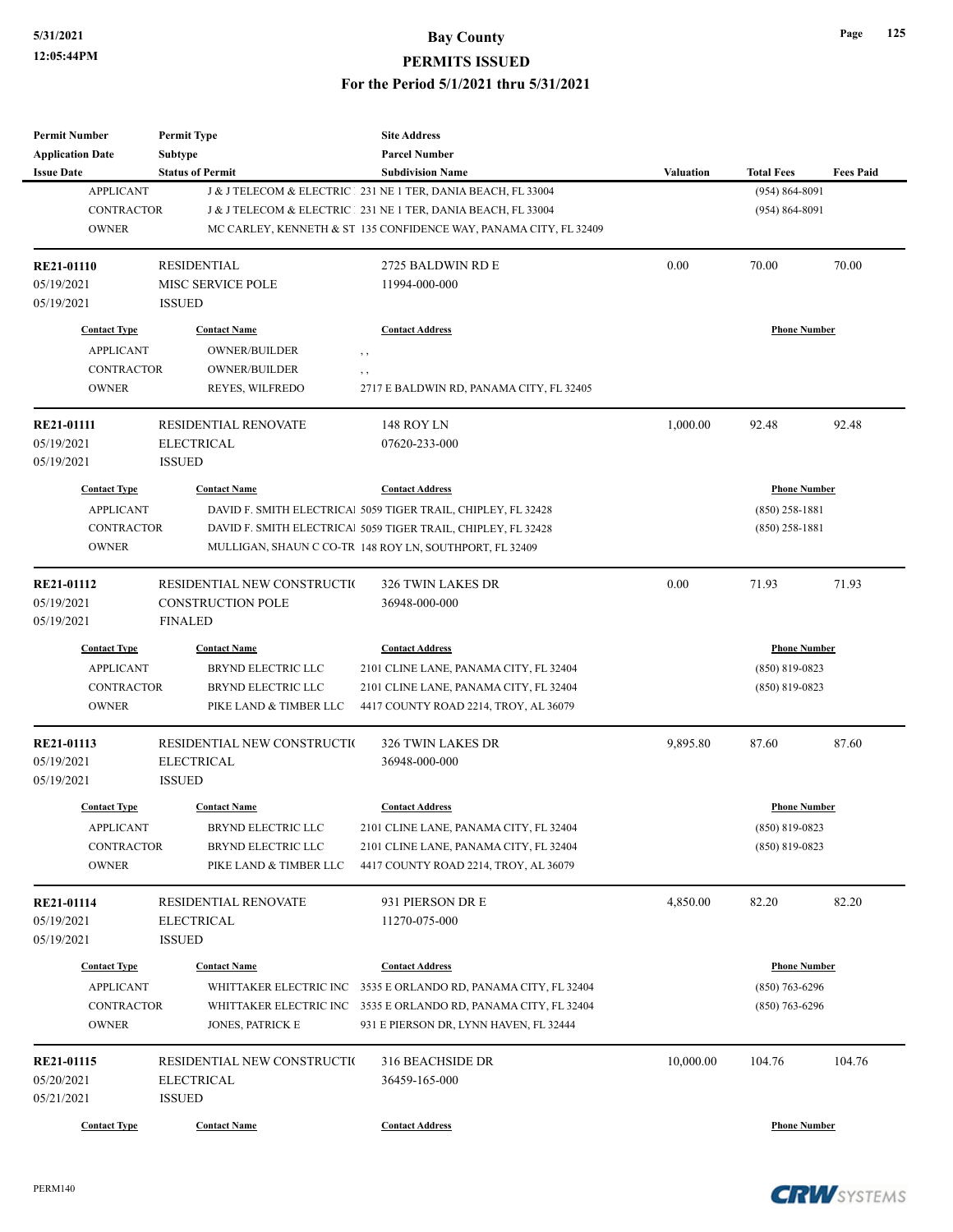| Permit Number           | <b>Permit Type</b>            | <b>Site Address</b>                                                     |           |                     |                  |
|-------------------------|-------------------------------|-------------------------------------------------------------------------|-----------|---------------------|------------------|
| <b>Application Date</b> | <b>Subtype</b>                | <b>Parcel Number</b>                                                    |           |                     |                  |
| <b>Issue Date</b>       | <b>Status of Permit</b>       | <b>Subdivision Name</b>                                                 | Valuation | <b>Total Fees</b>   | <b>Fees Paid</b> |
| <b>APPLICANT</b>        | GREG 630-4620                 | , ,                                                                     |           |                     |                  |
| <b>CONTRACTOR</b>       |                               | EMERALD COAST SERVICES 222 HIDDEN PINES DR, PANAMA CITY BEACH, FL 32408 |           | $(850) 832 - 7500$  |                  |
| <b>OWNER</b>            | SOBH, LOU                     | 1105 BUFORD RD, CUMMING, GA 30041                                       |           |                     |                  |
| RE21-01116              | RESIDENTIAL NEW CONSTRUCTIO   | 316 BEACHSIDE DR                                                        | 10,000.00 | 71.93               | 71.93            |
| 05/20/2021              | <b>ELECTRICAL</b>             | 36459-165-000                                                           |           |                     |                  |
| 05/21/2021              | <b>ISSUED</b>                 |                                                                         |           |                     |                  |
| <b>Contact Type</b>     | <b>Contact Name</b>           | <b>Contact Address</b>                                                  |           | <b>Phone Number</b> |                  |
| <b>APPLICANT</b>        | GREG 630-4620                 | ,,                                                                      |           |                     |                  |
| <b>CONTRACTOR</b>       | <b>EMERALD COAST SERVICES</b> | 222 HIDDEN PINES DR, PANAMA CITY BEACH, FL 32408                        |           | $(850) 832 - 7500$  |                  |
| <b>OWNER</b>            | SOBH, LOU                     | 1105 BUFORD RD, CUMMING, GA 30041                                       |           |                     |                  |
|                         |                               |                                                                         |           |                     |                  |
| <b>RE21-01117</b>       | <b>RESIDENTIAL</b>            | 12421 FOREST GLEN DR                                                    | 0.00      | 80.00               | 80.00            |
| 05/20/2021              | <b>SERVICE REPAIR</b>         | 00047-009-130                                                           |           |                     |                  |
| 05/20/2021              | <b>ISSUED</b>                 |                                                                         |           |                     |                  |
| <b>Contact Type</b>     | <b>Contact Name</b>           | <b>Contact Address</b>                                                  |           | <b>Phone Number</b> |                  |
| <b>APPLICANT</b>        | <b>OWNER/BUILDER</b>          | , ,                                                                     |           |                     |                  |
| <b>CONTRACTOR</b>       | <b>OWNER/BUILDER</b>          | , ,                                                                     |           |                     |                  |
| <b>OWNER</b>            | <b>CROWTHER, THOMAS ED</b>    | 4513 PIPELINE RD, PANAMA CITY, FL 32404                                 |           |                     |                  |
| RE21-01119              | <b>MOBILE HOME</b>            | 9405 SONYA CIR                                                          | 500.00    | 71.93               | 71.93            |
| 05/20/2021              | MH SERVICE POLE               | 27571-030-014                                                           |           |                     |                  |
| 05/20/2021              | <b>ISSUED</b>                 |                                                                         |           |                     |                  |
| <b>Contact Type</b>     | <b>Contact Name</b>           | <b>Contact Address</b>                                                  |           | <b>Phone Number</b> |                  |
| <b>APPLICANT</b>        | MICHAEL 252-5173              |                                                                         |           |                     |                  |
| <b>CONTRACTOR</b>       | MDC ELECTRIC INC              | , ,<br>8526 LYDIA LN UNIT 10, PANAMA CITY BEACH, FL 32408               |           | $(850)$ 252-5173    |                  |
| <b>OWNER</b>            |                               | SOUTHERN PALMS MOBILE I PARK LLC, PANAMA CITY BEACH, FL 32406           |           |                     |                  |
| <b>RE21-01120</b>       | <b>RESIDENTIAL</b>            | 9405 SONYA CIR                                                          | 500.00    | 71.93               | 71.93            |
| 05/20/2021              | <b>MH SERVICE POLE</b>        | 27571-030-014                                                           |           |                     |                  |
| 05/20/2021              | <b>ISSUED</b>                 |                                                                         |           |                     |                  |
|                         |                               |                                                                         |           |                     |                  |
| <b>Contact Type</b>     | <b>Contact Name</b>           | <b>Contact Address</b>                                                  |           | <b>Phone Number</b> |                  |
| <b>APPLICANT</b>        | MICHAEL 252-5173              |                                                                         |           |                     |                  |
| CONTRACTOR              | MDC ELECTRIC INC              | 8526 LYDIA LN UNIT 10, PANAMA CITY BEACH, FL 32408                      |           | (850) 252-5173      |                  |
| <b>OWNER</b>            |                               | SOUTHERN PALMS MOBILE I PARK LLC, PANAMA CITY BEACH, FL 32406           |           |                     |                  |
| RE21-01121              | <b>RESIDENTIAL</b>            | 9405 SONYA CIR                                                          | 500.00    | 71.93               | 71.93            |
| 05/20/2021              | MH SERVICE POLE               | 27571-030-014                                                           |           |                     |                  |
| 05/20/2021              | <b>ISSUED</b>                 |                                                                         |           |                     |                  |
| <b>Contact Type</b>     | <b>Contact Name</b>           | <b>Contact Address</b>                                                  |           | <b>Phone Number</b> |                  |
| <b>APPLICANT</b>        | MICHAEL 252-5173              |                                                                         |           |                     |                  |
| CONTRACTOR              | MDC ELECTRIC INC              | $, \, ,$<br>8526 LYDIA LN UNIT 10, PANAMA CITY BEACH, FL 32408          |           | $(850)$ 252-5173    |                  |
| <b>OWNER</b>            |                               | SOUTHERN PALMS MOBILE I PARK LLC, PANAMA CITY BEACH, FL 32406           |           |                     |                  |
|                         |                               |                                                                         |           |                     |                  |
| RE21-01122              | RESIDENTIAL RENOVATE          | 11118 BEAR CREEK RD S                                                   | 3,000.00  | 79.63               | 79.63            |
| 05/20/2021              | <b>ELECTRICAL</b>             | 03805-020-000                                                           |           |                     |                  |
| 05/20/2021              | <b>ISSUED</b>                 |                                                                         |           |                     |                  |
| <b>Contact Type</b>     | <b>Contact Name</b>           | <b>Contact Address</b>                                                  |           | <b>Phone Number</b> |                  |

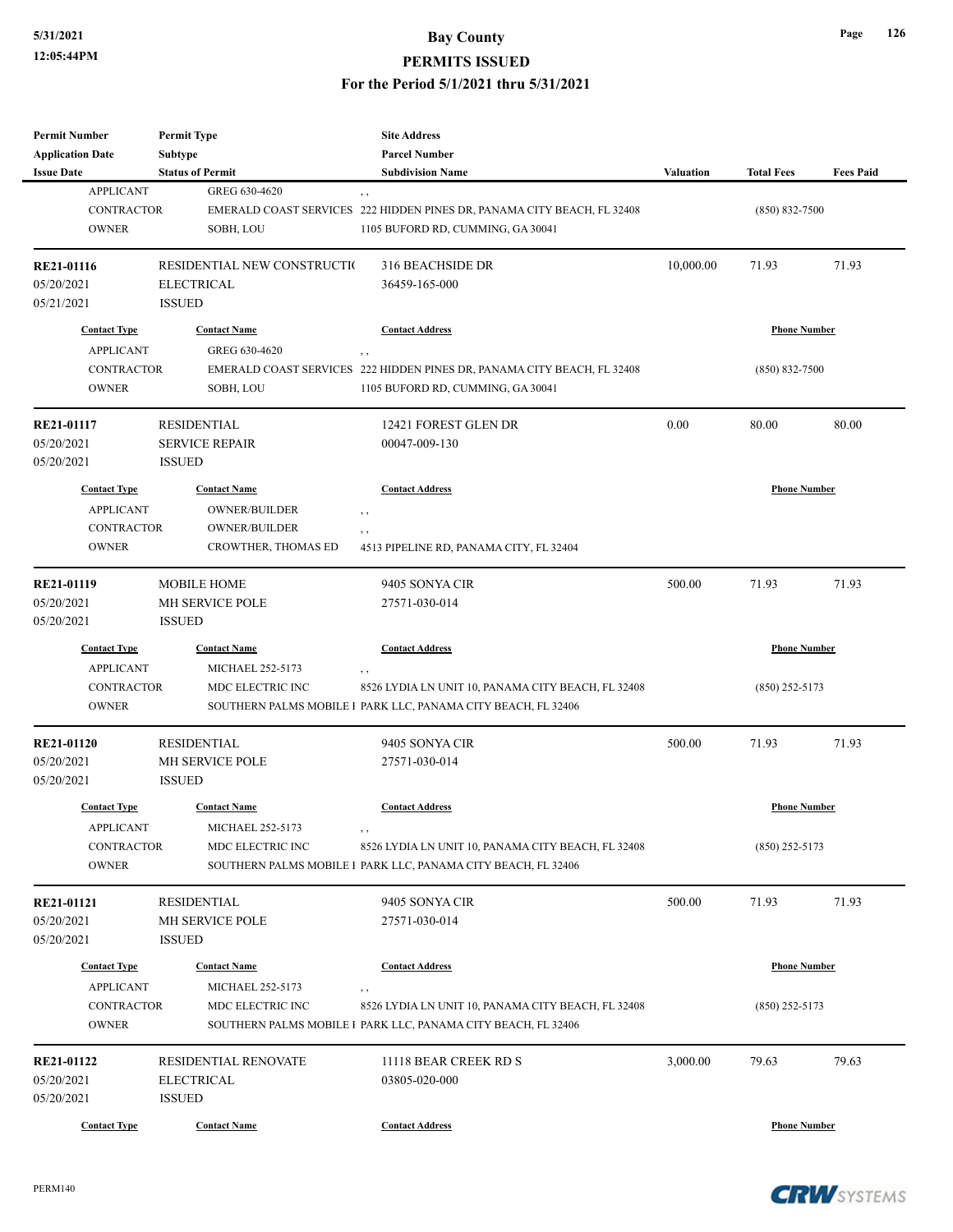| <b>Permit Number</b><br><b>Application Date</b> | <b>Permit Type</b><br><b>Subtype</b> | <b>Site Address</b><br><b>Parcel Number</b>                      |                  |                     |                  |
|-------------------------------------------------|--------------------------------------|------------------------------------------------------------------|------------------|---------------------|------------------|
| <b>Issue Date</b>                               | <b>Status of Permit</b>              | <b>Subdivision Name</b>                                          | <b>Valuation</b> | <b>Total Fees</b>   | <b>Fees Paid</b> |
| <b>APPLICANT</b>                                | WHITTAKER ELECTRIC INC               | 3535 E ORLANDO RD, PANAMA CITY, FL 32404                         |                  | $(850)$ 763-6296    |                  |
| <b>CONTRACTOR</b>                               | WHITTAKER ELECTRIC INC               | 3535 E ORLANDO RD, PANAMA CITY, FL 32404                         |                  | $(850)$ 763-6296    |                  |
| <b>OWNER</b>                                    | SELF, KENNETH S                      | 11118 S BEAR CREEK RD, PANAMA CITY, FL 32404                     |                  |                     |                  |
| RE21-01123                                      | RESIDENTIAL NEW CONSTRUCTION         | 391 RED SNAPPER LN                                               | 8,500.00         | 85.59               | 85.59            |
| 05/21/2021                                      | <b>ELECTRICAL</b>                    | 31448-014-000                                                    |                  |                     |                  |
| 05/21/2021                                      | <b>ISSUED</b>                        |                                                                  |                  |                     |                  |
| <b>Contact Type</b>                             | <b>Contact Name</b>                  | <b>Contact Address</b>                                           |                  | <b>Phone Number</b> |                  |
| <b>APPLICANT</b>                                | <b>CHARLES 527-4548</b>              | , ,                                                              |                  |                     |                  |
| <b>CONTRACTOR</b>                               |                                      | BOWDEN PLUMBING & ELEC 7426 JOANNA LANE, PANAMAMCITY, FL 32409   |                  | $(000)$ 265-4945    |                  |
| <b>OWNER</b>                                    | <b>MELTON, BRIAN</b>                 | 1538 AVELLIN CIR, MURFREESBORO, TN 37130                         |                  |                     |                  |
| RE21-01124                                      | <b>RESIDENTIAL</b>                   | 2016 26TH                                                        | 0.00             | 70.00               | 70.00            |
| 05/21/2021                                      | MISC SERVICE POLE                    | 12679-005-000                                                    |                  |                     |                  |
| 05/21/2021                                      | <b>ISSUED</b>                        |                                                                  |                  |                     |                  |
| <b>Contact Type</b>                             | <b>Contact Name</b>                  | <b>Contact Address</b>                                           |                  | <b>Phone Number</b> |                  |
| <b>APPLICANT</b>                                | <b>OWNER/BUILDER</b>                 | , ,                                                              |                  |                     |                  |
| <b>CONTRACTOR</b>                               | <b>OWNER/BUILDER</b>                 | , ,                                                              |                  |                     |                  |
| <b>OWNER</b>                                    | HODSON, CHARLES JACK                 | 2016 E 26TH STREET, PANAMA CITY, FL 32405                        |                  |                     |                  |
| RE21-01125                                      | <b>RESIDENTIAL</b>                   | 671 SEA LION DR                                                  | 500.00           | 71.93               | 71.93            |
| 05/21/2021                                      | <b>SERVICE REPAIR</b>                | 31459-100-000                                                    |                  |                     |                  |
| 05/21/2021                                      | <b>FINALED</b>                       |                                                                  |                  |                     |                  |
| <b>Contact Type</b>                             | <b>Contact Name</b>                  | <b>Contact Address</b>                                           |                  | <b>Phone Number</b> |                  |
| <b>APPLICANT</b>                                | <b>CHARLES 527-4548</b>              | $, \, ,$                                                         |                  |                     |                  |
| <b>CONTRACTOR</b>                               |                                      | BOWDEN PLUMBING & ELEC 7426 JOANNA LANE, PANAMAMCITY, FL 32409   |                  | $(000)$ 265-4945    |                  |
| <b>OWNER</b>                                    | HAUTHER, PATRICIA LYNN               | 4341 THOMAS DR BOX B19, PANAMA CITY BEACH, FL 32408              |                  |                     |                  |
| RE21-01126                                      | <b>RESIDENTIAL RENOVATE</b>          | 22006 BELGRADE AVE                                               | 8,000.00         | 79.63               | 79.63            |
| 05/21/2021                                      | <b>ELECTRICAL</b>                    | 35987-000-000                                                    |                  |                     |                  |
| 05/21/2021                                      | <b>ISSUED</b>                        |                                                                  |                  |                     |                  |
| <b>Contact Type</b>                             | <b>Contact Name</b>                  | <b>Contact Address</b>                                           |                  | <b>Phone Number</b> |                  |
| <b>APPLICANT</b>                                |                                      | RESOTA BEACH ELECTRIC "I 3817 LONG RD, Panama City, FL 32409     |                  | $(850) 571 - 5228$  |                  |
| <b>CONTRACTOR</b>                               |                                      | RESOTA BEACH ELECTRIC "I 3817 LONG RD, Panama City, FL 32409     |                  | $(850) 571 - 5228$  |                  |
| <b>OWNER</b>                                    | JAKO INVESTMENTS LLC                 | 5010 DODGE ST, OMAHA, NE 68132                                   |                  |                     |                  |
| <b>RE21-01127</b>                               | <b>RESIDENTIAL</b>                   | 123 LAKERIDGE DR                                                 | 1,200.00         | 79.63               | 79.63            |
| 05/21/2021                                      | <b>ELECTRICAL</b>                    | 11822-766-000                                                    |                  |                     |                  |
| 05/21/2021                                      | <b>ISSUED</b>                        |                                                                  |                  |                     |                  |
| <b>Contact Type</b>                             | <b>Contact Name</b>                  | <b>Contact Address</b>                                           |                  | <b>Phone Number</b> |                  |
| <b>APPLICANT</b>                                |                                      | SOUTHERN ELECTRICAL SEF 943 TASHANNA LANE, PANAMA CITY, FL 32409 |                  | $(850) 628 - 8648$  |                  |
| CONTRACTOR                                      |                                      | SOUTHERN ELECTRICAL SEF 943 TASHANNA LANE, PANAMA CITY, FL 32409 |                  | $(850)$ 628-8648    |                  |
| <b>OWNER</b>                                    |                                      | MOORE, VIRGINIA MCDAVID 123 LAKERIDGE DR, PANAMA CITY, FL 32405  |                  |                     |                  |
|                                                 | <b>RESIDENTIAL</b>                   |                                                                  | 0.00             |                     | 71.93            |
| <b>RE21-01128</b>                               | MISC SERVICE POLE                    | 13511 EDITH HITE DR                                              |                  | 71.93               |                  |
| 05/21/2021<br>05/24/2021                        | <b>FINALED</b>                       | 00784-000-000                                                    |                  |                     |                  |
|                                                 |                                      |                                                                  |                  |                     |                  |
| <b>Contact Type</b>                             | <b>Contact Name</b>                  | <b>Contact Address</b>                                           |                  | <b>Phone Number</b> |                  |



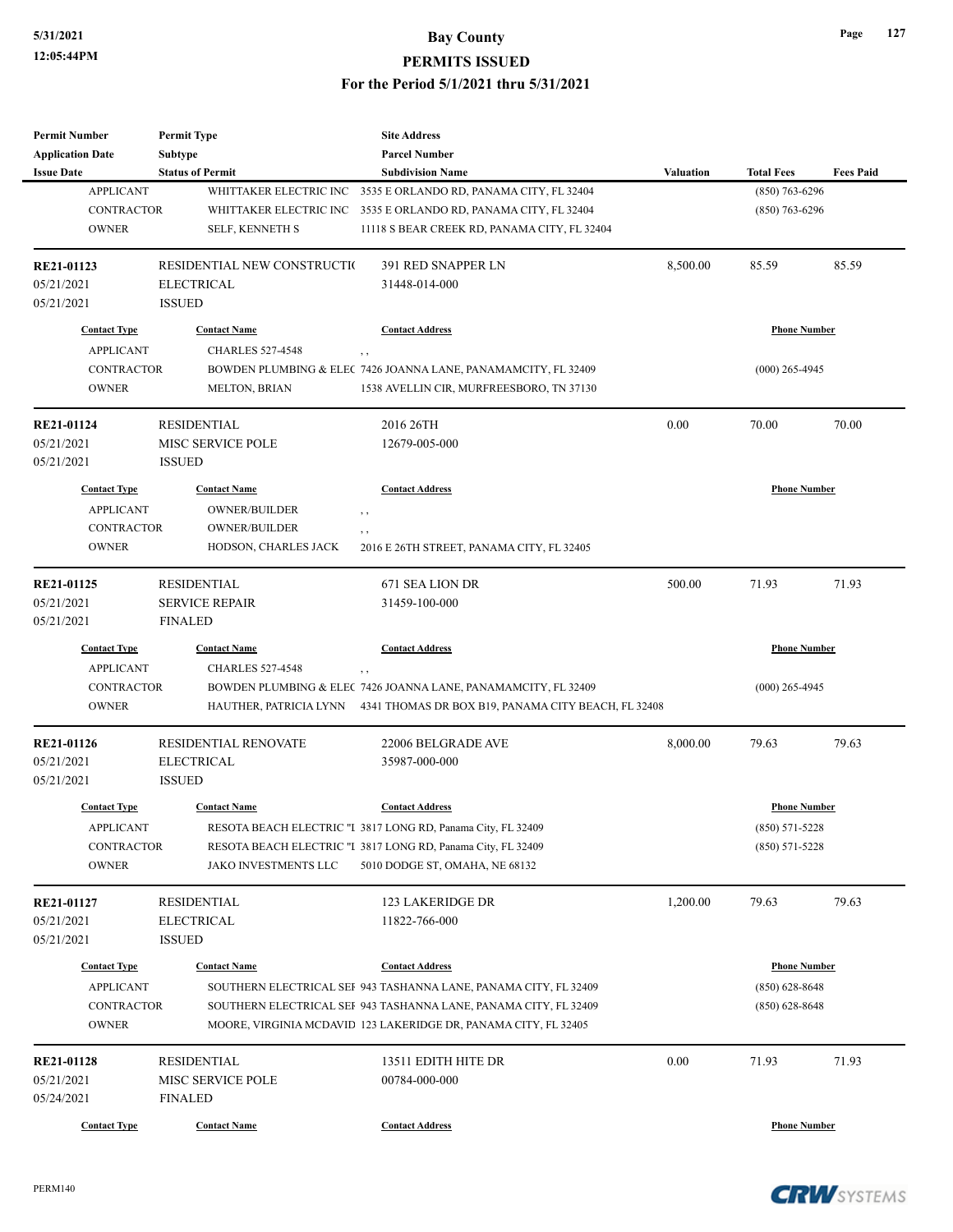| <b>Permit Number</b><br><b>Application Date</b> | <b>Permit Type</b><br><b>Subtype</b>             | <b>Site Address</b><br><b>Parcel Number</b>                                   |           |                     |                  |
|-------------------------------------------------|--------------------------------------------------|-------------------------------------------------------------------------------|-----------|---------------------|------------------|
| <b>Issue Date</b>                               | <b>Status of Permit</b>                          | <b>Subdivision Name</b>                                                       | Valuation | <b>Total Fees</b>   | <b>Fees Paid</b> |
| <b>APPLICANT</b>                                | ERIC 258-4518                                    |                                                                               |           |                     |                  |
| <b>CONTRACTOR</b>                               |                                                  | $, \, ,$<br>COMPLETE ELECTRICAL SEF 1203 LINDENWOOD DR, PANAMA CITY, FL 32405 |           | $(850)$ 769-3432    |                  |
| <b>OWNER</b>                                    |                                                  | CARLSON, ERIC J & LEE, ROI 1203 LINDENWOOD DR, Panama City, FL 32405          |           |                     |                  |
|                                                 |                                                  |                                                                               |           |                     |                  |
| RE21-01129                                      | <b>RESIDENTIAL RENOVATE</b>                      | 718 HARVARD BLVD                                                              | 2,000.00  | 82.20               | 82.20            |
| 05/28/2021                                      | <b>ELECTRICAL</b>                                | 11304-000-000                                                                 |           |                     |                  |
| 05/28/2021                                      | <b>ISSUED</b>                                    |                                                                               |           |                     |                  |
| <b>Contact Type</b>                             | <b>Contact Name</b>                              | <b>Contact Address</b>                                                        |           | <b>Phone Number</b> |                  |
| <b>APPLICANT</b>                                | ANDY 527-0546                                    | , ,                                                                           |           |                     |                  |
| <b>CONTRACTOR</b>                               | A.D. VENTURES INQ. LLC                           | $, \, , \,$                                                                   |           |                     |                  |
| <b>OWNER</b>                                    |                                                  | MIRAMONTES, HYON SOOK 718 HARVARD BLVD, LYNN HAVEN, FL 32444                  |           |                     |                  |
|                                                 |                                                  |                                                                               |           |                     |                  |
| RE21-01134                                      | RESIDENTIAL NEW CONSTRUCTIO                      | 22598 CORAL AVE                                                               | 0.00      | 89.91               | 89.91            |
| 05/24/2021                                      | <b>ELECTRICAL</b>                                | 36219-000-000                                                                 |           |                     |                  |
| 05/24/2021                                      | <b>ISSUED</b>                                    |                                                                               |           |                     |                  |
| <b>Contact Type</b>                             | <b>Contact Name</b>                              | <b>Contact Address</b>                                                        |           | <b>Phone Number</b> |                  |
| <b>APPLICANT</b>                                |                                                  | ROWLANDS ELECTRIC SERV 341 MICHELE DR, PANAMA CITY, FL 32404                  |           | (850) 215-4999      |                  |
| <b>CONTRACTOR</b>                               |                                                  | ROWLANDS ELECTRIC SERV 341 MICHELE DR, PANAMA CITY, FL 32404                  |           | $(850)$ 215-4999    |                  |
| <b>OWNER</b>                                    |                                                  | NELSON, RICHARD & VALER 1446 COUNTY RD 13, COFFEE SPRINGS, AL 36318           |           |                     |                  |
|                                                 |                                                  |                                                                               |           |                     |                  |
| RE21-01135                                      | RESIDENTIAL NEW CONSTRUCTIO                      | 2823 & 2825 LA MESA AVE                                                       | 0.00      | 106.35              | 106.35           |
| 05/24/2021                                      | <b>ELECTRICAL</b>                                | 12195-020-000                                                                 |           |                     |                  |
| 05/24/2021                                      | <b>ISSUED</b>                                    |                                                                               |           |                     |                  |
| <b>Contact Type</b>                             | <b>Contact Name</b>                              | <b>Contact Address</b>                                                        |           | <b>Phone Number</b> |                  |
| <b>APPLICANT</b>                                |                                                  | ROWLANDS ELECTRIC SERV 341 MICHELE DR, PANAMA CITY, FL 32404                  |           | (850) 215-4999      |                  |
| <b>CONTRACTOR</b>                               |                                                  | ROWLANDS ELECTRIC SERV 341 MICHELE DR, PANAMA CITY, FL 32404                  |           | $(850)$ 215-4999    |                  |
| <b>OWNER</b>                                    | GSI HOME HOLDINGS LLC                            | P.O. BOX 15148, PANAMA CITY, FL 32406                                         |           |                     |                  |
|                                                 |                                                  |                                                                               |           |                     |                  |
| RE21-01136                                      | RESIDENTIAL NEW CONSTRUCTIO                      | 2823 & 2825 LA MESA AVE                                                       | 0.00      | 71.93               | 71.93            |
| 05/24/2021                                      | <b>CONSTRUCTION POLE</b>                         | 12195-020-000                                                                 |           |                     |                  |
| 05/24/2021                                      | <b>FINALED</b>                                   |                                                                               |           |                     |                  |
| <b>Contact Type</b>                             | <b>Contact Name</b>                              | <b>Contact Address</b>                                                        |           | <b>Phone Number</b> |                  |
| APPLICANT                                       |                                                  | ROWLANDS ELECTRIC SERV 341 MICHELE DR, PANAMA CITY, FL 32404                  |           | (850) 215-4999      |                  |
| CONTRACTOR                                      |                                                  | ROWLANDS ELECTRIC SERV 341 MICHELE DR, PANAMA CITY, FL 32404                  |           | $(850)$ 215-4999    |                  |
| <b>OWNER</b>                                    | GSI HOME HOLDINGS LLC                            | P.O. BOX 15148, PANAMA CITY, FL 32406                                         |           |                     |                  |
|                                                 |                                                  |                                                                               |           |                     |                  |
| RE21-01137<br>05/25/2021                        | <b>RESIDENTIAL ADDITION</b><br><b>ELECTRICAL</b> | 2432 PRETTY BAYOU ISLAND DR                                                   | 0.00      | 77.50               | 77.50            |
|                                                 |                                                  | 26960-000-000                                                                 |           |                     |                  |
| 05/25/2021                                      | <b>ISSUED</b>                                    |                                                                               |           |                     |                  |
| <b>Contact Type</b>                             | <b>Contact Name</b>                              | <b>Contact Address</b>                                                        |           | <b>Phone Number</b> |                  |
| <b>APPLICANT</b>                                |                                                  | GUYSON (ER) CONSTRUCTIC 1499 W HWY 390, LYNN HAVEN, FL 32444                  |           | $(850)$ 258-5856    |                  |
| CONTRACTOR                                      |                                                  | GUYSON (ER) CONSTRUCTIC 1499 W HWY 390, LYNN HAVEN, FL 32444                  |           | $(850)$ 258-5856    |                  |
| <b>OWNER</b>                                    | NAGGIAR, EDOARDO R                               | 2432 PRETTY BAYOU ISLAND DR., PANAMA CITY, FL 32405                           |           |                     |                  |
|                                                 |                                                  |                                                                               |           |                     |                  |
| RE21-01138                                      | <b>RESIDENTIAL</b>                               | 6024 SUNSET AVE                                                               | 0.00      | 82.20               | 82.20            |
| 05/25/2021                                      | <b>SERVICE CHANGE</b>                            | 30926-000-000                                                                 |           |                     |                  |
| 05/25/2021                                      | <b>ISSUED</b>                                    |                                                                               |           |                     |                  |
| <b>Contact Type</b>                             | <b>Contact Name</b>                              | <b>Contact Address</b>                                                        |           | <b>Phone Number</b> |                  |

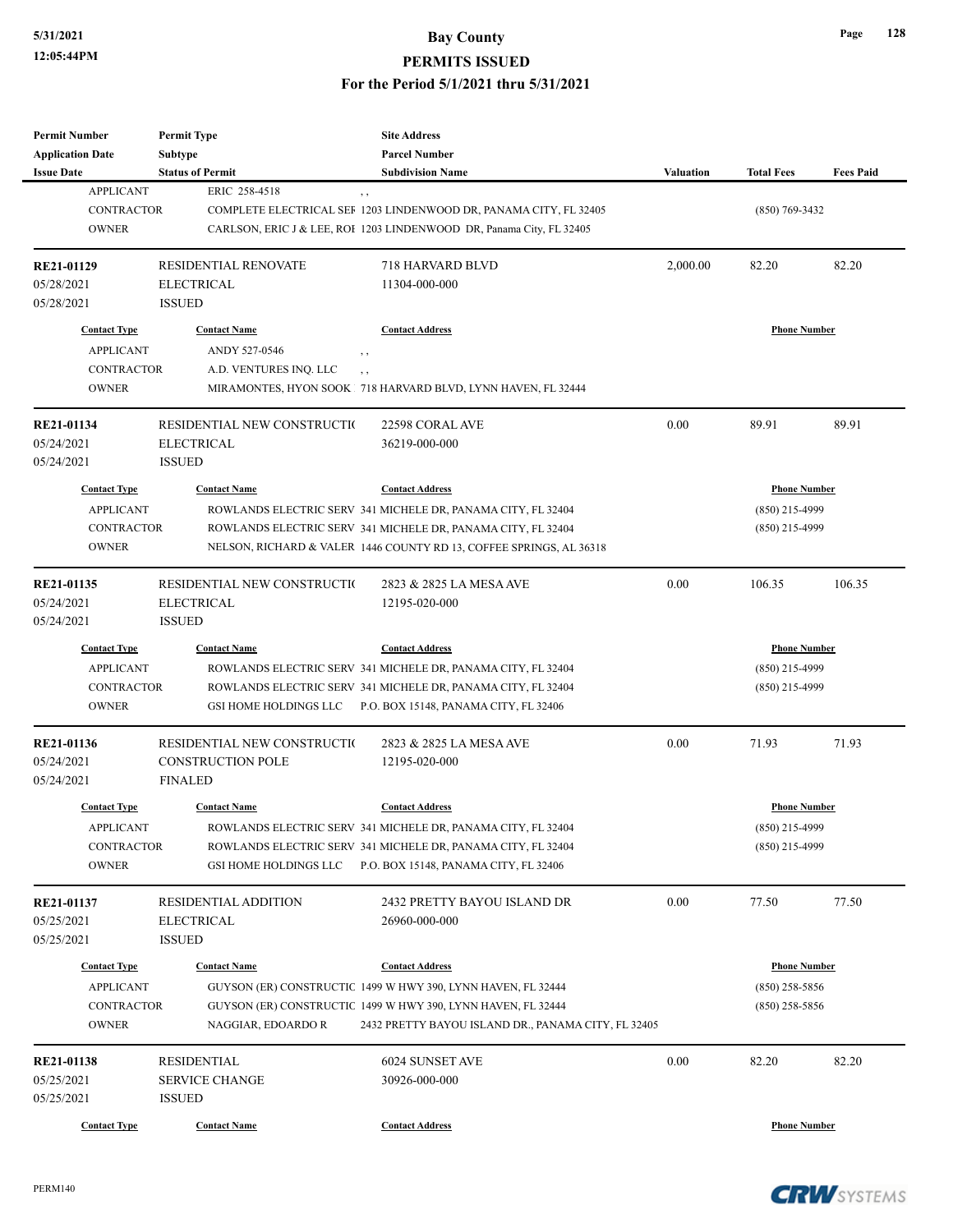| <b>Permit Number</b>    | <b>Permit Type</b>          | <b>Site Address</b>                                                        |                  |                     |                  |
|-------------------------|-----------------------------|----------------------------------------------------------------------------|------------------|---------------------|------------------|
| <b>Application Date</b> | <b>Subtype</b>              | <b>Parcel Number</b>                                                       |                  |                     |                  |
| <b>Issue Date</b>       | <b>Status of Permit</b>     | <b>Subdivision Name</b>                                                    | <b>Valuation</b> | <b>Total Fees</b>   | <b>Fees Paid</b> |
| <b>APPLICANT</b>        | MDC ELECTRIC INC            | 8526 LYDIA LN UNIT 10, PANAMA CITY BEACH, FL 32408                         |                  | $(850)$ 252-5173    |                  |
| <b>CONTRACTOR</b>       | MDC ELECTRIC INC            | 8526 LYDIA LN UNIT 10, PANAMA CITY BEACH, FL 32408                         |                  | $(850)$ 252-5173    |                  |
| <b>OWNER</b>            | SHERWOOD, CYNTHIA M         | 306 VIRGINIA AVE, LYNN HAVEN, FL 32444                                     |                  |                     |                  |
| RE21-01139              | <b>RESIDENTIAL RENOVATE</b> | 1413 TROUT DR                                                              | 16,000.00        | 96.74               | 96.74            |
| 05/26/2021              | <b>ELECTRICAL</b>           | 30933-558-000                                                              |                  |                     |                  |
| 05/26/2021              | <b>ISSUED</b>               |                                                                            |                  |                     |                  |
| <b>Contact Type</b>     | <b>Contact Name</b>         | <b>Contact Address</b>                                                     |                  | <b>Phone Number</b> |                  |
| <b>APPLICANT</b>        |                             | TONYS ELECTRICAL SERVIC 2118 MERRITT DRIVE, Panama City, FL 32405          |                  | $(850)$ 333-8354    |                  |
| CONTRACTOR              |                             | TONYS ELECTRICAL SERVIC 2118 MERRITT DRIVE, Panama City, FL 32405          |                  | $(850)$ 333-8354    |                  |
| <b>OWNER</b>            |                             | AFFELDT, KYLE D & BETTY 1 P O BOX 27668, PANAMA CITY BEACH, FL 32411       |                  |                     |                  |
| <b>RE21-01140</b>       | <b>RESIDENTIAL</b>          | 3510 LOWE ST                                                               | 760.30           | 82.20               | 82.20            |
| 05/26/2021              | <b>SERVICE REPAIR</b>       | 27007-001-000                                                              |                  |                     |                  |
| 05/26/2021              | <b>ISSUED</b>               |                                                                            |                  |                     |                  |
| <b>Contact Type</b>     | <b>Contact Name</b>         | <b>Contact Address</b>                                                     |                  | <b>Phone Number</b> |                  |
| <b>APPLICANT</b>        |                             | PEADEN AIR CONDITIONING 620 W BALDWIN RD, Panama City, Fl 32405            |                  | $(850) 872 - 1004$  |                  |
| <b>CONTRACTOR</b>       |                             | PEADEN AIR CONDITIONING 620 W BALDWIN RD, Panama City, Fl 32405            |                  | $(850)$ 872-1004    |                  |
| <b>OWNER</b>            | SHEPHERD, HENRY H III       | 8725 N LAGOON DR, PANAMA CITY BEACH, FL 32408                              |                  |                     |                  |
|                         |                             |                                                                            |                  |                     |                  |
| RE21-01141              | <b>RESIDENTIAL</b>          | 2608 MOUND AVE                                                             | 850.00           | 82.20               | 82.20            |
| 05/26/2021              | <b>SERVICE REPAIR</b>       | 27243-000-000                                                              |                  |                     |                  |
| 05/26/2021              | <b>FINALED</b>              |                                                                            |                  |                     |                  |
| <b>Contact Type</b>     | <b>Contact Name</b>         | <b>Contact Address</b>                                                     |                  | <b>Phone Number</b> |                  |
| <b>APPLICANT</b>        |                             | FRANK WOOD & SON PLUME 1815 TURNER WOOD LANE, PANAMA CITY BEACH, FL 32407  |                  | $(850)$ 234-2168    |                  |
| <b>CONTRACTOR</b>       |                             | FRANK WOOD & SON PLUME 1815 TURNER WOOD LANE, PANAMA CITY BEACH, FL 32407  |                  | $(850)$ 234-2168    |                  |
| <b>OWNER</b>            | DOUGHERTY, JOEL             | 3919 W 26TH COURT, PANAMA CITY, FL 32405                                   |                  |                     |                  |
| <b>RE21-01142</b>       | <b>RESIDENTIAL</b>          | 9515 HWY 2301                                                              | 1,500.00         | 80.00               | 80.00            |
| 05/26/2021              | <b>SERVICE REPAIR</b>       | 05237-030-000                                                              |                  |                     |                  |
| 05/26/2021              | <b>ISSUED</b>               |                                                                            |                  |                     |                  |
| <b>Contact Type</b>     | <b>Contact Name</b>         | <b>Contact Address</b>                                                     |                  | <b>Phone Number</b> |                  |
| <b>APPLICANT</b>        |                             | JERRY PYBUS ELECTRIC INC , PANAMA CITY, FL 32404                           |                  | $(850) 784 - 2766$  |                  |
| CONTRACTOR              |                             | JERRY PYBUS ELECTRIC INC, PANAMA CITY, FL 32404                            |                  | $(850)$ 784-2766    |                  |
| <b>OWNER</b>            |                             | SEGEBERT, JENNEAN B & SH 9631 INDIAN BLUFF RESORT LN, YOUNGSTOWN, FL 32466 |                  |                     |                  |
| RE21-01143              | RESIDENTIAL NEW CONSTRUCTIO | 5360 WARREN DR                                                             | 0.00             | 71.93               | 71.93            |
| 05/26/2021              | <b>CONSTRUCTION POLE</b>    | 05860-700-630                                                              |                  |                     |                  |
| 05/26/2021              | <b>ISSUED</b>               |                                                                            |                  |                     |                  |
|                         |                             |                                                                            |                  |                     |                  |
| <b>Contact Type</b>     | <b>Contact Name</b>         | <b>Contact Address</b>                                                     |                  | <b>Phone Number</b> |                  |
| <b>APPLICANT</b>        |                             | STRADA ELECTRIC & SECUR 3400 ST JOHNS PARKWAY, SANFORD, FL 32771           |                  | $(877)$ 906-1113    |                  |
| CONTRACTOR              |                             | STRADA ELECTRIC & SECUR 3400 ST JOHNS PARKWAY, SANFORD, FL 32771           |                  | $(877)$ 906-1113    |                  |
| <b>OWNER</b>            |                             | FORESTAR (USA) REAL EST (2221 E LAMAR BLVD STE 790, ARLINGTON, TX 76006    |                  |                     |                  |
| RE21-01144              | RESIDENTIAL NEW CONSTRUCTIO | 5360 WARREN DR                                                             | 4,200.00         | 91.43               | 91.43            |
| 05/26/2021              | <b>ELECTRICAL</b>           | 05860-700-630                                                              |                  |                     |                  |
| 05/26/2021              | <b>ISSUED</b>               |                                                                            |                  |                     |                  |
|                         |                             |                                                                            |                  |                     |                  |
| <b>Contact Type</b>     | <b>Contact Name</b>         | <b>Contact Address</b>                                                     |                  | <b>Phone Number</b> |                  |

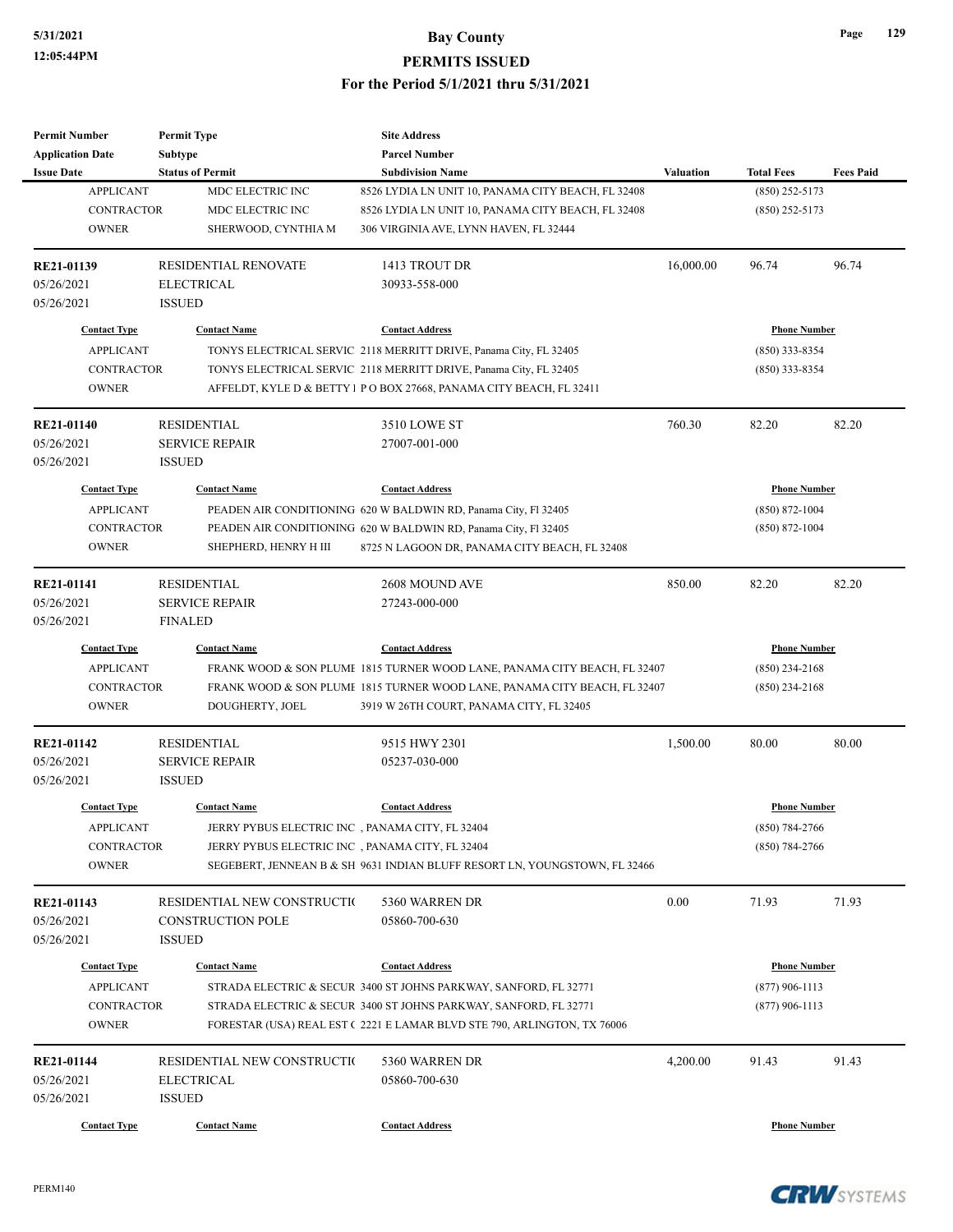| Permit Number                   | <b>Permit Type</b>           | <b>Site Address</b>                                                     |           |                     |                  |
|---------------------------------|------------------------------|-------------------------------------------------------------------------|-----------|---------------------|------------------|
| <b>Application Date</b>         | <b>Subtype</b>               | <b>Parcel Number</b>                                                    |           |                     |                  |
| <b>Issue Date</b>               | <b>Status of Permit</b>      | <b>Subdivision Name</b>                                                 | Valuation | <b>Total Fees</b>   | <b>Fees Paid</b> |
| <b>APPLICANT</b>                |                              | STRADA ELECTRIC & SECUR 3400 ST JOHNS PARKWAY, SANFORD, FL 32771        |           | $(877)$ 906-1113    |                  |
| <b>CONTRACTOR</b>               |                              | STRADA ELECTRIC & SECUR 3400 ST JOHNS PARKWAY, SANFORD, FL 32771        |           | $(877)$ 906-1113    |                  |
| <b>OWNER</b>                    |                              | FORESTAR (USA) REAL EST (2221 E LAMAR BLVD STE 790, ARLINGTON, TX 76006 |           |                     |                  |
|                                 |                              |                                                                         |           |                     |                  |
| RE21-01145                      | RESIDENTIAL NEW CONSTRUCTIO  | 5351 WARREN DR                                                          | 0.00      | 71.93               | 71.93            |
| 05/26/2021                      | <b>CONSTRUCTION POLE</b>     | 05860-700-710                                                           |           |                     |                  |
| 05/26/2021                      | <b>ISSUED</b>                |                                                                         |           |                     |                  |
| <b>Contact Type</b>             | <b>Contact Name</b>          | <b>Contact Address</b>                                                  |           | <b>Phone Number</b> |                  |
| <b>APPLICANT</b>                |                              | STRADA ELECTRIC & SECUR 3400 ST JOHNS PARKWAY, SANFORD, FL 32771        |           | $(877)$ 906-1113    |                  |
| <b>CONTRACTOR</b>               |                              | STRADA ELECTRIC & SECUR 3400 ST JOHNS PARKWAY, SANFORD, FL 32771        |           | $(877)$ 906-1113    |                  |
| <b>OWNER</b>                    |                              | FORESTAR (USA) REAL EST (2221 E LAMAR BLVD STE 790, ARLINGTON, TX 76006 |           |                     |                  |
|                                 |                              |                                                                         |           |                     |                  |
| <b>RE21-01146</b>               | RESIDENTIAL NEW CONSTRUCTIO  | 5351 WARREN DR                                                          | 4,200.00  | 90.83               | 90.83            |
| 05/26/2021                      | <b>ELECTRICAL</b>            | 05860-700-710                                                           |           |                     |                  |
| 05/26/2021                      | <b>ISSUED</b>                |                                                                         |           |                     |                  |
| <b>Contact Type</b>             | <b>Contact Name</b>          | <b>Contact Address</b>                                                  |           | <b>Phone Number</b> |                  |
| <b>APPLICANT</b>                |                              | STRADA ELECTRIC & SECUR 3400 ST JOHNS PARKWAY, SANFORD, FL 32771        |           | $(877)$ 906-1113    |                  |
|                                 |                              |                                                                         |           |                     |                  |
| <b>CONTRACTOR</b>               |                              | STRADA ELECTRIC & SECUR 3400 ST JOHNS PARKWAY, SANFORD, FL 32771        |           | $(877)$ 906-1113    |                  |
| <b>OWNER</b>                    |                              | FORESTAR (USA) REAL EST (2221 E LAMAR BLVD STE 790, ARLINGTON, TX 76006 |           |                     |                  |
| <b>RE21-01147</b>               | RESIDENTIAL NEW CONSTRUCTIO  | 5361 WARREN DR                                                          | 0.00      | 71.93               | 71.93            |
| 05/26/2021                      | <b>ELECTRICAL</b>            | 05860-700-700                                                           |           |                     |                  |
| 05/26/2021                      | <b>ISSUED</b>                |                                                                         |           |                     |                  |
| <b>Contact Type</b>             | <b>Contact Name</b>          | <b>Contact Address</b>                                                  |           | <b>Phone Number</b> |                  |
| <b>APPLICANT</b>                |                              | STRADA ELECTRIC & SECUR 3400 ST JOHNS PARKWAY, SANFORD, FL 32771        |           | $(877)$ 906-1113    |                  |
|                                 |                              |                                                                         |           |                     |                  |
| <b>CONTRACTOR</b>               |                              | STRADA ELECTRIC & SECUR 3400 ST JOHNS PARKWAY, SANFORD, FL 32771        |           | $(877)$ 906-1113    |                  |
| <b>OWNER</b>                    |                              | FORESTAR (USA) REAL EST (2221 E LAMAR BLVD STE 790, ARLINGTON, TX 76006 |           |                     |                  |
| RE21-01148                      | RESIDENTIAL NEW CONSTRUCTION | 5361 WARREN DR                                                          | 4,200.00  | 91.65               | 91.65            |
| 05/26/2021                      | <b>ELECTRICAL</b>            | 05860-700-700                                                           |           |                     |                  |
| 05/26/2021                      | <b>ISSUED</b>                |                                                                         |           |                     |                  |
|                                 |                              |                                                                         |           |                     |                  |
| <b>Contact Type</b>             | <b>Contact Name</b>          | <b>Contact Address</b>                                                  |           | <b>Phone Number</b> |                  |
| APPLICANT                       |                              | STRADA ELECTRIC & SECUR 3400 ST JOHNS PARKWAY, SANFORD, FL 32771        |           | $(877)$ 906-1113    |                  |
| CONTRACTOR                      |                              | STRADA ELECTRIC & SECUR 3400 ST JOHNS PARKWAY, SANFORD, FL 32771        |           | $(877)$ 906-1113    |                  |
| <b>OWNER</b>                    |                              | FORESTAR (USA) REAL EST (2221 E LAMAR BLVD STE 790, ARLINGTON, TX 76006 |           |                     |                  |
|                                 | RESIDENTIAL NEW CONSTRUCTIO  | 5340 WARREN DR                                                          | 0.00      | 71.93               | 71.93            |
| <b>RE21-01149</b><br>05/26/2021 | CONSTRUCTION POLE            | 05860-700-610                                                           |           |                     |                  |
|                                 |                              |                                                                         |           |                     |                  |
| 05/26/2021                      | <b>ISSUED</b>                |                                                                         |           |                     |                  |
| <b>Contact Type</b>             | <b>Contact Name</b>          | <b>Contact Address</b>                                                  |           | <b>Phone Number</b> |                  |
| <b>APPLICANT</b>                |                              | STRADA ELECTRIC & SECUR 3400 ST JOHNS PARKWAY, SANFORD, FL 32771        |           | $(877)$ 906-1113    |                  |
| CONTRACTOR                      |                              | STRADA ELECTRIC & SECUR 3400 ST JOHNS PARKWAY, SANFORD, FL 32771        |           | $(877)$ 906-1113    |                  |
| <b>OWNER</b>                    |                              | FORESTAR (USA) REAL EST (2221 E LAMAR BLVD STE 790, ARLINGTON, TX 76006 |           |                     |                  |
|                                 |                              |                                                                         |           |                     |                  |
| RE21-01150                      | RESIDENTIAL NEW CONSTRUCTIO  | 5340 WARREN DR                                                          | 4,200.00  | 91.43               | 91.43            |
| 05/26/2021                      | <b>ELECTRICAL</b>            | 05860-700-610                                                           |           |                     |                  |
| 05/26/2021                      | <b>ISSUED</b>                |                                                                         |           |                     |                  |
| <b>Contact Type</b>             | <b>Contact Name</b>          | <b>Contact Address</b>                                                  |           | <b>Phone Number</b> |                  |

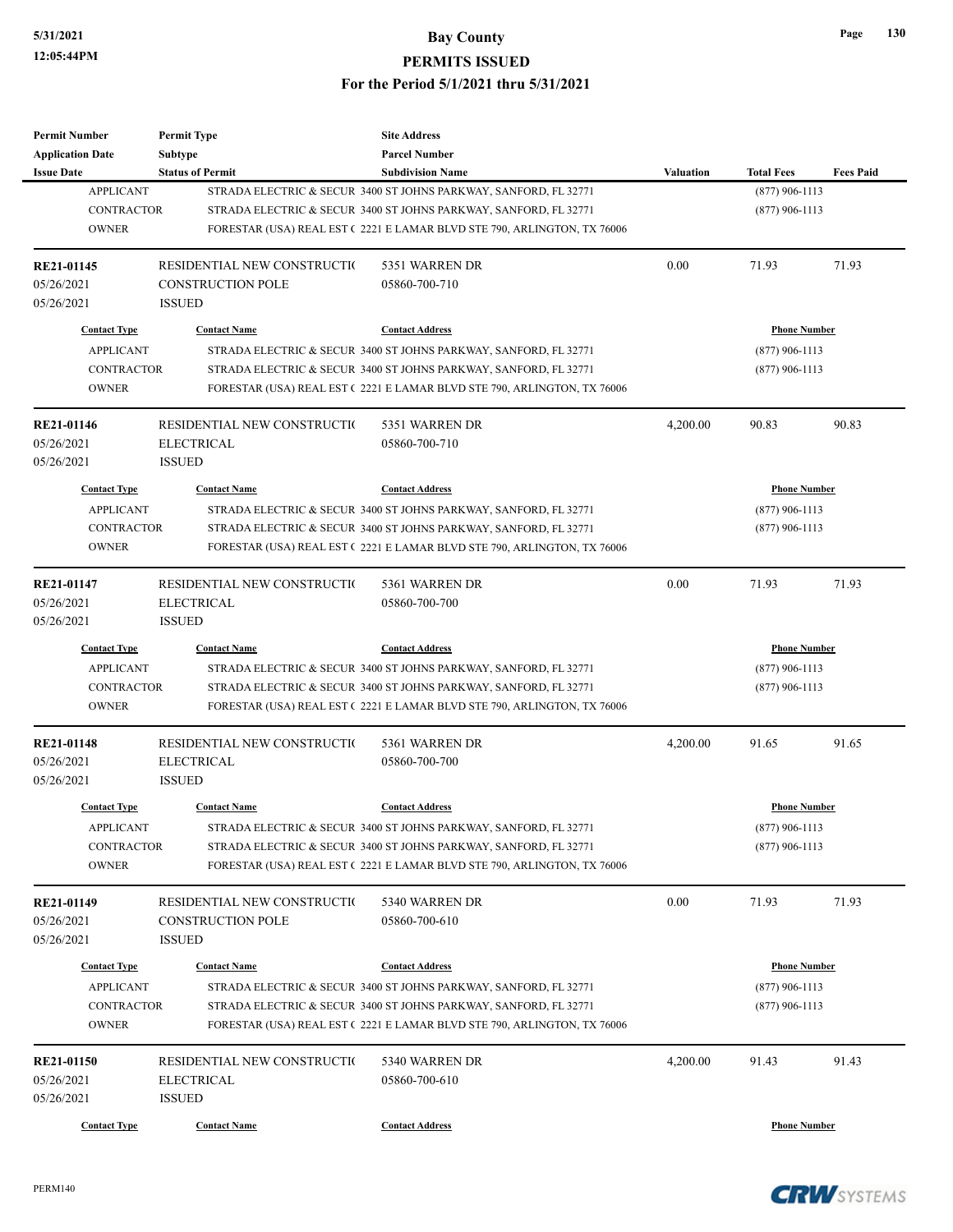| <b>Permit Number</b>    | <b>Permit Type</b>          | <b>Site Address</b>                                                     |                  |                     |                  |
|-------------------------|-----------------------------|-------------------------------------------------------------------------|------------------|---------------------|------------------|
| <b>Application Date</b> | Subtype                     | <b>Parcel Number</b>                                                    |                  |                     |                  |
| <b>Issue Date</b>       | <b>Status of Permit</b>     | <b>Subdivision Name</b>                                                 | <b>Valuation</b> | <b>Total Fees</b>   | <b>Fees Paid</b> |
| <b>APPLICANT</b>        |                             | STRADA ELECTRIC & SECUR 3400 ST JOHNS PARKWAY, SANFORD, FL 32771        |                  | $(877)$ 906-1113    |                  |
| <b>CONTRACTOR</b>       |                             | STRADA ELECTRIC & SECUR 3400 ST JOHNS PARKWAY, SANFORD, FL 32771        |                  | $(877)$ 906-1113    |                  |
| <b>OWNER</b>            |                             | FORESTAR (USA) REAL EST (2221 E LAMAR BLVD STE 790, ARLINGTON, TX 76006 |                  |                     |                  |
| RE21-01151              | RESIDENTIAL NEW CONSTRUCTIO | 5350 WARREN DR                                                          | 0.00             | 71.93               | 71.93            |
| 05/26/2021              | <b>CONSTRUCTION POLE</b>    | 05860-700-620                                                           |                  |                     |                  |
| 05/26/2021              | <b>ISSUED</b>               |                                                                         |                  |                     |                  |
| <b>Contact Type</b>     | <b>Contact Name</b>         | <b>Contact Address</b>                                                  |                  | <b>Phone Number</b> |                  |
| <b>APPLICANT</b>        |                             | STRADA ELECTRIC & SECUR 3400 ST JOHNS PARKWAY, SANFORD, FL 32771        |                  | $(877)$ 906-1113    |                  |
| <b>CONTRACTOR</b>       |                             | STRADA ELECTRIC & SECUR 3400 ST JOHNS PARKWAY, SANFORD, FL 32771        |                  | $(877)$ 906-1113    |                  |
| <b>OWNER</b>            |                             | FORESTAR (USA) REAL EST (2221 E LAMAR BLVD STE 790, ARLINGTON, TX 76006 |                  |                     |                  |
| RE21-01152              | RESIDENTIAL NEW CONSTRUCTIO | 5350 WARREN DR                                                          | 4,200.00         | 90.83               | 90.83            |
| 05/26/2021              | <b>ELECTRICAL</b>           | 05860-700-620                                                           |                  |                     |                  |
| 05/26/2021              | <b>ISSUED</b>               |                                                                         |                  |                     |                  |
| <b>Contact Type</b>     | <b>Contact Name</b>         | <b>Contact Address</b>                                                  |                  | <b>Phone Number</b> |                  |
| <b>APPLICANT</b>        |                             | STRADA ELECTRIC & SECUR 3400 ST JOHNS PARKWAY, SANFORD, FL 32771        |                  | $(877)$ 906-1113    |                  |
| <b>CONTRACTOR</b>       |                             | STRADA ELECTRIC & SECUR 3400 ST JOHNS PARKWAY, SANFORD, FL 32771        |                  | $(877)$ 906-1113    |                  |
| <b>OWNER</b>            |                             | FORESTAR (USA) REAL EST (2221 E LAMAR BLVD STE 790, ARLINGTON, TX 76006 |                  |                     |                  |
|                         |                             |                                                                         |                  |                     |                  |
| RE21-01153              | RESIDENTIAL NEW CONSTRUCTIO | 5390 WARREN DR                                                          | 0.00             | 71.93               | 71.93            |
| 05/27/2021              | <b>CONSTRUCTION POLE</b>    | 05860-700-660                                                           |                  |                     |                  |
| 05/27/2021              | <b>ISSUED</b>               |                                                                         |                  |                     |                  |
| <b>Contact Type</b>     | <b>Contact Name</b>         | <b>Contact Address</b>                                                  |                  | <b>Phone Number</b> |                  |
| <b>APPLICANT</b>        |                             | STRADA ELECTRIC & SECUR 3400 ST JOHNS PARKWAY, SANFORD, FL 32771        |                  | $(877)$ 906-1113    |                  |
| <b>CONTRACTOR</b>       |                             | STRADA ELECTRIC & SECUR 3400 ST JOHNS PARKWAY, SANFORD, FL 32771        |                  | $(877)$ 906-1113    |                  |
| <b>OWNER</b>            |                             | FORESTAR (USA) REAL EST (2221 E LAMAR BLVD STE 790, ARLINGTON, TX 76006 |                  |                     |                  |
| RE21-01154              | RESIDENTIAL NEW CONSTRUCTIO | 5390 WARREN DR                                                          | 4,200.00         | 91.98               | 91.98            |
| 05/27/2021              | <b>ELECTRICAL</b>           | 05860-700-660                                                           |                  |                     |                  |
| 05/27/2021              | <b>ISSUED</b>               |                                                                         |                  |                     |                  |
| <b>Contact Type</b>     | <b>Contact Name</b>         | <b>Contact Address</b>                                                  |                  | <b>Phone Number</b> |                  |
| <b>APPLICANT</b>        |                             | STRADA ELECTRIC & SECUR 3400 ST JOHNS PARKWAY, SANFORD, FL 32771        |                  | $(877)$ 906-1113    |                  |
| CONTRACTOR              |                             | STRADA ELECTRIC & SECUR 3400 ST JOHNS PARKWAY, SANFORD, FL 32771        |                  | $(877)$ 906-1113    |                  |
| <b>OWNER</b>            |                             | FORESTAR (USA) REAL EST (2221 E LAMAR BLVD STE 790, ARLINGTON, TX 76006 |                  |                     |                  |
| RE21-01155              | RESIDENTIAL NEW CONSTRUCTIO | 5301 WARREN DR                                                          | 0.00             | 71.93               | 71.93            |
| 05/27/2021              | <b>CONSTRUCTION POLE</b>    | 05860-700-800                                                           |                  |                     |                  |
| 05/27/2021              |                             |                                                                         |                  |                     |                  |
|                         | <b>ISSUED</b>               |                                                                         |                  |                     |                  |
| <b>Contact Type</b>     | <b>Contact Name</b>         | <b>Contact Address</b>                                                  |                  | <b>Phone Number</b> |                  |
| <b>APPLICANT</b>        |                             | STRADA ELECTRIC & SECUR 3400 ST JOHNS PARKWAY, SANFORD, FL 32771        |                  | $(877)$ 906-1113    |                  |
| <b>CONTRACTOR</b>       |                             | STRADA ELECTRIC & SECUR 3400 ST JOHNS PARKWAY, SANFORD, FL 32771        |                  | $(877)$ 906-1113    |                  |
| <b>OWNER</b>            | D.R. HORTON, INC.           | 25366 PROFIT DR, DAPHNE, AL 36526                                       |                  |                     |                  |
| RE21-01156              | RESIDENTIAL NEW CONSTRUCTIO | 5301 WARREN DR                                                          | 4,200.00         | 90.83               | 90.83            |
| 05/27/2021              | <b>ELECTRICAL</b>           | 05860-700-800                                                           |                  |                     |                  |
| 05/27/2021              | <b>ISSUED</b>               |                                                                         |                  |                     |                  |
|                         |                             |                                                                         |                  |                     |                  |
| <b>Contact Type</b>     | <b>Contact Name</b>         | <b>Contact Address</b>                                                  |                  | <b>Phone Number</b> |                  |

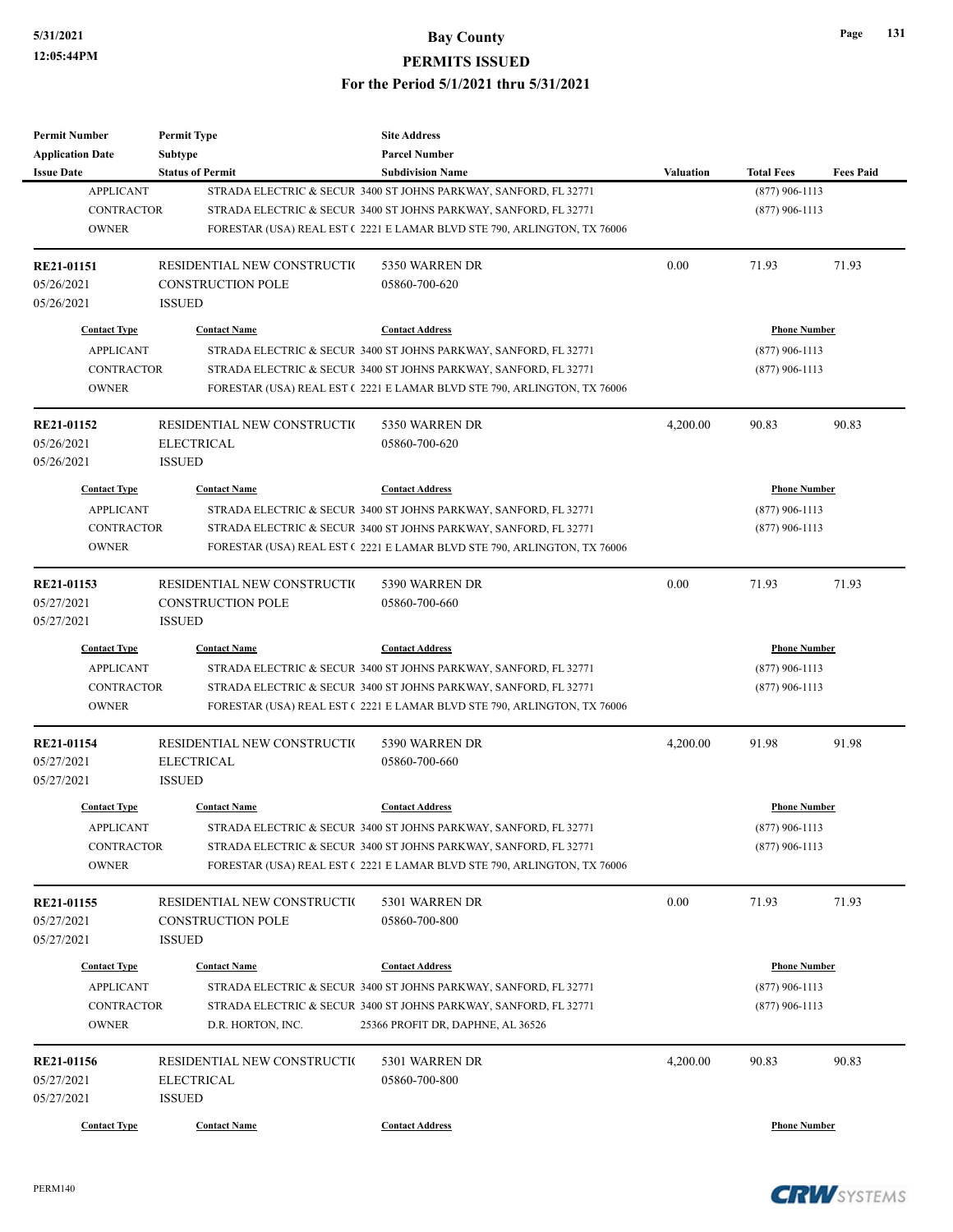| <b>Permit Number</b>    | <b>Permit Type</b>          | <b>Site Address</b>                                                     |                     |                     |                  |
|-------------------------|-----------------------------|-------------------------------------------------------------------------|---------------------|---------------------|------------------|
| <b>Application Date</b> | <b>Subtype</b>              | <b>Parcel Number</b>                                                    |                     |                     |                  |
| <b>Issue Date</b>       | <b>Status of Permit</b>     | <b>Subdivision Name</b>                                                 | <b>Valuation</b>    | <b>Total Fees</b>   | <b>Fees Paid</b> |
| <b>APPLICANT</b>        |                             | STRADA ELECTRIC & SECUR 3400 ST JOHNS PARKWAY, SANFORD, FL 32771        |                     | $(877)$ 906-1113    |                  |
| <b>CONTRACTOR</b>       |                             | STRADA ELECTRIC & SECUR 3400 ST JOHNS PARKWAY, SANFORD, FL 32771        |                     | $(877)$ 906-1113    |                  |
| <b>OWNER</b>            | D.R. HORTON, INC.           | 25366 PROFIT DR, DAPHNE, AL 36526                                       |                     |                     |                  |
| RE21-01157              | RESIDENTIAL NEW CONSTRUCTIO | 5311 WARREN DR                                                          | 0.00                | 71.93               | 71.93            |
| 05/27/2021              | <b>CONSTRUCTION POLE</b>    | 05860-700-780                                                           |                     |                     |                  |
| 05/27/2021              | <b>ISSUED</b>               |                                                                         |                     |                     |                  |
| <b>Contact Type</b>     | <b>Contact Name</b>         | <b>Contact Address</b>                                                  |                     | <b>Phone Number</b> |                  |
| <b>APPLICANT</b>        |                             | STRADA ELECTRIC & SECUR 3400 ST JOHNS PARKWAY, SANFORD, FL 32771        |                     | $(877)$ 906-1113    |                  |
| <b>CONTRACTOR</b>       |                             | STRADA ELECTRIC & SECUR 3400 ST JOHNS PARKWAY, SANFORD, FL 32771        |                     | $(877)$ 906-1113    |                  |
| <b>OWNER</b>            |                             | FORESTAR (USA) REAL EST (2221 E LAMAR BLVD STE 790, ARLINGTON, TX 76006 |                     |                     |                  |
| RE21-01158              | RESIDENTIAL NEW CONSTRUCTIO | 5311 WARREN DR                                                          | 4,200.00            | 91.65               | 91.65            |
| 05/27/2021              | <b>ELECTRICAL</b>           | 05860-700-780                                                           |                     |                     |                  |
| 05/27/2021              | <b>ISSUED</b>               |                                                                         |                     |                     |                  |
| <b>Contact Type</b>     | <b>Contact Name</b>         | <b>Contact Address</b>                                                  |                     | <b>Phone Number</b> |                  |
| <b>APPLICANT</b>        |                             | STRADA ELECTRIC & SECUR 3400 ST JOHNS PARKWAY, SANFORD, FL 32771        |                     | $(877)$ 906-1113    |                  |
| <b>CONTRACTOR</b>       |                             | STRADA ELECTRIC & SECUR 3400 ST JOHNS PARKWAY, SANFORD, FL 32771        |                     | $(877)$ 906-1113    |                  |
| <b>OWNER</b>            |                             | FORESTAR (USA) REAL EST (2221 E LAMAR BLVD STE 790, ARLINGTON, TX 76006 |                     |                     |                  |
|                         |                             |                                                                         |                     |                     |                  |
| RE21-01159              | RESIDENTIAL NEW CONSTRUCTIO | 5317 WARREN DR                                                          | 0.00                | 71.93               | 71.93            |
| 05/27/2021              | <b>CONSTRUCTION POLE</b>    | 05860-700-770                                                           |                     |                     |                  |
| 05/27/2021              | <b>ISSUED</b>               |                                                                         |                     |                     |                  |
| <b>Contact Type</b>     | <b>Contact Name</b>         | <b>Contact Address</b>                                                  | <b>Phone Number</b> |                     |                  |
| <b>APPLICANT</b>        |                             | STRADA ELECTRIC & SECUR 3400 ST JOHNS PARKWAY, SANFORD, FL 32771        |                     | $(877)$ 906-1113    |                  |
| <b>CONTRACTOR</b>       |                             | STRADA ELECTRIC & SECUR 3400 ST JOHNS PARKWAY, SANFORD, FL 32771        |                     | $(877)$ 906-1113    |                  |
| <b>OWNER</b>            |                             | FORESTAR (USA) REAL EST (2221 E LAMAR BLVD STE 790, ARLINGTON, TX 76006 |                     |                     |                  |
| RE21-01160              | RESIDENTIAL NEW CONSTRUCTIO | 5317 WARREN DR                                                          | 4,200.00            | 90.83               | 90.83            |
| 05/27/2021              | <b>ELECTRICAL</b>           | 05860-700-770                                                           |                     |                     |                  |
| 05/27/2021              | <b>ISSUED</b>               |                                                                         |                     |                     |                  |
| <b>Contact Type</b>     | <b>Contact Name</b>         | <b>Contact Address</b>                                                  |                     | <b>Phone Number</b> |                  |
| <b>APPLICANT</b>        |                             |                                                                         |                     |                     |                  |
|                         |                             | STRADA ELECTRIC & SECUR 3400 ST JOHNS PARKWAY, SANFORD, FL 32771        |                     | $(877)$ 906-1113    |                  |
| <b>CONTRACTOR</b>       |                             | STRADA ELECTRIC & SECUR 3400 ST JOHNS PARKWAY, SANFORD, FL 32771        |                     | $(877)$ 906-1113    |                  |
| <b>OWNER</b>            |                             | FORESTAR (USA) REAL EST (2221 E LAMAR BLVD STE 790, ARLINGTON, TX 76006 |                     |                     |                  |
| <b>RE21-01161</b>       | RESIDENTIAL NEW CONSTRUCTIO | 5371 WARREN DR                                                          | 0.00                | 71.93               | 71.93            |
| 05/27/2021              | <b>CONSTRUCTION POLE</b>    | 05860-700-690                                                           |                     |                     |                  |
| 05/27/2021              | <b>ISSUED</b>               |                                                                         |                     |                     |                  |
| <b>Contact Type</b>     | <b>Contact Name</b>         | <b>Contact Address</b>                                                  |                     | <b>Phone Number</b> |                  |
| <b>APPLICANT</b>        |                             | STRADA ELECTRIC & SECUR 3400 ST JOHNS PARKWAY, SANFORD, FL 32771        |                     | $(877)$ 906-1113    |                  |
| <b>CONTRACTOR</b>       |                             | STRADA ELECTRIC & SECUR 3400 ST JOHNS PARKWAY, SANFORD, FL 32771        |                     |                     |                  |
| <b>OWNER</b>            |                             | FORESTAR (USA) REAL EST (2221 E LAMAR BLVD STE 790, ARLINGTON, TX 76006 |                     | $(877)$ 906-1113    |                  |
|                         |                             |                                                                         |                     |                     |                  |
| RE21-01162              | RESIDENTIAL NEW CONSTRUCTIO | 5371 WARREN DR                                                          | 4,200.00            | 91.43               | 91.43            |
| 05/27/2021              | ELECTRICAL                  | 05860-700-690                                                           |                     |                     |                  |
| 05/27/2021              | <b>ISSUED</b>               |                                                                         |                     |                     |                  |
| <b>Contact Type</b>     | <b>Contact Name</b>         | <b>Contact Address</b>                                                  |                     | <b>Phone Number</b> |                  |
|                         |                             |                                                                         |                     |                     |                  |

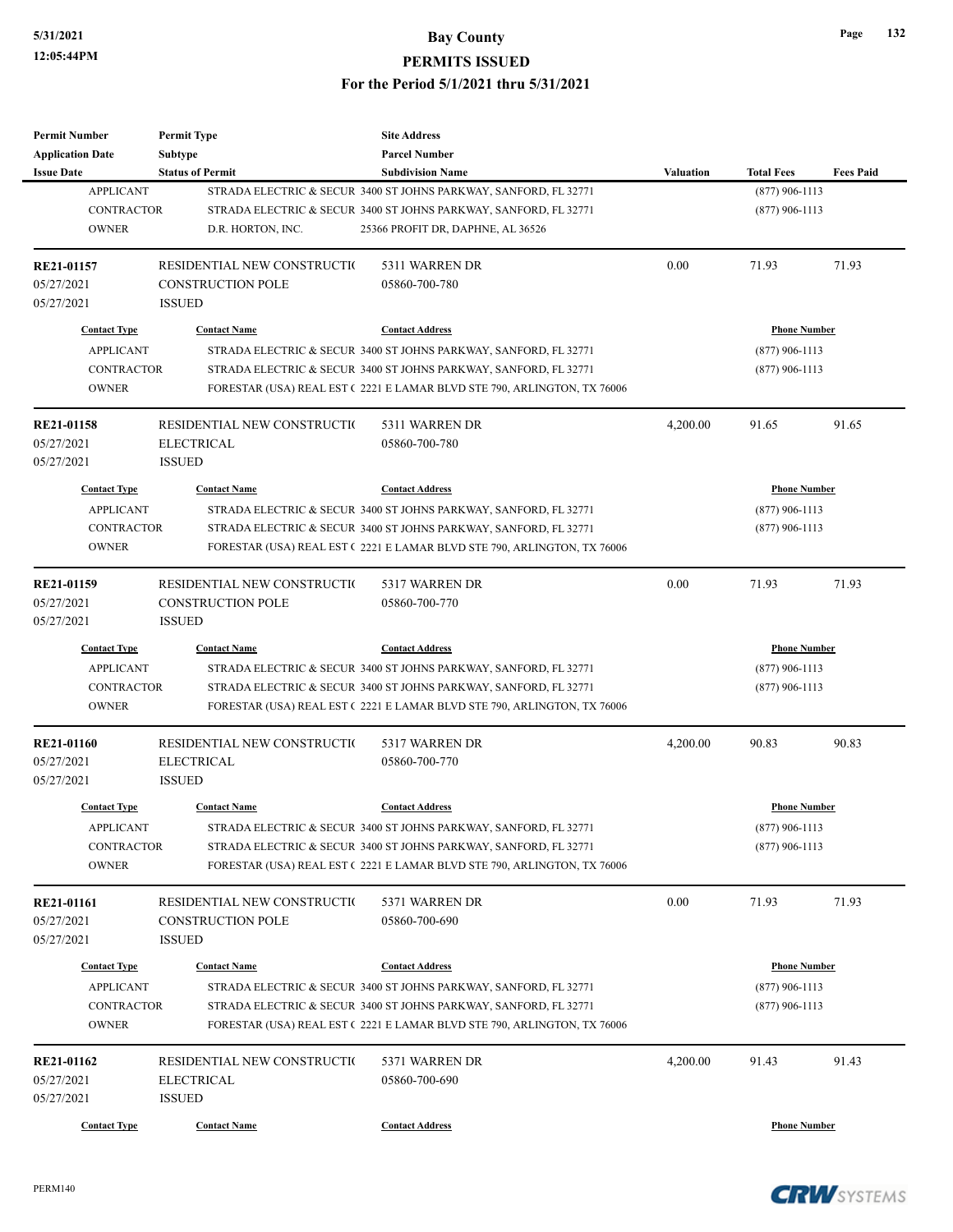| Permit Number                   | <b>Permit Type</b>          | <b>Site Address</b>                                                     |                  |                     |                  |
|---------------------------------|-----------------------------|-------------------------------------------------------------------------|------------------|---------------------|------------------|
| <b>Application Date</b>         | Subtype                     | <b>Parcel Number</b>                                                    |                  |                     |                  |
| <b>Issue Date</b>               | <b>Status of Permit</b>     | <b>Subdivision Name</b>                                                 | Valuation        | <b>Total Fees</b>   | <b>Fees Paid</b> |
| <b>APPLICANT</b>                |                             | STRADA ELECTRIC & SECUR 3400 ST JOHNS PARKWAY, SANFORD, FL 32771        |                  | $(877)$ 906-1113    |                  |
| <b>CONTRACTOR</b>               |                             | STRADA ELECTRIC & SECUR 3400 ST JOHNS PARKWAY, SANFORD, FL 32771        |                  | $(877)$ 906-1113    |                  |
| <b>OWNER</b>                    |                             | FORESTAR (USA) REAL EST (2221 E LAMAR BLVD STE 790, ARLINGTON, TX 76006 |                  |                     |                  |
| RE21-01163                      | RESIDENTIAL NEW CONSTRUCTIO | 5331 WARREN DR                                                          | 0.00             | 71.93               | 71.93            |
| 05/27/2021                      | <b>CONSTRUCTION POLE</b>    | 05860-700-740                                                           |                  |                     |                  |
| 05/27/2021                      | <b>ISSUED</b>               |                                                                         |                  |                     |                  |
| <b>Contact Type</b>             | <b>Contact Name</b>         | <b>Contact Address</b>                                                  |                  | <b>Phone Number</b> |                  |
| <b>APPLICANT</b>                |                             | STRADA ELECTRIC & SECUR 3400 ST JOHNS PARKWAY, SANFORD, FL 32771        |                  | $(877)$ 906-1113    |                  |
| <b>CONTRACTOR</b>               |                             | STRADA ELECTRIC & SECUR 3400 ST JOHNS PARKWAY, SANFORD, FL 32771        |                  | $(877)$ 906-1113    |                  |
| <b>OWNER</b>                    |                             | FORESTAR (USA) REAL EST (2221 E LAMAR BLVD STE 790, ARLINGTON, TX 76006 |                  |                     |                  |
| RE21-01164                      | RESIDENTIAL NEW CONSTRUCTIO | 5331 WARREN DR                                                          | 4,200.00         | 91.98               | 91.98            |
| 05/27/2021                      | <b>ELECTRICAL</b>           | 05860-700-740                                                           |                  |                     |                  |
| 05/27/2021                      | <b>ISSUED</b>               |                                                                         |                  |                     |                  |
| <b>Contact Type</b>             | <b>Contact Name</b>         | <b>Contact Address</b>                                                  |                  | <b>Phone Number</b> |                  |
| <b>APPLICANT</b>                |                             | STRADA ELECTRIC & SECUR 3400 ST JOHNS PARKWAY, SANFORD, FL 32771        |                  | $(877)$ 906-1113    |                  |
| <b>CONTRACTOR</b>               |                             | STRADA ELECTRIC & SECUR 3400 ST JOHNS PARKWAY, SANFORD, FL 32771        | $(877)$ 906-1113 |                     |                  |
| <b>OWNER</b>                    |                             | FORESTAR (USA) REAL EST (2221 E LAMAR BLVD STE 790, ARLINGTON, TX 76006 |                  |                     |                  |
|                                 |                             |                                                                         |                  |                     |                  |
| RE21-01166                      | RESIDENTIAL NEW CONSTRUCTIO | 5391 WARREN DR                                                          | 0.00             | 71.93               | 71.93            |
| 05/27/2021                      | <b>CONSTRUCTION POLE</b>    | 05860-700-670                                                           |                  |                     |                  |
| 05/27/2021                      | <b>ISSUED</b>               |                                                                         |                  |                     |                  |
| <b>Contact Type</b>             | <b>Contact Name</b>         | <b>Contact Address</b>                                                  |                  | <b>Phone Number</b> |                  |
| <b>APPLICANT</b>                |                             | STRADA ELECTRIC & SECUR 3400 ST JOHNS PARKWAY, SANFORD, FL 32771        |                  | $(877)$ 906-1113    |                  |
| <b>CONTRACTOR</b>               |                             | STRADA ELECTRIC & SECUR 3400 ST JOHNS PARKWAY, SANFORD, FL 32771        |                  | $(877)$ 906-1113    |                  |
| <b>OWNER</b>                    |                             | FORESTAR (USA) REAL EST (2221 E LAMAR BLVD STE 790, ARLINGTON, TX 76006 |                  |                     |                  |
| RE21-01167                      | RESIDENTIAL NEW CONSTRUCTIO | 5391 WARREN DR                                                          | 4,200.00         | 91.65               | 91.65            |
| 05/27/2021                      | <b>ELECTRICAL</b>           | 05860-700-670                                                           |                  |                     |                  |
| 05/27/2021                      | <b>ISSUED</b>               |                                                                         |                  |                     |                  |
| <b>Contact Type</b>             | <b>Contact Name</b>         | <b>Contact Address</b>                                                  |                  | <b>Phone Number</b> |                  |
| APPLICANT                       |                             | STRADA ELECTRIC & SECUR 3400 ST JOHNS PARKWAY, SANFORD, FL 32771        |                  | $(877)$ 906-1113    |                  |
| CONTRACTOR                      |                             | STRADA ELECTRIC & SECUR 3400 ST JOHNS PARKWAY, SANFORD, FL 32771        |                  | $(877)$ 906-1113    |                  |
| <b>OWNER</b>                    |                             | FORESTAR (USA) REAL EST (2221 E LAMAR BLVD STE 790, ARLINGTON, TX 76006 |                  |                     |                  |
|                                 | RESIDENTIAL NEW CONSTRUCTIO | 5321 WARREN DR                                                          | 0.00             | 71.93               | 71.93            |
| <b>RE21-01168</b><br>05/27/2021 | <b>CONSTRUCTION POLE</b>    | 05860-700-760                                                           |                  |                     |                  |
|                                 | <b>ISSUED</b>               |                                                                         |                  |                     |                  |
| 05/27/2021                      |                             |                                                                         |                  |                     |                  |
| <b>Contact Type</b>             | <b>Contact Name</b>         | <b>Contact Address</b>                                                  |                  | <b>Phone Number</b> |                  |
| <b>APPLICANT</b>                |                             | STRADA ELECTRIC & SECUR 3400 ST JOHNS PARKWAY, SANFORD, FL 32771        |                  | $(877)$ 906-1113    |                  |
| <b>CONTRACTOR</b>               |                             | STRADA ELECTRIC & SECUR 3400 ST JOHNS PARKWAY, SANFORD, FL 32771        |                  | $(877)$ 906-1113    |                  |
| <b>OWNER</b>                    |                             | FORESTAR (USA) REAL EST (2221 E LAMAR BLVD STE 790, ARLINGTON, TX 76006 |                  |                     |                  |
| RE21-01169                      | RESIDENTIAL NEW CONSTRUCTIO | 5321 WARREN DR                                                          | 4,200.00         | 95.26               | 95.26            |
| 05/27/2021                      | <b>ELECTRICAL</b>           | 05860-700-760                                                           |                  |                     |                  |
| 05/27/2021                      | <b>ISSUED</b>               |                                                                         |                  |                     |                  |
|                                 |                             |                                                                         |                  |                     |                  |
| <b>Contact Type</b>             | <b>Contact Name</b>         | <b>Contact Address</b>                                                  |                  | <b>Phone Number</b> |                  |

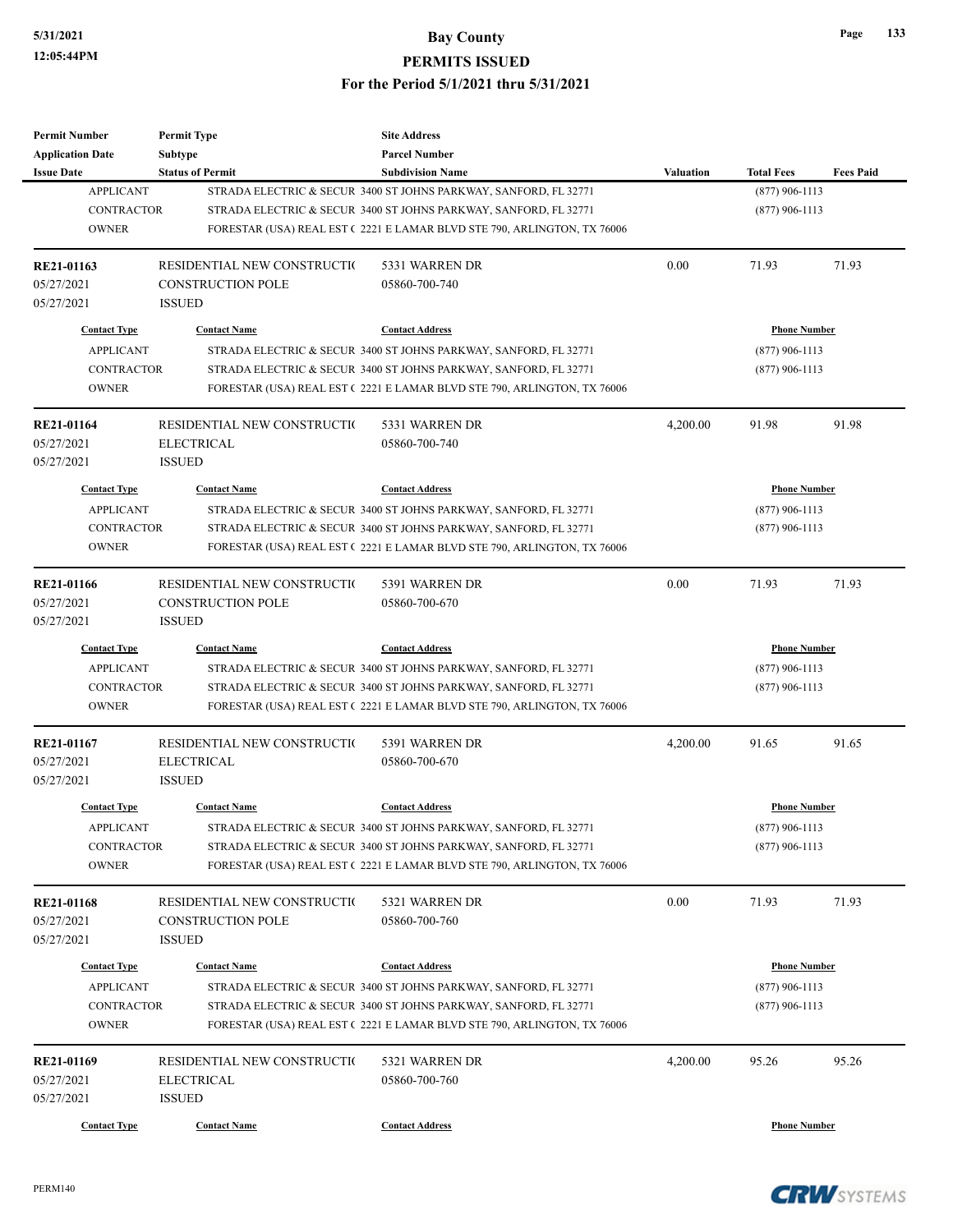| <b>Permit Number</b>     | <b>Permit Type</b>                               | <b>Site Address</b>                                                     |                  |                     |                  |  |
|--------------------------|--------------------------------------------------|-------------------------------------------------------------------------|------------------|---------------------|------------------|--|
| <b>Application Date</b>  | <b>Subtype</b>                                   | <b>Parcel Number</b>                                                    |                  |                     |                  |  |
| <b>Issue Date</b>        | <b>Status of Permit</b>                          | <b>Subdivision Name</b>                                                 | <b>Valuation</b> | <b>Total Fees</b>   | <b>Fees Paid</b> |  |
| <b>APPLICANT</b>         |                                                  | STRADA ELECTRIC & SECUR 3400 ST JOHNS PARKWAY, SANFORD, FL 32771        |                  | $(877)$ 906-1113    |                  |  |
| <b>CONTRACTOR</b>        |                                                  | STRADA ELECTRIC & SECUR 3400 ST JOHNS PARKWAY, SANFORD, FL 32771        |                  | $(877)$ 906-1113    |                  |  |
| <b>OWNER</b>             |                                                  | FORESTAR (USA) REAL EST (2221 E LAMAR BLVD STE 790, ARLINGTON, TX 76006 |                  |                     |                  |  |
| <b>RE21-01170</b>        | RESIDENTIAL NEW CONSTRUCTION                     | 5337 WARREN DR                                                          | 0.00             | 71.93               | 71.93            |  |
| 05/27/2021               | <b>CONSTRUCTION POLE</b>                         | 05860-700-730                                                           |                  |                     |                  |  |
| 05/27/2021               | <b>ISSUED</b>                                    |                                                                         |                  |                     |                  |  |
| <b>Contact Type</b>      | <b>Contact Name</b>                              | <b>Contact Address</b>                                                  |                  | <b>Phone Number</b> |                  |  |
| <b>APPLICANT</b>         |                                                  | STRADA ELECTRIC & SECUR 3400 ST JOHNS PARKWAY, SANFORD, FL 32771        |                  | $(877)$ 906-1113    |                  |  |
| <b>CONTRACTOR</b>        |                                                  | STRADA ELECTRIC & SECUR 3400 ST JOHNS PARKWAY, SANFORD, FL 32771        |                  | $(877)$ 906-1113    |                  |  |
| <b>OWNER</b>             |                                                  | FORESTAR (USA) REAL EST (2221 E LAMAR BLVD STE 790, ARLINGTON, TX 76006 |                  |                     |                  |  |
| <b>RE21-01171</b>        | RESIDENTIAL NEW CONSTRUCTIO                      | 5337 WARREN DR                                                          | 4,200.00         | 90.83               | 90.83            |  |
| 05/27/2021               | <b>ELECTRICAL</b>                                | 05860-700-730                                                           |                  |                     |                  |  |
| 05/27/2021               | <b>ISSUED</b>                                    |                                                                         |                  |                     |                  |  |
| <b>Contact Type</b>      | <b>Contact Name</b>                              | <b>Contact Address</b>                                                  |                  | <b>Phone Number</b> |                  |  |
| <b>APPLICANT</b>         |                                                  | STRADA ELECTRIC & SECUR 3400 ST JOHNS PARKWAY, SANFORD, FL 32771        |                  | $(877)$ 906-1113    |                  |  |
| <b>CONTRACTOR</b>        |                                                  | STRADA ELECTRIC & SECUR 3400 ST JOHNS PARKWAY, SANFORD, FL 32771        | $(877)$ 906-1113 |                     |                  |  |
| <b>OWNER</b>             |                                                  | FORESTAR (USA) REAL EST (2221 E LAMAR BLVD STE 790, ARLINGTON, TX 76006 |                  |                     |                  |  |
|                          |                                                  |                                                                         |                  |                     |                  |  |
| RE21-01172               | RESIDENTIAL NEW CONSTRUCTIO                      | 5330 WARREN DR                                                          | 0.00             | 71.93               | 71.93            |  |
| 05/27/2021               | <b>CONSTRUCTION POLE</b>                         | 05860-700-590                                                           |                  |                     |                  |  |
| 05/27/2021               | <b>ISSUED</b>                                    |                                                                         |                  |                     |                  |  |
| <b>Contact Type</b>      | <b>Contact Name</b>                              | <b>Contact Address</b>                                                  |                  | <b>Phone Number</b> |                  |  |
| <b>APPLICANT</b>         |                                                  | STRADA ELECTRIC & SECUR 3400 ST JOHNS PARKWAY, SANFORD, FL 32771        |                  | $(877)$ 906-1113    |                  |  |
| <b>CONTRACTOR</b>        |                                                  | STRADA ELECTRIC & SECUR 3400 ST JOHNS PARKWAY, SANFORD, FL 32771        |                  | $(877)$ 906-1113    |                  |  |
| <b>OWNER</b>             |                                                  | FORESTAR (USA) REAL EST (2221 E LAMAR BLVD STE 790, ARLINGTON, TX 76006 |                  |                     |                  |  |
| RE21-01173               | RESIDENTIAL NEW CONSTRUCTIO                      | 5330 WARREN DR                                                          | 4,200.00         | 93.99               | 93.99            |  |
| 05/27/2021               | <b>ELECTRICAL</b>                                | 05860-700-590                                                           |                  |                     |                  |  |
| 05/27/2021               | <b>ISSUED</b>                                    |                                                                         |                  |                     |                  |  |
| <b>Contact Type</b>      | <b>Contact Name</b>                              | <b>Contact Address</b>                                                  |                  | <b>Phone Number</b> |                  |  |
| APPLICANT                |                                                  | STRADA ELECTRIC & SECUR 3400 ST JOHNS PARKWAY, SANFORD, FL 32771        |                  | $(877)$ 906-1113    |                  |  |
| <b>CONTRACTOR</b>        |                                                  | STRADA ELECTRIC & SECUR 3400 ST JOHNS PARKWAY, SANFORD, FL 32771        |                  | $(877)$ 906-1113    |                  |  |
| <b>OWNER</b>             |                                                  | FORESTAR (USA) REAL EST (2221 E LAMAR BLVD STE 790, ARLINGTON, TX 76006 |                  |                     |                  |  |
|                          |                                                  |                                                                         |                  |                     |                  |  |
| RE21-01174<br>05/27/2021 | RESIDENTIAL RENOVATE<br><b>CONSTRUCTION POLE</b> | 7222 PITTSBURGH ST                                                      | 0.00             | 70.00               | 70.00            |  |
|                          |                                                  | 06564-000-000                                                           |                  |                     |                  |  |
| 05/27/2021               | <b>ISSUED</b>                                    |                                                                         |                  |                     |                  |  |
| <b>Contact Type</b>      | <b>Contact Name</b>                              | <b>Contact Address</b>                                                  |                  | <b>Phone Number</b> |                  |  |
| <b>APPLICANT</b>         | COY PEEL INCORPORATED                            | 3214 FLORIDA AVENUE, PANAMA CITY, FL 32405                              |                  | $(850)$ 271-3878    |                  |  |
| CONTRACTOR               | COY PEEL INCORPORATED                            | 3214 FLORIDA AVENUE, PANAMA CITY, FL 32405                              |                  | $(850)$ 271-3878    |                  |  |
| <b>OWNER</b>             | VALDES, ROGER                                    | 7222 PITTSBURGH STREET, PANAMA CITY, FL 32405                           |                  |                     |                  |  |
| RE21-01175               | RESIDENTIAL NEW CONSTRUCTIO                      | 5211 WARREN DR                                                          | 0.00             | 71.93               | 71.93            |  |
| 05/27/2021               | <b>CONSTRUCTION POLE</b>                         | 05860-700-220                                                           |                  |                     |                  |  |
| 05/27/2021               | <b>FINALED</b>                                   |                                                                         |                  |                     |                  |  |
|                          |                                                  |                                                                         |                  |                     |                  |  |
| <b>Contact Type</b>      | <b>Contact Name</b>                              | <b>Contact Address</b>                                                  |                  | <b>Phone Number</b> |                  |  |



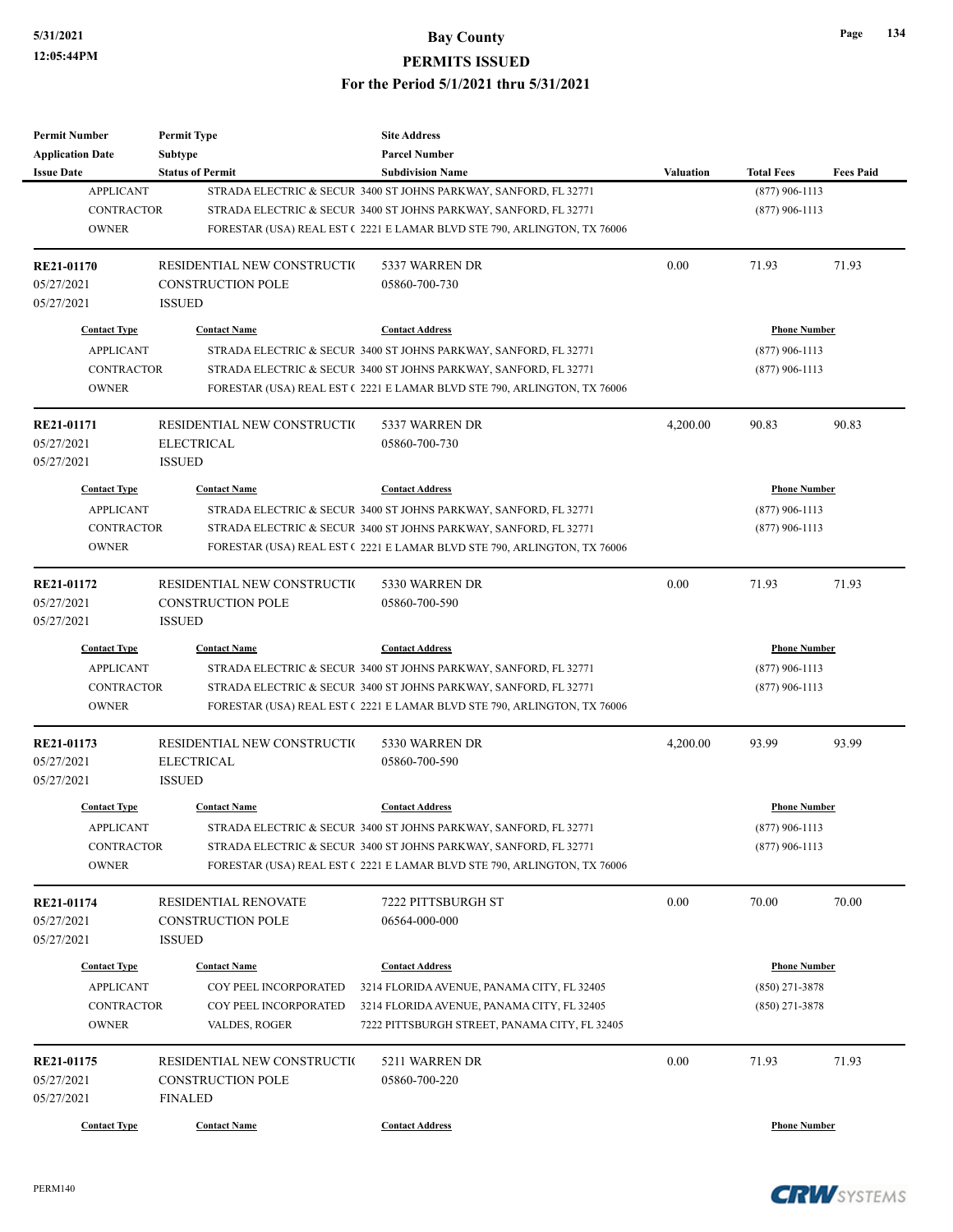| <b>Permit Number</b>                    | <b>Permit Type</b>                    | <b>Site Address</b>                                                     |                  |                     |                  |
|-----------------------------------------|---------------------------------------|-------------------------------------------------------------------------|------------------|---------------------|------------------|
| <b>Application Date</b>                 | <b>Subtype</b>                        | <b>Parcel Number</b>                                                    |                  |                     |                  |
| <b>Issue Date</b>                       | <b>Status of Permit</b>               | <b>Subdivision Name</b>                                                 | <b>Valuation</b> | <b>Total Fees</b>   | <b>Fees Paid</b> |
| <b>APPLICANT</b>                        |                                       | STRADA ELECTRIC & SECUR 3400 ST JOHNS PARKWAY, SANFORD, FL 32771        |                  | $(877)$ 906-1113    |                  |
| <b>CONTRACTOR</b>                       |                                       | STRADA ELECTRIC & SECUR 3400 ST JOHNS PARKWAY, SANFORD, FL 32771        |                  | $(877)$ 906-1113    |                  |
| <b>OWNER</b>                            |                                       | FORESTAR (USA) REAL EST (2221 E LAMAR BLVD STE 790, ARLINGTON, TX 76006 |                  |                     |                  |
| <b>RE21-01176</b>                       | RESIDENTIAL NEW CONSTRUCTIO           | 5211 WARREN DR                                                          | 4,200.00         | 91.65               | 91.65            |
| 05/27/2021                              | <b>ELECTRICAL</b>                     | 05860-700-220                                                           |                  |                     |                  |
| 05/27/2021                              | <b>ISSUED</b>                         |                                                                         |                  |                     |                  |
| <b>Contact Type</b>                     | <b>Contact Name</b>                   | <b>Contact Address</b>                                                  |                  | <b>Phone Number</b> |                  |
| <b>APPLICANT</b>                        |                                       | STRADA ELECTRIC & SECUR 3400 ST JOHNS PARKWAY, SANFORD, FL 32771        |                  | $(877)$ 906-1113    |                  |
| <b>CONTRACTOR</b>                       |                                       | STRADA ELECTRIC & SECUR 3400 ST JOHNS PARKWAY, SANFORD, FL 32771        |                  | $(877)$ 906-1113    |                  |
| <b>OWNER</b>                            |                                       | FORESTAR (USA) REAL EST (2221 E LAMAR BLVD STE 790, ARLINGTON, TX 76006 |                  |                     |                  |
| RE21-01177                              | RESIDENTIAL NEW CONSTRUCTIO           | 5191 WARREN DR                                                          | 0.00             | 71.93               | 71.93            |
| 05/27/2021                              | <b>CONSTRUCTION POLE</b>              | 05860-700-240                                                           |                  |                     |                  |
| 05/27/2021                              | <b>FINALED</b>                        |                                                                         |                  |                     |                  |
| <b>Contact Type</b>                     | <b>Contact Name</b>                   | <b>Contact Address</b>                                                  |                  | <b>Phone Number</b> |                  |
| <b>APPLICANT</b>                        |                                       | STRADA ELECTRIC & SECUR 3400 ST JOHNS PARKWAY, SANFORD, FL 32771        |                  | $(877)$ 906-1113    |                  |
| <b>CONTRACTOR</b>                       |                                       | STRADA ELECTRIC & SECUR 3400 ST JOHNS PARKWAY, SANFORD, FL 32771        |                  | $(877)$ 906-1113    |                  |
| <b>OWNER</b>                            |                                       | FORESTAR (USA) REAL EST (2221 E LAMAR BLVD STE 790, ARLINGTON, TX 76006 |                  |                     |                  |
|                                         |                                       |                                                                         |                  |                     |                  |
| RE21-01178                              | RESIDENTIAL NEW CONSTRUCTIO           | 5191 WARREN DR                                                          | 4,200.00         | 91.98               | 91.98            |
| 05/27/2021                              | <b>ELECTRICAL</b>                     | 05860-700-240                                                           |                  |                     |                  |
| 05/27/2021                              | <b>ISSUED</b>                         |                                                                         |                  |                     |                  |
| <b>Contact Type</b>                     | <b>Contact Name</b>                   | <b>Contact Address</b>                                                  |                  | <b>Phone Number</b> |                  |
| <b>APPLICANT</b>                        |                                       | STRADA ELECTRIC & SECUR 3400 ST JOHNS PARKWAY, SANFORD, FL 32771        |                  | $(877)$ 906-1113    |                  |
| <b>CONTRACTOR</b>                       |                                       | STRADA ELECTRIC & SECUR 3400 ST JOHNS PARKWAY, SANFORD, FL 32771        |                  | $(877)$ 906-1113    |                  |
| <b>OWNER</b>                            |                                       | FORESTAR (USA) REAL EST (2221 E LAMAR BLVD STE 790, ARLINGTON, TX 76006 |                  |                     |                  |
| RE21-01179                              | RESIDENTIAL NEW CONSTRUCTION          | 544 LAKESHORE DR                                                        | 0.00             | 71.93               | 71.93            |
| 05/27/2021                              | <b>ELECTRICAL</b>                     | 37238-080-000                                                           |                  |                     |                  |
| 05/27/2021                              | <b>ISSUED</b>                         |                                                                         |                  |                     |                  |
| <b>Contact Type</b>                     | <b>Contact Name</b>                   | <b>Contact Address</b>                                                  |                  | <b>Phone Number</b> |                  |
| <b>APPLICANT</b>                        | DANNY 236-8309                        |                                                                         |                  |                     |                  |
| CONTRACTOR                              | DACO ELECTRIC INC                     | 17003 FIRENZO AVE, PANAMA CITY BEACH, FL 32413                          |                  | $(850)$ 249-8309    |                  |
| <b>OWNER</b>                            | MEDINA, SERGIO VEGA                   | 201 ARMSTRONG CIRCLE, PANAMA CITY BEACH, FL 32413                       |                  |                     |                  |
| <b>RE21-01180</b>                       | RESIDENTIAL NEW CONSTRUCTION          | 544 LAKESHORE DR                                                        | 5,250.00         | 85.28               | 85.28            |
| 05/27/2021                              | <b>ELECTRICAL</b>                     | 37238-080-000                                                           |                  |                     |                  |
| 05/27/2021                              | <b>ISSUED</b>                         |                                                                         |                  |                     |                  |
|                                         |                                       |                                                                         |                  |                     |                  |
| <b>Contact Type</b><br><b>APPLICANT</b> | <b>Contact Name</b><br>DANNY 249-8309 | <b>Contact Address</b>                                                  |                  | <b>Phone Number</b> |                  |
|                                         |                                       | , ,<br>17003 FIRENZO AVE, PANAMA CITY BEACH, FL 32413                   |                  | $(850)$ 249-8309    |                  |
| CONTRACTOR                              | DACO ELECTRIC INC                     |                                                                         |                  |                     |                  |
| <b>OWNER</b>                            | MEDINA, SERGIO VEGA                   | 201 ARMSTRONG CIRCLE, PANAMA CITY BEACH, FL 32413                       |                  |                     |                  |
| RE21-01181                              | RESIDENTIAL NEW CONSTRUCTIO           | 22620 SUNSET AVE                                                        | 0.00             | 71.93               | 71.93            |
| 05/27/2021                              | <b>ELECTRICAL</b>                     | 36186-010-000                                                           |                  |                     |                  |
| 05/27/2021                              | <b>ISSUED</b>                         |                                                                         |                  |                     |                  |
| <b>Contact Type</b>                     | <b>Contact Name</b>                   | <b>Contact Address</b>                                                  |                  | <b>Phone Number</b> |                  |
|                                         |                                       |                                                                         |                  |                     |                  |

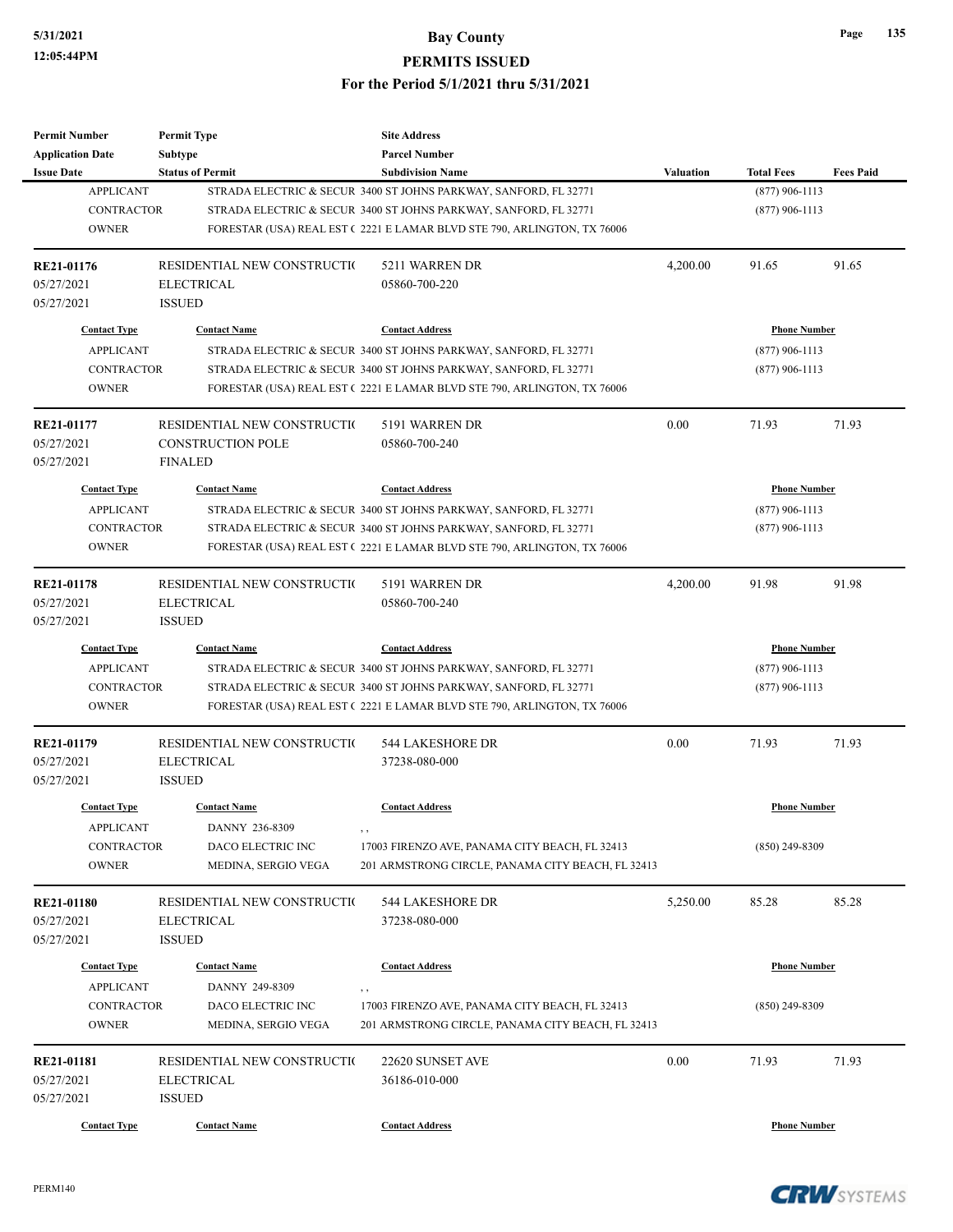# **5/31/2021 Bay County**

#### **PERMITS ISSUED**

| Permit Number           | <b>Permit Type</b>                               | <b>Site Address</b>                                                            |           |                     |                  |
|-------------------------|--------------------------------------------------|--------------------------------------------------------------------------------|-----------|---------------------|------------------|
| <b>Application Date</b> | Subtype                                          | <b>Parcel Number</b>                                                           |           |                     |                  |
| <b>Issue Date</b>       | <b>Status of Permit</b>                          | <b>Subdivision Name</b>                                                        | Valuation | <b>Total Fees</b>   | <b>Fees Paid</b> |
| <b>APPLICANT</b>        | DANNY 249-8309                                   | , ,                                                                            |           |                     |                  |
| <b>CONTRACTOR</b>       | DACO ELECTRIC INC                                | 17003 FIRENZO AVE, PANAMA CITY BEACH, FL 32413                                 |           | $(850)$ 249-8309    |                  |
| <b>OWNER</b>            |                                                  | WARREN, CONNIE H TRUSTE JAMES R WARREN JR TRUSTEE, PANAMA CITY BEACH, FL 32413 |           |                     |                  |
| RE21-01182              | RESIDENTIAL NEW CONSTRUCTIO                      | 22620 SUNSET AVE                                                               | 4,800.00  | 88.88               | 88.88            |
| 05/27/2021              | <b>ELECTRICAL</b>                                | 36186-010-000                                                                  |           |                     |                  |
| 05/27/2021              | <b>ISSUED</b>                                    |                                                                                |           |                     |                  |
| <b>Contact Type</b>     | <b>Contact Name</b>                              | <b>Contact Address</b>                                                         |           | <b>Phone Number</b> |                  |
| <b>APPLICANT</b>        | DANNY 249-8309                                   | , ,                                                                            |           |                     |                  |
| <b>CONTRACTOR</b>       | DACO ELECTRIC INC                                | 17003 FIRENZO AVE, PANAMA CITY BEACH, FL 32413                                 |           | $(850)$ 249-8309    |                  |
| <b>OWNER</b>            |                                                  | WARREN, CONNIE H TRUSTE JAMES R WARREN JR TRUSTEE, PANAMA CITY BEACH, FL 32413 |           |                     |                  |
| RE21-01183              | RESIDENTIAL NEW CONSTRUCTIO                      | 445 MARLIN DR                                                                  | 8,488.00  | 83.11               | 83.11            |
| 05/27/2021              | <b>ELECTRICAL</b>                                | 31446-120-000                                                                  |           |                     |                  |
| 05/27/2021              | <b>ISSUED</b>                                    |                                                                                |           |                     |                  |
| <b>Contact Type</b>     | <b>Contact Name</b>                              | <b>Contact Address</b>                                                         |           | <b>Phone Number</b> |                  |
| <b>APPLICANT</b>        | JERRY PYBUS ELECTRIC INC, PANAMA CITY, FL 32404  |                                                                                |           | $(850) 784 - 2766$  |                  |
| <b>CONTRACTOR</b>       | JERRY PYBUS ELECTRIC INC , PANAMA CITY, FL 32404 |                                                                                |           | $(850)$ 784-2766    |                  |
| <b>OWNER</b>            | <b>MATHIS, JANICE D</b>                          | 6436 BROCKTON RD, NICHOLSON, GA 30565                                          |           |                     |                  |
|                         |                                                  |                                                                                |           |                     |                  |
| <b>RE21-01184</b>       | <b>RESIDENTIAL</b>                               | 2926 BALDWIN RD E                                                              | 1,000.00  | 82.20               | 82.20            |
| 05/27/2021              | <b>SERVICE CHANGE</b>                            | 12317-000-000                                                                  |           |                     |                  |
| 05/27/2021              | <b>ISSUED</b>                                    |                                                                                |           |                     |                  |
| <b>Contact Type</b>     | <b>Contact Name</b>                              | <b>Contact Address</b>                                                         |           | <b>Phone Number</b> |                  |
| <b>APPLICANT</b>        |                                                  | BOWDEN PLUMBING & ELEC 7426 JOANNA LANE, PANAMAMCITY, FL 32409                 |           | $(000)$ 265-4945    |                  |
| <b>CONTRACTOR</b>       |                                                  | BOWDEN PLUMBING & ELEC 7426 JOANNA LANE, PANAMAMCITY, FL 32409                 |           | $(000)$ 265-4945    |                  |
| <b>OWNER</b>            | KOTHARI, PARESH                                  | 610 E 2ND ST, LYNN HAVEN, FL 32444                                             |           |                     |                  |
| RE21-01185              | <b>RESIDENTIAL</b>                               | 2624 ANNE AVE                                                                  | 0.00      | 71.93               | 71.93            |
| 05/28/2021              | MISC SERVICE POLE                                | 27813-030-000                                                                  |           |                     |                  |
| 05/28/2021              | <b>ISSUED</b>                                    |                                                                                |           |                     |                  |
| <b>Contact Type</b>     | <b>Contact Name</b>                              | <b>Contact Address</b>                                                         |           | <b>Phone Number</b> |                  |
| <b>APPLICANT</b>        | MIKE 348-0014                                    |                                                                                |           |                     |                  |
| <b>CONTRACTOR</b>       | OWNER/BUILDER                                    |                                                                                |           |                     |                  |
| <b>OWNER</b>            |                                                  | , ,<br>HOFFMANN, MICHAEL & KA' 204 3RD STREET, PANAMA CITY BEACH, FL 32413     |           |                     |                  |
|                         |                                                  |                                                                                |           |                     |                  |
| RE21-01186              | <b>RESIDENTIAL ADDITION</b>                      | 116 GOLF DR                                                                    | 400.00    | 80.60               | 80.60            |
| 05/28/2021              | <b>ELECTRICAL</b>                                | 31402-228-000                                                                  |           |                     |                  |
| 05/28/2021              | <b>ISSUED</b>                                    |                                                                                |           |                     |                  |
| <b>Contact Type</b>     | <b>Contact Name</b>                              | <b>Contact Address</b>                                                         |           | <b>Phone Number</b> |                  |
| <b>APPLICANT</b>        | JOHN 770-206-0874                                | , ,                                                                            |           |                     |                  |
| <b>CONTRACTOR</b>       | <b>OWNER/BUILDER</b>                             | $, \, , \,$                                                                    |           |                     |                  |
| <b>OWNER</b>            | PRINE, JD                                        | PO BOX 27806, PANAMA CITY, FL 32411                                            |           |                     |                  |
| RE21-01187              | <b>RESIDENTIAL</b>                               | 13635 BARNES RD                                                                | 300.00    | 71.93               | 71.93            |
| 05/28/2021              | MISC SERVICE POLE                                | 03324-310-000                                                                  |           |                     |                  |
| 05/28/2021              | <b>ISSUED</b>                                    |                                                                                |           |                     |                  |
| <b>Contact Type</b>     | <b>Contact Name</b>                              | <b>Contact Address</b>                                                         |           | <b>Phone Number</b> |                  |
|                         |                                                  |                                                                                |           |                     |                  |

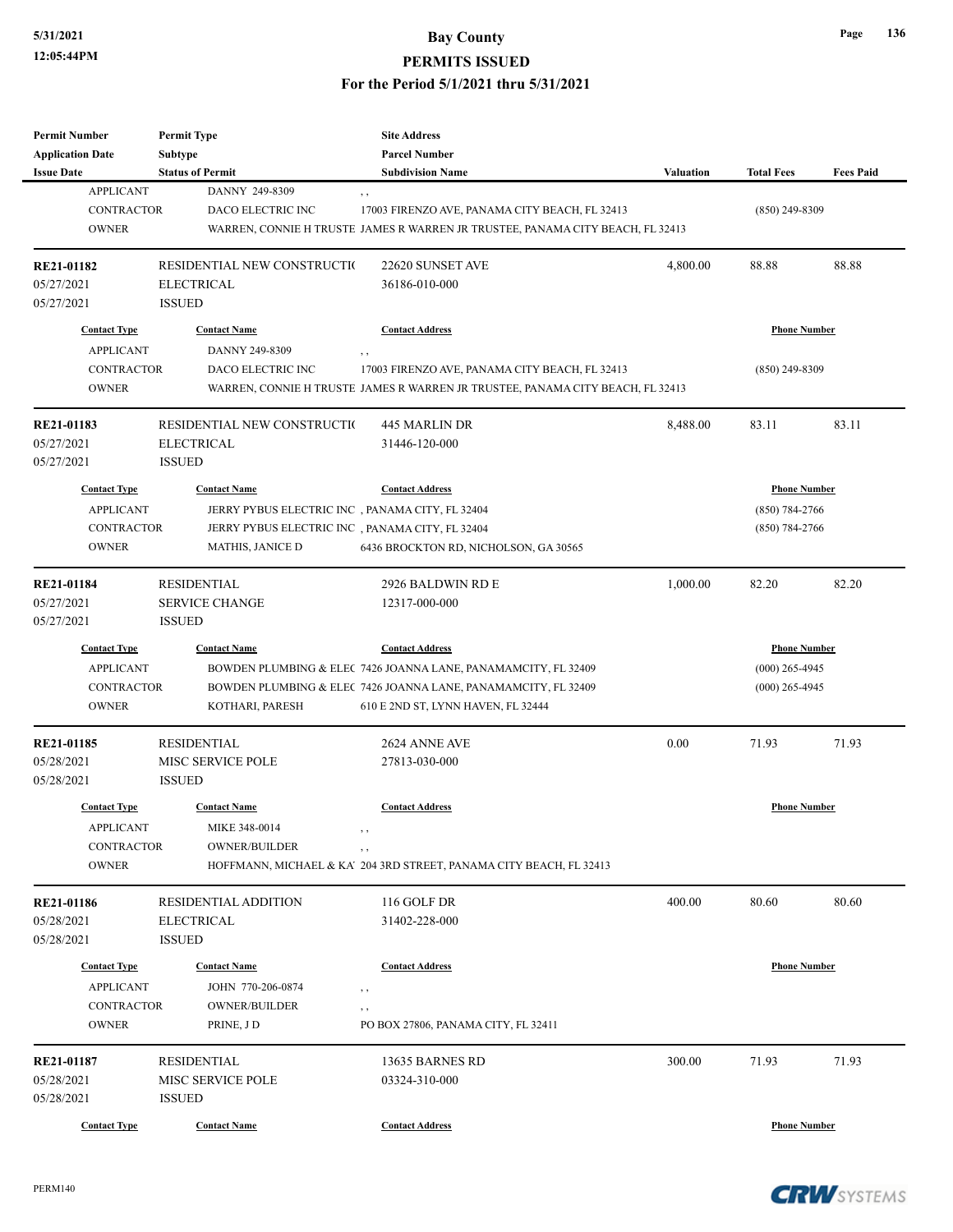| <b>Permit Number</b>    | <b>Permit Type</b>           | <b>Site Address</b>                                                     |                  |                     |                  |
|-------------------------|------------------------------|-------------------------------------------------------------------------|------------------|---------------------|------------------|
| <b>Application Date</b> | <b>Subtype</b>               | <b>Parcel Number</b>                                                    |                  |                     |                  |
| <b>Issue Date</b>       | <b>Status of Permit</b>      | <b>Subdivision Name</b>                                                 | <b>Valuation</b> | <b>Total Fees</b>   | <b>Fees Paid</b> |
| <b>APPLICANT</b>        | <b>TIFFANY 624-0866</b>      | , ,                                                                     |                  |                     |                  |
| <b>CONTRACTOR</b>       | TIFFANY AND LEVI COX         | 13635 BARNES RD, FOUNTAIN, FL 32438                                     |                  | $(850)$ 624-0866    |                  |
| <b>OWNER</b>            | STEEDMAN, TE                 | PO BOX 288, YOUNGSTOWN, FL 32466                                        |                  |                     |                  |
|                         |                              |                                                                         |                  |                     |                  |
| <b>RE21-01188</b>       | RESIDENTIAL NEW CONSTRUCTIO  | 5231 WARREN DR                                                          | 0.00             | 71.93               | 71.93            |
| 05/28/2021              | <b>CONSTRUCTION POLE</b>     | 05860-700-200                                                           |                  |                     |                  |
| 05/28/2021              | <b>ISSUED</b>                |                                                                         |                  |                     |                  |
| <b>Contact Type</b>     | <b>Contact Name</b>          | <b>Contact Address</b>                                                  |                  | <b>Phone Number</b> |                  |
| <b>APPLICANT</b>        |                              | STRADA ELECTRIC & SECUR 3400 ST JOHNS PARKWAY, SANFORD, FL 32771        |                  | $(877)$ 906-1113    |                  |
| CONTRACTOR              |                              | STRADA ELECTRIC & SECUR 3400 ST JOHNS PARKWAY, SANFORD, FL 32771        |                  | $(877)$ 906-1113    |                  |
| <b>OWNER</b>            |                              | FORESTAR (USA) REAL EST (2221 E LAMAR BLVD STE 790, ARLINGTON, TX 76006 |                  |                     |                  |
|                         |                              |                                                                         |                  |                     |                  |
| <b>RE21-01189</b>       | RESIDENTIAL NEW CONSTRUCTION | 5231 WARREN DR                                                          | 0.00             | 91.98               | 91.98            |
| 05/28/2021              | <b>ELECTRICAL</b>            | 05860-700-200                                                           |                  |                     |                  |
| 05/28/2021              | <b>ISSUED</b>                |                                                                         |                  |                     |                  |
| <b>Contact Type</b>     | <b>Contact Name</b>          | <b>Contact Address</b>                                                  |                  | <b>Phone Number</b> |                  |
|                         |                              |                                                                         |                  |                     |                  |
| <b>APPLICANT</b>        |                              | STRADA ELECTRIC & SECUR 3400 ST JOHNS PARKWAY, SANFORD, FL 32771        |                  | $(877)$ 906-1113    |                  |
| <b>CONTRACTOR</b>       |                              | STRADA ELECTRIC & SECUR 3400 ST JOHNS PARKWAY, SANFORD, FL 32771        |                  | $(877)$ 906-1113    |                  |
| <b>OWNER</b>            |                              | FORESTAR (USA) REAL EST (2221 E LAMAR BLVD STE 790, ARLINGTON, TX 76006 |                  |                     |                  |
| <b>RE21-01190</b>       | <b>RESIDENTIAL</b>           | 105 ROSE CORAL DR                                                       | 1,191.60         | 79.63               | 79.63            |
| 05/28/2021              | <b>ELECTRICAL</b>            | 30188-655-000                                                           |                  |                     |                  |
| 05/28/2021              | <b>ISSUED</b>                |                                                                         |                  |                     |                  |
|                         |                              |                                                                         |                  |                     |                  |
| <b>Contact Type</b>     | <b>Contact Name</b>          | <b>Contact Address</b>                                                  |                  | <b>Phone Number</b> |                  |
| <b>APPLICANT</b>        |                              | PEADEN AIR CONDITIONING 620 W BALDWIN RD, Panama City, Fl 32405         |                  | $(850) 872 - 1004$  |                  |
| <b>CONTRACTOR</b>       |                              | PEADEN AIR CONDITIONING 620 W BALDWIN RD, Panama City, Fl 32405         |                  | $(850)$ 872-1004    |                  |
| <b>OWNER</b>            | <b>BARB PCB RENTALS LLC</b>  | PO BOX 27921, PANAMA CITY, FL 32411                                     |                  |                     |                  |
| RE21-01191              | <b>RESIDENTIAL</b>           | 4104 MARLIN ST                                                          | 1,163.60         | 82.20               | 82.20            |
| 05/28/2021              | <b>SERVICE REPAIR</b>        | 30473-203-000                                                           |                  |                     |                  |
| 05/28/2021              | <b>ISSUED</b>                |                                                                         |                  |                     |                  |
|                         |                              |                                                                         |                  |                     |                  |
| <b>Contact Type</b>     | <b>Contact Name</b>          | <b>Contact Address</b>                                                  |                  | <b>Phone Number</b> |                  |
| <b>APPLICANT</b>        |                              | PEADEN AIR CONDITIONING 620 W BALDWIN RD, Panama City, Fl 32405         |                  | (850) 872-1004      |                  |
| CONTRACTOR              |                              | PEADEN AIR CONDITIONING 620 W BALDWIN RD, Panama City, Fl 32405         |                  | $(850) 872 - 1004$  |                  |
| <b>OWNER</b>            |                              | GREGORY, STEPHEN & DEBC 345 CAUSEWAY CT, SUWANEE, GA 30024              |                  |                     |                  |
|                         |                              |                                                                         |                  |                     |                  |
| <b>RE21-01192</b>       | <b>RESIDENTIAL</b>           | 5911 NORTH LAGOON DR                                                    | 1,943.20         | 82.20               | 82.20            |
| 05/28/2021              | <b>SERVICE REPAIR</b>        | 31157-000-000                                                           |                  |                     |                  |
| 05/28/2021              | <b>ISSUED</b>                |                                                                         |                  |                     |                  |
| <b>Contact Type</b>     | <b>Contact Name</b>          | <b>Contact Address</b>                                                  |                  | <b>Phone Number</b> |                  |
| <b>APPLICANT</b>        |                              | PEADEN AIR CONDITIONING 620 W BALDWIN RD, Panama City, Fl 32405         |                  | $(850) 872 - 1004$  |                  |
| <b>CONTRACTOR</b>       |                              | PEADEN AIR CONDITIONING 620 W BALDWIN RD, Panama City, Fl 32405         |                  | $(850) 872 - 1004$  |                  |
| <b>OWNER</b>            |                              | LASETER, MARTHA HAMMO 5911 N LAGOON DR, PANAMA CITY, FL 32408           |                  |                     |                  |
|                         |                              |                                                                         |                  |                     |                  |
| RG21-00092              | <b>RESIDENTIAL</b>           | 841 VISTA DEL SOL LN                                                    | 1,306.40         | 71.93               | 71.93            |
| 05/07/2021              | GAS                          | 06699-364-000                                                           |                  |                     |                  |
| 05/07/2021              | <b>ISSUED</b>                |                                                                         |                  |                     |                  |
| <b>Contact Type</b>     | <b>Contact Name</b>          | <b>Contact Address</b>                                                  |                  | <b>Phone Number</b> |                  |
|                         |                              |                                                                         |                  |                     |                  |



**Page 137**

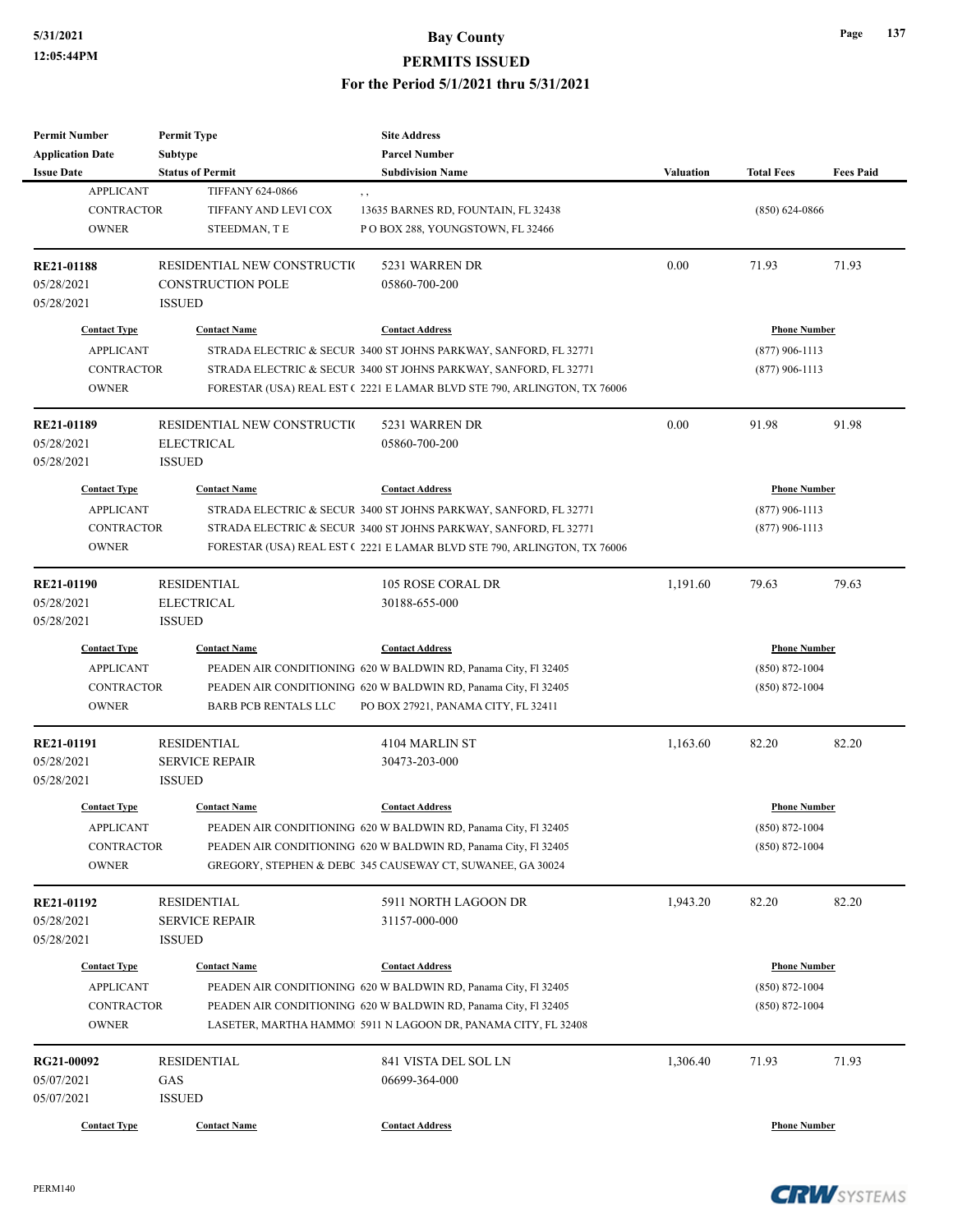| <b>Permit Number</b>                    | <b>Permit Type</b>                            | <b>Site Address</b>                                                 |                  |                                         |                  |
|-----------------------------------------|-----------------------------------------------|---------------------------------------------------------------------|------------------|-----------------------------------------|------------------|
| <b>Application Date</b>                 | Subtype                                       | <b>Parcel Number</b>                                                |                  |                                         |                  |
| <b>Issue Date</b>                       | <b>Status of Permit</b>                       | <b>Subdivision Name</b>                                             | <b>Valuation</b> | <b>Total Fees</b>                       | <b>Fees Paid</b> |
| <b>APPLICANT</b>                        |                                               | PEADEN AIR CONDITIONING 620 WEST BALDWIN RD, Panama City, FL 32405  |                  | $(850)$ 763-4638                        |                  |
| <b>CONTRACTOR</b>                       |                                               | PEADEN AIR CONDITIONING 620 WEST BALDWIN RD, Panama City, FL 32405  |                  | $(850)$ 763-4638                        |                  |
| <b>OWNER</b>                            |                                               | WORTHY, CLINTON G & MIC 7011 WINDWARD ST, PORT ST JOE, FL 32456     |                  |                                         |                  |
| RG21-00093                              | RESIDENTIAL NEW CONSTRUCTIO                   | 455 LOCKSLEY DR                                                     | 500.00           | 70.00                                   | 70.00            |
| 05/07/2021                              | GAS                                           | 34030-400-020                                                       |                  |                                         |                  |
| 05/07/2021                              | <b>ISSUED</b>                                 |                                                                     |                  |                                         |                  |
| <b>Contact Type</b>                     | <b>Contact Name</b>                           | <b>Contact Address</b>                                              |                  | <b>Phone Number</b>                     |                  |
| <b>APPLICANT</b>                        | RAVALLE SERVICES, INC                         | 317 W 17TH ST, LYNN HAVEN, FL 32444                                 |                  | $(850)$ 338-6300                        |                  |
| <b>CONTRACTOR</b>                       | RAVALLE SERVICES, INC                         | 317 W 17TH ST, LYNN HAVEN, FL 32444                                 |                  | $(850)$ 338-6300                        |                  |
| <b>OWNER</b>                            |                                               | NWFL LAND HOLDINGS, LL(400 S ARNOLD RD, PANAMA CITY BEACH, FL 32413 |                  |                                         |                  |
| RG21-00094                              | RESIDENTIAL NEW CONSTRUCTIO                   | 459 LOCKSLEY DR                                                     | 500.00           | 70.00                                   | 70.00            |
| 05/07/2021                              | GAS                                           | 34030-400-030                                                       |                  |                                         |                  |
| 05/07/2021                              | <b>ISSUED</b>                                 |                                                                     |                  |                                         |                  |
| <b>Contact Type</b>                     | <b>Contact Name</b>                           | <b>Contact Address</b>                                              |                  | <b>Phone Number</b>                     |                  |
| <b>APPLICANT</b>                        | RAVALLE SERVICES, INC                         | 317 W 17TH ST, LYNN HAVEN, FL 32444                                 |                  | $(850)$ 338-6300                        |                  |
| <b>CONTRACTOR</b>                       | <b>RAVALLE SERVICES, INC</b>                  | 317 W 17TH ST, LYNN HAVEN, FL 32444                                 |                  | $(850)$ 338-6300                        |                  |
| <b>OWNER</b>                            | <b>BREAKFAST POINT LLC</b>                    | C/O TAX DEPARTMENT, PANAMA CITY BEACH, FL 32407                     |                  |                                         |                  |
|                                         |                                               |                                                                     |                  |                                         |                  |
| RG21-00095                              | RESIDENTIAL NEW CONSTRUCTIO                   | <b>451 LOCKSLEY DR</b>                                              | 500.00           | 70.00                                   | 70.00            |
| 05/11/2021                              | GAS                                           | 34030-400-010                                                       |                  |                                         |                  |
| 05/11/2021                              | <b>ISSUED</b>                                 |                                                                     |                  |                                         |                  |
| <b>Contact Type</b>                     | <b>Contact Name</b>                           | <b>Contact Address</b>                                              |                  | <b>Phone Number</b>                     |                  |
| <b>APPLICANT</b>                        | RAVALLE SERVICES, INC                         | 317 W 17TH ST, LYNN HAVEN, FL 32444                                 |                  | $(850)$ 338-6300                        |                  |
| <b>CONTRACTOR</b>                       | RAVALLE SERVICES, INC                         | 317 W 17TH ST, LYNN HAVEN, FL 32444                                 |                  | $(850)$ 338-6300                        |                  |
| <b>OWNER</b>                            | BREAKFAST POINT LLC                           | C/O TAX DEPARTMENT, PANAMA CITY BEACH, FL 32407                     |                  |                                         |                  |
| RG21-00096                              | RESIDENTIAL NEW CONSTRUCTIO                   | <b>403 FOXTAIL WAY</b>                                              | 500.00           | 70.00                                   | 70.00            |
| 05/11/2021                              | GAS                                           | 34030-400-060                                                       |                  |                                         |                  |
| 05/11/2021                              | <b>ISSUED</b>                                 |                                                                     |                  |                                         |                  |
| <b>Contact Type</b>                     | <b>Contact Name</b>                           | <b>Contact Address</b>                                              |                  | <b>Phone Number</b>                     |                  |
| <b>APPLICANT</b>                        | RAVALLE SERVICES, INC                         | 317 W 17TH ST, LYNN HAVEN, FL 32444                                 |                  | $(850)$ 338-6300                        |                  |
| <b>CONTRACTOR</b>                       | RAVALLE SERVICES, INC                         | 317 W 17TH ST, LYNN HAVEN, FL 32444                                 |                  | $(850)$ 338-6300                        |                  |
| <b>OWNER</b>                            |                                               | NWFL LAND HOLDINGS LLC 400 S ARNOLD RD, PANAMA CITY BEACH, FL 32413 |                  |                                         |                  |
| RG21-00097                              | RESIDENTIAL NEW CONSTRUCTIO                   | 148 ROY LN                                                          | 500.00           | 70.00                                   | 70.00            |
| 05/14/2021                              | MECHANICAL                                    | 07620-233-000                                                       |                  |                                         |                  |
| 05/14/2021                              | <b>ISSUED</b>                                 |                                                                     |                  |                                         |                  |
|                                         |                                               |                                                                     |                  |                                         |                  |
| <b>Contact Type</b><br><b>APPLICANT</b> | <b>Contact Name</b><br>PLUMB BETTER INC (CFC) | <b>Contact Address</b><br>314 W. 8TH ST., PANAMA CITY, FL 32401     |                  | <b>Phone Number</b><br>$(850)$ 914-3036 |                  |
| <b>CONTRACTOR</b>                       | PLUMB BETTER INC (CFC)                        | 314 W. 8TH ST., PANAMA CITY, FL 32401                               |                  | $(850)$ 914-3036                        |                  |
| <b>OWNER</b>                            |                                               | MULLIGAN, SHAUN C CO-TR 148 ROY LN, SOUTHPORT, FL 32409             |                  |                                         |                  |
|                                         |                                               |                                                                     |                  |                                         |                  |
| RG21-00100                              | <b>RESIDENTIAL</b>                            | 4030 DEER POINT LAKE DR                                             | 1,500.00         | 71.93                                   | 71.93            |
| 05/19/2021                              | GAS                                           | 07620-234-001                                                       |                  |                                         |                  |
| 05/19/2021                              | <b>ISSUED</b>                                 |                                                                     |                  |                                         |                  |
| <b>Contact Type</b>                     | <b>Contact Name</b>                           | <b>Contact Address</b>                                              |                  | <b>Phone Number</b>                     |                  |

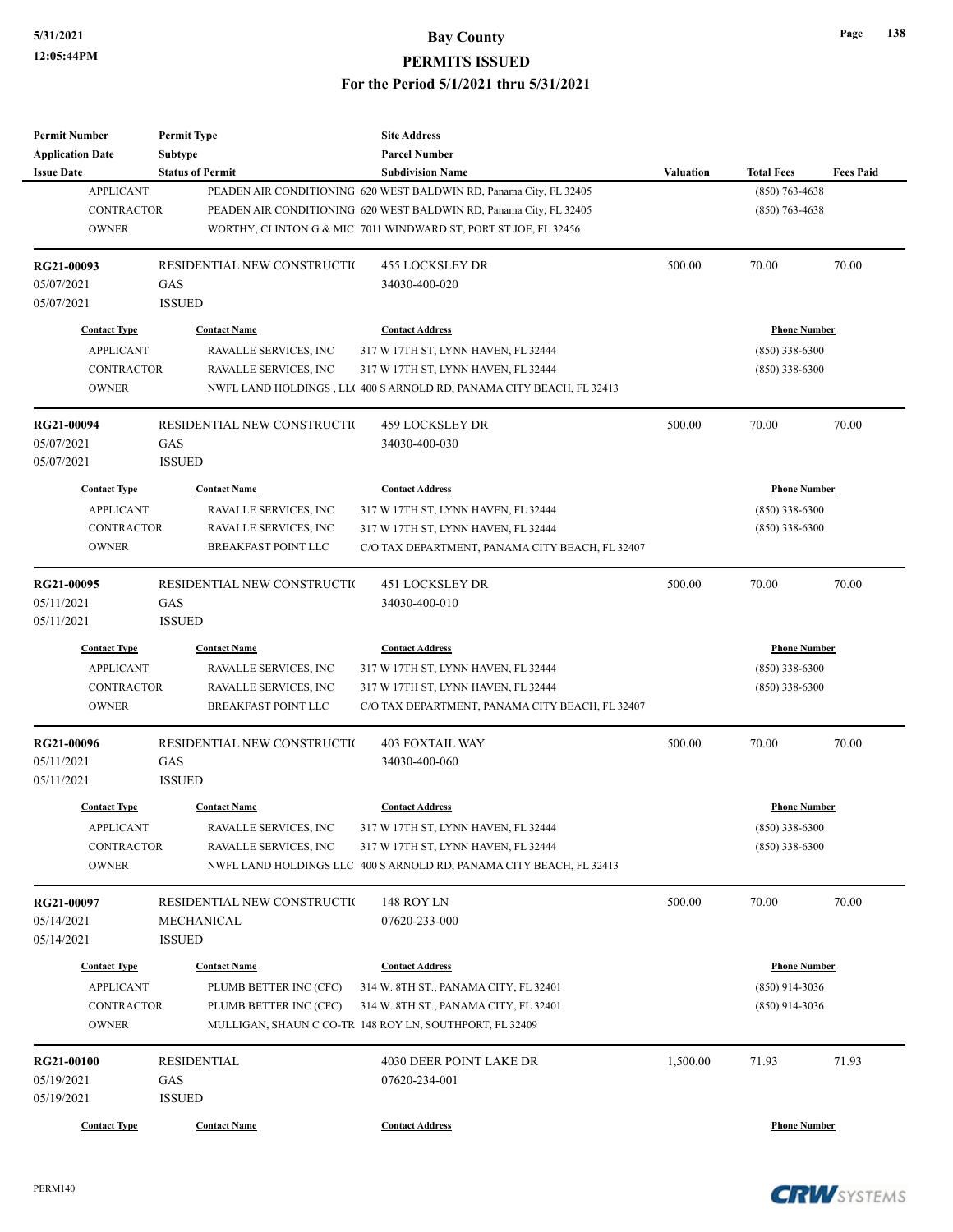| <b>Permit Number</b>     | <b>Permit Type</b>          | <b>Site Address</b>                                                       |                  |                     |                  |
|--------------------------|-----------------------------|---------------------------------------------------------------------------|------------------|---------------------|------------------|
| <b>Application Date</b>  | <b>Subtype</b>              | <b>Parcel Number</b>                                                      |                  |                     |                  |
| <b>Issue Date</b>        | <b>Status of Permit</b>     | <b>Subdivision Name</b>                                                   | <b>Valuation</b> | <b>Total Fees</b>   | <b>Fees Paid</b> |
| <b>APPLICANT</b>         |                             | FRANK WOOD & SON PLUME 1815 TURNER WOOD LANE, PANAMA CITY BEACH, FL 32407 |                  | $(850)$ 234-2168    |                  |
| <b>CONTRACTOR</b>        |                             | FRANK WOOD & SON PLUME 1815 TURNER WOOD LANE, PANAMA CITY BEACH, FL 32407 |                  | $(850)$ 234-2168    |                  |
| <b>OWNER</b>             |                             | JACKSON, ANDREW R JR TRU 4030 DEERPOINT LAKE DR, SOUTHPORT, FL 32409      |                  |                     |                  |
| RG21-00101               | <b>RESIDENTIAL</b>          | 104 DERONDO ST                                                            | 0.00             | 70.00               | 70.00            |
| 05/25/2021               | GAS                         | 36002-000-000                                                             |                  |                     |                  |
| 05/25/2021               | <b>ISSUED</b>               |                                                                           |                  |                     |                  |
| <b>Contact Type</b>      | <b>Contact Name</b>         | <b>Contact Address</b>                                                    |                  | <b>Phone Number</b> |                  |
| <b>APPLICANT</b>         |                             | WEST END PLUMBING CONT 326 MEMORY LN, PANAMA CITY BEACH, FL 32413         |                  | $(850)$ 233-8315    |                  |
| CONTRACTOR               |                             | WEST END PLUMBING CONT 326 MEMORY LN, PANAMA CITY BEACH, FL 32413         |                  | $(850)$ 233-8315    |                  |
| <b>OWNER</b>             |                             | Dannemann, Andrew & Ingrid M 104 DERONDO ST, PANAMA CITY BEACH, FL 3241.  |                  |                     |                  |
| RG21-00103               | RESIDENTIAL NEW CONSTRUCTIO | <b>316 FOXTAIL WAY</b>                                                    | 500.00           | 70.00               | 70.00            |
| 05/26/2021               | GAS                         | 34030-325-310                                                             |                  |                     |                  |
| 05/26/2021               | <b>ISSUED</b>               |                                                                           |                  |                     |                  |
| <b>Contact Type</b>      | <b>Contact Name</b>         | <b>Contact Address</b>                                                    |                  | <b>Phone Number</b> |                  |
| <b>APPLICANT</b>         | RAVALLE SERVICES, INC       | 317 W 17TH ST, LYNN HAVEN, FL 32444                                       |                  | $(850)$ 338-6300    |                  |
| <b>CONTRACTOR</b>        | RAVALLE SERVICES, INC       | 317 W 17TH ST, LYNN HAVEN, FL 32444                                       |                  | $(850)$ 338-6300    |                  |
| <b>OWNER</b>             |                             | NWFL LAND HOLDINGS LLC 400 S ARNOLD RD, PANAMA CITY BEACH, FL 32413       |                  |                     |                  |
|                          |                             |                                                                           |                  |                     |                  |
| RG21-00104               | RESIDENTIAL NEW CONSTRUCTIO | <b>348 FOXTAIL WAY</b>                                                    | 500.00           | 70.00               | 70.00            |
| 05/26/2021               | GAS                         | 34030-325-290                                                             |                  |                     |                  |
| 05/26/2021               | <b>ISSUED</b>               |                                                                           |                  |                     |                  |
| <b>Contact Type</b>      | <b>Contact Name</b>         | <b>Contact Address</b>                                                    |                  | <b>Phone Number</b> |                  |
| <b>APPLICANT</b>         | RAVALLE SERVICES, INC       | 317 W 17TH ST, LYNN HAVEN, FL 32444                                       |                  | $(850)$ 338-6300    |                  |
| <b>CONTRACTOR</b>        | RAVALLE SERVICES, INC       | 317 W 17TH ST, LYNN HAVEN, FL 32444                                       |                  | $(850)$ 338-6300    |                  |
| <b>OWNER</b>             |                             | NWFL LAND HOLDINGS LLC 400 S ARNOLD RD, PANAMA CITY BEACH, FL 32413       |                  |                     |                  |
| RG21-00106               | RESIDENTIAL RENOVATE        | 731 NORTH BAY DR                                                          | 0.00             | 71.93               | 71.93            |
| 05/31/2021               | GAS                         | 08762-000-000                                                             |                  |                     |                  |
| 05/31/2021               | <b>ISSUED</b>               |                                                                           |                  |                     |                  |
| <b>Contact Type</b>      | <b>Contact Name</b>         | <b>Contact Address</b>                                                    |                  | <b>Phone Number</b> |                  |
| <b>APPLICANT</b>         | BRIAN 832-7442              |                                                                           |                  |                     |                  |
| CONTRACTOR               | PITTS PLUMBING, LLC         | , ,<br>4911 PLANTATION TR, CHIPLEY, FL 32428                              |                  | $(850) 832 - 7442$  |                  |
| <b>OWNER</b>             | FRIEND, RODNEY              | 731 N BAY DRIVE, LYNN HAVEN, FL 32444                                     |                  |                     |                  |
|                          | RESIDENTIAL NEW CONSTRUCTIO | 6628 S LAGOON DR                                                          | 5,000.00         | 71.93               | 71.93            |
| RM20-01837<br>11/30/2020 | MECHANICAL                  | 30613-025-000                                                             |                  |                     |                  |
|                          |                             |                                                                           |                  |                     |                  |
| 05/05/2021               | <b>FINALED</b>              |                                                                           |                  |                     |                  |
| <b>Contact Type</b>      | <b>Contact Name</b>         | <b>Contact Address</b>                                                    |                  | <b>Phone Number</b> |                  |
| <b>APPLICANT</b>         |                             | BYARS AIR CONDITIONING & 1715 GLENCOE DRIVE, LYNN HAVEN, FL 32444         |                  | $(850)$ 541-4292    |                  |
| CONTRACTOR               |                             | BYARS AIR CONDITIONING & 1715 GLENCOE DRIVE, LYNN HAVEN, FL 32444         |                  | $(850)$ 541-4292    |                  |
| <b>OWNER</b>             |                             | PARRINELLA, TONY & SUE 6624 S LAGOON DR, PANAMA CITY BEACH, FL 32408      |                  |                     |                  |
| RM21-00527               | RESIDENTIAL RENOVATE        | 12027 RAINTREE DR B                                                       | 1,500.00         | 71.93               | 71.93            |
| 04/28/2021               | MECHANICAL                  | 07400-587-000                                                             |                  |                     |                  |
| 05/03/2021               | <b>FINALED</b>              |                                                                           |                  |                     |                  |
| <b>Contact Type</b>      | <b>Contact Name</b>         | <b>Contact Address</b>                                                    |                  | <b>Phone Number</b> |                  |
|                          |                             |                                                                           |                  |                     |                  |



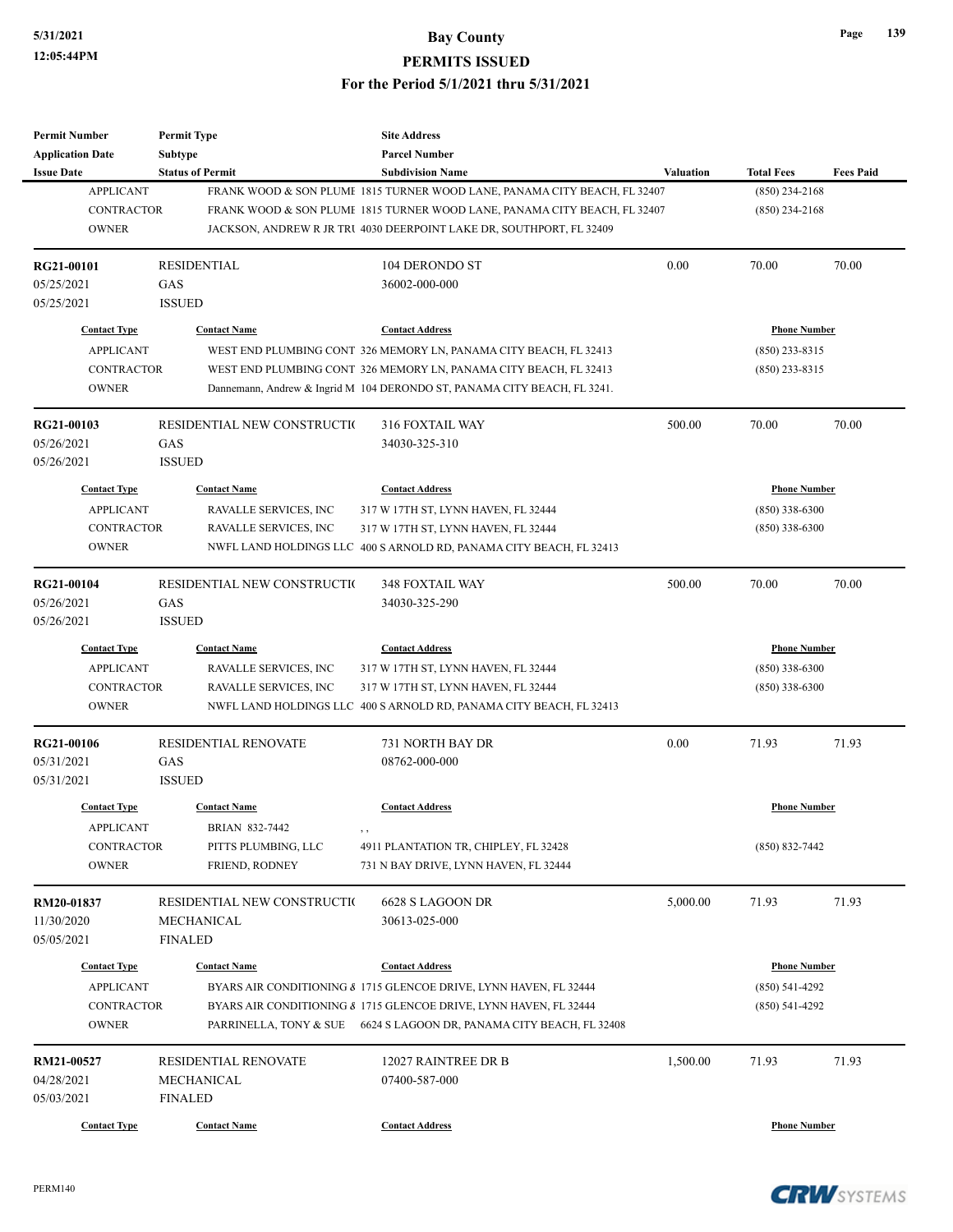**Permit Number**

**Permit Type**

## **5/31/2021 Bay County PERMITS ISSUED For the Period 5/1/2021 thru 5/31/2021**

**Site Address**

| <b>Application Date</b> | Subtype                     | <b>Parcel Number</b>                                                |                  |                     |                  |
|-------------------------|-----------------------------|---------------------------------------------------------------------|------------------|---------------------|------------------|
| <b>Issue Date</b>       | <b>Status of Permit</b>     | <b>Subdivision Name</b>                                             | <b>Valuation</b> | <b>Total Fees</b>   | <b>Fees Paid</b> |
| <b>APPLICANT</b>        | RYAN 850-628-0319           |                                                                     |                  |                     |                  |
| <b>CONTRACTOR</b>       |                             | Advantage Refrigeration & Air Ir 9815 Morar Rd, Southport, Fl 32409 |                  | $(850)$ 628-0319    |                  |
| <b>OWNER</b>            |                             | M, M&M SWINNEY PROPERTI 1506 GRACE AVENUE, PANAMA CITY, FL 32405    |                  |                     |                  |
| RM21-00530              | RESIDENTIAL NEW CONSTRUCTIO | 20514 VERONA ST                                                     | 1,900.00         | 85.00               | 85.00            |
| 04/30/2021              | MECHANICAL                  | 35293-068-000                                                       |                  |                     |                  |
| 05/07/2021              | <b>ISSUED</b>               |                                                                     |                  |                     |                  |
| <b>Contact Type</b>     | <b>Contact Name</b>         | <b>Contact Address</b>                                              |                  | <b>Phone Number</b> |                  |
| <b>APPLICANT</b>        |                             | REGENCY BUILDERS OF FLO 4034 HOBBS ROAD, PANAMA CITY, FL 32409      |                  | $(850) 896 - 6000$  |                  |
| <b>CONTRACTOR</b>       |                             | REGENCY BUILDERS OF FLO 4034 HOBBS ROAD, PANAMA CITY, FL 32409      |                  | $(850) 896 - 6000$  |                  |
| <b>OWNER</b>            | HALLISEY, DANIEL J          | 21100 SOUTH LAKEVIEW DRIVE, PANAMA CITY BEACH, FL 3241              |                  |                     |                  |
| RM21-00532              | <b>RESIDENTIAL</b>          | 11625 COWELS RD                                                     | 3,500.00         | 71.93               | 71.93            |
| 05/21/2021              | MECHANICAL                  | 00909-010-000                                                       |                  |                     |                  |
| 05/24/2021              | <b>FINALED</b>              |                                                                     |                  |                     |                  |
| <b>Contact Type</b>     | <b>Contact Name</b>         | <b>Contact Address</b>                                              |                  | <b>Phone Number</b> |                  |
| <b>APPLICANT</b>        | KEITH 596-3743              | , ,                                                                 |                  |                     |                  |
| CONTRACTOR              |                             | CARNLEY CONSTRUCTION II 10628 PINE LOG RD, EBRO, FL 32437           |                  | $(850) 596 - 3743$  |                  |
| <b>OWNER</b>            | JOHNSON, JEREMY             | 11625 COWELS RD, FOUNTAIN, FL 32438                                 |                  |                     |                  |
| RM21-00533              | <b>RESIDENTIAL</b>          | 11806 DOGWOOD ST                                                    | 4,800.00         | 71.93               | 71.93            |
| 05/03/2021              | MECHANICAL                  | 02090-000-000                                                       |                  |                     |                  |
| 05/03/2021              | <b>ISSUED</b>               |                                                                     |                  |                     |                  |
| <b>Contact Type</b>     | <b>Contact Name</b>         | <b>Contact Address</b>                                              |                  | <b>Phone Number</b> |                  |
| <b>APPLICANT</b>        |                             | BILLY GRAHAMS AC & HEAT 2825 COCOA AVE, PANAMA CITY, FL 32405       |                  | $(850) 867 - 3918$  |                  |
| <b>CONTRACTOR</b>       |                             | BILLY GRAHAMS AC & HEAT 2825 COCOA AVE, PANAMA CITY, FL 32405       |                  | $(850) 867 - 3918$  |                  |
| <b>OWNER</b>            |                             | MILLIGAN, MARTHA B ETAL 418 N COVE BLVD, PANAMA CITY, FL 32401      |                  |                     |                  |
| RM21-00534              | RESIDENTIAL NEW CONSTRUCTIO | 2112 & 2114 STERLING COVE BLVD                                      | 8,100.00         | 87.34               | 87.34            |
| 05/04/2021              | MECHANICAL                  | 27873-000-000                                                       |                  |                     |                  |
| 05/04/2021              | <b>ISSUED</b>               |                                                                     |                  |                     |                  |
| <b>Contact Type</b>     | <b>Contact Name</b>         | <b>Contact Address</b>                                              |                  | <b>Phone Number</b> |                  |
| <b>APPLICANT</b>        |                             | REYES HEATING & COOLING 327 W 34TH PL, PANAMA CITY, FL 32405        |                  | $(850)$ 785-1000    |                  |
| CONTRACTOR              |                             | REYES HEATING & COOLING 327 W 34TH PL, PANAMA CITY, FL 32405        |                  | $(850) 785 - 1000$  |                  |
| <b>OWNER</b>            | ESPARZA, ALAN J GARCIA      | 2909 AIRPORT ROAD, Panama City, FL 32405                            |                  |                     |                  |
| RM21-00535              | RESIDENTIAL NEW CONSTRUCTIO | 608 LE GRAND DR                                                     | 6,500.00         | 71.93               | 71.93            |
| 05/04/2021              | MECHANICAL                  | 35623-020-000                                                       |                  |                     |                  |
| 05/04/2021              | <b>ISSUED</b>               |                                                                     |                  |                     |                  |
| <b>Contact Type</b>     | <b>Contact Name</b>         | <b>Contact Address</b>                                              |                  | <b>Phone Number</b> |                  |
| <b>APPLICANT</b>        | <b>MIKHAILS LLC</b>         | 518 HIDDEN ISLAND DRIVE, PANAMA CITY BEACH, FL 32408                |                  | $(850) 866 - 1641$  |                  |
| CONTRACTOR              | <b>MIKHAILS LLC</b>         | 518 HIDDEN ISLAND DRIVE, PANAMA CITY BEACH, FL 32408                |                  | $(850) 866 - 1641$  |                  |
| <b>OWNER</b>            | A & M STAVBA LLC            | 608 LE GRAND DRIVE, PANAMA CITY BEACH, FL 32413                     |                  |                     |                  |
| RM21-00536              | RESIDENTIAL NEW CONSTRUCTIO | 3924 GRAVELLE DR                                                    | 6,100.00         | 71.93               | 71.93            |
| 05/04/2021              | MECHANICAL                  | 07627-010-000                                                       |                  |                     |                  |
| 05/04/2021              | <b>ISSUED</b>               |                                                                     |                  |                     |                  |
| <b>Contact Type</b>     | <b>Contact Name</b>         | <b>Contact Address</b>                                              |                  | <b>Phone Number</b> |                  |
|                         |                             |                                                                     |                  |                     |                  |



**Page 140**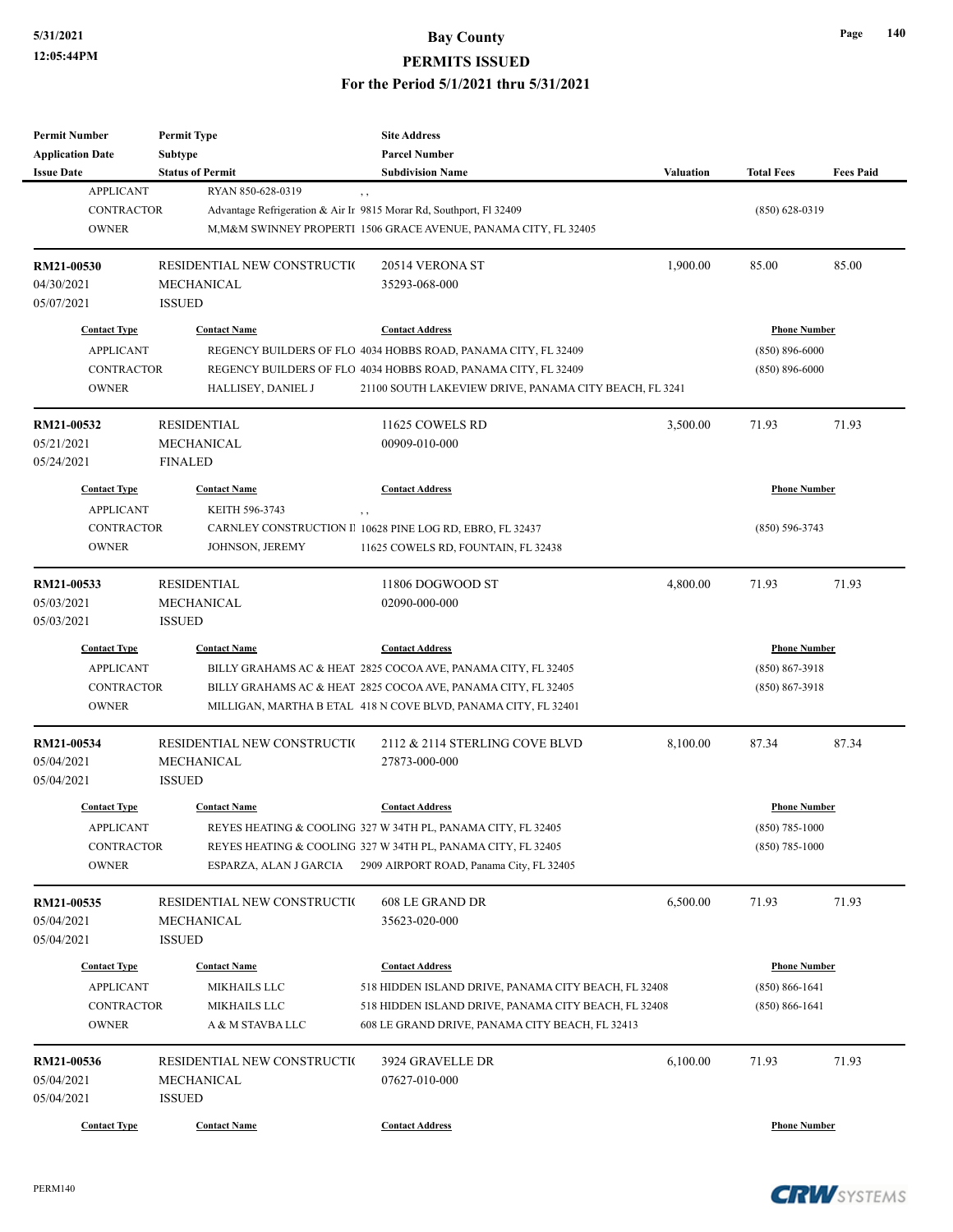| <b>Permit Number</b>    | <b>Permit Type</b>          | <b>Site Address</b>                                                            |                  |                     |                  |
|-------------------------|-----------------------------|--------------------------------------------------------------------------------|------------------|---------------------|------------------|
| <b>Application Date</b> | <b>Subtype</b>              | <b>Parcel Number</b>                                                           |                  |                     |                  |
| <b>Issue Date</b>       | <b>Status of Permit</b>     | <b>Subdivision Name</b>                                                        | <b>Valuation</b> | <b>Total Fees</b>   | <b>Fees Paid</b> |
| <b>APPLICANT</b>        |                             | REYES HEATING & COOLING 327 W 34TH PL, PANAMA CITY, FL 32405                   |                  | $(850)$ 785-1000    |                  |
| <b>CONTRACTOR</b>       |                             | REYES HEATING & COOLING 327 W 34TH PL, PANAMA CITY, FL 32405                   |                  | $(850)$ 785-1000    |                  |
| <b>OWNER</b>            | THARPE, MICHAEL             | 100 HITCHCOCK RD, PANAMA CITY, FL 32409                                        |                  |                     |                  |
|                         |                             |                                                                                |                  |                     |                  |
| RM21-00537              | <b>RESIDENTIAL RENOVATE</b> | 11700 SEASHORE LN                                                              | 7,450.00         | 71.93               | 71.93            |
| 05/04/2021              | MECHANICAL                  | 34039-531-000                                                                  |                  |                     |                  |
| 05/04/2021              | <b>FINALED</b>              |                                                                                |                  |                     |                  |
| <b>Contact Type</b>     | <b>Contact Name</b>         | <b>Contact Address</b>                                                         |                  | <b>Phone Number</b> |                  |
| <b>APPLICANT</b>        |                             | MODERN AIR SOLUTIONS, L1 19407 PANAMA CITY BEACH PKWY, PANAMA CITY BEACH, FL 3 |                  | (850) 249-2999      |                  |
| <b>CONTRACTOR</b>       |                             | MODERN AIR SOLUTIONS, LI 19407 PANAMA CITY BEACH PKWY, PANAMA CITY BEACH, FL 3 |                  | $(850)$ 249-2999    |                  |
| <b>OWNER</b>            |                             |                                                                                |                  |                     |                  |
|                         | KLAISS, ALMA GAIL           | 11700 SEASHORE LN, PANAMA CITY BEACH, FL 32407                                 |                  |                     |                  |
| RM21-00538              | RESIDENTIAL NEW CONSTRUCTIO | 364 GREENWOOD CIR                                                              | 5,800.00         | 70.00               | 70.00            |
| 05/05/2021              | MECHANICAL                  | 27344-722-000                                                                  |                  |                     |                  |
| 05/05/2021              | <b>ISSUED</b>               |                                                                                |                  |                     |                  |
|                         |                             |                                                                                |                  |                     |                  |
| <b>Contact Type</b>     | <b>Contact Name</b>         | <b>Contact Address</b>                                                         |                  | <b>Phone Number</b> |                  |
| <b>APPLICANT</b>        |                             | STEPHENS AIR CONDITIONIN 1625 N EAST AVE, PANAMA CITY, FL 32405                |                  | $(850) 784 - 0810$  |                  |
| <b>CONTRACTOR</b>       |                             | STEPHENS AIR CONDITIONIN 1625 N EAST AVE, PANAMA CITY, FL 32405                |                  | $(850) 784 - 0810$  |                  |
| <b>OWNER</b>            |                             | THOMASON, LUKE R ETAL 2128 E 8TH STREET, PANAMA CITY, FL 32401                 |                  |                     |                  |
| RM21-00539              | RESIDENTIAL NEW CONSTRUCTIO | 6830 & 6834 THOMAS DR                                                          | 14,000.00        | 118.16              | 118.16           |
| 05/05/2021              | MECHANICAL                  | 30766-022-000                                                                  |                  |                     |                  |
| 05/05/2021              | <b>ISSUED</b>               |                                                                                |                  |                     |                  |
|                         |                             |                                                                                |                  |                     |                  |
| <b>Contact Type</b>     | <b>Contact Name</b>         | <b>Contact Address</b>                                                         |                  | <b>Phone Number</b> |                  |
| <b>APPLICANT</b>        |                             | GULF COAST AIR CONDITION 222 W 33RD PL, Panama City, FL 32405                  |                  | $(850)$ 527-4215    |                  |
| <b>CONTRACTOR</b>       |                             | GULF COAST AIR CONDITION 222 W 33RD PL, Panama City, FL 32405                  |                  | $(850)$ 527-4215    |                  |
| <b>OWNER</b>            |                             | SANDERS REAL ESTATE LLC 304 HWY 80 W SUITE J, CLINTON, MS 39056                |                  |                     |                  |
| RM21-00540              | <b>RESIDENTIAL RENOVATE</b> | 127 GRAND LAGOON SHORES DR                                                     | 1,000.00         | 139.74              | 139.74           |
| 05/06/2021              | MECHANICAL                  | 30188-177-000                                                                  |                  |                     |                  |
| 05/17/2021              | <b>ISSUED</b>               |                                                                                |                  |                     |                  |
|                         |                             |                                                                                |                  |                     |                  |
| <b>Contact Type</b>     | <b>Contact Name</b>         | <b>Contact Address</b>                                                         |                  | <b>Phone Number</b> |                  |
| <b>APPLICANT</b>        | ALLEN 850-370-4537          | , ,                                                                            |                  |                     |                  |
| <b>CONTRACTOR</b>       | AIR IT COOL CORP            | 11725 MANGO GROVES BLVD, SEFFNER, FL 33584                                     |                  | $(850)$ 258-8144    |                  |
| <b>OWNER</b>            | DELGADO, ALLEN              | 127 GRAND LAGOON SHORES DR, PANAMA CITY, FL 32408                              |                  |                     |                  |
| RM21-00541              | RESIDENTIAL RENOVATE        | 322 GREENWOOD CIR                                                              | 2,315.60         | 71.93               | 71.93            |
| 05/06/2021              | MECHANICAL                  | 27532-010-000                                                                  |                  |                     |                  |
| 05/06/2021              | <b>ISSUED</b>               |                                                                                |                  |                     |                  |
|                         |                             |                                                                                |                  |                     |                  |
| <b>Contact Type</b>     | <b>Contact Name</b>         | <b>Contact Address</b>                                                         |                  | <b>Phone Number</b> |                  |
| <b>APPLICANT</b>        |                             | PEADEN AIR CONDITIONING 620 WEST BALDWIN RD, Panama City, FL 32405             |                  | $(850)$ 763-4638    |                  |
| <b>CONTRACTOR</b>       |                             | PEADEN AIR CONDITIONING 620 WEST BALDWIN RD, Panama City, FL 32405             |                  | $(850)$ 763-4638    |                  |
| <b>OWNER</b>            | WATFORD, RAMONA E           | 322 GREENWOOD CIR, PANAMA CITY BEACH, FL 32407                                 |                  |                     |                  |
| RM21-00542              | <b>RESIDENTIAL</b>          | 4701 THOMAS DR 327                                                             | 6,301.00         | 71.93               | 71.93            |
| 05/06/2021              | MECHANICAL                  | 31437-059-000                                                                  |                  |                     |                  |
|                         |                             |                                                                                |                  |                     |                  |
| 05/07/2021              | <b>FINALED</b>              |                                                                                |                  |                     |                  |
| <b>Contact Type</b>     | <b>Contact Name</b>         | <b>Contact Address</b>                                                         |                  | <b>Phone Number</b> |                  |

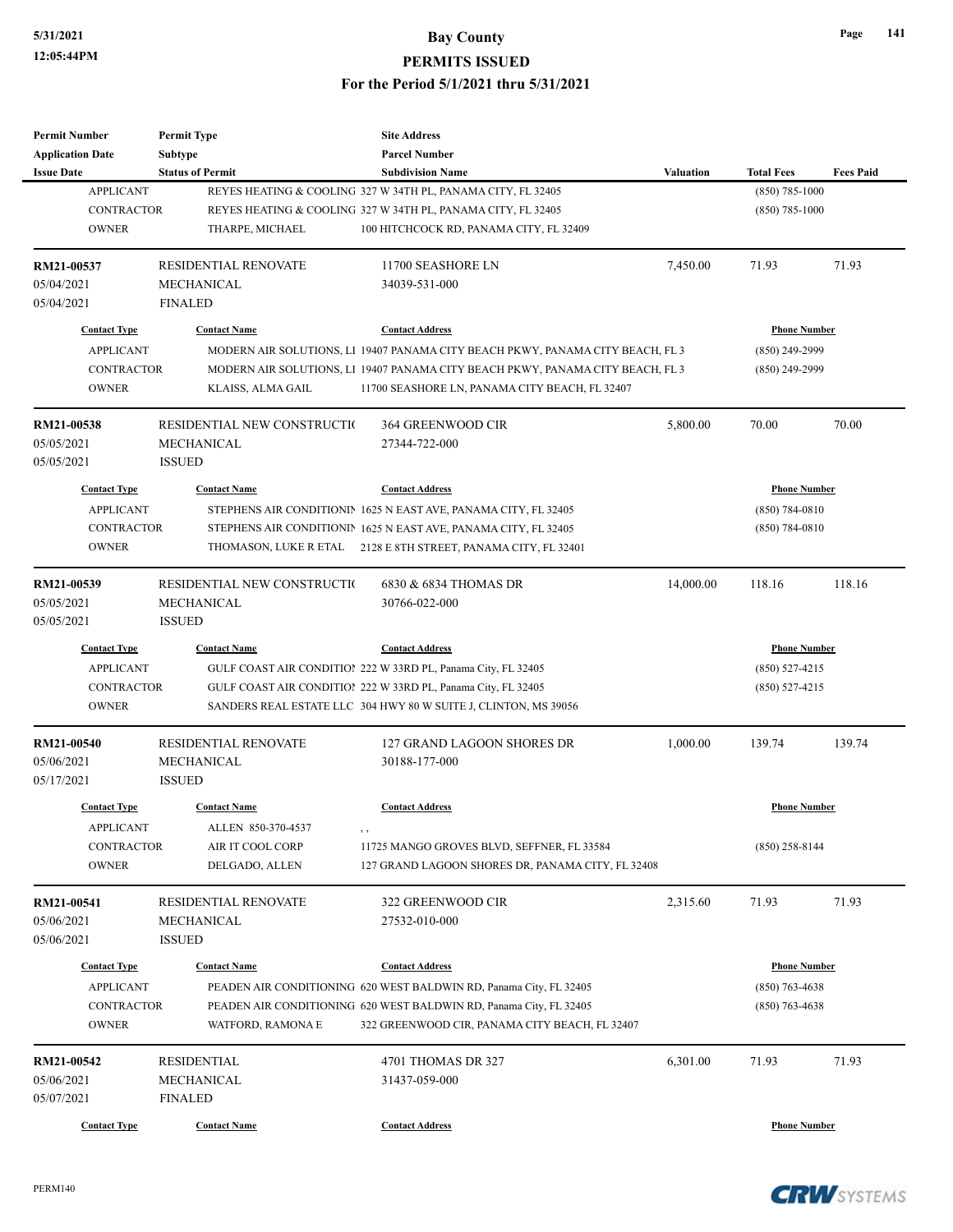| <b>Permit Number</b>                  | <b>Permit Type</b>                        | <b>Site Address</b>                                                         |           |                     |                  |
|---------------------------------------|-------------------------------------------|-----------------------------------------------------------------------------|-----------|---------------------|------------------|
| <b>Application Date</b>               | Subtype                                   | <b>Parcel Number</b>                                                        |           |                     |                  |
| <b>Issue Date</b><br><b>APPLICANT</b> | <b>Status of Permit</b><br>KEITH 235-8834 | <b>Subdivision Name</b>                                                     | Valuation | <b>Total Fees</b>   | <b>Fees Paid</b> |
| <b>CONTRACTOR</b>                     |                                           | QUINCY'S HEATING & A/C IN 128 N. HWY 79, PANAMA CITY BEACH, FL 32413        |           | $(850)$ 235-8834    |                  |
| <b>OWNER</b>                          |                                           | STRICKLAND, SANDRA LYN! 5000 WESTRIDGE LANE, POWDER SPRINGS, GA 30127       |           |                     |                  |
|                                       |                                           |                                                                             |           |                     |                  |
| RM21-00543                            | <b>RESIDENTIAL</b>                        | 5720 BEACH DR                                                               | 6,999.00  | 71.93               | 71.93            |
| 05/06/2021                            | MECHANICAL                                | 31879-000-000                                                               |           |                     |                  |
| 05/07/2021                            | <b>ISSUED</b>                             |                                                                             |           |                     |                  |
| <b>Contact Type</b>                   | <b>Contact Name</b>                       | <b>Contact Address</b>                                                      |           | <b>Phone Number</b> |                  |
| <b>APPLICANT</b>                      | KEITH 235-8834                            |                                                                             |           |                     |                  |
| <b>CONTRACTOR</b>                     |                                           | , ,<br>QUINCY'S HEATING & A/C IN 128 N. HWY 79, PANAMA CITY BEACH, FL 32413 |           | $(850)$ 235-8834    |                  |
| <b>OWNER</b>                          | HOLMES, TIFFANY                           | 8563 WOODGROVE HARBOR LN, BOYNTON BEACH, FL 33473                           |           |                     |                  |
|                                       |                                           |                                                                             |           |                     |                  |
| RM21-00544                            | <b>RESIDENTIAL</b>                        | 21306 MC EACHERN ST                                                         | 6,999.00  | 71.93               | 71.93            |
| 05/06/2021                            | MECHANICAL                                | 36542-020-000                                                               |           |                     |                  |
| 05/07/2021                            | <b>FINALED</b>                            |                                                                             |           |                     |                  |
| <b>Contact Type</b>                   | <b>Contact Name</b>                       | <b>Contact Address</b>                                                      |           | <b>Phone Number</b> |                  |
| <b>APPLICANT</b>                      | KEITH 235-8834                            | , ,                                                                         |           |                     |                  |
| <b>CONTRACTOR</b>                     |                                           | QUINCY'S HEATING & A/C IN 128 N. HWY 79, PANAMA CITY BEACH, FL 32413        |           | $(850)$ 235-8834    |                  |
| <b>OWNER</b>                          | SAUNDERS, WAYNE C.                        | 847 CANDY LN, CHIPLEY, FL 32428                                             |           |                     |                  |
|                                       |                                           |                                                                             |           |                     |                  |
| RM21-00545                            | <b>RESIDENTIAL</b>                        | 700 BLUEFISH DR                                                             | 6,999.00  | 71.93               | 71.93            |
| 05/06/2021                            | MECHANICAL                                | 30933-117-000                                                               |           |                     |                  |
| 05/07/2021                            | <b>ISSUED</b>                             |                                                                             |           |                     |                  |
| <b>Contact Type</b>                   | <b>Contact Name</b>                       | <b>Contact Address</b>                                                      |           | <b>Phone Number</b> |                  |
| <b>APPLICANT</b>                      | KEITH 235-8834                            | , ,                                                                         |           |                     |                  |
| <b>CONTRACTOR</b>                     |                                           | QUINCY'S HEATING & A/C IN 128 N. HWY 79, PANAMA CITY BEACH, FL 32413        |           | $(850)$ 235-8834    |                  |
| <b>OWNER</b>                          |                                           | ALEXANDER, BENJAMIN WH LA NESSA CHERIE, PANAMA CITY BEACH, FL 32407         |           |                     |                  |
|                                       |                                           |                                                                             |           |                     |                  |
| RM21-00546<br>05/06/2021              | <b>RESIDENTIAL</b><br>MECHANICAL          | 21319 CARIBBEAN LN<br>35485-000-000                                         | 6,999.00  | 71.93               | 71.93            |
| 05/07/2021                            | <b>FINALED</b>                            |                                                                             |           |                     |                  |
|                                       |                                           |                                                                             |           |                     |                  |
| <b>Contact Type</b>                   | <b>Contact Name</b>                       | <b>Contact Address</b>                                                      |           | <b>Phone Number</b> |                  |
| <b>APPLICANT</b>                      | KEITH 235-8834                            | , ,                                                                         |           |                     |                  |
| <b>CONTRACTOR</b>                     |                                           | QUINCY'S HEATING & A/C IN 128 N. HWY 79, PANAMA CITY BEACH, FL 32413        |           | $(850)$ 235-8834    |                  |
| <b>OWNER</b>                          | MAHAN, SIDNEY C                           | 179 SOURWOOD COURT, ELLIJAY, GA 30536                                       |           |                     |                  |
| RM21-00547                            | <b>RESIDENTIAL</b>                        | 23011 FRONT BEACH RD W-66                                                   | 5,688.00  | 71.93               | 71.93            |
| 05/06/2021                            | MECHANICAL                                | 36081-079-000                                                               |           |                     |                  |
| 05/07/2021                            | <b>ISSUED</b>                             |                                                                             |           |                     |                  |
|                                       |                                           |                                                                             |           |                     |                  |
| <b>Contact Type</b>                   | <b>Contact Name</b>                       | <b>Contact Address</b>                                                      |           | <b>Phone Number</b> |                  |
| <b>APPLICANT</b>                      | KEITH 235-8834                            | , ,                                                                         |           |                     |                  |
| CONTRACTOR                            |                                           | QUINCY'S HEATING & A/C IN 128 N. HWY 79, PANAMA CITY BEACH, FL 32413        |           | $(850)$ 235-8834    |                  |
| <b>OWNER</b>                          |                                           | LANDRY, JOSHUA T & TRICH ETAL, BATON ROUGE, LA 70810                        |           |                     |                  |
| RM21-00548                            | <b>RESIDENTIAL</b>                        | 5004 THOMAS DR 1203                                                         | 5,497.00  | 71.93               | 71.93            |
| 05/06/2021                            | MECHANICAL                                | 31437-234-000                                                               |           |                     |                  |
| 05/07/2021                            | <b>FINALED</b>                            |                                                                             |           |                     |                  |
|                                       |                                           |                                                                             |           |                     |                  |
| <b>Contact Type</b>                   | <b>Contact Name</b>                       | <b>Contact Address</b>                                                      |           | <b>Phone Number</b> |                  |



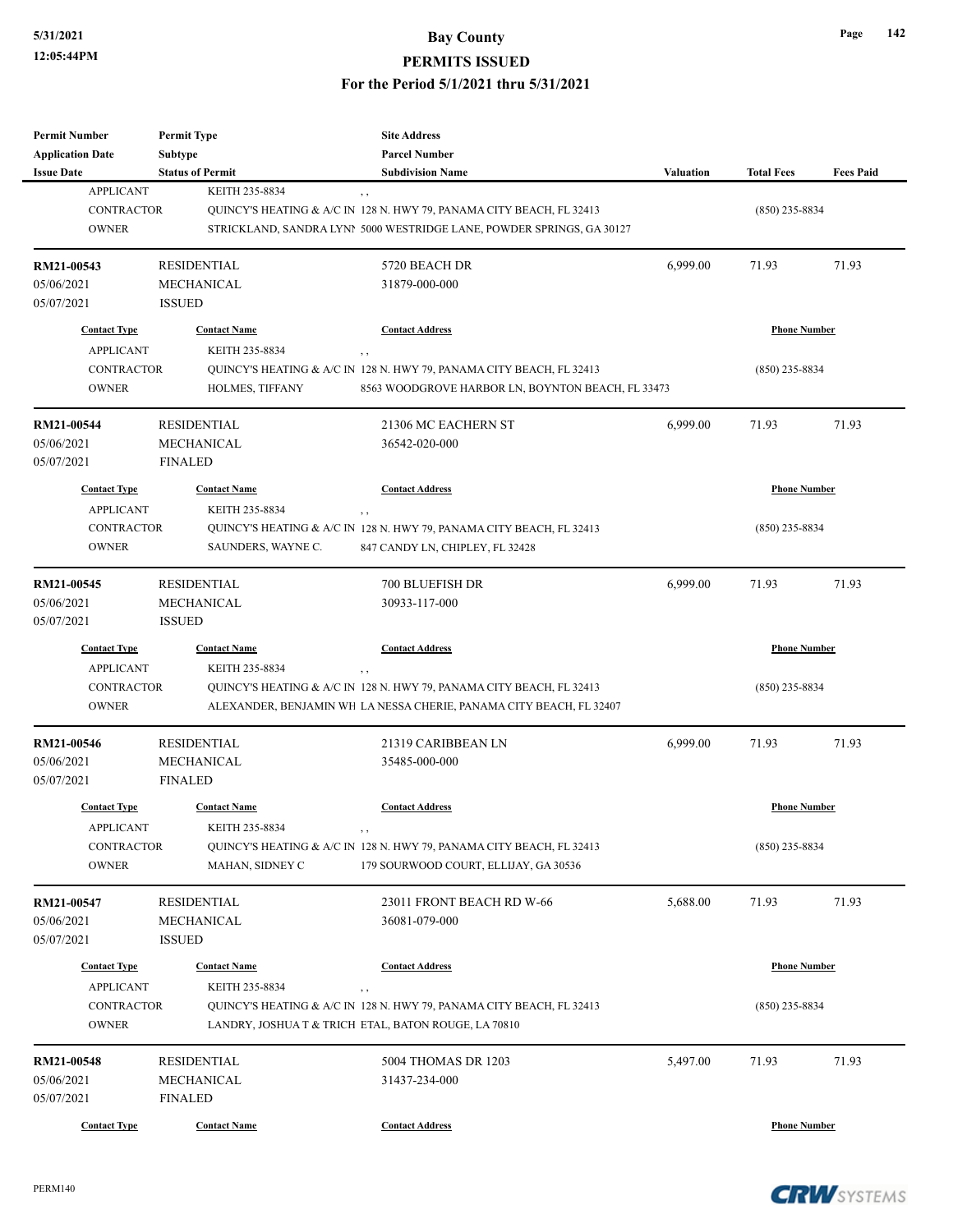| <b>Permit Number</b>     | <b>Permit Type</b>          | <b>Site Address</b>                                                   |                  |                     |                  |
|--------------------------|-----------------------------|-----------------------------------------------------------------------|------------------|---------------------|------------------|
| <b>Application Date</b>  | Subtype                     | <b>Parcel Number</b>                                                  |                  |                     |                  |
| <b>Issue Date</b>        | <b>Status of Permit</b>     | <b>Subdivision Name</b>                                               | <b>Valuation</b> | <b>Total Fees</b>   | <b>Fees Paid</b> |
| <b>APPLICANT</b>         | KEITH 235-8834              | $, \, , \,$                                                           |                  |                     |                  |
| <b>CONTRACTOR</b>        |                             | QUINCY'S HEATING & A/C IN 128 N. HWY 79, PANAMA CITY BEACH, FL 32413  |                  | $(850)$ 235-8834    |                  |
| <b>OWNER</b>             | <b>BUGG, BURT W</b>         | 5004 THOMAS DR UNIT 1203, PANAMA CITY BEACH, FL 32408                 |                  |                     |                  |
| RM21-00549               | <b>RESIDENTIAL</b>          | 23007 FRONT BEACH RD A16                                              | 6,300.00         | 71.93               | 71.93            |
| 05/06/2021               | <b>MECHANICAL</b>           | 36079-016-000                                                         |                  |                     |                  |
| 05/07/2021               | <b>FINALED</b>              |                                                                       |                  |                     |                  |
| <b>Contact Type</b>      | <b>Contact Name</b>         | <b>Contact Address</b>                                                |                  | <b>Phone Number</b> |                  |
| <b>APPLICANT</b>         | KEITH 235-8834              | , ,                                                                   |                  |                     |                  |
| <b>CONTRACTOR</b>        |                             | QUINCY'S HEATING & A/C IN 128 N. HWY 79, PANAMA CITY BEACH, FL 32413  |                  | $(850)$ 235-8834    |                  |
| <b>OWNER</b>             |                             | ERICKSON, ARTHUR R ETAL 2711 WESTMEADE ROAD, ALBANY, GA 31707         |                  |                     |                  |
|                          |                             |                                                                       |                  |                     |                  |
| RM21-00550               | <b>RESIDENTIAL</b>          | 4701 THOMAS DR 127                                                    | 6,120.00         | 71.93               | 71.93            |
| 05/06/2021<br>05/07/2021 | MECHANICAL<br><b>ISSUED</b> | 31437-023-000                                                         |                  |                     |                  |
| <b>Contact Type</b>      | <b>Contact Name</b>         | <b>Contact Address</b>                                                |                  | <b>Phone Number</b> |                  |
| <b>APPLICANT</b>         | KEITH 235-8834              |                                                                       |                  |                     |                  |
| <b>CONTRACTOR</b>        |                             | , ,                                                                   |                  |                     |                  |
|                          |                             | QUINCY'S HEATING & A/C IN 128 N. HWY 79, PANAMA CITY BEACH, FL 32413  |                  | $(850)$ 235-8834    |                  |
| <b>OWNER</b>             | FLEMING, GARRETT A III      | 2605 W DOUBLEGATE DR, ALBANY, GA 31707                                |                  |                     |                  |
| RM21-00551               | <b>RESIDENTIAL</b>          | 119 MALAGA PL                                                         | 6,999.00         | 71.93               | 71.93            |
| 05/06/2021               | MECHANICAL                  | 37889-000-000                                                         |                  |                     |                  |
| 05/07/2021               | <b>FINALED</b>              |                                                                       |                  |                     |                  |
| <b>Contact Type</b>      | <b>Contact Name</b>         | <b>Contact Address</b>                                                |                  | <b>Phone Number</b> |                  |
| <b>APPLICANT</b>         | KEITH 235-8834              | , ,                                                                   |                  |                     |                  |
| <b>CONTRACTOR</b>        |                             | QUINCY'S HEATING & A/C IN 128 N. HWY 79, PANAMA CITY BEACH, FL 32413  |                  | $(850)$ 235-8834    |                  |
| <b>OWNER</b>             |                             | PRESNELL, KIMBERLY ANNE 119 MALAGA PLACE, PANAMA CITY BEACH, FL 32413 |                  |                     |                  |
| RM21-00552               | <b>RESIDENTIAL</b>          | 4701 THOMAS DR 122                                                    | 5,595.00         | 71.93               | 71.93            |
| 05/07/2021               | MECHANICAL                  | 31437-018-000                                                         |                  |                     |                  |
| 05/07/2021               | <b>FINALED</b>              |                                                                       |                  |                     |                  |
|                          |                             |                                                                       |                  |                     |                  |
| <b>Contact Type</b>      | <b>Contact Name</b>         | <b>Contact Address</b>                                                |                  | <b>Phone Number</b> |                  |
| <b>APPLICANT</b>         | KEITH 235-8834              | $, \, , \,$                                                           |                  |                     |                  |
| CONTRACTOR               |                             | QUINCY'S HEATING & A/C IN 128 N. HWY 79, PANAMA CITY BEACH, FL 32413  |                  | $(850)$ 235-8834    |                  |
| <b>OWNER</b>             |                             | MOONGLOW JR PROPERTIES 216 DOGWOOD CIRCLE, GADSDEN, AL 35901          |                  |                     |                  |
| RM21-00553               | RESIDENTIAL NEW CONSTRUCTIO | 14721 BREAM POND                                                      | 9,720.00         | 70.00               | 70.00            |
| 05/07/2021               | MECHANICAL                  | 07458-121-000                                                         |                  |                     |                  |
| 05/20/2021               | ISSUED                      |                                                                       |                  |                     |                  |
| <b>Contact Type</b>      | <b>Contact Name</b>         | <b>Contact Address</b>                                                |                  | <b>Phone Number</b> |                  |
| <b>APPLICANT</b>         | BOB 334-671-2840            |                                                                       |                  |                     |                  |
|                          |                             | , ,                                                                   |                  |                     |                  |
| <b>CONTRACTOR</b>        |                             | BOB WOODALL AIR CARE SY 234 ROSS CLARK CIRCLE, N.E., DOTHAN, AL 36303 |                  | $(334)$ 340-1111    |                  |
| <b>OWNER</b>             |                             | GRINER, BRENT A & KELLY $N$ 5217 PINETREE ROAD, PANAMA CITY, FL 32404 |                  |                     |                  |
| RM21-00554               | RESIDENTIAL NEW CONSTRUCTIO | 22627 SUNSET AVE                                                      | 6,800.00         | 71.93               | 71.93            |
| 05/07/2021               | MECHANICAL                  | 36208-000-000                                                         |                  |                     |                  |
| 05/11/2021               | <b>ISSUED</b>               |                                                                       |                  |                     |                  |
| <b>Contact Type</b>      | <b>Contact Name</b>         | <b>Contact Address</b>                                                |                  | <b>Phone Number</b> |                  |

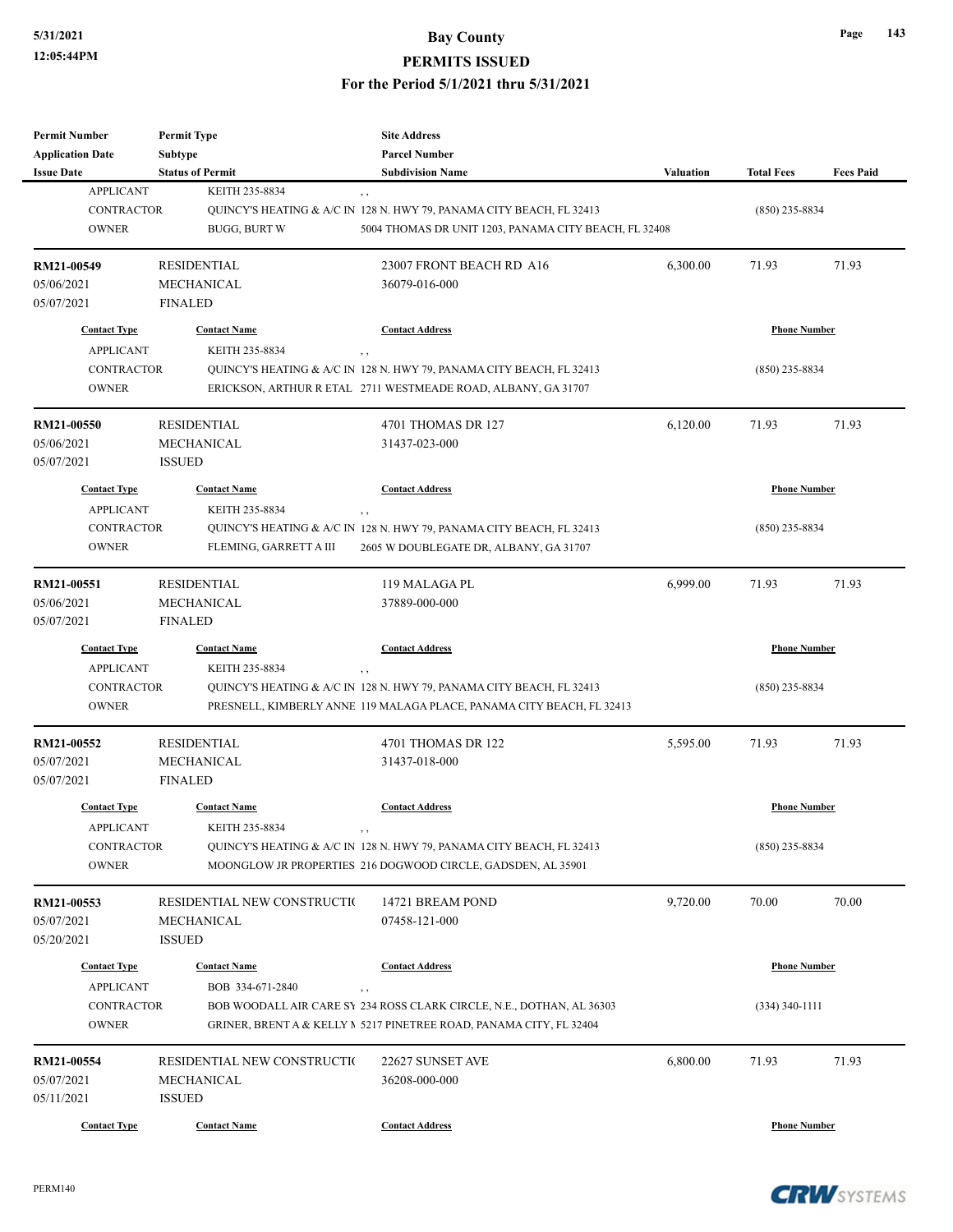| <b>Permit Number</b><br><b>Application Date</b> | <b>Permit Type</b><br>Subtype | <b>Site Address</b><br><b>Parcel Number</b>                                                                                               |                  |                     |                  |
|-------------------------------------------------|-------------------------------|-------------------------------------------------------------------------------------------------------------------------------------------|------------------|---------------------|------------------|
| <b>Issue Date</b>                               | <b>Status of Permit</b>       | <b>Subdivision Name</b>                                                                                                                   | <b>Valuation</b> | <b>Total Fees</b>   | <b>Fees Paid</b> |
| <b>APPLICANT</b>                                | ASHLEY 850-482-8802           | $, \, ,$                                                                                                                                  |                  |                     |                  |
| <b>CONTRACTOR</b>                               |                               | WOODALL'S TOTAL COMFOF 3608 HWY 90, MARIANNA, FL 32446                                                                                    |                  | $(850)$ 482-8802    |                  |
| <b>OWNER</b>                                    | <b>SOLES, PAMELA D</b>        | 1581 BROAD RIVER SCENIC DR, TIGNALL, GA 30668                                                                                             |                  |                     |                  |
| RM21-00555                                      | <b>RESIDENTIAL RENOVATE</b>   | 188 WHITE CAP WAY                                                                                                                         | 0.00             | 70.00               | 70.00            |
| 05/07/2021                                      | <b>MECHANICAL</b>             | 34039-795-000                                                                                                                             |                  |                     |                  |
| 05/11/2021                                      | <b>ISSUED</b>                 |                                                                                                                                           |                  |                     |                  |
| <b>Contact Type</b>                             | <b>Contact Name</b>           | <b>Contact Address</b>                                                                                                                    |                  | <b>Phone Number</b> |                  |
| <b>APPLICANT</b>                                | HOJJAT 850-914-9000           | $, \, , \,$                                                                                                                               |                  |                     |                  |
| CONTRACTOR                                      |                               | ALL AMERICAN AIR CONDIT 1025 HARRISON AVE, PANAMA CITY, FL 32401                                                                          |                  | $(850)$ 914-9000    |                  |
| <b>OWNER</b>                                    |                               | HAAS, JOHN WESLEY & DAV CO-TRUSTEES, PANAMA CITY BEACH, FL 32413                                                                          |                  |                     |                  |
| RM21-00556                                      | RESIDENTIAL NEW CONSTRUCTIO   | 5832 VIKING WAY                                                                                                                           | 9,619.00         | 70.00               | 70.00            |
| 05/07/2021                                      | MECHANICAL                    | 05658-400-260                                                                                                                             |                  |                     |                  |
| 05/11/2021                                      | <b>ISSUED</b>                 |                                                                                                                                           |                  |                     |                  |
| <b>Contact Type</b>                             | <b>Contact Name</b>           | <b>Contact Address</b>                                                                                                                    |                  | <b>Phone Number</b> |                  |
| <b>APPLICANT</b>                                | HOJJAT 850-914-9000           | $, \, ,$                                                                                                                                  |                  |                     |                  |
| <b>CONTRACTOR</b>                               |                               | ALL AMERICAN AIR CONDIT 1025 HARRISON AVE, PANAMA CITY, FL 32401                                                                          |                  | $(850)$ 914-9000    |                  |
| <b>OWNER</b>                                    | D.R. HORTON, INC.             | 25366 PROFIT DR, DAPHNE, AL 36526                                                                                                         |                  |                     |                  |
|                                                 |                               |                                                                                                                                           |                  |                     |                  |
| RM21-00557                                      | RESIDENTIAL NEW CONSTRUCTIO   | <b>356 BEACHSIDE DR</b>                                                                                                                   | 22,150.00        | 87.34               | 87.34            |
| 05/07/2021                                      | <b>MECHANICAL</b>             | 36459-110-000                                                                                                                             |                  |                     |                  |
| 05/07/2021                                      | <b>ISSUED</b>                 |                                                                                                                                           |                  |                     |                  |
| <b>Contact Type</b>                             | <b>Contact Name</b>           | <b>Contact Address</b>                                                                                                                    |                  | <b>Phone Number</b> |                  |
| <b>APPLICANT</b>                                | 850-608-3065                  | $, \, ,$                                                                                                                                  |                  |                     |                  |
| <b>CONTRACTOR</b>                               |                               | THE GREEN AIR GROUP LLC 902 E HWY 20 EAST STE 104 A, FREEPORT, FL 32439                                                                   |                  | $(850) 880 - 6058$  |                  |
| <b>OWNER</b>                                    |                               | HILLEN HOLDINGS III, LLC 2800 ROSS CLARK CIR, DOTHAN, AL 36301                                                                            |                  |                     |                  |
| RM21-00558                                      | RESIDENTIAL NEW CONSTRUCTIO   | <b>356 BEACHSIDE DR</b>                                                                                                                   | 5,500.00         | 71.93               | 71.93            |
| 05/07/2021                                      | <b>MECHANICAL</b>             | 36459-110-000                                                                                                                             |                  |                     |                  |
| 05/07/2021                                      | <b>ISSUED</b>                 | None                                                                                                                                      |                  |                     |                  |
| <b>Contact Type</b>                             | <b>Contact Name</b>           | <b>Contact Address</b>                                                                                                                    |                  | <b>Phone Number</b> |                  |
|                                                 |                               |                                                                                                                                           |                  |                     |                  |
| <b>APPLICANT</b><br>CONTRACTOR                  | 608-3065                      | $, \,$                                                                                                                                    |                  | $(850) 880 - 6058$  |                  |
| <b>OWNER</b>                                    |                               | THE GREEN AIR GROUP LLC 902 E HWY 20 EAST STE 104 A, FREEPORT, FL 32439<br>HILLEN HOLDINGS III, LLC 2800 ROSS CLARK CIR, DOTHAN, AL 36301 |                  |                     |                  |
|                                                 |                               |                                                                                                                                           |                  |                     |                  |
| RM21-00559                                      | RESIDENTIAL NEW CONSTRUCTIO   | 358 BEACHSIDE DR                                                                                                                          | 15,500.00        | 87.34               | 87.34            |
| 05/07/2021                                      | MECHANICAL                    | 36459-111-000                                                                                                                             |                  |                     |                  |
| 05/07/2021                                      | <b>ISSUED</b>                 |                                                                                                                                           |                  |                     |                  |
| <b>Contact Type</b>                             | <b>Contact Name</b>           | <b>Contact Address</b>                                                                                                                    |                  | <b>Phone Number</b> |                  |
| <b>APPLICANT</b>                                | 850-608-3065                  | , ,                                                                                                                                       |                  |                     |                  |
| <b>CONTRACTOR</b>                               |                               | THE GREEN AIR GROUP LLC 902 E HWY 20 EAST STE 104 A, FREEPORT, FL 32439                                                                   |                  | $(850) 880 - 6058$  |                  |
| <b>OWNER</b>                                    | HILLEN HOLDINGS II, LLC       | 2800 ROSS CLARK CIR SW STE 1, DOTHAN, AL 36301                                                                                            |                  |                     |                  |
| RM21-00560                                      | RESIDENTIAL NEW CONSTRUCTIO   | <b>358 BEACHSIDE DR</b>                                                                                                                   | 5,500.00         | 71.93               | 71.93            |
| 05/07/2021                                      | MECHANICAL                    | 36459-111-000                                                                                                                             |                  |                     |                  |
| 05/07/2021                                      | <b>ISSUED</b>                 |                                                                                                                                           |                  |                     |                  |
| <b>Contact Type</b>                             | <b>Contact Name</b>           | <b>Contact Address</b>                                                                                                                    |                  | <b>Phone Number</b> |                  |
|                                                 |                               |                                                                                                                                           |                  |                     |                  |

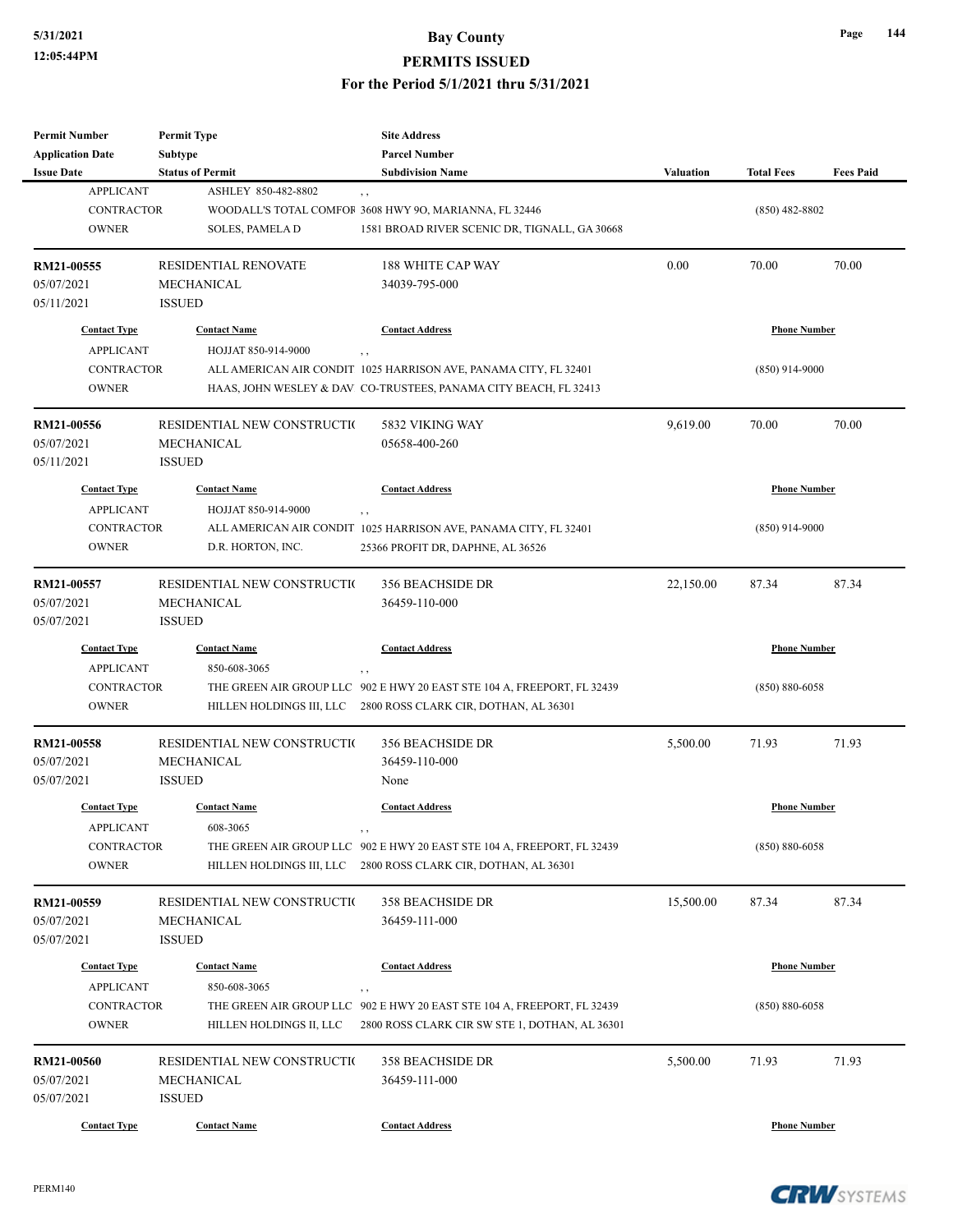| <b>Permit Number</b>    | <b>Permit Type</b>          | <b>Site Address</b>                                                                                                   |                  |                     |                  |
|-------------------------|-----------------------------|-----------------------------------------------------------------------------------------------------------------------|------------------|---------------------|------------------|
| <b>Application Date</b> | Subtype                     | <b>Parcel Number</b>                                                                                                  |                  |                     |                  |
| <b>Issue Date</b>       | <b>Status of Permit</b>     | <b>Subdivision Name</b>                                                                                               | <b>Valuation</b> | <b>Total Fees</b>   | <b>Fees Paid</b> |
| <b>APPLICANT</b>        | 608-3065                    | , ,                                                                                                                   |                  |                     |                  |
| <b>CONTRACTOR</b>       |                             | THE GREEN AIR GROUP LLC 902 E HWY 20 EAST STE 104 A, FREEPORT, FL 32439                                               |                  | $(850) 880 - 6058$  |                  |
| <b>OWNER</b>            | HILLEN HOLDINGS II, LLC     | 2800 ROSS CLARK CIR SW STE 1, DOTHAN, AL 36301                                                                        |                  |                     |                  |
|                         |                             |                                                                                                                       |                  |                     |                  |
| RM21-00561              | <b>RESIDENTIAL</b>          | 105 SALE RD                                                                                                           | 2,100.00         | 70.00               | 70.00            |
| 05/07/2021              | <b>MECHANICAL</b>           | 07585-275-000                                                                                                         |                  |                     |                  |
| 05/07/2021              | <b>FINALED</b>              |                                                                                                                       |                  |                     |                  |
| <b>Contact Type</b>     | <b>Contact Name</b>         | <b>Contact Address</b>                                                                                                |                  | <b>Phone Number</b> |                  |
| <b>APPLICANT</b>        | STYLE CREST, INC.           | 2901 E 15TH ST, PANAMA CITY, FL 32405                                                                                 |                  | $(850)$ 769-1453    |                  |
| <b>CONTRACTOR</b>       | STYLE CREST, INC.           | 2901 E 15TH ST, PANAMA CITY, FL 32405                                                                                 |                  | $(850)$ 769-1453    |                  |
| <b>OWNER</b>            | WILLIAMS, GAIL              | 105 SALE RD, SOUTHPORT, FL 32409                                                                                      |                  |                     |                  |
|                         |                             |                                                                                                                       |                  |                     |                  |
| RM21-00562              | <b>RESIDENTIAL</b>          | 6215 THOMAS DR 129                                                                                                    | 5,818.00         | 71.93               | 71.93            |
| 05/10/2021              | <b>MECHANICAL</b>           | 30569-680-000                                                                                                         |                  |                     |                  |
| 05/10/2021              | <b>ISSUED</b>               |                                                                                                                       |                  |                     |                  |
| <b>Contact Type</b>     | <b>Contact Name</b>         | <b>Contact Address</b>                                                                                                |                  | <b>Phone Number</b> |                  |
| <b>APPLICANT</b>        | KEITH 235-8834              |                                                                                                                       |                  |                     |                  |
|                         |                             | , ,                                                                                                                   |                  |                     |                  |
| CONTRACTOR              |                             | QUINCY'S HEATING & A/C IN 128 N. HWY 79, PANAMA CITY BEACH, FL 32413                                                  |                  | $(850)$ 235-8834    |                  |
| <b>OWNER</b>            | NINTZEL, SANDRA             | 6215 THOMAS DR UNIT 129, PANAMA CITY BEACH, FL 32408                                                                  |                  |                     |                  |
| RM21-00563              | <b>RESIDENTIAL</b>          | 4701 THOMAS DR 224                                                                                                    | 6,120.00         | 71.93               | 71.93            |
| 05/10/2021              | <b>MECHANICAL</b>           | 31437-048-000                                                                                                         |                  |                     |                  |
| 05/10/2021              | <b>ISSUED</b>               |                                                                                                                       |                  |                     |                  |
| <b>Contact Type</b>     | <b>Contact Name</b>         | <b>Contact Address</b>                                                                                                |                  | <b>Phone Number</b> |                  |
| <b>APPLICANT</b>        | KEITH 235-8834              |                                                                                                                       |                  |                     |                  |
| <b>CONTRACTOR</b>       |                             | $, \, ,$                                                                                                              |                  |                     |                  |
| <b>OWNER</b>            | HUMAN, SHERRY PHILLIPS      | QUINCY'S HEATING & A/C IN 128 N. HWY 79, PANAMA CITY BEACH, FL 32413<br>423 GEORGIA AVE SE APT 202, ATLANTA, GA 30312 |                  | $(850)$ 235-8834    |                  |
|                         |                             |                                                                                                                       |                  |                     |                  |
| RM21-00564              | <b>RESIDENTIAL</b>          | 20618 FRONT BEACH RD                                                                                                  | 6,431.00         | 71.93               | 71.93            |
| 05/10/2021              | MECHANICAL                  | 36733-020-000                                                                                                         |                  |                     |                  |
| 05/10/2021              | <b>ISSUED</b>               |                                                                                                                       |                  |                     |                  |
|                         |                             |                                                                                                                       |                  |                     |                  |
| <b>Contact Type</b>     | <b>Contact Name</b>         | <b>Contact Address</b>                                                                                                |                  | <b>Phone Number</b> |                  |
| <b>APPLICANT</b>        | KEITH 235-8834              | $, \, \cdot$                                                                                                          |                  |                     |                  |
| CONTRACTOR              |                             | QUINCY'S HEATING & A/C IN 128 N. HWY 79, PANAMA CITY BEACH, FL 32413                                                  |                  | $(850)$ 235-8834    |                  |
| <b>OWNER</b>            | SOUTHERN COLOUR LLC         | 832 W ADAMS ST, CHICAGO, IL 60607                                                                                     |                  |                     |                  |
| RM21-00565              | <b>RESIDENTIAL</b>          | 215 TWIN LAKES DR                                                                                                     | 6,999.00         | 71.93               | 71.93            |
| 05/10/2021              | MECHANICAL                  | 36891-000-000                                                                                                         |                  |                     |                  |
| 05/10/2021              |                             |                                                                                                                       |                  |                     |                  |
|                         | <b>ISSUED</b>               |                                                                                                                       |                  |                     |                  |
| <b>Contact Type</b>     | <b>Contact Name</b>         | <b>Contact Address</b>                                                                                                |                  | <b>Phone Number</b> |                  |
| <b>APPLICANT</b>        | KEITH 235-8834              | , ,                                                                                                                   |                  |                     |                  |
| CONTRACTOR              |                             | QUINCY'S HEATING & A/C IN 128 N. HWY 79, PANAMA CITY BEACH, FL 32413                                                  |                  | $(850)$ 235-8834    |                  |
| <b>OWNER</b>            | ZANER, THOMAS E II          | 500 HIGHWATER PASS, CANTON, GA 30114                                                                                  |                  |                     |                  |
|                         |                             |                                                                                                                       |                  |                     |                  |
| RM21-00566              | RESIDENTIAL NEW CONSTRUCTIO | 3876 SANDPINE WAY                                                                                                     | 3,200.00         | 71.93               | 71.93            |
| 05/10/2021              | MECHANICAL                  | 05948-300-070                                                                                                         |                  |                     |                  |
| 05/10/2021              | <b>ISSUED</b>               |                                                                                                                       |                  |                     |                  |
| <b>Contact Type</b>     | <b>Contact Name</b>         | <b>Contact Address</b>                                                                                                |                  | <b>Phone Number</b> |                  |



**Page 145**

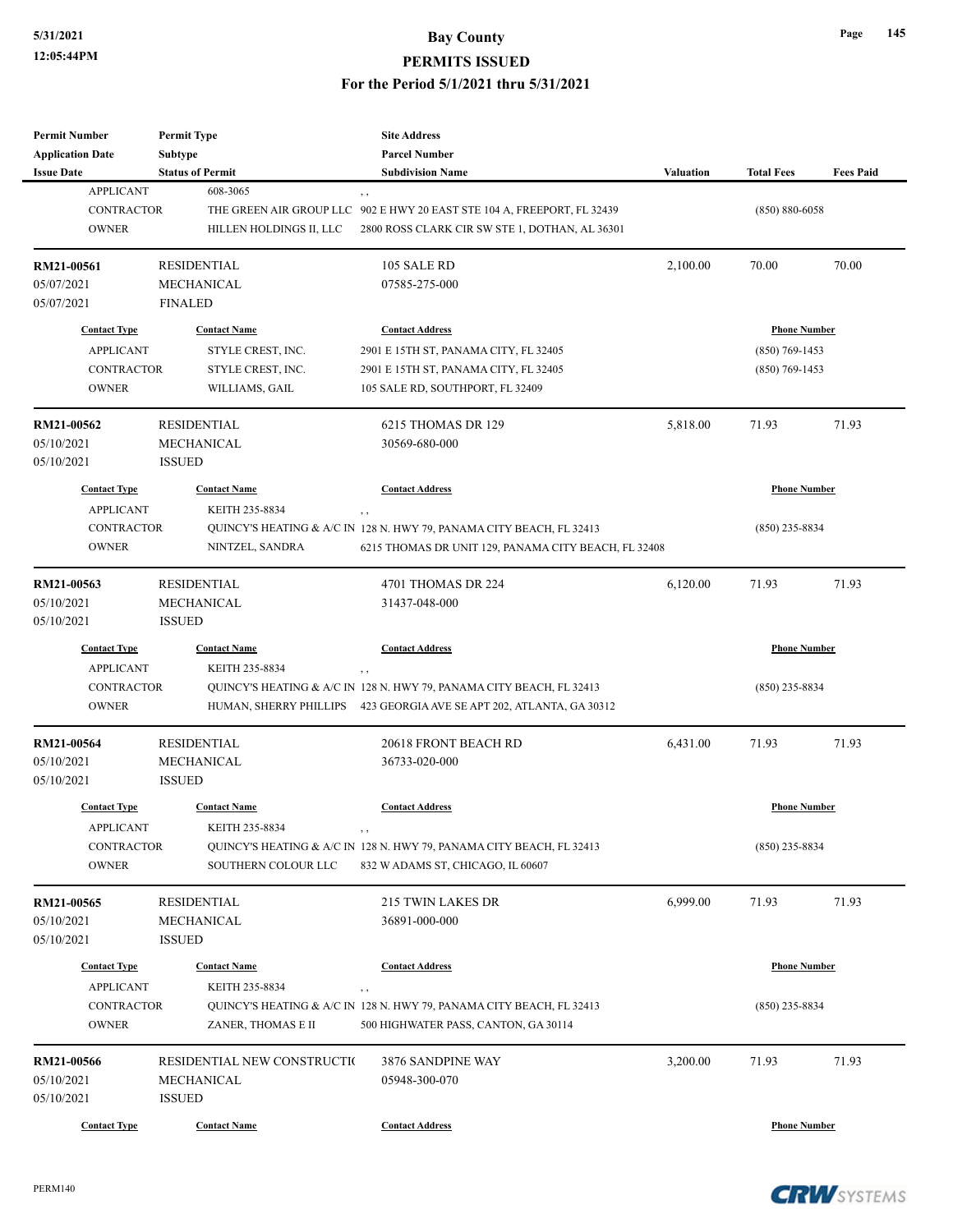# **5/31/2021 Bay County**

**PERMITS ISSUED**

#### **For the Period 5/1/2021 thru 5/31/2021**

| <b>Permit Number</b>                  | <b>Permit Type</b>                 | <b>Site Address</b>                                                                 |                  |                     |                  |
|---------------------------------------|------------------------------------|-------------------------------------------------------------------------------------|------------------|---------------------|------------------|
| <b>Application Date</b>               | Subtype<br><b>Status of Permit</b> | <b>Parcel Number</b><br><b>Subdivision Name</b>                                     | <b>Valuation</b> | <b>Total Fees</b>   | <b>Fees Paid</b> |
| <b>Issue Date</b><br><b>APPLICANT</b> |                                    | PREMIER AIR & HEATING SEI 2482 CAMERON WAY, NAVARRE, FL 32566                       |                  | $(850)$ 936-0681    |                  |
| <b>CONTRACTOR</b>                     |                                    | PREMIER AIR & HEATING SE 2482 CAMERON WAY, NAVARRE, FL 32566                        |                  | $(850)$ 936-0681    |                  |
| <b>OWNER</b>                          |                                    | ADAMS HOMES OF NW FL IN 3000 GULF BREEZE PKWY, GULF BREEZE, FL 32563                |                  |                     |                  |
|                                       |                                    |                                                                                     |                  |                     |                  |
| RM21-00567                            | RESIDENTIAL NEW CONSTRUCTIO        | 3877 SANDPINE WAY                                                                   | 3,200.00         | 71.93               | 71.93            |
| 05/10/2021                            | MECHANICAL                         | 05948-300-090                                                                       |                  |                     |                  |
| 05/10/2021                            | <b>ISSUED</b>                      |                                                                                     |                  |                     |                  |
| <b>Contact Type</b>                   | <b>Contact Name</b>                | <b>Contact Address</b>                                                              |                  | <b>Phone Number</b> |                  |
| <b>APPLICANT</b>                      |                                    | PREMIER AIR & HEATING SE 2482 CAMERON WAY, NAVARRE, FL 32566                        |                  | $(850)$ 936-0681    |                  |
| <b>CONTRACTOR</b>                     |                                    | PREMIER AIR & HEATING SEI 2482 CAMERON WAY, NAVARRE, FL 32566                       |                  | $(850)$ 936-0681    |                  |
| <b>OWNER</b>                          |                                    | ADAMS HOMES OF NW FL IN 3000 GULF BREEZE PKWY, GULF BREEZE, FL 32563                |                  |                     |                  |
| RM21-00568                            | RESIDENTIAL NEW CONSTRUCTIO        | 3880 SANDPINE WAY                                                                   | 3,200.00         | 71.93               | 71.93            |
| 05/10/2021                            | MECHANICAL                         | 05948-300-080                                                                       |                  |                     |                  |
| 05/10/2021                            | <b>ISSUED</b>                      |                                                                                     |                  |                     |                  |
| <b>Contact Type</b>                   | <b>Contact Name</b>                | <b>Contact Address</b>                                                              |                  | <b>Phone Number</b> |                  |
| <b>APPLICANT</b>                      |                                    | PREMIER AIR & HEATING SE 2482 CAMERON WAY, NAVARRE, FL 32566                        |                  | $(850)$ 936-0681    |                  |
| <b>CONTRACTOR</b>                     |                                    | PREMIER AIR & HEATING SE 2482 CAMERON WAY, NAVARRE, FL 32566                        |                  | $(850)$ 936-0681    |                  |
| <b>OWNER</b>                          |                                    | ADAMS HOMES OF NW FL IN 3000 GULF BREEZE PKWY, GULF BREEZE, FL 32563                |                  |                     |                  |
|                                       |                                    |                                                                                     |                  |                     |                  |
| RM21-00569                            | RESIDENTIAL NEW CONSTRUCTIO        | 3872 SANDPINE WAY                                                                   | 3,200.00         | 71.93               | 71.93            |
| 05/10/2021<br>05/10/2021              | MECHANICAL<br><b>ISSUED</b>        | 05948-300-060                                                                       |                  |                     |                  |
|                                       |                                    |                                                                                     |                  |                     |                  |
| <b>Contact Type</b>                   | <b>Contact Name</b>                | <b>Contact Address</b>                                                              |                  | <b>Phone Number</b> |                  |
| <b>APPLICANT</b>                      |                                    | PREMIER AIR & HEATING SE 2482 CAMERON WAY, NAVARRE, FL 32566                        |                  | $(850)$ 936-0681    |                  |
| <b>CONTRACTOR</b>                     |                                    | PREMIER AIR & HEATING SE 2482 CAMERON WAY, NAVARRE, FL 32566                        |                  | $(850)$ 936-0681    |                  |
| <b>OWNER</b>                          |                                    | ADAMS HOMES OF NW FL IN 3000 GULF BREEZE PKWY, GULF BREEZE, FL 32563                |                  |                     |                  |
| <b>RM21-00570</b>                     | <b>RESIDENTIAL RENOVATE</b>        | 5607 SOUTH LAGOON DR                                                                | 3,000.00         | 87.34               | 87.34            |
| 05/10/2021                            | <b>MECHANICAL</b>                  | 32069-000-000                                                                       |                  |                     |                  |
| 05/10/2021                            | <b>ISSUED</b>                      |                                                                                     |                  |                     |                  |
| <b>Contact Type</b>                   | <b>Contact Name</b>                | <b>Contact Address</b>                                                              |                  | <b>Phone Number</b> |                  |
| <b>APPLICANT</b>                      | Amanda 229-403-9780                | , ,                                                                                 |                  |                     |                  |
| <b>CONTRACTOR</b>                     | <b>OWNER/BUILDER</b>               | , ,                                                                                 |                  |                     |                  |
| <b>OWNER</b>                          |                                    | HILLIARD, AMANDA BROOK 5607 S LAGOON, PANAMA CITY BEACH, FL 32408                   |                  |                     |                  |
| RM21-00571                            | RESIDENTIAL                        | 9823 CLARENCE ST                                                                    | 8,150.00         | 71.93               | 71.93            |
| 05/11/2021                            | MECHANICAL                         | 34817-020-000                                                                       |                  |                     |                  |
| 05/11/2021                            | <b>ISSUED</b>                      |                                                                                     |                  |                     |                  |
| <b>Contact Type</b>                   | <b>Contact Name</b>                | <b>Contact Address</b>                                                              |                  | <b>Phone Number</b> |                  |
| <b>APPLICANT</b>                      | PETER 819-2007                     |                                                                                     |                  |                     |                  |
| <b>CONTRACTOR</b>                     |                                    | $, \, , \,$<br>COOLER AIR CONDITIONING 613 OLD FOREST WAY RD, PANAMA CITY, FL 32404 |                  |                     |                  |
| <b>OWNER</b>                          | <b>OSWALD, STEVE &amp; KASIE</b>   | 4326 BYLSMA CIR, PANAMA CITY, FL 32404                                              |                  | $(850)$ 819-2007    |                  |
|                                       |                                    |                                                                                     |                  |                     |                  |
| <b>RM21-00572</b>                     | RESIDENTIAL                        | 9823 CLARENCE ST                                                                    | 5,775.00         | 71.93               | 71.93            |
| 05/11/2021                            | MECHANICAL                         | 34817-020-000                                                                       |                  |                     |                  |
| 05/11/2021                            | <b>ISSUED</b>                      |                                                                                     |                  |                     |                  |
| <b>Contact Type</b>                   | <b>Contact Name</b>                | <b>Contact Address</b>                                                              |                  | <b>Phone Number</b> |                  |



**CRW**SYSTEMS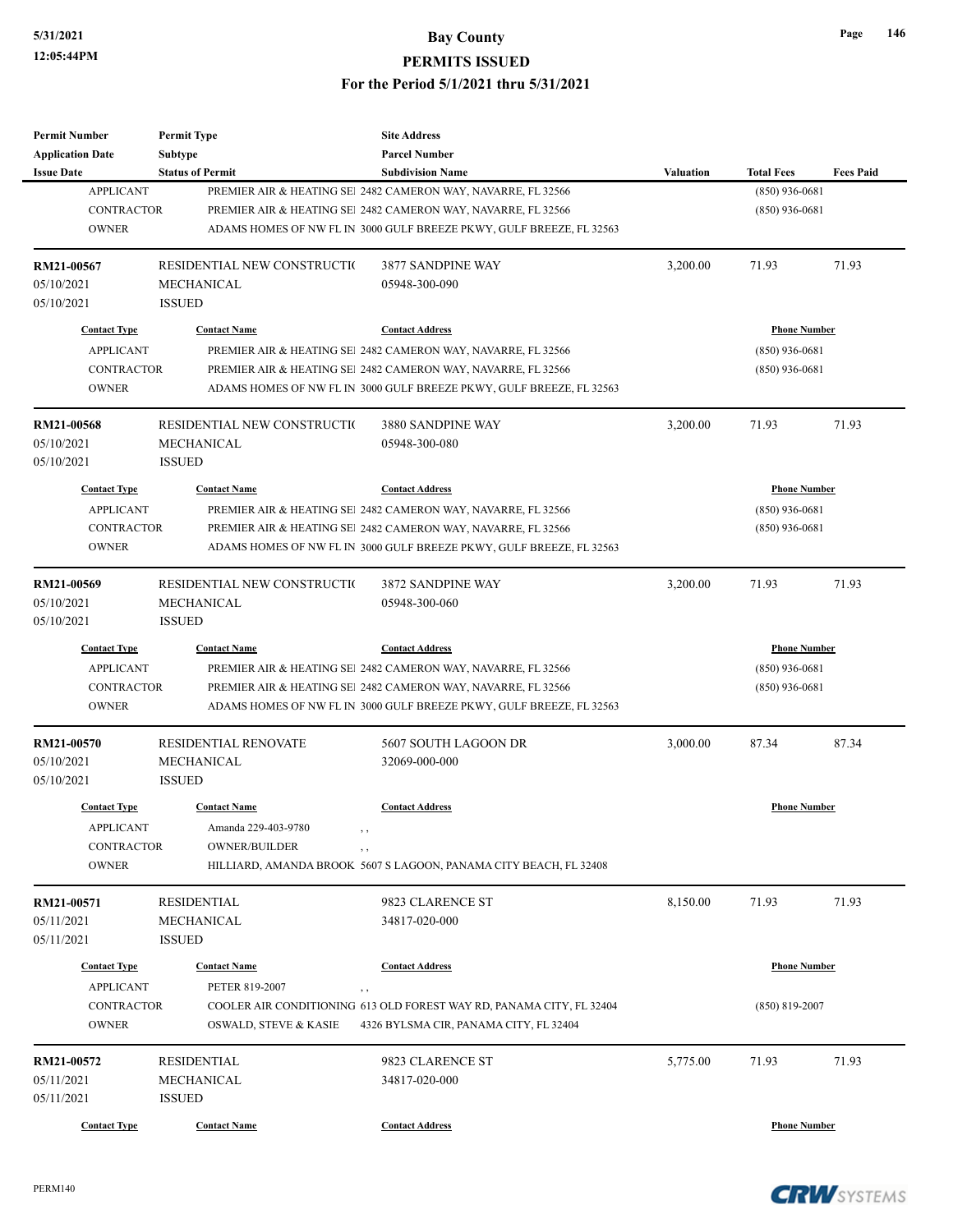| Permit Number                         | <b>Permit Type</b>                        | <b>Site Address</b>                                                         |           |                     |                  |
|---------------------------------------|-------------------------------------------|-----------------------------------------------------------------------------|-----------|---------------------|------------------|
| <b>Application Date</b>               | Subtype                                   | <b>Parcel Number</b>                                                        |           |                     |                  |
| <b>Issue Date</b><br><b>APPLICANT</b> | <b>Status of Permit</b><br>PETER 819-2007 | <b>Subdivision Name</b>                                                     | Valuation | <b>Total Fees</b>   | <b>Fees Paid</b> |
| <b>CONTRACTOR</b>                     |                                           | , ,<br>COOLER AIR CONDITIONING 613 OLD FOREST WAY RD, PANAMA CITY, FL 32404 |           |                     |                  |
|                                       |                                           |                                                                             |           | $(850)$ 819-2007    |                  |
| <b>OWNER</b>                          | OSWALD, STEVE & KASIE                     | 4326 BYLSMA CIR, PANAMA CITY, FL 32404                                      |           |                     |                  |
| RM21-00573                            | <b>RESIDENTIAL RENOVATE</b>               | 11421 POSTON RD                                                             | 10,275.00 | 71.93               | 71.93            |
| 05/12/2021                            | MECHANICAL                                | 07383-025-000                                                               |           |                     |                  |
| 05/21/2021                            | <b>ISSUED</b>                             |                                                                             |           |                     |                  |
| <b>Contact Type</b>                   | <b>Contact Name</b>                       | <b>Contact Address</b>                                                      |           | <b>Phone Number</b> |                  |
| <b>APPLICANT</b>                      | DREW 850-919-5124                         | , ,                                                                         |           |                     |                  |
| <b>CONTRACTOR</b>                     | WORTHMANN LLC                             | 7325 NW 13TH BLVD, GAINSVILLE, FL 32653                                     |           | $(352) 682 - 9507$  |                  |
| <b>OWNER</b>                          | YOUNG, JAMES R JR                         | 11421 POSTON RD, PANAMA CITY, FL 32404                                      |           |                     |                  |
|                                       |                                           |                                                                             |           |                     |                  |
| RM21-00574                            | <b>RESIDENTIAL RENOVATE</b>               | 3118 KINGS DR                                                               | 2,500.00  | 71.93               | 71.93            |
| 05/12/2021                            | MECHANICAL                                | 26902-000-000                                                               |           |                     |                  |
| 05/13/2021                            | <b>FINALED</b>                            |                                                                             |           |                     |                  |
| <b>Contact Type</b>                   | <b>Contact Name</b>                       | <b>Contact Address</b>                                                      |           | <b>Phone Number</b> |                  |
| <b>APPLICANT</b>                      | MICHAEL (904) 282-5050                    | , ,                                                                         |           |                     |                  |
| <b>CONTRACTOR</b>                     | TOTAL AIR CARE INC                        | P.O. BOX 2004, MIDDLEBURG, FL 32050                                         |           | $(904)$ 282-5050    |                  |
| <b>OWNER</b>                          | ALLEN, MELANIE S                          | 3118 KINGS DRIVE, PANAMA CITY, FL 32405                                     |           |                     |                  |
|                                       |                                           |                                                                             |           |                     |                  |
| RM21-00575                            | RESIDENTIAL NEW CONSTRUCTIO               | 215 LE GRAND DR                                                             | 14,500.00 | 71.93               | 71.93            |
| 05/12/2021                            | MECHANICAL                                | 35467-000-000                                                               |           |                     |                  |
| 05/12/2021                            | <b>ISSUED</b>                             |                                                                             |           |                     |                  |
| <b>Contact Type</b>                   | <b>Contact Name</b>                       | <b>Contact Address</b>                                                      |           | <b>Phone Number</b> |                  |
| <b>APPLICANT</b>                      | <b>MIKHAILS LLC</b>                       | 518 HIDDEN ISLAND DRIVE, PANAMA CITY BEACH, FL 32408                        |           | $(850) 866 - 1641$  |                  |
| <b>CONTRACTOR</b>                     | <b>MIKHAILS LLC</b>                       | 518 HIDDEN ISLAND DRIVE, PANAMA CITY BEACH, FL 32408                        |           | $(850) 866 - 1641$  |                  |
| <b>OWNER</b>                          |                                           | TRETTIN, STEVEN & TRACY 1203 HAGEN DR, TRINITY, FL 34655                    |           |                     |                  |
|                                       | RESIDENTIAL NEW CONSTRUCTIO               | 5375 MILLIE WAY                                                             | 9,619.00  | 70.00               | 70.00            |
| RM21-00576                            |                                           |                                                                             |           |                     |                  |
| 05/13/2021                            | <b>ELECTRICAL</b>                         | 05860-700-880                                                               |           |                     |                  |
| 05/13/2021                            | <b>ISSUED</b>                             |                                                                             |           |                     |                  |
| <b>Contact Type</b>                   | <b>Contact Name</b>                       | <b>Contact Address</b>                                                      |           | <b>Phone Number</b> |                  |
| <b>APPLICANT</b>                      |                                           | ALL AMERICAN AIR CONDIT 1025 HARRISON AVE, PANAMA CITY, FL 32401            |           | $(850)$ 914-9000    |                  |
| <b>CONTRACTOR</b>                     |                                           | ALL AMERICAN AIR CONDIT 1025 HARRISON AVE, PANAMA CITY, FL 32401            |           | $(850)$ 914-9000    |                  |
| <b>OWNER</b>                          | D.R. HORTON, INC.                         | 25366 PROFIT DR, DAPHNE, AL 36526                                           |           |                     |                  |
| RM21-00577                            | RESIDENTIAL NEW CONSTRUCTIO               | 7273 ELLIE B DR                                                             | 5,866.00  | 70.00               | 70.00            |
| 05/13/2021                            | MECHANICAL                                | 05658-400-360                                                               |           |                     |                  |
|                                       | <b>ISSUED</b>                             |                                                                             |           |                     |                  |
| 05/13/2021                            |                                           |                                                                             |           |                     |                  |
| <b>Contact Type</b>                   | <b>Contact Name</b>                       | <b>Contact Address</b>                                                      |           | <b>Phone Number</b> |                  |
| <b>APPLICANT</b>                      |                                           | ALL AMERICAN AIR CONDIT 1025 HARRISON AVE, PANAMA CITY, FL 32401            |           | $(850)$ 914-9000    |                  |
| <b>CONTRACTOR</b>                     |                                           | ALL AMERICAN AIR CONDIT 1025 HARRISON AVE, PANAMA CITY, FL 32401            |           | $(850)$ 914-9000    |                  |
| <b>OWNER</b>                          | D.R. HORTON, INC.                         | 25366 PROFIT DRIVE, DAPHNE, AL 36526                                        |           |                     |                  |
| <b>RM21-00578</b>                     | RESIDENTIAL NEW CONSTRUCTIO               | 7269 ELLIE B DR                                                             | 5,866.00  | 70.00               | 70.00            |
|                                       |                                           |                                                                             |           |                     |                  |
| 05/13/2021                            | MECHANICAL                                | 05658-400-365                                                               |           |                     |                  |
| 05/13/2021                            | <b>FINALED</b>                            |                                                                             |           |                     |                  |
| <b>Contact Type</b>                   | <b>Contact Name</b>                       | <b>Contact Address</b>                                                      |           | <b>Phone Number</b> |                  |

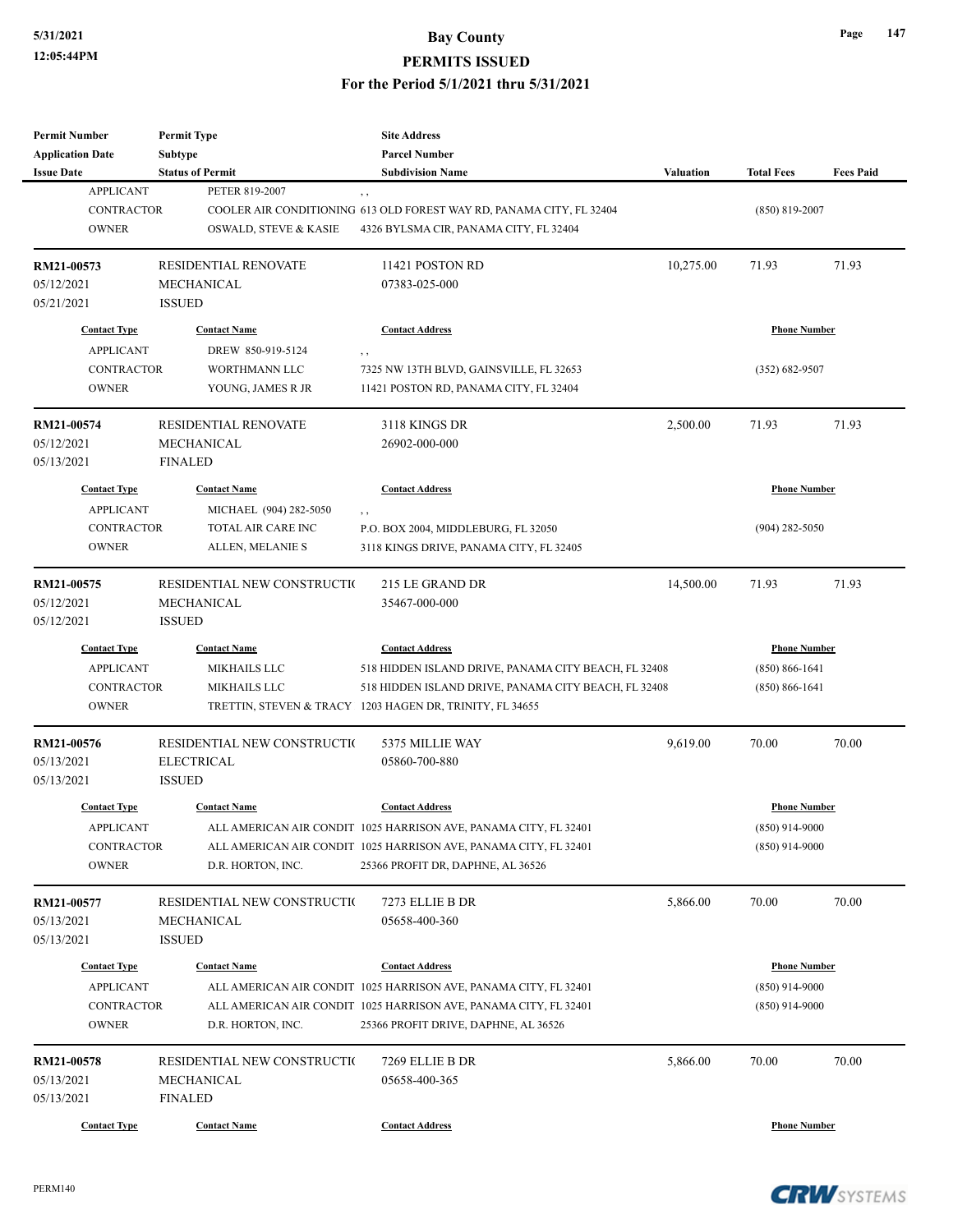| Permit Number            | <b>Permit Type</b>          | <b>Site Address</b>                                               |           |                     |                  |
|--------------------------|-----------------------------|-------------------------------------------------------------------|-----------|---------------------|------------------|
| <b>Application Date</b>  | <b>Subtype</b>              | <b>Parcel Number</b>                                              |           |                     |                  |
| <b>Issue Date</b>        | <b>Status of Permit</b>     | <b>Subdivision Name</b>                                           | Valuation | <b>Total Fees</b>   | <b>Fees Paid</b> |
| <b>APPLICANT</b>         |                             | ALL AMERICAN AIR CONDIT 1025 HARRISON AVE, PANAMA CITY, FL 32401  |           | $(850)$ 914-9000    |                  |
| <b>CONTRACTOR</b>        |                             | ALL AMERICAN AIR CONDIT 1025 HARRISON AVE, PANAMA CITY, FL 32401  |           | $(850)$ 914-9000    |                  |
| <b>OWNER</b>             | D.R. HORTON, INC.           | 25366 PROFIT DRIVE, DAPHNE, AL 36526                              |           |                     |                  |
| RM21-00579               | RESIDENTIAL NEW CONSTRUCTIO | 7277 ELLIE B DR                                                   | 5,866.00  | 70.00               | 70.00            |
| 05/13/2021               | MECHANICAL                  | 05658-400-355                                                     |           |                     |                  |
| 05/13/2021               | <b>ISSUED</b>               |                                                                   |           |                     |                  |
| <b>Contact Type</b>      | <b>Contact Name</b>         | <b>Contact Address</b>                                            |           | <b>Phone Number</b> |                  |
| <b>APPLICANT</b>         |                             | ALL AMERICAN AIR CONDIT 1025 HARRISON AVE, PANAMA CITY, FL 32401  |           | $(850)$ 914-9000    |                  |
| <b>CONTRACTOR</b>        |                             | ALL AMERICAN AIR CONDIT 1025 HARRISON AVE, PANAMA CITY, FL 32401  |           | $(850)$ 914-9000    |                  |
| <b>OWNER</b>             | D.R. HORTON, INC.           | 25366 PROFIT DRIVE, DAPHNE, AL 36526                              |           |                     |                  |
| RM21-00580               | RESIDENTIAL NEW CONSTRUCTIO | 7265 ELLIE B DR                                                   | 9,619.00  | 70.00               | 70.00            |
| 05/13/2021               | MECHANICAL                  | 05658-400-370                                                     |           |                     |                  |
| 05/13/2021               | <b>ISSUED</b>               |                                                                   |           |                     |                  |
| <b>Contact Type</b>      | <b>Contact Name</b>         | <b>Contact Address</b>                                            |           | <b>Phone Number</b> |                  |
| <b>APPLICANT</b>         |                             | ALL AMERICAN AIR CONDIT 1025 HARRISON AVE, PANAMA CITY, FL 32401  |           | $(850)$ 914-9000    |                  |
| <b>CONTRACTOR</b>        |                             | ALL AMERICAN AIR CONDIT 1025 HARRISON AVE, PANAMA CITY, FL 32401  |           | $(850)$ 914-9000    |                  |
| <b>OWNER</b>             | D.R. HORTON, INC.           | 25366 PROFIT DRIVE, DAPHNE, AL 36526                              |           |                     |                  |
|                          |                             |                                                                   |           |                     |                  |
| RM21-00581               | <b>RESIDENTIAL RENOVATE</b> | 5801 THOMAS DR 710                                                | 0.00      | 70.00               | 70.00            |
| 05/13/2021               | MECHANICAL                  | 32382-254-000                                                     |           |                     |                  |
| 05/13/2021               | <b>ISSUED</b>               |                                                                   |           |                     |                  |
| <b>Contact Type</b>      | <b>Contact Name</b>         | <b>Contact Address</b>                                            |           | <b>Phone Number</b> |                  |
| <b>APPLICANT</b>         |                             | ALL AMERICAN AIR CONDIT 1025 HARRISON AVE, PANAMA CITY, FL 32401  |           | $(850)$ 914-9000    |                  |
| <b>CONTRACTOR</b>        |                             | ALL AMERICAN AIR CONDIT 1025 HARRISON AVE, PANAMA CITY, FL 32401  |           | $(850)$ 914-9000    |                  |
| <b>OWNER</b>             | PATEL, ILA                  | 11370 DONNINGTON DR, DULUTH, GA 30097                             |           |                     |                  |
| RM21-00582               | <b>RESIDENTIAL RENOVATE</b> | 4425 THOMAS DR 612                                                | 3,900.00  | 70.00               | 70.00            |
| 05/13/2021               | MECHANICAL                  | 31425-330-000                                                     |           |                     |                  |
| 05/13/2021               | <b>ISSUED</b>               |                                                                   |           |                     |                  |
| <b>Contact Type</b>      | <b>Contact Name</b>         | <b>Contact Address</b>                                            |           | <b>Phone Number</b> |                  |
| APPLICANT                |                             | ALL AMERICAN AIR CONDIT 1025 HARRISON AVE, PANAMA CITY, FL 32401  |           | $(850)$ 914-9000    |                  |
| CONTRACTOR               |                             | ALL AMERICAN AIR CONDIT 1025 HARRISON AVE, PANAMA CITY, FL 32401  |           | $(850)$ 914-9000    |                  |
| <b>OWNER</b>             |                             | HOLLADAY, JEFF & REBECC. 350 LEE RD 929, SMITHS STATION, AL 36877 |           |                     |                  |
|                          |                             |                                                                   |           |                     |                  |
| RM21-00583<br>05/13/2021 | RESIDENTIAL RENOVATE        | 3651 COURTNEY DR                                                  | 3,264.00  | 70.00               | 70.00            |
|                          | MECHANICAL                  | 30945-110-000                                                     |           |                     |                  |
| 05/13/2021               | <b>ISSUED</b>               |                                                                   |           |                     |                  |
| <b>Contact Type</b>      | <b>Contact Name</b>         | <b>Contact Address</b>                                            |           | <b>Phone Number</b> |                  |
| <b>APPLICANT</b>         |                             | ALL AMERICAN AIR CONDIT 1025 HARRISON AVE, PANAMA CITY, FL 32401  |           | $(850)$ 914-9000    |                  |
| <b>CONTRACTOR</b>        |                             | ALL AMERICAN AIR CONDIT 1025 HARRISON AVE, PANAMA CITY, FL 32401  |           | $(850)$ 914-9000    |                  |
| <b>OWNER</b>             | NEUHAUSEL, DAMON L          | 3651 COURTNEY DR, PANAMA CITY BEACH, FL 32408                     |           |                     |                  |
| RM21-00584               | RESIDENTIAL NEW CONSTRUCTIO | 7281 ELLIE B DR                                                   | 6,016.00  | 70.00               | 70.00            |
| 05/13/2021               | <b>ELECTRICAL</b>           | 05658-400-345                                                     |           |                     |                  |
| 05/13/2021               | <b>ISSUED</b>               |                                                                   |           |                     |                  |
|                          |                             |                                                                   |           |                     |                  |
| <b>Contact Type</b>      | <b>Contact Name</b>         | <b>Contact Address</b>                                            |           | <b>Phone Number</b> |                  |



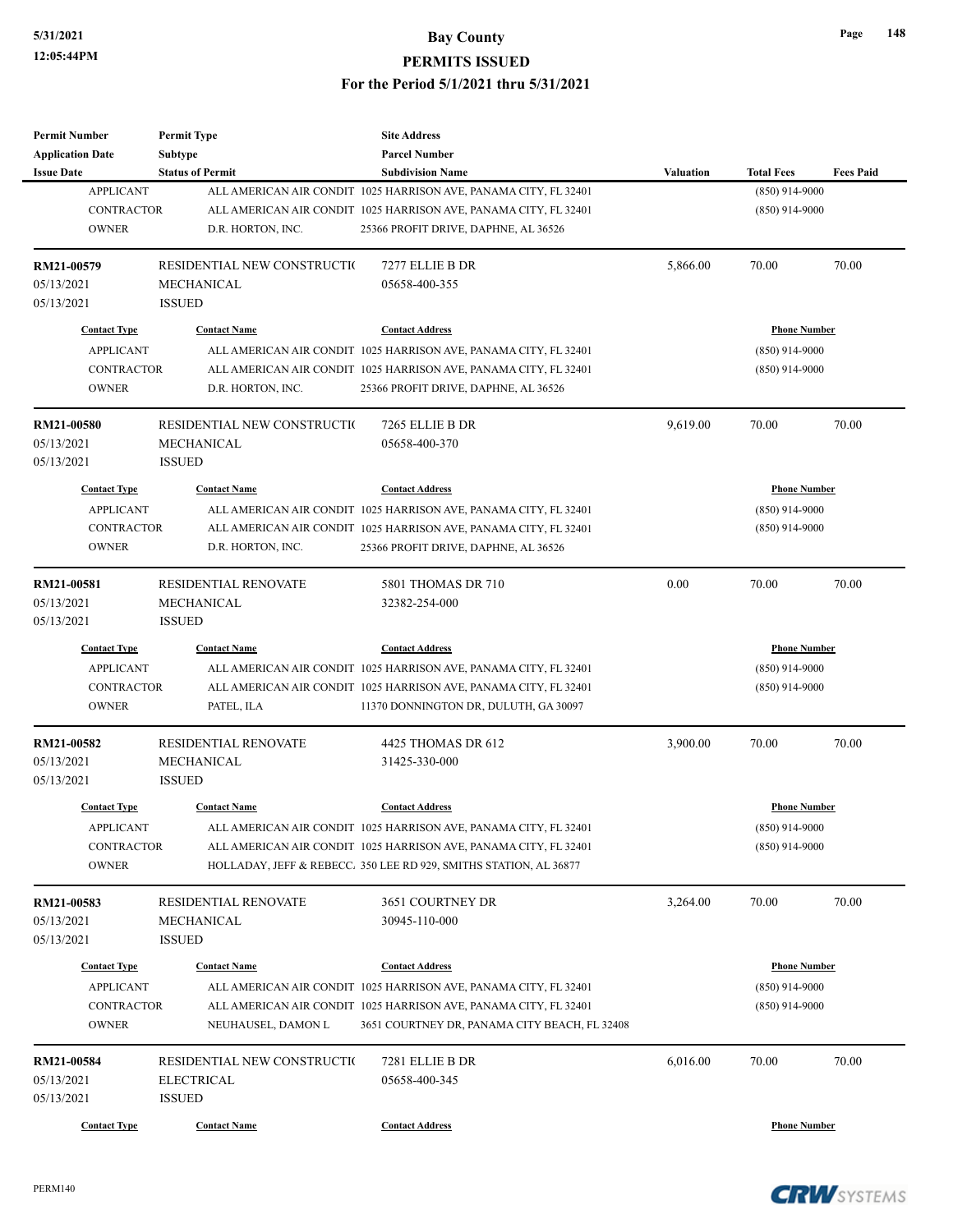| Permit Number           | <b>Permit Type</b>          | <b>Site Address</b>                                              |           |                     |                  |
|-------------------------|-----------------------------|------------------------------------------------------------------|-----------|---------------------|------------------|
| <b>Application Date</b> | <b>Subtype</b>              | <b>Parcel Number</b>                                             |           |                     |                  |
| <b>Issue Date</b>       | <b>Status of Permit</b>     | <b>Subdivision Name</b>                                          | Valuation | <b>Total Fees</b>   | <b>Fees Paid</b> |
| <b>APPLICANT</b>        |                             | ALL AMERICAN AIR CONDIT 1025 HARRISON AVE, PANAMA CITY, FL 32401 |           | $(850)$ 914-9000    |                  |
| <b>CONTRACTOR</b>       |                             | ALL AMERICAN AIR CONDIT 1025 HARRISON AVE, PANAMA CITY, FL 32401 |           | $(850)$ 914-9000    |                  |
| <b>OWNER</b>            | D.R. HORTON, INC.           | 25366 PROFIT DR, DAPHNE, AL 36526                                |           |                     |                  |
| RM21-00585              | RESIDENTIAL NEW CONSTRUCTIO | 5396 MILLIE WAY                                                  | 6,016.00  | 70.00               | 70.00            |
| 05/13/2021              | MECHANICAL                  | 05860-700-060                                                    |           |                     |                  |
| 05/13/2021              | <b>ISSUED</b>               |                                                                  |           |                     |                  |
| <b>Contact Type</b>     | <b>Contact Name</b>         | <b>Contact Address</b>                                           |           | <b>Phone Number</b> |                  |
| <b>APPLICANT</b>        |                             | ALL AMERICAN AIR CONDIT 1025 HARRISON AVE, PANAMA CITY, FL 32401 |           | $(850)$ 914-9000    |                  |
| <b>CONTRACTOR</b>       |                             | ALL AMERICAN AIR CONDIT 1025 HARRISON AVE, PANAMA CITY, FL 32401 |           | $(850)$ 914-9000    |                  |
| <b>OWNER</b>            | D.R. HORTON, INC.           | 25366 PROFIT DR, DAPHNE, AL 36526                                |           |                     |                  |
| RM21-00586              | RESIDENTIAL NEW CONSTRUCTIO | 5363 MILLIE WAY                                                  | 5,866.00  | 70.00               | 70.00            |
| 05/13/2021              | MECHANICAL                  | 05860-700-910                                                    |           |                     |                  |
| 05/13/2021              | <b>ISSUED</b>               |                                                                  |           |                     |                  |
| <b>Contact Type</b>     | <b>Contact Name</b>         | <b>Contact Address</b>                                           |           | <b>Phone Number</b> |                  |
| <b>APPLICANT</b>        |                             | ALL AMERICAN AIR CONDIT 1025 HARRISON AVE, PANAMA CITY, FL 32401 |           | $(850)$ 914-9000    |                  |
| <b>CONTRACTOR</b>       |                             | ALL AMERICAN AIR CONDIT 1025 HARRISON AVE, PANAMA CITY, FL 32401 |           | $(850)$ 914-9000    |                  |
| <b>OWNER</b>            | D.R. HORTON, INC.           | 25366 PROFIT DR, DAPHNE, AL 36526                                |           |                     |                  |
|                         |                             |                                                                  |           |                     |                  |
| RM21-00587              | <b>RESIDENTIAL RENOVATE</b> | 316 BRYNN CT                                                     | 3,900.00  | 70.00               | 70.00            |
| 05/13/2021              | MECHANICAL                  | 30166-687-700                                                    |           |                     |                  |
| 05/13/2021              | <b>ISSUED</b>               |                                                                  |           |                     |                  |
| <b>Contact Type</b>     | <b>Contact Name</b>         | <b>Contact Address</b>                                           |           | <b>Phone Number</b> |                  |
| <b>APPLICANT</b>        |                             | ALL AMERICAN AIR CONDIT 1025 HARRISON AVE, PANAMA CITY, FL 32401 |           | $(850)$ 914-9000    |                  |
| <b>CONTRACTOR</b>       |                             | ALL AMERICAN AIR CONDIT 1025 HARRISON AVE, PANAMA CITY, FL 32401 |           | $(850)$ 914-9000    |                  |
| <b>OWNER</b>            | GABEL, ALYSSA J &           | DAY, DOUGLAS G, MONROE, WA 98272                                 |           |                     |                  |
| RM21-00588              | <b>RESIDENTIAL RENOVATE</b> | 6205 THOMAS DR 10D                                               | 3,300.00  | 70.00               | 70.00            |
| 05/13/2021              | MECHANICAL                  | 30585-957-000                                                    |           |                     |                  |
| 05/13/2021              | <b>ISSUED</b>               |                                                                  |           |                     |                  |
| <b>Contact Type</b>     | <b>Contact Name</b>         | <b>Contact Address</b>                                           |           | <b>Phone Number</b> |                  |
| APPLICANT               |                             | ALL AMERICAN AIR CONDIT 1025 HARRISON AVE, PANAMA CITY, FL 32401 |           | $(850)$ 914-9000    |                  |
| CONTRACTOR              |                             | ALL AMERICAN AIR CONDIT 1025 HARRISON AVE, PANAMA CITY, FL 32401 |           | $(850)$ 914-9000    |                  |
| <b>OWNER</b>            | KENDRIX, JUDY K             | 1331 COUNTY RD 84, LAVONIA, GA 30553                             |           |                     |                  |
| RM21-00589              | RESIDENTIAL RENOVATE        | 6507 SOUTH LAGOON DR                                             | 4,285.00  | 70.00               | 70.00            |
| 05/13/2021              | MECHANICAL                  | 30753-087-010                                                    |           |                     |                  |
| 05/13/2021              | <b>ISSUED</b>               |                                                                  |           |                     |                  |
|                         | <b>Contact Name</b>         |                                                                  |           |                     |                  |
| <b>Contact Type</b>     |                             | <b>Contact Address</b>                                           |           | <b>Phone Number</b> |                  |
| <b>APPLICANT</b>        |                             | ALL AMERICAN AIR CONDIT 1025 HARRISON AVE, PANAMA CITY, FL 32401 |           | $(850)$ 914-9000    |                  |
| <b>CONTRACTOR</b>       |                             | ALL AMERICAN AIR CONDIT 1025 HARRISON AVE, PANAMA CITY, FL 32401 |           | $(850)$ 914-9000    |                  |
| <b>OWNER</b>            | DODD, ALLEN MC KEE          | 12202 OWL COVE PL, LOUISVILLE, KY 40223                          |           |                     |                  |
| RM21-00590              | RESIDENTIAL RENOVATE        | 6627 THOMAS DR 306                                               | 4,200.00  | 70.00               | 70.00            |
| 05/13/2021              | MECHANICAL                  | 30585-991-013                                                    |           |                     |                  |
| 05/13/2021              | <b>ISSUED</b>               |                                                                  |           |                     |                  |
| <b>Contact Type</b>     | <b>Contact Name</b>         | <b>Contact Address</b>                                           |           | <b>Phone Number</b> |                  |
|                         |                             |                                                                  |           |                     |                  |



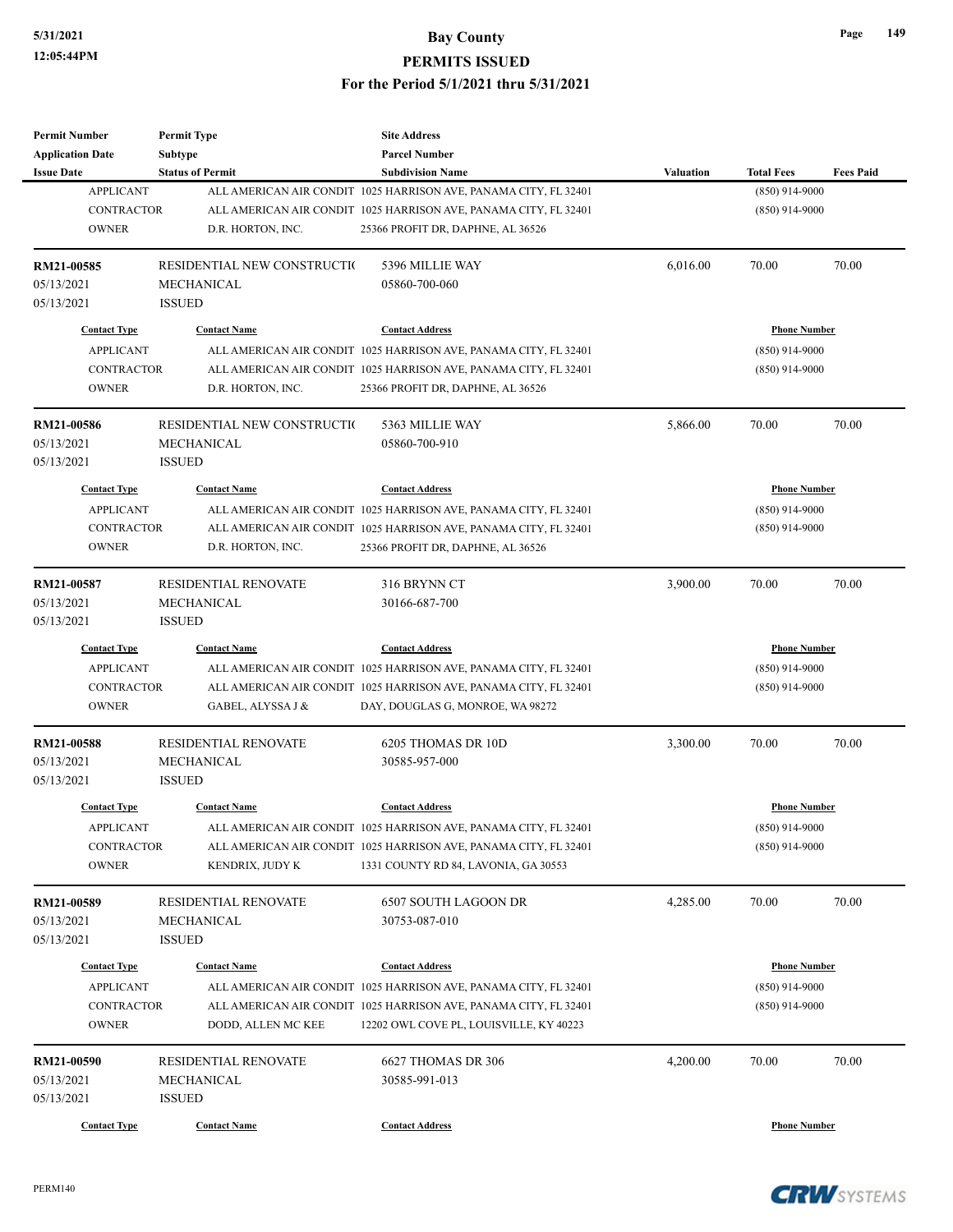| Permit Number                                | <b>Permit Type</b>                        | <b>Site Address</b><br><b>Parcel Number</b>                          |           |                     |                  |
|----------------------------------------------|-------------------------------------------|----------------------------------------------------------------------|-----------|---------------------|------------------|
| <b>Application Date</b><br><b>Issue Date</b> | <b>Subtype</b><br><b>Status of Permit</b> | <b>Subdivision Name</b>                                              | Valuation | <b>Total Fees</b>   | <b>Fees Paid</b> |
| <b>APPLICANT</b>                             |                                           | ALL AMERICAN AIR CONDIT 1025 HARRISON AVE, PANAMA CITY, FL 32401     |           | $(850)$ 914-9000    |                  |
| <b>CONTRACTOR</b>                            |                                           | ALL AMERICAN AIR CONDIT 1025 HARRISON AVE, PANAMA CITY, FL 32401     |           | $(850)$ 914-9000    |                  |
| <b>OWNER</b>                                 |                                           | MASON, DAVID L & CATHER1 7115 THOMAS DR, PANAMA CITY BEACH, FL 32408 |           |                     |                  |
|                                              |                                           |                                                                      |           |                     |                  |
| RM21-00591                                   | <b>RESIDENTIAL RENOVATE</b>               | 6205 THOMAS DR 6F                                                    | 3,100.00  | 70.00               | 70.00            |
| 05/13/2021                                   | MECHANICAL                                | 30585-977-000                                                        |           |                     |                  |
| 05/13/2021                                   | <b>ISSUED</b>                             |                                                                      |           |                     |                  |
| <b>Contact Type</b>                          | <b>Contact Name</b>                       | <b>Contact Address</b>                                               |           | <b>Phone Number</b> |                  |
| <b>APPLICANT</b>                             |                                           | ALL AMERICAN AIR CONDIT 1025 HARRISON AVE, PANAMA CITY, FL 32401     |           | $(850)$ 914-9000    |                  |
| CONTRACTOR                                   |                                           | ALL AMERICAN AIR CONDIT 1025 HARRISON AVE, PANAMA CITY, FL 32401     |           | $(850)$ 914-9000    |                  |
| <b>OWNER</b>                                 |                                           | TATUM, ERIC L & JENNIFER I 2375 CAMP MITCHELL RD, GRAYSON, GA 30017  |           |                     |                  |
| RM21-00592                                   | RESIDENTIAL NEW CONSTRUCTIO               | 5400 MILLIE WAY                                                      | 6,016.00  | 70.00               | 70.00            |
| 05/13/2021                                   | MECHANICAL                                | 05860-700-070                                                        |           |                     |                  |
| 05/13/2021                                   | <b>ISSUED</b>                             |                                                                      |           |                     |                  |
| <b>Contact Type</b>                          | <b>Contact Name</b>                       | <b>Contact Address</b>                                               |           | <b>Phone Number</b> |                  |
| <b>APPLICANT</b>                             |                                           | ALL AMERICAN AIR CONDIT 1025 HARRISON AVE, PANAMA CITY, FL 32401     |           | $(850)$ 914-9000    |                  |
| <b>CONTRACTOR</b>                            |                                           | ALL AMERICAN AIR CONDIT 1025 HARRISON AVE, PANAMA CITY, FL 32401     |           | $(850)$ 914-9000    |                  |
| <b>OWNER</b>                                 | D.R. HORTON, INC.                         | 25366 PROFIT DR, DAPHNE, AL 36526                                    |           |                     |                  |
|                                              |                                           |                                                                      |           |                     |                  |
| RM21-00593                                   | RESIDENTIAL NEW CONSTRUCTIO               | 5408 MILLIE WAY                                                      | 5,866.00  | 70.00               | 70.00            |
| 05/13/2021                                   | <b>MECHANICAL</b>                         | 05860-700-090                                                        |           |                     |                  |
| 05/13/2021                                   | <b>ISSUED</b>                             |                                                                      |           |                     |                  |
| <b>Contact Type</b>                          | <b>Contact Name</b>                       | <b>Contact Address</b>                                               |           | <b>Phone Number</b> |                  |
| <b>APPLICANT</b>                             |                                           | ALL AMERICAN AIR CONDIT 1025 HARRISON AVE, PANAMA CITY, FL 32401     |           | $(850)$ 914-9000    |                  |
| <b>CONTRACTOR</b>                            |                                           | ALL AMERICAN AIR CONDIT 1025 HARRISON AVE, PANAMA CITY, FL 32401     |           | $(850)$ 914-9000    |                  |
| <b>OWNER</b>                                 | D.R. HORTON, INC.                         | 25366 PROFIT DR, DAPHNE, AL 36526                                    |           |                     |                  |
| RM21-00594                                   | <b>RESIDENTIAL RENOVATE</b>               | 5004 THOMAS DR 1808                                                  | 4,600.00  | 70.00               | 70.00            |
| 05/13/2021                                   | <b>MECHANICAL</b>                         | 31437-299-000                                                        |           |                     |                  |
| 05/13/2021                                   | <b>ISSUED</b>                             |                                                                      |           |                     |                  |
| <b>Contact Type</b>                          | <b>Contact Name</b>                       | <b>Contact Address</b>                                               |           | <b>Phone Number</b> |                  |
| APPLICANT                                    |                                           | ALL AMERICAN AIR CONDIT 1025 HARRISON AVE, PANAMA CITY, FL 32401     |           | $(850)$ 914-9000    |                  |
| CONTRACTOR                                   |                                           | ALL AMERICAN AIR CONDIT 1025 HARRISON AVE, PANAMA CITY, FL 32401     |           | $(850)$ 914-9000    |                  |
| <b>OWNER</b>                                 |                                           | BANDIT INVESTMENTS LLC 101 LAFAYETTE 111, STAMPS, AR 71860           |           |                     |                  |
|                                              |                                           |                                                                      |           |                     |                  |
| RM21-00595                                   | RESIDENTIAL NEW CONSTRUCTIO               | 5376 MILLIE WAY                                                      | 9,619.00  | 70.00               | 70.00            |
| 05/13/2021                                   | MECHANICAL                                | 05860-700-010                                                        |           |                     |                  |
| 05/13/2021                                   | <b>ISSUED</b>                             |                                                                      |           |                     |                  |
| <b>Contact Type</b>                          | <b>Contact Name</b>                       | <b>Contact Address</b>                                               |           | <b>Phone Number</b> |                  |
| <b>APPLICANT</b>                             |                                           | ALL AMERICAN AIR CONDIT 1025 HARRISON AVE, PANAMA CITY, FL 32401     |           | $(850)$ 914-9000    |                  |
| <b>CONTRACTOR</b>                            |                                           | ALL AMERICAN AIR CONDIT 1025 HARRISON AVE, PANAMA CITY, FL 32401     |           | $(850)$ 914-9000    |                  |
| <b>OWNER</b>                                 | D.R. HORTON, INC.                         | 25366 PROFIT DR, DAPHNE, AL 36526                                    |           |                     |                  |
| RM21-00597                                   | <b>RESIDENTIAL RENOVATE</b>               | 3207 DEER HAVEN BLVD                                                 | 4,600.00  | 70.00               | 70.00            |
| 05/13/2021                                   | MECHANICAL                                | 31365-799-000                                                        |           |                     |                  |
| 05/13/2021                                   | <b>ISSUED</b>                             |                                                                      |           |                     |                  |
| <b>Contact Type</b>                          | <b>Contact Name</b>                       | <b>Contact Address</b>                                               |           | <b>Phone Number</b> |                  |
|                                              |                                           |                                                                      |           |                     |                  |



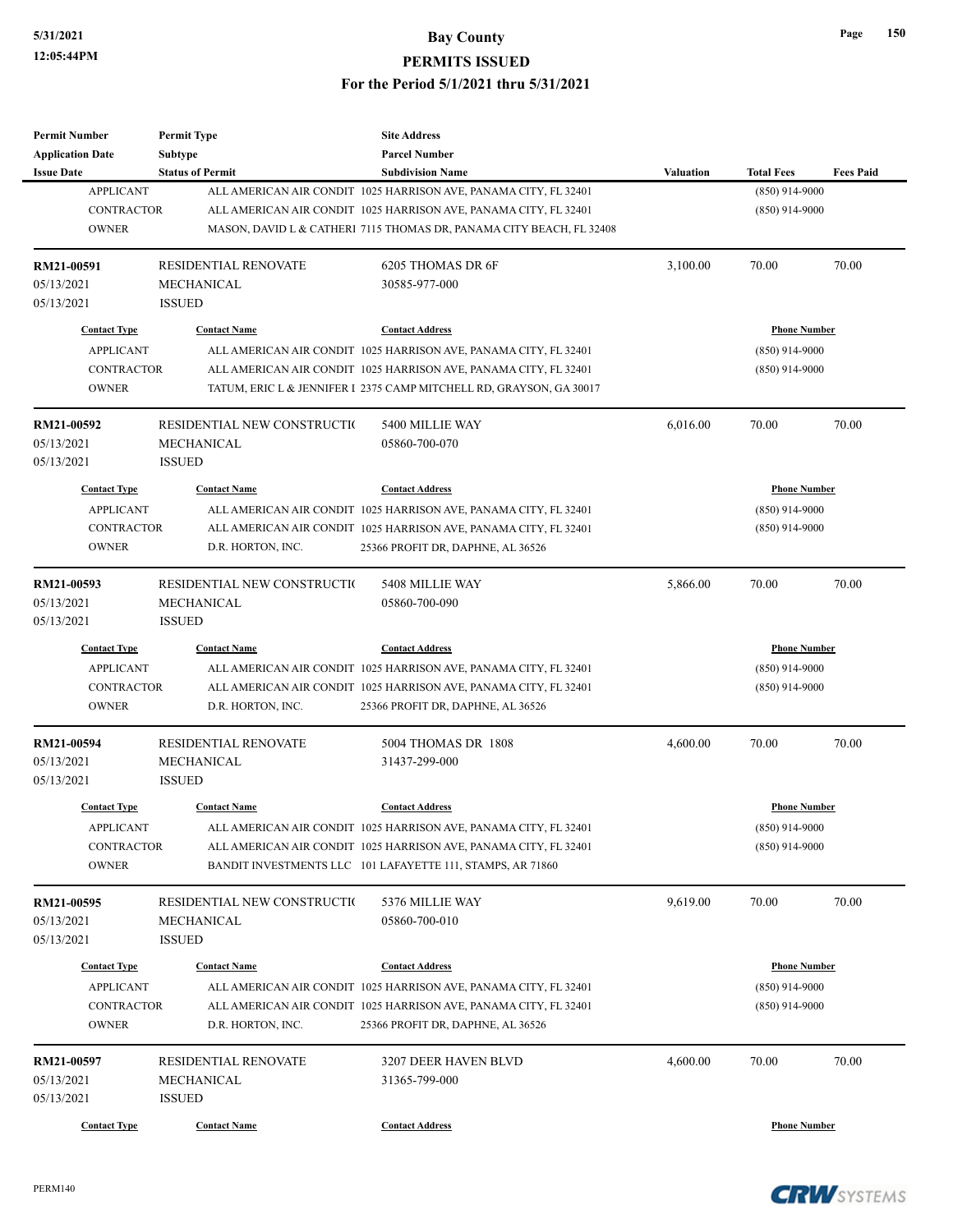## **5/31/2021 Bay County**

**PERMITS ISSUED**

**For the Period 5/1/2021 thru 5/31/2021**

| Permit Number           | <b>Permit Type</b>          | <b>Site Address</b>                                                            |           |                     |                  |
|-------------------------|-----------------------------|--------------------------------------------------------------------------------|-----------|---------------------|------------------|
| <b>Application Date</b> | Subtype                     | <b>Parcel Number</b>                                                           |           |                     |                  |
| <b>Issue Date</b>       | <b>Status of Permit</b>     | <b>Subdivision Name</b>                                                        | Valuation | <b>Total Fees</b>   | <b>Fees Paid</b> |
| <b>APPLICANT</b>        |                             | ALL AMERICAN AIR CONDIT 1025 HARRISON AVE, PANAMA CITY, FL 32401               |           | $(850)$ 914-9000    |                  |
| <b>CONTRACTOR</b>       |                             | ALL AMERICAN AIR CONDIT 1025 HARRISON AVE, PANAMA CITY, FL 32401               |           | $(850)$ 914-9000    |                  |
| <b>OWNER</b>            |                             | MILES, RICHARD Z & KATHII 3207 DEER HAVEN BLVD, PANAMA CITY BEACH, FL 32408    |           |                     |                  |
| RM21-00598              | <b>RESIDENTIAL RENOVATE</b> | 3908 RAVEN ST                                                                  | 3,060.00  | 70.00               | 70.00            |
| 05/13/2021              | MECHANICAL                  | 30753-024-000                                                                  |           |                     |                  |
| 05/13/2021              | <b>ISSUED</b>               |                                                                                |           |                     |                  |
| <b>Contact Type</b>     | <b>Contact Name</b>         | <b>Contact Address</b>                                                         |           | <b>Phone Number</b> |                  |
| <b>APPLICANT</b>        |                             | ALL AMERICAN AIR CONDIT 1025 HARRISON AVE, PANAMA CITY, FL 32401               |           | $(850)$ 914-9000    |                  |
| <b>CONTRACTOR</b>       |                             | ALL AMERICAN AIR CONDIT 1025 HARRISON AVE, PANAMA CITY, FL 32401               |           | $(850)$ 914-9000    |                  |
| <b>OWNER</b>            | FRYER, JOSEF & BONNIE       | PO BOX 989, BONIFAY, FL 32425                                                  |           |                     |                  |
| RM21-00599              | <b>RESIDENTIAL</b>          | <b>302 LAURENO PL</b>                                                          | 6,146.00  | 71.93               | 71.93            |
| 05/13/2021              | MECHANICAL                  | 37758-000-000                                                                  |           |                     |                  |
| 05/13/2021              | <b>ISSUED</b>               |                                                                                |           |                     |                  |
| <b>Contact Type</b>     | <b>Contact Name</b>         | <b>Contact Address</b>                                                         |           | <b>Phone Number</b> |                  |
| <b>APPLICANT</b>        | MICHAEL 249-2999            | , ,                                                                            |           |                     |                  |
| <b>CONTRACTOR</b>       |                             | MODERN AIR SOLUTIONS, L1 19407 PANAMA CITY BEACH PKWY, PANAMA CITY BEACH, FL 3 |           | $(850)$ 249-2999    |                  |
| <b>OWNER</b>            |                             | DEAN, CLAYTON & AUBREY 113 HILYER RD, DADEVILLE, AL 36853                      |           |                     |                  |
|                         |                             |                                                                                |           |                     |                  |
| <b>RM21-00600</b>       | <b>RESIDENTIAL RENOVATE</b> | 21815 SUNSET AVE                                                               | 6,682.00  | 71.93               | 71.93            |
| 05/14/2021              | <b>MECHANICAL</b>           | 35835-000-000                                                                  |           |                     |                  |
| 05/14/2021              | <b>FINALED</b>              |                                                                                |           |                     |                  |
| <b>Contact Type</b>     | <b>Contact Name</b>         | <b>Contact Address</b>                                                         |           | <b>Phone Number</b> |                  |
| <b>APPLICANT</b>        |                             | MODERN AIR SOLUTIONS, L1 19407 PANAMA CITY BEACH PKWY, PANAMA CITY BEACH, FL 3 |           | $(850)$ 249-2999    |                  |
| <b>CONTRACTOR</b>       |                             | MODERN AIR SOLUTIONS, L1 19407 PANAMA CITY BEACH PKWY, PANAMA CITY BEACH, FL 3 |           | $(850)$ 249-2999    |                  |
| <b>OWNER</b>            |                             | HOWSE, WILLIAM R & DIANI 122 STILLWOOD LN, DOTHAN, AL 36303                    |           |                     |                  |
| <b>RM21-00601</b>       | <b>RESIDENTIAL RENOVATE</b> | 110 GRANGER LN                                                                 | 5,890.51  | 71.93               | 71.93            |
| 05/14/2021              | MECHANICAL                  | 36743-000-000                                                                  |           |                     |                  |
| 05/14/2021              | <b>ISSUED</b>               |                                                                                |           |                     |                  |
| <b>Contact Type</b>     | <b>Contact Name</b>         | <b>Contact Address</b>                                                         |           | <b>Phone Number</b> |                  |
| APPLICANT               |                             | PANAMA COOL HEATING & C 5231 STEWART DRIVE, PANAMA CITY, FL 32404              |           | $(850)$ 276-6101    |                  |
| CONTRACTOR              |                             | PANAMA COOL HEATING & C 5231 STEWART DRIVE, PANAMA CITY, FL 32404              |           | $(850)$ 276-6101    |                  |
| <b>OWNER</b>            | <b>GRUENWALD, DIANE</b>     | 5392 BEULAH DR, IJAMSVILLE, MD 21754                                           |           |                     |                  |
| RM21-00602              | RESIDENTIAL RENOVATE        | 21504 HILLTOP AVE                                                              | 5,538.00  | 71.93               | 71.93            |
| 05/17/2021              | MECHANICAL                  | 35552-000-000                                                                  |           |                     |                  |
| 05/17/2021              | <b>ISSUED</b>               |                                                                                |           |                     |                  |
|                         |                             |                                                                                |           |                     |                  |
| <b>Contact Type</b>     | <b>Contact Name</b>         | <b>Contact Address</b>                                                         |           | <b>Phone Number</b> |                  |
| <b>APPLICANT</b>        |                             | MODERN AIR SOLUTIONS, LI 19407 PANAMA CITY BEACH PKWY, PANAMA CITY BEACH, FL 3 |           | $(850)$ 249-2999    |                  |
| <b>CONTRACTOR</b>       |                             | MODERN AIR SOLUTIONS, L1 19407 PANAMA CITY BEACH PKWY, PANAMA CITY BEACH, FL 3 |           | $(850)$ 249-2999    |                  |
| <b>OWNER</b>            | ADAMS, KATHY N              | 12 RUBY RIDGE ROAD, ANNISTON, AL 36207                                         |           |                     |                  |
| RM21-00603              | RESIDENTIAL NEW CONSTRUCTIO | 203 15TH ST                                                                    | 0.00      | 71.93               | 71.93            |
| 05/17/2021              | MECHANICAL                  | 37051-005-000                                                                  |           |                     |                  |
| 05/17/2021              | <b>ISSUED</b>               |                                                                                |           |                     |                  |
|                         |                             |                                                                                |           |                     |                  |
| <b>Contact Type</b>     | <b>Contact Name</b>         | <b>Contact Address</b>                                                         |           | <b>Phone Number</b> |                  |

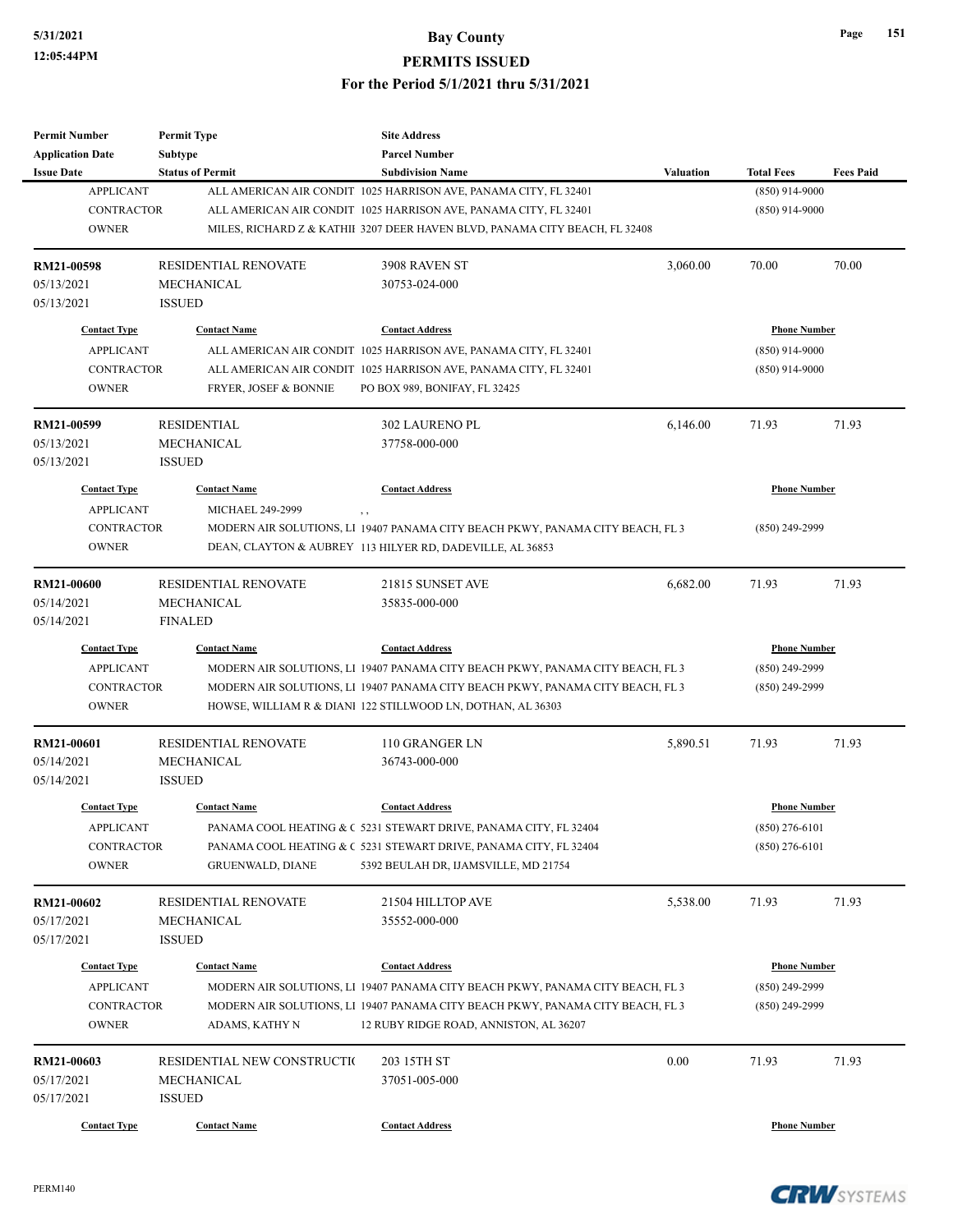## **5/31/2021 Bay County**

**PERMITS ISSUED**

#### **For the Period 5/1/2021 thru 5/31/2021**

| Permit Number           | <b>Permit Type</b>          | <b>Site Address</b>                                                        |           |                     |                  |
|-------------------------|-----------------------------|----------------------------------------------------------------------------|-----------|---------------------|------------------|
| <b>Application Date</b> | Subtype                     | <b>Parcel Number</b>                                                       |           |                     |                  |
| <b>Issue Date</b>       | <b>Status of Permit</b>     | <b>Subdivision Name</b>                                                    | Valuation | <b>Total Fees</b>   | <b>Fees Paid</b> |
| <b>APPLICANT</b>        |                             | ALEXANDER AIR CONDITION 11642 BAY VISTA DR., PANAMA CITY, FL 32404         |           | $(850) 874 - 2665$  |                  |
| <b>CONTRACTOR</b>       |                             | ALEXANDER AIR CONDITION 11642 BAY VISTA DR., PANAMA CITY, FL 32404         |           | $(850) 874 - 2665$  |                  |
| <b>OWNER</b>            |                             | ANGELIC PROPERTIES, LLC 21813 FRONT BEACH RD, PANAMA CITY BEACH, FL 32413  |           |                     |                  |
| RM21-00604              | <b>RESIDENTIAL</b>          | 6915 BIG DADDY DR                                                          | 2,550.00  | 70.00               | 70.00            |
| 05/17/2021              | MECHANICAL                  | 27344-010-000                                                              |           |                     |                  |
| 05/17/2021              | <b>ISSUED</b>               |                                                                            |           |                     |                  |
| <b>Contact Type</b>     | <b>Contact Name</b>         | <b>Contact Address</b>                                                     |           | <b>Phone Number</b> |                  |
| <b>APPLICANT</b>        | HOJJAT 850-914-9000         |                                                                            |           |                     |                  |
| <b>CONTRACTOR</b>       |                             | ALL AMERICAN AIR CONDIT 1025 HARRISON AVE, PANAMA CITY, FL 32401           |           | $(850)$ 914-9000    |                  |
| <b>OWNER</b>            |                             | WISER, LINDA LENORA ETAI 6915 BIG DADDY DRIVE, PANAMA CITY BEACH, FL 32407 |           |                     |                  |
| RM21-00605              | RESIDENTIAL NEW CONSTRUCTIO | 8505 MARGARITAVILLE BLVD                                                   | 6,200.00  | 71.93               | 71.93            |
| 05/17/2021              | MECHANICAL                  | 32503-200-194                                                              |           |                     |                  |
| 05/19/2021              | <b>ISSUED</b>               |                                                                            |           |                     |                  |
| <b>Contact Type</b>     | <b>Contact Name</b>         | <b>Contact Address</b>                                                     |           | <b>Phone Number</b> |                  |
| <b>APPLICANT</b>        |                             | LUNSFORD AIR CONDITIONI 4917 GLOVER LANE, MILTON, FL 32570                 |           | $(850) 626 - 9012$  |                  |
| <b>CONTRACTOR</b>       |                             | LUNSFORD AIR CONDITIONI 4917 GLOVER LANE, MILTON, FL 32570                 |           | $(850) 626 - 9012$  |                  |
| <b>OWNER</b>            | LMWS, LLC                   | 130 RICHARD JACKSON BLVD, PANAMA CITY BEACH, FL 32407                      |           |                     |                  |
|                         |                             |                                                                            |           |                     |                  |
| RM21-00606              | RESIDENTIAL NEW CONSTRUCTIO | 8506 MARGARITAVILLE BLVD                                                   | 6,200.00  | 71.93               | 71.93            |
| 05/17/2021              | <b>MECHANICAL</b>           | 32503-200-400                                                              |           |                     |                  |
| 05/19/2021              | <b>ISSUED</b>               |                                                                            |           |                     |                  |
| <b>Contact Type</b>     | <b>Contact Name</b>         | <b>Contact Address</b>                                                     |           | <b>Phone Number</b> |                  |
| <b>APPLICANT</b>        |                             | LUNSFORD AIR CONDITIONI 4917 GLOVER LANE, MILTON, FL 32570                 |           | $(850) 626 - 9012$  |                  |
| <b>CONTRACTOR</b>       |                             | LUNSFORD AIR CONDITIONI 4917 GLOVER LANE, MILTON, FL 32570                 |           | $(850) 626 - 9012$  |                  |
| <b>OWNER</b>            | LMWS, LLC                   | 130 RICHARD JACKSON BLVD, PANAMA CITY BEACH, FL 32407                      |           |                     |                  |
| RM21-00607              | RESIDENTIAL NEW CONSTRUCTIO | 8509 MARGARITAVILLE BLVD                                                   | 6,200.00  | 71.93               | 71.93            |
| 05/17/2021              | MECHANICAL                  | 32503-200-196                                                              |           |                     |                  |
| 05/19/2021              | <b>ISSUED</b>               |                                                                            |           |                     |                  |
| <b>Contact Type</b>     | <b>Contact Name</b>         | <b>Contact Address</b>                                                     |           | <b>Phone Number</b> |                  |
| APPLICANT               |                             | LUNSFORD AIR CONDITIONI 4917 GLOVER LANE, MILTON, FL 32570                 |           | $(850) 626 - 5777$  |                  |
| <b>CONTRACTOR</b>       |                             | LUNSFORD AIR CONDITIONI 4917 GLOVER LANE, MILTON, FL 32570                 |           | $(850)$ 626-5777    |                  |
| <b>OWNER</b>            | LMWS, LLC                   | 130 RICHARD JACKSON BLVD, PANAMA CITY BEACH, FL 32407                      |           |                     |                  |
|                         |                             |                                                                            |           |                     |                  |
| RM21-00608              | RESIDENTIAL NEW CONSTRUCTIO | 8510 MARGARITAVILLE BLVD                                                   | 6,200.00  | 71.93               | 71.93            |
| 05/17/2021              | MECHANICAL                  | 32503-200-398                                                              |           |                     |                  |
| 05/19/2021              | <b>ISSUED</b>               |                                                                            |           |                     |                  |
| <b>Contact Type</b>     | <b>Contact Name</b>         | <b>Contact Address</b>                                                     |           | <b>Phone Number</b> |                  |
| <b>APPLICANT</b>        |                             | LUNSFORD AIR CONDITIONI 4917 GLOVER LANE, MILTON, FL 32570                 |           | $(850) 626 - 5777$  |                  |
| <b>CONTRACTOR</b>       |                             | LUNSFORD AIR CONDITIONI 4917 GLOVER LANE, MILTON, FL 32570                 |           | $(850) 626 - 5777$  |                  |
| <b>OWNER</b>            | LMWS, LLC                   | 130 RICHARD JACKSON BLVD, PANAMA CITY BEACH, FL 32407                      |           |                     |                  |
|                         |                             |                                                                            |           |                     |                  |
| RM21-00609              | RESIDENTIAL NEW CONSTRUCTIO | 8510 FLIP FLOP CT                                                          | 6,200.00  | 71.93               | 71.93            |
| 05/17/2021              | MECHANICAL                  | 32503-200-392                                                              |           |                     |                  |
| 05/19/2021              | <b>ISSUED</b>               |                                                                            |           |                     |                  |
| <b>Contact Type</b>     | <b>Contact Name</b>         | <b>Contact Address</b>                                                     |           | <b>Phone Number</b> |                  |





**Page 152**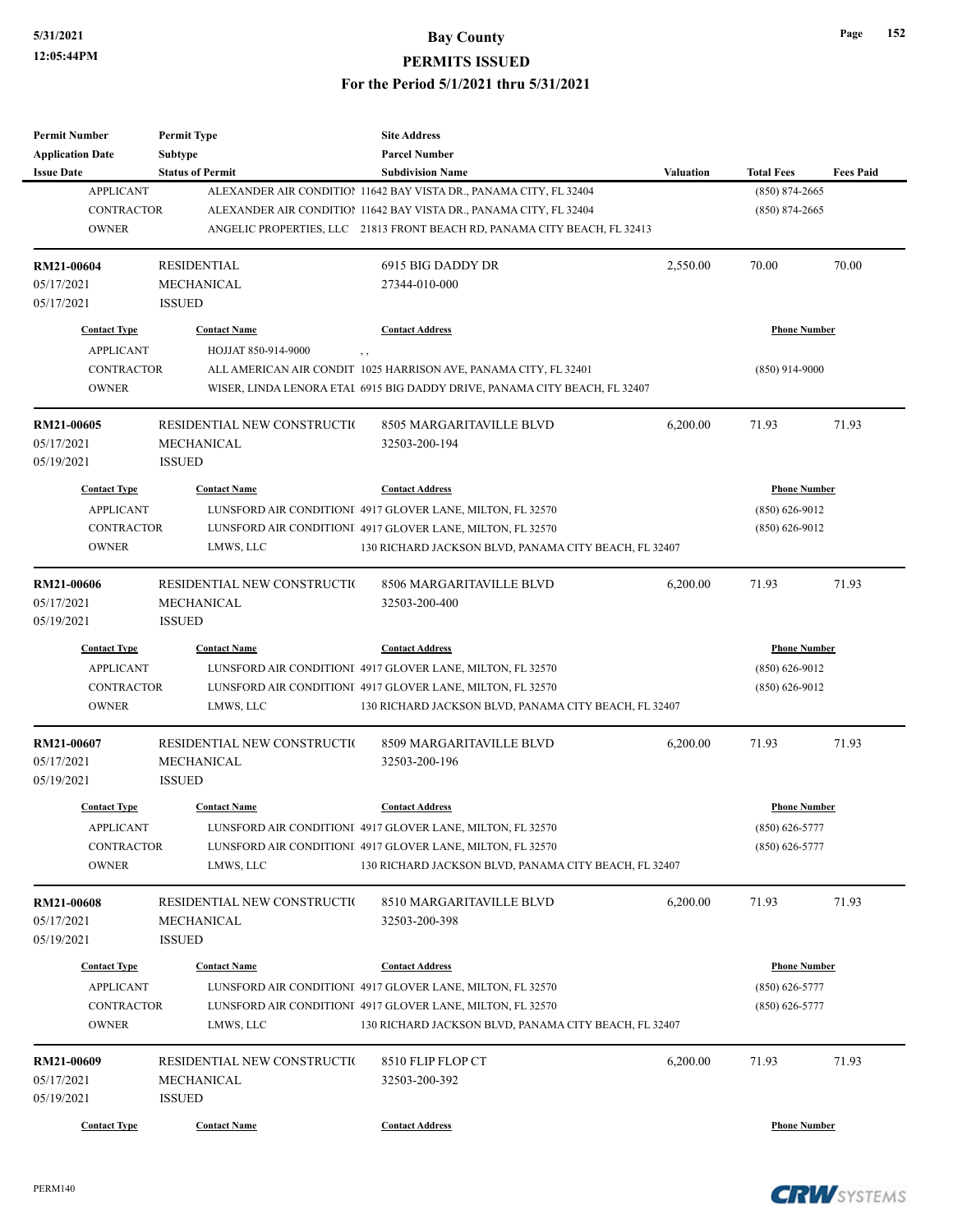### **5/31/2021 Bay County PERMITS ISSUED**

#### **For the Period 5/1/2021 thru 5/31/2021**

| <b>Permit Number</b>    | <b>Permit Type</b>          | <b>Site Address</b>                                                  |                  |                     |                  |
|-------------------------|-----------------------------|----------------------------------------------------------------------|------------------|---------------------|------------------|
| <b>Application Date</b> | <b>Subtype</b>              | <b>Parcel Number</b>                                                 |                  |                     |                  |
| <b>Issue Date</b>       | <b>Status of Permit</b>     | <b>Subdivision Name</b>                                              | <b>Valuation</b> | <b>Total Fees</b>   | <b>Fees Paid</b> |
| <b>APPLICANT</b>        |                             | LUNSFORD AIR CONDITIONI 4917 GLOVER LANE, MILTON, FL 32570           |                  | $(850) 626 - 9012$  |                  |
| <b>CONTRACTOR</b>       |                             | LUNSFORD AIR CONDITIONI 4917 GLOVER LANE, MILTON, FL 32570           |                  | $(850) 626 - 9012$  |                  |
| <b>OWNER</b>            | LMWS, LLC                   | 130 RICHARD JACKSON BLVD, PANAMA CITY BEACH, FL 32407                |                  |                     |                  |
| RM21-00610              | <b>RESIDENTIAL</b>          | 9309 AMY LN                                                          | 500.00           | 70.00               | 70.00            |
| 05/18/2021              | <b>MECHANICAL</b>           | 27571-020-006                                                        |                  |                     |                  |
| 05/19/2021              | <b>ISSUED</b>               |                                                                      |                  |                     |                  |
| <b>Contact Type</b>     | <b>Contact Name</b>         | <b>Contact Address</b>                                               |                  | <b>Phone Number</b> |                  |
| <b>APPLICANT</b>        | <b>BRUCE 814-4293</b>       | , ,                                                                  |                  |                     |                  |
| <b>CONTRACTOR</b>       | Bruce Heating & Cooling LLC | PO BOX 9796, PANAMA CITY BEACH, FL 32417                             |                  | $(850)$ 230-3009    |                  |
| <b>OWNER</b>            |                             | SOUTHERN PALMS MOBILE I PARK LLC, PANAMA CITY BEACH, FL 32406        |                  |                     |                  |
| RM21-00611              | <b>RESIDENTIAL</b>          | 9405 SONYA CIR                                                       | 500.00           | 70.00               | 70.00            |
| 05/18/2021              | <b>MECHANICAL</b>           | 27571-030-014                                                        |                  |                     |                  |
| 05/19/2021              | <b>ISSUED</b>               |                                                                      |                  |                     |                  |
| <b>Contact Type</b>     | <b>Contact Name</b>         | <b>Contact Address</b>                                               |                  | <b>Phone Number</b> |                  |
| <b>APPLICANT</b>        | <b>BRUCE 814-4293</b>       | ,,                                                                   |                  |                     |                  |
| <b>CONTRACTOR</b>       | Bruce Heating & Cooling LLC | PO BOX 9796, PANAMA CITY BEACH, FL 32417                             |                  | $(850)$ 230-3009    |                  |
| <b>OWNER</b>            |                             | SOUTHERN PALMS MOBILE I PARK LLC, PANAMA CITY BEACH, FL 32406        |                  |                     |                  |
|                         |                             |                                                                      |                  |                     |                  |
| RM21-00612              | <b>RESIDENTIAL</b>          | 9405 SONYA CIR                                                       | 500.00           | 70.00               | 70.00            |
| 05/18/2021              | <b>MECHANICAL</b>           | 27571-030-014                                                        |                  |                     |                  |
| 05/19/2021              | <b>ISSUED</b>               |                                                                      |                  |                     |                  |
| <b>Contact Type</b>     | <b>Contact Name</b>         | <b>Contact Address</b>                                               |                  | <b>Phone Number</b> |                  |
| <b>APPLICANT</b>        | <b>BRUCE 814-4293</b>       | $, \, ,$                                                             |                  |                     |                  |
| <b>CONTRACTOR</b>       | Bruce Heating & Cooling LLC | PO BOX 9796, PANAMA CITY BEACH, FL 32417                             |                  | $(850)$ 230-3009    |                  |
| <b>OWNER</b>            |                             | SOUTHERN PALMS MOBILE I PARK LLC, PANAMA CITY BEACH, FL 32406        |                  |                     |                  |
| RM21-00613              | <b>RESIDENTIAL</b>          | 9405 SONYA CIR                                                       | 500.00           | 70.00               | 70.00            |
| 05/18/2021              | MECHANICAL                  | 27571-030-014                                                        |                  |                     |                  |
| 05/19/2021              | <b>ISSUED</b>               |                                                                      |                  |                     |                  |
| <b>Contact Type</b>     | <b>Contact Name</b>         | <b>Contact Address</b>                                               |                  | <b>Phone Number</b> |                  |
| <b>APPLICANT</b>        | <b>BRUCE 814-4293</b>       | , ,                                                                  |                  |                     |                  |
| CONTRACTOR              |                             | Bruce Heating & Cooling LLC PO BOX 9796, PANAMA CITY BEACH, FL 32417 |                  | $(850)$ 230-3009    |                  |
| <b>OWNER</b>            |                             | SOUTHERN PALMS MOBILE I PARK LLC, PANAMA CITY BEACH, FL 32406        |                  |                     |                  |
| RM21-00614              | <b>RESIDENTIAL</b>          | 2333 MC CORMICK RD                                                   | 2,300.00         | 70.00               | 70.00            |
| 05/18/2021              | MH SERVICE POLE             | 07956-010-000                                                        |                  |                     |                  |
| 05/18/2021              | FINALED                     |                                                                      |                  |                     |                  |
| <b>Contact Type</b>     | <b>Contact Name</b>         | <b>Contact Address</b>                                               |                  | <b>Phone Number</b> |                  |
| <b>APPLICANT</b>        | STYLE CREST, INC.           | 2901 E 15TH ST, PANAMA CITY, FL 32405                                |                  | $(850)$ 769-1453    |                  |
|                         |                             |                                                                      |                  |                     |                  |
| CONTRACTOR              | STYLE CREST, INC.           | 2901 E 15TH ST, PANAMA CITY, FL 32405                                |                  | $(850)$ 769-1453    |                  |
| <b>OWNER</b>            | GODWIN, MELINDA             | 6596 CHERRY STREET, PANAMA CITY, FL 32404                            |                  |                     |                  |
| RM21-00615              | <b>RESIDENTIAL</b>          | 5109 BEACH DR                                                        | 4,850.00         | 71.93               | 71.93            |
| 05/19/2021              | MECHANICAL                  | 31603-002-000                                                        |                  |                     |                  |
| 05/19/2021              | <b>ISSUED</b>               |                                                                      |                  |                     |                  |
| <b>Contact Type</b>     | <b>Contact Name</b>         | <b>Contact Address</b>                                               |                  | <b>Phone Number</b> |                  |
|                         |                             |                                                                      |                  |                     |                  |

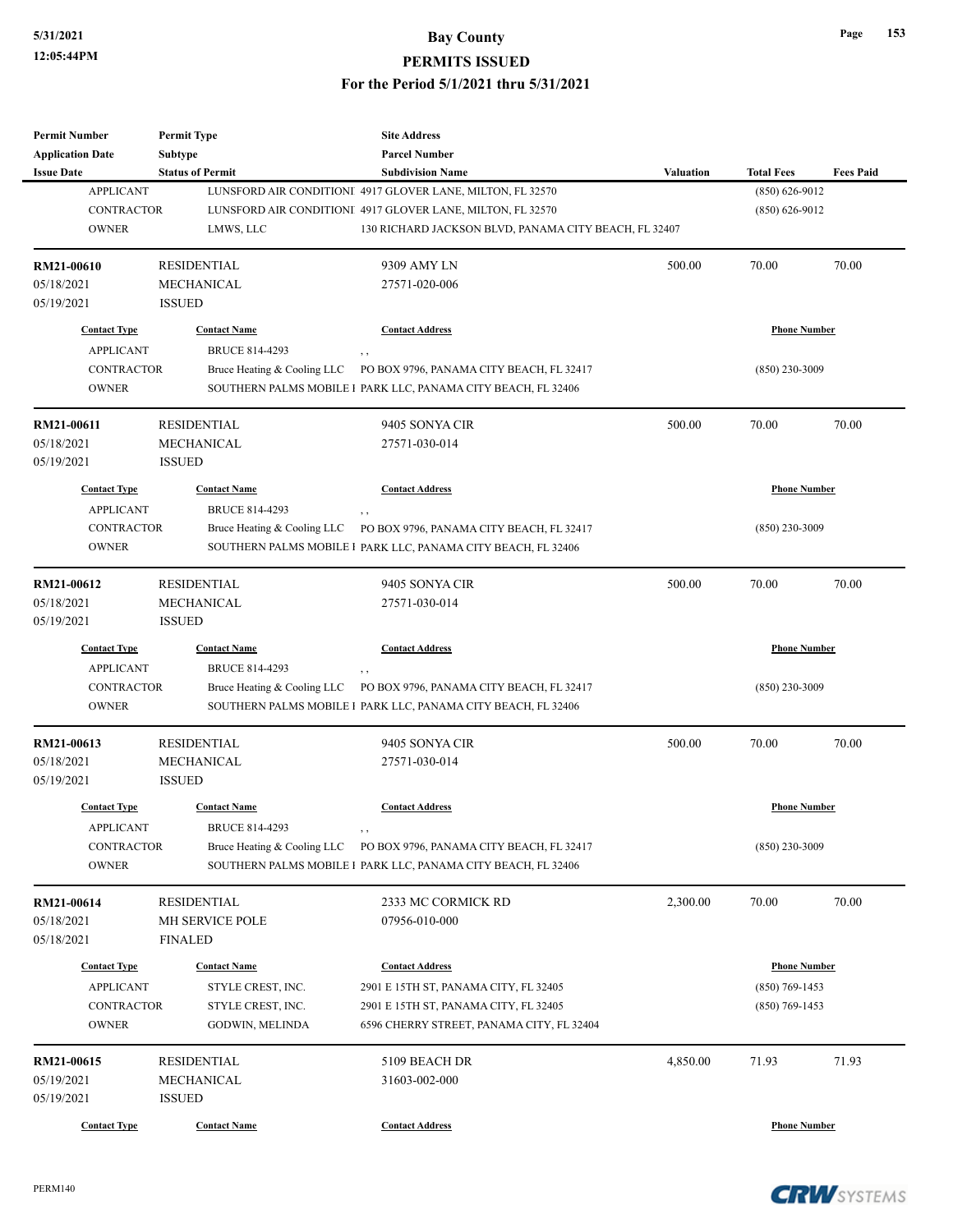| <b>Permit Number</b><br><b>Application Date</b> | <b>Permit Type</b><br>Subtype | <b>Site Address</b><br><b>Parcel Number</b>                |                  |                     |                  |
|-------------------------------------------------|-------------------------------|------------------------------------------------------------|------------------|---------------------|------------------|
| <b>Issue Date</b>                               | <b>Status of Permit</b>       | <b>Subdivision Name</b>                                    | <b>Valuation</b> | <b>Total Fees</b>   | <b>Fees Paid</b> |
| <b>APPLICANT</b>                                | PAYTON 628-5418               | , ,                                                        |                  |                     |                  |
| <b>CONTRACTOR</b>                               | PAYTON AIR INC                | 20512 PANAMA BEACH PKWY, PANAMA CITY BEACH, FL 32413       |                  | $(850)$ 268-5418    |                  |
| <b>OWNER</b>                                    | EICHSTEDT, AARON              | 2703 WILL LUCAS RD, LINDEN, NC 28356                       |                  |                     |                  |
|                                                 |                               |                                                            |                  |                     |                  |
| RM21-00616                                      | RESIDENTIAL NEW CONSTRUCTIO   | 8511 FLIP FLOP CT                                          | 6,200.00         | 71.93               | 71.93            |
| 05/19/2021                                      | MECHANICAL                    | 32503-200-374                                              |                  |                     |                  |
| 05/19/2021                                      | <b>ISSUED</b>                 |                                                            |                  |                     |                  |
| <b>Contact Type</b>                             | <b>Contact Name</b>           | <b>Contact Address</b>                                     |                  | <b>Phone Number</b> |                  |
| <b>APPLICANT</b>                                |                               | LUNSFORD AIR CONDITIONI 4917 GLOVER LANE, MILTON, FL 32570 |                  | $(850) 626 - 9012$  |                  |
|                                                 |                               |                                                            |                  |                     |                  |
| <b>CONTRACTOR</b>                               |                               | LUNSFORD AIR CONDITIONI 4917 GLOVER LANE, MILTON, FL 32570 |                  | $(850) 626 - 9012$  |                  |
| <b>OWNER</b>                                    | LMWS, LLC                     | 130 RICHARD JACKSON BLVD, PANAMA CITY BEACH, FL 32407      |                  |                     |                  |
| RM21-00617                                      | RESIDENTIAL NEW CONSTRUCTIO   | 8628 CONCH SHELL CT                                        | 6,200.00         | 71.93               | 71.93            |
| 05/19/2021                                      | MECHANICAL                    | 32503-200-090                                              |                  |                     |                  |
| 05/19/2021                                      | <b>ISSUED</b>                 |                                                            |                  |                     |                  |
|                                                 |                               |                                                            |                  |                     |                  |
| <b>Contact Type</b>                             | <b>Contact Name</b>           | <b>Contact Address</b>                                     |                  | <b>Phone Number</b> |                  |
| <b>APPLICANT</b>                                |                               | LUNSFORD AIR CONDITIONI 4917 GLOVER LANE, MILTON, FL 32570 |                  | $(850) 626 - 9012$  |                  |
| <b>CONTRACTOR</b>                               |                               | LUNSFORD AIR CONDITIONI 4917 GLOVER LANE, MILTON, FL 32570 |                  | $(850) 626 - 9012$  |                  |
| <b>OWNER</b>                                    | LMWS, LLC                     | 130 RICHARD JACKSON BLVD, PANAMA CITY BEACH, FL 32407      |                  |                     |                  |
| RM21-00618                                      | RESIDENTIAL NEW CONSTRUCTIO   | 8626 CONCH SHELL CT                                        | 6,200.00         | 71.93               | 71.93            |
| 05/19/2021                                      | <b>MECHANICAL</b>             | 32503-200-092                                              |                  |                     |                  |
| 05/19/2021                                      | <b>ISSUED</b>                 |                                                            |                  |                     |                  |
| <b>Contact Type</b>                             | <b>Contact Name</b>           | <b>Contact Address</b>                                     |                  | <b>Phone Number</b> |                  |
| <b>APPLICANT</b>                                |                               | LUNSFORD AIR CONDITIONI 4917 GLOVER LANE, MILTON, FL 32570 |                  | $(850) 626 - 9012$  |                  |
| <b>CONTRACTOR</b>                               |                               |                                                            |                  |                     |                  |
| <b>OWNER</b>                                    |                               | LUNSFORD AIR CONDITIONI 4917 GLOVER LANE, MILTON, FL 32570 |                  | $(850) 626 - 9012$  |                  |
|                                                 | LMWS, LLC                     | 130 RICHARD JACKSON BLVD, PANAMA CITY BEACH, FL 32407      |                  |                     |                  |
| RM21-00619                                      | RESIDENTIAL NEW CONSTRUCTIO   | 8475 CORAL REEF WAY                                        | 6,200.00         | 71.93               | 71.93            |
| 05/19/2021                                      | MECHANICAL                    | 32503-200-302                                              |                  |                     |                  |
| 05/19/2021                                      | <b>ISSUED</b>                 |                                                            |                  |                     |                  |
| <b>Contact Type</b>                             | <b>Contact Name</b>           | <b>Contact Address</b>                                     |                  | <b>Phone Number</b> |                  |
|                                                 |                               |                                                            |                  |                     |                  |
| APPLICANT                                       |                               | LUNSFORD AIR CONDITIONI 4917 GLOVER LANE, MILTON, FL 32570 |                  | $(850) 626 - 9012$  |                  |
| CONTRACTOR                                      |                               | LUNSFORD AIR CONDITIONI 4917 GLOVER LANE, MILTON, FL 32570 |                  | $(850)$ 626-9012    |                  |
| <b>OWNER</b>                                    | LMWS, LLC                     | 130 RICHARD JACKSON BLVD, PANAMA CITY BEACH, FL 32407      |                  |                     |                  |
| <b>RM21-00620</b>                               | RESIDENTIAL NEW CONSTRUCTIO   | 8513 MARGARITAVILLE BLVD                                   | 6,200.00         | 71.93               | 71.93            |
| 05/20/2021                                      | MECHANICAL                    | 32503-200-200                                              |                  |                     |                  |
| 05/20/2021                                      | <b>ISSUED</b>                 |                                                            |                  |                     |                  |
|                                                 |                               |                                                            |                  |                     |                  |
| <b>Contact Type</b>                             | <b>Contact Name</b>           | <b>Contact Address</b>                                     |                  | <b>Phone Number</b> |                  |
| <b>APPLICANT</b>                                |                               | LUNSFORD AIR CONDITIONI 4917 GLOVER LANE, MILTON, FL 32570 |                  | $(850) 626 - 9012$  |                  |
| CONTRACTOR                                      |                               | LUNSFORD AIR CONDITIONI 4917 GLOVER LANE, MILTON, FL 32570 |                  | $(850) 626 - 9012$  |                  |
| <b>OWNER</b>                                    | LMWS, LLC                     | 130 RICHARD JACKSON BLVD, PANAMA CITY BEACH, FL 32407      |                  |                     |                  |
| RM21-00621                                      | RESIDENTIAL NEW CONSTRUCTIO   | 8511 MARGARITAVILLE BLVD                                   | 6,200.00         | 71.93               | 71.93            |
| 05/20/2021                                      | MECHANICAL                    | 32503-200-198                                              |                  |                     |                  |
| 05/20/2021                                      | <b>ISSUED</b>                 |                                                            |                  |                     |                  |
|                                                 |                               |                                                            |                  |                     |                  |
| <b>Contact Type</b>                             | <b>Contact Name</b>           | <b>Contact Address</b>                                     |                  | <b>Phone Number</b> |                  |



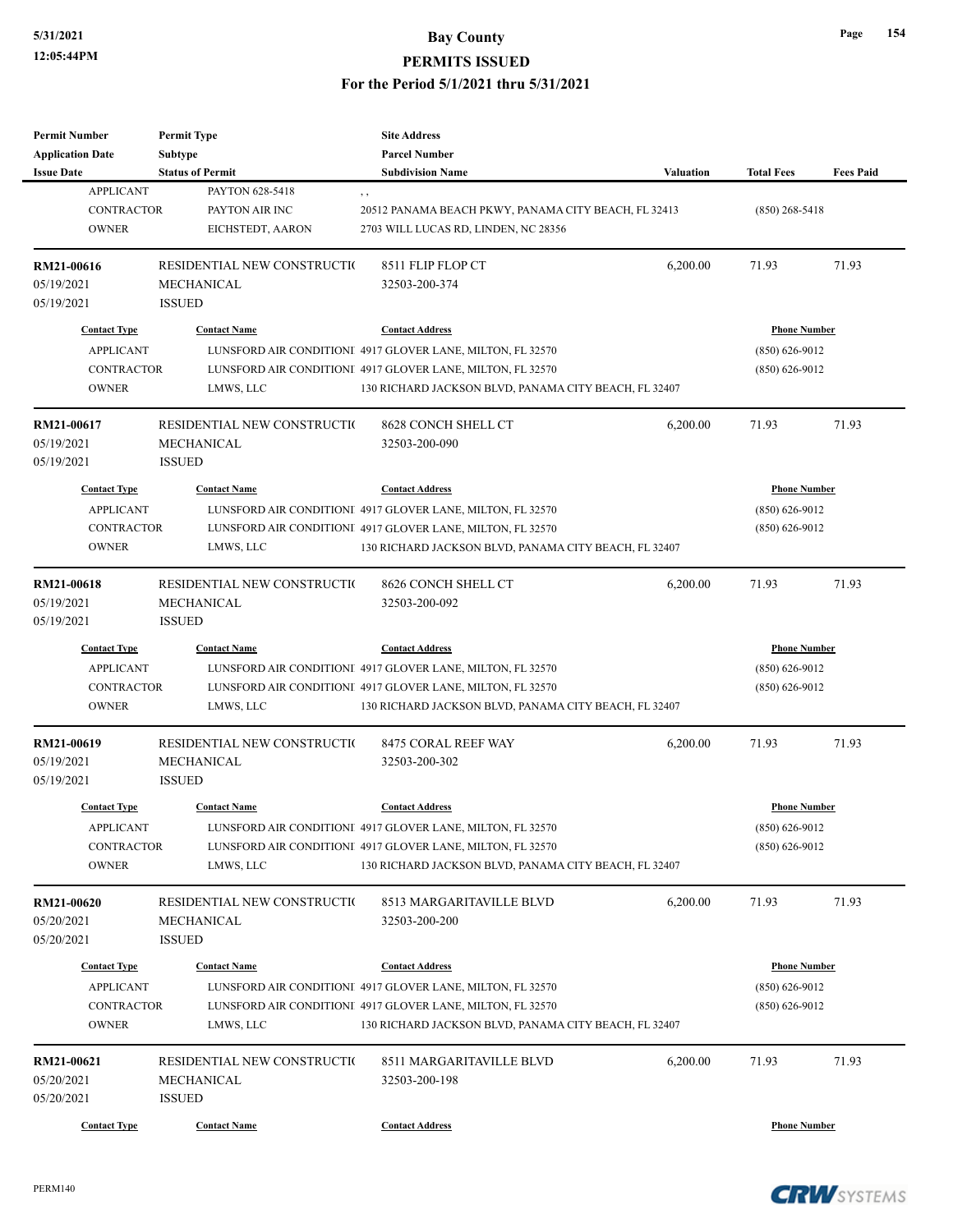## **5/31/2021 Bay County**

**PERMITS ISSUED**

**For the Period 5/1/2021 thru 5/31/2021**

| <b>Permit Number</b>    | <b>Permit Type</b>          | <b>Site Address</b>                                                      |           |                     |                  |
|-------------------------|-----------------------------|--------------------------------------------------------------------------|-----------|---------------------|------------------|
| <b>Application Date</b> | Subtype                     | <b>Parcel Number</b>                                                     |           |                     |                  |
| <b>Issue Date</b>       | <b>Status of Permit</b>     | <b>Subdivision Name</b>                                                  | Valuation | <b>Total Fees</b>   | <b>Fees Paid</b> |
| <b>APPLICANT</b>        |                             | LUNSFORD AIR CONDITIONI 4917 GLOVER LANE, MILTON, FL 32570               |           | $(850) 626 - 9012$  |                  |
| <b>CONTRACTOR</b>       |                             | LUNSFORD AIR CONDITIONI 4917 GLOVER LANE, MILTON, FL 32570               |           | $(850) 626 - 9012$  |                  |
| <b>OWNER</b>            | LMWS, LLC                   | 130 RICHARD JACKSON BLVD, PANAMA CITY BEACH, FL 32407                    |           |                     |                  |
| RM21-00622              | RESIDENTIAL NEW CONSTRUCTIO | 4726 BYLSMA                                                              | 0.00      | 71.93               | 71.93            |
| 05/20/2021              | MECHANICAL                  | 05913-100-081                                                            |           |                     |                  |
| 05/20/2021              | <b>ISSUED</b>               |                                                                          |           |                     |                  |
| <b>Contact Type</b>     | <b>Contact Name</b>         | <b>Contact Address</b>                                                   |           | <b>Phone Number</b> |                  |
| <b>APPLICANT</b>        | PAT                         |                                                                          |           |                     |                  |
| <b>CONTRACTOR</b>       |                             | ROUSSOS REFRIGERATION H 914 W 26TH STREET, LYNN HAVEN, FL 32444          |           | $(850)$ 785-9708    |                  |
| <b>OWNER</b>            |                             | PAUL SIMS CONSTRUCTION 1 1419 W 27TH ST, PANAMA CITY, FL 32405           |           |                     |                  |
| RM21-00623              | RESIDENTIAL NEW CONSTRUCTIO | 3405 NAUTICAL DR                                                         | 8,377.00  | 70.00               | 0.00             |
| 05/20/2021              | MECHANICAL                  | 07899-545-000                                                            |           |                     |                  |
| 05/20/2021              | <b>APPROVED</b>             |                                                                          |           |                     |                  |
| <b>Contact Type</b>     | <b>Contact Name</b>         | <b>Contact Address</b>                                                   |           | <b>Phone Number</b> |                  |
| <b>APPLICANT</b>        |                             | BAY HEATING AND COOLINC 2637 NORTH EAST AVENUE, PANAMA CITY, FL 32405    |           | $(000)$ 763-7702    |                  |
| <b>CONTRACTOR</b>       |                             | BAY HEATING AND COOLINC 2637 NORTH EAST AVENUE, PANAMA CITY, FL 32405    |           | $(000)$ 763-7702    |                  |
| <b>OWNER</b>            | WOOD, JEAN KIRKLAND         |                                                                          |           |                     |                  |
|                         |                             | 3237 NAUTICAL DR, SOUTHPORT, FL 32409                                    |           |                     |                  |
| RM21-00624              | <b>RESIDENTIAL RENOVATE</b> | 4400 KINGFISH LN                                                         | 9,700.00  | 87.34               | 87.34            |
| 05/20/2021              | <b>MECHANICAL</b>           | 31423-004-000                                                            |           |                     |                  |
| 05/20/2021              | <b>ISSUED</b>               |                                                                          |           |                     |                  |
| <b>Contact Type</b>     | <b>Contact Name</b>         | <b>Contact Address</b>                                                   |           | <b>Phone Number</b> |                  |
| <b>APPLICANT</b>        |                             | K.L. SKAGGS HEATING & AIF 16428 CASTILE AVE, PANAMA CITY BEACH, FL 32413 |           | $(217)$ 638-6318    |                  |
| <b>CONTRACTOR</b>       |                             | K.L. SKAGGS HEATING & AIF 16428 CASTILE AVE, PANAMA CITY BEACH, FL 32413 |           | $(217)$ 638-6318    |                  |
| <b>OWNER</b>            |                             | SELTZER, SAMUEL Z ETAL PO BOX 27431, PANAMA CITY, FL 32411               |           |                     |                  |
| RM21-00625              | <b>RESIDENTIAL RENOVATE</b> | 7040 BARNES LN                                                           | 5,817.00  | 71.93               | 71.93            |
| 05/24/2021              | MECHANICAL                  | 05051-010-000                                                            |           |                     |                  |
| 05/24/2021              | <b>ISSUED</b>               |                                                                          |           |                     |                  |
| <b>Contact Type</b>     | <b>Contact Name</b>         | <b>Contact Address</b>                                                   |           | <b>Phone Number</b> |                  |
| APPLICANT               |                             | ROUSSOS REFRIGERATION H 914 W 26TH STREET, LYNN HAVEN, FL 32444          |           | (850) 785-9708      |                  |
| CONTRACTOR              |                             | ROUSSOS REFRIGERATION H 914 W 26TH STREET, LYNN HAVEN, FL 32444          |           | $(850)$ 785-9708    |                  |
| <b>OWNER</b>            | <b>BARNES, RONNIE E</b>     | 7040 BARNES LN, YOUNGSTOWN, FL 32466                                     |           |                     |                  |
|                         |                             |                                                                          |           |                     |                  |
| RM21-00626              | RESIDENTIAL RENOVATE        | 112 GOLF DR                                                              | 5,896.00  | 71.93               | 71.93            |
| 05/24/2021              | <b>MECHANICAL</b>           | 31402-226-000                                                            |           |                     |                  |
| 05/24/2021              | <b>ISSUED</b>               |                                                                          |           |                     |                  |
| <b>Contact Type</b>     | <b>Contact Name</b>         | <b>Contact Address</b>                                                   |           | <b>Phone Number</b> |                  |
| <b>APPLICANT</b>        |                             | ROUSSOS REFRIGERATION H 914 W 26TH STREET, LYNN HAVEN, FL 32444          |           | $(850)$ 785-9708    |                  |
| <b>CONTRACTOR</b>       |                             | ROUSSOS REFRIGERATION H 914 W 26TH STREET, LYNN HAVEN, FL 32444          |           | $(850)$ 785-9708    |                  |
| <b>OWNER</b>            | BRYAN, ARTHUR W JR          | P.O BOX 27278, PANAMA CITY, FL 32411                                     |           |                     |                  |
| RM21-00627              | RESIDENTIAL RENOVATE        | 123 ROSE CORAL DR                                                        | 7,100.00  | 71.93               | 71.93            |
| 05/24/2021              | MECHANICAL                  | 30188-225-000                                                            |           |                     |                  |
| 05/24/2021              | <b>ISSUED</b>               |                                                                          |           |                     |                  |
|                         |                             | <b>Contact Address</b>                                                   |           | <b>Phone Number</b> |                  |
| <b>Contact Type</b>     | <b>Contact Name</b>         |                                                                          |           |                     |                  |

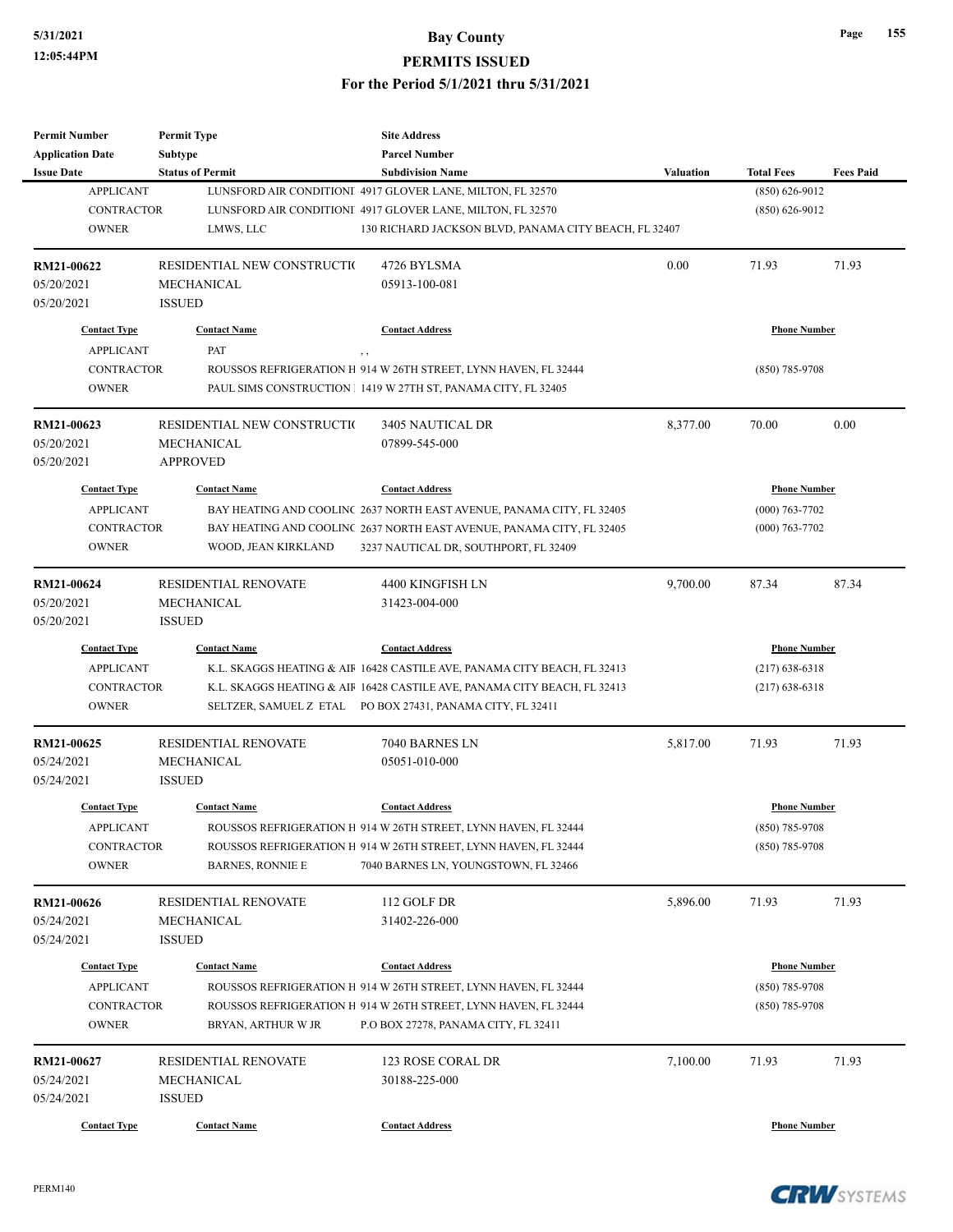| <b>Permit Number</b>     | <b>Permit Type</b>          | <b>Site Address</b>                                                         |                  |                                       |                  |
|--------------------------|-----------------------------|-----------------------------------------------------------------------------|------------------|---------------------------------------|------------------|
| <b>Application Date</b>  | <b>Subtype</b>              | <b>Parcel Number</b>                                                        |                  |                                       |                  |
| <b>Issue Date</b>        | <b>Status of Permit</b>     | <b>Subdivision Name</b>                                                     | <b>Valuation</b> | <b>Total Fees</b>                     | <b>Fees Paid</b> |
| <b>APPLICANT</b>         |                             | ROUSSOS REFRIGERATION H 914 W 26TH STREET, LYNN HAVEN, FL 32444             |                  | (850) 785-9708                        |                  |
| <b>CONTRACTOR</b>        |                             | ROUSSOS REFRIGERATION H 914 W 26TH STREET, LYNN HAVEN, FL 32444             |                  | $(850)$ 785-9708                      |                  |
| <b>OWNER</b>             | LORD, GLENN F, JR           | 123 ROSE CORAL DRV, PANAMA CITY BEACH, FL 32408                             |                  |                                       |                  |
| RM21-00628               | RESIDENTIAL RENOVATE        | 4024 DEER POINT LAKE DR                                                     | 6,962.00         | 71.93                                 | 71.93            |
| 05/24/2021               | <b>MECHANICAL</b>           | 07620-260-000                                                               |                  |                                       |                  |
| 05/24/2021               | <b>ISSUED</b>               |                                                                             |                  |                                       |                  |
| <b>Contact Type</b>      | <b>Contact Name</b>         | <b>Contact Address</b>                                                      |                  | <b>Phone Number</b>                   |                  |
| <b>APPLICANT</b>         |                             | ROUSSOS REFRIGERATION H 914 W 26TH STREET, LYNN HAVEN, FL 32444             |                  | $(850)$ 785-9708                      |                  |
| <b>CONTRACTOR</b>        |                             | ROUSSOS REFRIGERATION H 914 W 26TH STREET, LYNN HAVEN, FL 32444             |                  | $(850)$ 785-9708                      |                  |
| <b>OWNER</b>             | FAULK, GODFREY J &          | LOGAN BRITTANY FAULK, SOUTHPORT, FL 32409                                   |                  |                                       |                  |
| RM21-00629               | RESIDENTIAL NEW CONSTRUCTIO | 21624 POMPANO AVE                                                           | 6,782.00         | 71.93                                 | 71.93            |
| 05/24/2021               | MECHANICAL                  | 35926-000-000                                                               |                  |                                       |                  |
| 05/24/2021               | <b>ISSUED</b>               |                                                                             |                  |                                       |                  |
| <b>Contact Type</b>      | <b>Contact Name</b>         | <b>Contact Address</b>                                                      |                  | <b>Phone Number</b>                   |                  |
| <b>APPLICANT</b>         |                             | ROUSSOS REFRIGERATION H 914 W 26TH STREET, LYNN HAVEN, FL 32444             |                  | $(850)$ 785-9708                      |                  |
| <b>CONTRACTOR</b>        |                             | ROUSSOS REFRIGERATION H 914 W 26TH STREET, LYNN HAVEN, FL 32444             |                  | $(850)$ 785-9708                      |                  |
| <b>OWNER</b>             |                             | O'TOOLE, P TERRANCE & REI 21624 POMPANO AVENUE, PANAMA CITY BEACH, FL 32413 |                  |                                       |                  |
|                          |                             |                                                                             |                  |                                       |                  |
| RM21-00630               | <b>RESIDENTIAL RENOVATE</b> | 4701 THOMAS DR 109                                                          | 4,530.00         | 71.93                                 | 71.93            |
| 05/24/2021               | MECHANICAL                  | 31437-005-000                                                               |                  |                                       |                  |
| 05/24/2021               | <b>ISSUED</b>               |                                                                             |                  |                                       |                  |
| <b>Contact Type</b>      | <b>Contact Name</b>         | <b>Contact Address</b>                                                      |                  | <b>Phone Number</b>                   |                  |
| <b>APPLICANT</b>         |                             | ROUSSOS REFRIGERATION H 914 W 26TH STREET, LYNN HAVEN, FL 32444             |                  | $(850)$ 785-9708                      |                  |
| <b>CONTRACTOR</b>        |                             | ROUSSOS REFRIGERATION H 914 W 26TH STREET, LYNN HAVEN, FL 32444             |                  | $(850)$ 785-9708                      |                  |
| <b>OWNER</b>             | RHINEHART, SHARON F         | 3041 AMERICUS DR, THOMPSONS STATION, TN 37179                               |                  |                                       |                  |
| RM21-00631               | <b>RESIDENTIAL RENOVATE</b> | 207 COQUINA SHELL WAY                                                       | 4,711.00         | 71.93                                 | 71.93            |
| 05/24/2021               | MECHANICAL                  | 34039-248-000                                                               |                  |                                       |                  |
| 05/24/2021               | <b>ISSUED</b>               |                                                                             |                  |                                       |                  |
| <b>Contact Type</b>      | <b>Contact Name</b>         | <b>Contact Address</b>                                                      |                  | <b>Phone Number</b>                   |                  |
| <b>APPLICANT</b>         |                             | ROUSSOS REFRIGERATION H 914 W 26TH STREET, LYNN HAVEN, FL 32444             |                  | (850) 785-9708                        |                  |
| CONTRACTOR               |                             | ROUSSOS REFRIGERATION H 914 W 26TH STREET, LYNN HAVEN, FL 32444             |                  | $(850)$ 785-9708                      |                  |
| <b>OWNER</b>             | HORTON, TERRY D             | 207 COQUINA SHELL WAY, PANAMA CITY BEACH, FL 32407                          |                  |                                       |                  |
|                          | <b>RESIDENTIAL RENOVATE</b> | 23001 FRONT BEACH RD 109                                                    | 7,250.00         | 71.93                                 | 71.93            |
| RM21-00632<br>05/24/2021 | MECHANICAL                  | 36078-009-000                                                               |                  |                                       |                  |
| 05/24/2021               | <b>ISSUED</b>               |                                                                             |                  |                                       |                  |
|                          |                             |                                                                             |                  |                                       |                  |
| <b>Contact Type</b>      | <b>Contact Name</b>         | <b>Contact Address</b>                                                      |                  | <b>Phone Number</b><br>(850) 785-9708 |                  |
| <b>APPLICANT</b>         |                             | ROUSSOS REFRIGERATION H 914 W 26TH STREET, LYNN HAVEN, FL 32444             |                  |                                       |                  |
| CONTRACTOR               |                             | ROUSSOS REFRIGERATION H 914 W 26TH STREET, LYNN HAVEN, FL 32444             |                  | $(850)$ 785-9708                      |                  |
| <b>OWNER</b>             | HOWELL, SANDRA K            | 2155 CREEKSTONE POINT DR, CUMMING, GA 30041                                 |                  |                                       |                  |
| RM21-00633               | RESIDENTIAL RENOVATE        | 9701 STEEL FIELD RD                                                         | 5,688.00         | 71.93                                 | 71.93            |
| 05/24/2021               | MECHANICAL                  | 35129-110-000                                                               |                  |                                       |                  |
| 05/24/2021               | <b>ISSUED</b>               |                                                                             |                  |                                       |                  |
| <b>Contact Type</b>      | <b>Contact Name</b>         | <b>Contact Address</b>                                                      |                  | <b>Phone Number</b>                   |                  |
|                          |                             |                                                                             |                  |                                       |                  |

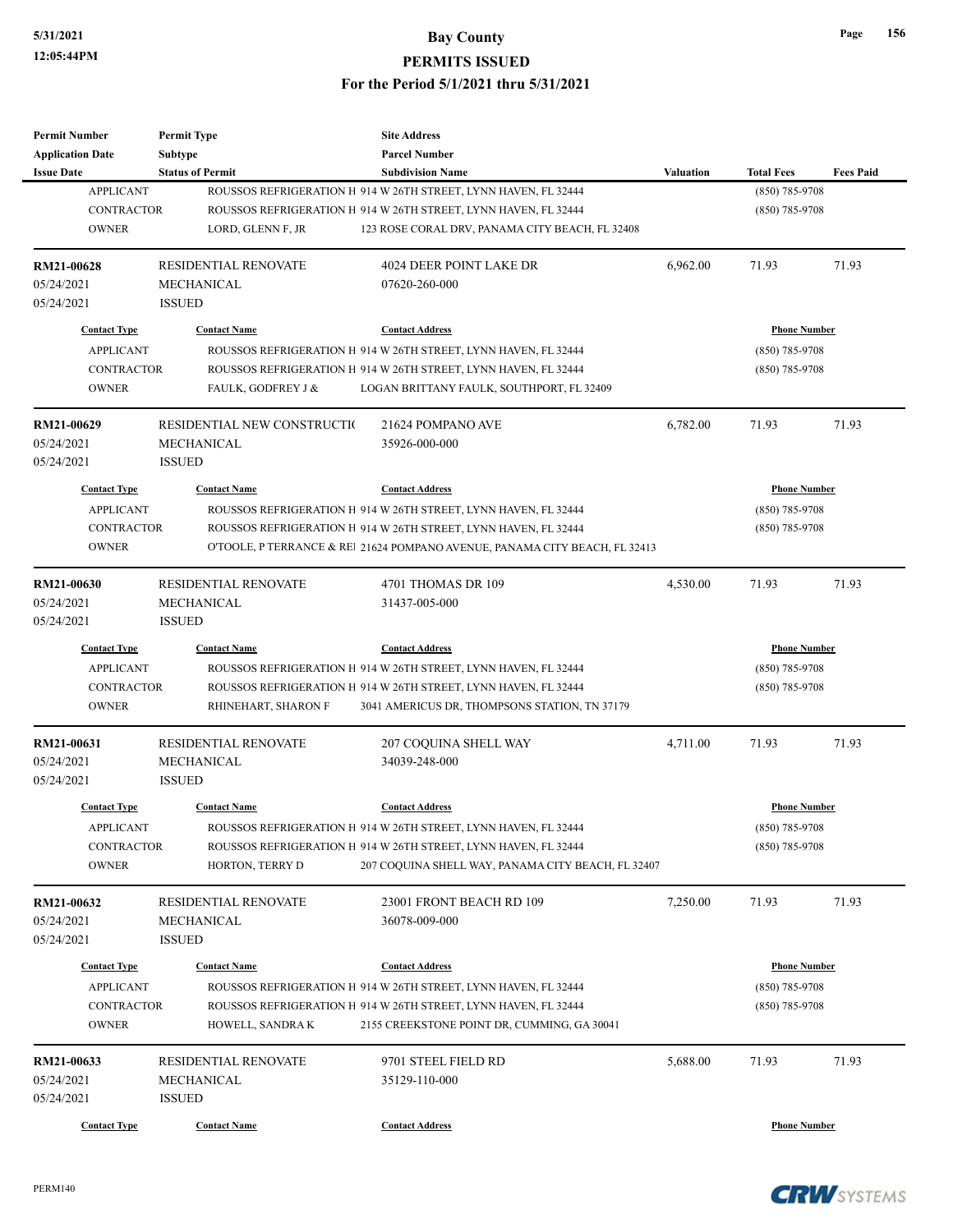| <b>Permit Number</b>                  | <b>Permit Type</b>          | <b>Site Address</b>                                                                        |                     |                                     |                  |
|---------------------------------------|-----------------------------|--------------------------------------------------------------------------------------------|---------------------|-------------------------------------|------------------|
| <b>Application Date</b>               | Subtype                     | <b>Parcel Number</b>                                                                       |                     |                                     |                  |
| <b>Issue Date</b><br><b>APPLICANT</b> | <b>Status of Permit</b>     | <b>Subdivision Name</b><br>ROUSSOS REFRIGERATION H 914 W 26TH STREET, LYNN HAVEN, FL 32444 | Valuation           | <b>Total Fees</b><br>(850) 785-9708 | <b>Fees Paid</b> |
| <b>CONTRACTOR</b>                     |                             | ROUSSOS REFRIGERATION H 914 W 26TH STREET, LYNN HAVEN, FL 32444                            |                     | $(850)$ 785-9708                    |                  |
| <b>OWNER</b>                          |                             | WHEATLEY, JAMES E & CHO 9701 STEEL FIELD RD, PANAMA CITY BEACH, FL 32413                   |                     |                                     |                  |
|                                       |                             |                                                                                            |                     |                                     |                  |
| RM21-00634                            | <b>RESIDENTIAL RENOVATE</b> | 3502 DRAGON'S RIDGE RD                                                                     | 3,674.00            | 71.93                               | 71.93            |
| 05/24/2021                            | MECHANICAL                  | 31402-964-000                                                                              |                     |                                     |                  |
| 05/24/2021                            | <b>ISSUED</b>               |                                                                                            |                     |                                     |                  |
| <b>Contact Type</b>                   | <b>Contact Name</b>         | <b>Contact Address</b>                                                                     |                     | <b>Phone Number</b>                 |                  |
| <b>APPLICANT</b>                      |                             | ROUSSOS REFRIGERATION H 914 W 26TH STREET, LYNN HAVEN, FL 32444                            |                     | $(850)$ 785-9708                    |                  |
| <b>CONTRACTOR</b>                     |                             | ROUSSOS REFRIGERATION H 914 W 26TH STREET, LYNN HAVEN, FL 32444                            |                     | $(850)$ 785-9708                    |                  |
| <b>OWNER</b>                          |                             | SFORZA, FRANK A & LYNNE PO BOX 27147, PANAMA CITY BEACH, FL 32411                          |                     |                                     |                  |
| RM21-00635                            | <b>RESIDENTIAL RENOVATE</b> | 639 GOOSE BAYOU RD                                                                         | 6,284.00            | 71.93                               | 71.93            |
| 05/24/2021                            | MECHANICAL                  | 11711-090-000                                                                              |                     |                                     |                  |
| 05/24/2021                            | <b>ISSUED</b>               |                                                                                            |                     |                                     |                  |
| <b>Contact Type</b>                   | <b>Contact Name</b>         | <b>Contact Address</b>                                                                     |                     | <b>Phone Number</b>                 |                  |
| <b>APPLICANT</b>                      |                             | ROUSSOS REFRIGERATION H 914 W 26TH STREET, LYNN HAVEN, FL 32444                            |                     | $(850)$ 785-9708                    |                  |
| <b>CONTRACTOR</b>                     |                             | ROUSSOS REFRIGERATION H 914 W 26TH STREET, LYNN HAVEN, FL 32444                            |                     | $(850)$ 785-9708                    |                  |
| <b>OWNER</b>                          |                             | HANNA, MICHAEL G & HEAT 639 GOOSE BAYOU RD, LYNN HAVEN, FL 32444                           |                     |                                     |                  |
|                                       |                             |                                                                                            |                     |                                     |                  |
| RM21-00636                            | <b>RESIDENTIAL RENOVATE</b> | 6218 BEACH DR A                                                                            | 3,604.00            | 71.93                               | 71.93            |
| 05/24/2021                            | <b>MECHANICAL</b>           | 30900-032-000                                                                              |                     |                                     |                  |
| 05/24/2021                            | <b>ISSUED</b>               |                                                                                            |                     |                                     |                  |
| <b>Contact Type</b>                   | <b>Contact Name</b>         | <b>Contact Address</b>                                                                     | <b>Phone Number</b> |                                     |                  |
| <b>APPLICANT</b>                      |                             | ROUSSOS REFRIGERATION H 914 W 26TH STREET, LYNN HAVEN, FL 32444                            |                     | $(850)$ 785-9708                    |                  |
| <b>CONTRACTOR</b>                     |                             | ROUSSOS REFRIGERATION H 914 W 26TH STREET, LYNN HAVEN, FL 32444                            |                     | $(850)$ 785-9708                    |                  |
| <b>OWNER</b>                          | ROBINSON, MARK & KIM        | 16704 88TH RD NORTH, LOXAHATCHEE, FL 33470                                                 |                     |                                     |                  |
| RM21-00637                            | <b>RESIDENTIAL RENOVATE</b> | 5105 BEACH DR                                                                              | 3,880.00            | 71.93                               | 71.93            |
| 05/24/2021                            | MECHANICAL                  | 31604-000-000                                                                              |                     |                                     |                  |
| 05/24/2021                            | <b>ISSUED</b>               |                                                                                            |                     |                                     |                  |
| <b>Contact Type</b>                   | <b>Contact Name</b>         | <b>Contact Address</b>                                                                     |                     | <b>Phone Number</b>                 |                  |
| APPLICANT                             |                             | ROUSSOS REFRIGERATION H 914 W 26TH STREET, LYNN HAVEN, FL 32444                            |                     | $(850)$ 785-9708                    |                  |
| <b>CONTRACTOR</b>                     |                             | ROUSSOS REFRIGERATION H 914 W 26TH STREET, LYNN HAVEN, FL 32444                            |                     | $(850)$ 785-9708                    |                  |
| <b>OWNER</b>                          | <b>UNITED BANK</b>          | PO BOX 1438, GRIFFIN, GA 30224                                                             |                     |                                     |                  |
| RM21-00638                            | RESIDENTIAL RENOVATE        | 235 SCOOTER DR                                                                             | 5,053.00            | 71.93                               | 71.93            |
| 05/24/2021                            | MECHANICAL                  | 30166-416-270                                                                              |                     |                                     |                  |
| 05/24/2021                            | <b>ISSUED</b>               |                                                                                            |                     |                                     |                  |
| <b>Contact Type</b>                   | <b>Contact Name</b>         | <b>Contact Address</b>                                                                     |                     | <b>Phone Number</b>                 |                  |
| <b>APPLICANT</b>                      |                             | ROUSSOS REFRIGERATION H 914 W 26TH STREET, LYNN HAVEN, FL 32444                            |                     | $(850)$ 785-9708                    |                  |
| <b>CONTRACTOR</b>                     |                             | ROUSSOS REFRIGERATION H 914 W 26TH STREET, LYNN HAVEN, FL 32444                            |                     | $(850)$ 785-9708                    |                  |
| <b>OWNER</b>                          | LE MENSE, WENDI             | 237 SCOOTER DR, PANAMA CITY, FL 32408                                                      |                     |                                     |                  |
|                                       |                             |                                                                                            |                     |                                     |                  |
| RM21-00639                            | RESIDENTIAL RENOVATE        | 114 MALAGA PL 4                                                                            | 4,632.00            | 71.93                               | 71.93            |
| 05/24/2021<br>05/24/2021              | MECHANICAL<br><b>ISSUED</b> | 37440-003-000                                                                              |                     |                                     |                  |
|                                       |                             |                                                                                            |                     |                                     |                  |
| <b>Contact Type</b>                   | <b>Contact Name</b>         | <b>Contact Address</b>                                                                     |                     | <b>Phone Number</b>                 |                  |

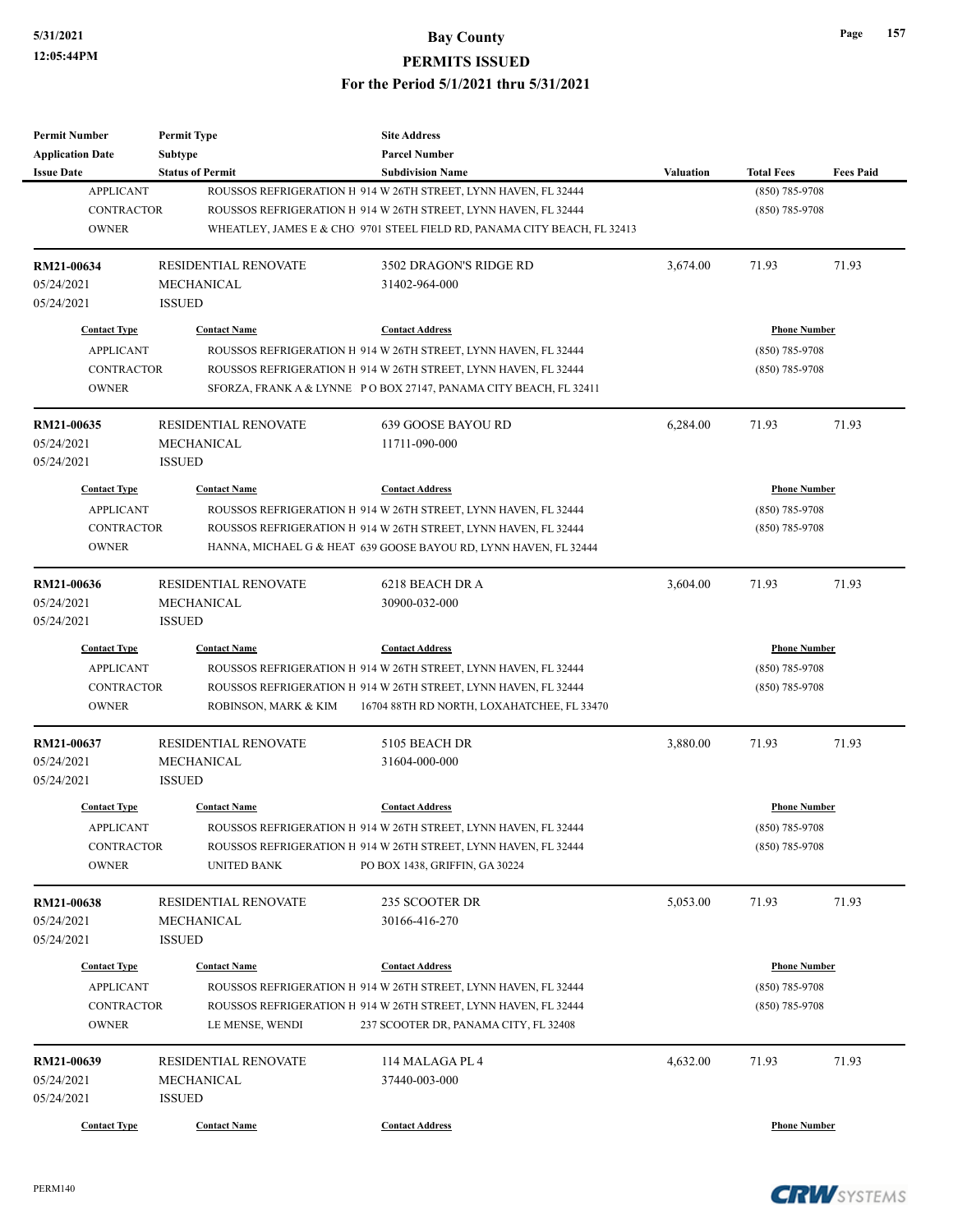| <b>Permit Number</b>    | <b>Permit Type</b>          | <b>Site Address</b>                                                   |                     |                     |                  |
|-------------------------|-----------------------------|-----------------------------------------------------------------------|---------------------|---------------------|------------------|
| <b>Application Date</b> | <b>Subtype</b>              | <b>Parcel Number</b>                                                  |                     |                     |                  |
| <b>Issue Date</b>       | <b>Status of Permit</b>     | <b>Subdivision Name</b>                                               | Valuation           | <b>Total Fees</b>   | <b>Fees Paid</b> |
| <b>APPLICANT</b>        |                             | ROUSSOS REFRIGERATION H 914 W 26TH STREET, LYNN HAVEN, FL 32444       |                     | (850) 785-9708      |                  |
| <b>CONTRACTOR</b>       |                             | ROUSSOS REFRIGERATION H 914 W 26TH STREET, LYNN HAVEN, FL 32444       |                     | $(850)$ 785-9708    |                  |
| <b>OWNER</b>            | <b>WESO PROPERTIES LTD</b>  | 900 HUNTINGDON RD, PANAMA CITY, FL 32405                              |                     |                     |                  |
| RM21-00640              | <b>RESIDENTIAL RENOVATE</b> | 2923 EAST AVE N                                                       | 4,172.00            | 71.93               | 71.93            |
| 05/24/2021              | MECHANICAL                  | 12259-000-000                                                         |                     |                     |                  |
| 05/24/2021              | <b>ISSUED</b>               |                                                                       |                     |                     |                  |
| <b>Contact Type</b>     | <b>Contact Name</b>         | <b>Contact Address</b>                                                |                     | <b>Phone Number</b> |                  |
| <b>APPLICANT</b>        |                             | ROUSSOS REFRIGERATION H 914 W 26TH STREET, LYNN HAVEN, FL 32444       |                     | $(850)$ 785-9708    |                  |
| <b>CONTRACTOR</b>       |                             | ROUSSOS REFRIGERATION H 914 W 26TH STREET, LYNN HAVEN, FL 32444       |                     | $(850)$ 785-9708    |                  |
| <b>OWNER</b>            | MANN, PATTI JEANNINE        | PO BOX 1153, LYNN HAVEN, FL 32444                                     |                     |                     |                  |
| RM21-00641              | RESIDENTIAL NEW CONSTRUCTIO | 22300 ARROWHEAD TER                                                   | 0.00                | 70.00               | 70.00            |
| 05/24/2021              | MECHANICAL                  | 35271-130-000                                                         |                     |                     |                  |
| 05/24/2021              | <b>ISSUED</b>               |                                                                       |                     |                     |                  |
| <b>Contact Type</b>     | <b>Contact Name</b>         | <b>Contact Address</b>                                                |                     | <b>Phone Number</b> |                  |
| <b>APPLICANT</b>        |                             | BAY HEATING AND COOLINC 2637 NORTH EAST AVENUE, PANAMA CITY, FL 32405 |                     | $(000)$ 763-7702    |                  |
| <b>CONTRACTOR</b>       |                             | BAY HEATING AND COOLINC 2637 NORTH EAST AVENUE, PANAMA CITY, FL 32405 |                     | $(000)$ 763-7702    |                  |
| <b>OWNER</b>            |                             | BRICKEN, REESE H JR & SAN 280 W PEACHTREE STREET, NORCROSS, GA 30071  |                     |                     |                  |
|                         |                             |                                                                       |                     |                     |                  |
| RM21-00642              | <b>RESIDENTIAL RENOVATE</b> | 730 CROOKED LN                                                        | 5,700.00            | 70.00               | 70.00            |
| 05/25/2021              | <b>MECHANICAL</b>           | 26436-015-055                                                         |                     |                     |                  |
| 05/25/2021              | <b>ISSUED</b>               |                                                                       |                     |                     |                  |
| <b>Contact Type</b>     | <b>Contact Name</b>         | <b>Contact Address</b>                                                | <b>Phone Number</b> |                     |                  |
| <b>APPLICANT</b>        |                             | COMPLETE AIR CONDITIONI 2817 ORLANDO ROAD, PANAMA CITY, FL 32405      |                     | $(850)$ 785-8346    |                  |
| <b>CONTRACTOR</b>       |                             | COMPLETE AIR CONDITIONI 2817 ORLANDO ROAD, PANAMA CITY, FL 32405      |                     | $(850)$ 785-8346    |                  |
| <b>OWNER</b>            |                             | LEMOINE, RUSSELL MATTHE 730 CROOKED LN, SOUTHPORT, FL 32409           |                     |                     |                  |
| RM21-00643              | <b>RESIDENTIAL RENOVATE</b> | 8611 WOOD CIR                                                         | 3,800.00            | 70.00               | 70.00            |
| 05/25/2021              | MECHANICAL                  | 05639-291-000                                                         |                     |                     |                  |
| 05/25/2021              | <b>ISSUED</b>               |                                                                       |                     |                     |                  |
| <b>Contact Type</b>     | <b>Contact Name</b>         | <b>Contact Address</b>                                                |                     | <b>Phone Number</b> |                  |
| APPLICANT               |                             | ALL AMERICAN AIR CONDIT 1025 HARRISON AVE, PANAMA CITY, FL 32401      |                     | $(850)$ 914-9000    |                  |
| CONTRACTOR              |                             | ALL AMERICAN AIR CONDIT 1025 HARRISON AVE, PANAMA CITY, FL 32401      |                     | $(850)$ 914-9000    |                  |
| <b>OWNER</b>            | MILLER, CHRISTOPHER A       | 8611 WOOD CIRCLE, PANAMA CITY, FL 32404                               |                     |                     |                  |
| RM21-00644              | RESIDENTIAL RENOVATE        | 103 OLEANDER DR                                                       | 4,692.00            | 70.00               | 70.00            |
| 05/25/2021              | MECHANICAL                  | 36707-010-000                                                         |                     |                     |                  |
| 05/25/2021              | <b>ISSUED</b>               |                                                                       |                     |                     |                  |
| <b>Contact Type</b>     | <b>Contact Name</b>         | <b>Contact Address</b>                                                |                     | <b>Phone Number</b> |                  |
|                         |                             |                                                                       |                     |                     |                  |
| <b>APPLICANT</b>        |                             | ALL AMERICAN AIR CONDIT 1025 HARRISON AVE, PANAMA CITY, FL 32401      |                     | $(850)$ 914-9000    |                  |
| <b>CONTRACTOR</b>       |                             | ALL AMERICAN AIR CONDIT 1025 HARRISON AVE, PANAMA CITY, FL 32401      |                     | $(850)$ 914-9000    |                  |
| <b>OWNER</b>            | PETRY, GREGORY              | 3023 FOX POINT COURT, MURFREESBORO, TN 37129                          |                     |                     |                  |
| RM21-00645              | RESIDENTIAL NEW CONSTRUCTIO | 5412 MILLIE WAY                                                       | 9,619.00            | 70.00               | 70.00            |
| 05/25/2021              | MECHANICAL                  | 05860-700-100                                                         |                     |                     |                  |
| 05/26/2021              | <b>ISSUED</b>               |                                                                       |                     |                     |                  |
| <b>Contact Type</b>     | <b>Contact Name</b>         | <b>Contact Address</b>                                                |                     | <b>Phone Number</b> |                  |
|                         |                             |                                                                       |                     |                     |                  |

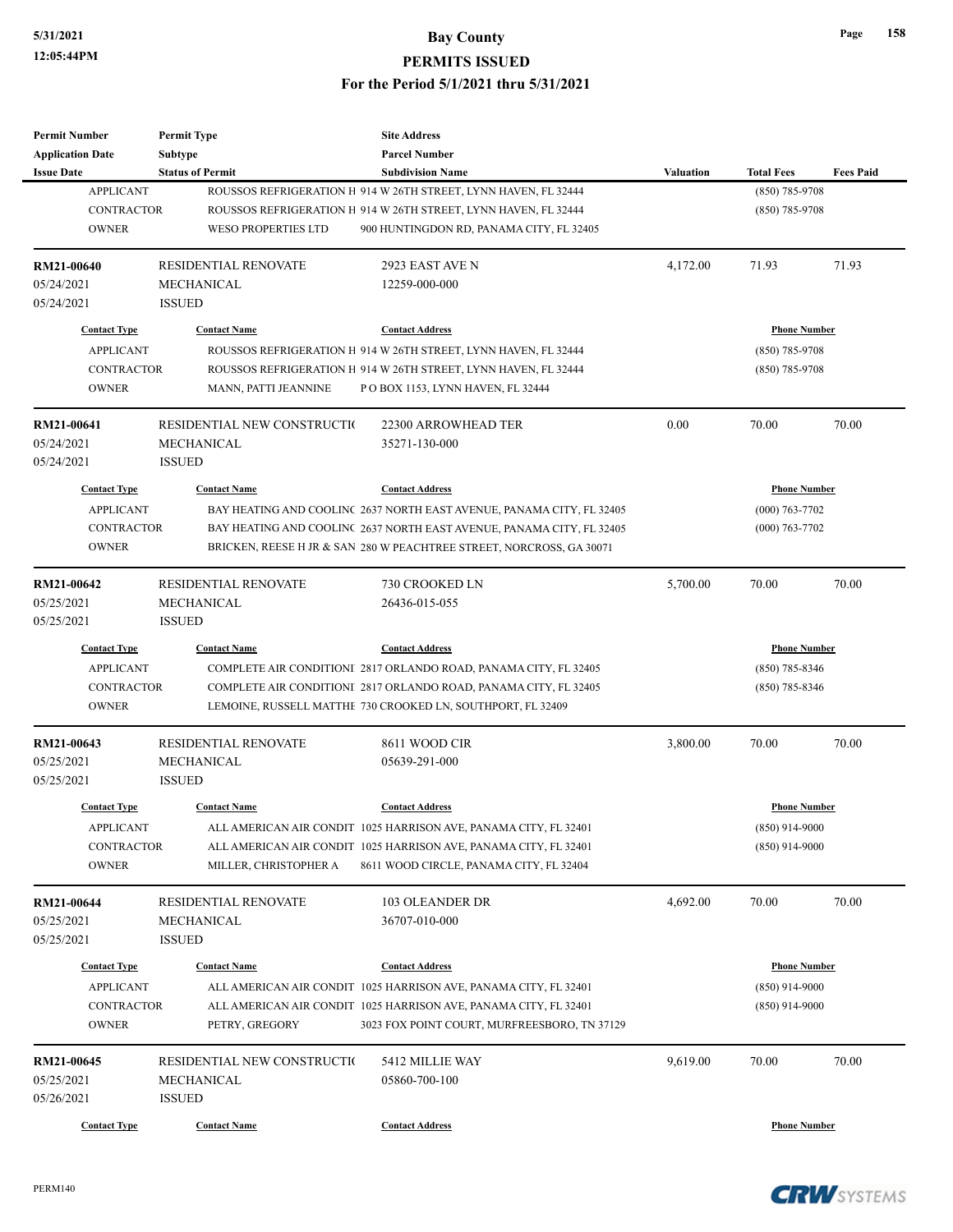| <b>Permit Number</b>                    | <b>Permit Type</b>           | <b>Site Address</b>                                                      |                     |                                         |                  |
|-----------------------------------------|------------------------------|--------------------------------------------------------------------------|---------------------|-----------------------------------------|------------------|
| <b>Application Date</b>                 | <b>Subtype</b>               | <b>Parcel Number</b>                                                     |                     |                                         |                  |
| <b>Issue Date</b>                       | <b>Status of Permit</b>      | <b>Subdivision Name</b>                                                  | Valuation           | <b>Total Fees</b>                       | <b>Fees Paid</b> |
| <b>APPLICANT</b>                        |                              | ALL AMERICAN AIR CONDIT 1025 HARRISON AVE, PANAMA CITY, FL 32401         |                     | $(850)$ 914-9000                        |                  |
| <b>CONTRACTOR</b>                       |                              | ALL AMERICAN AIR CONDIT 1025 HARRISON AVE, PANAMA CITY, FL 32401         |                     | $(850)$ 914-9000                        |                  |
| <b>OWNER</b>                            | D.R. HORTON, INC.            | 25366 PROFIT DR, DAPHNE, AL 36526                                        |                     |                                         |                  |
| RM21-00646                              | RESIDENTIAL NEW CONSTRUCTION | 5383 MILLIE WAY                                                          | 6,016.00            | 70.00                                   | 70.00            |
| 05/25/2021                              | <b>ELECTRICAL</b>            | 05860-700-860                                                            |                     |                                         |                  |
| 05/26/2021                              | <b>ISSUED</b>                |                                                                          |                     |                                         |                  |
| <b>Contact Type</b>                     | <b>Contact Name</b>          | <b>Contact Address</b>                                                   |                     | <b>Phone Number</b>                     |                  |
| <b>APPLICANT</b>                        |                              | ALL AMERICAN AIR CONDIT 1025 HARRISON AVE, PANAMA CITY, FL 32401         |                     | $(850)$ 914-9000                        |                  |
| <b>CONTRACTOR</b>                       |                              | ALL AMERICAN AIR CONDIT 1025 HARRISON AVE, PANAMA CITY, FL 32401         |                     | $(850)$ 914-9000                        |                  |
| <b>OWNER</b>                            | D.R. HORTON, INC.            | 25366 PROFIT DR, DAPHNE, AL 36526                                        |                     |                                         |                  |
| RM21-00647                              | <b>RESIDENTIAL RENOVATE</b>  | 5247 FINISTERRE DR                                                       | 4,500.00            | 70.00                                   | 70.00            |
| 05/25/2021                              | MECHANICAL                   | 31424-545-000                                                            |                     |                                         |                  |
| 05/26/2021                              | <b>ISSUED</b>                |                                                                          |                     |                                         |                  |
| <b>Contact Type</b>                     | <b>Contact Name</b>          | <b>Contact Address</b>                                                   |                     | <b>Phone Number</b>                     |                  |
| <b>APPLICANT</b>                        |                              | ALL AMERICAN AIR CONDIT 1025 HARRISON AVE, PANAMA CITY, FL 32401         |                     | $(850)$ 914-9000                        |                  |
| <b>CONTRACTOR</b>                       |                              | ALL AMERICAN AIR CONDIT 1025 HARRISON AVE, PANAMA CITY, FL 32401         |                     | $(850)$ 914-9000                        |                  |
| <b>OWNER</b>                            |                              | PEPMILLER, SCOTT & ALESS 5247 FINISTERRE DR, PANAMA CITY BEACH, FL 32408 |                     |                                         |                  |
|                                         |                              |                                                                          |                     |                                         |                  |
| RM21-00648                              | RESIDENTIAL RENOVATE         | <b>218 LAKERIDGE DR</b>                                                  | 4,400.00            | 70.00                                   | 70.00            |
| 05/25/2021                              | MECHANICAL                   | 11822-710-000                                                            |                     |                                         |                  |
| 05/26/2021                              | <b>ISSUED</b>                |                                                                          |                     |                                         |                  |
| <b>Contact Type</b>                     | <b>Contact Name</b>          | <b>Contact Address</b>                                                   | <b>Phone Number</b> |                                         |                  |
| <b>APPLICANT</b>                        |                              | ALL AMERICAN AIR CONDIT 1025 HARRISON AVE, PANAMA CITY, FL 32401         |                     | $(850)$ 914-9000                        |                  |
| <b>CONTRACTOR</b>                       |                              | ALL AMERICAN AIR CONDIT 1025 HARRISON AVE, PANAMA CITY, FL 32401         |                     | $(850)$ 914-9000                        |                  |
| <b>OWNER</b>                            | ELSNER, CHARLOTTE L          | 218 LAKERIDGE DR, PANAMA CITY, FL 32405                                  |                     |                                         |                  |
| RM21-00649                              | RESIDENTIAL NEW CONSTRUCTIO  | 5367 MILLIE WAY                                                          | 9,619.00            | 70.00                                   | 70.00            |
| 05/25/2021                              | MECHANICAL                   | 05860-700-900                                                            |                     |                                         |                  |
| 05/26/2021                              | <b>ISSUED</b>                |                                                                          |                     |                                         |                  |
| <b>Contact Type</b>                     | <b>Contact Name</b>          | <b>Contact Address</b>                                                   |                     | <b>Phone Number</b>                     |                  |
| <b>APPLICANT</b>                        |                              | ALL AMERICAN AIR CONDIT 1025 HARRISON AVE, PANAMA CITY, FL 32401         |                     | $(850)$ 914-9000                        |                  |
| <b>CONTRACTOR</b>                       |                              | ALL AMERICAN AIR CONDIT 1025 HARRISON AVE, PANAMA CITY, FL 32401         |                     | $(850)$ 914-9000                        |                  |
| <b>OWNER</b>                            | D.R. HORTON, INC.            | 25366 PROFIT DR, DAPHNE, AL 36526                                        |                     |                                         |                  |
| RM21-00650                              | RESIDENTIAL NEW CONSTRUCTION | 5371 MILLIE WAY                                                          | 5,866.00            | 70.00                                   | 70.00            |
| 05/25/2021                              | MECHANICAL                   | 05860-700-890                                                            |                     |                                         |                  |
| 05/26/2021                              | <b>ISSUED</b>                |                                                                          |                     |                                         |                  |
|                                         |                              |                                                                          |                     |                                         |                  |
| <b>Contact Type</b><br><b>APPLICANT</b> | <b>Contact Name</b>          | <b>Contact Address</b>                                                   |                     | <b>Phone Number</b><br>$(850)$ 914-9000 |                  |
|                                         |                              | ALL AMERICAN AIR CONDIT 1025 HARRISON AVE, PANAMA CITY, FL 32401         |                     |                                         |                  |
| <b>CONTRACTOR</b>                       |                              | ALL AMERICAN AIR CONDIT 1025 HARRISON AVE, PANAMA CITY, FL 32401         |                     | $(850)$ 914-9000                        |                  |
| <b>OWNER</b>                            | D.R. HORTON, INC.            | 25366 PROFIT DR, DAPHNE, AL 36526                                        |                     |                                         |                  |
| RM21-00651                              | <b>RESIDENTIAL RENOVATE</b>  | 310 WAHOO RD                                                             | 4,000.00            | 70.00                                   | 70.00            |
| 05/25/2021                              | MECHANICAL                   | 30933-608-000                                                            |                     |                                         |                  |
| 05/26/2021                              | <b>ISSUED</b>                |                                                                          |                     |                                         |                  |
| <b>Contact Type</b>                     | <b>Contact Name</b>          | <b>Contact Address</b>                                                   |                     | <b>Phone Number</b>                     |                  |
|                                         |                              |                                                                          |                     |                                         |                  |



PERM140

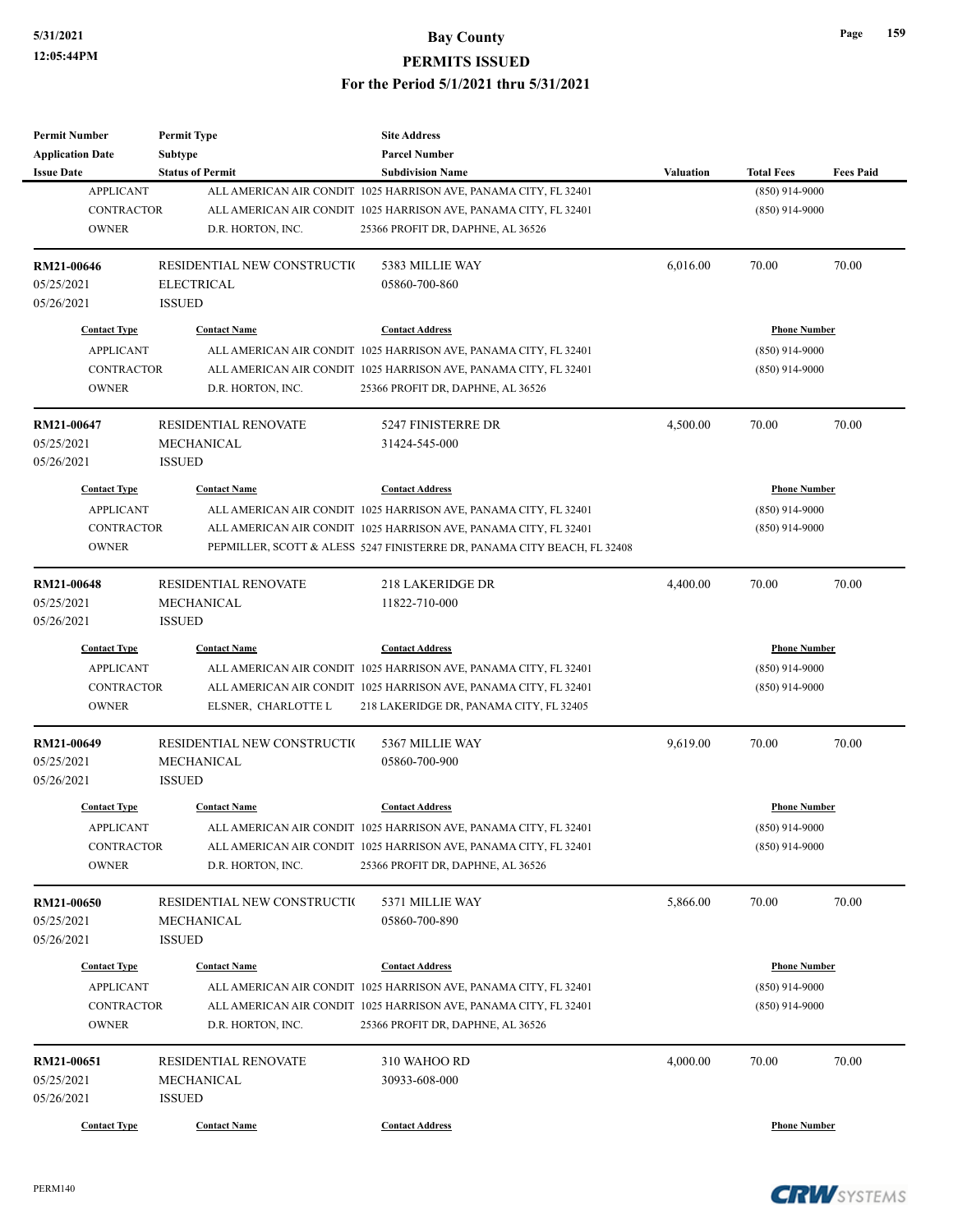## **5/31/2021 Bay County PERMITS ISSUED**

#### **For the Period 5/1/2021 thru 5/31/2021**

| Permit Number           | <b>Permit Type</b>          | <b>Site Address</b>                                                            |           |                     |                  |
|-------------------------|-----------------------------|--------------------------------------------------------------------------------|-----------|---------------------|------------------|
| <b>Application Date</b> | Subtype                     | <b>Parcel Number</b>                                                           |           |                     |                  |
| <b>Issue Date</b>       | <b>Status of Permit</b>     | <b>Subdivision Name</b>                                                        | Valuation | <b>Total Fees</b>   | <b>Fees Paid</b> |
| <b>APPLICANT</b>        |                             | ALL AMERICAN AIR CONDIT 1025 HARRISON AVE, PANAMA CITY, FL 32401               |           | $(850)$ 914-9000    |                  |
| <b>CONTRACTOR</b>       |                             | ALL AMERICAN AIR CONDIT 1025 HARRISON AVE, PANAMA CITY, FL 32401               |           | $(850)$ 914-9000    |                  |
| <b>OWNER</b>            |                             | ISMAIL, AHMED & STEPHAN 310 WAHOO RD, PANAMA CITY BEACH, FL 32408              |           |                     |                  |
| RM21-00652              | RESIDENTIAL NEW CONSTRUCTIO | 5404 MILLIE WAY                                                                | 9,619.00  | 70.00               | 70.00            |
| 05/25/2021              | MECHANICAL                  | 05860-700-080                                                                  |           |                     |                  |
| 05/26/2021              | <b>ISSUED</b>               |                                                                                |           |                     |                  |
| <b>Contact Type</b>     | <b>Contact Name</b>         | <b>Contact Address</b>                                                         |           | <b>Phone Number</b> |                  |
| <b>APPLICANT</b>        |                             | ALL AMERICAN AIR CONDIT 1025 HARRISON AVE, PANAMA CITY, FL 32401               |           | $(850)$ 914-9000    |                  |
| <b>CONTRACTOR</b>       |                             | ALL AMERICAN AIR CONDIT 1025 HARRISON AVE, PANAMA CITY, FL 32401               |           | $(850)$ 914-9000    |                  |
| <b>OWNER</b>            | D.R. HORTON, INC.           | 25366 PROFIT DR, DAPHNE, AL 36526                                              |           |                     |                  |
| RM21-00653              | RESIDENTIAL NEW CONSTRUCTIO | 7261 ELLIE B DR                                                                | 5,866.00  | 70.00               | 70.00            |
| 05/26/2021              | MECHANICAL                  | 05658-400-375                                                                  |           |                     |                  |
| 05/26/2021              | <b>ISSUED</b>               |                                                                                |           |                     |                  |
| <b>Contact Type</b>     | <b>Contact Name</b>         | <b>Contact Address</b>                                                         |           | <b>Phone Number</b> |                  |
| <b>APPLICANT</b>        |                             | ALL AMERICAN AIR CONDIT 1025 HARRISON AVE, PANAMA CITY, FL 32401               |           | $(850)$ 914-9000    |                  |
| <b>CONTRACTOR</b>       |                             | ALL AMERICAN AIR CONDIT 1025 HARRISON AVE, PANAMA CITY, FL 32401               |           | $(850)$ 914-9000    |                  |
| <b>OWNER</b>            |                             |                                                                                |           |                     |                  |
|                         | D.R. HORTON, INC.           | 25366 PROFIT DRIVE, DAPHNE, AL 36526                                           |           |                     |                  |
| RM21-00654              | RESIDENTIAL NEW CONSTRUCTIO | <b>455 LOCKSLEY DR</b>                                                         | 12,353.00 | 87.34               | 87.34            |
| 05/26/2021              | <b>MECHANICAL</b>           | 34030-400-020                                                                  |           |                     |                  |
| 05/26/2021              | <b>ISSUED</b>               |                                                                                |           |                     |                  |
| <b>Contact Type</b>     | <b>Contact Name</b>         | <b>Contact Address</b>                                                         |           | <b>Phone Number</b> |                  |
| <b>APPLICANT</b>        |                             | MODERN AIR SOLUTIONS, L1 19407 PANAMA CITY BEACH PKWY, PANAMA CITY BEACH, FL 3 |           | $(850)$ 249-2999    |                  |
| <b>CONTRACTOR</b>       |                             | MODERN AIR SOLUTIONS, L1 19407 PANAMA CITY BEACH PKWY, PANAMA CITY BEACH, FL 3 |           | $(850)$ 249-2999    |                  |
| <b>OWNER</b>            |                             | NWFL LAND HOLDINGS, LLC 400 S ARNOLD RD, PANAMA CITY BEACH, FL 32413           |           |                     |                  |
| RM21-00655              | <b>RESIDENTIAL RENOVATE</b> | 7410 SOUTH LAGOON DR                                                           | 2,834.80  | 71.93               | 71.93            |
| 05/26/2021              | <b>MECHANICAL</b>           | 30808-370-000                                                                  |           |                     |                  |
| 05/26/2021              | <b>ISSUED</b>               |                                                                                |           |                     |                  |
| <b>Contact Type</b>     | <b>Contact Name</b>         | <b>Contact Address</b>                                                         |           | <b>Phone Number</b> |                  |
| APPLICANT               |                             | PEADEN AIR CONDITIONING 620 WEST BALDWIN RD, Panama City, FL 32405             |           | $(850) 763 - 4638$  |                  |
| CONTRACTOR              |                             | PEADEN AIR CONDITIONING 620 WEST BALDWIN RD, Panama City, FL 32405             |           | $(850)$ 763-4638    |                  |
| <b>OWNER</b>            | SHELBY, RORY & TERRY R      | 60184 CRATER ROAD, BEND, OR 97702                                              |           |                     |                  |
|                         |                             |                                                                                |           |                     |                  |
| RM21-00656              | RESIDENTIAL RENOVATE        | 5801 THOMAS DR 518                                                             | 2,506.80  | 71.93               | 71.93            |
| 05/26/2021              | MECHANICAL                  | 32382-053-000                                                                  |           |                     |                  |
| 05/26/2021              | <b>ISSUED</b>               |                                                                                |           |                     |                  |
| <b>Contact Type</b>     | <b>Contact Name</b>         | <b>Contact Address</b>                                                         |           | <b>Phone Number</b> |                  |
| <b>APPLICANT</b>        |                             | PEADEN AIR CONDITIONING 620 WEST BALDWIN RD, Panama City, FL 32405             |           | $(850)$ 763-4638    |                  |
| <b>CONTRACTOR</b>       |                             | PEADEN AIR CONDITIONING 620 WEST BALDWIN RD, Panama City, FL 32405             |           | $(850)$ 763-4638    |                  |
| <b>OWNER</b>            | DAVIS, JAMES G              | 6410 OLD SHADBURN FERRY RD, BUFORD, GA 30518                                   |           |                     |                  |
| RM21-00657              | RESIDENTIAL RENOVATE        | <b>6525 HARBOUR BLVD</b>                                                       | 2,758.00  | 71.93               | 71.93            |
| 05/26/2021              | MECHANICAL                  | 27338-109-000                                                                  |           |                     |                  |
| 05/26/2021              | <b>ISSUED</b>               |                                                                                |           |                     |                  |
|                         |                             |                                                                                |           |                     |                  |
| <b>Contact Type</b>     | <b>Contact Name</b>         | <b>Contact Address</b>                                                         |           | <b>Phone Number</b> |                  |



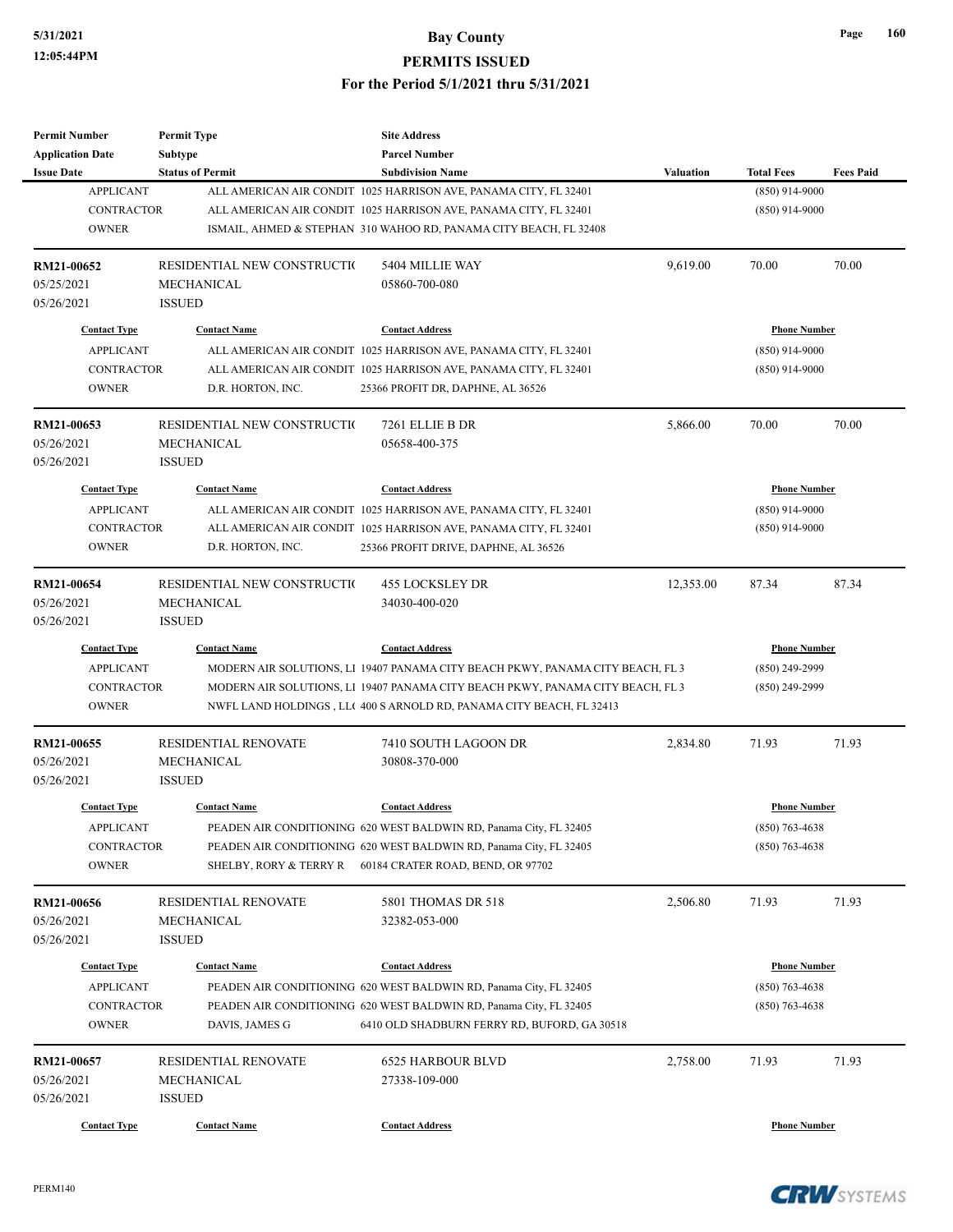| <b>Permit Number</b>     | <b>Permit Type</b>           | <b>Site Address</b>                                                   |                    |                     |                  |
|--------------------------|------------------------------|-----------------------------------------------------------------------|--------------------|---------------------|------------------|
| <b>Application Date</b>  | <b>Subtype</b>               | <b>Parcel Number</b>                                                  |                    |                     |                  |
| <b>Issue Date</b>        | <b>Status of Permit</b>      | <b>Subdivision Name</b>                                               | <b>Valuation</b>   | <b>Total Fees</b>   | <b>Fees Paid</b> |
| <b>APPLICANT</b>         |                              | PEADEN AIR CONDITIONING 620 WEST BALDWIN RD, Panama City, FL 32405    |                    | $(850)$ 763-4638    |                  |
| <b>CONTRACTOR</b>        |                              | PEADEN AIR CONDITIONING 620 WEST BALDWIN RD, Panama City, FL 32405    |                    | $(850)$ 763-4638    |                  |
| <b>OWNER</b>             | KIRKLAND, RUTH ETAL          | 512 COLLINGSWOOD DR, DOTHAN, AL 36301                                 |                    |                     |                  |
|                          |                              |                                                                       |                    |                     |                  |
| RM21-00658               | <b>RESIDENTIAL RENOVATE</b>  | 338 SPIKES RD                                                         | 3,217.60           | 71.93               | 71.93            |
| 05/26/2021               | <b>MECHANICAL</b>            | 07464-015-010                                                         |                    |                     |                  |
| 05/26/2021               | <b>ISSUED</b>                |                                                                       |                    |                     |                  |
| <b>Contact Type</b>      | <b>Contact Name</b>          | <b>Contact Address</b>                                                |                    | <b>Phone Number</b> |                  |
| <b>APPLICANT</b>         |                              | PEADEN AIR CONDITIONING 620 WEST BALDWIN RD, Panama City, FL 32405    |                    | $(850)$ 763-4638    |                  |
| <b>CONTRACTOR</b>        |                              | PEADEN AIR CONDITIONING 620 WEST BALDWIN RD, Panama City, FL 32405    |                    | $(850)$ 763-4638    |                  |
| <b>OWNER</b>             |                              |                                                                       |                    |                     |                  |
|                          | WOOD, KATHERINE J            | 338 SPIKES RD, SOUTHPORT, FL 32409                                    |                    |                     |                  |
| RM21-00659               | <b>RESIDENTIAL RENOVATE</b>  | 2525 CELIA AVE                                                        | 4,200.00           | 139.74              | 139.74           |
| 05/26/2021               | <b>MECHANICAL</b>            | 31203-000-000                                                         |                    |                     |                  |
| 05/26/2021               | <b>ISSUED</b>                |                                                                       |                    |                     |                  |
| <b>Contact Type</b>      | <b>Contact Name</b>          | <b>Contact Address</b>                                                |                    | <b>Phone Number</b> |                  |
|                          |                              |                                                                       |                    |                     |                  |
| <b>APPLICANT</b>         | DWAYNE 850-819-4554          | $, \, , \,$                                                           |                    |                     |                  |
| <b>CONTRACTOR</b>        |                              | HICKS BROS HEATING AND (2873 TUPELO DRIVE, Panama City, FL 32405      |                    | $(850) 819 - 4554$  |                  |
| <b>OWNER</b>             |                              | BEACHIN PROPERTIES, LLC 21506 MARLIN AVE, PANAMA CITY BEACH, FL 32413 |                    |                     |                  |
| RM21-00660               | RESIDENTIAL NEW CONSTRUCTIO  | <b>4128 CEDAR CREEK DR</b>                                            | 7,000.00           | 85.00               | 85.00            |
| 05/26/2021               | MECHANICAL                   | 07611-200-018                                                         |                    |                     |                  |
| 05/26/2021               | <b>ISSUED</b>                |                                                                       |                    |                     |                  |
| <b>Contact Type</b>      | <b>Contact Name</b>          | <b>Contact Address</b>                                                |                    | <b>Phone Number</b> |                  |
| <b>APPLICANT</b>         | KNIGHTS COOLING LLC          | 2411 N PALO ALTO AVENUE, Panama City, FL 32405                        | $(850) 832 - 4001$ |                     |                  |
|                          |                              |                                                                       |                    |                     |                  |
| <b>CONTRACTOR</b>        | KNIGHTS COOLING LLC          | 2411 N PALO ALTO AVENUE, Panama City, FL 32405                        |                    | $(850) 832 - 4001$  |                  |
| <b>OWNER</b>             |                              | FLATT, DAVID T & BARBARA 2306 DRAGONFLY LANE, PANAMA CITY, FL 32405   |                    |                     |                  |
| RM21-00661               | RESIDENTIAL NEW CONSTRUCTIO  | 5391 MILLIE WAY                                                       | 5,866.00           | 70.00               | 70.00            |
| 05/26/2021               | MECHANICAL                   | 05860-700-840                                                         |                    |                     |                  |
| 05/26/2021               | <b>ISSUED</b>                |                                                                       |                    |                     |                  |
|                          |                              |                                                                       |                    |                     |                  |
| <b>Contact Type</b>      | <b>Contact Name</b>          | <b>Contact Address</b>                                                |                    | <b>Phone Number</b> |                  |
| <b>APPLICANT</b>         |                              | ALL AMERICAN AIR CONDIT 1025 HARRISON AVE, PANAMA CITY, FL 32401      |                    | $(850)$ 914-9000    |                  |
| <b>CONTRACTOR</b>        |                              | ALL AMERICAN AIR CONDIT 1025 HARRISON AVE, PANAMA CITY, FL 32401      |                    | $(850)$ 914-9000    |                  |
| <b>OWNER</b>             | D.R. HORTON, INC.            | 25366 PROFIT DR, DAPHNE, AL 36526                                     |                    |                     |                  |
|                          | RESIDENTIAL NEW CONSTRUCTION | 3520 COTTAGE COVE LN                                                  | 6,000.00           | 71.93               | 71.93            |
| RM21-00662<br>05/27/2021 | MECHANICAL                   | 31368-107-000                                                         |                    |                     |                  |
|                          |                              |                                                                       |                    |                     |                  |
| 05/27/2021               | <b>ISSUED</b>                |                                                                       |                    |                     |                  |
| <b>Contact Type</b>      | <b>Contact Name</b>          | <b>Contact Address</b>                                                |                    | <b>Phone Number</b> |                  |
| <b>APPLICANT</b>         | DREW 527-4215                | $, \, , \,$                                                           |                    |                     |                  |
| <b>CONTRACTOR</b>        |                              | GULF COAST AIR CONDITION 222 W 33RD PL, Panama City, FL 32405         |                    | $(850) 527 - 4215$  |                  |
| <b>OWNER</b>             |                              | NADEAU CONSTRUCTION LI PO BOX 27834, PANAMA CITY, FL 32411            |                    |                     |                  |
| RM21-00663               | RESIDENTIAL NEW CONSTRUCTIO  | 8636 CONCH SHELL CT                                                   |                    | 71.93               | 71.93            |
|                          |                              |                                                                       | 6,200.00           |                     |                  |
| 05/27/2021               | MECHANICAL                   | 32503-200-086                                                         |                    |                     |                  |
| 05/27/2021               | <b>ISSUED</b>                |                                                                       |                    |                     |                  |
| <b>Contact Type</b>      | <b>Contact Name</b>          | <b>Contact Address</b>                                                |                    | <b>Phone Number</b> |                  |



**Page 161**

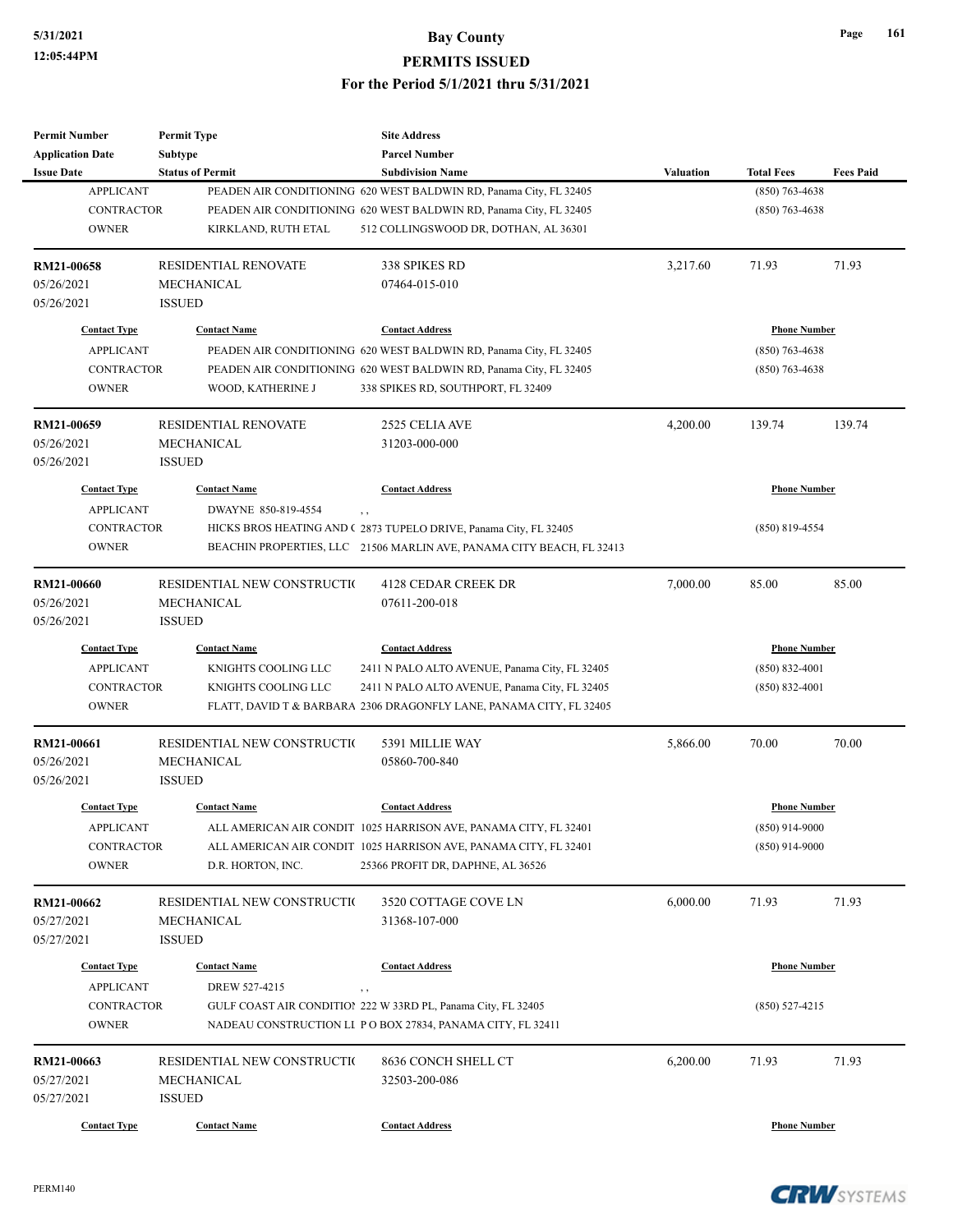# **5/31/2021 Bay County**

## **PERMITS ISSUED**

#### **For the Period 5/1/2021 thru 5/31/2021**

| <b>Permit Number</b><br><b>Application Date</b>                              | <b>Permit Type</b><br><b>Subtype</b>                       | <b>Site Address</b><br><b>Parcel Number</b>                                                                                                                                                                        |                  |                                                                 |                  |
|------------------------------------------------------------------------------|------------------------------------------------------------|--------------------------------------------------------------------------------------------------------------------------------------------------------------------------------------------------------------------|------------------|-----------------------------------------------------------------|------------------|
| <b>Issue Date</b>                                                            | <b>Status of Permit</b>                                    | <b>Subdivision Name</b>                                                                                                                                                                                            | <b>Valuation</b> | <b>Total Fees</b>                                               | <b>Fees Paid</b> |
| <b>APPLICANT</b><br><b>CONTRACTOR</b><br><b>OWNER</b>                        | 850-626-9012<br>LMWS, LLC                                  | $, \, ,$<br>LUNSFORD AIR CONDITIONI 4917 GLOVER LANE, MILTON, FL 32570<br>130 RICHARD JACKSON BLVD, PANAMA CITY BEACH, FL 32407                                                                                    |                  | $(850) 626 - 9012$                                              |                  |
| RM21-00664<br>05/27/2021<br>05/27/2021                                       | RESIDENTIAL NEW CONSTRUCTIO<br>MECHANICAL<br><b>ISSUED</b> | 8638 CONCH SHELL CT<br>32503-200-088                                                                                                                                                                               | 6,200.00         | 71.93                                                           | 71.93            |
| <b>Contact Type</b>                                                          | <b>Contact Name</b>                                        | <b>Contact Address</b>                                                                                                                                                                                             |                  | <b>Phone Number</b>                                             |                  |
| <b>APPLICANT</b><br><b>CONTRACTOR</b><br><b>OWNER</b>                        | 850-626-9012<br>LMWS, LLC                                  | $, \, ,$<br>LUNSFORD AIR CONDITIONI 4917 GLOVER LANE, MILTON, FL 32570<br>130 RICHARD JACKSON BLVD, PANAMA CITY BEACH, FL 32407                                                                                    |                  | $(850) 626 - 9012$                                              |                  |
| RM21-00665<br>05/27/2021<br>05/27/2021                                       | RESIDENTIAL NEW CONSTRUCTIO<br>MECHANICAL<br><b>ISSUED</b> | 4728 BYLSMA<br>05913-100-082                                                                                                                                                                                       | 2,584.00         | 71.93                                                           | 71.93            |
| <b>Contact Type</b><br><b>APPLICANT</b>                                      | <b>Contact Name</b><br><b>PATRICK 785-9708</b>             | <b>Contact Address</b><br>, ,                                                                                                                                                                                      |                  | <b>Phone Number</b>                                             |                  |
| <b>CONTRACTOR</b><br><b>OWNER</b>                                            |                                                            | ROUSSOS REFRIGERATION H 914 W 26TH STREET, LYNN HAVEN, FL 32444<br>PAUL SIMS CONSTRUCTION 1 1419 W 27TH ST, PANAMA CITY, FL 32405                                                                                  |                  | $(850)$ 785-9708                                                |                  |
| RM21-00666<br>05/27/2021<br>05/28/2021                                       | <b>RESIDENTIAL</b><br>MECHANICAL<br><b>ISSUED</b>          | 7429 LOIS ST<br>06540-010-000                                                                                                                                                                                      | 2,900.00         | 71.93                                                           | 71.93            |
| <b>Contact Type</b><br><b>APPLICANT</b><br><b>CONTRACTOR</b><br><b>OWNER</b> | <b>Contact Name</b><br>OSBORNE, WAVERLY                    | <b>Contact Address</b><br>CARNLEY CONSTRUCTION II 10628 PINE LOG RD, EBRO, FL 32437<br>CARNLEY CONSTRUCTION II 10628 PINE LOG RD, EBRO, FL 32437<br>5225 THOMAS DR # 5, PANAMA CITY BEACH, FL 32408                |                  | <b>Phone Number</b><br>$(850) 596 - 3743$<br>$(850) 596 - 3743$ |                  |
| RM21-00667<br>05/27/2021<br>05/28/2021                                       | <b>RESIDENTIAL</b><br>MECHANICAL<br><b>ISSUED</b>          | 9021 RIZZUTO RD<br>05639-210-000                                                                                                                                                                                   | 3,000.00         | 71.93                                                           | 71.93            |
| <b>Contact Type</b><br><b>APPLICANT</b><br><b>CONTRACTOR</b><br><b>OWNER</b> | <b>Contact Name</b>                                        | <b>Contact Address</b><br>CARNLEY CONSTRUCTION II 10628 PINE LOG RD, EBRO, FL 32437<br>CARNLEY CONSTRUCTION II 10628 PINE LOG RD, EBRO, FL 32437<br>NEWSOM, TIMOTHY D & JEN 9013 RIZZUTO RD, PANAMA CITY, FL 32404 |                  | <b>Phone Number</b><br>$(850) 596 - 3743$<br>$(850) 596 - 3743$ |                  |
| RM21-00668<br>05/28/2021<br>05/28/2021                                       | <b>RESIDENTIAL</b><br>MECHANICAL<br><b>ISSUED</b>          | 1411 A 30TH ST W<br>13064-000-000                                                                                                                                                                                  | 4,500.00         | 71.93                                                           | 71.93            |
| <b>Contact Type</b><br><b>APPLICANT</b>                                      | <b>Contact Name</b><br>GREG 850-303-9966                   | <b>Contact Address</b><br>$, \, ,$                                                                                                                                                                                 |                  | <b>Phone Number</b>                                             |                  |
| CONTRACTOR<br><b>OWNER</b>                                                   | CLIMATE COMFORT, LLC                                       | 402 NEW YORK AVE, LYNN HAVEN, FL 32444<br>CREEKSIDE ESTATES PC, LLC 601 WOOD TRAIL, PANAMA CITY, FL 32405                                                                                                          |                  | $(850)$ 303-9966                                                |                  |
| RM21-00670<br>05/28/2021<br>05/28/2021                                       | RESIDENTIAL NEW CONSTRUCTIO<br>MECHANICAL<br><b>ISSUED</b> | <b>364 FOXTAIL WAY</b><br>34030-325-280                                                                                                                                                                            | 8,500.00         | 71.93                                                           | 71.93            |
| <b>Contact Type</b>                                                          | <b>Contact Name</b>                                        | <b>Contact Address</b>                                                                                                                                                                                             |                  | <b>Phone Number</b>                                             |                  |

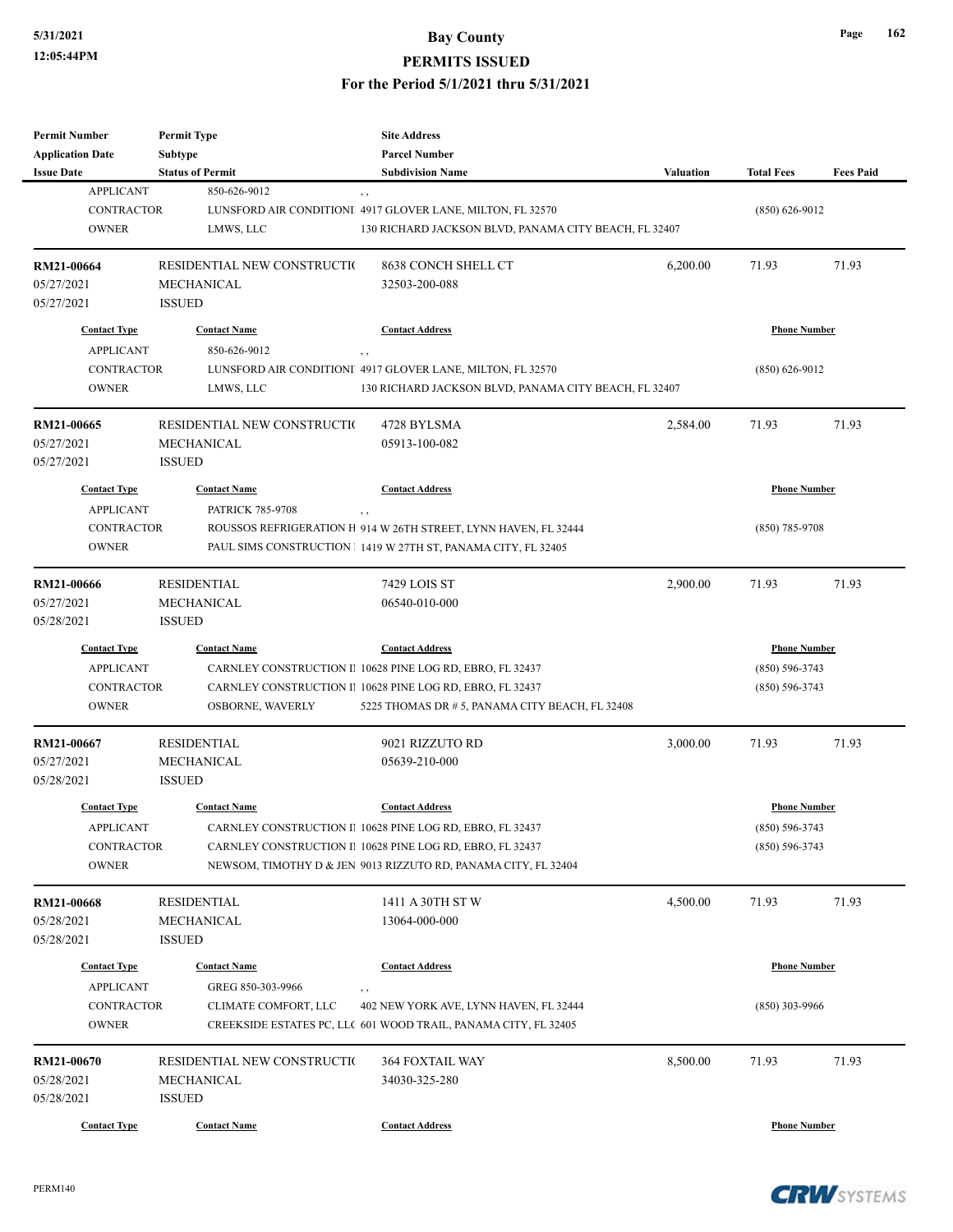| <b>Permit Number</b>                  | <b>Permit Type</b>                        | <b>Site Address</b>                                                                                       |                  |                                     |                  |
|---------------------------------------|-------------------------------------------|-----------------------------------------------------------------------------------------------------------|------------------|-------------------------------------|------------------|
| <b>Application Date</b>               | <b>Subtype</b>                            | <b>Parcel Number</b>                                                                                      |                  |                                     |                  |
| <b>Issue Date</b><br><b>APPLICANT</b> | <b>Status of Permit</b>                   | <b>Subdivision Name</b><br>MODERN AIR SOLUTIONS, L1 19407 PANAMA CITY BEACH PKWY, PANAMA CITY BEACH, FL 3 | <b>Valuation</b> | <b>Total Fees</b><br>(850) 249-2999 | <b>Fees Paid</b> |
| <b>CONTRACTOR</b>                     |                                           | MODERN AIR SOLUTIONS, LI 19407 PANAMA CITY BEACH PKWY, PANAMA CITY BEACH, FL 3                            |                  | $(850)$ 249-2999                    |                  |
| <b>OWNER</b>                          |                                           | NWFL LAND HOLDINGS LLC 400 S ARNOLD RD, PANAMA CITY BEACH, FL 32413                                       |                  |                                     |                  |
|                                       |                                           |                                                                                                           |                  |                                     |                  |
| RM21-00671                            | RESIDENTIAL NEW CONSTRUCTIO               | <b>442 FOXTAIL WAY</b>                                                                                    | 0.00             | 71.93                               | 71.93            |
| 05/28/2021                            | MECHANICAL                                | 34030-400-380                                                                                             |                  |                                     |                  |
| 05/28/2021                            | <b>ISSUED</b>                             |                                                                                                           |                  |                                     |                  |
| <b>Contact Type</b>                   | <b>Contact Name</b>                       | <b>Contact Address</b>                                                                                    |                  | <b>Phone Number</b>                 |                  |
| <b>APPLICANT</b>                      |                                           | MODERN AIR SOLUTIONS, L1 19407 PANAMA CITY BEACH PKWY, PANAMA CITY BEACH, FL 3                            |                  | (850) 249-2999                      |                  |
| <b>CONTRACTOR</b>                     |                                           | MODERN AIR SOLUTIONS, LI 19407 PANAMA CITY BEACH PKWY, PANAMA CITY BEACH, FL 3                            |                  | (850) 249-2999                      |                  |
| <b>OWNER</b>                          | <b>BREAKFAST POINT LLC</b>                | C/O TAX DEPARTMENT, PANAMA CITY BEACH, FL 32407                                                           |                  |                                     |                  |
|                                       |                                           |                                                                                                           |                  |                                     |                  |
| RM21-00672                            | RESIDENTIAL NEW CONSTRUCTION              | <b>434 FOXTAIL WAY</b>                                                                                    | 0.00             | 71.93                               | 71.93            |
| 05/28/2021                            | MECHANICAL                                | 34030-400-400                                                                                             |                  |                                     |                  |
| 05/28/2021                            | <b>ISSUED</b>                             |                                                                                                           |                  |                                     |                  |
| <b>Contact Type</b>                   | <b>Contact Name</b>                       | <b>Contact Address</b>                                                                                    |                  | <b>Phone Number</b>                 |                  |
| <b>APPLICANT</b>                      |                                           | MODERN AIR SOLUTIONS, LI 19407 PANAMA CITY BEACH PKWY, PANAMA CITY BEACH, FL 3                            |                  | (850) 249-2999                      |                  |
| <b>CONTRACTOR</b>                     |                                           | MODERN AIR SOLUTIONS, LI 19407 PANAMA CITY BEACH PKWY, PANAMA CITY BEACH, FL 3                            |                  | (850) 249-2999                      |                  |
| <b>OWNER</b>                          | <b>BREAKFAST POINT LLC</b>                | C/O TAX DEPARTMENT, PANAMA CITY BEACH, FL 32407                                                           |                  |                                     |                  |
|                                       |                                           |                                                                                                           |                  |                                     |                  |
| RM21-00673                            | RESIDENTIAL NEW CONSTRUCTION              | <b>439 FOXTAIL WAY</b>                                                                                    | 7,200.00         | 71.93                               | 71.93            |
| 05/28/2021                            | MECHANICAL                                | 34030-400-150                                                                                             |                  |                                     |                  |
| 05/28/2021                            | <b>ISSUED</b>                             |                                                                                                           |                  |                                     |                  |
| <b>Contact Type</b>                   | <b>Contact Name</b>                       | <b>Contact Address</b>                                                                                    |                  | <b>Phone Number</b>                 |                  |
| <b>APPLICANT</b>                      |                                           | MODERN AIR SOLUTIONS, LI 19407 PANAMA CITY BEACH PKWY, PANAMA CITY BEACH, FL 3                            |                  | (850) 249-2999                      |                  |
| <b>CONTRACTOR</b>                     |                                           | MODERN AIR SOLUTIONS, LI 19407 PANAMA CITY BEACH PKWY, PANAMA CITY BEACH, FL 3                            |                  | (850) 249-2999                      |                  |
| <b>OWNER</b>                          | <b>BREAKFAST POINT LLC</b>                | C/O TAX DEPARTMENT, PANAMA CITY BEACH, FL 32407                                                           |                  |                                     |                  |
|                                       |                                           |                                                                                                           |                  |                                     |                  |
| RM21-00674                            | RESIDENTIAL NEW CONSTRUCTIO               | <b>435 FOXTAIL WAY</b>                                                                                    | 7,200.00         | 71.93                               | 71.93            |
| 05/28/2021                            | MECHANICAL                                | 34030-400-140                                                                                             |                  |                                     |                  |
| 05/28/2021                            | <b>ISSUED</b>                             |                                                                                                           |                  |                                     |                  |
| <b>Contact Type</b>                   | <b>Contact Name</b>                       | <b>Contact Address</b>                                                                                    |                  | <b>Phone Number</b>                 |                  |
| <b>APPLICANT</b>                      |                                           | MODERN AIR SOLUTIONS, LI 19407 PANAMA CITY BEACH PKWY, PANAMA CITY BEACH, FL 3                            |                  | (850) 249-2999                      |                  |
| CONTRACTOR                            |                                           | MODERN AIR SOLUTIONS, L1 19407 PANAMA CITY BEACH PKWY, PANAMA CITY BEACH, FL 3                            |                  | (850) 249-2999                      |                  |
| <b>OWNER</b>                          | <b>BREAKFAST POINT LLC</b>                | C/O TAX DEPARTMENT, PANAMA CITY BEACH, FL 32407                                                           |                  |                                     |                  |
|                                       |                                           |                                                                                                           |                  |                                     |                  |
| RM21-00675                            | RESIDENTIAL NEW CONSTRUCTIO<br>MECHANICAL | <b>438 FOXTAIL WAY</b><br>34030-400-390                                                                   | 7,200.00         | 71.93                               | 71.93            |
| 05/28/2021                            |                                           |                                                                                                           |                  |                                     |                  |
| 05/28/2021                            | <b>ISSUED</b>                             |                                                                                                           |                  |                                     |                  |
| <b>Contact Type</b>                   | <b>Contact Name</b>                       | <b>Contact Address</b>                                                                                    |                  | <b>Phone Number</b>                 |                  |
| <b>APPLICANT</b>                      |                                           | MODERN AIR SOLUTIONS, LI 19407 PANAMA CITY BEACH PKWY, PANAMA CITY BEACH, FL 3                            |                  | (850) 249-2999                      |                  |
| CONTRACTOR                            |                                           | MODERN AIR SOLUTIONS, LI 19407 PANAMA CITY BEACH PKWY, PANAMA CITY BEACH, FL 3                            |                  | (850) 249-2999                      |                  |
| <b>OWNER</b>                          | BREAKFAST POINT LLC                       | C/O TAX DEPARTMENT, PANAMA CITY BEACH, FL 32407                                                           |                  |                                     |                  |
|                                       |                                           |                                                                                                           |                  |                                     |                  |
| RM21-00676                            | RESIDENTIAL NEW CONSTRUCTI(               | <b>430 FOXTAIL WAY</b>                                                                                    | 8,500.00         | 71.93                               | 71.93            |
| 05/28/2021                            | MECHANICAL                                | 34030-400-410                                                                                             |                  |                                     |                  |
| 05/28/2021                            | <b>ISSUED</b>                             |                                                                                                           |                  |                                     |                  |
| <b>Contact Type</b>                   | <b>Contact Name</b>                       | <b>Contact Address</b>                                                                                    |                  | <b>Phone Number</b>                 |                  |

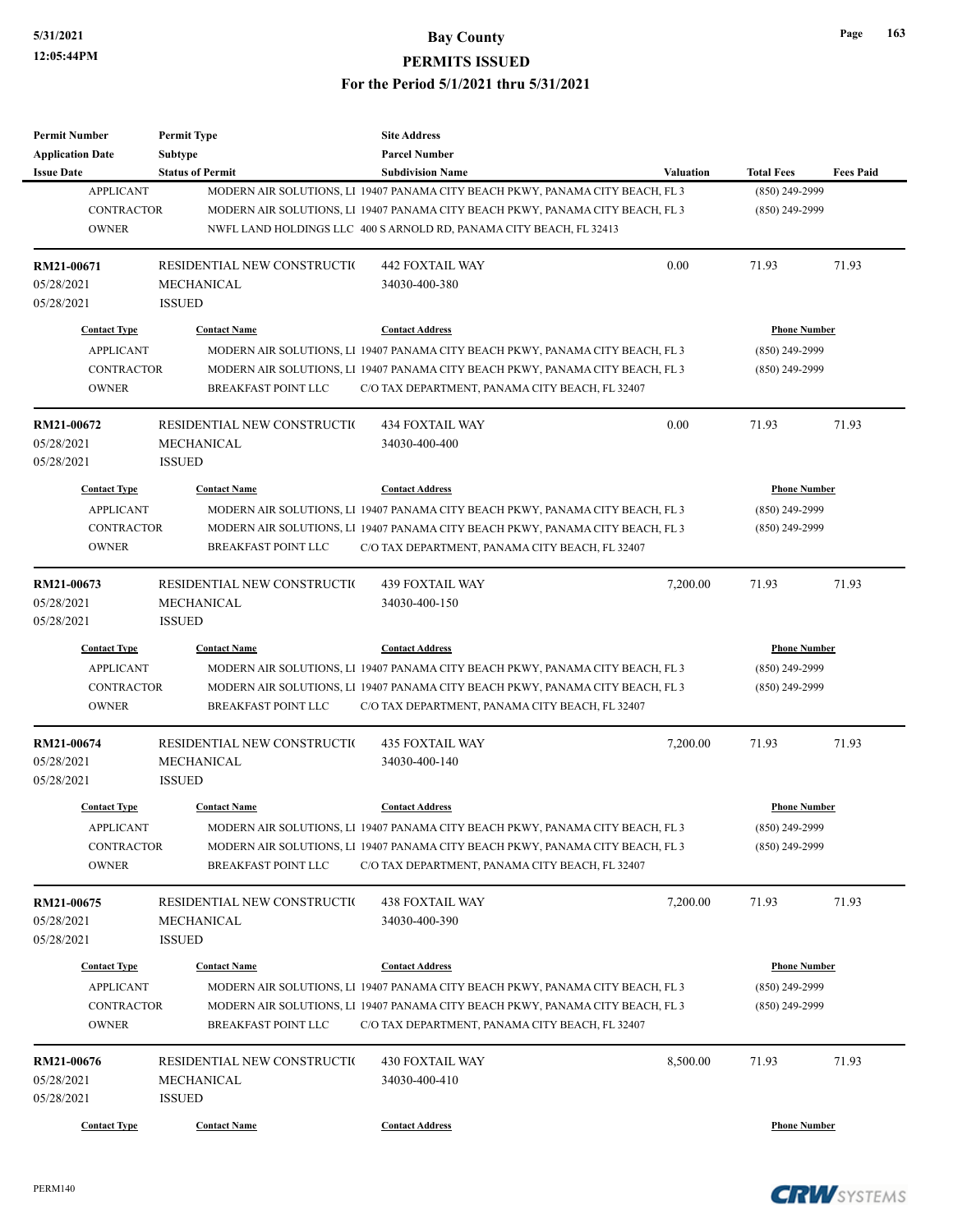| <b>Permit Number</b>                         | <b>Permit Type</b>                 | <b>Site Address</b><br><b>Parcel Number</b>                                    |                  |                     |                  |
|----------------------------------------------|------------------------------------|--------------------------------------------------------------------------------|------------------|---------------------|------------------|
| <b>Application Date</b><br><b>Issue Date</b> | Subtype<br><b>Status of Permit</b> | <b>Subdivision Name</b>                                                        |                  | <b>Total Fees</b>   | <b>Fees Paid</b> |
| <b>APPLICANT</b>                             |                                    | MODERN AIR SOLUTIONS, L1 19407 PANAMA CITY BEACH PKWY, PANAMA CITY BEACH, FL 3 | <b>Valuation</b> | (850) 249-2999      |                  |
| <b>CONTRACTOR</b>                            |                                    | MODERN AIR SOLUTIONS, L1 19407 PANAMA CITY BEACH PKWY, PANAMA CITY BEACH, FL 3 |                  | $(850)$ 249-2999    |                  |
| <b>OWNER</b>                                 | <b>BREAKFAST POINT LLC</b>         | C/O TAX DEPARTMENT, PANAMA CITY BEACH, FL 32407                                |                  |                     |                  |
|                                              |                                    |                                                                                |                  |                     |                  |
| RM21-00677                                   | RESIDENTIAL NEW CONSTRUCTIO        | <b>451 FOXTAIL WAY</b>                                                         | 7,920.00         | 71.93               | 71.93            |
| 05/28/2021                                   | MECHANICAL                         | 34030-400-180                                                                  |                  |                     |                  |
| 05/28/2021                                   | <b>ISSUED</b>                      |                                                                                |                  |                     |                  |
| <b>Contact Type</b>                          | <b>Contact Name</b>                | <b>Contact Address</b>                                                         |                  | <b>Phone Number</b> |                  |
| <b>APPLICANT</b>                             |                                    | MODERN AIR SOLUTIONS, LI 19407 PANAMA CITY BEACH PKWY, PANAMA CITY BEACH, FL 3 |                  | $(850)$ 249-2999    |                  |
| <b>CONTRACTOR</b>                            |                                    | MODERN AIR SOLUTIONS, LI 19407 PANAMA CITY BEACH PKWY, PANAMA CITY BEACH, FL 3 |                  | $(850)$ 249-2999    |                  |
| <b>OWNER</b>                                 |                                    | NWFL LAND HOLDINGS LLC 400 SOUTH ARNOLD ROAD, PANAMA CITY BEACH, FL 32413      |                  |                     |                  |
| RM21-00678                                   | RESIDENTIAL NEW CONSTRUCTIO        | <b>380 FOXTAIL WAY</b>                                                         | 9,350.00         | 71.93               | 71.93            |
| 05/28/2021                                   |                                    |                                                                                |                  |                     |                  |
| 05/28/2021                                   | MECHANICAL<br><b>ISSUED</b>        | 34030-325-270                                                                  |                  |                     |                  |
| <b>Contact Type</b>                          | <b>Contact Name</b>                | <b>Contact Address</b>                                                         |                  | <b>Phone Number</b> |                  |
|                                              |                                    |                                                                                |                  |                     |                  |
| <b>APPLICANT</b>                             |                                    | MODERN AIR SOLUTIONS, LI 19407 PANAMA CITY BEACH PKWY, PANAMA CITY BEACH, FL 3 |                  | $(850)$ 249-2999    |                  |
| <b>CONTRACTOR</b>                            |                                    | MODERN AIR SOLUTIONS, L1 19407 PANAMA CITY BEACH PKWY, PANAMA CITY BEACH, FL 3 |                  | $(850)$ 249-2999    |                  |
| <b>OWNER</b>                                 |                                    | NWFL LAND HOLDINGS LLC, PANAMA CITY BEACH, FL 32413                            |                  |                     |                  |
| RM21-00679                                   | RESIDENTIAL NEW CONSTRUCTIO        | 450 LOCKSLEY DR                                                                | 7,920.00         | 71.93               | 71.93            |
| 05/28/2021                                   | MECHANICAL                         | 34030-325-130                                                                  |                  |                     |                  |
| 05/28/2021                                   | <b>ISSUED</b>                      |                                                                                |                  |                     |                  |
| <b>Contact Type</b>                          | <b>Contact Name</b>                | <b>Contact Address</b>                                                         |                  | <b>Phone Number</b> |                  |
| <b>APPLICANT</b>                             |                                    | MODERN AIR SOLUTIONS, LI 19407 PANAMA CITY BEACH PKWY, PANAMA CITY BEACH, FL 3 |                  | $(850)$ 249-2999    |                  |
| <b>CONTRACTOR</b>                            |                                    | MODERN AIR SOLUTIONS, LI 19407 PANAMA CITY BEACH PKWY, PANAMA CITY BEACH, FL 3 |                  | $(850)$ 249-2999    |                  |
| <b>OWNER</b>                                 |                                    | NWFL LAND HOLDINGS LLC 400 S ARNOLD RD, PANAMA CITY BEACH, FL 32413            |                  |                     |                  |
| <b>RM21-00680</b>                            | RESIDENTIAL NEW CONSTRUCTIO        | <b>426 FOXTAIL WAY</b>                                                         | 7,920.00         | 71.93               | 71.93            |
| 05/28/2021                                   | <b>MECHANICAL</b>                  | 34030-400-420                                                                  |                  |                     |                  |
| 05/28/2021                                   | <b>ISSUED</b>                      |                                                                                |                  |                     |                  |
|                                              |                                    |                                                                                |                  |                     |                  |
| <b>Contact Type</b>                          | <b>Contact Name</b>                | <b>Contact Address</b>                                                         |                  | <b>Phone Number</b> |                  |
| <b>APPLICANT</b>                             |                                    | MODERN AIR SOLUTIONS, L1 19407 PANAMA CITY BEACH PKWY, PANAMA CITY BEACH, FL 3 |                  | $(850)$ 249-2999    |                  |
| <b>CONTRACTOR</b>                            |                                    | MODERN AIR SOLUTIONS, LI 19407 PANAMA CITY BEACH PKWY, PANAMA CITY BEACH, FL 3 |                  | $(850)$ 249-2999    |                  |
| <b>OWNER</b>                                 |                                    | NWFL LAND HOLDINGS LLC 400 S ARNOLD RD, PANAMA CITY BEACH, FL 32413            |                  |                     |                  |
| RM21-00681                                   | RESIDENTIAL NEW CONSTRUCTION       | 451 LOCKSLEY DR                                                                | 9,680.00         | 71.93               | 71.93            |
| 05/28/2021                                   | MECHANICAL                         | 34030-400-010                                                                  |                  |                     |                  |
| 05/28/2021                                   | <b>ISSUED</b>                      |                                                                                |                  |                     |                  |
|                                              | <b>Contact Name</b>                | <b>Contact Address</b>                                                         |                  |                     |                  |
| <b>Contact Type</b>                          |                                    |                                                                                |                  | <b>Phone Number</b> |                  |
| <b>APPLICANT</b>                             |                                    | MODERN AIR SOLUTIONS, LI 19407 PANAMA CITY BEACH PKWY, PANAMA CITY BEACH, FL 3 |                  | $(850)$ 249-2999    |                  |
| CONTRACTOR                                   |                                    | MODERN AIR SOLUTIONS, LI 19407 PANAMA CITY BEACH PKWY, PANAMA CITY BEACH, FL 3 |                  | $(850)$ 249-2999    |                  |
| <b>OWNER</b>                                 | <b>BREAKFAST POINT LLC</b>         | C/O TAX DEPARTMENT, PANAMA CITY BEACH, FL 32407                                |                  |                     |                  |
| RM21-00682                                   | RESIDENTIAL NEW CONSTRUCTION       | 206 DE LUNA PL                                                                 | 6,536.51         | 71.93               | 71.93            |
| 05/28/2021                                   | MECHANICAL                         | 37245-010-000                                                                  |                  |                     |                  |
| 05/28/2021                                   | <b>ISSUED</b>                      |                                                                                |                  |                     |                  |
| <b>Contact Type</b>                          | <b>Contact Name</b>                | <b>Contact Address</b>                                                         |                  | <b>Phone Number</b> |                  |
|                                              |                                    |                                                                                |                  |                     |                  |

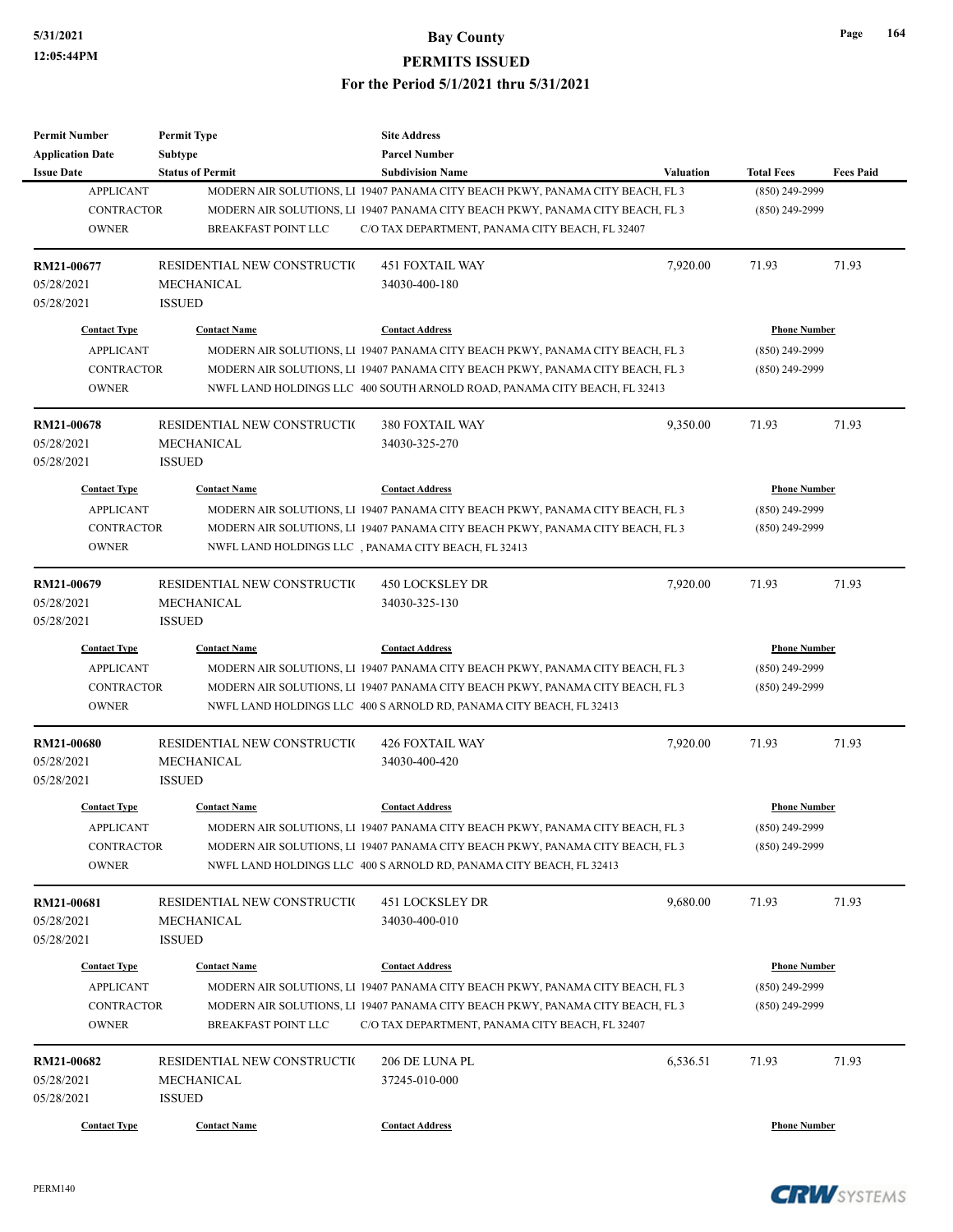| <b>Permit Number</b>    | <b>Permit Type</b>           | <b>Site Address</b>                                                            |                     |                     |                  |
|-------------------------|------------------------------|--------------------------------------------------------------------------------|---------------------|---------------------|------------------|
| <b>Application Date</b> | <b>Subtype</b>               | <b>Parcel Number</b>                                                           |                     |                     |                  |
| <b>Issue Date</b>       | <b>Status of Permit</b>      | <b>Subdivision Name</b>                                                        | <b>Valuation</b>    | <b>Total Fees</b>   | <b>Fees Paid</b> |
| <b>APPLICANT</b>        |                              | MODERN AIR SOLUTIONS, LI 19407 PANAMA CITY BEACH PKWY, PANAMA CITY BEACH, FL 3 |                     | (850) 249-2999      |                  |
| <b>CONTRACTOR</b>       |                              | MODERN AIR SOLUTIONS, LI 19407 PANAMA CITY BEACH PKWY, PANAMA CITY BEACH, FL 3 |                     | $(850)$ 249-2999    |                  |
| <b>OWNER</b>            |                              | COOK, TONI B & MARTIN BR 205 BRIARBEND DRIVE, LAFAYETTE, LA 70508              |                     |                     |                  |
| RM21-00683              | <b>RESIDENTIAL RENOVATE</b>  | 5004 THOMAS DR 1109                                                            | 4,900.00            | 70.00               | 70.00            |
| 05/28/2021              | <b>MECHANICAL</b>            | 31437-228-000                                                                  |                     |                     |                  |
| 05/28/2021              | <b>ISSUED</b>                |                                                                                |                     |                     |                  |
| <b>Contact Type</b>     | <b>Contact Name</b>          | <b>Contact Address</b>                                                         |                     | <b>Phone Number</b> |                  |
| <b>APPLICANT</b>        |                              | ALL AMERICAN AIR CONDIT 1025 HARRISON AVE, PANAMA CITY, FL 32401               |                     | $(850)$ 914-9000    |                  |
| <b>CONTRACTOR</b>       |                              | ALL AMERICAN AIR CONDIT 1025 HARRISON AVE, PANAMA CITY, FL 32401               |                     | $(850)$ 914-9000    |                  |
| <b>OWNER</b>            | YANCEY, ROBERT E             | 4189 YANCEY RD, DOUGLASVILLE, GA 30135                                         |                     |                     |                  |
| RP21-00402              | RESIDENTIAL NEW CONSTRUCTIO  | 348 FOXTAIL WAY                                                                | 0.00                | 129.50              | 129.50           |
| 04/23/2021              | <b>PLUMBING</b>              | 34030-325-290                                                                  |                     |                     |                  |
| 05/04/2021              | <b>ISSUED</b>                |                                                                                |                     |                     |                  |
| <b>Contact Type</b>     | <b>Contact Name</b>          | <b>Contact Address</b>                                                         |                     | <b>Phone Number</b> |                  |
| <b>APPLICANT</b>        | HOBBS PLUMBING INC           | 920 N EAST AVE, PANAMA CITY, FL 32401                                          |                     | $(850)$ 763-2001    |                  |
| <b>CONTRACTOR</b>       | HOBBS PLUMBING INC           | 920 N EAST AVE, PANAMA CITY, FL 32401                                          |                     | $(850)$ 763-2001    |                  |
| <b>OWNER</b>            |                              | NWFL LAND HOLDINGS LLC 400 S ARNOLD RD, PANAMA CITY BEACH, FL 32413            |                     |                     |                  |
|                         |                              |                                                                                |                     |                     |                  |
| RP21-00403              | RESIDENTIAL NEW CONSTRUCTIO  | <b>411 FOXTAIL WAY</b>                                                         | 0.00                | 119.00              | 119.00           |
| 04/24/2021              | <b>PLUMBING</b>              | 34030-400-080                                                                  |                     |                     |                  |
| 05/04/2021              | <b>ISSUED</b>                |                                                                                |                     |                     |                  |
| <b>Contact Type</b>     | <b>Contact Name</b>          | <b>Contact Address</b>                                                         | <b>Phone Number</b> |                     |                  |
| <b>APPLICANT</b>        | HOBBS PLUMBING INC           | 920 N EAST AVE, PANAMA CITY, FL 32401                                          |                     | $(850)$ 763-2001    |                  |
| <b>CONTRACTOR</b>       | HOBBS PLUMBING INC           | 920 N EAST AVE, PANAMA CITY, FL 32401                                          |                     | $(850) 763 - 2001$  |                  |
| <b>OWNER</b>            |                              | NWFL LAND HOLDINGS LLC 400 S ARNOLD RD, PANAMA CITY BEACH, FL 32413            |                     |                     |                  |
| RP21-00404              | RESIDENTIAL NEW CONSTRUCTION | <b>430 FOXTAIL WAY</b>                                                         | 0.00                | 119.00              | 119.00           |
| 04/24/2021              | <b>PLUMBING</b>              | 34030-400-410                                                                  |                     |                     |                  |
| 05/04/2021              | <b>ISSUED</b>                |                                                                                |                     |                     |                  |
| <b>Contact Type</b>     | <b>Contact Name</b>          | <b>Contact Address</b>                                                         |                     | <b>Phone Number</b> |                  |
| <b>APPLICANT</b>        | HOBBS PLUMBING INC           | 920 N EAST AVE, PANAMA CITY, FL 32401                                          |                     | $(850) 763 - 2001$  |                  |
| CONTRACTOR              | HOBBS PLUMBING INC           | 920 N EAST AVE, PANAMA CITY, FL 32401                                          |                     | $(850)$ 763-2001    |                  |
| <b>OWNER</b>            |                              | NWFL LAND HOLDINGS LLC 400 SOUTH ARNOLD ROAD, PANAMA CITY BEACH, FL 32413      |                     |                     |                  |
| RP21-00405              | RESIDENTIAL NEW CONSTRUCTIO  | <b>422 FOXTAIL WAY</b>                                                         | 0.00                | 119.00              | 119.00           |
| 04/24/2021              | <b>PLUMBING</b>              | 34030-400-430                                                                  |                     |                     |                  |
| 05/17/2021              | <b>ISSUED</b>                |                                                                                |                     |                     |                  |
| <b>Contact Type</b>     | <b>Contact Name</b>          | <b>Contact Address</b>                                                         |                     | <b>Phone Number</b> |                  |
| <b>APPLICANT</b>        | HOBBS PLUMBING INC           | 920 N EAST AVE, PANAMA CITY, FL 32401                                          |                     | $(850)$ 763-2001    |                  |
| CONTRACTOR              | HOBBS PLUMBING INC           | 920 N EAST AVE, PANAMA CITY, FL 32401                                          |                     | $(850)$ 763-2001    |                  |
| <b>OWNER</b>            |                              | NWFL LAND HOLDINGS LLC 400 S ARNOLD RD, PANAMA CITY BEACH, FL 32413            |                     |                     |                  |
| RP21-00407              | RESIDENTIAL NEW CONSTRUCTIO  | 403 FOXTAIL WAY                                                                | 0.00                | 133.00              | 133.00           |
| 04/24/2021              | <b>PLUMBING</b>              | 34030-400-060                                                                  |                     |                     |                  |
| 05/05/2021              | <b>ISSUED</b>                |                                                                                |                     |                     |                  |
|                         |                              |                                                                                |                     |                     |                  |
| <b>Contact Type</b>     | <b>Contact Name</b>          | <b>Contact Address</b>                                                         |                     | <b>Phone Number</b> |                  |



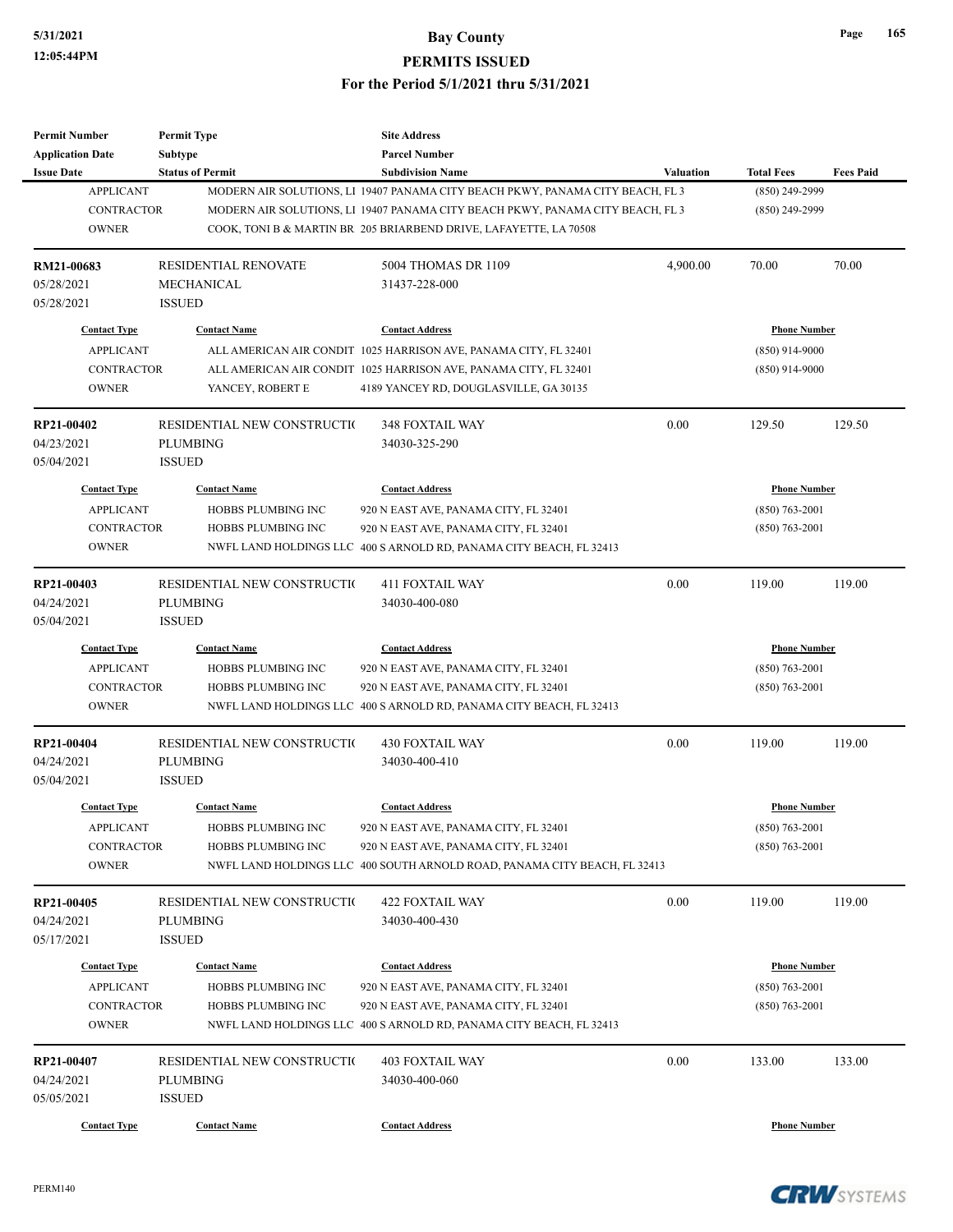| <b>Permit Number</b>    | <b>Permit Type</b>                        | <b>Site Address</b>                                                   |                  |                                         |                  |
|-------------------------|-------------------------------------------|-----------------------------------------------------------------------|------------------|-----------------------------------------|------------------|
| <b>Application Date</b> | Subtype                                   | <b>Parcel Number</b>                                                  |                  |                                         |                  |
| <b>Issue Date</b>       | <b>Status of Permit</b>                   | <b>Subdivision Name</b>                                               | <b>Valuation</b> | <b>Total Fees</b>                       | <b>Fees Paid</b> |
| <b>APPLICANT</b>        | HOBBS PLUMBING INC                        | 920 N EAST AVE, PANAMA CITY, FL 32401                                 |                  | $(850) 763 - 2001$                      |                  |
| <b>CONTRACTOR</b>       | HOBBS PLUMBING INC                        | 920 N EAST AVE, PANAMA CITY, FL 32401                                 |                  | $(850)$ 763-2001                        |                  |
| <b>OWNER</b>            |                                           | NWFL LAND HOLDINGS LLC 400 S ARNOLD RD, PANAMA CITY BEACH, FL 32413   |                  |                                         |                  |
|                         |                                           |                                                                       |                  |                                         |                  |
| RP21-00411              | RESIDENTIAL NEW CONSTRUCTIO               | 14721 BREAM POND                                                      | 0.00             | 129.47                                  | 129.47           |
| 04/27/2021              | <b>PLUMBING</b>                           | 07458-121-000                                                         |                  |                                         |                  |
| 05/12/2021              | <b>ISSUED</b>                             |                                                                       |                  |                                         |                  |
| <b>Contact Type</b>     | <b>Contact Name</b>                       | <b>Contact Address</b>                                                |                  | <b>Phone Number</b>                     |                  |
|                         |                                           |                                                                       |                  |                                         |                  |
| <b>APPLICANT</b>        | PITTS PLUMBING, LLC                       | 4911 PLANTATION TR, CHIPLEY, FL 32428                                 |                  | $(850) 832 - 7442$                      |                  |
| <b>CONTRACTOR</b>       | PITTS PLUMBING, LLC                       | 4911 PLANTATION TR, CHIPLEY, FL 32428                                 |                  | $(850) 832 - 7442$                      |                  |
| <b>OWNER</b>            |                                           | GRINER, BRENT A & KELLY $N$ 5217 PINETREE ROAD, PANAMA CITY, FL 32404 |                  |                                         |                  |
| RP21-00419              | <b>RESIDENTIAL</b>                        | 4400 KINGFISH LN                                                      | 4,000.00         | 115.08                                  | 115.08           |
| 04/28/2021              | <b>PLUMBING</b>                           | 31423-030-000                                                         |                  |                                         |                  |
| 05/04/2021              | <b>ISSUED</b>                             |                                                                       |                  |                                         |                  |
| <b>Contact Type</b>     | <b>Contact Name</b>                       | <b>Contact Address</b>                                                |                  | <b>Phone Number</b>                     |                  |
|                         |                                           | GREAT ENGINEERING SERVI 3271 HICKORY TREE RD, ST. CLOUD, FL 34772     |                  | $(407)$ 910-3335                        |                  |
| <b>APPLICANT</b>        |                                           |                                                                       |                  |                                         |                  |
| <b>CONTRACTOR</b>       |                                           | GREAT ENGINEERING SERVI 3271 HICKORY TREE RD, ST. CLOUD, FL 34772     |                  | $(407)$ 910-3335                        |                  |
| <b>OWNER</b>            | KIMBROUGH, R. B.                          | C/O KIMBROUGH PROPERTIES L P, ATLANTA, GA 31119                       |                  |                                         |                  |
| RP21-00431              | RESIDENTIAL NEW CONSTRUCTIO               | 5399 MILLIE WAY                                                       | 0.00             | 122.50                                  | 122.50           |
| 04/28/2021              | <b>PLUMBING</b>                           | 05860-700-820                                                         |                  |                                         |                  |
| 05/05/2021              | <b>ISSUED</b>                             |                                                                       |                  |                                         |                  |
| <b>Contact Type</b>     | <b>Contact Name</b>                       | <b>Contact Address</b>                                                |                  | <b>Phone Number</b>                     |                  |
| <b>APPLICANT</b>        | HOBBS PLUMBING INC                        | 920 N EAST AVE, PANAMA CITY, FL 32401                                 |                  | $(850)$ 763-2001                        |                  |
| <b>CONTRACTOR</b>       | HOBBS PLUMBING INC                        | 920 N EAST AVE, PANAMA CITY, FL 32401                                 |                  | $(850)$ 763-2001                        |                  |
| <b>OWNER</b>            |                                           |                                                                       |                  |                                         |                  |
|                         | D.R. HORTON, INC.                         | 25366 PROFIT DR, DAPHNE, AL 36526                                     |                  |                                         |                  |
| RP21-00432              | RESIDENTIAL NEW CONSTRUCTIO               | <b>447 FOXTAIL WAY</b>                                                | 0.00             | 122.50                                  | 122.50           |
| 04/29/2021              | <b>PLUMBING</b>                           | 34030-400-170                                                         |                  |                                         |                  |
| 05/17/2021              | <b>ISSUED</b>                             |                                                                       |                  |                                         |                  |
| <b>Contact Type</b>     | <b>Contact Name</b>                       | <b>Contact Address</b>                                                |                  | <b>Phone Number</b>                     |                  |
|                         |                                           |                                                                       |                  |                                         |                  |
| <b>APPLICANT</b>        | HOBBS PLUMBING INC                        | 920 N EAST AVE, PANAMA CITY, FL 32401                                 |                  | $(850)$ 763-2001                        |                  |
| CONTRACTOR              | HOBBS PLUMBING INC                        | 920 N EAST AVE, PANAMA CITY, FL 32401                                 |                  | $(850)$ 763-2001                        |                  |
| <b>OWNER</b>            | BREAKFAST POINT LLC                       | C/O TAX DEPARTMENT, PANAMA CITY BEACH, FL 32407                       |                  |                                         |                  |
| RP21-00433              | RESIDENTIAL NEW CONSTRUCTIO               | <b>439 FOXTAIL WAY</b>                                                | 0.00             | 122.50                                  | 122.50           |
| 04/29/2021              | <b>PLUMBING</b>                           | 34030-400-150                                                         |                  |                                         |                  |
| 05/05/2021              | <b>ISSUED</b>                             |                                                                       |                  |                                         |                  |
| <b>Contact Type</b>     |                                           |                                                                       |                  |                                         |                  |
| <b>APPLICANT</b>        | <b>Contact Name</b><br>HOBBS PLUMBING INC | <b>Contact Address</b><br>920 N EAST AVE, PANAMA CITY, FL 32401       |                  | <b>Phone Number</b><br>$(850)$ 763-2001 |                  |
|                         |                                           |                                                                       |                  |                                         |                  |
| CONTRACTOR              | HOBBS PLUMBING INC                        | 920 N EAST AVE, PANAMA CITY, FL 32401                                 |                  | $(850)$ 763-2001                        |                  |
| <b>OWNER</b>            | BREAKFAST POINT LLC                       | C/O TAX DEPARTMENT, PANAMA CITY BEACH, FL 32407                       |                  |                                         |                  |
| RP21-00434              | RESIDENTIAL NEW CONSTRUCTIO               | 5812 VIKING WAY                                                       | 0.00             | 122.50                                  | 122.50           |
| 04/29/2021              | PLUMBING                                  | 05658-400-235                                                         |                  |                                         |                  |
| 05/05/2021              | <b>ISSUED</b>                             |                                                                       |                  |                                         |                  |
|                         |                                           |                                                                       |                  |                                         |                  |
| <b>Contact Type</b>     | <b>Contact Name</b>                       | <b>Contact Address</b>                                                |                  | <b>Phone Number</b>                     |                  |



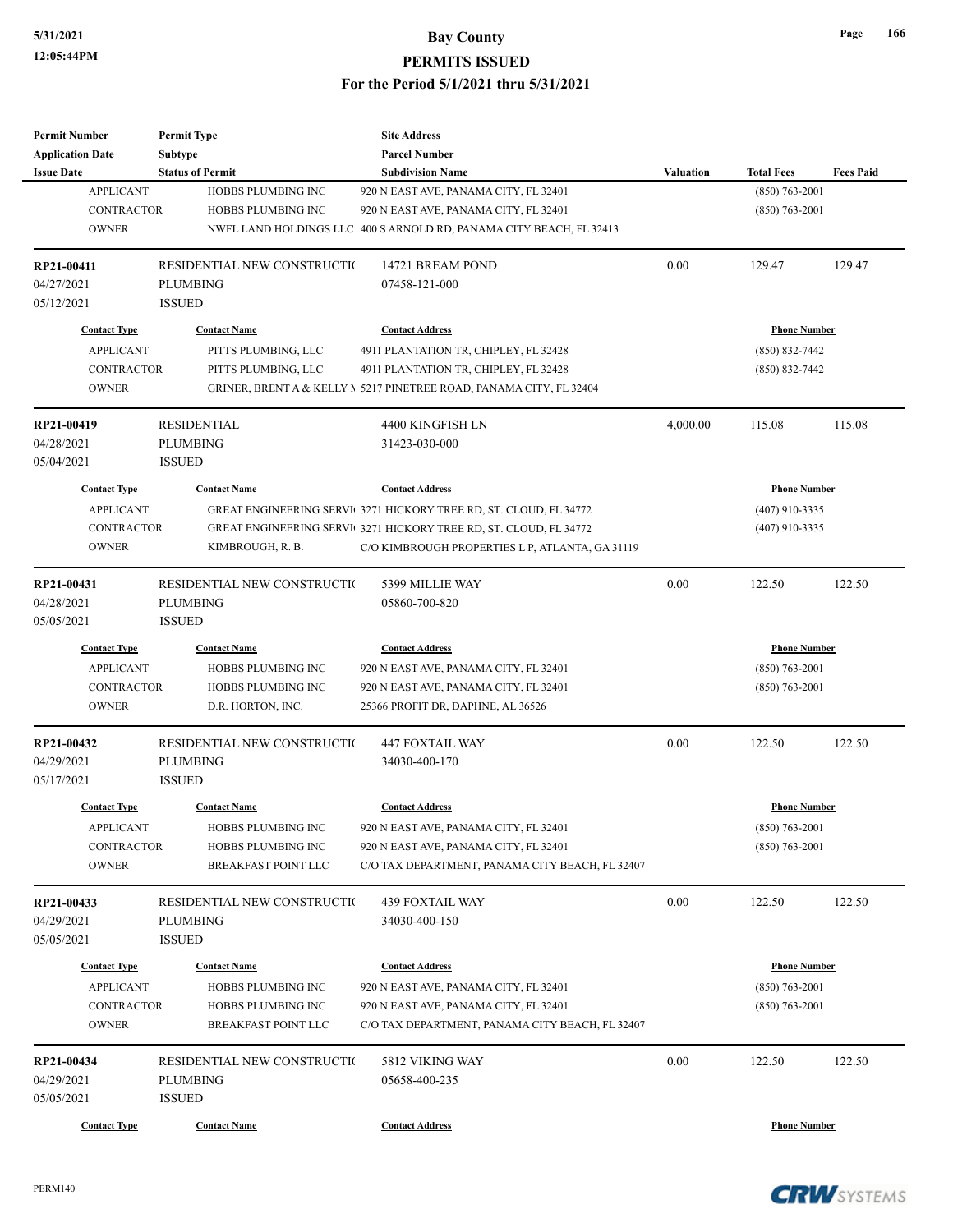| <b>Permit Number</b>       | <b>Permit Type</b>                | <b>Site Address</b>                                               |                  |                     |                  |
|----------------------------|-----------------------------------|-------------------------------------------------------------------|------------------|---------------------|------------------|
| <b>Application Date</b>    | Subtype                           | <b>Parcel Number</b>                                              |                  |                     |                  |
| <b>Issue Date</b>          | <b>Status of Permit</b>           | <b>Subdivision Name</b>                                           | <b>Valuation</b> | <b>Total Fees</b>   | <b>Fees Paid</b> |
| <b>APPLICANT</b>           | HOBBS PLUMBING INC                | 920 N EAST AVE, PANAMA CITY, FL 32401                             |                  | $(850)$ 763-2001    |                  |
| <b>CONTRACTOR</b>          | HOBBS PLUMBING INC                | 920 N EAST AVE, PANAMA CITY, FL 32401                             |                  | $(850)$ 763-2001    |                  |
| <b>OWNER</b>               | D.R. HORTON, INC.                 | 25366 PROFIT DR, DAPHNE, AL 36526                                 |                  |                     |                  |
| RP21-00435                 | RESIDENTIAL NEW CONSTRUCTIO       | <b>435 FOXTAIL WAY</b>                                            | 0.00             | 122.50              | 122.50           |
| 04/29/2021                 | <b>PLUMBING</b>                   | 34030-400-140                                                     |                  |                     |                  |
| 05/05/2021                 | <b>ISSUED</b>                     |                                                                   |                  |                     |                  |
| <b>Contact Type</b>        | <b>Contact Name</b>               | <b>Contact Address</b>                                            |                  | <b>Phone Number</b> |                  |
| <b>APPLICANT</b>           | HOBBS PLUMBING INC                | 920 N EAST AVE, PANAMA CITY, FL 32401                             |                  | $(850) 763 - 2001$  |                  |
| <b>CONTRACTOR</b>          | HOBBS PLUMBING INC                | 920 N EAST AVE, PANAMA CITY, FL 32401                             |                  | $(850)$ 763-2001    |                  |
| <b>OWNER</b>               | <b>BREAKFAST POINT LLC</b>        | C/O TAX DEPARTMENT, PANAMA CITY BEACH, FL 32407                   |                  |                     |                  |
| RP21-00436                 | RESIDENTIAL NEW CONSTRUCTIO       | 490 LOCKSLEY DR                                                   | 0.00             | 122.50              | 122.50           |
| 04/29/2021                 | <b>PLUMBING</b>                   | 34030-400-230                                                     |                  |                     |                  |
| 05/05/2021                 | <b>ISSUED</b>                     |                                                                   |                  |                     |                  |
| <b>Contact Type</b>        | <b>Contact Name</b>               | <b>Contact Address</b>                                            |                  | <b>Phone Number</b> |                  |
| <b>APPLICANT</b>           | HOBBS PLUMBING INC                | 920 N EAST AVE, PANAMA CITY, FL 32401                             |                  | $(850)$ 763-2001    |                  |
| CONTRACTOR                 | HOBBS PLUMBING INC                | 920 N EAST AVE, PANAMA CITY, FL 32401                             |                  | $(850)$ 763-2001    |                  |
| <b>OWNER</b>               | BREAKFAST POINT LLC               | C/O TAX DEPARTMENT, PANAMA CITY BEACH, FL 32407                   |                  |                     |                  |
| RP21-00437                 | RESIDENTIAL NEW CONSTRUCTIO       | <b>486 LOCKSLEY DR</b>                                            | 0.00             | 122.50              | 122.50           |
| 04/29/2021                 | <b>PLUMBING</b>                   | 34030-400-240                                                     |                  |                     |                  |
| 05/05/2021                 | <b>ISSUED</b>                     |                                                                   |                  |                     |                  |
| <b>Contact Type</b>        | <b>Contact Name</b>               | <b>Contact Address</b>                                            |                  | <b>Phone Number</b> |                  |
| <b>APPLICANT</b>           | HOBBS PLUMBING INC                | 920 N EAST AVE, PANAMA CITY, FL 32401                             |                  | $(850)$ 763-2001    |                  |
| <b>CONTRACTOR</b>          | HOBBS PLUMBING INC                | 920 N EAST AVE, PANAMA CITY, FL 32401                             |                  | $(850)$ 763-2001    |                  |
| <b>OWNER</b>               | BREAKFAST POINT LLC               | C/O TAX DEPARTMENT, PANAMA CITY BEACH, FL 32407                   |                  |                     |                  |
| RP21-00440                 | <b>RESIDENTIAL RENOVATE</b>       | 5607 SOUTH LAGOON DR                                              | 5,400.00         | 115.08              | 115.08           |
| 04/29/2021                 | <b>PLUMBING</b>                   | 32069-000-000                                                     |                  |                     |                  |
| 05/07/2021                 | <b>ISSUED</b>                     |                                                                   |                  |                     |                  |
| <b>Contact Type</b>        | <b>Contact Name</b>               | <b>Contact Address</b>                                            |                  | <b>Phone Number</b> |                  |
| <b>APPLICANT</b>           | Amanda 229-403-9780               | $\,$ ,                                                            |                  |                     |                  |
| CONTRACTOR                 | <b>OWNER/BUILDER</b>              | , ,                                                               |                  |                     |                  |
| <b>OWNER</b>               |                                   | HILLIARD, AMANDA BROOK 5607 S LAGOON, PANAMA CITY BEACH, FL 32408 |                  |                     |                  |
| RP21-00442                 | RESIDENTIAL NEW CONSTRUCTIO       | 20514 VERONA ST                                                   | 0.00             | 161.36              | 161.36           |
| 04/30/2021                 | PLUMBING                          | 35293-068-000                                                     |                  |                     |                  |
| 05/07/2021                 | <b>ISSUED</b>                     |                                                                   |                  |                     |                  |
| <b>Contact Type</b>        | <b>Contact Name</b>               | <b>Contact Address</b>                                            |                  | <b>Phone Number</b> |                  |
| <b>APPLICANT</b>           |                                   | REGENCY BUILDERS OF FLO 4034 HOBBS ROAD, PANAMA CITY, FL 32409    |                  | $(850) 896 - 6000$  |                  |
|                            |                                   | REGENCY BUILDERS OF FLO 4034 HOBBS ROAD, PANAMA CITY, FL 32409    |                  |                     |                  |
|                            |                                   |                                                                   |                  |                     |                  |
| CONTRACTOR<br><b>OWNER</b> | HALLISEY, DANIEL J                | 21100 SOUTH LAKEVIEW DRIVE, PANAMA CITY BEACH, FL 3241            |                  | $(850) 896 - 6000$  |                  |
|                            |                                   |                                                                   |                  |                     |                  |
| RP21-00444                 | DCA MODULAR                       | 226 CAROL PL                                                      | 800.00           | 75.52               | 75.52            |
| 04/30/2021<br>05/03/2021   | <b>PLUMBING</b><br><b>FINALED</b> | 37929-000-000                                                     |                  |                     |                  |

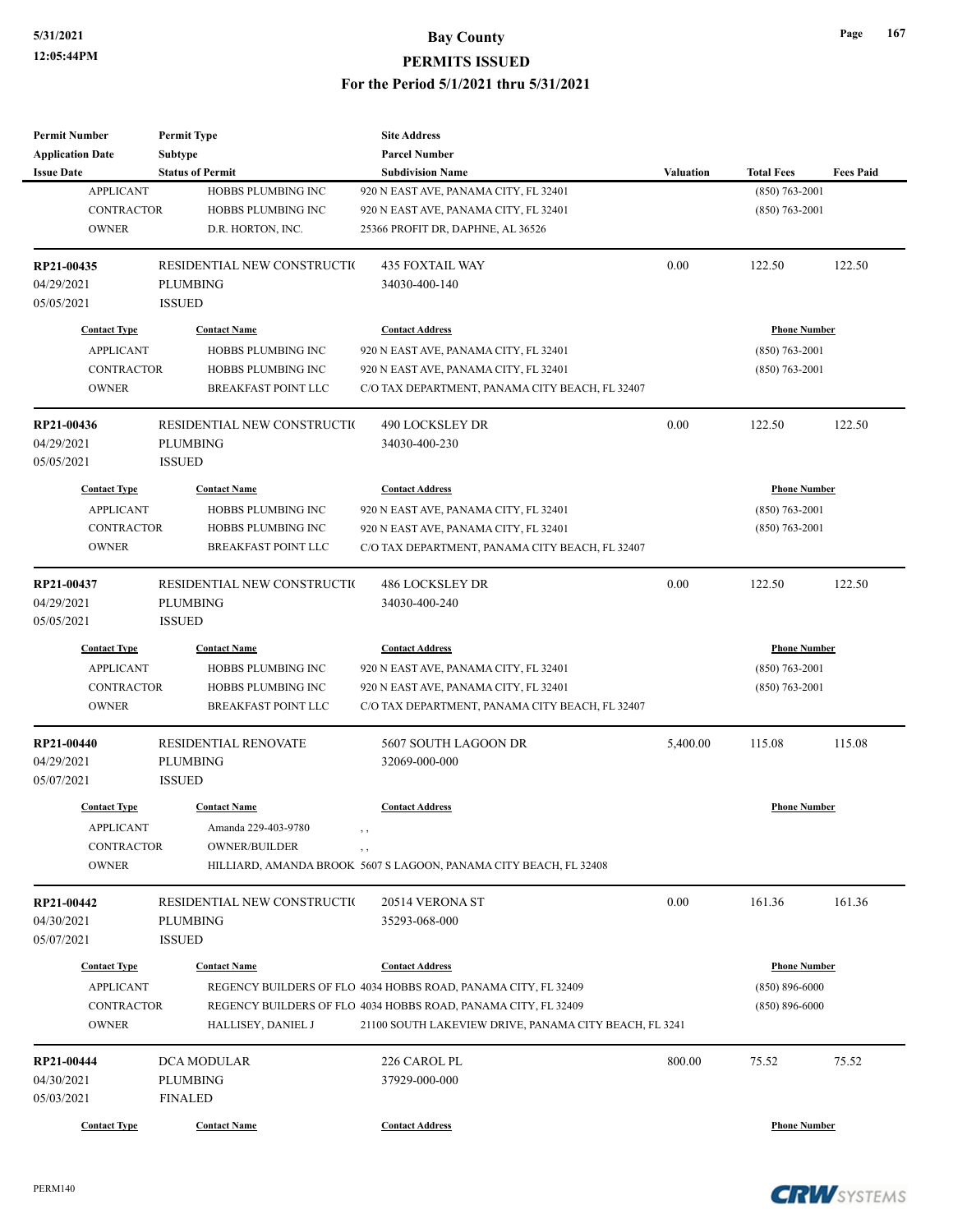**Permit Number**

**Permit Type**

## **5/31/2021 Bay County PERMITS ISSUED For the Period 5/1/2021 thru 5/31/2021**

**Site Address**

| <b>Application Date</b>           | Subtype                     | <b>Parcel Number</b>                                                     |           |                     |                  |
|-----------------------------------|-----------------------------|--------------------------------------------------------------------------|-----------|---------------------|------------------|
| <b>Issue Date</b>                 | <b>Status of Permit</b>     | <b>Subdivision Name</b>                                                  | Valuation | <b>Total Fees</b>   | <b>Fees Paid</b> |
| <b>APPLICANT</b>                  |                             | ARROW CONSTRUCTION CO. 1973 HOPE SCHOOL, MARIANNA, FL 32448              |           | $(850) 896 - 4091$  |                  |
| <b>CONTRACTOR</b>                 |                             | ARROW CONSTRUCTION CO. 1973 HOPE SCHOOL, MARIANNA, FL 32448              |           | $(850) 896 - 4091$  |                  |
| <b>OWNER</b>                      |                             | GILMORE, CHRISTOPHER & : 187 LEE ROAD 418, OPELIKA, AL 36804             |           |                     |                  |
| RP21-00449                        | RESIDENTIAL NEW CONSTRUCTIO | 5171 WARREN DR                                                           | 0.00      | 119.00              | 119.00           |
| 04/30/2021                        | <b>PLUMBING</b>             | 05860-700-260                                                            |           |                     |                  |
| 05/05/2021                        | <b>ISSUED</b>               |                                                                          |           |                     |                  |
| <b>Contact Type</b>               | <b>Contact Name</b>         | <b>Contact Address</b>                                                   |           | <b>Phone Number</b> |                  |
| <b>APPLICANT</b>                  | <b>HOBBS PLUMBING INC</b>   | 920 N EAST AVE, PANAMA CITY, FL 32401                                    |           | $(850) 763 - 2001$  |                  |
| <b>CONTRACTOR</b>                 | HOBBS PLUMBING INC          | 920 N EAST AVE, PANAMA CITY, FL 32401                                    |           | $(850)$ 763-2001    |                  |
| <b>OWNER</b>                      |                             | FORESTAR (USA) REAL EST (2221 E LAMAR BLVD STE 790, ARLINGTON, TX 76006  |           |                     |                  |
| RP21-00450                        | RESIDENTIAL NEW CONSTRUCTIO | 5403 MILLIE WAY                                                          | 0.00      | 132.50              | 132.50           |
| 04/30/2021                        | PLUMBING                    | 05860-700-810                                                            |           |                     |                  |
| 05/05/2021                        | <b>ISSUED</b>               |                                                                          |           |                     |                  |
| <b>Contact Type</b>               | <b>Contact Name</b>         | <b>Contact Address</b>                                                   |           | <b>Phone Number</b> |                  |
| <b>APPLICANT</b>                  | HOBBS PLUMBING INC          | 920 N EAST AVE, PANAMA CITY, FL 32401                                    |           | $(850) 763 - 2001$  |                  |
| <b>CONTRACTOR</b>                 | HOBBS PLUMBING INC          | 920 N EAST AVE, PANAMA CITY, FL 32401                                    |           | $(850)$ 763-2001    |                  |
| <b>OWNER</b>                      | D.R. HORTON, INC.           | 25366 PROFIT DR, DAPHNE, AL 36526                                        |           |                     |                  |
| RP21-00451                        | RESIDENTIAL NEW CONSTRUCTIO | 5395 MILLIE WAY                                                          | 0.00      | 122.50              | 122.50           |
| 04/30/2021                        | PLUMBING                    | 05860-700-830                                                            |           |                     |                  |
| 05/05/2021                        | <b>ISSUED</b>               |                                                                          |           |                     |                  |
| <b>Contact Type</b>               | <b>Contact Name</b>         | <b>Contact Address</b>                                                   |           | <b>Phone Number</b> |                  |
| <b>APPLICANT</b>                  | HOBBS PLUMBING INC          | 920 N EAST AVE, PANAMA CITY, FL 32401                                    |           | $(850)$ 763-2001    |                  |
| <b>CONTRACTOR</b>                 | HOBBS PLUMBING INC          | 920 N EAST AVE, PANAMA CITY, FL 32401                                    |           | $(850)$ 763-2001    |                  |
| <b>OWNER</b>                      | D.R. HORTON, INC.           | 25366 PROFIT DR, DAPHNE, AL 36526                                        |           |                     |                  |
| RP21-00453                        | <b>RESIDENTIAL</b>          | 21823 MARLIN AVE                                                         | 5,500.00  | 75.22               | 75.22            |
| 05/01/2021                        | PLUMBING                    | 35946-020-000                                                            |           |                     |                  |
| 05/01/2021                        | <b>ISSUED</b>               |                                                                          |           |                     |                  |
| <b>Contact Type</b>               | <b>Contact Name</b>         | <b>Contact Address</b>                                                   |           | <b>Phone Number</b> |                  |
| <b>APPLICANT</b>                  |                             | MR. ROOTER PLUMBING OF 1 920 NORTH EAST AVENUE, PANAMA CITY, FL 32401    |           | $(850)$ 763-2001    |                  |
| CONTRACTOR                        |                             | MR. ROOTER PLUMBING OF   920 NORTH EAST AVENUE, PANAMA CITY, FL 32401    |           | $(850) 763 - 2001$  |                  |
| <b>OWNER</b>                      |                             | BILL, BARBARA LOUISE TRU 1848 RIVER CROSSING CIR APT D, AUSTIN, TX 78741 |           |                     |                  |
| RP21-00454                        | <b>RESIDENTIAL ADDITION</b> | 542 WAHOO RD                                                             | 0.00      | 87.50               | 87.50            |
| 05/01/2021                        | PLUMBING                    | 31259-595-000                                                            |           |                     |                  |
| 05/01/2021                        | <b>ISSUED</b>               |                                                                          |           |                     |                  |
| <b>Contact Type</b>               | <b>Contact Name</b>         | <b>Contact Address</b>                                                   |           | <b>Phone Number</b> |                  |
| <b>APPLICANT</b>                  | Gulf Coast Plumbing, Inc    | 2232 E 26TH STREET, PANAMA CITY, FL 32405                                |           | $(850)$ 481-8545    |                  |
| <b>CONTRACTOR</b>                 | Gulf Coast Plumbing, Inc    | 2232 E 26TH STREET, PANAMA CITY, FL 32405                                |           | $(850)$ 481-8545    |                  |
| <b>OWNER</b>                      | <b>CUROLE, ANTHONY J JR</b> | PO BOX 27998, PANAMA CITY, FL 32411                                      |           |                     |                  |
| RP21-00456                        | RESIDENTIAL NEW CONSTRUCTIO | 5161 WARREN DR                                                           | 0.00      | 122.50              | 122.50           |
| 05/01/2021                        | PLUMBING                    | 05860-700-270                                                            |           |                     |                  |
|                                   | <b>ISSUED</b>               |                                                                          |           |                     |                  |
|                                   |                             |                                                                          |           |                     |                  |
| 05/07/2021<br><b>Contact Type</b> | <b>Contact Name</b>         | <b>Contact Address</b>                                                   |           | <b>Phone Number</b> |                  |

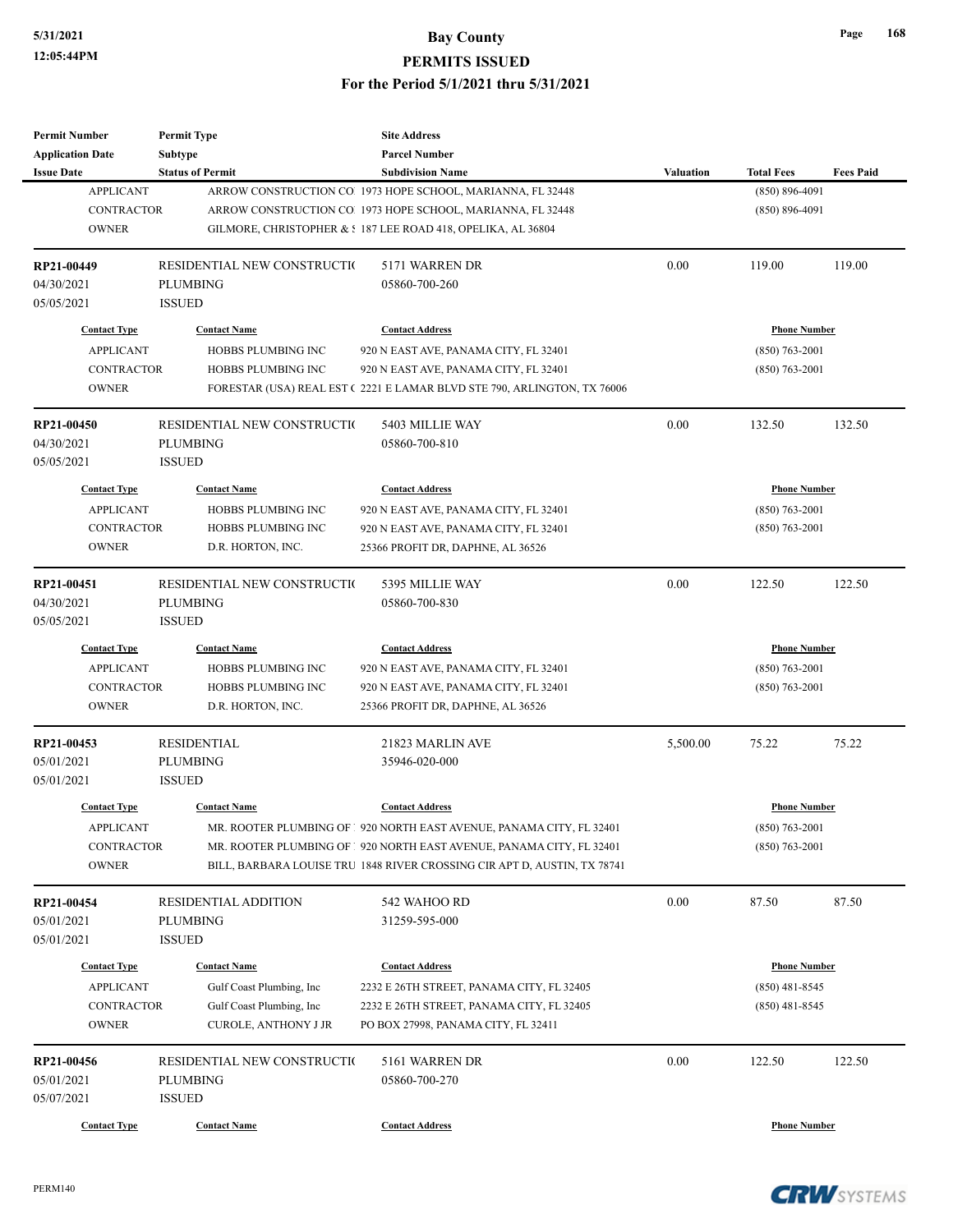| <b>Permit Number</b>                  | <b>Permit Type</b>                             | <b>Site Address</b>                                                     |                  |                     |                  |
|---------------------------------------|------------------------------------------------|-------------------------------------------------------------------------|------------------|---------------------|------------------|
| <b>Application Date</b>               | Subtype                                        | <b>Parcel Number</b>                                                    |                  |                     |                  |
| <b>Issue Date</b>                     | <b>Status of Permit</b>                        | <b>Subdivision Name</b>                                                 | <b>Valuation</b> | <b>Total Fees</b>   | <b>Fees Paid</b> |
| <b>APPLICANT</b>                      | HOBBS PLUMBING INC                             | 920 N EAST AVE, PANAMA CITY, FL 32401                                   |                  | $(850)$ 763-2001    |                  |
| <b>CONTRACTOR</b>                     | <b>HOBBS PLUMBING INC</b>                      | 920 N EAST AVE, PANAMA CITY, FL 32401                                   |                  | $(850)$ 763-2001    |                  |
| <b>OWNER</b>                          | D.R. HORTON, INC.                              | 25366 PROFIT DR, DAPHNE, AL 36526                                       |                  |                     |                  |
| RP21-00457                            | RESIDENTIAL NEW CONSTRUCTIO                    | 5151 WARREN DR                                                          | 0.00             | 122.50              | 122.50           |
| 05/01/2021                            | <b>PLUMBING</b>                                | 05860-700-280                                                           |                  |                     |                  |
| 05/05/2021                            | <b>ISSUED</b>                                  |                                                                         |                  |                     |                  |
| <b>Contact Type</b>                   | <b>Contact Name</b>                            | <b>Contact Address</b>                                                  |                  | <b>Phone Number</b> |                  |
| <b>APPLICANT</b>                      | HOBBS PLUMBING INC                             | 920 N EAST AVE, PANAMA CITY, FL 32401                                   |                  | $(850)$ 763-2001    |                  |
| <b>CONTRACTOR</b>                     | <b>HOBBS PLUMBING INC</b>                      | 920 N EAST AVE, PANAMA CITY, FL 32401                                   |                  | $(850)$ 763-2001    |                  |
| <b>OWNER</b>                          |                                                | FORESTAR (USA) REAL EST (2221 E LAMAR BLVD STE 790, ARLINGTON, TX 76006 |                  |                     |                  |
| RP21-00458                            | RESIDENTIAL NEW CONSTRUCTIO                    | 5141 WARREN DR                                                          | 0.00             | 122.50              | 122.50           |
| 05/01/2021                            | <b>PLUMBING</b>                                | 05860-700-290                                                           |                  |                     |                  |
| 05/04/2021                            | <b>ISSUED</b>                                  |                                                                         |                  |                     |                  |
| <b>Contact Type</b>                   | <b>Contact Name</b>                            | <b>Contact Address</b>                                                  |                  | <b>Phone Number</b> |                  |
| <b>APPLICANT</b>                      | HOBBS PLUMBING INC                             | 920 N EAST AVE, PANAMA CITY, FL 32401                                   |                  | $(850)$ 763-2001    |                  |
| <b>CONTRACTOR</b>                     | HOBBS PLUMBING INC                             | 920 N EAST AVE, PANAMA CITY, FL 32401                                   |                  | $(850)$ 763-2001    |                  |
| <b>OWNER</b>                          |                                                | FORESTAR (USA) REAL EST (2221 E LAMAR BLVD STE 790, ARLINGTON, TX 76006 |                  |                     |                  |
|                                       |                                                |                                                                         |                  |                     |                  |
| RP21-00459                            | RESIDENTIAL NEW CONSTRUCTIO                    | 5131 WARREN DR                                                          | 0.00             | 122.50              | 122.50           |
| 05/01/2021                            | <b>PLUMBING</b>                                | 05860-700-300                                                           |                  |                     |                  |
| 05/04/2021                            | <b>ISSUED</b>                                  |                                                                         |                  |                     |                  |
| <b>Contact Type</b>                   | <b>Contact Name</b>                            | <b>Contact Address</b>                                                  |                  | <b>Phone Number</b> |                  |
| <b>APPLICANT</b>                      | HOBBS PLUMBING INC                             | 920 N EAST AVE, PANAMA CITY, FL 32401                                   |                  | $(850)$ 763-2001    |                  |
| <b>CONTRACTOR</b>                     | HOBBS PLUMBING INC                             | 920 N EAST AVE, PANAMA CITY, FL 32401                                   |                  | $(850)$ 763-2001    |                  |
| <b>OWNER</b>                          |                                                | FORESTAR (USA) REAL EST (2221 E LAMAR BLVD STE 790, ARLINGTON, TX 76006 |                  |                     |                  |
| RP21-00460                            | RESIDENTIAL NEW CONSTRUCTIO                    | 5121 WARREN DR                                                          | 0.00             | 122.50              | 122.50           |
| 05/01/2021                            | <b>PLUMBING</b>                                | 05860-700-310                                                           |                  |                     |                  |
| 05/04/2021                            | <b>ISSUED</b>                                  |                                                                         |                  |                     |                  |
| <b>Contact Type</b>                   | <b>Contact Name</b>                            | <b>Contact Address</b>                                                  |                  | <b>Phone Number</b> |                  |
|                                       | HOBBS PLUMBING INC                             | 920 N EAST AVE, PANAMA CITY, FL 32401                                   |                  | $(850) 763 - 2001$  |                  |
| <b>APPLICANT</b><br><b>CONTRACTOR</b> | HOBBS PLUMBING INC                             | 920 N EAST AVE, PANAMA CITY, FL 32401                                   |                  |                     |                  |
| <b>OWNER</b>                          | D.R. HORTON, INC.                              | 25366 PROFIT DR, DAPHNE, AL 36526                                       |                  | $(850)$ 763-2001    |                  |
|                                       |                                                |                                                                         |                  |                     |                  |
| RP21-00461                            | RESIDENTIAL NEW CONSTRUCTIO<br><b>PLUMBING</b> | 5111 WARREN DR<br>05860-700-320                                         | 0.00             | 119.00              | 119.00           |
| 05/01/2021                            |                                                |                                                                         |                  |                     |                  |
| 05/04/2021                            | <b>ISSUED</b>                                  |                                                                         |                  |                     |                  |
| <b>Contact Type</b>                   | <b>Contact Name</b>                            | <b>Contact Address</b>                                                  |                  | <b>Phone Number</b> |                  |
| <b>APPLICANT</b>                      | HOBBS PLUMBING INC                             | 920 N EAST AVE, PANAMA CITY, FL 32401                                   |                  | $(850)$ 763-2001    |                  |
| <b>CONTRACTOR</b>                     | HOBBS PLUMBING INC                             | 920 N EAST AVE, PANAMA CITY, FL 32401                                   |                  | $(850)$ 763-2001    |                  |
| <b>OWNER</b>                          |                                                | FORESTAR (USA) REAL EST (2221 E LAMAR BLVD STE 790, ARLINGTON, TX 76006 |                  |                     |                  |
| RP21-00462                            | RESIDENTIAL NEW CONSTRUCTIO                    | 5100 WARREN DR                                                          | 0.00             | 122.50              | 122.50           |
| 04/30/2021                            | <b>PLUMBING</b>                                | 05860-700-330                                                           |                  |                     |                  |
| 05/04/2021                            | <b>ISSUED</b>                                  |                                                                         |                  |                     |                  |
| <b>Contact Type</b>                   | <b>Contact Name</b>                            | <b>Contact Address</b>                                                  |                  | <b>Phone Number</b> |                  |
|                                       |                                                |                                                                         |                  |                     |                  |

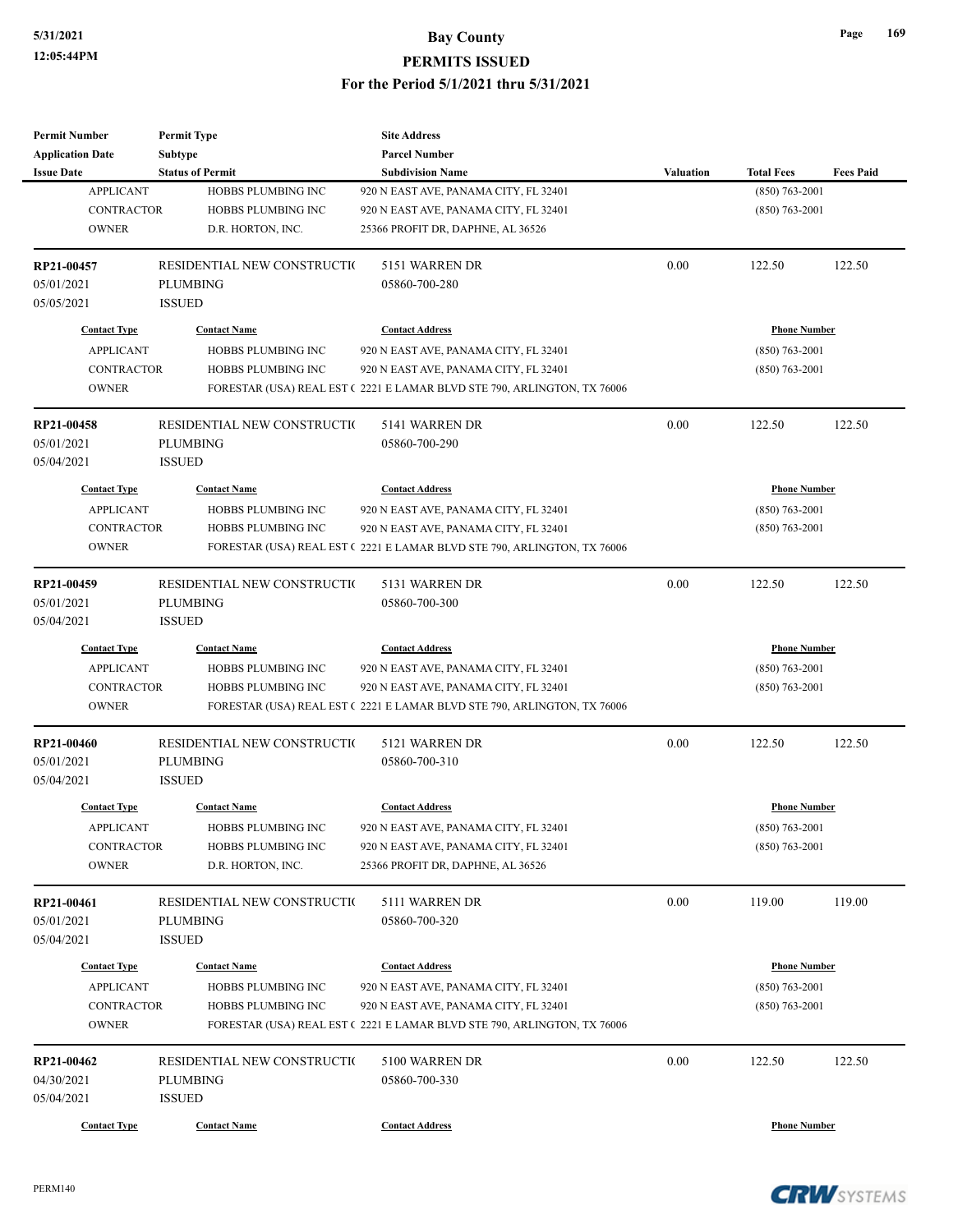| <b>Permit Number</b>                    | <b>Permit Type</b>                        | <b>Site Address</b>                                                     |                  |                                         |                  |
|-----------------------------------------|-------------------------------------------|-------------------------------------------------------------------------|------------------|-----------------------------------------|------------------|
| <b>Application Date</b>                 | Subtype                                   | <b>Parcel Number</b>                                                    |                  |                                         |                  |
| <b>Issue Date</b>                       | <b>Status of Permit</b>                   | <b>Subdivision Name</b>                                                 | <b>Valuation</b> | <b>Total Fees</b>                       | <b>Fees Paid</b> |
| <b>APPLICANT</b>                        | HOBBS PLUMBING INC                        | 920 N EAST AVE, PANAMA CITY, FL 32401                                   |                  | $(850)$ 763-2001                        |                  |
| <b>CONTRACTOR</b>                       | <b>HOBBS PLUMBING INC</b>                 | 920 N EAST AVE, PANAMA CITY, FL 32401                                   |                  | $(850)$ 763-2001                        |                  |
| <b>OWNER</b>                            |                                           | FORESTAR (USA) REAL EST (2221 E LAMAR BLVD STE 790, ARLINGTON, TX 76006 |                  |                                         |                  |
| RP21-00463                              | RESIDENTIAL NEW CONSTRUCTIO               | 5110 WARREN DR                                                          | 0.00             | 136.50                                  | 136.50           |
| 05/01/2021                              | PLUMBING                                  | 05860-700-340                                                           |                  |                                         |                  |
| 05/04/2021                              | <b>ISSUED</b>                             |                                                                         |                  |                                         |                  |
| <b>Contact Type</b>                     | <b>Contact Name</b>                       | <b>Contact Address</b>                                                  |                  | <b>Phone Number</b>                     |                  |
| <b>APPLICANT</b>                        | HOBBS PLUMBING INC                        | 920 N EAST AVE, PANAMA CITY, FL 32401                                   |                  | $(850)$ 763-2001                        |                  |
| <b>CONTRACTOR</b>                       | HOBBS PLUMBING INC                        | 920 N EAST AVE, PANAMA CITY, FL 32401                                   |                  | $(850)$ 763-2001                        |                  |
| <b>OWNER</b>                            |                                           | FORESTAR (USA) REAL EST (2221 E LAMAR BLVD STE 790, ARLINGTON, TX 76006 |                  |                                         |                  |
| RP21-00464                              | RESIDENTIAL NEW CONSTRUCTIO               | 5120 WARREN DR                                                          | 0.00             | 122.50                                  | 122.50           |
| 05/04/2021                              | PLUMBING                                  | 05860-700-350                                                           |                  |                                         |                  |
| 05/04/2021                              | <b>ISSUED</b>                             |                                                                         |                  |                                         |                  |
| <b>Contact Type</b>                     | <b>Contact Name</b>                       | <b>Contact Address</b>                                                  |                  | <b>Phone Number</b>                     |                  |
| <b>APPLICANT</b>                        | HOBBS PLUMBING INC                        | 920 N EAST AVE, PANAMA CITY, FL 32401                                   |                  | $(850)$ 763-2001                        |                  |
| <b>CONTRACTOR</b>                       | HOBBS PLUMBING INC                        | 920 N EAST AVE, PANAMA CITY, FL 32401                                   |                  | $(850)$ 763-2001                        |                  |
| <b>OWNER</b>                            |                                           | FORESTAR (USA) REAL EST (2221 E LAMAR BLVD STE 790, ARLINGTON, TX 76006 |                  |                                         |                  |
|                                         |                                           |                                                                         |                  |                                         |                  |
| RP21-00465                              | RESIDENTIAL NEW CONSTRUCTIO               | 5130 WARREN DR                                                          | 0.00             | 136.50                                  | 136.50           |
| 04/30/2021                              | <b>PLUMBING</b>                           | 05860-700-360                                                           |                  |                                         |                  |
| 05/04/2021                              | <b>ISSUED</b>                             |                                                                         |                  |                                         |                  |
| <b>Contact Type</b>                     | <b>Contact Name</b>                       | <b>Contact Address</b>                                                  |                  | <b>Phone Number</b>                     |                  |
| <b>APPLICANT</b>                        | HOBBS PLUMBING INC                        | 920 N EAST AVE, PANAMA CITY, FL 32401                                   |                  | $(850)$ 763-2001                        |                  |
| <b>CONTRACTOR</b>                       | HOBBS PLUMBING INC                        | 920 N EAST AVE, PANAMA CITY, FL 32401                                   |                  | $(850)$ 763-2001                        |                  |
| <b>OWNER</b>                            | D.R. HORTON, INC.                         | 25366 PROFIT DR, DAPHNE, AL 36526                                       |                  |                                         |                  |
| RP21-00466                              | RESIDENTIAL NEW CONSTRUCTIO               | 5140 WARREN DR                                                          | 0.00             | 122.50                                  | 122.50           |
| 04/04/2021                              | PLUMBING                                  | 05860-700-370                                                           |                  |                                         |                  |
| 05/04/2021                              | <b>ISSUED</b>                             |                                                                         |                  |                                         |                  |
| <b>Contact Type</b>                     | <b>Contact Name</b>                       | <b>Contact Address</b>                                                  |                  | <b>Phone Number</b>                     |                  |
| <b>APPLICANT</b>                        | HOBBS PLUMBING INC                        | 920 N EAST AVE, PANAMA CITY, FL 32401                                   |                  | $(850) 763 - 2001$                      |                  |
| <b>CONTRACTOR</b>                       | HOBBS PLUMBING INC                        | 920 N EAST AVE, PANAMA CITY, FL 32401                                   |                  | $(850)$ 763-2001                        |                  |
| <b>OWNER</b>                            |                                           | FORESTAR (USA) REAL EST (2221 E LAMAR BLVD STE 790, ARLINGTON, TX 76006 |                  |                                         |                  |
| RP21-00467                              | RESIDENTIAL NEW CONSTRUCTIO               | 5150 WARREN DR                                                          | 0.00             | 136.50                                  | 136.50           |
| 05/04/2021                              | PLUMBING                                  | 05860-700-380                                                           |                  |                                         |                  |
| 05/04/2021                              | <b>ISSUED</b>                             |                                                                         |                  |                                         |                  |
|                                         |                                           | <b>Contact Address</b>                                                  |                  |                                         |                  |
| <b>Contact Type</b><br><b>APPLICANT</b> | <b>Contact Name</b><br>HOBBS PLUMBING INC | 920 N EAST AVE, PANAMA CITY, FL 32401                                   |                  | <b>Phone Number</b><br>$(850)$ 763-2001 |                  |
| <b>CONTRACTOR</b>                       | HOBBS PLUMBING INC                        | 920 N EAST AVE, PANAMA CITY, FL 32401                                   |                  | $(850)$ 763-2001                        |                  |
| <b>OWNER</b>                            |                                           | FORESTAR (USA) REAL EST (2221 E LAMAR BLVD STE 790, ARLINGTON, TX 76006 |                  |                                         |                  |
|                                         |                                           |                                                                         |                  |                                         |                  |
| RP21-00468                              | RESIDENTIAL RENOVATE                      | 23007 FRONT BEACH RD 2                                                  | 1,726.80         | 79.12                                   | 79.12            |
| 05/03/2021                              | PLUMBING                                  | 36079-002-000                                                           |                  |                                         |                  |
| 05/03/2021                              | <b>FINALED</b>                            |                                                                         |                  |                                         |                  |
| <b>Contact Type</b>                     | <b>Contact Name</b>                       | <b>Contact Address</b>                                                  |                  | <b>Phone Number</b>                     |                  |

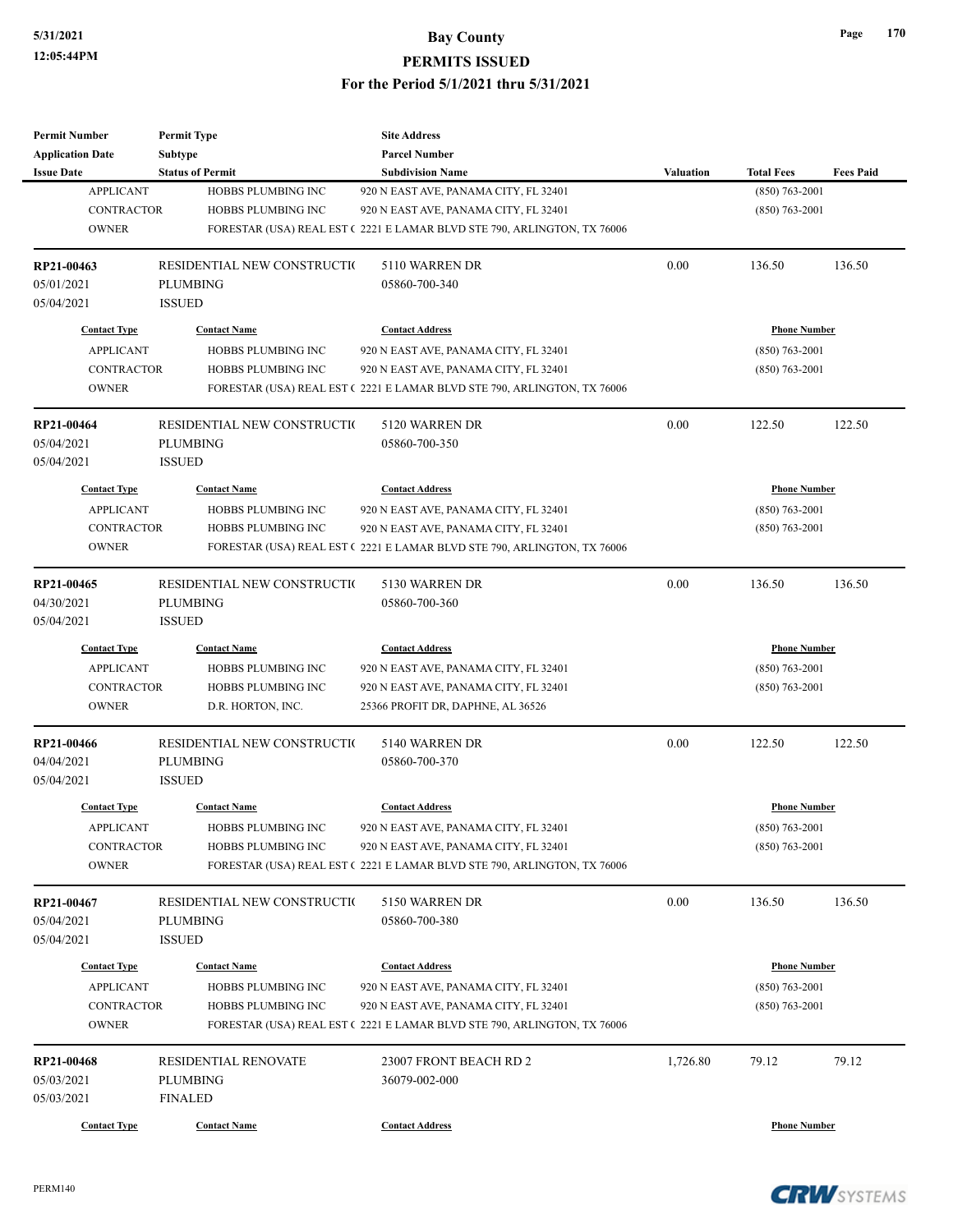| <b>Permit Number</b>     | <b>Permit Type</b>                      | <b>Site Address</b>                                                |                  |                     |                  |
|--------------------------|-----------------------------------------|--------------------------------------------------------------------|------------------|---------------------|------------------|
| <b>Application Date</b>  | <b>Subtype</b>                          | <b>Parcel Number</b>                                               |                  |                     |                  |
| <b>Issue Date</b>        | <b>Status of Permit</b>                 | <b>Subdivision Name</b>                                            | <b>Valuation</b> | <b>Total Fees</b>   | <b>Fees Paid</b> |
| <b>APPLICANT</b>         |                                         | PEADEN AIR CONDITIONING 620 WEST BALDWIN RD, Panama City, FL 32405 |                  | $(850)$ 763-4638    |                  |
| <b>CONTRACTOR</b>        |                                         | PEADEN AIR CONDITIONING 620 WEST BALDWIN RD, Panama City, FL 32405 |                  | $(850)$ 763-4638    |                  |
| <b>OWNER</b>             | LEMAISTRE, SAM A JR                     | 99 CLARK HILL DR, EUFAULA, AL 36027                                |                  |                     |                  |
|                          |                                         |                                                                    |                  |                     |                  |
| RP21-00469               | RESIDENTIAL NEW CONSTRUCTIO             | 4304 BYLSMA                                                        | 0.00             | 108.50              | 108.50           |
| 05/03/2021               | <b>PLUMBING</b>                         | 05913-100-003                                                      |                  |                     |                  |
| 05/03/2021               | <b>ISSUED</b>                           |                                                                    |                  |                     |                  |
| <b>Contact Type</b>      | <b>Contact Name</b>                     | <b>Contact Address</b>                                             |                  | <b>Phone Number</b> |                  |
| <b>APPLICANT</b>         | <b>JERRY'S PLUMBING</b>                 | 2315 ORLANDO ROAD, PANAMA CITY, FL 32405                           |                  | $(000)$ 769-4214    |                  |
| <b>CONTRACTOR</b>        | <b>JERRY'S PLUMBING</b>                 | 2315 ORLANDO ROAD, PANAMA CITY, FL 32405                           |                  | $(000)$ 769-4214    |                  |
| <b>OWNER</b>             |                                         | PAUL SIMS CONSTRUCTION 1419 W 27TH STREET, PANAMA CITY, FL 32405   |                  |                     |                  |
|                          |                                         |                                                                    |                  |                     |                  |
| RP21-00470               | RESIDENTIAL NEW CONSTRUCTIO             | 4306 BYLSMA                                                        | 0.00             | 108.50              | 108.50           |
| 05/03/2021               | <b>PLUMBING</b>                         | 05913-100-004                                                      |                  |                     |                  |
| 05/03/2021               | <b>ISSUED</b>                           |                                                                    |                  |                     |                  |
| <b>Contact Type</b>      | <b>Contact Name</b>                     | <b>Contact Address</b>                                             |                  | <b>Phone Number</b> |                  |
|                          |                                         |                                                                    |                  |                     |                  |
| <b>APPLICANT</b>         | <b>JERRY'S PLUMBING</b>                 | 2315 ORLANDO ROAD, PANAMA CITY, FL 32405                           |                  | $(000)$ 769-4214    |                  |
| <b>CONTRACTOR</b>        | <b>JERRY'S PLUMBING</b>                 | 2315 ORLANDO ROAD, PANAMA CITY, FL 32405                           |                  | $(000)$ 769-4214    |                  |
| <b>OWNER</b>             |                                         | PAUL SIMS CONSTRUCTION 1 1419 W 27TH ST, PANAMA CITY, FL 32405     |                  |                     |                  |
| RP21-00471               | RESIDENTIAL NEW CONSTRUCTIO             | 1401 SOUTHERN POINT CT                                             | 0.00             | 70.00               | 70.00            |
| 05/04/2021               | <b>PLUMBING</b>                         | 35271-980-043                                                      |                  |                     |                  |
| 05/06/2021               | <b>ISSUED</b>                           |                                                                    |                  |                     |                  |
| <b>Contact Type</b>      | <b>Contact Name</b>                     | <b>Contact Address</b>                                             |                  | <b>Phone Number</b> |                  |
|                          |                                         |                                                                    |                  |                     |                  |
| <b>APPLICANT</b>         |                                         | WEST END PLUMBING CONT 326 MEMORY LN, PANAMA CITY BEACH, FL 32413  |                  | $(850)$ 233-8315    |                  |
| <b>CONTRACTOR</b>        |                                         | WEST END PLUMBING CONT 326 MEMORY LN, PANAMA CITY BEACH, FL 32413  |                  | $(850)$ 233-8315    |                  |
| <b>OWNER</b>             |                                         | SWEENEY, EUGENE & DANA 825 FAWN MEADOW COURT, ROSWELL, GA 30075    |                  |                     |                  |
| RP21-00472               | <b>RESIDENTIAL</b>                      | 2818 BARTOW AVE                                                    | 0.00             | 71.93               | 71.93            |
| 05/04/2021               | <b>PLUMBING</b>                         | 12109-000-000                                                      |                  |                     |                  |
| 05/04/2021               | <b>ISSUED</b>                           |                                                                    |                  |                     |                  |
|                          |                                         |                                                                    |                  |                     |                  |
| <b>Contact Type</b>      | <b>Contact Name</b>                     | <b>Contact Address</b>                                             |                  | <b>Phone Number</b> |                  |
| <b>APPLICANT</b>         | OWNER/BUILDER                           | , ,                                                                |                  |                     |                  |
| CONTRACTOR               | <b>OWNER/BUILDER</b>                    | $, \, , \,$                                                        |                  |                     |                  |
| <b>OWNER</b>             |                                         | RUSS, TKEYAH A & WILLIE A 2818 BARTOW AVE, PANAMA CITY, FL 32405   |                  |                     |                  |
|                          |                                         |                                                                    | 2,500.00         |                     | 104.29           |
| RP21-00473<br>05/04/2021 | RESIDENTIAL RENOVATE<br><b>PLUMBING</b> | 4400 KINGFISH LN<br>31423-048-000                                  |                  | 104.29              |                  |
|                          |                                         |                                                                    |                  |                     |                  |
| 05/04/2021               | <b>ISSUED</b>                           |                                                                    |                  |                     |                  |
| <b>Contact Type</b>      | <b>Contact Name</b>                     | <b>Contact Address</b>                                             |                  | <b>Phone Number</b> |                  |
| <b>APPLICANT</b>         |                                         | GREAT ENGINEERING SERVI 3271 HICKORY TREE RD, ST. CLOUD, FL 34772  |                  | $(407)$ 910-3335    |                  |
| CONTRACTOR               |                                         | GREAT ENGINEERING SERVI 3271 HICKORY TREE RD, ST. CLOUD, FL 34772  |                  | $(407)$ 910-3335    |                  |
| <b>OWNER</b>             |                                         | SHAW, JULIE T & STEVEN D 108 SPRINGWATER WAY, DOTHAN, AL 36305     |                  |                     |                  |
|                          |                                         |                                                                    |                  |                     |                  |
| RP21-00474               | RESIDENTIAL NEW CONSTRUCTIO             | 5160 WARREN DR                                                     | 0.00             | 122.50              | 122.50           |
| 05/04/2021               | <b>PLUMBING</b>                         | 05860-700-390                                                      |                  |                     |                  |
| 05/05/2021               | <b>ISSUED</b>                           |                                                                    |                  |                     |                  |
| <b>Contact Type</b>      | <b>Contact Name</b>                     | <b>Contact Address</b>                                             |                  | <b>Phone Number</b> |                  |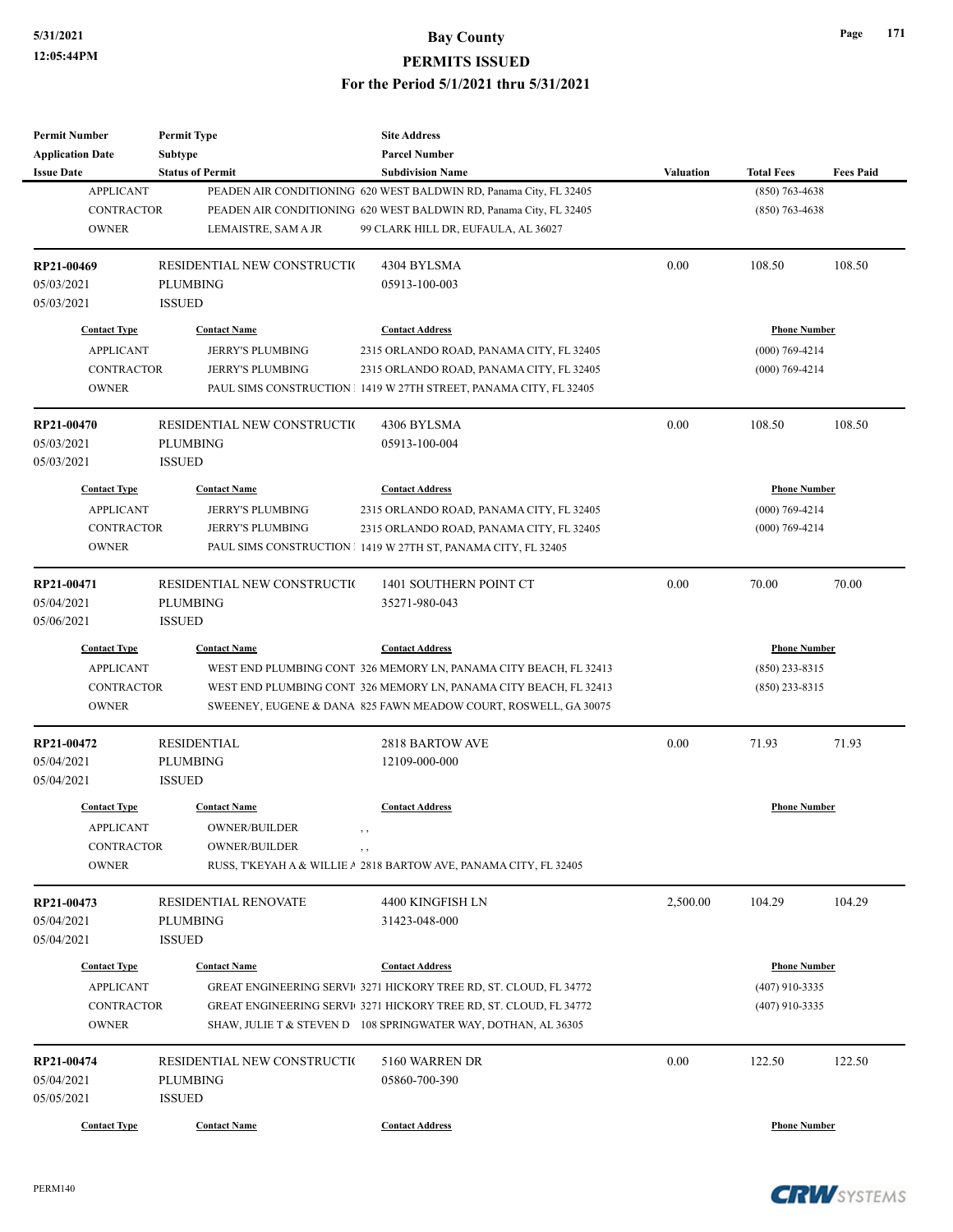| <b>Permit Number</b>    | <b>Permit Type</b>          | <b>Site Address</b>                   |                  |                     |                  |
|-------------------------|-----------------------------|---------------------------------------|------------------|---------------------|------------------|
| <b>Application Date</b> | Subtype                     | <b>Parcel Number</b>                  |                  |                     |                  |
| <b>Issue Date</b>       | <b>Status of Permit</b>     | <b>Subdivision Name</b>               | <b>Valuation</b> | <b>Total Fees</b>   | <b>Fees Paid</b> |
| <b>APPLICANT</b>        | HOBBS PLUMBING INC          | 920 N EAST AVE, PANAMA CITY, FL 32401 |                  | $(850)$ 763-2001    |                  |
| <b>CONTRACTOR</b>       | HOBBS PLUMBING INC          | 920 N EAST AVE, PANAMA CITY, FL 32401 |                  | $(850)$ 763-2001    |                  |
| <b>OWNER</b>            | D.R. HORTON, INC.           | 25366 PROFIT DR, DAPHNE, AL 36526     |                  |                     |                  |
|                         |                             |                                       |                  |                     |                  |
| RP21-00475              | RESIDENTIAL NEW CONSTRUCTIO | 5170 WARREN DR                        | 0.00             | 122.50              | 122.50           |
| 05/04/2021              | <b>PLUMBING</b>             | 05860-700-400                         |                  |                     |                  |
| 05/05/2021              | <b>ISSUED</b>               |                                       |                  |                     |                  |
| <b>Contact Type</b>     | <b>Contact Name</b>         | <b>Contact Address</b>                |                  | <b>Phone Number</b> |                  |
| <b>APPLICANT</b>        |                             |                                       |                  |                     |                  |
|                         | HOBBS PLUMBING INC          | 920 N EAST AVE, PANAMA CITY, FL 32401 |                  | $(850)$ 763-2001    |                  |
| <b>CONTRACTOR</b>       | HOBBS PLUMBING INC          | 920 N EAST AVE, PANAMA CITY, FL 32401 |                  | $(850)$ 763-2001    |                  |
| <b>OWNER</b>            | D.R. HORTON, INC.           | 25366 PROFIT DR, DAPHNE, AL 36526     |                  |                     |                  |
| RP21-00476              | RESIDENTIAL NEW CONSTRUCTIO | 5180 WARREN DR                        | 0.00             | 122.50              | 122.50           |
| 05/04/2021              | <b>PLUMBING</b>             | 05860-700-410                         |                  |                     |                  |
| 05/05/2021              | <b>ISSUED</b>               |                                       |                  |                     |                  |
| <b>Contact Type</b>     | <b>Contact Name</b>         | <b>Contact Address</b>                |                  | <b>Phone Number</b> |                  |
|                         |                             |                                       |                  |                     |                  |
| <b>APPLICANT</b>        | HOBBS PLUMBING INC          | 920 N EAST AVE, PANAMA CITY, FL 32401 |                  | $(850) 763 - 2001$  |                  |
| <b>CONTRACTOR</b>       | HOBBS PLUMBING INC          | 920 N EAST AVE, PANAMA CITY, FL 32401 |                  | $(850)$ 763-2001    |                  |
| <b>OWNER</b>            | D.R. HORTON, INC.           | 25366 PROFIT DR, DAPHNE, AL 36526     |                  |                     |                  |
| RP21-00477              | RESIDENTIAL NEW CONSTRUCTIO | 5190 WARREN DR                        | 0.00             | 122.50              | 122.50           |
| 05/04/2021              | <b>PLUMBING</b>             | 05860-700-420                         |                  |                     |                  |
| 05/04/2021              | <b>ISSUED</b>               |                                       |                  |                     |                  |
| <b>Contact Type</b>     | <b>Contact Name</b>         | <b>Contact Address</b>                |                  | <b>Phone Number</b> |                  |
| <b>APPLICANT</b>        | HOBBS PLUMBING INC          | 920 N EAST AVE, PANAMA CITY, FL 32401 |                  | $(850) 763 - 2001$  |                  |
|                         |                             |                                       |                  |                     |                  |
| <b>CONTRACTOR</b>       | HOBBS PLUMBING INC          | 920 N EAST AVE, PANAMA CITY, FL 32401 |                  | $(850)$ 763-2001    |                  |
| <b>OWNER</b>            | D.R. HORTON, INC.           | 25366 PROFIT DR, DAPHNE, AL 36526     |                  |                     |                  |
| RP21-00478              | RESIDENTIAL NEW CONSTRUCTIO | 5200 WARREN DR                        | 0.00             | 122.50              | 122.50           |
| 05/04/2021              | <b>PLUMBING</b>             | 05860-700-430                         |                  |                     |                  |
| 05/04/2021              | <b>ISSUED</b>               |                                       |                  |                     |                  |
| <b>Contact Type</b>     | <b>Contact Name</b>         | <b>Contact Address</b>                |                  | <b>Phone Number</b> |                  |
|                         |                             |                                       |                  |                     |                  |
| <b>APPLICANT</b>        | HOBBS PLUMBING INC          | 920 N EAST AVE, PANAMA CITY, FL 32401 |                  | $(850)$ 763-2001    |                  |
| <b>CONTRACTOR</b>       | HOBBS PLUMBING INC          | 920 N EAST AVE, PANAMA CITY, FL 32401 |                  | $(850)$ 763-2001    |                  |
| <b>OWNER</b>            | D.R. HORTON, INC.           | 25366 PROFIT DR, DAPHNE, AL 36526     |                  |                     |                  |
| RP21-00479              | RESIDENTIAL NEW CONSTRUCTIO | 5210 WARREN DR                        | 0.00             | 122.50              | 122.50           |
| 05/04/2021              | <b>PLUMBING</b>             | 05860-700-440                         |                  |                     |                  |
| 05/04/2021              | <b>ISSUED</b>               |                                       |                  |                     |                  |
|                         |                             |                                       |                  |                     |                  |
| <b>Contact Type</b>     | <b>Contact Name</b>         | <b>Contact Address</b>                |                  | <b>Phone Number</b> |                  |
| <b>APPLICANT</b>        | HOBBS PLUMBING INC          | 920 N EAST AVE, PANAMA CITY, FL 32401 |                  | $(850) 763 - 2001$  |                  |
| CONTRACTOR              | HOBBS PLUMBING INC          | 920 N EAST AVE, PANAMA CITY, FL 32401 |                  | $(850)$ 763-2001    |                  |
| <b>OWNER</b>            | D.R. HORTON, INC.           | 25366 PROFIT DR, DAPHNE, AL 36526     |                  |                     |                  |
| RP21-00480              | RESIDENTIAL NEW CONSTRUCTIO | 5220 WARREN DR                        | 0.00             | 122.50              | 122.50           |
| 05/04/2021              | PLUMBING                    | 05860-700-450                         |                  |                     |                  |
| 05/05/2021              | <b>ISSUED</b>               |                                       |                  |                     |                  |
|                         |                             |                                       |                  |                     |                  |
| <b>Contact Type</b>     | <b>Contact Name</b>         | <b>Contact Address</b>                |                  | <b>Phone Number</b> |                  |

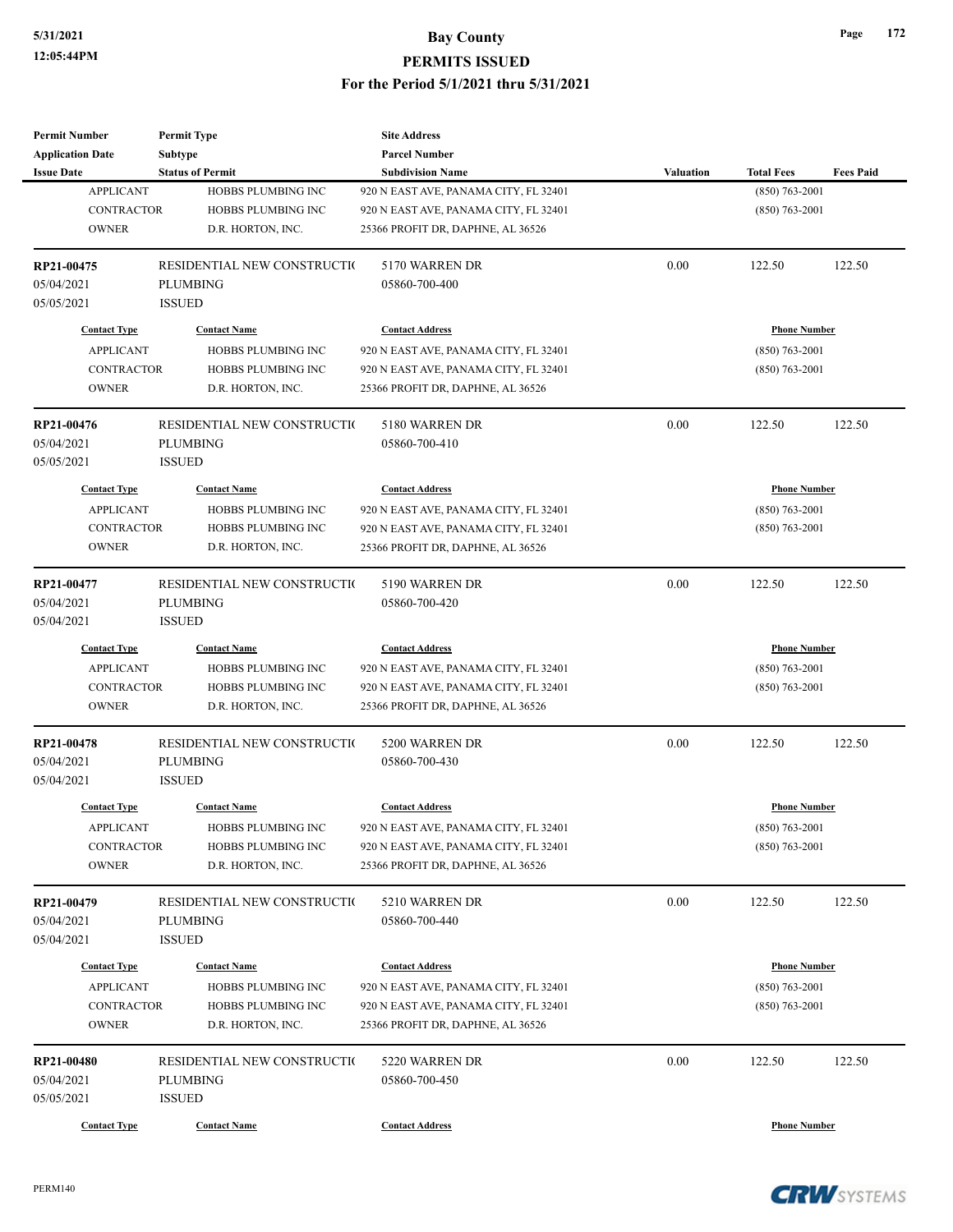| <b>Permit Number</b>    | <b>Permit Type</b>          | <b>Site Address</b>                                   |                  |                     |                  |
|-------------------------|-----------------------------|-------------------------------------------------------|------------------|---------------------|------------------|
| <b>Application Date</b> | Subtype                     | <b>Parcel Number</b>                                  |                  |                     |                  |
| <b>Issue Date</b>       | <b>Status of Permit</b>     | <b>Subdivision Name</b>                               | <b>Valuation</b> | <b>Total Fees</b>   | <b>Fees Paid</b> |
| <b>APPLICANT</b>        | HOBBS PLUMBING INC          | 920 N EAST AVE, PANAMA CITY, FL 32401                 |                  | $(850)$ 763-2001    |                  |
| <b>CONTRACTOR</b>       | HOBBS PLUMBING INC          | 920 N EAST AVE, PANAMA CITY, FL 32401                 |                  | $(850) 763 - 2001$  |                  |
| <b>OWNER</b>            | D.R. HORTON, INC.           | 25366 PROFIT DR, DAPHNE, AL 36526                     |                  |                     |                  |
| RP21-00481              | RESIDENTIAL NEW CONSTRUCTIO | 5230 WARREN DR                                        | 0.00             | 122.50              | 122.50           |
| 05/04/2021              | <b>PLUMBING</b>             | 05860-700-460                                         |                  |                     |                  |
| 05/04/2021              | <b>ISSUED</b>               |                                                       |                  |                     |                  |
| <b>Contact Type</b>     | <b>Contact Name</b>         | <b>Contact Address</b>                                |                  | <b>Phone Number</b> |                  |
| <b>APPLICANT</b>        | HOBBS PLUMBING INC          | 920 N EAST AVE, PANAMA CITY, FL 32401                 |                  | $(850)$ 763-2001    |                  |
| <b>CONTRACTOR</b>       | HOBBS PLUMBING INC          | 920 N EAST AVE, PANAMA CITY, FL 32401                 |                  | $(850)$ 763-2001    |                  |
| <b>OWNER</b>            | D.R. HORTON, INC.           | 25366 PROFIT DR, DAPHNE, AL 36526                     |                  |                     |                  |
| RP21-00482              | RESIDENTIAL NEW CONSTRUCTIO | 7209 ELLIE B DR                                       | 0.00             | 140.25              | 140.25           |
| 05/04/2021              | <b>PLUMBING</b>             | 05658-400-440                                         |                  |                     |                  |
| 05/04/2021              | <b>ISSUED</b>               |                                                       |                  |                     |                  |
| <b>Contact Type</b>     | <b>Contact Name</b>         | <b>Contact Address</b>                                |                  | <b>Phone Number</b> |                  |
| <b>APPLICANT</b>        | HOBBS PLUMBING INC          | 920 N EAST AVE, PANAMA CITY, FL 32401                 |                  | $(850) 763 - 2001$  |                  |
| <b>CONTRACTOR</b>       | HOBBS PLUMBING INC          | 920 N EAST AVE, PANAMA CITY, FL 32401                 |                  | $(850)$ 763-2001    |                  |
| <b>OWNER</b>            | D.R. HORTON, INC.           | 25366 PROFIT DR, DAPHNE, AL 36526                     |                  |                     |                  |
|                         |                             |                                                       |                  |                     |                  |
| RP21-00483              | RESIDENTIAL NEW CONSTRUCTIO | 7205 ELLIE B DR                                       | 0.00             | 125.87              | 125.87           |
| 05/04/2021              | <b>PLUMBING</b>             | 05658-400-445                                         |                  |                     |                  |
| 05/04/2021              | <b>ISSUED</b>               |                                                       |                  |                     |                  |
| <b>Contact Type</b>     | <b>Contact Name</b>         | <b>Contact Address</b>                                |                  | <b>Phone Number</b> |                  |
| <b>APPLICANT</b>        | HOBBS PLUMBING INC          | 920 N EAST AVE, PANAMA CITY, FL 32401                 |                  | $(850)$ 763-2001    |                  |
| <b>CONTRACTOR</b>       | HOBBS PLUMBING INC          | 920 N EAST AVE, PANAMA CITY, FL 32401                 |                  | $(850)$ 763-2001    |                  |
| <b>OWNER</b>            | D.R. HORTON, INC.           | 25366 PROFIT DR, DAPHNE, AL 36526                     |                  |                     |                  |
| RP21-00484              | RESIDENTIAL NEW CONSTRUCTIO | 7201 ELLIE B DR                                       | 0.00             | 125.87              | 125.87           |
| 05/04/2021              | <b>PLUMBING</b>             | 05658-400-450                                         |                  |                     |                  |
| 05/04/2021              | <b>ISSUED</b>               |                                                       |                  |                     |                  |
| <b>Contact Type</b>     | <b>Contact Name</b>         | <b>Contact Address</b>                                |                  | <b>Phone Number</b> |                  |
| <b>APPLICANT</b>        | HOBBS PLUMBING INC          | 920 N EAST AVE, PANAMA CITY, FL 32401                 |                  | $(850) 763 - 2001$  |                  |
| CONTRACTOR              | HOBBS PLUMBING INC          | 920 N EAST AVE, PANAMA CITY, FL 32401                 |                  | $(850)$ 763-2001    |                  |
| <b>OWNER</b>            | D.R. HORTON, INC.           | 25366 PROFIT DR, DAPHNE, AL 36526                     |                  |                     |                  |
| RP21-00485              | RESIDENTIAL NEW CONSTRUCTIO | 8514 FLIP FLOP CT                                     | 7,220.00         | 133.06              | 133.06           |
| 05/04/2021              | <b>PLUMBING</b>             | 32503-200-390                                         |                  |                     |                  |
| 05/04/2021              | <b>ISSUED</b>               |                                                       |                  |                     |                  |
| <b>Contact Type</b>     | <b>Contact Name</b>         | <b>Contact Address</b>                                |                  | <b>Phone Number</b> |                  |
| <b>APPLICANT</b>        | RIDGEWAY PLUMBING INC       | 640 EAST INDUSTRIAL AVE, BOYNTON BEACH, FL 33426      |                  | $(561)$ 732-3176    |                  |
| <b>CONTRACTOR</b>       | RIDGEWAY PLUMBING INC       | 640 EAST INDUSTRIAL AVE, BOYNTON BEACH, FL 33426      |                  | $(561)$ 732-3176    |                  |
| <b>OWNER</b>            | LMWS, LLC                   | 130 RICHARD JACKSON BLVD, PANAMA CITY BEACH, FL 32407 |                  |                     |                  |
| RP21-00486              | RESIDENTIAL NEW CONSTRUCTIO | 8515 FLIP FLOP CT                                     | 7,220.00         | 133.06              | 133.06           |
| 05/04/2021              | <b>PLUMBING</b>             | 32503-200-376                                         |                  |                     |                  |
| 05/04/2021              | <b>ISSUED</b>               |                                                       |                  |                     |                  |
|                         |                             |                                                       |                  |                     |                  |
| <b>Contact Type</b>     | <b>Contact Name</b>         | <b>Contact Address</b>                                |                  | <b>Phone Number</b> |                  |

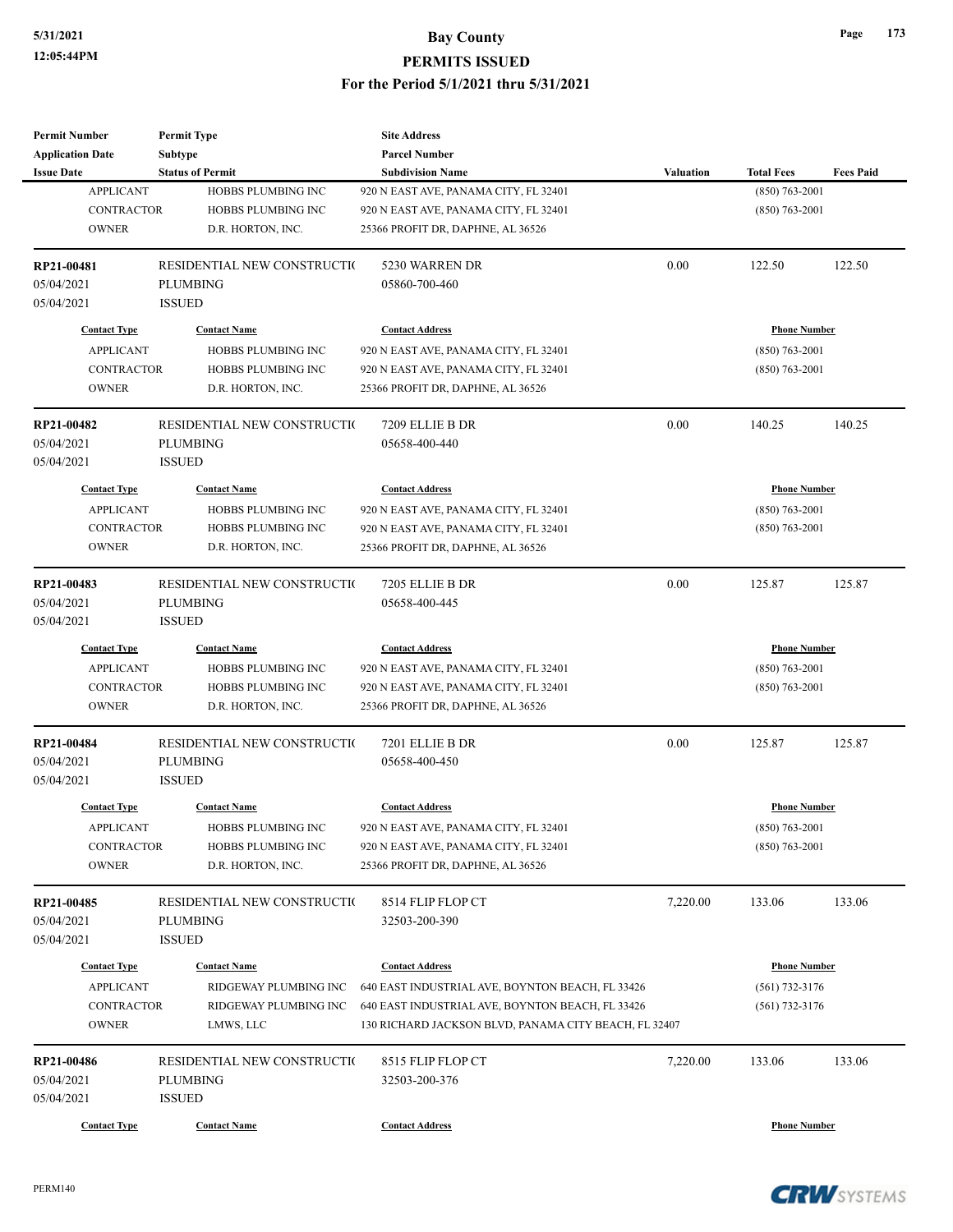| <b>Permit Number</b>                    | <b>Permit Type</b>          | <b>Site Address</b>                                                    |                  |                     |                  |
|-----------------------------------------|-----------------------------|------------------------------------------------------------------------|------------------|---------------------|------------------|
| <b>Application Date</b>                 | <b>Subtype</b>              | <b>Parcel Number</b>                                                   |                  |                     |                  |
| <b>Issue Date</b>                       | <b>Status of Permit</b>     | <b>Subdivision Name</b>                                                | <b>Valuation</b> | <b>Total Fees</b>   | <b>Fees Paid</b> |
| <b>APPLICANT</b>                        | RIDGEWAY PLUMBING INC       | 640 EAST INDUSTRIAL AVE, BOYNTON BEACH, FL 33426                       |                  | $(561)$ 732-3176    |                  |
| <b>CONTRACTOR</b>                       | RIDGEWAY PLUMBING INC       | 640 EAST INDUSTRIAL AVE, BOYNTON BEACH, FL 33426                       |                  | $(561)$ 732-3176    |                  |
| <b>OWNER</b>                            | LMWS, LLC                   | 130 RICHARD JACKSON BLVD, PANAMA CITY BEACH, FL 32407                  |                  |                     |                  |
| RP21-00487                              | RESIDENTIAL NEW CONSTRUCTIO | 8470 CORAL REEF WAY                                                    | 7,125.00         | 133.06              | 133.06           |
| 05/04/2021                              | <b>PLUMBING</b>             | 32503-200-236                                                          |                  |                     |                  |
| 05/04/2021                              | <b>ISSUED</b>               |                                                                        |                  |                     |                  |
| <b>Contact Type</b>                     | <b>Contact Name</b>         | <b>Contact Address</b>                                                 |                  | <b>Phone Number</b> |                  |
| <b>APPLICANT</b>                        | RIDGEWAY PLUMBING INC       | 640 EAST INDUSTRIAL AVE, BOYNTON BEACH, FL 33426                       |                  | $(561)$ 732-3176    |                  |
| CONTRACTOR                              | RIDGEWAY PLUMBING INC       | 640 EAST INDUSTRIAL AVE, BOYNTON BEACH, FL 33426                       |                  | $(561)$ 732-3176    |                  |
| <b>OWNER</b>                            | LMWS, LLC                   | 130 RICHARD JACKSON BLVD, PANAMA CITY BEACH, FL 32407                  |                  |                     |                  |
| RP21-00488                              | RESIDENTIAL NEW CONSTRUCTIO | 8483 CORAL REEF WAY                                                    | 7,125.00         | 133.06              | 133.06           |
| 05/04/2021                              | <b>PLUMBING</b>             | 32503-200-306                                                          |                  |                     |                  |
| 05/04/2021                              | <b>ISSUED</b>               |                                                                        |                  |                     |                  |
| <b>Contact Type</b>                     | <b>Contact Name</b>         | <b>Contact Address</b>                                                 |                  | <b>Phone Number</b> |                  |
| <b>APPLICANT</b>                        | RIDGEWAY PLUMBING INC       | 640 EAST INDUSTRIAL AVE, BOYNTON BEACH, FL 33426                       |                  | $(561)$ 732-3176    |                  |
| <b>CONTRACTOR</b>                       | RIDGEWAY PLUMBING INC       | 640 EAST INDUSTRIAL AVE, BOYNTON BEACH, FL 33426                       |                  | $(561)$ 732-3176    |                  |
| <b>OWNER</b>                            | LMWS, LLC                   | 130 RICHARD JACKSON BLVD, PANAMA CITY BEACH, FL 32407                  |                  |                     |                  |
|                                         |                             |                                                                        |                  |                     |                  |
| RP21-00489                              | RESIDENTIAL NEW CONSTRUCTIO | 8624 CONCH SHELL CT                                                    | 7,260.00         | 129.47              | 129.47           |
| 05/04/2021                              | <b>PLUMBING</b>             | 32503-200-094                                                          |                  |                     |                  |
| 05/04/2021                              | <b>ISSUED</b>               |                                                                        |                  |                     |                  |
| <b>Contact Type</b>                     | <b>Contact Name</b>         | <b>Contact Address</b>                                                 |                  | <b>Phone Number</b> |                  |
| <b>APPLICANT</b>                        | RIDGEWAY PLUMBING INC       | 640 EAST INDUSTRIAL AVE, BOYNTON BEACH, FL 33426                       |                  | $(561)$ 732-3176    |                  |
| <b>CONTRACTOR</b>                       | RIDGEWAY PLUMBING INC       | 640 EAST INDUSTRIAL AVE, BOYNTON BEACH, FL 33426                       |                  | $(561)$ 732-3176    |                  |
| <b>OWNER</b>                            | LMWS, LLC                   | 130 RICHARD JACKSON BLVD, PANAMA CITY BEACH, FL 32407                  |                  |                     |                  |
| RP21-00490                              | RESIDENTIAL NEW CONSTRUCTIO | 8638 CONCH SHELL CT                                                    | 7,260.00         | 125.87              | 125.87           |
| 05/04/2021                              | <b>PLUMBING</b>             | 32503-200-088                                                          |                  |                     |                  |
| 05/04/2021                              | <b>ISSUED</b>               |                                                                        |                  |                     |                  |
| <b>Contact Type</b>                     | <b>Contact Name</b>         | <b>Contact Address</b>                                                 |                  | <b>Phone Number</b> |                  |
| <b>APPLICANT</b>                        |                             | RIDGEWAY PLUMBING INC 640 EAST INDUSTRIAL AVE, BOYNTON BEACH, FL 33426 |                  | $(561)$ 732-3176    |                  |
| <b>CONTRACTOR</b>                       | RIDGEWAY PLUMBING INC       | 640 EAST INDUSTRIAL AVE, BOYNTON BEACH, FL 33426                       |                  | $(561)$ 732-3176    |                  |
| <b>OWNER</b>                            | LMWS, LLC                   | 130 RICHARD JACKSON BLVD, PANAMA CITY BEACH, FL 32407                  |                  |                     |                  |
| RP21-00491                              | RESIDENTIAL NEW CONSTRUCTIO | 8479 CORAL REEF WAY                                                    | 6,505.00         | 125.87              | 125.87           |
| 05/04/2021                              | PLUMBING                    | 32503-200-304                                                          |                  |                     |                  |
| 05/04/2021                              | <b>ISSUED</b>               |                                                                        |                  |                     |                  |
|                                         | <b>Contact Name</b>         | <b>Contact Address</b>                                                 |                  | <b>Phone Number</b> |                  |
| <b>Contact Type</b><br><b>APPLICANT</b> | RIDGEWAY PLUMBING INC       | 640 EAST INDUSTRIAL AVE, BOYNTON BEACH, FL 33426                       |                  | $(561)$ 732-3176    |                  |
| CONTRACTOR                              | RIDGEWAY PLUMBING INC       | 640 EAST INDUSTRIAL AVE, BOYNTON BEACH, FL 33426                       |                  | $(561)$ 732-3176    |                  |
|                                         |                             |                                                                        |                  |                     |                  |
| <b>OWNER</b>                            | LMWS, LLC                   | 130 RICHARD JACKSON BLVD, PANAMA CITY BEACH, FL 32407                  |                  |                     |                  |
| RP21-00492                              | RESIDENTIAL NEW CONSTRUCTIO | 8622 CONCH SHELL CT                                                    | 7,260.00         | 122.27              | 122.27           |
| 05/04/2021                              | PLUMBING                    | 32503-200-096                                                          |                  |                     |                  |
| 05/04/2021                              | <b>ISSUED</b>               |                                                                        |                  |                     |                  |
| <b>Contact Type</b>                     | <b>Contact Name</b>         | <b>Contact Address</b>                                                 |                  | <b>Phone Number</b> |                  |

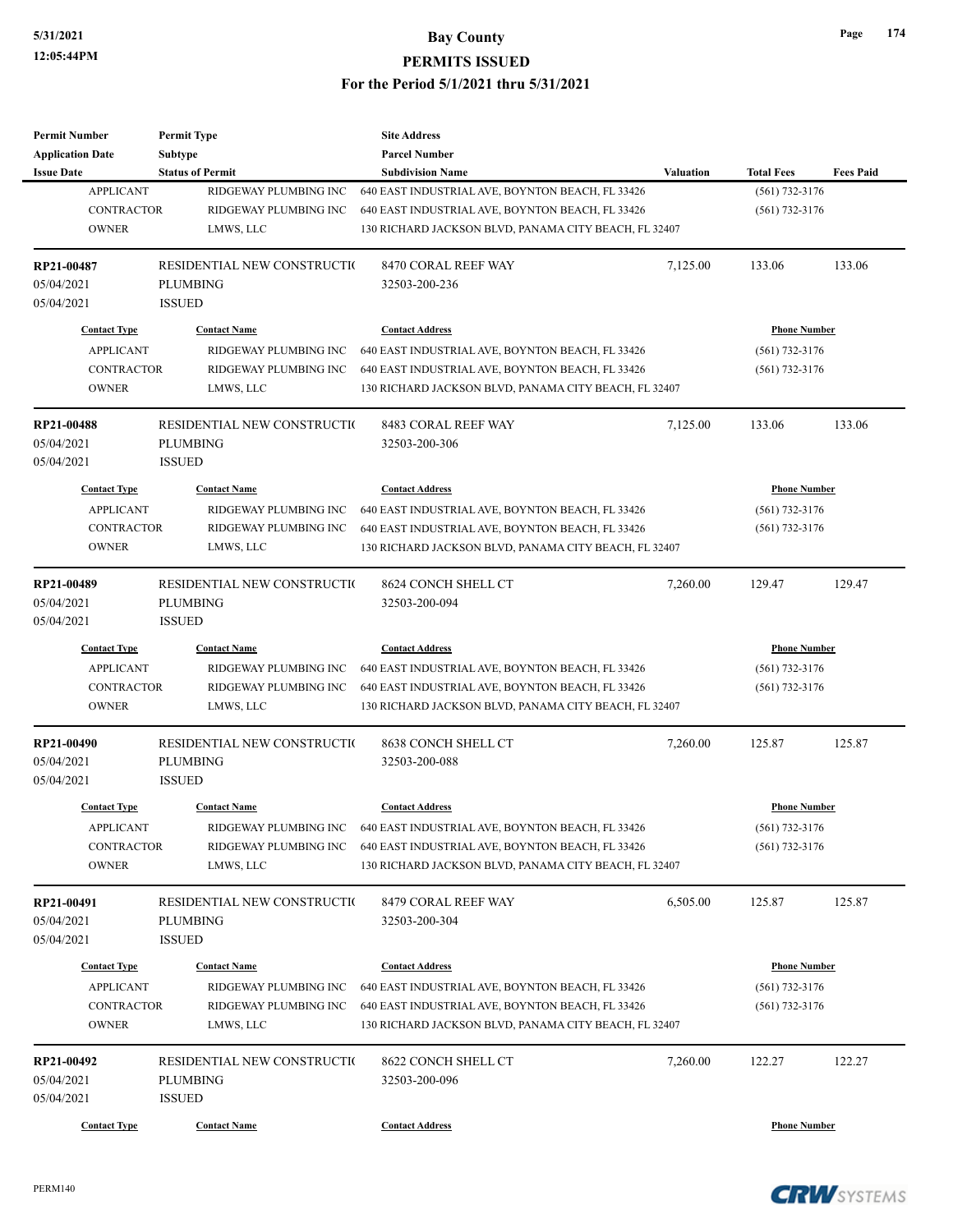| <b>Permit Number</b>    | <b>Permit Type</b>           | <b>Site Address</b>                                                  |                  |                     |                  |
|-------------------------|------------------------------|----------------------------------------------------------------------|------------------|---------------------|------------------|
| <b>Application Date</b> | <b>Subtype</b>               | <b>Parcel Number</b>                                                 |                  |                     |                  |
| <b>Issue Date</b>       | <b>Status of Permit</b>      | <b>Subdivision Name</b>                                              | <b>Valuation</b> | <b>Total Fees</b>   | <b>Fees Paid</b> |
| <b>APPLICANT</b>        | RIDGEWAY PLUMBING INC        | 640 EAST INDUSTRIAL AVE, BOYNTON BEACH, FL 33426                     |                  | $(561) 732 - 3176$  |                  |
| <b>CONTRACTOR</b>       | RIDGEWAY PLUMBING INC        | 640 EAST INDUSTRIAL AVE, BOYNTON BEACH, FL 33426                     |                  | $(561)$ 732-3176    |                  |
| <b>OWNER</b>            | LMWS, LLC                    | 130 RICHARD JACKSON BLVD, PANAMA CITY BEACH, FL 32407                |                  |                     |                  |
| RP21-00493              | RESIDENTIAL NEW CONSTRUCTIO  | 8636 CONCH SHELL CT                                                  | 7,260.00         | 125.87              | 125.87           |
| 05/04/2021              | <b>PLUMBING</b>              | 32503-200-086                                                        |                  |                     |                  |
| 05/04/2021              | <b>ISSUED</b>                |                                                                      |                  |                     |                  |
| <b>Contact Type</b>     | <b>Contact Name</b>          | <b>Contact Address</b>                                               |                  | <b>Phone Number</b> |                  |
| <b>APPLICANT</b>        | RIDGEWAY PLUMBING INC        | 640 EAST INDUSTRIAL AVE, BOYNTON BEACH, FL 33426                     |                  | $(561)$ 732-3176    |                  |
| <b>CONTRACTOR</b>       | RIDGEWAY PLUMBING INC        | 640 EAST INDUSTRIAL AVE, BOYNTON BEACH, FL 33426                     |                  | $(561)$ 732-3176    |                  |
| <b>OWNER</b>            | LMWS, LLC                    | 130 RICHARD JACKSON BLVD, PANAMA CITY BEACH, FL 32407                |                  |                     |                  |
| RP21-00494              | RESIDENTIAL NEW CONSTRUCTIO  | 7164 ELLIE B DR                                                      | 0.00             | 136.50              | 136.50           |
| 05/04/2021              | <b>PLUMBING</b>              | 05658-400-550                                                        |                  |                     |                  |
| 05/13/2021              | <b>ISSUED</b>                |                                                                      |                  |                     |                  |
| <b>Contact Type</b>     | <b>Contact Name</b>          | <b>Contact Address</b>                                               |                  | <b>Phone Number</b> |                  |
| <b>APPLICANT</b>        | HOBBS PLUMBING INC           | 920 N EAST AVE, PANAMA CITY, FL 32401                                |                  | $(850)$ 763-2001    |                  |
| <b>CONTRACTOR</b>       | HOBBS PLUMBING INC           | 920 N EAST AVE, PANAMA CITY, FL 32401                                |                  | $(850)$ 763-2001    |                  |
| <b>OWNER</b>            |                              | BAYOU GEORGE FARMS, LLC 1405 W BEACH DRIVE, PANAMA CITY, FL 32401    |                  |                     |                  |
|                         |                              |                                                                      |                  |                     |                  |
| RP21-00495              | RESIDENTIAL NEW CONSTRUCTIO  | 7180 ELLIE B DR                                                      | 0.00             | 122.50              | 122.50           |
| 05/04/2021              | <b>PLUMBING</b>              | 05658-400-170                                                        |                  |                     |                  |
| 05/13/2021              | <b>ISSUED</b>                |                                                                      |                  |                     |                  |
| <b>Contact Type</b>     | <b>Contact Name</b>          | <b>Contact Address</b>                                               |                  | <b>Phone Number</b> |                  |
| <b>APPLICANT</b>        | HOBBS PLUMBING INC           | 920 N EAST AVE, PANAMA CITY, FL 32401                                |                  | $(850)$ 763-2001    |                  |
| <b>CONTRACTOR</b>       | HOBBS PLUMBING INC           | 920 N EAST AVE, PANAMA CITY, FL 32401                                |                  | $(850) 763 - 2001$  |                  |
| <b>OWNER</b>            |                              | BAYOU GEORGE FARMS, LLC 1405 W BEACH DRIVE, PANAMA CITY, FL 32401    |                  |                     |                  |
| RP21-00496              | RESIDENTIAL NEW CONSTRUCTION | 7503 LOON'S CALL LN                                                  | 0.00             | 143.59              | 143.59           |
| 05/04/2021              | <b>PLUMBING</b>              | 32611-688-000                                                        |                  |                     |                  |
| 05/04/2021              | <b>ISSUED</b>                |                                                                      |                  |                     |                  |
| <b>Contact Type</b>     | <b>Contact Name</b>          | <b>Contact Address</b>                                               |                  | <b>Phone Number</b> |                  |
| <b>APPLICANT</b>        |                              | WEST END PLUMBING CONT 326 MEMORY LN, PANAMA CITY BEACH, FL 32413    |                  | (850) 233-8315      |                  |
| CONTRACTOR              |                              | WEST END PLUMBING CONT 326 MEMORY LN, PANAMA CITY BEACH, FL 32413    |                  | $(850)$ 233-8315    |                  |
| <b>OWNER</b>            |                              | PLANK, RANDALL J & CYNT1 3117 VERANDA AVE, PANAMA CITY, FL 32405     |                  |                     |                  |
| RP21-00497              | RESIDENTIAL RENOVATE         | 1413 TROUT DR                                                        | 20,000.00        | 86.31               | 86.31            |
| 05/05/2021              | <b>PLUMBING</b>              | 30933-558-000                                                        |                  |                     |                  |
| 05/14/2021              | <b>ISSUED</b>                |                                                                      |                  |                     |                  |
| <b>Contact Type</b>     | <b>Contact Name</b>          | <b>Contact Address</b>                                               |                  | <b>Phone Number</b> |                  |
| <b>APPLICANT</b>        | WORTHMANN LLC                | 23156 NW 183RD LANE, HIGH SPRINGS, FL 32643                          |                  | $(352) 682 - 9507$  |                  |
| CONTRACTOR              | WORTHMANN LLC                | 23156 NW 183RD LANE, HIGH SPRINGS, FL 32643                          |                  | $(352) 682 - 9507$  |                  |
| <b>OWNER</b>            |                              | AFFELDT, KYLE D & BETTY 1 P O BOX 27668, PANAMA CITY BEACH, FL 32411 |                  |                     |                  |
|                         |                              |                                                                      |                  |                     |                  |
| RP21-00498              | RESIDENTIAL RENOVATE         | 7304 PORT PLACE ST                                                   | 500.00           | 79.12               | 79.12            |
| 05/05/2021              | <b>PLUMBING</b>              | 08034-100-110                                                        |                  |                     |                  |
| 05/05/2021              | <b>ISSUED</b>                |                                                                      |                  |                     |                  |
| <b>Contact Type</b>     | <b>Contact Name</b>          | <b>Contact Address</b>                                               |                  | <b>Phone Number</b> |                  |



**CRW**SYSTEMS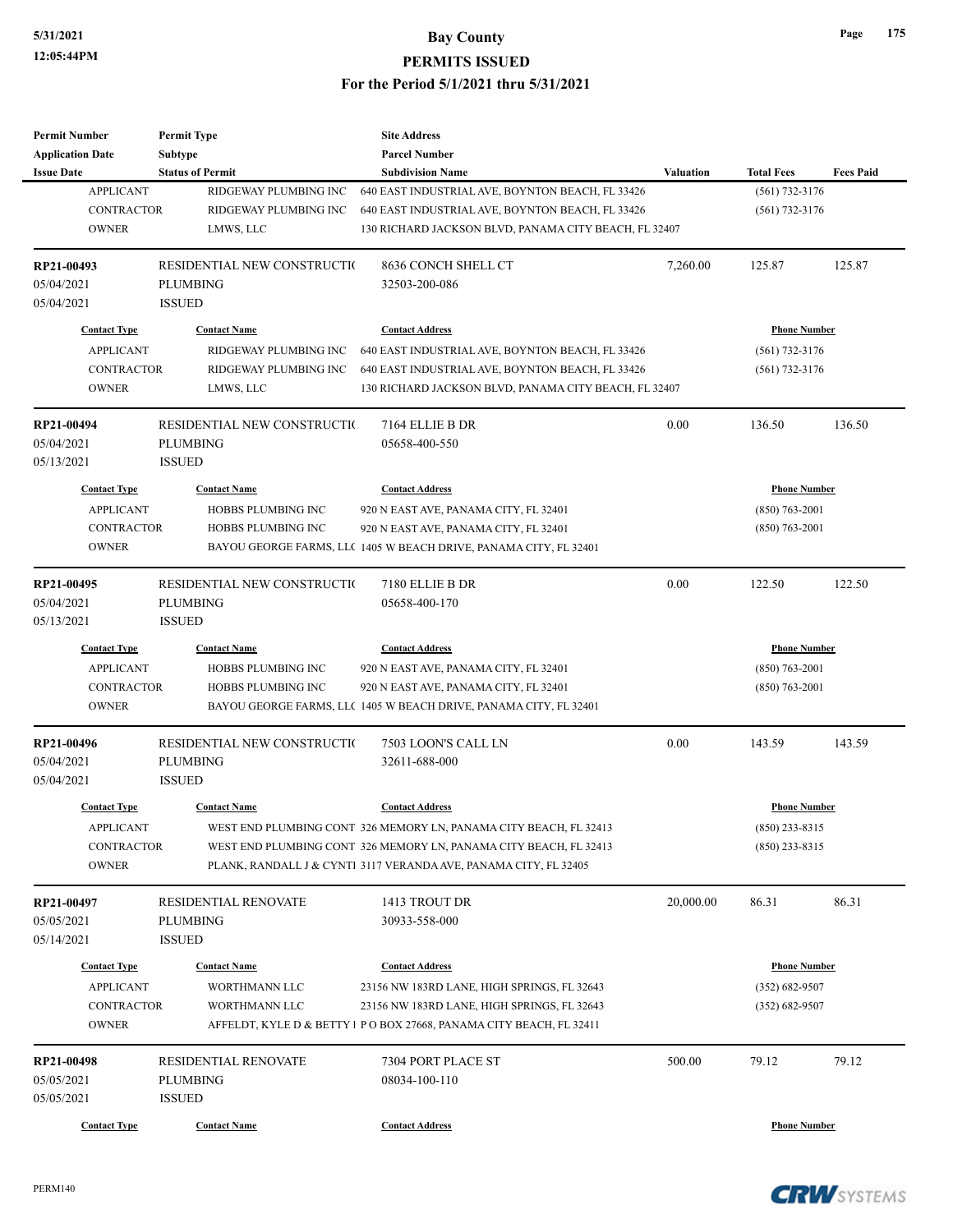| <b>Permit Number</b>     | <b>Permit Type</b>           | <b>Site Address</b>                                                    |                  |                     |                  |
|--------------------------|------------------------------|------------------------------------------------------------------------|------------------|---------------------|------------------|
| <b>Application Date</b>  | <b>Subtype</b>               | <b>Parcel Number</b>                                                   |                  |                     |                  |
| <b>Issue Date</b>        | <b>Status of Permit</b>      | <b>Subdivision Name</b>                                                | <b>Valuation</b> | <b>Total Fees</b>   | <b>Fees Paid</b> |
| <b>APPLICANT</b>         | <b>BAREFOOT PLUMBING INC</b> | 5138 OLD MAJETTE TOWER RD, PANAMA CITY, FL 32404                       |                  | $(850) 899 - 4616$  |                  |
| <b>CONTRACTOR</b>        | <b>BAREFOOT PLUMBING INC</b> | 5138 OLD MAJETTE TOWER RD, PANAMA CITY, FL 32404                       |                  | $(850) 899 - 4616$  |                  |
| <b>OWNER</b>             | YANCHIS, ROBERT T JR         | 114 LAKERIDGE DRIVE, PANAMA CITY, FL 32405                             |                  |                     |                  |
| RP21-00500               | <b>RESIDENTIAL ADDITION</b>  | 1614 LOST COVE LN                                                      | 0.00             | 73.50               | 73.50            |
| 05/06/2021               | <b>PLUMBING</b>              | 35271-400-080                                                          |                  |                     |                  |
| 05/06/2021               | <b>ISSUED</b>                |                                                                        |                  |                     |                  |
| <b>Contact Type</b>      | <b>Contact Name</b>          | <b>Contact Address</b>                                                 |                  | <b>Phone Number</b> |                  |
| <b>APPLICANT</b>         |                              | WEST END PLUMBING CONT 326 MEMORY LN, PANAMA CITY BEACH, FL 32413      |                  | $(850)$ 233-8315    |                  |
| <b>CONTRACTOR</b>        |                              | WEST END PLUMBING CONT 326 MEMORY LN, PANAMA CITY BEACH, FL 32413      |                  | $(850)$ 233-8315    |                  |
| <b>OWNER</b>             |                              | MAGALDI, STEVEN R & MAR 1614 LOST COVE LN, PANAMA CITY BEACH, FL 32413 |                  |                     |                  |
| RP21-00501               | <b>RESIDENTIAL RENOVATE</b>  | 9616 HWY 388 E                                                         | 865.20           | 75.52               | 75.52            |
| 05/06/2021               | <b>PLUMBING</b>              | 03523-010-000                                                          |                  |                     |                  |
| 05/06/2021               | <b>ISSUED</b>                |                                                                        |                  |                     |                  |
| <b>Contact Type</b>      | <b>Contact Name</b>          | <b>Contact Address</b>                                                 |                  | <b>Phone Number</b> |                  |
| <b>APPLICANT</b>         |                              | PEADEN AIR CONDITIONING 620 WEST BALDWIN RD, Panama City, FL 32405     |                  | $(850)$ 763-4638    |                  |
| <b>CONTRACTOR</b>        |                              | PEADEN AIR CONDITIONING 620 WEST BALDWIN RD, Panama City, FL 32405     |                  | $(850)$ 763-4638    |                  |
| <b>OWNER</b>             |                              | COCKRELL, PAMELA JERNIG 9616 HWY 388 E, YOUNGSTOWN, FL 32466           |                  |                     |                  |
| RP21-00502               | RESIDENTIAL RENOVATE         | 7821 CARRIAGE LN                                                       | 859.60           | 75.52               | 75.52            |
|                          | <b>PLUMBING</b>              | 06712-092-000                                                          |                  |                     |                  |
| 05/06/2021<br>05/06/2021 | <b>ISSUED</b>                |                                                                        |                  |                     |                  |
|                          |                              |                                                                        |                  |                     |                  |
| <b>Contact Type</b>      | <b>Contact Name</b>          | <b>Contact Address</b>                                                 |                  | <b>Phone Number</b> |                  |
| <b>APPLICANT</b>         |                              | PEADEN AIR CONDITIONING 620 WEST BALDWIN RD, Panama City, FL 32405     |                  | $(850)$ 763-4638    |                  |
| <b>CONTRACTOR</b>        |                              | PEADEN AIR CONDITIONING 620 WEST BALDWIN RD, Panama City, FL 32405     |                  | $(850)$ 763-4638    |                  |
| <b>OWNER</b>             | <b>BLOOM, SHERRI P</b>       | 7821 CARRIAGE LN, PANAMA CITY, FL 32404                                |                  |                     |                  |
| RP21-00503               | RESIDENTIAL RENOVATE         | 22515 FRONT BEACH RD A                                                 | 897.60           | 75.52               | 75.52            |
| 05/06/2021               | <b>PLUMBING</b>              | 36080-000-000                                                          |                  |                     |                  |
| 05/06/2021               | <b>ISSUED</b>                |                                                                        |                  |                     |                  |
| <b>Contact Type</b>      | <b>Contact Name</b>          | <b>Contact Address</b>                                                 |                  | <b>Phone Number</b> |                  |
| <b>APPLICANT</b>         |                              | PEADEN AIR CONDITIONING 620 WEST BALDWIN RD, Panama City, FL 32405     |                  | $(850)$ 763-4638    |                  |
| <b>CONTRACTOR</b>        |                              | PEADEN AIR CONDITIONING 620 WEST BALDWIN RD, Panama City, FL 32405     |                  | $(850)$ 763-4638    |                  |
| <b>OWNER</b>             | ROBERTS, MARY HART           | 106 CHESTNUT DR, ENTERPRISE, AL 36330                                  |                  |                     |                  |
| RP21-00505               | <b>RESIDENTIAL</b>           | 322 OLEANDER DR                                                        | 4,500.00         | 126.00              | 126.00           |
| 05/18/2021               | <b>PLUMBING</b>              | 36789-000-000                                                          |                  |                     |                  |
| 05/18/2021               | <b>ISSUED</b>                |                                                                        |                  |                     |                  |
| <b>Contact Type</b>      |                              | <b>Contact Address</b>                                                 |                  |                     |                  |
|                          | <b>Contact Name</b>          |                                                                        |                  | <b>Phone Number</b> |                  |
| <b>APPLICANT</b>         |                              | WEST END PLUMBING CONT 326 MEMORY LN, PANAMA CITY BEACH, FL 32413      |                  | $(850)$ 233-8315    |                  |
| <b>CONTRACTOR</b>        |                              | WEST END PLUMBING CONT 326 MEMORY LN, PANAMA CITY BEACH, FL 32413      |                  | (850) 233-8315      |                  |
| <b>OWNER</b>             | YOUNG, DAVID ETAL            | 4534 LAKEFAIRE CT, SUWANEE, GA 30024                                   |                  |                     |                  |
| RP21-00507               | RESIDENTIAL NEW CONSTRUCTIO  | <b>356 BEACHSIDE DR</b>                                                | 21,000.00        | 187.69              | 187.69           |
| 05/07/2021               | GAS                          | 36459-110-000                                                          |                  |                     |                  |
| 05/07/2021               | <b>ISSUED</b>                |                                                                        |                  |                     |                  |
| <b>Contact Type</b>      | <b>Contact Name</b>          | <b>Contact Address</b>                                                 |                  | <b>Phone Number</b> |                  |

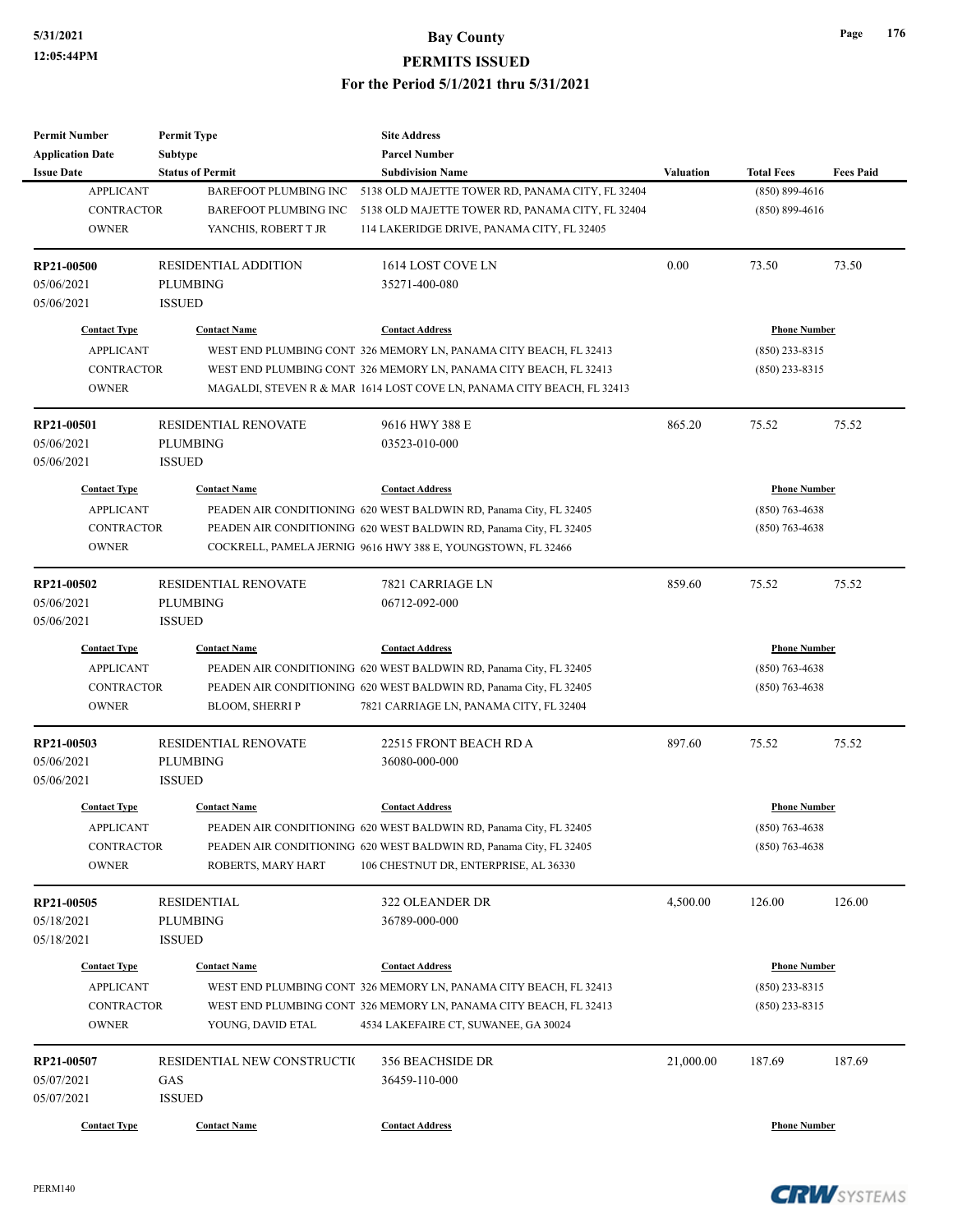| <b>Permit Number</b>     | <b>Permit Type</b>                          | <b>Site Address</b>                                                    |                  |                     |                  |
|--------------------------|---------------------------------------------|------------------------------------------------------------------------|------------------|---------------------|------------------|
| <b>Application Date</b>  | Subtype                                     | <b>Parcel Number</b>                                                   |                  |                     |                  |
| <b>Issue Date</b>        | <b>Status of Permit</b>                     | <b>Subdivision Name</b>                                                | <b>Valuation</b> | <b>Total Fees</b>   | <b>Fees Paid</b> |
| <b>APPLICANT</b>         | 850-6083065                                 | $, \, ,$                                                               |                  |                     |                  |
| <b>CONTRACTOR</b>        |                                             | THE GREEN AIR (CFC) GROU. 902 E HWY 20 EAST, FREEPORT, FL 32439        |                  | $(850)$ 608-3065    |                  |
| <b>OWNER</b>             | HILLEN HOLDINGS III, LLC                    | 2800 ROSS CLARK CIR, DOTHAN, AL 36301                                  |                  |                     |                  |
| RP21-00508               | RESIDENTIAL NEW CONSTRUCTIO                 | <b>356 BEACHSIDE DR</b>                                                | 4,500.00         | 107.89              | 107.89           |
| 05/07/2021               | <b>PLUMBING</b>                             | 36459-110-000                                                          |                  |                     |                  |
| 05/07/2021               | <b>ISSUED</b>                               | None                                                                   |                  |                     |                  |
|                          |                                             |                                                                        |                  |                     |                  |
| <b>Contact Type</b>      | <b>Contact Name</b>                         | <b>Contact Address</b>                                                 |                  | <b>Phone Number</b> |                  |
| <b>APPLICANT</b>         | NOAH 850-608-3065                           | , ,                                                                    |                  |                     |                  |
| <b>CONTRACTOR</b>        |                                             | THE GREEN AIR (CFC) GROU. 902 E HWY 20 EAST, FREEPORT, FL 32439        |                  | $(850)$ 608-3065    |                  |
| <b>OWNER</b>             | HILLEN HOLDINGS III, LLC                    | 2800 ROSS CLARK CIR, DOTHAN, AL 36301                                  |                  |                     |                  |
| RP21-00509               | RESIDENTIAL NEW CONSTRUCTIO                 | <b>358 BEACHSIDE DR</b>                                                | 14,500.00        | 187.69              | 187.69           |
| 05/07/2021               | <b>PLUMBING</b>                             | 36459-111-000                                                          |                  |                     |                  |
| 05/07/2021               | <b>ISSUED</b>                               |                                                                        |                  |                     |                  |
| <b>Contact Type</b>      | <b>Contact Name</b>                         | <b>Contact Address</b>                                                 |                  | <b>Phone Number</b> |                  |
| <b>APPLICANT</b>         | 850-608-3065                                |                                                                        |                  |                     |                  |
| CONTRACTOR               |                                             | , ,<br>THE GREEN AIR (CFC) GROU. 902 E HWY 20 EAST, FREEPORT, FL 32439 |                  | $(850)$ 608-3065    |                  |
| <b>OWNER</b>             | HILLEN HOLDINGS II, LLC                     | 2800 ROSS CLARK CIR SW STE 1, DOTHAN, AL 36301                         |                  |                     |                  |
|                          |                                             |                                                                        |                  |                     |                  |
| RP21-00510               | RESIDENTIAL NEW CONSTRUCTIO                 | <b>358 BEACHSIDE DR</b>                                                | 4,500.00         | 115.08              | 115.08           |
| 05/07/2021               | <b>PLUMBING</b>                             | 36459-111-000                                                          |                  |                     |                  |
| 05/07/2021               | <b>ISSUED</b>                               |                                                                        |                  |                     |                  |
| <b>Contact Type</b>      | <b>Contact Name</b>                         | <b>Contact Address</b>                                                 |                  | <b>Phone Number</b> |                  |
| <b>APPLICANT</b>         | 850-608-3065                                | $, \, ,$                                                               |                  |                     |                  |
| <b>CONTRACTOR</b>        |                                             | THE GREEN AIR (CFC) GROU. 902 E HWY 20 EAST, FREEPORT, FL 32439        |                  | $(850)$ 608-3065    |                  |
| <b>OWNER</b>             | HILLEN HOLDINGS II, LLC                     | 2800 ROSS CLARK CIR SW STE 1, DOTHAN, AL 36301                         |                  |                     |                  |
|                          |                                             |                                                                        |                  |                     |                  |
| RP21-00512               | <b>RESIDENTIAL RENOVATE</b>                 | 909 TECH DR                                                            | 1,500.00         | 118.68              | 118.68           |
| 05/10/2021               | <b>PLUMBING</b>                             | 11252-000-000                                                          |                  |                     |                  |
| 05/10/2021               | <b>ISSUED</b>                               |                                                                        |                  |                     |                  |
| <b>Contact Type</b>      | <b>Contact Name</b>                         | <b>Contact Address</b>                                                 |                  | <b>Phone Number</b> |                  |
| <b>APPLICANT</b>         | JOHN 867-3622                               |                                                                        |                  |                     |                  |
| CONTRACTOR               | LUMLEY SERVICE CORP                         | 1006 W 12TH CT, PANAMA CITY, FL 32401                                  |                  | $(850) 867 - 3622$  |                  |
| <b>OWNER</b>             | WANGELIN, STEPHEN R                         | 909 TECH DR, LYNN HAVEN, FL 32444                                      |                  |                     |                  |
|                          |                                             |                                                                        |                  |                     |                  |
| RP21-00514<br>05/14/2021 | RESIDENTIAL NEW CONSTRUCTION<br><b>ROOF</b> | 148 ROY LN<br>07620-233-000                                            | 7,605.20         | 73.00               | 73.00            |
| 05/14/2021               | <b>ISSUED</b>                               |                                                                        |                  |                     |                  |
|                          |                                             |                                                                        |                  |                     |                  |
| <b>Contact Type</b>      | <b>Contact Name</b>                         | <b>Contact Address</b>                                                 |                  | <b>Phone Number</b> |                  |
| <b>APPLICANT</b>         | PLUMB BETTER INC (CFC)                      | 314 W. 8TH ST., PANAMA CITY, FL 32401                                  |                  | $(850)$ 914-3036    |                  |
| CONTRACTOR               | PLUMB BETTER INC (CFC)                      | 314 W. 8TH ST., PANAMA CITY, FL 32401                                  |                  | $(850)$ 914-3036    |                  |
| <b>OWNER</b>             |                                             | MULLIGAN, SHAUN C CO-TR 148 ROY LN, SOUTHPORT, FL 32409                |                  |                     |                  |
| RP21-00515               | RESIDENTIAL NEW CONSTRUCTIO                 | 445 MARLIN DR                                                          | 0.00             | 115.50              | 115.50           |
| 05/11/2021               | <b>PLUMBING</b>                             | 31446-120-000                                                          |                  |                     |                  |
| 05/12/2021               | <b>ISSUED</b>                               |                                                                        |                  |                     |                  |
| <b>Contact Type</b>      | <b>Contact Name</b>                         | <b>Contact Address</b>                                                 |                  | <b>Phone Number</b> |                  |
|                          |                                             |                                                                        |                  |                     |                  |

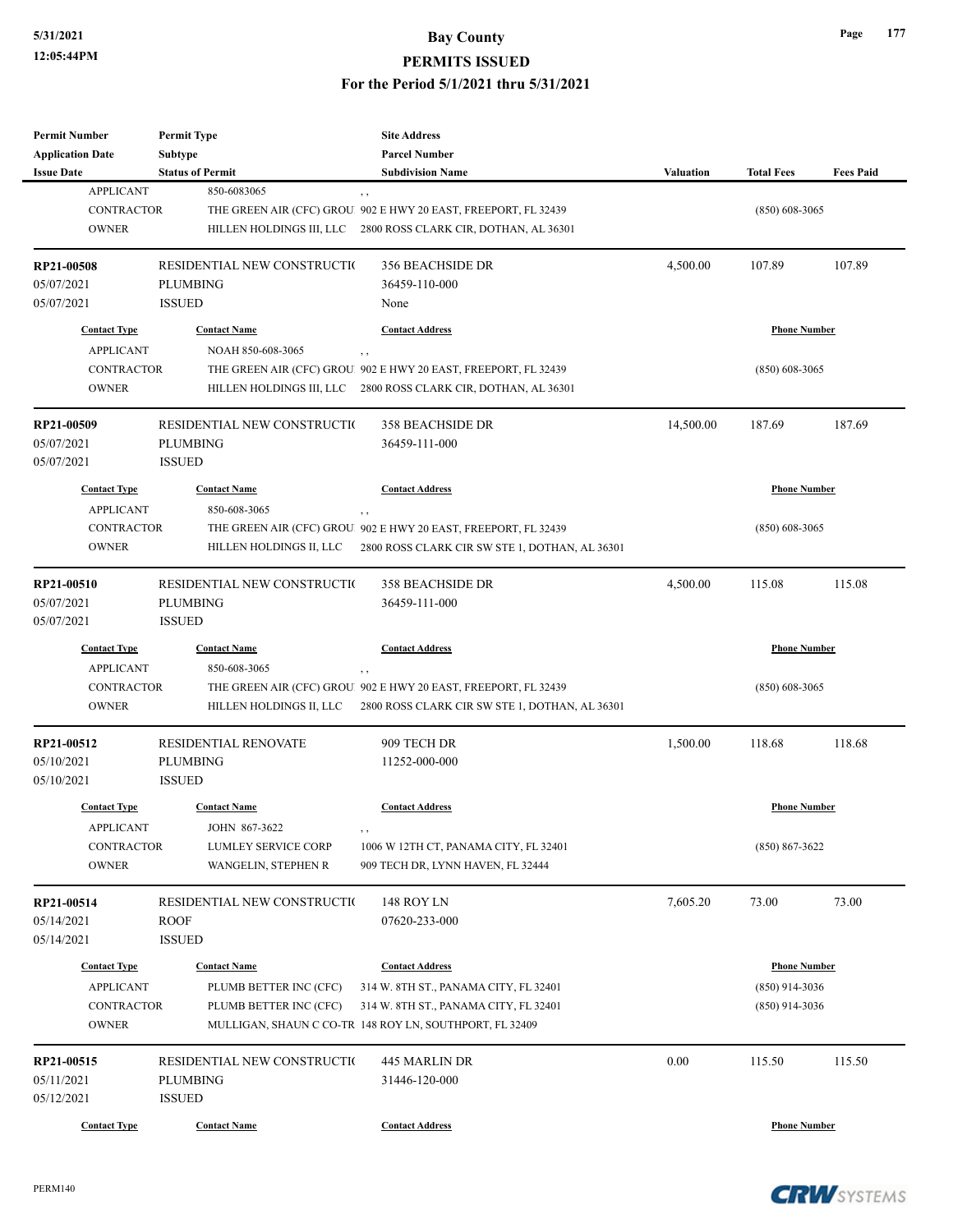| <b>Permit Number</b>    | <b>Permit Type</b>          | <b>Site Address</b>                                                    |                  |                     |                  |
|-------------------------|-----------------------------|------------------------------------------------------------------------|------------------|---------------------|------------------|
| <b>Application Date</b> | <b>Subtype</b>              | <b>Parcel Number</b>                                                   |                  |                     |                  |
| <b>Issue Date</b>       | <b>Status of Permit</b>     | <b>Subdivision Name</b>                                                | <b>Valuation</b> | <b>Total Fees</b>   | <b>Fees Paid</b> |
| <b>APPLICANT</b>        |                             | CORBITT MOSELEYS PLUMB 10422 MILLER CIRCLE, YOUNGSTOWN, FL 32466       |                  | $(850)$ 769-2743    |                  |
| <b>CONTRACTOR</b>       |                             | CORBITT MOSELEYS PLUMB 10422 MILLER CIRCLE, YOUNGSTOWN, FL 32466       |                  | $(850)$ 769-2743    |                  |
| <b>OWNER</b>            | <b>MATHIS, JANICE D</b>     | 6436 BROCKTON RD, NICHOLSON, GA 30565                                  |                  |                     |                  |
| RP21-00516              | RESIDENTIAL NEW CONSTRUCTIO | 12610 ERIN LEA LN                                                      | 1,500.00         | 154.32              | 154.32           |
| 05/11/2021              | <b>PLUMBING</b>             | 34041-050-000                                                          |                  |                     |                  |
| 05/11/2021              | <b>ISSUED</b>               |                                                                        |                  |                     |                  |
| <b>Contact Type</b>     | <b>Contact Name</b>         | <b>Contact Address</b>                                                 |                  | <b>Phone Number</b> |                  |
| <b>APPLICANT</b>        | ROCKY 276-9308              | $, \, , \,$                                                            |                  |                     |                  |
| <b>CONTRACTOR</b>       |                             | SOLID ROCK PLUMBING LLC 5196 STEWART DRIVE, PANAMA CITY, FL 32404      |                  | $(850)$ 276-9308    |                  |
| <b>OWNER</b>            |                             | ABDULLAEV, ABDULAZIZ & SHAKHNOZA YUSUPOVA, PANAMA CITY BEACH, FL 32413 |                  |                     |                  |
| RP21-00517              | RESIDENTIAL NEW CONSTRUCTIO | 4417 BYLSMA                                                            | 0.00             | 140.04              | 140.04           |
| 05/25/2021              | <b>PLUMBING</b>             | 05913-100-109                                                          |                  |                     |                  |
| 05/25/2021              | <b>ISSUED</b>               |                                                                        |                  |                     |                  |
| <b>Contact Type</b>     | <b>Contact Name</b>         | <b>Contact Address</b>                                                 |                  | <b>Phone Number</b> |                  |
| <b>APPLICANT</b>        | <b>JERRY'S PLUMBING</b>     | 2315 ORLANDO ROAD, PANAMA CITY, FL 32405                               |                  | $(000)$ 769-4214    |                  |
| <b>CONTRACTOR</b>       | <b>JERRY'S PLUMBING</b>     | 2315 ORLANDO ROAD, PANAMA CITY, FL 32405                               |                  | $(000)$ 769-4214    |                  |
| <b>OWNER</b>            |                             | PAUL SIMS CONSTRUCTION 1 1419 W 27TH ST, PANAMA CITY, FL 32405         |                  |                     |                  |
|                         |                             |                                                                        |                  |                     |                  |
| RP21-00518              | RESIDENTIAL NEW CONSTRUCTIO | 7213 ELLIE B DR                                                        | 0.00             | 136.50              | 136.50           |
| 05/11/2021              | <b>PLUMBING</b>             | 05658-400-435                                                          |                  |                     |                  |
| 05/19/2021              | <b>ISSUED</b>               |                                                                        |                  |                     |                  |
| <b>Contact Type</b>     | <b>Contact Name</b>         | <b>Contact Address</b>                                                 |                  | <b>Phone Number</b> |                  |
| <b>APPLICANT</b>        | HOBBS PLUMBING INC          | 920 N EAST AVE, PANAMA CITY, FL 32401                                  |                  | $(850) 763 - 2001$  |                  |
| <b>CONTRACTOR</b>       | HOBBS PLUMBING INC          | 920 N EAST AVE, PANAMA CITY, FL 32401                                  |                  | $(850)$ 763-2001    |                  |
| <b>OWNER</b>            | D.R. HORTON, INC.           | 25366 PROFIT DR, DAPHNE, AL 36526                                      |                  |                     |                  |
| RP21-00519              | RESIDENTIAL NEW CONSTRUCTIO | 7229 ELLIE B DR                                                        | 0.00             | 122.50              | 122.50           |
| 05/11/2021              | <b>PLUMBING</b>             | 05658-400-415                                                          |                  |                     |                  |
| 05/14/2021              | <b>ISSUED</b>               |                                                                        |                  |                     |                  |
| <b>Contact Type</b>     | <b>Contact Name</b>         | <b>Contact Address</b>                                                 |                  | <b>Phone Number</b> |                  |
| <b>APPLICANT</b>        | HOBBS PLUMBING INC          | 920 N EAST AVE, PANAMA CITY, FL 32401                                  |                  | $(850) 763 - 2001$  |                  |
| CONTRACTOR              | HOBBS PLUMBING INC          | 920 N EAST AVE, PANAMA CITY, FL 32401                                  |                  | $(850) 763 - 2001$  |                  |
| <b>OWNER</b>            | D.R. HORTON, INC.           | 25366 PROFIT DR, DAPHNE, AL 36526                                      |                  |                     |                  |
| RP21-00520              | RESIDENTIAL NEW CONSTRUCTIO | 7225 ELLIE B DR                                                        | 0.00             | 122.50              | 122.50           |
| 05/11/2021              | <b>PLUMBING</b>             | 05658-400-420                                                          |                  |                     |                  |
| 05/11/2021              | <b>ISSUED</b>               |                                                                        |                  |                     |                  |
| <b>Contact Type</b>     | <b>Contact Name</b>         | <b>Contact Address</b>                                                 |                  | <b>Phone Number</b> |                  |
|                         |                             |                                                                        |                  |                     |                  |
| <b>APPLICANT</b>        | HOBBS PLUMBING INC          | 920 N EAST AVE, PANAMA CITY, FL 32401                                  |                  | $(850)$ 763-2001    |                  |
| <b>CONTRACTOR</b>       | HOBBS PLUMBING INC          | 920 N EAST AVE, PANAMA CITY, FL 32401                                  |                  | $(850) 763 - 2001$  |                  |
| <b>OWNER</b>            | D.R. HORTON, INC.           | 25366 PROFIT DR, DAPHNE, AL 36526                                      |                  |                     |                  |
| RP21-00521              | RESIDENTIAL NEW CONSTRUCTIO | 7221 ELLIE B DR                                                        | 0.00             | 122.50              | 122.50           |
| 05/11/2021              | <b>PLUMBING</b>             | 05658-400-425                                                          |                  |                     |                  |
| 05/11/2021              | <b>ISSUED</b>               |                                                                        |                  |                     |                  |
| <b>Contact Type</b>     | <b>Contact Name</b>         | <b>Contact Address</b>                                                 |                  | <b>Phone Number</b> |                  |
|                         |                             |                                                                        |                  |                     |                  |



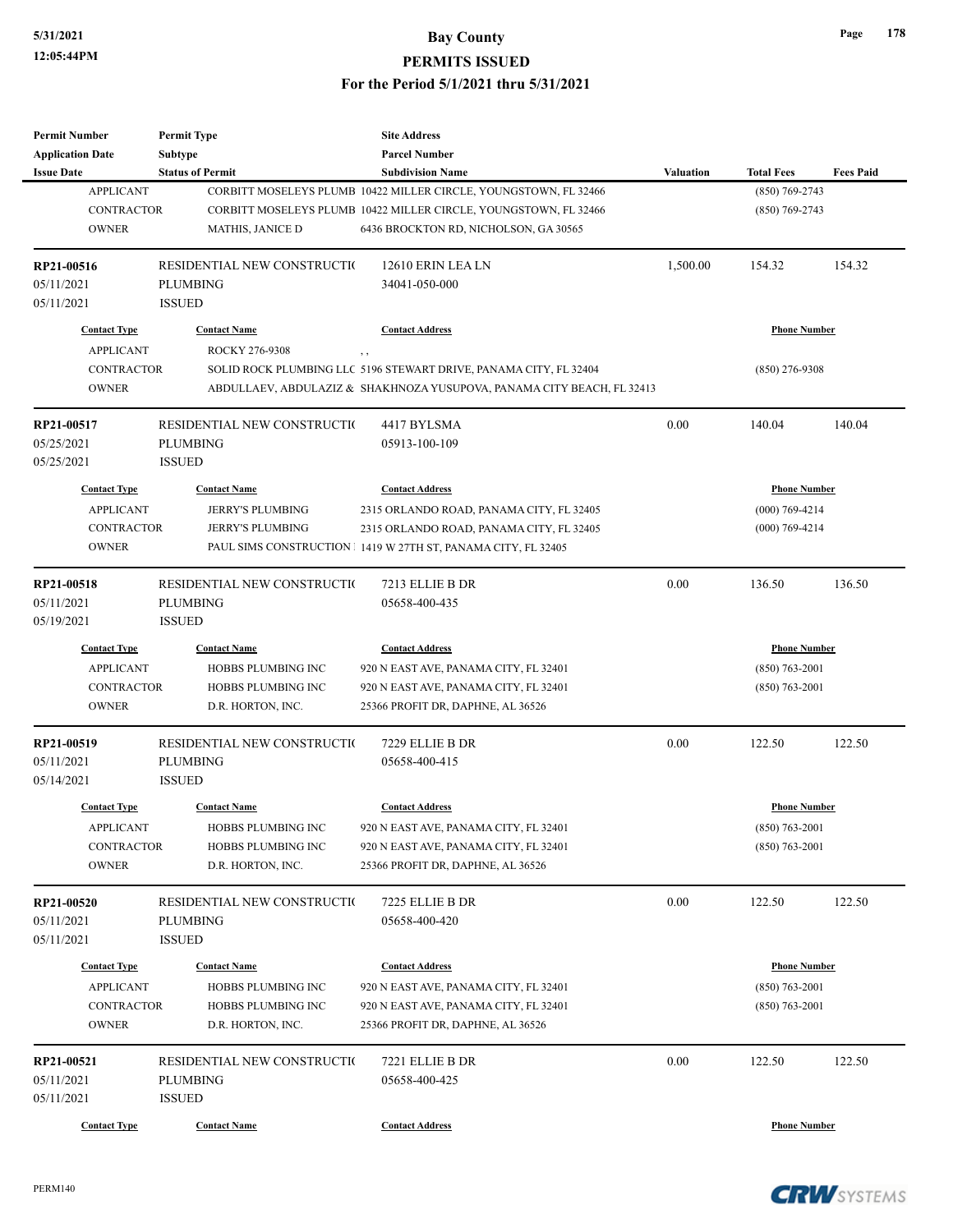| <b>Permit Number</b>       | <b>Permit Type</b>                      | <b>Site Address</b>                                                                   |                  |                     |                  |
|----------------------------|-----------------------------------------|---------------------------------------------------------------------------------------|------------------|---------------------|------------------|
| <b>Application Date</b>    | Subtype                                 | <b>Parcel Number</b>                                                                  |                  |                     |                  |
| <b>Issue Date</b>          | <b>Status of Permit</b>                 | <b>Subdivision Name</b>                                                               | <b>Valuation</b> | <b>Total Fees</b>   | <b>Fees Paid</b> |
| <b>APPLICANT</b>           | HOBBS PLUMBING INC                      | 920 N EAST AVE, PANAMA CITY, FL 32401                                                 |                  | $(850)$ 763-2001    |                  |
| <b>CONTRACTOR</b>          | <b>HOBBS PLUMBING INC</b>               | 920 N EAST AVE, PANAMA CITY, FL 32401                                                 |                  | $(850)$ 763-2001    |                  |
| <b>OWNER</b>               | D.R. HORTON, INC.                       | 25366 PROFIT DR, DAPHNE, AL 36526                                                     |                  |                     |                  |
| RP21-00522                 | RESIDENTIAL NEW CONSTRUCTIO             | 7217 ELLIE B DR                                                                       | 0.00             | 122.50              | 122.50           |
| 05/11/2021                 | <b>PLUMBING</b>                         | 05658-400-430                                                                         |                  |                     |                  |
| 05/11/2021                 | <b>ISSUED</b>                           |                                                                                       |                  |                     |                  |
| <b>Contact Type</b>        | <b>Contact Name</b>                     | <b>Contact Address</b>                                                                |                  | <b>Phone Number</b> |                  |
| <b>APPLICANT</b>           | HOBBS PLUMBING INC                      | 920 N EAST AVE, PANAMA CITY, FL 32401                                                 |                  | $(850)$ 763-2001    |                  |
| <b>CONTRACTOR</b>          | HOBBS PLUMBING INC                      | 920 N EAST AVE, PANAMA CITY, FL 32401                                                 |                  | $(850)$ 763-2001    |                  |
| <b>OWNER</b>               | D.R. HORTON, INC.                       | 25366 PROFIT DR, DAPHNE, AL 36526                                                     |                  |                     |                  |
| RP21-00524                 | <b>RESIDENTIAL RENOVATE</b>             | 11421 POSTON RD                                                                       | 10,000.00        | 89.91               | 89.91            |
| 05/12/2021                 | <b>PLUMBING</b>                         | 07383-025-000                                                                         |                  |                     |                  |
| 05/21/2021                 | <b>ISSUED</b>                           |                                                                                       |                  |                     |                  |
| <b>Contact Type</b>        | <b>Contact Name</b>                     | <b>Contact Address</b>                                                                |                  | <b>Phone Number</b> |                  |
| <b>APPLICANT</b>           | DREW 850-919-5124                       | , ,                                                                                   |                  |                     |                  |
| <b>CONTRACTOR</b>          | WORTHMANN LLC                           | 23156 NW 183RD LANE, HIGH SPRINGS, FL 32643                                           |                  | $(352) 682 - 9507$  |                  |
| <b>OWNER</b>               | YOUNG, JAMES R JR                       | 11421 POSTON RD, PANAMA CITY, FL 32404                                                |                  |                     |                  |
|                            |                                         |                                                                                       |                  |                     |                  |
| RP21-00525                 | <b>RESIDENTIAL</b>                      | 107 WOODLAWN DR                                                                       | 340.00           | 75.52               | 75.52            |
| 05/12/2021                 | <b>PLUMBING</b>                         | 27350-000-000                                                                         |                  |                     |                  |
| 05/12/2021                 | <b>ISSUED</b>                           |                                                                                       |                  |                     |                  |
| <b>Contact Type</b>        | <b>Contact Name</b>                     | <b>Contact Address</b>                                                                |                  | <b>Phone Number</b> |                  |
| <b>APPLICANT</b>           | <b>ARIAN MARANTE</b>                    | , ,                                                                                   |                  |                     |                  |
| <b>CONTRACTOR</b>          | <b>OWNER BUILDER</b>                    | $, \, , \,$                                                                           |                  |                     |                  |
| <b>OWNER</b>               | ADARMES, YESENIA ETAL                   | 107 WOODLAWN DRIVE, PANAMA CITY BEACH, FL 32407                                       |                  |                     |                  |
| RP21-00526                 | RESIDENTIAL NEW CONSTRUCTIO             | 4427 CONIFER LN                                                                       | 0.00             | 119.00              | 119.00           |
| 05/12/2021                 | <b>PLUMBING</b>                         | 05911-005-046                                                                         |                  |                     |                  |
| 05/12/2021                 | <b>ISSUED</b>                           |                                                                                       |                  |                     |                  |
| <b>Contact Type</b>        | <b>Contact Name</b>                     | <b>Contact Address</b>                                                                |                  | <b>Phone Number</b> |                  |
| <b>APPLICANT</b>           | Gulf Coast Plumbing, Inc.               | 2232 E 26TH STREET, PANAMA CITY, FL 32405                                             |                  | $(850)$ 481-8545    |                  |
| <b>CONTRACTOR</b>          | Gulf Coast Plumbing, Inc                | 2232 E 26TH STREET, PANAMA CITY, FL 32405                                             |                  | $(850)$ 481-8545    |                  |
| <b>OWNER</b>               | SJ College Station LLC                  | C/O Tax Department Ste 200, PANAMA CITY BEACH, FL 32407                               |                  |                     |                  |
| RP21-00527                 | RESIDENTIAL NEW CONSTRUCTIO             | 326 TWIN LAKES DR                                                                     | $0.00\,$         | 119.00              | 119.00           |
| 05/13/2021                 | <b>PLUMBING</b>                         | 36948-000-000                                                                         |                  |                     |                  |
| 05/13/2021                 | <b>ISSUED</b>                           |                                                                                       |                  |                     |                  |
| <b>Contact Type</b>        | <b>Contact Name</b>                     | <b>Contact Address</b>                                                                |                  | <b>Phone Number</b> |                  |
| <b>APPLICANT</b>           | CHUCK A. NEEL                           |                                                                                       |                  |                     |                  |
|                            |                                         | 2860 B HIGHWAY 71 N, MARIANNA, FL 32446-1867                                          |                  | $(850)$ 209-4266    |                  |
| CONTRACTOR<br><b>OWNER</b> | CHUCK A. NEEL<br>PIKE LAND & TIMBER LLC | 2860 B HIGHWAY 71 N, MARIANNA, FL 32446-1867<br>4417 COUNTY ROAD 2214, TROY, AL 36079 |                  | $(850)$ 209-4266    |                  |
|                            |                                         |                                                                                       |                  |                     |                  |
| RP21-00528                 | RESIDENTIAL NEW CONSTRUCTIO             | 22620 SUNSET AVE                                                                      | 0.00             | 119.00              | 119.00           |
| 05/13/2021                 | PLUMBING                                | 36186-010-000                                                                         |                  |                     |                  |
| 05/12/2021                 | <b>ISSUED</b>                           |                                                                                       |                  |                     |                  |
| <b>Contact Type</b>        | <b>Contact Name</b>                     | <b>Contact Address</b>                                                                |                  | <b>Phone Number</b> |                  |

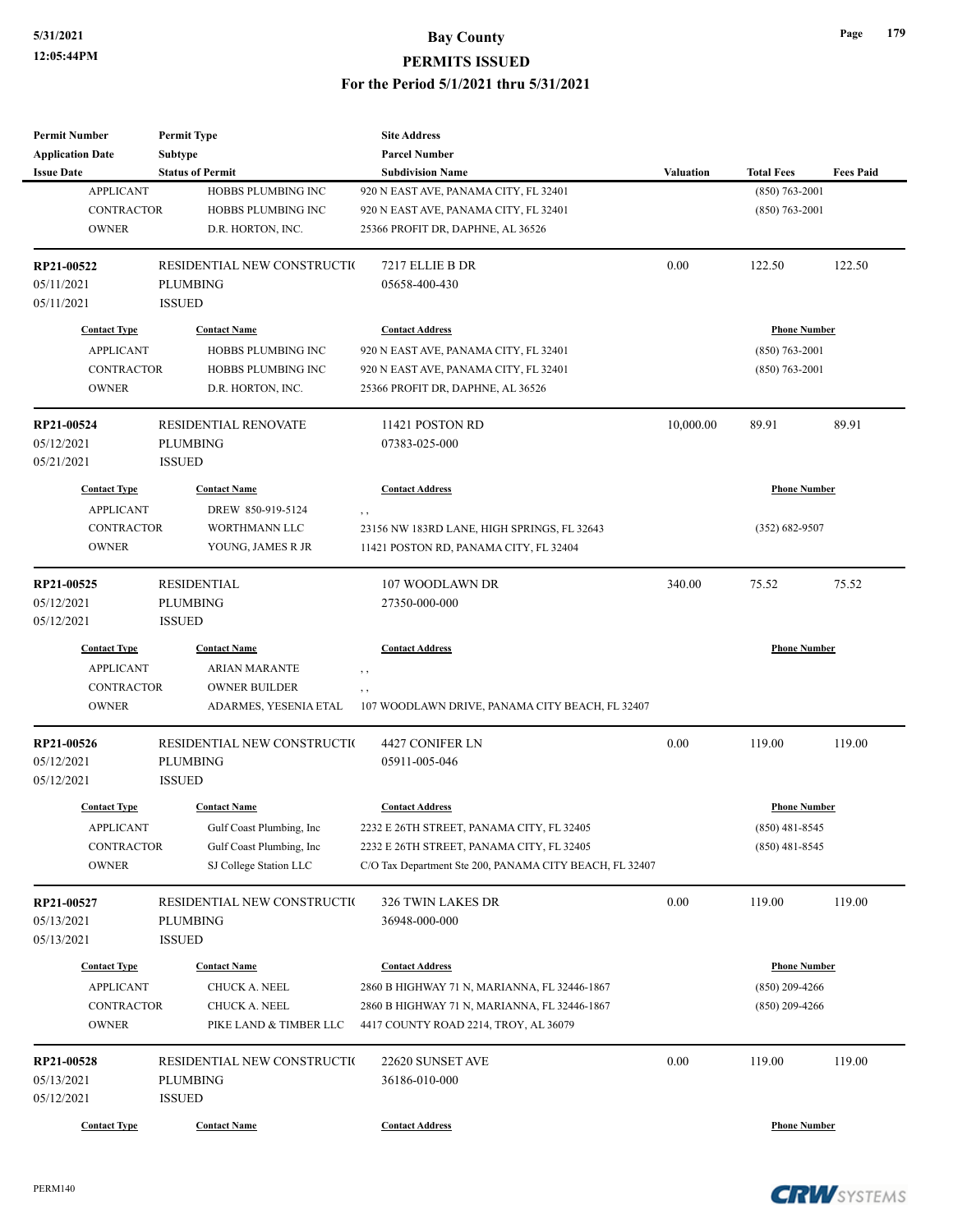| <b>Permit Number</b>     | <b>Permit Type</b>          | <b>Site Address</b>                                                            |           |                     |                  |
|--------------------------|-----------------------------|--------------------------------------------------------------------------------|-----------|---------------------|------------------|
| <b>Application Date</b>  | Subtype                     | <b>Parcel Number</b>                                                           |           |                     |                  |
| <b>Issue Date</b>        | <b>Status of Permit</b>     | <b>Subdivision Name</b>                                                        | Valuation | <b>Total Fees</b>   | <b>Fees Paid</b> |
| <b>APPLICANT</b>         | CHUCK A. NEEL               | 2860 B HIGHWAY 71 N, MARIANNA, FL 32446-1867                                   |           | $(850)$ 209-4266    |                  |
| <b>CONTRACTOR</b>        | CHUCK A. NEEL               | 2860 B HIGHWAY 71 N, MARIANNA, FL 32446-1867                                   |           | $(850)$ 209-4266    |                  |
| <b>OWNER</b>             |                             | WARREN, CONNIE H TRUSTE JAMES R WARREN JR TRUSTEE, PANAMA CITY BEACH, FL 32413 |           |                     |                  |
| RP21-00532               | RESIDENTIAL NEW CONSTRUCTIO | 8514 MARGARITAVILLE BLVD                                                       | 6,480.00  | 125.87              | 125.87           |
| 05/13/2021               | <b>PLUMBING</b>             | 32503-200-396                                                                  |           |                     |                  |
| 05/13/2021               | <b>ISSUED</b>               |                                                                                |           |                     |                  |
| <b>Contact Type</b>      | <b>Contact Name</b>         | <b>Contact Address</b>                                                         |           | <b>Phone Number</b> |                  |
| <b>APPLICANT</b>         | RIDGEWAY PLUMBING INC       | 640 EAST INDUSTRIAL AVE, BOYNTON BEACH, FL 33426                               |           | $(561)$ 732-3176    |                  |
| <b>CONTRACTOR</b>        | RIDGEWAY PLUMBING INC       | 640 EAST INDUSTRIAL AVE, BOYNTON BEACH, FL 33426                               |           | $(561)$ 732-3176    |                  |
| <b>OWNER</b>             | LMWS, LLC                   | 130 RICHARD JACKSON BLVD, PANAMA CITY BEACH, FL 32407                          |           |                     |                  |
| RP21-00533               | RESIDENTIAL NEW CONSTRUCTIO | 8518 MARGARITAVILLE BLVD                                                       | 6,480.00  | 115.08              | 115.08           |
| 05/13/2021               | <b>PLUMBING</b>             | 32503-200-394                                                                  |           |                     |                  |
| 05/13/2021               | <b>ISSUED</b>               |                                                                                |           |                     |                  |
| <b>Contact Type</b>      | <b>Contact Name</b>         | <b>Contact Address</b>                                                         |           | <b>Phone Number</b> |                  |
| <b>APPLICANT</b>         | RIDGEWAY PLUMBING INC       | 640 EAST INDUSTRIAL AVE, BOYNTON BEACH, FL 33426                               |           | $(561)$ 732-3176    |                  |
| <b>CONTRACTOR</b>        | RIDGEWAY PLUMBING INC       | 640 EAST INDUSTRIAL AVE, BOYNTON BEACH, FL 33426                               |           | $(561)$ 732-3176    |                  |
| <b>OWNER</b>             | LMWS, LLC                   | 130 RICHARD JACKSON BLVD, PANAMA CITY BEACH, FL 32407                          |           |                     |                  |
|                          |                             |                                                                                |           |                     |                  |
| RP21-00535               | <b>RESIDENTIAL RENOVATE</b> | 1008 SUNSET LN                                                                 | 1,480.00  | 82.61               | 82.61            |
| 05/14/2021               | <b>PLUMBING</b>             | 11715-314-000                                                                  |           |                     |                  |
| 05/14/2021               | <b>ISSUED</b>               |                                                                                |           |                     |                  |
| <b>Contact Type</b>      | <b>Contact Name</b>         | <b>Contact Address</b>                                                         |           | <b>Phone Number</b> |                  |
| <b>APPLICANT</b>         |                             | Sunshine Plumbing Systems LLC 505 Timbers Crossing, LYNN HAVEN, FL 32444       |           | $(850)$ 303-0159    |                  |
| <b>CONTRACTOR</b>        |                             | Sunshine Plumbing Systems LLC 505 Timbers Crossing, LYNN HAVEN, FL 32444       |           | $(850)$ 303-0159    |                  |
| <b>OWNER</b>             | HERZING, DON & JOYCE        | 1008 SUNSET LANE, LYNN HAVEN, FL 32444                                         |           |                     |                  |
| RP21-00546               | RESIDENTIAL NEW CONSTRUCTIO | 5543 MARS HILL LN                                                              | 0.00      | 122.50              | 122.50           |
| 05/17/2021               | <b>PLUMBING</b>             | 05658-450-440                                                                  |           |                     |                  |
| 05/19/2021               | <b>ISSUED</b>               |                                                                                |           |                     |                  |
| <b>Contact Type</b>      | <b>Contact Name</b>         | <b>Contact Address</b>                                                         |           | <b>Phone Number</b> |                  |
| <b>APPLICANT</b>         | HOBBS PLUMBING INC          | 920 N EAST AVE, PANAMA CITY, FL 32401                                          |           | $(850)$ 763-2001    |                  |
| CONTRACTOR               | HOBBS PLUMBING INC          | 920 N EAST AVE, PANAMA CITY, FL 32401                                          |           | $(850) 763 - 2001$  |                  |
| <b>OWNER</b>             | D.R. HORTON, INC.           | 25366 PROFIT DRIVE, DAPHNE, AL 36526                                           |           |                     |                  |
|                          |                             |                                                                                |           |                     |                  |
| RP21-00547               | RESIDENTIAL NEW CONSTRUCTIO | 3210 DEER HAVEN BLVD                                                           | 14,000.00 | 154.84              | 154.84           |
| 05/18/2021               | <b>PLUMBING</b>             | 31365-817-000                                                                  |           |                     |                  |
| 05/18/2021               | <b>ISSUED</b>               |                                                                                |           |                     |                  |
| <b>Contact Type</b>      | <b>Contact Name</b>         | <b>Contact Address</b>                                                         |           | <b>Phone Number</b> |                  |
| <b>APPLICANT</b>         | FRESH FLOW LLC              | 816 OHIO AVE, LYNN HAVEN, FL 32444                                             |           | $(850) 630 - 0084$  |                  |
| CONTRACTOR               | FRESH FLOW LLC              | 816 OHIO AVE, LYNN HAVEN, FL 32444                                             |           | $(850) 630 - 0084$  |                  |
| <b>OWNER</b>             |                             | HALL, MARK S & PAMELA K 104 E ROBERTSON CT, ENTERPRISE, AL 36330               |           |                     |                  |
| RP21-00548               | RESIDENTIAL NEW CONSTRUCTIO | 6702 HARBOUR BLVD                                                              | 0.00      | 122.50              | 122.50           |
|                          |                             |                                                                                |           |                     |                  |
| 05/18/2021<br>05/18/2021 | PLUMBING<br><b>ISSUED</b>   | 27338-009-000                                                                  |           |                     |                  |
|                          |                             |                                                                                |           |                     |                  |
| <b>Contact Type</b>      | <b>Contact Name</b>         | <b>Contact Address</b>                                                         |           | <b>Phone Number</b> |                  |

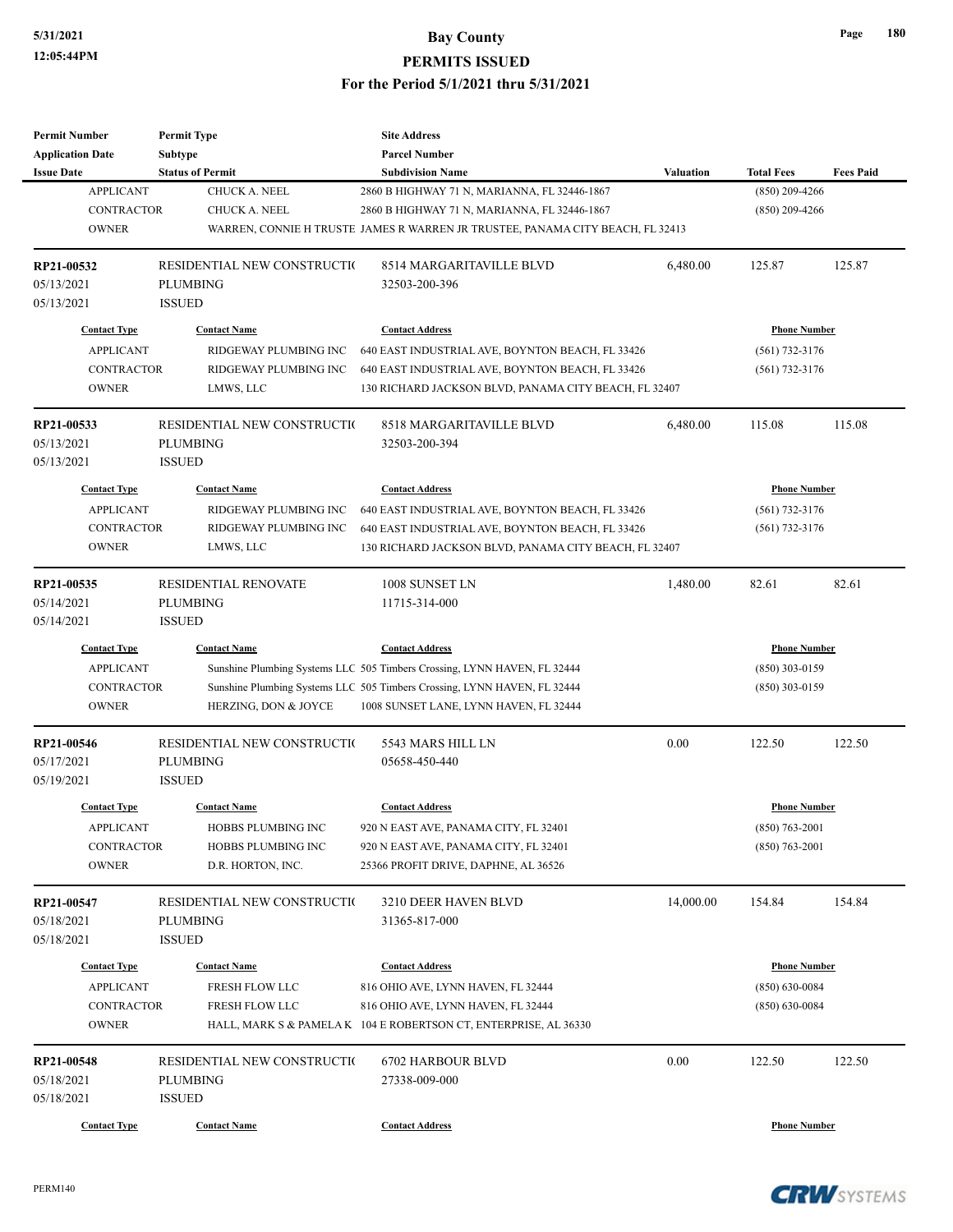# **5/31/2021 Bay County**

**PERMITS ISSUED**

### **For the Period 5/1/2021 thru 5/31/2021**

| <b>Permit Number</b><br><b>Application Date</b>                              | <b>Permit Type</b><br>Subtype                                               | <b>Site Address</b><br><b>Parcel Number</b>                                                                                                                                                                                          |                  |                                                             |                  |
|------------------------------------------------------------------------------|-----------------------------------------------------------------------------|--------------------------------------------------------------------------------------------------------------------------------------------------------------------------------------------------------------------------------------|------------------|-------------------------------------------------------------|------------------|
| <b>Issue Date</b><br><b>APPLICANT</b><br><b>CONTRACTOR</b><br><b>OWNER</b>   | <b>Status of Permit</b>                                                     | <b>Subdivision Name</b><br>NYLAND SECURED CONTRA 7241 SHADY DRIVE, PANAMA CITY, FL 32404<br>NYLAND SECURED CONTRA 7241 SHADY DRIVE, PANAMA CITY, FL 32404<br>ETHERIDGE, MARK A & LINE 235 C STRICKLAND PASTURE RD, JACKSON, GA 30233 | <b>Valuation</b> | <b>Total Fees</b><br>$(850)$ 791-0260<br>$(850)$ 791-0260   | <b>Fees Paid</b> |
| RP21-00549<br>05/19/2021<br>05/19/2021                                       | RESIDENTIAL NEW CONSTRUCTIO<br>PLUMBING<br><b>ISSUED</b>                    | 5612 SOUTH LAGOON DR<br>32090-000-000                                                                                                                                                                                                | 0.00             | 129.47                                                      | 129.47           |
| <b>Contact Type</b>                                                          | <b>Contact Name</b>                                                         | <b>Contact Address</b>                                                                                                                                                                                                               |                  | <b>Phone Number</b>                                         |                  |
| <b>APPLICANT</b><br><b>CONTRACTOR</b><br><b>OWNER</b>                        | MC KEON, BRIAN & LISA                                                       | R & E PLUMBING SERVICES, 15541 SW 163RD ST, MIAMI, FL 33187<br>R & E PLUMBING SERVICES, 15541 SW 163RD ST, MIAMI, FL 33187<br>21518 FRONT BEACH RD, PANAMA CITY BEACH, FL 32413                                                      |                  | $(786) 857 - 0268$<br>$(786)$ 857-0268                      |                  |
| RP21-00550<br>05/19/2021<br>05/20/2021                                       | RESIDENTIAL NEW CONSTRUCTIO<br>PLUMBING<br><b>ISSUED</b>                    | 6615 NORTH LAGOON DR DR<br>30938-050-000                                                                                                                                                                                             | 0.00             | 140.04                                                      | 140.04           |
| <b>Contact Type</b><br><b>APPLICANT</b><br><b>CONTRACTOR</b><br><b>OWNER</b> | <b>Contact Name</b><br>Gulf Coast Plumbing, Inc<br>Gulf Coast Plumbing, Inc | <b>Contact Address</b><br>2232 E 26TH STREET, PANAMA CITY, FL 32405<br>2232 E 26TH STREET, PANAMA CITY, FL 32405<br>NORTH LAGOON DRIVE PAR. 7019 NORTH LAGOON DRIVE, PANAMA CITY BEACH, FL 32408                                     |                  | <b>Phone Number</b><br>$(850)$ 481-8545<br>$(850)$ 481-8545 |                  |
| RP21-00551<br>05/19/2021<br>05/19/2021                                       | RESIDENTIAL NEW CONSTRUCTIO<br>PLUMBING<br><b>ISSUED</b>                    | 4631 SCHOONER LN<br>11715-298-000                                                                                                                                                                                                    | 10,000.00        | 154.84                                                      | 154.84           |
| <b>Contact Type</b><br><b>APPLICANT</b><br><b>CONTRACTOR</b><br><b>OWNER</b> | <b>Contact Name</b>                                                         | <b>Contact Address</b><br>BROWN, CHARLIE CECIL JR 1205 SUTHERLAND PLAZA, LYNN HAVEN, FL 32444<br>BROWN, CHARLIE CECIL JR 1205 SUTHERLAND PLAZA, LYNN HAVEN, FL 32444<br>WITHAM, GARY P SR & SUZA 303 W 11TH ST, LYNN HAVEN, FL 32444 |                  | <b>Phone Number</b>                                         |                  |
| RP21-00552<br>05/19/2021<br>05/19/2021                                       | RESIDENTIAL NEW CONSTRUCTIO<br><b>PLUMBING</b><br><b>ISSUED</b>             | 6621 NORTH LAGOON DR DR<br>30938-050-000                                                                                                                                                                                             | 0.00             | 140.04                                                      | 140.04           |
| <b>Contact Type</b><br><b>APPLICANT</b><br><b>CONTRACTOR</b><br><b>OWNER</b> | <b>Contact Name</b><br>Gulf Coast Plumbing, Inc<br>Gulf Coast Plumbing, Inc | <b>Contact Address</b><br>2232 E 26TH STREET, PANAMA CITY, FL 32405<br>2232 E 26TH STREET, PANAMA CITY, FL 32405<br>NORTH LAGOON DRIVE PAR. 7019 N LAGOON DR, PANAMA CITY BEACH, FL 32408                                            |                  | <b>Phone Number</b><br>$(850)$ 481-8545<br>$(850)$ 481-8545 |                  |
| RP21-00553<br>05/19/2021<br>05/19/2021                                       | RESIDENTIAL NEW CONSTRUCTIO<br><b>PLUMBING</b><br><b>ISSUED</b>             | 544 LAKESHORE DR<br>37238-080-000                                                                                                                                                                                                    | 0.00             | 111.48                                                      | 111.48           |
| <b>Contact Type</b><br><b>APPLICANT</b><br>CONTRACTOR<br><b>OWNER</b>        | <b>Contact Name</b><br>MEDINA, SERGIO VEGA                                  | <b>Contact Address</b><br>CHARLES R BENNETT PLUM 2023 WILKINSON AVE, PANAMA CITY, FL 32408-4905<br>CHARLES R BENNETT PLUM 2023 WILKINSON AVE, PANAMA CITY, FL 32408-4905<br>201 ARMSTRONG CIRCLE, PANAMA CITY BEACH, FL 32413        |                  | <b>Phone Number</b><br>$(850)$ 234-2826<br>$(850)$ 234-2826 |                  |
| RP21-00554<br>05/20/2021<br>05/19/2021                                       | RESIDENTIAL NEW CONSTRUCTIO<br>PLUMBING<br><b>ISSUED</b>                    | 2823 & 2825 LA MESA AVE<br>12195-020-000                                                                                                                                                                                             | 0.00             | 168.46                                                      | 168.46           |
| <b>Contact Type</b>                                                          | <b>Contact Name</b>                                                         | <b>Contact Address</b>                                                                                                                                                                                                               |                  | <b>Phone Number</b>                                         |                  |



**Page 181**

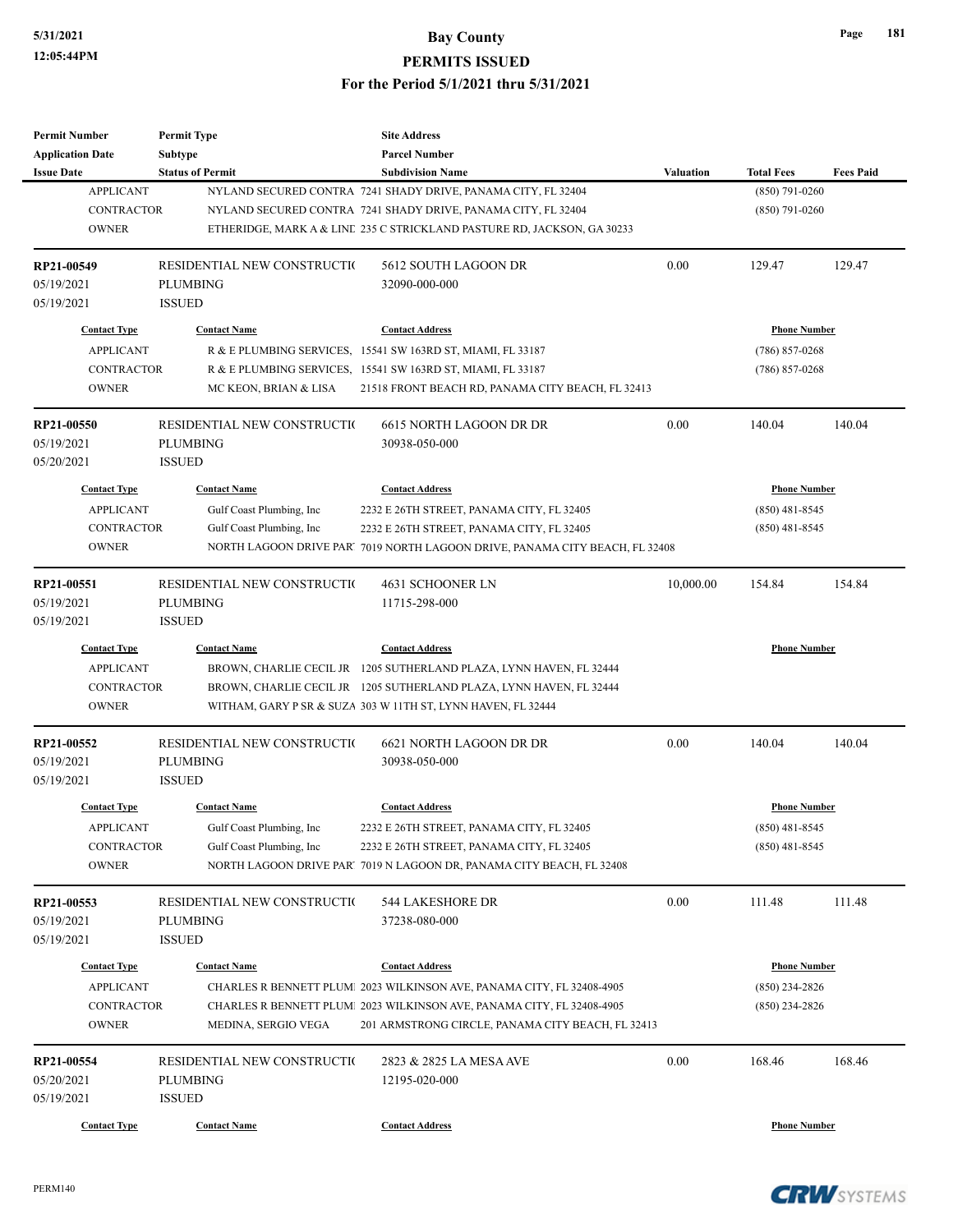| <b>Permit Number</b>    | <b>Permit Type</b>           | <b>Site Address</b>                                                   |                  |                     |                  |
|-------------------------|------------------------------|-----------------------------------------------------------------------|------------------|---------------------|------------------|
| <b>Application Date</b> | Subtype                      | <b>Parcel Number</b>                                                  |                  |                     |                  |
| <b>Issue Date</b>       | <b>Status of Permit</b>      | <b>Subdivision Name</b>                                               | <b>Valuation</b> | <b>Total Fees</b>   | <b>Fees Paid</b> |
| <b>APPLICANT</b>        | Gulf Coast Plumbing, Inc     | 2232 E 26TH STREET, PANAMA CITY, FL 32405                             |                  | $(850)$ 481-8545    |                  |
| <b>CONTRACTOR</b>       | Gulf Coast Plumbing, Inc     | 2232 E 26TH STREET, PANAMA CITY, FL 32405                             |                  | $(850)$ 481-8545    |                  |
| <b>OWNER</b>            | <b>GSI HOME HOLDINGS LLC</b> | P.O. BOX 15148, PANAMA CITY, FL 32406                                 |                  |                     |                  |
|                         |                              |                                                                       |                  |                     |                  |
| RP21-00555              | RESIDENTIAL NEW CONSTRUCTIO  | 21737 TOLLIVER RD                                                     | 0.00             | 122.27              | 122.27           |
| 05/21/2021              | <b>PLUMBING</b>              | 03145-020-000                                                         |                  |                     |                  |
| 05/24/2021              | <b>ISSUED</b>                |                                                                       |                  |                     |                  |
| <b>Contact Type</b>     | <b>Contact Name</b>          | <b>Contact Address</b>                                                |                  | <b>Phone Number</b> |                  |
| <b>APPLICANT</b>        | JONES 850-714-1265           | , ,                                                                   |                  |                     |                  |
| <b>CONTRACTOR</b>       | <b>OWNER/BUILDER</b>         |                                                                       |                  |                     |                  |
| <b>OWNER</b>            | JONES, LESLIE                | , ,<br>PO BOX 311, YOUNGSTOWN, FL 32466                               |                  |                     |                  |
|                         |                              |                                                                       |                  |                     |                  |
| RP21-00557              | <b>RESIDENTIAL RENOVATE</b>  | 4400 KINGFISH LN                                                      | 2,500.00         | 100.70              | 100.70           |
| 05/24/2021              | <b>PLUMBING</b>              | 31423-016-000                                                         |                  |                     |                  |
| 05/24/2021              | <b>ISSUED</b>                |                                                                       |                  |                     |                  |
| <b>Contact Type</b>     | <b>Contact Name</b>          | <b>Contact Address</b>                                                |                  | <b>Phone Number</b> |                  |
|                         |                              |                                                                       |                  |                     |                  |
| <b>APPLICANT</b>        |                              | GREAT ENGINEERING SERVI 3271 HICKORY TREE RD, ST. CLOUD, FL 34772     |                  | $(407)$ 910-3335    |                  |
| <b>CONTRACTOR</b>       |                              | GREAT ENGINEERING SERVI 3271 HICKORY TREE RD, ST. CLOUD, FL 34772     |                  | $(407)$ 910-3335    |                  |
| <b>OWNER</b>            |                              | COOPER, GEORGE N & KATH 61 JACKS HOLLOW, ALEXANDER CITY, AL 35010     |                  |                     |                  |
| RP21-00558              | RESIDENTIAL RENOVATE         | 4400 KINGFISH LN                                                      | 4,500.00         | 107.89              | 107.89           |
| 05/24/2021              | <b>PLUMBING</b>              | 31423-041-000                                                         |                  |                     |                  |
| 05/24/2021              | <b>ISSUED</b>                |                                                                       |                  |                     |                  |
| <b>Contact Type</b>     | <b>Contact Name</b>          | <b>Contact Address</b>                                                |                  | <b>Phone Number</b> |                  |
|                         |                              |                                                                       |                  |                     |                  |
| <b>APPLICANT</b>        |                              | GREAT ENGINEERING SERVI 3271 HICKORY TREE RD, ST. CLOUD, FL 34772     |                  | $(407)$ 910-3335    |                  |
| <b>CONTRACTOR</b>       |                              | GREAT ENGINEERING SERVI 3271 HICKORY TREE RD, ST. CLOUD, FL 34772     |                  | $(407)$ 910-3335    |                  |
| <b>OWNER</b>            | MC GOWAN, GARY               | 107 JUNIPER CT, DOTHAN, AL 36305                                      |                  |                     |                  |
| RP21-00559              | <b>RESIDENTIAL RENOVATE</b>  | 4400 KINGFISH LN 333                                                  | 5,500.00         | 115.08              | 115.08           |
| 05/24/2021              | <b>PLUMBING</b>              | 31423-043-000                                                         |                  |                     |                  |
| 05/24/2021              | <b>ISSUED</b>                |                                                                       |                  |                     |                  |
|                         |                              |                                                                       |                  |                     |                  |
| <b>Contact Type</b>     | <b>Contact Name</b>          | <b>Contact Address</b>                                                |                  | <b>Phone Number</b> |                  |
| <b>APPLICANT</b>        |                              | GREAT ENGINEERING SERVI 3271 HICKORY TREE RD, ST. CLOUD, FL 34772     |                  | (407) 910-3335      |                  |
| CONTRACTOR              |                              | GREAT ENGINEERING SERVI 3271 HICKORY TREE RD, ST. CLOUD, FL 34772     |                  | $(407)$ 910-3335    |                  |
| <b>OWNER</b>            |                              | TODD, SPAGE & LEANNE M 205 HAZELWOOD AV, DOTHAN, AL 36303             |                  |                     |                  |
|                         |                              | <b>522 PLANTATION DR</b>                                              | 0.00             |                     |                  |
| RP21-00560              | RESIDENTIAL                  | 06712-105-000                                                         |                  | 75.52               | 75.52            |
| 05/24/2021              | <b>PLUMBING</b>              |                                                                       |                  |                     |                  |
| 05/27/2021              | <b>ISSUED</b>                |                                                                       |                  |                     |                  |
| <b>Contact Type</b>     | <b>Contact Name</b>          | <b>Contact Address</b>                                                |                  | <b>Phone Number</b> |                  |
| <b>APPLICANT</b>        |                              | MR. ROOTER PLUMBING OF 1 920 NORTH EAST AVENUE, PANAMA CITY, FL 32401 |                  | $(850) 763 - 2001$  |                  |
| <b>CONTRACTOR</b>       |                              | MR. ROOTER PLUMBING OF 1920 NORTH EAST AVENUE, PANAMA CITY, FL 32401  |                  | $(850)$ 763-2001    |                  |
| <b>OWNER</b>            |                              | CLAGETT, ANDREW B & ALE 522 PLANTATION DR, PANAMA CITY, FL 32404      |                  |                     |                  |
|                         |                              |                                                                       |                  |                     |                  |
| RP21-00562              | RESIDENTIAL NEW CONSTRUCTIO  | 6326 GRASSY POINT RD                                                  | 0.00             | 168.46              | 168.46           |
| 05/25/2021              | <b>PLUMBING</b>              | 08812-000-000                                                         |                  |                     |                  |
| 05/25/2021              | <b>ISSUED</b>                |                                                                       |                  |                     |                  |
| <b>Contact Type</b>     | <b>Contact Name</b>          | <b>Contact Address</b>                                                |                  | <b>Phone Number</b> |                  |

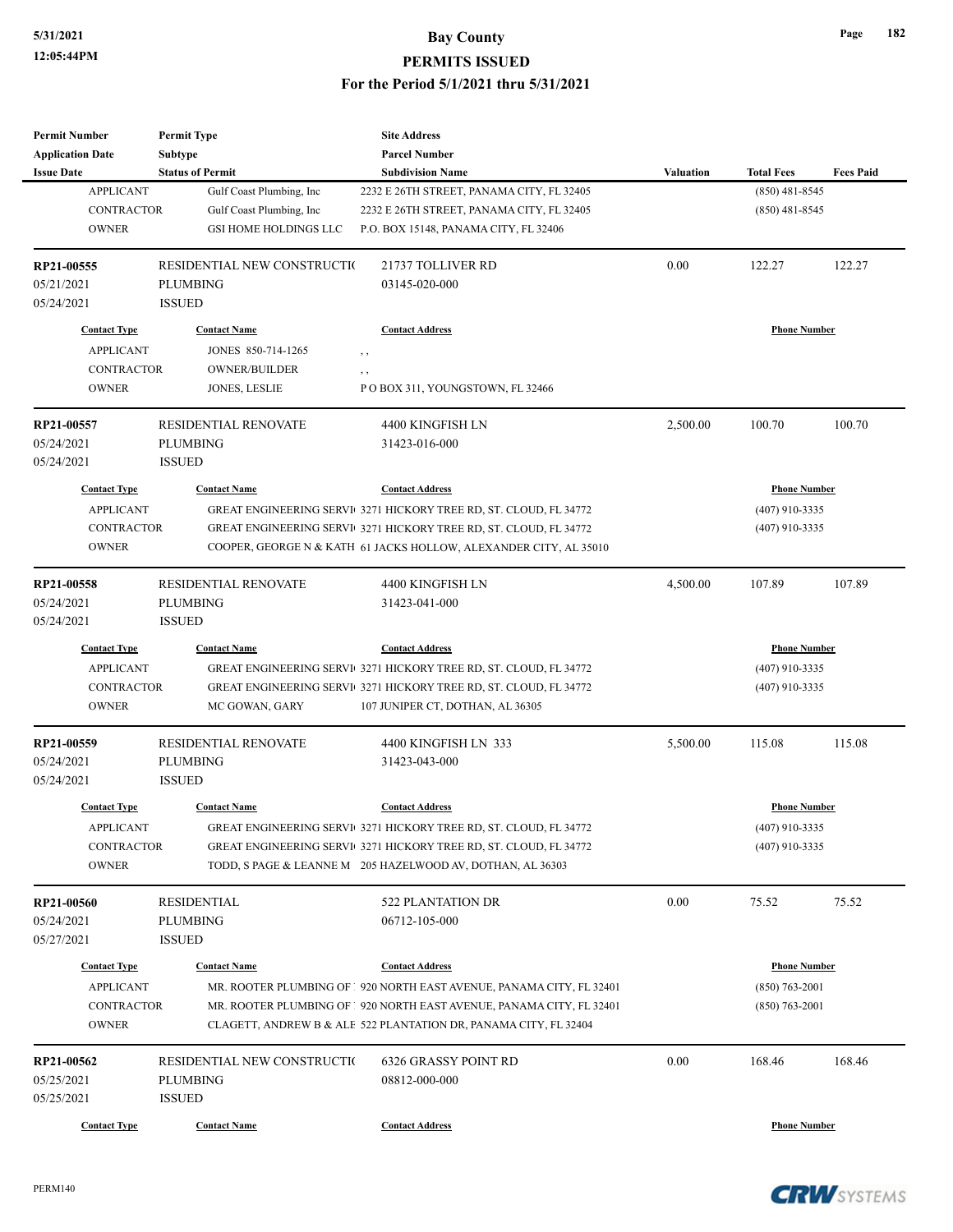| <b>Permit Number</b>    | <b>Permit Type</b>          | <b>Site Address</b>                                                   |           |                     |                  |
|-------------------------|-----------------------------|-----------------------------------------------------------------------|-----------|---------------------|------------------|
| <b>Application Date</b> | Subtype                     | <b>Parcel Number</b>                                                  |           |                     |                  |
| <b>Issue Date</b>       | <b>Status of Permit</b>     | <b>Subdivision Name</b>                                               | Valuation | <b>Total Fees</b>   | <b>Fees Paid</b> |
| <b>APPLICANT</b>        | JERRY'S PLUMBING            | 2315 ORLANDO ROAD, PANAMA CITY, FL 32405                              |           | $(000) 769 - 4214$  |                  |
| <b>CONTRACTOR</b>       | JERRY'S PLUMBING            | 2315 ORLANDO ROAD, PANAMA CITY, FL 32405                              |           | $(000)$ 769-4214    |                  |
| <b>OWNER</b>            | SIMS, STEPHEN PAUL          | 1419 W 27TH ST, PANAMA CITY, FL 32405                                 |           |                     |                  |
| RP21-00563              | RESIDENTIAL NEW CONSTRUCTIO | 116 13TH ST                                                           | 0.00      | 168.46              | 168.46           |
| 05/25/2021              | <b>PLUMBING</b>             | 36702-000-000                                                         |           |                     |                  |
| 05/25/2021              | <b>ISSUED</b>               |                                                                       |           |                     |                  |
| <b>Contact Type</b>     | <b>Contact Name</b>         | <b>Contact Address</b>                                                |           | <b>Phone Number</b> |                  |
| <b>APPLICANT</b>        | JERRY'S PLUMBING            | 2315 ORLANDO ROAD, PANAMA CITY, FL 32405                              |           | $(000)$ 769-4214    |                  |
| <b>CONTRACTOR</b>       | <b>JERRY'S PLUMBING</b>     | 2315 ORLANDO ROAD, PANAMA CITY, FL 32405                              |           | $(000)$ 769-4214    |                  |
| <b>OWNER</b>            | WILKINSON, JOHN M &         | DONNIA J WILKINSON CO TRUSTEES, BELFAST, TN 37019                     |           |                     |                  |
| RP21-00564              | RESIDENTIAL NEW CONSTRUCTIO | 3434 CEDAR CREEK CHASE DR                                             | 0.00      | 147.15              | 147.15           |
| 05/25/2021              | <b>PLUMBING</b>             | 07585-470-040                                                         |           |                     |                  |
| 05/25/2021              | <b>ISSUED</b>               |                                                                       |           |                     |                  |
| <b>Contact Type</b>     | <b>Contact Name</b>         | <b>Contact Address</b>                                                |           | <b>Phone Number</b> |                  |
| <b>APPLICANT</b>        | <b>JERRY'S PLUMBING</b>     | 2315 ORLANDO ROAD, PANAMA CITY, FL 32405                              |           | $(000)$ 769-4214    |                  |
| <b>CONTRACTOR</b>       | <b>JERRY'S PLUMBING</b>     | 2315 ORLANDO ROAD, PANAMA CITY, FL 32405                              |           | $(000)$ 769-4214    |                  |
| <b>OWNER</b>            |                             | WOOD, JEAN KIRKLAND ETA 3237 NAUTICAL DR, PANAMA CITY, FL 32409       |           |                     |                  |
| RP21-00565              | RESIDENTIAL NEW CONSTRUCTIO | 242 ATTU ST                                                           | 0.00      | 119.00              | 119.00           |
| 05/25/2021              | <b>PLUMBING</b>             | 36045-090-000                                                         |           |                     |                  |
| 05/25/2021              | <b>ISSUED</b>               |                                                                       |           |                     |                  |
| <b>Contact Type</b>     | <b>Contact Name</b>         | <b>Contact Address</b>                                                |           | <b>Phone Number</b> |                  |
| <b>APPLICANT</b>        | Gulf Coast Plumbing, Inc    | 2232 E 26TH STREET, PANAMA CITY, FL 32405                             |           | $(850)$ 481-8545    |                  |
| <b>CONTRACTOR</b>       | Gulf Coast Plumbing, Inc    | 2232 E 26TH STREET, PANAMA CITY, FL 32405                             |           | $(850)$ 481-8545    |                  |
| <b>OWNER</b>            |                             | LOVEJOY, JEFFREY & ELIZAl PO BOX 440, LOUISE, TX 77455                |           |                     |                  |
| RP21-00566              | RESIDENTIAL NEW CONSTRUCTIO | 238 ATTU ST                                                           | 0.00      | 119.00              | 119.00           |
| 05/25/2021              | <b>PLUMBING</b>             | 36045-080-000                                                         |           |                     |                  |
| 05/25/2021              | <b>ISSUED</b>               |                                                                       |           |                     |                  |
| <b>Contact Type</b>     | <b>Contact Name</b>         | <b>Contact Address</b>                                                |           | <b>Phone Number</b> |                  |
| APPLICANT               | Gulf Coast Plumbing, Inc.   | 2232 E 26TH STREET, PANAMA CITY, FL 32405                             |           | $(850)$ 481-8545    |                  |
| CONTRACTOR              | Gulf Coast Plumbing, Inc    | 2232 E 26TH STREET, PANAMA CITY, FL 32405                             |           | $(850)$ 481-8545    |                  |
| <b>OWNER</b>            |                             | ROUTT CONSTRUCTION LLC 631 DRIFTWOOD DR, LYNN HAVEN, FL 32444         |           |                     |                  |
| RP21-00567              | <b>RESIDENTIAL</b>          | 121 LAKE PL                                                           | 1,300.00  | 75.52               | 75.52            |
| 05/27/2021              | <b>PLUMBING</b>             | 36578-000-000                                                         |           |                     |                  |
| 05/27/2021              | <b>ISSUED</b>               |                                                                       |           |                     |                  |
| <b>Contact Type</b>     | <b>Contact Name</b>         | <b>Contact Address</b>                                                |           | <b>Phone Number</b> |                  |
| <b>APPLICANT</b>        |                             | MR. ROOTER PLUMBING OF 1 920 NORTH EAST AVENUE, PANAMA CITY, FL 32401 |           | $(850)$ 763-2001    |                  |
| CONTRACTOR              |                             | MR. ROOTER PLUMBING OF 1 920 NORTH EAST AVENUE, PANAMA CITY, FL 32401 |           | $(850)$ 763-2001    |                  |
| <b>OWNER</b>            | SWIFT, JEANINE              | 121 LAKE PLACE, PANAMA CITY BEACH, FL 32413                           |           |                     |                  |
| RP21-00568              | <b>RESIDENTIAL</b>          | <b>631 BEACHCOMBER DR</b>                                             | 3,600.00  | 75.52               | 75.52            |
| 05/27/2021              | <b>PLUMBING</b>             | 08945-020-000                                                         |           |                     |                  |
| 05/27/2021              | <b>ISSUED</b>               |                                                                       |           |                     |                  |
| <b>Contact Type</b>     | <b>Contact Name</b>         | <b>Contact Address</b>                                                |           | <b>Phone Number</b> |                  |

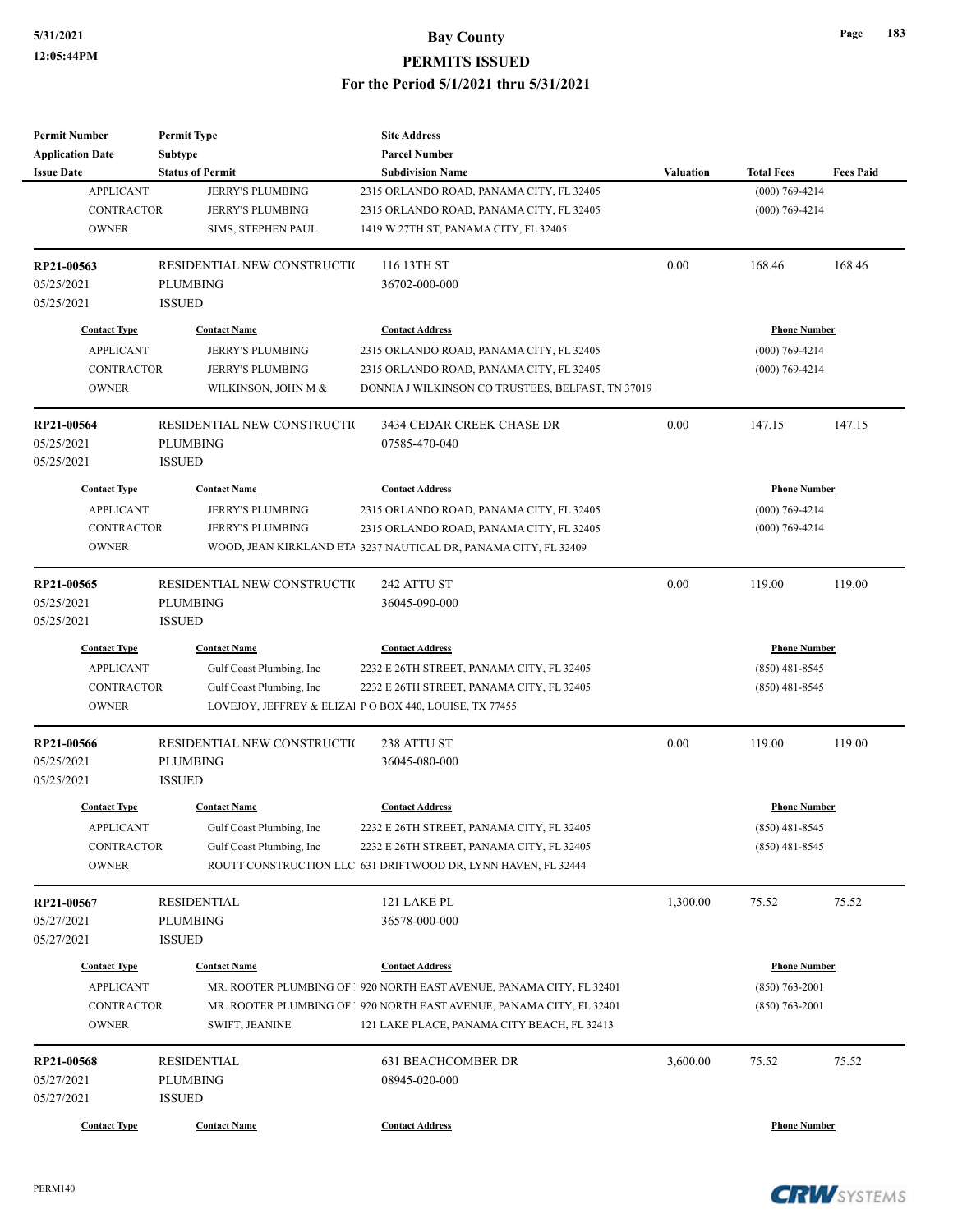| <b>Permit Number</b>                    | <b>Permit Type</b>                   | <b>Site Address</b>                                                   |           |                     |                  |
|-----------------------------------------|--------------------------------------|-----------------------------------------------------------------------|-----------|---------------------|------------------|
| <b>Application Date</b>                 | <b>Subtype</b>                       | <b>Parcel Number</b>                                                  |           |                     |                  |
| <b>Issue Date</b>                       | <b>Status of Permit</b>              | <b>Subdivision Name</b>                                               | Valuation | <b>Total Fees</b>   | <b>Fees Paid</b> |
| <b>APPLICANT</b>                        |                                      | MR. ROOTER PLUMBING OF 1 920 NORTH EAST AVENUE, PANAMA CITY, FL 32401 |           | $(850) 763 - 2001$  |                  |
| <b>CONTRACTOR</b>                       |                                      | MR. ROOTER PLUMBING OF 1 920 NORTH EAST AVENUE, PANAMA CITY, FL 32401 |           | $(850) 763 - 2001$  |                  |
| <b>OWNER</b>                            | RILEY, DANA LAMAR                    | 41 SWAYBACK LN, WETUMPKA, AL 36092                                    |           | $(850)$ 265-5102    |                  |
| RP21-00569                              | <b>RESIDENTIAL</b>                   | 3433 ROBINSON BAYOU CIR                                               | 1,300.00  | 75.52               | 75.52            |
| 05/27/2021                              | <b>PLUMBING</b>                      | 26660-005-000                                                         |           |                     |                  |
| 05/27/2021                              | <b>ISSUED</b>                        |                                                                       |           |                     |                  |
| <b>Contact Type</b>                     | <b>Contact Name</b>                  | <b>Contact Address</b>                                                |           | <b>Phone Number</b> |                  |
| <b>APPLICANT</b>                        |                                      | MR. ROOTER PLUMBING OF 1 920 NORTH EAST AVENUE, PANAMA CITY, FL 32401 |           | $(850)$ 763-2001    |                  |
| <b>CONTRACTOR</b>                       |                                      | MR. ROOTER PLUMBING OF 1 920 NORTH EAST AVENUE, PANAMA CITY, FL 32401 |           | $(850)$ 763-2001    |                  |
| <b>OWNER</b>                            |                                      | CHAPMAN ASSOCIATES LTD 1002 W 23RD ST STE 400, PANAMA CITY, FL 32405  |           |                     |                  |
| RP21-00570                              | <b>RESIDENTIAL</b>                   | 4648 BROOK FOREST DR                                                  | 825.00    | 75.52               | 75.52            |
| 05/27/2021                              | <b>PLUMBING</b>                      | 11513-001-000                                                         |           |                     |                  |
| 05/27/2021                              | <b>ISSUED</b>                        |                                                                       |           |                     |                  |
| <b>Contact Type</b>                     | <b>Contact Name</b>                  | <b>Contact Address</b>                                                |           | <b>Phone Number</b> |                  |
| <b>APPLICANT</b>                        |                                      | MR. ROOTER PLUMBING OF 1 920 NORTH EAST AVENUE, PANAMA CITY, FL 32401 |           | $(850) 763 - 2001$  |                  |
| <b>CONTRACTOR</b>                       |                                      | MR. ROOTER PLUMBING OF 1 920 NORTH EAST AVENUE, PANAMA CITY, FL 32401 |           | $(850)$ 763-2001    |                  |
| <b>OWNER</b>                            | COLABELLA, FRANK                     | 123 BASIN RD, HAMILTON, NJ 08619                                      |           |                     |                  |
|                                         |                                      |                                                                       |           |                     |                  |
| RP21-00573                              | RESIDENTIAL RENOVATE                 | 2742 17TH ST E                                                        | 1,600.00  | 82.71               | 82.71            |
| 05/28/2021                              | <b>PLUMBING</b>                      | 14874-000-000                                                         |           |                     |                  |
| 05/28/2021                              | <b>ISSUED</b>                        |                                                                       |           |                     |                  |
| <b>Contact Type</b>                     | <b>Contact Name</b>                  | <b>Contact Address</b>                                                |           | <b>Phone Number</b> |                  |
| <b>APPLICANT</b>                        | PATTI 784-9800                       | , ,                                                                   |           |                     |                  |
| <b>CONTRACTOR</b>                       |                                      | RANDALL D PADGETT PLUM 2547 E 6TH ST, PANAMA CITY, FL 32401           |           | $(850)$ 784-9800    |                  |
| <b>OWNER</b>                            | DEES, BILLY R                        | 2742 E 17TH ST, PANAMA CITY, FL 32405                                 |           |                     |                  |
| RP21-00575                              | RESIDENTIAL RENOVATE                 | 731 NORTH BAY DR                                                      | 0.00      | 122.27              | 122.27           |
| 05/31/2021                              | <b>PLUMBING</b>                      | 08762-000-000                                                         |           |                     |                  |
| 05/31/2021                              | <b>ISSUED</b>                        |                                                                       |           |                     |                  |
| <b>Contact Type</b>                     | <b>Contact Name</b>                  | <b>Contact Address</b>                                                |           | <b>Phone Number</b> |                  |
| <b>APPLICANT</b>                        | <b>BRIAN 832-7442</b>                |                                                                       |           |                     |                  |
| <b>CONTRACTOR</b>                       | PITTS PLUMBING, LLC                  | 4911 PLANTATION TR, CHIPLEY, FL 32428                                 |           | $(850) 832 - 7442$  |                  |
| <b>OWNER</b>                            | FRIEND, RODNEY                       | 731 N BAY DRIVE, LYNN HAVEN, FL 32444                                 |           |                     |                  |
| RR21-00346                              | <b>RESIDENTIAL ROOF</b>              | 112 PLACIDO PL                                                        | 2,400.00  | 105.32              | 105.32           |
| 04/12/2021                              | <b>REPLACEMENT</b>                   | 37278-000-000                                                         |           |                     |                  |
| 05/01/2021                              | <b>ISSUED</b>                        |                                                                       |           |                     |                  |
|                                         |                                      |                                                                       |           |                     |                  |
| <b>Contact Type</b><br><b>APPLICANT</b> | <b>Contact Name</b><br>RYAN 381-5604 | <b>Contact Address</b>                                                |           | <b>Phone Number</b> |                  |
| <b>CONTRACTOR</b>                       |                                      | , ,<br>JERRY WILSON'S ROOFING C 3116 G STREET, PANAMA CITY, FL 32404  |           | $(850)$ 763-7999    |                  |
| <b>OWNER</b>                            | RASO, JANET                          | 112 PLACIDO PL, PANAMA CITY BEACH, FL 32413                           |           |                     |                  |
|                                         |                                      |                                                                       |           |                     |                  |
| RR21-00360                              | RESIDENTIAL NEW CONSTRUCTIO          | 605 BAYWOOD DR                                                        | 10,000.00 | 132.50              | 132.50           |
| 04/14/2021                              | <b>ROOF</b>                          | 11713-040-000                                                         |           |                     |                  |
| 05/07/2021                              | <b>FINALED</b>                       |                                                                       |           |                     |                  |
| <b>Contact Type</b>                     | <b>Contact Name</b>                  | <b>Contact Address</b>                                                |           | <b>Phone Number</b> |                  |
|                                         |                                      |                                                                       |           |                     |                  |

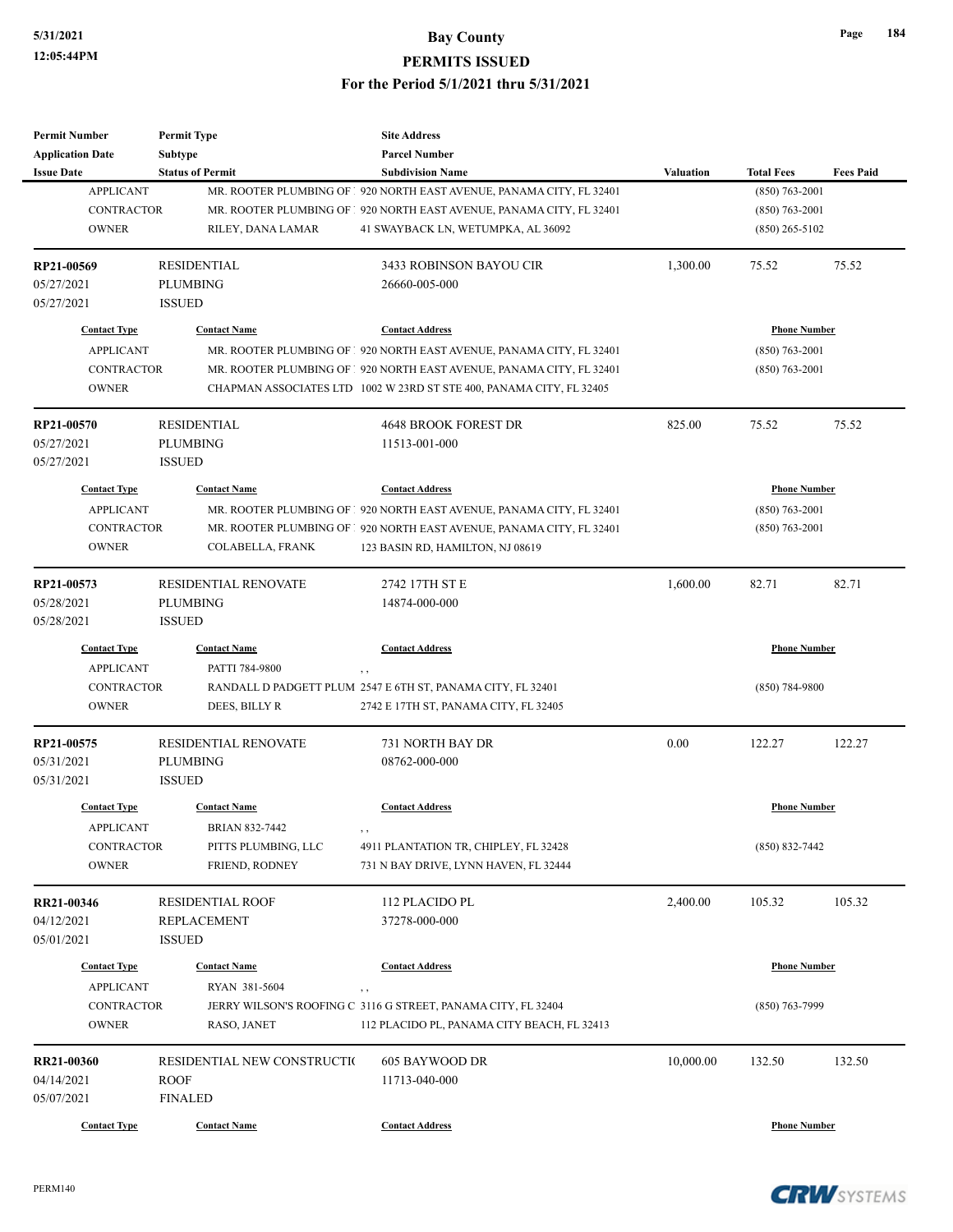| <b>Permit Number</b>                         | <b>Permit Type</b>                   | <b>Site Address</b>                                                                    |                  |                     |                  |
|----------------------------------------------|--------------------------------------|----------------------------------------------------------------------------------------|------------------|---------------------|------------------|
| <b>Application Date</b><br><b>Issue Date</b> | <b>Subtype</b>                       | <b>Parcel Number</b><br><b>Subdivision Name</b>                                        | <b>Valuation</b> | <b>Total Fees</b>   | <b>Fees Paid</b> |
| <b>APPLICANT</b>                             | <b>Status of Permit</b>              | PROS CONSTRUCTION & RO(1522 CHESTNUT AVE, PANAMA CITY, FL 32405                        |                  | $(850)$ 769-4135    |                  |
| <b>CONTRACTOR</b>                            |                                      | PROS CONSTRUCTION & RO( 1522 CHESTNUT AVE, PANAMA CITY, FL 32405                       |                  | $(850)$ 769-4135    |                  |
| <b>OWNER</b>                                 |                                      | PRESTON RAY HOMES LLC 1522 Chestnut Avenue, Panama City, FL 32405                      |                  |                     |                  |
|                                              |                                      |                                                                                        |                  |                     |                  |
| RR21-00389                                   | <b>RESIDENTIAL ROOF</b>              | 3432 ORCHARD WOOD RD                                                                   | 2,326.00         | 88.37               | 88.37            |
| 04/20/2021                                   | <b>REPLACEMENT</b>                   | 11859-005-000                                                                          |                  |                     |                  |
| 05/13/2021                                   | <b>FINALED</b>                       |                                                                                        |                  |                     |                  |
| <b>Contact Type</b>                          | <b>Contact Name</b>                  | <b>Contact Address</b>                                                                 |                  | <b>Phone Number</b> |                  |
| <b>APPLICANT</b>                             | Jerry 774-5432                       | $, \, , \,$                                                                            |                  |                     |                  |
| <b>CONTRACTOR</b>                            | <b>OWNER/BUILDER</b>                 | , ,                                                                                    |                  |                     |                  |
| <b>OWNER</b>                                 |                                      | FOREHAND, PAMELA CARYN 619 FIDDLELEAF CIR, MELBOURNE, FL 32904                         |                  |                     |                  |
| RR21-00409                                   | <b>RESIDENTIAL ROOF</b>              | 6722 SMITH RD W                                                                        | 0.00             | 82.20               | 82.20            |
| 04/26/2021                                   | <b>REPLACEMENT</b>                   | 08479-010-000                                                                          |                  |                     |                  |
| 05/01/2021                                   | <b>ISSUED</b>                        |                                                                                        |                  |                     |                  |
| <b>Contact Type</b>                          | <b>Contact Name</b>                  | <b>Contact Address</b>                                                                 |                  | <b>Phone Number</b> |                  |
| <b>APPLICANT</b>                             | JERRY 381-5604                       |                                                                                        |                  |                     |                  |
| <b>CONTRACTOR</b>                            |                                      | , ,<br>JERRY WILSON'S ROOFING C 3116 G STREET, PANAMA CITY, FL 32404                   |                  | $(850)$ 763-7999    |                  |
| <b>OWNER</b>                                 | MC CLAIN, KRISTEN ETAL               | 6722 W SMITH RD, SOUTHPORT, FL 32409                                                   |                  |                     |                  |
|                                              |                                      |                                                                                        |                  |                     |                  |
| RR21-00411                                   | <b>RESIDENTIAL ROOF</b>              | 307 LAGUNA ST                                                                          | 10,184.00        | 99.15               | 99.15            |
| 04/26/2021                                   | ROOF OVER                            | 38124-000-000                                                                          |                  |                     |                  |
| 05/06/2021                                   | <b>ISSUED</b>                        |                                                                                        |                  |                     |                  |
| <b>Contact Type</b>                          | <b>Contact Name</b>                  | <b>Contact Address</b>                                                                 |                  | <b>Phone Number</b> |                  |
| <b>APPLICANT</b>                             |                                      | CLYDE JOHNSON CONTRACT 206 LOTUS STREET, CLEWISTON, FL 33440                           |                  | $(863) 805 - 0001$  |                  |
| <b>CONTRACTOR</b>                            |                                      | CLYDE JOHNSON CONTRACT 206 LOTUS STREET, CLEWISTON, FL 33440                           |                  | $(863) 805 - 0001$  |                  |
| <b>OWNER</b>                                 | RADZWION, NATALIE &                  | MARY A ARCENEAUX, PANAMA CITY, FL 32413                                                |                  |                     |                  |
| RR21-00412                                   | <b>RESIDENTIAL ROOF</b>              | 21619 POMPANO AVE                                                                      | 11,832.00        | 99.15               | 99.15            |
| 04/26/2021                                   | <b>REPLACEMENT</b>                   | 35898-010-000                                                                          |                  |                     |                  |
| 05/06/2021                                   | <b>ISSUED</b>                        |                                                                                        |                  |                     |                  |
| <b>Contact Type</b>                          | <b>Contact Name</b>                  | <b>Contact Address</b>                                                                 |                  | <b>Phone Number</b> |                  |
| <b>APPLICANT</b>                             |                                      | CLYDE JOHNSON CONTRACT 206 LOTUS STREET, CLEWISTON, FL 33440                           |                  | $(863) 805 - 0001$  |                  |
| CONTRACTOR                                   |                                      | CLYDE JOHNSON CONTRACT 206 LOTUS STREET, CLEWISTON, FL 33440                           |                  | $(863) 805 - 0001$  |                  |
| <b>OWNER</b>                                 |                                      | THRASHER, PATRICK AARON 21619 POMPANO AVE, PANAMA CITY BEACH, FL 32413                 |                  |                     |                  |
| RR21-00426                                   | <b>RESIDENTIAL ROOF</b>              | 2519 OAK ST                                                                            | 7,500.00         | 82.20               | 82.20            |
| 04/29/2021                                   | <b>REPLACEMENT</b>                   | 31012-000-000                                                                          |                  |                     |                  |
| 05/20/2021                                   | <b>ISSUED</b>                        |                                                                                        |                  |                     |                  |
|                                              |                                      | <b>Contact Address</b>                                                                 |                  |                     |                  |
| <b>Contact Type</b>                          | <b>Contact Name</b>                  |                                                                                        |                  | <b>Phone Number</b> |                  |
| <b>APPLICANT</b><br>CONTRACTOR               | BAY ROOFING INC.<br>BAY ROOFING INC. | 7211 JOHN PITTS RD, PANAMA CITY, FL 32404                                              |                  | $(850)$ 258-8201    |                  |
| <b>OWNER</b>                                 | LI LI, PEI                           | 7211 JOHN PITTS RD, PANAMA CITY, FL 32404<br>203 WHITECLIFF BLVD, AUBURNDALE, FL 33823 |                  | $(850)$ 258-8201    |                  |
|                                              |                                      |                                                                                        |                  |                     |                  |
| RR21-00427                                   | <b>RESIDENTIAL ROOF</b>              | 2521 OAK ST                                                                            | 7,500.00         | 82.20               | 82.20            |
| 04/29/2021                                   | <b>REPLACEMENT</b>                   | 31012-010-000                                                                          |                  |                     |                  |
|                                              | <b>ISSUED</b>                        |                                                                                        |                  |                     |                  |
| 05/20/2021                                   |                                      |                                                                                        |                  |                     |                  |

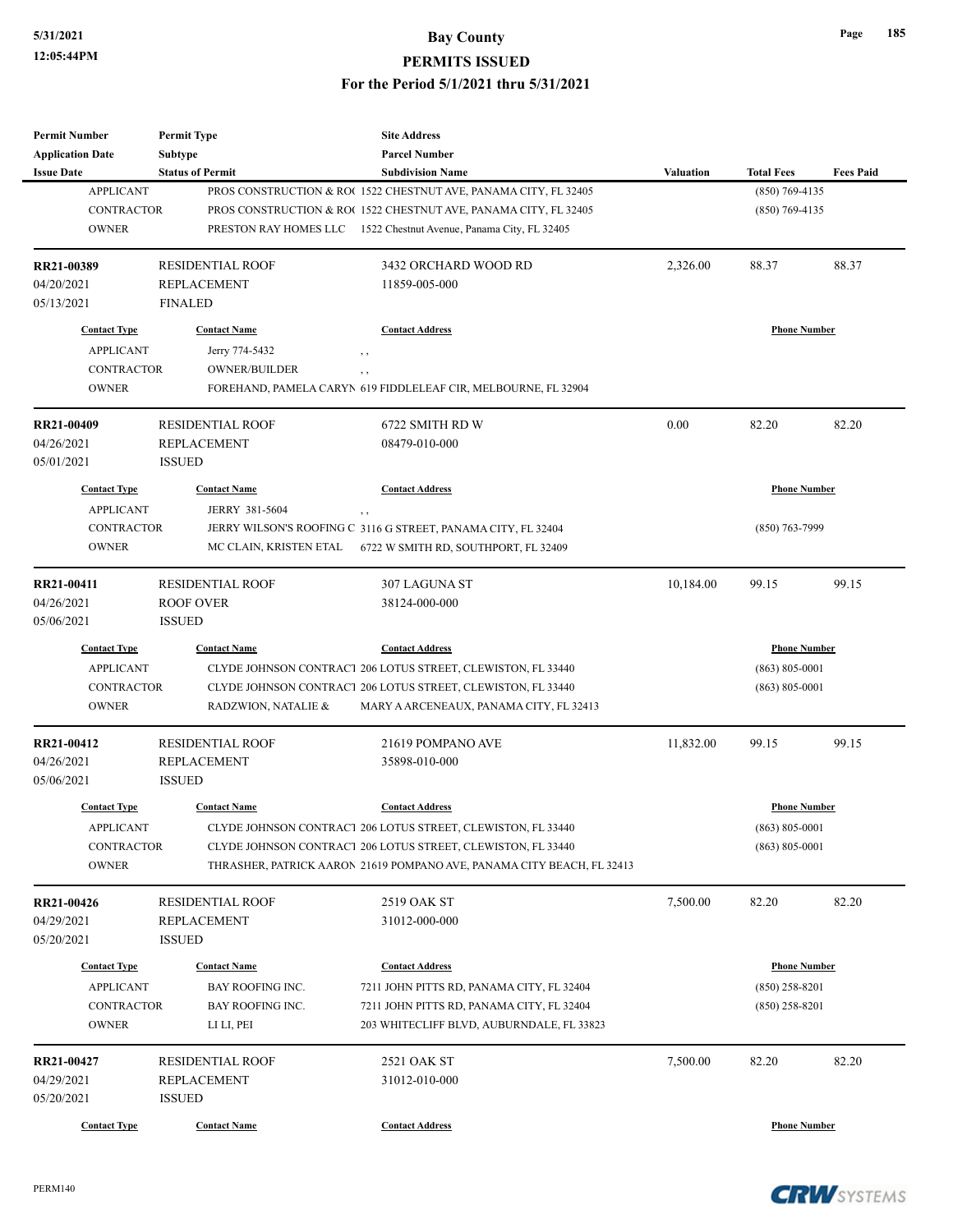| <b>Permit Number</b>    | <b>Permit Type</b>          | <b>Site Address</b>                                                    |                  |                     |                  |
|-------------------------|-----------------------------|------------------------------------------------------------------------|------------------|---------------------|------------------|
| <b>Application Date</b> | Subtype                     | <b>Parcel Number</b>                                                   |                  |                     |                  |
| <b>Issue Date</b>       | <b>Status of Permit</b>     | <b>Subdivision Name</b>                                                | <b>Valuation</b> | <b>Total Fees</b>   | <b>Fees Paid</b> |
| <b>APPLICANT</b>        | <b>BAY ROOFING INC.</b>     | 7211 JOHN PITTS RD, PANAMA CITY, FL 32404                              |                  | $(850)$ 258-8201    |                  |
| <b>CONTRACTOR</b>       | <b>BAY ROOFING INC.</b>     | 7211 JOHN PITTS RD, PANAMA CITY, FL 32404                              |                  | $(850)$ 258-8201    |                  |
| <b>OWNER</b>            | KULKARNI, AJIT A            | 2521 OAK ST, PANAMA CITY BEACH, FL 32408                               |                  |                     |                  |
| RR21-00429              | <b>RESIDENTIAL ROOF</b>     | 21604 MARLIN AVE                                                       | 1,700.00         | 85.28               | 85.28            |
| 04/30/2021              | <b>ROOF OVER</b>            | 35967-050-000                                                          |                  |                     |                  |
| 05/03/2021              | <b>ISSUED</b>               |                                                                        |                  |                     |                  |
| <b>Contact Type</b>     | <b>Contact Name</b>         | <b>Contact Address</b>                                                 |                  | <b>Phone Number</b> |                  |
| <b>APPLICANT</b>        |                             | KIETH WINGATE CONSTRUC 200 GAUTIER MEMORIAL WAY, PORT ST JOE, FL 32456 |                  | $(229)$ 869-3093    |                  |
| <b>CONTRACTOR</b>       |                             | KIETH WINGATE CONSTRUC 200 GAUTIER MEMORIAL WAY, PORT ST JOE, FL 32456 |                  | $(229)$ 869-3093    |                  |
| <b>OWNER</b>            | HARDIN, STEVEN              | 2541 FEROL LN, LYNN HAVEN, FL 32444                                    |                  |                     |                  |
| RR21-00439              | RESIDENTIAL NEW CONSTRUCTIO | 3520 COTTAGE COVE LN                                                   | 10,881.03        | 120.73              | 120.73           |
| 05/01/2021              | <b>ROOF</b>                 | 31368-107-000                                                          |                  |                     |                  |
| 05/01/2021              | <b>FINALED</b>              |                                                                        |                  |                     |                  |
| <b>Contact Type</b>     | <b>Contact Name</b>         | <b>Contact Address</b>                                                 |                  | <b>Phone Number</b> |                  |
| <b>APPLICANT</b>        | KINGS ROOFING, LLC          | 1515 FRANKFORD AVE, Panama City, FL 32405                              |                  | $(850)$ 737-9410    |                  |
| <b>CONTRACTOR</b>       | KINGS ROOFING, LLC          | 1515 FRANKFORD AVE, Panama City, FL 32405                              |                  | $(850)$ 737-9410    |                  |
| <b>OWNER</b>            |                             | NADEAU CONSTRUCTION LI PO BOX 27834, PANAMA CITY, FL 32411             |                  |                     |                  |
|                         |                             |                                                                        |                  |                     |                  |
| <b>RR21-00440</b>       | <b>RESIDENTIAL ROOF</b>     | 4704 WINDSOR PARK LN                                                   | 14,000.00        | 113.03              | 113.03           |
| 05/03/2021              | <b>REPLACEMENT</b>          | 05860-550-130                                                          |                  |                     |                  |
| 05/03/2021              | <b>ISSUED</b>               |                                                                        |                  |                     |                  |
| <b>Contact Type</b>     | <b>Contact Name</b>         | <b>Contact Address</b>                                                 |                  | <b>Phone Number</b> |                  |
| <b>APPLICANT</b>        |                             | COOPER ROOFING OF FLORI 2701 WEST 11TH STREET, PANAMA CITY, FL 32401   |                  | $(850)$ 601-1156    |                  |
| <b>CONTRACTOR</b>       |                             | COOPER ROOFING OF FLORI 2701 WEST 11TH STREET, PANAMA CITY, FL 32401   |                  | $(850)$ 601-1156    |                  |
| <b>OWNER</b>            |                             | SEYFFERT, KEVIN S & CRY B 4704 WINDSOR PARK LN, PANAMA CITY, FL 32404  |                  |                     |                  |
| RR21-00441              | <b>RESIDENTIAL ROOF</b>     | 109 GREENWOOD DR                                                       | 12,160.00        | 117.65              | 117.65           |
| 05/03/2021              | <b>REPLACEMENT</b>          | 27526-000-000                                                          |                  |                     |                  |
| 05/03/2021              | <b>ISSUED</b>               |                                                                        |                  |                     |                  |
| <b>Contact Type</b>     | <b>Contact Name</b>         | <b>Contact Address</b>                                                 |                  | <b>Phone Number</b> |                  |
| <b>APPLICANT</b>        | MIKE FARRIS INC             | 1504 DELAWARE AVE, LYNN HAVEN, FL 32444                                |                  | $(850) 865 - 3748$  |                  |
| CONTRACTOR              | MIKE FARRIS INC             | 1504 DELAWARE AVE, LYNN HAVEN, FL 32444                                |                  | $(850) 865 - 3748$  |                  |
| <b>OWNER</b>            | VICKERY, JAY                | PO BOX 640, PANAMA CITY, FL 32402                                      |                  |                     |                  |
| RR21-00442              | RESIDENTIAL NEW CONSTRUCTIO | 8510 FLIP FLOP CT                                                      | 12,504.67        | 131.52              | 131.52           |
| 05/03/2021              | ROOF                        | 32503-200-392                                                          |                  |                     |                  |
| 05/03/2021              | <b>FINALED</b>              |                                                                        |                  |                     |                  |
| <b>Contact Type</b>     | <b>Contact Name</b>         | <b>Contact Address</b>                                                 |                  | <b>Phone Number</b> |                  |
|                         |                             |                                                                        |                  |                     |                  |
| <b>APPLICANT</b>        |                             | AMERITECH ENTERPRISES I 108 ESTES PL, PANAMA CITY BEACH, FL 32413      |                  | $(850)$ 234-0800    |                  |
| CONTRACTOR              |                             | AMERITECH ENTERPRISES I 108 ESTES PL, PANAMA CITY BEACH, FL 32413      |                  | $(850)$ 234-0800    |                  |
| <b>OWNER</b>            | LMWS, LLC                   | 130 RICHARD JACKSON BLVD, PANAMA CITY BEACH, FL 32407                  |                  |                     |                  |
| RR21-00443              | RESIDENTIAL NEW CONSTRUCTIO | 8505 MARGARITAVILLE BLVD                                               | 8,453.87         | 99.15               | 99.15            |
| 05/03/2021              | <b>ROOF</b>                 | 32503-200-194                                                          |                  |                     |                  |
| 05/03/2021              | <b>FINALED</b>              |                                                                        |                  |                     |                  |
|                         | <b>Contact Name</b>         | <b>Contact Address</b>                                                 |                  | <b>Phone Number</b> |                  |

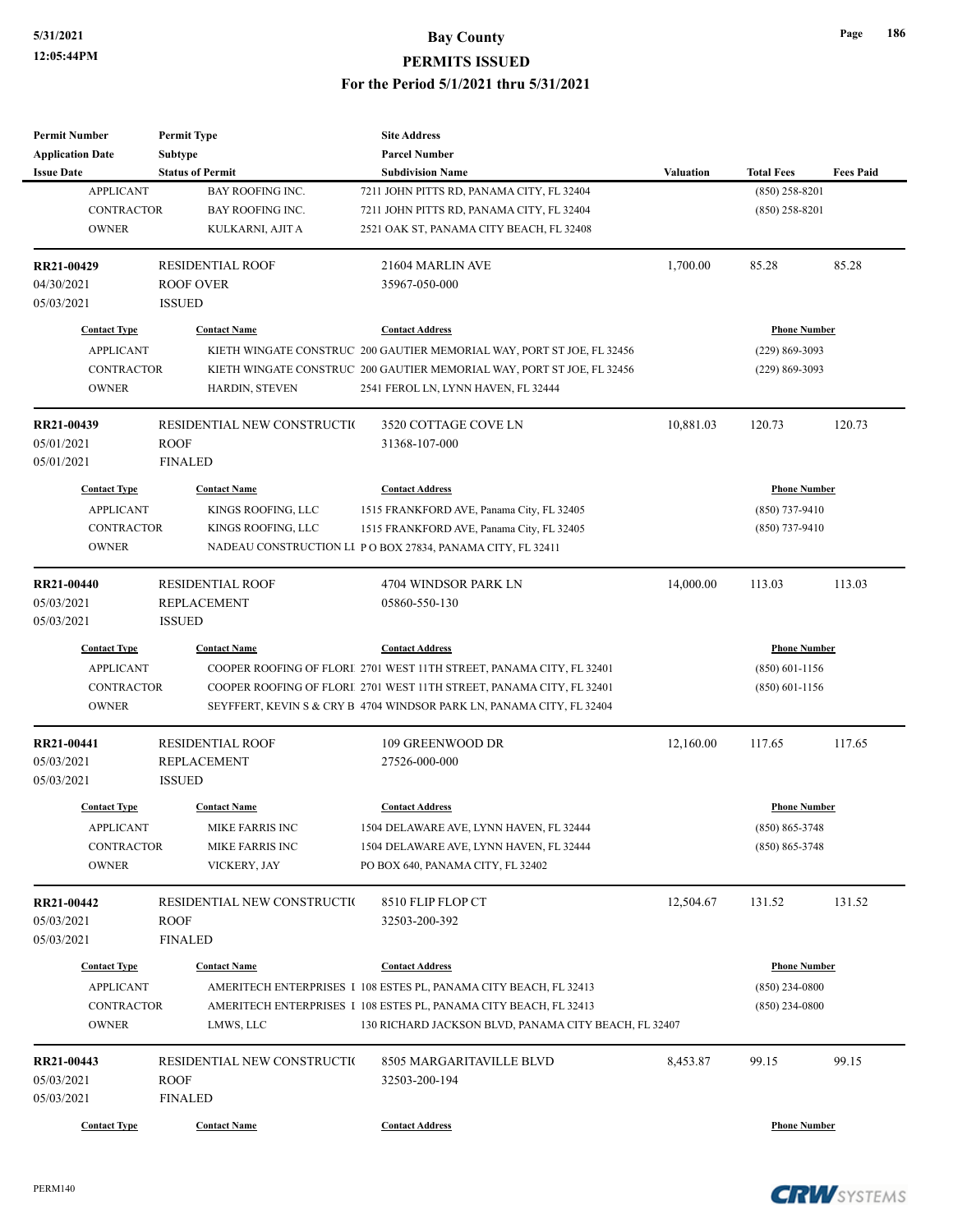| <b>Permit Number</b>    | <b>Permit Type</b>          | <b>Site Address</b>                                                |                  |                     |                     |  |
|-------------------------|-----------------------------|--------------------------------------------------------------------|------------------|---------------------|---------------------|--|
| <b>Application Date</b> | <b>Subtype</b>              | <b>Parcel Number</b>                                               |                  |                     |                     |  |
| <b>Issue Date</b>       | <b>Status of Permit</b>     | <b>Subdivision Name</b>                                            | <b>Valuation</b> | <b>Total Fees</b>   | <b>Fees Paid</b>    |  |
| <b>APPLICANT</b>        |                             | AMERITECH ENTERPRISES I 108 ESTES PL, PANAMA CITY BEACH, FL 32413  |                  | $(850)$ 234-0800    |                     |  |
| <b>CONTRACTOR</b>       |                             | AMERITECH ENTERPRISES I 108 ESTES PL, PANAMA CITY BEACH, FL 32413  |                  | $(850)$ 234-0800    |                     |  |
| <b>OWNER</b>            | LMWS, LLC                   | 130 RICHARD JACKSON BLVD, PANAMA CITY BEACH, FL 32407              |                  |                     |                     |  |
| RR21-00444              | RESIDENTIAL NEW CONSTRUCTIO | 8509 MARGARITAVILLE BLVD                                           | 8,453.87         | 99.15               | 99.15               |  |
| 05/03/2021              | <b>ROOF</b>                 | 32503-200-196                                                      |                  |                     |                     |  |
| 05/03/2021              | <b>FINALED</b>              |                                                                    |                  |                     |                     |  |
| <b>Contact Type</b>     | <b>Contact Name</b>         | <b>Contact Address</b>                                             |                  | <b>Phone Number</b> |                     |  |
| <b>APPLICANT</b>        |                             | AMERITECH ENTERPRISES I 108 ESTES PL, PANAMA CITY BEACH, FL 32413  |                  | $(850)$ 234-0800    |                     |  |
| <b>CONTRACTOR</b>       |                             | AMERITECH ENTERPRISES I 108 ESTES PL, PANAMA CITY BEACH, FL 32413  |                  | $(850)$ 234-0800    |                     |  |
| <b>OWNER</b>            | LMWS, LLC                   | 130 RICHARD JACKSON BLVD, PANAMA CITY BEACH, FL 32407              |                  |                     |                     |  |
| RR21-00445              | HURRICANE MICHAEL           | 123 MARIN DR                                                       | 17,125.00        | 88.37               | 88.37               |  |
| 05/03/2021              | <b>REPLACEMENT</b>          | 11801-061-000                                                      |                  |                     |                     |  |
| 05/03/2021              | <b>FINALED</b>              |                                                                    |                  |                     |                     |  |
| <b>Contact Type</b>     | <b>Contact Name</b>         | <b>Contact Address</b>                                             |                  |                     | <b>Phone Number</b> |  |
| <b>APPLICANT</b>        | HABITAT GROUP INC           | 9920 NW 44 TERRAC, DORAL, FL 33178                                 |                  | $(813) 638 - 6572$  |                     |  |
| <b>CONTRACTOR</b>       | HABITAT GROUP INC           | 9920 NW 44 TERRAC, DORAL, FL 33178                                 |                  | $(813) 638 - 6572$  |                     |  |
| <b>OWNER</b>            | <b>GONZALES, ROGELIO</b>    | 123 MARIN DRIVE, PANAMA CITY, FL 32405                             |                  |                     |                     |  |
|                         |                             |                                                                    |                  |                     |                     |  |
| RR21-00446              | <b>RESIDENTIAL ROOF</b>     | <b>6140 RIVERBROOKE ST</b>                                         | 9,000.00         | 102.24              | 102.24              |  |
| 05/03/2021              | <b>REPLACEMENT</b>          | 05658-300-140                                                      |                  |                     |                     |  |
| 05/03/2021              | <b>ISSUED</b>               |                                                                    |                  |                     |                     |  |
| <b>Contact Type</b>     | <b>Contact Name</b>         | <b>Contact Address</b>                                             |                  | <b>Phone Number</b> |                     |  |
| <b>APPLICANT</b>        |                             | GULF STATES CONTRACTOR 2023 HIGHWAY 44, COLUMBIA, MS 39429         |                  | $(407) 878 - 3689$  |                     |  |
| <b>CONTRACTOR</b>       |                             | GULF STATES CONTRACTOR 2023 HIGHWAY 44, COLUMBIA, MS 39429         |                  | $(407) 878 - 3689$  |                     |  |
| <b>OWNER</b>            |                             | RIVERA, ALYSSA MICHELLE 6140 RIVERBROOKE DR, PANAMA CITY, FL 32404 |                  |                     |                     |  |
| RR21-00447              | <b>RESIDENTIAL ROOF</b>     | 4834 PINE AVE                                                      | 8,125.00         | 97.61               | 97.61               |  |
| 05/03/2021              | <b>REPLACEMENT</b>          | 05376-002-000                                                      |                  |                     |                     |  |
| 05/05/2021              | <b>ISSUED</b>               |                                                                    |                  |                     |                     |  |
| <b>Contact Type</b>     | <b>Contact Name</b>         | <b>Contact Address</b>                                             |                  | <b>Phone Number</b> |                     |  |
| <b>APPLICANT</b>        | ROCHETTE, LLC               | 1628 SE 46TH STREET #5, CAPE CORAL, FL 33904                       |                  | $(203)$ 980-7740    |                     |  |
| CONTRACTOR              | ROCHETTE, LLC               | 1628 SE 46TH STREET #5, CAPE CORAL, FL 33904                       |                  | $(203)$ 980-7740    |                     |  |
| <b>OWNER</b>            | ALMEIDA, VALDIVINO DE       | 726 N 11TH ST, PANAMA CITY, FL 32404                               |                  |                     |                     |  |
| RR21-00448              | RESIDENTIAL NEW CONSTRUCTIO | 203 15TH ST                                                        | 8,329.50         | 97.61               | 97.61               |  |
| 05/04/2021              | <b>ROOF</b>                 | 37051-005-000                                                      |                  |                     |                     |  |
| 05/04/2021              | <b>FINALED</b>              |                                                                    |                  |                     |                     |  |
|                         |                             |                                                                    |                  |                     |                     |  |
| <b>Contact Type</b>     | <b>Contact Name</b>         | <b>Contact Address</b>                                             |                  | <b>Phone Number</b> |                     |  |
| <b>APPLICANT</b>        | OLD TOWN ROOFING            | 2954 CARTER CIRCLE, CHIPLEY, FL 32428                              |                  | $(850) 849 - 7457$  |                     |  |
| CONTRACTOR              | <b>OLD TOWN ROOFING</b>     | 2954 CARTER CIRCLE, CHIPLEY, FL 32428                              |                  | $(850) 849 - 7457$  |                     |  |
| <b>OWNER</b>            | ANGELIC PROPERTIES, LLC     | 21813 FRONT BEACH RD, PANAMA CITY BEACH, FL 32413                  |                  |                     |                     |  |
| RR21-00450              | <b>RESIDENTIAL ROOF</b>     | 1310 LAKEWALK CIR E                                                | 17,150.00        | 134.60              | 134.60              |  |
| 05/04/2021              | <b>REPLACEMENT</b>          | 35271-600-350                                                      |                  |                     |                     |  |
| 05/04/2021              | <b>ISSUED</b>               |                                                                    |                  |                     |                     |  |
| <b>Contact Type</b>     | <b>Contact Name</b>         | <b>Contact Address</b>                                             |                  | <b>Phone Number</b> |                     |  |
|                         |                             |                                                                    |                  |                     |                     |  |

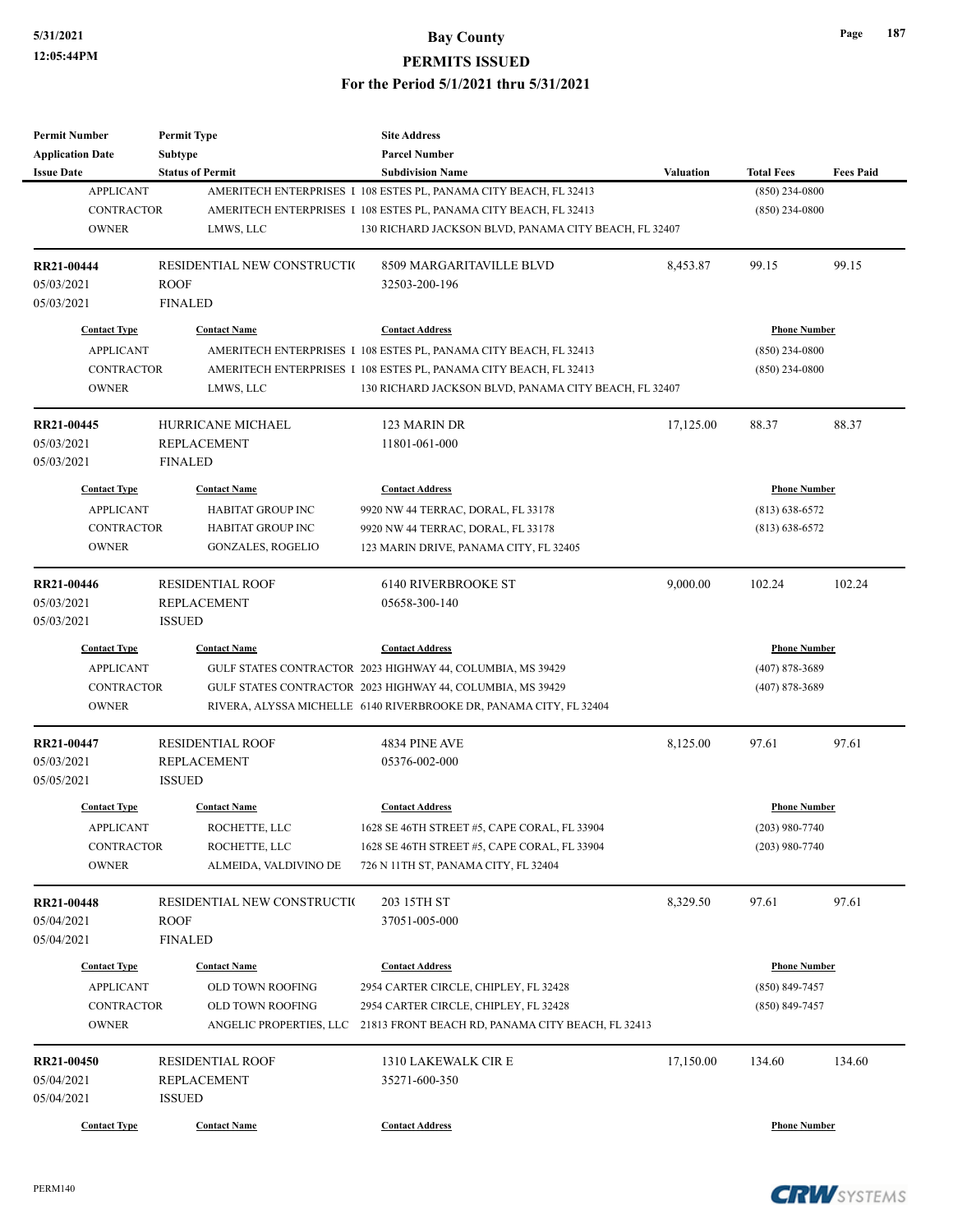| <b>Permit Number</b>                    | <b>Permit Type</b>      | <b>Site Address</b>                                                   |                  |                                         |                  |
|-----------------------------------------|-------------------------|-----------------------------------------------------------------------|------------------|-----------------------------------------|------------------|
| <b>Application Date</b>                 | <b>Subtype</b>          | <b>Parcel Number</b>                                                  |                  |                                         |                  |
| <b>Issue Date</b>                       | <b>Status of Permit</b> | <b>Subdivision Name</b>                                               | <b>Valuation</b> | <b>Total Fees</b>                       | <b>Fees Paid</b> |
| <b>APPLICANT</b>                        | KINGS ROOFING, LLC      | 1515 FRANKFORD AVE, Panama City, FL 32405                             |                  | (850) 737-9410                          |                  |
| <b>CONTRACTOR</b>                       | KINGS ROOFING, LLC      | 1515 FRANKFORD AVE, Panama City, FL 32405                             |                  | $(850)$ 737-9410                        |                  |
| <b>OWNER</b>                            |                         | DARBY, WILLIAM J IV & PAU 363 WOODBROOK CREST, CANTON, GA 30114       |                  |                                         |                  |
| RR21-00451                              | <b>RESIDENTIAL ROOF</b> | 8511 FLIP FLOP CT                                                     | 11,800.00        | 123.81                                  | 123.81           |
| 05/04/2021                              | <b>NEW</b>              | 32503-200-374                                                         |                  |                                         |                  |
| 05/04/2021                              | <b>ISSUED</b>           |                                                                       |                  |                                         |                  |
| <b>Contact Type</b>                     | <b>Contact Name</b>     | <b>Contact Address</b>                                                |                  | <b>Phone Number</b>                     |                  |
| <b>APPLICANT</b>                        |                         | AMERITECH ENTERPRISES I 108 ESTES PL, PANAMA CITY BEACH, FL 32413     |                  | $(850)$ 234-0800                        |                  |
| <b>CONTRACTOR</b>                       |                         | AMERITECH ENTERPRISES I 108 ESTES PL, PANAMA CITY BEACH, FL 32413     |                  | $(850)$ 234-0800                        |                  |
| <b>OWNER</b>                            | LMWS, LLC               | 130 RICHARD JACKSON BLVD, PANAMA CITY BEACH, FL 32407                 |                  |                                         |                  |
| RR21-00452                              | <b>RESIDENTIAL ROOF</b> | 6029 PITTI LN                                                         | 5,200.00         | 82.20                                   | 82.20            |
| 05/04/2021                              | <b>REPLACEMENT</b>      | 05227-025-000                                                         |                  |                                         |                  |
| 05/05/2021                              | <b>ISSUED</b>           |                                                                       |                  |                                         |                  |
| <b>Contact Type</b>                     | <b>Contact Name</b>     | <b>Contact Address</b>                                                |                  | <b>Phone Number</b>                     |                  |
| <b>APPLICANT</b>                        |                         | TOOL TIME BUILDING & ROC 7211 BAYCREST RD, PANAMA CITY, FL 32409      |                  | $(850)$ 763-0065                        |                  |
| <b>CONTRACTOR</b>                       |                         | TOOL TIME BUILDING & ROC 7211 BAYCREST RD, PANAMA CITY, FL 32409      |                  | $(850)$ 763-0065                        |                  |
| <b>OWNER</b>                            |                         | M,M,& M SWINNEY PROPERT 1506 GRACE AVE, SOUTHPORT, FL 32409           |                  |                                         |                  |
|                                         |                         |                                                                       |                  |                                         |                  |
| RR21-00453                              | <b>RESIDENTIAL ROOF</b> | 7224 ECONFINA ESTATES RD                                              | 2,500.00         | 82.20                                   | 82.20            |
| 05/04/2021                              | <b>REPLACEMENT</b>      | 05015-014-000                                                         |                  |                                         |                  |
| 05/05/2021                              | <b>ISSUED</b>           |                                                                       |                  |                                         |                  |
| <b>Contact Type</b>                     | <b>Contact Name</b>     | <b>Contact Address</b>                                                |                  | <b>Phone Number</b>                     |                  |
| <b>APPLICANT</b>                        |                         | GORDON ANDREWS CONSTR 713 INDIANA AVE, LYNN HAVEN, FL 32444           |                  | $(850)$ 271-5302                        |                  |
| <b>CONTRACTOR</b>                       |                         | GORDON ANDREWS CONSTR 713 INDIANA AVE, LYNN HAVEN, FL 32444           |                  | $(850)$ 271-5302                        |                  |
| <b>OWNER</b>                            | TAYLOR, JAMES B         | 7230 ECONFINA ESTATES RD, YOUNGSTOWN, FL 32466                        |                  |                                         |                  |
| RR21-00455                              | <b>RESIDENTIAL ROOF</b> | 4123 NANCEE DR                                                        | 5,300.00         | 129.50                                  | 129.50           |
| 05/05/2021                              | <b>REPLACEMENT</b>      | 30551-070-000                                                         |                  |                                         |                  |
| 05/05/2021                              | <b>FINALED</b>          |                                                                       |                  |                                         |                  |
| <b>Contact Type</b>                     | <b>Contact Name</b>     | <b>Contact Address</b>                                                |                  | <b>Phone Number</b>                     |                  |
| <b>APPLICANT</b>                        |                         | COASTAL ACQUISITIONS OF 2120 E BUS HIGHWAY 98, PANAMA CITY, FL 32401  |                  | (850) 769-9423                          |                  |
| CONTRACTOR                              |                         | COASTAL ACQUISITIONS OF 2120 E BUS HIGHWAY 98, PANAMA CITY, FL 32401  |                  | $(850)$ 769-9423                        |                  |
| <b>OWNER</b>                            | <b>OVERBECK, GUNAR</b>  | 1862 ALLGOOD RD, POMPANO BEACH, FL 33062                              |                  |                                         |                  |
| RR21-00458                              | <b>RESIDENTIAL ROOF</b> | 2432 PRETTY BAYOU ISLAND DR                                           | 11,700.00        | 120.50                                  | 120.50           |
| 05/06/2021                              | NEW                     | 26960-000-000                                                         |                  |                                         |                  |
|                                         |                         |                                                                       |                  |                                         |                  |
| 05/06/2021                              | <b>ISSUED</b>           |                                                                       |                  |                                         |                  |
| <b>Contact Type</b><br><b>APPLICANT</b> | <b>Contact Name</b>     | <b>Contact Address</b>                                                |                  | <b>Phone Number</b><br>$(850)$ 258-5856 |                  |
| <b>CONTRACTOR</b>                       |                         | Guyson (roofing) Construction In 1499 W HWY 390, LYNN HAVEN, FL 32444 |                  |                                         |                  |
|                                         |                         | Guyson (roofing) Construction In 1499 W HWY 390, LYNN HAVEN, FL 32444 |                  | $(850)$ 258-5856                        |                  |
| <b>OWNER</b>                            | NAGGIAR, EDOARDO R      | 2432 PRETTY BAYOU ISLAND DR., PANAMA CITY, FL 32405                   |                  |                                         |                  |
| RR21-00465                              | <b>RESIDENTIAL ROOF</b> | 704 AVENUE C                                                          | 13,102.67        | 103.78                                  | 103.78           |
| 05/06/2021                              | REPLACEMENT             | 35293-028-000                                                         |                  |                                         |                  |
| 05/06/2021                              | <b>FINALED</b>          |                                                                       |                  |                                         |                  |
| <b>Contact Type</b>                     | <b>Contact Name</b>     | <b>Contact Address</b>                                                |                  | <b>Phone Number</b>                     |                  |
|                                         |                         |                                                                       |                  |                                         |                  |



**Page 188**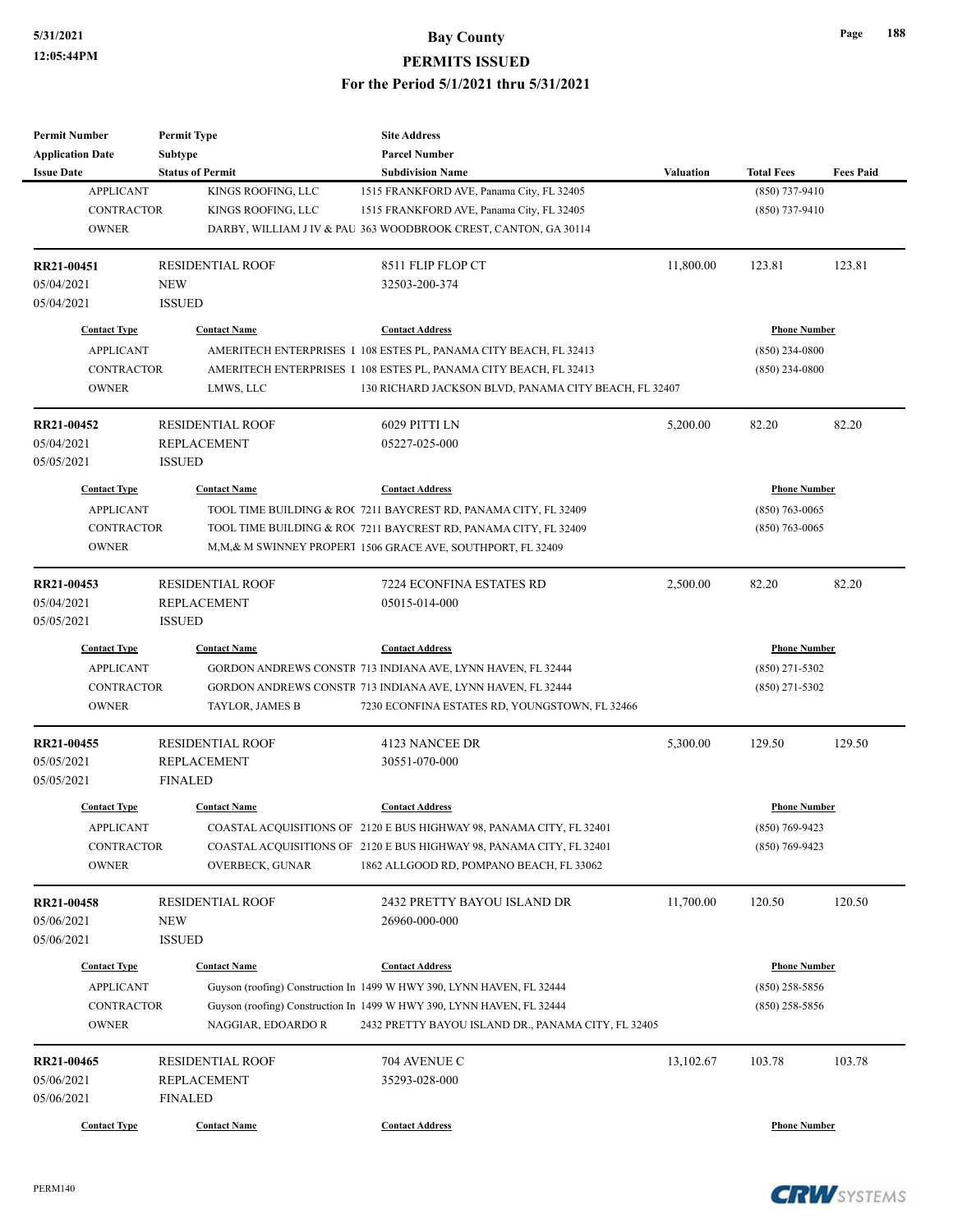| <b>Total Fees</b>   | <b>Fees Paid</b>                              |
|---------------------|-----------------------------------------------|
| $(877)$ 240-7722    |                                               |
| $(877)$ 240-7722    |                                               |
|                     |                                               |
| 114.57              | 114.57                                        |
|                     |                                               |
|                     |                                               |
| <b>Phone Number</b> |                                               |
| $(352)$ 304-6441    |                                               |
| $(352)$ 304-6441    |                                               |
|                     |                                               |
| 82.20               | 82.20                                         |
|                     |                                               |
|                     |                                               |
| <b>Phone Number</b> |                                               |
|                     |                                               |
|                     |                                               |
|                     |                                               |
|                     |                                               |
|                     | 91.45                                         |
|                     |                                               |
|                     |                                               |
| <b>Phone Number</b> |                                               |
| $(850)$ 277-2680    |                                               |
| $(850)$ 277-2680    |                                               |
|                     |                                               |
| 103.78              | 103.78                                        |
|                     |                                               |
|                     |                                               |
| <b>Phone Number</b> |                                               |
| $(850) 889-6800$    |                                               |
| $(850) 889 - 6800$  |                                               |
|                     |                                               |
| 80.00               | 80.00                                         |
|                     |                                               |
|                     |                                               |
|                     |                                               |
| <b>Phone Number</b> |                                               |
|                     |                                               |
|                     |                                               |
|                     |                                               |
| 113.00              | 113.00                                        |
|                     |                                               |
|                     |                                               |
|                     | $(850)$ 277-2680<br>$(850)$ 277-2680<br>91.45 |

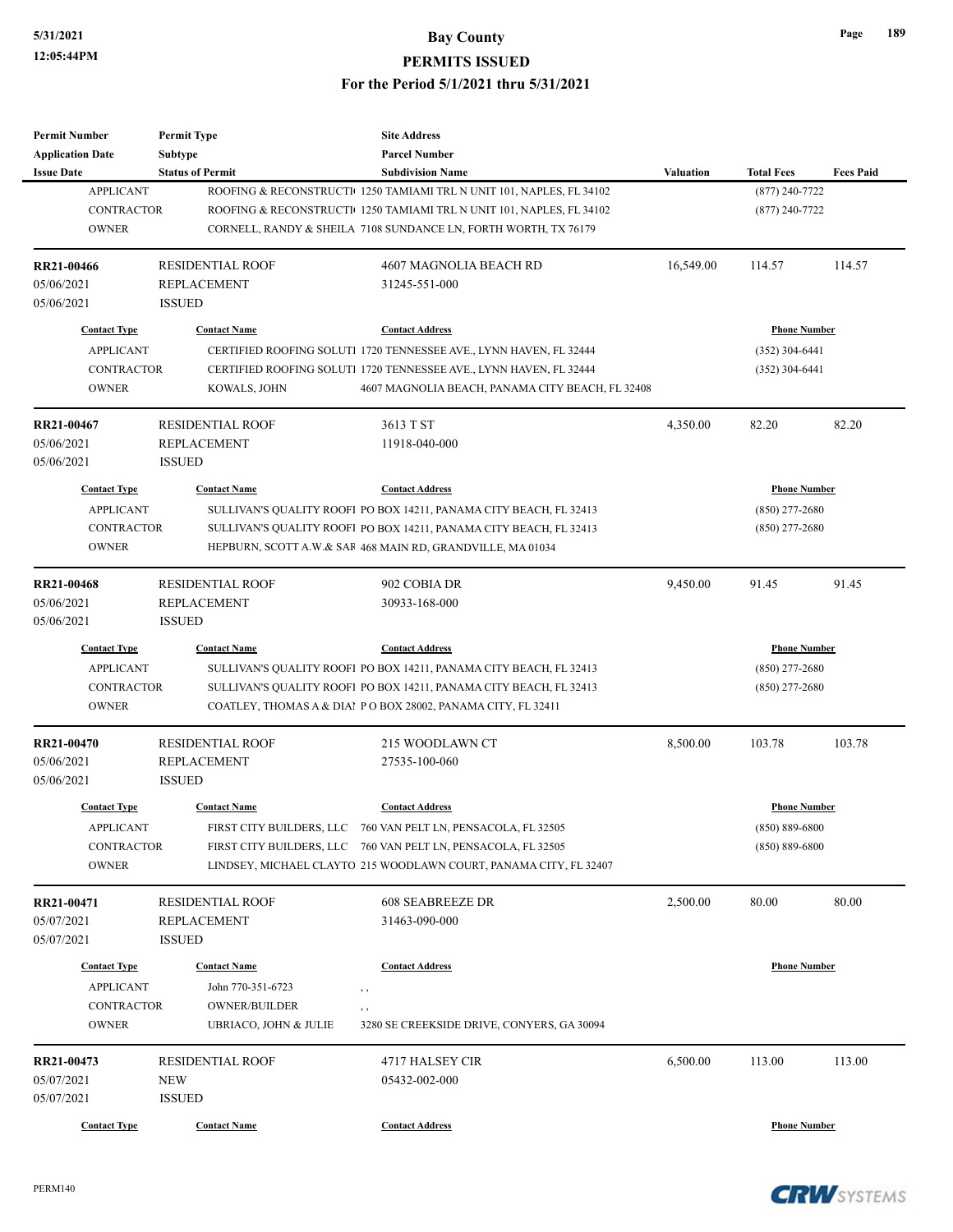| <b>Permit Number</b>    | <b>Permit Type</b>      | <b>Site Address</b>                                                |                  |                     |                  |
|-------------------------|-------------------------|--------------------------------------------------------------------|------------------|---------------------|------------------|
| <b>Application Date</b> | Subtype                 | <b>Parcel Number</b>                                               |                  |                     |                  |
| <b>Issue Date</b>       | <b>Status of Permit</b> | <b>Subdivision Name</b>                                            | <b>Valuation</b> | <b>Total Fees</b>   | <b>Fees Paid</b> |
| <b>APPLICANT</b>        | WATER TIGHT, INC        | 6319 OAK KNOLL ROAD, PANAMA CITY, FL 32404                         |                  | $(850) 596 - 3228$  |                  |
| <b>CONTRACTOR</b>       | WATER TIGHT, INC        | 6319 OAK KNOLL ROAD, PANAMA CITY, FL 32404                         |                  | $(850) 596 - 3228$  |                  |
| <b>OWNER</b>            |                         | PATTERSON, WILLIAM P & K  7829 HIGHWAY 2311, PANAMA CITY, FL 32404 |                  |                     |                  |
| RR21-00474              | <b>RESIDENTIAL ROOF</b> | 354 GREENWOOD CIR                                                  | 12,050.00        | 96.50               | 96.50            |
| 05/07/2021              | <b>REPLACEMENT</b>      | 27344-712-000                                                      |                  |                     |                  |
| 05/07/2021              | <b>ISSUED</b>           |                                                                    |                  |                     |                  |
| <b>Contact Type</b>     | <b>Contact Name</b>     | <b>Contact Address</b>                                             |                  | <b>Phone Number</b> |                  |
| <b>APPLICANT</b>        |                         | CERTIFIED ROOFING SOLUTI 1720 TENNESSEE AVE., LYNN HAVEN, FL 32444 |                  | $(352)$ 304-6441    |                  |
| <b>CONTRACTOR</b>       |                         | CERTIFIED ROOFING SOLUTI 1720 TENNESSEE AVE., LYNN HAVEN, FL 32444 |                  | (352) 304-6441      |                  |
| <b>OWNER</b>            | GUILL, NATHANIEL L      | 110 CEDAR HAMMOCK LN, PANAMA CITY BEACH, FL 32407                  |                  |                     |                  |
| RR21-00475              | <b>RESIDENTIAL ROOF</b> | 11737 SAND CASTLE LN                                               | 7,327.00         | 86.00               | 86.00            |
| 05/07/2021              | <b>REPLACEMENT</b>      | 34039-626-000                                                      |                  |                     |                  |
| 05/07/2021              | <b>ISSUED</b>           |                                                                    |                  |                     |                  |
| <b>Contact Type</b>     | <b>Contact Name</b>     | <b>Contact Address</b>                                             |                  | <b>Phone Number</b> |                  |
| <b>APPLICANT</b>        |                         | CERTIFIED ROOFING SOLUTI 1720 TENNESSEE AVE., LYNN HAVEN, FL 32444 |                  | $(352)$ 304-6441    |                  |
| <b>CONTRACTOR</b>       |                         | CERTIFIED ROOFING SOLUTI 1720 TENNESSEE AVE., LYNN HAVEN, FL 32444 |                  | (352) 304-6441      |                  |
| <b>OWNER</b>            |                         | PIERONI, KENNETH ALAN & ANNETTE CO-TRUSTEES, PANAMA CITY, FL 32409 |                  |                     |                  |
|                         |                         |                                                                    |                  |                     |                  |
| RR21-00476              | <b>RESIDENTIAL ROOF</b> | 11716 SAND CASTLE LN                                               | 7,327.00         | 86.00               | 86.00            |
| 05/07/2021              | <b>REPLACEMENT</b>      | 34039-592-000                                                      |                  |                     |                  |
| 05/07/2021              | <b>FINALED</b>          |                                                                    |                  |                     |                  |
| <b>Contact Type</b>     | <b>Contact Name</b>     | <b>Contact Address</b>                                             |                  | <b>Phone Number</b> |                  |
| <b>APPLICANT</b>        |                         | CERTIFIED ROOFING SOLUTI 1720 TENNESSEE AVE., LYNN HAVEN, FL 32444 |                  | $(352)$ 304-6441    |                  |
| <b>CONTRACTOR</b>       |                         | CERTIFIED ROOFING SOLUTI 1720 TENNESSEE AVE., LYNN HAVEN, FL 32444 |                  | (352) 304-6441      |                  |
| <b>OWNER</b>            |                         | PIERONI, KENNETH ALAN TF 98 ALEGRO DR, PANAMA CITY, FL 32409       |                  |                     |                  |
| RR21-00477              | <b>RESIDENTIAL ROOF</b> | 3632 OAKBROOK LN                                                   | 16,896.00        | 122.00              | 122.00           |
| 05/07/2021              | <b>REPLACEMENT</b>      | 30945-511-000                                                      |                  |                     |                  |
| 05/07/2021              | <b>ISSUED</b>           |                                                                    |                  |                     |                  |
| <b>Contact Type</b>     | <b>Contact Name</b>     | <b>Contact Address</b>                                             |                  | <b>Phone Number</b> |                  |
| <b>APPLICANT</b>        |                         | CERTIFIED ROOFING SOLUTI 1720 TENNESSEE AVE., LYNN HAVEN, FL 32444 |                  | $(352)$ 304-6441    |                  |
| CONTRACTOR              |                         | CERTIFIED ROOFING SOLUTI 1720 TENNESSEE AVE., LYNN HAVEN, FL 32444 |                  | $(352)$ 304-6441    |                  |
| <b>OWNER</b>            | RYDESKI, P THOMAS       | 3632 OAK BROOK LANE, PANAMA CITY BEACH, FL 32408                   |                  |                     |                  |
| RR21-00478              | RESIDENTIAL ROOF        | 2330 CINCINNATI AVE                                                | 8,450.00         | 94.53               | 94.53            |
| 05/10/2021              | <b>REPLACEMENT</b>      | 26854-000-000                                                      |                  |                     |                  |
| 05/10/2021              | <b>FINALED</b>          |                                                                    |                  |                     |                  |
| <b>Contact Type</b>     | <b>Contact Name</b>     | <b>Contact Address</b>                                             |                  | <b>Phone Number</b> |                  |
| <b>APPLICANT</b>        |                         | SITTE ROOFING & GUTTERIN POST OFFICE BOX 8688, SOUTHPORT, FL 32409 |                  | $(850)$ 271-3303    |                  |
| <b>CONTRACTOR</b>       |                         | SITTE ROOFING & GUTTERIN POST OFFICE BOX 8688, SOUTHPORT, FL 32409 |                  | $(850)$ 271-3303    |                  |
| <b>OWNER</b>            |                         | PHELAN, EDWARD W JR ETA 2330 CINCINNATI AVE, PANAMA CITY, FL 32405 |                  |                     |                  |
| RR21-00480              | <b>RESIDENTIAL ROOF</b> | 5526 SUNSET AVE                                                    | 11,636.00        | 87.50               | 87.50            |
| 05/10/2021              | REPLACEMENT             | 31911-000-000                                                      |                  |                     |                  |
| 05/11/2021              | <b>FINALED</b>          |                                                                    |                  |                     |                  |
| <b>Contact Type</b>     | <b>Contact Name</b>     | <b>Contact Address</b>                                             |                  | <b>Phone Number</b> |                  |
|                         |                         |                                                                    |                  |                     |                  |

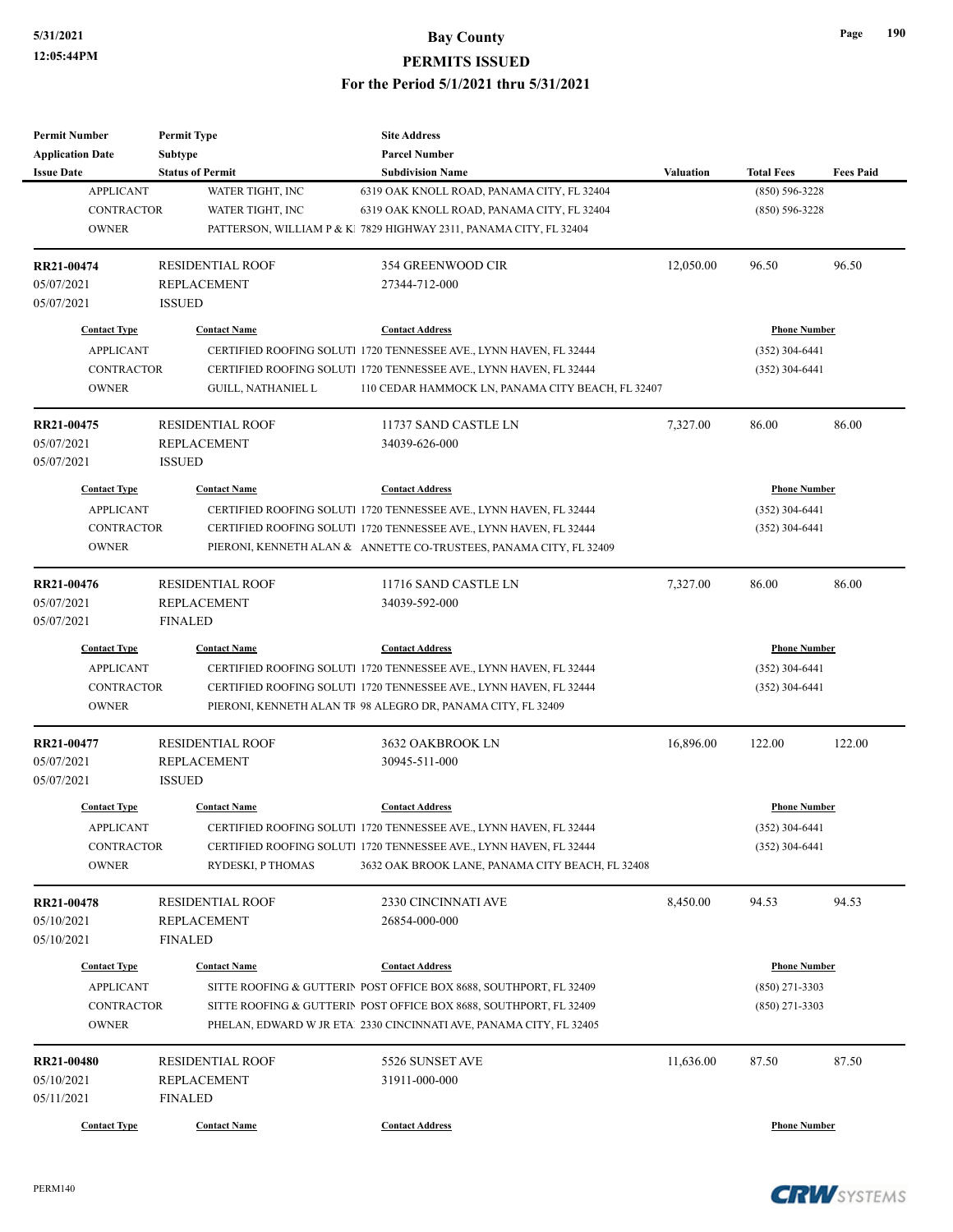| <b>Permit Number</b>                  | <b>Permit Type</b>           | <b>Site Address</b>                                                                                                                                |           |                     |                  |
|---------------------------------------|------------------------------|----------------------------------------------------------------------------------------------------------------------------------------------------|-----------|---------------------|------------------|
| <b>Application Date</b>               | Subtype                      | <b>Parcel Number</b>                                                                                                                               |           |                     |                  |
| <b>Issue Date</b><br><b>APPLICANT</b> | <b>Status of Permit</b>      | <b>Subdivision Name</b>                                                                                                                            | Valuation | <b>Total Fees</b>   | <b>Fees Paid</b> |
| <b>CONTRACTOR</b>                     |                              | ART CONSTRUCTION OF NW 11 W. 23RD ST., SUITE B4, Panama City, FL 32405                                                                             |           | (850) 215-3948      |                  |
| <b>OWNER</b>                          |                              | ART CONSTRUCTION OF NW 11 W. 23RD ST., SUITE B4, Panama City, FL 32405<br>RYON, MICHAEL E & GAYE L 202 WOODLAWN DRIVE, PANAMA CITY BEACH, FL 32407 |           | $(850)$ 215-3948    |                  |
|                                       |                              |                                                                                                                                                    |           |                     |                  |
| RR21-00481                            | RESIDENTIAL NEW CONSTRUCTIO  | 5416 MILLIE WAY                                                                                                                                    | 2,135.00  | 110.00              | 110.00           |
| 05/11/2021                            | ROOF                         | 05860-700-110                                                                                                                                      |           |                     |                  |
| 05/11/2021                            | <b>ISSUED</b>                |                                                                                                                                                    |           |                     |                  |
| <b>Contact Type</b>                   | <b>Contact Name</b>          | <b>Contact Address</b>                                                                                                                             |           | <b>Phone Number</b> |                  |
| <b>APPLICANT</b>                      |                              | ART CONSTRUCTION OF NW 11 W. 23RD ST., SUITE B4, Panama City, FL 32405                                                                             |           | $(850)$ 215-3948    |                  |
| <b>CONTRACTOR</b>                     |                              | ART CONSTRUCTION OF NW 11 W. 23RD ST., SUITE B4, Panama City, FL 32405                                                                             |           | $(850)$ 215-3948    |                  |
| <b>OWNER</b>                          | D.R. HORTON, INC.            | 25366 PROFIT DR, DAPHNE, AL 36526                                                                                                                  |           |                     |                  |
| RR21-00482                            | RESIDENTIAL NEW CONSTRUCTIO  | 5363 MILLIE WAY                                                                                                                                    | 2,135.00  | 110.00              | 110.00           |
| 05/11/2021                            | <b>ROOF</b>                  | 05860-700-910                                                                                                                                      |           |                     |                  |
| 05/11/2021                            | <b>ISSUED</b>                |                                                                                                                                                    |           |                     |                  |
| <b>Contact Type</b>                   | <b>Contact Name</b>          | <b>Contact Address</b>                                                                                                                             |           | <b>Phone Number</b> |                  |
| <b>APPLICANT</b>                      |                              | ART CONSTRUCTION OF NW 11 W. 23RD ST., SUITE B4, Panama City, FL 32405                                                                             |           | $(850)$ 215-3948    |                  |
| <b>CONTRACTOR</b>                     |                              | ART CONSTRUCTION OF NW 11 W. 23RD ST., SUITE B4, Panama City, FL 32405                                                                             |           | $(850)$ 215-3948    |                  |
| <b>OWNER</b>                          | D.R. HORTON, INC.            | 25366 PROFIT DR, DAPHNE, AL 36526                                                                                                                  |           |                     |                  |
|                                       |                              |                                                                                                                                                    |           |                     |                  |
| RR21-00483                            | RESIDENTIAL NEW CONSTRUCTIO  | 5420 MILLIE WAY                                                                                                                                    | 1,932.30  | 104.00              | 104.00           |
| 05/11/2021                            | <b>ROOF</b>                  | 05860-700-120                                                                                                                                      |           |                     |                  |
| 05/11/2021                            | <b>ISSUED</b>                |                                                                                                                                                    |           |                     |                  |
| <b>Contact Type</b>                   | <b>Contact Name</b>          | <b>Contact Address</b>                                                                                                                             |           | <b>Phone Number</b> |                  |
| <b>APPLICANT</b>                      |                              | D. R. HORTON, INC - LOWERY 17745 ASHLEY DRIVE, PANAMA CITY BEACH, FL 32413                                                                         |           | $(850) 660 - 1701$  |                  |
| <b>CONTRACTOR</b>                     |                              | ART CONSTRUCTION OF NW 11 W. 23RD ST., SUITE B4, Panama City, FL 32405                                                                             |           | $(850)$ 215-3948    |                  |
| <b>OWNER</b>                          | D.R. HORTON, INC.            | 25366 PROFIT DR, DAPHNE, AL 36526                                                                                                                  |           |                     |                  |
| <b>RR21-00484</b>                     | RESIDENTIAL NEW CONSTRUCTIO  | 5424 MILLIE WAY                                                                                                                                    | 1,525.00  | 95.00               | 95.00            |
| 05/11/2021                            | ROOF                         | 05860-700-130                                                                                                                                      |           |                     |                  |
| 05/11/2021                            | <b>ISSUED</b>                |                                                                                                                                                    |           |                     |                  |
| <b>Contact Type</b>                   | <b>Contact Name</b>          | <b>Contact Address</b>                                                                                                                             |           | <b>Phone Number</b> |                  |
| APPLICANT                             |                              | ART CONSTRUCTION OF NW 11 W. 23RD ST., SUITE B4, Panama City, FL 32405                                                                             |           | (850) 215-3948      |                  |
| CONTRACTOR                            |                              | ART CONSTRUCTION OF NW 11 W. 23RD ST., SUITE B4, Panama City, FL 32405                                                                             |           | $(850)$ 215-3948    |                  |
| <b>OWNER</b>                          | D.R. HORTON, INC.            | 25366 PROFIT DR, DAPHNE, AL 36526                                                                                                                  |           |                     |                  |
| RR21-00486                            | RESIDENTIAL ROOF             | 402 FLORIDA LN                                                                                                                                     | 10,500.00 | 97.61               | 97.61            |
| 05/11/2021                            | <b>REPLACEMENT</b>           | 36459-884-000                                                                                                                                      |           |                     |                  |
| 05/12/2021                            | <b>ISSUED</b>                |                                                                                                                                                    |           |                     |                  |
| <b>Contact Type</b>                   | <b>Contact Name</b>          | <b>Contact Address</b>                                                                                                                             |           | <b>Phone Number</b> |                  |
| <b>APPLICANT</b>                      | ROOF X INC                   | 1613 MARSHWOOD DR, SEFFNER, FL 33584                                                                                                               |           | $(844)$ 877-6639    |                  |
| <b>CONTRACTOR</b>                     | ROOF X INC                   | 1613 MARSHWOOD DR, SEFFNER, FL 33584                                                                                                               |           | $(844)$ 877-6639    |                  |
| <b>OWNER</b>                          |                              | MURPHY, LESLIE JOSEPH II 1515 N 5TH AVE, NASHVILLE, TN 37208                                                                                       |           |                     |                  |
| RR21-00487                            | <b>RESIDENTIAL ROOF</b>      | 22811 PANAMA CITY BEACH PKWY 20                                                                                                                    |           |                     | 109.94           |
| 05/11/2021                            |                              |                                                                                                                                                    | 7,680.00  | 109.94              |                  |
| 05/11/2021                            | REPLACEMENT<br><b>ISSUED</b> | 36081-620-000                                                                                                                                      |           |                     |                  |
|                                       |                              |                                                                                                                                                    |           |                     |                  |
| <b>Contact Type</b>                   | <b>Contact Name</b>          | <b>Contact Address</b>                                                                                                                             |           | <b>Phone Number</b> |                  |



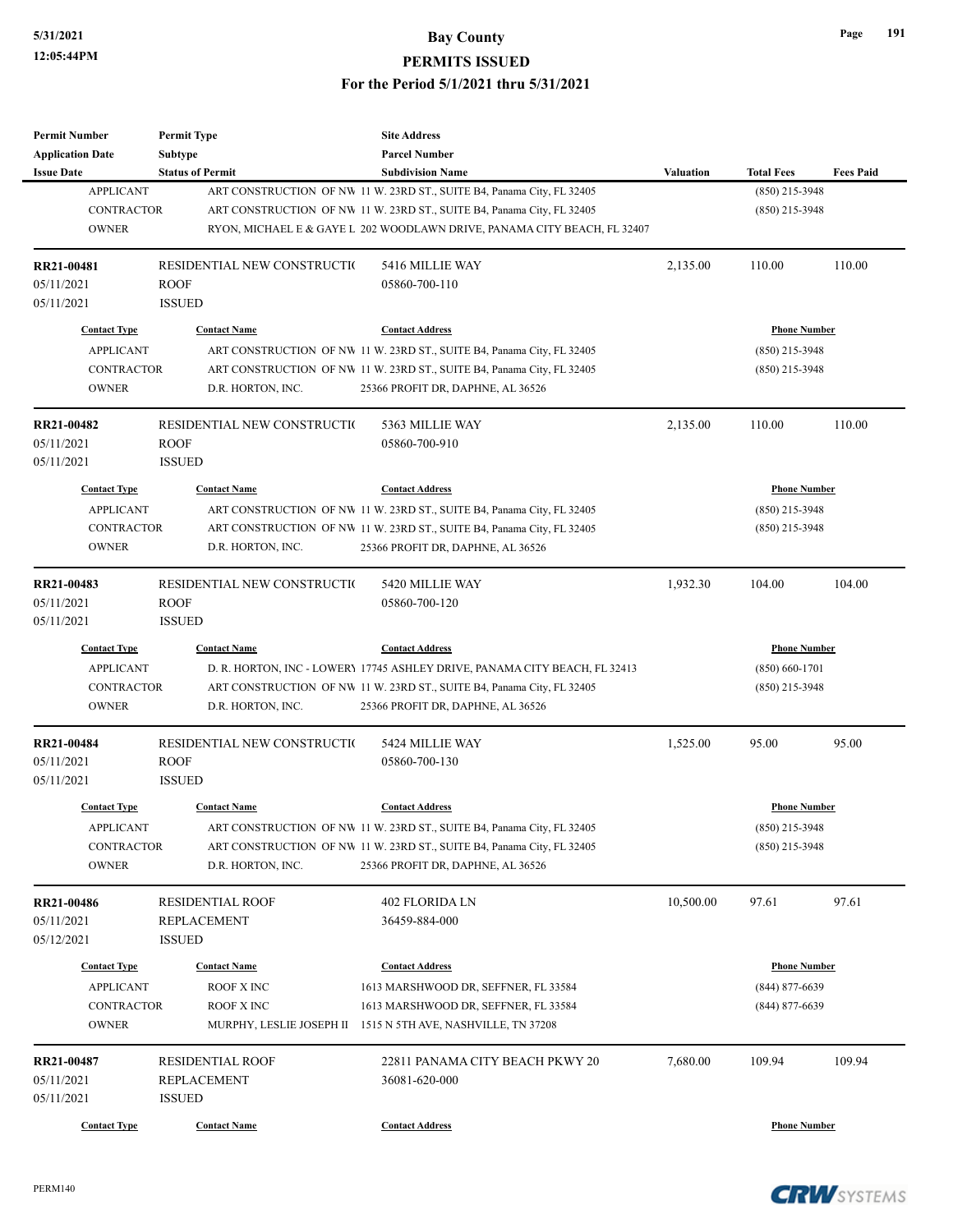| <b>Permit Number</b>    | <b>Permit Type</b>      | <b>Site Address</b>                                                               |                  |                     |                  |
|-------------------------|-------------------------|-----------------------------------------------------------------------------------|------------------|---------------------|------------------|
| <b>Application Date</b> | Subtype                 | <b>Parcel Number</b>                                                              |                  |                     |                  |
| <b>Issue Date</b>       | <b>Status of Permit</b> | <b>Subdivision Name</b>                                                           | <b>Valuation</b> | <b>Total Fees</b>   | <b>Fees Paid</b> |
| <b>APPLICANT</b>        |                         | HERITAGE BUILDERS INC (C 107 AMAR PL. SUITE 105, PANAMA CITY BEACH, FL 32413-5014 |                  | $(850)$ 230-8277    |                  |
| <b>CONTRACTOR</b>       |                         | HERITAGE BUILDERS INC (C 107 AMAR PL. SUITE 105, PANAMA CITY BEACH, FL 32413-5014 |                  | $(850)$ 230-8277    |                  |
| <b>OWNER</b>            | WYATT, VICKY            | 22811 PANAMA CITY BCH PKWY 20, PANAMA CITY BEACH, FL 3                            |                  |                     |                  |
| <b>RR21-00488</b>       | <b>RESIDENTIAL ROOF</b> | 306 WAHOO RD                                                                      | 39,000.00        | 123.81              | 123.81           |
| 05/11/2021              | <b>REPLACEMENT</b>      | 30933-606-000                                                                     |                  |                     |                  |
| 05/11/2021              | <b>ISSUED</b>           |                                                                                   |                  |                     |                  |
| <b>Contact Type</b>     | <b>Contact Name</b>     | <b>Contact Address</b>                                                            |                  | <b>Phone Number</b> |                  |
| <b>APPLICANT</b>        | JEFF 850-730-4901       | , ,                                                                               |                  |                     |                  |
| <b>CONTRACTOR</b>       |                         | PAUL MARCUM CONSTRUCT 4070 MONZA DR., New Smyrna Beach, FL 32168                  |                  | $(877) 766 - 3101$  |                  |
| <b>OWNER</b>            |                         | MENSITIEIRI, RICCARDO V PO BOX 27992, PANAMA CITY, FL 32411                       |                  |                     |                  |
| RR21-00489              | <b>RESIDENTIAL ROOF</b> | 206 NANCY AVE                                                                     | 13,669.38        | 129.98              | 129.98           |
| 05/11/2021              | <b>REPLACEMENT</b>      | 35370-062-000                                                                     |                  |                     |                  |
| 05/12/2021              | <b>ISSUED</b>           |                                                                                   |                  |                     |                  |
| <b>Contact Type</b>     | <b>Contact Name</b>     | <b>Contact Address</b>                                                            |                  | <b>Phone Number</b> |                  |
| <b>APPLICANT</b>        | DAVID 850-774-9153      |                                                                                   |                  |                     |                  |
| <b>CONTRACTOR</b>       |                         | BOLT CONSTRUCTION & ROC 1100 W 26TH ST., LYNN HAVEN, FL 3244                      |                  | $(850)$ 771-2658    |                  |
| <b>OWNER</b>            |                         | NICHOLSON, KENNETH N & 1 206 NANCY AV, PANAMA CITY BEACH, FL 32413                |                  |                     |                  |
| RR21-00490              | <b>RESIDENTIAL ROOF</b> | 7222 SOUTH LAGOON DR                                                              | 7,250.00         | 70.00               | 70.00            |
| 05/11/2021              | <b>REPLACEMENT</b>      | 30808-242-000                                                                     |                  |                     |                  |
| 05/12/2021              | <b>ISSUED</b>           |                                                                                   |                  |                     |                  |
| <b>Contact Type</b>     | <b>Contact Name</b>     | <b>Contact Address</b>                                                            |                  | <b>Phone Number</b> |                  |
| <b>APPLICANT</b>        |                         | ART CONSTRUCTION OF NW 11 W. 23RD ST., SUITE B4, Panama City, FL 32405            |                  | $(850)$ 215-3948    |                  |
| <b>CONTRACTOR</b>       |                         | ART CONSTRUCTION OF NW 11 W. 23RD ST., SUITE B4, Panama City, FL 32405            |                  | $(850)$ 215-3948    |                  |
| <b>OWNER</b>            |                         | BARTON, STEVEN A & PAMEI TRUSTEES, GREENVILLE, WI 54942                           |                  |                     |                  |
| RR21-00491              | <b>RESIDENTIAL ROOF</b> | 3041 30TH CT W                                                                    | 53,018.26        | 143.89              | 143.89           |
| 05/11/2021              | <b>REPLACEMENT</b>      | 26778-010-000                                                                     |                  |                     |                  |
| 05/12/2021              | <b>ISSUED</b>           |                                                                                   |                  |                     |                  |
| <b>Contact Type</b>     | <b>Contact Name</b>     | <b>Contact Address</b>                                                            |                  | <b>Phone Number</b> |                  |
| APPLICANT               | DAVID 850-774-9153      | , ,                                                                               |                  |                     |                  |
| <b>CONTRACTOR</b>       |                         | BOLT CONSTRUCTION & ROC 1100 W 26TH ST., LYNN HAVEN, FL 3244                      |                  | $(850)$ 771-2658    |                  |
| <b>OWNER</b>            |                         | HUFFMAN, CHARLES E & JAI TRUSTEES, PANAMA CITY, FL 32405                          |                  |                     |                  |
| RR21-00492              | <b>RESIDENTIAL ROOF</b> | 8422 THOMAS DR D                                                                  | 6,400.00         | 82.20               | 82.20            |
| 05/11/2021              | REPLACEMENT             | 30328-000-000                                                                     |                  |                     |                  |
| 05/12/2021              | <b>ISSUED</b>           |                                                                                   |                  |                     |                  |
| <b>Contact Type</b>     | <b>Contact Name</b>     | <b>Contact Address</b>                                                            |                  | <b>Phone Number</b> |                  |
| <b>APPLICANT</b>        | MIKE FARRIS INC         | 1504 DELAWARE AVE, LYNN HAVEN, FL 32444                                           |                  | $(850) 865 - 3748$  |                  |
| CONTRACTOR              | MIKE FARRIS INC         | 1504 DELAWARE AVE, LYNN HAVEN, FL 32444                                           |                  | $(850) 865 - 3748$  |                  |
| <b>OWNER</b>            | RAINS, LARRY C JR       | 8422 THOMAS DRIVE, PANAMA CITY BEACH, FL 32408                                    |                  |                     |                  |
| RR21-00493              | <b>RESIDENTIAL ROOF</b> | 1207 COLLEGE WOOD DR                                                              | 2,100.00         | 116.11              | 116.11           |
| 05/12/2021              | <b>REPLACEMENT</b>      | 11342-229-000                                                                     |                  |                     |                  |
| 05/12/2021              | <b>ISSUED</b>           |                                                                                   |                  |                     |                  |
| <b>Contact Type</b>     | <b>Contact Name</b>     | <b>Contact Address</b>                                                            |                  | <b>Phone Number</b> |                  |

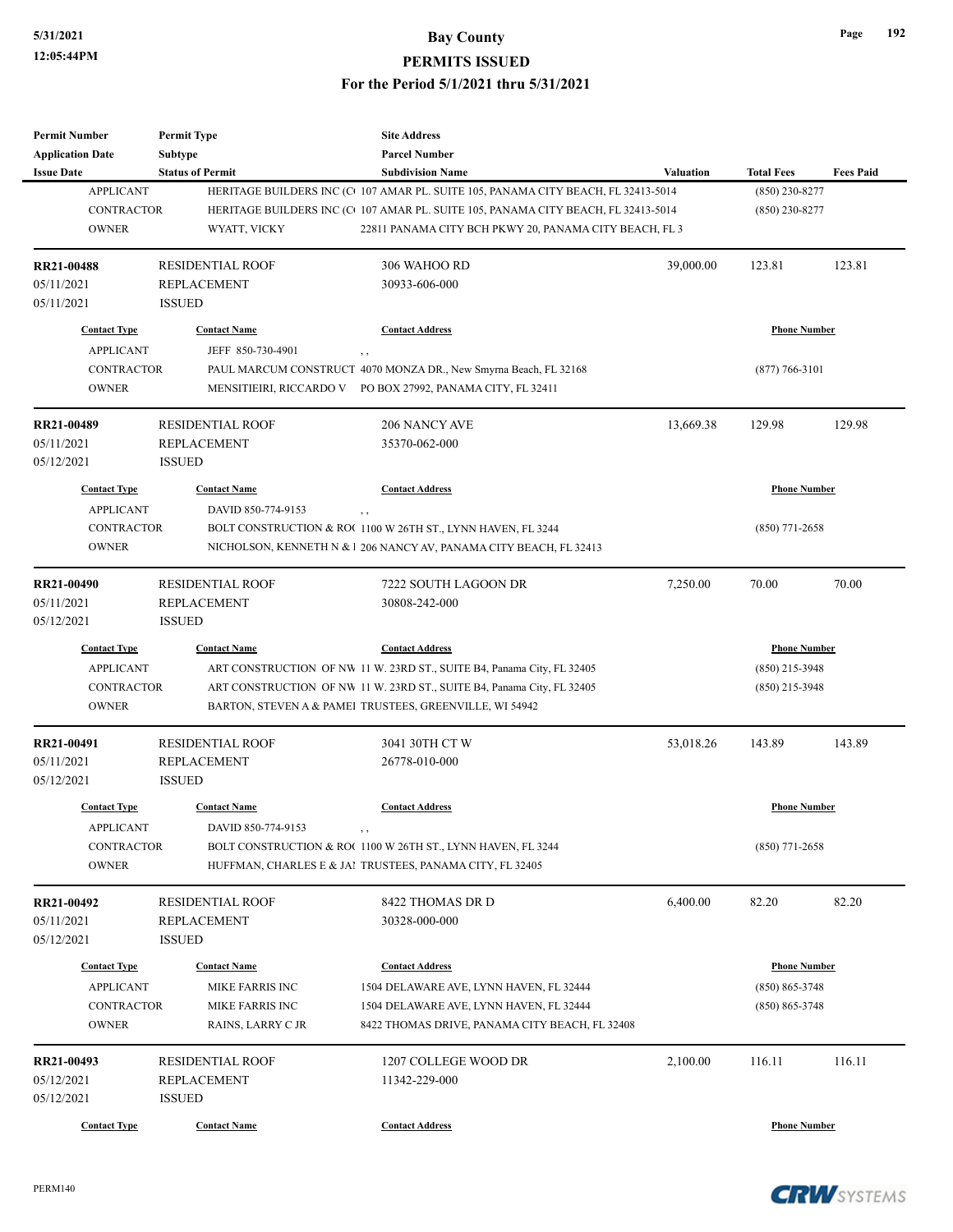| <b>Permit Number</b>                  | <b>Permit Type</b>          | <b>Site Address</b>                                                   |                  |                     |                  |
|---------------------------------------|-----------------------------|-----------------------------------------------------------------------|------------------|---------------------|------------------|
| <b>Application Date</b>               | Subtype                     | <b>Parcel Number</b>                                                  |                  |                     |                  |
| <b>Issue Date</b>                     | <b>Status of Permit</b>     | <b>Subdivision Name</b>                                               | <b>Valuation</b> | <b>Total Fees</b>   | <b>Fees Paid</b> |
| <b>APPLICANT</b>                      | MIKE FARRIS INC             | 1504 DELAWARE AVE, LYNN HAVEN, FL 32444                               |                  | $(850) 865 - 3748$  |                  |
| <b>CONTRACTOR</b>                     | MIKE FARRIS INC             | 1504 DELAWARE AVE, LYNN HAVEN, FL 32444                               |                  | $(850) 865 - 3748$  |                  |
| <b>OWNER</b>                          | STEEN, JEFFREY K.           | 1207 COLLEGEWOOD DR, LYNN HAVEN, FL 32444                             |                  |                     |                  |
|                                       |                             |                                                                       |                  |                     |                  |
| <b>RR21-00494</b>                     | RESIDENTIAL NEW CONSTRUCTIO | 321 ROSE LN                                                           | 0.00             | 95.00               | 95.00            |
| 05/12/2021                            | <b>ROOF</b>                 | 36798-020-000                                                         |                  |                     |                  |
| 05/12/2021                            | <b>ISSUED</b>               |                                                                       |                  |                     |                  |
| <b>Contact Type</b>                   | <b>Contact Name</b>         | <b>Contact Address</b>                                                |                  | <b>Phone Number</b> |                  |
| <b>APPLICANT</b>                      |                             | Guyson (roofing) Construction In 1499 W HWY 390, LYNN HAVEN, FL 32444 |                  | $(850)$ 258-5856    |                  |
| <b>CONTRACTOR</b>                     |                             | Guyson (roofing) Construction In 1499 W HWY 390, LYNN HAVEN, FL 32444 |                  | (850) 258-5856      |                  |
| <b>OWNER</b>                          |                             | HOMES SWEET HOMES INC PO BOX 16445, PANAMA CITY, FL 32406             |                  |                     |                  |
|                                       |                             |                                                                       |                  |                     |                  |
| RR21-00495                            | <b>RESIDENTIAL ROOF</b>     | 2823 WEST AVE                                                         | 5,100.00         | 80.00               | 80.00            |
| 05/12/2021                            | <b>REPLACEMENT</b>          | 31303-010-000                                                         |                  |                     |                  |
| 05/12/2021                            | <b>FINALED</b>              |                                                                       |                  |                     |                  |
| <b>Contact Type</b>                   | <b>Contact Name</b>         | <b>Contact Address</b>                                                |                  | <b>Phone Number</b> |                  |
|                                       |                             |                                                                       |                  |                     |                  |
| <b>APPLICANT</b><br><b>CONTRACTOR</b> | STEVE 784-8184              | , ,                                                                   |                  |                     |                  |
|                                       | <b>AKC</b> Contracting      | 5310 SUNWOOD ROAD, PANAMA CITY, FL 32404                              |                  | $(850)$ 784-8184    |                  |
| <b>OWNER</b>                          | MELTON, RONALD WAYNE        | 2823 WEST AVE, PANAMA CITY BEACH, FL 32408                            |                  |                     |                  |
| RR21-00496                            | <b>RESIDENTIAL ROOF</b>     | 609 GULF VIEW DR                                                      | 8,400.00         | 89.91               | 89.91            |
| 05/12/2021                            | <b>REPLACEMENT</b>          | 36320-000-000                                                         |                  |                     |                  |
| 05/12/2021                            | <b>ISSUED</b>               |                                                                       |                  |                     |                  |
|                                       |                             |                                                                       |                  |                     |                  |
| <b>Contact Type</b>                   | <b>Contact Name</b>         | <b>Contact Address</b>                                                |                  | <b>Phone Number</b> |                  |
| <b>APPLICANT</b>                      | BARRETT, LLC                | 21000 FRONT BEACH RD #5, PANAMA CITY BEACH, FL 32413                  |                  | $(850)$ 258-1543    |                  |
| <b>CONTRACTOR</b>                     | <b>BARRETT, LLC</b>         | 21000 FRONT BEACH RD #5, PANAMA CITY BEACH, FL 32413                  |                  | (850) 258-1543      |                  |
| <b>OWNER</b>                          | PULLEM, ROBERT H            | 609 GULF VIEW DRIVE, PANAMA CITY BEACH, FL 32413                      |                  |                     |                  |
| RR21-00497                            | <b>RESIDENTIAL ROOF</b>     | 11421 POSTON RD                                                       | 14,000.00        | 90.68               | 90.68            |
| 05/12/2021                            | <b>REPLACEMENT</b>          | 07383-025-000                                                         |                  |                     |                  |
| 05/21/2021                            | <b>ISSUED</b>               |                                                                       |                  |                     |                  |
|                                       |                             |                                                                       |                  |                     |                  |
| <b>Contact Type</b>                   | <b>Contact Name</b>         | <b>Contact Address</b>                                                |                  | <b>Phone Number</b> |                  |
| <b>APPLICANT</b>                      | DREW 850-919-5124           | $, \, , \,$                                                           |                  |                     |                  |
| <b>CONTRACTOR</b>                     | WORTHMANN LLC               | 19925 W NEWBERRY RD, NEW BERRY, FL 32669                              |                  | $(352) 682 - 9507$  |                  |
| <b>OWNER</b>                          | YOUNG, JAMES R JR           | 11421 POSTON RD, PANAMA CITY, FL 32404                                |                  |                     |                  |
|                                       |                             |                                                                       |                  |                     |                  |
| RR21-00498                            | <b>RESIDENTIAL ROOF</b>     | 6504 SUNSET AVE                                                       | 8,740.00         | 97.61               | 97.61            |
| 05/12/2021                            | <b>REPLACEMENT</b>          | 30753-108-000                                                         |                  |                     |                  |
| 05/12/2021                            | <b>ISSUED</b>               |                                                                       |                  |                     |                  |
| <b>Contact Type</b>                   | <b>Contact Name</b>         | <b>Contact Address</b>                                                |                  | <b>Phone Number</b> |                  |
| <b>APPLICANT</b>                      | KINGS ROOFING, LLC          | 1515 FRANKFORD AVE, Panama City, FL 32405                             |                  | (850) 737-9410      |                  |
| CONTRACTOR                            | KINGS ROOFING, LLC          | 1515 FRANKFORD AVE, Panama City, FL 32405                             |                  | (850) 737-9410      |                  |
| <b>OWNER</b>                          |                             | TOWER INVESTMENT HOME 1091 S SAN MATEO DR, NORTH PORT, FL 34288       |                  |                     |                  |
|                                       |                             |                                                                       |                  |                     |                  |
| RR21-00499                            | <b>RESIDENTIAL ROOF</b>     | 4416 COLLEGIATE LN                                                    | 15,000.00        | 108.40              | 108.40           |
| 05/12/2021                            | REPLACEMENT                 | 27322-000-000                                                         |                  |                     |                  |
| 05/12/2021                            | <b>FINALED</b>              |                                                                       |                  |                     |                  |
| <b>Contact Type</b>                   | <b>Contact Name</b>         | <b>Contact Address</b>                                                |                  | <b>Phone Number</b> |                  |



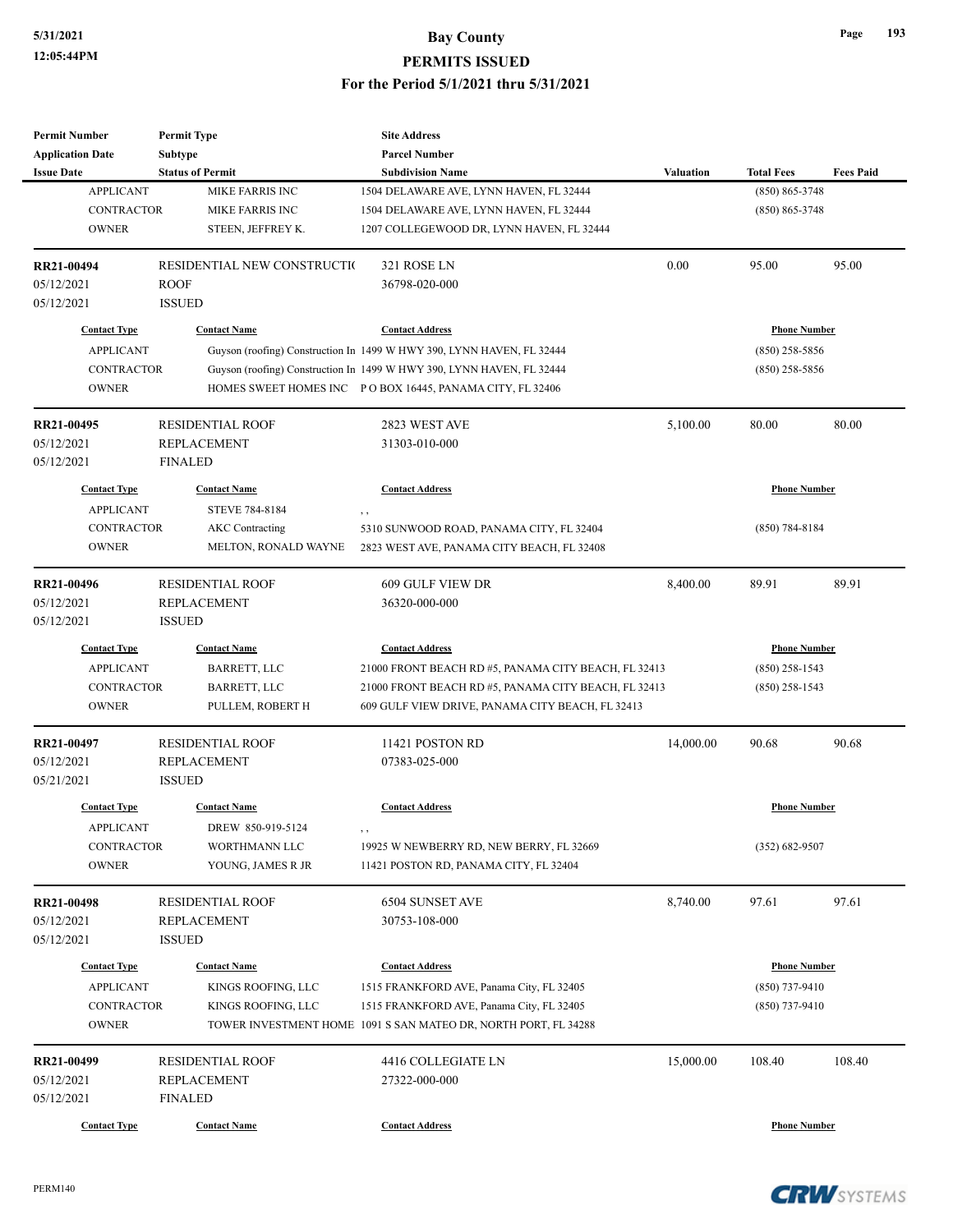| <b>Permit Number</b><br><b>Application Date</b>                              | <b>Permit Type</b><br><b>Subtype</b>                                                               | <b>Site Address</b><br><b>Parcel Number</b>                                                                                                                                                                            |                  |                                                           |                  |
|------------------------------------------------------------------------------|----------------------------------------------------------------------------------------------------|------------------------------------------------------------------------------------------------------------------------------------------------------------------------------------------------------------------------|------------------|-----------------------------------------------------------|------------------|
| <b>Issue Date</b><br><b>APPLICANT</b><br><b>CONTRACTOR</b><br><b>OWNER</b>   | <b>Status of Permit</b><br>Gayl 896-6807 or 478-952-8779<br><b>OWNER/BUILDER</b><br>TUNGATE, GAYLE | <b>Subdivision Name</b><br>, ,<br>, ,<br>727 JUNE DR, MONTEZUMA, GA 31063                                                                                                                                              | <b>Valuation</b> | <b>Total Fees</b>                                         | <b>Fees Paid</b> |
| <b>RR21-00500</b><br>05/12/2021<br>05/13/2021                                | <b>RESIDENTIAL ROOF</b><br><b>NEW</b><br><b>ISSUED</b>                                             | 6725 ROAD RUNNER ST<br>05264-170-962                                                                                                                                                                                   | 4,000.00         | 85.28                                                     | 85.28            |
| <b>Contact Type</b><br><b>APPLICANT</b><br><b>CONTRACTOR</b>                 | <b>Contact Name</b><br><b>JULIA MILLER</b><br><b>OWNER BUILDER</b>                                 | <b>Contact Address</b><br>, ,<br>, ,                                                                                                                                                                                   |                  | <b>Phone Number</b>                                       |                  |
| <b>OWNER</b><br><b>RR21-00501</b><br>05/12/2021<br>05/13/2021                | MILLER, JULIA ELAINE<br><b>RESIDENTIAL ROOF</b><br><b>REPLACEMENT</b>                              | 6725 ROADRUNNER RD, YOUNGSTOWN, FL 32466<br>4129 MAGNOLIA BEACH RD<br>31281-000-000                                                                                                                                    | 6,600.00         | 82.20                                                     | 82.20            |
| <b>Contact Type</b><br><b>APPLICANT</b><br><b>CONTRACTOR</b><br><b>OWNER</b> | <b>ISSUED</b><br><b>Contact Name</b><br>EQUITY TRUST COMPANY                                       | <b>Contact Address</b><br>DONALSON CONTRACTING 1 605 LIVE OAK LANE, PANAMA CITY BEACH, FL 32408<br>DONALSON CONTRACTING 1 605 LIVE OAK LANE, PANAMA CITY BEACH, FL 32408<br>P.O BOX 18799, PANAMA CITY BEACH, FL 32417 |                  | <b>Phone Number</b><br>(850) 319-7775<br>(850) 319-7775   |                  |
| RR21-00502<br>05/13/2021<br>05/13/2021                                       | <b>RESIDENTIAL ROOF</b><br><b>ROOF OVER</b><br><b>ISSUED</b>                                       | 6406 SWEET LN<br>05635-132-000                                                                                                                                                                                         | 3,500.00         | 81.50                                                     | 81.50            |
| <b>Contact Type</b><br><b>APPLICANT</b><br>CONTRACTOR<br><b>OWNER</b>        | <b>Contact Name</b><br>GREG 381-7611<br>OWNER/BUILDER<br>HEYING, MICHELLE L &                      | <b>Contact Address</b><br>, ,<br>$, \, , \,$<br>GREG LATHERY, LYNN HAVEN, FL 32444                                                                                                                                     |                  | <b>Phone Number</b>                                       |                  |
| RR21-00503<br>05/13/2021<br>05/14/2021                                       | <b>RESIDENTIAL ROOF</b><br><b>REPLACEMENT</b><br><b>ISSUED</b>                                     | 21527 DOLPHIN AVE<br>35585-000-000                                                                                                                                                                                     | 2,300.00         | 82.20                                                     | 82.20            |
| <b>Contact Type</b><br><b>APPLICANT</b><br><b>CONTRACTOR</b><br><b>OWNER</b> | <b>Contact Name</b><br>JERRY 381-5604                                                              | <b>Contact Address</b><br>, ,<br>JERRY WILSON'S ROOFING C 3116 G STREET, PANAMA CITY, FL 32404<br>SWINHART, ALAN & JOYCE 1277 HUIE ST, PRATTVILLE, AL 36066                                                            |                  | <b>Phone Number</b><br>$(850)$ 763-7999                   |                  |
| <b>RR21-00504</b><br>05/14/2021<br>05/14/2021                                | RESIDENTIAL NEW CONSTRUCTIO<br><b>ROOF</b><br><b>ISSUED</b>                                        | 5383 MILLIE WAY<br>05860-700-860                                                                                                                                                                                       | 1,932.00         | 104.00                                                    | 104.00           |
| <b>Contact Type</b><br><b>APPLICANT</b><br>CONTRACTOR<br><b>OWNER</b>        | <b>Contact Name</b><br>D.R. HORTON, INC.                                                           | <b>Contact Address</b><br>ART CONSTRUCTION OF NW 11 W. 23RD ST., SUITE B4, Panama City, FL 32405<br>ART CONSTRUCTION OF NW 11 W. 23RD ST., SUITE B4, Panama City, FL 32405<br>25366 PROFIT DR, DAPHNE, AL 36526        |                  | <b>Phone Number</b><br>(850) 215-3948<br>$(850)$ 215-3948 |                  |
| RR21-00505<br>05/14/2021<br>05/14/2021                                       | RESIDENTIAL NEW CONSTRUCTIO<br><b>ROOF</b><br><b>ISSUED</b>                                        | 5387 MILLIE WAY<br>05860-700-850                                                                                                                                                                                       | 2,135.00         | 110.00                                                    | 110.00           |
| <b>Contact Type</b>                                                          | <b>Contact Name</b>                                                                                | <b>Contact Address</b>                                                                                                                                                                                                 |                  | <b>Phone Number</b>                                       |                  |

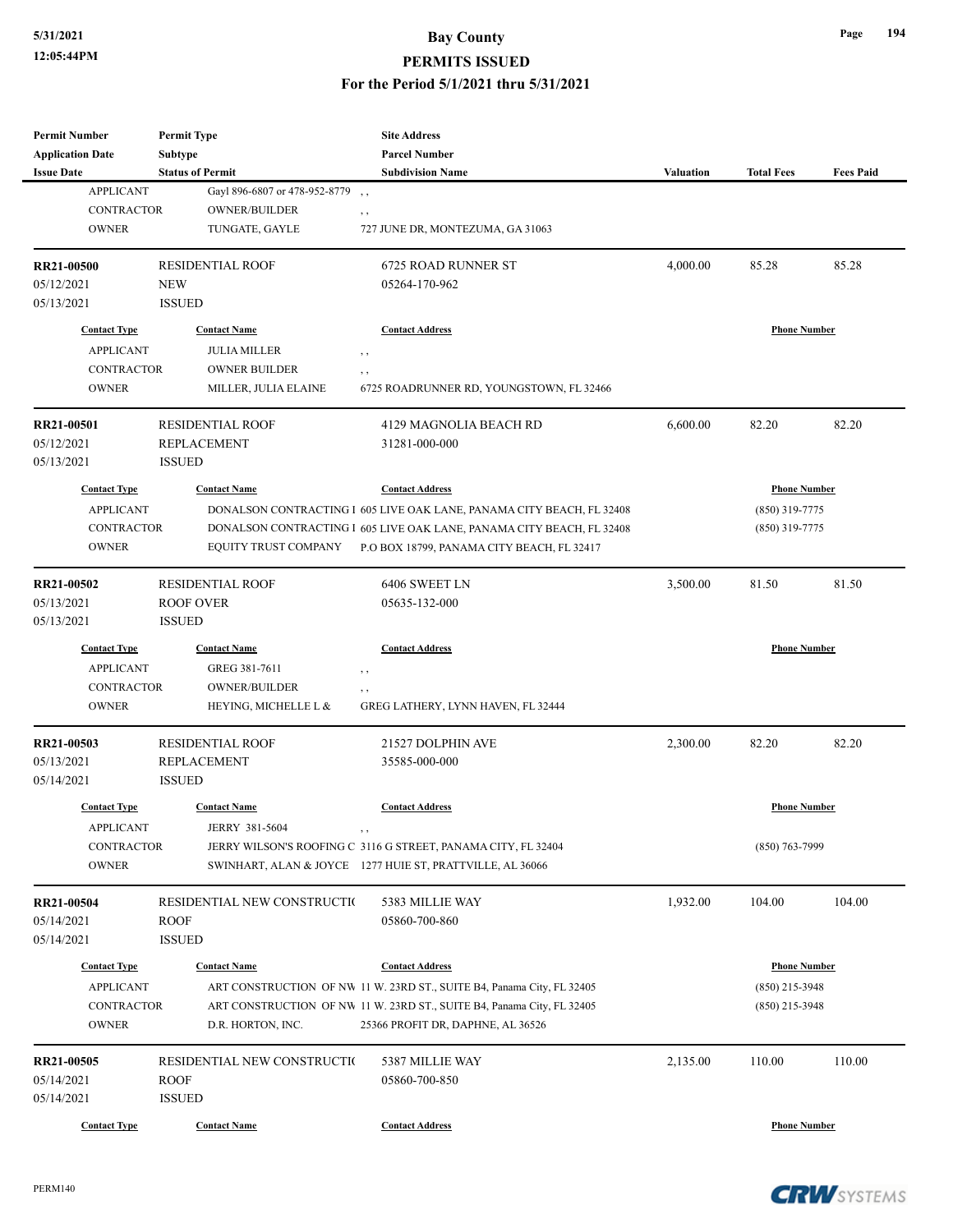| <b>Permit Number</b>                    | <b>Permit Type</b>          | <b>Site Address</b>                                                            |                  |                     |                  |
|-----------------------------------------|-----------------------------|--------------------------------------------------------------------------------|------------------|---------------------|------------------|
| <b>Application Date</b>                 | <b>Subtype</b>              | <b>Parcel Number</b>                                                           |                  |                     |                  |
| <b>Issue Date</b>                       | <b>Status of Permit</b>     | <b>Subdivision Name</b>                                                        | <b>Valuation</b> | <b>Total Fees</b>   | <b>Fees Paid</b> |
| <b>APPLICANT</b>                        |                             | ART CONSTRUCTION OF NW 11 W. 23RD ST., SUITE B4, Panama City, FL 32405         |                  | (850) 215-3948      |                  |
| <b>CONTRACTOR</b>                       |                             | ART CONSTRUCTION OF NW 11 W. 23RD ST., SUITE B4, Panama City, FL 32405         |                  | $(850)$ 215-3948    |                  |
| <b>OWNER</b>                            | D.R. HORTON, INC.           | 25366 PROFIT DR, DAPHNE, AL 36526                                              |                  |                     |                  |
| RR21-00506                              | RESIDENTIAL NEW CONSTRUCTIO | 5391 MILLIE WAY                                                                | 2,095.00         | 108.50              | 108.50           |
| 05/14/2021                              | <b>ROOF</b>                 | 05860-700-840                                                                  |                  |                     |                  |
| 05/14/2021                              | <b>ISSUED</b>               |                                                                                |                  |                     |                  |
| <b>Contact Type</b>                     | <b>Contact Name</b>         | <b>Contact Address</b>                                                         |                  | <b>Phone Number</b> |                  |
| <b>APPLICANT</b>                        |                             | ART CONSTRUCTION OF NW 11 W. 23RD ST., SUITE B4, Panama City, FL 32405         |                  | $(850)$ 215-3948    |                  |
| <b>CONTRACTOR</b>                       |                             | ART CONSTRUCTION OF NW 11 W. 23RD ST., SUITE B4, Panama City, FL 32405         |                  | $(850)$ 215-3948    |                  |
| <b>OWNER</b>                            | D.R. HORTON, INC.           | 25366 PROFIT DR, DAPHNE, AL 36526                                              |                  |                     |                  |
| RR21-00507                              | RESIDENTIAL NEW CONSTRUCTIO | 5367 MILLIE WAY                                                                | 1,525.00         | 95.00               | 95.00            |
| 05/14/2021                              | <b>ROOF</b>                 | 05860-700-900                                                                  |                  |                     |                  |
| 05/14/2021                              | <b>ISSUED</b>               |                                                                                |                  |                     |                  |
| <b>Contact Type</b>                     | <b>Contact Name</b>         | <b>Contact Address</b>                                                         |                  | <b>Phone Number</b> |                  |
| <b>APPLICANT</b>                        |                             | ART CONSTRUCTION OF NW 11 W. 23RD ST., SUITE B4, Panama City, FL 32405         |                  | $(850)$ 215-3948    |                  |
| <b>CONTRACTOR</b>                       |                             | ART CONSTRUCTION OF NW 11 W. 23RD ST., SUITE B4, Panama City, FL 32405         |                  | $(850)$ 215-3948    |                  |
| <b>OWNER</b>                            | D.R. HORTON, INC.           | 25366 PROFIT DR, DAPHNE, AL 36526                                              |                  |                     |                  |
|                                         |                             |                                                                                |                  |                     |                  |
| RR21-00508                              | RESIDENTIAL NEW CONSTRUCTIO | 5371 MILLIE WAY                                                                | 2,095.00         | 108.50              | 108.50           |
| 05/14/2021                              | <b>ROOF</b>                 | 05860-700-890                                                                  |                  |                     |                  |
| 05/14/2021                              | <b>ISSUED</b>               |                                                                                |                  |                     |                  |
| <b>Contact Type</b>                     | <b>Contact Name</b>         | <b>Contact Address</b>                                                         |                  | <b>Phone Number</b> |                  |
| <b>APPLICANT</b>                        |                             | ART CONSTRUCTION OF NW 11 W. 23RD ST., SUITE B4, Panama City, FL 32405         |                  | $(850)$ 215-3948    |                  |
| <b>CONTRACTOR</b>                       |                             | ART CONSTRUCTION OF NW 11 W. 23RD ST., SUITE B4, Panama City, FL 32405         |                  | $(850)$ 215-3948    |                  |
| <b>OWNER</b>                            | D.R. HORTON, INC.           | 25366 PROFIT DR, DAPHNE, AL 36526                                              |                  |                     |                  |
| RR21-00509                              | RESIDENTIAL NEW CONSTRUCTIO | 5375 MILLIE WAY                                                                | 1,525.00         | 102.50              | 102.50           |
| 05/14/2021                              | <b>ROOF</b>                 | 05860-700-880                                                                  |                  |                     |                  |
| 05/14/2021                              | <b>ISSUED</b>               |                                                                                |                  |                     |                  |
| <b>Contact Type</b>                     | <b>Contact Name</b>         | <b>Contact Address</b>                                                         |                  | <b>Phone Number</b> |                  |
| <b>APPLICANT</b>                        |                             | ART CONSTRUCTION OF NW 11 W. 23RD ST., SUITE B4, Panama City, FL 32405         |                  | (850) 215-3948      |                  |
| CONTRACTOR                              |                             | ART CONSTRUCTION OF NW 11 W. 23RD ST., SUITE B4, Panama City, FL 32405         |                  | $(850)$ 215-3948    |                  |
| <b>OWNER</b>                            | D.R. HORTON, INC.           | 25366 PROFIT DR, DAPHNE, AL 36526                                              |                  |                     |                  |
| RR21-00510                              | <b>RESIDENTIAL ADDITION</b> | 917 NORTH BAY DR                                                               | 8,200.00         | 80.00               | 80.00            |
| 05/14/2021                              | ADDITION                    | 08769-000-000                                                                  |                  |                     |                  |
| 05/14/2021                              | <b>ISSUED</b>               |                                                                                |                  |                     |                  |
|                                         | <b>Contact Name</b>         | <b>Contact Address</b>                                                         |                  | <b>Phone Number</b> |                  |
| <b>Contact Type</b><br><b>APPLICANT</b> | <b>RONNIE 496-8267</b>      |                                                                                |                  |                     |                  |
| CONTRACTOR                              |                             | $, \, , \,$<br>RONNIE'S ENTERPRISES LLC 188 EARL GODWIN RD, FREEPORT, FL 32409 |                  | $(850)$ 496-8267    |                  |
| <b>OWNER</b>                            |                             | TRUNZO, SAMUEL ERNEST 917 N BAY DR, LYNN HAVEN, FL 32444                       |                  |                     |                  |
|                                         |                             |                                                                                |                  |                     |                  |
| RR21-00511                              | <b>RESIDENTIAL ROOF</b>     | 334 BRADY WAY                                                                  | 14,200.00        | 109.94              | 109.94           |
| 05/14/2021                              | REPLACEMENT                 | 30166-687-210                                                                  |                  |                     |                  |
| 05/14/2021                              | <b>FINALED</b>              |                                                                                |                  |                     |                  |
| <b>Contact Type</b>                     | <b>Contact Name</b>         | <b>Contact Address</b>                                                         |                  | <b>Phone Number</b> |                  |

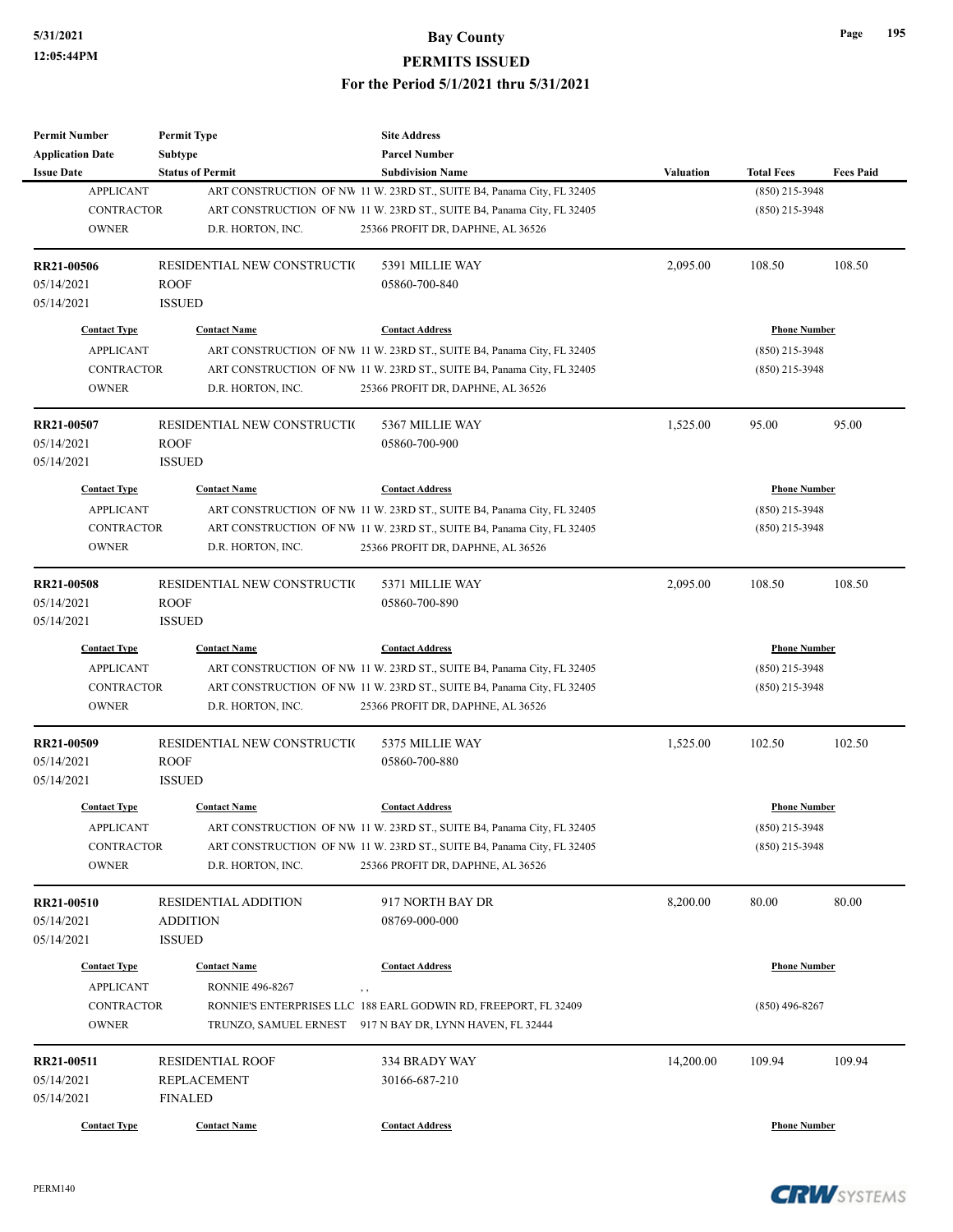| <b>Permit Number</b>    | <b>Permit Type</b>        | <b>Site Address</b>                                                            |                  |                     |                  |
|-------------------------|---------------------------|--------------------------------------------------------------------------------|------------------|---------------------|------------------|
| <b>Application Date</b> | Subtype                   | <b>Parcel Number</b>                                                           |                  |                     |                  |
| <b>Issue Date</b>       | <b>Status of Permit</b>   | <b>Subdivision Name</b>                                                        | <b>Valuation</b> | <b>Total Fees</b>   | <b>Fees Paid</b> |
| <b>APPLICANT</b>        | <b>GULF COAST ROOFING</b> | 211 S PALO ALTO AVE, PANAMA CITY, FL 32401                                     |                  | $(850) 630 - 4689$  |                  |
| <b>CONTRACTOR</b>       | <b>GULF COAST ROOFING</b> | 211 S PALO ALTO AVE, PANAMA CITY, FL 32401                                     |                  | $(850) 630 - 4689$  |                  |
| <b>OWNER</b>            | STRIPLING, DANIEL         | 334 BRADY WAY, PANAMA CITY BEACH, FL 32408                                     |                  |                     |                  |
| RR21-00512              | <b>RESIDENTIAL ROOF</b>   | 3723 LONG JOHN DR                                                              | 6,720.00         | 91.45               | 91.45            |
| 05/14/2021              | <b>REPLACEMENT</b>        | 31508-000-000                                                                  |                  |                     |                  |
| 05/14/2021              | <b>ISSUED</b>             |                                                                                |                  |                     |                  |
| <b>Contact Type</b>     | <b>Contact Name</b>       | <b>Contact Address</b>                                                         |                  | <b>Phone Number</b> |                  |
| <b>APPLICANT</b>        | KINGS ROOFING, LLC        | 1515 FRANKFORD AVE, Panama City, FL 32405                                      |                  | $(850)$ 737-9410    |                  |
| <b>CONTRACTOR</b>       | KINGS ROOFING, LLC        | 1515 FRANKFORD AVE, Panama City, FL 32405                                      |                  | $(850)$ 737-9410    |                  |
| <b>OWNER</b>            | DOVER, CHARLIE G          | 67 BREECE ROAD, HUMBOLT, TN 38343                                              |                  |                     |                  |
| RR21-00513              | <b>RESIDENTIAL ROOF</b>   | 4923 HISPANIOLA ST F                                                           | 8,429.69         | 82.20               | 82.20            |
| 05/17/2021              | <b>REPLACEMENT</b>        | 31680-075-000                                                                  |                  |                     |                  |
| 05/21/2021              | <b>ISSUED</b>             |                                                                                |                  |                     |                  |
| <b>Contact Type</b>     | <b>Contact Name</b>       | <b>Contact Address</b>                                                         |                  | <b>Phone Number</b> |                  |
| <b>APPLICANT</b>        |                           | REROOF AMERICA CORPORA 2904 VIA ESPERANZA, EDMOND, OK 73013                    |                  | $(850) 588 - 0937$  |                  |
| CONTRACTOR              |                           | REROOF AMERICA CORPORA 2904 VIA ESPERANZA, EDMOND, OK 73013                    |                  | $(850) 588 - 0937$  |                  |
| <b>OWNER</b>            | LASSETTER, DEBORAH        | 10794 GA HIGHWAY 212 W, MONTICELLO, GA 31064                                   |                  |                     |                  |
| RR21-00514              | <b>RESIDENTIAL ROOF</b>   | 22326 FRONT BEACH RD                                                           | 4,000.00         | 82.20               | 82.20            |
| 05/17/2021              | <b>REPLACEMENT</b>        | 36071-041-020                                                                  |                  |                     |                  |
| 05/17/2021              | <b>ISSUED</b>             |                                                                                |                  |                     |                  |
| <b>Contact Type</b>     | <b>Contact Name</b>       | <b>Contact Address</b>                                                         |                  | <b>Phone Number</b> |                  |
| <b>AGENT</b>            | Scott Springer            | HOA,,                                                                          |                  | $(850) 832 - 7054$  |                  |
| <b>APPLICANT</b>        | MARK 850-780-3485         | $, \, , \,$                                                                    |                  |                     |                  |
| <b>CONTRACTOR</b>       |                           | CITADEL ROOFING AND REM 1016 THOMAS DRIVE, PANAMA CITY BEACH, FL 32408         |                  | $(850)$ 780-3485    |                  |
| <b>OWNER</b>            | SINGLETON, LINDA R        | 713 E HWY 162, PORTAGEVILLE,, MO 63873                                         |                  |                     |                  |
| RR21-00515              | <b>RESIDENTIAL ROOF</b>   | 11818 CABANA CT                                                                | 11,500.00        | 92.99               | 92.99            |
| 05/18/2021              | <b>REPLACEMENT</b>        | 34039-303-000                                                                  |                  |                     |                  |
| 05/19/2021              | <b>ISSUED</b>             |                                                                                |                  |                     |                  |
| <b>Contact Type</b>     | <b>Contact Name</b>       | <b>Contact Address</b>                                                         |                  | <b>Phone Number</b> |                  |
| <b>APPLICANT</b>        |                           | DREW DUNCAN ROOFING IN 10258 HUNG CLUB LN, PALM BEACH GARDENS, FL 33418        |                  | $(561)$ 371-1640    |                  |
| CONTRACTOR              |                           | DREW DUNCAN ROOFING IN 10258 HUNG CLUB LN, PALM BEACH GARDENS, FL 33418        |                  | $(561)$ 371-1640    |                  |
| <b>OWNER</b>            | MANTEL, NISAN             | 11818 CABANA CT, PANAMA CITY BEACH, FL 32407                                   |                  |                     |                  |
| RR21-00517              | <b>RESIDENTIAL ROOF</b>   | 22522 FRONT BEACH RD I                                                         | 4,100.00         | 82.20               | 82.20            |
| 05/18/2021              | <b>REPLACEMENT</b>        | 36081-552-010                                                                  |                  |                     |                  |
| 05/18/2021              | <b>ISSUED</b>             |                                                                                |                  |                     |                  |
| <b>Contact Type</b>     | <b>Contact Name</b>       | <b>Contact Address</b>                                                         |                  | <b>Phone Number</b> |                  |
| <b>APPLICANT</b>        | <b>AUSTIN 238-6820</b>    | $, \, , \,$                                                                    |                  |                     |                  |
| CONTRACTOR              |                           | A.B.A. ROOFING & CONSTRU 2419 GRAND HARBOUR DRIVE, PANAMA CITY BEACH, FL 32408 |                  | $(850)$ 238-2939    |                  |
| <b>OWNER</b>            |                           | LISENBY, CEPHAS H & LIND, 188 PEBBLE CREEK CIR, OZARK, AL 36360                |                  |                     |                  |
| RR21-00518              | RESIDENTIAL ROOF          | 22522 SHORES SUBDIVISION J                                                     | 4,100.00         | 82.20               | 82.20            |
| 05/18/2021              | <b>REPLACEMENT</b>        | 36081-550-000                                                                  |                  |                     |                  |
| 05/18/2021              | <b>ISSUED</b>             |                                                                                |                  |                     |                  |
| <b>Contact Type</b>     | <b>Contact Name</b>       | <b>Contact Address</b>                                                         |                  | <b>Phone Number</b> |                  |

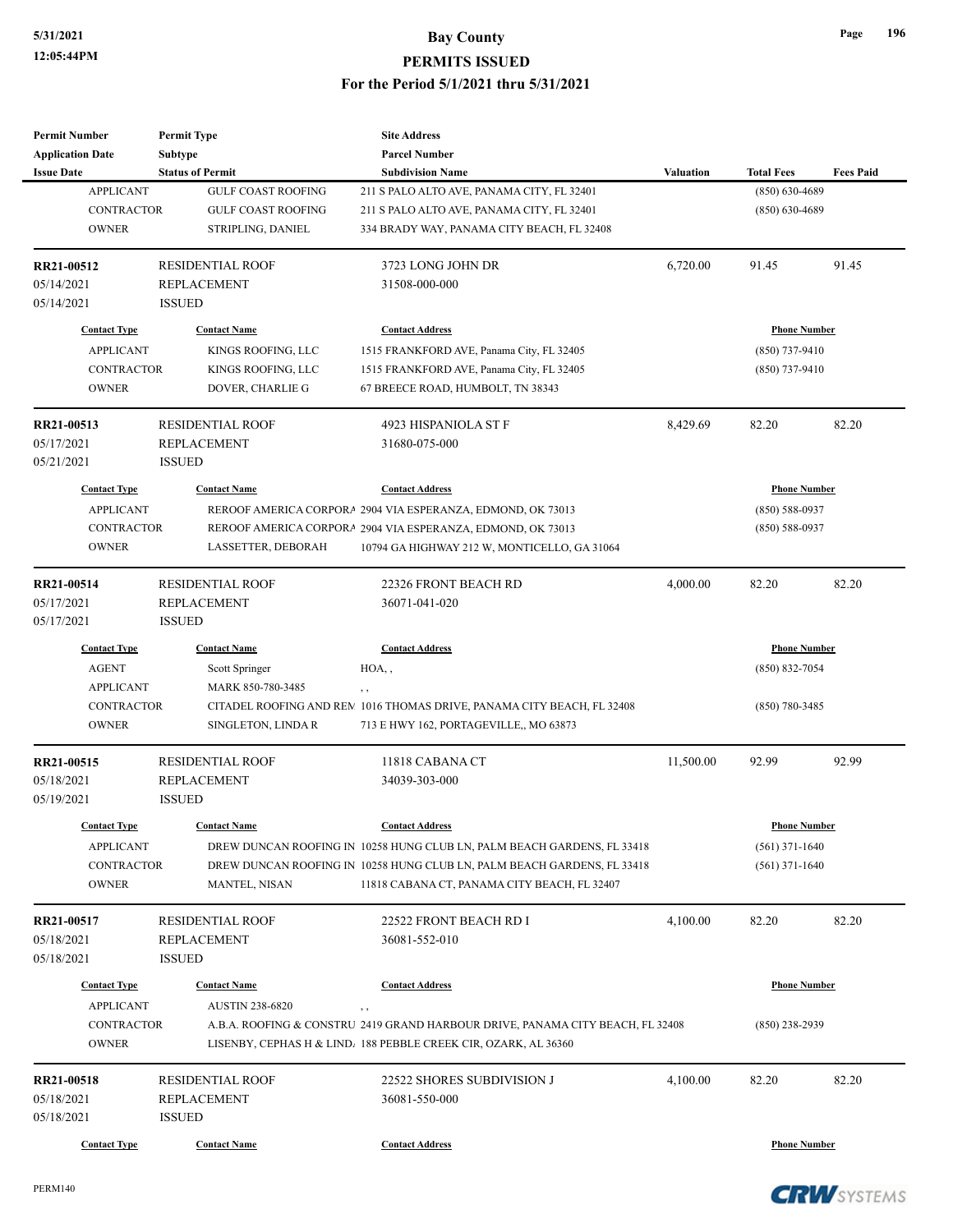| Permit Number                         | <b>Permit Type</b>                                | <b>Site Address</b><br><b>Parcel Number</b>                                           |           |                     |                  |
|---------------------------------------|---------------------------------------------------|---------------------------------------------------------------------------------------|-----------|---------------------|------------------|
| <b>Application Date</b>               | Subtype                                           |                                                                                       |           |                     |                  |
| <b>Issue Date</b><br><b>APPLICANT</b> | <b>Status of Permit</b><br><b>AUSTIN 238-6820</b> | <b>Subdivision Name</b>                                                               | Valuation | <b>Total Fees</b>   | <b>Fees Paid</b> |
| <b>CONTRACTOR</b>                     |                                                   | , ,<br>A.B.A. ROOFING & CONSTRU 2419 GRAND HARBOUR DRIVE, PANAMA CITY BEACH, FL 32408 |           | $(850)$ 238-2939    |                  |
| <b>OWNER</b>                          | KOSOBUCKI, FOYE R                                 | P O BOX 218, WAVERLY HALL, GA 31831                                                   |           |                     |                  |
|                                       |                                                   |                                                                                       |           |                     |                  |
| RR21-00519                            | <b>RESIDENTIAL ROOF</b>                           | 4621 BLUEWATER DR                                                                     | 2,400.00  | 123.90              | 123.90           |
| 05/18/2021                            | REPLACEMENT                                       | 05487-166-000                                                                         |           |                     |                  |
| 05/18/2021                            | <b>ISSUED</b>                                     |                                                                                       |           |                     |                  |
| <b>Contact Type</b>                   | <b>Contact Name</b>                               | <b>Contact Address</b>                                                                |           | <b>Phone Number</b> |                  |
| <b>APPLICANT</b>                      | JERRY 381-5604                                    |                                                                                       |           |                     |                  |
| <b>CONTRACTOR</b>                     |                                                   | JERRY WILSON'S ROOFING C 3116 G STREET, PANAMA CITY, FL 32404                         |           | $(850)$ 763-7999    |                  |
| <b>OWNER</b>                          | COOK, W CRAIG & SHEILA                            | 4621 BLUEWATER DR, PANAMA CITY, FL 32404                                              |           |                     |                  |
|                                       |                                                   |                                                                                       |           |                     |                  |
| RR21-00520                            | <b>RESIDENTIAL ROOF</b>                           | 7402 TALMADGE AVE                                                                     | 15,000.00 | 128.44              | 128.44           |
| 05/19/2021                            | ROOF OVER                                         | 08373-005-020                                                                         |           |                     |                  |
| 05/19/2021                            | <b>ISSUED</b>                                     |                                                                                       |           |                     |                  |
| <b>Contact Type</b>                   | <b>Contact Name</b>                               | <b>Contact Address</b>                                                                |           | <b>Phone Number</b> |                  |
| <b>APPLICANT</b>                      |                                                   | SITTE ROOFING & GUTTERIN POST OFFICE BOX 8688, SOUTHPORT, FL 32409                    |           | $(850)$ 271-3303    |                  |
| <b>CONTRACTOR</b>                     |                                                   | SITTE ROOFING & GUTTERIN POST OFFICE BOX 8688, SOUTHPORT, FL 32409                    |           | $(850)$ 271-3303    |                  |
| <b>OWNER</b>                          | PEOPLES, KEVIN LYNN                               | 7402 TALMADGE AVE, SOUTHPORT, FL 32409                                                |           |                     |                  |
|                                       |                                                   |                                                                                       |           |                     |                  |
| RR21-00521                            | <b>RESIDENTIAL ROOF</b>                           | <b>141 SANDOLLAR DR</b>                                                               | 2,400.00  | 109.94              | 109.94           |
| 05/19/2021                            | <b>REPLACEMENT</b>                                | 30188-776-000                                                                         |           |                     |                  |
| 05/19/2021                            | <b>FINALED</b>                                    |                                                                                       |           |                     |                  |
| <b>Contact Type</b>                   | <b>Contact Name</b>                               | <b>Contact Address</b>                                                                |           | <b>Phone Number</b> |                  |
| <b>APPLICANT</b>                      | jerry 381-5604                                    | $, \, ,$                                                                              |           |                     |                  |
| <b>CONTRACTOR</b>                     |                                                   | JERRY WILSON'S ROOFING C 3116 G STREET, PANAMA CITY, FL 32404                         |           | $(850)$ 763-7999    |                  |
| <b>OWNER</b>                          | SPRADLIN, BEVERLY J                               | 141 SANDOLLAR DR, PANAMA CITY BEACH, FL 32408                                         |           |                     |                  |
|                                       |                                                   |                                                                                       |           |                     |                  |
| RR21-00522                            | <b>RESIDENTIAL ROOF</b>                           | 4110 HARLAN SHOPE RD                                                                  | 514.75    | 71.93               | 71.93            |
| 05/19/2021                            | REPLACEMENT                                       | 08721-000-000                                                                         |           |                     |                  |
| 05/19/2021                            | <b>ISSUED</b>                                     |                                                                                       |           |                     |                  |
| <b>Contact Type</b>                   | <b>Contact Name</b>                               | <b>Contact Address</b>                                                                |           | <b>Phone Number</b> |                  |
| <b>APPLICANT</b>                      | Raymond 818-1764                                  |                                                                                       |           |                     |                  |
| CONTRACTOR                            | OWNER/BUILDER                                     | , ,                                                                                   |           |                     |                  |
| <b>OWNER</b>                          | FRENCH, RAYMOND                                   | 4110 HARLAN SHOPE RD, PANAMA CITY, FL 32404                                           |           |                     |                  |
|                                       |                                                   |                                                                                       |           |                     |                  |
| RR21-00523                            | <b>RESIDENTIAL ROOF</b>                           | 911 MARINA DR                                                                         | 13,650.00 | 93.50               | 93.50            |
| 05/20/2021                            | <b>REPLACEMENT</b>                                | 27344-217-000                                                                         |           |                     |                  |
| 05/20/2021                            | <b>ISSUED</b>                                     |                                                                                       |           |                     |                  |
| <b>Contact Type</b>                   | <b>Contact Name</b>                               | <b>Contact Address</b>                                                                |           | <b>Phone Number</b> |                  |
| <b>APPLICANT</b>                      |                                                   | ART CONSTRUCTION OF NW 11 W. 23RD ST., SUITE B4, Panama City, FL 32405                |           | $(850)$ 215-3948    |                  |
| <b>CONTRACTOR</b>                     |                                                   | ART CONSTRUCTION OF NW 11 W. 23RD ST., SUITE B4, Panama City, FL 32405                |           | $(850)$ 215-3948    |                  |
| <b>OWNER</b>                          | <b>BARNES, RICKI M</b>                            | 12145 WHISPERING PINES DR, OLIVE BRANCH, MS 38654                                     |           |                     |                  |
|                                       |                                                   |                                                                                       |           |                     |                  |
| RR21-00524                            | <b>RESIDENTIAL ROOF</b>                           | 9041 ABBA LN                                                                          | 8,000.00  | 113.03              | 113.03           |
| 05/20/2021                            | REPLACEMENT                                       | 27550-085-015                                                                         |           |                     |                  |
| 05/20/2021                            | <b>ISSUED</b>                                     |                                                                                       |           |                     |                  |
| <b>Contact Type</b>                   | <b>Contact Name</b>                               | <b>Contact Address</b>                                                                |           | <b>Phone Number</b> |                  |

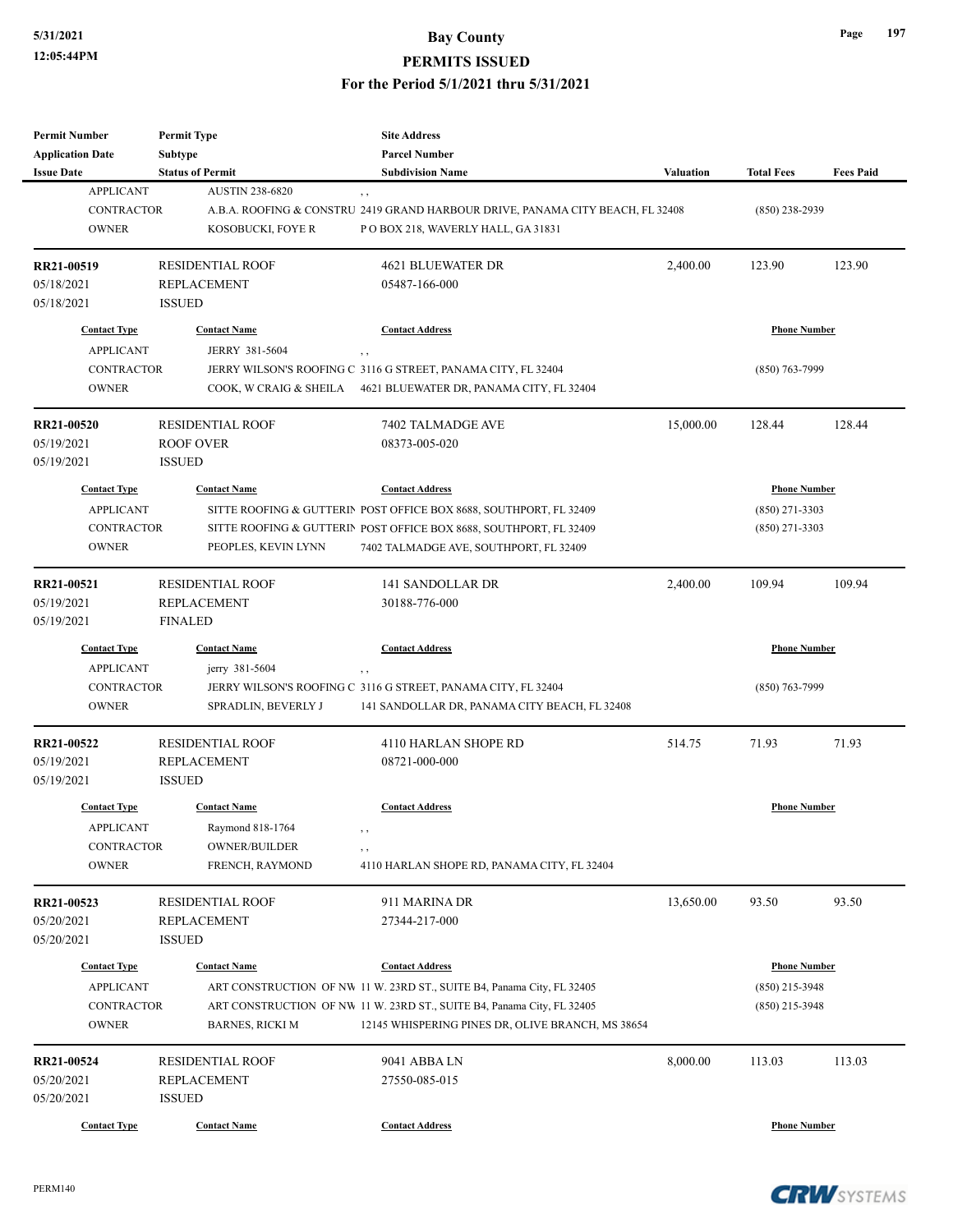| Page | 198 |
|------|-----|
|      |     |

| <b>Permit Number</b><br><b>Application Date</b>                              | <b>Permit Type</b><br><b>Subtype</b>                                                      | <b>Site Address</b><br><b>Parcel Number</b>                                                                                                                                                                            |                                                               |                                                               |                  |
|------------------------------------------------------------------------------|-------------------------------------------------------------------------------------------|------------------------------------------------------------------------------------------------------------------------------------------------------------------------------------------------------------------------|---------------------------------------------------------------|---------------------------------------------------------------|------------------|
| <b>Issue Date</b>                                                            | <b>Status of Permit</b>                                                                   | <b>Subdivision Name</b>                                                                                                                                                                                                | <b>Valuation</b>                                              | <b>Total Fees</b>                                             | <b>Fees Paid</b> |
| <b>APPLICANT</b><br><b>CONTRACTOR</b><br><b>OWNER</b>                        | <b>GORDON 814-8781</b><br>SCOTT, JESSALYNN C                                              | GORDON ANDREWS CONSTR 713 INDIANA AVE, LYNN HAVEN, FL 32444<br>9041 ABBA LANE, PANAMA CITY BEACH, FL 32407                                                                                                             |                                                               | $(850)$ 271-5302                                              |                  |
| RR21-00525<br>05/20/2021<br>05/20/2021                                       | <b>RESIDENTIAL ROOF</b><br><b>REPLACEMENT</b><br><b>ISSUED</b>                            | 2612 ISLAND VIEW DR<br>26718-159-000                                                                                                                                                                                   | 13,420.00                                                     | 82.20                                                         | 82.20            |
| <b>Contact Type</b><br><b>APPLICANT</b><br><b>CONTRACTOR</b><br><b>OWNER</b> | <b>Contact Name</b><br>SHORES, STEVEN C                                                   | <b>Contact Address</b><br>Guyson (roofing) Construction In 1499 W HWY 390, LYNN HAVEN, FL 32444<br>Guyson (roofing) Construction In 1499 W HWY 390, LYNN HAVEN, FL 32444<br>2612 ISLAND VIEW DR, PANAMA CITY, FL 32405 |                                                               | <b>Phone Number</b><br>$(850)$ 258-5856<br>$(850)$ 258-5856   |                  |
| RR21-00526<br>05/21/2021<br>05/21/2021                                       | <b>RESIDENTIAL ROOF</b><br><b>REPLACEMENT</b><br><b>ISSUED</b>                            | 6400 NORTH LAGOON DR<br>30990-000-000                                                                                                                                                                                  | 10,400.00                                                     | 99.15                                                         | 99.15            |
| <b>Contact Type</b><br><b>APPLICANT</b><br>CONTRACTOR<br><b>OWNER</b>        | <b>Contact Name</b><br>STOGNER, KEVIN                                                     | <b>Contact Address</b><br>JASON ANDREWS CONST, IN 1417 MAINE AVENUE, LYNN HAVEN, FL 32444<br>JASON ANDREWS CONST, IN 1417 MAINE AVENUE, LYNN HAVEN, FL 32444<br>6400 N LAGOON DR, PANAMA CITY BEACH, FL 32408          |                                                               | <b>Phone Number</b><br>$(850) 814 - 6561$<br>$(850)$ 814-6561 |                  |
| RR21-00527<br>05/21/2021<br>05/21/2021                                       | <b>RESIDENTIAL ROOF</b><br><b>REPLACEMENT</b><br><b>ISSUED</b>                            | 8920 NORTH LAGOON DR<br>30235-069-000                                                                                                                                                                                  | 20,300.00                                                     | 148.59                                                        | 148.59           |
| <b>Contact Type</b><br><b>APPLICANT</b><br><b>CONTRACTOR</b><br><b>OWNER</b> | <b>Contact Name</b><br>CHAN, BORAVY &                                                     | <b>Contact Address</b><br>JASON ANDREWS CONST, IN 1417 MAINE AVENUE, LYNN HAVEN, FL 32444<br>JASON ANDREWS CONST, IN 1417 MAINE AVENUE, LYNN HAVEN, FL 32444<br>VATANA AN, PANAMA CITY BEACH, FL 32408                 | <b>Phone Number</b><br>$(850) 814 - 6561$<br>$(850)$ 814-6561 |                                                               |                  |
| RR21-00528<br>05/21/2021<br>05/21/2021                                       | <b>RESIDENTIAL ROOF</b><br><b>REPLACEMENT</b><br><b>ISSUED</b>                            | 7519 SUNSET AVE<br>30808-414-000                                                                                                                                                                                       | 17,550.00                                                     | 128.44                                                        | 128.44           |
| <b>Contact Type</b><br><b>APPLICANT</b><br><b>CONTRACTOR</b><br><b>OWNER</b> | <b>Contact Name</b><br><b>BMR COMPANY</b><br><b>BMR COMPANY</b><br><b>FRANKSTON, GARY</b> | <b>Contact Address</b><br>5009 MERRITT BROWN WAY, PANAMA CITY, FL 32404<br>5009 MERRITT BROWN WAY, PANAMA CITY, FL 32404<br>7109 LAGOON DR., PANAMA CITY BEACH, FL 32408                                               |                                                               | <b>Phone Number</b><br>$(850) 625 - 3375$<br>$(850)$ 625-3375 |                  |
| RR21-00529<br>05/24/2021<br>05/24/2021                                       | <b>RESIDENTIAL ROOF</b><br><b>REPLACEMENT</b><br><b>ISSUED</b>                            | 5276 STEWART DR<br>05862-026-000                                                                                                                                                                                       | 42,000.00                                                     | 113.03                                                        | 113.03           |
| <b>Contact Type</b><br><b>APPLICANT</b><br>CONTRACTOR<br><b>OWNER</b>        | <b>Contact Name</b><br>JERRY 381-5064<br>SHIVER, SANDRA L.                                | <b>Contact Address</b><br>, ,<br>JERRY WILSON'S ROOFING C 3116 G STREET, PANAMA CITY, FL 32404<br>5276 STEWART DR, PANAMA CITY, FL 32404                                                                               |                                                               | <b>Phone Number</b><br>$(850)$ 763-7999                       |                  |
| RR21-00530<br>05/24/2021<br>05/24/2021                                       | <b>RESIDENTIAL ROOF</b><br><b>REPLACEMENT</b><br><b>ISSUED</b>                            | 263 M151 HERITAGE CIR<br>27884-086-000                                                                                                                                                                                 | 9,281.00                                                      | 92.99                                                         | 92.99            |
| <b>Contact Type</b>                                                          | <b>Contact Name</b>                                                                       | <b>Contact Address</b>                                                                                                                                                                                                 |                                                               | <b>Phone Number</b>                                           |                  |

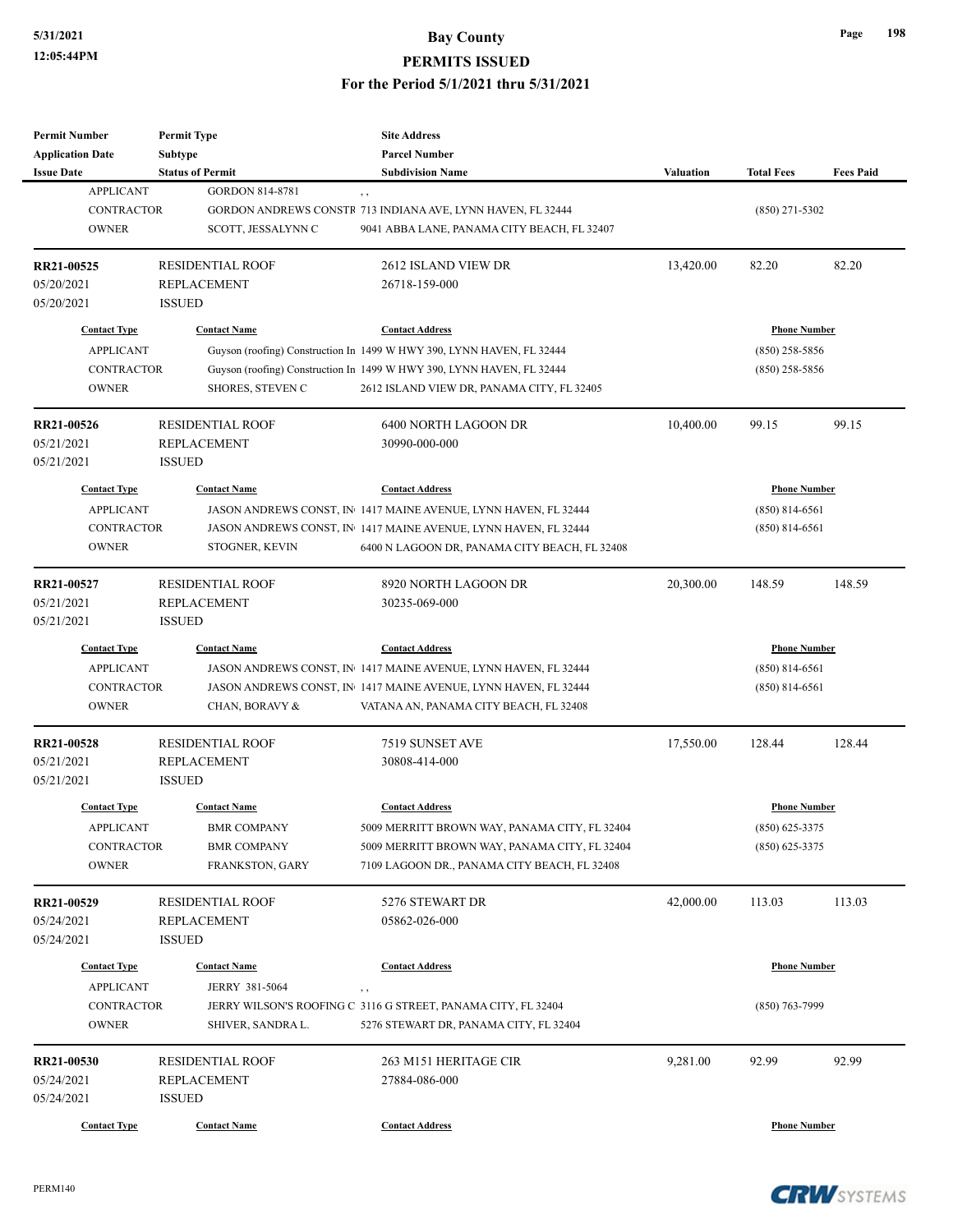| <b>Permit Number</b>                         | <b>Permit Type</b>                 | <b>Site Address</b><br><b>Parcel Number</b>                                |                  |                     |                  |
|----------------------------------------------|------------------------------------|----------------------------------------------------------------------------|------------------|---------------------|------------------|
| <b>Application Date</b><br><b>Issue Date</b> | Subtype<br><b>Status of Permit</b> | <b>Subdivision Name</b>                                                    | <b>Valuation</b> | <b>Total Fees</b>   | <b>Fees Paid</b> |
| <b>APPLICANT</b>                             |                                    | CERTIFIED ROOFING SOLUTI 1720 TENNESSEE AVE., LYNN HAVEN, FL 32444         |                  | $(352)$ 304-6441    |                  |
| <b>CONTRACTOR</b>                            |                                    | CERTIFIED ROOFING SOLUTI 1720 TENNESSEE AVE., LYNN HAVEN, FL 32444         |                  | $(352)$ 304-6441    |                  |
| <b>OWNER</b>                                 |                                    | GUILL, CHARLES D TRUSTEI 100 CEDAR HAMMOCK LN, PANAMA CITY BEACH, FL 32407 |                  |                     |                  |
|                                              |                                    |                                                                            |                  |                     |                  |
| RR21-00531                                   | <b>RESIDENTIAL ROOF</b>            | 6738 JOHN PITTS RD                                                         | 4,160.00         | 82.20               | 82.20            |
| 05/24/2021                                   | <b>REPLACEMENT</b>                 | 05894-012-000                                                              |                  |                     |                  |
| 05/24/2021                                   | <b>ISSUED</b>                      |                                                                            |                  |                     |                  |
| <b>Contact Type</b>                          | <b>Contact Name</b>                | <b>Contact Address</b>                                                     |                  | <b>Phone Number</b> |                  |
| <b>APPLICANT</b>                             | KINGS ROOFING, LLC                 | 1515 FRANKFORD AVE, Panama City, FL 32405                                  |                  | $(850)$ 737-9410    |                  |
| <b>CONTRACTOR</b>                            | KINGS ROOFING, LLC                 | 1515 FRANKFORD AVE, Panama City, FL 32405                                  |                  | $(850)$ 737-9410    |                  |
| <b>OWNER</b>                                 | JONES, DOUG                        | 6738 JOHN PITTS ROAD, PANAMA CITY, FL 32404                                |                  |                     |                  |
| RR21-00532                                   | RESIDENTIAL NEW CONSTRUCTIO        | 8407 DEEPWATER CREEK LN                                                    | 26,000.00        | 134.00              | 134.00           |
| 05/25/2021                                   | <b>ROOF</b>                        | 32611-525-000                                                              |                  |                     |                  |
| 05/25/2021                                   | <b>ISSUED</b>                      |                                                                            |                  |                     |                  |
| <b>Contact Type</b>                          | <b>Contact Name</b>                | <b>Contact Address</b>                                                     |                  | <b>Phone Number</b> |                  |
| <b>APPLICANT</b>                             |                                    | Guyson (roofing) Construction In 1499 W HWY 390, LYNN HAVEN, FL 32444      |                  | $(850)$ 258-5856    |                  |
| <b>CONTRACTOR</b>                            |                                    | Guyson (roofing) Construction In 1499 W HWY 390, LYNN HAVEN, FL 32444      |                  | $(850)$ 258-5856    |                  |
|                                              |                                    |                                                                            |                  |                     |                  |
| <b>OWNER</b>                                 |                                    | KOEHNEMANN CONSTRUCT 105 JAZZ DR, PANAMA CITY, FL 32405                    |                  |                     |                  |
| RR21-00533                                   | <b>RESIDENTIAL ROOF</b>            | 8119 ZULA AVE                                                              | 8,000.00         | 108.40              | 108.40           |
| 05/25/2021                                   | <b>REPLACEMENT</b>                 | 05407-041-000                                                              |                  |                     |                  |
| 05/25/2021                                   | <b>ISSUED</b>                      |                                                                            |                  |                     |                  |
| <b>Contact Type</b>                          | <b>Contact Name</b>                | <b>Contact Address</b>                                                     |                  | <b>Phone Number</b> |                  |
| <b>APPLICANT</b>                             | Brandon 272-9228                   | $, \,$                                                                     |                  |                     |                  |
| <b>CONTRACTOR</b>                            | <b>OWNER/BUILDER</b>               | , ,                                                                        |                  |                     |                  |
| <b>OWNER</b>                                 |                                    | SHEFFIELD, BRANDON CLIFI 8119 ZULA AVE., PANAMA CITY, FL 32404             |                  |                     |                  |
| RR21-00534                                   | <b>RESIDENTIAL ROOF</b>            | 233 PALM DR                                                                | 13,670.00        | 89.00               | 89.00            |
| 05/26/2021                                   | <b>REPLACEMENT</b>                 | 36880-010-000                                                              |                  |                     |                  |
| 05/26/2021                                   | <b>ISSUED</b>                      |                                                                            |                  |                     |                  |
| <b>Contact Type</b>                          | <b>Contact Name</b>                | <b>Contact Address</b>                                                     |                  | <b>Phone Number</b> |                  |
| <b>APPLICANT</b>                             |                                    | COASTAL ACQUISITIONS OF 2120 E BUS HIGHWAY 98, PANAMA CITY, FL 32401       |                  | (850) 769-9423      |                  |
| <b>CONTRACTOR</b>                            |                                    | COASTAL ACQUISITIONS OF 2120 E BUS HIGHWAY 98, PANAMA CITY, FL 32401       |                  | $(850)$ 769-9423    |                  |
| <b>OWNER</b>                                 |                                    | KORNEGAY, F KEITH ETAL 179 LAKE FOREST WAY, MAYLENE, AL 35114              |                  |                     |                  |
|                                              | <b>RESIDENTIAL ROOF</b>            | 22518 CORAL AVE                                                            | 7,150.00         | 81.50               | 81.50            |
| RR21-00535<br>05/26/2021                     |                                    |                                                                            |                  |                     |                  |
|                                              | <b>ROOF OVER</b>                   | 36220-000-000                                                              |                  |                     |                  |
| 05/26/2021                                   | <b>ISSUED</b>                      |                                                                            |                  |                     |                  |
| <b>Contact Type</b>                          | <b>Contact Name</b>                | <b>Contact Address</b>                                                     |                  | <b>Phone Number</b> |                  |
|                                              |                                    | COASTAL ACQUISITIONS OF 2120 E BUS HIGHWAY 98, PANAMA CITY, FL 32401       |                  | $(850)$ 769-9423    |                  |
| <b>APPLICANT</b>                             |                                    | COASTAL ACQUISITIONS OF 2120 E BUS HIGHWAY 98, PANAMA CITY, FL 32401       |                  | $(850)$ 769-9423    |                  |
| <b>CONTRACTOR</b>                            |                                    |                                                                            |                  |                     |                  |
| <b>OWNER</b>                                 | KNOWLES, LEE F                     | PO BOX 369, GENEVA, AL 36340                                               |                  |                     |                  |
| RR21-00536                                   | <b>RESIDENTIAL ROOF</b>            | 22598 CORAL AVE                                                            | 13,175.00        | 102.50              | 102.50           |
| 05/26/2021                                   | <b>NEW</b>                         | 36219-000-000                                                              |                  |                     |                  |
| 05/26/2021                                   | <b>ISSUED</b>                      |                                                                            |                  |                     |                  |

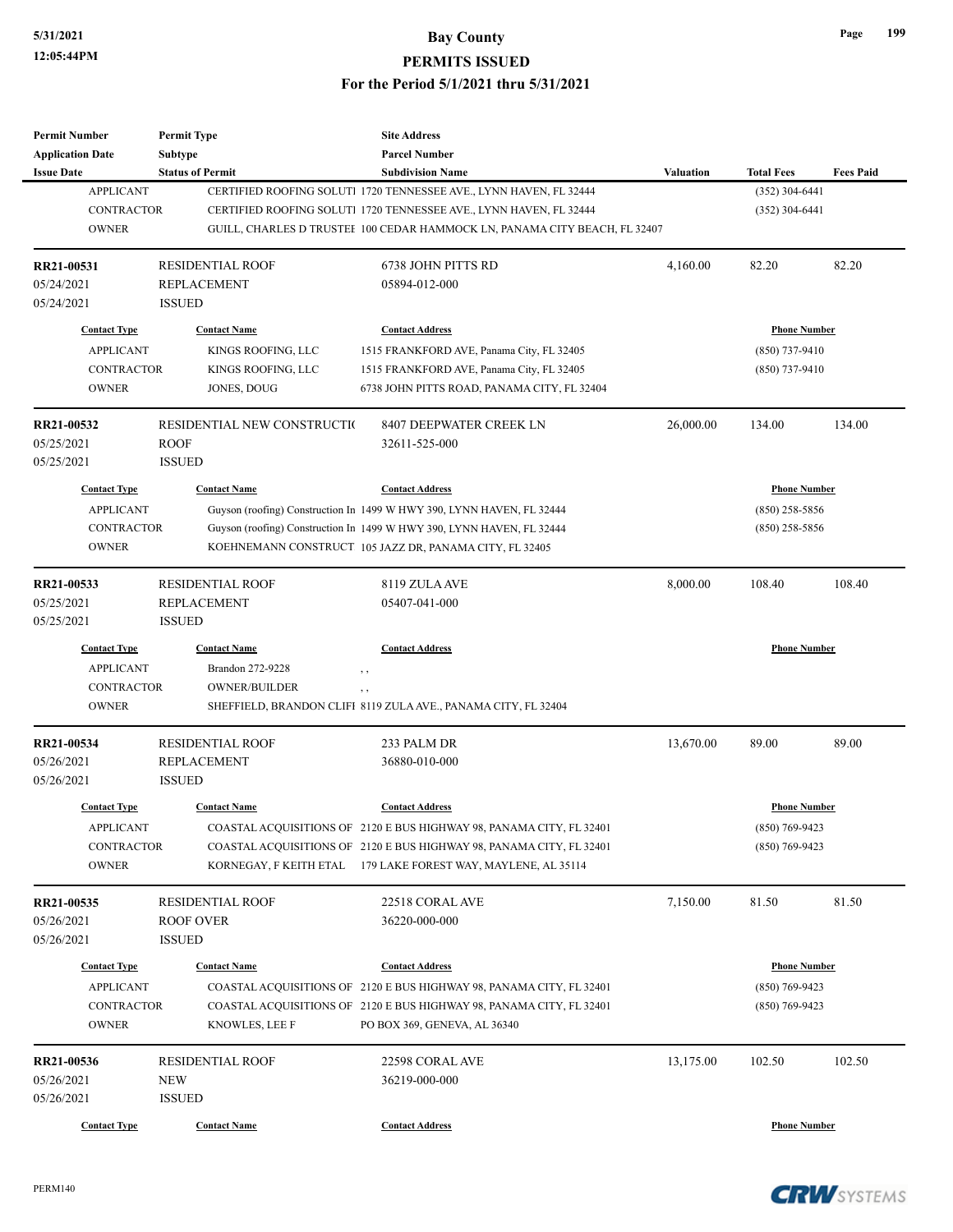| <b>Permit Number</b>    | <b>Permit Type</b>      | <b>Site Address</b>                                                    |                  |                     |                  |
|-------------------------|-------------------------|------------------------------------------------------------------------|------------------|---------------------|------------------|
| <b>Application Date</b> | <b>Subtype</b>          | <b>Parcel Number</b>                                                   |                  |                     |                  |
| <b>Issue Date</b>       | <b>Status of Permit</b> | <b>Subdivision Name</b>                                                | <b>Valuation</b> | <b>Total Fees</b>   | <b>Fees Paid</b> |
| <b>APPLICANT</b>        |                         | COASTAL ACQUISITIONS OF 2120 E BUS HIGHWAY 98, PANAMA CITY, FL 32401   |                  | $(850) 769 - 9423$  |                  |
| <b>CONTRACTOR</b>       |                         | COASTAL ACQUISITIONS OF 2120 E BUS HIGHWAY 98, PANAMA CITY, FL 32401   |                  | $(850)$ 769-9423    |                  |
| <b>OWNER</b>            |                         | NELSON, RICHARD & VALER 1446 COUNTY RD 13, COFFEE SPRINGS, AL 36318    |                  |                     |                  |
| RR21-00538              | <b>RESIDENTIAL ROOF</b> | 7225 BAY CREST RD                                                      | 12,000.00        | 132.50              | 132.50           |
| 05/27/2021              | <b>NEW</b>              | 07958-000-000                                                          |                  |                     |                  |
| 05/27/2021              | <b>ISSUED</b>           |                                                                        |                  |                     |                  |
| <b>Contact Type</b>     | <b>Contact Name</b>     | <b>Contact Address</b>                                                 |                  | <b>Phone Number</b> |                  |
| <b>APPLICANT</b>        | PRESTON 769-4135        | , ,                                                                    |                  |                     |                  |
| <b>CONTRACTOR</b>       |                         | PROS CONSTRUCTION & ROC 1522 CHESTNUT AVE, PANAMA CITY, FL 32405       |                  | $(850)$ 769-4135    |                  |
| <b>OWNER</b>            | JACKSON, GEORGE R III   | 16812 INNOCENTE AVE, PANAMA CITY BEACH, FL 32413                       |                  |                     |                  |
| RR21-00539              | <b>RESIDENTIAL ROOF</b> | 110 CARILLON MARKET ST                                                 | 16,584.00        | 87.50               | 87.50            |
| 05/27/2021              | <b>REPLACEMENT</b>      | 36081-005-053                                                          |                  |                     |                  |
| 05/27/2021              | <b>ISSUED</b>           |                                                                        |                  |                     |                  |
| <b>Contact Type</b>     | <b>Contact Name</b>     | <b>Contact Address</b>                                                 |                  | <b>Phone Number</b> |                  |
| <b>APPLICANT</b>        | DAVID 850-215-3948      | , ,                                                                    |                  |                     |                  |
| <b>CONTRACTOR</b>       |                         | ART CONSTRUCTION OF NW 11 W. 23RD ST., SUITE B4, Panama City, FL 32405 |                  | $(850)$ 215-3948    |                  |
| <b>OWNER</b>            | PINEAPPLE DOORS LLC     | 10570 FRONT BEACH RD, PANAMA CITY BEACH, FL 32407                      |                  |                     |                  |
|                         |                         |                                                                        |                  |                     |                  |
| RR21-00540              | <b>RESIDENTIAL ROOF</b> | 3200 BOB JONES DR                                                      | 4,500.00         | 82.20               | 82.20            |
| 05/27/2021              | <b>NEW</b>              | 11342-270-000                                                          |                  |                     |                  |
| 05/28/2021              | <b>ISSUED</b>           |                                                                        |                  |                     |                  |
| <b>Contact Type</b>     | <b>Contact Name</b>     | <b>Contact Address</b>                                                 |                  | <b>Phone Number</b> |                  |
| <b>APPLICANT</b>        |                         | BOLT CONSTRUCTION & RO(1100 W 26TH ST., LYNN HAVEN, FL 3244            |                  | $(850)$ 771-2658    |                  |
| <b>CONTRACTOR</b>       |                         | BOLT CONSTRUCTION & ROC 1100 W 26TH ST., LYNN HAVEN, FL 3244           |                  | $(850)$ 771-2658    |                  |
| <b>OWNER</b>            | WORDEN, LESLIE C        | 3200 BOB JONES DR, LYNN HAVEN, FL 32444                                |                  |                     |                  |
| RR21-00541              | <b>RESIDENTIAL ROOF</b> | 5810 SOUTH LAGOON DR                                                   | 8,980.00         | 90.50               | 90.50            |
| 05/28/2021              | <b>REPLACEMENT</b>      | 32075-000-000                                                          |                  |                     |                  |
| 05/28/2021              | <b>ISSUED</b>           |                                                                        |                  |                     |                  |
| <b>Contact Type</b>     | <b>Contact Name</b>     | <b>Contact Address</b>                                                 |                  | <b>Phone Number</b> |                  |
| <b>APPLICANT</b>        |                         | GREG'S ROOFING OF BAY CO 5206 KIRKLAND LANE, PANAMA CITY, FL 32404     |                  | (850) 769-7883      |                  |
| CONTRACTOR              |                         | GREG'S ROOFING OF BAY CO 5206 KIRKLAND LANE, PANAMA CITY, FL 32404     |                  | $(850)$ 769-7883    |                  |
| <b>OWNER</b>            |                         | CLARK, ALAN B & MARSHA   217 SOUTH PARK, DOTHAN, AL 36301              |                  |                     |                  |
| RR21-00542              | <b>RESIDENTIAL ROOF</b> | 604 PINE TREE DR                                                       | 2,480.00         | 80.00               | 80.00            |
| 05/28/2021              | <b>REPLACEMENT</b>      | 36396-000-000                                                          |                  |                     |                  |
| 05/28/2021              | <b>ISSUED</b>           |                                                                        |                  |                     |                  |
|                         |                         |                                                                        |                  |                     |                  |
| <b>Contact Type</b>     | <b>Contact Name</b>     | <b>Contact Address</b>                                                 |                  | <b>Phone Number</b> |                  |
| <b>APPLICANT</b>        |                         | GREG'S ROOFING OF BAY CO 5206 KIRKLAND LANE, PANAMA CITY, FL 32404     |                  | $(850)$ 769-7883    |                  |
| CONTRACTOR              |                         | GREG'S ROOFING OF BAY CO 5206 KIRKLAND LANE, PANAMA CITY, FL 32404     |                  | $(850)$ 769-7883    |                  |
| <b>OWNER</b>            |                         | MURPHEE, TERRY MORRIS & ELIZABETH, CENTER POINT, AL 35215              |                  |                     |                  |
| RR21-00543              | <b>RESIDENTIAL ROOF</b> | 7313 LONE CEDAR DR                                                     | 2,880.00         | 80.00               | 80.00            |
| 05/28/2021              | <b>REPLACEMENT</b>      | 05014-040-000                                                          |                  |                     |                  |
| 05/28/2021              | <b>ISSUED</b>           |                                                                        |                  |                     |                  |
|                         |                         |                                                                        |                  |                     |                  |
| <b>Contact Type</b>     | <b>Contact Name</b>     | <b>Contact Address</b>                                                 |                  | <b>Phone Number</b> |                  |

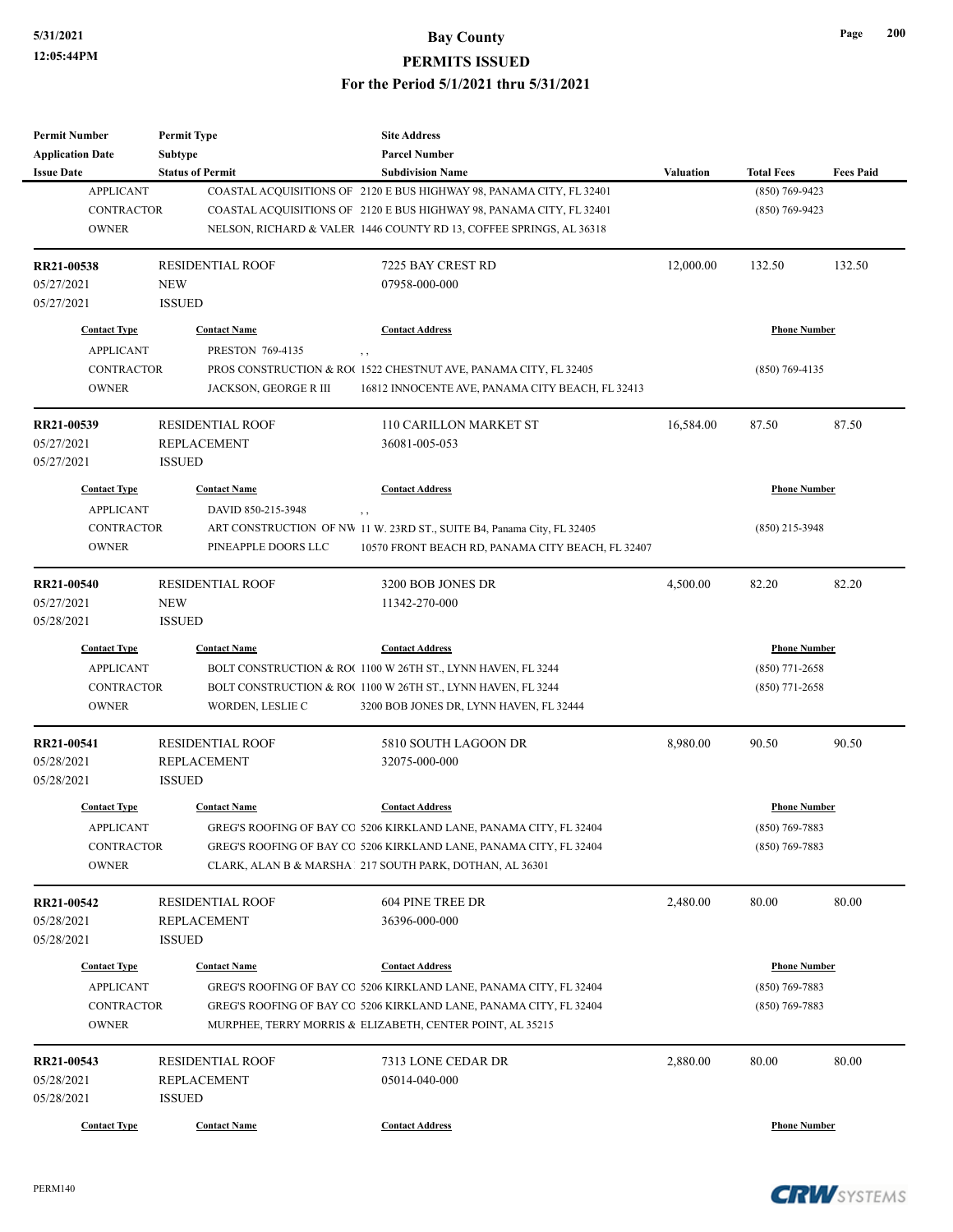| <b>Permit Number</b>    | <b>Permit Type</b>      | <b>Site Address</b>                                                           |                  |                     |                  |
|-------------------------|-------------------------|-------------------------------------------------------------------------------|------------------|---------------------|------------------|
| <b>Application Date</b> | <b>Subtype</b>          | <b>Parcel Number</b>                                                          |                  |                     |                  |
| <b>Issue Date</b>       | <b>Status of Permit</b> | <b>Subdivision Name</b>                                                       | <b>Valuation</b> | <b>Total Fees</b>   | <b>Fees Paid</b> |
| <b>APPLICANT</b>        |                         | GREG'S ROOFING OF BAY CO 5206 KIRKLAND LANE, PANAMA CITY, FL 32404            |                  | $(850)$ 769-7883    |                  |
| <b>CONTRACTOR</b>       |                         | GREG'S ROOFING OF BAY CO 5206 KIRKLAND LANE, PANAMA CITY, FL 32404            |                  | $(850)$ 769-7883    |                  |
| <b>OWNER</b>            | HADDOCK, RUTH H         | 406 W 18TH ST, LYNN HAVEN, FL 32444                                           |                  |                     |                  |
|                         |                         |                                                                               |                  |                     |                  |
| <b>RR21-00544</b>       | <b>RESIDENTIAL ROOF</b> | 130 EMERALD COAST CLUB BLVD                                                   | 5,050.00         | 80.00               | 80.00            |
| 05/31/2021              | <b>REPLACEMENT</b>      | 34039-288-000                                                                 |                  |                     |                  |
| 05/31/2021              | <b>ISSUED</b>           |                                                                               |                  |                     |                  |
| <b>Contact Type</b>     | <b>Contact Name</b>     | <b>Contact Address</b>                                                        |                  | <b>Phone Number</b> |                  |
| <b>APPLICANT</b>        | <b>KENNETH 271-4199</b> |                                                                               |                  |                     |                  |
| <b>CONTRACTOR</b>       |                         | $, \, ,$<br>A & A ROOFING COMPANY IN 1600 TENNESSEE AVE, LYNN HAVEN, FL 32444 |                  | $(850)$ 271-4199    |                  |
|                         |                         |                                                                               |                  |                     |                  |
| <b>OWNER</b>            |                         | PALM COVE HOMEOWNER'S P.O. BOX 9637, PANAMA CITY BEACH, FL 32417              |                  |                     |                  |
| RR21-00545              | <b>RESIDENTIAL ROOF</b> | 130 EMERALD COAST CLUB BLVD                                                   | 5,050.00         | 80.00               | 80.00            |
| 05/31/2021              | <b>REPLACEMENT</b>      | 34039-288-000                                                                 |                  |                     |                  |
| 05/31/2021              | <b>ISSUED</b>           |                                                                               |                  |                     |                  |
|                         |                         |                                                                               |                  |                     |                  |
| <b>Contact Type</b>     | <b>Contact Name</b>     | <b>Contact Address</b>                                                        |                  | <b>Phone Number</b> |                  |
| <b>APPLICANT</b>        | <b>KENNETH 271-4199</b> | , ,                                                                           |                  |                     |                  |
| <b>CONTRACTOR</b>       |                         | A & A ROOFING COMPANY IN 1600 TENNESSEE AVE, LYNN HAVEN, FL 32444             |                  | $(850)$ 271-4199    |                  |
| <b>OWNER</b>            |                         | PALM COVE HOMEOWNER'S P.O. BOX 9637, PANAMA CITY BEACH, FL 32417              |                  |                     |                  |
| SP21-00035              | <b>SWIMMING POOL</b>    | 229 OLEANDER DR                                                               | 47,144.00        | 291.91              | 291.91           |
| 03/05/2021              | <b>RESIDENTIAL</b>      | 36824-000-000                                                                 |                  |                     |                  |
| 05/21/2021              | <b>ISSUED</b>           |                                                                               |                  |                     |                  |
| <b>Contact Type</b>     | <b>Contact Name</b>     | <b>Contact Address</b>                                                        |                  | <b>Phone Number</b> |                  |
| <b>APPLICANT</b>        | <b>COX POOLS</b>        | P.O. BOX 9088, PANAMA CITY BEACH, FL 32417                                    |                  | $(850)$ 234-7800    |                  |
|                         |                         |                                                                               |                  |                     |                  |
| <b>CONTRACTOR</b>       | <b>COX POOLS</b>        | P.O. BOX 9088, PANAMA CITY BEACH, FL 32417                                    |                  | (850) 234-7800      |                  |
| <b>OWNER</b>            | STAGGS, JOSHUA &        | LAUREN G COTTRELL, SANTA ROSA BEACH, FL 32459                                 |                  |                     |                  |
| SP21-00058              | <b>SWIMMING POOL</b>    | <b>2818 BARTOW AVE</b>                                                        | 30,000.00        | 291.91              | 291.91           |
| 04/13/2021              | <b>RESIDENTIAL</b>      | 12109-000-000                                                                 |                  |                     |                  |
| 05/04/2021              | <b>ISSUED</b>           |                                                                               |                  |                     |                  |
|                         |                         |                                                                               |                  |                     |                  |
| <b>Contact Type</b>     | <b>Contact Name</b>     | <b>Contact Address</b>                                                        |                  | <b>Phone Number</b> |                  |
| <b>APPLICANT</b>        | OWNER/BUILDER           | $, \, , \,$                                                                   |                  |                     |                  |
| <b>CONTRACTOR</b>       | <b>OWNER/BUILDER</b>    | , ,                                                                           |                  |                     |                  |
| <b>OWNER</b>            |                         | RUSS, TKEYAH A & WILLIE A 2818 BARTOW AVE, PANAMA CITY, FL 32405              |                  |                     |                  |
| SP21-00059              | SWIMMING POOL           | <b>4221 CATHERINE ST</b>                                                      | 37,000.00        | 284.10              | 284.10           |
| 04/14/2021              | RESIDENTIAL             | 31329-000-000                                                                 |                  |                     |                  |
| 05/17/2021              | <b>ISSUED</b>           |                                                                               |                  |                     |                  |
|                         |                         |                                                                               |                  |                     |                  |
| <b>Contact Type</b>     | <b>Contact Name</b>     | <b>Contact Address</b>                                                        |                  | <b>Phone Number</b> |                  |
| <b>APPLICANT</b>        | JAMES 814-0956          | $, \, ,$                                                                      |                  |                     |                  |
| CONTRACTOR              | PALM BAY POOLS LLC      | P.O. BOX 1068, YOUNGSTOWN, FL 32466                                           |                  | (850) 722-6951      |                  |
| <b>OWNER</b>            | TIZOL, MILLICENT JANET  | 4221 CATHERINE STREET, PANAMA CITY BEACH, FL 32408                            |                  |                     |                  |
| SP21-00060              |                         | 7090 ADAMS RD                                                                 |                  |                     | 284.10           |
|                         | SWIMMING POOL           |                                                                               | 60,000.00        | 284.10              |                  |
| 04/14/2021              | RESIDENTIAL             | 05470-720-000                                                                 |                  |                     |                  |
| 05/28/2021              | <b>ISSUED</b>           |                                                                               |                  |                     |                  |
| <b>Contact Type</b>     | <b>Contact Name</b>     | <b>Contact Address</b>                                                        |                  | <b>Phone Number</b> |                  |

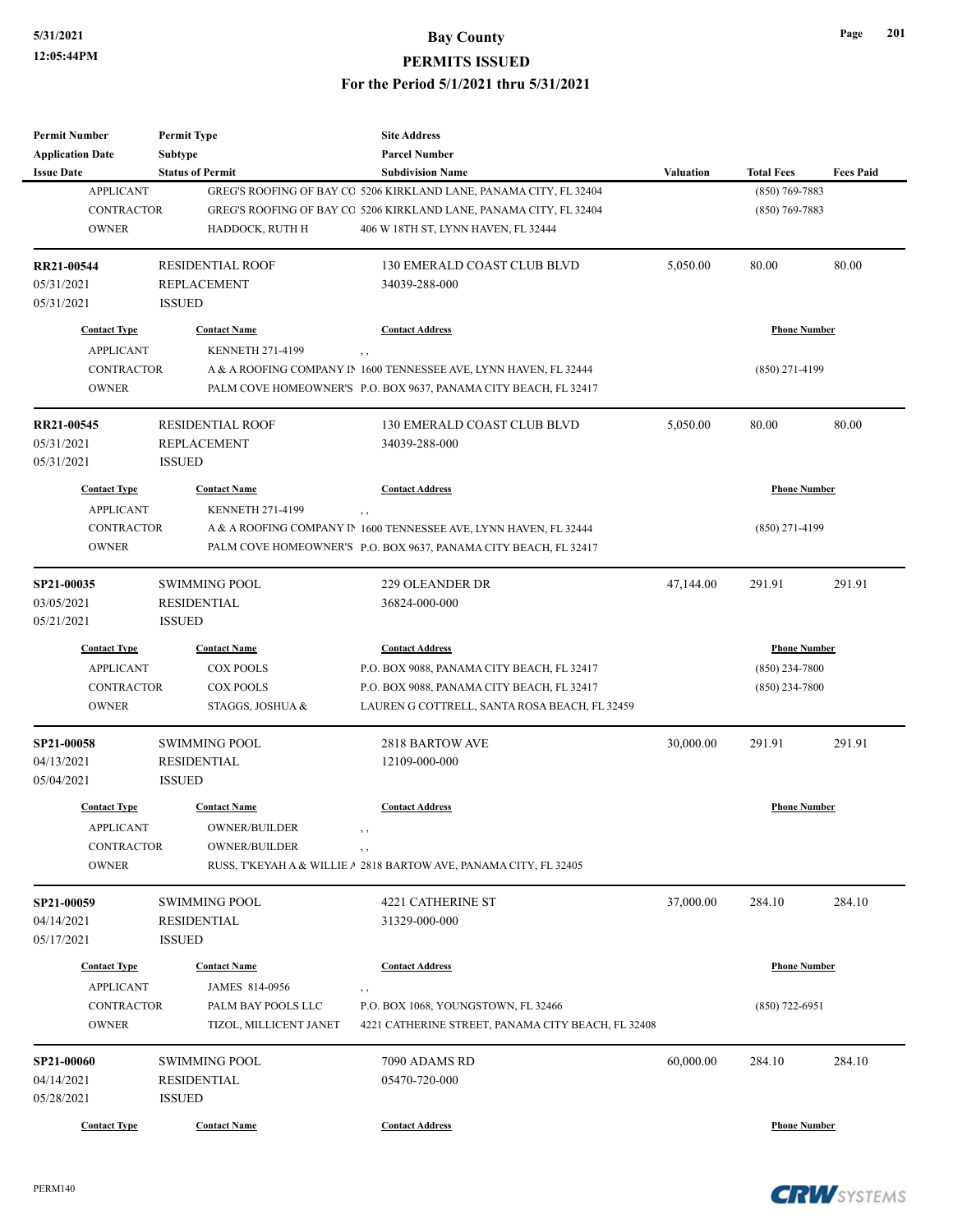| <b>Permit Number</b>    | <b>Permit Type</b>      | <b>Site Address</b>                                                          |                  |                     |                  |
|-------------------------|-------------------------|------------------------------------------------------------------------------|------------------|---------------------|------------------|
| <b>Application Date</b> | Subtype                 | <b>Parcel Number</b>                                                         |                  |                     |                  |
| <b>Issue Date</b>       | <b>Status of Permit</b> | <b>Subdivision Name</b>                                                      | <b>Valuation</b> | <b>Total Fees</b>   | <b>Fees Paid</b> |
| <b>APPLICANT</b>        | JAMES 814-0956          |                                                                              |                  |                     |                  |
| <b>CONTRACTOR</b>       | PALM BAY POOLS LLC      | P.O. BOX 1068, YOUNGSTOWN, FL 32466                                          |                  | $(850)$ 722-6951    |                  |
| <b>OWNER</b>            |                         | WHITTAKER, ROY & TARA S 2017 N EAST AVE, PANAMA CITY, FL 32405               |                  |                     |                  |
| SP21-00062              | <b>SWIMMING POOL</b>    | 118 GOLF DR                                                                  | 64,643.00        | 291.91              | 291.91           |
| 04/19/2021              | <b>RESIDENTIAL</b>      | 31402-229-000                                                                |                  |                     |                  |
| 05/26/2021              | <b>ISSUED</b>           |                                                                              |                  |                     |                  |
| <b>Contact Type</b>     | <b>Contact Name</b>     | <b>Contact Address</b>                                                       |                  | <b>Phone Number</b> |                  |
| <b>APPLICANT</b>        | BEN 819-0270            | , ,                                                                          |                  |                     |                  |
| <b>CONTRACTOR</b>       | <b>COX POOLS</b>        | P.O. BOX 9088, PANAMA CITY BEACH, FL 32417                                   |                  | $(850)$ 234-7800    |                  |
| <b>OWNER</b>            |                         | THOMPSON, LYNDA M & ROI 118 GOLF DR, PANAMA CITY BEACH, FL 32408             |                  |                     |                  |
| SP21-00063              | <b>SWIMMING POOL</b>    | 4601 MAGNOLIA BEACH RD                                                       | 45,963.00        | 291.91              | 291.91           |
| 04/19/2021              | <b>RESIDENTIAL</b>      | 31245-552-000                                                                |                  |                     |                  |
| 05/04/2021              | <b>ISSUED</b>           |                                                                              |                  |                     |                  |
| <b>Contact Type</b>     | <b>Contact Name</b>     | <b>Contact Address</b>                                                       |                  | <b>Phone Number</b> |                  |
| <b>APPLICANT</b>        | BEN 819-0270            |                                                                              |                  |                     |                  |
| <b>CONTRACTOR</b>       | <b>COX POOLS</b>        | P.O. BOX 9088, PANAMA CITY BEACH, FL 32417                                   |                  | $(850)$ 234-7800    |                  |
|                         |                         |                                                                              |                  |                     |                  |
| <b>OWNER</b>            |                         | AGEE, ROBERT S & REBECCA 4601 MAGNOLIA BEACH RD, PANAMA CITY BEACH, FL 32408 |                  |                     |                  |
| SP21-00064              | <b>SWIMMING POOL</b>    | 140 SANDOLLAR DR                                                             | 24,000.00        | 291.91              | 291.91           |
| 04/21/2021              | <b>RESIDENTIAL</b>      | 30188-731-000                                                                |                  |                     |                  |
| 05/07/2021              | <b>ISSUED</b>           |                                                                              |                  |                     |                  |
| <b>Contact Type</b>     | <b>Contact Name</b>     | <b>Contact Address</b>                                                       |                  | <b>Phone Number</b> |                  |
| <b>APPLICANT</b>        | Leland 628-1422         |                                                                              |                  |                     |                  |
| <b>CONTRACTOR</b>       | <b>GILBERTSON POOLS</b> | , ,<br>(HM)-3805 E. 5TH CT., PANAMA CITY, FL 32401                           |                  | $(850)$ 747-1784    |                  |
| <b>OWNER</b>            |                         | KUNST, MICHAEL W & TINA 140 SANDOLLAR DR, PANAMA CITY BEACH, FL 32408        |                  |                     |                  |
|                         |                         |                                                                              |                  |                     |                  |
| SP21-00065              | <b>SWIMMING POOL</b>    | 143 SANDOLLAR DR                                                             | 24,500.00        | 291.91              | 291.91           |
| 04/21/2021              | <b>RESIDENTIAL</b>      | 30188-771-000                                                                |                  |                     |                  |
| 05/07/2021              | <b>ISSUED</b>           |                                                                              |                  |                     |                  |
| <b>Contact Type</b>     | <b>Contact Name</b>     | <b>Contact Address</b>                                                       |                  | <b>Phone Number</b> |                  |
| APPLICANT               | <b>GILBERTSON POOLS</b> | (HM)-3805 E. 5TH CT., PANAMA CITY, FL 32401                                  |                  | $(850)$ 747-1784    |                  |
| CONTRACTOR              | <b>GILBERTSON POOLS</b> | (HM)-3805 E. 5TH CT., PANAMA CITY, FL 32401                                  |                  | $(850)$ 747-1784    |                  |
| <b>OWNER</b>            | IOCCO, VICKY            | 143 SANDOLLAR DRIVE, PANAMA CITY BEACH, FL 32408                             |                  |                     |                  |
| SP21-00069              | <b>SWIMMING POOL</b>    | 3536 HIGH CLIFF RD                                                           | 46,670.00        | 291.91              | 291.91           |
| 05/06/2021              | RESIDENTIAL             | 07585-449-000                                                                |                  |                     |                  |
| 05/25/2021              | <b>ISSUED</b>           |                                                                              |                  |                     |                  |
|                         |                         |                                                                              |                  |                     |                  |
| <b>Contact Type</b>     | <b>Contact Name</b>     | <b>Contact Address</b>                                                       |                  | <b>Phone Number</b> |                  |
| <b>APPLICANT</b>        |                         | BLUE HAVEN POOLS ON THE 8838 DAWES LAKE RD D, MOBILE, AL 36619               |                  | $(251) 633 - 7946$  |                  |
| CONTRACTOR              |                         | BLUE HAVEN POOLS ON THE 8838 DAWES LAKE RD D, MOBILE, AL 36619               |                  | $(251)$ 633-7946    |                  |
| <b>OWNER</b>            |                         | GROOVER, STEPHEN N & SAl 3536 HIGH CLIFF RD, SOUTHPORT, FL 32409             |                  |                     |                  |
| SP21-00070              | <b>SWIMMING POOL</b>    | 4517 TENDER CREEK COVE                                                       | 0.00             | 291.91              | 291.91           |
| 05/10/2021              | <b>RESIDENTIAL</b>      | 07611-300-007                                                                |                  |                     |                  |
| 05/26/2021              | <b>ISSUED</b>           |                                                                              |                  |                     |                  |
|                         |                         |                                                                              |                  |                     |                  |
| <b>Contact Type</b>     | <b>Contact Name</b>     | <b>Contact Address</b>                                                       |                  | <b>Phone Number</b> |                  |